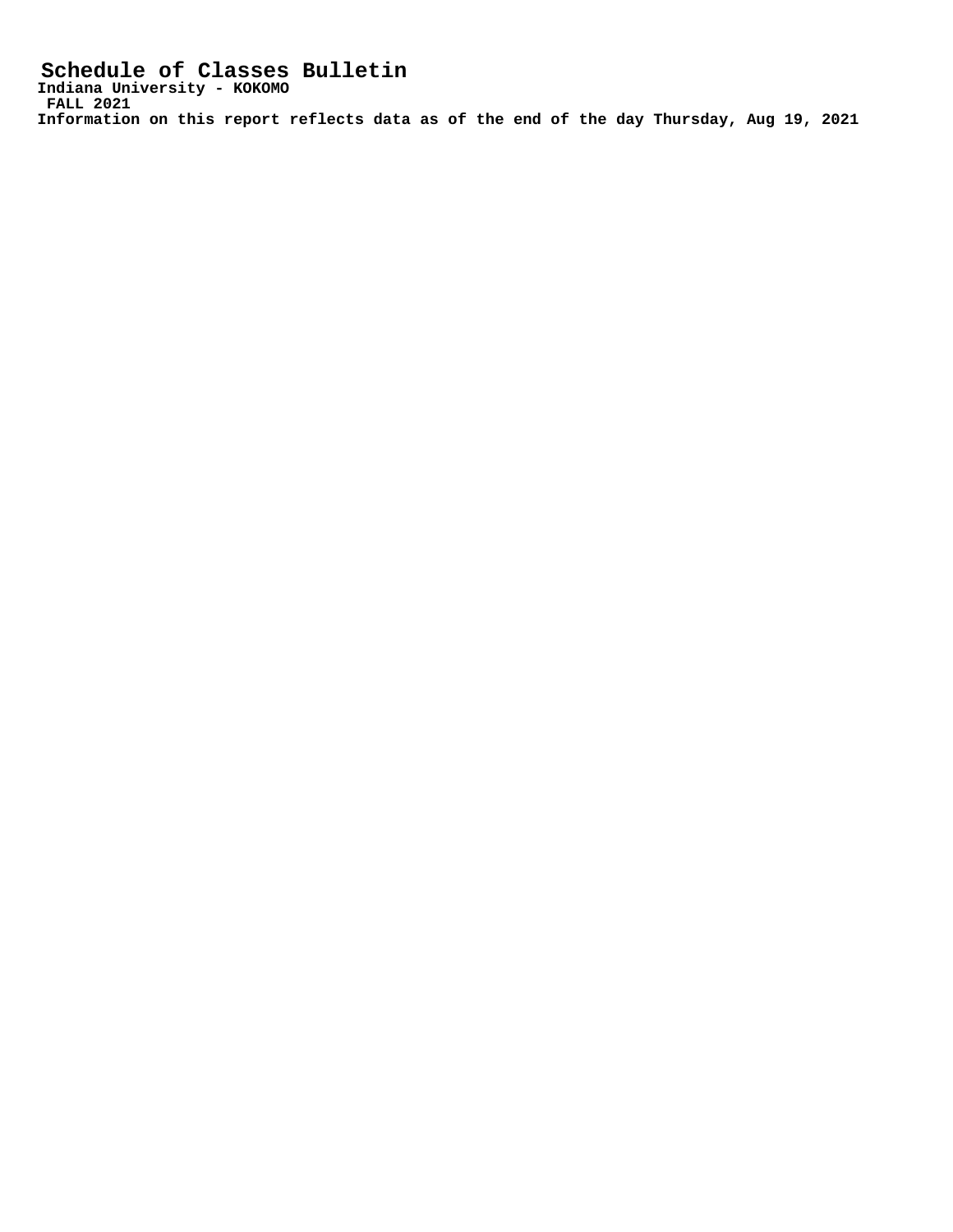### Max Avl W/L **ALLIED HEALTH (AHLT) AHLT-M 101 INTRODUCTION TO HEALTH RECORDS (3 CR) 31317 ARR** A ARR OL ONLINE Marcum, Morgan Leigh 25 18 0 THIS IS A 100% ONLINE CLASS TAUGHT BY IU KOKOMO. NO ON-CAMPUS CLASS MEETINGS ARE REQUIRED. A DISTANCE EDUCATION FEE MAY APPLY; CHECK YOUR CAMPUS BURSAR WEBSITE FOR MORE INFORMATION. IF IU E-TEXTS ARE NOT USED FOR THIS CLASS, TEXTBOOKS AND OTHER MATERIALS ARE AVAILABLE THROUGH YOUR HOME CAMPUS BOOKSTORE. THIS CLASS REQUIRES A DISTANCE EDUCATION COURSE FEE. CURRENT RATES ARE AVAILABLE AT HTTP://GO.IU.EDU/KOFEES **AHLT-M 192 INTRO TO HIM & REIMBURSEMENT (3 CR) 31327** ARR A ARR OL ONLINE Marcum, Morgan Leigh 25 12 0 THIS IS A 100% ONLINE CLASS TAUGHT BY IU KOKOMO. NO ON-CAMPUS CLASS MEETINGS ARE REQUIRED. A DISTANCE EDUCATION FEE MAY APPLY; CHECK YOUR CAMPUS BURSAR WEBSITE FOR MORE INFORMATION. IF IU E-TEXTS ARE NOT USED FOR THIS CLASS, TEXTBOOKS AND OTHER MATERIALS ARE AVAILABLE THROUGH YOUR HOME CAMPUS BOOKSTORE. THIS CLASS IS OFFERED AS PART OF A JOINT ACADEMIC PROGRAM. PLEASE CONSULT WITH YOUR ADVISOR TO ENSURE THIS CLASS WILL COUNT TOWARD YOUR DEGREE REQUIREMENTS. THIS CLASS REQUIRES A DISTANCE EDUCATION COURSE FEE. CURRENT RATES ARE AVAILABLE AT HTTP://GO.IU.EDU/KOFEES **AHLT-R 100 ORIENTATION TO RAD TECHNOLOGY (2 CR) 31001** RSTR 12:00P-02:00P M SM 101 Sebastian,Heidi Michelle 12 1 0 BASED ON EVOLVING COVID-19 PANDEMIC CONDITIONS AND VACCINATION RESPONSE, THE WAY THIS CLASS IS TAUGHT (INSTRUCTION MODE), IS SUBJECT TO CHANGE. STUDENTS WILL BE INFORMED OF ANY CHANGES TO INSTRUCTION MODE. **AHLT-R 101 RADIOGRAPHIC PROCEDURES I (4 CR) 31002** RSTR 08:30A-11:15A W SM 101 Sebastian,Heidi Michelle 12 1 0 BASED ON EVOLVING COVID-19 PANDEMIC CONDITIONS AND VACCINATION RESPONSE, THE WAY THIS CLASS IS TAUGHT (INSTRUCTION MODE), IS SUBJECT TO CHANGE. STUDENTS WILL BE INFORMED OF ANY CHANGES TO INSTRUCTION MODE. Clinic (CLN)<br>46539 RSTR 11:16A-01:45P W SM 103 Sebastian, Heidi Michelle 12 1 0 **AHLT-R 102 PRINCIPLES OF RADIOGRAPHY 1 (3 CR) 31003** RSTR 08:30A-11:00A M SM 101 Hughey,John O 12 1 0 BASED ON EVOLVING COVID-19 PANDEMIC CONDITIONS AND VACCINATION RESPONSE, THE WAY THIS CLASS IS TAUGHT (INSTRUCTION MODE), IS SUBJECT TO CHANGE. STUDENTS WILL BE INFORMED OF ANY CHANGES TO INSTRUCTION MODE. **AHLT-R 181 CLIN EXPERIENCE-RADIOGRAPHY (3 CR)**<br>31004 RSTR 08:00A-03:30P TR 00 **31004** RSTR 08:00A-03:30P TR OC Bettegnies,Stacey 12 1 0 THIS CLASS REQUIRES A RADIOLOGIC SCIENCE FEE. CURRENT RATES ARE AVAILABLE AT HTTP://GO.IU.EDU/KOFEES **AHLT-R 185 MEDICAL TERMINOLOGY (2 CR) CLSD 31524** ARR A ARR OL ONLINE Hughey,John O 40 0 0 THIS IS A 100% ONLINE CLASS TAUGHT BY IU KOKOMO. NO ON-CAMPUS CLASS MEETINGS ARE REQUIRED. A DISTANCE EDUCATION FEE MAY APPLY; CHECK YOUR CAMPUS BURSAR WEBSITE FOR MORE INFORMATION. IF IU E-TEXTS ARE NOT USED FOR THIS CLASS, TEXTBOOKS AND OTHER MATERIALS ARE AVAILABLE THROUGH YOUR HOME CAMPUS BOOKSTORE. THIS CLASS REQUIRES A DISTANCE EDUCATION COURSE FEE. CURRENT RATES ARE AVAILABLE AT HTTP://GO.IU.EDU/KOFEES **AHLT-R 205 RADIOGRAPHIC PROCEDURES III (4 CR) CLSD 31089** RSTR 08:30A-12:45P R SM 101 Sebastian,Heidi Michelle 12 0 0 THIS CLASS REQUIRES A LABORATORY FEE. CURRENT RATES ARE AVAILABLE AT HTTP://GO.IU.EDU/KOFEES BASED ON EVOLVING COVID-19 PANDEMIC CONDITIONS AND VACCINATION RESPONSE, THE WAY THIS CLASS IS TAUGHT (INSTRUCTION MODE), IS SUBJECT TO CHANGE. STUDENTS WILL BE INFORMED OF ANY CHANGES TO INSTRUCTION MODE.

**CLSD 31087** RSTR 08:30A-11:00A T SM 101 Bettegnies,Stacey 12 0 0

**AHLT-R 222 PRINCIPLES OF RADIOGRAPHY 3 (3 CR)**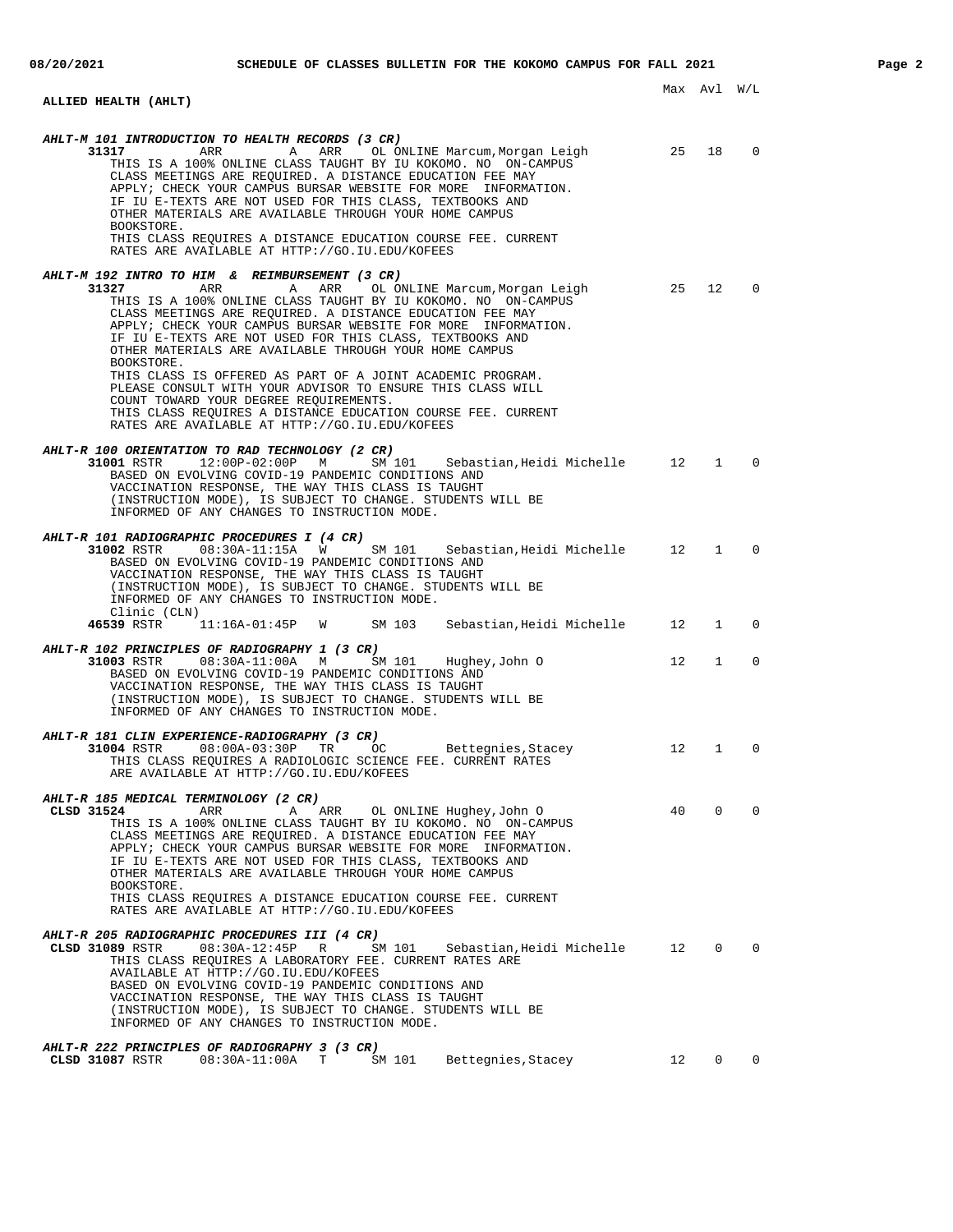|                                                                                                                                                                                                                                                                                                                                        |    | Max Avl W/L     |          |
|----------------------------------------------------------------------------------------------------------------------------------------------------------------------------------------------------------------------------------------------------------------------------------------------------------------------------------------|----|-----------------|----------|
| BASED ON EVOLVING COVID-19 PANDEMIC CONDITIONS AND<br>VACCINATION RESPONSE, THE WAY THIS CLASS IS TAUGHT<br>(INSTRUCTION MODE), IS SUBJECT TO CHANGE. STUDENTS WILL BE<br>INFORMED OF ANY CHANGES TO INSTRUCTION MODE.                                                                                                                 |    |                 |          |
|                                                                                                                                                                                                                                                                                                                                        |    |                 |          |
| AHLT-R 250 PHYSICS APPLIED TO RADIOLOGY (3 CR)<br>31088 RSTR 12:00P-02:30P T<br>SM 101<br>Bettegnies, Stacey<br>BASED ON EVOLVING COVID-19 PANDEMIC CONDITIONS AND<br>VACCINATION RESPONSE, THE WAY THIS CLASS IS TAUGHT<br>(INSTRUCTION MODE), IS SUBJECT TO CHANGE. STUDENTS WILL BE<br>INFORMED OF ANY CHANGES TO INSTRUCTION MODE. |    | 13 1 0          |          |
| AHLT-R 283 CLIN EXPERIENCE-RADIOGRAPHY (4 CR)                                                                                                                                                                                                                                                                                          |    |                 |          |
| CLSD 31105 RSTR 08:00A-03:30P MW<br>OC<br>Bettegnies,Stacey<br>Bettegnies,Stacey<br>08:00A-12:00P F<br>OC<br>THIS CLASS WILL MEET ALTERNATING FRIDAYS FROM 8 A.M. TO 4<br>P.M.                                                                                                                                                         | 12 | $\Omega$        | $\Omega$ |
| THIS CLASS REQUIRES A RADIOLOGIC SCIENCE FEE. CURRENT RATES<br>ARE AVAILABLE AT HTTP://GO.IU.EDU/KOFEES                                                                                                                                                                                                                                |    |                 |          |
| AHLT-R 405 ADVANCED DIAGNOSTIC IMAGING I (3 CR)                                                                                                                                                                                                                                                                                        |    |                 |          |
| 31096 RSTR<br>ARR<br>Davis,Patricia Marie<br>A<br>ARR<br>MEDICAL IMAGING TECH MAJORS ONLY                                                                                                                                                                                                                                              | 16 |                 | 12 0     |
| CT, MRI, PACS STUDENTS ONLY<br>BASED ON EVOLVING COVID-19 PANDEMIC CONDITIONS AND<br>VACCINATION RESPONSE, THE WAY THIS CLASS IS TAUGHT<br>(INSTRUCTION MODE), IS SUBJECT TO CHANGE. STUDENTS WILL BE                                                                                                                                  |    |                 |          |
| INFORMED OF ANY CHANGES TO INSTRUCTION MODE.                                                                                                                                                                                                                                                                                           |    |                 |          |
| 43692 RSTR<br>ARR<br>ARR<br>OL ONLINE Oake, Maryann<br>A<br>OL ONLINE Mendenhall, Koral Alexus<br>ARR<br>A<br>ARR<br>COURSE IS OPEN ONLY TO STUDENTS FORMALLY ADMITTED TO THE<br>CLINICAL/PROFESSIONAL PORTION OF THE MEDICAL IMAGING                                                                                                  | 20 | $4\overline{ }$ | $\Omega$ |
| TECHNOLOGY PROGRAM.                                                                                                                                                                                                                                                                                                                    |    |                 |          |
| THIS IS A 100% ONLINE CLASS TAUGHT BY IU SOUTH BEND. NO                                                                                                                                                                                                                                                                                |    |                 |          |
| ON-CAMPUS CLASS MEETINGS ARE REQUIRED. A DISTANCE EDUCATION<br>FEE WILL APPLY; CHECK YOUR CAMPUS BURSAR WEBSITE FOR MORE                                                                                                                                                                                                               |    |                 |          |
| INFORMATION. TEXTBOOK PURCHASES MAY BE MADE THROUGH YOUR HOME                                                                                                                                                                                                                                                                          |    |                 |          |
| CAMPUS BOOKSTORE.                                                                                                                                                                                                                                                                                                                      |    |                 |          |
| THIS CLASS IS OFFERED AS PART OF A COLLABORATIVE ACADEMIC<br>PROGRAM. PLEASE CONSULT WITH YOUR ADVISOR TO ENSURE THIS                                                                                                                                                                                                                  |    |                 |          |
| CLASS WILL COUNT TOWARD YOUR DEGREE REQUIREMENTS.                                                                                                                                                                                                                                                                                      |    |                 |          |
| THIS CLASS REQUIRES A DISTANCE EDUCATION COURSE FEE. CURRENT                                                                                                                                                                                                                                                                           |    |                 |          |
| RATES ARE AVAILABLE AT HTTP://GO.IU.EDU/KOFEES                                                                                                                                                                                                                                                                                         |    |                 |          |
| AHLT-R 407 SEMINAR: (3 CR)                                                                                                                                                                                                                                                                                                             |    |                 |          |
| VT: SEMINAR: ADVANCED MED IMAGING                                                                                                                                                                                                                                                                                                      |    |                 |          |
| 31111<br>Rassel, Christine M<br>ARR<br>ARR<br>Α                                                                                                                                                                                                                                                                                        | 16 | $12^{\circ}$    | $\Omega$ |
| THIS CLASS REQUIRES A RADIOLOGIC SCIENCE FEE. CURRENT RATES<br>ARE AVAILABLE AT HTTP://GO.IU.EDU/KOFEES<br>ECHO, MAMMO, ULTRASOUND, AND VASCULAR ULTRASOUND STUDENTS<br>ONLY.                                                                                                                                                          |    |                 |          |
| BASED ON EVOLVING COVID-19 PANDEMIC CONDITIONS AND                                                                                                                                                                                                                                                                                     |    |                 |          |
| VACCINATION RESPONSE, THE WAY THIS CLASS IS TAUGHT                                                                                                                                                                                                                                                                                     |    |                 |          |
| (INSTRUCTION MODE), IS SUBJECT TO CHANGE. STUDENTS WILL BE<br>INFORMED OF ANY CHANGES TO INSTRUCTION MODE.                                                                                                                                                                                                                             |    |                 |          |
| ADDITIONAL ONLINE INSTRUCTION REQUIRED                                                                                                                                                                                                                                                                                                 |    |                 |          |
| VT: SEMINAR: ADVANCED MED IMAGING                                                                                                                                                                                                                                                                                                      |    |                 |          |
| 31197<br>ARR<br>ARR<br>Davis,Patricia Marie 16<br>Α<br>THIS CLASS REQUIRES A RADIOLOGIC SCIENCE FEE. CURRENT RATES                                                                                                                                                                                                                     |    | 12              | 0        |
| ARE AVAILABLE AT HTTP://GO.IU.EDU/KOFEES                                                                                                                                                                                                                                                                                               |    |                 |          |
| CT, MRI, AND PACS STUDENTS ONLY.                                                                                                                                                                                                                                                                                                       |    |                 |          |
| BASED ON EVOLVING COVID-19 PANDEMIC CONDITIONS AND                                                                                                                                                                                                                                                                                     |    |                 |          |
| VACCINATION RESPONSE, THE WAY THIS CLASS IS TAUGHT<br>(INSTRUCTION MODE), IS SUBJECT TO CHANGE. STUDENTS WILL BE                                                                                                                                                                                                                       |    |                 |          |
| INFORMED OF ANY CHANGES TO INSTRUCTION MODE.                                                                                                                                                                                                                                                                                           |    |                 |          |
|                                                                                                                                                                                                                                                                                                                                        |    |                 |          |
| AHLT-R 472 MULTIPLANAR ANAT & PATHOLOGY I (3 CR)<br>OL ONLINE Davis, Patricia Marie 40<br>31649<br>ARR<br>ARR<br>Α                                                                                                                                                                                                                     |    | 31              | 0        |
| THIS IS A 100% ONLINE CLASS TAUGHT BY IU KOKOMO. NO ON-CAMPUS                                                                                                                                                                                                                                                                          |    |                 |          |
| CLASS MEETINGS ARE REQUIRED. A DISTANCE EDUCATION FEE MAY                                                                                                                                                                                                                                                                              |    |                 |          |
| APPLY; CHECK YOUR CAMPUS BURSAR WEBSITE FOR MORE INFORMATION.<br>IF IU E-TEXTS ARE NOT USED FOR THIS CLASS, TEXTBOOKS AND                                                                                                                                                                                                              |    |                 |          |
| OTHER MATERIALS ARE AVAILABLE THROUGH YOUR HOME CAMPUS                                                                                                                                                                                                                                                                                 |    |                 |          |
| BOOKSTORE.                                                                                                                                                                                                                                                                                                                             |    |                 |          |
| MUST BE ACCEPTED INTO THE MIT PROGRAM.<br>THIS CLASS REQUIRES A DISTANCE EDUCATION COURSE FEE. CURRENT                                                                                                                                                                                                                                 |    |                 |          |
| RATES ARE AVAILABLE AT HTTP://GO.IU.EDU/KOFEES                                                                                                                                                                                                                                                                                         |    |                 |          |
| 31651<br>ARR<br>A ARR<br>Rassel,Christine M                                                                                                                                                                                                                                                                                            | 15 |                 | $11$ 0   |
| THIS SECTION IS RESERVED FOR IU KOKOMO ULTRASOUND AND                                                                                                                                                                                                                                                                                  |    |                 |          |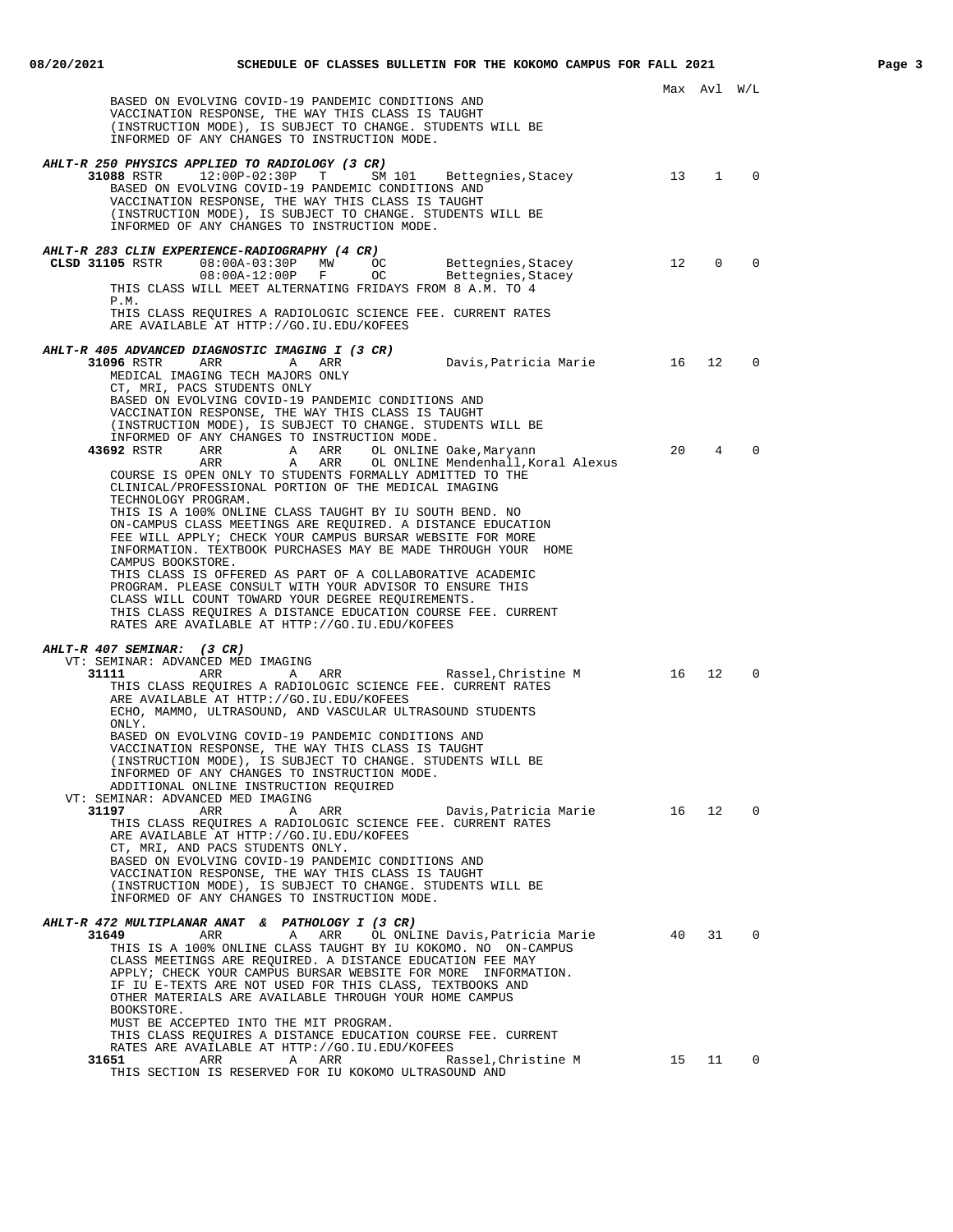|                                                                                                                          |                | Max Avl W/L |                |
|--------------------------------------------------------------------------------------------------------------------------|----------------|-------------|----------------|
| MAMMOGRAPHY STUDENTS ONLY.<br>BASED ON EVOLVING COVID-19 PANDEMIC CONDITIONS AND                                         |                |             |                |
| VACCINATION RESPONSE, THE WAY THIS CLASS IS TAUGHT                                                                       |                |             |                |
| (INSTRUCTION MODE), IS SUBJECT TO CHANGE. STUDENTS WILL BE<br>INFORMED OF ANY CHANGES TO INSTRUCTION MODE.               |                |             |                |
| ADDITIONAL ONLINE INSTRUCTION REQUIRED<br>43685 RSTR<br>ARR<br>A<br>ARR<br>OL ONLINE Oake, Maryann                       | 40             | 26          | $\Omega$       |
| THIS IS A 100% ONLINE CLASS TAUGHT BY IU SOUTH BEND. NO                                                                  |                |             |                |
| ON-CAMPUS CLASS MEETINGS ARE REQUIRED. A DISTANCE EDUCATION<br>FEE WILL APPLY; CHECK YOUR CAMPUS BURSAR WEBSITE FOR MORE |                |             |                |
| INFORMATION. TEXTBOOK PURCHASES MAY BE MADE THROUGH YOUR HOME                                                            |                |             |                |
| CAMPUS BOOKSTORE.<br>THIS CLASS IS OFFERED AS PART OF A COLLABORATIVE ACADEMIC                                           |                |             |                |
| PROGRAM. PLEASE CONSULT WITH YOUR ADVISOR TO ENSURE THIS                                                                 |                |             |                |
| CLASS WILL COUNT TOWARD YOUR DEGREE REQUIREMENTS.<br>THIS CLASS REQUIRES A DISTANCE EDUCATION COURSE FEE. CURRENT        |                |             |                |
| RATES ARE AVAILABLE AT HTTP://GO.IU.EDU/KOFEES                                                                           |                |             |                |
| AHLT-R 481 CL PRACTICUM: VASCULAR IMAGING (6 CR)                                                                         |                |             |                |
| 31097 RSTR<br>ARR<br>A<br>ARR<br>Rassel,Christine M<br>THIS CLASS REQUIRES A RADIOLOGIC SCIENCE FEE. CURRENT RATES       | 6              | 6           | $\Omega$       |
| ARE AVAILABLE AT HTTP://GO.IU.EDU/KOFEES                                                                                 |                |             |                |
| AHLT-R 482 CL PRACT: COMPUTED TOMOGRAPHY (6 CR)                                                                          |                |             |                |
| <b>31098</b> RSTR ARR<br>A ARR<br>Davis,Patricia Marie<br>THIS CLASS REQUIRES A RADIOLOGIC SCIENCE FEE. CURRENT RATES    | 8 <sup>8</sup> | 6           | $\Omega$       |
| ARE AVAILABLE AT HTTP://GO.IU.EDU/KOFEES                                                                                 |                |             |                |
| BASED ON EVOLVING COVID-19 PANDEMIC CONDITIONS AND<br>VACCINATION RESPONSE, THE WAY THIS CLASS IS TAUGHT                 |                |             |                |
| (INSTRUCTION MODE), IS SUBJECT TO CHANGE. STUDENTS WILL BE<br>INFORMED OF ANY CHANGES TO INSTRUCTION MODE.               |                |             |                |
|                                                                                                                          |                |             |                |
| AHLT-R 483 CLINICAL PRACTICUM: MRI (6 CR)<br><b>31099</b> RSTR ARR<br>A<br>ARR Davis, Patricia Marie                     | 8              | $7^{\circ}$ | $\Omega$       |
| THIS CLASS REOUIRES A RADIOLOGIC SCIENCE FEE. CURRENT RATES                                                              |                |             |                |
| ARE AVAILABLE AT HTTP://GO.IU.EDU/KOFEES<br>BASED ON EVOLVING COVID-19 PANDEMIC CONDITIONS AND                           |                |             |                |
| VACCINATION RESPONSE, THE WAY THIS CLASS IS TAUGHT                                                                       |                |             |                |
| (INSTRUCTION MODE), IS SUBJECT TO CHANGE. STUDENTS WILL BE<br>INFORMED OF ANY CHANGES TO INSTRUCTION MODE.               |                |             |                |
| AHLT-R 484 CLINICAL PRACTICUM: ULTRASOUND (6 CR)                                                                         |                |             |                |
| <b>31100 RSTR ARR</b><br>A<br>ARR<br>Rassel,Christine M                                                                  | 16             | 12          | $\overline{0}$ |
| THIS CLASS REQUIRES A RADIOLOGIC SCIENCE FEE. CURRENT RATES<br>ARE AVAILABLE AT HTTP://GO.IU.EDU/KOFEES                  |                |             |                |
| BASED ON EVOLVING COVID-19 PANDEMIC CONDITIONS AND                                                                       |                |             |                |
| VACCINATION RESPONSE, THE WAY THIS CLASS IS TAUGHT<br>(INSTRUCTION MODE), IS SUBJECT TO CHANGE. STUDENTS WILL BE         |                |             |                |
| INFORMED OF ANY CHANGES TO INSTRUCTION MODE.                                                                             |                |             |                |
| AHLT-R 486 CLINICAL PRACTICUM: MAMMO/BUS (6 CR)                                                                          |                |             |                |
| Rassel, Christine M 12<br>31370<br><b>Example 28 ARR</b><br>A<br>ARR<br>PREREOUISITES: MIT PROGRAM PARTICIPANTS ONLY.    |                | 12          | $\Omega$       |
| AHLT-R 487 CLINICAL PRACTICUM: ECHO (6 CR)                                                                               |                |             |                |
| 31371<br>Rassel, Christine M<br>ARR<br>A ARR                                                                             | 12             | 12          | 0              |
| MIT PROGRAM PARTICIPANTS ONLY                                                                                            |                |             |                |
| <b>AHLT-R 493 U/S PHYSICS &amp; INSTRUMENTATION (3 CR)</b><br>$09:00A-02:30P$ R                                          |                |             | $\overline{0}$ |
| 32047<br>SM 102 Rassel, Christine M<br>THIS SECTION IS RESERVED FOR ULTRASOUND AND ECHO STUDENTS                         | 15             | 11          |                |
| ONLY.<br>BASED ON EVOLVING COVID-19 PANDEMIC CONDITIONS AND                                                              |                |             |                |
| VACCINATION RESPONSE, THE WAY THIS CLASS IS TAUGHT                                                                       |                |             |                |
| (INSTRUCTION MODE), IS SUBJECT TO CHANGE. STUDENTS WILL BE                                                               |                |             |                |

INFORMED OF ANY CHANGES TO INSTRUCTION MODE.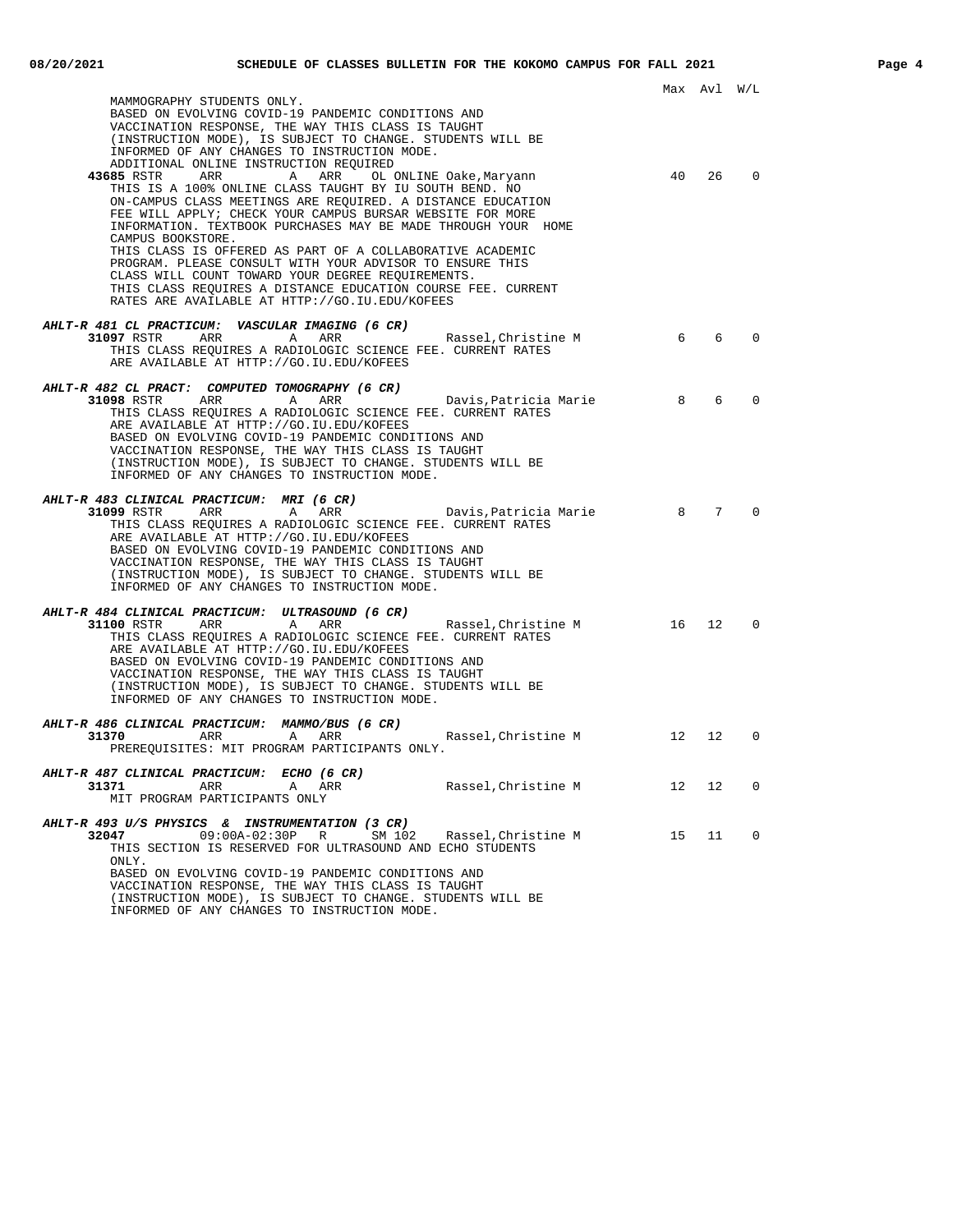#### **08/20/2021 SCHEDULE OF CLASSES BULLETIN FOR THE KOKOMO CAMPUS FOR FALL 2021 Page 5** Max Avl W/L **APPLIED HEALTH SCIENCE (AHSC) AHSC-A 430 SUPERVIS & RESRCE MNGMNT HEALT (6 CR) 31645** ARR A ARR OL ONLINE Horn,Jerome Harold 45 14 0 THIS IS A 100% ONLINE CLASS TAUGHT BY IU KOKOMO. NO ON-CAMPUS CLASS MEETINGS ARE REQUIRED. A DISTANCE EDUCATION FEE MAY APPLY; CHECK YOUR CAMPUS BURSAR WEBSITE FOR MORE INFORMATION. IF IU E-TEXTS ARE NOT USED FOR THIS CLASS, TEXTBOOKS AND OTHER MATERIALS ARE AVAILABLE THROUGH YOUR HOME CAMPUS BOOKSTORE. THIS IS A 100% ONLINE CLASS TAUGHT BY IU KOKOMO. NO ON-CAMPUS CLASS MEETINGS ARE REQUIRED. A DISTANCE EDUCATION FEE MAY APPLY; CHECK YOUR CAMPUS BURSAR WEBSITE FOR MORE INFORMATION. IF IU E-TEXTS ARE NOT USED FOR THIS CLASS, TEXTBOOKS AND OTHER MATERIALS ARE AVAILABLE THROUGH YOUR HOME CAMPUS BOOKSTORE. THIS CLASS REQUIRES A DISTANCE EDUCATION COURSE FEE. CURRENT RATES ARE AVAILABLE AT HTTP://GO.IU.EDU/KOFEES **AHSC-C 415 HEALTH ASSESS, EDUC PROMOTION (6 CR) 44289** ARR A ARR OL ONLINE Williams,Rosalind Scott 40 38 0 THIS IS A 100% ONLINE CLASS TAUGHT BY IU SOUTHEAST. NO ON-CAMPUS CLASS MEETINGS ARE REQUIRED. A DISTANCE EDUCATION FEE WILL APPLY; CHECK YOUR CAMPUS BURSAR WEBSITE FOR MORE INFORMATION. IF IU E-TEXTS ARE NOT USED FOR THIS CLASS, TEXTBOOKS AND OTHER MATERIALS ARE AVAILABLE AT YOUR HOME CAMPUS BOOKSTORE. THIS CLASS IS OFFERED AS PART OF A COLLABORATIVE ACADEMIC PROGRAM. PLEASE CONSULT WITH YOUR ADVISOR TO ENSURE THIS CLASS WILL COUNT TOWARD YOUR DEGREE REQUIREMENTS PREREQUISITE: AHSC-H 301 THIS CLASS REQUIRES A DISTANCE EDUCATION COURSE FEE. CURRENT RATES ARE AVAILABLE AT HTTP://GO.IU.EDU/KOFEES **AHSC-C 425 PROGRAM ASSESS, PLAN, EVAL 1 (6 CR) 43677** ARR A ARR OL ONLINE Quimby,Kristyn Rene 40 31 0 THIS COURSE HAS COMMUNITY-ENGAGED ASSIGNMENTS, WHICH MAY INCLUDE COMMUNITY-BASED RESEARCH, PROJECTS OR SERVICE. THIS IS A 100% ONLINE CLASS TAUGHT BY IU SOUTH BEND. NO ON-CAMPUS CLASS MEETINGS ARE REQUIRED. A DISTANCE EDUCATION FEE WILL APPLY; CHECK YOUR CAMPUS BURSAR WEBSITE FOR MORE INFORMATION. TEXTBOOK PURCHASES MAY BE MADE THROUGH YOUR HOME CAMPUS BOOKSTORE. THIS CLASS IS OFFERED AS PART OF A COLLABORATIVE ACADEMIC PROGRAM. PLEASE CONSULT WITH YOUR ADVISOR TO ENSURE THIS CLASS WILL COUNT TOWARD YOUR DEGREE REQUIREMENTS. THIS CLASS REQUIRES A DISTANCE EDUCATION COURSE FEE. CURRENT RATES ARE AVAILABLE AT HTTP://GO.IU.EDU/KOFEES **AHSC-H 301 HEALTHCARE DELIVERY AND LEADER (6 CR) 31480** ARR A ARR OL ONLINE Plough, Jeffrey L 45 4 0 THIS IS A 100% ONLINE CLASS TAUGHT BY IU KOKOMO. NO ON-CAMPUS CLASS MEETINGS ARE REQUIRED. A DISTANCE EDUCATION FEE MAY APPLY; CHECK YOUR CAMPUS BURSAR WEBSITE FOR MORE INFORMATION. IF IU E-TEXTS ARE NOT USED FOR THIS CLASS, TEXTBOOKS AND OTHER MATERIALS ARE AVAILABLE THROUGH YOUR HOME CAMPUS BOOKSTORE. THIS CLASS IS OFFERED AS PART OF A JOINT ACADEMIC PROGRAM. PLEASE CONSULT WITH YOUR ADVISOR TO ENSURE THIS CLASS WILL COUNT TOWARD YOUR DEGREE REQUIREMENTS. THIS CLASS REQUIRES A DISTANCE EDUCATION COURSE FEE. CURRENT RATES ARE AVAILABLE AT HTTP://GO.IU.EDU/KOFEES **AHSC-H 320 CONSUMER HEALTH (3 CR) 43712** ARR A ARR OL ONLINE Delunas,Linda Rae 46 1 0 THIS IS A 100% ONLINE CLASS TAUGHT BY IU NORTHWEST. NO ON-CAMPUS CLASS MEETINGS ARE REQUIRED. A DISTANCE EDUCATION FEE WILL APPLY; CHECK YOUR CAMPUS BURSAR WEBSITE FOR MORE INFORMATION. TEXTBOOK PURCHASES MAY BE MADE THROUGH YOUR HOME CAMPUS BOOKSTORE. THIS CLASS WILL BE USING IU ETEXTS. ASSOCIATED FEES WILL APPEAR ON YOUR BURSAR BILL. CLICK THE DETAILS LINK TO VIEW ETEXT COSTS. FOR ADDITIONAL INFORMATION, PLEASE VISIT HTTP://ETEXTS.IU.EDU.

THIS CLASS REQUIRES A DISTANCE EDUCATION COURSE FEE. CURRENT RATES ARE AVAILABLE AT HTTP://GO.IU.EDU/KOFEES

#### **AHSC-H 330 INTERCULTURAL HEALTH COMMUNCTN (6 CR)**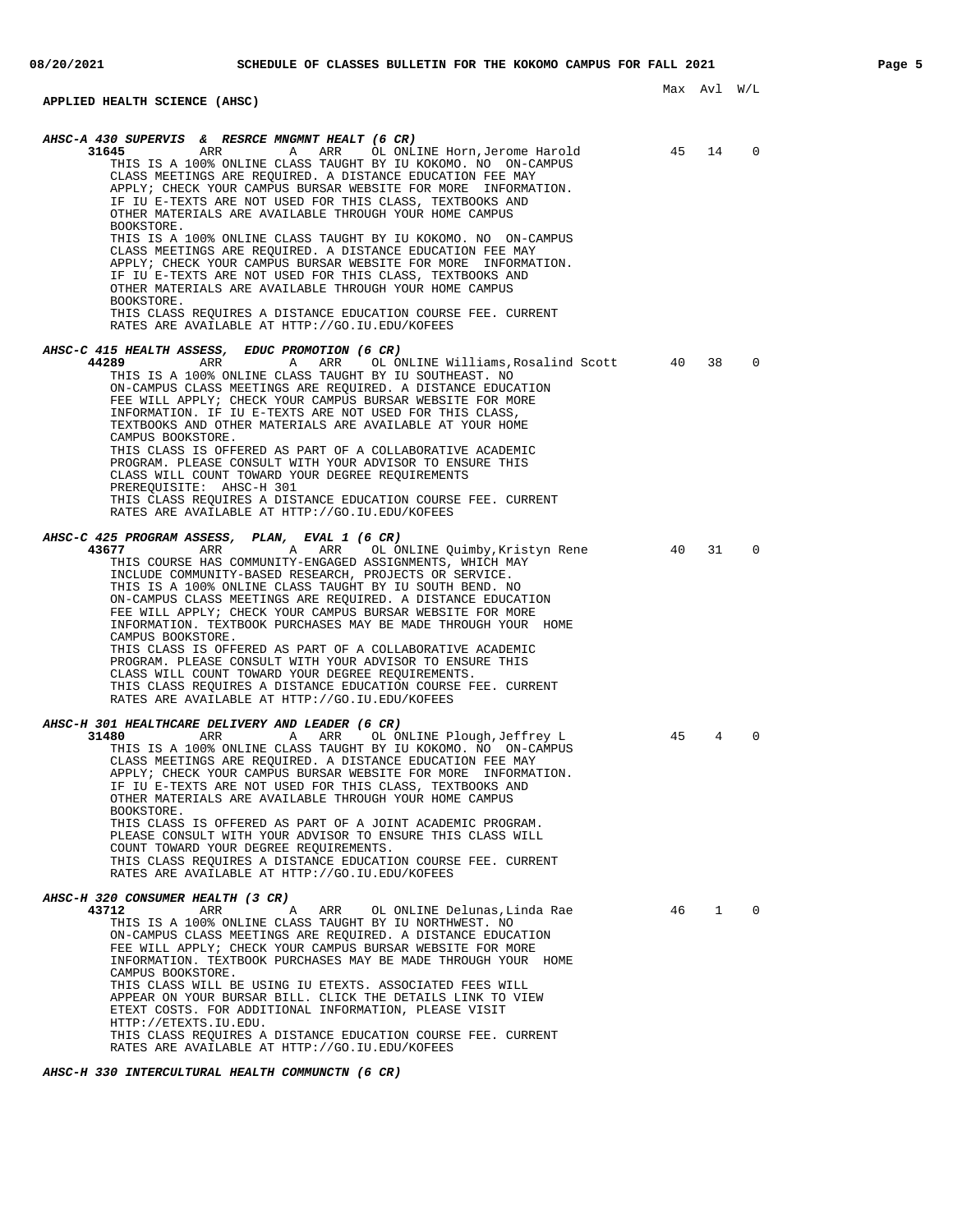| 43681<br>ARR                                                                                                                                                                                                                                                             | A        | ARR OL ONLINE McLellan, Rebekkah Nanci                                                                                                                                                                                                                                                                                                                                                                                                                                                                                                       | 40 | Max Avl<br>6 | W/L<br>$\mathbf 0$ |
|--------------------------------------------------------------------------------------------------------------------------------------------------------------------------------------------------------------------------------------------------------------------------|----------|----------------------------------------------------------------------------------------------------------------------------------------------------------------------------------------------------------------------------------------------------------------------------------------------------------------------------------------------------------------------------------------------------------------------------------------------------------------------------------------------------------------------------------------------|----|--------------|--------------------|
| PRE-REQ./CO-REQ. AHSC- H301<br>CAMPUS BOOKSTORE.                                                                                                                                                                                                                         |          | THIS IS A 100% ONLINE CLASS TAUGHT BY IU SOUTH BEND. NO<br>ON-CAMPUS CLASS MEETINGS ARE REQUIRED. A DISTANCE EDUCATION<br>FEE WILL APPLY; CHECK YOUR CAMPUS BURSAR WEBSITE FOR MORE<br>INFORMATION. TEXTBOOK PURCHASES MAY BE MADE THROUGH YOUR HOME                                                                                                                                                                                                                                                                                         |    |              |                    |
| CLASS WILL COUNT TOWARD YOUR DEGREE REQUIREMENTS.<br>INCLUDE COMMUNITY-BASED RESEARCH, PROJECTS OR SERVICE.<br>UNITED STATES SOCIETY                                                                                                                                     |          | THIS CLASS IS OFFERED AS PART OF A COLLABORATIVE ACADEMIC<br>PROGRAM. PLEASE CONSULT WITH YOUR ADVISOR TO ENSURE THIS<br>THIS COURSE HAS COMMUNITY-ENGAGED ASSIGNMENTS, WHICH MAY<br>CAMPUSWIDE GEN ED CONTEMPORARY SOCIAL VALUES: DIVERSITY IN<br>THIS CLASS REQUIRES A DISTANCE EDUCATION COURSE FEE. CURRENT                                                                                                                                                                                                                              |    |              |                    |
| RATES ARE AVAILABLE AT HTTP://GO.IU.EDU/KOFEES                                                                                                                                                                                                                           |          |                                                                                                                                                                                                                                                                                                                                                                                                                                                                                                                                              |    |              |                    |
| <i>AHSC-H 340 RESEARCH IN THE HEALTH SCIENCE (3 CR)</i><br>43202<br>ARR<br>CLASS WILL COUNT TOWARD YOUR DEGREE REQUIREMENTS.<br>RATES ARE AVAILABLE AT HTTP://GO.IU.EDU/KOFEES                                                                                           | A<br>ARR | OL ONLINE Cole, Corinne R<br>THIS IS A 100% ONLINE CLASS TAUGHT BY IU EAST. NO ON-CAMPUS<br>CLASS MEETINGS ARE REQUIRED. A DISTANCE EDUCATION FEE WILL<br>APPLY; CHECK YOUR CAMPUS BURSAR WEBSITE FOR MORE INFORMATION.<br>IF IU E-TEXTS ARE NOT USED FOR THIS CLASS, TEXTBOOKS AND<br>OTHER MATERIALS ARE AVAILABLE AT YOUR HOME CAMPUS BOOKSTORE.<br>THIS CLASS IS OFFERED AS PART OF A COLLABORATIVE ACADEMIC<br>PROGRAM. PLEASE CONSULT WITH YOUR ADVISOR TO ENSURE THIS<br>THIS CLASS REQUIRES A DISTANCE EDUCATION COURSE FEE. CURRENT | 45 | 36           | $\Omega$           |
| <i>AHSC-H 350 ECONOMICS OF HEALTH CARE (3 CR)</i><br>31647<br>ARR<br>OTHER MATERIALS ARE AVAILABLE THROUGH YOUR HOME CAMPUS<br>BOOKSTORE.<br>COUNT TOWARD YOUR DEGREE REQUIREMENTS.<br>RATES ARE AVAILABLE AT HTTP://GO.IU.EDU/KOFEES                                    | Α<br>ARR | OL ONLINE Stanley, Melinda Lee<br>THIS IS A 100% ONLINE CLASS TAUGHT BY IU KOKOMO. NO ON-CAMPUS<br>CLASS MEETINGS ARE REOUIRED. A DISTANCE EDUCATION FEE MAY<br>APPLY; CHECK YOUR CAMPUS BURSAR WEBSITE FOR MORE INFORMATION.<br>IF IU E-TEXTS ARE NOT USED FOR THIS CLASS, TEXTBOOKS AND<br>THIS CLASS IS OFFERED AS PART OF A JOINT ACADEMIC PROGRAM.<br>PLEASE CONSULT WITH YOUR ADVISOR TO ENSURE THIS CLASS WILL<br>THIS CLASS REQUIRES A DISTANCE EDUCATION COURSE FEE. CURRENT                                                        | 45 | 2            | $\Omega$           |
| AHSC-H 360 POP HEALTH, EPI, AND BIOSTATS (6 CR)<br>44302<br>ARR<br>THIS IS A 100% ONLINE CLASS TAUGHT BY IU SOUTHEAST. NO<br>CAMPUS BOOKSTORE.<br>COUNT TOWARD YOUR DEGREE REQUIREMENTS.<br>PRE- OR CO-REQ: AHSC-H 301<br>RATES ARE AVAILABLE AT HTTP://GO.IU.EDU/KOFEES | A        | ARR OL ONLINE Mattingly, Julia Ann<br>ON-CAMPUS CLASS MEETINGS ARE REQUIRED. A DISTANCE EDUCATION<br>FEE WILL APPLY; CHECK YOUR CAMPUS BURSAR WEBSITE FOR MORE<br>INFORMATION. IF IU E-TEXTS ARE NOT USED FOR THIS CLASS,<br>TEXTBOOKS AND OTHER MATERIALS ARE AVAILABLE AT YOUR HOME<br>THIS CLASS IS OFFERED AS PART OF A JOINT ACADEMIC PROGRAM.<br>PLEASE CONSULT WITH YOUR ADVISOR TO ENSURE THIS CLASS WILL<br>THIS CLASS REQUIRES A DISTANCE EDUCATION COURSE FEE. CURRENT                                                            | 45 | 9            | $\mathbf 0$        |
| AHSC-H 480 GRANTS AND INTERNSHIP (6 CR)<br>43229<br>ARR                                                                                                                                                                                                                  | ARR<br>A | OL ONLINE Cole, Corinne R<br>THIS IS A 100% ONLINE CLASS TAUGHT BY IU EAST. NO ON-CAMPUS<br>CLASS MEETINGS ARE REQUIRED. A DISTANCE EDUCATION FEE WILL<br>APPLY; CHECK YOUR CAMPUS BURSAR WEBSITE FOR MORE INFORMATION.<br>TE TILE TEVTO ADE NOT HOED EOD THIO CLASS. TEVTDOOKS AN                                                                                                                                                                                                                                                           | 45 | 32           | $\mathbf 0$        |

IF IU E-TEXTS ARE NOT USED FOR THIS CLASS, TEXTBOOKS AND OTHER MATERIALS ARE AVAILABLE AT YOUR HOME CAMPUS BOOKSTORE. THIS CLASS IS OFFERED AS PART OF A COLLABORATIVE ACADEMIC PROGRAM. PLEASE CONSULT WITH YOUR ADVISOR TO ENSURE THIS CLASS WILL COUNT TOWARD YOUR DEGREE REQUIREMENTS. THIS CLASS REQUIRES A DISTANCE EDUCATION COURSE FEE. CURRENT RATES ARE AVAILABLE AT HTTP://GO.IU.EDU/KOFEES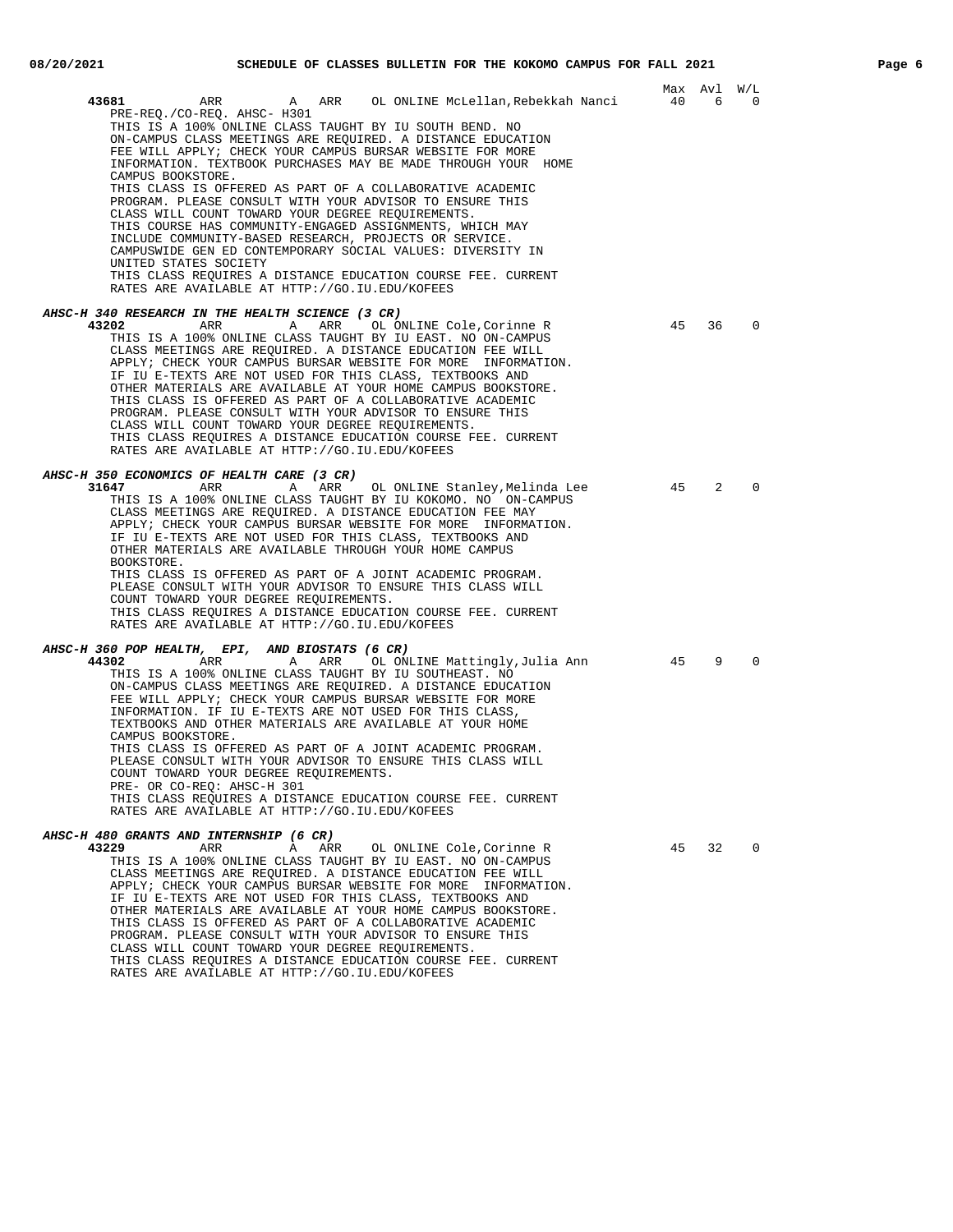# **PUBLIC ADMIN & HEALTH MGMT (PAHM)**

| PAHM-B 499 HEALTH MANAGEMENT CAPSTONE (3 CR)<br>31362<br>ARR<br>Α<br>ARR<br>OL ONLINE Stanley, Melinda Lee<br>THIS IS A 100% ONLINE CLASS TAUGHT BY IU KOKOMO. NO ON-CAMPUS<br>CLASS MEETINGS ARE REQUIRED. A DISTANCE EDUCATION FEE MAY<br>APPLY; CHECK YOUR CAMPUS BURSAR WEBSITE FOR MORE INFORMATION.<br>IF IU E-TEXTS ARE NOT USED FOR THIS CLASS, TEXTBOOKS AND<br>OTHER MATERIALS ARE AVAILABLE THROUGH YOUR HOME CAMPUS<br>BOOKSTORE.<br>THIS CLASS IS OFFERED AS PART OF A JOINT ACADEMIC PROGRAM.<br>PLEASE CONSULT WITH YOUR ADVISOR TO ENSURE THIS CLASS WILL<br>COUNT TOWARD YOUR DEGREE REQUIREMENTS.<br>PREREQUISITE: SENIOR IN B.A.S. DEGREE, HEALTH MANAGEMENT<br>TRACK.<br>THIS CLASS REQUIRES A DISTANCE EDUCATION COURSE FEE. CURRENT<br>RATES ARE AVAILABLE AT HTTP://GO.IU.EDU/KOFEES | 15 | 11 | 0              |
|-------------------------------------------------------------------------------------------------------------------------------------------------------------------------------------------------------------------------------------------------------------------------------------------------------------------------------------------------------------------------------------------------------------------------------------------------------------------------------------------------------------------------------------------------------------------------------------------------------------------------------------------------------------------------------------------------------------------------------------------------------------------------------------------------------------|----|----|----------------|
| PAHM-H 315 CONSUMER HEALTH (3 CR)<br>44044<br>ARR<br>ARR<br>OL ONLINE Stanley, Melinda Lee<br>Α<br>THIS IS A 100% ONLINE CLASS TAUGHT BY IU KOKOMO. NO ON-CAMPUS<br>CLASS MEETINGS ARE REQUIRED. A DISTANCE EDUCATION FEE MAY<br>APPLY; CHECK YOUR CAMPUS BURSAR WEBSITE FOR MORE INFORMATION.<br>IF IU E-TEXTS ARE NOT USED FOR THIS CLASS, TEXTBOOKS AND<br>OTHER MATERIALS ARE AVAILABLE THROUGH YOUR HOME CAMPUS<br>BOOKSTORE.<br>THIS CLASS IS OFFERED AS PART OF A JOINT ACADEMIC PROGRAM.<br>PLEASE CONSULT WITH YOUR ADVISOR TO ENSURE THIS CLASS WILL<br>COUNT TOWARD YOUR DEGREE REQUIREMENTS.<br>THIS CLASS REQUIRES A DISTANCE EDUCATION COURSE FEE. CURRENT<br>RATES ARE AVAILABLE AT HTTP://GO.IU.EDU/KOFEES                                                                                  | 32 | 23 | 0              |
| PAHM-H 352 HEALTHCARE FINANCE I (3 CR)<br>41729<br>ARR<br>OL ONLINE Stanley, Melinda Lee<br>ARR<br>Α<br>THIS CLASS IS 100% ONLINE.<br>THIS CLASS REQUIRES A DISTANCE EDUCATION COURSE FEE. CURRENT<br>RATES ARE AVAILABLE AT HTTP://GO.IU.EDU/KOFEES                                                                                                                                                                                                                                                                                                                                                                                                                                                                                                                                                        | 32 | 28 | $\Omega$       |
| PAHM-H 365 HEALTH SERVICES PRACTICUM (3 CR)<br>31182 PERM<br>ARR<br>Α<br>Hur, Hyunkang<br>ARR<br>PERMISSION OF DEPARTMENT REQUIRED.<br>STUDENTS MUST BE JUNIOR OR SENIOR STATUS.<br>THIS COURSE GRADED S/F ONLY.                                                                                                                                                                                                                                                                                                                                                                                                                                                                                                                                                                                            | 5  | 4  | $\Omega$       |
| PAHM-H 366 LEADERSHIP FOR HEALTH PROFES (3 CR)<br>31253<br>ARR<br>Α<br>ARR<br>OL ONLINE Stanley, Melinda Lee<br>THIS IS A 100% ONLINE CLASS TAUGHT BY IU KOKOMO. NO ON-CAMPUS<br>CLASS MEETINGS ARE REQUIRED. A DISTANCE EDUCATION FEE MAY<br>APPLY; CHECK YOUR CAMPUS BURSAR WEBSITE FOR MORE INFORMATION.<br>IF IU E-TEXTS ARE NOT USED FOR THIS CLASS, TEXTBOOKS AND<br>OTHER MATERIALS ARE AVAILABLE THROUGH YOUR HOME CAMPUS<br>BOOKSTORE.<br>THIS CLASS IS OFFERED AS PART OF A JOINT ACADEMIC PROGRAM.<br>PLEASE CONSULT WITH YOUR ADVISOR TO ENSURE THIS CLASS WILL<br>COUNT TOWARD YOUR DEGREE REQUIREMENTS.<br>THIS CLASS REQUIRES A DISTANCE EDUCATION COURSE FEE. CURRENT<br>RATES ARE AVAILABLE AT HTTP://GO.IU.EDU/KOFEES                                                                     | 32 | 13 | $\Omega$       |
| PAHM-V 171 INTRO TO PUBLIC ADMINISTRATION (3 CR)<br>31187<br>OL ONLINE Preece, Douglas Allen 32<br>ARR<br>Α<br>ARR<br>THIS IS A PREREQUISITE FOR ALL OTHER PAHM UNDERGRADUATE<br>COURSES.<br>THIS CLASS IS 100% ONLINE.<br>THIS CLASS REQUIRES A DISTANCE EDUCATION COURSE FEE. CURRENT<br>RATES ARE AVAILABLE AT HTTP://GO.IU.EDU/KOFEES<br>THIS CLASS MEETS DURING THE FIRST EIGHT WEEKS OF THE<br>SEMESTER.                                                                                                                                                                                                                                                                                                                                                                                              |    | 22 | $\mathbf 0$    |
| PAHM-V 263 PUBLIC MANAGEMENT (3 CR)<br>ARR OL ONLINE Preece, Douglas Allen 32<br>31179<br>ARR<br>Α<br>PREREOUISITE: PAHM-V 170 OR PAHM-V 171 OR CONSENT OF<br>INSTRUCTOR.<br>THIS CLASS MEETS DURING THE FIRST EIGHT WEEKS OF THE<br>SEMESTER.<br>THIS CLASS IS 100% ONLINE.<br>THIS CLASS REQUIRES A DISTANCE EDUCATION COURSE FEE. CURRENT<br>RATES ARE AVAILABLE AT HTTP://GO.IU.EDU/KOFEES<br>THIS CLASS MEETS DURING THE SECOND EIGHT WEEKS OF THE                                                                                                                                                                                                                                                                                                                                                     |    | 26 | $\overline{0}$ |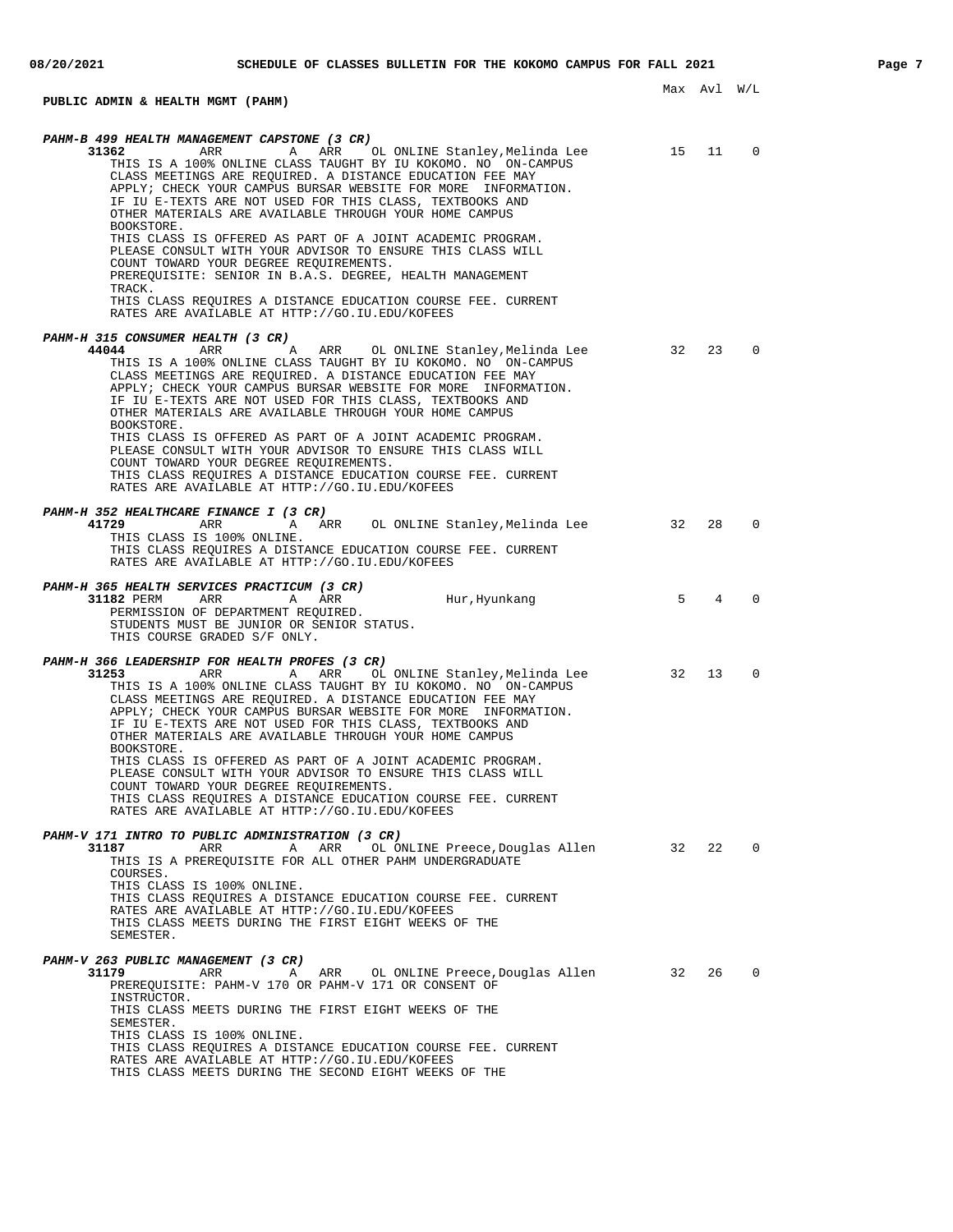| SEMESTER.                                                                                                                                                                                                                                                                                                                                                                                                                                      |    |           |             |
|------------------------------------------------------------------------------------------------------------------------------------------------------------------------------------------------------------------------------------------------------------------------------------------------------------------------------------------------------------------------------------------------------------------------------------------------|----|-----------|-------------|
| PAHM-V 370 RESEARCH MTHD & STAT MODELING (3 CR)<br>45260<br>04:00P-06:45P W KO 105<br>Hur, Hyunkang<br>THIS CLASS MEETS DURING THE SECOND EIGHT WEEKS OF THE<br>SEMESTER.                                                                                                                                                                                                                                                                      | 30 | 26        | 0           |
| PAHM-V 372 GOVERNMENT FINANCE AND BUDGETS (3 CR)<br>31580<br>ARR A<br>ARR OL ONLINE Kring, Nathan<br>THIS CLASS MEETS DURING THE FIRST EIGHT WEEKS OF THE<br>SEMESTER.<br>THIS CLASS IS 100% ONLINE.<br>THIS CLASS REQUIRES A DISTANCE EDUCATION COURSE FEE. CURRENT<br>RATES ARE AVAILABLE AT HTTP://GO.IU.EDU/KOFEES                                                                                                                         | 32 | 16        | $\Omega$    |
| PAHM-V 380 INTERNSHIP PUB & ENVIR AFFAIRS (3 CR)                                                                                                                                                                                                                                                                                                                                                                                               |    |           |             |
| 46441 PERM<br>ARR<br>A<br>ARR<br>Preece,Douglas Allen<br>PERMISSION OF DEPARTMENT REQUIRED.                                                                                                                                                                                                                                                                                                                                                    | 5  | 5         | 0           |
| 31373 PERM<br>ARR<br>Α<br>ARR<br>Hur, Hyunkang<br>PERMISSION OF DEPARTMENT REQUIRED.<br>THIS COURSE GRADED S/F ONLY.<br>STUDENTS MUST BE JUNIOR OR SENIOR STATUS.                                                                                                                                                                                                                                                                              | 5  | 5         | $\mathbf 0$ |
| PAHM-V 443 MANAGING WORK FORCE DIVERSITY (3 CR)<br>31914<br>ARR<br>ARR<br>OL ONLINE Hur, Hyunkang<br>Α<br>THIS CLASS IS 100% ONLINE.<br>THIS CLASS REOUIRES A DISTANCE EDUCATION COURSE FEE. CURRENT<br>RATES ARE AVAILABLE AT HTTP://GO.IU.EDU/KOFEES<br>THIS CLASS MEETS DURING THE SECOND EIGHT WEEKS OF THE<br>SEMESTER.                                                                                                                   | 32 | 25        | 0           |
| PAHM-V 444 PUB ADMIN ORGANIZATION (3 CR)<br>41216<br>ARR<br><b>A</b><br>ARR<br>OL ONLINE Hur,Hyunkang<br>THIS CLASS MEETS DURING THE SECOND EIGHT WEEKS OF THE<br>SEMESTER.<br>THIS CLASS IS 100% ONLINE.<br>THIS CLASS REQUIRES A DISTANCE EDUCATION COURSE FEE. CURRENT<br>RATES ARE AVAILABLE AT HTTP://GO.IU.EDU/KOFEES                                                                                                                    | 32 | 28        | $\mathbf 0$ |
| PAHM-V 502 PUBLIC MANAGEMENT (3 CR)<br>31220<br>06:00P-08:45P<br><b>W</b><br>KO 104<br>Hur, Hyunkang<br>THIS CLASS MEETS DURING THE FIRST EIGHT WEEKS OF THE<br>SEMESTER.<br>ADDITIONAL ONLINE INSTRUCTION REQUIRED<br>BASED ON EVOLVING COVID-19 PANDEMIC CONDITIONS AND<br>VACCINATION RESPONSE, THE WAY THIS CLASS IS TAUGHT<br>(INSTRUCTION MODE), IS SUBJECT TO CHANGE. STUDENTS WILL BE<br>INFORMED OF ANY CHANGES TO INSTRUCTION MODE.  | 32 | 28        | $\Omega$    |
| PAHM-V 504 PUBLIC ORGANIZATION (3 CR)<br>$06:00P-08:45P$<br>KO 127<br>31245<br>M<br>Hur, Hyunkang<br>ADDITIONAL ONLINE INSTRUCTION REQUIRED<br>THIS CLASS MEETS DURING THE FIRST EIGHT WEEKS OF THE<br>SEMESTER.<br>BASED ON EVOLVING COVID-19 PANDEMIC CONDITIONS AND<br>VACCINATION RESPONSE, THE WAY THIS CLASS IS TAUGHT<br>(INSTRUCTION MODE), IS SUBJECT TO CHANGE. STUDENTS WILL BE<br>INFORMED OF ANY CHANGES TO INSTRUCTION MODE.     | 32 | 26        | 0           |
| PAHM-V 517 PUBLIC MANAGEMENT ECONOMICS (3 CR)<br>KO 104<br>Haywood, Rod G<br>ADDITIONAL ONLINE INSTRUCTION REQUIRED<br>THIS CLASS MEETS DURING THE SECOND EIGHT WEEKS OF THE<br>SEMESTER.<br>BASED ON EVOLVING COVID-19 PANDEMIC CONDITIONS AND<br>VACCINATION RESPONSE, THE WAY THIS CLASS IS TAUGHT<br>(INSTRUCTION MODE), IS SUBJECT TO CHANGE. STUDENTS WILL BE<br>INFORMED OF ANY CHANGES TO INSTRUCTION MODE.                            | 32 | 25        | $\Omega$    |
| PAHM-V 566 EXECUTIVE LEADERSHIP (3 CR)<br>31283 PERM<br>06:00P-08:45P M<br>KO 113<br>Twijukye,Reuben<br>ADDITIONAL ONLINE INSTRUCTION REQUIRED<br>THIS CLASS MEETS DURING THE SECOND EIGHT WEEKS OF THE<br>SEMESTER.<br>BASED ON EVOLVING COVID-19 PANDEMIC CONDITIONS AND<br>VACCINATION RESPONSE, THE WAY THIS CLASS IS TAUGHT<br>(INSTRUCTION MODE), IS SUBJECT TO CHANGE. STUDENTS WILL BE<br>INFORMED OF ANY CHANGES TO INSTRUCTION MODE. | 32 | $26 \t 0$ |             |

# **PAHM-V 585 PRACTICUM IN PUBLIC AFFAIRS (3 CR)**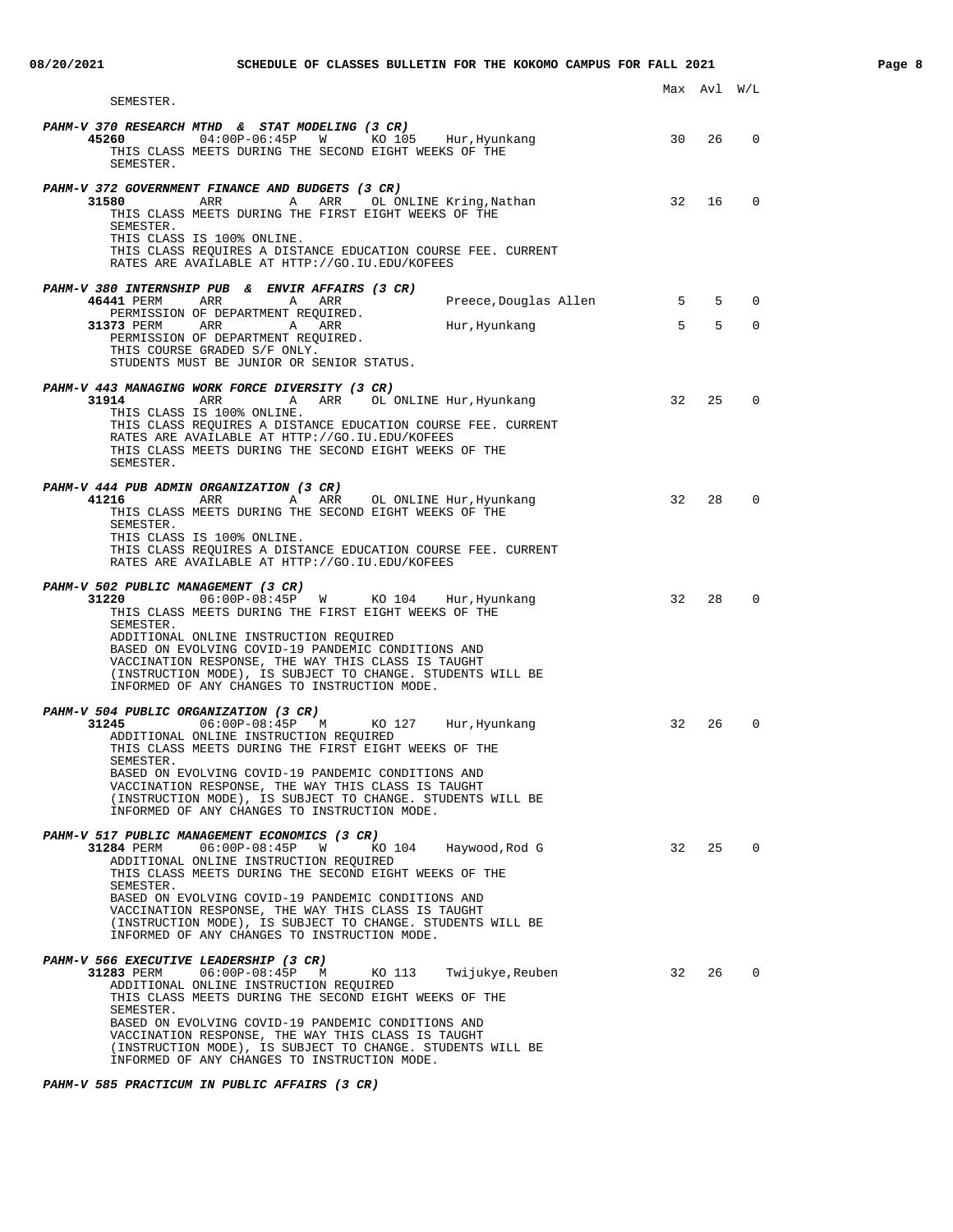|                                                               |               | Max            | Avl            | W/L      |
|---------------------------------------------------------------|---------------|----------------|----------------|----------|
| 31181 PERM ARR<br>A ARR                                       | Hur, Hyunkang | 5              | $\overline{4}$ | $\Omega$ |
| THIS COURSE GRADED S/F ONLY.                                  |               |                |                |          |
| PERMISSION OF DEPARTMENT REQUIRED.                            |               |                |                |          |
| 47089 PERM<br>ARR<br>A ARR                                    | Hur, Hyunkang | $\overline{2}$ |                | $\Omega$ |
| BASED ON EVOLVING COVID-19 PANDEMIC CONDITIONS AND            |               |                |                |          |
| VACCINATION RESPONSE, THE WAY THIS CLASS IS TAUGHT            |               |                |                |          |
| (INSTRUCTION MODE), IS SUBJECT TO CHANGE. STUDENTS WILL BE    |               |                |                |          |
| INFORMED OF ANY CHANGES TO INSTRUCTION MODE.                  |               |                |                |          |
| PERMISSION OF DEPARTMENT REQUIRED.                            |               |                |                |          |
| THIS CLASS MEETS DURING THE FIRST EIGHT WEEKS OF THE          |               |                |                |          |
| SEMESTER.                                                     |               |                |                |          |
|                                                               |               |                |                |          |
| PAHM-W 314 ETHICS HLTH PROFESSIONALS (3 CR)                   |               |                |                |          |
| A ARR OL ONLINE Stanley,Melinda Lee<br>31246<br>ARR           |               | 32 a           | 14             | $\Omega$ |
| THIS IS A 100% ONLINE CLASS TAUGHT BY IU KOKOMO. NO ON-CAMPUS |               |                |                |          |
| CLASS MEETINGS ARE REQUIRED. A DISTANCE EDUCATION FEE MAY     |               |                |                |          |
| APPLY; CHECK YOUR CAMPUS BURSAR WEBSITE FOR MORE INFORMATION. |               |                |                |          |
| IF IU E-TEXTS ARE NOT USED FOR THIS CLASS, TEXTBOOKS AND      |               |                |                |          |
| OTHER MATERIALS ARE AVAILABLE THROUGH YOUR HOME CAMPUS        |               |                |                |          |
| BOOKSTORE.                                                    |               |                |                |          |
| THIS CLASS IS OFFERED AS PART OF A JOINT ACADEMIC PROGRAM.    |               |                |                |          |

PLEASE CONSULT WITH YOUR ADVISOR TO ENSURE THIS CLASS WILL

THIS CLASS REQUIRES A DISTANCE EDUCATION COURSE FEE. CURRENT

COUNT TOWARD YOUR DEGREE REQUIREMENTS.

RATES ARE AVAILABLE AT HTTP://GO.IU.EDU/KOFEES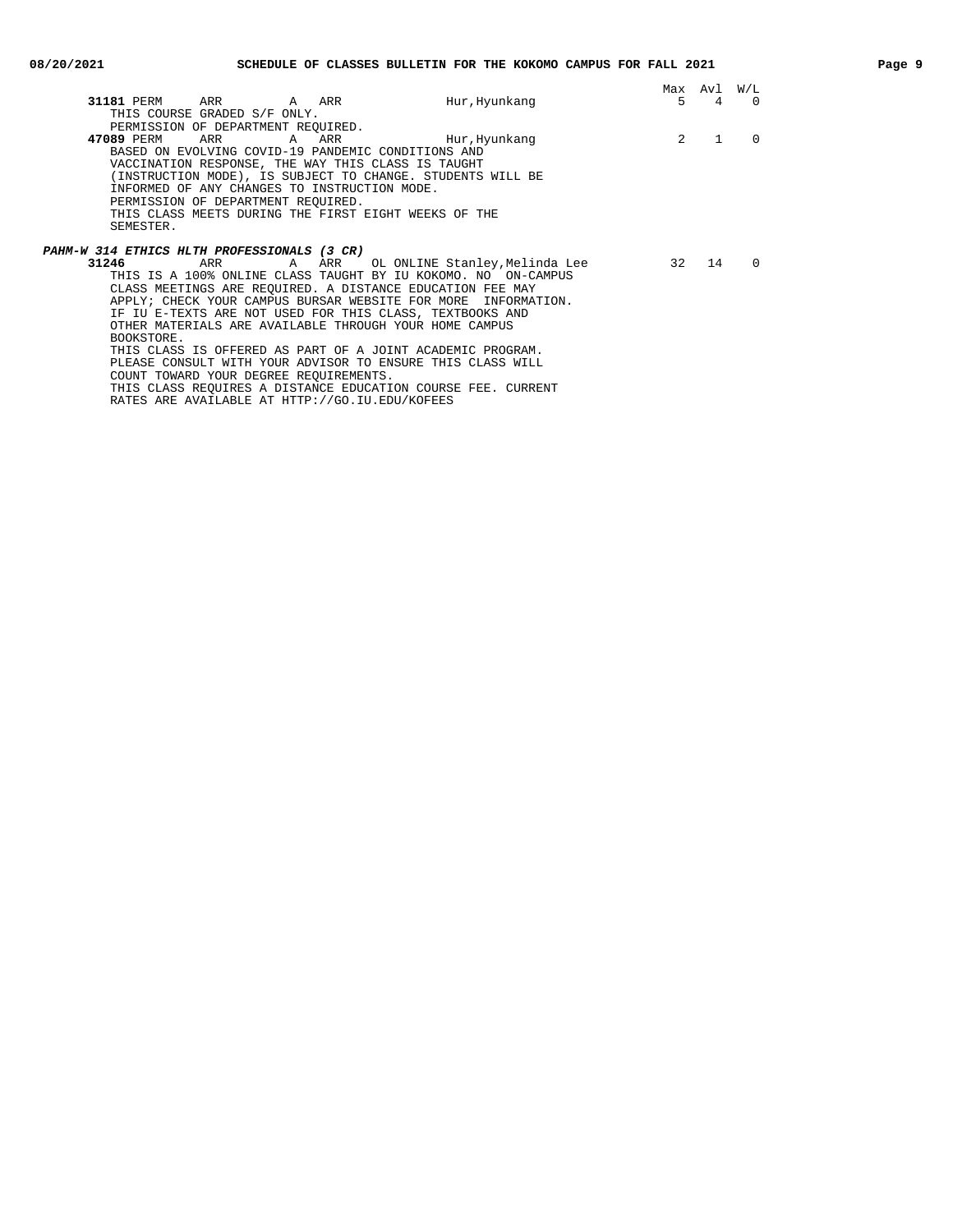**COLLEGE OF ARTS AND SCIENCES (COAS)**

**COAS-S 400 WORKSHOP IN SPECIAL TOPICS (3 CR)** VT: BAS INDIVIDUALIZED CAPSTONE<br>44333 RSTR ARR A ARR OL ONLINE Earley, Samantha Manchester 20 15 0 THIS IS A 100% ONLINE CLASS TAUGHT BY IU SOUTHEAST. NO ON-CAMPUS CLASS MEETINGS ARE REQUIRED. A DISTANCE EDUCATION FEE WILL APPLY; CHECK YOUR CAMPUS BURSAR WEBSITE FOR MORE INFORMATION. IF IU E-TEXTS ARE NOT USED FOR THIS CLASS, TEXTBOOKS AND OTHER MATERIALS ARE AVAILABLE AT YOUR HOME CAMPUS BOOKSTORE. THIS SECTION IS RESERVED FOR STUDENTS IN THE BACHELOR OF APPLIED SCIENCE PROGRAM. THIS CLASS IS OFFERED AS PART OF A JOINT ACADEMIC PROGRAM. PLEASE CONSULT WITH YOUR ADVISOR TO ENSURE THIS CLASS WILL COUNT TOWARD YOUR DEGREE REQUIREMENTS. ALL COURSE MATERIALS FOR THIS COURSE ARE AVAILABLE ONLINE AS OPEN SOURCE DOCUMENTS. NO TEXTBOOKS OR PURCHASES OF ANY OTHER MATERIALS REQUIRED. THIS CLASS REQUIRES A DISTANCE EDUCATION COURSE FEE. CURRENT RATES ARE AVAILABLE AT HTTP://GO.IU.EDU/KOFEES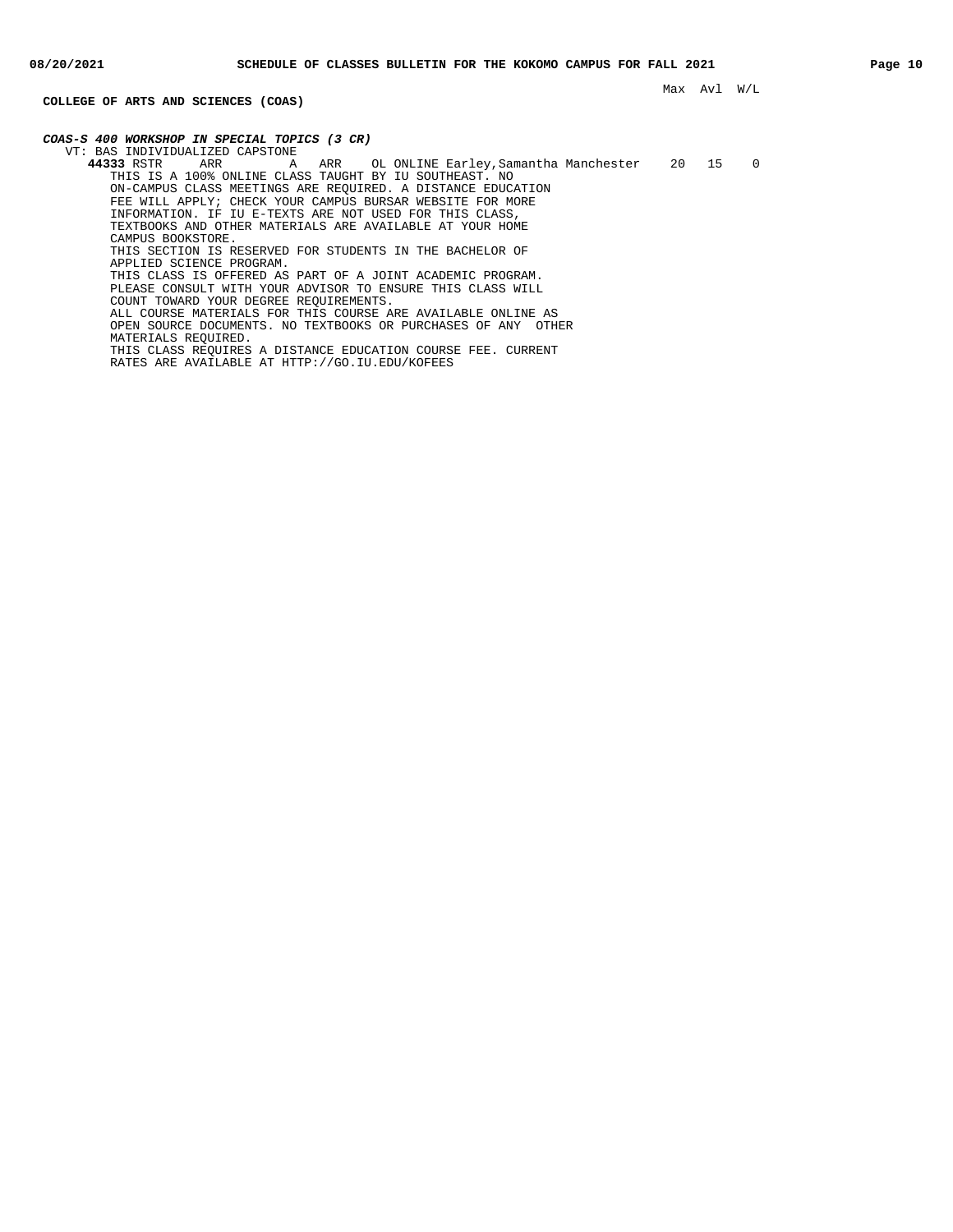## **HONORS (HON)**

**HON-H 399 HONORS COLLOQUIUM (3 CR)** VT: POLITICS AND THE TWLIGHT ZONE<br>31261 RSTR 10:00A-11:15A TR

**31261** RSTR 10:00A-11:15A TR KO 150 Cook, Paul 10 10 3 0

THIS CLASS IS FOR HONORS PROGRAM STUDENTS ONLY. BASED ON EVOLVING COVID-19 PANDEMIC CONDITIONS AND VACCINATION RESPONSE, THE WAY THIS CLASS IS TAUGHT (INSTRUCTION MODE), IS SUBJECT TO CHANGE. STUDENTS WILL BE INFORMED OF ANY CHANGES TO INSTRUCTION MODE.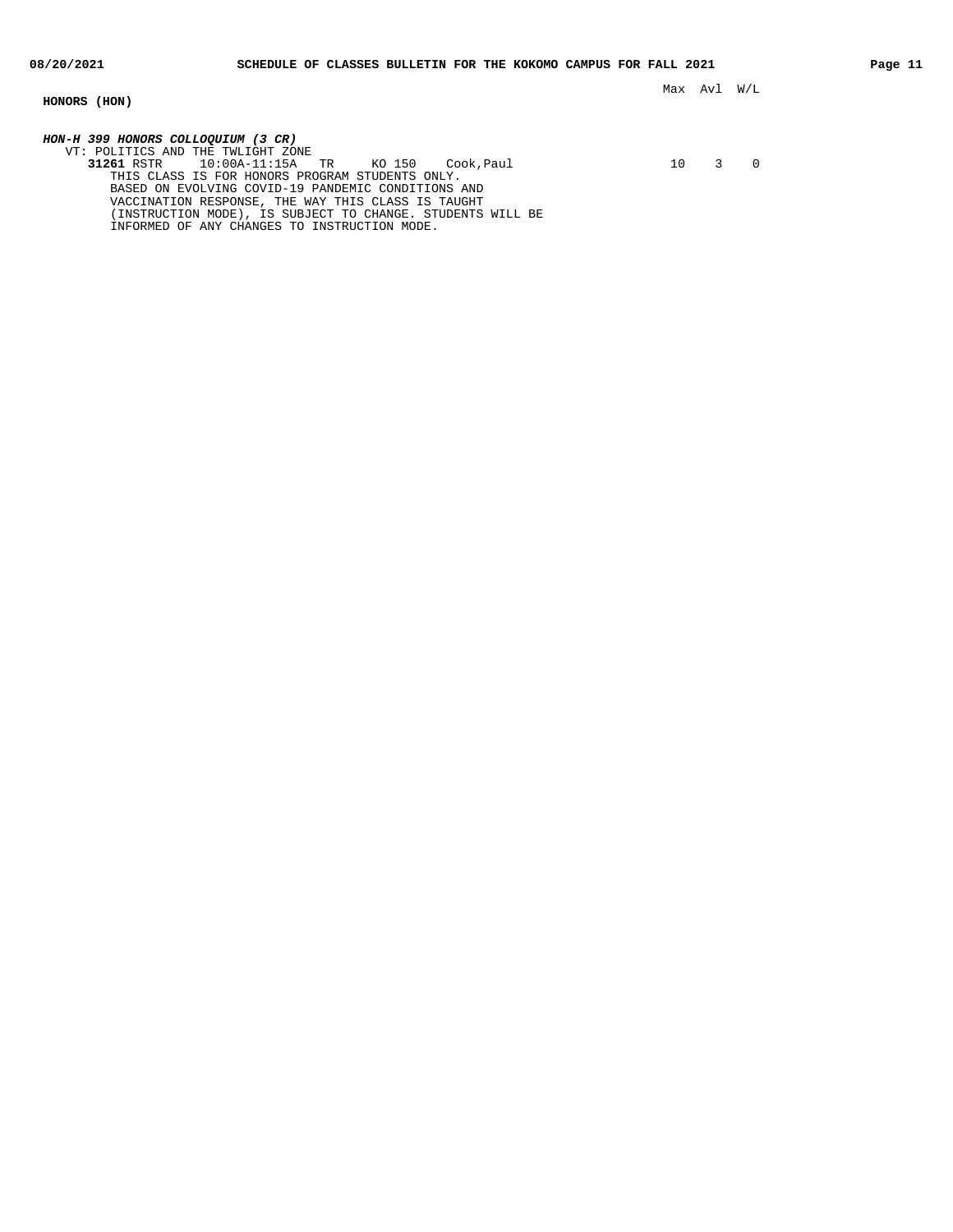**LIBERAL STUDIES (LBST)**

Max Avl W/L

| <i>LBST-D 501 HUMANITIES SEMINAR (3 CR)</i>                  |   |   |  |
|--------------------------------------------------------------|---|---|--|
| VT: ART & CULTURE-NATIVE SOUTHWEST                           |   |   |  |
| 44464<br>A ARR<br>ARR<br>OL ONLINE Allen,Anne E Guernsey     | 3 | 2 |  |
| A ARR OL ONLINE Early, Samantha<br>ARR                       |   |   |  |
| THIS IS A 100% ONLINE CLASS TAUGHT BY IU SOUTHEAST. NO       |   |   |  |
| ON-CAMPUS CLASS MEETINGS ARE REOUIRED. A DISTANCE EDUCATION  |   |   |  |
| FEE WILL APPLY; CHECK YOUR CAMPUS BURSAR WEBSITE FOR MORE    |   |   |  |
| INFORMATION. IF IU E-TEXTS ARE NOT USED FOR THIS CLASS,      |   |   |  |
| TEXTBOOKS AND OTHER MATERIALS ARE AVAILABLE AT YOUR HOME     |   |   |  |
| CAMPUS BOOKSTORE.                                            |   |   |  |
| THIS CLASS IS OFFERED AS PART OF A JOINT ACADEMIC PROGRAM.   |   |   |  |
| PLEASE CONSULT WITH YOUR ADVISOR TO ENSURE THIS CLASS WILL   |   |   |  |
| COUNT TOWARD YOUR DEGREE REOUIREMENTS.                       |   |   |  |
| THIS CLASS REOUIRES A DISTANCE EDUCATION COURSE FEE. CURRENT |   |   |  |
| RATES ARE AVAILABLE AT HTTP://GO.IU.EDU/KOFEES               |   |   |  |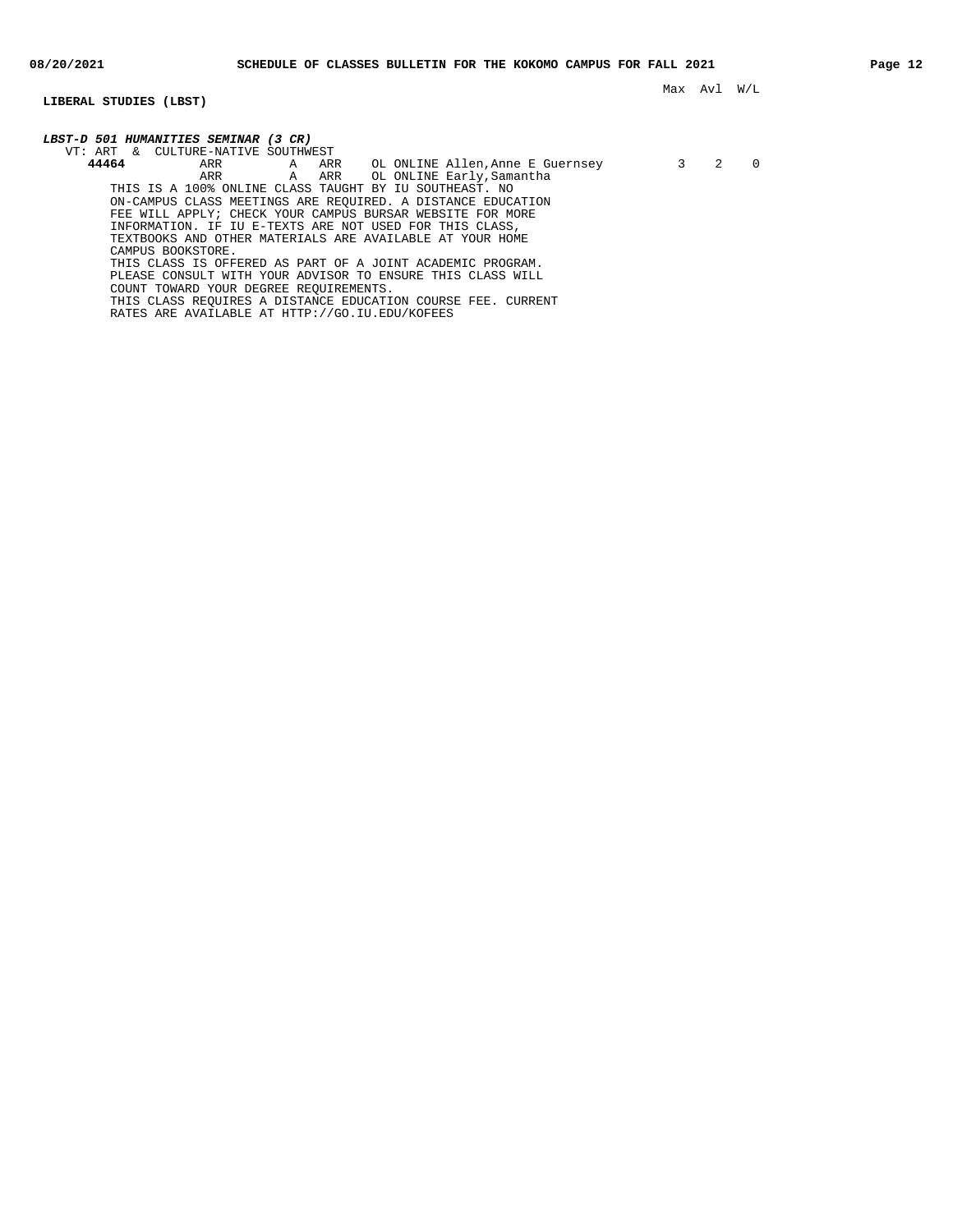| CR JUSTICE & HOMELAND SECURITY (CJHS)                                                                                                                                                                                                                                                                                                                                                     |    | Max Avl W/L    |                |
|-------------------------------------------------------------------------------------------------------------------------------------------------------------------------------------------------------------------------------------------------------------------------------------------------------------------------------------------------------------------------------------------|----|----------------|----------------|
| CJHS-J 101 AMERICAN CRIMINAL JUSTICE SYS (3 CR)<br>ARR ARR OL ONLINE Martinez, Natalie N 24<br>CLSD 32037<br>CJHS-J101 IS A PREREQUISITE FOR MOST OTHER CRIMINAL JUSTICE<br>COURSES.                                                                                                                                                                                                      |    | $\overline{0}$ | $\bigcirc$     |
| THIS CLASS IS 100% ONLINE.<br>THIS CLASS REQUIRES A DISTANCE EDUCATION COURSE FEE. CURRENT<br>RATES ARE AVAILABLE AT HTTP://GO.IU.EDU/KOFEES<br>31212<br>04:00P-05:15P MW KO 102<br>Felts,Chris                                                                                                                                                                                           | 24 | 2              | $\overline{0}$ |
| CJHS-J 101 IS A PREREOUISITE FOR MOST OTHER CRIMINAL JUSTICE<br>COURSES.<br>BASED ON EVOLVING COVID-19 PANDEMIC CONDITIONS AND<br>VACCINATION RESPONSE, THE WAY THIS CLASS IS TAUGHT<br>(INSTRUCTION MODE), IS SUBJECT TO CHANGE. STUDENTS WILL BE                                                                                                                                        |    |                |                |
| INFORMED OF ANY CHANGES TO INSTRUCTION MODE.<br>ARR ARR<br>32117<br>OL ONLINE Fulk,Timothy<br>THIS CLASS MEETS DURING THE SECOND EIGHT WEEKS OF THE<br>SEMESTER.                                                                                                                                                                                                                          | 24 | 3              | $\Omega$       |
| THIS CLASS IS 100% ONLINE.<br>THIS CLASS REQUIRES A DISTANCE EDUCATION COURSE FEE. CURRENT<br>RATES ARE AVAILABLE AT HTTP://GO.IU.EDU/KOFEES<br>CJHS-J101 IS A PREREOUISITE FOR MOST OTHER CRIMINAL JUSTICE<br>COURSES.                                                                                                                                                                   |    |                |                |
| CJHS-J 102 INTRO TO CRIMINOLOGY (3 CR)<br>CLSD $45449$ 01:00P-02:15P MW KE 103 Felts, Chris                                                                                                                                                                                                                                                                                               | 24 | 0              | $\Omega$       |
| CJHS-J 105 CAREERS IN CRIMINAL JUSTICE (3 CR)<br>41117 01:00P-02:15P TR KE 103 Fisher, Kelly Lynn<br>THIS CLASS MEETS DURING THE FIRST EIGHT WEEKS OF THE<br>SEMESTER.                                                                                                                                                                                                                    | 24 | 7              | $\Omega$       |
| BASED ON EVOLVING COVID-19 PANDEMIC CONDITIONS AND<br>VACCINATION RESPONSE, THE WAY THIS CLASS IS TAUGHT<br>(INSTRUCTION MODE), IS SUBJECT TO CHANGE. STUDENTS WILL BE<br>INFORMED OF ANY CHANGES TO INSTRUCTION MODE.                                                                                                                                                                    |    |                |                |
| CJHS-J 202 CRIM JUSTICE DATA, MTHD & RES (3 CR)<br>CLSD 31211<br>$01:00P-02:15P$ TR<br>KO 103 Brown, Kelly L<br>PREREQUISITE: CJHS-J101 OR CONSENT OF INSTRUCTOR.<br>THIS CLASS MEETS DURING THE FIRST EIGHT WEEKS OF THE<br>SEMESTER.                                                                                                                                                    | 24 | $\Omega$       | $\Omega$       |
| ADDITIONAL ONLINE INSTRUCTION REQUIRED<br>BASED ON EVOLVING COVID-19 PANDEMIC CONDITIONS AND<br>VACCINATION RESPONSE, THE WAY THIS CLASS IS TAUGHT<br>(INSTRUCTION MODE), IS SUBJECT TO CHANGE. STUDENTS WILL BE<br>INFORMED OF ANY CHANGES TO INSTRUCTION MODE.                                                                                                                          |    |                |                |
| CJHS-J 260 TOPICS IN CRIMINAL JUSTICE (3 CR)                                                                                                                                                                                                                                                                                                                                              |    |                |                |
| VT: VICTIMOLOGY<br>45448<br>ARR<br>ARR<br>OL ONLINE Brown, Kelly L<br>A<br>THIS CLASS REOUIRES A DISTANCE EDUCATION COURSE FEE. CURRENT<br>RATES ARE AVAILABLE AT HTTP://GO.IU.EDU/KOFEES                                                                                                                                                                                                 | 24 | 6              | $\Omega$       |
| CJHS-J 266 HARRY POTTER AND CRIME (3 CR)<br>31903<br>$10:00A-11:15A$<br>TR<br>KE 103<br>Brown, Kelly L<br>THIS CLASS MEETS DURING THE SECOND EIGHT WEEKS OF THE<br>SEMESTER.<br>ADDITIONAL ONLINE INSTRUCTION REQUIRED<br>BASED ON EVOLVING COVID-19 PANDEMIC CONDITIONS AND                                                                                                              | 24 | 7              | $\Omega$       |
| VACCINATION RESPONSE, THE WAY THIS CLASS IS TAUGHT<br>(INSTRUCTION MODE), IS SUBJECT TO CHANGE. STUDENTS WILL BE<br>INFORMED OF ANY CHANGES TO INSTRUCTION MODE.                                                                                                                                                                                                                          |    |                |                |
| <i>CJHS-J 305 JUVENILE JUSTICE (3 CR)</i><br>CLSD 31168<br>$10:00A-11:15A$<br>MW<br>KO 206<br>Felts, Chris<br>PREREQUISITE: CJHS-J101 OR CONSENT OF INSTRUCTOR.<br>BASED ON EVOLVING COVID-19 PANDEMIC CONDITIONS AND<br>VACCINATION RESPONSE, THE WAY THIS CLASS IS TAUGHT<br>(INSTRUCTION MODE), IS SUBJECT TO CHANGE. STUDENTS WILL BE<br>INFORMED OF ANY CHANGES TO INSTRUCTION MODE. | 24 | $\mathbf{0}$   | $\Omega$       |
| CJHS-J 306 THE CRIMINAL COURTS (3 CR)<br>CLSD 31170<br>$01:00P-02:15P$<br>MW<br>KO 105<br>Shine, Beau<br>PREREQUISITE: CJHS-J101 OR CONSENT OF INSTRUCTOR.<br>BASED ON EVOLVING COVID-19 PANDEMIC CONDITIONS AND<br>VACCINATION RESPONSE, THE WAY THIS CLASS IS TAUGHT<br>(INSTRUCTION MODE), IS SUBJECT TO CHANGE. STUDENTS WILL BE                                                      | 24 | $\overline{0}$ | 1              |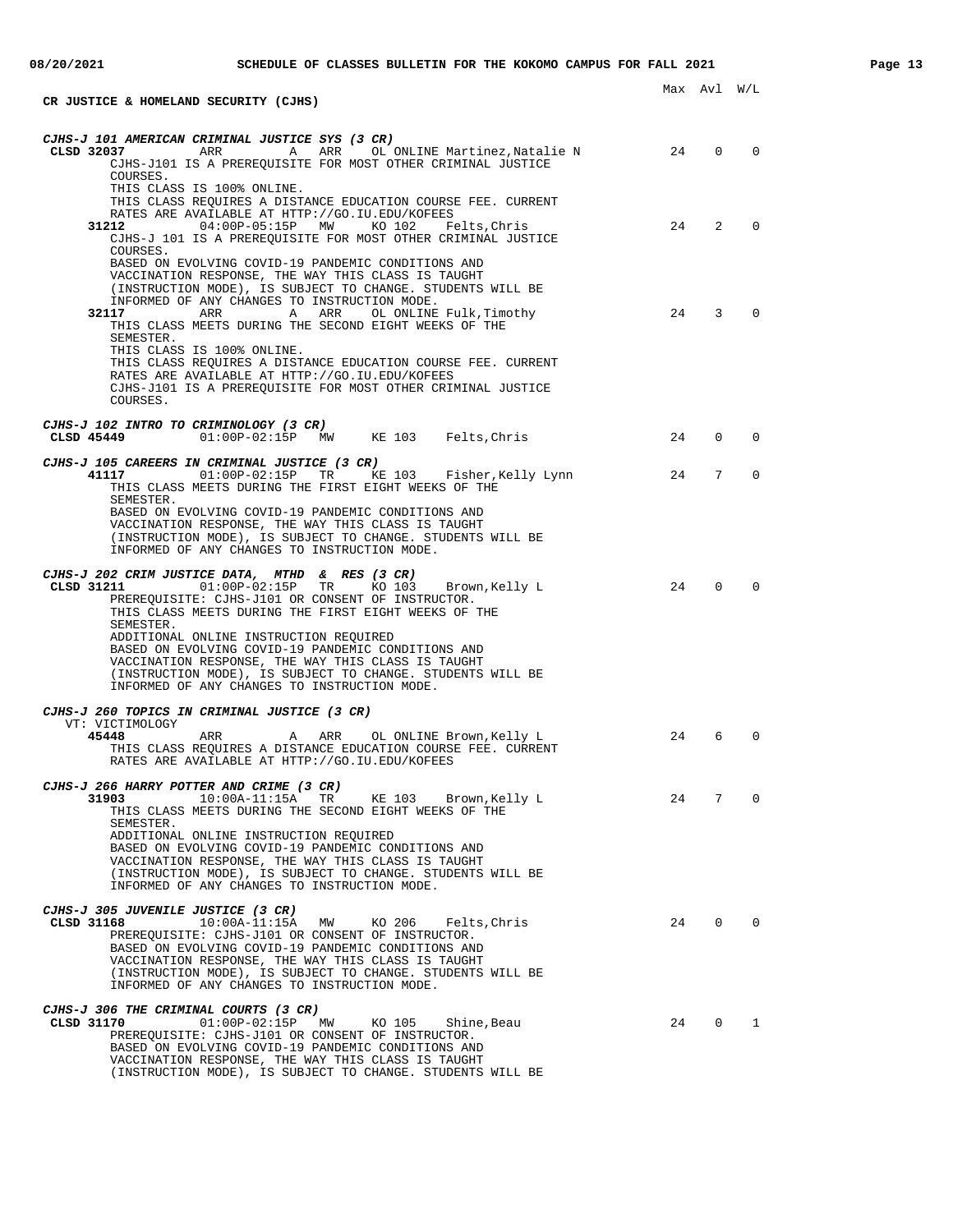INFORMED OF ANY CHANGES TO INSTRUCTION MODE.

| <i>CJHS-J 307 PRIVATE SECURITY IN ACTION (3 CR)</i><br>CLSD 41119<br>$01:00P-02:15P$<br>TR KE 103 Brown, Kelly L<br>THIS CLASS MEETS DURING THE SECOND EIGHT WEEKS OF THE                                                                                                                                                                                                                                                                                                                          | 4              | $\overline{0}$ | 0           |
|----------------------------------------------------------------------------------------------------------------------------------------------------------------------------------------------------------------------------------------------------------------------------------------------------------------------------------------------------------------------------------------------------------------------------------------------------------------------------------------------------|----------------|----------------|-------------|
| SEMESTER.<br>THIS COURSE MAY INCLUDE ADDITIONAL FEES FOR TRAVEL.<br>BASED ON EVOLVING COVID-19 PANDEMIC CONDITIONS AND<br>VACCINATION RESPONSE, THE WAY THIS CLASS IS TAUGHT<br>(INSTRUCTION MODE), IS SUBJECT TO CHANGE. STUDENTS WILL BE<br>INFORMED OF ANY CHANGES TO INSTRUCTION MODE.<br>$01:00P-02:15P$<br>CLSD 41120<br>TR KE 103<br>Fisher, Kelly Lynn<br>THIS CLASS MEETS DURING THE SECOND EIGHT WEEKS OF THE<br>SEMESTER.                                                               | $\overline{4}$ | $\Omega$       | $\Omega$    |
| THIS COURSE MAY INCLUDE ADDITIONAL FEES FOR TRAVEL.<br>BASED ON EVOLVING COVID-19 PANDEMIC CONDITIONS AND<br>VACCINATION RESPONSE, THE WAY THIS CLASS IS TAUGHT<br>(INSTRUCTION MODE), IS SUBJECT TO CHANGE. STUDENTS WILL BE<br>INFORMED OF ANY CHANGES TO INSTRUCTION MODE.                                                                                                                                                                                                                      |                |                |             |
| CJHS-J 321 AMERICAN POLICING (3 CR)<br>CLSD 31223<br>ARR<br>A ARR OL ONLINE Fisher,Kelly Lynn<br>PREREQUISITE: CJHS-J101 OR CONSENT OF INSTRUCTOR.<br>THIS CLASS REQUIRES A DISTANCE EDUCATION COURSE FEE. CURRENT<br>RATES ARE AVAILABLE AT HTTP://GO.IU.EDU/KOFEES<br>THIS CLASS IS 100% ONLINE.                                                                                                                                                                                                 | 24             | $\overline{0}$ | 1           |
| CJHS-J 322 INTRODUCTION TO CRIMINALISTICS (3 CR)<br>02:30P-03:45P TR KE 103<br>31322<br>Kinney, Sean P<br>PREREQUISITE: CJHS-J101 OR CONSENT OF INSTRUCTOR.<br>THIS CLASS REQUIRES A LAB FEE-CRIMINAL JUSTICE. CURRENT RATES<br>ARE AVAILABLE AT HTTP://GO.IU.EDU/KOFEES<br>BASED ON EVOLVING COVID-19 PANDEMIC CONDITIONS AND<br>VACCINATION RESPONSE, THE WAY THIS CLASS IS TAUGHT<br>(INSTRUCTION MODE), IS SUBJECT TO CHANGE. STUDENTS WILL BE<br>INFORMED OF ANY CHANGES TO INSTRUCTION MODE. | 20             | 3              | $\Omega$    |
| CJHS-J 370 SEMINAR IN CRIMINAL JUSTICE (3 CR)<br>VT: CORRECTIONAL COUNSELING<br>41118<br>10:00A-11:15A MW<br>KA 105<br>Shine, Beau<br>PREREQUISITE: CJHS-J101 OR CONSENT OF INSTRUCTOR.<br>BASED ON EVOLVING COVID-19 PANDEMIC CONDITIONS AND<br>VACCINATION RESPONSE, THE WAY THIS CLASS IS TAUGHT<br>(INSTRUCTION MODE), IS SUBJECT TO CHANGE. STUDENTS WILL BE<br>INFORMED OF ANY CHANGES TO INSTRUCTION MODE.                                                                                  | 24             | 16             | $\mathbf 0$ |
| CJHS-J 380 INTERNSHIP IN CRIMINAL JUSTICE (3 - 6 CR)<br>31169 PERM 02:30P-03:45P W KE 103<br>Shine, Beau<br>PERMISSION OF INSTRUCTOR IS REQUIRED.<br>STUDENTS MUST BE JUNIOR OR SENIOR STATUS.<br>THIS COURSE GRADED S/F ONLY.<br>IN ADDITION TO ASSIGNED INTERNSHIP, STUDENTS ARE REQUIRED TO<br>ATTEND IN-PERSON CLASS MEETINGS WEDNESDAYS 2:30-3:45 FOR THE<br>FIRST FIVE WEEKS AND IN ARRANGED MEETINGS WITH THE INSTRUCTOR<br>FOR THE REST OF THE TERM.                                       | 20             | 14             | $\Omega$    |
| CJHS-J 387 FOUNDATNS OF HOMELAND SECURITY (3 CR)<br>A ARR<br>CLSD 31323<br>ARR<br>OL ONLINE Shine, Beau<br>PREREOUISITE: CJHS-J101 OR CONSENT OF INSTRUCTOR.<br>THIS CLASS IS 100% ONLINE.<br>THIS CLASS MEETS DURING THE FIRST EIGHT WEEKS OF THE<br>SEMESTER.<br>THIS CLASS REQUIRES A DISTANCE EDUCATION COURSE FEE. CURRENT<br>RATES ARE AVAILABLE AT HTTP://GO.IU.EDU/KOFEES                                                                                                                  | 24             | 0              | 0           |
| CJHS-J 388 PUBLIC ADMIN & EMER MANAGEMENT (3 CR)<br>CLSD 31390<br>OL ONLINE Preece, Douglas Allen<br>ARR A<br>ARR<br>THIS CLASS IS 100% ONLINE.<br>PREREQUISITE: CJHS-J101 OR CONSENT OF INSTRUCTOR.<br>THIS CLASS MEETS DURING THE SECOND EIGHT WEEKS OF THE<br>SEMESTER.<br>THIS CLASS REQUIRES A DISTANCE EDUCATION COURSE FEE. CURRENT<br>RATES ARE AVAILABLE AT HTTP://GO.IU.EDU/KOFEES                                                                                                       | 25             | $\mathbf 0$    | $\mathbf 0$ |
| CJHS-J 480 RESEARCH IN CRIMINAL JUSTICE (1 - 6 CR)<br>02:30P-03:45P TR KO 289<br>31357 PERM<br>Felts,Chris<br>PERMISSION OF INSTRUCTOR IS REQUIRED.<br>THIS COURSE GRADED S/F ONLY.<br>THIS COURSE IS LIMITED TO JUNIOR AND SENIOR CRIMINAL JUSTICE                                                                                                                                                                                                                                                | 20             | 19             | $\mathbf 0$ |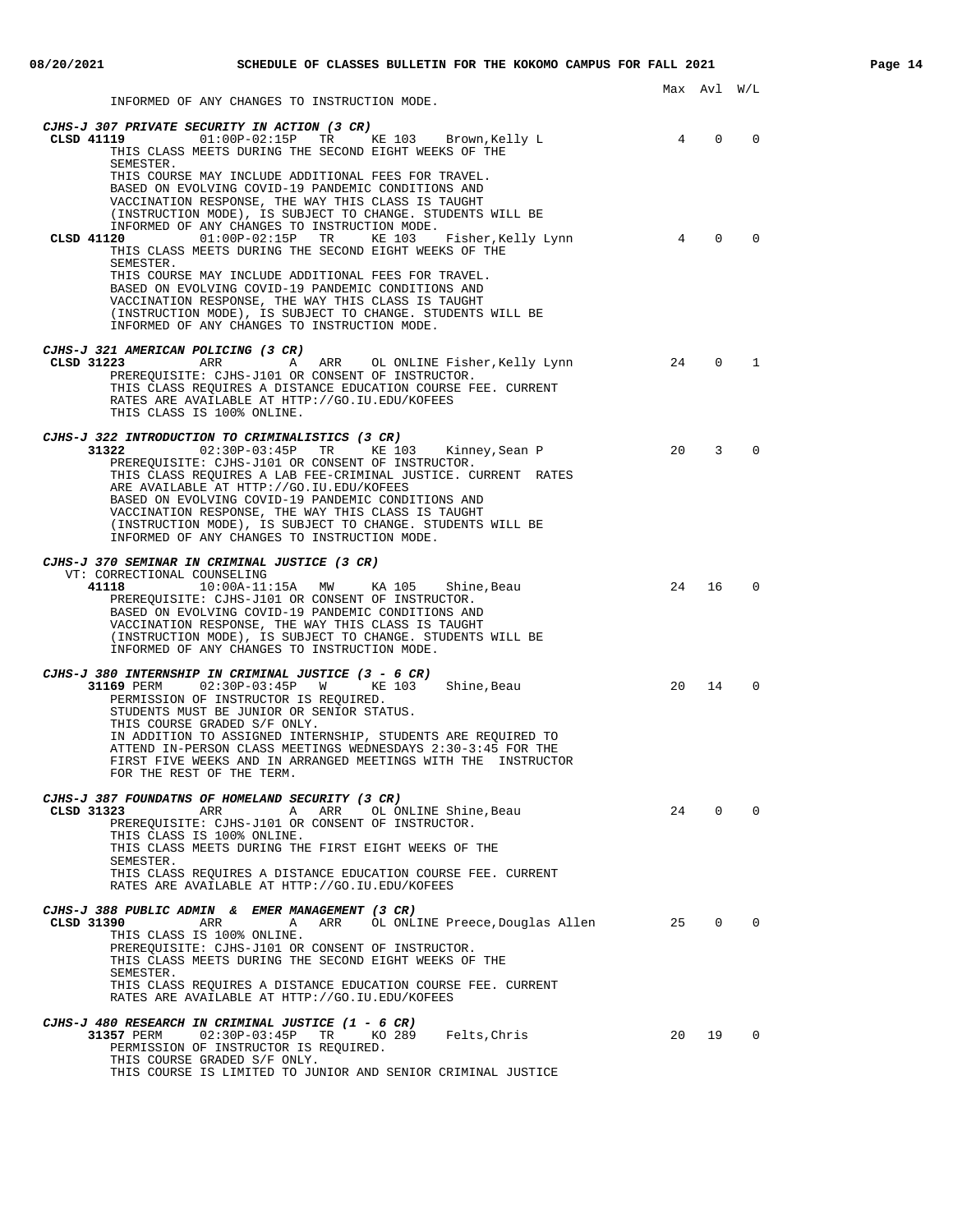MAJORS. BASED ON EVOLVING COVID-19 PANDEMIC CONDITIONS AND VACCINATION RESPONSE, THE WAY THIS CLASS IS TAUGHT (INSTRUCTION MODE), IS SUBJECT TO CHANGE. STUDENTS WILL BE INFORMED OF ANY CHANGES TO INSTRUCTION MODE.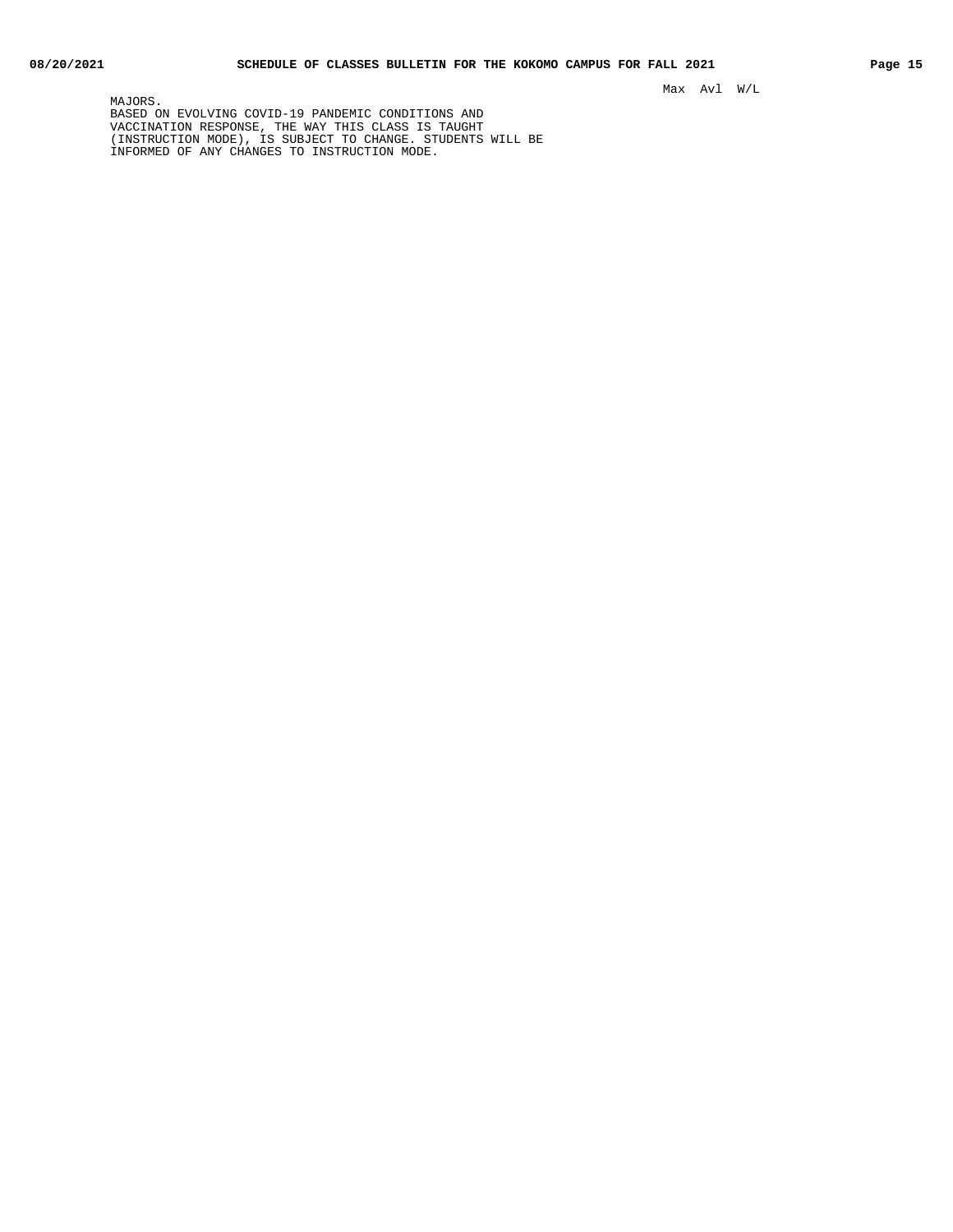### **CLASSICAL STUDIES (CLAS)**

Max Avl W/L

**CLAS-C 209 MED TERMS FROM GREEK & LATIN (2 CR) 31203** 10:00A-11:00A MW KO 110 Stouse,Karla Farmer 20 5 0 CLAS-C 209 IS REQUIRED FOR THE CERTIFICATE IN MEDICAL CODING TECHNOLOGY. BASED ON EVOLVING COVID-19 PANDEMIC CONDITIONS AND VACCINATION RESPONSE, THE WAY THIS CLASS IS TAUGHT (INSTRUCTION MODE), IS SUBJECT TO CHANGE. STUDENTS WILL BE

INFORMED OF ANY CHANGES TO INSTRUCTION MODE.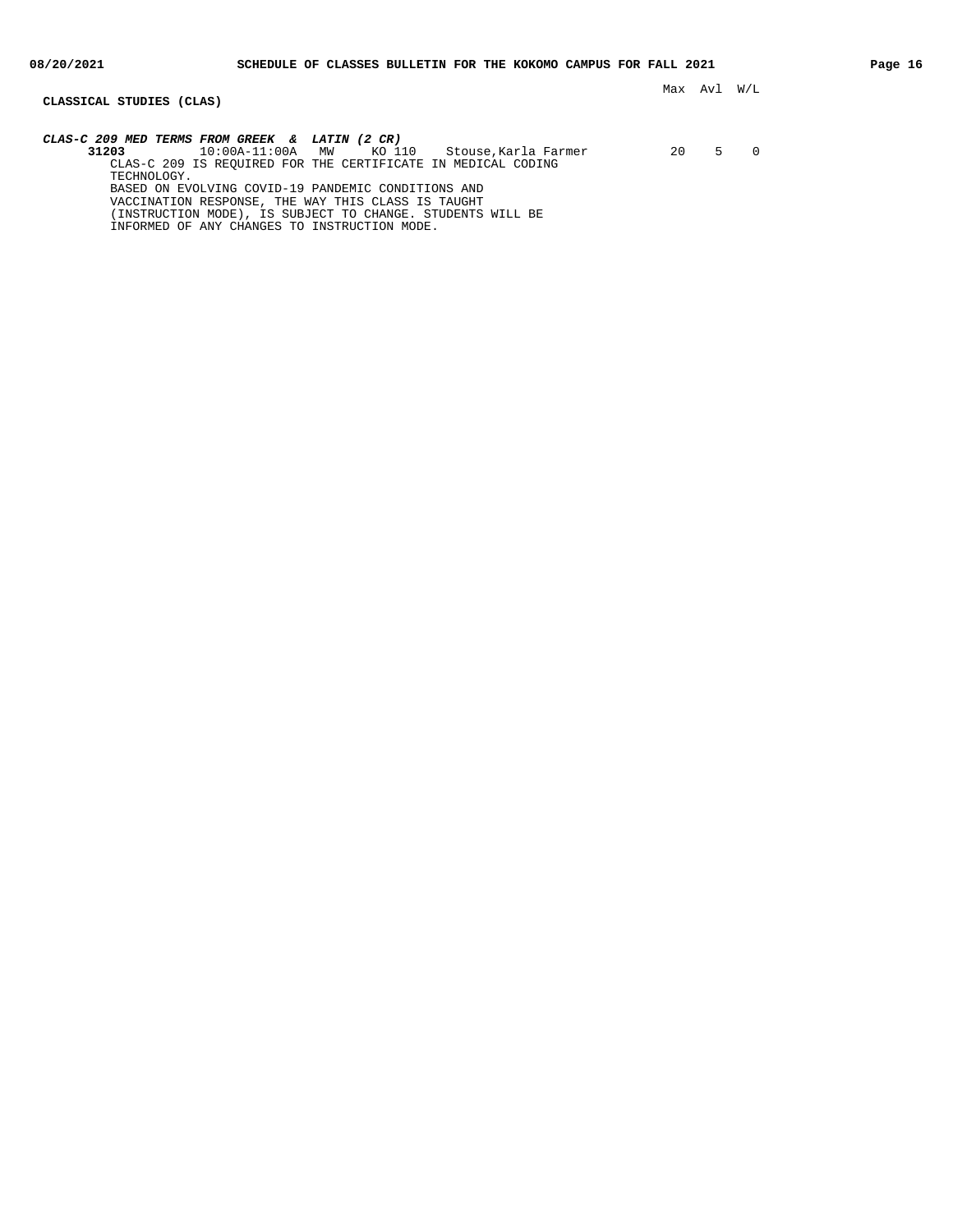# **COMMUNICATION & CULTURE (CMCL)**

| CMCL-C 427 CROSS CULTURAL COMMUNICATION (3 CR)<br>43255<br>ARR<br>A ARR<br>OL ONLINE Rosser, Julee L<br>THIS IS A 100% ONLINE CLASS TAUGHT BY IU EAST. NO ON-CAMPUS<br>CLASS MEETINGS ARE REQUIRED. A DISTANCE EDUCATION FEE WILL<br>APPLY; CHECK YOUR CAMPUS BURSAR WEBSITE FOR MORE INFORMATION.<br>IF IU E-TEXTS ARE NOT USED FOR THIS CLASS, TEXTBOOKS AND<br>OTHER MATERIALS ARE AVAILABLE AT YOUR HOME CAMPUS BOOKSTORE.<br>THIS CLASS IS OFFERED AS PART OF A COLLABORATIVE ACADEMIC<br>PROGRAM. PLEASE CONSULT WITH YOUR ADVISOR TO ENSURE THIS<br>CLASS WILL COUNT TOWARD YOUR DEGREE REOUIREMENTS.<br>THIS CLASS REOUIRES A DISTANCE EDUCATION COURSE FEE. CURRENT<br>RATES ARE AVAILABLE AT HTTP://GO.IU.EDU/KOFEES | 25 | $\mathbf{1}$ | 2        |
|--------------------------------------------------------------------------------------------------------------------------------------------------------------------------------------------------------------------------------------------------------------------------------------------------------------------------------------------------------------------------------------------------------------------------------------------------------------------------------------------------------------------------------------------------------------------------------------------------------------------------------------------------------------------------------------------------------------------------------|----|--------------|----------|
| CMCL-C 440 ORGANIZATIONAL COMMUNICATION (3 CR)<br>43560<br>ARR<br>A ARR OL ONLINE Baker, Colin<br>THIS IS A 100% ONLINE CLASS TAUGHT BY IU EAST. NO ON-CAMPUS<br>CLASS MEETINGS ARE REOUIRED. A DISTANCE EDUCATION FEE WILL<br>APPLY; CHECK YOUR CAMPUS BURSAR WEBSITE FOR MORE INFORMATION.<br>IF IU E-TEXTS ARE NOT USED FOR THIS CLASS, TEXTBOOKS AND<br>OTHER MATERIALS ARE AVAILABLE AT YOUR HOME CAMPUS BOOKSTORE.<br>THIS CLASS IS OFFERED AS PART OF A COLLABORATIVE ACADEMIC<br>PROGRAM. PLEASE CONSULT WITH YOUR ADVISOR TO ENSURE THIS<br>CLASS WILL COUNT TOWARD YOUR DEGREE REOUIREMENTS.<br>THIS CLASS REOUIRES A DISTANCE EDUCATION COURSE FEE. CURRENT<br>RATES ARE AVAILABLE AT HTTP://GO.IU.EDU/KOFEES       | 27 | $\mathbf{1}$ | $\Omega$ |
| CMCL-C 592 ADVANCED HEALTH COMMUNICATION (3 CR)<br>CLSD 43260<br>ARR<br>A ARR OL ONLINE Aldrich, Rosalie Shemanski<br>THIS IS A 100% ONLINE CLASS TAUGHT BY IU EAST. NO ON-CAMPUS<br>CLASS MEETINGS ARE REQUIRED. A DISTANCE EDUCATION FEE WILL<br>APPLY; CHECK YOUR CAMPUS BURSAR WEBSITE FOR MORE INFORMATION.<br>IF IU E-TEXTS ARE NOT USED FOR THIS CLASS, TEXTBOOKS AND<br>OTHER MATERIALS ARE AVAILABLE AT YOUR HOME CAMPUS BOOKSTORE.<br>THIS CLASS IS OFFERED AS PART OF A COLLABORATIVE ACADEMIC<br>PROGRAM. PLEASE CONSULT WITH YOUR ADVISOR TO ENSURE THIS<br>CLASS WILL COUNT TOWARD YOUR DEGREE REOUIREMENTS.<br>THIS CLASS REOUIRES A DISTANCE EDUCATION COURSE FEE. CURRENT                                     | 15 | $\Omega$     | 1        |

RATES ARE AVAILABLE AT HTTP://GO.IU.EDU/KOFEES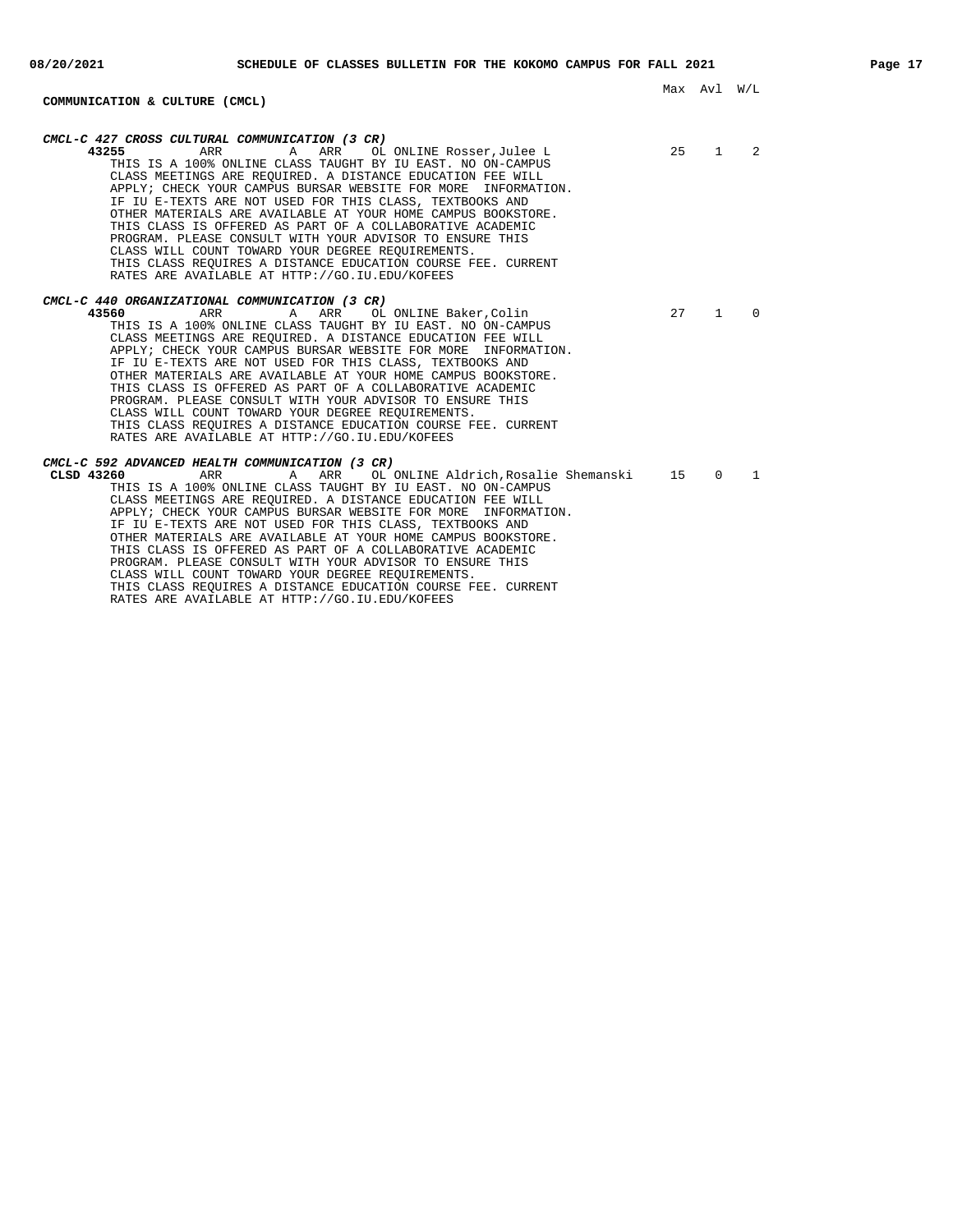# **COMMUNICATION & THEATRE (COMM)**

BOOKSTORE.

| COMM-M 215 MEDIA LITERACY (3 CR)                                 |    |          |          |
|------------------------------------------------------------------|----|----------|----------|
| 44131<br>A ARR OL ONLINE Binion,Kelsey Elizabeth<br>ARR          | 35 | 9        | $\Omega$ |
| THIS CLASS IS OFFERED AS PART OF A COLLABORATIVE ACADEMIC        |    |          |          |
| PROGRAM. PLEASE CONSULT WITH YOUR ADVISOR TO ENSURE THIS         |    |          |          |
| CLASS WILL COUNT TOWARD YOUR DEGREE REOUIREMENTS                 |    |          |          |
| THIS IS A 100% ONLINE CLASS TAUGHT BY IUPUI. NO ON-CAMPUS        |    |          |          |
| CLASS MEETINGS ARE REOUIRED. A DISTANCE EDUCATION FEE WILL       |    |          |          |
| APPLY; CHECK YOUR CAMPUS BURSAR WEBSITE FOR MORE<br>INFORMATION. |    |          |          |
| TEXTBOOK PURCHASES MAY BE MADE THROUGH YOUR HOME CAMPUS          |    |          |          |
| BOOKSTORE.                                                       |    |          |          |
| THIS CLASS REQUIRES A DISTANCE EDUCATION COURSE FEE. CURRENT     |    |          |          |
| RATES ARE AVAILABLE AT HTTP://GO.IU.EDU/KOFEES                   |    |          |          |
|                                                                  |    |          |          |
| COMM-M 370 HISTORY OF TELEVISION (3 CR)                          |    |          |          |
| A ARR OL ONLINE Karnick, Kristine B.<br>CLSD 44127<br>ARR        | 41 | $\Omega$ | $\Omega$ |
| THIS CLASS IS OFFERED AS PART OF A COLLABORATIVE ACADEMIC        |    |          |          |
| PROGRAM, PLEASE CONSULT WITH YOUR ADVISOR TO ENSURE THIS         |    |          |          |
| CLASS WILL COUNT TOWARD YOUR DEGREE REOUIREMENTS                 |    |          |          |
| THIS IS A 100% ONLINE CLASS TAUGHT BY IUPUI. NO ON-CAMPUS        |    |          |          |
| CLASS MEETINGS ARE REQUIRED. A DISTANCE EDUCATION FEE WILL       |    |          |          |
| APPLY; CHECK YOUR CAMPUS BURSAR WEBSITE FOR MORE<br>INFORMATION. |    |          |          |
| TEXTBOOK PURCHASES MAY BE MADE THROUGH YOUR HOME CAMPUS          |    |          |          |

THIS CLASS REQUIRES A DISTANCE EDUCATION COURSE FEE. CURRENT

RATES ARE AVAILABLE AT HTTP://GO.IU.EDU/KOFEES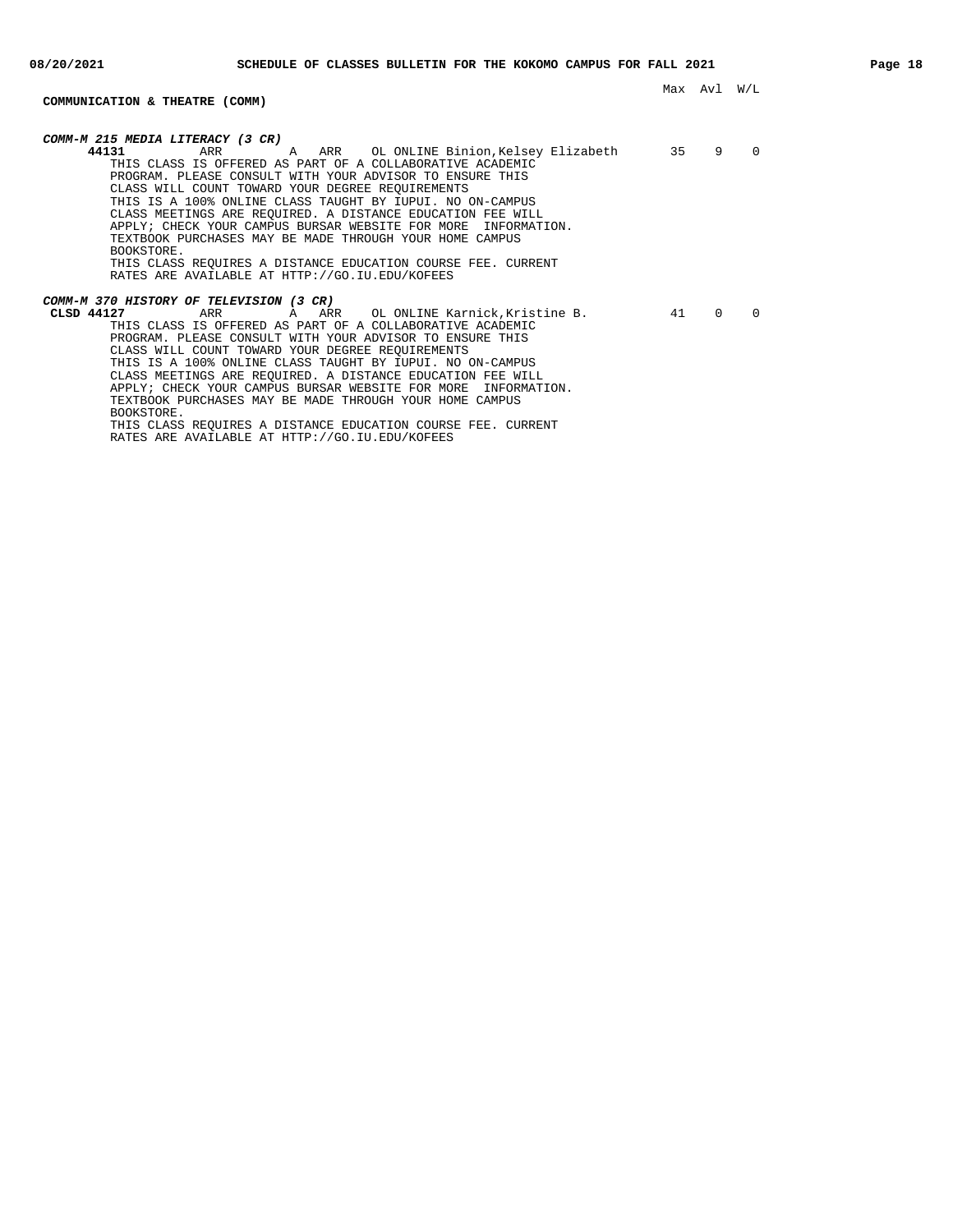# **EAST ASIAN LANG & CULTURE (EALC)**

| EALC-E 100 EAST ASIA: AN INTRODUCTION (3 CR)<br>CLSD 44963   | 20 | $\Omega$ | $\Omega$ |
|--------------------------------------------------------------|----|----------|----------|
| THIS IS A 100% ONLINE CLASS TAUGHT BY IU SOUTHEAST. NO       |    |          |          |
| ON-CAMPUS CLASS MEETINGS ARE REOUIRED. A DISTANCE EDUCATION  |    |          |          |
| FEE WILL APPLY; CHECK YOUR CAMPUS BURSAR WEBSITE FOR MORE    |    |          |          |
| INFORMATION. IF IU E-TEXTS ARE NOT USED FOR THIS CLASS,      |    |          |          |
| TEXTBOOKS AND OTHER MATERIALS ARE AVAILABLE AT YOUR HOME     |    |          |          |
| CAMPUS BOOKSTORE.                                            |    |          |          |
| TOPIC: HISTORIES AND CULTURES OF CHINA, JAPAN AND KOREA. WE  |    |          |          |
| WILL EXAMINE EACH CULTURE THROUGH ITS RESPECTIVE ARTS,       |    |          |          |
| LITERATURE, PHILOSOPHY AND FILM TO PROVIDE AN INSIGHT INTO   |    |          |          |
| THOSE COUNTRIES HISTORIES.                                   |    |          |          |
| THIS CLASS REOUIRES A DISTANCE EDUCATION COURSE FEE. CURRENT |    |          |          |
| RATES ARE AVAILABLE AT HTTP://GO.IU.EDU/KOFEES               |    |          |          |
| EALC-J 101 ELEMENTARY JAPANESE 1 (4 CR)                      |    |          |          |
| CLSD 44961                                                   | 20 | $\Omega$ |          |
| THIS IS A 100% ONLINE CLASS TAUGHT BY IU SOUTHEAST. NO       |    |          |          |
| ON-CAMPUS CLASS MEETINGS ARE REOUIRED. A DISTANCE EDUCATION  |    |          |          |
| FEE WILL APPLY; CHECK YOUR CAMPUS BURSAR WEBSITE FOR MORE    |    |          |          |
| INFORMATION. IF IU E-TEXTS ARE NOT USED FOR THIS CLASS,      |    |          |          |
| TEXTBOOKS AND OTHER MATERIALS ARE AVAILABLE AT YOUR HOME     |    |          |          |
| CAMPUS BOOKSTORE.                                            |    |          |          |

THIS CLASS REQUIRES A DISTANCE EDUCATION COURSE FEE. CURRENT RATES ARE AVAILABLE AT HTTP://GO.IU.EDU/KOFEES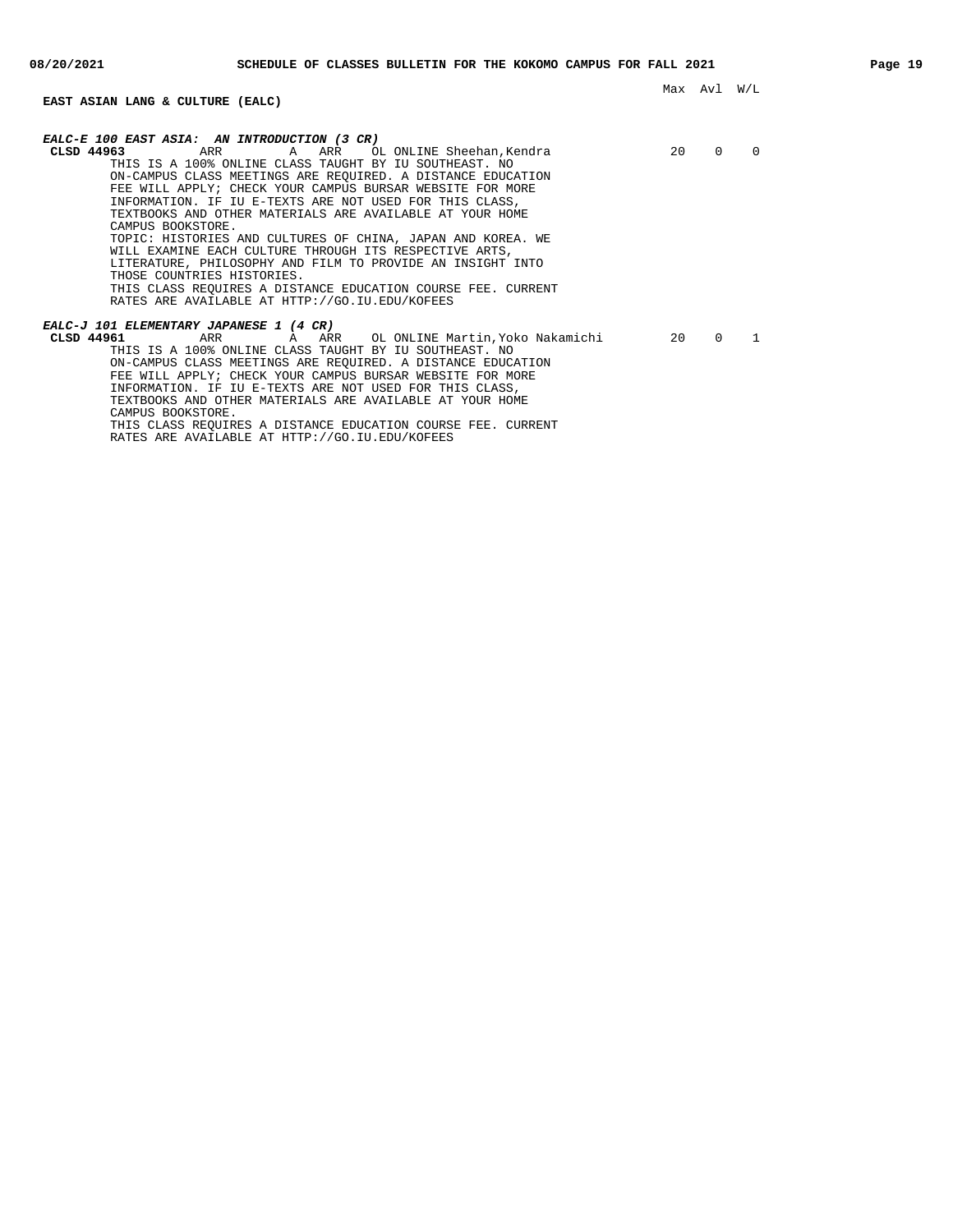| ENGLISH (ENG)                                                                                                                                                                                                                                                                                                                                                                                                                                                                                                                                                                                                                                                                                                                                                                                                                                                                                                                                                                                                                                                                                                                                                                                                                                                                                                    |          | Max Avl W/L                 |                         |  |
|------------------------------------------------------------------------------------------------------------------------------------------------------------------------------------------------------------------------------------------------------------------------------------------------------------------------------------------------------------------------------------------------------------------------------------------------------------------------------------------------------------------------------------------------------------------------------------------------------------------------------------------------------------------------------------------------------------------------------------------------------------------------------------------------------------------------------------------------------------------------------------------------------------------------------------------------------------------------------------------------------------------------------------------------------------------------------------------------------------------------------------------------------------------------------------------------------------------------------------------------------------------------------------------------------------------|----------|-----------------------------|-------------------------|--|
| ENG-E 304 LITERATURES IN ENG 1900-PRES (3 CR)<br>CLSD 41156<br>ARR<br>ARR<br>White,Eva Roa<br>A<br>THIS CLASS IS 100% ONLINE.<br>THIS CLASS REQUIRES A DISTANCE EDUCATION COURSE FEE. CURRENT<br>RATES ARE AVAILABLE AT HTTP://GO.IU.EDU/KOFEES<br>PRE-REQ: ENG-W 131                                                                                                                                                                                                                                                                                                                                                                                                                                                                                                                                                                                                                                                                                                                                                                                                                                                                                                                                                                                                                                            | 15       | 0                           | 0                       |  |
| <i>ENG-G 660 STYLISTICS (4 CR)</i><br>CLSD 43251<br>OL ONLINE Blewett,Kelly Elizabeth<br>ARR<br>A<br>ARR<br>THIS IS A 100% ONLINE CLASS TAUGHT BY IU EAST. NO ON-CAMPUS<br>CLASS MEETINGS ARE REOUIRED. A DISTANCE EDUCATION FEE WILL<br>APPLY; CHECK YOUR CAMPUS BURSAR WEBSITE FOR MORE INFORMATION.<br>IF IU E-TEXTS ARE NOT USED FOR THIS CLASS, TEXTBOOKS AND<br>OTHER MATERIALS ARE AVAILABLE AT YOUR HOME CAMPUS BOOKSTORE.<br>THIS CLASS IS OFFERED AS PART OF A COLLABORATIVE ACADEMIC<br>PROGRAM. PLEASE CONSULT WITH YOUR ADVISOR TO ENSURE THIS<br>CLASS WILL COUNT TOWARD YOUR DEGREE REQUIREMENTS.<br>THIS CLASS REQUIRES A DISTANCE EDUCATION COURSE FEE. CURRENT<br>RATES ARE AVAILABLE AT HTTP://GO.IU.EDU/KOFEES                                                                                                                                                                                                                                                                                                                                                                                                                                                                                                                                                                               | 16       | $\mathbf 0$                 | $\mathbf 0$             |  |
| ENG-L 101 ANCIENT AND MEDIEVAL WORLD LIT (3 CR)<br>CLSD 45023<br>ARR<br>ARR<br>OL ONLINE Masciotra, David Andrew<br>A<br>THIS COURSE IS PART OF THE "TRANSFER INDIANA" (TRANSFERIN)<br>INITIATIVE. FOR ADDITIONAL INFORMATION, LINK TO<br>WWW.TRANSFERIN.NET.<br>THIS IS A 100% ONLINE CLASS TAUGHT BY IU NORTHWEST. NO<br>ON-CAMPUS CLASS MEETINGS ARE REQUIRED. A DISTANCE EDUCATION<br>FEE WILL APPLY; CHECK YOUR CAMPUS BURSAR WEBSITE FOR MORE<br>INFORMATION. TEXTBOOK PURCHASES MAY BE MADE THROUGH YOUR HOME<br>CAMPUS BOOKSTORE.<br>THIS CLASS REQUIRES A DISTANCE EDUCATION COURSE FEE. CURRENT<br>RATES ARE AVAILABLE AT HTTP://GO.IU.EDU/KOFEES<br>45121<br>ARR<br>ARR<br>OL ONLINE Daly,Patrick T<br>A<br>THIS IS A 100% ONLINE CLASS TAUGHT BY IU SOUTHEAST. NO<br>ON-CAMPUS CLASS MEETINGS ARE REOUIRED. A DISTANCE EDUCATION<br>FEE WILL APPLY; CHECK YOUR CAMPUS BURSAR WEBSITE FOR MORE<br>INFORMATION. IF IU E-TEXTS ARE NOT USED FOR THIS CLASS,<br>TEXTBOOKS AND OTHER MATERIALS ARE AVAILABLE AT YOUR HOME<br>CAMPUS BOOKSTORE.<br>THIS CLASS IS PART OF THE "TRANSFER INDIANA" (TRANSFERIN)<br>INITIATIVE. FOR ADDITIONAL INFORMATION, LINK TO<br>WWW.TRANSFERIN.NET. .<br>THIS CLASS REQUIRES A DISTANCE EDUCATION COURSE FEE. CURRENT<br>RATES ARE AVAILABLE AT HTTP://GO.IU.EDU/KOFEES | 24<br>25 | $\mathbf 0$<br>$\mathbf{1}$ | $\Omega$<br>$\mathbf 0$ |  |
| ENG-L 102 MODERN WORLD LITERATURE (3 CR)<br>CLSD 45124<br>ARR<br>ARR<br>Α<br>OL ONLINE Daly, Patrick T<br>THIS IS A 100% ONLINE CLASS TAUGHT BY IU SOUTHEAST. NO<br>ON-CAMPUS CLASS MEETINGS ARE REQUIRED. A DISTANCE EDUCATION<br>FEE WILL APPLY; CHECK YOUR CAMPUS BURSAR WEBSITE FOR MORE<br>INFORMATION. IF IU E-TEXTS ARE NOT USED FOR THIS CLASS,<br>TEXTBOOKS AND OTHER MATERIALS ARE AVAILABLE AT YOUR HOME<br>CAMPUS BOOKSTORE.<br>ALL COURSE MATERIALS FOR THIS COURSE ARE AVAILABLE ONLINE AS<br>OPEN SOURCE DOCUMENTS. NO TEXTBOOKS OR PURCHASES OF ANY OTHER<br>MATERIALS REQUIRED.<br>THIS CLASS REQUIRES A DISTANCE EDUCATION COURSE FEE. CURRENT<br>RATES ARE AVAILABLE AT HTTP://GO.IU.EDU/KOFEES                                                                                                                                                                                                                                                                                                                                                                                                                                                                                                                                                                                               | 25       | 0                           | $\Omega$                |  |
| ENG-L 202 LITERARY INTERPRETATION (3 CR)<br>CLSD 42677<br>$01:00P-02:15P$ MW<br>KO 103<br>Keener,Joe<br>BASED ON EVOLVING COVID-19 PANDEMIC CONDITIONS AND<br>VACCINATION RESPONSE, THE WAY THIS CLASS IS TAUGHT<br>(INSTRUCTION MODE), IS SUBJECT TO CHANGE. STUDENTS WILL BE<br>INFORMED OF ANY CHANGES TO INSTRUCTION MODE.                                                                                                                                                                                                                                                                                                                                                                                                                                                                                                                                                                                                                                                                                                                                                                                                                                                                                                                                                                                   | 16       | 0                           | $\mathbf 0$             |  |
| ENG-L 205 INTRODUCTION TO POETRY (3 CR)<br>CLSD 44868<br>ARR<br>ARR<br>OL ONLINE Brodeur, Brian<br>Α<br>THIS IS A 100% ONLINE CLASS TAUGHT BY IU EAST. NO ON-CAMPUS<br>CLASS MEETINGS ARE REQUIRED. A DISTANCE EDUCATION FEE WILL<br>APPLY; CHECK YOUR CAMPUS BURSAR WEBSITE FOR MORE INFORMATION.<br>IF IU E-TEXTS ARE NOT USED FOR THIS CLASS, TEXTBOOKS AND<br>OTHER MATERIALS ARE AVAILABLE AT YOUR HOME CAMPUS BOOKSTORE.                                                                                                                                                                                                                                                                                                                                                                                                                                                                                                                                                                                                                                                                                                                                                                                                                                                                                   | 24       | $\mathbf 0$                 | $\Omega$                |  |

THIS CLASS REQUIRES A DISTANCE EDUCATION COURSE FEE. CURRENT RATES ARE AVAILABLE AT HTTP://GO.IU.EDU/KOFEES

# **ENG-L 207 WOMEN AND LITERATURE (3 CR)**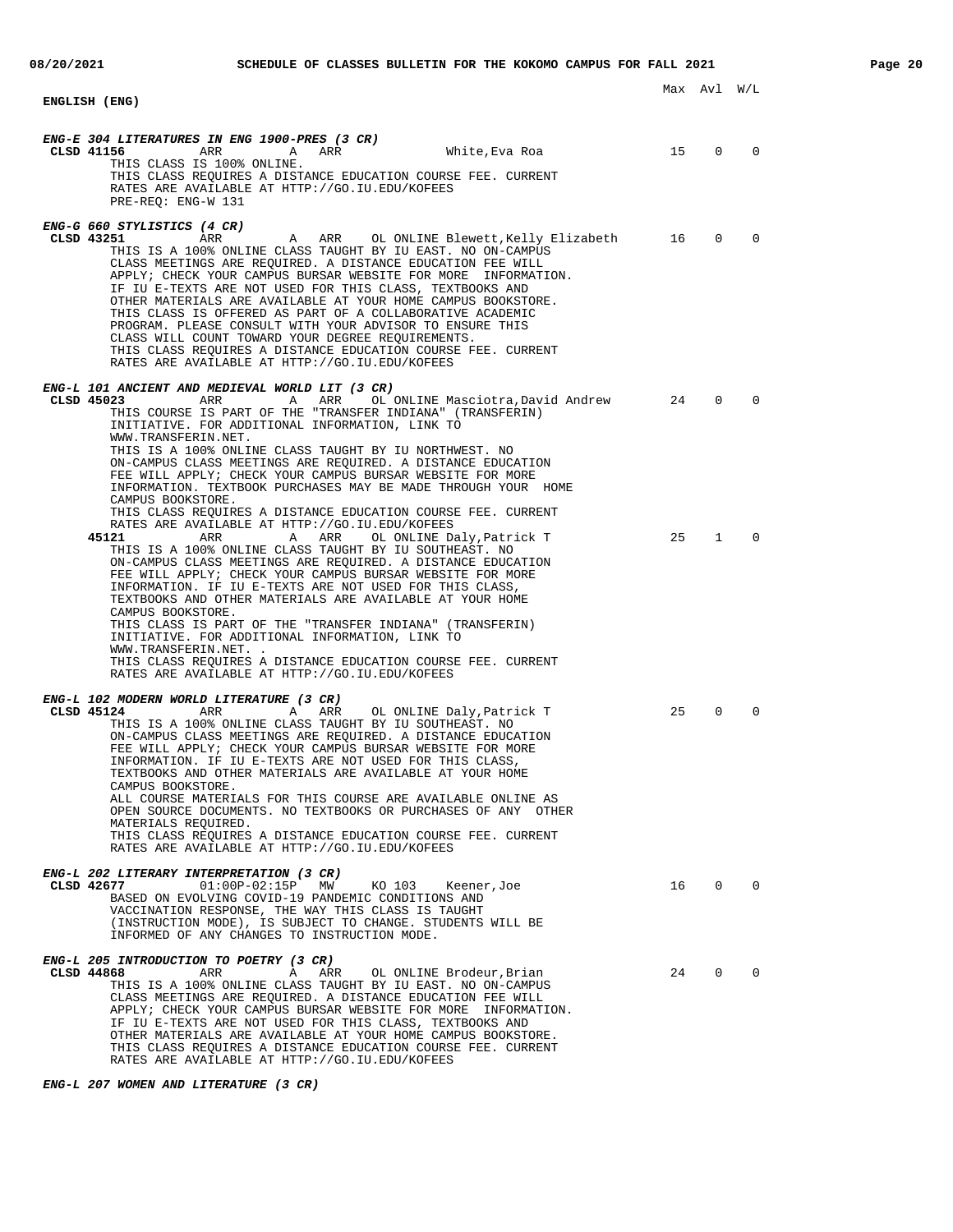|                                                                                                                                                                                                                                                                                                                                                                                                                                                                                                                                                                                                                                                         |              | Max Avl                  | W/L      |
|---------------------------------------------------------------------------------------------------------------------------------------------------------------------------------------------------------------------------------------------------------------------------------------------------------------------------------------------------------------------------------------------------------------------------------------------------------------------------------------------------------------------------------------------------------------------------------------------------------------------------------------------------------|--------------|--------------------------|----------|
| A ARR<br>OL ONLINE Earley,Samantha Manchester 25<br>CLSD 45145<br>ARR<br>THIS IS A 100% ONLINE CLASS TAUGHT BY IU SOUTHEAST. NO<br>ON-CAMPUS CLASS MEETINGS ARE REOUIRED. A DISTANCE EDUCATION<br>FEE WILL APPLY; CHECK YOUR CAMPUS BURSAR WEBSITE FOR MORE<br>INFORMATION. IF IU E-TEXTS ARE NOT USED FOR THIS CLASS,<br>TEXTBOOKS AND OTHER MATERIALS ARE AVAILABLE AT YOUR HOME<br>CAMPUS BOOKSTORE.                                                                                                                                                                                                                                                 |              | $\overline{\phantom{0}}$ | 0        |
| ALL COURSE MATERIALS FOR THIS COURSE ARE AVAILABLE ONLINE AS<br>OPEN SOURCE DOCUMENTS. NO TEXTBOOKS OR PURCHASES OF ANY OTHER<br>MATERIALS REQUIRED.<br>THIS CLASS REQUIRES A DISTANCE EDUCATION COURSE FEE. CURRENT<br>RATES ARE AVAILABLE AT HTTP://GO.IU.EDU/KOFEES                                                                                                                                                                                                                                                                                                                                                                                  |              |                          |          |
| ENG-L 209 TPCS IN AMERICAN LIT & CULTURE (3 CR)                                                                                                                                                                                                                                                                                                                                                                                                                                                                                                                                                                                                         |              |                          |          |
| 41150<br>$10:00A-11:15A$<br>TR<br>KO 052<br>Coby,Jim<br>BASED ON EVOLVING COVID-19 PANDEMIC CONDITIONS AND<br>VACCINATION RESPONSE, THE WAY THIS CLASS IS TAUGHT<br>(INSTRUCTION MODE), IS SUBJECT TO CHANGE. STUDENTS WILL BE<br>INFORMED OF ANY CHANGES TO INSTRUCTION MODE.                                                                                                                                                                                                                                                                                                                                                                          | 15           | $5 -$                    | $\Omega$ |
| ENG-L 225 INTRO TO WORLD MASTERPIECES (3 CR)<br>31973<br>$02:30P-03:45P$ MW<br>KO 201<br>Stouse,Karla Farmer<br>BASED ON EVOLVING COVID-19 PANDEMIC CONDITIONS AND<br>VACCINATION RESPONSE, THE WAY THIS CLASS IS TAUGHT<br>(INSTRUCTION MODE), IS SUBJECT TO CHANGE. STUDENTS WILL BE<br>INFORMED OF ANY CHANGES TO INSTRUCTION MODE.                                                                                                                                                                                                                                                                                                                  | 20           | 10                       | 0        |
| ENG-L 295 AMERICAN FILM CULTURE (3 CR)<br>CLSD 45027<br>ARR<br>A<br>ARR<br>OL ONLINE Zeldenrust,Britt Cameron 24<br>THIS IS A 100% ONLINE CLASS TAUGHT BY IU NORTHWEST. NO                                                                                                                                                                                                                                                                                                                                                                                                                                                                              |              | $\Omega$                 | $\Omega$ |
| ON-CAMPUS CLASS MEETINGS ARE REQUIRED. A DISTANCE EDUCATION<br>FEE WILL APPLY; CHECK YOUR CAMPUS BURSAR WEBSITE FOR MORE<br>INFORMATION. TEXTBOOK PURCHASES MAY BE MADE THROUGH YOUR HOME<br>CAMPUS BOOKSTORE.<br>VT AMERICAN FUTURES<br>THIS CLASS REQUIRES A DISTANCE EDUCATION COURSE FEE. CURRENT<br>RATES ARE AVAILABLE AT HTTP://GO.IU.EDU/KOFEES                                                                                                                                                                                                                                                                                                 |              |                          |          |
| CLSD 45142<br>ARR<br>Α<br>ARR<br>OL ONLINE Daly, Patrick T<br>THIS IS A 100% ONLINE CLASS TAUGHT BY IU SOUTHEAST. NO<br>ON-CAMPUS CLASS MEETINGS ARE REQUIRED. A DISTANCE EDUCATION<br>FEE WILL APPLY; CHECK YOUR CAMPUS BURSAR WEBSITE FOR MORE<br>INFORMATION. IF IU E-TEXTS ARE NOT USED FOR THIS CLASS,<br>TEXTBOOKS AND OTHER MATERIALS ARE AVAILABLE AT YOUR HOME<br>CAMPUS BOOKSTORE.<br>THIS CLASS IS PART OF THE "TRANSFER INDIANA" (TRANSFERIN)<br>INITIATIVE. FOR ADDITIONAL INFORMATION, LINK TO<br>WWW.TRANSFERIN.NET. .<br>THIS CLASS REQUIRES A DISTANCE EDUCATION COURSE FEE. CURRENT<br>RATES ARE AVAILABLE AT HTTP://GO.IU.EDU/KOFEES | 25           | $\Omega$                 | 1        |
| ENG-L 332 ROMANTIC LITERATURE (3 CR)<br>41153<br>11:30A-12:45P<br>TR KO 203<br>Keener, Joe<br>BASED ON EVOLVING COVID-19 PANDEMIC CONDITIONS AND<br>VACCINATION RESPONSE, THE WAY THIS CLASS IS TAUGHT<br>(INSTRUCTION MODE), IS SUBJECT TO CHANGE. STUDENTS WILL BE<br>INFORMED OF ANY CHANGES TO INSTRUCTION MODE.                                                                                                                                                                                                                                                                                                                                    | 15           | 3                        | $\Omega$ |
| ENG-L 495 INDIVIDUAL READING IN ENGLISH (3 CR)<br>CLSD 45841 PERM<br>Coby, Jim<br>ARR<br>ARR<br>Α<br>PERMISSION OF DEPARTMENT REQUIRED.                                                                                                                                                                                                                                                                                                                                                                                                                                                                                                                 | $\mathbf{1}$ | 0                        | 0        |
| ENG-L 495 INDIVIDUAL READING IN ENGLISH (1 - 3 CR)<br>$10:00A-11:15A$<br>31696 PERM<br>KO 125<br>MW<br>Keener, Joe<br>PERMISSION OF DEPARTMENT REQUIRED.<br>PRE-REQ OF ENG/W131 AND ENG/W132, OR INSTRUCTOR PERMISSION<br>SENIOR SEMINAR                                                                                                                                                                                                                                                                                                                                                                                                                | 10           | 3                        | 0        |
| ENG-L 498 INTERNSHIP IN ENGLISH (1 CR)<br>ARR<br>31452 PERM<br>Coby, Jim<br>Α<br>ARR<br>PERMISSION OF INSTRUCTOR IS REQUIRED.                                                                                                                                                                                                                                                                                                                                                                                                                                                                                                                           | 10           | $4\degree$               | 0        |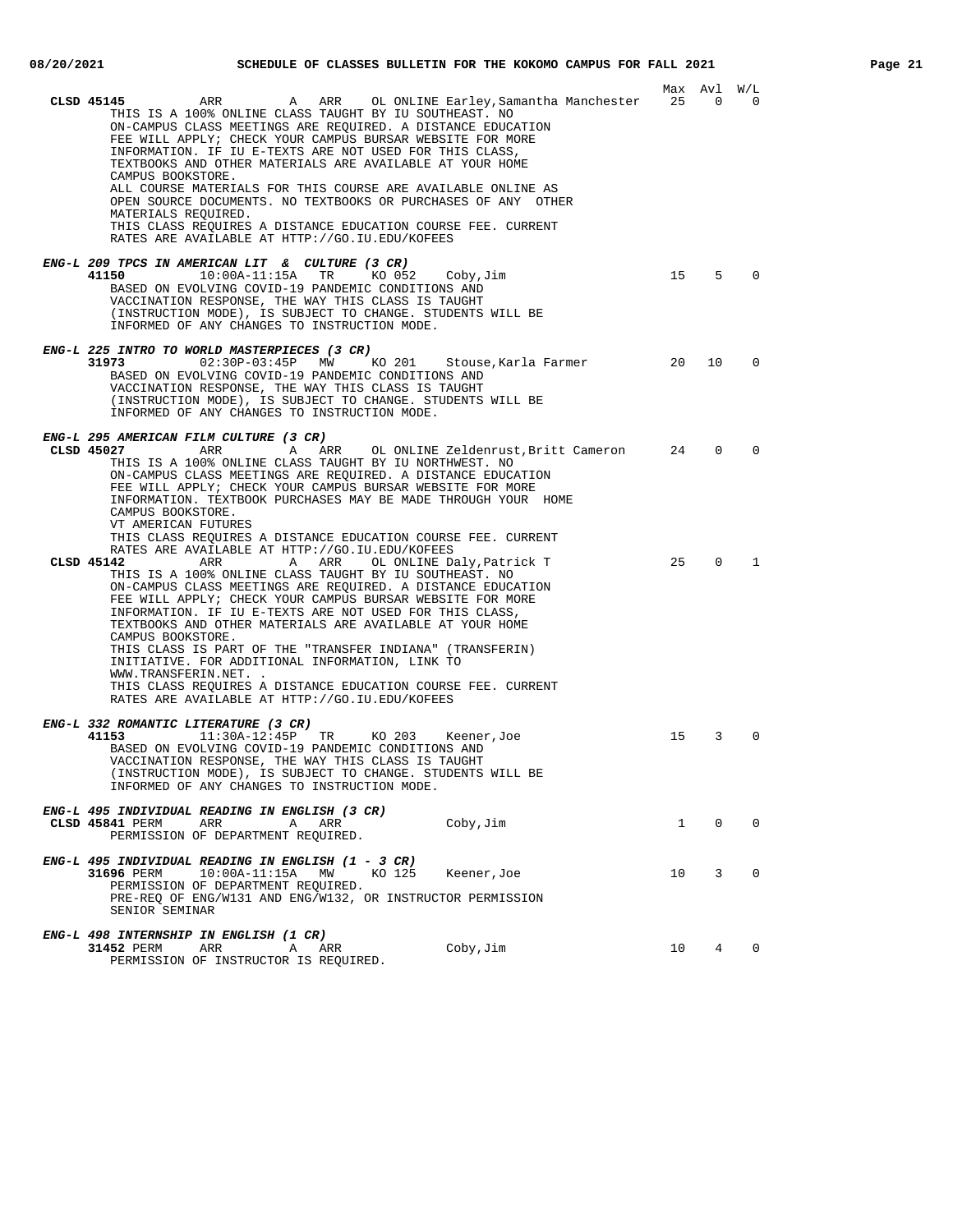| JOIN THE EDITORIAL BOARD OF FIELD: A JOURNAL OF ARTS &<br>SCIENCES. THIS PEER-REVIEWED ANNUAL CAMPUS PUBLICATION<br>FEATURES SCHOLARLY RESEARCH, CREATIVE WRITING, AND VISUAL ART<br>PRODUCED BY IUK STUDENTS. INTERN DUTIES MAY INCLUDE<br>SUBMISSIONS RECRUITMENT AND REVIEW, EDITING AND COPYEDITING,<br>SOCIAL MEDIA, MARKETING, AND PR, DESIGN AND LAYOUT, WEBSITE<br>CONTENT DEVELOPMENT, HONING THE JOURNALS MISSION AND VISION,<br>AND OTHER TASKS AS SPECIFIED. STUDENTS MAY ENROLL IN THIS<br>1-CREDIT INTERNSHIP UP TO THREE TIMES. PERMISSION IS REQUIRED<br>TO ENROLL IN THIS INTERNSHIP. FOR FURTHER INFORMATION,<br>CONTACT DR. BLUMENTHAL (RABLUMEN@IU.EDU).                                                                |    | Max Avl W/L |          |  |
|---------------------------------------------------------------------------------------------------------------------------------------------------------------------------------------------------------------------------------------------------------------------------------------------------------------------------------------------------------------------------------------------------------------------------------------------------------------------------------------------------------------------------------------------------------------------------------------------------------------------------------------------------------------------------------------------------------------------------------------------|----|-------------|----------|--|
| ENG-L 503 TEACHING OF LIT IN COLLEGE (4 CR)<br>CLSD 44151<br>Α<br>ARR<br>ARR<br>OL ONLINE Musgrave, Megan<br>THIS IS A 100% ONLINE CLASS TAUGHT BY IUPUI. NO ON-CAMPUS<br>CLASS MEETINGS ARE REQUIRED. A DISTANCE EDUCATION FEE WILL<br>APPLY; CHECK YOUR CAMPUS BURSAR WEBSITE FOR MORE INFORMATION.<br>TEXTBOOK PURCHASES MAY BE MADE THROUGH YOUR HOME CAMPUS<br>BOOKSTORE.<br>THIS CLASS IS OFFERED AS PART OF A COLLABORATIVE ACADEMIC                                                                                                                                                                                                                                                                                                 | 21 | 0           | 1        |  |
| PROGRAM. PLEASE CONSULT WITH YOUR ADVISOR TO ENSURE THIS<br>CLASS WILL COUNT TOWARD YOUR DEGREE REQUIREMENTS<br>OPTIONAL BI-WEEKLY ZOOM MEETINGS: MON. 6:00-7:30PM<br>THIS CLASS REOUIRES A DISTANCE EDUCATION COURSE FEE. CURRENT<br>RATES ARE AVAILABLE AT HTTP://GO.IU.EDU/KOFEES<br>CLSD 46381<br>ARR<br>OL ONLINE White, Eva Roa<br>ARR<br>A<br>THIS IS A 100% ONLINE CLASS TAUGHT BY IU KOKOMO. NO ON-CAMPUS                                                                                                                                                                                                                                                                                                                          | 17 | $\mathbf 0$ | 0        |  |
| CLASS MEETINGS ARE REQUIRED. A DISTANCE EDUCATION FEE MAY<br>APPLY; CHECK YOUR CAMPUS BURSAR WEBSITE FOR MORE INFORMATION.<br>IF IU E-TEXTS ARE NOT USED FOR THIS CLASS, TEXTBOOKS AND<br>OTHER MATERIALS ARE AVAILABLE THROUGH YOUR HOME CAMPUS<br>BOOKSTORE.<br>THIS CLASS IS OFFERED AS PART OF A JOINT ACADEMIC PROGRAM.<br>PLEASE CONSULT WITH YOUR ADVISOR TO ENSURE THIS CLASS WILL<br>COUNT TOWARD YOUR DEGREE REQUIREMENTS.<br>THIS CLASS MEETS DURING THE SECOND EIGHT WEEKS OF THE<br>SEMESTER.<br>THIS CLASS REOUIRES A DISTANCE EDUCATION COURSE FEE. CURRENT<br>RATES ARE AVAILABLE AT HTTP://GO.IU.EDU/KOFEES                                                                                                                |    |             |          |  |
| ENG-L 506 INTRO METHODS OF CRITICSM/RSCH (4 CR)<br>43275 RSTR<br>ARR<br>ARR<br>OL ONLINE Clapp-Itnyre, Alisa<br>A<br>THIS IS A 100% ONLINE CLASS TAUGHT BY IU EAST. NO ON-CAMPUS<br>CLASS MEETINGS ARE REQUIRED. A DISTANCE EDUCATION FEE WILL<br>APPLY; CHECK YOUR CAMPUS BURSAR WEBSITE FOR MORE INFORMATION.<br>IF IU E-TEXTS ARE NOT USED FOR THIS CLASS, TEXTBOOKS AND<br>OTHER MATERIALS ARE AVAILABLE AT YOUR HOME CAMPUS BOOKSTORE.<br>THIS CLASS IS OFFERED AS PART OF A COLLABORATIVE ACADEMIC<br>PROGRAM. PLEASE CONSULT WITH YOUR ADVISOR TO ENSURE THIS<br>CLASS WILL COUNT TOWARD YOUR DEGREE REQUIREMENTS.<br>THIS CLASS REQUIRES A DISTANCE EDUCATION COURSE FEE. CURRENT<br>RATES ARE AVAILABLE AT HTTP://GO.IU.EDU/KOFEES | 15 | 3           | $\Omega$ |  |
| ENG-L 625 READINGS IN SHAKESPEARE (4 CR)<br>43720<br>ARR<br>A<br>ARR<br>OL ONLINE Allison, Terry L<br>THIS IS A 100% ONLINE CLASS TAUGHT BY IU SOUTH BEND. NO<br>ON-CAMPUS CLASS MEETINGS ARE REOUIRED. A DISTANCE EDUCATION<br>FEE WILL APPLY; CHECK YOUR CAMPUS BURSAR WEBSITE FOR MORE<br>INFORMATION. TEXTBOOK PURCHASES MAY BE MADE THROUGH YOUR HOME<br>CAMPUS BOOKSTORE.<br>THIS CLASS IS OFFERED AS PART OF A COLLABORATIVE ACADEMIC<br>PROGRAM. PLEASE CONSULT WITH YOUR ADVISOR TO ENSURE THIS<br>CLASS WILL COUNT TOWARD YOUR DEGREE REQUIREMENTS.<br>THIS CLASS REQUIRES A DISTANCE EDUCATION COURSE FEE. CURRENT<br>RATES ARE AVAILABLE AT HTTP://GO.IU.EDU/KOFEES                                                             | 15 | 3           | 0        |  |
| ENG-W 131 READING, WRITING,<br>& INQUIRY I (3 CR)<br>CLSD 31318<br>$02:30P-03:45P$<br>TR<br>KO 111<br>Conner, Timothy Clark<br>BASED ON EVOLVING COVID-19 PANDEMIC CONDITIONS AND<br>VACCINATION RESPONSE, THE WAY THIS CLASS IS TAUGHT<br>(INSTRUCTION MODE), IS SUBJECT TO CHANGE. STUDENTS WILL BE                                                                                                                                                                                                                                                                                                                                                                                                                                       | 20 | $\mathbf 0$ | 0        |  |
| INFORMED OF ANY CHANGES TO INSTRUCTION MODE.<br>CLSD 31513<br>ARR<br>OL ONLINE Beck, M. Catherine<br>A<br>ARR<br>THIS CLASS REQUIRES A DISTANCE EDUCATION COURSE FEE. CURRENT                                                                                                                                                                                                                                                                                                                                                                                                                                                                                                                                                               | 20 | $\mathbf 0$ | 0        |  |
| RATES ARE AVAILABLE AT HTTP://GO.IU.EDU/KOFEES<br>$01:00P-02:15P$<br>CLSD 31270<br>TR<br>SM 224<br>Conner, Timothy Clark<br>BASED ON EVOLVING COVID-19 PANDEMIC CONDITIONS AND<br>VACCINATION RESPONSE, THE WAY THIS CLASS IS TAUGHT<br>(INSTRUCTION MODE), IS SUBJECT TO CHANGE. STUDENTS WILL BE                                                                                                                                                                                                                                                                                                                                                                                                                                          | 20 | $\mathbf 0$ | 0        |  |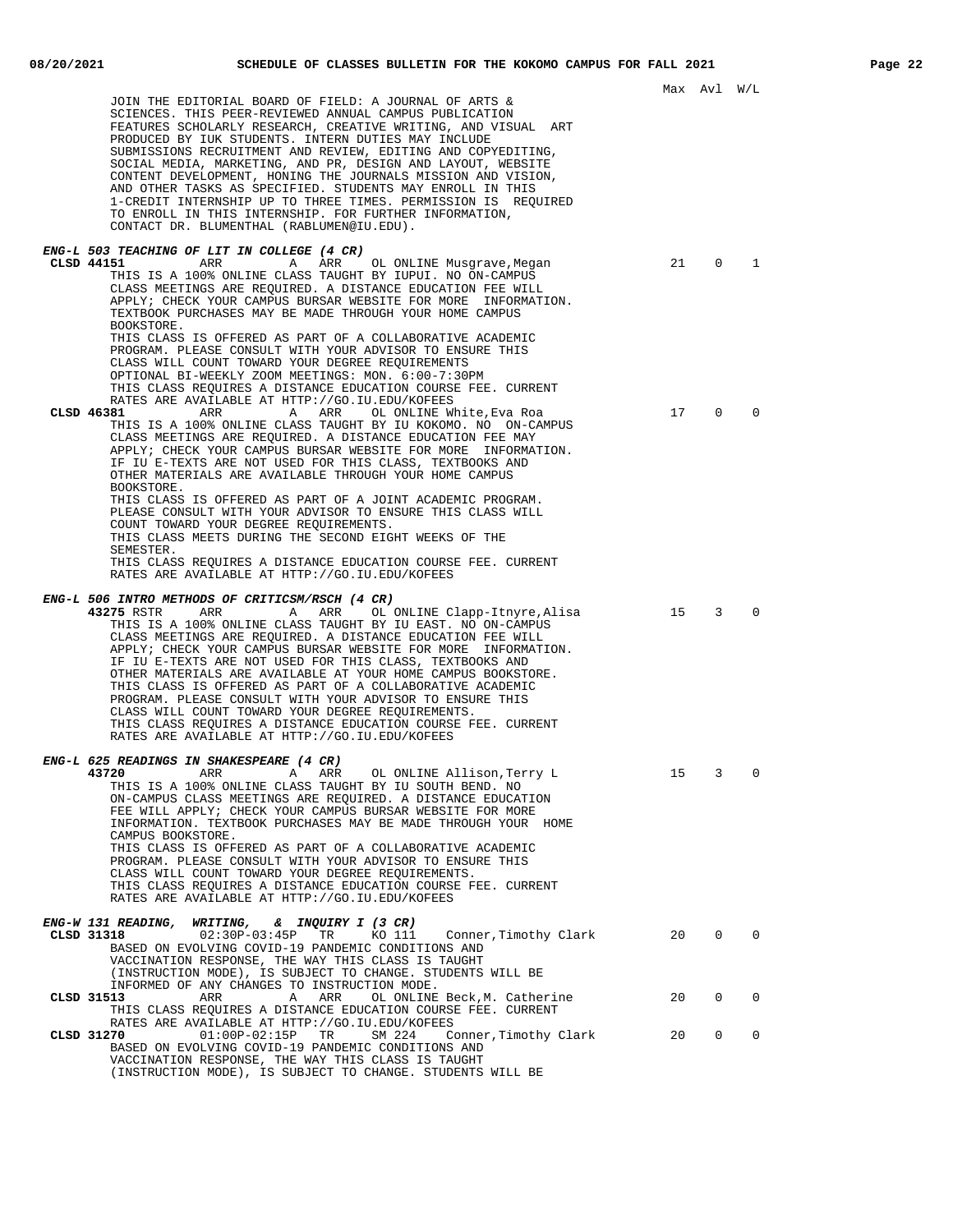| ۰<br>,,,,,<br>٠ | ٦ |
|-----------------|---|
|-----------------|---|

|                                                                                                                                                                                                                                                                                                                                                                                                                                                                                                                                                                     | Max | Avl            | W/L            |
|---------------------------------------------------------------------------------------------------------------------------------------------------------------------------------------------------------------------------------------------------------------------------------------------------------------------------------------------------------------------------------------------------------------------------------------------------------------------------------------------------------------------------------------------------------------------|-----|----------------|----------------|
| INFORMED OF ANY CHANGES TO INSTRUCTION MODE.<br>CLSD 32040<br>01:00P-02:15P MW KO 200<br>Amos,Molly M<br>BASED ON EVOLVING COVID-19 PANDEMIC CONDITIONS AND<br>VACCINATION RESPONSE, THE WAY THIS CLASS IS TAUGHT                                                                                                                                                                                                                                                                                                                                                   | 20  | $\Omega$       | $\Omega$       |
| (INSTRUCTION MODE), IS SUBJECT TO CHANGE. STUDENTS WILL BE<br>INFORMED OF ANY CHANGES TO INSTRUCTION MODE.<br>$01:00P-02:15P$ MW<br>CLSD 32054<br>KO 111<br>Dabbs, Leo                                                                                                                                                                                                                                                                                                                                                                                              | 20  | $\Omega$       | $\Omega$       |
| BASED ON EVOLVING COVID-19 PANDEMIC CONDITIONS AND<br>VACCINATION RESPONSE, THE WAY THIS CLASS IS TAUGHT<br>(INSTRUCTION MODE), IS SUBJECT TO CHANGE. STUDENTS WILL BE<br>INFORMED OF ANY CHANGES TO INSTRUCTION MODE.                                                                                                                                                                                                                                                                                                                                              |     |                |                |
| CLSD 32042<br>ARR<br>A<br>ARR<br>OL ONLINE Coby, Jim<br>BASED ON EVOLVING COVID-19 PANDEMIC CONDITIONS AND<br>VACCINATION RESPONSE, THE WAY THIS CLASS IS TAUGHT<br>(INSTRUCTION MODE), IS SUBJECT TO CHANGE. STUDENTS WILL BE<br>INFORMED OF ANY CHANGES TO INSTRUCTION MODE.<br>THIS CLASS IS 100% ONLINE.                                                                                                                                                                                                                                                        | 20  | 0              | $\Omega$       |
| THIS CLASS REQUIRES A DISTANCE EDUCATION COURSE FEE. CURRENT<br>RATES ARE AVAILABLE AT HTTP://GO.IU.EDU/KOFEES<br>CLSD 32043                                                                                                                                                                                                                                                                                                                                                                                                                                        | 20  | 0              | $\Omega$       |
| 11:30A-02:15P TR KO 200<br>Stouse,Karla Farmer<br>THIS CLASS MEETS DURING THE FIRST EIGHT WEEKS OF THE<br>SEMESTER.<br>BASED ON EVOLVING COVID-19 PANDEMIC CONDITIONS AND<br>VACCINATION RESPONSE, THE WAY THIS CLASS IS TAUGHT<br>(INSTRUCTION MODE), IS SUBJECT TO CHANGE. STUDENTS WILL BE<br>INFORMED OF ANY CHANGES TO INSTRUCTION MODE.                                                                                                                                                                                                                       |     |                |                |
| $10:00A-11:15A$<br>CLSD 31971<br>MW<br>KO 111<br>Bruns,Lori Michelle<br>BASED ON EVOLVING COVID-19 PANDEMIC CONDITIONS AND<br>VACCINATION RESPONSE, THE WAY THIS CLASS IS TAUGHT<br>(INSTRUCTION MODE), IS SUBJECT TO CHANGE. STUDENTS WILL BE<br>INFORMED OF ANY CHANGES TO INSTRUCTION MODE.                                                                                                                                                                                                                                                                      | 20  | $\Omega$       | $\Omega$       |
| Jones,Mallory Sue<br>CLSD 31244<br>10:00A-11:15A TR KO 200<br>BASED ON EVOLVING COVID-19 PANDEMIC CONDITIONS AND<br>VACCINATION RESPONSE, THE WAY THIS CLASS IS TAUGHT<br>(INSTRUCTION MODE), IS SUBJECT TO CHANGE. STUDENTS WILL BE                                                                                                                                                                                                                                                                                                                                | 20  | 0              | 1              |
| INFORMED OF ANY CHANGES TO INSTRUCTION MODE.<br>ARR<br>CLSD 31369<br>A ARR<br>OL ONLINE Snoddy, Kristen Louise<br>THIS IS A 100% ONLINE CLASS TAUGHT BY IU KOKOMO. NO ON-CAMPUS<br>CLASS MEETINGS ARE REQUIRED. A DISTANCE EDUCATION FEE MAY<br>APPLY; CHECK YOUR CAMPUS BURSAR WEBSITE FOR MORE INFORMATION.<br>IF IU E-TEXTS ARE NOT USED FOR THIS CLASS, TEXTBOOKS AND<br>OTHER MATERIALS ARE AVAILABLE THROUGH YOUR HOME CAMPUS<br>BOOKSTORE.<br>THIS CLASS REQUIRES A DISTANCE EDUCATION COURSE FEE. CURRENT<br>RATES ARE AVAILABLE AT HTTP://GO.IU.EDU/KOFEES | 20  | $\Omega$       | $\Omega$       |
| <i>ENG-W 206 INTRO TO CREATIVE WRITING (3 CR)</i>                                                                                                                                                                                                                                                                                                                                                                                                                                                                                                                   |     |                |                |
| CLSD 44605<br>ARR<br>ARR<br>OL ONLINE Gerdes, Eckhard<br>Α<br>THIS IS A 100% ONLINE CLASS TAUGHT BY IU NORTHWEST. NO<br>ON-CAMPUS CLASS MEETINGS ARE REQUIRED. A DISTANCE EDUCATION<br>FEE WILL APPLY; CHECK YOUR CAMPUS BURSAR WEBSITE FOR MORE<br>INFORMATION. TEXTBOOK PURCHASES MAY BE MADE THROUGH YOUR HOME<br>CAMPUS BOOKSTORE.<br>THIS CLASS REQUIRES A DISTANCE EDUCATION COURSE FEE. CURRENT<br>RATES ARE AVAILABLE AT HTTP://GO.IU.EDU/KOFEES                                                                                                            | 24  | $\mathbf{0}$   | 1              |
| ENG-W 221 SOPHOMORE WRITING LAB (3 CR)<br>CLSD 31711 PERM<br>02:30P-03:45P MW KO 111 Westervelt, Michelle<br>PRE-REQ OF ENG/W131 OR INSTRUCTOR CONSENT<br>WRITING IN THE SOCIAL SCIENCES, SEE COURSE DESCRIPTION FOR<br>MORE INFORMATION.                                                                                                                                                                                                                                                                                                                           | 24  | $\overline{0}$ | $\mathbf 0$    |
| PERMISSION OF DEPARTMENT REQUIRED.<br>BASED ON EVOLVING COVID-19 PANDEMIC CONDITIONS AND<br>VACCINATION RESPONSE, THE WAY THIS CLASS IS TAUGHT<br>(INSTRUCTION MODE), IS SUBJECT TO CHANGE. STUDENTS WILL BE<br>INFORMED OF ANY CHANGES TO INSTRUCTION MODE.                                                                                                                                                                                                                                                                                                        |     |                |                |
| CLSD 31712 PERM<br>$01:00P-02:15P$<br>TR<br>KO 111<br>Bruns, Lori Michelle<br>PRE-REQ OF ENG/W131 OR INSTRUCTOR CONSENT<br>WRITING IN THE SCIENCES FOR BIOLOGY, BIPH, BIOCHEMISTRY, AND<br>CHEMISTRY. SEE COURSE DESCRIPTION FOR MORE INFORMATION.<br>PERMISSION OF DEPARTMENT REQUIRED.<br>BASED ON EVOLVING COVID-19 PANDEMIC CONDITIONS AND<br>VACCINATION RESPONSE, THE WAY THIS CLASS IS TAUGHT<br>(INSTRUCTION MODE), IS SUBJECT TO CHANGE. STUDENTS WILL BE                                                                                                  | 18  | $\overline{0}$ | $\overline{0}$ |
| INFORMED OF ANY CHANGES TO INSTRUCTION MODE.<br>31915 PERM<br>ARR<br>Α<br>ARR<br>OL ONLINE Bruns, Lori Michelle<br>PERMISSION OF DEPARTMENT REQUIRED.<br>PRE-REQ OF ENG/W131 OR INSTRUCTOR CONSENT<br>WRITING IN THE SCIENCES (INFO/COMP SCIENCE)                                                                                                                                                                                                                                                                                                                   | 24  | 9              | 0              |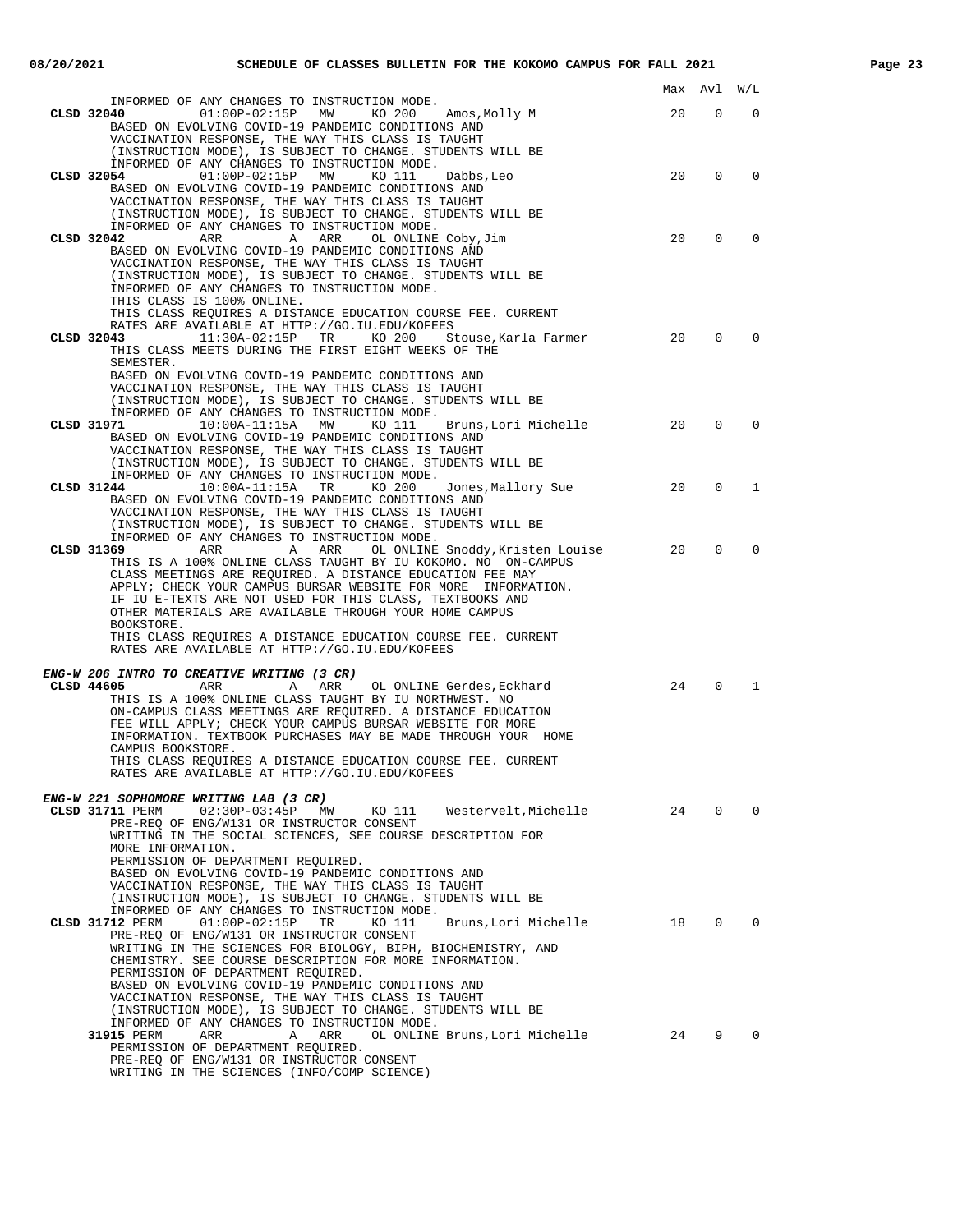|                                                                                                                                                                                                                                                                                                                                                                                                                                |                                                                                                                                                                                                                                                                                                                                                           |              | Max Avl W/L                              |             |
|--------------------------------------------------------------------------------------------------------------------------------------------------------------------------------------------------------------------------------------------------------------------------------------------------------------------------------------------------------------------------------------------------------------------------------|-----------------------------------------------------------------------------------------------------------------------------------------------------------------------------------------------------------------------------------------------------------------------------------------------------------------------------------------------------------|--------------|------------------------------------------|-------------|
| ADDITIONAL ONLINE INSTRUCTION REQUIRED                                                                                                                                                                                                                                                                                                                                                                                         |                                                                                                                                                                                                                                                                                                                                                           |              |                                          |             |
| THIS CLASS IS 100% ONLINE.<br>RATES ARE AVAILABLE AT HTTP://GO.IU.EDU/KOFEES                                                                                                                                                                                                                                                                                                                                                   | THIS CLASS REQUIRES A DISTANCE EDUCATION COURSE FEE. CURRENT                                                                                                                                                                                                                                                                                              |              |                                          |             |
| ENG-W 231 PROFESSIONAL WRITING SKILLS (3 CR)                                                                                                                                                                                                                                                                                                                                                                                   |                                                                                                                                                                                                                                                                                                                                                           |              |                                          |             |
| 46271<br>ARR<br>A<br>THIS CLASS IS 100% ONLINE.                                                                                                                                                                                                                                                                                                                                                                                | ARR OL ONLINE Dabbs, Leo<br>THIS CLASS REQUIRES A DISTANCE EDUCATION COURSE FEE. CURRENT                                                                                                                                                                                                                                                                  | 24           | .5                                       | $\Omega$    |
| RATES ARE AVAILABLE AT HTTP://GO.IU.EDU/KOFEES<br>CLSD 31234<br>ARR                                                                                                                                                                                                                                                                                                                                                            | A ARR OL ONLINE Dabbs, Leo                                                                                                                                                                                                                                                                                                                                | 24           | $\mathbf 0$                              | $\mathbf 0$ |
| THIS CLASS IS 100% ONLINE.<br>RATES ARE AVAILABLE AT HTTP://GO.IU.EDU/KOFEES                                                                                                                                                                                                                                                                                                                                                   | THIS CLASS REOUIRES A DISTANCE EDUCATION COURSE FEE. CURRENT                                                                                                                                                                                                                                                                                              |              |                                          |             |
| ENG-W 270 ARGUMENTATIVE WRITING (3 CR)                                                                                                                                                                                                                                                                                                                                                                                         |                                                                                                                                                                                                                                                                                                                                                           |              |                                          |             |
| CLSD 43265<br>ARR<br>A<br>IF IU E-TEXTS ARE NOT USED FOR THIS CLASS, TEXTBOOKS AND<br>PREREOUISITE: ENG-W 131<br>RESTRICTED TO DISTANCE EDUCATION STUDENTS ONLY.<br>THIS CLASS IS OFFERED AS PART OF A COLLABORATIVE ACADEMIC<br>PROGRAM. PLEASE CONSULT WITH YOUR ADVISOR TO ENSURE THIS<br>CLASS WILL COUNT TOWARD YOUR DEGREE REOUIREMENTS.<br>RATES ARE AVAILABLE AT HTTP://GO.IU.EDU/KOFEES                               | ARR<br>OL ONLINE Engle, Ray<br>THIS IS A 100% ONLINE CLASS TAUGHT BY IU EAST. NO ON-CAMPUS<br>CLASS MEETINGS ARE REQUIRED. A DISTANCE EDUCATION FEE WILL<br>APPLY; CHECK YOUR CAMPUS BURSAR WEBSITE FOR MORE INFORMATION.<br>OTHER MATERIALS ARE AVAILABLE AT YOUR HOME CAMPUS BOOKSTORE.<br>THIS CLASS REQUIRES A DISTANCE EDUCATION COURSE FEE. CURRENT | 24           | $\mathbf{0}$                             | $\mathbf 0$ |
| <i>ENG-W 301 WRITING FICTION (3 CR)</i><br>41154<br>$10:00A-11:15A$ TR<br>BASED ON EVOLVING COVID-19 PANDEMIC CONDITIONS AND<br>VACCINATION RESPONSE, THE WAY THIS CLASS IS TAUGHT<br>INFORMED OF ANY CHANGES TO INSTRUCTION MODE.<br>PREREQUISITES: ENG-W 206 OR ENG-W 203 OR PERMISSION OF<br>INSTRUCTOR                                                                                                                     | KO 102<br>Stouse,Karla Farmer<br>(INSTRUCTION MODE), IS SUBJECT TO CHANGE. STUDENTS WILL BE                                                                                                                                                                                                                                                               | 15           | $\overline{3}$                           | $\Omega$    |
| ENG-W 365 THEOR & PRACTICES OF EDITING (3 CR)<br>CLSD 41152<br>ARR<br>A<br>THIS CLASS IS 100% ONLINE.<br>RATES ARE AVAILABLE AT HTTP://GO.IU.EDU/KOFEES                                                                                                                                                                                                                                                                        | ARR OL ONLINE Cook, Paul<br>THIS CLASS REQUIRES A DISTANCE EDUCATION COURSE FEE. CURRENT                                                                                                                                                                                                                                                                  | 16           | 0                                        | $\Omega$    |
| ENG-W 395 INDIVIDUAL STUDY OF WRITING (3 CR)                                                                                                                                                                                                                                                                                                                                                                                   |                                                                                                                                                                                                                                                                                                                                                           |              |                                          |             |
| CLSD 44703 PERM<br>ARR<br>Α<br>PERMISSION OF DEPARTMENT REQUIRED.                                                                                                                                                                                                                                                                                                                                                              | ARR<br>Stouse, Karla Farmer                                                                                                                                                                                                                                                                                                                               | $\mathbf{1}$ | 0                                        | $\mathbf 0$ |
| ENG-W 398 INTERNSHIP IN WRITING (1 - 3 CR)<br>CLSD 46221 PERM<br>ARR<br>A ARR<br>PERMISSION OF DEPARTMENT REQUIRED.                                                                                                                                                                                                                                                                                                            | Stouse,Karla Farmer                                                                                                                                                                                                                                                                                                                                       |              | $\overline{0}$<br>$1 \quad \blacksquare$ | $\mathbf 0$ |
| ENG-W 500 TEACHING COMPOSITION (4 CR)<br>CLSD 44433<br>ARR<br>A<br>COUNT TOWARD YOUR DEGREE REQUIREMENTS.<br>THIS IS A 100% ONLINE CLASS TAUGHT BY IU SOUTHEAST. NO<br>FEE WILL APPLY; CHECK YOUR CAMPUS BURSAR WEBSITE FOR MORE<br>INFORMATION. IF IU E-TEXTS ARE NOT USED FOR THIS CLASS,<br>TEXTBOOKS AND OTHER MATERIALS ARE AVAILABLE AT YOUR HOME<br>CAMPUS BOOKSTORE.<br>RATES ARE AVAILABLE AT HTTP://GO.IU.EDU/KOFEES | OL ONLINE Babb, Jacob<br>ARR<br>THIS CLASS IS OFFERED AS PART OF A JOINT ACADEMIC PROGRAM.<br>PLEASE CONSULT WITH YOUR ADVISOR TO ENSURE THIS CLASS WILL<br>ON-CAMPUS CLASS MEETINGS ARE REOUIRED. A DISTANCE EDUCATION<br>THIS CLASS REOUIRES A DISTANCE EDUCATION COURSE FEE. CURRENT                                                                   | 15           | $\Omega$                                 | 0           |
| ENG-W 508 GRAD CREATIVE WRITING-TEACHERS (4 CR)<br>45785<br>ARR<br>Α<br>THIS IS A 100% ONLINE CLASS TAUGHT BY IU NORTHWEST. NO<br>FEE WILL APPLY; CHECK YOUR CAMPUS BURSAR WEBSITE FOR MORE<br>CAMPUS BOOKSTORE.<br>RESTRICTED TO GRADUATE STUDENTS ONLY.<br>RATES ARE AVAILABLE AT HTTP://GO.IU.EDU/KOFEES                                                                                                                    | ARR<br>OL ONLINE Cycholl, Garin<br>ON-CAMPUS CLASS MEETINGS ARE REQUIRED. A DISTANCE EDUCATION<br>INFORMATION. TEXTBOOK PURCHASES MAY BE MADE THROUGH YOUR HOME<br>THIS CLASS REQUIRES A DISTANCE EDUCATION COURSE FEE. CURRENT                                                                                                                           | 15           | 2                                        | $\Omega$    |

**ENG-W 509 INTR: WRITNG & LITERACY STUDIES (4 CR)**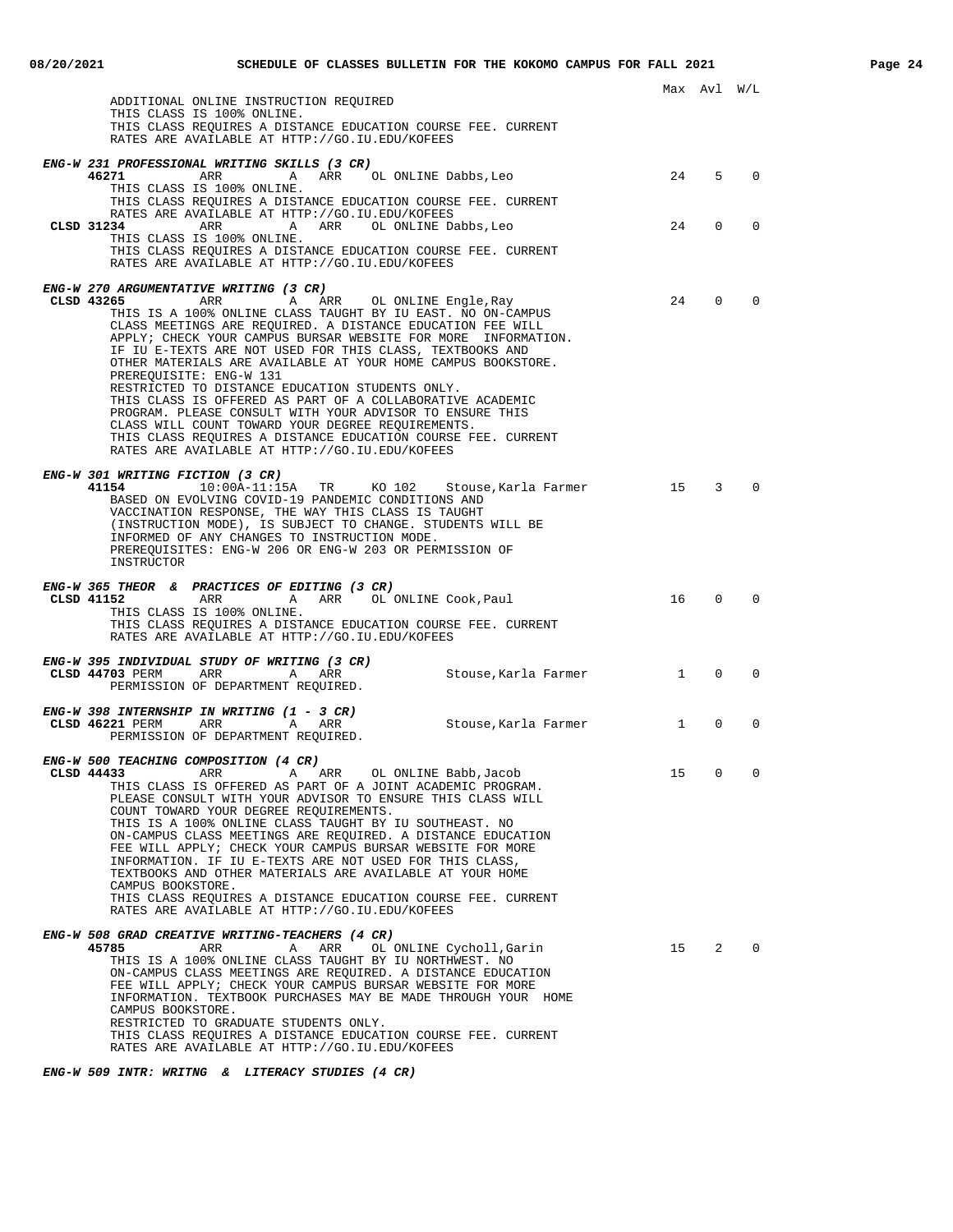|--|--|

| A ARR OL ONLINE Helton, Edwina<br>43281<br>ARR<br>THIS IS A 100% ONLINE CLASS TAUGHT BY IU EAST. NO ON-CAMPUS<br>CLASS MEETINGS ARE REQUIRED. A DISTANCE EDUCATION FEE WILL<br>APPLY; CHECK YOUR CAMPUS BURSAR WEBSITE FOR MORE INFORMATION.<br>IF IU E-TEXTS ARE NOT USED FOR THIS CLASS, TEXTBOOKS AND<br>OTHER MATERIALS ARE AVAILABLE AT YOUR HOME CAMPUS BOOKSTORE.<br>THIS CLASS IS OFFERED AS PART OF A COLLABORATIVE ACADEMIC<br>PROGRAM. PLEASE CONSULT WITH YOUR ADVISOR TO ENSURE THIS<br>CLASS WILL COUNT TOWARD YOUR DEGREE REQUIREMENTS.<br>THIS CLASS REQUIRES A DISTANCE EDUCATION COURSE FEE. CURRENT<br>RATES ARE AVAILABLE AT HTTP://GO.IU.EDU/KOFEES                                                              | 17 | Max Avl W/L<br>2 | 0            |
|---------------------------------------------------------------------------------------------------------------------------------------------------------------------------------------------------------------------------------------------------------------------------------------------------------------------------------------------------------------------------------------------------------------------------------------------------------------------------------------------------------------------------------------------------------------------------------------------------------------------------------------------------------------------------------------------------------------------------------------|----|------------------|--------------|
| ENG-W 600 TPCS IN RHETORIC & COMPOSITION (3 - 4 CR)<br>VT: AFRICAN-AMER COMP & RHET<br>44426<br>ARR<br>ARR<br>OL ONLINE Popham, Susan<br>Α<br>THIS IS A 100% ONLINE CLASS TAUGHT BY IU SOUTHEAST. NO<br>ON-CAMPUS CLASS MEETINGS ARE REQUIRED. A DISTANCE EDUCATION<br>FEE WILL APPLY; CHECK YOUR CAMPUS BURSAR WEBSITE FOR MORE<br>INFORMATION. IF IU E-TEXTS ARE NOT USED FOR THIS CLASS,<br>TEXTBOOKS AND OTHER MATERIALS ARE AVAILABLE AT YOUR HOME<br>CAMPUS BOOKSTORE.<br>THIS CLASS IS OFFERED AS PART OF A JOINT ACADEMIC PROGRAM.<br>PLEASE CONSULT WITH YOUR ADVISOR TO ENSURE THIS CLASS WILL                                                                                                                              | 20 | $\mathbf{1}$     | $\Omega$     |
| COUNT TOWARD YOUR DEGREE REQUIREMENTS.<br>THIS CLASS REQUIRES A DISTANCE EDUCATION COURSE FEE. CURRENT<br>RATES ARE AVAILABLE AT HTTP://GO.IU.EDU/KOFEES                                                                                                                                                                                                                                                                                                                                                                                                                                                                                                                                                                              |    |                  |              |
| ENG-W 620 ADVANCED ARGUMENTATIVE WRITING (4 CR)<br>43287<br>ARR<br>ARR OL ONLINE Kauza, Jacqueline Kay<br>A<br>THIS IS A 100% ONLINE CLASS TAUGHT BY IU EAST. NO ON-CAMPUS<br>CLASS MEETINGS ARE REQUIRED. A DISTANCE EDUCATION FEE WILL<br>APPLY; CHECK YOUR CAMPUS BURSAR WEBSITE FOR MORE INFORMATION.<br>IF IU E-TEXTS ARE NOT USED FOR THIS CLASS, TEXTBOOKS AND<br>OTHER MATERIALS ARE AVAILABLE AT YOUR HOME CAMPUS BOOKSTORE.<br>THIS CLASS IS OFFERED AS PART OF A COLLABORATIVE ACADEMIC<br>PROGRAM. PLEASE CONSULT WITH YOUR ADVISOR TO ENSURE THIS<br>CLASS WILL COUNT TOWARD YOUR DEGREE REQUIREMENTS.<br>THIS CLASS REQUIRES A DISTANCE EDUCATION COURSE FEE. CURRENT<br>RATES ARE AVAILABLE AT HTTP://GO.IU.EDU/KOFEES | 20 | 3                | $\Omega$     |
| ENG-Z 104 LANGUAGE IN OUR WORLD (3 CR)<br>KO 206<br>31798<br>$01:00P-02:15P$ MW<br>Bruns,Lori Michelle<br>BASED ON EVOLVING COVID-19 PANDEMIC CONDITIONS AND<br>VACCINATION RESPONSE, THE WAY THIS CLASS IS TAUGHT<br>(INSTRUCTION MODE), IS SUBJECT TO CHANGE. STUDENTS WILL BE<br>INFORMED OF ANY CHANGES TO INSTRUCTION MODE.                                                                                                                                                                                                                                                                                                                                                                                                      | 15 | 2                | $\Omega$     |
| FRESHMAN LEARNING COMMUNITY (025)                                                                                                                                                                                                                                                                                                                                                                                                                                                                                                                                                                                                                                                                                                     |    |                  |              |
| ENG-W 131 READING, WRITING, & INQUIRY I (3 CR)<br>11:30A-12:45P MW KO 200 Westervelt,Michelle<br>CLSD 31047<br>BASED ON EVOLVING COVID-19 PANDEMIC CONDITIONS AND<br>VACCINATION RESPONSE, THE WAY THIS CLASS IS TAUGHT<br>(INSTRUCTION MODE), IS SUBJECT TO CHANGE. STUDENTS WILL BE                                                                                                                                                                                                                                                                                                                                                                                                                                                 | 20 | $\mathbf 0$      | $\Omega$     |
| INFORMED OF ANY CHANGES TO INSTRUCTION MODE.<br>CLSD 31116<br>08:30A-09:45A<br>TR<br>KO 200<br>Jones, Mallory Sue<br>BASED ON EVOLVING COVID-19 PANDEMIC CONDITIONS AND<br>VACCINATION RESPONSE, THE WAY THIS CLASS IS TAUGHT<br>(INSTRUCTION MODE), IS SUBJECT TO CHANGE. STUDENTS WILL BE<br>INFORMED OF ANY CHANGES TO INSTRUCTION MODE.                                                                                                                                                                                                                                                                                                                                                                                           | 20 | 0                | 0            |
| COMPOSITION COURSES (040)                                                                                                                                                                                                                                                                                                                                                                                                                                                                                                                                                                                                                                                                                                             |    |                  |              |
| ENG-W 131 READING, WRITING,  & INQUIRY I (3 CR)<br>CLSD 31046<br>02:30P-03:45P MW<br>KO 200<br>Warner,Martha Kay<br>BASED ON EVOLVING COVID-19 PANDEMIC CONDITIONS AND<br>VACCINATION RESPONSE, THE WAY THIS CLASS IS TAUGHT<br>(INSTRUCTION MODE), IS SUBJECT TO CHANGE. STUDENTS WILL BE                                                                                                                                                                                                                                                                                                                                                                                                                                            | 20 | $\mathbf{0}$     | $\mathbf{1}$ |
| INFORMED OF ANY CHANGES TO INSTRUCTION MODE.<br>CLSD 31047<br>$11:30A-12:45P$<br>MW<br>KO 200<br>Westervelt, Michelle<br>BASED ON EVOLVING COVID-19 PANDEMIC CONDITIONS AND<br>VACCINATION RESPONSE, THE WAY THIS CLASS IS TAUGHT<br>(INSTRUCTION MODE), IS SUBJECT TO CHANGE. STUDENTS WILL BE                                                                                                                                                                                                                                                                                                                                                                                                                                       | 20 | 0                | $\Omega$     |
| INFORMED OF ANY CHANGES TO INSTRUCTION MODE.<br>CLSD 31048<br>$11:30A-12:45P$<br>MW<br>KO 112<br>Warner, Martha Kay                                                                                                                                                                                                                                                                                                                                                                                                                                                                                                                                                                                                                   | 20 | $\Omega$         | $\Omega$     |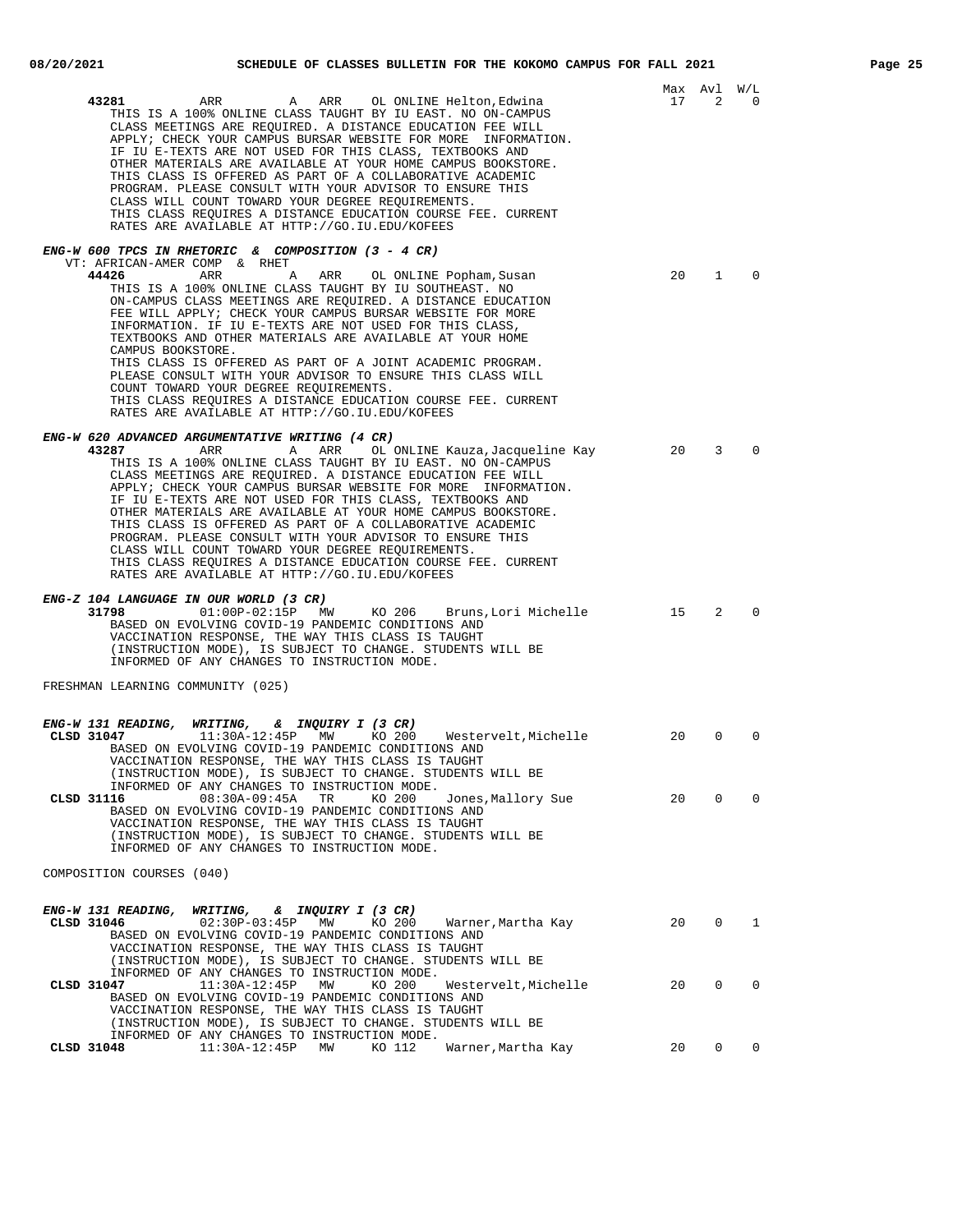|                                                            |    | Max Avl | W/L |
|------------------------------------------------------------|----|---------|-----|
| BASED ON EVOLVING COVID-19 PANDEMIC CONDITIONS AND         |    |         |     |
| VACCINATION RESPONSE, THE WAY THIS CLASS IS TAUGHT         |    |         |     |
| (INSTRUCTION MODE), IS SUBJECT TO CHANGE. STUDENTS WILL BE |    |         |     |
| INFORMED OF ANY CHANGES TO INSTRUCTION MODE.               |    |         |     |
| 08:30A-09:45A MW KO 111 Kennelly, Mary K<br>CLSD 31092     | 20 |         |     |
| BASED ON EVOLVING COVID-19 PANDEMIC CONDITIONS AND         |    |         |     |
| VACCINATION RESPONSE, THE WAY THIS CLASS IS TAUGHT         |    |         |     |
| (INSTRUCTION MODE), IS SUBJECT TO CHANGE. STUDENTS WILL BE |    |         |     |
| INFORMED OF ANY CHANGES TO INSTRUCTION MODE.               |    |         |     |
| 08:30A-09:45A TR KO 200 Jones, Mallory Sue<br>CLSD 31116   | 20 |         |     |
| BASED ON EVOLVING COVID-19 PANDEMIC CONDITIONS AND         |    |         |     |
| VACCINATION RESPONSE, THE WAY THIS CLASS IS TAUGHT         |    |         |     |
| (INSTRUCTION MODE), IS SUBJECT TO CHANGE. STUDENTS WILL BE |    |         |     |
| INFORMED OF ANY CHANGES TO INSTRUCTION MODE.               |    |         |     |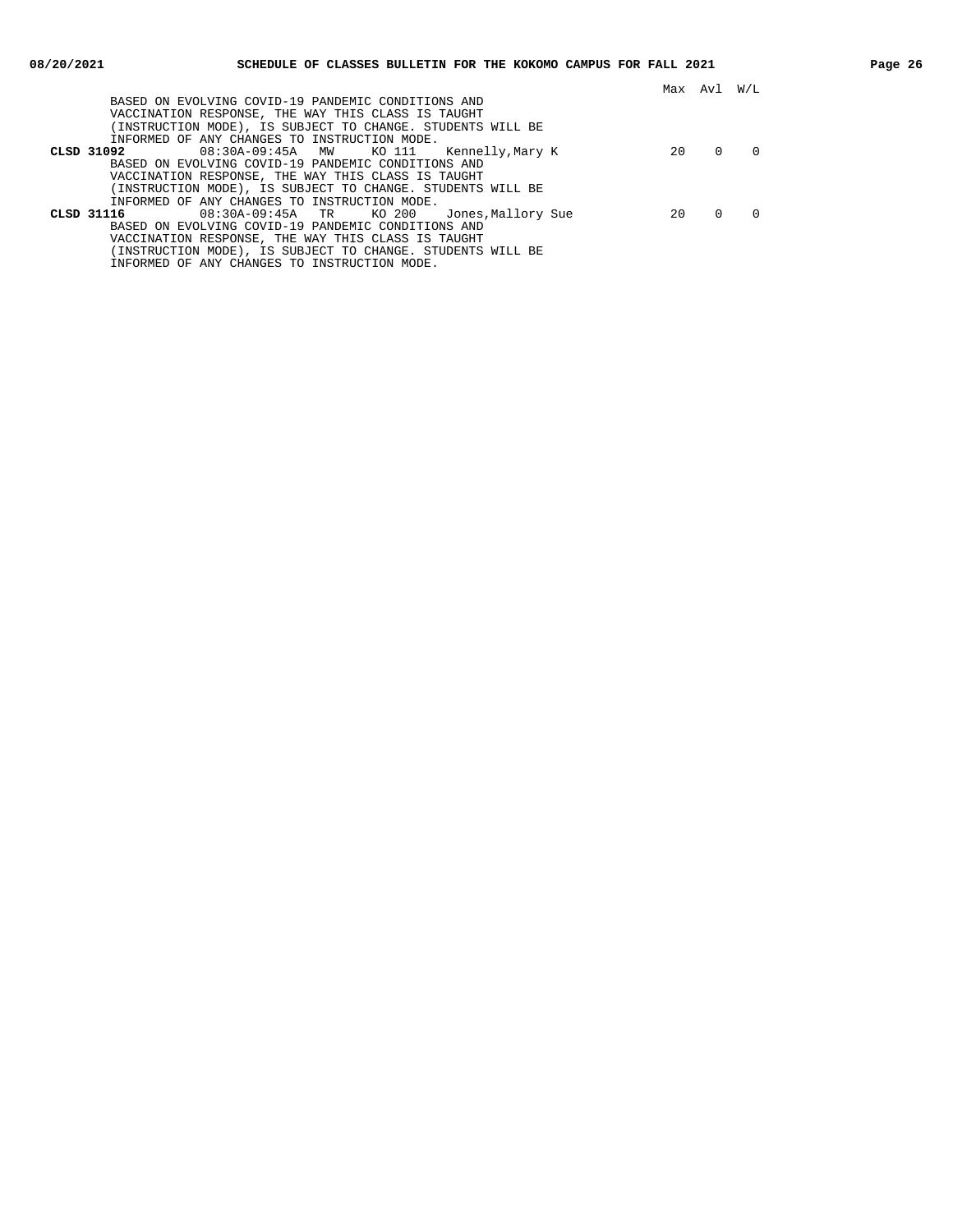#### **FINE ARTS (FINA) FINA-A 101 ANCIENT AND MEDIEVAL ART (3 CR) 31112** ARR ARR OL ONLINE Street, Kimberly Marie 35 17 0 THIS IS A 100% ONLINE CLASS TAUGHT BY IU KOKOMO. NO ON-CAMPUS CLASS MEETINGS ARE REQUIRED. A DISTANCE EDUCATION FEE MAY APPLY; CHECK YOUR CAMPUS BURSAR WEBSITE FOR MORE INFORMATION. IF IU E-TEXTS ARE NOT USED FOR THIS CLASS, TEXTBOOKS AND OTHER MATERIALS ARE AVAILABLE THROUGH YOUR HOME CAMPUS BOOKSTORE. THIS CLASS REQUIRES A DISTANCE EDUCATION COURSE FEE. CURRENT RATES ARE AVAILABLE AT HTTP://GO.IU.EDU/KOFEES **44885** ARR A ARR OL ONLINE Noren,Mary 25 6 0 THIS IS A 100% ONLINE CLASS TAUGHT BY IU EAST. NO ON-CAMPUS CLASS MEETINGS ARE REQUIRED. A DISTANCE EDUCATION FEE WILL APPLY; CHECK YOUR CAMPUS BURSAR WEBSITE FOR MORE INFORMATION. IF IU E-TEXTS ARE NOT USED FOR THIS CLASS, TEXTBOOKS AND OTHER MATERIALS ARE AVAILABLE AT YOUR HOME CAMPUS BOOKSTORE. THIS CLASS REQUIRES A DISTANCE EDUCATION COURSE FEE. CURRENT RATES ARE AVAILABLE AT HTTP://GO.IU.EDU/KOFEES **45019** ARR A ARR OL ONLINE Gonzalez,Lanette 30 5 0 THIS COURSE IS PART OF THE "TRANSFER INDIANA" (TRANSFERIN) INITIATIVE. FOR ADDITIONAL INFORMATION, LINK TO WWW.TRANSFERIN.NET. THIS IS A 100% ONLINE CLASS TAUGHT BY IU NORTHWEST. NO ON-CAMPUS CLASS MEETINGS ARE REQUIRED. A DISTANCE EDUCATION FEE WILL APPLY; CHECK YOUR CAMPUS BURSAR WEBSITE FOR MORE INFORMATION. TEXTBOOK PURCHASES MAY BE MADE THROUGH YOUR HOME CAMPUS BOOKSTORE. THIS CLASS REQUIRES A DISTANCE EDUCATION COURSE FEE. CURRENT RATES ARE AVAILABLE AT HTTP://GO.IU.EDU/KOFEES<br>45131 ARR ARR OL ONLINE A ARR A ARR OL ONLINE Allen, Anne E Guernsey 30 13 0 THIS IS A 100% ONLINE CLASS TAUGHT BY IU SOUTHEAST. NO ON-CAMPUS CLASS MEETINGS ARE REQUIRED. A DISTANCE EDUCATION FEE WILL APPLY; CHECK YOUR CAMPUS BURSAR WEBSITE FOR MORE INFORMATION. IF IU E-TEXTS ARE NOT USED FOR THIS CLASS, TEXTBOOKS AND OTHER MATERIALS ARE AVAILABLE AT YOUR HOME CAMPUS BOOKSTORE. FULFILLS GEN. ED. HUMANITIES AND BA HISTORICAL INVESTIGATION REQUIREMENTS. STUDENTS FROM OTHER CAMPUSES, CONSULT YOUR ADVISOR. WILL BE USING E-TEXTS AND AN E-TEXT FEE WILL BE ASSESSED. THIS CLASS IS PART OF THE "TRANSFER INDIANA" (TRANSFERIN) INITIATIVE. FOR ADDITIONAL INFORMATION, LINK TO WWW.TRANSFERIN.NET. . THIS CLASS REQUIRES A DISTANCE EDUCATION COURSE FEE. CURRENT RATES ARE AVAILABLE AT HTTP://GO.IU.EDU/KOFEES **FINA-A 102 RENAISSANCE THROUGH MODERN ART (3 CR) 31280** ARR A ARR OL ONLINE Street,Kimberly Marie 35 26 0 THIS IS A 100% ONLINE CLASS TAUGHT BY IU KOKOMO. NO ON-CAMPUS CLASS MEETINGS ARE REQUIRED. A DISTANCE EDUCATION FEE MAY APPLY; CHECK YOUR CAMPUS BURSAR WEBSITE FOR MORE INFORMATION. IF IU E-TEXTS ARE NOT USED FOR THIS CLASS, TEXTBOOKS AND OTHER MATERIALS ARE AVAILABLE THROUGH YOUR HOME CAMPUS BOOKSTORE. THIS CLASS REQUIRES A DISTANCE EDUCATION COURSE FEE. CURRENT RATES ARE AVAILABLE AT HTTP://GO.IU.EDU/KOFEES **44881** ARR A ARR OL ONLINE Kim, Ann B 25 10 0 THIS IS A 100% ONLINE CLASS TAUGHT BY IU EAST. NO ON-CAMPUS CLASS MEETINGS ARE REQUIRED. A DISTANCE EDUCATION FEE WILL APPLY; CHECK YOUR CAMPUS BURSAR WEBSITE FOR MORE INFORMATION. IF IU E-TEXTS ARE NOT USED FOR THIS CLASS, TEXTBOOKS AND OTHER MATERIALS ARE AVAILABLE AT YOUR HOME CAMPUS BOOKSTORE. THIS CLASS REQUIRES A DISTANCE EDUCATION COURSE FEE. CURRENT RATES ARE AVAILABLE AT HTTP://GO.IU.EDU/KOFEES ARR A ARR OL ONLINE Kutis, Barbara **30** 8 0 THIS IS A 100% ONLINE CLASS TAUGHT BY IU SOUTHEAST. NO ON-CAMPUS CLASS MEETINGS ARE REQUIRED. A DISTANCE EDUCATION FEE WILL APPLY; CHECK YOUR CAMPUS BURSAR WEBSITE FOR MORE INFORMATION. IF IU E-TEXTS ARE NOT USED FOR THIS CLASS, TEXTBOOKS AND OTHER MATERIALS ARE AVAILABLE AT YOUR HOME CAMPUS BOOKSTORE. FULFILLS IU SOUTHEAST GENL. ED. HUMANITIES AND BA DISTRIBUTION HISTORICAL INVESTIGATION REQUIREMENTS. STUDENTS FROM OTHER CAMPUSES, CONSULT YOUR ADVISOR. THIS CLASS WILL BE USING IU ETEXTS. AN IU ETEXT FEE WILL BE

ASSESSED ON YOUR BURSAR ACCOUNT.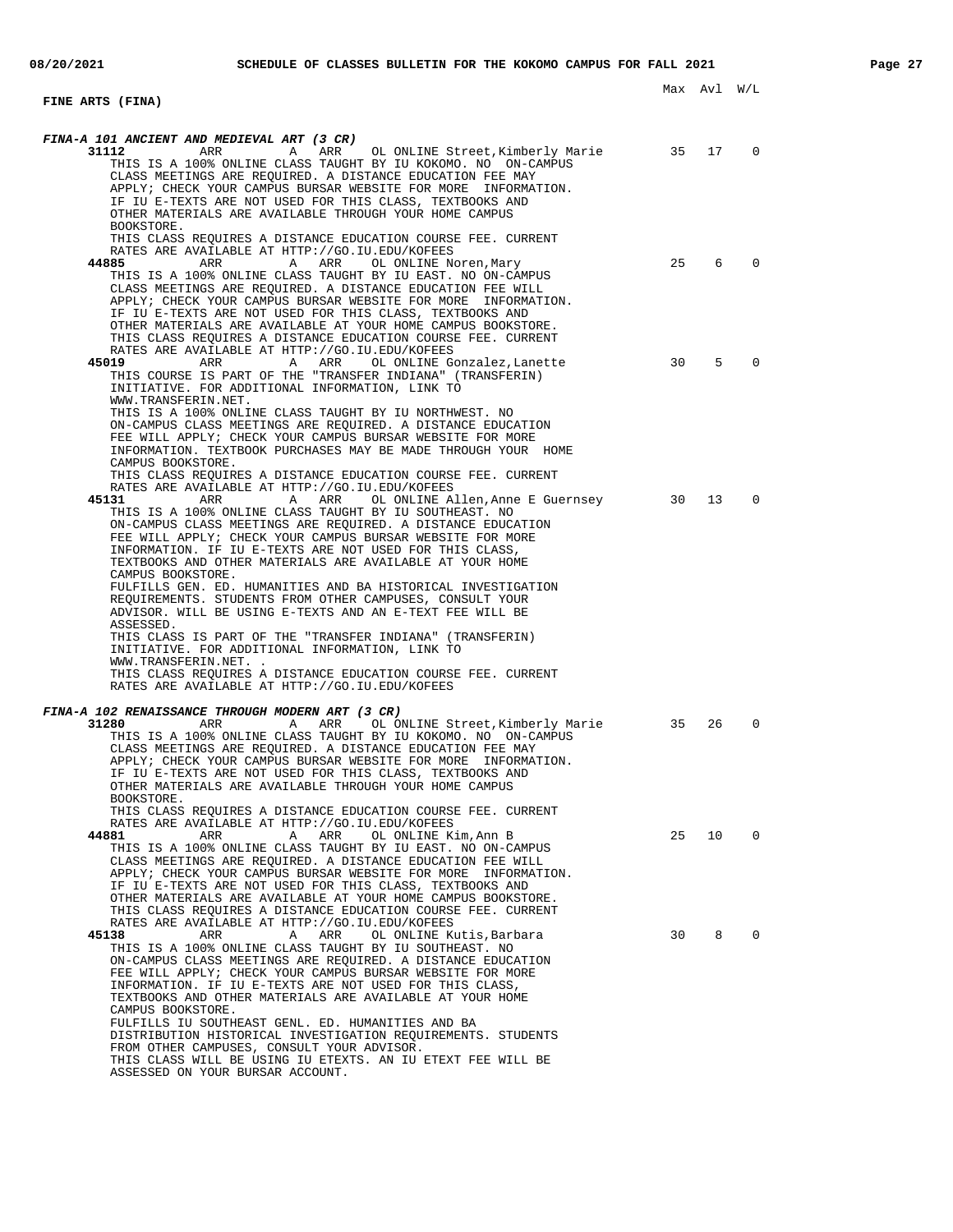|                                                                                                                                                                                                                                                                                                                                                                                                                                                                                                                                                                                                                                                                                                                                                                                                                                                                                                  |    | Max Avl W/L |          |
|--------------------------------------------------------------------------------------------------------------------------------------------------------------------------------------------------------------------------------------------------------------------------------------------------------------------------------------------------------------------------------------------------------------------------------------------------------------------------------------------------------------------------------------------------------------------------------------------------------------------------------------------------------------------------------------------------------------------------------------------------------------------------------------------------------------------------------------------------------------------------------------------------|----|-------------|----------|
| THIS CLASS IS PART OF THE "TRANSFER INDIANA" (TRANSFERIN)<br>INITIATIVE. FOR ADDITIONAL INFORMATION, LINK TO<br>WWW.TRANSFERIN.NET. .<br>THIS CLASS REQUIRES A DISTANCE EDUCATION COURSE FEE. CURRENT<br>RATES ARE AVAILABLE AT HTTP://GO.IU.EDU/KOFEES                                                                                                                                                                                                                                                                                                                                                                                                                                                                                                                                                                                                                                          |    |             |          |
| FINA-D 210 DIGITAL ART: SURVEY & PRACTICE (3 CR)<br>CLSD 45946<br>ARR ARR<br>OL ONLINE Boyles,Jenna M<br>THIS IS A 100% ONLINE CLASS TAUGHT BY IU NORTHWEST. NO<br>ON-CAMPUS CLASS MEETINGS ARE REQUIRED. A DISTANCE EDUCATION<br>FEE WILL APPLY; CHECK YOUR CAMPUS BURSAR WEBSITE FOR MORE<br>INFORMATION. TEXTBOOK PURCHASES MAY BE MADE THROUGH YOUR HOME<br>CAMPUS BOOKSTORE.<br>THIS CLASS REQUIRES A DISTANCE EDUCATION COURSE FEE. CURRENT<br>RATES ARE AVAILABLE AT HTTP://GO.IU.EDU/KOFEES                                                                                                                                                                                                                                                                                                                                                                                              | 24 | $\mathbf 0$ | 2        |
| FINA-F 100 FUNDAMENTAL STUDIO-DRAWING (3 CR)<br>CLSD 44860<br>ARR<br>A ARR<br>OL ONLINE Longley, Kevin<br>THIS IS A 100% ONLINE CLASS TAUGHT BY IU EAST. NO ON-CAMPUS<br>CLASS MEETINGS ARE REQUIRED. A DISTANCE EDUCATION FEE WILL<br>APPLY; CHECK YOUR CAMPUS BURSAR WEBSITE FOR MORE INFORMATION.<br>IF IU E-TEXTS ARE NOT USED FOR THIS CLASS, TEXTBOOKS AND<br>OTHER MATERIALS ARE AVAILABLE AT YOUR HOME CAMPUS BOOKSTORE.<br>THIS CLASS REQUIRES A DISTANCE EDUCATION COURSE FEE. CURRENT<br>RATES ARE AVAILABLE AT HTTP://GO.IU.EDU/KOFEES                                                                                                                                                                                                                                                                                                                                               | 25 | $\Omega$    | $\Omega$ |
| FINA-F 101 FUNDAMENTAL STUDIO-3D (3 CR)<br>44877<br>ARR<br>A ARR<br>OL ONLINE Longley, Carrie Elizabeth<br>THIS IS A 100% ONLINE CLASS TAUGHT BY IU EAST. NO ON-CAMPUS<br>CLASS MEETINGS ARE REOUIRED. A DISTANCE EDUCATION FEE WILL<br>APPLY; CHECK YOUR CAMPUS BURSAR WEBSITE FOR MORE INFORMATION.<br>IF IU E-TEXTS ARE NOT USED FOR THIS CLASS, TEXTBOOKS AND<br>OTHER MATERIALS ARE AVAILABLE AT YOUR HOME CAMPUS BOOKSTORE.<br>THIS CLASS REQUIRES A DISTANCE EDUCATION COURSE FEE. CURRENT<br>RATES ARE AVAILABLE AT HTTP://GO.IU.EDU/KOFEES                                                                                                                                                                                                                                                                                                                                              | 15 | 1           | $\Omega$ |
| FINA-F 102 FUNDAMENTAL STUDIO-2D (3 CR)<br>CLSD 44507<br>ARR<br>A ARR<br>OL ONLINE Thomas,Kimberly A.<br>THIS IS A 100% ONLINE CLASS TAUGHT BY IU SOUTH BEND. NO<br>ON-CAMPUS CLASS MEETINGS ARE REQUIRED. A DISTANCE EDUCATION<br>FEE WILL APPLY; CHECK YOUR CAMPUS BURSAR WEBSITE FOR MORE<br>INFORMATION. TEXTBOOK PURCHASES MAY BE MADE THROUGH YOUR HOME<br>CAMPUS BOOKSTORE.<br>THIS CLASS REQUIRES A DISTANCE EDUCATION COURSE FEE. CURRENT<br>RATES ARE AVAILABLE AT HTTP://GO.IU.EDU/KOFEES                                                                                                                                                                                                                                                                                                                                                                                             | 16 | $\Omega$    | $\Omega$ |
| FINA-H 100 INTR: ART HST & VISL CLTR-NON-MAJ (3 CR)<br>45135<br>ARR<br>A ARR<br>OL ONLINE Raleigh, Elizabeth M.<br>THIS IS A 100% ONLINE CLASS TAUGHT BY IU SOUTHEAST. NO<br>ON-CAMPUS CLASS MEETINGS ARE REQUIRED. A DISTANCE EDUCATION<br>FEE WILL APPLY; CHECK YOUR CAMPUS BURSAR WEBSITE FOR MORE<br>INFORMATION. IF IU E-TEXTS ARE NOT USED FOR THIS CLASS,<br>TEXTBOOKS AND OTHER MATERIALS ARE AVAILABLE AT YOUR HOME<br>CAMPUS BOOKSTORE.<br>THIS CLASS IS PART OF THE "TRANSFER INDIANA" (TRANSFERIN)<br>INITIATIVE. FOR ADDITIONAL INFORMATION, LINK TO<br>WWW.TRANSFERIN.NET. .<br>RECOMMENDED PRE-REQUISITE OR CO-REQUISITE: ENG-W 131<br>COURSE DOES NOT APPLY TO FINE ARTS DEGREES OR MINORS AT IU<br>SOUTHEAST, OTHER CAMPUS STUDENTS, PLEASE SEE YOUR ADVISOR,<br>THIS CLASS REQUIRES A DISTANCE EDUCATION COURSE FEE. CURRENT<br>RATES ARE AVAILABLE AT HTTP://GO.IU.EDU/KOFEES | 30 | 8           | $\Omega$ |
| FINA-N 198 INTRO TO PHOTOGRAPHY NON-MAJ (3 CR)<br>44850<br>ARR<br>ARR<br>OL ONLINE Adrick, Ryan<br>Α<br>THIS IS A 100% ONLINE CLASS TAUGHT BY IU EAST. NO ON-CAMPUS<br>CLASS MEETINGS ARE REQUIRED. A DISTANCE EDUCATION FEE WILL<br>APPLY; CHECK YOUR CAMPUS BURSAR WEBSITE FOR MORE INFORMATION.<br>IF IU E-TEXTS ARE NOT USED FOR THIS CLASS, TEXTBOOKS AND<br>OTHER MATERIALS ARE AVAILABLE AT YOUR HOME CAMPUS BOOKSTORE.<br>CAMERA REQUIRED<br>THIS CLASS REQUIRES A DISTANCE EDUCATION COURSE FEE. CURRENT<br>RATES ARE AVAILABLE AT HTTP://GO.IU.EDU/KOFEES                                                                                                                                                                                                                                                                                                                              | 25 | 7           | $\Omega$ |
| FINA-S 303 LENS-BASED NARRATIVE CONSTRUCT (3 CR)                                                                                                                                                                                                                                                                                                                                                                                                                                                                                                                                                                                                                                                                                                                                                                                                                                                 |    |             |          |

**44416** ARR A ARR OL ONLINE 20 1 0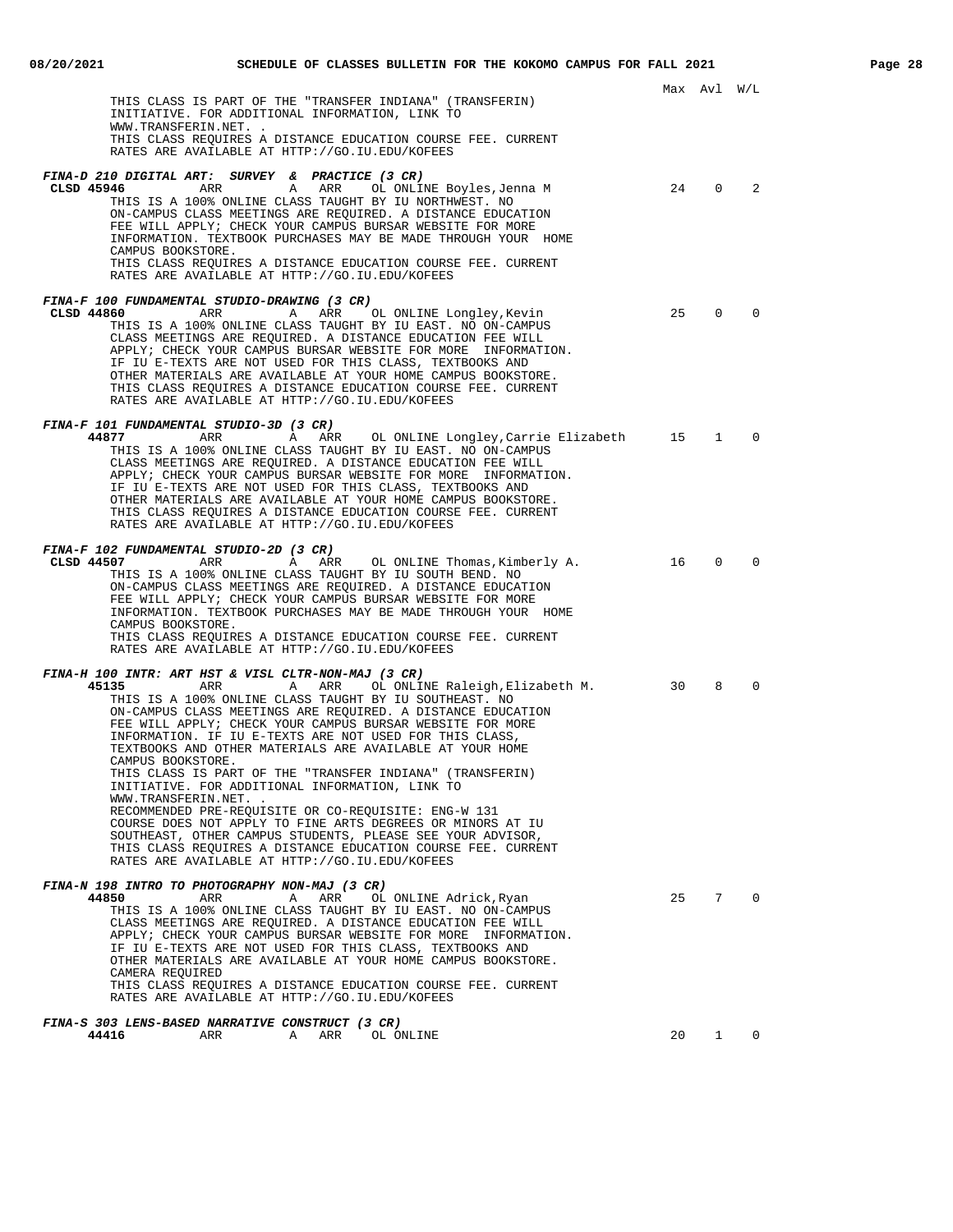THIS IS A 100% ONLINE CLASS TAUGHT BY IU NORTHWEST. NO ON-CAMPUS CLASS MEETINGS ARE REQUIRED. A DISTANCE EDUCATION FEE WILL APPLY; CHECK YOUR CAMPUS BURSAR WEBSITE FOR MORE INFORMATION. TEXTBOOK PURCHASES MAY BE MADE THROUGH YOUR HOME CAMPUS BOOKSTORE. THIS CLASS REQUIRES A DISTANCE EDUCATION COURSE FEE. CURRENT RATES ARE AVAILABLE AT HTTP://GO.IU.EDU/KOFEES

#### **FINA-S 400 INDEPENDENT STUDIO PROJECTS (1 CR) CLSD 45271** PERM ARR A ARR Douglas,Minda 1 0 0 PERMISSION OF DEPARTMENT REQUIRED.

THIS CLASS REQUIRES A FINE ARTS STUDIO FEE. CURRENT RATES ARE AVAILABLE AT HTTP://GO.IU.EDU/KOFEES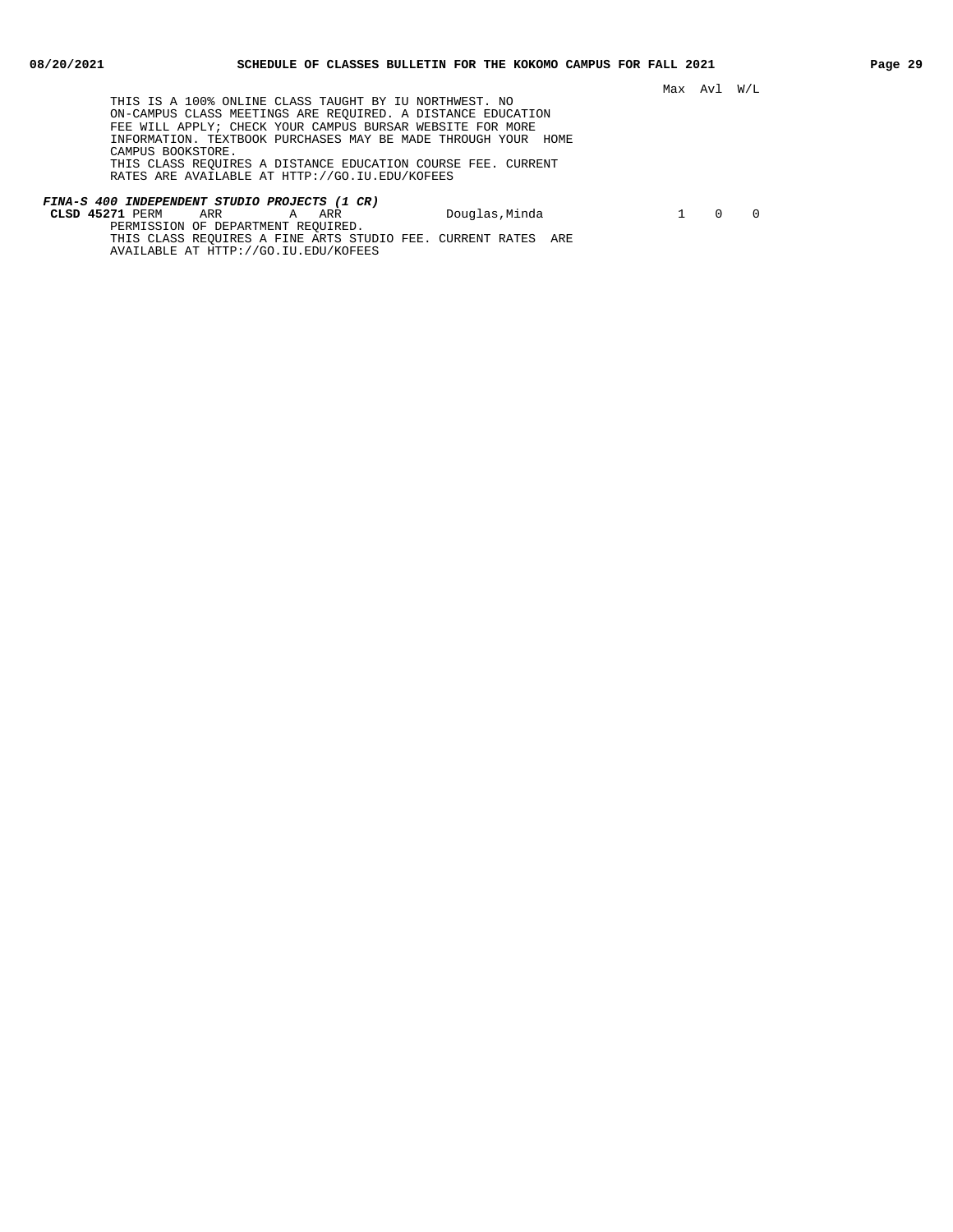**FOLKLORE (FOLK)**

Max Avl W/L

**FOLK-F 101 INTRODUCTION TO FOLKLORE (3 CR) 31451** 04:00P-06:30P M KO 175 Nelson-Pico,Angie Lee 19 9 0 BASED ON EVOLVING COVID-19 PANDEMIC CONDITIONS AND VACCINATION RESPONSE, THE WAY THIS CLASS IS TAUGHT (INSTRUCTION MODE), IS SUBJECT TO CHANGE. STUDENTS WILL BE INFORMED OF ANY CHANGES TO INSTRUCTION MODE.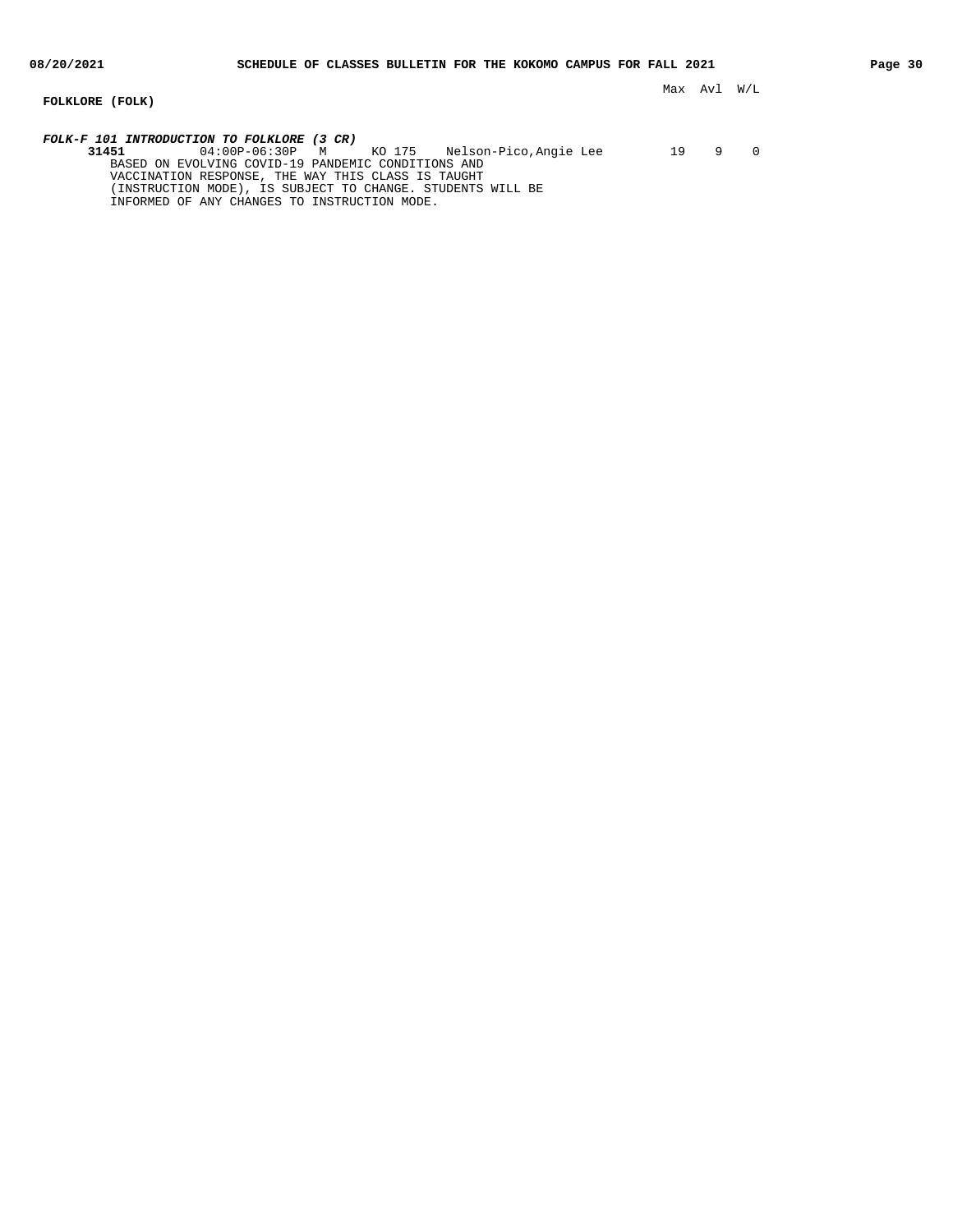# **FRENCH (FREN)**

**FREN-F 363 INTRO A LA FRANCE MODERNE (3 CR) 45623** 01:00P-02:15P MW Pooser,Charles Langdon 16 15 0 THIS IS A DO-DISTANCE SYNCHRONOUS VIDEO CLASS. INSTRUCTION IS BY SYNCHRONOUS VIDEO BROADCAST PER THE MEETING PATTERN. NO

IN-PERSON MEETINGS ARE REQUIRED. .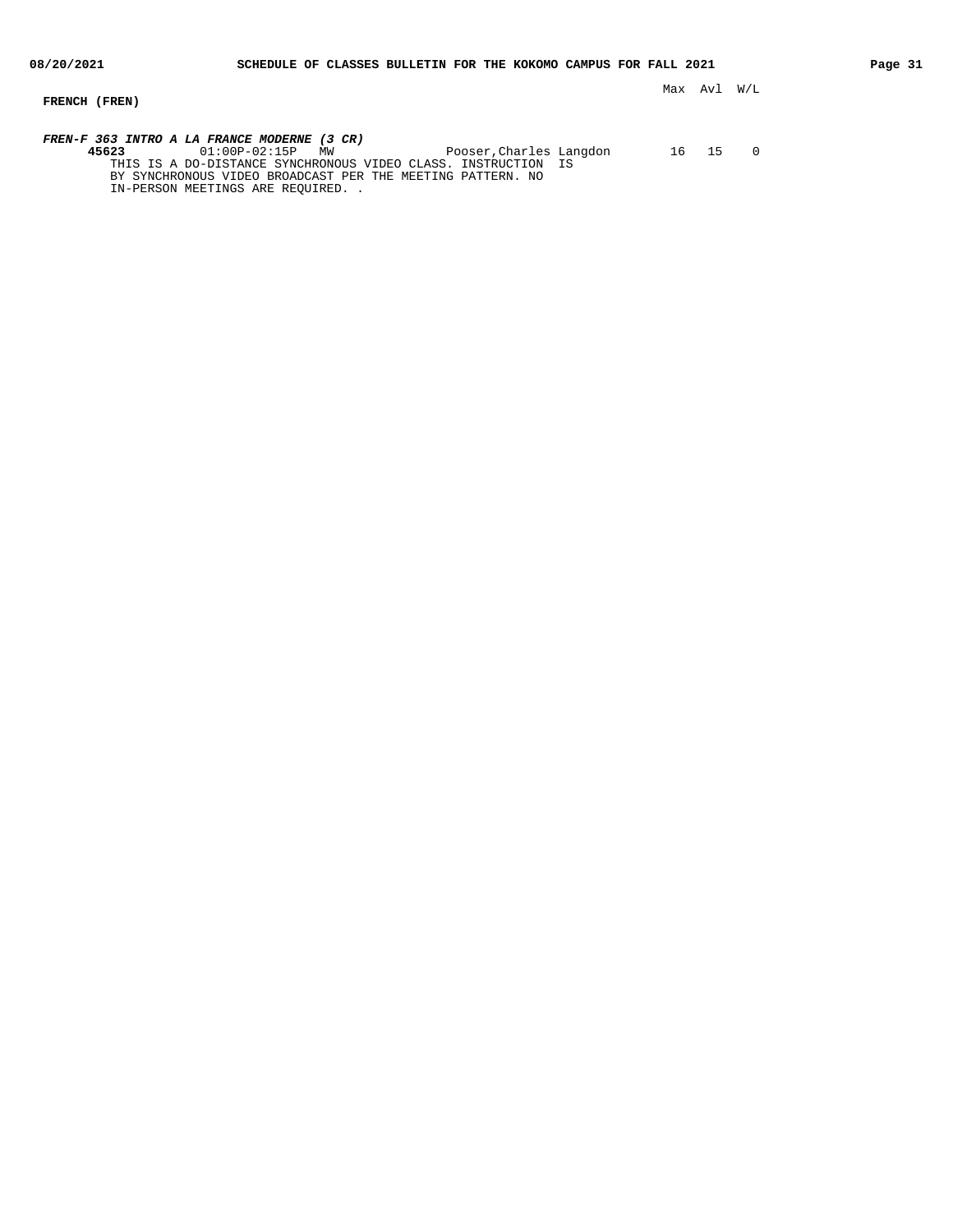**GERMANIC LANGUAGES (GER)**

**GER-G 111 ELEMENTARY GERMAN 1 (4 CR)**

**41157** 04:00P-05:45P TR KO 110 Blackwell,Judy C. 20 11 0 BASED ON EVOLVING COVID-19 PANDEMIC CONDITIONS AND VACCINATION RESPONSE, THE WAY THIS CLASS IS TAUGHT (INSTRUCTION MODE), IS SUBJECT TO CHANGE. STUDENTS WILL BE INFORMED OF ANY CHANGES TO INSTRUCTION MODE.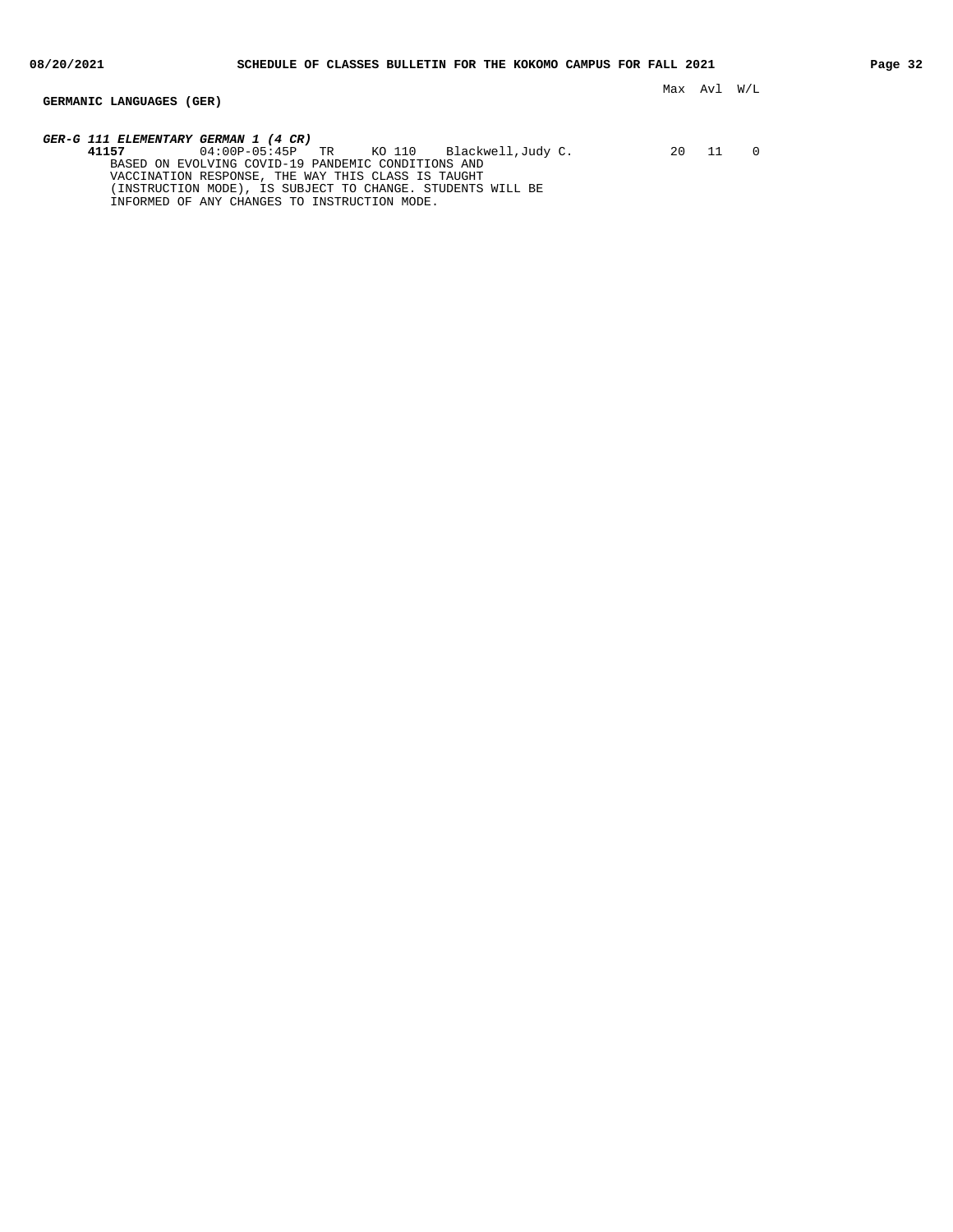**SCH OF HUMANITIES & SOCIAL SCI (HSS)**

| CLSD 31623 $02:30P-03:45P$ M KO 289 Mosher, Nicole Marie<br>24<br>$\Omega$<br>$\Omega$<br>BASED ON EVOLVING COVID-19 PANDEMIC CONDITIONS AND<br>VACCINATION RESPONSE, THE WAY THIS CLASS IS TAUGHT<br>(INSTRUCTION MODE), IS SUBJECT TO CHANGE. STUDENTS WILL BE<br>INFORMED OF ANY CHANGES TO INSTRUCTION MODE.<br>$\Omega$<br>Mosher, Nicole Marie 24<br>$\mathbf{1}$<br>CLSD 31625<br>04:00P-05:15P M<br>KO 289<br>BASED ON EVOLVING COVID-19 PANDEMIC CONDITIONS AND<br>VACCINATION RESPONSE, THE WAY THIS CLASS IS TAUGHT<br>(INSTRUCTION MODE), IS SUBJECT TO CHANGE. STUDENTS WILL BE<br>INFORMED OF ANY CHANGES TO INSTRUCTION MODE.<br>Mosher, Nicole Marie 24<br>$\Omega$<br>$\Omega$<br>CLSD 31626<br>01:00P-02:15P M KO 289<br>BASED ON EVOLVING COVID-19 PANDEMIC CONDITIONS AND<br>VACCINATION RESPONSE, THE WAY THIS CLASS IS TAUGHT<br>(INSTRUCTION MODE), IS SUBJECT TO CHANGE. STUDENTS WILL BE<br>INFORMED OF ANY CHANGES TO INSTRUCTION MODE.<br>02:30P-03:45P W KO 289<br>Dowling, Audra Elizabeth 24<br>0<br>$\Omega$<br>CLSD 31627<br>BASED ON EVOLVING COVID-19 PANDEMIC CONDITIONS AND<br>VACCINATION RESPONSE, THE WAY THIS CLASS IS TAUGHT<br>(INSTRUCTION MODE), IS SUBJECT TO CHANGE. STUDENTS WILL BE<br>INFORMED OF ANY CHANGES TO INSTRUCTION MODE.<br>Downey, Christina Adele 24<br>$\Omega$<br>$\Omega$<br>CLSD 31629<br>$04:00P-05:15P$ W<br>KO 289<br>BASED ON EVOLVING COVID-19 PANDEMIC CONDITIONS AND<br>VACCINATION RESPONSE, THE WAY THIS CLASS IS TAUGHT<br>(INSTRUCTION MODE), IS SUBJECT TO CHANGE. STUDENTS WILL BE<br>INFORMED OF ANY CHANGES TO INSTRUCTION MODE.<br>24<br>$\Omega$<br>$\Omega$<br>CLSD 31630<br>$11:30A-12:45P$ F KO 103 Keith, Brandi<br>BASED ON EVOLVING COVID-19 PANDEMIC CONDITIONS AND<br>VACCINATION RESPONSE, THE WAY THIS CLASS IS TAUGHT<br>(INSTRUCTION MODE), IS SUBJECT TO CHANGE. STUDENTS WILL BE<br>INFORMED OF ANY CHANGES TO INSTRUCTION MODE.<br>24<br>$\mathbf 0$<br>10:00A-11:15A F KO 103<br>$\Omega$<br>CLSD 32015<br>Keith,Brandi<br>BASED ON EVOLVING COVID-19 PANDEMIC CONDITIONS AND<br>VACCINATION RESPONSE, THE WAY THIS CLASS IS TAUGHT<br>(INSTRUCTION MODE), IS SUBJECT TO CHANGE. STUDENTS WILL BE<br>INFORMED OF ANY CHANGES TO INSTRUCTION MODE.<br>$\Omega$<br>Mosher, Nicole Marie<br>24<br>$\mathbf{1}$<br>CLSD 32016<br>$11:30A-12:45P$ M<br>KO 281<br>BASED ON EVOLVING COVID-19 PANDEMIC CONDITIONS AND<br>VACCINATION RESPONSE, THE WAY THIS CLASS IS TAUGHT<br>(INSTRUCTION MODE), IS SUBJECT TO CHANGE. STUDENTS WILL BE<br>INFORMED OF ANY CHANGES TO INSTRUCTION MODE.<br>- 24<br>$\Omega$<br>$\Omega$<br>CLSD 32048<br>$02:30P-03:45P$ T KO 101 Bain-Selbo, Laura<br>BASED ON EVOLVING COVID-19 PANDEMIC CONDITIONS AND<br>VACCINATION RESPONSE, THE WAY THIS CLASS IS TAUGHT<br>(INSTRUCTION MODE), IS SUBJECT TO CHANGE. STUDENTS WILL BE<br>INFORMED OF ANY CHANGES TO INSTRUCTION MODE.<br>24<br>10:00A-11:15A R KO 100<br>0<br>$\Omega$<br>CLSD 31796<br>Bain-Selbo,Laura<br>BASED ON EVOLVING COVID-19 PANDEMIC CONDITIONS AND<br>VACCINATION RESPONSE, THE WAY THIS CLASS IS TAUGHT<br>(INSTRUCTION MODE), IS SUBJECT TO CHANGE. STUDENTS WILL BE<br>INFORMED OF ANY CHANGES TO INSTRUCTION MODE.<br>PERMISSION OF DEPARTMENT REQUIRED.<br>24<br>0<br>$\Omega$<br>CLSD 32026<br>$01:00P-02:15P$ F<br>KO 103 Keith,Brandi<br>BASED ON EVOLVING COVID-19 PANDEMIC CONDITIONS AND<br>VACCINATION RESPONSE, THE WAY THIS CLASS IS TAUGHT<br>(INSTRUCTION MODE), IS SUBJECT TO CHANGE. STUDENTS WILL BE<br>INFORMED OF ANY CHANGES TO INSTRUCTION MODE.<br>$\mathbf 0$<br>24<br>$\Omega$<br>CLSD 32049<br>$02:30P-03:45P$ F<br>KO 103<br>Galasso,Meg<br>BASED ON EVOLVING COVID-19 PANDEMIC CONDITIONS AND<br>VACCINATION RESPONSE, THE WAY THIS CLASS IS TAUGHT<br>(INSTRUCTION MODE), IS SUBJECT TO CHANGE. STUDENTS WILL BE<br>INFORMED OF ANY CHANGES TO INSTRUCTION MODE.<br>$\mathbf{0}$<br>16<br>0<br>CLSD 43933<br>$11:30A-12:45P$<br>$\mathbf{F}$<br>WB WEB<br>Mosher, Nicole Marie<br>BASED ON EVOLVING COVID-19 PANDEMIC CONDITIONS AND<br>VACCINATION RESPONSE, THE WAY THIS CLASS IS TAUGHT<br>(INSTRUCTION MODE), IS SUBJECT TO CHANGE. STUDENTS WILL BE<br>INFORMED OF ANY CHANGES TO INSTRUCTION MODE.<br>$01:00P-02:15P$<br>WB WEB<br>16<br>$\mathbf{0}$<br>0<br>CLSD 43934<br>$\mathbf{F}$<br>Mosher,Nicole Marie<br>BASED ON EVOLVING COVID-19 PANDEMIC CONDITIONS AND<br>VACCINATION RESPONSE, THE WAY THIS CLASS IS TAUGHT<br>(INSTRUCTION MODE), IS SUBJECT TO CHANGE. STUDENTS WILL BE<br>INFORMED OF ANY CHANGES TO INSTRUCTION MODE.<br>$02:30P-03:45P$<br>- 24<br>0<br>CLSD 46849<br>W<br>KO 105<br>Humphrey, Heather<br>$\mathbf{1}$<br>HSS-BE 107 CJHS-J 101/PSY-P 103/HSS-A101 (7 CR)<br>CLSD 31800<br>24<br>$\mathbf{0}$<br>$\mathbf{0}$ | HSS-A 101 STUDENT SUCCESS SEMINAR (1 CR)      |  |  |
|-----------------------------------------------------------------------------------------------------------------------------------------------------------------------------------------------------------------------------------------------------------------------------------------------------------------------------------------------------------------------------------------------------------------------------------------------------------------------------------------------------------------------------------------------------------------------------------------------------------------------------------------------------------------------------------------------------------------------------------------------------------------------------------------------------------------------------------------------------------------------------------------------------------------------------------------------------------------------------------------------------------------------------------------------------------------------------------------------------------------------------------------------------------------------------------------------------------------------------------------------------------------------------------------------------------------------------------------------------------------------------------------------------------------------------------------------------------------------------------------------------------------------------------------------------------------------------------------------------------------------------------------------------------------------------------------------------------------------------------------------------------------------------------------------------------------------------------------------------------------------------------------------------------------------------------------------------------------------------------------------------------------------------------------------------------------------------------------------------------------------------------------------------------------------------------------------------------------------------------------------------------------------------------------------------------------------------------------------------------------------------------------------------------------------------------------------------------------------------------------------------------------------------------------------------------------------------------------------------------------------------------------------------------------------------------------------------------------------------------------------------------------------------------------------------------------------------------------------------------------------------------------------------------------------------------------------------------------------------------------------------------------------------------------------------------------------------------------------------------------------------------------------------------------------------------------------------------------------------------------------------------------------------------------------------------------------------------------------------------------------------------------------------------------------------------------------------------------------------------------------------------------------------------------------------------------------------------------------------------------------------------------------------------------------------------------------------------------------------------------------------------------------------------------------------------------------------------------------------------------------------------------------------------------------------------------------------------------------------------------------------------------------------------------------------------------------------------------------------------------------------------------------------------------------------------------------------------------------------------------------------------------------------------------------------------------------------------------------------------------------------------------------------------------------------------------------------------------------------------------------------------------------------------------------------------------------------------------------------------------------------------------------------------------------------------------------------------------------------------------------------------------------------------------|-----------------------------------------------|--|--|
|                                                                                                                                                                                                                                                                                                                                                                                                                                                                                                                                                                                                                                                                                                                                                                                                                                                                                                                                                                                                                                                                                                                                                                                                                                                                                                                                                                                                                                                                                                                                                                                                                                                                                                                                                                                                                                                                                                                                                                                                                                                                                                                                                                                                                                                                                                                                                                                                                                                                                                                                                                                                                                                                                                                                                                                                                                                                                                                                                                                                                                                                                                                                                                                                                                                                                                                                                                                                                                                                                                                                                                                                                                                                                                                                                                                                                                                                                                                                                                                                                                                                                                                                                                                                                                                                                                                                                                                                                                                                                                                                                                                                                                                                                                                                                                                         |                                               |  |  |
|                                                                                                                                                                                                                                                                                                                                                                                                                                                                                                                                                                                                                                                                                                                                                                                                                                                                                                                                                                                                                                                                                                                                                                                                                                                                                                                                                                                                                                                                                                                                                                                                                                                                                                                                                                                                                                                                                                                                                                                                                                                                                                                                                                                                                                                                                                                                                                                                                                                                                                                                                                                                                                                                                                                                                                                                                                                                                                                                                                                                                                                                                                                                                                                                                                                                                                                                                                                                                                                                                                                                                                                                                                                                                                                                                                                                                                                                                                                                                                                                                                                                                                                                                                                                                                                                                                                                                                                                                                                                                                                                                                                                                                                                                                                                                                                         |                                               |  |  |
|                                                                                                                                                                                                                                                                                                                                                                                                                                                                                                                                                                                                                                                                                                                                                                                                                                                                                                                                                                                                                                                                                                                                                                                                                                                                                                                                                                                                                                                                                                                                                                                                                                                                                                                                                                                                                                                                                                                                                                                                                                                                                                                                                                                                                                                                                                                                                                                                                                                                                                                                                                                                                                                                                                                                                                                                                                                                                                                                                                                                                                                                                                                                                                                                                                                                                                                                                                                                                                                                                                                                                                                                                                                                                                                                                                                                                                                                                                                                                                                                                                                                                                                                                                                                                                                                                                                                                                                                                                                                                                                                                                                                                                                                                                                                                                                         |                                               |  |  |
|                                                                                                                                                                                                                                                                                                                                                                                                                                                                                                                                                                                                                                                                                                                                                                                                                                                                                                                                                                                                                                                                                                                                                                                                                                                                                                                                                                                                                                                                                                                                                                                                                                                                                                                                                                                                                                                                                                                                                                                                                                                                                                                                                                                                                                                                                                                                                                                                                                                                                                                                                                                                                                                                                                                                                                                                                                                                                                                                                                                                                                                                                                                                                                                                                                                                                                                                                                                                                                                                                                                                                                                                                                                                                                                                                                                                                                                                                                                                                                                                                                                                                                                                                                                                                                                                                                                                                                                                                                                                                                                                                                                                                                                                                                                                                                                         |                                               |  |  |
|                                                                                                                                                                                                                                                                                                                                                                                                                                                                                                                                                                                                                                                                                                                                                                                                                                                                                                                                                                                                                                                                                                                                                                                                                                                                                                                                                                                                                                                                                                                                                                                                                                                                                                                                                                                                                                                                                                                                                                                                                                                                                                                                                                                                                                                                                                                                                                                                                                                                                                                                                                                                                                                                                                                                                                                                                                                                                                                                                                                                                                                                                                                                                                                                                                                                                                                                                                                                                                                                                                                                                                                                                                                                                                                                                                                                                                                                                                                                                                                                                                                                                                                                                                                                                                                                                                                                                                                                                                                                                                                                                                                                                                                                                                                                                                                         |                                               |  |  |
|                                                                                                                                                                                                                                                                                                                                                                                                                                                                                                                                                                                                                                                                                                                                                                                                                                                                                                                                                                                                                                                                                                                                                                                                                                                                                                                                                                                                                                                                                                                                                                                                                                                                                                                                                                                                                                                                                                                                                                                                                                                                                                                                                                                                                                                                                                                                                                                                                                                                                                                                                                                                                                                                                                                                                                                                                                                                                                                                                                                                                                                                                                                                                                                                                                                                                                                                                                                                                                                                                                                                                                                                                                                                                                                                                                                                                                                                                                                                                                                                                                                                                                                                                                                                                                                                                                                                                                                                                                                                                                                                                                                                                                                                                                                                                                                         |                                               |  |  |
|                                                                                                                                                                                                                                                                                                                                                                                                                                                                                                                                                                                                                                                                                                                                                                                                                                                                                                                                                                                                                                                                                                                                                                                                                                                                                                                                                                                                                                                                                                                                                                                                                                                                                                                                                                                                                                                                                                                                                                                                                                                                                                                                                                                                                                                                                                                                                                                                                                                                                                                                                                                                                                                                                                                                                                                                                                                                                                                                                                                                                                                                                                                                                                                                                                                                                                                                                                                                                                                                                                                                                                                                                                                                                                                                                                                                                                                                                                                                                                                                                                                                                                                                                                                                                                                                                                                                                                                                                                                                                                                                                                                                                                                                                                                                                                                         |                                               |  |  |
|                                                                                                                                                                                                                                                                                                                                                                                                                                                                                                                                                                                                                                                                                                                                                                                                                                                                                                                                                                                                                                                                                                                                                                                                                                                                                                                                                                                                                                                                                                                                                                                                                                                                                                                                                                                                                                                                                                                                                                                                                                                                                                                                                                                                                                                                                                                                                                                                                                                                                                                                                                                                                                                                                                                                                                                                                                                                                                                                                                                                                                                                                                                                                                                                                                                                                                                                                                                                                                                                                                                                                                                                                                                                                                                                                                                                                                                                                                                                                                                                                                                                                                                                                                                                                                                                                                                                                                                                                                                                                                                                                                                                                                                                                                                                                                                         |                                               |  |  |
|                                                                                                                                                                                                                                                                                                                                                                                                                                                                                                                                                                                                                                                                                                                                                                                                                                                                                                                                                                                                                                                                                                                                                                                                                                                                                                                                                                                                                                                                                                                                                                                                                                                                                                                                                                                                                                                                                                                                                                                                                                                                                                                                                                                                                                                                                                                                                                                                                                                                                                                                                                                                                                                                                                                                                                                                                                                                                                                                                                                                                                                                                                                                                                                                                                                                                                                                                                                                                                                                                                                                                                                                                                                                                                                                                                                                                                                                                                                                                                                                                                                                                                                                                                                                                                                                                                                                                                                                                                                                                                                                                                                                                                                                                                                                                                                         |                                               |  |  |
|                                                                                                                                                                                                                                                                                                                                                                                                                                                                                                                                                                                                                                                                                                                                                                                                                                                                                                                                                                                                                                                                                                                                                                                                                                                                                                                                                                                                                                                                                                                                                                                                                                                                                                                                                                                                                                                                                                                                                                                                                                                                                                                                                                                                                                                                                                                                                                                                                                                                                                                                                                                                                                                                                                                                                                                                                                                                                                                                                                                                                                                                                                                                                                                                                                                                                                                                                                                                                                                                                                                                                                                                                                                                                                                                                                                                                                                                                                                                                                                                                                                                                                                                                                                                                                                                                                                                                                                                                                                                                                                                                                                                                                                                                                                                                                                         |                                               |  |  |
|                                                                                                                                                                                                                                                                                                                                                                                                                                                                                                                                                                                                                                                                                                                                                                                                                                                                                                                                                                                                                                                                                                                                                                                                                                                                                                                                                                                                                                                                                                                                                                                                                                                                                                                                                                                                                                                                                                                                                                                                                                                                                                                                                                                                                                                                                                                                                                                                                                                                                                                                                                                                                                                                                                                                                                                                                                                                                                                                                                                                                                                                                                                                                                                                                                                                                                                                                                                                                                                                                                                                                                                                                                                                                                                                                                                                                                                                                                                                                                                                                                                                                                                                                                                                                                                                                                                                                                                                                                                                                                                                                                                                                                                                                                                                                                                         |                                               |  |  |
|                                                                                                                                                                                                                                                                                                                                                                                                                                                                                                                                                                                                                                                                                                                                                                                                                                                                                                                                                                                                                                                                                                                                                                                                                                                                                                                                                                                                                                                                                                                                                                                                                                                                                                                                                                                                                                                                                                                                                                                                                                                                                                                                                                                                                                                                                                                                                                                                                                                                                                                                                                                                                                                                                                                                                                                                                                                                                                                                                                                                                                                                                                                                                                                                                                                                                                                                                                                                                                                                                                                                                                                                                                                                                                                                                                                                                                                                                                                                                                                                                                                                                                                                                                                                                                                                                                                                                                                                                                                                                                                                                                                                                                                                                                                                                                                         |                                               |  |  |
|                                                                                                                                                                                                                                                                                                                                                                                                                                                                                                                                                                                                                                                                                                                                                                                                                                                                                                                                                                                                                                                                                                                                                                                                                                                                                                                                                                                                                                                                                                                                                                                                                                                                                                                                                                                                                                                                                                                                                                                                                                                                                                                                                                                                                                                                                                                                                                                                                                                                                                                                                                                                                                                                                                                                                                                                                                                                                                                                                                                                                                                                                                                                                                                                                                                                                                                                                                                                                                                                                                                                                                                                                                                                                                                                                                                                                                                                                                                                                                                                                                                                                                                                                                                                                                                                                                                                                                                                                                                                                                                                                                                                                                                                                                                                                                                         |                                               |  |  |
|                                                                                                                                                                                                                                                                                                                                                                                                                                                                                                                                                                                                                                                                                                                                                                                                                                                                                                                                                                                                                                                                                                                                                                                                                                                                                                                                                                                                                                                                                                                                                                                                                                                                                                                                                                                                                                                                                                                                                                                                                                                                                                                                                                                                                                                                                                                                                                                                                                                                                                                                                                                                                                                                                                                                                                                                                                                                                                                                                                                                                                                                                                                                                                                                                                                                                                                                                                                                                                                                                                                                                                                                                                                                                                                                                                                                                                                                                                                                                                                                                                                                                                                                                                                                                                                                                                                                                                                                                                                                                                                                                                                                                                                                                                                                                                                         |                                               |  |  |
|                                                                                                                                                                                                                                                                                                                                                                                                                                                                                                                                                                                                                                                                                                                                                                                                                                                                                                                                                                                                                                                                                                                                                                                                                                                                                                                                                                                                                                                                                                                                                                                                                                                                                                                                                                                                                                                                                                                                                                                                                                                                                                                                                                                                                                                                                                                                                                                                                                                                                                                                                                                                                                                                                                                                                                                                                                                                                                                                                                                                                                                                                                                                                                                                                                                                                                                                                                                                                                                                                                                                                                                                                                                                                                                                                                                                                                                                                                                                                                                                                                                                                                                                                                                                                                                                                                                                                                                                                                                                                                                                                                                                                                                                                                                                                                                         |                                               |  |  |
|                                                                                                                                                                                                                                                                                                                                                                                                                                                                                                                                                                                                                                                                                                                                                                                                                                                                                                                                                                                                                                                                                                                                                                                                                                                                                                                                                                                                                                                                                                                                                                                                                                                                                                                                                                                                                                                                                                                                                                                                                                                                                                                                                                                                                                                                                                                                                                                                                                                                                                                                                                                                                                                                                                                                                                                                                                                                                                                                                                                                                                                                                                                                                                                                                                                                                                                                                                                                                                                                                                                                                                                                                                                                                                                                                                                                                                                                                                                                                                                                                                                                                                                                                                                                                                                                                                                                                                                                                                                                                                                                                                                                                                                                                                                                                                                         |                                               |  |  |
|                                                                                                                                                                                                                                                                                                                                                                                                                                                                                                                                                                                                                                                                                                                                                                                                                                                                                                                                                                                                                                                                                                                                                                                                                                                                                                                                                                                                                                                                                                                                                                                                                                                                                                                                                                                                                                                                                                                                                                                                                                                                                                                                                                                                                                                                                                                                                                                                                                                                                                                                                                                                                                                                                                                                                                                                                                                                                                                                                                                                                                                                                                                                                                                                                                                                                                                                                                                                                                                                                                                                                                                                                                                                                                                                                                                                                                                                                                                                                                                                                                                                                                                                                                                                                                                                                                                                                                                                                                                                                                                                                                                                                                                                                                                                                                                         |                                               |  |  |
|                                                                                                                                                                                                                                                                                                                                                                                                                                                                                                                                                                                                                                                                                                                                                                                                                                                                                                                                                                                                                                                                                                                                                                                                                                                                                                                                                                                                                                                                                                                                                                                                                                                                                                                                                                                                                                                                                                                                                                                                                                                                                                                                                                                                                                                                                                                                                                                                                                                                                                                                                                                                                                                                                                                                                                                                                                                                                                                                                                                                                                                                                                                                                                                                                                                                                                                                                                                                                                                                                                                                                                                                                                                                                                                                                                                                                                                                                                                                                                                                                                                                                                                                                                                                                                                                                                                                                                                                                                                                                                                                                                                                                                                                                                                                                                                         |                                               |  |  |
|                                                                                                                                                                                                                                                                                                                                                                                                                                                                                                                                                                                                                                                                                                                                                                                                                                                                                                                                                                                                                                                                                                                                                                                                                                                                                                                                                                                                                                                                                                                                                                                                                                                                                                                                                                                                                                                                                                                                                                                                                                                                                                                                                                                                                                                                                                                                                                                                                                                                                                                                                                                                                                                                                                                                                                                                                                                                                                                                                                                                                                                                                                                                                                                                                                                                                                                                                                                                                                                                                                                                                                                                                                                                                                                                                                                                                                                                                                                                                                                                                                                                                                                                                                                                                                                                                                                                                                                                                                                                                                                                                                                                                                                                                                                                                                                         |                                               |  |  |
|                                                                                                                                                                                                                                                                                                                                                                                                                                                                                                                                                                                                                                                                                                                                                                                                                                                                                                                                                                                                                                                                                                                                                                                                                                                                                                                                                                                                                                                                                                                                                                                                                                                                                                                                                                                                                                                                                                                                                                                                                                                                                                                                                                                                                                                                                                                                                                                                                                                                                                                                                                                                                                                                                                                                                                                                                                                                                                                                                                                                                                                                                                                                                                                                                                                                                                                                                                                                                                                                                                                                                                                                                                                                                                                                                                                                                                                                                                                                                                                                                                                                                                                                                                                                                                                                                                                                                                                                                                                                                                                                                                                                                                                                                                                                                                                         |                                               |  |  |
|                                                                                                                                                                                                                                                                                                                                                                                                                                                                                                                                                                                                                                                                                                                                                                                                                                                                                                                                                                                                                                                                                                                                                                                                                                                                                                                                                                                                                                                                                                                                                                                                                                                                                                                                                                                                                                                                                                                                                                                                                                                                                                                                                                                                                                                                                                                                                                                                                                                                                                                                                                                                                                                                                                                                                                                                                                                                                                                                                                                                                                                                                                                                                                                                                                                                                                                                                                                                                                                                                                                                                                                                                                                                                                                                                                                                                                                                                                                                                                                                                                                                                                                                                                                                                                                                                                                                                                                                                                                                                                                                                                                                                                                                                                                                                                                         |                                               |  |  |
|                                                                                                                                                                                                                                                                                                                                                                                                                                                                                                                                                                                                                                                                                                                                                                                                                                                                                                                                                                                                                                                                                                                                                                                                                                                                                                                                                                                                                                                                                                                                                                                                                                                                                                                                                                                                                                                                                                                                                                                                                                                                                                                                                                                                                                                                                                                                                                                                                                                                                                                                                                                                                                                                                                                                                                                                                                                                                                                                                                                                                                                                                                                                                                                                                                                                                                                                                                                                                                                                                                                                                                                                                                                                                                                                                                                                                                                                                                                                                                                                                                                                                                                                                                                                                                                                                                                                                                                                                                                                                                                                                                                                                                                                                                                                                                                         |                                               |  |  |
|                                                                                                                                                                                                                                                                                                                                                                                                                                                                                                                                                                                                                                                                                                                                                                                                                                                                                                                                                                                                                                                                                                                                                                                                                                                                                                                                                                                                                                                                                                                                                                                                                                                                                                                                                                                                                                                                                                                                                                                                                                                                                                                                                                                                                                                                                                                                                                                                                                                                                                                                                                                                                                                                                                                                                                                                                                                                                                                                                                                                                                                                                                                                                                                                                                                                                                                                                                                                                                                                                                                                                                                                                                                                                                                                                                                                                                                                                                                                                                                                                                                                                                                                                                                                                                                                                                                                                                                                                                                                                                                                                                                                                                                                                                                                                                                         |                                               |  |  |
|                                                                                                                                                                                                                                                                                                                                                                                                                                                                                                                                                                                                                                                                                                                                                                                                                                                                                                                                                                                                                                                                                                                                                                                                                                                                                                                                                                                                                                                                                                                                                                                                                                                                                                                                                                                                                                                                                                                                                                                                                                                                                                                                                                                                                                                                                                                                                                                                                                                                                                                                                                                                                                                                                                                                                                                                                                                                                                                                                                                                                                                                                                                                                                                                                                                                                                                                                                                                                                                                                                                                                                                                                                                                                                                                                                                                                                                                                                                                                                                                                                                                                                                                                                                                                                                                                                                                                                                                                                                                                                                                                                                                                                                                                                                                                                                         |                                               |  |  |
|                                                                                                                                                                                                                                                                                                                                                                                                                                                                                                                                                                                                                                                                                                                                                                                                                                                                                                                                                                                                                                                                                                                                                                                                                                                                                                                                                                                                                                                                                                                                                                                                                                                                                                                                                                                                                                                                                                                                                                                                                                                                                                                                                                                                                                                                                                                                                                                                                                                                                                                                                                                                                                                                                                                                                                                                                                                                                                                                                                                                                                                                                                                                                                                                                                                                                                                                                                                                                                                                                                                                                                                                                                                                                                                                                                                                                                                                                                                                                                                                                                                                                                                                                                                                                                                                                                                                                                                                                                                                                                                                                                                                                                                                                                                                                                                         |                                               |  |  |
|                                                                                                                                                                                                                                                                                                                                                                                                                                                                                                                                                                                                                                                                                                                                                                                                                                                                                                                                                                                                                                                                                                                                                                                                                                                                                                                                                                                                                                                                                                                                                                                                                                                                                                                                                                                                                                                                                                                                                                                                                                                                                                                                                                                                                                                                                                                                                                                                                                                                                                                                                                                                                                                                                                                                                                                                                                                                                                                                                                                                                                                                                                                                                                                                                                                                                                                                                                                                                                                                                                                                                                                                                                                                                                                                                                                                                                                                                                                                                                                                                                                                                                                                                                                                                                                                                                                                                                                                                                                                                                                                                                                                                                                                                                                                                                                         |                                               |  |  |
|                                                                                                                                                                                                                                                                                                                                                                                                                                                                                                                                                                                                                                                                                                                                                                                                                                                                                                                                                                                                                                                                                                                                                                                                                                                                                                                                                                                                                                                                                                                                                                                                                                                                                                                                                                                                                                                                                                                                                                                                                                                                                                                                                                                                                                                                                                                                                                                                                                                                                                                                                                                                                                                                                                                                                                                                                                                                                                                                                                                                                                                                                                                                                                                                                                                                                                                                                                                                                                                                                                                                                                                                                                                                                                                                                                                                                                                                                                                                                                                                                                                                                                                                                                                                                                                                                                                                                                                                                                                                                                                                                                                                                                                                                                                                                                                         |                                               |  |  |
|                                                                                                                                                                                                                                                                                                                                                                                                                                                                                                                                                                                                                                                                                                                                                                                                                                                                                                                                                                                                                                                                                                                                                                                                                                                                                                                                                                                                                                                                                                                                                                                                                                                                                                                                                                                                                                                                                                                                                                                                                                                                                                                                                                                                                                                                                                                                                                                                                                                                                                                                                                                                                                                                                                                                                                                                                                                                                                                                                                                                                                                                                                                                                                                                                                                                                                                                                                                                                                                                                                                                                                                                                                                                                                                                                                                                                                                                                                                                                                                                                                                                                                                                                                                                                                                                                                                                                                                                                                                                                                                                                                                                                                                                                                                                                                                         |                                               |  |  |
|                                                                                                                                                                                                                                                                                                                                                                                                                                                                                                                                                                                                                                                                                                                                                                                                                                                                                                                                                                                                                                                                                                                                                                                                                                                                                                                                                                                                                                                                                                                                                                                                                                                                                                                                                                                                                                                                                                                                                                                                                                                                                                                                                                                                                                                                                                                                                                                                                                                                                                                                                                                                                                                                                                                                                                                                                                                                                                                                                                                                                                                                                                                                                                                                                                                                                                                                                                                                                                                                                                                                                                                                                                                                                                                                                                                                                                                                                                                                                                                                                                                                                                                                                                                                                                                                                                                                                                                                                                                                                                                                                                                                                                                                                                                                                                                         |                                               |  |  |
|                                                                                                                                                                                                                                                                                                                                                                                                                                                                                                                                                                                                                                                                                                                                                                                                                                                                                                                                                                                                                                                                                                                                                                                                                                                                                                                                                                                                                                                                                                                                                                                                                                                                                                                                                                                                                                                                                                                                                                                                                                                                                                                                                                                                                                                                                                                                                                                                                                                                                                                                                                                                                                                                                                                                                                                                                                                                                                                                                                                                                                                                                                                                                                                                                                                                                                                                                                                                                                                                                                                                                                                                                                                                                                                                                                                                                                                                                                                                                                                                                                                                                                                                                                                                                                                                                                                                                                                                                                                                                                                                                                                                                                                                                                                                                                                         |                                               |  |  |
|                                                                                                                                                                                                                                                                                                                                                                                                                                                                                                                                                                                                                                                                                                                                                                                                                                                                                                                                                                                                                                                                                                                                                                                                                                                                                                                                                                                                                                                                                                                                                                                                                                                                                                                                                                                                                                                                                                                                                                                                                                                                                                                                                                                                                                                                                                                                                                                                                                                                                                                                                                                                                                                                                                                                                                                                                                                                                                                                                                                                                                                                                                                                                                                                                                                                                                                                                                                                                                                                                                                                                                                                                                                                                                                                                                                                                                                                                                                                                                                                                                                                                                                                                                                                                                                                                                                                                                                                                                                                                                                                                                                                                                                                                                                                                                                         |                                               |  |  |
|                                                                                                                                                                                                                                                                                                                                                                                                                                                                                                                                                                                                                                                                                                                                                                                                                                                                                                                                                                                                                                                                                                                                                                                                                                                                                                                                                                                                                                                                                                                                                                                                                                                                                                                                                                                                                                                                                                                                                                                                                                                                                                                                                                                                                                                                                                                                                                                                                                                                                                                                                                                                                                                                                                                                                                                                                                                                                                                                                                                                                                                                                                                                                                                                                                                                                                                                                                                                                                                                                                                                                                                                                                                                                                                                                                                                                                                                                                                                                                                                                                                                                                                                                                                                                                                                                                                                                                                                                                                                                                                                                                                                                                                                                                                                                                                         |                                               |  |  |
|                                                                                                                                                                                                                                                                                                                                                                                                                                                                                                                                                                                                                                                                                                                                                                                                                                                                                                                                                                                                                                                                                                                                                                                                                                                                                                                                                                                                                                                                                                                                                                                                                                                                                                                                                                                                                                                                                                                                                                                                                                                                                                                                                                                                                                                                                                                                                                                                                                                                                                                                                                                                                                                                                                                                                                                                                                                                                                                                                                                                                                                                                                                                                                                                                                                                                                                                                                                                                                                                                                                                                                                                                                                                                                                                                                                                                                                                                                                                                                                                                                                                                                                                                                                                                                                                                                                                                                                                                                                                                                                                                                                                                                                                                                                                                                                         |                                               |  |  |
|                                                                                                                                                                                                                                                                                                                                                                                                                                                                                                                                                                                                                                                                                                                                                                                                                                                                                                                                                                                                                                                                                                                                                                                                                                                                                                                                                                                                                                                                                                                                                                                                                                                                                                                                                                                                                                                                                                                                                                                                                                                                                                                                                                                                                                                                                                                                                                                                                                                                                                                                                                                                                                                                                                                                                                                                                                                                                                                                                                                                                                                                                                                                                                                                                                                                                                                                                                                                                                                                                                                                                                                                                                                                                                                                                                                                                                                                                                                                                                                                                                                                                                                                                                                                                                                                                                                                                                                                                                                                                                                                                                                                                                                                                                                                                                                         |                                               |  |  |
|                                                                                                                                                                                                                                                                                                                                                                                                                                                                                                                                                                                                                                                                                                                                                                                                                                                                                                                                                                                                                                                                                                                                                                                                                                                                                                                                                                                                                                                                                                                                                                                                                                                                                                                                                                                                                                                                                                                                                                                                                                                                                                                                                                                                                                                                                                                                                                                                                                                                                                                                                                                                                                                                                                                                                                                                                                                                                                                                                                                                                                                                                                                                                                                                                                                                                                                                                                                                                                                                                                                                                                                                                                                                                                                                                                                                                                                                                                                                                                                                                                                                                                                                                                                                                                                                                                                                                                                                                                                                                                                                                                                                                                                                                                                                                                                         |                                               |  |  |
|                                                                                                                                                                                                                                                                                                                                                                                                                                                                                                                                                                                                                                                                                                                                                                                                                                                                                                                                                                                                                                                                                                                                                                                                                                                                                                                                                                                                                                                                                                                                                                                                                                                                                                                                                                                                                                                                                                                                                                                                                                                                                                                                                                                                                                                                                                                                                                                                                                                                                                                                                                                                                                                                                                                                                                                                                                                                                                                                                                                                                                                                                                                                                                                                                                                                                                                                                                                                                                                                                                                                                                                                                                                                                                                                                                                                                                                                                                                                                                                                                                                                                                                                                                                                                                                                                                                                                                                                                                                                                                                                                                                                                                                                                                                                                                                         |                                               |  |  |
|                                                                                                                                                                                                                                                                                                                                                                                                                                                                                                                                                                                                                                                                                                                                                                                                                                                                                                                                                                                                                                                                                                                                                                                                                                                                                                                                                                                                                                                                                                                                                                                                                                                                                                                                                                                                                                                                                                                                                                                                                                                                                                                                                                                                                                                                                                                                                                                                                                                                                                                                                                                                                                                                                                                                                                                                                                                                                                                                                                                                                                                                                                                                                                                                                                                                                                                                                                                                                                                                                                                                                                                                                                                                                                                                                                                                                                                                                                                                                                                                                                                                                                                                                                                                                                                                                                                                                                                                                                                                                                                                                                                                                                                                                                                                                                                         |                                               |  |  |
|                                                                                                                                                                                                                                                                                                                                                                                                                                                                                                                                                                                                                                                                                                                                                                                                                                                                                                                                                                                                                                                                                                                                                                                                                                                                                                                                                                                                                                                                                                                                                                                                                                                                                                                                                                                                                                                                                                                                                                                                                                                                                                                                                                                                                                                                                                                                                                                                                                                                                                                                                                                                                                                                                                                                                                                                                                                                                                                                                                                                                                                                                                                                                                                                                                                                                                                                                                                                                                                                                                                                                                                                                                                                                                                                                                                                                                                                                                                                                                                                                                                                                                                                                                                                                                                                                                                                                                                                                                                                                                                                                                                                                                                                                                                                                                                         |                                               |  |  |
|                                                                                                                                                                                                                                                                                                                                                                                                                                                                                                                                                                                                                                                                                                                                                                                                                                                                                                                                                                                                                                                                                                                                                                                                                                                                                                                                                                                                                                                                                                                                                                                                                                                                                                                                                                                                                                                                                                                                                                                                                                                                                                                                                                                                                                                                                                                                                                                                                                                                                                                                                                                                                                                                                                                                                                                                                                                                                                                                                                                                                                                                                                                                                                                                                                                                                                                                                                                                                                                                                                                                                                                                                                                                                                                                                                                                                                                                                                                                                                                                                                                                                                                                                                                                                                                                                                                                                                                                                                                                                                                                                                                                                                                                                                                                                                                         |                                               |  |  |
|                                                                                                                                                                                                                                                                                                                                                                                                                                                                                                                                                                                                                                                                                                                                                                                                                                                                                                                                                                                                                                                                                                                                                                                                                                                                                                                                                                                                                                                                                                                                                                                                                                                                                                                                                                                                                                                                                                                                                                                                                                                                                                                                                                                                                                                                                                                                                                                                                                                                                                                                                                                                                                                                                                                                                                                                                                                                                                                                                                                                                                                                                                                                                                                                                                                                                                                                                                                                                                                                                                                                                                                                                                                                                                                                                                                                                                                                                                                                                                                                                                                                                                                                                                                                                                                                                                                                                                                                                                                                                                                                                                                                                                                                                                                                                                                         |                                               |  |  |
|                                                                                                                                                                                                                                                                                                                                                                                                                                                                                                                                                                                                                                                                                                                                                                                                                                                                                                                                                                                                                                                                                                                                                                                                                                                                                                                                                                                                                                                                                                                                                                                                                                                                                                                                                                                                                                                                                                                                                                                                                                                                                                                                                                                                                                                                                                                                                                                                                                                                                                                                                                                                                                                                                                                                                                                                                                                                                                                                                                                                                                                                                                                                                                                                                                                                                                                                                                                                                                                                                                                                                                                                                                                                                                                                                                                                                                                                                                                                                                                                                                                                                                                                                                                                                                                                                                                                                                                                                                                                                                                                                                                                                                                                                                                                                                                         |                                               |  |  |
|                                                                                                                                                                                                                                                                                                                                                                                                                                                                                                                                                                                                                                                                                                                                                                                                                                                                                                                                                                                                                                                                                                                                                                                                                                                                                                                                                                                                                                                                                                                                                                                                                                                                                                                                                                                                                                                                                                                                                                                                                                                                                                                                                                                                                                                                                                                                                                                                                                                                                                                                                                                                                                                                                                                                                                                                                                                                                                                                                                                                                                                                                                                                                                                                                                                                                                                                                                                                                                                                                                                                                                                                                                                                                                                                                                                                                                                                                                                                                                                                                                                                                                                                                                                                                                                                                                                                                                                                                                                                                                                                                                                                                                                                                                                                                                                         |                                               |  |  |
|                                                                                                                                                                                                                                                                                                                                                                                                                                                                                                                                                                                                                                                                                                                                                                                                                                                                                                                                                                                                                                                                                                                                                                                                                                                                                                                                                                                                                                                                                                                                                                                                                                                                                                                                                                                                                                                                                                                                                                                                                                                                                                                                                                                                                                                                                                                                                                                                                                                                                                                                                                                                                                                                                                                                                                                                                                                                                                                                                                                                                                                                                                                                                                                                                                                                                                                                                                                                                                                                                                                                                                                                                                                                                                                                                                                                                                                                                                                                                                                                                                                                                                                                                                                                                                                                                                                                                                                                                                                                                                                                                                                                                                                                                                                                                                                         |                                               |  |  |
|                                                                                                                                                                                                                                                                                                                                                                                                                                                                                                                                                                                                                                                                                                                                                                                                                                                                                                                                                                                                                                                                                                                                                                                                                                                                                                                                                                                                                                                                                                                                                                                                                                                                                                                                                                                                                                                                                                                                                                                                                                                                                                                                                                                                                                                                                                                                                                                                                                                                                                                                                                                                                                                                                                                                                                                                                                                                                                                                                                                                                                                                                                                                                                                                                                                                                                                                                                                                                                                                                                                                                                                                                                                                                                                                                                                                                                                                                                                                                                                                                                                                                                                                                                                                                                                                                                                                                                                                                                                                                                                                                                                                                                                                                                                                                                                         |                                               |  |  |
|                                                                                                                                                                                                                                                                                                                                                                                                                                                                                                                                                                                                                                                                                                                                                                                                                                                                                                                                                                                                                                                                                                                                                                                                                                                                                                                                                                                                                                                                                                                                                                                                                                                                                                                                                                                                                                                                                                                                                                                                                                                                                                                                                                                                                                                                                                                                                                                                                                                                                                                                                                                                                                                                                                                                                                                                                                                                                                                                                                                                                                                                                                                                                                                                                                                                                                                                                                                                                                                                                                                                                                                                                                                                                                                                                                                                                                                                                                                                                                                                                                                                                                                                                                                                                                                                                                                                                                                                                                                                                                                                                                                                                                                                                                                                                                                         |                                               |  |  |
|                                                                                                                                                                                                                                                                                                                                                                                                                                                                                                                                                                                                                                                                                                                                                                                                                                                                                                                                                                                                                                                                                                                                                                                                                                                                                                                                                                                                                                                                                                                                                                                                                                                                                                                                                                                                                                                                                                                                                                                                                                                                                                                                                                                                                                                                                                                                                                                                                                                                                                                                                                                                                                                                                                                                                                                                                                                                                                                                                                                                                                                                                                                                                                                                                                                                                                                                                                                                                                                                                                                                                                                                                                                                                                                                                                                                                                                                                                                                                                                                                                                                                                                                                                                                                                                                                                                                                                                                                                                                                                                                                                                                                                                                                                                                                                                         |                                               |  |  |
|                                                                                                                                                                                                                                                                                                                                                                                                                                                                                                                                                                                                                                                                                                                                                                                                                                                                                                                                                                                                                                                                                                                                                                                                                                                                                                                                                                                                                                                                                                                                                                                                                                                                                                                                                                                                                                                                                                                                                                                                                                                                                                                                                                                                                                                                                                                                                                                                                                                                                                                                                                                                                                                                                                                                                                                                                                                                                                                                                                                                                                                                                                                                                                                                                                                                                                                                                                                                                                                                                                                                                                                                                                                                                                                                                                                                                                                                                                                                                                                                                                                                                                                                                                                                                                                                                                                                                                                                                                                                                                                                                                                                                                                                                                                                                                                         |                                               |  |  |
|                                                                                                                                                                                                                                                                                                                                                                                                                                                                                                                                                                                                                                                                                                                                                                                                                                                                                                                                                                                                                                                                                                                                                                                                                                                                                                                                                                                                                                                                                                                                                                                                                                                                                                                                                                                                                                                                                                                                                                                                                                                                                                                                                                                                                                                                                                                                                                                                                                                                                                                                                                                                                                                                                                                                                                                                                                                                                                                                                                                                                                                                                                                                                                                                                                                                                                                                                                                                                                                                                                                                                                                                                                                                                                                                                                                                                                                                                                                                                                                                                                                                                                                                                                                                                                                                                                                                                                                                                                                                                                                                                                                                                                                                                                                                                                                         |                                               |  |  |
|                                                                                                                                                                                                                                                                                                                                                                                                                                                                                                                                                                                                                                                                                                                                                                                                                                                                                                                                                                                                                                                                                                                                                                                                                                                                                                                                                                                                                                                                                                                                                                                                                                                                                                                                                                                                                                                                                                                                                                                                                                                                                                                                                                                                                                                                                                                                                                                                                                                                                                                                                                                                                                                                                                                                                                                                                                                                                                                                                                                                                                                                                                                                                                                                                                                                                                                                                                                                                                                                                                                                                                                                                                                                                                                                                                                                                                                                                                                                                                                                                                                                                                                                                                                                                                                                                                                                                                                                                                                                                                                                                                                                                                                                                                                                                                                         |                                               |  |  |
|                                                                                                                                                                                                                                                                                                                                                                                                                                                                                                                                                                                                                                                                                                                                                                                                                                                                                                                                                                                                                                                                                                                                                                                                                                                                                                                                                                                                                                                                                                                                                                                                                                                                                                                                                                                                                                                                                                                                                                                                                                                                                                                                                                                                                                                                                                                                                                                                                                                                                                                                                                                                                                                                                                                                                                                                                                                                                                                                                                                                                                                                                                                                                                                                                                                                                                                                                                                                                                                                                                                                                                                                                                                                                                                                                                                                                                                                                                                                                                                                                                                                                                                                                                                                                                                                                                                                                                                                                                                                                                                                                                                                                                                                                                                                                                                         |                                               |  |  |
|                                                                                                                                                                                                                                                                                                                                                                                                                                                                                                                                                                                                                                                                                                                                                                                                                                                                                                                                                                                                                                                                                                                                                                                                                                                                                                                                                                                                                                                                                                                                                                                                                                                                                                                                                                                                                                                                                                                                                                                                                                                                                                                                                                                                                                                                                                                                                                                                                                                                                                                                                                                                                                                                                                                                                                                                                                                                                                                                                                                                                                                                                                                                                                                                                                                                                                                                                                                                                                                                                                                                                                                                                                                                                                                                                                                                                                                                                                                                                                                                                                                                                                                                                                                                                                                                                                                                                                                                                                                                                                                                                                                                                                                                                                                                                                                         |                                               |  |  |
|                                                                                                                                                                                                                                                                                                                                                                                                                                                                                                                                                                                                                                                                                                                                                                                                                                                                                                                                                                                                                                                                                                                                                                                                                                                                                                                                                                                                                                                                                                                                                                                                                                                                                                                                                                                                                                                                                                                                                                                                                                                                                                                                                                                                                                                                                                                                                                                                                                                                                                                                                                                                                                                                                                                                                                                                                                                                                                                                                                                                                                                                                                                                                                                                                                                                                                                                                                                                                                                                                                                                                                                                                                                                                                                                                                                                                                                                                                                                                                                                                                                                                                                                                                                                                                                                                                                                                                                                                                                                                                                                                                                                                                                                                                                                                                                         |                                               |  |  |
|                                                                                                                                                                                                                                                                                                                                                                                                                                                                                                                                                                                                                                                                                                                                                                                                                                                                                                                                                                                                                                                                                                                                                                                                                                                                                                                                                                                                                                                                                                                                                                                                                                                                                                                                                                                                                                                                                                                                                                                                                                                                                                                                                                                                                                                                                                                                                                                                                                                                                                                                                                                                                                                                                                                                                                                                                                                                                                                                                                                                                                                                                                                                                                                                                                                                                                                                                                                                                                                                                                                                                                                                                                                                                                                                                                                                                                                                                                                                                                                                                                                                                                                                                                                                                                                                                                                                                                                                                                                                                                                                                                                                                                                                                                                                                                                         |                                               |  |  |
|                                                                                                                                                                                                                                                                                                                                                                                                                                                                                                                                                                                                                                                                                                                                                                                                                                                                                                                                                                                                                                                                                                                                                                                                                                                                                                                                                                                                                                                                                                                                                                                                                                                                                                                                                                                                                                                                                                                                                                                                                                                                                                                                                                                                                                                                                                                                                                                                                                                                                                                                                                                                                                                                                                                                                                                                                                                                                                                                                                                                                                                                                                                                                                                                                                                                                                                                                                                                                                                                                                                                                                                                                                                                                                                                                                                                                                                                                                                                                                                                                                                                                                                                                                                                                                                                                                                                                                                                                                                                                                                                                                                                                                                                                                                                                                                         |                                               |  |  |
|                                                                                                                                                                                                                                                                                                                                                                                                                                                                                                                                                                                                                                                                                                                                                                                                                                                                                                                                                                                                                                                                                                                                                                                                                                                                                                                                                                                                                                                                                                                                                                                                                                                                                                                                                                                                                                                                                                                                                                                                                                                                                                                                                                                                                                                                                                                                                                                                                                                                                                                                                                                                                                                                                                                                                                                                                                                                                                                                                                                                                                                                                                                                                                                                                                                                                                                                                                                                                                                                                                                                                                                                                                                                                                                                                                                                                                                                                                                                                                                                                                                                                                                                                                                                                                                                                                                                                                                                                                                                                                                                                                                                                                                                                                                                                                                         | KO 104 Fisher, Kelly Lynn<br>10:00A-11:15A TR |  |  |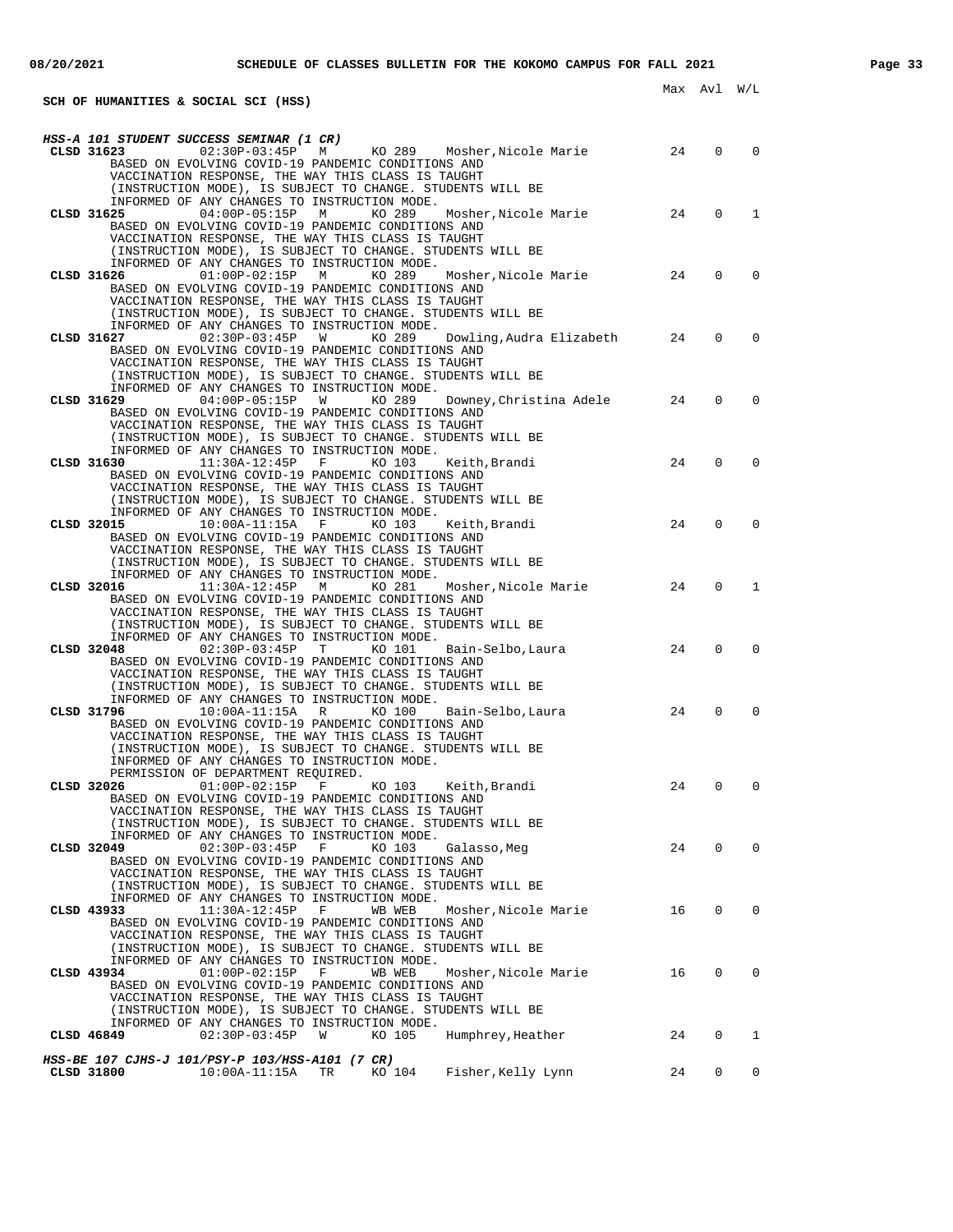|            |                                                                                                                                                                       |              | Max Avl W/L |          |
|------------|-----------------------------------------------------------------------------------------------------------------------------------------------------------------------|--------------|-------------|----------|
|            | 11:30A-12:45P TR KO 202 Komar, Brooke D<br>KO 101 Jones, Mallory Sue<br>$01:00P-02:15P$ T<br>FRESHMAN EXPERIENCE CONSISTS OF CJHS-J 101, PSY-P 103, AND<br>HSS-A 101. |              |             |          |
|            | BASED ON EVOLVING COVID-19 PANDEMIC CONDITIONS AND                                                                                                                    |              |             |          |
|            | VACCINATION RESPONSE, THE WAY THIS CLASS IS TAUGHT                                                                                                                    |              |             |          |
|            | (INSTRUCTION MODE), IS SUBJECT TO CHANGE. STUDENTS WILL BE                                                                                                            |              |             |          |
|            | INFORMED OF ANY CHANGES TO INSTRUCTION MODE.                                                                                                                          |              |             |          |
|            |                                                                                                                                                                       |              |             |          |
|            | HSS-BE 131 ENG-W 131/SPCH-S 121/HSS-A 101 (7 CR)                                                                                                                      |              |             |          |
| CLSD 31609 | $10:00A-11:15A$ MW<br>KO 203 Faunce, Edwin E                                                                                                                          | $20^{\circ}$ | $\Omega$    | $\Omega$ |
|            | KO 111 Kennelly, Mary K<br>11:30A-12:45P MW                                                                                                                           |              |             |          |
|            | $01:00P-02:15P$ W<br>KO 289<br>Keener, Kelli L                                                                                                                        |              |             |          |
|            | FRESHMAN EXPERIENCE CONSISTS OF ENG-W 131, SPCH-S 121 AND                                                                                                             |              |             |          |
|            | HSS-A 101.                                                                                                                                                            |              |             |          |
|            | PERMISSION OF DEPARTMENT REQUIRED.                                                                                                                                    |              |             |          |
|            | BASED ON EVOLVING COVID-19 PANDEMIC CONDITIONS AND                                                                                                                    |              |             |          |
|            | VACCINATION RESPONSE, THE WAY THIS CLASS IS TAUGHT                                                                                                                    |              |             |          |
|            | (INSTRUCTION MODE), IS SUBJECT TO CHANGE. STUDENTS WILL BE                                                                                                            |              |             |          |
|            | INFORMED OF ANY CHANGES TO INSTRUCTION MODE.                                                                                                                          |              |             |          |
|            | HSS-I 100 INTRO TO INTERNATIONAL STUDIES (3 CR)                                                                                                                       |              |             |          |
| 41094      | ARR<br>ARR OL ONLINE McLean, Donna R.<br>$\mathsf{A}$                                                                                                                 | 24           | 15          | $\Omega$ |
|            | THIS CLASS IS 100% ONLINE.                                                                                                                                            |              |             |          |
|            | THIS CLASS REOUIRES A DISTANCE EDUCATION COURSE FEE. CURRENT                                                                                                          |              |             |          |
|            | RATES ARE AVAILABLE AT HTTP://GO.IU.EDU/KOFEES                                                                                                                        |              |             |          |
|            |                                                                                                                                                                       |              |             |          |
|            | FRESHMAN LEARNING COMMUNITY (100)                                                                                                                                     |              |             |          |
|            |                                                                                                                                                                       |              |             |          |
|            |                                                                                                                                                                       |              |             |          |
|            | HSS-BE 900 ENG-L 100 / PSY-P 103 (7 CR)                                                                                                                               |              |             |          |
| 31271      | 01:00P-02:15P TR KO 106 Westervelt, Michelle                                                                                                                          | 24           | 7           | $\Omega$ |
|            | 02:30P-03:45P TR KO 102 Komar, Brooke D                                                                                                                               |              |             |          |
|            | $04:00P-05:15P$ T<br>KO 289 Humphrey, Heather                                                                                                                         |              |             |          |
|            | FRESHMAN EXPERIENCE CONSISTS OF ENG-L 100, PSY-P 103, AND                                                                                                             |              |             |          |
|            | HSS-A 101.                                                                                                                                                            |              |             |          |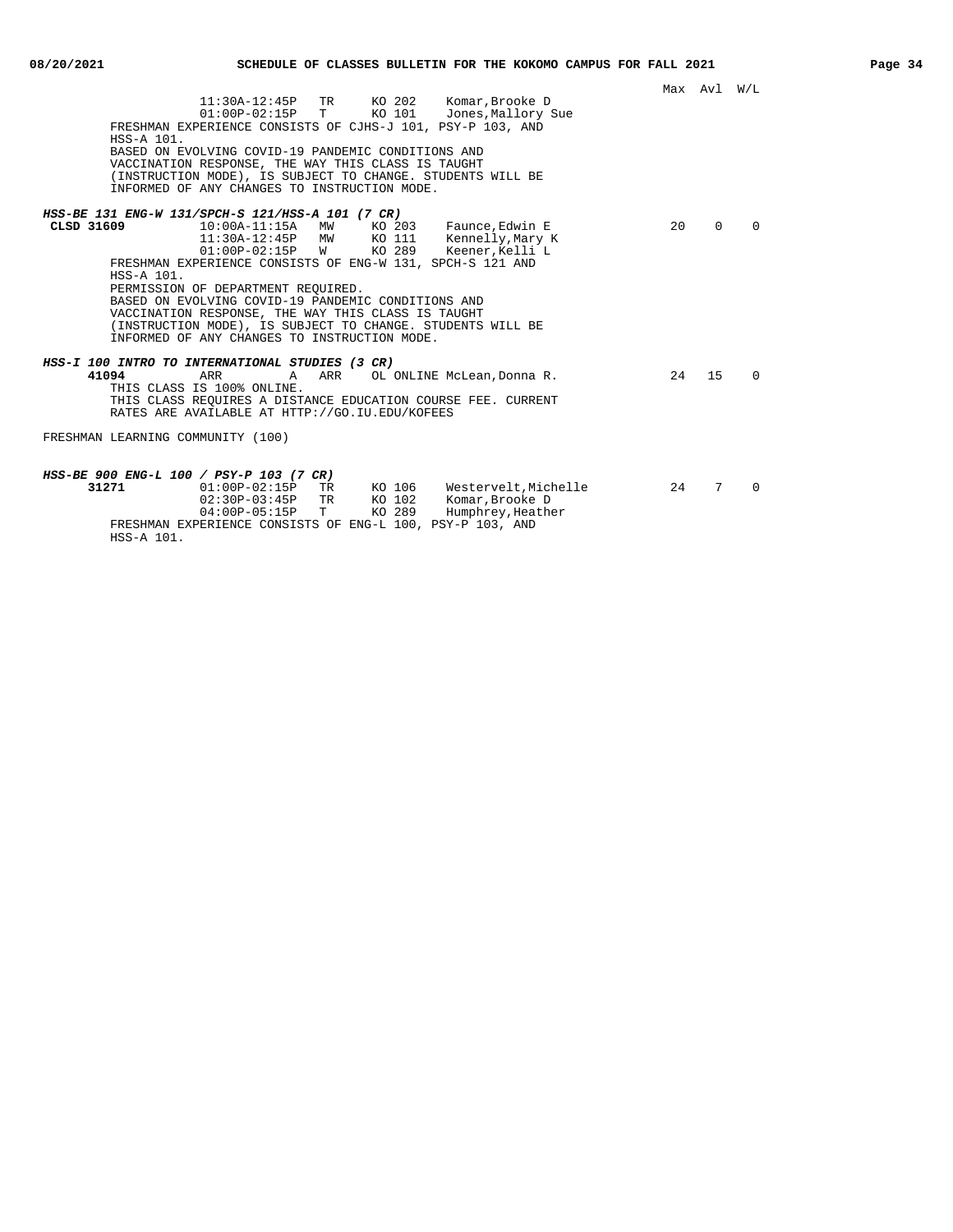### **HUMANITIES - GENERAL (HUMA)**

**HUMA-U 201 INTER SEM IN THE HUMANITIES (3 CR) 41734** 01:00P-02:15P MW KO 104 Kaiser,Joann 24 20 0 BASED ON EVOLVING COVID-19 PANDEMIC CONDITIONS AND VACCINATION RESPONSE, THE WAY THIS CLASS IS TAUGHT (INSTRUCTION MODE), IS SUBJECT TO CHANGE. STUDENTS WILL BE INFORMED OF ANY CHANGES TO INSTRUCTION MODE.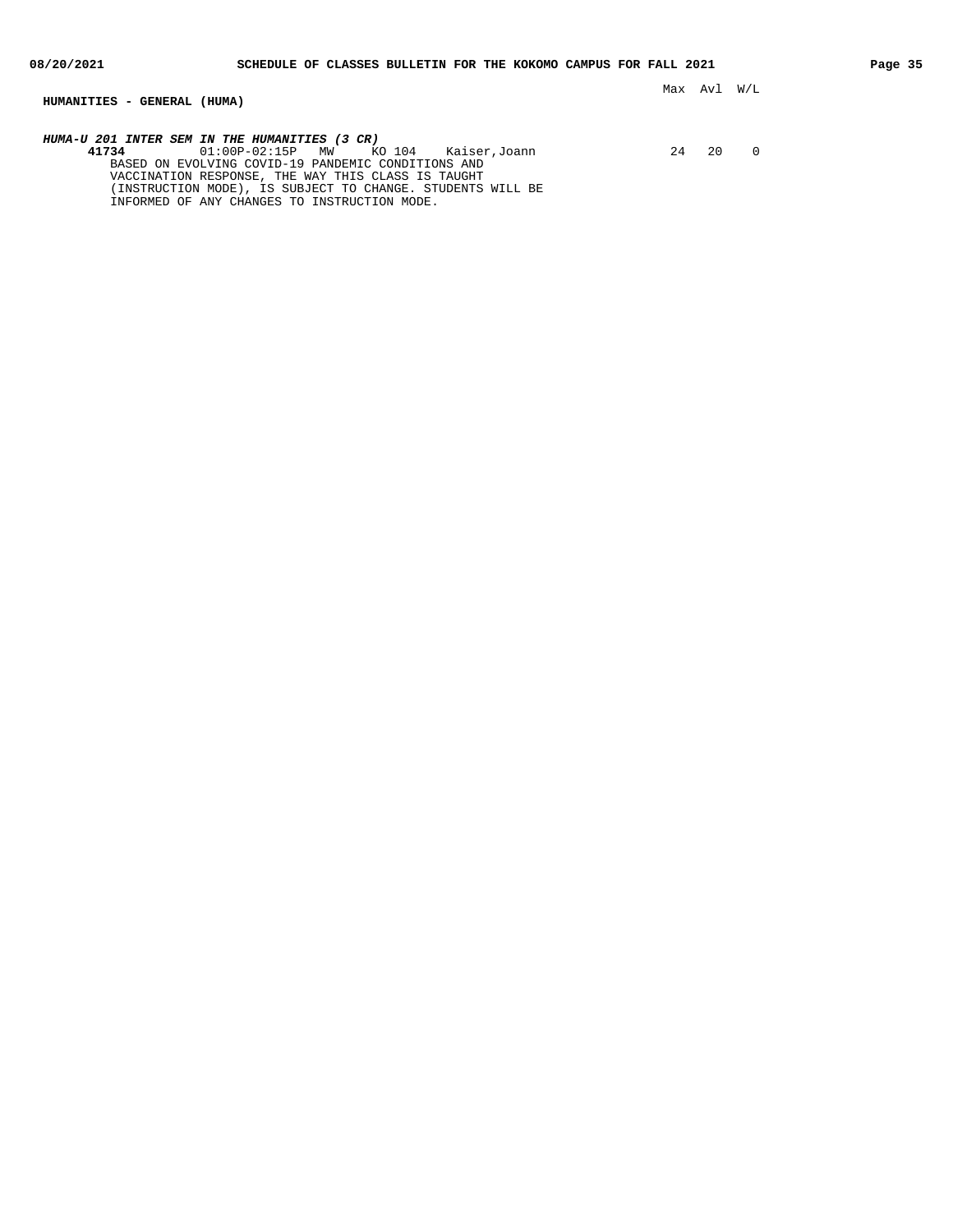#### Max Avl W/L **JOURNALISM (JOUR) JOUR-J 200 REPORTING, WRITING & EDITING I (3 CR) 41092** 11:30A-12:45P MW KO 206 Doss,Erin F 24 11 0 BASED ON EVOLVING COVID-19 PANDEMIC CONDITIONS AND VACCINATION RESPONSE, THE WAY THIS CLASS IS TAUGHT (INSTRUCTION MODE), IS SUBJECT TO CHANGE. STUDENTS WILL BE INFORMED OF ANY CHANGES TO INSTRUCTION MODE. **44517** ARR A ARR OL ONLINE Corbin Girnus,April 25 1 0 THIS IS A 100% ONLINE CLASS TAUGHT BY IU SOUTHEAST. NO ON-CAMPUS CLASS MEETINGS ARE REQUIRED. A DISTANCE EDUCATION FEE WILL APPLY; CHECK YOUR CAMPUS BURSAR WEBSITE FOR MORE INFORMATION. IF IU E-TEXTS ARE NOT USED FOR THIS CLASS, TEXTBOOKS AND OTHER MATERIALS ARE AVAILABLE AT YOUR HOME CAMPUS BOOKSTORE. THIS CLASS IS OFFERED AS PART OF A JOINT ACADEMIC PROGRAM. PLEASE CONSULT WITH YOUR ADVISOR TO ENSURE THIS CLASS WILL COUNT TOWARD YOUR DEGREE REQUIREMENTS. THIS CLASS REQUIRES A DISTANCE EDUCATION COURSE FEE. CURRENT RATES ARE AVAILABLE AT HTTP://GO.IU.EDU/KOFEES **JOUR-J 205 SOPH SEM DIG MEDIA STORYTELLNG (3 CR) 44768** ARR A ARR OL ONLINE Maksl,Adam 25 16 0 THIS IS A 100% ONLINE CLASS TAUGHT BY IU SOUTHEAST. NO ON-CAMPUS CLASS MEETINGS ARE REQUIRED. A DISTANCE EDUCATION FEE WILL APPLY; CHECK YOUR CAMPUS BURSAR WEBSITE FOR MORE INFORMATION. IF IU E-TEXTS ARE NOT USED FOR THIS CLASS, TEXTBOOKS AND OTHER MATERIALS ARE AVAILABLE AT YOUR HOME CAMPUS BOOKSTORE. THIS CLASS IS OFFERED AS PART OF A JOINT ACADEMIC PROGRAM. PLEASE CONSULT WITH YOUR ADVISOR TO ENSURE THIS CLASS WILL COUNT TOWARD YOUR DEGREE REQUIREMENTS. THIS CLASS REQUIRES A DISTANCE EDUCATION COURSE FEE. CURRENT RATES ARE AVAILABLE AT HTTP://GO.IU.EDU/KOFEES **JOUR-J 210 VISUAL COMMUNICATION (3 CR) 44393** ARR A ARR OL ONLINE Allman II,Ronald J. 25 8 0 THIS IS A 100% ONLINE CLASS TAUGHT BY IU SOUTHEAST. NO ON-CAMPUS CLASS MEETINGS ARE REQUIRED. A DISTANCE EDUCATION FEE WILL APPLY; CHECK YOUR CAMPUS BURSAR WEBSITE FOR MORE INFORMATION. IF IU E-TEXTS ARE NOT USED FOR THIS CLASS, TEXTBOOKS AND OTHER MATERIALS ARE AVAILABLE AT YOUR HOME CAMPUS BOOKSTORE. THIS CLASS IS OFFERED AS PART OF A JOINT ACADEMIC PROGRAM. PLEASE CONSULT WITH YOUR ADVISOR TO ENSURE THIS CLASS WILL COUNT TOWARD YOUR DEGREE REQUIREMENTS. THIS CLASS REQUIRES A DISTANCE EDUCATION COURSE FEE. CURRENT RATES ARE AVAILABLE AT HTTP://GO.IU.EDU/KOFEES **JOUR-J 522 POLITICAL COMMUNICATION (3 CR) 44358** ARR A ARR OL ONLINE Johnson,Patrick Michael 30 25 0 THIS IS A 100% ONLINE CLASS TAUGHT BY IU NORTHWEST. NO ON-CAMPUS CLASS MEETINGS ARE REQUIRED. A DISTANCE EDUCATION FEE WILL APPLY; CHECK YOUR CAMPUS BURSAR WEBSITE FOR MORE

INFORMATION. TEXTBOOK PURCHASES MAY BE MADE THROUGH YOUR HOME CAMPUS BOOKSTORE.

THIS CLASS REQUIRES A DISTANCE EDUCATION COURSE FEE. CURRENT RATES ARE AVAILABLE AT HTTP://GO.IU.EDU/KOFEES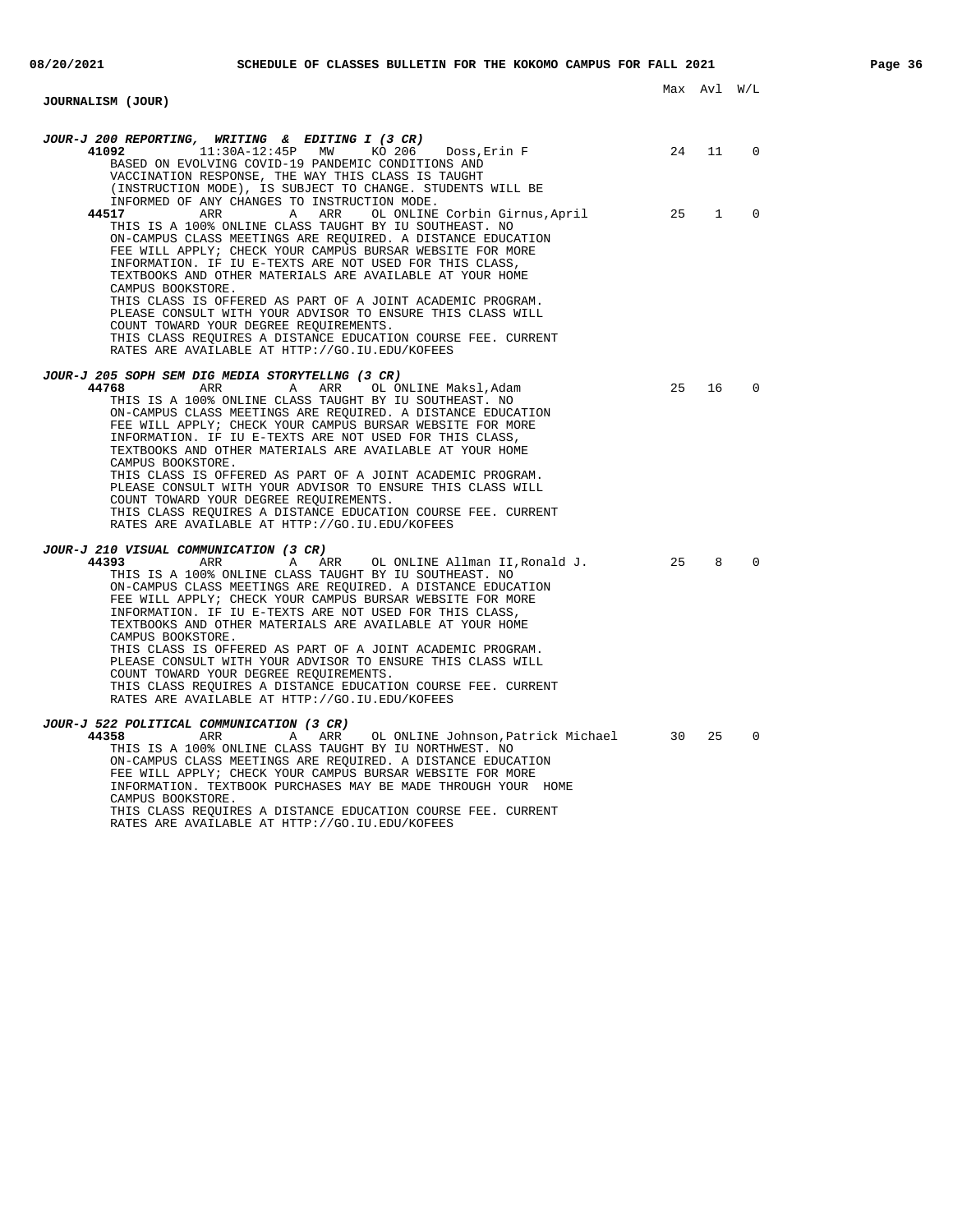| 08/20/2021  |                                                                                                                                                                                                                                                                                                                                                                                                                                                                             |                  |        | SCHEDULE OF CLASSES BULLETIN FOR THE KOKOMO CAMPUS FOR FALL 2021 |          |                 |                             | Page 37 |
|-------------|-----------------------------------------------------------------------------------------------------------------------------------------------------------------------------------------------------------------------------------------------------------------------------------------------------------------------------------------------------------------------------------------------------------------------------------------------------------------------------|------------------|--------|------------------------------------------------------------------|----------|-----------------|-----------------------------|---------|
| MUSIC (MUS) |                                                                                                                                                                                                                                                                                                                                                                                                                                                                             |                  |        |                                                                  |          | Max Avl W/L     |                             |         |
|             |                                                                                                                                                                                                                                                                                                                                                                                                                                                                             |                  |        |                                                                  |          |                 |                             |         |
|             | MUS-B 320 TRUMPET AND CORNET (1 - 4 CR)<br>ARR<br>46508                                                                                                                                                                                                                                                                                                                                                                                                                     | A ARR            |        | Britton, David Lynn 14                                           |          | 2               | $\mathbf 0$                 |         |
|             | MUS-D 300 PERCUSSION INSTRUMENTS (2 CR)<br>ARR<br>41133<br>BASED ON EVOLVING COVID-19 PANDEMIC CONDITIONS AND<br>VACCINATION RESPONSE, THE WAY THIS CLASS IS TAUGHT<br>(INSTRUCTION MODE), IS SUBJECT TO CHANGE. STUDENTS WILL BE<br>INFORMED OF ANY CHANGES TO INSTRUCTION MODE.                                                                                                                                                                                           | A ARR            |        | Rodgers, Jonathon Erick 2                                        |          | $\mathbf{1}$    | $\mathbf 0$                 |         |
|             | MUS-D 300 PERCUSSION INSTRUMENTS (4 CR)<br>41134<br>ARR<br>BASED ON EVOLVING COVID-19 PANDEMIC CONDITIONS AND<br>VACCINATION RESPONSE, THE WAY THIS CLASS IS TAUGHT<br>(INSTRUCTION MODE), IS SUBJECT TO CHANGE. STUDENTS WILL BE<br>INFORMED OF ANY CHANGES TO INSTRUCTION MODE.                                                                                                                                                                                           | A ARR            |        | Rodgers, Jonathon Erick 2                                        |          |                 | $1 \quad$<br>$\overline{0}$ |         |
|             | MUS-L 101 BEGINNING GUITAR CLASS (2 CR)<br>31894<br>BASED ON EVOLVING COVID-19 PANDEMIC CONDITIONS AND<br>VACCINATION RESPONSE, THE WAY THIS CLASS IS TAUGHT<br>(INSTRUCTION MODE), IS SUBJECT TO CHANGE. STUDENTS WILL BE<br>INFORMED OF ANY CHANGES TO INSTRUCTION MODE.                                                                                                                                                                                                  | 10:00A-11:00A TR |        | KO 148 Moss, Alexander C 10                                      |          | $7\overline{ }$ | $\overline{0}$              |         |
|             | MUS-L 300 CONCENTRATION GUITAR (2 CR)<br>31531<br>ARR<br>THIS CLASS REQUIRES A MUSIC PERFORMANCE STUDY FEE. CURRENT<br>RATES ARE AVAILABLE AT HTTP://GO.IU.EDU/KOFEES<br>BASED ON EVOLVING COVID-19 PANDEMIC CONDITIONS AND<br>VACCINATION RESPONSE, THE WAY THIS CLASS IS TAUGHT<br>(INSTRUCTION MODE), IS SUBJECT TO CHANGE. STUDENTS WILL BE<br>INFORMED OF ANY CHANGES TO INSTRUCTION MODE.                                                                             | A ARR            |        | Moss, Alexander C                                                | $\sim$ 6 | 3               | $\mathbf 0$                 |         |
|             | MUS-L 300 CONCENTRATION GUITAR (4 CR)<br>31791 200<br>ARR<br>THIS CLASS REQUIRES A MUSIC PERFORMANCE STUDY FEE. CURRENT<br>RATES ARE AVAILABLE AT HTTP://GO.IU.EDU/KOFEES<br>BASED ON EVOLVING COVID-19 PANDEMIC CONDITIONS AND<br>VACCINATION RESPONSE, THE WAY THIS CLASS IS TAUGHT<br>(INSTRUCTION MODE), IS SUBJECT TO CHANGE. STUDENTS WILL BE<br>INFORMED OF ANY CHANGES TO INSTRUCTION MODE.                                                                         | A ARR            |        | Moss, Alexander C                                                | $\sim$ 6 | $\overline{3}$  | $\mathbf 0$                 |         |
|             | MUS-M 174 MUSIC FOR THE LISTENER (3 CR)<br>CLSD 31324<br>ARR<br>THIS CLASS IS 100% ONLINE.<br>THIS CLASS REQUIRES A DISTANCE EDUCATION COURSE FEE. CURRENT                                                                                                                                                                                                                                                                                                                  | A ARR            |        | OL ONLINE Freije,Kelly Marie                                     | 30       | 0               | $\mathbf 0$                 |         |
|             | RATES ARE AVAILABLE AT HTTP://GO.IU.EDU/KOFEES<br>CLSD 31398<br>ARR<br>THIS IS A 100% ONLINE CLASS TAUGHT BY IU KOKOMO. NO ON-CAMPUS<br>CLASS MEETINGS ARE REQUIRED. A DISTANCE EDUCATION FEE MAY<br>APPLY; CHECK YOUR CAMPUS BURSAR WEBSITE FOR MORE INFORMATION.<br>IF IU E-TEXTS ARE NOT USED FOR THIS CLASS, TEXTBOOKS AND<br>OTHER MATERIALS ARE AVAILABLE THROUGH YOUR HOME CAMPUS<br>BOOKSTORE.<br>THIS CLASS MEETS DURING THE FIRST EIGHT WEEKS OF THE              | A ARR            |        | OL ONLINE Grice, Wendy                                           | 30       | 0               | $\mathbf 0$                 |         |
|             | SEMESTER.<br>THIS CLASS REOUIRES A DISTANCE EDUCATION COURSE FEE. CURRENT<br>RATES ARE AVAILABLE AT HTTP://GO.IU.EDU/KOFEES<br>31231<br>BASED ON EVOLVING COVID-19 PANDEMIC CONDITIONS AND<br>VACCINATION RESPONSE, THE WAY THIS CLASS IS TAUGHT<br>(INSTRUCTION MODE), IS SUBJECT TO CHANGE. STUDENTS WILL BE                                                                                                                                                              | 10:00A-11:15A MW | KO 148 | Karst, George Lowery                                             | 25       | $4\overline{ }$ | $\overline{\phantom{0}}$    |         |
|             | INFORMED OF ANY CHANGES TO INSTRUCTION MODE.<br>32081<br>ARR<br>THIS CLASS IS 100% ONLINE.<br>THIS CLASS REQUIRES A DISTANCE EDUCATION COURSE FEE. CURRENT                                                                                                                                                                                                                                                                                                                  | Α<br>ARR         |        | OL ONLINE Freije,Kelly Marie                                     | 30       | 7               | $\Omega$                    |         |
|             | RATES ARE AVAILABLE AT HTTP://GO.IU.EDU/KOFEES<br>CLSD 41123<br>ARR<br>THIS CLASS MEETS DURING THE FIRST EIGHT WEEKS OF THE<br>SEMESTER.<br>THIS IS A 100% ONLINE CLASS TAUGHT BY IU KOKOMO. NO ON-CAMPUS<br>CLASS MEETINGS ARE REQUIRED. A DISTANCE EDUCATION FEE MAY<br>APPLY; CHECK YOUR CAMPUS BURSAR WEBSITE FOR MORE INFORMATION.<br>IF IU E-TEXTS ARE NOT USED FOR THIS CLASS, TEXTBOOKS AND<br>OTHER MATERIALS ARE AVAILABLE THROUGH YOUR HOME CAMPUS<br>BOOKSTORE. | A ARR            |        | OL ONLINE Ison, Cindy                                            | 30       | 0               | $\mathbf 0$                 |         |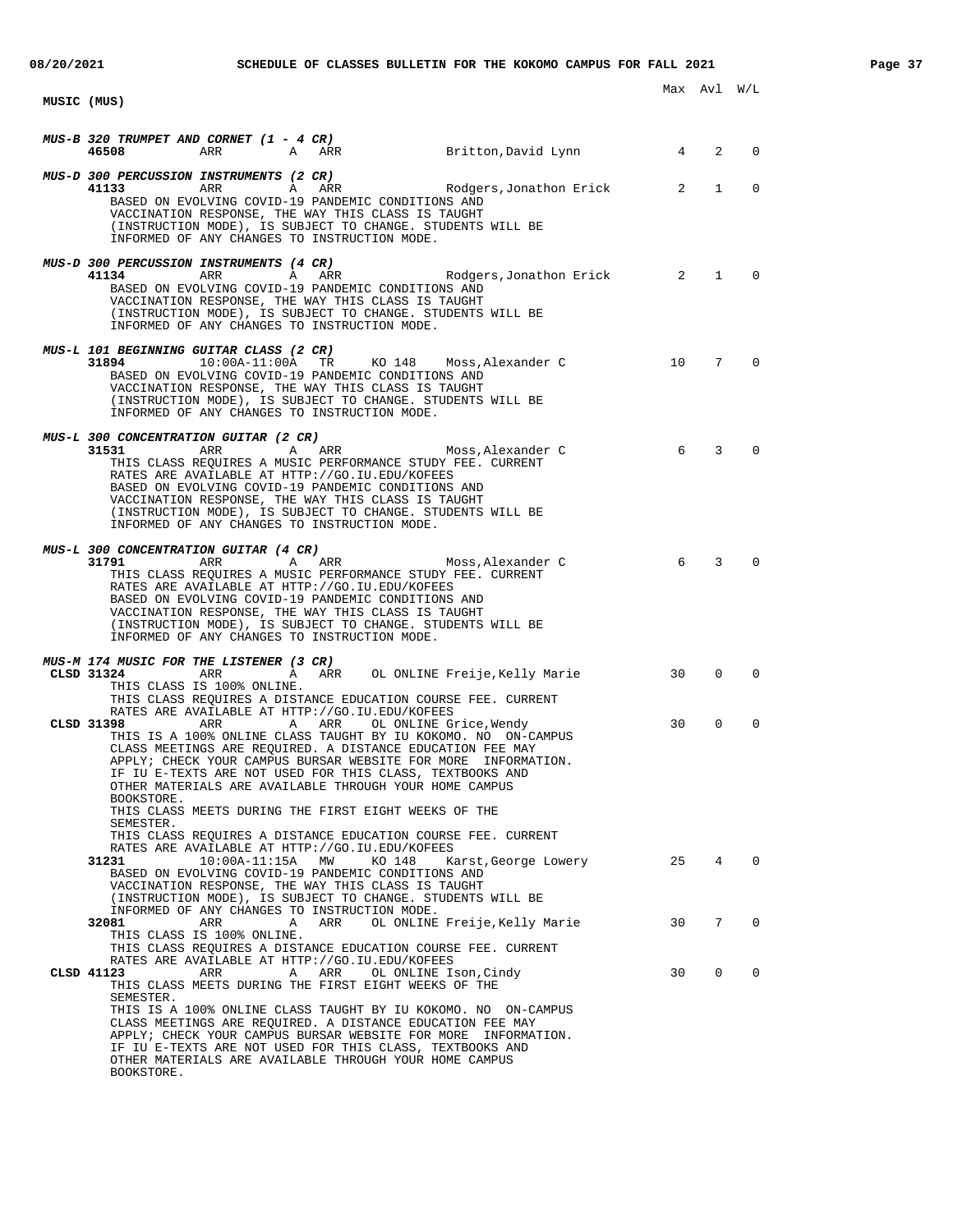|                                                                                                                                                                                                                                                                                                                                                                                                        |    | Max Avl W/L |              |  |
|--------------------------------------------------------------------------------------------------------------------------------------------------------------------------------------------------------------------------------------------------------------------------------------------------------------------------------------------------------------------------------------------------------|----|-------------|--------------|--|
| THIS CLASS REQUIRES A DISTANCE EDUCATION COURSE FEE. CURRENT<br>RATES ARE AVAILABLE AT HTTP://GO.IU.EDU/KOFEES                                                                                                                                                                                                                                                                                         |    |             |              |  |
| CLSD 31716<br>ARR<br>A ARR<br>OL ONLINE Freije,Kelly Marie<br>THIS CLASS REQUIRES A DISTANCE EDUCATION COURSE FEE. CURRENT<br>RATES ARE AVAILABLE AT HTTP://GO.IU.EDU/KOFEES                                                                                                                                                                                                                           | 30 | 0           | 0            |  |
| THIS IS A 100% ONLINE CLASS TAUGHT BY IU KOKOMO. NO ON-CAMPUS<br>CLASS MEETINGS ARE REQUIRED. A DISTANCE EDUCATION FEE MAY<br>APPLY; CHECK YOUR CAMPUS BURSAR WEBSITE FOR MORE INFORMATION.<br>IF IU E-TEXTS ARE NOT USED FOR THIS CLASS, TEXTBOOKS AND<br>OTHER MATERIALS ARE AVAILABLE THROUGH YOUR HOME CAMPUS                                                                                      |    |             |              |  |
| BOOKSTORE.<br>41124<br>ARR<br>OL ONLINE Karst, George Lowery<br>ARR<br>A<br>THIS CLASS MEETS DURING THE SECOND EIGHT WEEKS OF THE                                                                                                                                                                                                                                                                      | 30 | 23          | $\Omega$     |  |
| SEMESTER.<br>THIS IS A 100% ONLINE CLASS TAUGHT BY IU KOKOMO. NO ON-CAMPUS<br>CLASS MEETINGS ARE REQUIRED. A DISTANCE EDUCATION FEE MAY<br>APPLY; CHECK YOUR CAMPUS BURSAR WEBSITE FOR MORE INFORMATION.<br>IF IU E-TEXTS ARE NOT USED FOR THIS CLASS, TEXTBOOKS AND<br>OTHER MATERIALS ARE AVAILABLE THROUGH YOUR HOME CAMPUS<br>BOOKSTORE.                                                           |    |             |              |  |
| THIS CLASS REQUIRES A DISTANCE EDUCATION COURSE FEE. CURRENT<br>RATES ARE AVAILABLE AT HTTP://GO.IU.EDU/KOFEES<br>41125<br>11:30A-12:45P MW KO 148<br>Karst,George Lowery                                                                                                                                                                                                                              | 25 | 1           | 0            |  |
| BASED ON EVOLVING COVID-19 PANDEMIC CONDITIONS AND<br>VACCINATION RESPONSE, THE WAY THIS CLASS IS TAUGHT<br>(INSTRUCTION MODE), IS SUBJECT TO CHANGE. STUDENTS WILL BE                                                                                                                                                                                                                                 |    |             |              |  |
| INFORMED OF ANY CHANGES TO INSTRUCTION MODE.                                                                                                                                                                                                                                                                                                                                                           |    |             |              |  |
| <i>MUS-M 174 MUSIC FOR THE LISTENER (3 CR)</i><br>06:00P-08:30P M KO 150 Pinson, John A.<br>41127<br>THIS CLASS MEETS DURING THE SECOND EIGHT WEEKS OF THE                                                                                                                                                                                                                                             | 15 | 10          | $\mathbf 0$  |  |
| SEMESTER.<br>ADDITIONAL ONLINE INSTRUCTION REQUIRED<br>BASED ON EVOLVING COVID-19 PANDEMIC CONDITIONS AND<br>VACCINATION RESPONSE, THE WAY THIS CLASS IS TAUGHT<br>(INSTRUCTION MODE), IS SUBJECT TO CHANGE. STUDENTS WILL BE                                                                                                                                                                          |    |             |              |  |
| INFORMED OF ANY CHANGES TO INSTRUCTION MODE.<br>ARR A ARR OL ONLINE Ison, Cindy<br>31606<br>THIS CLASS MEETS DURING THE SECOND EIGHT WEEKS OF THE                                                                                                                                                                                                                                                      | 30 | 14          | $\Omega$     |  |
| SEMESTER.<br>THIS CLASS IS 100% ONLINE.<br>THIS CLASS REQUIRES A DISTANCE EDUCATION COURSE FEE. CURRENT<br>RATES ARE AVAILABLE AT HTTP://GO.IU.EDU/KOFEES                                                                                                                                                                                                                                              |    |             |              |  |
| MUS-M 174 MUSIC FOR THE LISTENER (3 CR)<br>44893<br>ARR<br>ARR     OL ONLINE Raposo,Jessica Ann<br><b>A</b>                                                                                                                                                                                                                                                                                            | 35 | 23          | 0            |  |
| THIS IS A 100% ONLINE CLASS TAUGHT BY IU EAST. NO ON-CAMPUS<br>CLASS MEETINGS ARE REQUIRED. A DISTANCE EDUCATION FEE WILL<br>APPLY; CHECK YOUR CAMPUS BURSAR WEBSITE FOR MORE INFORMATION.<br>IF IU E-TEXTS ARE NOT USED FOR THIS CLASS, TEXTBOOKS AND<br>OTHER MATERIALS ARE AVAILABLE AT YOUR HOME CAMPUS BOOKSTORE.<br>THIS CLASS REQUIRES A DISTANCE EDUCATION COURSE FEE. CURRENT                 |    |             |              |  |
| RATES ARE AVAILABLE AT HTTP://GO.IU.EDU/KOFEES<br>A ARR OL ONLINE Bonecutter, Max Howard 38<br>45031<br>ARR<br>THIS IS A 100% ONLINE CLASS TAUGHT BY IU NORTHWEST. NO<br>ON-CAMPUS CLASS MEETINGS ARE REQUIRED. A DISTANCE EDUCATION<br>FEE WILL APPLY; CHECK YOUR CAMPUS BURSAR WEBSITE FOR MORE<br>INFORMATION. TEXTBOOK PURCHASES MAY BE MADE THROUGH YOUR HOME<br>CAMPUS BOOKSTORE.                |    | 21          | 0            |  |
| THIS COURSE IS PART OF THE "TRANSFER INDIANA" (TRANSFERIN)<br>INITIATIVE. FOR ADDITIONAL INFORMATION, LINK TO<br>WWW.TRANSFERIN.NET.<br>THIS CLASS REQUIRES A DISTANCE EDUCATION COURSE FEE. CURRENT                                                                                                                                                                                                   |    |             |              |  |
| RATES ARE AVAILABLE AT HTTP://GO.IU.EDU/KOFEES<br>45149<br>ARR<br>Α<br>ARR<br>OL ONLINE Niren, Ann R.<br>THIS IS A 100% ONLINE CLASS TAUGHT BY IU SOUTHEAST. NO<br>ON-CAMPUS CLASS MEETINGS ARE REQUIRED. A DISTANCE EDUCATION<br>FEE WILL APPLY; CHECK YOUR CAMPUS BURSAR WEBSITE FOR MORE<br>INFORMATION. IF IU E-TEXTS ARE NOT USED FOR THIS CLASS,                                                 | 25 | 8           | $\mathbf{0}$ |  |
| TEXTBOOKS AND OTHER MATERIALS ARE AVAILABLE AT YOUR HOME<br>CAMPUS BOOKSTORE.<br>FULFILLS IU SOUTHEAST GENERAL EDUCATION HUMANITIES<br>REQUIREMENT. OTHER CAMPUS STUDENTS, PLEASE CONSULT YOUR<br>ADVISOR TO CONFIRM APPLICABILITY TO YOUR CAMPUS GENERAL<br>EDUCATION REQUIREMENTS.<br>THIS CLASS REQUIRES A DISTANCE EDUCATION COURSE FEE. CURRENT<br>RATES ARE AVAILABLE AT HTTP://GO.IU.EDU/KOFEES |    |             |              |  |

**MUS-M 393 HISTORY OF JAZZ (3 CR)**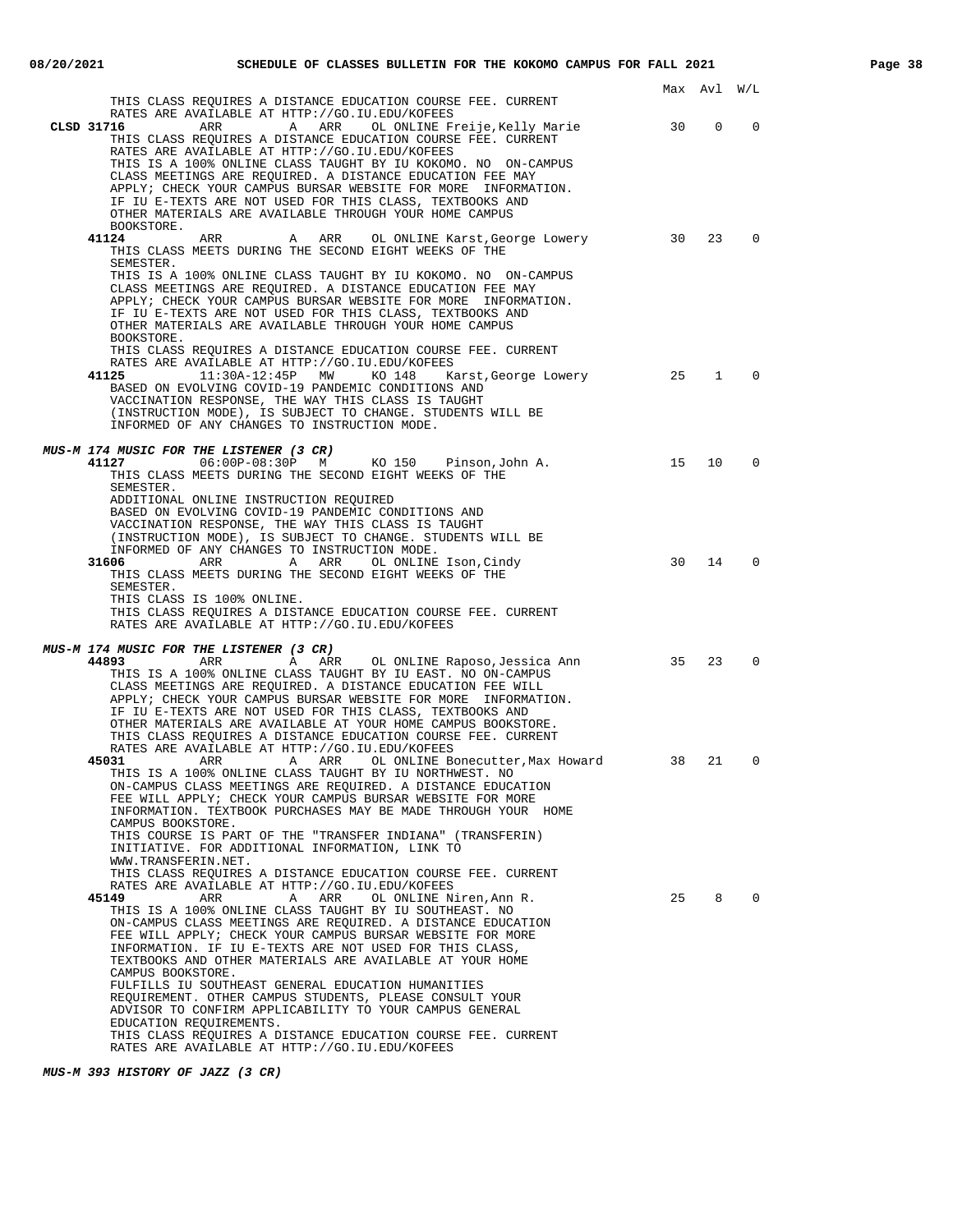| 41126<br>06:00P-08:30P M KO 150 Pinson, John A.<br>THIS CLASS MEETS DURING THE FIRST EIGHT WEEKS OF THE<br>SEMESTER.                                                                                                                                                                                                                                                                                                                                                                                                             | 15 | Max Avl<br>10 | W/L<br>$\overline{0}$ |
|----------------------------------------------------------------------------------------------------------------------------------------------------------------------------------------------------------------------------------------------------------------------------------------------------------------------------------------------------------------------------------------------------------------------------------------------------------------------------------------------------------------------------------|----|---------------|-----------------------|
| ADDITIONAL ONLINE INSTRUCTION REQUIRED<br>BASED ON EVOLVING COVID-19 PANDEMIC CONDITIONS AND<br>VACCINATION RESPONSE, THE WAY THIS CLASS IS TAUGHT<br>(INSTRUCTION MODE), IS SUBJECT TO CHANGE. STUDENTS WILL BE<br>INFORMED OF ANY CHANGES TO INSTRUCTION MODE.                                                                                                                                                                                                                                                                 |    |               |                       |
| <i>MUS-M 403 HISTORY OF MUSIC I (3 CR)</i><br>41162<br>$01:00P-02:15P$ TR KO 175 Grice, Wendy<br>BASED ON EVOLVING COVID-19 PANDEMIC CONDITIONS AND<br>VACCINATION RESPONSE, THE WAY THIS CLASS IS TAUGHT<br>(INSTRUCTION MODE), IS SUBJECT TO CHANGE. STUDENTS WILL BE<br>INFORMED OF ANY CHANGES TO INSTRUCTION MODE.                                                                                                                                                                                                          | 15 | 9             | $\Omega$              |
| <i>MUS-P 300 PIANO (2 CR)</i><br>A ARR Britton, David Lynn<br>31450<br>ARR<br>INDIVIDUAL PIANO LESSONS FOR MUSIC MAJORS. ADDITIONAL APPLIED<br>FEE. TIME SCHEDULED WITH INSTRUCTOR.<br>THIS CLASS REQUIRES A MUSIC PERFORMANCE STUDY FEE. CURRENT<br>RATES ARE AVAILABLE AT HTTP://GO.IU.EDU/KOFEES<br>BASED ON EVOLVING COVID-19 PANDEMIC CONDITIONS AND<br>VACCINATION RESPONSE, THE WAY THIS CLASS IS TAUGHT<br>(INSTRUCTION MODE), IS SUBJECT TO CHANGE. STUDENTS WILL BE<br>INFORMED OF ANY CHANGES TO INSTRUCTION MODE.    | 8  | 7             | $\Omega$              |
| <i>MUS-P 300 PIANO (4 CR)</i><br>A ARR<br>31718<br>Britton, David Lynn<br>ARR<br>INDIVIDUAL PIANO LESSONS FOR MUSIC MAJORS. ADDITIONAL APPLIED<br>FEE. TIME SCHEDULED WITH INSTRUCTOR.<br>THIS CLASS REQUIRES A MUSIC PERFORMANCE STUDY FEE. CURRENT<br>RATES ARE AVAILABLE AT HTTP://GO.IU.EDU/KOFEES<br>BASED ON EVOLVING COVID-19 PANDEMIC CONDITIONS AND<br>VACCINATION RESPONSE, THE WAY THIS CLASS IS TAUGHT<br>(INSTRUCTION MODE), IS SUBJECT TO CHANGE. STUDENTS WILL BE<br>INFORMED OF ANY CHANGES TO INSTRUCTION MODE. | 8  | 7             | $\Omega$              |
| <i>MUS-P 300 PIANO (2 CR)</i><br>41131<br>ARR<br>A ARR<br>Kim,Jooyoung<br>THIS CLASS REQUIRES A MUSIC PERFORMANCE STUDY FEE. CURRENT<br>RATES ARE AVAILABLE AT HTTP://GO.IU.EDU/KOFEES<br>BASED ON EVOLVING COVID-19 PANDEMIC CONDITIONS AND<br>VACCINATION RESPONSE, THE WAY THIS CLASS IS TAUGHT<br>(INSTRUCTION MODE), IS SUBJECT TO CHANGE. STUDENTS WILL BE<br>INFORMED OF ANY CHANGES TO INSTRUCTION MODE.                                                                                                                 | 3  | 2             | $\Omega$              |
| <i>MUS-P 300 PIANO (4 CR)</i><br>41132<br>ARR<br>A ARR<br>Kim,Jooyoung<br>THIS CLASS REQUIRES A MUSIC PERFORMANCE STUDY FEE. CURRENT<br>RATES ARE AVAILABLE AT HTTP://GO.IU.EDU/KOFEES<br>BASED ON EVOLVING COVID-19 PANDEMIC CONDITIONS AND<br>VACCINATION RESPONSE, THE WAY THIS CLASS IS TAUGHT<br>(INSTRUCTION MODE), IS SUBJECT TO CHANGE. STUDENTS WILL BE<br>INFORMED OF ANY CHANGES TO INSTRUCTION MODE.                                                                                                                 | 3  | 3             | $\Omega$              |
| MUS-R 472 VOCAL PERFORM WKSHOP II (1 CR)<br>08:05A-09:35A T KO 150 Grice, Garry<br>45767<br>$07:30P-09:30P$ R<br>Grice,Garry                                                                                                                                                                                                                                                                                                                                                                                                     | 20 | 20            | $\mathbf 0$           |
| <i>MUS-S 315 VIOLIN (2 CR)</i><br>31530<br>ARR<br>White, Joan C<br>ARR<br>A<br>BASED ON EVOLVING COVID-19 PANDEMIC CONDITIONS AND<br>VACCINATION RESPONSE, THE WAY THIS CLASS IS TAUGHT<br>(INSTRUCTION MODE), IS SUBJECT TO CHANGE. STUDENTS WILL BE<br>INFORMED OF ANY CHANGES TO INSTRUCTION MODE.                                                                                                                                                                                                                            | 3  | 3             | $\Omega$              |
| MUS-S 315 VIOLIN (4 CR)<br>31719<br>ARR<br>ARR<br>White, Joan C<br>A<br>BASED ON EVOLVING COVID-19 PANDEMIC CONDITIONS AND<br>VACCINATION RESPONSE, THE WAY THIS CLASS IS TAUGHT<br>(INSTRUCTION MODE), IS SUBJECT TO CHANGE. STUDENTS WILL BE<br>INFORMED OF ANY CHANGES TO INSTRUCTION MODE.                                                                                                                                                                                                                                   | 4  | 4             | $\Omega$              |
| <i>MUS-S 335 VIOLONCELLO (2 CR)</i><br>41136<br>Starnes, Christian Allen 6<br>ARR<br>A ARR<br>BASED ON EVOLVING COVID-19 PANDEMIC CONDITIONS AND<br>VACCINATION RESPONSE, THE WAY THIS CLASS IS TAUGHT<br>(INSTRUCTION MODE), IS SUBJECT TO CHANGE. STUDENTS WILL BE                                                                                                                                                                                                                                                             |    | 6             | 0                     |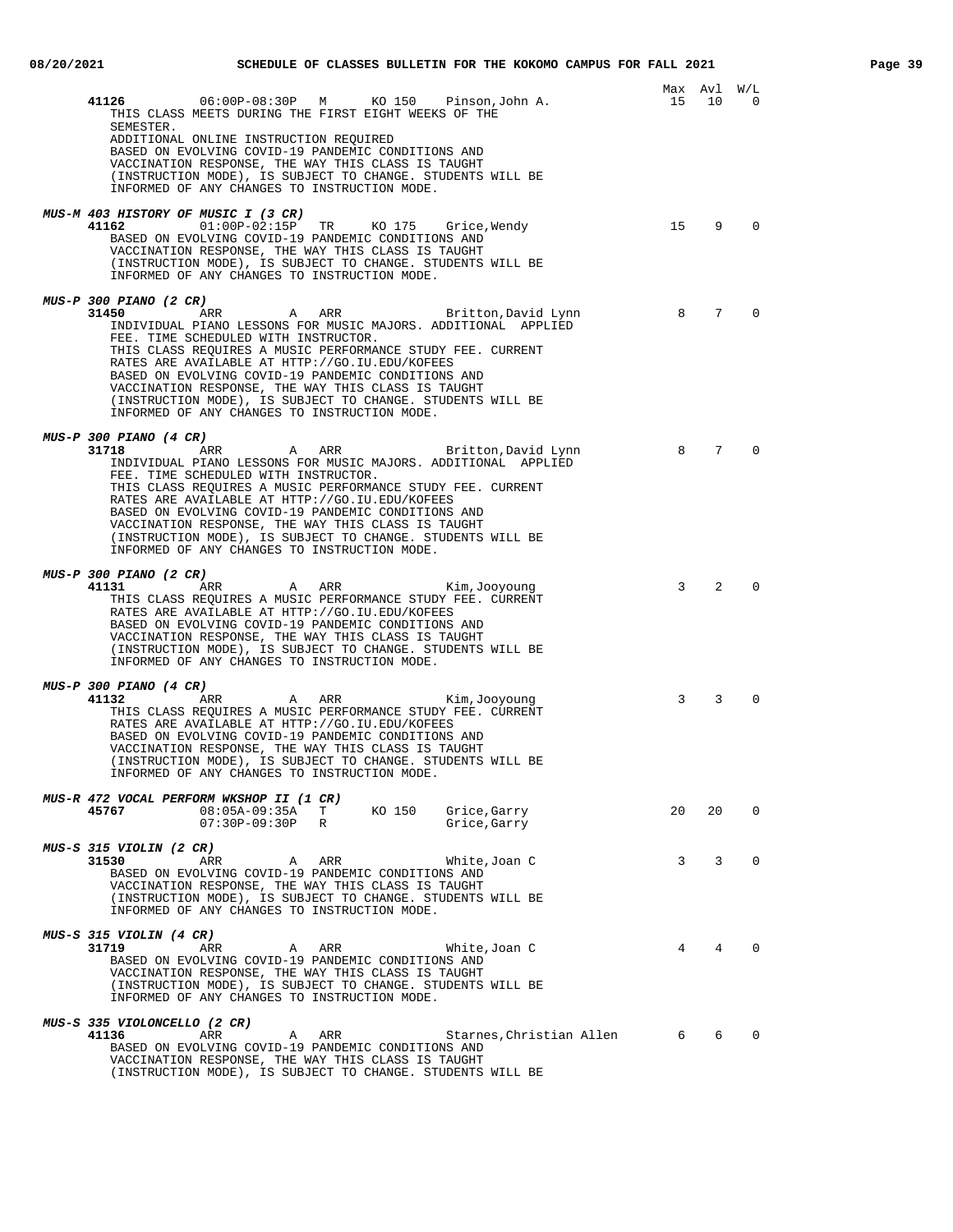INFORMED OF ANY CHANGES TO INSTRUCTION MODE.

| MUS-S 335 VIOLONCELLO (4 CR)<br>41137<br>A ARR<br>Starnes, Christian Allen 6<br>ARR<br>BASED ON EVOLVING COVID-19 PANDEMIC CONDITIONS AND<br>VACCINATION RESPONSE, THE WAY THIS CLASS IS TAUGHT<br>(INSTRUCTION MODE), IS SUBJECT TO CHANGE. STUDENTS WILL BE<br>INFORMED OF ANY CHANGES TO INSTRUCTION MODE.                                                                                                                                                                                                                                                                                                                                                                                                                                                            |             | 6              | $\Omega$ |
|--------------------------------------------------------------------------------------------------------------------------------------------------------------------------------------------------------------------------------------------------------------------------------------------------------------------------------------------------------------------------------------------------------------------------------------------------------------------------------------------------------------------------------------------------------------------------------------------------------------------------------------------------------------------------------------------------------------------------------------------------------------------------|-------------|----------------|----------|
| <i>MUS-S 345 DOUBLE BASS (2 CR)</i><br>41138<br>ARR<br>A ARR<br>Starnes,Christian Allen<br>BASED ON EVOLVING COVID-19 PANDEMIC CONDITIONS AND<br>VACCINATION RESPONSE, THE WAY THIS CLASS IS TAUGHT<br>(INSTRUCTION MODE), IS SUBJECT TO CHANGE. STUDENTS WILL BE<br>INFORMED OF ANY CHANGES TO INSTRUCTION MODE.                                                                                                                                                                                                                                                                                                                                                                                                                                                        | 6           | 4              | $\Omega$ |
| MUS-S 345 DOUBLE BASS (4 CR)<br>Starnes, Christian Allen 6<br>41139<br>ARR<br>ARR<br>A<br>BASED ON EVOLVING COVID-19 PANDEMIC CONDITIONS AND<br>VACCINATION RESPONSE, THE WAY THIS CLASS IS TAUGHT<br>(INSTRUCTION MODE), IS SUBJECT TO CHANGE. STUDENTS WILL BE<br>INFORMED OF ANY CHANGES TO INSTRUCTION MODE.                                                                                                                                                                                                                                                                                                                                                                                                                                                         |             | $\overline{4}$ | $\Omega$ |
| MUS-T 109 RUDIMENTS OF MUSIC 1 (3 CR)<br>45168<br>ARR<br>ARR<br>OL ONLINE Johanningsmeier,Jennifer Michelle<br>A<br>THIS IS A 100% ONLINE CLASS TAUGHT BY IU SOUTHEAST. NO<br>ON-CAMPUS CLASS MEETINGS ARE REOUIRED. A DISTANCE EDUCATION<br>FEE WILL APPLY; CHECK YOUR CAMPUS BURSAR WEBSITE FOR MORE<br>INFORMATION. IF IU E-TEXTS ARE NOT USED FOR THIS CLASS,<br>TEXTBOOKS AND OTHER MATERIALS ARE AVAILABLE AT YOUR HOME<br>CAMPUS BOOKSTORE.<br>FULFILLS IU SOUTHEAST GENERAL EDUCATION HUMANITIES<br>REQUIREMENT. OTHER CAMPUS STUDENTS PLEASE CONSULT YOUR<br>ADVISOR TO CONFIRM APPLICABILITY TO YOUR CAMPUS GENL.<br>EDUCATION REQUIREMENTS.<br>THIS CLASS REQUIRES A DISTANCE EDUCATION COURSE FEE. CURRENT<br>RATES ARE AVAILABLE AT HTTP://GO.IU.EDU/KOFEES |             | 5              | $\Omega$ |
|                                                                                                                                                                                                                                                                                                                                                                                                                                                                                                                                                                                                                                                                                                                                                                          |             |                |          |
| <i>MUS-U 320 SEMINAR (1 CR)</i><br>VT: CAPSTONE<br>ARR A ARR<br>31110 PERM<br>Grice, Wendy<br>CAPSTONE                                                                                                                                                                                                                                                                                                                                                                                                                                                                                                                                                                                                                                                                   | 8           | 5              | $\Omega$ |
| MUS-V 300 VOICE (2 CR)<br>46498<br>A<br>ARR<br>Grice, Garry<br>ARR<br>VOICE INSTRUCTION<br>INDIVIDUAL VOICE LESSONS AT THE CONCENTRATION LEVEL.<br>ADDITIONAL APPLIED FEE. TIME SCHEDULED WITH INSTRUCTOR.<br>THIS CLASS REQUIRES A MUSIC PERFORMANCE STUDY FEE. CURRENT<br>RATES ARE AVAILABLE AT HTTP://GO.IU.EDU/KOFEES<br>BASED ON EVOLVING COVID-19 PANDEMIC CONDITIONS AND<br>VACCINATION RESPONSE, THE WAY THIS CLASS IS TAUGHT<br>(INSTRUCTION MODE), IS SUBJECT TO CHANGE. STUDENTS WILL BE<br>INFORMED OF ANY CHANGES TO INSTRUCTION MODE.                                                                                                                                                                                                                     | 8           | 8              | $\Omega$ |
| MUS-V 300 VOICE (4 CR)<br>31721<br>ARR<br>Α<br>ARR<br>Grice, Garry<br>VOICE INSTRUCTION<br>INDIVIDUAL VOICE LESSONS AT THE CONCENTRATION LEVEL.<br>ADDITIONAL APPLIED FEE. TIME SCHEDULED WITH INSTRUCTOR.<br>THIS CLASS REQUIRES A MUSIC PERFORMANCE STUDY FEE. CURRENT<br>RATES ARE AVAILABLE AT HTTP://GO.IU.EDU/KOFEES<br>BASED ON EVOLVING COVID-19 PANDEMIC CONDITIONS AND<br>VACCINATION RESPONSE, THE WAY THIS CLASS IS TAUGHT<br>(INSTRUCTION MODE), IS SUBJECT TO CHANGE. STUDENTS WILL BE<br>INFORMED OF ANY CHANGES TO INSTRUCTION MODE.                                                                                                                                                                                                                     | 8           | 4              | 0        |
| MUS-V 300 VOICE (2 CR)<br>31334<br>Α<br>ARR<br>Grice, Garry<br>ARR<br>VOICE INSTRUCTION<br>INDIVIDUAL VOICE LESSONS AT THE CONCENTRATION LEVEL.<br>ADDITIONAL APPLIED FEE. TIME SCHEDULED WITH INSTRUCTOR.<br>THIS CLASS REQUIRES A MUSIC PERFORMANCE STUDY FEE. CURRENT<br>RATES ARE AVAILABLE AT HTTP://GO.IU.EDU/KOFEES<br>BASED ON EVOLVING COVID-19 PANDEMIC CONDITIONS AND<br>VACCINATION RESPONSE, THE WAY THIS CLASS IS TAUGHT<br>(INSTRUCTION MODE), IS SUBJECT TO CHANGE. STUDENTS WILL BE<br>INFORMED OF ANY CHANGES TO INSTRUCTION MODE.                                                                                                                                                                                                                     | $9^{\circ}$ | 2              | $\Omega$ |

**MUS-X 40 UNIV INSTRUMENTAL ENSEMBLES (1 CR)**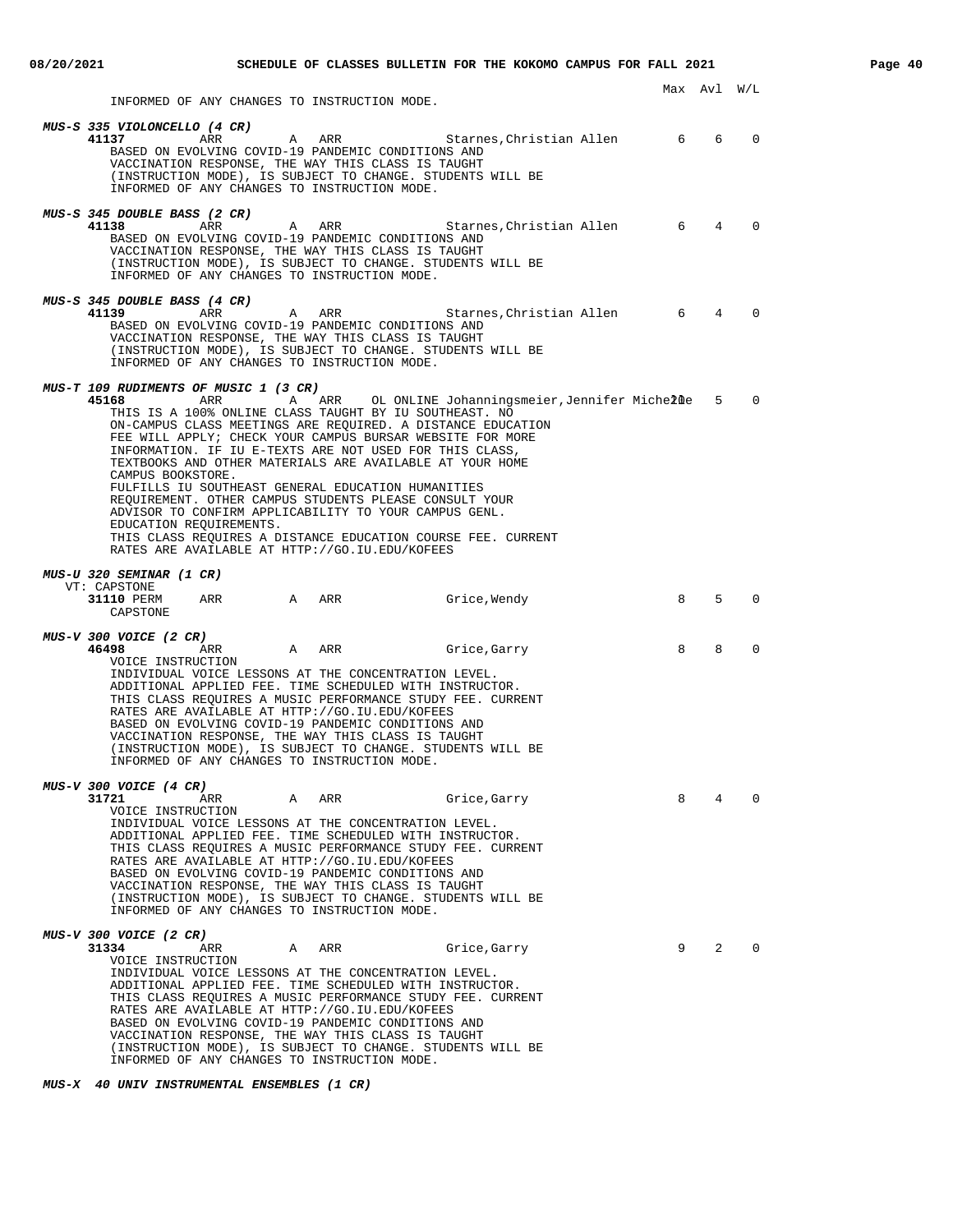|                                                                                                                                                                                                                                                                                                                                                                                                                                                                                                                                                                                                                                                                                                                                                                                                                                                                                                 | Max          | Avl         | W/L              |
|-------------------------------------------------------------------------------------------------------------------------------------------------------------------------------------------------------------------------------------------------------------------------------------------------------------------------------------------------------------------------------------------------------------------------------------------------------------------------------------------------------------------------------------------------------------------------------------------------------------------------------------------------------------------------------------------------------------------------------------------------------------------------------------------------------------------------------------------------------------------------------------------------|--------------|-------------|------------------|
| VT: CONCERT BAND<br>06:00P-08:30P W KO 148 Pinson, John A.<br>31140                                                                                                                                                                                                                                                                                                                                                                                                                                                                                                                                                                                                                                                                                                                                                                                                                             | 38           | 29          | $\Omega$         |
| CONCERT BAND.<br>THIS CLASS REQUIRES A MUSIC ENSEMBLE FEE. CURRENT RATES ARE<br>AVAILABLE AT HTTP://GO.IU.EDU/KOFEES<br>BASED ON EVOLVING COVID-19 PANDEMIC CONDITIONS AND<br>VACCINATION RESPONSE, THE WAY THIS CLASS IS TAUGHT<br>(INSTRUCTION MODE), IS SUBJECT TO CHANGE. STUDENTS WILL BE<br>INFORMED OF ANY CHANGES TO INSTRUCTION MODE.<br>VT: ORCHESTRA<br>42682<br>03:30P-05:00P W KO 148 Pinson, John A.                                                                                                                                                                                                                                                                                                                                                                                                                                                                              | 38           | 38          | $\Omega$         |
| THIS CLASS REQUIRES A MUSIC ENSEMBLE FEE. CURRENT RATES ARE<br>AVAILABLE AT HTTP://GO.IU.EDU/KOFEES<br>BASED ON EVOLVING COVID-19 PANDEMIC CONDITIONS AND<br>VACCINATION RESPONSE, THE WAY THIS CLASS IS TAUGHT<br>(INSTRUCTION MODE), IS SUBJECT TO CHANGE. STUDENTS WILL BE<br>INFORMED OF ANY CHANGES TO INSTRUCTION MODE.                                                                                                                                                                                                                                                                                                                                                                                                                                                                                                                                                                   |              |             |                  |
| MUS-X 70 UNIVERSITY CHORAL ENSEMBLES (1 CR)<br>04:00P-05:15P TR KO 148 Grice, Wendy<br>31101<br>THIS CLASS REQUIRES A MUSIC ENSEMBLE FEE. CURRENT RATES ARE<br>AVAILABLE AT HTTP://GO.IU.EDU/KOFEES<br>BASED ON EVOLVING COVID-19 PANDEMIC CONDITIONS AND<br>VACCINATION RESPONSE, THE WAY THIS CLASS IS TAUGHT<br>(INSTRUCTION MODE), IS SUBJECT TO CHANGE. STUDENTS WILL BE<br>INFORMED OF ANY CHANGES TO INSTRUCTION MODE.                                                                                                                                                                                                                                                                                                                                                                                                                                                                   | 38           | 27          | $\Omega$         |
| 07:00P-08:00P T KO 150<br>46417<br>Grice,Wendy<br>MASTERWORKS CHORUS<br>THIS CLASS REOUIRES A MUSIC ENSEMBLE FEE. CURRENT RATES ARE<br>AVAILABLE AT HTTP://GO.IU.EDU/KOFEES                                                                                                                                                                                                                                                                                                                                                                                                                                                                                                                                                                                                                                                                                                                     | 10           | 8           | $\mathbf 0$      |
| MUS-X 96 PERFORMANCE CLASS (1 CR)<br>Henry, Dennis<br>ARR<br>45885 PERM<br>ARR<br>A<br>PERMISSION OF DEPARTMENT REQUIRED.                                                                                                                                                                                                                                                                                                                                                                                                                                                                                                                                                                                                                                                                                                                                                                       | $\mathbf{3}$ | 2           | $\mathbf 0$      |
| MUS-Z 201 HISTORY OF ROCK AND ROLL MUSIC (3 CR)<br>CLSD 31399<br>ARR A ARR<br>OL ONLINE Ison, Cindy<br>THIS CLASS MEETS DURING THE FIRST EIGHT WEEKS OF THE<br>SEMESTER.<br>THIS IS A 100% ONLINE CLASS TAUGHT BY IU KOKOMO. NO ON-CAMPUS<br>CLASS MEETINGS ARE REQUIRED. A DISTANCE EDUCATION FEE MAY<br>APPLY; CHECK YOUR CAMPUS BURSAR WEBSITE FOR MORE INFORMATION.<br>IF IU E-TEXTS ARE NOT USED FOR THIS CLASS, TEXTBOOKS AND<br>OTHER MATERIALS ARE AVAILABLE THROUGH YOUR HOME CAMPUS<br>BOOKSTORE.<br>THIS CLASS REQUIRES A DISTANCE EDUCATION COURSE FEE. CURRENT<br>RATES ARE AVAILABLE AT HTTP://GO.IU.EDU/KOFEES                                                                                                                                                                                                                                                                   | 30           | $\mathbf 0$ | $\mathbf 0$      |
| 44896<br>ARR<br>A ARR<br>OL ONLINE Jensen, Marc G.<br>THIS IS A 100% ONLINE CLASS TAUGHT BY IU EAST. NO ON-CAMPUS<br>CLASS MEETINGS ARE REOUIRED. A DISTANCE EDUCATION FEE WILL<br>APPLY; CHECK YOUR CAMPUS BURSAR WEBSITE FOR MORE INFORMATION.<br>IF IU E-TEXTS ARE NOT USED FOR THIS CLASS, TEXTBOOKS AND<br>OTHER MATERIALS ARE AVAILABLE AT YOUR HOME CAMPUS BOOKSTORE.<br>THIS CLASS REQUIRES A DISTANCE EDUCATION COURSE FEE. CURRENT<br>RATES ARE AVAILABLE AT HTTP://GO.IU.EDU/KOFEES<br>ARR ARR OL ONLINE Bonecutter, Max Howard<br>45042<br>THIS IS A 100% ONLINE CLASS TAUGHT BY IU NORTHWEST. NO<br>ON-CAMPUS CLASS MEETINGS ARE REQUIRED. A DISTANCE EDUCATION<br>FEE WILL APPLY; CHECK YOUR CAMPUS BURSAR WEBSITE FOR MORE<br>INFORMATION. TEXTBOOK PURCHASES MAY BE MADE THROUGH YOUR HOME<br>CAMPUS BOOKSTORE.<br>THIS CLASS REQUIRES A DISTANCE EDUCATION COURSE FEE. CURRENT | 35<br>30     | 21<br>21    | $\mathbf 0$<br>0 |
| RATES ARE AVAILABLE AT HTTP://GO.IU.EDU/KOFEES<br>MUS-Z 281 EAST-WEST ENCOUNTERS IN MUSIC (3 CR)<br>41130<br>06:00P-08:30P T<br>KO 202<br>Withers,Ron E<br>THIS CLASS MEETS DURING THE SECOND EIGHT WEEKS OF THE<br>SEMESTER.<br>BASED ON EVOLVING COVID-19 PANDEMIC CONDITIONS AND<br>VACCINATION RESPONSE, THE WAY THIS CLASS IS TAUGHT<br>(INSTRUCTION MODE), IS SUBJECT TO CHANGE. STUDENTS WILL BE                                                                                                                                                                                                                                                                                                                                                                                                                                                                                         | 15           | 12          | $\mathbf{0}$     |
| INFORMED OF ANY CHANGES TO INSTRUCTION MODE.<br>31895<br>$01:00P-02:15P$<br><b>M</b><br>KO 148 Grice, Wendy<br>ADDITIONAL ONLINE INSTRUCTION REQUIRED<br>BASED ON EVOLVING COVID-19 PANDEMIC CONDITIONS AND<br>VACCINATION RESPONSE, THE WAY THIS CLASS IS TAUGHT<br>(INSTRUCTION MODE), IS SUBJECT TO CHANGE. STUDENTS WILL BE<br>INFORMED OF ANY CHANGES TO INSTRUCTION MODE.                                                                                                                                                                                                                                                                                                                                                                                                                                                                                                                 |              | 25 7        | 0                |
| 45611                                                                                                                                                                                                                                                                                                                                                                                                                                                                                                                                                                                                                                                                                                                                                                                                                                                                                           | 30           |             | $5 \t 0$         |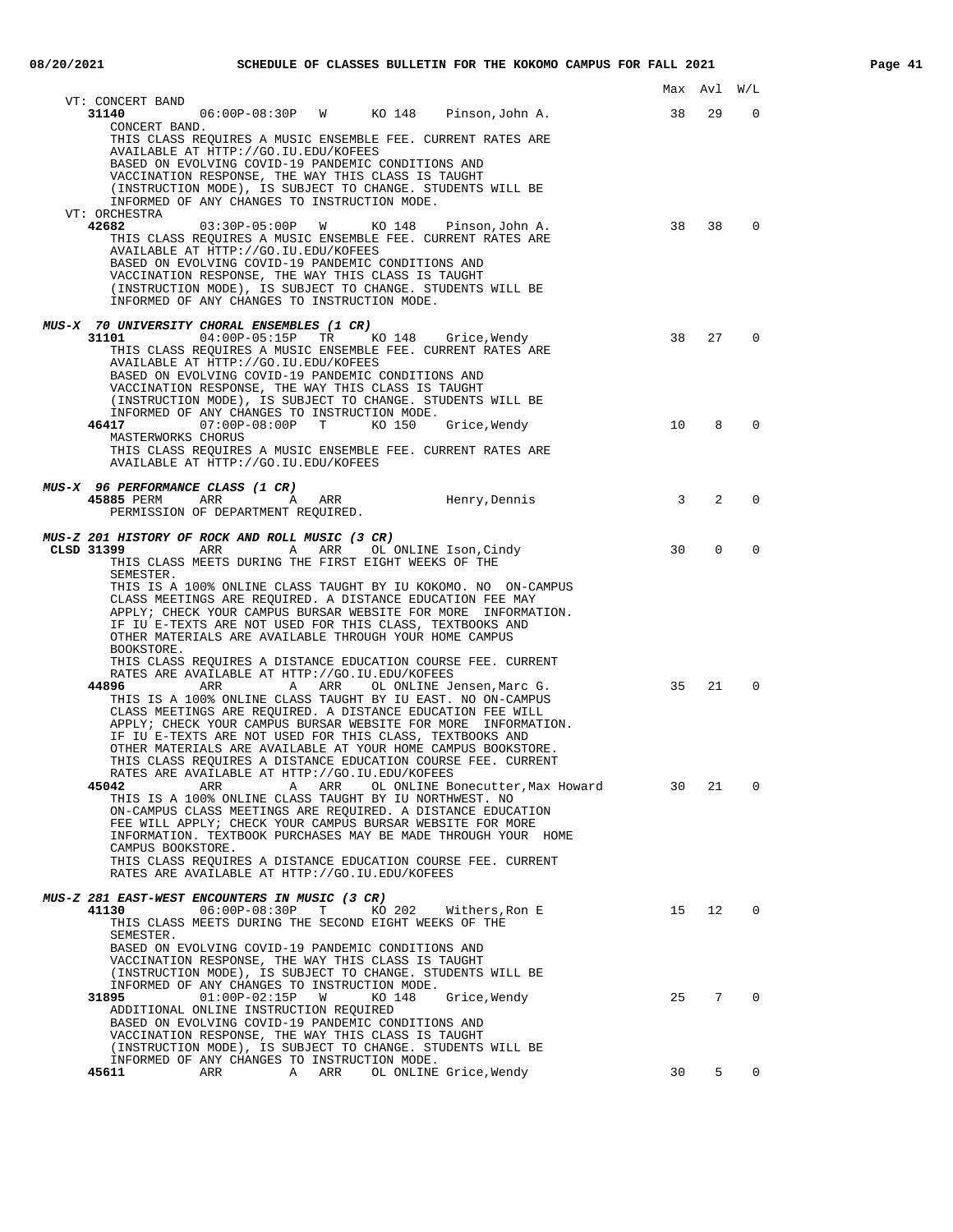THIS CLASS IS 100% ONLINE. THIS CLASS REQUIRES A DISTANCE EDUCATION COURSE FEE. CURRENT RATES ARE AVAILABLE AT HTTP://GO.IU.EDU/KOFEES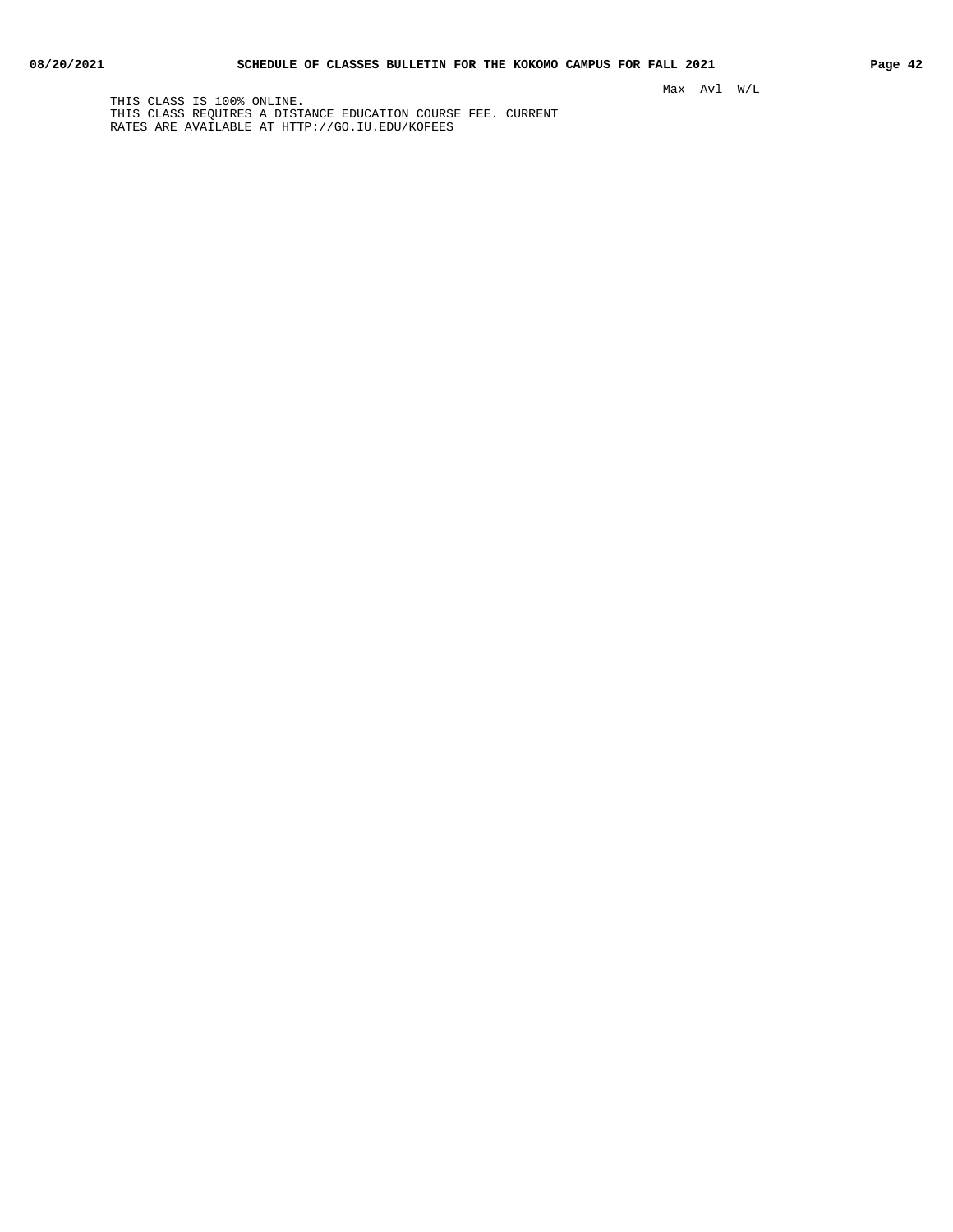| NEW MEDIA, ART AND TECHNOLOGY (NMAT)                                                                                                                                                                                                                                                                                                                                                                                                                    |    | Max Avl         | W/L            |
|---------------------------------------------------------------------------------------------------------------------------------------------------------------------------------------------------------------------------------------------------------------------------------------------------------------------------------------------------------------------------------------------------------------------------------------------------------|----|-----------------|----------------|
| NMAT-D 216 DIG MEDIA ST I: STILL IMAGES (3 CR)<br>04:00P-05:15P MW KO 208 Deerly, Erik<br>31333<br>FORMERLY NMAT/N215<br>THIS CLASS REQUIRES A LAB FEE - NEW MEDIA. CURRENT RATES ARE<br>AVAILABLE AT HTTP://GO.IU.EDU/KOFEES<br>BASED ON EVOLVING COVID-19 PANDEMIC CONDITIONS AND<br>VACCINATION RESPONSE, THE WAY THIS CLASS IS TAUGHT<br>(INSTRUCTION MODE), IS SUBJECT TO CHANGE. STUDENTS WILL BE<br>INFORMED OF ANY CHANGES TO INSTRUCTION MODE. | 18 | 2               | $\Omega$       |
| NMAT-D 217 TYPOGRAPHY I (3 CR)<br>09:30A-12:15P F KO 208 Koerner, Michael Allen<br>31907<br>THIS CLASS REQUIRES A LAB FEE - NEW MEDIA. CURRENT RATES ARE<br>AVAILABLE AT HTTP://GO.IU.EDU/KOFEES<br>BASED ON EVOLVING COVID-19 PANDEMIC CONDITIONS AND<br>VACCINATION RESPONSE, THE WAY THIS CLASS IS TAUGHT<br>(INSTRUCTION MODE), IS SUBJECT TO CHANGE. STUDENTS WILL BE<br>INFORMED OF ANY CHANGES TO INSTRUCTION MODE.                              | 15 | $4\overline{ }$ | $\Omega$       |
| NMAT-D 257 GRAPHIC DESIGN I (3 CR)<br>41738<br>THIS CLASS REQUIRES A LAB FEE - NEW MEDIA. CURRENT RATES ARE<br>AVAILABLE AT HTTP://GO.IU.EDU/KOFEES<br>BASED ON EVOLVING COVID-19 PANDEMIC CONDITIONS AND<br>VACCINATION RESPONSE, THE WAY THIS CLASS IS TAUGHT<br>(INSTRUCTION MODE), IS SUBJECT TO CHANGE. STUDENTS WILL BE<br>INFORMED OF ANY CHANGES TO INSTRUCTION MODE.                                                                           | 18 | $\mathbf{1}$    | $\mathbf 0$    |
| NMAT-D 346 ANIMATION (3 CR)<br>CLSD 31724<br>08:30A-11:15A MW KO 208<br>Pickens, Aaron<br>BASED ON EVOLVING COVID-19 PANDEMIC CONDITIONS AND<br>VACCINATION RESPONSE, THE WAY THIS CLASS IS TAUGHT<br>(INSTRUCTION MODE), IS SUBJECT TO CHANGE. STUDENTS WILL BE<br>INFORMED OF ANY CHANGES TO INSTRUCTION MODE.                                                                                                                                        | 14 | $\mathbf{0}$    | $\Omega$       |
| NMAT-F 101 FOUNDATIONS: TIER 1 - BLOCK 1 (3 CR)<br>31400<br>05:30P-07:30P MW FA 125 Applegate, Mike J<br>THIS CLASS REQUIRES A LAB FEE - NEW MEDIA. CURRENT RATES ARE<br>AVAILABLE AT HTTP://GO.IU.EDU/KOFEES<br>BASED ON EVOLVING COVID-19 PANDEMIC CONDITIONS AND<br>VACCINATION RESPONSE, THE WAY THIS CLASS IS TAUGHT<br>(INSTRUCTION MODE), IS SUBJECT TO CHANGE. STUDENTS WILL BE                                                                 | 15 | 2               | $\Omega$       |
| INFORMED OF ANY CHANGES TO INSTRUCTION MODE.<br>31401<br>05:30P-07:30P MW<br>KM 105<br>Douglas, Minda<br>THIS CLASS REQUIRES A LAB FEE - NEW MEDIA. CURRENT RATES ARE<br>AVAILABLE AT HTTP://GO.IU.EDU/KOFEES<br>BASED ON EVOLVING COVID-19 PANDEMIC CONDITIONS AND<br>VACCINATION RESPONSE, THE WAY THIS CLASS IS TAUGHT<br>(INSTRUCTION MODE), IS SUBJECT TO CHANGE. STUDENTS WILL BE                                                                 | 15 | 2               | $\Omega$       |
| INFORMED OF ANY CHANGES TO INSTRUCTION MODE.<br>05:30P-07:30P<br>KM 105<br>Ingalls, Nicole<br>31402<br>MW<br>THIS CLASS REQUIRES A LAB FEE - NEW MEDIA. CURRENT RATES ARE<br>AVAILABLE AT HTTP://GO.IU.EDU/KOFEES<br>BASED ON EVOLVING COVID-19 PANDEMIC CONDITIONS AND<br>VACCINATION RESPONSE, THE WAY THIS CLASS IS TAUGHT<br>(INSTRUCTION MODE), IS SUBJECT TO CHANGE. STUDENTS WILL BE<br>INFORMED OF ANY CHANGES TO INSTRUCTION MODE.             | 15 | 4               | 0              |
| NMAT-F 102 FOUNDATIONS: TIER 1 - BLOCK 2 (3 CR)<br>31465<br>11:30A-01:30P MW<br>KO 208<br>Madsen,Wayne<br>THIS CLASS REQUIRES A LAB FEE - NEW MEDIA. CURRENT RATES ARE<br>AVAILABLE AT HTTP://GO.IU.EDU/KOFEES<br>BASED ON EVOLVING COVID-19 PANDEMIC CONDITIONS AND<br>VACCINATION RESPONSE, THE WAY THIS CLASS IS TAUGHT<br>(INSTRUCTION MODE), IS SUBJECT TO CHANGE. STUDENTS WILL BE                                                                |    | 15 1 0          |                |
| INFORMED OF ANY CHANGES TO INSTRUCTION MODE.<br>31466<br>11:30A-01:30P MW FA 125<br>Steel, Gregory<br>THIS CLASS REQUIRES A LAB FEE - NEW MEDIA. CURRENT RATES ARE<br>AVAILABLE AT HTTP://GO.IU.EDU/KOFEES<br>BASED ON EVOLVING COVID-19 PANDEMIC CONDITIONS AND<br>VACCINATION RESPONSE, THE WAY THIS CLASS IS TAUGHT<br>(INSTRUCTION MODE), IS SUBJECT TO CHANGE. STUDENTS WILL BE                                                                    | 15 | $3^{\circ}$     | $\overline{0}$ |
| INFORMED OF ANY CHANGES TO INSTRUCTION MODE.<br>11:30A-01:30P MW<br>31467<br>FA 101<br>Harney, Tarja Joan<br>THIS CLASS REQUIRES A LAB FEE - NEW MEDIA. CURRENT RATES ARE<br>AVAILABLE AT HTTP://GO.IU.EDU/KOFEES                                                                                                                                                                                                                                       |    | 15 3            | $\mathbf 0$    |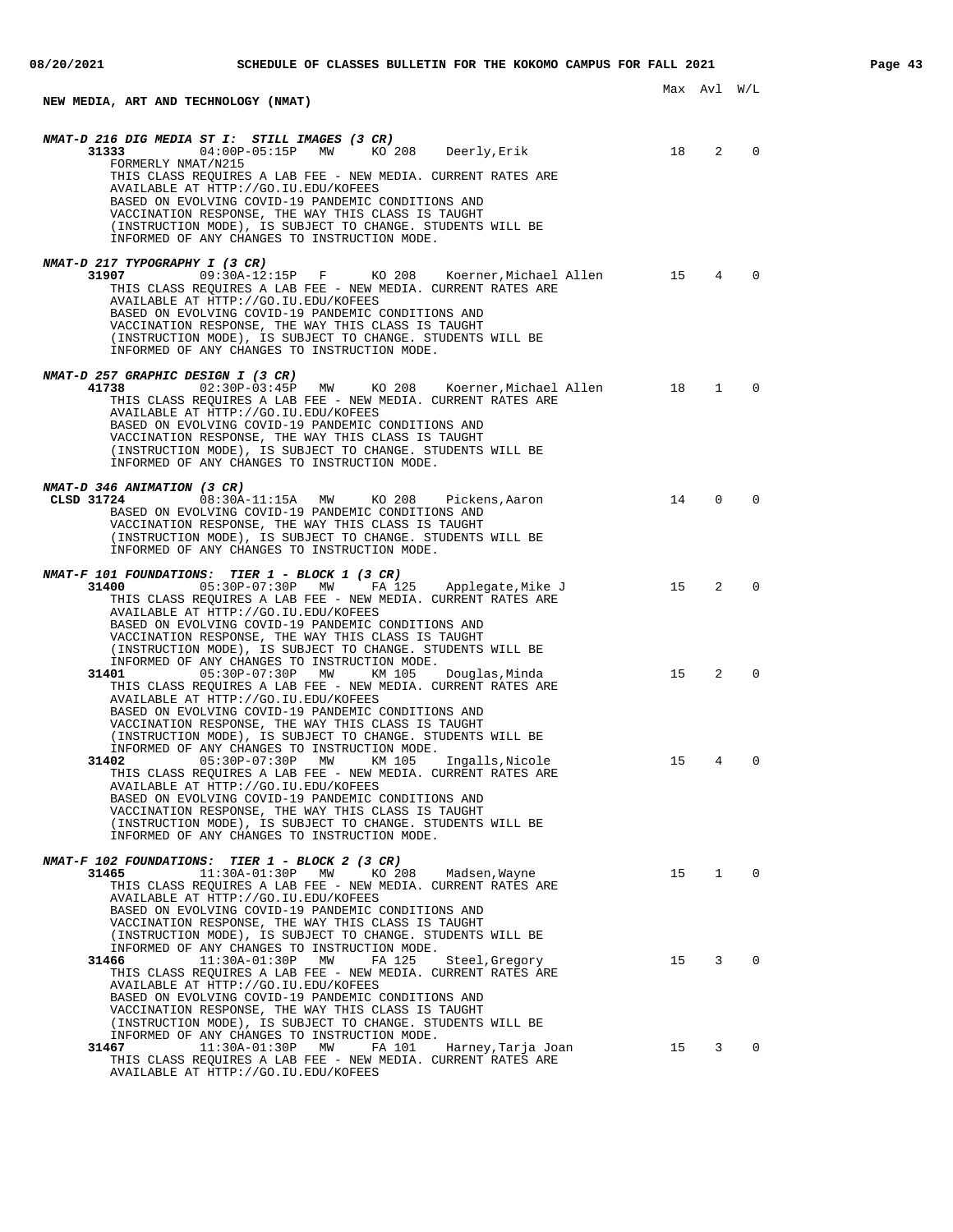| BASED ON EVOLVING COVID-19 PANDEMIC CONDITIONS AND<br>VACCINATION RESPONSE, THE WAY THIS CLASS IS TAUGHT<br>(INSTRUCTION MODE), IS SUBJECT TO CHANGE. STUDENTS WILL BE<br>INFORMED OF ANY CHANGES TO INSTRUCTION MODE.                                                                                                                                                                                                                                                                                                                       |      | Max Avl W/L                   |             |
|----------------------------------------------------------------------------------------------------------------------------------------------------------------------------------------------------------------------------------------------------------------------------------------------------------------------------------------------------------------------------------------------------------------------------------------------------------------------------------------------------------------------------------------------|------|-------------------------------|-------------|
| NMAT-F 201 FOUNDATIONS: TIER 2 - BLOCK 4 (3 CR)<br>41140<br>$11:30A-01:30P$ TR FA 115 Deerly, Erik<br>THIS CLASS REQUIRES A LAB FEE - NEW MEDIA. CURRENT RATES ARE<br>AVAILABLE AT HTTP://GO.IU.EDU/KOFEES<br>BASED ON EVOLVING COVID-19 PANDEMIC CONDITIONS AND<br>VACCINATION RESPONSE, THE WAY THIS CLASS IS TAUGHT<br>(INSTRUCTION MODE), IS SUBJECT TO CHANGE. STUDENTS WILL BE                                                                                                                                                         |      | 11 3                          | $\Omega$    |
| INFORMED OF ANY CHANGES TO INSTRUCTION MODE.<br>41144<br>11:30A-01:30P TR<br>FA 101<br>Garza,Anita<br>THIS CLASS REQUIRES A LAB FEE - NEW MEDIA. CURRENT RATES ARE<br>AVAILABLE AT HTTP://GO.IU.EDU/KOFEES<br>BASED ON EVOLVING COVID-19 PANDEMIC CONDITIONS AND<br>VACCINATION RESPONSE, THE WAY THIS CLASS IS TAUGHT<br>(INSTRUCTION MODE), IS SUBJECT TO CHANGE. STUDENTS WILL BE<br>INFORMED OF ANY CHANGES TO INSTRUCTION MODE.                                                                                                         | 11 4 |                               |             |
| NMAT-G 346 CLASSICS IN PHILOSOPHY OF ART (3 CR)<br>24<br>45198<br>$10:00A-11:15A$ MW<br>SM 226<br>Steel,Gregory                                                                                                                                                                                                                                                                                                                                                                                                                              |      | 12                            | 0           |
| NMAT-G 398 INTERNSHIP IN NM, ART,<br>$\&$ TECH (3 CR)<br>31633 PERM<br>ARR A<br>ARR<br>Deerly, Erik<br>PERMISSION OF DEPARTMENT REQUIRED.                                                                                                                                                                                                                                                                                                                                                                                                    | 5    | 4                             | $\Omega$    |
| NMAT-G 491 PROFESSIONAL PRACTICES (3 CR)<br>KO 110 Koerner, Michael Allen 24<br>31329 PERM<br>11:30A-12:45P<br>MW<br>PERMISSION OF DEPARTMENT REQUIRED.<br>FORMERLY NMCM/N401, FINA/S400, AND/OR FINA-Y398<br>THIS CLASS REQUIRES A LAB FEE - NEW MEDIA. CURRENT RATES ARE<br>AVAILABLE AT HTTP://GO.IU.EDU/KOFEES<br>BASED ON EVOLVING COVID-19 PANDEMIC CONDITIONS AND<br>VACCINATION RESPONSE, THE WAY THIS CLASS IS TAUGHT<br>(INSTRUCTION MODE), IS SUBJECT TO CHANGE. STUDENTS WILL BE<br>INFORMED OF ANY CHANGES TO INSTRUCTION MODE. |      | 14                            | $\Omega$    |
| NMAT-G 499 SENIOR THESIS / CAPSTONE (3 CR)<br>32003<br>ARR<br>Steel,Gregory<br>A ARR<br>PERMISSION OF DEPARTMENT REQUIRED.                                                                                                                                                                                                                                                                                                                                                                                                                   |      | $5^{\circ}$<br>$\overline{2}$ | $\Omega$    |
| NMAT-H 258 HISTORY OF GRAPHIC DESIGN (3 CR)<br>ARR OL ONLINE Street, Kimberly Marie 20<br>31813<br>A<br>ARR<br>THIS CLASS IS 100% ONLINE.<br>THIS CLASS REQUIRES A DISTANCE EDUCATION COURSE FEE. CURRENT<br>RATES ARE AVAILABLE AT HTTP://GO.IU.EDU/KOFEES                                                                                                                                                                                                                                                                                  |      | 4                             | $\Omega$    |
| NMAT-S 100 FUNDAMENTAL STUDIO DRAWING (3 CR)<br>31906<br>05:30P-07:30P TR KM 105<br>Harney,Tarja Joan<br>THIS CLASS REQUIRES A FINE ARTS STUDIO FEE. CURRENT RATES ARE<br>AVAILABLE AT HTTP://GO.IU.EDU/KOFEES<br>BASED ON EVOLVING COVID-19 PANDEMIC CONDITIONS AND<br>VACCINATION RESPONSE, THE WAY THIS CLASS IS TAUGHT<br>(INSTRUCTION MODE), IS SUBJECT TO CHANGE. STUDENTS WILL BE<br>INFORMED OF ANY CHANGES TO INSTRUCTION MODE.                                                                                                     | 15   | $\mathbf{1}$                  |             |
| NMAT-S 112 FUNDAMENTAL STUDIO-3D (3 CR)<br>15 3<br>41142<br>02:30P-05:15P<br>TR<br>FA 125 Harney,Tarja Joan<br>THIS CLASS REQUIRES A FINE ARTS STUDIO FEE. CURRENT RATES ARE<br>AVAILABLE AT HTTP://GO.IU.EDU/KOFEES<br>BASED ON EVOLVING COVID-19 PANDEMIC CONDITIONS AND<br>VACCINATION RESPONSE, THE WAY THIS CLASS IS TAUGHT<br>(INSTRUCTION MODE), IS SUBJECT TO CHANGE. STUDENTS WILL BE<br>INFORMED OF ANY CHANGES TO INSTRUCTION MODE.                                                                                               |      |                               | $\Omega$    |
| NMAT-S 200 DRAWING II (3 CR)<br>02:30P-05:15P TR<br>31804<br>KM 105<br>Douglas,Minda<br>THIS CLASS WILL BE CONCURRENT WITH NMAT-S 300 AND NMAT-S 302.<br>THIS CLASS REQUIRES A FINE ARTS STUDIO FEE. CURRENT RATES ARE<br>AVAILABLE AT HTTP://GO.IU.EDU/KOFEES<br>BASED ON EVOLVING COVID-19 PANDEMIC CONDITIONS AND<br>VACCINATION RESPONSE, THE WAY THIS CLASS IS TAUGHT<br>(INSTRUCTION MODE), IS SUBJECT TO CHANGE. STUDENTS WILL BE<br>INFORMED OF ANY CHANGES TO INSTRUCTION MODE.<br>NMAT-S 230 PAINTING I (3 CR)                     | 15 8 |                               | 0           |
| TR<br>FA 115 Pickens, Aaron<br>31330<br>$02:30P-05:15P$                                                                                                                                                                                                                                                                                                                                                                                                                                                                                      |      | 15 3                          | $\mathbf 0$ |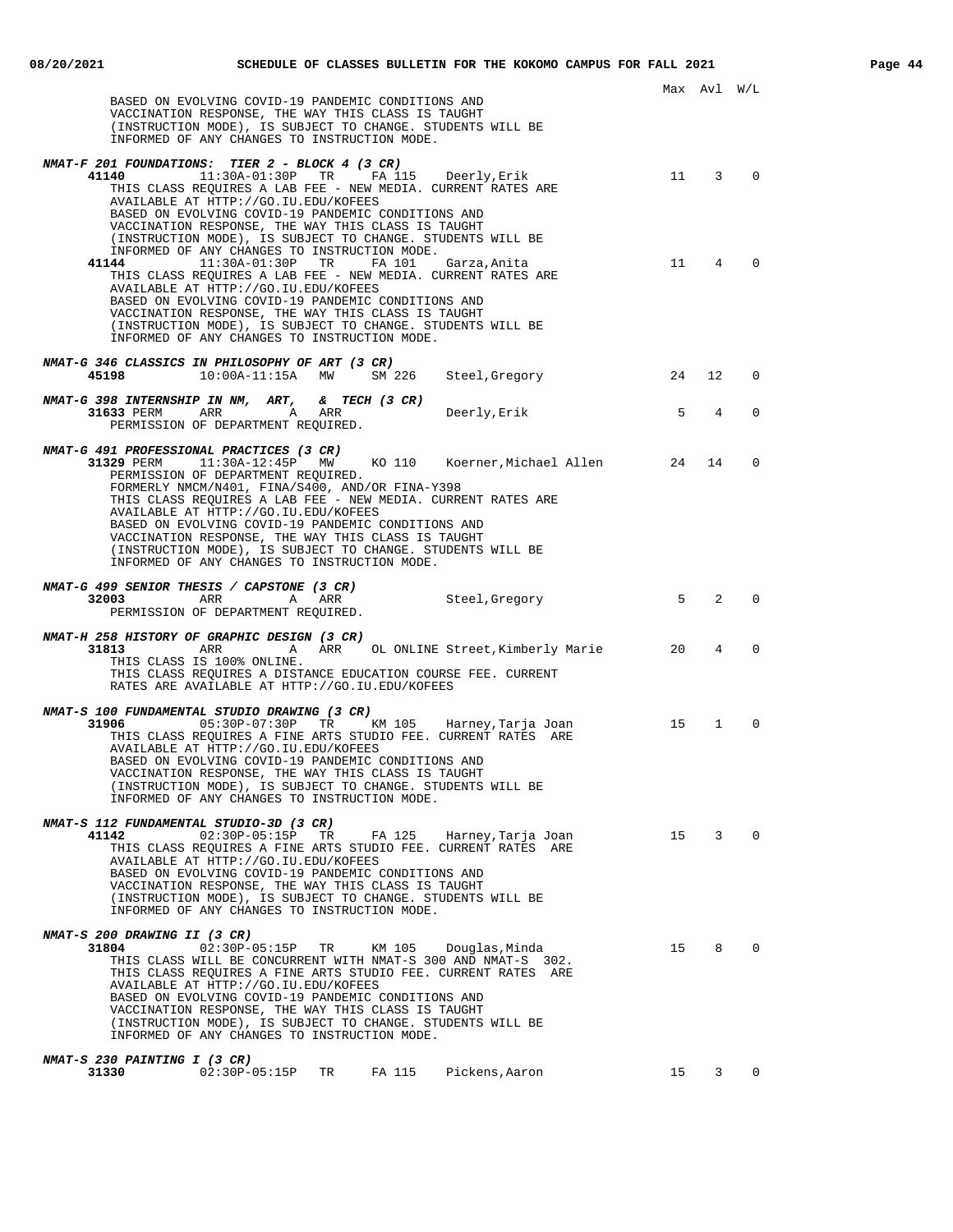Max Avl W/L FORMERLY FINA/S230 THIS CLASS REQUIRES A FINE ARTS STUDIO FEE. CURRENT RATES ARE AVAILABLE AT HTTP://GO.IU.EDU/KOFEES BASED ON EVOLVING COVID-19 PANDEMIC CONDITIONS AND VACCINATION RESPONSE, THE WAY THIS CLASS IS TAUGHT (INSTRUCTION MODE), IS SUBJECT TO CHANGE. STUDENTS WILL BE INFORMED OF ANY CHANGES TO INSTRUCTION MODE. **NMAT-S 300 DRAWING III (3 CR) 31403** 02:30P-05:15P TR KM 105 Douglas,Minda 15 8 0 THIS CLASS WILL BE CONCURRENT WITH NMAT-S 200 AND NMAT-S 302. THIS CLASS REQUIRES A FINE ARTS STUDIO FEE. CURRENT RATES ARE AVAILABLE AT HTTP://GO.IU.EDU/KOFEES ADDITIONAL ONLINE INSTRUCTION REQUIRED BASED ON EVOLVING COVID-19 PANDEMIC CONDITIONS AND VACCINATION RESPONSE, THE WAY THIS CLASS IS TAUGHT (INSTRUCTION MODE), IS SUBJECT TO CHANGE. STUDENTS WILL BE INFORMED OF ANY CHANGES TO INSTRUCTION MODE. **NMAT-S 302 ADVANCED DRAWING (3 CR)**<br>31404 02:30P-05:15P TR **31404** 02:30P-05:15P TR KM 105 Douglas,Minda 15 8 0 THIS CLASS WILL BE CONCURRENT WITH NMAT-S 200 AND NMAT-S 300. THIS CLASS REQUIRES A FINE ARTS STUDIO FEE. CURRENT RATES ARE AVAILABLE AT HTTP://GO.IU.EDU/KOFEES BASED ON EVOLVING COVID-19 PANDEMIC CONDITIONS AND VACCINATION RESPONSE, THE WAY THIS CLASS IS TAUGHT (INSTRUCTION MODE), IS SUBJECT TO CHANGE. STUDENTS WILL BE INFORMED OF ANY CHANGES TO INSTRUCTION MODE. **NMAT-S 330 PAINTING II (3 CR) 31331** 08:30A-11:15A TR FA 115 Pickens,Aaron 15 4 0 FORMERLY FINA/S331 THIS CLASS REQUIRES A FINE ARTS STUDIO FEE. CURRENT RATES ARE AVAILABLE AT HTTP://GO.IU.EDU/KOFEES BASED ON EVOLVING COVID-19 PANDEMIC CONDITIONS AND VACCINATION RESPONSE, THE WAY THIS CLASS IS TAUGHT (INSTRUCTION MODE), IS SUBJECT TO CHANGE. STUDENTS WILL BE INFORMED OF ANY CHANGES TO INSTRUCTION MODE. **NMAT-S 344 SILKSCREEN PRINTMAKING (3 CR) 31359** 02:30P-05:15P MW FA 101 Douglas,Minda 15 1 0 THIS CLASS REQUIRES A FINE ARTS STUDIO FEE. CURRENT RATES ARE AVAILABLE AT HTTP://GO.IU.EDU/KOFEES BASED ON EVOLVING COVID-19 PANDEMIC CONDITIONS AND VACCINATION RESPONSE, THE WAY THIS CLASS IS TAUGHT (INSTRUCTION MODE), IS SUBJECT TO CHANGE. STUDENTS WILL BE INFORMED OF ANY CHANGES TO INSTRUCTION MODE. **NMAT-S 430 PAINTING III (3 CR) 31332** 08:30A-11:15A TR FA 115 Pickens,Aaron 15 4 0 FORMERLY FINA/S431 THIS CLASS REQUIRES A FINE ARTS STUDIO FEE. CURRENT RATES ARE AVAILABLE AT HTTP://GO.IU.EDU/KOFEES BASED ON EVOLVING COVID-19 PANDEMIC CONDITIONS AND VACCINATION RESPONSE, THE WAY THIS CLASS IS TAUGHT (INSTRUCTION MODE), IS SUBJECT TO CHANGE. STUDENTS WILL BE INFORMED OF ANY CHANGES TO INSTRUCTION MODE. **NMAT-S 432 ADVANCED PAINTING (3 CR) 31856** PERM 08:30A-11:15A TR FA 115 Pickens, Aaron 15 4 0 PERMISSION OF DEPARTMENT REQUIRED. THIS CLASS REQUIRES A FINE ARTS STUDIO FEE. CURRENT RATES ARE AVAILABLE AT HTTP://GO.IU.EDU/KOFEES BASED ON EVOLVING COVID-19 PANDEMIC CONDITIONS AND VACCINATION RESPONSE, THE WAY THIS CLASS IS TAUGHT (INSTRUCTION MODE), IS SUBJECT TO CHANGE. STUDENTS WILL BE INFORMED OF ANY CHANGES TO INSTRUCTION MODE. **NMAT-S 444 ADV SILKSCREEN PRINTMAKING (3 CR)**<br>31360 02:30P-05:15P MW F **31360** 02:30P-05:15P MW FA 101 Douglas,Minda 15 1 0 THIS CLASS REQUIRES A FINE ARTS STUDIO FEE. CURRENT RATES ARE AVAILABLE AT HTTP://GO.IU.EDU/KOFEES BASED ON EVOLVING COVID-19 PANDEMIC CONDITIONS AND VACCINATION RESPONSE, THE WAY THIS CLASS IS TAUGHT (INSTRUCTION MODE), IS SUBJECT TO CHANGE. STUDENTS WILL BE INFORMED OF ANY CHANGES TO INSTRUCTION MODE. **NMAT-W 235 WEB DESIGN I (3 CR)**<br>31725 08:30A-11 **31725** 08:30A-11:15A TR KO 208 Madsen,Wayne 15 6 0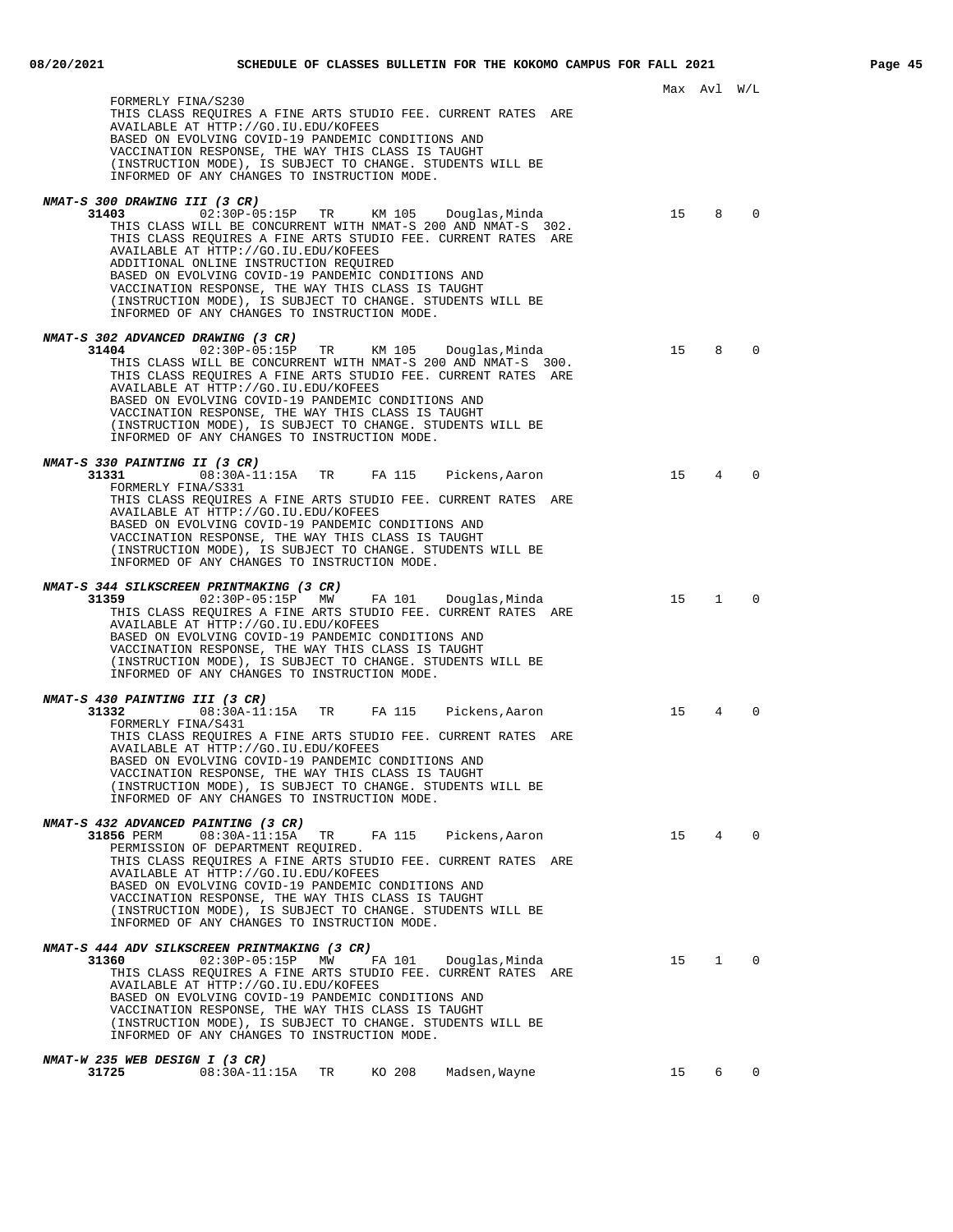| THIS CLASS REOUIRES A LAB FEE - NEW MEDIA. CURRENT RATES ARE<br>AVAILABLE AT HTTP://GO.IU.EDU/KOFEES<br>BASED ON EVOLVING COVID-19 PANDEMIC CONDITIONS AND<br>VACCINATION RESPONSE, THE WAY THIS CLASS IS TAUGHT<br>(INSTRUCTION MODE), IS SUBJECT TO CHANGE. STUDENTS WILL BE<br>INFORMED OF ANY CHANGES TO INSTRUCTION MODE.                                                                                          |    | Max Avl W/L |              |
|-------------------------------------------------------------------------------------------------------------------------------------------------------------------------------------------------------------------------------------------------------------------------------------------------------------------------------------------------------------------------------------------------------------------------|----|-------------|--------------|
|                                                                                                                                                                                                                                                                                                                                                                                                                         |    |             |              |
| NMAT-W 305 ART WITH ROBOTICS (3 CR)<br>41141<br>02:30P-05:15P TR KO 208 Madsen, Wayne<br>THIS CLASS REOUIRES A LAB FEE - NEW MEDIA. CURRENT RATES ARE<br>AVAILABLE AT HTTP://GO.IU.EDU/KOFEES<br>BASED ON EVOLVING COVID-19 PANDEMIC CONDITIONS AND<br>VACCINATION RESPONSE, THE WAY THIS CLASS IS TAUGHT<br>(INSTRUCTION MODE), IS SUBJECT TO CHANGE. STUDENTS WILL BE<br>INFORMED OF ANY CHANGES TO INSTRUCTION MODE. |    | 15 12       | <sup>0</sup> |
| NMAT-W 445 ADVANCED WEB DESIGN (3 CR)                                                                                                                                                                                                                                                                                                                                                                                   |    |             |              |
| $08:30A-11:15A$ TR KO 208 Madsen, Wayne<br>31726<br>THIS CLASS REOUIRES A LAB FEE - NEW MEDIA. CURRENT RATES ARE<br>AVAILABLE AT HTTP://GO.IU.EDU/KOFEES<br>BASED ON EVOLVING COVID-19 PANDEMIC CONDITIONS AND<br>VACCINATION RESPONSE, THE WAY THIS CLASS IS TAUGHT<br>(INSTRUCTION MODE), IS SUBJECT TO CHANGE. STUDENTS WILL BE<br>INFORMED OF ANY CHANGES TO INSTRUCTION MODE.                                      | 15 | 6           | $\Omega$     |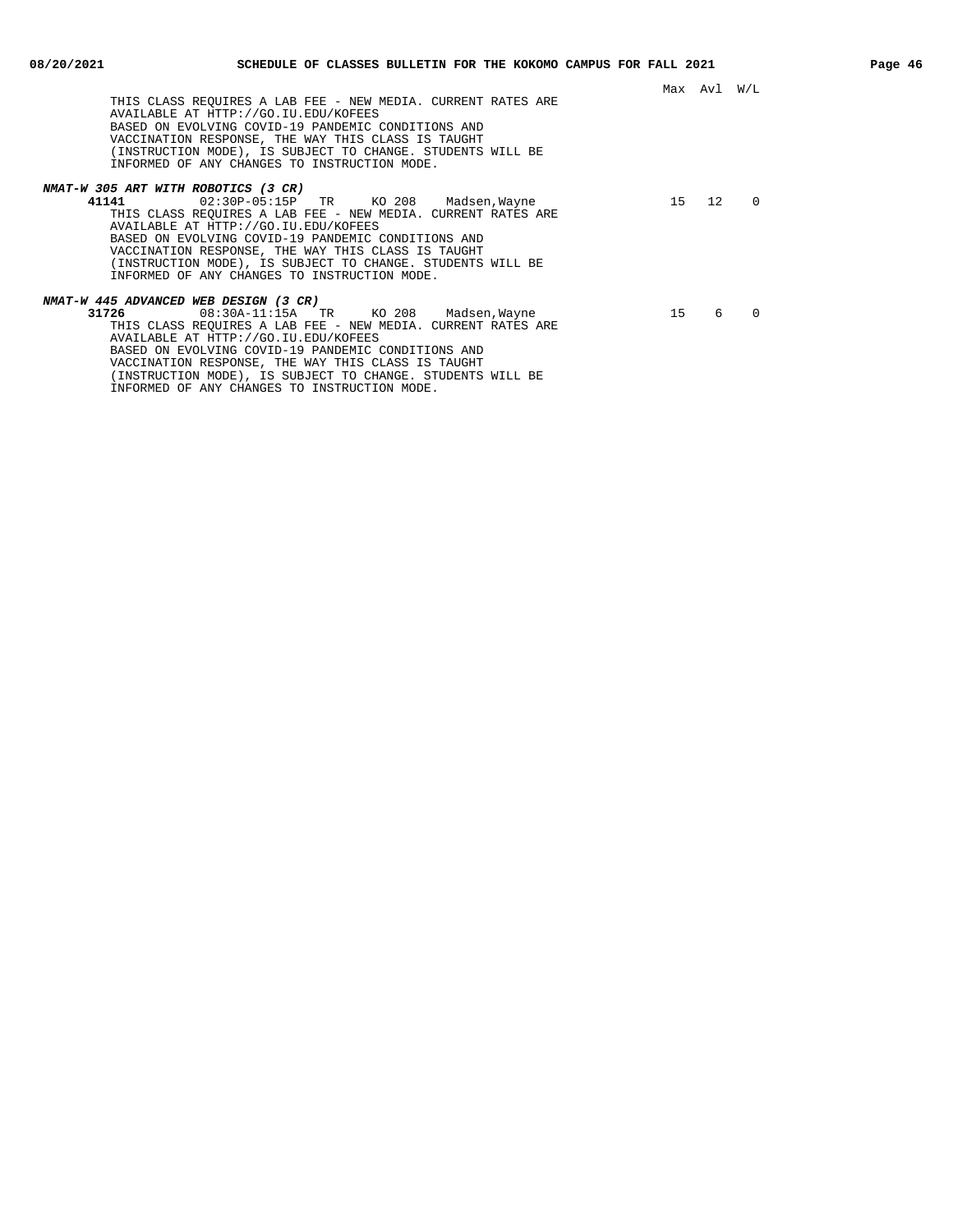| PHILOSOPHY (PHIL)                                                                                                          |    | Max Avi W/L    |          |
|----------------------------------------------------------------------------------------------------------------------------|----|----------------|----------|
|                                                                                                                            |    |                |          |
|                                                                                                                            |    |                |          |
| PHIL-P 100 INTRODUCTION TO PHILOSOPHY (3 CR)                                                                               | 25 |                |          |
| CLSD 31064<br>A ARR OL ONLINE Buckman, Christopher<br>ARR<br>THIS IS A 100% ONLINE CLASS TAUGHT BY IU KOKOMO. NO ON-CAMPUS |    | 0              | 0        |
| CLASS MEETINGS ARE REQUIRED. A DISTANCE EDUCATION FEE MAY                                                                  |    |                |          |
| APPLY; CHECK YOUR CAMPUS BURSAR WEBSITE FOR MORE INFORMATION.                                                              |    |                |          |
| IF IU E-TEXTS ARE NOT USED FOR THIS CLASS, TEXTBOOKS AND                                                                   |    |                |          |
| OTHER MATERIALS ARE AVAILABLE THROUGH YOUR HOME CAMPUS                                                                     |    |                |          |
| BOOKSTORE.                                                                                                                 |    |                |          |
| THIS CLASS REQUIRES A DISTANCE EDUCATION COURSE FEE. CURRENT                                                               |    |                |          |
| RATES ARE AVAILABLE AT HTTP://GO.IU.EDU/KOFEES                                                                             |    |                |          |
| 31205<br>ARR<br>ARR<br>A<br>OL ONLINE Buckman, Christopher                                                                 | 25 | 6              | $\Omega$ |
| THIS IS A 100% ONLINE CLASS TAUGHT BY IU KOKOMO. NO ON-CAMPUS                                                              |    |                |          |
| CLASS MEETINGS ARE REQUIRED. A DISTANCE EDUCATION FEE MAY<br>APPLY; CHECK YOUR CAMPUS BURSAR WEBSITE FOR MORE INFORMATION. |    |                |          |
| IF IU E-TEXTS ARE NOT USED FOR THIS CLASS, TEXTBOOKS AND                                                                   |    |                |          |
| OTHER MATERIALS ARE AVAILABLE THROUGH YOUR HOME CAMPUS                                                                     |    |                |          |
| BOOKSTORE.                                                                                                                 |    |                |          |
| THIS CLASS REQUIRES A DISTANCE EDUCATION COURSE FEE. CURRENT                                                               |    |                |          |
| RATES ARE AVAILABLE AT HTTP://GO.IU.EDU/KOFEES                                                                             |    |                |          |
| 31621<br>$02:30P-03:45P$ MW<br>KO 101<br>Buckman, Christopher                                                              | 32 | 6              | 0        |
| BASED ON EVOLVING COVID-19 PANDEMIC CONDITIONS AND                                                                         |    |                |          |
| VACCINATION RESPONSE, THE WAY THIS CLASS IS TAUGHT<br>(INSTRUCTION MODE), IS SUBJECT TO CHANGE. STUDENTS WILL BE           |    |                |          |
| INFORMED OF ANY CHANGES TO INSTRUCTION MODE.                                                                               |    |                |          |
| Blackwell, Scott<br>41098<br>10:00A-11:15A MW<br>KO 150                                                                    | 32 | 13             | 0        |
| BASED ON EVOLVING COVID-19 PANDEMIC CONDITIONS AND                                                                         |    |                |          |
| VACCINATION RESPONSE, THE WAY THIS CLASS IS TAUGHT                                                                         |    |                |          |
| (INSTRUCTION MODE), IS SUBJECT TO CHANGE. STUDENTS WILL BE                                                                 |    |                |          |
| INFORMED OF ANY CHANGES TO INSTRUCTION MODE.                                                                               |    |                |          |
| CLSD 45171<br>ARR<br>A<br>ARR<br>OL ONLINE Barnes,Brian G.                                                                 | 30 | $\Omega$       | $\Omega$ |
| PREREQUISITE: ENG W131 OR CONCURRENT ENROLLMENT                                                                            |    |                |          |
| MEETS THE GENERAL EDUCATION REQUIREMENT FOR EITHER REASONING<br>ABOUT ETHICAL QUESTIONS OR `ARTS AND HUMANITIES. .         |    |                |          |
| THIS IS A 100% ONLINE CLASS TAUGHT BY IU SOUTHEAST. NO                                                                     |    |                |          |
| ON-CAMPUS CLASS MEETINGS ARE REQUIRED. A DISTANCE EDUCATION                                                                |    |                |          |
| FEE WILL APPLY; CHECK YOUR CAMPUS BURSAR WEBSITE FOR MORE                                                                  |    |                |          |
| INFORMATION. IF IU E-TEXTS ARE NOT USED FOR THIS CLASS,                                                                    |    |                |          |
| TEXTBOOKS AND OTHER MATERIALS ARE AVAILABLE AT YOUR HOME                                                                   |    |                |          |
| CAMPUS BOOKSTORE.                                                                                                          |    |                |          |
| THIS CLASS IS PART OF THE "TRANSFER INDIANA" (TRANSFERIN)                                                                  |    |                |          |
| INITIATIVE. FOR ADDITIONAL INFORMATION, LINK TO<br>WWW.TRANSFERIN.NET. .                                                   |    |                |          |
| THIS CLASS REQUIRES A DISTANCE EDUCATION COURSE FEE. CURRENT                                                               |    |                |          |
| RATES ARE AVAILABLE AT HTTP://GO.IU.EDU/KOFEES                                                                             |    |                |          |
| 46891<br>ARR<br>Α<br>ARR<br>OL ONLINE Armstrong,Rebecca                                                                    | 40 | $\mathbf{1}$   | 0        |
| THIS IS A 100% ONLINE CLASS TAUGHT BY IU NORTHWEST. NO                                                                     |    |                |          |
| ON-CAMPUS CLASS MEETINGS ARE REQUIRED. A DISTANCE EDUCATION                                                                |    |                |          |
| FEE WILL APPLY; CHECK YOUR CAMPUS BURSAR WEBSITE FOR MORE                                                                  |    |                |          |
| INFORMATION. TEXTBOOK PURCHASES MAY BE MADE THROUGH YOUR HOME<br>CAMPUS BOOKSTORE.                                         |    |                |          |
| THIS COURSE IS PART OF THE "TRANSFER INDIANA" (TRANSFERIN)                                                                 |    |                |          |
| INITIATIVE. FOR ADDITIONAL INFORMATION, LINK TO                                                                            |    |                |          |
| WWW.TRANSFERIN.NET.                                                                                                        |    |                |          |
| THIS CLASS REQUIRES A DISTANCE EDUCATION COURSE FEE. CURRENT                                                               |    |                |          |
| RATES ARE AVAILABLE AT HTTP://GO.IU.EDU/KOFEES                                                                             |    |                |          |
|                                                                                                                            |    |                |          |
| PHIL-P 105 CRITICAL THINKING (3 CR)<br>CLSD 31158<br>ARR<br>ARR<br>OL ONLINE Coss, David<br>A                              | 25 | $\mathbf 0$    | 0        |
| THIS IS A 100% ONLINE CLASS TAUGHT BY IU KOKOMO. NO ON-CAMPUS                                                              |    |                |          |
| CLASS MEETINGS ARE REQUIRED. A DISTANCE EDUCATION FEE MAY                                                                  |    |                |          |
| APPLY; CHECK YOUR CAMPUS BURSAR WEBSITE FOR MORE INFORMATION.                                                              |    |                |          |
| IF IU E-TEXTS ARE NOT USED FOR THIS CLASS, TEXTBOOKS AND                                                                   |    |                |          |
| OTHER MATERIALS ARE AVAILABLE THROUGH YOUR HOME CAMPUS                                                                     |    |                |          |
| BOOKSTORE.                                                                                                                 |    |                |          |
| THIS CLASS REQUIRES A DISTANCE EDUCATION COURSE FEE. CURRENT                                                               |    |                |          |
| RATES ARE AVAILABLE AT HTTP://GO.IU.EDU/KOFEES<br>CLSD 44500<br>ARR<br>Α<br>ARR<br>OL ONLINE Zynda, Lyle D                 | 35 | $\overline{0}$ | 0        |
| THIS IS A 100% ONLINE CLASS TAUGHT BY IU SOUTH BEND. NO                                                                    |    |                |          |
| ON-CAMPUS CLASS MEETINGS ARE REQUIRED. A DISTANCE EDUCATION                                                                |    |                |          |
| FEE WILL APPLY; CHECK YOUR CAMPUS BURSAR WEBSITE FOR MORE                                                                  |    |                |          |
| INFORMATION. TEXTBOOK PURCHASES MAY BE MADE THROUGH YOUR HOME                                                              |    |                |          |
| CAMPUS BOOKSTORE.                                                                                                          |    |                |          |
| CAMPUSWIDE GEN ED FUNDAMENTAL LITERACIES: CRITICAL THINKING                                                                |    |                |          |
| THIS CLASS REQUIRES A DISTANCE EDUCATION COURSE FEE. CURRENT                                                               |    |                |          |
| RATES ARE AVAILABLE AT HTTP://GO.IU.EDU/KOFEES                                                                             |    |                |          |

**PHIL-P 140 INTRODUCTION TO ETHICS (3 CR)**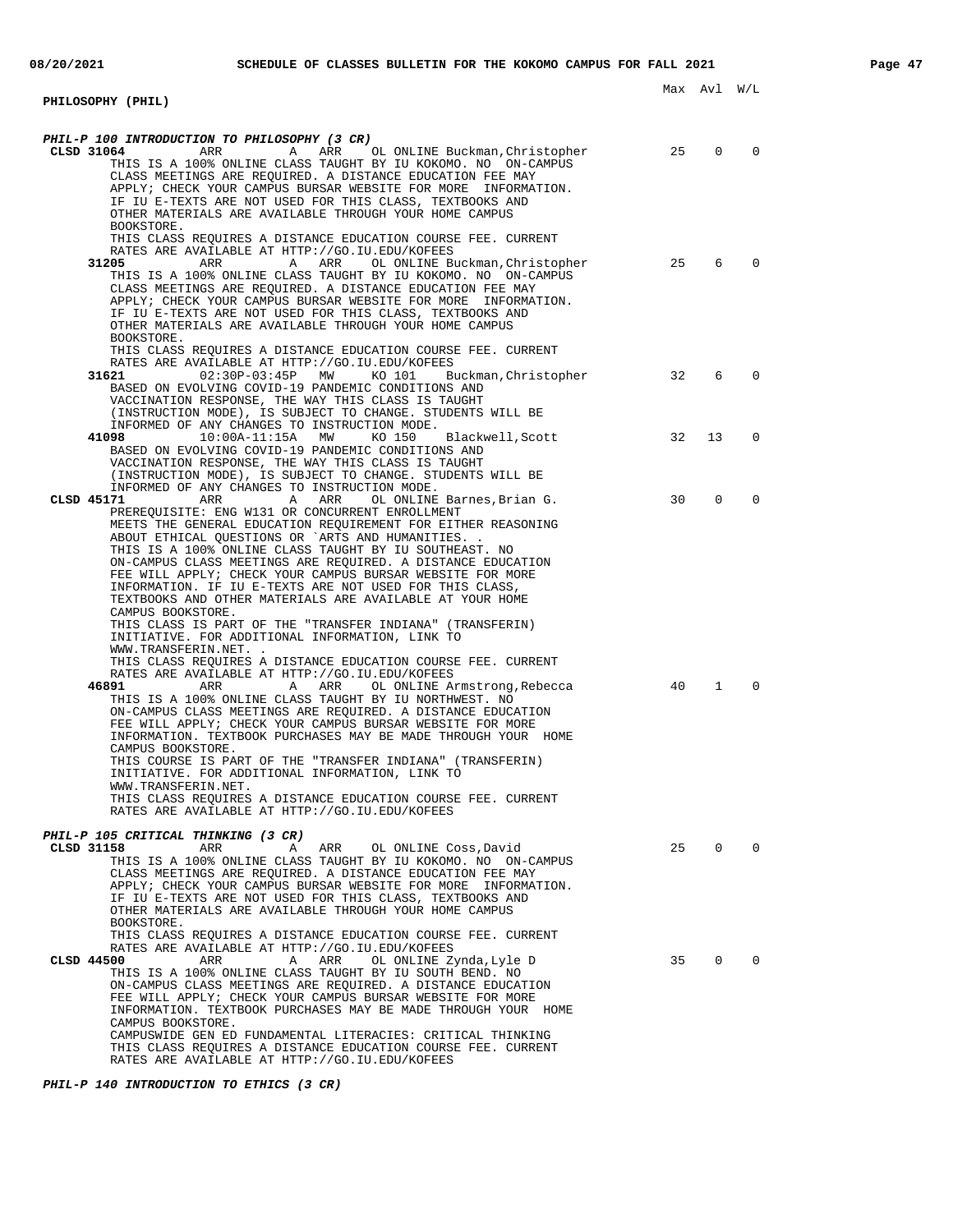|                                                                                                                                |    | Max Avl W/L     |             |
|--------------------------------------------------------------------------------------------------------------------------------|----|-----------------|-------------|
| 11:30A-12:45P MW KO 103 Bain-Selbo, Eric<br>31065                                                                              | 32 | $\mathbf{1}$    | $\Omega$    |
| BASED ON EVOLVING COVID-19 PANDEMIC CONDITIONS AND<br>VACCINATION RESPONSE, THE WAY THIS CLASS IS TAUGHT                       |    |                 |             |
| (INSTRUCTION MODE), IS SUBJECT TO CHANGE. STUDENTS WILL BE                                                                     |    |                 |             |
| INFORMED OF ANY CHANGES TO INSTRUCTION MODE.                                                                                   |    |                 |             |
| $11:30A-12:45P$<br>TR<br>KO 102<br>31095<br>Blackwell, Scott<br>BASED ON EVOLVING COVID-19 PANDEMIC CONDITIONS AND             | 30 | $7\overline{ }$ | $\Omega$    |
| VACCINATION RESPONSE, THE WAY THIS CLASS IS TAUGHT                                                                             |    |                 |             |
| (INSTRUCTION MODE), IS SUBJECT TO CHANGE. STUDENTS WILL BE                                                                     |    |                 |             |
| INFORMED OF ANY CHANGES TO INSTRUCTION MODE.                                                                                   |    |                 |             |
| 31325 PERM<br>ARR<br>A ARR<br>OL ONLINE Weingartner, Tom<br>THIS IS A 100% ONLINE CLASS TAUGHT BY IU KOKOMO. NO ON-CAMPUS      | 25 | $\mathbf{1}$    | 0           |
| CLASS MEETINGS ARE REOUIRED. A DISTANCE EDUCATION FEE MAY                                                                      |    |                 |             |
| APPLY; CHECK YOUR CAMPUS BURSAR WEBSITE FOR MORE INFORMATION.                                                                  |    |                 |             |
| IF IU E-TEXTS ARE NOT USED FOR THIS CLASS, TEXTBOOKS AND<br>OTHER MATERIALS ARE AVAILABLE THROUGH YOUR HOME CAMPUS             |    |                 |             |
| BOOKSTORE.                                                                                                                     |    |                 |             |
| THIS CLASS REQUIRES A DISTANCE EDUCATION COURSE FEE. CURRENT                                                                   |    |                 |             |
| RATES ARE AVAILABLE AT HTTP://GO.IU.EDU/KOFEES                                                                                 |    |                 |             |
| PERMISSION OF DEPARTMENT REQUIRED.<br>KO 105 Blackwell, Scott 31<br>31622<br>02:30P-03:45P<br>TR                               |    | 15              | $\mathbf 0$ |
| BASED ON EVOLVING COVID-19 PANDEMIC CONDITIONS AND                                                                             |    |                 |             |
| VACCINATION RESPONSE, THE WAY THIS CLASS IS TAUGHT                                                                             |    |                 |             |
| (INSTRUCTION MODE), IS SUBJECT TO CHANGE. STUDENTS WILL BE<br>INFORMED OF ANY CHANGES TO INSTRUCTION MODE.                     |    |                 |             |
| A ARR OL ONLINE Baldwin, Erik Daniel<br>45051<br>ARR                                                                           | 40 | $\mathbf{1}$    | $\Omega$    |
| THIS COURSE IS PART OF THE "TRANSFER INDIANA" (TRANSFERIN)                                                                     |    |                 |             |
| INITIATIVE. FOR ADDITIONAL INFORMATION, LINK TO<br>WWW.TRANSFERIN.NET.                                                         |    |                 |             |
| THIS IS A 100% ONLINE CLASS TAUGHT BY IU NORTHWEST. NO                                                                         |    |                 |             |
| ON-CAMPUS CLASS MEETINGS ARE REQUIRED. A DISTANCE EDUCATION                                                                    |    |                 |             |
| FEE WILL APPLY; CHECK YOUR CAMPUS BURSAR WEBSITE FOR MORE                                                                      |    |                 |             |
| INFORMATION. TEXTBOOK PURCHASES MAY BE MADE THROUGH YOUR HOME<br>CAMPUS BOOKSTORE.                                             |    |                 |             |
| THIS CLASS REQUIRES A DISTANCE EDUCATION COURSE FEE. CURRENT                                                                   |    |                 |             |
| RATES ARE AVAILABLE AT HTTP://GO.IU.EDU/KOFEES                                                                                 |    |                 |             |
| CLSD 45174<br>ARR<br>A ARR<br>OL ONLINE Harvey, George William<br>MEETS THE GENERAL EDUCATION REOUIREMENT FOR EITHER REASONING | 30 | $\Omega$        | $\Omega$    |
| ABOUT ETHICAL QUESTIONS OR `ARTS AND HUMANITIES. .                                                                             |    |                 |             |
| PREREQUISITE: ENG W131 OR CONCURRENT ENROLLMENT                                                                                |    |                 |             |
| THIS IS A 100% ONLINE CLASS TAUGHT BY IU SOUTHEAST. NO<br>ON-CAMPUS CLASS MEETINGS ARE REQUIRED. A DISTANCE EDUCATION          |    |                 |             |
| FEE WILL APPLY; CHECK YOUR CAMPUS BURSAR WEBSITE FOR MORE                                                                      |    |                 |             |
| INFORMATION. IF IU E-TEXTS ARE NOT USED FOR THIS CLASS,                                                                        |    |                 |             |
| TEXTBOOKS AND OTHER MATERIALS ARE AVAILABLE AT YOUR HOME<br>CAMPUS BOOKSTORE.                                                  |    |                 |             |
| THIS CLASS IS PART OF THE "TRANSFER INDIANA" (TRANSFERIN)                                                                      |    |                 |             |
| INITIATIVE. FOR ADDITIONAL INFORMATION, LINK TO                                                                                |    |                 |             |
| WWW.TRANSFERIN.NET. .<br>THIS CLASS REQUIRES A DISTANCE EDUCATION COURSE FEE. CURRENT                                          |    |                 |             |
| RATES ARE AVAILABLE AT HTTP://GO.IU.EDU/KOFEES                                                                                 |    |                 |             |
|                                                                                                                                |    |                 |             |
| PHIL-P 150 ELEMENTARY LOGIC (3 CR)<br>A ARR OL ONLINE Blackwell, Scott<br>31276<br>ARR                                         | 25 | 19              | $\Omega$    |
| THIS IS A 100% ONLINE CLASS TAUGHT BY IU KOKOMO. NO ON-CAMPUS                                                                  |    |                 |             |
| CLASS MEETINGS ARE REQUIRED. A DISTANCE EDUCATION FEE MAY                                                                      |    |                 |             |
| APPLY; CHECK YOUR CAMPUS BURSAR WEBSITE FOR MORE INFORMATION.<br>IF IU E-TEXTS ARE NOT USED FOR THIS CLASS, TEXTBOOKS AND      |    |                 |             |
| OTHER MATERIALS ARE AVAILABLE THROUGH YOUR HOME CAMPUS                                                                         |    |                 |             |
| BOOKSTORE.                                                                                                                     |    |                 |             |
| THIS CLASS REQUIRES A DISTANCE EDUCATION COURSE FEE. CURRENT                                                                   |    |                 |             |
| RATES ARE AVAILABLE AT HTTP://GO.IU.EDU/KOFEES<br>45054<br>ARR<br>OL ONLINE Dimuzio, Gianluca<br>ARR<br>Α                      | 40 | 21              | $\mathbf 0$ |
| THIS IS A 100% ONLINE CLASS TAUGHT BY IU NORTHWEST. NO                                                                         |    |                 |             |
| ON-CAMPUS CLASS MEETINGS ARE REQUIRED. A DISTANCE EDUCATION                                                                    |    |                 |             |
| FEE WILL APPLY; CHECK YOUR CAMPUS BURSAR WEBSITE FOR MORE<br>INFORMATION. TEXTBOOK PURCHASES MAY BE MADE THROUGH YOUR HOME     |    |                 |             |
| CAMPUS BOOKSTORE.                                                                                                              |    |                 |             |
| THIS CLASS REQUIRES A DISTANCE EDUCATION COURSE FEE. CURRENT                                                                   |    |                 |             |
| RATES ARE AVAILABLE AT HTTP://GO.IU.EDU/KOFEES                                                                                 |    |                 |             |
| PHIL-P 306 BUSINESS ETHICS (3 CR)                                                                                              |    |                 |             |
| 43869<br>ARR<br>Α<br>ARR<br>OL ONLINE Baldwin, Erik Daniel                                                                     | 40 | 8               | $\Omega$    |
| THIS IS A 100% ONLINE CLASS TAUGHT BY IU NORTHWEST. NO<br>ON-CAMPUS CLASS MEETINGS ARE REQUIRED. A DISTANCE EDUCATION          |    |                 |             |
| FEE WILL APPLY; CHECK YOUR CAMPUS BURSAR WEBSITE FOR MORE                                                                      |    |                 |             |
| INFORMATION. TEXTBOOK PURCHASES MAY BE MADE THROUGH YOUR HOME                                                                  |    |                 |             |

CAMPUS BOOKSTORE. THIS IS AN INTENSIVE WRITING CLASS.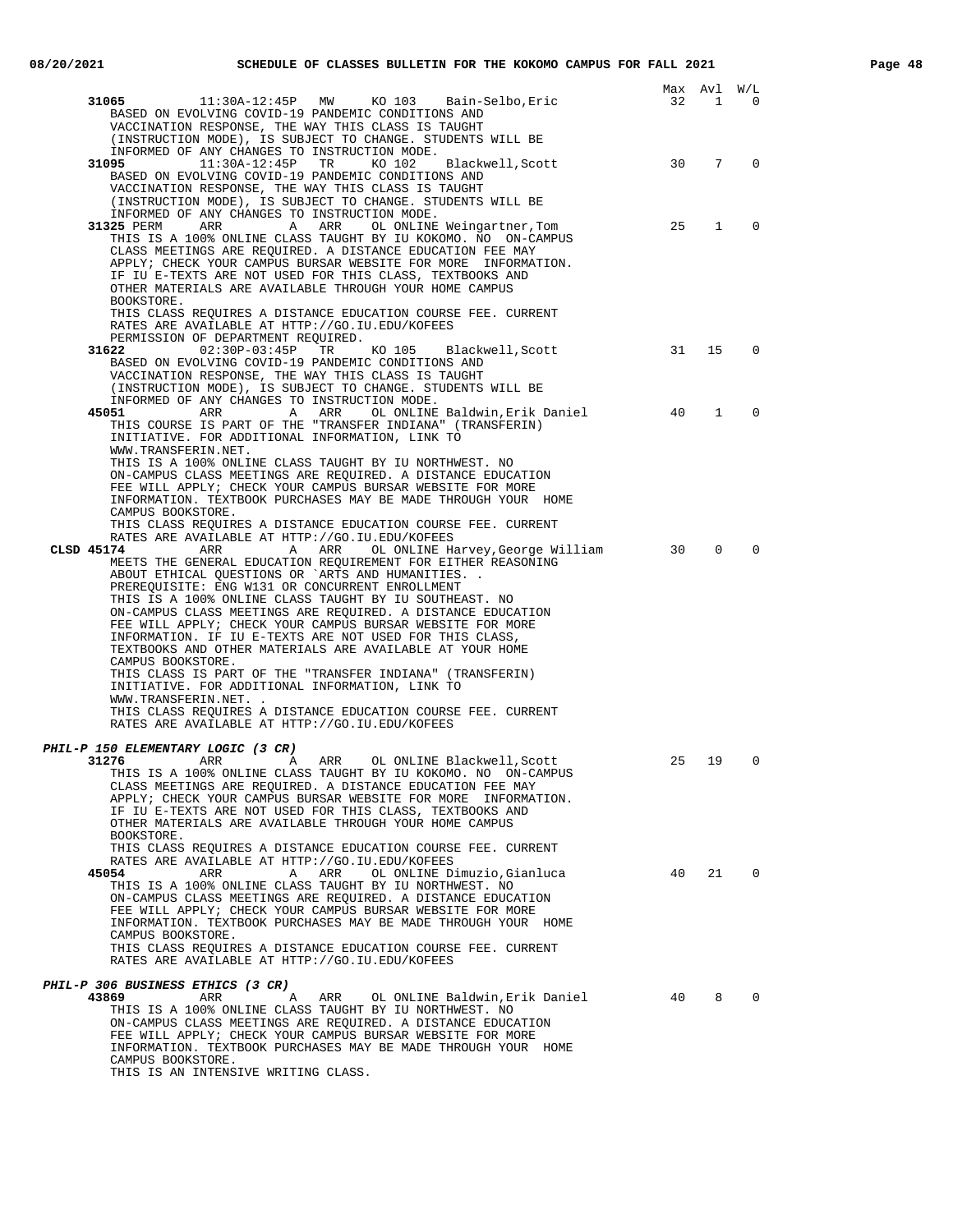|                                                                                                                                                                                                                                                                                                                                                                                                                                                                                                                                                                      |      | Max Avl W/L |          |
|----------------------------------------------------------------------------------------------------------------------------------------------------------------------------------------------------------------------------------------------------------------------------------------------------------------------------------------------------------------------------------------------------------------------------------------------------------------------------------------------------------------------------------------------------------------------|------|-------------|----------|
| THIS CLASS REOUIRES A DISTANCE EDUCATION COURSE FEE. CURRENT<br>RATES ARE AVAILABLE AT HTTP://GO.IU.EDU/KOFEES                                                                                                                                                                                                                                                                                                                                                                                                                                                       |      |             |          |
| <b>PHIL-P 345 PROBLEMS IN SOC &amp; POL PHIL (3 CR)</b><br>$01:00P-02:15P$<br>TR<br>KO 104 Buckman, Christopher<br>41097<br>BASED ON EVOLVING COVID-19 PANDEMIC CONDITIONS AND<br>VACCINATION RESPONSE, THE WAY THIS CLASS IS TAUGHT<br>(INSTRUCTION MODE), IS SUBJECT TO CHANGE. STUDENTS WILL BE<br>INFORMED OF ANY CHANGES TO INSTRUCTION MODE.                                                                                                                                                                                                                   | 30 a | 25          | $\Omega$ |
| PHIL-P 393 BIOMEDICAL ETHICS (3 CR)<br>31225<br>A ARR OL ONLINE Gulley, Joshua<br>ARR<br>THIS IS A 100% ONLINE CLASS TAUGHT BY IU KOKOMO. NO ON-CAMPUS<br>CLASS MEETINGS ARE REQUIRED. A DISTANCE EDUCATION FEE MAY<br>APPLY; CHECK YOUR CAMPUS BURSAR WEBSITE FOR MORE INFORMATION.<br>IF IU E-TEXTS ARE NOT USED FOR THIS CLASS, TEXTBOOKS AND<br>OTHER MATERIALS ARE AVAILABLE THROUGH YOUR HOME CAMPUS<br>BOOKSTORE.                                                                                                                                             | 2.5  | 8           | $\Omega$ |
| THIS CLASS REOUIRES A DISTANCE EDUCATION COURSE FEE. CURRENT<br>RATES ARE AVAILABLE AT HTTP://GO.IU.EDU/KOFEES<br>45291<br>ARR<br>A ARR OL ONLINE Matwijkiw, Anja<br>THIS IS A 100% ONLINE CLASS TAUGHT BY IU NORTHWEST. NO<br>ON-CAMPUS CLASS MEETINGS ARE REQUIRED. A DISTANCE EDUCATION<br>FEE WILL APPLY; CHECK YOUR CAMPUS BURSAR WEBSITE FOR MORE<br>INFORMATION. TEXTBOOK PURCHASES MAY BE MADE THROUGH YOUR HOME<br>CAMPUS BOOKSTORE.                                                                                                                        | 40   | 3           | $\Omega$ |
| THIS CLASS REOUIRES A DISTANCE EDUCATION COURSE FEE. CURRENT<br>RATES ARE AVAILABLE AT HTTP://GO.IU.EDU/KOFEES<br>ARR<br>OL ONLINE Jenkins,Vicki Lynn<br>45425<br>ARR<br>Α<br>THIS IS A 100% ONLINE CLASS TAUGHT BY IU EAST. NO ON-CAMPUS<br>CLASS MEETINGS ARE REOUIRED. A DISTANCE EDUCATION FEE WILL<br>APPLY; CHECK YOUR CAMPUS BURSAR WEBSITE FOR MORE INFORMATION.<br>IF IU E-TEXTS ARE NOT USED FOR THIS CLASS, TEXTBOOKS AND<br>OTHER MATERIALS ARE AVAILABLE AT YOUR HOME CAMPUS BOOKSTORE.<br>THIS CLASS REOUIRES A DISTANCE EDUCATION COURSE FEE. CURRENT | 30   | 6           | $\Omega$ |

RATES ARE AVAILABLE AT HTTP://GO.IU.EDU/KOFEES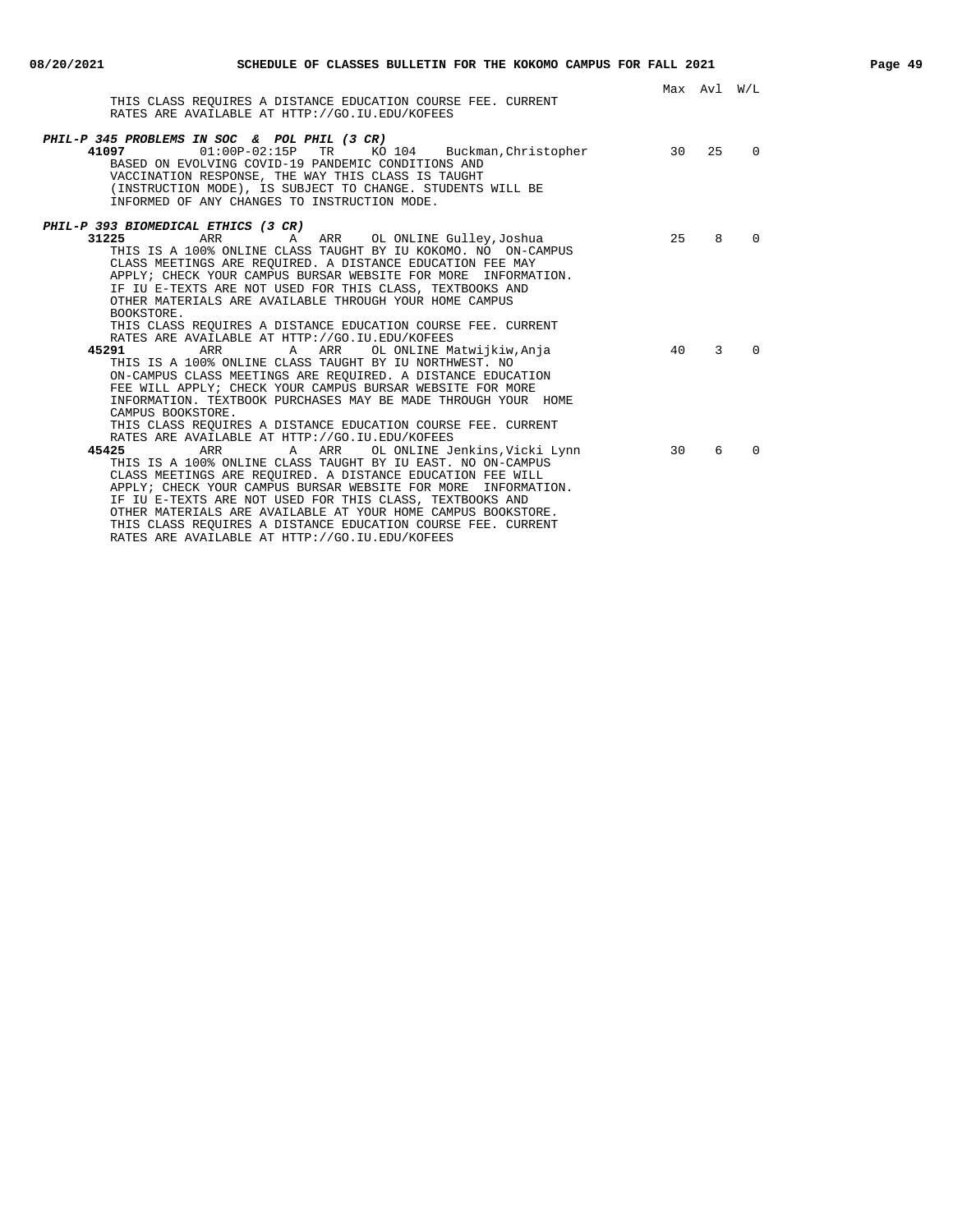## **RELIGIOUS STUDIES (REL)**

| REL-R 152 JEWS, CHRISTIANS, MUSLIMS (3 CR)                                                                                                                                                                                                                                                                                                                                                                                                                                              |    |    |          |
|-----------------------------------------------------------------------------------------------------------------------------------------------------------------------------------------------------------------------------------------------------------------------------------------------------------------------------------------------------------------------------------------------------------------------------------------------------------------------------------------|----|----|----------|
| 44471<br>A ARR OL ONLINE Stockman,Robert H<br>ARR<br>THIS IS A 100% ONLINE CLASS TAUGHT BY IU SOUTH BEND. NO<br>ON-CAMPUS CLASS MEETINGS ARE REOUIRED. A DISTANCE EDUCATION<br>FEE WILL APPLY; CHECK YOUR CAMPUS BURSAR WEBSITE FOR MORE<br>INFORMATION. TEXTBOOK PURCHASES MAY BE MADE THROUGH YOUR<br>HOME<br>CAMPUS BOOKSTORE.<br>LAS: WESTERN CULTURE BEFORE 1800<br>THIS CLASS REOUIRES A DISTANCE EDUCATION COURSE FEE. CURRENT<br>RATES ARE AVAILABLE AT HTTP://GO.IU.EDU/KOFEES | 40 | 5  | $\Omega$ |
| REL-R 160 INTRO TO RELIGION IN AMERICA (3 CR)<br>46894<br>A ARR<br>OL ONLINE Busse, Richard<br>ARR<br>THIS IS A 100% ONLINE CLASS TAUGHT BY IU NORTHWEST. NO<br>ON-CAMPUS CLASS MEETINGS ARE REOUIRED. A DISTANCE EDUCATION<br>FEE WILL APPLY; CHECK YOUR CAMPUS BURSAR WEBSITE FOR MORE<br>INFORMATION. TEXTBOOK PURCHASES MAY BE MADE THROUGH YOUR<br>HOME<br>CAMPUS BOOKSTORE.                                                                                                       | 35 | 24 | $\Omega$ |

THIS CLASS REQUIRES A DISTANCE EDUCATION COURSE FEE. CURRENT RATES ARE AVAILABLE AT HTTP://GO.IU.EDU/KOFEES

Max Avl W/L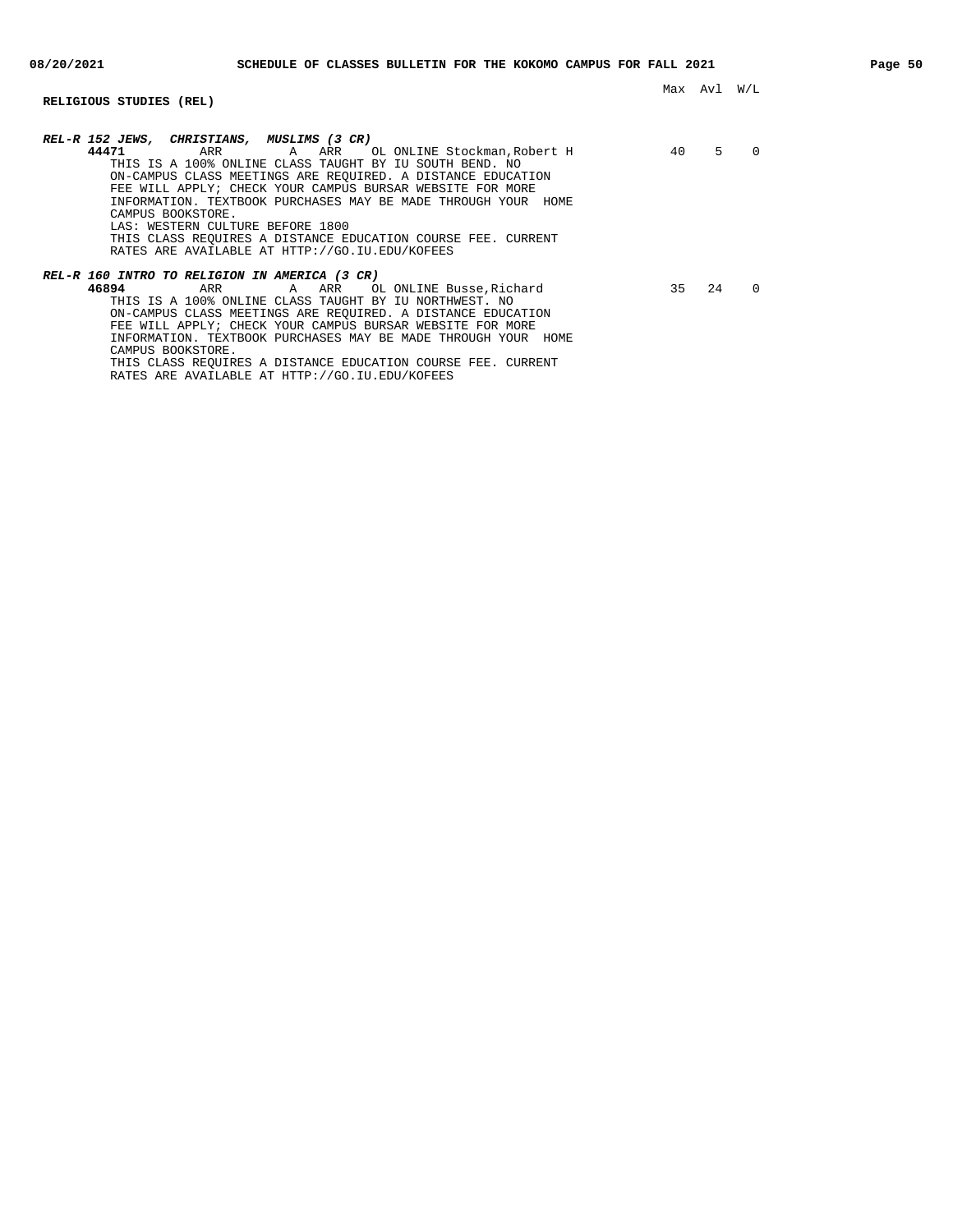|                                                                                                                                                                                                                                                                                                                                                                                   |           | Max Avl W/L    |                                        |
|-----------------------------------------------------------------------------------------------------------------------------------------------------------------------------------------------------------------------------------------------------------------------------------------------------------------------------------------------------------------------------------|-----------|----------------|----------------------------------------|
| <b>SPANISH (SPAN)</b>                                                                                                                                                                                                                                                                                                                                                             |           |                |                                        |
|                                                                                                                                                                                                                                                                                                                                                                                   |           |                |                                        |
| SPAN-S 111 ELEMENTARY SPANISH 1 (4 CR)                                                                                                                                                                                                                                                                                                                                            |           |                |                                        |
| <b>ARR</b><br>CLSD 31077<br>ARR<br>OL ONLINE Taff, Christine M<br>A<br>STUDENTS WISHING TO ENROLL IN A FOREIGN LANGUAGE COURSE<br>SHOULD REFER TO THE PLACEMENT TESTING PROCEDURES FOUND IN THE<br>SCHEDULE OF CLASSES PUBLICATION.                                                                                                                                               | 24        | $\Omega$       | 4                                      |
| THIS IS A 100% ONLINE CLASS TAUGHT BY IU KOKOMO. NO ON-CAMPUS<br>CLASS MEETINGS ARE REQUIRED. A DISTANCE EDUCATION FEE MAY<br>APPLY; CHECK YOUR CAMPUS BURSAR WEBSITE FOR MORE INFORMATION.<br>IF IU E-TEXTS ARE NOT USED FOR THIS CLASS, TEXTBOOKS AND<br>OTHER MATERIALS ARE AVAILABLE THROUGH YOUR HOME CAMPUS<br>BOOKSTORE.                                                   |           |                |                                        |
| THIS CLASS REQUIRES A DISTANCE EDUCATION COURSE FEE. CURRENT<br>RATES ARE AVAILABLE AT HTTP://GO.IU.EDU/KOFEES<br>CLSD 31094<br>$02:00P-03:45P$ MW<br>KO 175<br>Nelson-Pico, Angie Lee                                                                                                                                                                                            | $\sim$ 20 | 0              | $\Omega$                               |
| STUDENTS WISHING TO ENROLL IN A FOREIGN LANGUAGE COURSE<br>SHOULD REFER TO THE PLACEMENT TESTING PROCEDURES FOUND IN<br>THE<br>SCHEDULE OF CLASSES PUBLICATION.<br>BASED ON EVOLVING COVID-19 PANDEMIC CONDITIONS AND                                                                                                                                                             |           |                |                                        |
| VACCINATION RESPONSE, THE WAY THIS CLASS IS TAUGHT<br>(INSTRUCTION MODE), IS SUBJECT TO CHANGE. STUDENTS WILL BE<br>INFORMED OF ANY CHANGES TO INSTRUCTION MODE.                                                                                                                                                                                                                  |           |                |                                        |
| SPAN-S 203 SECOND YEAR SPANISH 1 (3 CR)                                                                                                                                                                                                                                                                                                                                           |           |                |                                        |
| 31078<br>$02:30P-03:45P$ MW<br>KO 102<br>Taff,Christine M<br>STUDENTS WISHING TO ENROLL IN A FOREIGN LANGUAGE COURSE<br>SHOULD REFER TO THE PLACEMENT TESTING PROCEDURES FOUND IN THE<br>SCHEDULE OF CLASSES PUBLICATION.                                                                                                                                                         | 13        | 6              | $\Omega$                               |
| BASED ON EVOLVING COVID-19 PANDEMIC CONDITIONS AND<br>VACCINATION RESPONSE, THE WAY THIS CLASS IS TAUGHT<br>(INSTRUCTION MODE), IS SUBJECT TO CHANGE. STUDENTS WILL BE<br>INFORMED OF ANY CHANGES TO INSTRUCTION MODE.                                                                                                                                                            |           |                |                                        |
| 31079<br>ARR<br>ARR<br>OL ONLINE Taff, Christine M<br>Α<br>STUDENTS WISHING TO ENROLL IN A FOREIGN LANGUAGE COURSE<br>SHOULD REFER TO THE PLACEMENT TESTING PROCEDURES FOUND IN<br>THE<br>SCHEDULE OF CLASSES PUBLICATION.                                                                                                                                                        | 25        | 7              | $\Omega$                               |
| THIS IS A 100% ONLINE CLASS TAUGHT BY IU KOKOMO. NO ON-CAMPUS<br>CLASS MEETINGS ARE REQUIRED. A DISTANCE EDUCATION FEE MAY<br>APPLY; CHECK YOUR CAMPUS BURSAR WEBSITE FOR MORE INFORMATION.<br>IF IU E-TEXTS ARE NOT USED FOR THIS CLASS, TEXTBOOKS AND<br>OTHER MATERIALS ARE AVAILABLE THROUGH YOUR HOME CAMPUS                                                                 |           |                |                                        |
| BOOKSTORE.<br>THIS CLASS REQUIRES A DISTANCE EDUCATION COURSE FEE. CURRENT<br>RATES ARE AVAILABLE AT HTTP://GO.IU.EDU/KOFEES                                                                                                                                                                                                                                                      |           |                |                                        |
| SPAN-S 319 SPANISH FOR HLTH CARE PERSNL (3 CR)                                                                                                                                                                                                                                                                                                                                    |           |                |                                        |
| 45850<br>ARR<br>Α<br>ARR<br>OL ONLINE Carlstrand,Judith Lynn<br>THIS CLASS IS OFFERED AS PART OF A COLLABORATIVE ACADEMIC<br>PROGRAM. PLEASE CONSULT WITH YOUR ADVISOR TO ENSURE THIS<br>CLASS WILL COUNT TOWARD YOUR DEGREE REQUIREMENTS<br>THIS IS A 100% ONLINE CLASS TAUGHT BY IUPUI. NO ON-CAMPUS                                                                            | 25        | 2              | $\Omega$                               |
| CLASS MEETINGS ARE REQUIRED. A DISTANCE EDUCATION FEE WILL<br>APPLY; CHECK YOUR CAMPUS BURSAR WEBSITE FOR MORE INFORMATION.<br>TEXTBOOK PURCHASES MAY BE MADE THROUGH YOUR HOME CAMPUS<br>BOOKSTORE.<br>THIS CLASS REQUIRES A DISTANCE EDUCATION COURSE FEE. CURRENT                                                                                                              |           |                |                                        |
| RATES ARE AVAILABLE AT HTTP://GO.IU.EDU/KOFEES                                                                                                                                                                                                                                                                                                                                    |           |                |                                        |
| <i>SPAN-S 360 INTRO TO HISPANIC LIT (3 CR)</i>                                                                                                                                                                                                                                                                                                                                    |           |                |                                        |
| CLSD 44440<br>ARR<br>Α<br>ARR<br>OL ONLINE Taff, Christine M<br>THIS IS A 100% ONLINE CLASS TAUGHT BY IU KOKOMO. NO ON-CAMPUS<br>CLASS MEETINGS ARE REQUIRED. A DISTANCE EDUCATION FEE MAY<br>APPLY; CHECK YOUR CAMPUS BURSAR WEBSITE FOR MORE INFORMATION.<br>IF IU E-TEXTS ARE NOT USED FOR THIS CLASS, TEXTBOOKS AND<br>OTHER MATERIALS ARE AVAILABLE THROUGH YOUR HOME CAMPUS | 15        | $\overline{0}$ | 4                                      |
| BOOKSTORE.<br>THIS CLASS REOUIRES A DISTANCE EDUCATION COURSE FEE. CURRENT<br>RATES ARE AVAILABLE AT HTTP://GO.IU.EDU/KOFEES<br>THIS CLASS IS OFFERED AS PART OF A JOINT ACADEMIC PROGRAM.                                                                                                                                                                                        |           |                |                                        |
| PLEASE CONSULT WITH YOUR ADVISOR TO ENSURE THIS CLASS WILL<br>COUNT TOWARD YOUR DEGREE REQUIREMENTS.                                                                                                                                                                                                                                                                              |           |                |                                        |
| SPAN-S 412 SPAN AMERICA: CULTURAL CONTEXT (3 CR)<br>44479<br>OL ONLINE Fong-Morgan, Bridget M<br>ARR<br>Α<br>ARR                                                                                                                                                                                                                                                                  | 22        |                | $1 \quad \blacksquare$<br>$\mathbf{1}$ |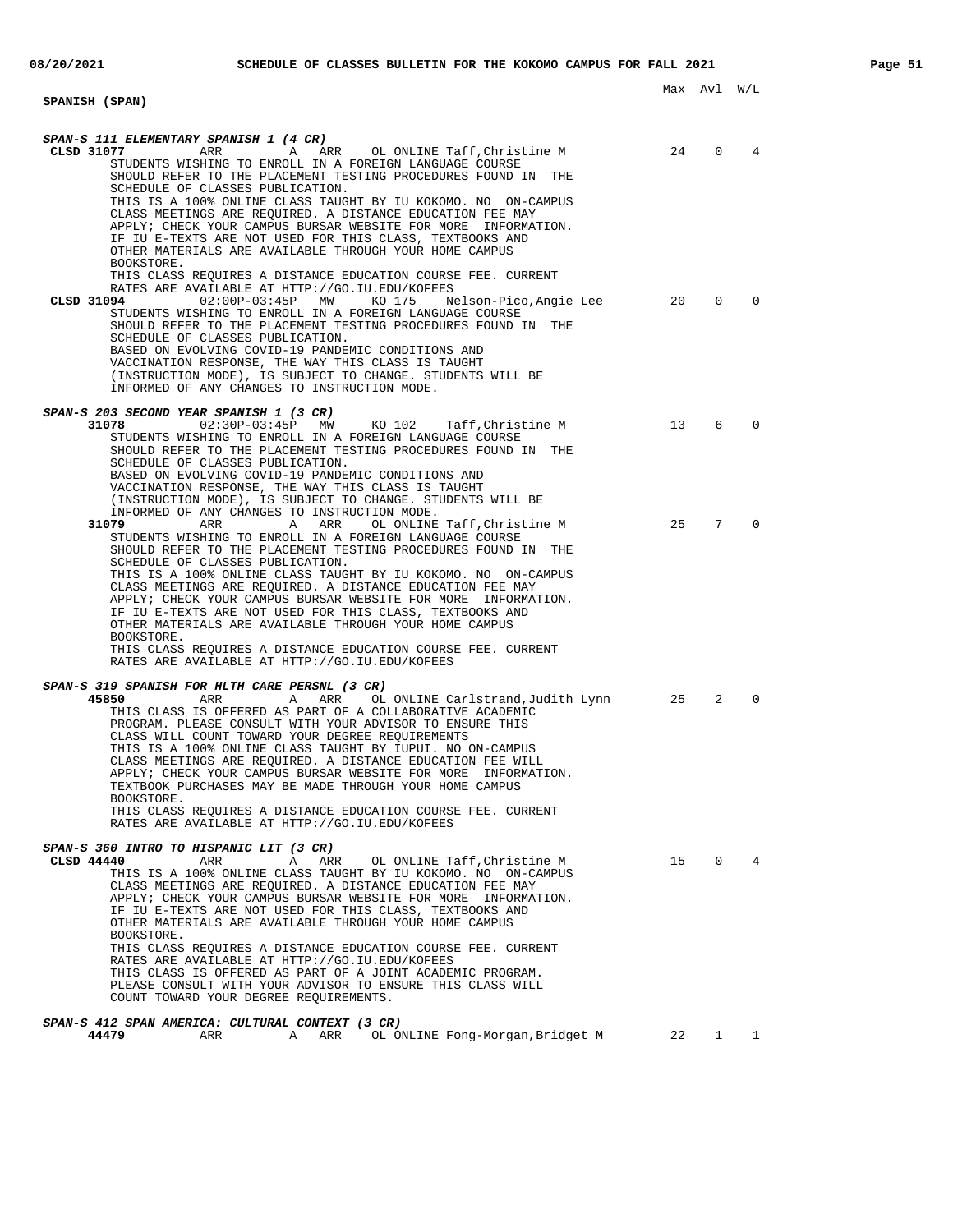|                                                               |    | Max Avl W/L |          |
|---------------------------------------------------------------|----|-------------|----------|
| THIS IS A 100% ONLINE CLASS TAUGHT BY IU SOUTH BEND. NO       |    |             |          |
| ON-CAMPUS CLASS MEETINGS ARE REOUIRED. A DISTANCE EDUCATION   |    |             |          |
| FEE WILL APPLY; CHECK YOUR CAMPUS BURSAR WEBSITE FOR MORE     |    |             |          |
| INFORMATION. TEXTBOOK PURCHASES MAY BE MADE THROUGH YOUR HOME |    |             |          |
| CAMPUS BOOKSTORE.                                             |    |             |          |
|                                                               |    |             |          |
| THIS CLASS IS OFFERED AS PART OF A COLLABORATIVE ACADEMIC     |    |             |          |
| PROGRAM. PLEASE CONSULT WITH YOUR ADVISOR TO ENSURE THIS      |    |             |          |
| CLASS WILL COUNT TOWARD YOUR DEGREE REOUIREMENTS.             |    |             |          |
| CAMPUSWIDE GEN ED CONTEMPORARY SOCIAL VALUES: NON-WESTERN     |    |             |          |
| CULTURES                                                      |    |             |          |
| RECOMMENDED: A SPANISH CLASS AT THE 300 OR 400 LEVEL.         |    |             |          |
| THIS CLASS FULFILLS THE INFORMATION LITERACY GENERAL          |    |             |          |
| EDUCATION REQUIREMENT                                         |    |             |          |
| THIS CLASS REOUIRES A DISTANCE EDUCATION COURSE FEE. CURRENT  |    |             |          |
| RATES ARE AVAILABLE AT HTTP://GO.IU.EDU/KOFEES                |    |             |          |
| SPAN-T 510 SEC LANG ACQUISITION SPAN TCHG (3 CR)              |    |             |          |
| CLSD 45322<br>ARR<br>Α<br>ARR<br>OL ONLINE Prada,Josh Luis    | 14 | $\mathbf 0$ | $\Omega$ |
|                                                               |    |             |          |
| THIS IS A 100% ONLINE CLASS TAUGHT BY IUPUI. NO ON-CAMPUS     |    |             |          |
| CLASS MEETINGS ARE REQUIRED. A DISTANCE EDUCATION FEE WILL    |    |             |          |
| APPLY; CHECK YOUR CAMPUS BURSAR WEBSITE FOR MORE INFORMATION. |    |             |          |
| TEXTBOOK PURCHASES MAY BE MADE THROUGH YOUR HOME CAMPUS       |    |             |          |
| BOOKSTORE.                                                    |    |             |          |
| THIS CLASS IS OFFERED AS PART OF A COLLABORATIVE ACADEMIC     |    |             |          |
| PROGRAM. PLEASE CONSULT WITH YOUR ADVISOR TO ENSURE THIS      |    |             |          |
| CLASS WILL COUNT TOWARD YOUR DEGREE REOUIREMENTS              |    |             |          |
| THIS CLASS REQUIRES A DISTANCE EDUCATION COURSE FEE. CURRENT  |    |             |          |
| RATES ARE AVAILABLE AT HTTP://GO.IU.EDU/KOFEES                |    |             |          |
| SPAN-T 540 SPANISH PHONETICS (3 CR)                           |    |             |          |
| CLSD 45343<br>ARR<br>Α<br>ARR<br>OL ONLINE Willis, Erik       | 15 | $\Omega$    | $\Omega$ |
| ABOVE CLASS OPEN TO GRADUATES ONLY                            |    |             |          |
| THIS COURSE IS OFFERED EXCLUSIVELY FOR INDIANA TEACHERS       |    |             |          |
| ENROLLED IN THE COLLABORATIVE CERTIFICATE PROGRAM             |    |             |          |
|                                                               |    |             |          |
| IF YOU HAVE QUESTIONS CONCERNING THIS COURSE, PLEASE CONTACT  |    |             |          |
| THE INSTRUCTOR, PROF. ERIK WILLIS BY E-MAILING HIM AT         |    |             |          |
| EWWILLIS@IU.EDU                                               |    |             |          |
| THIS IS A 100% ONLINE CLASS TAUGHT BY IU BLOOMINGTON. NO      |    |             |          |
| ON-CAMPUS CLASS MEETINGS ARE REQUIRED. A DISTANCE EDUCATION   |    |             |          |
| FEE WILL APPLY; CHECK YOUR CAMPUS BURSAR WEBSITE FOR MORE     |    |             |          |
| INFORMATION. IF IU E-TEXTS ARE NOT USED FOR THIS CLASS,       |    |             |          |
| TEXTBOOKS AND OTHER MATERIALS ARE AVAILABLE AT YOUR HOME      |    |             |          |
| CAMPUS BOOKSTORE                                              |    |             |          |
| THIS CLASS IS OFFERED AS PART OF A COLLABORATIVE ACADEMIC     |    |             |          |
| PROGRAM. PLEASE CONSULT WITH YOUR ADVISOR TO ENSURE THIS      |    |             |          |
| CLASS WILL COUNT TOWARD YOUR DEGREE REQUIREMENTS              |    |             |          |
| ABOVE CLASS MEETS 100% ONLINE THROUGH ASYNCHRONOUS            |    |             |          |
| INSTRUCTION. FOR MORE INFORMATION VISIT                       |    |             |          |
| HTTPS://COVID.IU.EDU/LEARNING-MODES/INDEX.HTML                |    |             |          |
| THIS CLASS REQUIRES A DISTANCE EDUCATION COURSE FEE. CURRENT  |    |             |          |
| RATES ARE AVAILABLE AT HTTP://GO.IU.EDU/KOFEES                |    |             |          |
| SPAN-T 550 HISPANIC STUDIES (3 CR)                            |    |             |          |
| 46991<br>ARR<br>OL ONLINE Simon,Julien J<br>ARR<br>A          | 25 | 11          | $\Omega$ |
| ONLINE ALL COURSE: 100% ONLINE TAUGHT ASYNCHRONOUSLY. NO      |    |             |          |
| ON-CAMPUS CLASS MEETINGS ARE REOUIRED.                        |    |             |          |
| THIS CLASS IS OFFERED AS PART OF A COLLABORATIVE ACADEMIC     |    |             |          |
| PROGRAM. PLEASE CONSULT WITH YOUR ADVISOR TO ENSURE THIS      |    |             |          |
|                                                               |    |             |          |

CLASS WILL COUNT TOWARD YOUR DEGREE REQUIREMENTS.

RATES ARE AVAILABLE AT HTTP://GO.IU.EDU/KOFEES

THIS CLASS REQUIRES A DISTANCE EDUCATION COURSE FEE. CURRENT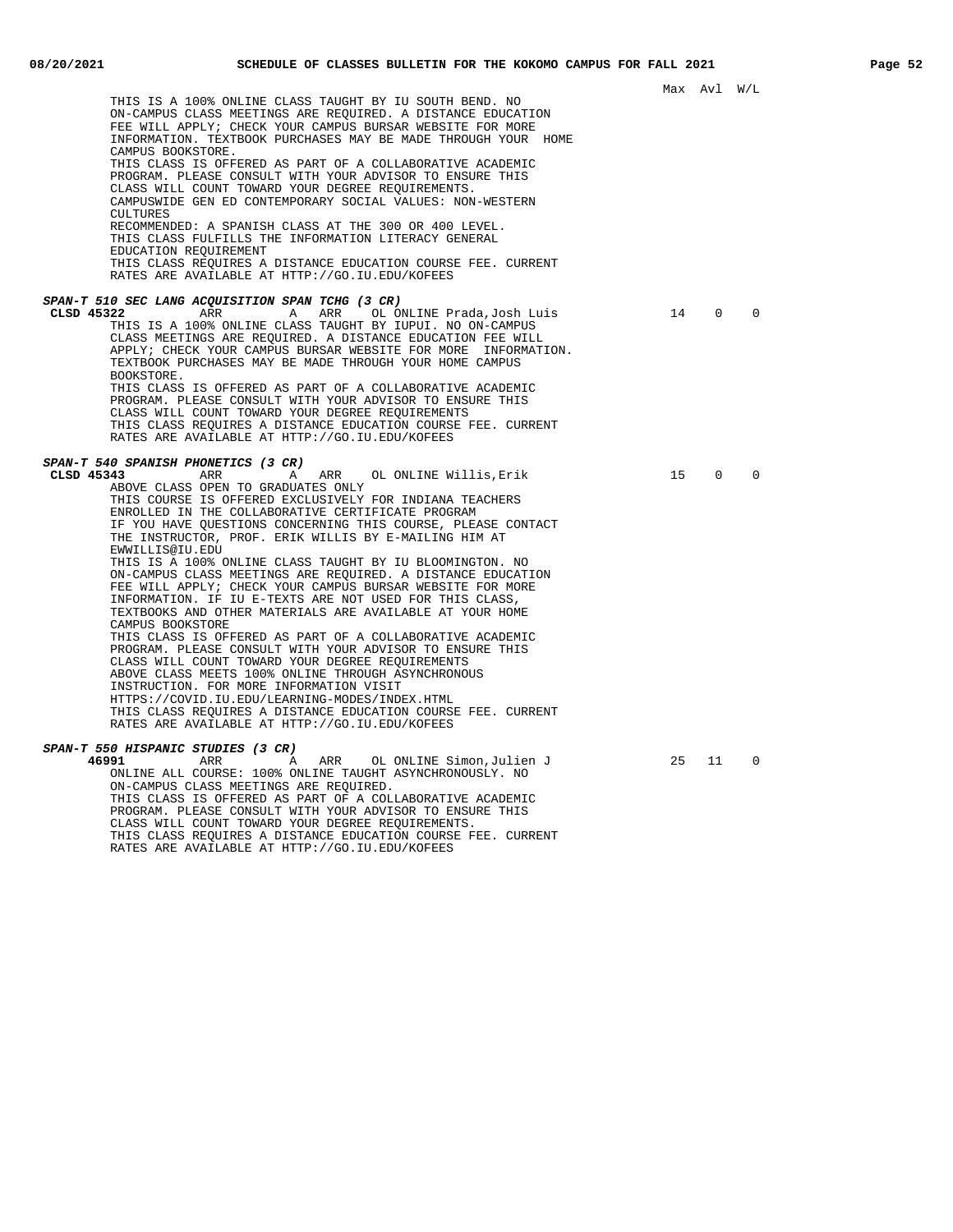## Max Avl W/L **SPEECH (SPCH) SPCH-C 255 SOCIAL MEDIA STRATEGIES (3 CR) CLSD 31335** 10:00A-11:15A MW KO 104 Doss,Erin F 25 0 2 BASED ON EVOLVING COVID-19 PANDEMIC CONDITIONS AND VACCINATION RESPONSE, THE WAY THIS CLASS IS TAUGHT (INSTRUCTION MODE), IS SUBJECT TO CHANGE. STUDENTS WILL BE INFORMED OF ANY CHANGES TO INSTRUCTION MODE. **SPCH-C 315 INTERNSHIP IN COMMUNICATION (3 CR) 31310** PERM 02:30P-03:45P M KO 052 Darr, Chris R 10 8 0 PERMISSION OF DEPARTMENT REQUIRED. **47081** PERM ARR A ARR Darr, Chris R 3 1 0 PERMISSION OF DEPARTMENT REQUIRED. **SPCH-C 321 PERSUASION (3 CR)**<br>31102 11:30A-**31102** 11:30A-12:45P TR KO 201 Darr,Chris R 25 1 0 BASED ON EVOLVING COVID-19 PANDEMIC CONDITIONS AND VACCINATION RESPONSE, THE WAY THIS CLASS IS TAUGHT (INSTRUCTION MODE), IS SUBJECT TO CHANGE. STUDENTS WILL BE INFORMED OF ANY CHANGES TO INSTRUCTION MODE. **SPCH-C 380 ORGANIZATIONAL COMMUNICATION (3 CR) 31080** 10:00A-11:15A TR KO 289 McLean,Donna R. 24 9 0 BASED ON EVOLVING COVID-19 PANDEMIC CONDITIONS AND VACCINATION RESPONSE, THE WAY THIS CLASS IS TAUGHT (INSTRUCTION MODE), IS SUBJECT TO CHANGE. STUDENTS WILL BE INFORMED OF ANY CHANGES TO INSTRUCTION MODE. **SPCH-C 393 COMMUNICATION RESEARCH METHODS (3 CR) CLSD 44351** 05:30P-08:15P T KO 103 Darr,Chris R 24 0 1 **SPCH-S 121 PUBLIC SPEAKING (3 CR)**<br>CLSD 31082 04:00P-05:15 **CLSD 31082** 04:00P-05:15P MW KO 101 Shoaff,Ashlee Marie 24 0 0 BASED ON EVOLVING COVID-19 PANDEMIC CONDITIONS AND VACCINATION RESPONSE, THE WAY THIS CLASS IS TAUGHT (INSTRUCTION MODE), IS SUBJECT TO CHANGE. STUDENTS WILL BE INFORMED OF ANY CHANGES TO INSTRUCTION MODE.<br>CLSD 31509 01:00P-02:15P MW KO 112 Seaborn Jr, Joseph William **CLSD 31509** 01:00P-02:15P MW KO 112 Seaborn Jr,Joseph William 23 0 0 BASED ON EVOLVING COVID-19 PANDEMIC CONDITIONS AND VACCINATION RESPONSE, THE WAY THIS CLASS IS TAUGHT (INSTRUCTION MODE), IS SUBJECT TO CHANGE. STUDENTS WILL BE INFORMED OF ANY CHANGES TO INSTRUCTION MODE.<br>CLSD 31083 10:004-11:154 TR KO 103 **CLSD 31083** 10:00A-11:15A TR KO 103 Kaiser,Joann 24 0 0 BASED ON EVOLVING COVID-19 PANDEMIC CONDITIONS AND VACCINATION RESPONSE, THE WAY THIS CLASS IS TAUGHT (INSTRUCTION MODE), IS SUBJECT TO CHANGE. STUDENTS WILL BE INFORMED OF ANY CHANGES TO INSTRUCTION MODE. **CLSD 31084** 02:30P-03:45P MW KO 104 Manthe,Scott Alan 24 0 0 BASED ON EVOLVING COVID-19 PANDEMIC CONDITIONS AND VACCINATION RESPONSE, THE WAY THIS CLASS IS TAUGHT (INSTRUCTION MODE), IS SUBJECT TO CHANGE. STUDENTS WILL BE INFORMED OF ANY CHANGES TO INSTRUCTION MODE.<br>CLSD 31114 08:30A-09:45A TR KO 103 Faunce, Edwin E **CLSD 31114** 08:30A-09:45A TR KO 103 Faunce,Edwin E 24 0 0 BASED ON EVOLVING COVID-19 PANDEMIC CONDITIONS AND VACCINATION RESPONSE, THE WAY THIS CLASS IS TAUGHT (INSTRUCTION MODE), IS SUBJECT TO CHANGE. STUDENTS WILL BE INFORMED OF ANY CHANGES TO INSTRUCTION MODE. **44275** PERM 08:30A-09:45A MW KO 103 Warner,Martha Kay 24 9 0 PERMISSION OF DEPARTMENT REQUIRED.<br>CLSD 31516 10:002-11:152 MW **CLSD 31516** 10:00A-11:15A MW KO 281 Kaiser,Joann 24 0 0 BASED ON EVOLVING COVID-19 PANDEMIC CONDITIONS AND VACCINATION RESPONSE, THE WAY THIS CLASS IS TAUGHT (INSTRUCTION MODE), IS SUBJECT TO CHANGE. STUDENTS WILL BE INFORMED OF ANY CHANGES TO INSTRUCTION MODE. **CLSD 31124** PERM 01:00P-02:15P TR KO 102 Manthe,Scott Alan 24 0 0 BASED ON EVOLVING COVID-19 PANDEMIC CONDITIONS AND VACCINATION RESPONSE, THE WAY THIS CLASS IS TAUGHT (INSTRUCTION MODE), IS SUBJECT TO CHANGE. STUDENTS WILL BE INFORMED OF ANY CHANGES TO INSTRUCTION MODE. PERMISSION OF DEPARTMENT REQUIRED.<br>CLSD 31159 11:30A-12:45P MW KO 105 **CRADA 31:30888 11:30 Seaborn Jr,Joseph William 24 0 0** BASED ON EVOLVING COVID-19 PANDEMIC CONDITIONS AND VACCINATION RESPONSE, THE WAY THIS CLASS IS TAUGHT

(INSTRUCTION MODE), IS SUBJECT TO CHANGE. STUDENTS WILL BE

INFORMED OF ANY CHANGES TO INSTRUCTION MODE.<br>CLSD 31272 PERM ARR A ARR OL ONLINE **A ARR OL ONLINE Seaborn Jr,Joseph William 24 0 0**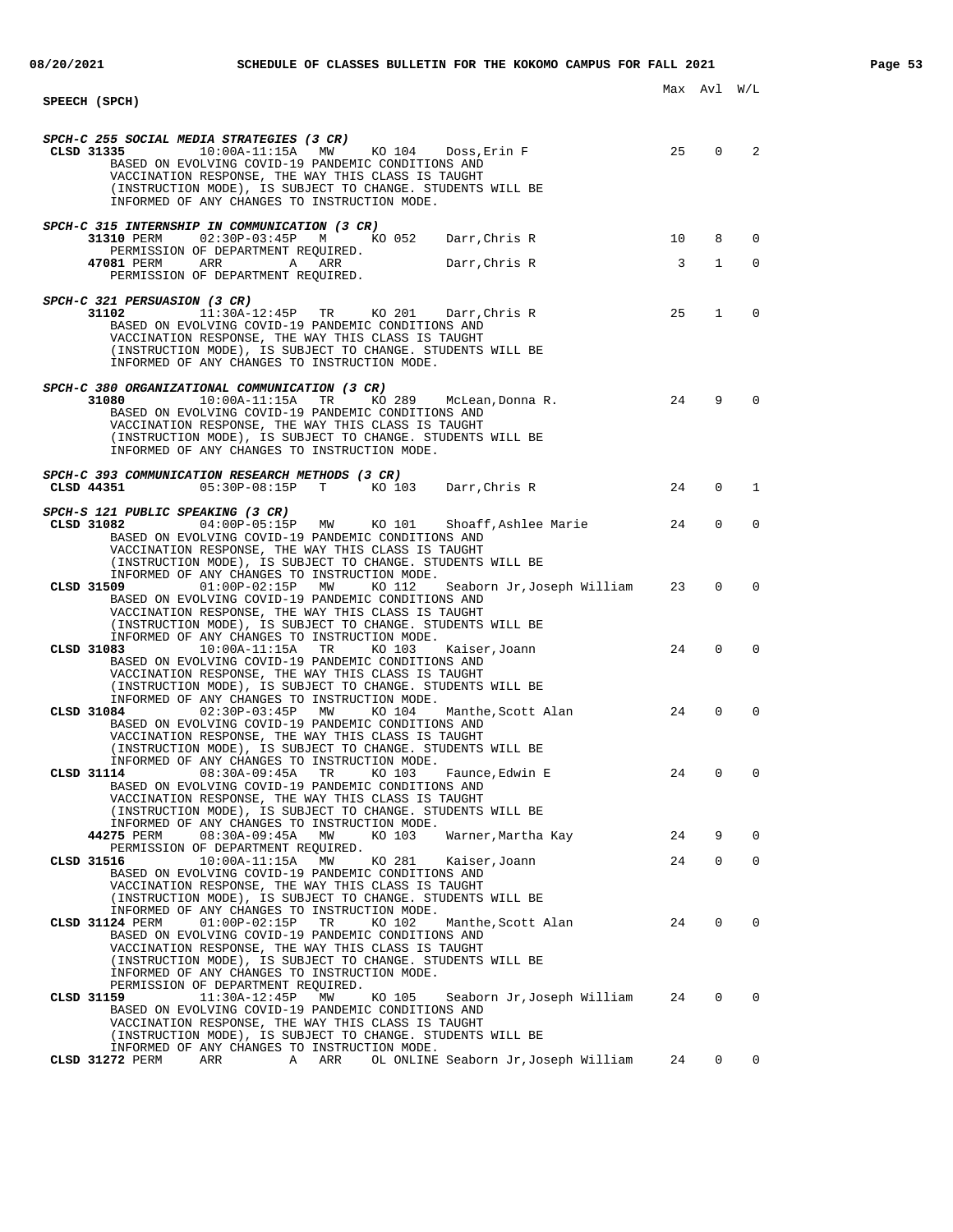|                                                                                                                                                                                                                                                                                                                                                                                             |    | Max Avl W/L    |                |
|---------------------------------------------------------------------------------------------------------------------------------------------------------------------------------------------------------------------------------------------------------------------------------------------------------------------------------------------------------------------------------------------|----|----------------|----------------|
| THIS IS A 100% ONLINE CLASS TAUGHT BY IU KOKOMO. NO ON-CAMPUS<br>CLASS MEETINGS ARE REQUIRED. A DISTANCE EDUCATION FEE MAY<br>APPLY; CHECK YOUR CAMPUS BURSAR WEBSITE FOR MORE INFORMATION.<br>IF IU E-TEXTS ARE NOT USED FOR THIS CLASS, TEXTBOOKS AND                                                                                                                                     |    |                |                |
| OTHER MATERIALS ARE AVAILABLE THROUGH YOUR HOME CAMPUS<br>BOOKSTORE.                                                                                                                                                                                                                                                                                                                        |    |                |                |
| THIS CLASS REQUIRES A DISTANCE EDUCATION COURSE FEE. CURRENT<br>RATES ARE AVAILABLE AT HTTP://GO.IU.EDU/KOFEES<br>PERMISSION OF DEPARTMENT REQUIRED.                                                                                                                                                                                                                                        |    |                |                |
| CLSD 31273<br>OL ONLINE Marks-Steckler, Trinda Anne<br>ARR<br>A<br>ARR<br>THIS IS A 100% ONLINE CLASS TAUGHT BY IU KOKOMO. NO ON-CAMPUS<br>CLASS MEETINGS ARE REQUIRED. A DISTANCE EDUCATION FEE MAY<br>APPLY; CHECK YOUR CAMPUS BURSAR WEBSITE FOR MORE INFORMATION.<br>IF IU E-TEXTS ARE NOT USED FOR THIS CLASS, TEXTBOOKS AND<br>OTHER MATERIALS ARE AVAILABLE THROUGH YOUR HOME CAMPUS | 24 | $\Omega$       | 0              |
| BOOKSTORE.<br>THIS CLASS REOUIRES A DISTANCE EDUCATION COURSE FEE. CURRENT<br>RATES ARE AVAILABLE AT HTTP://GO.IU.EDU/KOFEES                                                                                                                                                                                                                                                                |    |                |                |
| CLSD 32041<br>$10:00A-11:15A$<br>TR<br>KO 105<br>Faunce,Edwin E<br>BASED ON EVOLVING COVID-19 PANDEMIC CONDITIONS AND<br>VACCINATION RESPONSE, THE WAY THIS CLASS IS TAUGHT<br>(INSTRUCTION MODE), IS SUBJECT TO CHANGE. STUDENTS WILL BE                                                                                                                                                   | 24 | $\Omega$       | $\Omega$       |
| INFORMED OF ANY CHANGES TO INSTRUCTION MODE.<br>ARR OL ONLINE Marks-Steckler, Trinda Anne<br>CLSD 32052<br>ARR<br>Α<br>THIS CLASS IS 100% ONLINE.<br>THIS CLASS REQUIRES A DISTANCE EDUCATION COURSE FEE. CURRENT                                                                                                                                                                           | 20 | 0              | 0              |
| RATES ARE AVAILABLE AT HTTP://GO.IU.EDU/KOFEES<br>CLSD 32045<br>$02:30P-03:45P$ TR<br>KO 201<br>Manthe,Scott Alan<br>BASED ON EVOLVING COVID-19 PANDEMIC CONDITIONS AND                                                                                                                                                                                                                     | 24 | 0              | 0              |
| VACCINATION RESPONSE, THE WAY THIS CLASS IS TAUGHT<br>(INSTRUCTION MODE), IS SUBJECT TO CHANGE. STUDENTS WILL BE<br>INFORMED OF ANY CHANGES TO INSTRUCTION MODE.                                                                                                                                                                                                                            |    |                |                |
| $11:30A-12:45P$<br>TR<br>CLSD 31230<br>OY 101<br>Preston, Quiana<br>BASED ON EVOLVING COVID-19 PANDEMIC CONDITIONS AND<br>VACCINATION RESPONSE, THE WAY THIS CLASS IS TAUGHT<br>(INSTRUCTION MODE), IS SUBJECT TO CHANGE. STUDENTS WILL BE                                                                                                                                                  | 24 | 0              | 0              |
| INFORMED OF ANY CHANGES TO INSTRUCTION MODE.<br>$04:00P-05:15P$<br>CLSD 32067<br>TR<br>KO 103<br>Dorneman,Julie Harless<br>BASED ON EVOLVING COVID-19 PANDEMIC CONDITIONS AND<br>VACCINATION RESPONSE, THE WAY THIS CLASS IS TAUGHT                                                                                                                                                         | 23 | $\Omega$       | $\Omega$       |
| (INSTRUCTION MODE), IS SUBJECT TO CHANGE. STUDENTS WILL BE<br>INFORMED OF ANY CHANGES TO INSTRUCTION MODE.<br>CLSD 44503<br>ARR<br>ARR<br>OL ONLINE Mancino, Matthew<br>A<br>THIS IS A 100% ONLINE CLASS TAUGHT BY IU SOUTH BEND. NO                                                                                                                                                        | 20 | $\mathbf 0$    | $\Omega$       |
| ON-CAMPUS CLASS MEETINGS ARE REQUIRED. A DISTANCE EDUCATION<br>FEE WILL APPLY; CHECK YOUR CAMPUS BURSAR WEBSITE FOR MORE<br>INFORMATION. TEXTBOOK PURCHASES MAY BE MADE THROUGH YOUR HOME<br>CAMPUS BOOKSTORE.                                                                                                                                                                              |    |                |                |
| FULFILLS THE LAS SPEECH REQUIREMENT<br>CAMPUSWIDE GEN ED FUNDAMENTAL LITERACIES: ORAL COMMUNICATION<br>THIS COURSE HAS BEEN APPROVED TO ENFORCE THE IU SOUTH BEND<br>ATTENDANCE AND COURSE COMMITMENT POLICY AND THE FULL TEXT OF                                                                                                                                                           |    |                |                |
| THIS POLICY IS AVAILABLE AT:<br>HTTPS://STUDENTS.IUSB.EDU/REGISTRAR/POLICIES/ATTENDANCE.HTML<br>THIS CLASS IS PART OF THE "TRANSFER INDIANA" (TRANSFERIN)<br>INITIATIVE. FOR ADDITIONAL INFORMATION, LINK TO                                                                                                                                                                                |    |                |                |
| HTTP://WWW.TRANSFERIN.NET<br>THIS CLASS REQUIRES A DISTANCE EDUCATION COURSE FEE. CURRENT<br>RATES ARE AVAILABLE AT HTTP://GO.IU.EDU/KOFEES                                                                                                                                                                                                                                                 |    |                |                |
| SPCH-S 121 PUBLIC SPEAKING (3 CR)                                                                                                                                                                                                                                                                                                                                                           |    |                |                |
| CLSD 44889<br>ARR<br>Α<br>ARR<br>OL ONLINE Harsin, Amanda<br>THIS IS A 100% ONLINE CLASS TAUGHT BY IU EAST. NO ON-CAMPUS<br>CLASS MEETINGS ARE REQUIRED. A DISTANCE EDUCATION FEE WILL                                                                                                                                                                                                      |    | 23 0           | $\overline{0}$ |
| APPLY; CHECK YOUR CAMPUS BURSAR WEBSITE FOR MORE INFORMATION.<br>IF IU E-TEXTS ARE NOT USED FOR THIS CLASS, TEXTBOOKS AND<br>OTHER MATERIALS ARE AVAILABLE AT YOUR HOME CAMPUS BOOKSTORE.<br>HTTP://WWW.IUE.EDU/HSS/COMMUNICATION/DOCUMENTS/SPCH-S121ONLINESECTIONREQUIREMENTS.PDF<br>FOR COURSE REQUIREMENT DETAILS                                                                        |    |                |                |
| WEB ADAPTED TECHNOLOGY REQUIRED<br>THIS CLASS REQUIRES A DISTANCE EDUCATION COURSE FEE. CURRENT<br>RATES ARE AVAILABLE AT HTTP://GO.IU.EDU/KOFEES                                                                                                                                                                                                                                           |    |                |                |
| ARR OL ONLINE Marks-Steckler, Trinda Anne 24<br>CLSD 46948<br>ARR<br>A<br>THIS CLASS IS 100% ONLINE.<br>THIS CLASS REQUIRES A DISTANCE EDUCATION COURSE FEE. CURRENT                                                                                                                                                                                                                        |    | $\overline{0}$ | $\mathbf{0}$   |
| RATES ARE AVAILABLE AT HTTP://GO.IU.EDU/KOFEES                                                                                                                                                                                                                                                                                                                                              |    |                |                |
| SPCH-S 121 PUBLIC SPEAKING (3 CR)<br>05:30P-08:15P M KO 101<br>Shoaff,Ashlee Marie<br>46949                                                                                                                                                                                                                                                                                                 | 24 | 10             | $\mathbf{0}$   |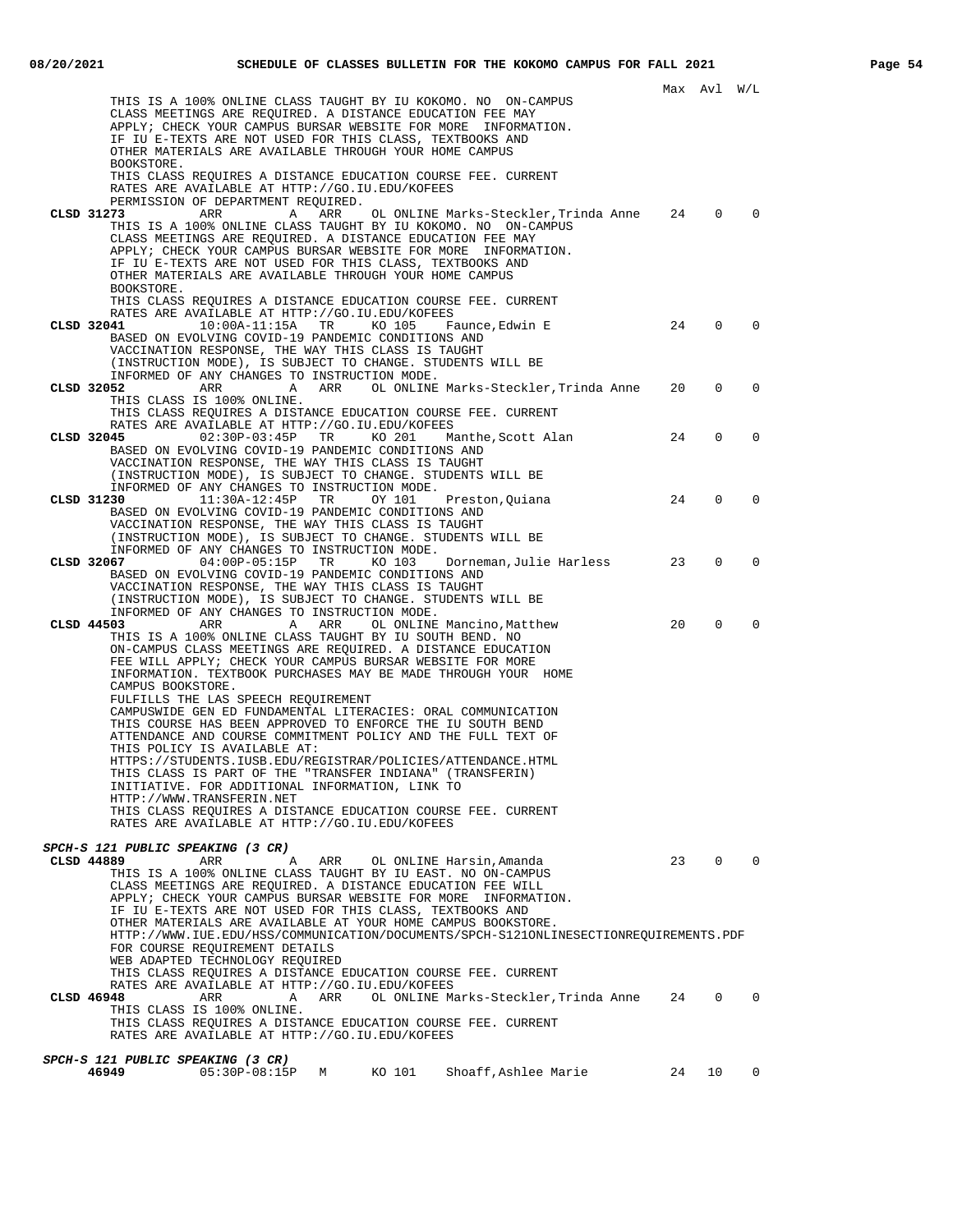|                                                                                                                            |    | Max Avl W/L    |              |
|----------------------------------------------------------------------------------------------------------------------------|----|----------------|--------------|
| CLSD 45047<br>ARR<br>ARR<br>OL ONLINE Lack,Barbara<br>A                                                                    | 24 | $\overline{0}$ | 0            |
| THIS COURSE IS PART OF THE "TRANSFER INDIANA" (TRANSFERIN)                                                                 |    |                |              |
| INITIATIVE. FOR ADDITIONAL INFORMATION, LINK TO                                                                            |    |                |              |
| WWW.TRANSFERIN.NET.                                                                                                        |    |                |              |
| THIS IS A 100% ONLINE CLASS TAUGHT BY IU NORTHWEST. NO                                                                     |    |                |              |
| ON-CAMPUS CLASS MEETINGS ARE REQUIRED. A DISTANCE EDUCATION<br>FEE WILL APPLY; CHECK YOUR CAMPUS BURSAR WEBSITE FOR MORE   |    |                |              |
| INFORMATION. TEXTBOOK PURCHASES MAY BE MADE THROUGH YOUR HOME                                                              |    |                |              |
| CAMPUS BOOKSTORE.                                                                                                          |    |                |              |
| THIS CLASS REQUIRES A DISTANCE EDUCATION COURSE FEE. CURRENT                                                               |    |                |              |
| RATES ARE AVAILABLE AT HTTP://GO.IU.EDU/KOFEES                                                                             |    |                |              |
|                                                                                                                            |    |                |              |
| SPCH-S 121 PUBLIC SPEAKING (3 CR)                                                                                          |    |                |              |
| CLSD 45177<br>ARR<br>ARR OL ONLINE Scheu-Worrix,Andrea<br>A                                                                | 21 | 0              | 2            |
| THIS CLASS IS PART OF THE "TRANSFER INDIANA" (TRANSFERIN)<br>INITIATIVE. FOR ADDITIONAL INFORMATION, LINK TO               |    |                |              |
| WWW.TRANSFERIN.NET. .                                                                                                      |    |                |              |
| THIS IS A 100% ONLINE CLASS TAUGHT BY IU SOUTHEAST. NO                                                                     |    |                |              |
| ON-CAMPUS CLASS MEETINGS ARE REQUIRED. A DISTANCE EDUCATION                                                                |    |                |              |
| FEE WILL APPLY; CHECK YOUR CAMPUS BURSAR WEBSITE FOR MORE                                                                  |    |                |              |
| INFORMATION. IF IU E-TEXTS ARE NOT USED FOR THIS CLASS,                                                                    |    |                |              |
| TEXTBOOKS AND OTHER MATERIALS ARE AVAILABLE AT YOUR HOME                                                                   |    |                |              |
| CAMPUS BOOKSTORE.                                                                                                          |    |                |              |
| THIS COURSE PREFIX/NUMBER WILL CHANGE TO COMM S121 IN THE                                                                  |    |                |              |
| NEXT ACADEMIC YEAR.                                                                                                        |    |                |              |
| THIS CLASS REQUIRES A DISTANCE EDUCATION COURSE FEE. CURRENT<br>RATES ARE AVAILABLE AT HTTP://GO.IU.EDU/KOFEES             |    |                |              |
| CLSD 46776<br>ARR<br>OL ONLINE Sylvester, Rachael M.<br>Α<br>ARR                                                           | 20 | $\Omega$       | 0            |
| THIS IS A 100% ONLINE CLASS TAUGHT BY IU SOUTH BEND. NO                                                                    |    |                |              |
| ON-CAMPUS CLASS MEETINGS ARE REOUIRED. A DISTANCE EDUCATION                                                                |    |                |              |
| FEE WILL APPLY; CHECK YOUR CAMPUS BURSAR WEBSITE FOR MORE                                                                  |    |                |              |
| INFORMATION. TEXTBOOK PURCHASES MAY BE MADE THROUGH YOUR HOME                                                              |    |                |              |
| CAMPUS BOOKSTORE.                                                                                                          |    |                |              |
| FULFILLS THE LAS SPEECH REQUIREMENT.                                                                                       |    |                |              |
| CAMPUSWIDE GEN ED FUNDAMENTAL LITERACIES: ORAL COMMUNICATION<br>THIS COURSE HAS BEEN APPROVED TO ENFORCE THE IU SOUTH BEND |    |                |              |
| ATTENDANCE AND COURSE COMMITMENT POLICY AND THE FULL TEXT OF                                                               |    |                |              |
| THIS POLICY IS AVAILABLE AT:                                                                                               |    |                |              |
| HTTPS://STUDENTS.IUSB.EDU/REGISTRAR/POLICIES/ATTENDANCE.HTML                                                               |    |                |              |
| THIS CLASS IS PART OF THE "TRANSFER INDIANA" (TRANSFERIN)                                                                  |    |                |              |
| INITIATIVE. FOR ADDITIONAL INFORMATION, LINK TO                                                                            |    |                |              |
| HTTP://WWW.TRANSFERIN.NET<br>OPENED JULY 23                                                                                |    |                |              |
| THIS CLASS REQUIRES A DISTANCE EDUCATION COURSE FEE. CURRENT                                                               |    |                |              |
| RATES ARE AVAILABLE AT HTTP://GO.IU.EDU/KOFEES                                                                             |    |                |              |
| OL ONLINE Walker-Fraser, Kristine M 20<br>CLSD 46979<br>ARR<br>Α<br>ARR                                                    |    | $\mathbf 0$    | 1            |
| CAMPUSWIDE GEN ED FUNDAMENTAL LITERACIES: ORAL COMMUNICATION                                                               |    |                |              |
| FULFILLS THE LAS SPEECH REQUIREMENT                                                                                        |    |                |              |
| THIS COURSE HAS BEEN APPROVED TO ENFORCE THE IU SOUTH BEND                                                                 |    |                |              |
| ATTENDANCE AND COURSE COMMITMENT POLICY AND THE FULL TEXT OF<br>THIS POLICY IS AVAILABLE AT:                               |    |                |              |
| HTTPS://STUDENTS.IUSB.EDU/REGISTRAR/POLICIES/ATTENDANCE.HTML                                                               |    |                |              |
| THIS CLASS IS PART OF THE "TRANSFER INDIANA" (TRANSFERIN)                                                                  |    |                |              |
| INITIATIVE. FOR ADDITIONAL INFORMATION, LINK TO                                                                            |    |                |              |
| HTTP://WWW.TRANSFERIN.NET                                                                                                  |    |                |              |
| THIS IS A 100% ONLINE CLASS TAUGHT BY IU SOUTH BEND. NO                                                                    |    |                |              |
| ON-CAMPUS CLASS MEETINGS ARE REQUIRED. A DISTANCE EDUCATION                                                                |    |                |              |
| FEE WILL APPLY; CHECK YOUR CAMPUS BURSAR WEBSITE FOR MORE                                                                  |    |                |              |
| INFORMATION. TEXTBOOK PURCHASES MAY BE MADE THROUGH YOUR HOME<br>CAMPUS BOOKSTORE.                                         |    |                |              |
| OPENED JULY 23                                                                                                             |    |                |              |
| THIS CLASS REQUIRES A DISTANCE EDUCATION COURSE FEE. CURRENT                                                               |    |                |              |
| RATES ARE AVAILABLE AT HTTP://GO.IU.EDU/KOFEES                                                                             |    |                |              |
|                                                                                                                            |    |                |              |
| SPCH-S 122 INTERPERSONAL COMMUNICATION (3 CR)                                                                              |    |                |              |
| 24 6<br>31085<br>$01:00P-02:15P$ TR<br>KO 108<br>Rhodes,Candace Lyn                                                        |    |                | $\mathbf{0}$ |
| BASED ON EVOLVING COVID-19 PANDEMIC CONDITIONS AND<br>VACCINATION RESPONSE, THE WAY THIS CLASS IS TAUGHT                   |    |                |              |
| (INSTRUCTION MODE), IS SUBJECT TO CHANGE. STUDENTS WILL BE                                                                 |    |                |              |
| INFORMED OF ANY CHANGES TO INSTRUCTION MODE.                                                                               |    |                |              |
|                                                                                                                            |    |                |              |
| <i>SPCH-S 233 INTRO TO PUBLIC RELATIONS (3 CR)</i>                                                                         |    |                |              |
| 31709<br>$02:30P-03:45P$<br>TR<br>KO 287 McLean, Donna R.                                                                  | 22 | 12             | $\mathbf 0$  |
| BASED ON EVOLVING COVID-19 PANDEMIC CONDITIONS AND                                                                         |    |                |              |
| VACCINATION RESPONSE, THE WAY THIS CLASS IS TAUGHT<br>(INSTRUCTION MODE), IS SUBJECT TO CHANGE. STUDENTS WILL BE           |    |                |              |
| INFORMED OF ANY CHANGES TO INSTRUCTION MODE.                                                                               |    |                |              |

**SPCH-S 333 PUBLIC RELATIONS (3 CR)**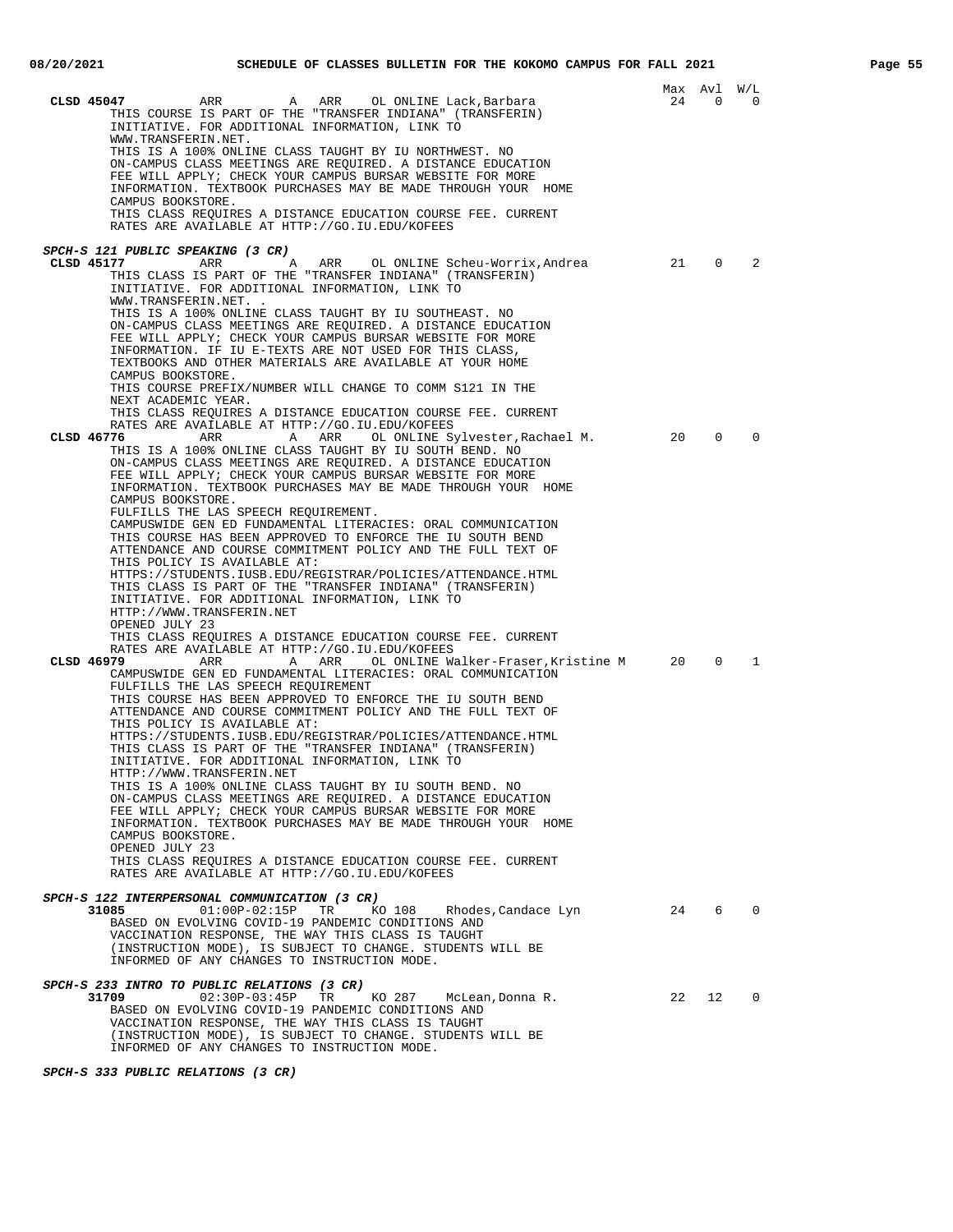| 41093                                      | ARR                                                          | A ARR |                                  | OL ONLINE McLean, Donna R. |  | 24  | Max Avl | W/L |
|--------------------------------------------|--------------------------------------------------------------|-------|----------------------------------|----------------------------|--|-----|---------|-----|
|                                            | THIS CLASS IS 100% ONLINE.                                   |       |                                  |                            |  |     |         |     |
|                                            | THIS CLASS REOUIRES A DISTANCE EDUCATION COURSE FEE. CURRENT |       |                                  |                            |  |     |         |     |
|                                            | RATES ARE AVAILABLE AT HTTP://GO.IU.EDU/KOFEES               |       |                                  |                            |  |     |         |     |
|                                            |                                                              |       |                                  |                            |  |     |         |     |
| SPCH-S 353 ADVANCED PUBLIC SPEAKING (3 CR) |                                                              |       |                                  |                            |  |     |         |     |
| 41733 RSTR                                 | 05:30P-08:15P W                                              |       |                                  | KO 102 Kaiser, Joann       |  | 2.4 | 17      |     |
|                                            | BASED ON EVOLVING COVID-19 PANDEMIC CONDITIONS AND           |       |                                  |                            |  |     |         |     |
|                                            | VACCINATION RESPONSE, THE WAY THIS CLASS IS TAUGHT           |       |                                  |                            |  |     |         |     |
|                                            | (INSTRUCTION MODE), IS SUBJECT TO CHANGE. STUDENTS WILL BE   |       |                                  |                            |  |     |         |     |
| INFORMED OF                                |                                                              |       | ANY CHANGES TO INSTRUCTION MODE. |                            |  |     |         |     |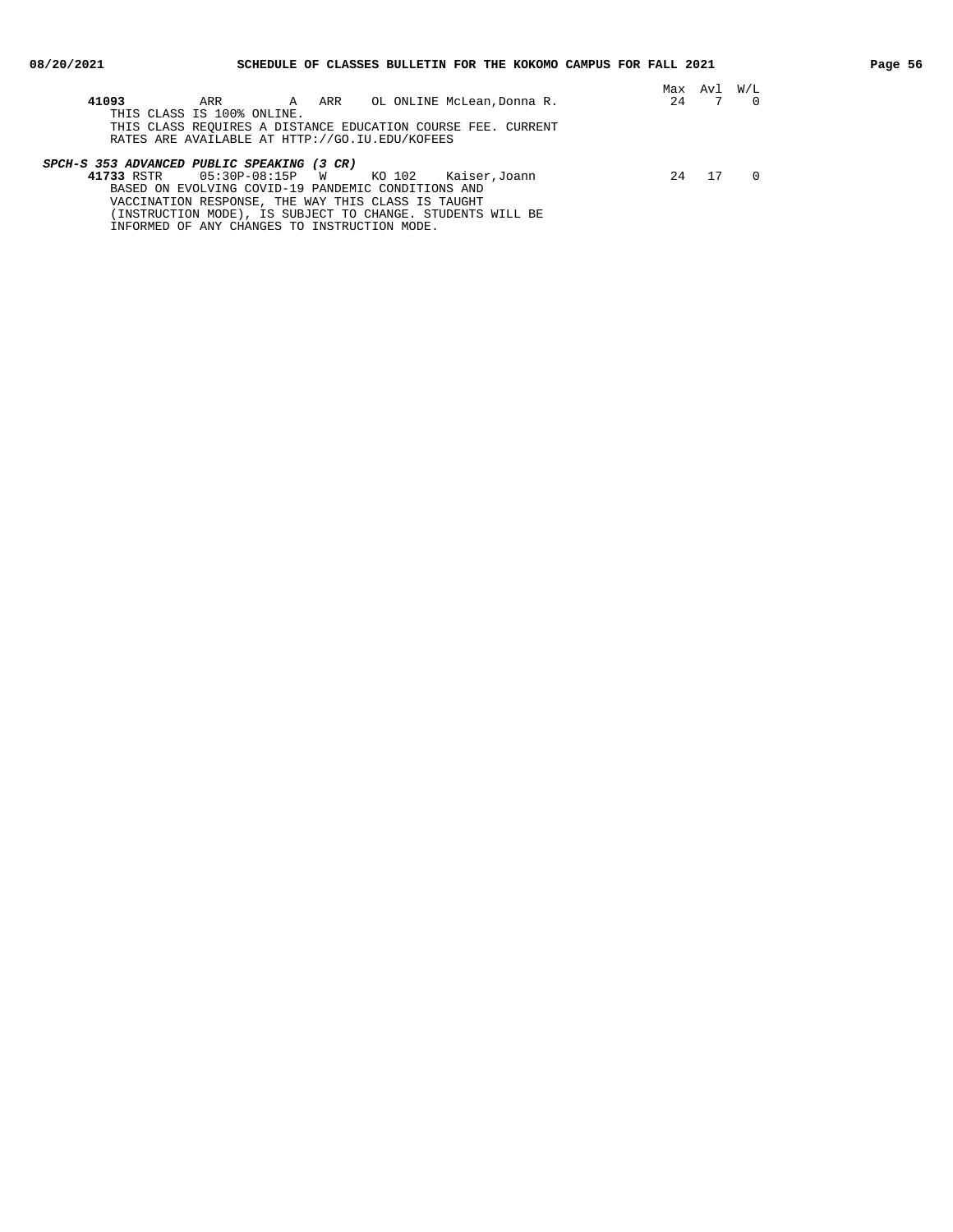| <b>THEATRE &amp; DRAMA (THTR)</b>                                                                                                                                                                                                                                                                                      |         |    |          |
|------------------------------------------------------------------------------------------------------------------------------------------------------------------------------------------------------------------------------------------------------------------------------------------------------------------------|---------|----|----------|
|                                                                                                                                                                                                                                                                                                                        |         |    |          |
| THTR-T 100 INTRODUCTION TO THEATRE (3 CR)                                                                                                                                                                                                                                                                              |         |    |          |
| 31457<br>TR KO 150 Henry, Dennis<br>02:30P-03:45P<br>BASED ON EVOLVING COVID-19 PANDEMIC CONDITIONS AND                                                                                                                                                                                                                | 24 11 0 |    |          |
| VACCINATION RESPONSE, THE WAY THIS CLASS IS TAUGHT<br>(INSTRUCTION MODE), IS SUBJECT TO CHANGE. STUDENTS WILL BE<br>INFORMED OF ANY CHANGES TO INSTRUCTION MODE.                                                                                                                                                       |         |    |          |
| 44902<br>ARR<br>$\mathbb{A}$<br>ARR<br>OL ONLINE Muncy, Paula Marie                                                                                                                                                                                                                                                    | 30      | 20 | $\Omega$ |
| THIS IS A 100% ONLINE CLASS TAUGHT BY IU EAST. NO ON-CAMPUS<br>CLASS MEETINGS ARE REOUIRED. A DISTANCE EDUCATION FEE WILL<br>APPLY; CHECK YOUR CAMPUS BURSAR WEBSITE FOR MORE INFORMATION.<br>IF IU E-TEXTS ARE NOT USED FOR THIS CLASS, TEXTBOOKS AND<br>OTHER MATERIALS ARE AVAILABLE AT YOUR HOME CAMPUS BOOKSTORE. |         |    |          |
| THIS CLASS REQUIRES A DISTANCE EDUCATION COURSE FEE. CURRENT                                                                                                                                                                                                                                                           |         |    |          |
| RATES ARE AVAILABLE AT HTTP://GO.IU.EDU/KOFEES<br>45038<br>OL ONLINE Arfken, Kathy A<br>ARR<br>A<br>ARR                                                                                                                                                                                                                | 40      | 20 | $\Omega$ |
| THIS IS A 100% ONLINE CLASS TAUGHT BY IU NORTHWEST. NO<br>ON-CAMPUS CLASS MEETINGS ARE REOUIRED. A DISTANCE EDUCATION<br>FEE WILL APPLY; CHECK YOUR CAMPUS BURSAR WEBSITE FOR MORE<br>INFORMATION. TEXTBOOK PURCHASES MAY BE MADE THROUGH YOUR HOME<br>CAMPUS BOOKSTORE.                                               |         |    |          |
| THIS CLASS MEETS DURING THE FIRST EIGHT WEEKS OF THE<br>SEMESTER.                                                                                                                                                                                                                                                      |         |    |          |
| THIS CLASS REOUIRES A DISTANCE EDUCATION COURSE FEE. CURRENT<br>RATES ARE AVAILABLE AT HTTP://GO.IU.EDU/KOFEES                                                                                                                                                                                                         |         |    |          |
| THTR-T 115 ORAL INTERPRETATION 1 (3 CR)                                                                                                                                                                                                                                                                                |         |    |          |
| 41090<br>04:00P-05:15P TR<br>KO 150 Henry, Dennis<br>BASED ON EVOLVING COVID-19 PANDEMIC CONDITIONS AND<br>VACCINATION RESPONSE, THE WAY THIS CLASS IS TAUGHT<br>(INSTRUCTION MODE), IS SUBJECT TO CHANGE. STUDENTS WILL BE                                                                                            | 24      | 13 | $\Omega$ |
| INFORMED OF ANY CHANGES TO INSTRUCTION MODE.                                                                                                                                                                                                                                                                           |         |    |          |
| THTR-T 349 THEATRE PRACTICUM (3 CR)                                                                                                                                                                                                                                                                                    |         |    |          |
| 41091<br>$01:00P-02:15P$ W<br>KO 150 Henry, Dennis<br>KO 150                                                                                                                                                                                                                                                           | 15      | 9  | $\Omega$ |
| $11:00A-02:45P$ F<br>Henry, Dennis<br>THIS CLASS MEETS DURING THE FIRST EIGHT WEEKS OF THE<br>SEMESTER.                                                                                                                                                                                                                |         |    |          |
| PERMISSION OF DEPARTMENT REQUIRED.                                                                                                                                                                                                                                                                                     |         |    |          |
| BASED ON EVOLVING COVID-19 PANDEMIC CONDITIONS AND<br>VACCINATION RESPONSE, THE WAY THIS CLASS IS TAUGHT<br>(INSTRUCTION MODE), IS SUBJECT TO CHANGE. STUDENTS WILL BE                                                                                                                                                 |         |    |          |
| INFORMED OF ANY CHANGES TO INSTRUCTION MODE.                                                                                                                                                                                                                                                                           |         |    |          |
| THTR-T 483 TOPICS IN THEATRE AND DRAMA (1 CR)                                                                                                                                                                                                                                                                          |         |    |          |
| 31481 PERM<br>ARR<br>ARR<br>Henry, Dennis<br>Α<br>PERMISSION OF DEPARTMENT REQUIRED.                                                                                                                                                                                                                                   | 5       | 4  | $\Omega$ |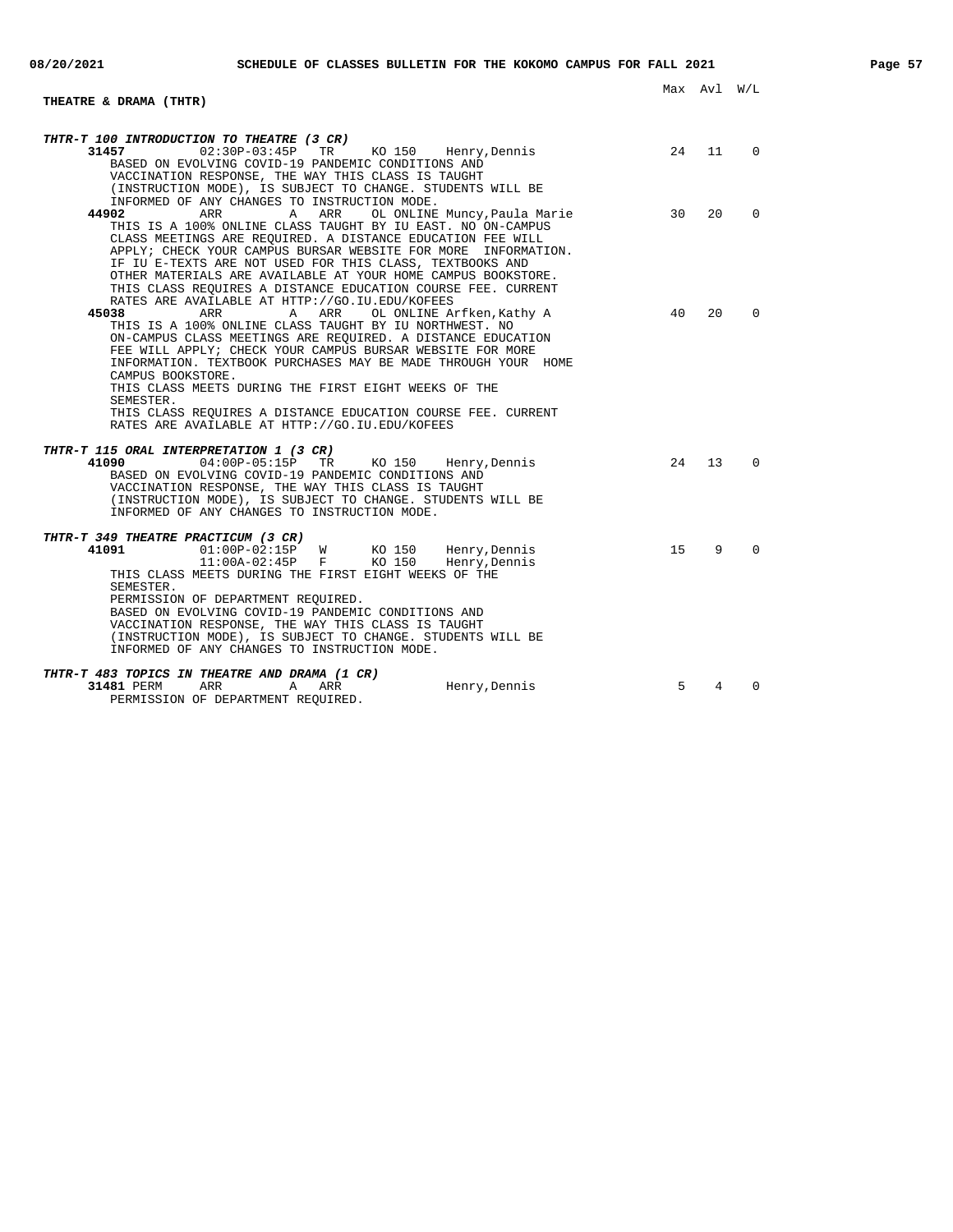**WOMEN'S STUDIES (WOST)**

Max Avl W/L

**WOST-W 200 WOMEN IN SOCIETY-INTRO TO WOST (3 CR)**

**CLSD 44649** ARR A ARR OL ONLINE Helton,Edwina 20 0 0 THIS IS A 100% ONLINE CLASS TAUGHT BY IU EAST. NO ON-CAMPUS CLASS MEETINGS ARE REQUIRED. A DISTANCE EDUCATION FEE WILL APPLY; CHECK YOUR CAMPUS BURSAR WEBSITE FOR MORE INFORMATION. IF IU E-TEXTS ARE NOT USED FOR THIS CLASS, TEXTBOOKS AND OTHER MATERIALS ARE AVAILABLE AT YOUR HOME CAMPUS BOOKSTORE. THIS CLASS REQUIRES A DISTANCE EDUCATION COURSE FEE. CURRENT RATES ARE AVAILABLE AT HTTP://GO.IU.EDU/KOFEES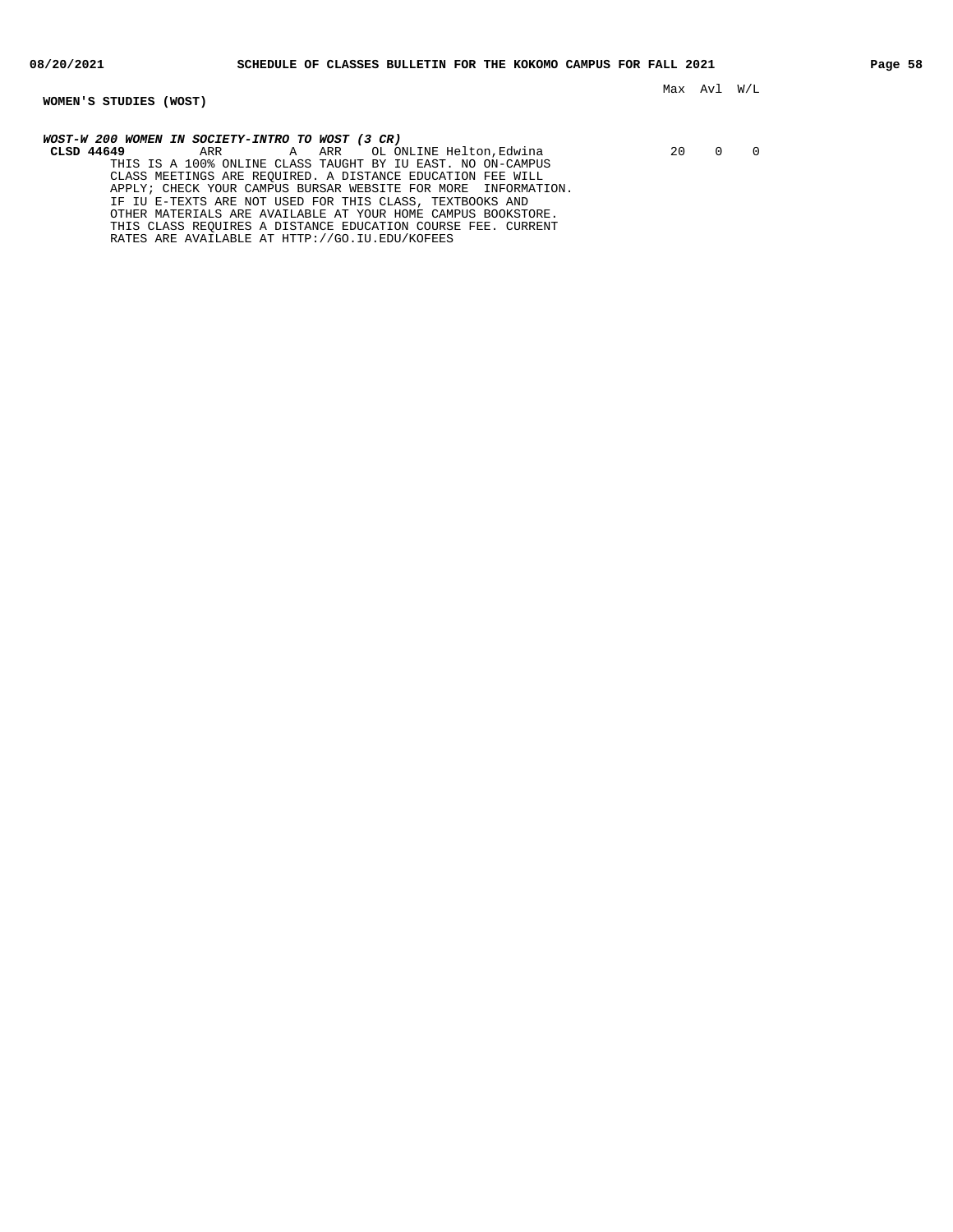**ANATOMY (ANAT)**

Max Avl W/L

**ANAT-A 215 BASIC HUMAN ANATOMY (5 CR)**<br>31005 01:00P-02:15P TR<br>01:00P-02:15P TR **31005** 01:00P-02:15P TR SM 116 Rifai,Lina 96 2 0 01:00P-02:15P TR SM 116 Houston,Nicole Christina BASED ON EVOLVING COVID-19 PANDEMIC CONDITIONS AND VACCINATION RESPONSE, THE WAY THIS CLASS IS TAUGHT (INSTRUCTION MODE), IS SUBJECT TO CHANGE. STUDENTS WILL BE INFORMED OF ANY CHANGES TO INSTRUCTION MODE. Laboratory  $(LAB)$ <br>31011 10:0 **31011** 10:00A-12:30P T SM 129 Houston,Nicole Christina 24 1 0 10:00A-12:30P T SM 129 Rifai,Lina THIS CLASS REQUIRES A LABORATORY FEE. CURRENT RATES ARE AVAILABLE AT HTTP://GO.IU.EDU/KOFEES BASED ON EVOLVING COVID-19 PANDEMIC CONDITIONS AND VACCINATION RESPONSE, THE WAY THIS CLASS IS TAUGHT (INSTRUCTION MODE), IS SUBJECT TO CHANGE. STUDENTS WILL BE INFORMED OF ANY CHANGES TO INSTRUCTION MODE.<br>31006 02:30P-05:00P T SM 129 **31006** 02:30P-05:00P T SM 129 Houston,Nicole Christina 24 1 0 02:30P-05:00P T SM 129 Rifai,Lina THIS CLASS REQUIRES A LABORATORY FEE. CURRENT RATES ARE AVAILABLE AT HTTP://GO.IU.EDU/KOFEES BASED ON EVOLVING COVID-19 PANDEMIC CONDITIONS AND VACCINATION RESPONSE, THE WAY THIS CLASS IS TAUGHT (INSTRUCTION MODE), IS SUBJECT TO CHANGE. STUDENTS WILL BE INFORMED OF ANY CHANGES TO INSTRUCTION MODE.<br>CLSD 31736  $10:00A-12:30P$  R SM 129 **CLSD 31736** 10:00A-12:30P R SM 129 Houston,Nicole Christina 24 0 0 10:00A-12:30P R SM 129 Rifai,Lina STUDENT MUST REGISTER FOR BOTH LECTURE AND LAB. THIS CLASS REQUIRES A LABORATORY FEE. CURRENT RATES ARE AVAILABLE AT HTTP://GO.IU.EDU/KOFEES BASED ON EVOLVING COVID-19 PANDEMIC CONDITIONS AND VACCINATION RESPONSE, THE WAY THIS CLASS IS TAUGHT (INSTRUCTION MODE), IS SUBJECT TO CHANGE. STUDENTS WILL BE INFORMED OF ANY CHANGES TO INSTRUCTION MODE.<br>CLSD 31734 02:30P-05:00P R SM 129 **CLSD 31734** 02:30P-05:00P R SM 129 Houston,Nicole Christina 24 0 0 02:30P-05:00P R SM 129 Rifai,Lina STUDENT MUST REGISTER FOR BOTH LECTURE AND LAB. THIS CLASS REQUIRES A LABORATORY FEE. CURRENT RATES ARE AVAILABLE AT HTTP://GO.IU.EDU/KOFEES BASED ON EVOLVING COVID-19 PANDEMIC CONDITIONS AND VACCINATION RESPONSE, THE WAY THIS CLASS IS TAUGHT (INSTRUCTION MODE), IS SUBJECT TO CHANGE. STUDENTS WILL BE INFORMED OF ANY CHANGES TO INSTRUCTION MODE. **ANAT-A 215 BASIC HUMAN ANATOMY (5 CR) 31713** 01:00P-02:15P WF SM 116 Houston,Nicole Christina 96 17 0 01:00P-02:15P WF SM 116 Miller,Maddy Hope STUDENT MUST REGISTER FOR BOTH LECTURE AND LAB. BASED ON EVOLVING COVID-19 PANDEMIC CONDITIONS AND VACCINATION RESPONSE, THE WAY THIS CLASS IS TAUGHT (INSTRUCTION MODE), IS SUBJECT TO CHANGE. STUDENTS WILL BE INFORMED OF ANY CHANGES TO INSTRUCTION MODE. Laboratory (LAB) **CLSD 31739** 10:00A-12:30P W SM 129 Houston,Nicole Christina 24 0 0 10:00A-12:30P W SM 129 Miller,Maddy Hope STUDENT MUST REGISTER FOR BOTH LECTURE AND LAB. THIS CLASS REQUIRES A LABORATORY FEE. CURRENT RATES ARE AVAILABLE AT HTTP://GO.IU.EDU/KOFEES BASED ON EVOLVING COVID-19 PANDEMIC CONDITIONS AND VACCINATION RESPONSE, THE WAY THIS CLASS IS TAUGHT (INSTRUCTION MODE), IS SUBJECT TO CHANGE. STUDENTS WILL BE INFORMED OF ANY CHANGES TO INSTRUCTION MODE.<br>31735 02:30P-05:00P W SM 129 **31735** 02:30P-05:00P W SM 129 Houston,Nicole Christina 24 2 0 02:30P-05:00P W SM 129 Miller,Maddy Hope STUDENT MUST REGISTER FOR BOTH LECTURE AND LAB. THIS CLASS REQUIRES A LABORATORY FEE. CURRENT RATES ARE AVAILABLE AT HTTP://GO.IU.EDU/KOFEES BASED ON EVOLVING COVID-19 PANDEMIC CONDITIONS AND VACCINATION RESPONSE, THE WAY THIS CLASS IS TAUGHT (INSTRUCTION MODE), IS SUBJECT TO CHANGE. STUDENTS WILL BE INFORMED OF ANY CHANGES TO INSTRUCTION MODE.<br>31217 10:00A-12:30P F SM 129 **31217** 10:00A-12:30P F SM 129 Miller,Maddy Hope 24 1 0 10:00A-12:30P F SM 129 Houston,Nicole Christina THIS CLASS REQUIRES A LABORATORY FEE. CURRENT RATES ARE AVAILABLE AT HTTP://GO.IU.EDU/KOFEES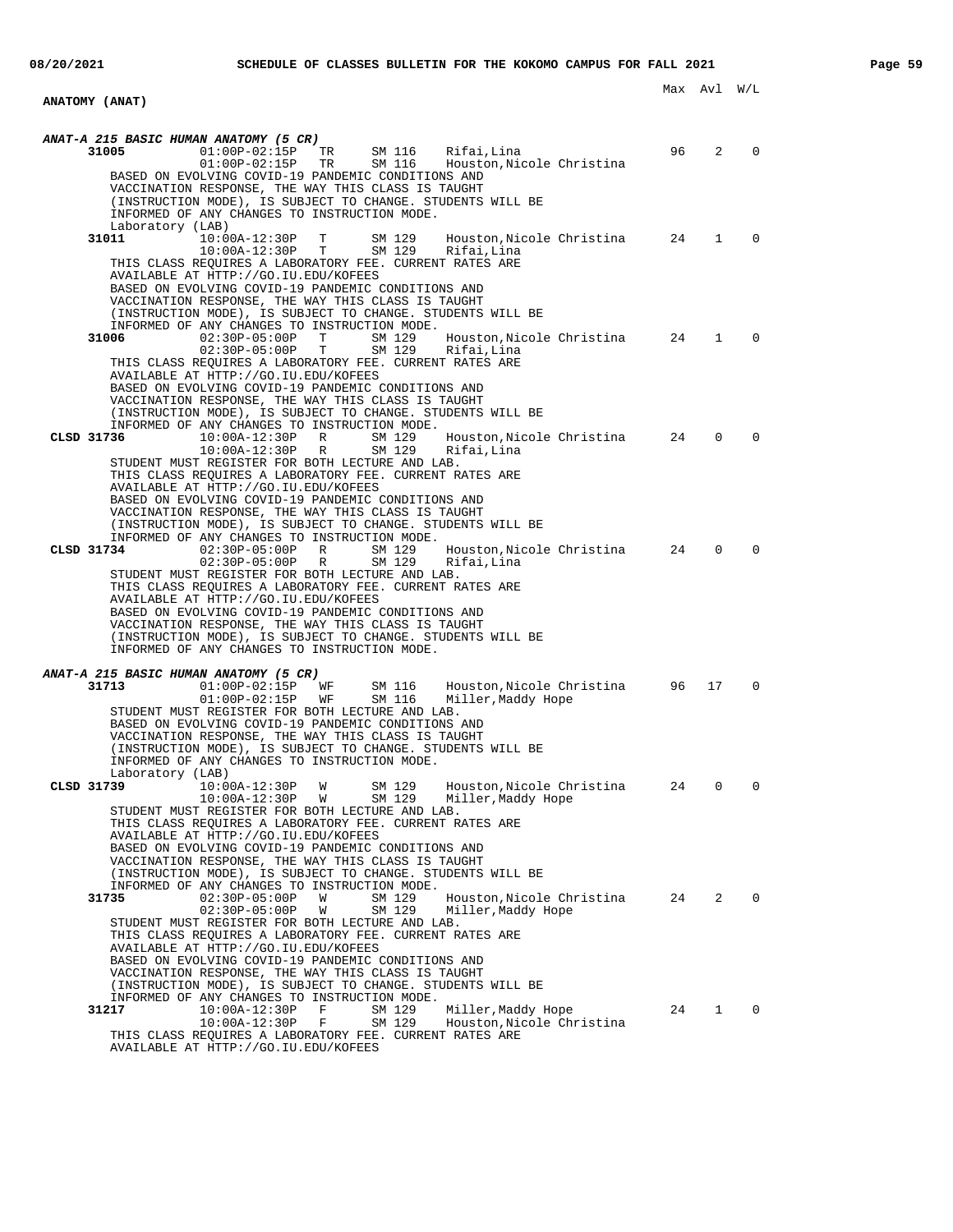Max Avl W/L BASED ON EVOLVING COVID-19 PANDEMIC CONDITIONS AND VACCINATION RESPONSE, THE WAY THIS CLASS IS TAUGHT (INSTRUCTION MODE), IS SUBJECT TO CHANGE. STUDENTS WILL BE INFORMED OF ANY CHANGES TO INSTRUCTION MODE.<br>31007 02:30P-05:00P F SM 129 **31007** 02:30P-05:00P F SM 129 Miller,Maddy Hope 24 14 0 02:30P-05:00P F SM 129 Houston,Nicole Christina THIS CLASS REQUIRES A LABORATORY FEE. CURRENT RATES ARE AVAILABLE AT HTTP://GO.IU.EDU/KOFEES BASED ON EVOLVING COVID-19 PANDEMIC CONDITIONS AND VACCINATION RESPONSE, THE WAY THIS CLASS IS TAUGHT (INSTRUCTION MODE), IS SUBJECT TO CHANGE. STUDENTS WILL BE INFORMED OF ANY CHANGES TO INSTRUCTION MODE. **ANAT-A 215 BASIC HUMAN ANATOMY (5 CR) A ARR** OL ONLINE Zimmerman,Michele Rene 30 0 1 LECTURE AND LAB COMBINED. THIS IS A 100% ONLINE CLASS TAUGHT BY IU SOUTHEAST. NO ON-CAMPUS CLASS MEETINGS ARE REQUIRED. A DISTANCE EDUCATION FEE WILL APPLY; CHECK YOUR CAMPUS BURSAR WEBSITE FOR MORE INFORMATION. IF IU E-TEXTS ARE NOT USED FOR THIS CLASS, TEXTBOOKS AND OTHER MATERIALS ARE AVAILABLE AT YOUR HOME CAMPUS BOOKSTORE. THIS COURSE USES AN ETEXT FOR THE LECTURE AND LAB. BOTH ETEXTS ARE AVAILABLE THROUGH THE COURSES LEARNING MANAGEMENT SYSTEM (CANVAS). NO ADDITIONAL TEXTBOOKS ARE NECESSARY. THIS CLASS REQUIRES A DISTANCE EDUCATION COURSE FEE. CURRENT RATES ARE AVAILABLE AT HTTP://GO.IU.EDU/KOFEES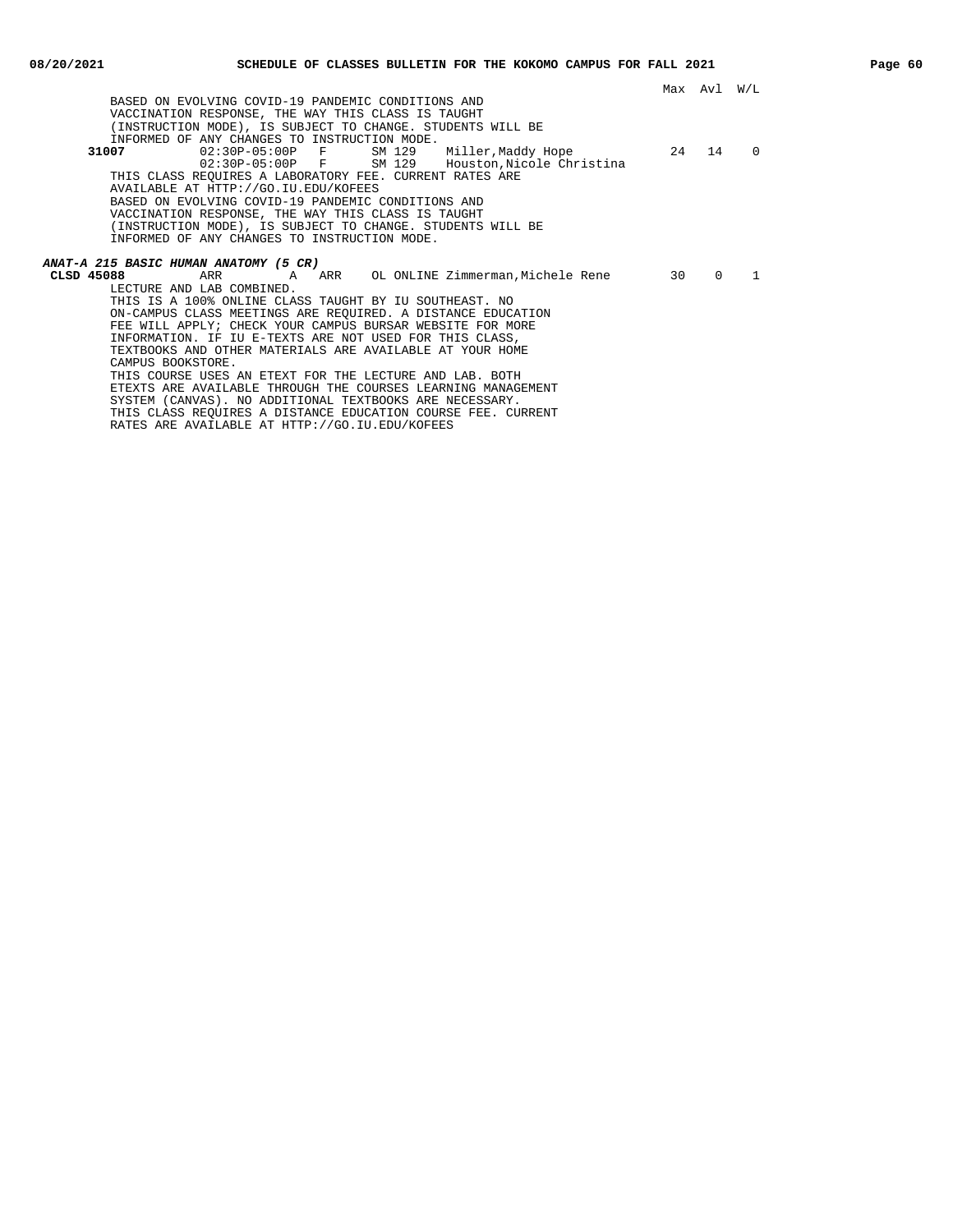| ASTRONOMY (AST)                                                                                                                                                                                                                                                                                                                                                                                                                                                                                                                                                                                                                                                         |    | Max Avl W/L    |             |
|-------------------------------------------------------------------------------------------------------------------------------------------------------------------------------------------------------------------------------------------------------------------------------------------------------------------------------------------------------------------------------------------------------------------------------------------------------------------------------------------------------------------------------------------------------------------------------------------------------------------------------------------------------------------------|----|----------------|-------------|
|                                                                                                                                                                                                                                                                                                                                                                                                                                                                                                                                                                                                                                                                         |    |                |             |
| AST-A 100 THE SOLAR SYSTEM (4 CR)<br>CLSD 31871<br>ARR<br>ARR OL ONLINE Turner, William Keith<br>A<br>THIS IS A 100% ONLINE CLASS TAUGHT BY IU KOKOMO. NO ON-CAMPUS<br>CLASS MEETINGS ARE REQUIRED. A DISTANCE EDUCATION FEE MAY<br>APPLY; CHECK YOUR CAMPUS BURSAR WEBSITE FOR MORE INFORMATION.<br>IF IU E-TEXTS ARE NOT USED FOR THIS CLASS, TEXTBOOKS AND<br>OTHER MATERIALS ARE AVAILABLE THROUGH YOUR HOME CAMPUS<br>BOOKSTORE.                                                                                                                                                                                                                                   | 28 | $\overline{0}$ | 2           |
| THIS CLASS REQUIRES A DISTANCE EDUCATION COURSE FEE. CURRENT<br>RATES ARE AVAILABLE AT HTTP://GO.IU.EDU/KOFEES<br>Laboratory (LAB)<br>$\sim$ 28<br>CLSD 43236<br>OL ONLINE Turner,William Keith<br>ARR<br>Α<br>ARR<br>THIS IS A 100% ONLINE CLASS TAUGHT BY IU KOKOMO. NO ON-CAMPUS<br>CLASS MEETINGS ARE REQUIRED. A DISTANCE EDUCATION FEE MAY<br>APPLY; CHECK YOUR CAMPUS BURSAR WEBSITE FOR MORE INFORMATION.<br>IF IU E-TEXTS ARE NOT USED FOR THIS CLASS, TEXTBOOKS AND<br>OTHER MATERIALS ARE AVAILABLE THROUGH YOUR HOME CAMPUS<br>BOOKSTORE.<br>THIS CLASS REQUIRES A DISTANCE EDUCATION COURSE FEE. CURRENT<br>RATES ARE AVAILABLE AT HTTP://GO.IU.EDU/KOFEES |    |                | $0\qquad 2$ |
| AST-A 100 THE SOLAR SYSTEM (3 CR)<br>A ARR OL ONLINE Risse, Michelle Marie 40<br>CLSD 44836<br>ARR<br>MEETS FIRST 8 WEEKS<br>MEETS AUGUST 23 - OCTOBER 11<br>THIS IS A 100% ONLINE CLASS TAUGHT BY IU EAST. NO ON-CAMPUS<br>CLASS MEETINGS ARE REQUIRED. A DISTANCE EDUCATION FEE WILL<br>APPLY; CHECK YOUR CAMPUS BURSAR WEBSITE FOR MORE INFORMATION.<br>IF IU E-TEXTS ARE NOT USED FOR THIS CLASS, TEXTBOOKS AND<br>OTHER MATERIALS ARE AVAILABLE AT YOUR HOME CAMPUS BOOKSTORE.<br>THIS CLASS REQUIRES A DISTANCE EDUCATION COURSE FEE. CURRENT<br>RATES ARE AVAILABLE AT HTTP://GO.IU.EDU/KOFEES                                                                   |    | $\mathbf{0}$   | $\Omega$    |
| 40<br>CLSD 44993<br>A ARR<br>ARR<br>OL ONLINE Warren,Jessica Sawyer<br>THIS COURSE IS PART OF THE "TRANSFER INDIANA" (TRANSFERIN)<br>INITIATIVE. FOR ADDITIONAL INFORMATION, LINK TO<br>WWW.TRANSFERIN.NET.<br>THIS IS A 100% ONLINE CLASS TAUGHT BY IU NORTHWEST. NO<br>ON-CAMPUS CLASS MEETINGS ARE REQUIRED. A DISTANCE EDUCATION<br>FEE WILL APPLY; CHECK YOUR CAMPUS BURSAR WEBSITE FOR MORE<br>INFORMATION. TEXTBOOK PURCHASES MAY BE MADE THROUGH YOUR HOME<br>CAMPUS BOOKSTORE.<br>THIS CLASS REQUIRES A DISTANCE EDUCATION COURSE FEE. CURRENT                                                                                                                 |    | $\mathbf{0}$   | $\mathbf 0$ |
| RATES ARE AVAILABLE AT HTTP://GO.IU.EDU/KOFEES<br>OL ONLINE Jackson, Charles Jason 30<br>CLSD 45091<br>ARR<br>ARR<br>Α<br>THIS IS A 100% ONLINE CLASS TAUGHT BY IU SOUTHEAST. NO<br>ON-CAMPUS CLASS MEETINGS ARE REQUIRED. A DISTANCE EDUCATION<br>FEE WILL APPLY; CHECK YOUR CAMPUS BURSAR WEBSITE FOR MORE<br>INFORMATION. IF IU E-TEXTS ARE NOT USED FOR THIS CLASS,<br>TEXTBOOKS AND OTHER MATERIALS ARE AVAILABLE AT YOUR HOME<br>CAMPUS BOOKSTORE.<br>THIS CLASS REQUIRES A DISTANCE EDUCATION COURSE FEE. CURRENT<br>RATES ARE AVAILABLE AT HTTP://GO.IU.EDU/KOFEES                                                                                              |    | $\mathbf{0}$   | $\Omega$    |
| CLSD 46420<br>ARR<br>ARR<br>OL ONLINE Risse, Michelle Marie<br>Α<br>MEETS SECOND 8 WEEKS<br>THIS IS A 100% ONLINE CLASS TAUGHT BY IU EAST. NO ON-CAMPUS<br>CLASS MEETINGS ARE REQUIRED. A DISTANCE EDUCATION FEE WILL<br>APPLY; CHECK YOUR CAMPUS BURSAR WEBSITE FOR MORE INFORMATION.<br>IF IU E-TEXTS ARE NOT USED FOR THIS CLASS, TEXTBOOKS AND<br>OTHER MATERIALS ARE AVAILABLE AT YOUR HOME CAMPUS BOOKSTORE.<br>MEETS OCTOBER 12 - DECEMBER 6<br>THIS CLASS REOUIRES A DISTANCE EDUCATION COURSE FEE. CURRENT<br>RATES ARE AVAILABLE AT HTTP://GO.IU.EDU/KOFEES                                                                                                   | 40 | 0              | 0           |
| 47301<br>OL ONLINE Vanden Heuvel, Andrew David 40<br>ARR<br>Α<br>ARR<br>MEETS SECOND 8 WEEKS<br>ONLINE ALL COURSE: 100% ONLINE TAUGHT ASYNCHRONOUSLY. NO<br>ON-CAMPUS CLASS MEETINGS ARE REQUIRED.<br>THIS IS A 100% ONLINE CLASS TAUGHT BY IU EAST. NO ON-CAMPUS<br>CLASS MEETINGS ARE REQUIRED. A DISTANCE EDUCATION FEE WILL<br>APPLY; CHECK YOUR CAMPUS BURSAR WEBSITE FOR MORE INFORMATION.<br>IF IU E-TEXTS ARE NOT USED FOR THIS CLASS, TEXTBOOKS AND<br>OTHER MATERIALS ARE AVAILABLE AT YOUR HOME CAMPUS BOOKSTORE.<br>THIS CLASS REQUIRES A DISTANCE EDUCATION COURSE FEE. CURRENT<br>RATES ARE AVAILABLE AT HTTP://GO.IU.EDU/KOFEES                          |    | 30             | 0           |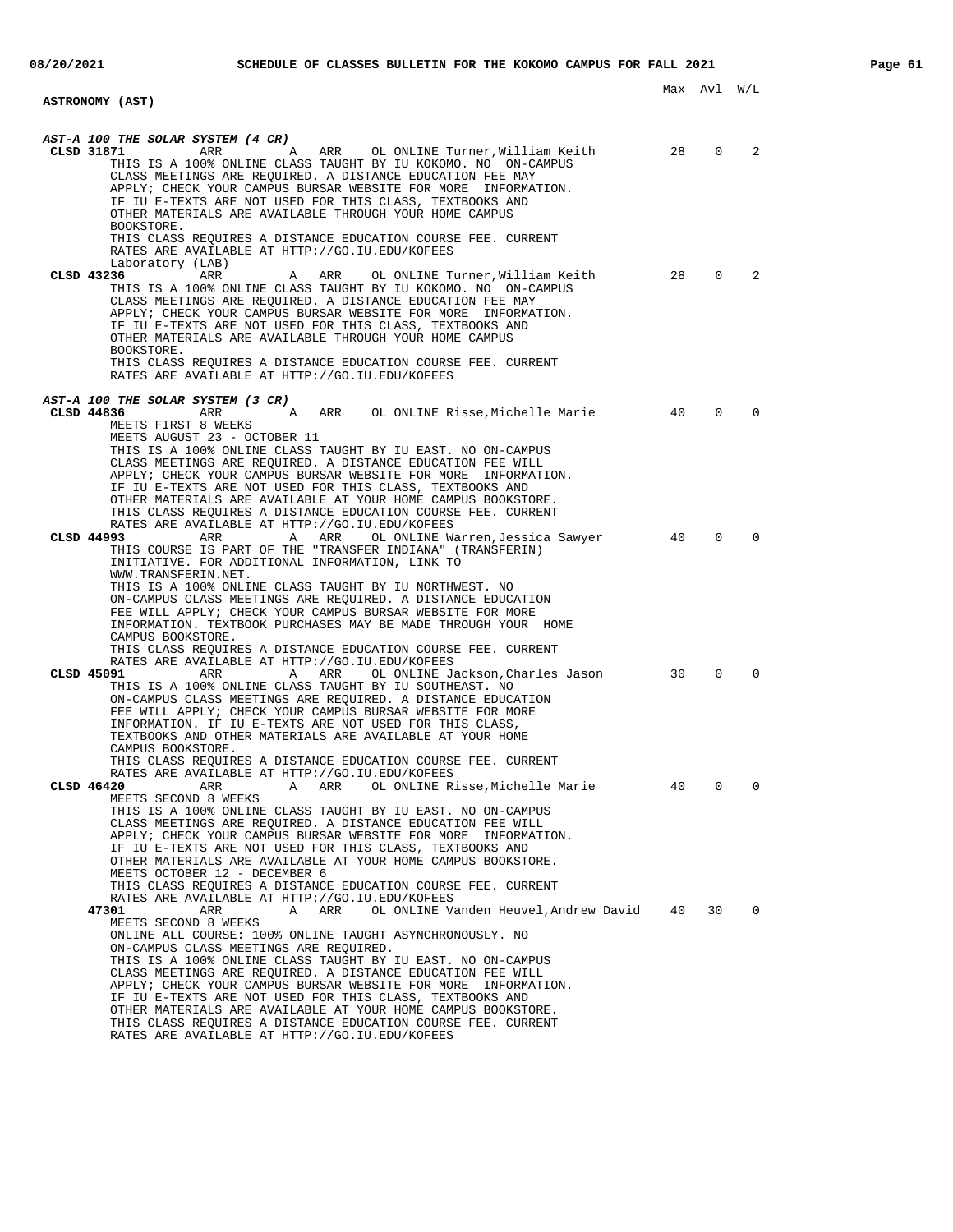| BIOLOGY (BIOL)                                                                                                                                                                                                                                                                                                                                                                                                                                                                                                                                                                                            |    | Max Avl W/L    |             |
|-----------------------------------------------------------------------------------------------------------------------------------------------------------------------------------------------------------------------------------------------------------------------------------------------------------------------------------------------------------------------------------------------------------------------------------------------------------------------------------------------------------------------------------------------------------------------------------------------------------|----|----------------|-------------|
| BIOL-L 100 HUMANS & THE BIOLOGICAL WORLD (5 CR)<br>$08:30A-09:45A$<br>TR<br>KE 201<br>31161<br>Duffitt,Ashley Dawn<br>STUDENTS MUST REGISTER FOR LECTURE AND LAB.<br>BASED ON EVOLVING COVID-19 PANDEMIC CONDITIONS AND<br>VACCINATION RESPONSE, THE WAY THIS CLASS IS TAUGHT<br>(INSTRUCTION MODE), IS SUBJECT TO CHANGE. STUDENTS WILL BE<br>INFORMED OF ANY CHANGES TO INSTRUCTION MODE.                                                                                                                                                                                                               | 48 | $\overline{3}$ | $\Omega$    |
| Laboratory (LAB)<br>31162<br>$10:00A-12:30P$<br>T –<br>SM 125<br>Miller,Maddy Hope<br>SM 125<br>$10:00A-12:30P$ T<br>Duffitt, Ashley Dawn<br>STUDENTS MUST REGISTER FOR LECTURE AND LAB.<br>THIS CLASS REQUIRES A LABORATORY FEE. CURRENT RATES ARE<br>AVAILABLE AT HTTP://GO.IU.EDU/KOFEES<br>BASED ON EVOLVING COVID-19 PANDEMIC CONDITIONS AND<br>VACCINATION RESPONSE, THE WAY THIS CLASS IS TAUGHT<br>(INSTRUCTION MODE), IS SUBJECT TO CHANGE. STUDENTS WILL BE<br>INFORMED OF ANY CHANGES TO INSTRUCTION MODE.                                                                                     | 24 | 2              | $\Omega$    |
| 31190<br>$10:00A-12:30P$ R<br>SM 125<br>Miller,Maddy Hope<br>SM 125<br>$10:00A-12:30P$ R<br>Duffitt,Ashley Dawn<br>STUDENTS MUST ENROLL IN LECTURE AND LAB.<br>THIS CLASS REQUIRES A LABORATORY FEE. CURRENT RATES ARE<br>AVAILABLE AT HTTP://GO.IU.EDU/KOFEES<br>BASED ON EVOLVING COVID-19 PANDEMIC CONDITIONS AND<br>VACCINATION RESPONSE, THE WAY THIS CLASS IS TAUGHT<br>(INSTRUCTION MODE), IS SUBJECT TO CHANGE. STUDENTS WILL BE<br>INFORMED OF ANY CHANGES TO INSTRUCTION MODE.                                                                                                                  | 24 | 1              | $\Omega$    |
| BIOL-L 101 INTRO TO BIOLOGICAL SCIENCES 1 (4 CR)<br>CLSD 44854<br>ARR<br>Α<br>ARR<br>OL ONLINE Blakefield, Mary<br>THIS IS A 100% ONLINE CLASS TAUGHT BY IU EAST. NO ON-CAMPUS<br>CLASS MEETINGS ARE REOUIRED. A DISTANCE EDUCATION FEE WILL<br>APPLY; CHECK YOUR CAMPUS BURSAR WEBSITE FOR MORE INFORMATION.<br>IF IU E-TEXTS ARE NOT USED FOR THIS CLASS, TEXTBOOKS AND<br>OTHER MATERIALS ARE AVAILABLE AT YOUR HOME CAMPUS BOOKSTORE.<br>PREREQUISITE: HIGH SCHOOL ALGEBRA<br>THIS CLASS REQUIRES A DISTANCE EDUCATION COURSE FEE. CURRENT<br>RATES ARE AVAILABLE AT HTTP://GO.IU.EDU/KOFEES          | 40 | $\mathbf 0$    | $\Omega$    |
| 47013<br>ARR<br>Α<br>ARR<br>OL ONLINE Blakefield, Mary<br>THIS IS A 100% ONLINE CLASS TAUGHT BY IU EAST. NO ON-CAMPUS<br>CLASS MEETINGS ARE REQUIRED. A DISTANCE EDUCATION FEE WILL<br>APPLY; CHECK YOUR CAMPUS BURSAR WEBSITE FOR MORE INFORMATION.<br>IF IU E-TEXTS ARE NOT USED FOR THIS CLASS, TEXTBOOKS AND<br>OTHER MATERIALS ARE AVAILABLE AT YOUR HOME CAMPUS BOOKSTORE.<br>PREREQUISITE: HIGH SCHOOL ALGEBRA<br>THIS CLASS REQUIRES A DISTANCE EDUCATION COURSE FEE. CURRENT<br>RATES ARE AVAILABLE AT HTTP://GO.IU.EDU/KOFEES                                                                   | 40 | 31             | 0           |
| BIOL-L 102 INTRO TO BIOLOGICAL SCIENCES 2 (4 CR)<br>44842<br>ARR<br>Α<br>ARR<br>OL ONLINE Schweitzer, Jill<br>THIS IS A 100% ONLINE CLASS TAUGHT BY IU EAST. NO ON-CAMPUS<br>CLASS MEETINGS ARE REQUIRED. A DISTANCE EDUCATION FEE WILL<br>APPLY; CHECK YOUR CAMPUS BURSAR WEBSITE FOR MORE INFORMATION.<br>IF IU E-TEXTS ARE NOT USED FOR THIS CLASS, TEXTBOOKS AND<br>OTHER MATERIALS ARE AVAILABLE AT YOUR HOME CAMPUS BOOKSTORE.<br>LAB KIT REQUIRED. DETAILS PROVIDED IN SYLLABUS.<br>THIS CLASS REOUIRES A DISTANCE EDUCATION COURSE FEE. CURRENT<br>RATES ARE AVAILABLE AT HTTP://GO.IU.EDU/KOFEES | 40 | 9              | 0           |
| BIOL-L 105 INTRODUCTION TO BIOLOGY (5 CR)<br>$08:30A-09:45A$<br>41293<br>MW<br>KO 100<br>Sullivan, T.J.<br>BASED ON EVOLVING COVID-19 PANDEMIC CONDITIONS AND<br>VACCINATION RESPONSE, THE WAY THIS CLASS IS TAUGHT<br>(INSTRUCTION MODE), IS SUBJECT TO CHANGE. STUDENTS WILL BE<br>INFORMED OF ANY CHANGES TO INSTRUCTION MODE.                                                                                                                                                                                                                                                                         | 36 | $\mathbf{1}$   | $\mathbf 0$ |
| Laboratory (LAB)<br>31746<br>$10:00A-12:30P$<br>SM 125<br>Sullivan, T.J.<br>М<br>SM 125<br>$10:00A-12:30P$<br>М<br>Stepaniak, Mark Douglas<br>STUDENT MUST REGISTER FOR BOTH LECTURE AND LAB.<br>THIS CLASS REQUIRES A LABORATORY FEE. CURRENT RATES ARE<br>AVAILABLE AT HTTP://GO.IU.EDU/KOFEES<br>BASED ON EVOLVING COVID-19 PANDEMIC CONDITIONS AND<br>VACCINATION RESPONSE, THE WAY THIS CLASS IS TAUGHT<br>(INSTRUCTION MODE), IS SUBJECT TO CHANGE. STUDENTS WILL BE                                                                                                                                | 18 | $\mathbf{1}$   | $\mathbf 0$ |
| INFORMED OF ANY CHANGES TO INSTRUCTION MODE.<br>$10:00A-12:30P$<br>CLSD 31747<br>W<br>SM 125<br>Sullivan, T.J.<br>$10:00A-12:30P$<br>SM 125<br>Stepaniak, Mark Douglas<br>W                                                                                                                                                                                                                                                                                                                                                                                                                               | 18 | 0              | $\mathbf 0$ |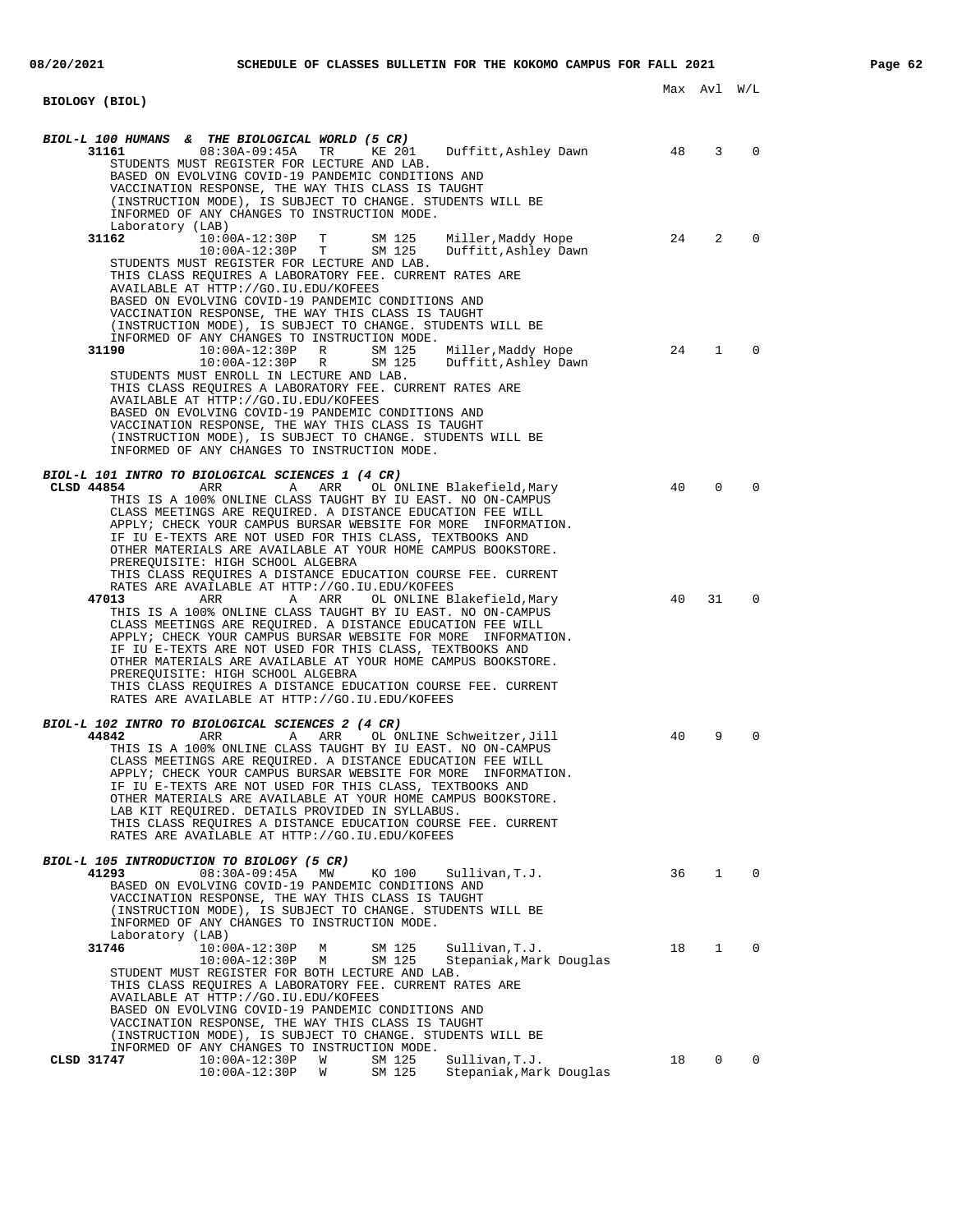CAMPUS BOOKSTORE.

Max Avl W/L

|            | STUDENT MUST REGISTER FOR BOTH LECTURE AND LAB.<br>THIS CLASS REQUIRES A LABORATORY FEE. CURRENT RATES ARE                                                                                                                                                                                                                                                                                                                                                                                                                           |    |          |                |
|------------|--------------------------------------------------------------------------------------------------------------------------------------------------------------------------------------------------------------------------------------------------------------------------------------------------------------------------------------------------------------------------------------------------------------------------------------------------------------------------------------------------------------------------------------|----|----------|----------------|
|            | AVAILABLE AT HTTP://GO.IU.EDU/KOFEES<br>BASED ON EVOLVING COVID-19 PANDEMIC CONDITIONS AND<br>VACCINATION RESPONSE, THE WAY THIS CLASS IS TAUGHT<br>(INSTRUCTION MODE), IS SUBJECT TO CHANGE. STUDENTS WILL BE<br>INFORMED OF ANY CHANGES TO INSTRUCTION MODE.                                                                                                                                                                                                                                                                       |    |          |                |
|            | BIOL-L 105 INTRODUCTION TO BIOLOGY (5 CR)                                                                                                                                                                                                                                                                                                                                                                                                                                                                                            |    |          |                |
| 31394      | $01:00P-02:15P$<br>WF<br>KO 179<br>Rifai, Lina<br>STUDENT MUST REGISTER FOR BOTH LECTURE AND LAB.<br>BASED ON EVOLVING COVID-19 PANDEMIC CONDITIONS AND<br>VACCINATION RESPONSE, THE WAY THIS CLASS IS TAUGHT<br>(INSTRUCTION MODE), IS SUBJECT TO CHANGE. STUDENTS WILL BE<br>INFORMED OF ANY CHANGES TO INSTRUCTION MODE.<br>Laboratory (LAB)                                                                                                                                                                                      | 36 | 20       | $\mathbf 0$    |
| 31742      | 10:00A-12:30P F<br>SM 125<br>Rifai,Lina<br>$10:00A-12:30P$ F<br>SM 125<br>Stepaniak, Mark Douglas<br>STUDENT MUST REGISTER FOR BOTH LECTURE AND LAB.<br>THIS CLASS REQUIRES A LABORATORY FEE. CURRENT RATES ARE<br>AVAILABLE AT HTTP://GO.IU.EDU/KOFEES<br>BASED ON EVOLVING COVID-19 PANDEMIC CONDITIONS AND<br>VACCINATION RESPONSE, THE WAY THIS CLASS IS TAUGHT<br>(INSTRUCTION MODE), IS SUBJECT TO CHANGE. STUDENTS WILL BE                                                                                                    | 18 | 9        | $\Omega$       |
| 31745      | INFORMED OF ANY CHANGES TO INSTRUCTION MODE.<br>$02:30P-05:00P$ F<br>SM 125<br>Rifai, Lina<br>$02:30P-05:00P$ F<br>SM 125<br>Stepaniak, Mark Douglas<br>STUDENT MUST REGISTER FOR BOTH LECTURE AND LAB.<br>THIS CLASS REQUIRES A LABORATORY FEE. CURRENT RATES ARE<br>AVAILABLE AT HTTP://GO.IU.EDU/KOFEES<br>BASED ON EVOLVING COVID-19 PANDEMIC CONDITIONS AND<br>VACCINATION RESPONSE, THE WAY THIS CLASS IS TAUGHT<br>(INSTRUCTION MODE), IS SUBJECT TO CHANGE. STUDENTS WILL BE<br>INFORMED OF ANY CHANGES TO INSTRUCTION MODE. | 18 | 11       | $\overline{0}$ |
| 31714      | BIOL-L 105 INTRODUCTION TO BIOLOGY (5 CR)<br>$01:00P-02:15P$ MW<br>KE 125<br>Sullivan, T.J.                                                                                                                                                                                                                                                                                                                                                                                                                                          | 36 | 9        | 0              |
|            | STUDENT MUST REGISTER FOR BOTH LECTURE AND LAB.<br>BASED ON EVOLVING COVID-19 PANDEMIC CONDITIONS AND<br>VACCINATION RESPONSE, THE WAY THIS CLASS IS TAUGHT<br>(INSTRUCTION MODE), IS SUBJECT TO CHANGE. STUDENTS WILL BE<br>INFORMED OF ANY CHANGES TO INSTRUCTION MODE.<br>Laboratory (LAB)                                                                                                                                                                                                                                        |    |          |                |
| CLSD 31955 | $02:30P-05:00P$<br>T<br>SM 125<br>Sullivan, T.J.<br>$02:30P-05:00P$ T<br>SM 125<br>Stepaniak, Mark Douglas                                                                                                                                                                                                                                                                                                                                                                                                                           | 18 | $\Omega$ | 0              |
|            | STUDENT MUST REGISTER FOR BOTH LECTURE AND LAB.<br>THIS CLASS REQUIRES A LABORATORY FEE. CURRENT RATES ARE<br>AVAILABLE AT HTTP://GO.IU.EDU/KOFEES<br>BASED ON EVOLVING COVID-19 PANDEMIC CONDITIONS AND<br>VACCINATION RESPONSE, THE WAY THIS CLASS IS TAUGHT<br>(INSTRUCTION MODE), IS SUBJECT TO CHANGE. STUDENTS WILL BE<br>INFORMED OF ANY CHANGES TO INSTRUCTION MODE.                                                                                                                                                         |    |          |                |
| 31749      | SM 125<br>$02:30P-05:00P$<br>R<br>Sullivan, T.J.<br>$02:30P-05:00P$<br>R<br>SM 125<br>Stepaniak, Mark Douglas<br>STUDENT MUST REGISTER FOR BOTH LECTURE AND LAB.<br>THIS CLASS REQUIRES A LABORATORY FEE. CURRENT RATES ARE<br>AVAILABLE AT HTTP://GO.IU.EDU/KOFEES<br>BASED ON EVOLVING COVID-19 PANDEMIC CONDITIONS AND                                                                                                                                                                                                            | 18 | 9        | $\Omega$       |
|            | VACCINATION RESPONSE, THE WAY THIS CLASS IS TAUGHT<br>(INSTRUCTION MODE), IS SUBJECT TO CHANGE. STUDENTS WILL BE<br>INFORMED OF ANY CHANGES TO INSTRUCTION MODE.                                                                                                                                                                                                                                                                                                                                                                     |    |          |                |
| 45110      | BIOL-L 111 FNDTNS OF BIOL: DIVRS, EVOL, ECOL (3 CR)<br>ARR<br>Α<br>ARR<br>OL ONLINE Darnowski,Douglas William                                                                                                                                                                                                                                                                                                                                                                                                                        | 24 | 13       | $\Omega$       |
|            | THIS IS A 100% ONLINE CLASS TAUGHT BY IU SOUTHEAST. NO<br>ON-CAMPUS CLASS MEETINGS ARE REQUIRED. A DISTANCE EDUCATION<br>FEE WILL APPLY; CHECK YOUR CAMPUS BURSAR WEBSITE FOR MORE<br>INFORMATION. IF IU E-TEXTS ARE NOT USED FOR THIS CLASS,<br>TEXTBOOKS AND OTHER MATERIALS ARE AVAILABLE AT YOUR HOME                                                                                                                                                                                                                            |    |          |                |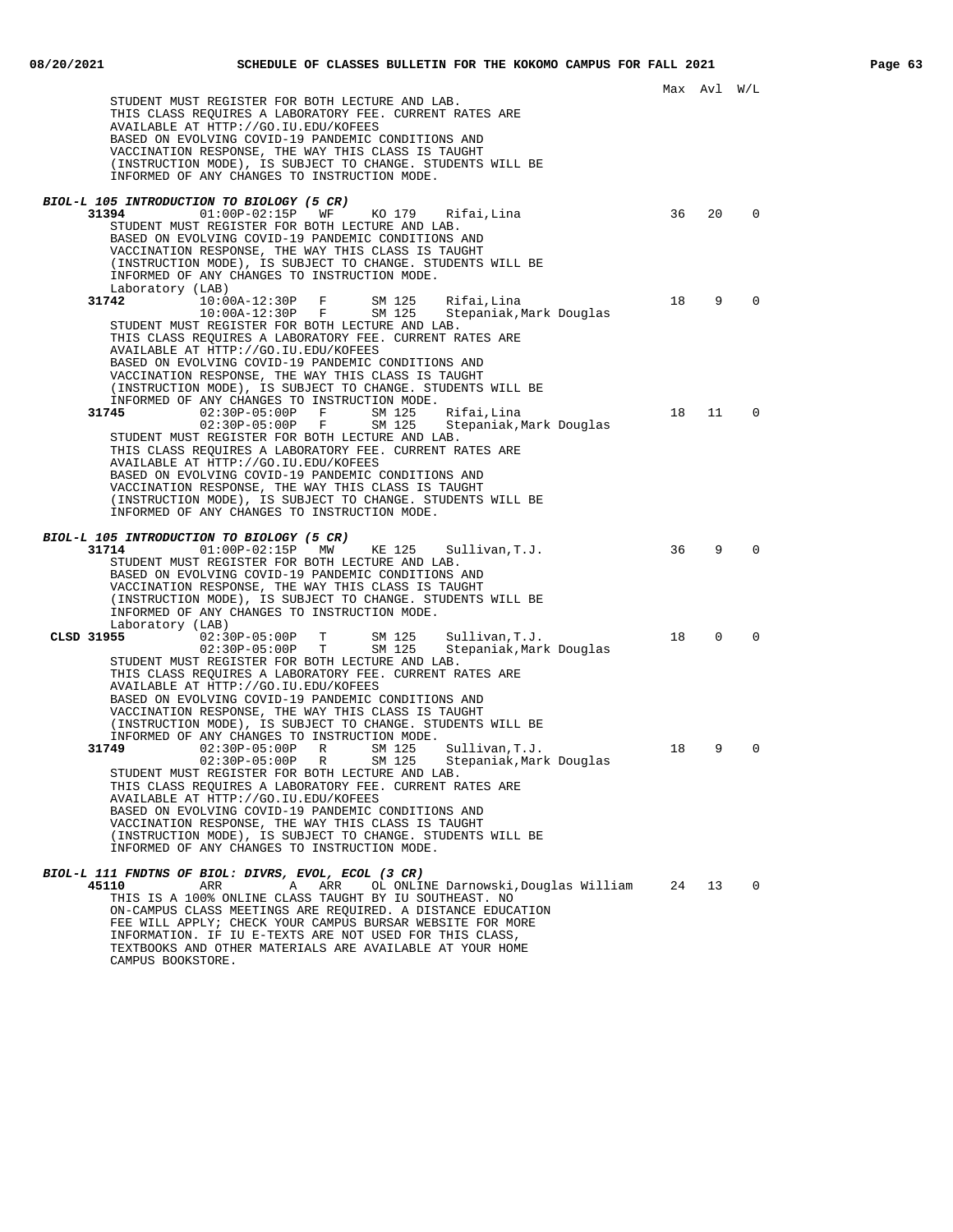| BIOL-L 111 IS AN ONLINE-ALL MAJORS COURSE WHICH FITS IN THE<br>BIOL-L L111/L112/L113 SEQUENCE. L112 IS OFFERED AT SOME OTHER<br>IU CAMPUSES AND IN THE ACP PROGRAM. IT COVERS MATERIAL<br>COVERED BY INTRODUCTORY BIOLOGY COURSES WHICH VARIOUS<br>TRANSFER STUDENTS MAY ALREADY HAVE, NEEDING ONLY L111 TO<br>COMPLETE LECTURE MATERIALS AND L113 (WHICH IUS OFFERS IN FALL<br>SEMESTERS) TO COMPLETE THE INTRODUCTORY SEQUENCE. IT IS NOT A<br>NON-MAJORS COURSE. IT HAS BEEN SUBMITTED FOR GENERAL<br>EDUCATION APPROVAL AT IUS. KINDS OF STUDENTS WHO WOULD FIT<br>WELL INTO L111 AT IUS: 1) THOSE WITH L112 OR PLANNING TO TAKE<br>IT AT OTHER IU CAMPUSES; 2) THOSE WHO HAVE TAKEN OR ARE                                                                           |    | Max Avl W/L  |             |
|---------------------------------------------------------------------------------------------------------------------------------------------------------------------------------------------------------------------------------------------------------------------------------------------------------------------------------------------------------------------------------------------------------------------------------------------------------------------------------------------------------------------------------------------------------------------------------------------------------------------------------------------------------------------------------------------------------------------------------------------------------------------------|----|--------------|-------------|
| TAKING L112 THROUGH THE ACP PROGRAM; 3) THOSE TRANSFERRING TO<br>IUS WITH THE EQUIVALENT OF L112 OR L112 ITSELF; 4) SOME<br>METROVERSITY STUDENTS OR OTHER CERTAIN TRANSFER STUDENTS NOT<br>PLANNING TO TAKE L101/L102 OR L100 AT IUS. BIOL-L 111 DOES<br>NOT FULFILL, AND IS NOT EQUIVALENT TO, BIOL-L 100 OR BIOL-L<br>101/102 REQUIRED IN MANY NATURAL SCIENCES MAJORS.<br>THIS CLASS REQUIRES A DISTANCE EDUCATION COURSE FEE. CURRENT<br>RATES ARE AVAILABLE AT HTTP://GO.IU.EDU/KOFEES                                                                                                                                                                                                                                                                              |    |              |             |
| BIOL-L 321 HUMAN IMMUNOLOGY (3 CR)<br>CLSD 31254<br>05:30P-06:45P MW<br>KO 106<br>Chauret,Christian<br>BASED ON EVOLVING COVID-19 PANDEMIC CONDITIONS AND<br>VACCINATION RESPONSE, THE WAY THIS CLASS IS TAUGHT<br>(INSTRUCTION MODE), IS SUBJECT TO CHANGE. STUDENTS WILL BE<br>INFORMED OF ANY CHANGES TO INSTRUCTION MODE.                                                                                                                                                                                                                                                                                                                                                                                                                                             | 30 | $\Omega$     | $\Omega$    |
| <i>BIOL-L 325 ECOLOGICAL PRINCIPLES (4 CR)</i><br>43906<br>ARR<br>A<br>ARR<br>OL ONLINE Armour, Casey<br>THIS IS A 100% ONLINE CLASS TAUGHT BY IU EAST. NO ON-CAMPUS<br>CLASS MEETINGS ARE REQUIRED. A DISTANCE EDUCATION FEE WILL<br>APPLY; CHECK YOUR CAMPUS BURSAR WEBSITE FOR MORE INFORMATION.<br>IF IU E-TEXTS ARE NOT USED FOR THIS CLASS, TEXTBOOKS AND<br>OTHER MATERIALS ARE AVAILABLE AT YOUR HOME CAMPUS BOOKSTORE.<br>PREREQUISITE: BIOL-L 101 OR BIOL-L 102<br>THIS CLASS IS OFFERED AS PART OF A COLLABORATIVE ACADEMIC<br>PROGRAM. PLEASE CONSULT WITH YOUR ADVISOR TO ENSURE THIS<br>CLASS WILL COUNT TOWARD YOUR DEGREE REQUIREMENTS.<br>THIS CLASS REQUIRES A DISTANCE EDUCATION COURSE FEE. CURRENT<br>RATES ARE AVAILABLE AT HTTP://GO.IU.EDU/KOFEES | 40 | 17           | $\mathbf 0$ |
| BIOL-L 329 PROTEINS AND ENZYMES (5 CR)<br>CLSD 31191<br>08:30A-09:45A TR<br>SM 226<br>Masuda,Hisako<br>THIS CLASS MEETS CONCURRENTLY WITH CHEM-C329.<br>BASED ON EVOLVING COVID-19 PANDEMIC CONDITIONS AND<br>VACCINATION RESPONSE, THE WAY THIS CLASS IS TAUGHT<br>(INSTRUCTION MODE), IS SUBJECT TO CHANGE. STUDENTS WILL BE<br>INFORMED OF ANY CHANGES TO INSTRUCTION MODE.                                                                                                                                                                                                                                                                                                                                                                                            | 12 | $\Omega$     | $\Omega$    |
| Laboratory (LAB)<br>CLSD 31341<br>10:00A-12:30P TR SM 227<br>Masuda,Hisako<br>THIS CLASS REOUIRES A LABORATORY FEE. CURRENT RATES ARE<br>AVAILABLE AT HTTP://GO.IU.EDU/KOFEES<br>PREREQUISITE: CHEM-C 343 OR CONSENT OF INSTRUCTOR.<br>BASED ON EVOLVING COVID-19 PANDEMIC CONDITIONS AND<br>VACCINATION RESPONSE, THE WAY THIS CLASS IS TAUGHT<br>(INSTRUCTION MODE), IS SUBJECT TO CHANGE. STUDENTS WILL BE<br>INFORMED OF ANY CHANGES TO INSTRUCTION MODE.                                                                                                                                                                                                                                                                                                             | 12 | 0            | 0           |
| BIOL-L 333 ENVIRONMENTAL SCIENCE (3 CR)                                                                                                                                                                                                                                                                                                                                                                                                                                                                                                                                                                                                                                                                                                                                   |    |              |             |
| 43219<br>ARR<br>Α<br>ARR<br>OL ONLINE Itnyre, Ron<br>THIS IS A 100% ONLINE CLASS TAUGHT BY IU EAST. NO ON-CAMPUS<br>CLASS MEETINGS ARE REQUIRED. A DISTANCE EDUCATION FEE WILL<br>APPLY; CHECK YOUR CAMPUS BURSAR WEBSITE FOR MORE INFORMATION.<br>IF IU E-TEXTS ARE NOT USED FOR THIS CLASS, TEXTBOOKS AND<br>OTHER MATERIALS ARE AVAILABLE AT YOUR HOME CAMPUS BOOKSTORE.<br>PREREQUISITES: INTRODUCTORY BIOLOGY AND INTRODUCTORY<br>CHEMISTRY OR GEOLOGY<br>THIS CLASS IS OFFERED AS PART OF A COLLABORATIVE ACADEMIC                                                                                                                                                                                                                                                  | 28 | $\mathbf{1}$ | $\mathbf 0$ |
| PROGRAM. PLEASE CONSULT WITH YOUR ADVISOR TO ENSURE THIS<br>CLASS WILL COUNT TOWARD YOUR DEGREE REQUIREMENTS.<br>THIS CLASS REQUIRES A DISTANCE EDUCATION COURSE FEE. CURRENT<br>RATES ARE AVAILABLE AT HTTP://GO.IU.EDU/KOFEES                                                                                                                                                                                                                                                                                                                                                                                                                                                                                                                                           |    |              |             |
| <i>BIOL-L 337 INTRODUCTION TO BIOSTATISTICS (3 CR)</i><br>44070<br>ARR<br>OL ONLINE Nair, Murlidharan T<br>Α<br>ARR<br>P: MATH PLACEMENT EXAM SCORE OF LEVEL 5 OR ABOVE, OR AN ALEKS<br>ASSESSMENT SCORE OF 61 OR HIGHER; AND BIOL-L 101 AND BIOL-L<br>102                                                                                                                                                                                                                                                                                                                                                                                                                                                                                                                | 21 | $\mathbf{1}$ | $\mathbf 0$ |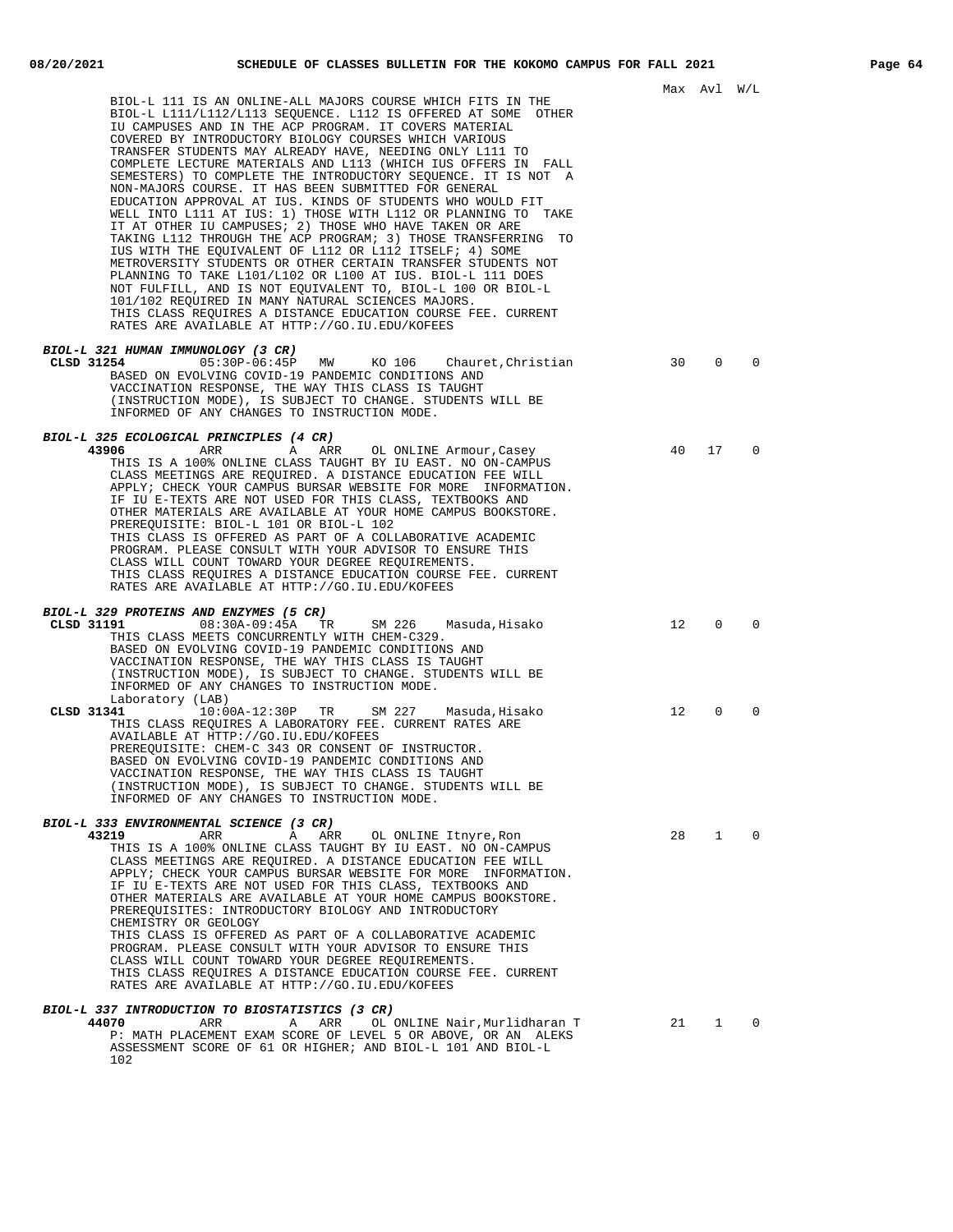| THIS IS A 100% ONLINE CLASS TAUGHT BY IU SOUTH BEND. NO<br>ON-CAMPUS CLASS MEETINGS ARE REQUIRED. A DISTANCE EDUCATION<br>FEE WILL APPLY; CHECK YOUR CAMPUS BURSAR WEBSITE FOR MORE<br>INFORMATION. TEXTBOOK PURCHASES MAY BE MADE THROUGH YOUR HOME                                                                                    |              | Max Avl W/L  |             |
|-----------------------------------------------------------------------------------------------------------------------------------------------------------------------------------------------------------------------------------------------------------------------------------------------------------------------------------------|--------------|--------------|-------------|
| CAMPUS BOOKSTORE.<br>THIS CLASS IS OFFERED AS PART OF A COLLABORATIVE ACADEMIC<br>PROGRAM. PLEASE CONSULT WITH YOUR ADVISOR TO ENSURE THIS<br>CLASS WILL COUNT TOWARD YOUR DEGREE REQUIREMENTS.<br>THIS CLASS REQUIRES A DISTANCE EDUCATION COURSE FEE. CURRENT<br>RATES ARE AVAILABLE AT HTTP://GO.IU.EDU/KOFEES                       |              |              |             |
| BIOL-L 350 ENVIRONMENTAL BIOLOGY (3 CR)<br>KO 105 Sullivan, T.J.<br>31707<br>$05:30P-06:45P$ TR                                                                                                                                                                                                                                         | 30           | 14           | $\Omega$    |
| BASED ON EVOLVING COVID-19 PANDEMIC CONDITIONS AND<br>VACCINATION RESPONSE, THE WAY THIS CLASS IS TAUGHT<br>(INSTRUCTION MODE), IS SUBJECT TO CHANGE. STUDENTS WILL BE<br>INFORMED OF ANY CHANGES TO INSTRUCTION MODE.                                                                                                                  |              |              |             |
| BIOL-L 379 PRINCIPLES OF ORNITHOLOGY (3 CR)<br>31873<br>08:30A-11:25A F KO 102 Rifai, Lina                                                                                                                                                                                                                                              | 24           | 16           | $\Omega$    |
| THIS CLASS REQUIRES A FIELD TRIP EXPERIENCE FEE II. CURRENT<br>RATES ARE AVAILABLE AT HTTP://GO.IU.EDU/KOFEES<br>BASED ON EVOLVING COVID-19 PANDEMIC CONDITIONS AND<br>VACCINATION RESPONSE, THE WAY THIS CLASS IS TAUGHT<br>(INSTRUCTION MODE), IS SUBJECT TO CHANGE. STUDENTS WILL BE<br>INFORMED OF ANY CHANGES TO INSTRUCTION MODE. |              |              |             |
|                                                                                                                                                                                                                                                                                                                                         |              |              |             |
| BIOL-L 490 INDIVIDUAL STUDY (3 CR)<br>CLSD 45268 PERM ARR<br>Chauret, Christian<br>Α<br>ARR<br>PERMISSION OF DEPARTMENT REQUIRED.                                                                                                                                                                                                       | $\mathbf{1}$ | $\Omega$     | $\Omega$    |
| THIS CLASS REQUIRES A LABORATORY FEE. CURRENT RATES ARE<br>AVAILABLE AT HTTP://GO.IU.EDU/KOFEES<br>CLSD 47323 PERM<br>ARR<br>A ARR<br>Finkler,Michael S.                                                                                                                                                                                | $\mathbf{1}$ | $\mathbf{0}$ | $\mathbf 0$ |
| PERMISSION OF DEPARTMENT REQUIRED.<br>THIS CLASS REQUIRES A LABORATORY FEE. CURRENT RATES ARE<br>AVAILABLE AT HTTP://GO.IU.EDU/KOFEES                                                                                                                                                                                                   |              |              |             |
| <i>BIOL-L 498 INTERNSHIP IN PROF PRACTICE (3 CR)</i><br>Chauret, Christian<br>CLSD 45930 PERM ARR<br>A <sub>a</sub><br>ARR                                                                                                                                                                                                              | $\mathbf{1}$ | $\mathbf{0}$ | $\mathbf 0$ |
| PERMISSION OF DEPARTMENT REQUIRED.                                                                                                                                                                                                                                                                                                      |              |              |             |
| BIOL-T 574 THE IMMUNE SYSTEM AND DISEASE (3 CR)<br>A ARR OL ONLINE Slayback-Barry, Denise Lynn 30<br>44107<br>ARR                                                                                                                                                                                                                       |              | 8            | 0           |
| THIS IS A 100% ONLINE CLASS TAUGHT BY IUPUI. NO ON-CAMPUS<br>CLASS MEETINGS ARE REQUIRED. A DISTANCE EDUCATION FEE WILL<br>APPLY; CHECK YOUR CAMPUS BURSAR WEBSITE FOR MORE INFORMATION.<br>TEXTBOOK PURCHASES MAY BE MADE THROUGH YOUR HOME CAMPUS                                                                                     |              |              |             |
| BOOKSTORE.<br>THIS CLASS IS OFFERED AS PART OF A JOINT ACADEMIC PROGRAM.<br>PLEASE CONSULT WITH YOUR ADVISOR TO ENSURE THIS CLASS WILL<br>COUNT TOWARD YOUR DEGREE REQUIREMENTS.                                                                                                                                                        |              |              |             |
| THIS IS A 100% ONLINE DELIVERED CLASS. NO ON-CAMPUS OR<br>SYNCHRONOUS CLASS MEETINGS ARE REQUIRED.<br>THIS CLASS REQUIRES A DISTANCE EDUCATION COURSE FEE. CURRENT                                                                                                                                                                      |              |              |             |
| RATES ARE AVAILABLE AT HTTP://GO.IU.EDU/KOFEES                                                                                                                                                                                                                                                                                          |              |              |             |
| BIOL-T 583 PROB IN GENETICS-HIGHER ORGAN (3 CR)                                                                                                                                                                                                                                                                                         |              |              |             |
| 43225<br>ARR<br>ARR<br>OL ONLINE Khurana, Parul<br>Α<br>THIS IS A 100% ONLINE CLASS TAUGHT BY IU EAST. NO ON-CAMPUS<br>CLASS MEETINGS ARE REQUIRED. A DISTANCE EDUCATION FEE WILL<br>APPLY; CHECK YOUR CAMPUS BURSAR WEBSITE FOR MORE<br>INFORMATION.                                                                                   | 30           | 10           | 0           |
| IF IU E-TEXTS ARE NOT USED FOR THIS CLASS, TEXTBOOKS AND<br>OTHER MATERIALS ARE AVAILABLE AT YOUR HOME CAMPUS BOOKSTORE.<br>THIS CLASS IS OFFERED AS PART OF A COLLABORATIVE ACADEMIC<br>PROGRAM. PLEASE CONSULT WITH YOUR ADVISOR TO ENSURE THIS                                                                                       |              |              |             |
| CLASS WILL COUNT TOWARD YOUR DEGREE REOUIREMENTS.<br>THIS CLASS REQUIRES A DISTANCE EDUCATION COURSE FEE. CURRENT                                                                                                                                                                                                                       |              |              |             |

RATES ARE AVAILABLE AT HTTP://GO.IU.EDU/KOFEES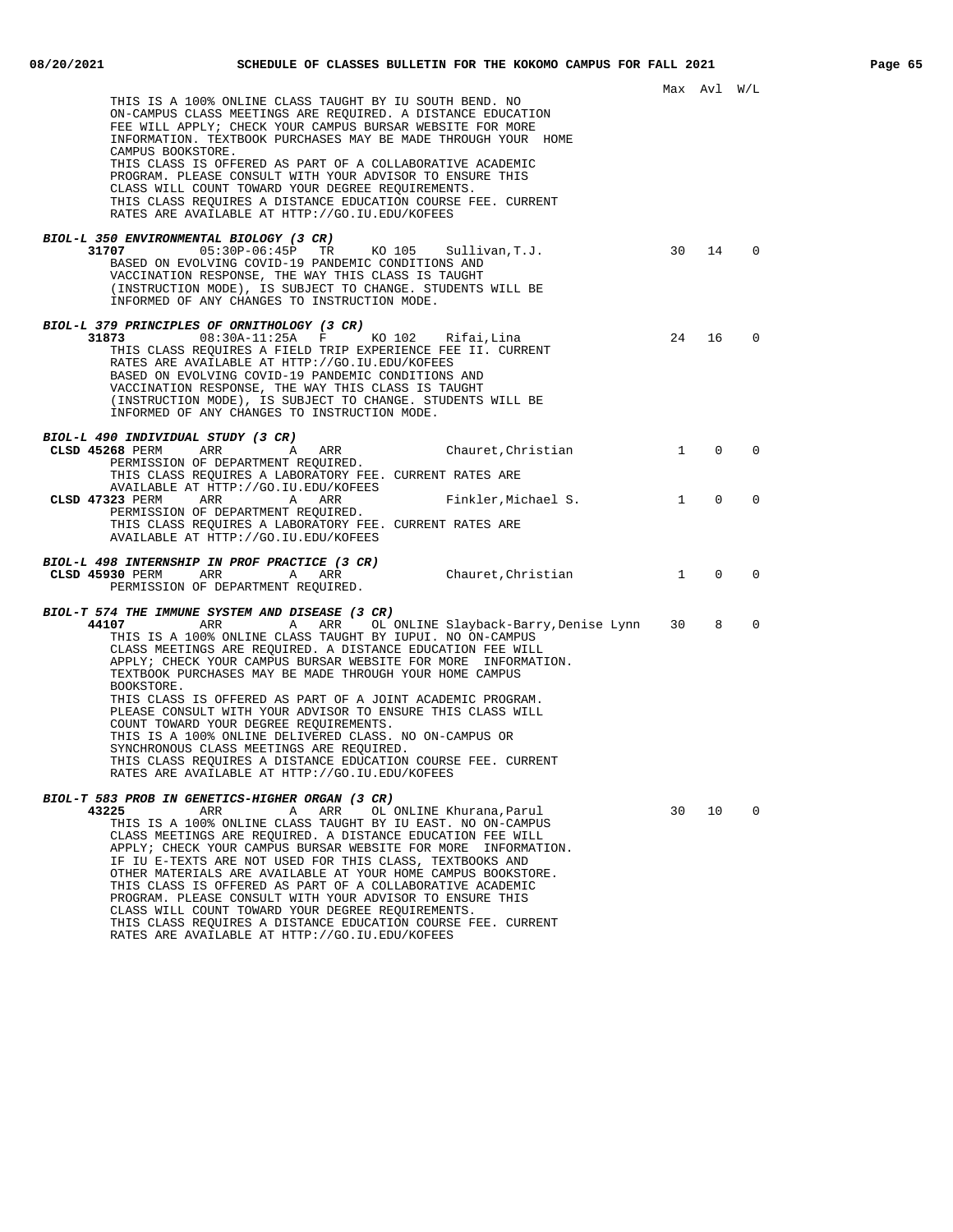**CHEMISTRY (CHEM)**

## Max Avl W/L

| CHEM-BE 105 BE: CHEM-C 105/125 (5 CR)                                                                                    |    |             |             |
|--------------------------------------------------------------------------------------------------------------------------|----|-------------|-------------|
| CLSD 31090<br>08:30A-09:45A<br>SM 116<br>TR<br>Kasem,Kasem Kamel<br>VT: CHEM-C 105 PRINCIPLES - CHEM I                   | 17 | 0           | 1           |
| $10:00A-11:00A$<br>SM 226<br>$\mathbf{T}$<br>Deyo,Sara M                                                                 |    |             |             |
| VT: CHEM-C 125 EXPERIMENTAL CHEM I                                                                                       |    |             |             |
| $11:00A-12:30P$<br>SM 231<br>т<br>Deyo,Sara M<br>VT: CHEM-C 125 EXPERIMENTAL CHEM I                                      |    |             |             |
| THIS CLASS REQUIRES A LABORATORY FEE. CURRENT RATES ARE                                                                  |    |             |             |
| AVAILABLE AT HTTP://GO.IU.EDU/KOFEES<br>BASED ON EVOLVING COVID-19 PANDEMIC CONDITIONS AND                               |    |             |             |
| VACCINATION RESPONSE, THE WAY THIS CLASS IS TAUGHT                                                                       |    |             |             |
| (INSTRUCTION MODE), IS SUBJECT TO CHANGE. STUDENTS WILL BE                                                               |    |             |             |
| INFORMED OF ANY CHANGES TO INSTRUCTION MODE.<br>08:30A-09:45A<br>SM 116<br>CLSD 31526<br>TR<br>Kasem,Kasem Kamel         | 17 | 0           | 1           |
| VT: CHEM-C 105 PRINCIPLES - CHEM I                                                                                       |    |             |             |
| $10:00A-11:00A$<br>SM 226<br>R<br>Deyo,Sara M                                                                            |    |             |             |
| VT: CHEM-C 125 EXPERIMENTAL CHEM I<br>$11:00A-12:30P$<br>SM 231<br>R<br>Deyo,Sara M                                      |    |             |             |
| VT: CHEM-C 125 EXPERIMENTAL CHEM I                                                                                       |    |             |             |
| THIS CLASS REQUIRES A LABORATORY FEE. CURRENT RATES ARE                                                                  |    |             |             |
| AVAILABLE AT HTTP://GO.IU.EDU/KOFEES<br>BASED ON EVOLVING COVID-19 PANDEMIC CONDITIONS AND                               |    |             |             |
| VACCINATION RESPONSE, THE WAY THIS CLASS IS TAUGHT                                                                       |    |             |             |
| (INSTRUCTION MODE), IS SUBJECT TO CHANGE. STUDENTS WILL BE                                                               |    |             |             |
| INFORMED OF ANY CHANGES TO INSTRUCTION MODE.<br>31091<br>08:30A-09:45A<br>SM 116<br>TR<br>Kasem,Kasem Kamel              | 17 | 2           | $\mathbf 0$ |
| VT: CHEM-C 105 PRINCIPLES - CHEM I                                                                                       |    |             |             |
| $10:00A-11:00A$<br>SM 226<br>$\mathbf{F}$<br>Deyo,Sara M<br>VT: CHEM-C 125 EXPERIMENTAL CHEM I                           |    |             |             |
| $11:00A-12:30P$<br>SM 231<br>$\mathbf{F}$<br>Deyo, Sara M                                                                |    |             |             |
| VT: CHEM-C 125 EXPERIMENTAL CHEM I                                                                                       |    |             |             |
| THIS CLASS REOUIRES A LABORATORY FEE. CURRENT RATES ARE<br>AVAILABLE AT HTTP://GO.IU.EDU/KOFEES                          |    |             |             |
| BASED ON EVOLVING COVID-19 PANDEMIC CONDITIONS AND                                                                       |    |             |             |
| VACCINATION RESPONSE, THE WAY THIS CLASS IS TAUGHT                                                                       |    |             |             |
| (INSTRUCTION MODE), IS SUBJECT TO CHANGE. STUDENTS WILL BE<br>INFORMED OF ANY CHANGES TO INSTRUCTION MODE.               |    |             |             |
| 42657<br>08:30A-09:45A<br>TR<br>SM 116<br>Kasem,Kasem Kamel                                                              | 17 | 1           | $\mathbf 0$ |
| VT: CHEM-C 105 PRINCIPLES - CHEM I<br>$01:30P-02:30P$<br>SM 226<br>$\mathbf{F}$<br>Deyo,Sara M                           |    |             |             |
| VT: CHEM-C 125 EXPERIMENTAL CHEM I                                                                                       |    |             |             |
| SM 231<br>$02:30P-04:00P$<br>– F<br>Deyo,Sara M                                                                          |    |             |             |
| VT: CHEM-C 125 EXPERIMENTAL CHEM I<br>THIS CLASS REQUIRES A LABORATORY FEE. CURRENT RATES ARE                            |    |             |             |
| AVAILABLE AT HTTP://GO.IU.EDU/KOFEES                                                                                     |    |             |             |
| BASED ON EVOLVING COVID-19 PANDEMIC CONDITIONS AND                                                                       |    |             |             |
| VACCINATION RESPONSE, THE WAY THIS CLASS IS TAUGHT<br>(INSTRUCTION MODE), IS SUBJECT TO CHANGE. STUDENTS WILL BE         |    |             |             |
| INFORMED OF ANY CHANGES TO INSTRUCTION MODE.                                                                             |    |             |             |
| CHEM-C 100 THE WORLD OF CHEMISTRY (3 CR)                                                                                 |    |             |             |
| 31028<br>$11:30A-12:45P$<br>KE 125<br>MM<br>Kasem, Kasem Kamel                                                           | 32 | 11          | 0           |
| BASED ON EVOLVING COVID-19 PANDEMIC CONDITIONS AND                                                                       |    |             |             |
| VACCINATION RESPONSE, THE WAY THIS CLASS IS TAUGHT<br>(INSTRUCTION MODE), IS SUBJECT TO CHANGE. STUDENTS WILL BE         |    |             |             |
| INFORMED OF ANY CHANGES TO INSTRUCTION MODE.                                                                             |    |             |             |
| CLSD 44990<br>ARR<br>ARR<br>OL ONLINE Wozniewski, Linda B<br>Α<br>THIS IS A 100% ONLINE CLASS TAUGHT BY IU NORTHWEST. NO | 41 | $\mathbf 0$ | 1           |
| ON-CAMPUS CLASS MEETINGS ARE REOUIRED. A DISTANCE EDUCATION                                                              |    |             |             |
| FEE WILL APPLY; CHECK YOUR CAMPUS BURSAR WEBSITE FOR MORE                                                                |    |             |             |
| INFORMATION. TEXTBOOK PURCHASES MAY BE MADE THROUGH YOUR HOME<br>CAMPUS BOOKSTORE.                                       |    |             |             |
| THIS COURSE IS PART OF THE "TRANSFER INDIANA" (TRANSFERIN)                                                               |    |             |             |
| INITIATIVE. FOR ADDITIONAL INFORMATION, LINK TO                                                                          |    |             |             |
| WWW.TRANSFERIN.NET.<br>THE C120 LABORATORY SECTION IS OPTIONAL.                                                          |    |             |             |
| THIS CLASS REOUIRES A DISTANCE EDUCATION COURSE FEE. CURRENT                                                             |    |             |             |
| RATES ARE AVAILABLE AT HTTP://GO.IU.EDU/KOFEES                                                                           |    |             |             |
| CHEM-C 101 ELEMENTARY CHEMISTRY 1 (3 CR)                                                                                 |    |             |             |
| 44864<br>ARR<br>Α<br>ARR<br>OL ONLINE Brandon, Lora Ann                                                                  | 40 | 6           | 0           |
| MEETS SECOND 8 WEEKS<br>MEETS OCTOBER 12 - DECEMBER 6                                                                    |    |             |             |
|                                                                                                                          |    |             |             |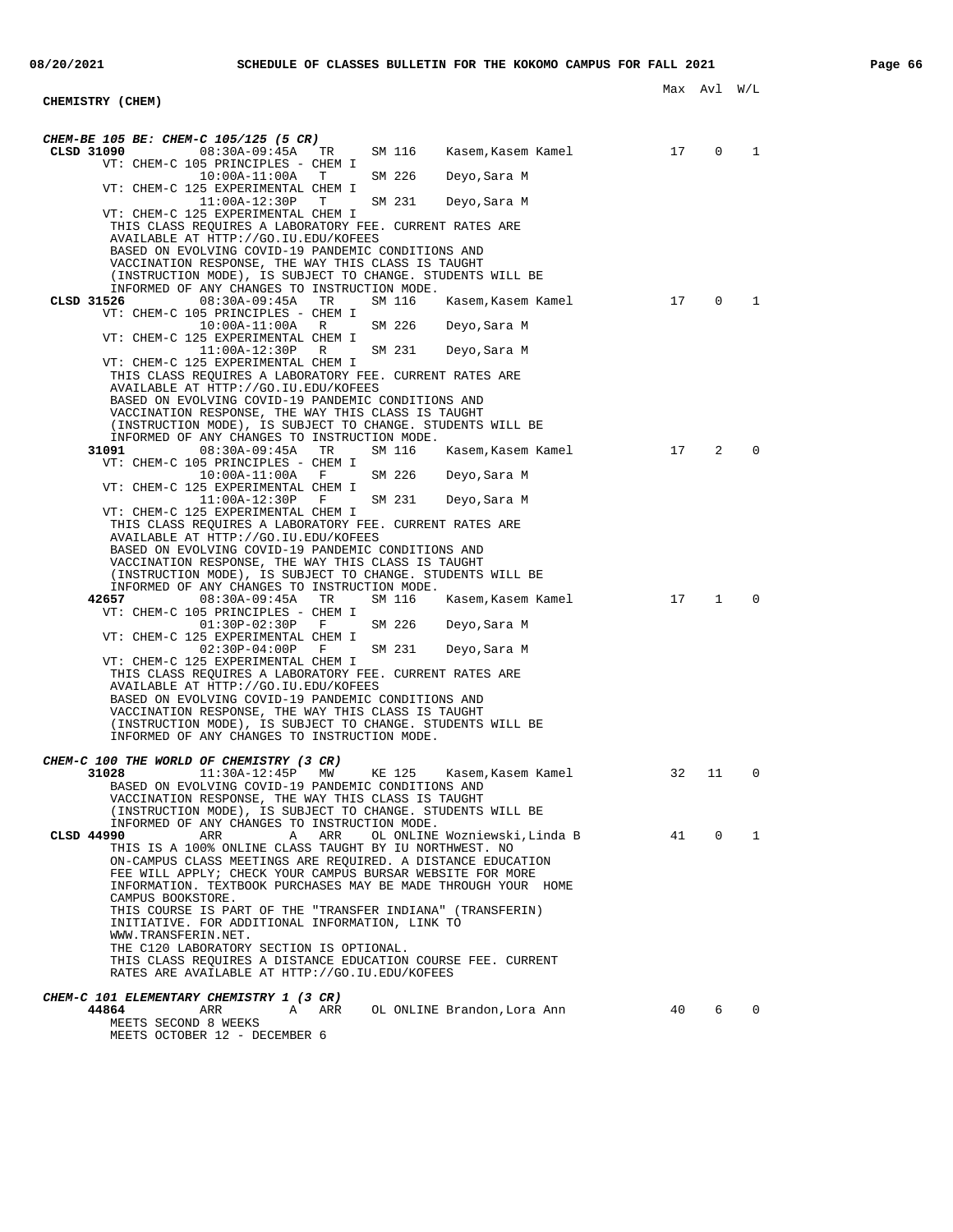|                                                                                                                                                                                                                                                                                                                                                                                                                                                                                                                                                                                                                                                                                                                              |       | Max Avl      | W/L         |  |
|------------------------------------------------------------------------------------------------------------------------------------------------------------------------------------------------------------------------------------------------------------------------------------------------------------------------------------------------------------------------------------------------------------------------------------------------------------------------------------------------------------------------------------------------------------------------------------------------------------------------------------------------------------------------------------------------------------------------------|-------|--------------|-------------|--|
| THIS IS A 100% ONLINE CLASS TAUGHT BY IU EAST. NO ON-CAMPUS<br>CLASS MEETINGS ARE REQUIRED. A DISTANCE EDUCATION FEE WILL<br>APPLY; CHECK YOUR CAMPUS BURSAR WEBSITE FOR MORE INFORMATION.<br>IF IU E-TEXTS ARE NOT USED FOR THIS CLASS, TEXTBOOKS AND<br>OTHER MATERIALS ARE AVAILABLE AT YOUR HOME CAMPUS BOOKSTORE.<br>FOR NON-SCIENCE AND NURSING MAJORS<br>THIS CLASS REQUIRES A DISTANCE EDUCATION COURSE FEE. CURRENT<br>RATES ARE AVAILABLE AT HTTP://GO.IU.EDU/KOFEES                                                                                                                                                                                                                                               |       |              |             |  |
| CHEM-C 101 ELEMENTARY CHEMISTRY 1 (3 CR)                                                                                                                                                                                                                                                                                                                                                                                                                                                                                                                                                                                                                                                                                     |       |              |             |  |
| 44977<br>ARR<br>Α<br>ARR<br>OL ONLINE Wood, Carol Frances<br>THIS IS A 100% ONLINE CLASS TAUGHT BY IU NORTHWEST. NO<br>ON-CAMPUS CLASS MEETINGS ARE REQUIRED. A DISTANCE EDUCATION<br>FEE WILL APPLY; CHECK YOUR CAMPUS BURSAR WEBSITE FOR MORE<br>INFORMATION. TEXTBOOK PURCHASES MAY BE MADE THROUGH YOUR HOME<br>CAMPUS BOOKSTORE.                                                                                                                                                                                                                                                                                                                                                                                        | 31    | 1            | 1           |  |
| THE PREREQUISITE FOR CHEM C101 IS MATH M007.<br>STUDENTS MUST ENROLL IN ONE DISCUSSION SECTION FIRST AND, IF<br>REQUIRED, ONE C121 LABORATORY SECTION.<br>INSTRUCTOR WILL PROVIDE ZOOM LINK FOR DISCUSSIONS THAT WILL                                                                                                                                                                                                                                                                                                                                                                                                                                                                                                        |       |              |             |  |
| BE HELD VIA ZOOM.<br>THIS CLASS REQUIRES A DISTANCE EDUCATION COURSE FEE. CURRENT<br>RATES ARE AVAILABLE AT HTTP://GO.IU.EDU/KOFEES<br>Discussion (DIS)                                                                                                                                                                                                                                                                                                                                                                                                                                                                                                                                                                      |       |              |             |  |
| CLSD 44969<br>ARR<br>OL ONLINE Wood, Carol Frances<br>ARR<br>A                                                                                                                                                                                                                                                                                                                                                                                                                                                                                                                                                                                                                                                               | 15    | $\mathbf 0$  | $\mathbf 0$ |  |
| ARR<br>$\mathbf{A}$<br>ARR<br>OL ONLINE Klonowski, Christopher Francis<br>THIS IS A 100% ONLINE CLASS TAUGHT BY IU NORTHWEST. NO<br>ON-CAMPUS CLASS MEETINGS ARE REQUIRED. A DISTANCE EDUCATION<br>FEE WILL APPLY; CHECK YOUR CAMPUS BURSAR WEBSITE FOR MORE<br>INFORMATION. TEXTBOOK PURCHASES MAY BE MADE THROUGH YOUR HOME<br>CAMPUS BOOKSTORE.                                                                                                                                                                                                                                                                                                                                                                           |       |              |             |  |
| INSTRUCTOR WILL PROVIDE ZOOM LINK FOR DISCUSSIONS THAT WILL<br>BE HELD VIA ZOOM.<br>THIS CLASS REQUIRES A DISTANCE EDUCATION COURSE FEE. CURRENT                                                                                                                                                                                                                                                                                                                                                                                                                                                                                                                                                                             |       |              |             |  |
| RATES ARE AVAILABLE AT HTTP://GO.IU.EDU/KOFEES                                                                                                                                                                                                                                                                                                                                                                                                                                                                                                                                                                                                                                                                               |       |              |             |  |
| 44973<br>OL ONLINE Wood, Carol Frances<br>ARR<br>A<br>ARR<br>ARR<br>ARR<br>OL ONLINE Klonowski, Christopher Francis<br>A<br>THIS IS A 100% ONLINE CLASS TAUGHT BY IU NORTHWEST. NO<br>ON-CAMPUS CLASS MEETINGS ARE REQUIRED. A DISTANCE EDUCATION<br>FEE WILL APPLY; CHECK YOUR CAMPUS BURSAR WEBSITE FOR MORE<br>INFORMATION. TEXTBOOK PURCHASES MAY BE MADE THROUGH YOUR HOME<br>CAMPUS BOOKSTORE.                                                                                                                                                                                                                                                                                                                         | 16    | $\mathbf{1}$ | 1           |  |
| INSTRUCTOR WILL PROVIDE ZOOM LINK FOR DISCUSSIONS THAT WILL<br>BE HELD VIA ZOOM.<br>THIS CLASS REQUIRES A DISTANCE EDUCATION COURSE FEE. CURRENT<br>RATES ARE AVAILABLE AT HTTP://GO.IU.EDU/KOFEES                                                                                                                                                                                                                                                                                                                                                                                                                                                                                                                           |       |              |             |  |
| CHEM-C 101 ELEMENTARY CHEMISTRY 1 (3 CR)<br>45106<br>ARR<br>ARR<br>A<br>OL ONLINE Shah, Nidhi Jitendra<br>PREREQUISITE: ONE YEAR OF HIGH SCHOOL ALGEBRA OR EQUIVALENT.<br>THIS IS A 100% ONLINE CLASS TAUGHT BY IU SOUTHEAST. NO<br>ON-CAMPUS CLASS MEETINGS ARE REQUIRED. A DISTANCE EDUCATION<br>FEE WILL APPLY; CHECK YOUR CAMPUS BURSAR WEBSITE FOR MORE<br>INFORMATION. IF IU E-TEXTS ARE NOT USED FOR THIS CLASS,<br>TEXTBOOKS AND OTHER MATERIALS ARE AVAILABLE AT YOUR HOME<br>CAMPUS BOOKSTORE.<br>STUDENTS MAY ENROLL IN ONE OF THE CHEM-C121 LABS.<br>THIS CLASS REQUIRES A DISTANCE EDUCATION COURSE FEE. CURRENT<br>RATES ARE AVAILABLE AT HTTP://GO.IU.EDU/KOFEES                                              | 24    | $\mathbf{1}$ | $\mathbf 0$ |  |
| <i>CHEM-C 104 PHYSICAL SCIENCES &amp; SOCIETY (5 CR)</i><br>45104<br>ARR<br>A<br>ARR<br>OL ONLINE Magness, Kristen<br>THIS IS A 100% ONLINE CLASS TAUGHT BY IU SOUTHEAST. NO<br>ON-CAMPUS CLASS MEETINGS ARE REQUIRED. A DISTANCE EDUCATION<br>FEE WILL APPLY; CHECK YOUR CAMPUS BURSAR WEBSITE FOR MORE<br>INFORMATION. IF IU E-TEXTS ARE NOT USED FOR THIS CLASS,<br>TEXTBOOKS AND OTHER MATERIALS ARE AVAILABLE AT YOUR HOME<br>CAMPUS BOOKSTORE.<br>LECTURE AND LAB COMBINED.<br>RECOMMENDED PREREQUISITE: ONE YEAR OF ALGEBRA EQUIVALENT.<br>PURCHASE OF A LABORATORY KIT IS REQUIRED FOR THIS ONLINE<br>COURSE. THE PRICE WILL BE APPROXIMATELY \$255.<br>THIS CLASS REQUIRES A DISTANCE EDUCATION COURSE FEE. CURRENT | 24    | $\mathbf{3}$ | $\Omega$    |  |
| RATES ARE AVAILABLE AT HTTP://GO.IU.EDU/KOFEES<br>CHEM-C 109 INTRO CHEM HEALTH NURSING (3 CR)<br>11:30A-12:45P MW<br>31160 RSTR<br>SM 116<br>Deyo,Sara M<br>THIS CLASS RESTRICTED TO PRE-NURSING AND PRE-ALLIED HEALTH                                                                                                                                                                                                                                                                                                                                                                                                                                                                                                       | 40 19 |              | $\mathbf 0$ |  |
| STUDENTS.                                                                                                                                                                                                                                                                                                                                                                                                                                                                                                                                                                                                                                                                                                                    |       |              |             |  |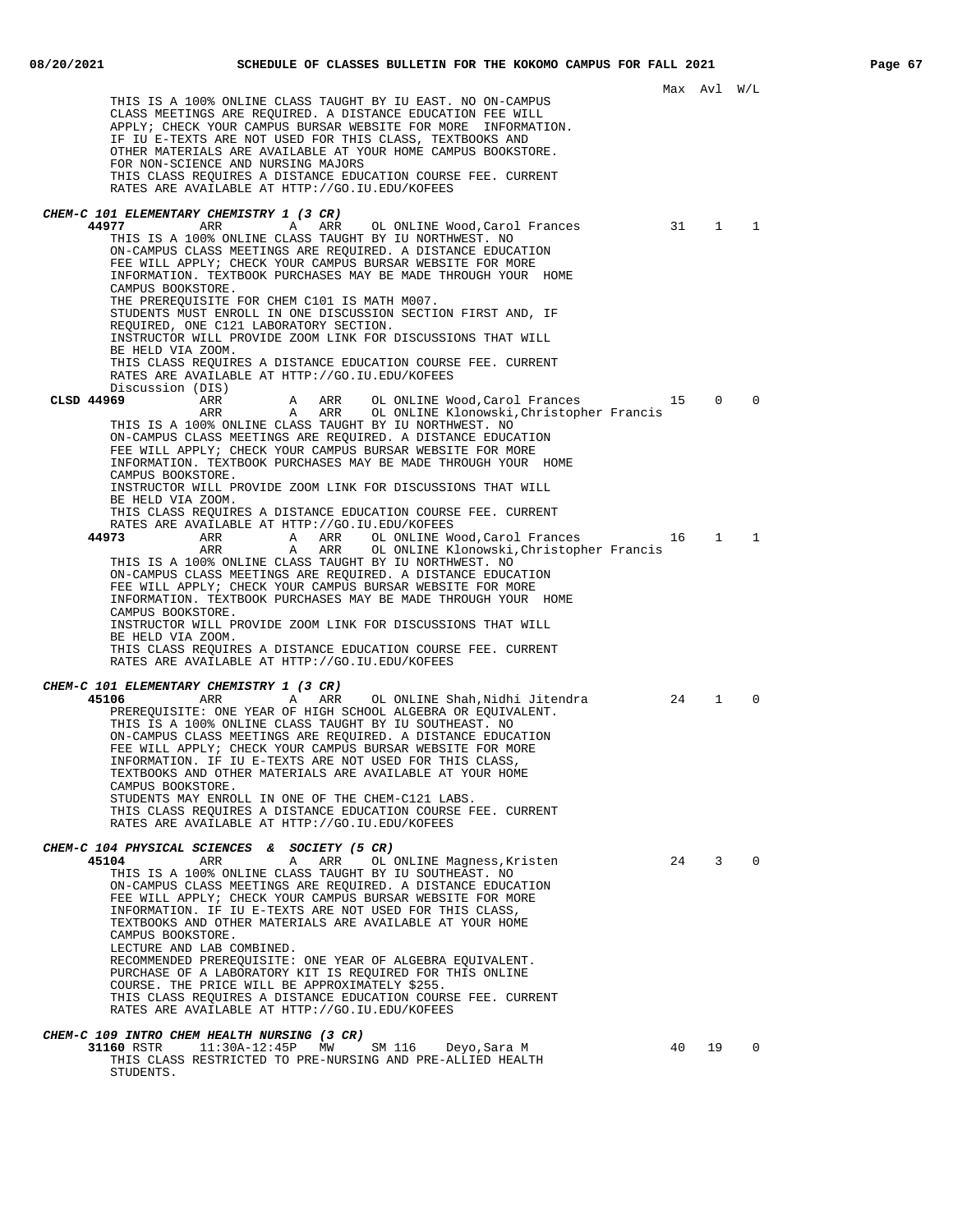Max Avl W/L BASED ON EVOLVING COVID-19 PANDEMIC CONDITIONS AND VACCINATION RESPONSE, THE WAY THIS CLASS IS TAUGHT (INSTRUCTION MODE), IS SUBJECT TO CHANGE. STUDENTS WILL BE INFORMED OF ANY CHANGES TO INSTRUCTION MODE. **CHEM-C 120 CHEMISTRY LABORATORY (2 CR)** CHEM-C 120 LAB IS ASSOCIATED WITH CHEM-C 100<br> **CLSD 31031** 02:30P-03:30P M **CLSD 31031** 02:30P-03:30P M SM 226 Deyo,Sara M 16 0 0 03:30P-05:00P M SM 231 Deyo,Sara M THIS CLASS REQUIRES A LABORATORY FEE. CURRENT RATES ARE AVAILABLE AT HTTP://GO.IU.EDU/KOFEES BASED ON EVOLVING COVID-19 PANDEMIC CONDITIONS AND VACCINATION RESPONSE, THE WAY THIS CLASS IS TAUGHT (INSTRUCTION MODE), IS SUBJECT TO CHANGE. STUDENTS WILL BE INFORMED OF ANY CHANGES TO INSTRUCTION MODE.<br>44984 ARR ARR ARR OLONLINE **44984** ARR A ARR OL ONLINE Klonowski,Christopher Francis 40 17 0 ARR A ARR OL ONLINE Wozniewski,Linda B THIS IS A 100% ONLINE CLASS TAUGHT BY IU NORTHWEST. NO ON-CAMPUS CLASS MEETINGS ARE REQUIRED. A DISTANCE EDUCATION FEE WILL APPLY; CHECK YOUR CAMPUS BURSAR WEBSITE FOR MORE INFORMATION. TEXTBOOK PURCHASES MAY BE MADE THROUGH YOUR HOME CAMPUS BOOKSTORE. THIS CLASS REQUIRES A DISTANCE EDUCATION COURSE FEE. CURRENT RATES ARE AVAILABLE AT HTTP://GO.IU.EDU/KOFEES **CHEM-C 121 ELEMENTARY CHEMISTRY LAB 1 (2 CR)** A ARR OL ONLINE Stillman, Andrew N 23 0 1 PREREQUISITE OR COREQUISITE: CHEM-C101. THIS IS A 100% ONLINE CLASS TAUGHT BY IU SOUTHEAST. NO ON-CAMPUS CLASS MEETINGS ARE REQUIRED. A DISTANCE EDUCATION FEE WILL APPLY; CHECK YOUR CAMPUS BURSAR WEBSITE FOR MORE INFORMATION. IF IU E-TEXTS ARE NOT USED FOR THIS CLASS, TEXTBOOKS AND OTHER MATERIALS ARE AVAILABLE AT YOUR HOME CAMPUS BOOKSTORE. THIS CLASS REQUIRES A DISTANCE EDUCATION COURSE FEE. CURRENT RATES ARE AVAILABLE AT HTTP://GO.IU.EDU/KOFEES **CHEM-C 125 EXPERIMENTAL CHEMISTRY I (2 CR) 46832** PERM 02:30P-03:45P R SM 226 Deyo,Sara M 16 16 0 03:30P-05:00P R SM 231 Deyo,Sara M STUDENT MUST REGISTER FOR BOTH LECTURE AND LAB. PERMISSION OF DEPARTMENT REQUIRED. THIS CLASS REQUIRES A LABORATORY FEE. CURRENT RATES ARE AVAILABLE AT HTTP://GO.IU.EDU/KOFEES BASED ON EVOLVING COVID-19 PANDEMIC CONDITIONS AND VACCINATION RESPONSE, THE WAY THIS CLASS IS TAUGHT (INSTRUCTION MODE), IS SUBJECT TO CHANGE. STUDENTS WILL BE INFORMED OF ANY CHANGES TO INSTRUCTION MODE. **CHEM-C 250 INTRO TO GENOMICS & PROTEOMICS (3 - 5 CR)**<br>41383 11:30A-12:45P MW SM 226 1 **41383** 11:30A-12:45P MW SM 226 Masuda,Hisako 24 17 0 BASED ON EVOLVING COVID-19 PANDEMIC CONDITIONS AND VACCINATION RESPONSE, THE WAY THIS CLASS IS TAUGHT (INSTRUCTION MODE), IS SUBJECT TO CHANGE. STUDENTS WILL BE INFORMED OF ANY CHANGES TO INSTRUCTION MODE. **CHEM-C 329 PROTEINS AND ENZYMES (5 CR)**<br>31186 08:30A-09:45A TF **31186** 08:30A-09:45A TR SM 226 Masuda,Hisako 12 7 0 THIS CLASS MEETS CONCURRENTLY WITH BIOL-L329. BASED ON EVOLVING COVID-19 PANDEMIC CONDITIONS AND VACCINATION RESPONSE, THE WAY THIS CLASS IS TAUGHT (INSTRUCTION MODE), IS SUBJECT TO CHANGE. STUDENTS WILL BE INFORMED OF ANY CHANGES TO INSTRUCTION MODE. Laboratory (LAB)<br>31342 10:00 **31342** 10:00A-12:30P TR SM 227 Masuda,Hisako 12 7 0 THIS CLASS REQUIRES A LABORATORY FEE. CURRENT RATES ARE AVAILABLE AT HTTP://GO.IU.EDU/KOFEES PREREQUISITE: CHEM-C 343 OR CONSENT OF INSTRUCTOR. BASED ON EVOLVING COVID-19 PANDEMIC CONDITIONS AND VACCINATION RESPONSE, THE WAY THIS CLASS IS TAUGHT (INSTRUCTION MODE), IS SUBJECT TO CHANGE. STUDENTS WILL BE INFORMED OF ANY CHANGES TO INSTRUCTION MODE. **CHEM-C 341 ORGANIC CHEMISTRY 1 LECTURES (3 CR) 31035** 08:30A-09:45A MW KO 101 Hossain,Mohammad 32 6 0 11:30A-12:45P F KO 101 Hossain,Mohammad THIS CLASS MAY BE TAKEN FOR GRADUATE OR UNDERGRADUATE CREDIT. PREREQUISITE: CHEM-C 106 AND CHEM-C 126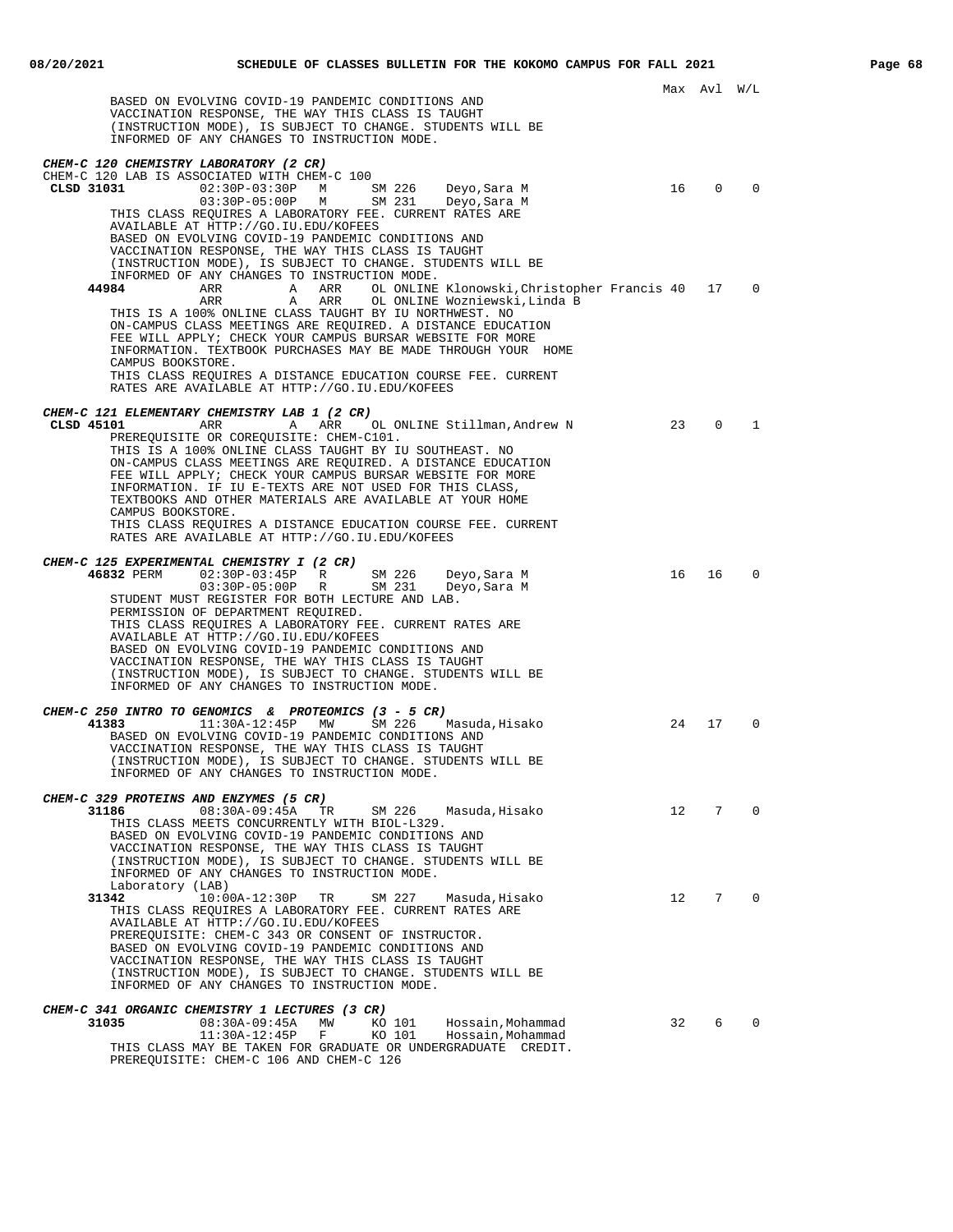|                                                                                                                            |              | Max Avl     | W/L         |
|----------------------------------------------------------------------------------------------------------------------------|--------------|-------------|-------------|
| BASED ON EVOLVING COVID-19 PANDEMIC CONDITIONS AND                                                                         |              |             |             |
| VACCINATION RESPONSE, THE WAY THIS CLASS IS TAUGHT<br>(INSTRUCTION MODE), IS SUBJECT TO CHANGE. STUDENTS WILL BE           |              |             |             |
| INFORMED OF ANY CHANGES TO INSTRUCTION MODE.                                                                               |              |             |             |
| CHEM-C 343 ORGANIC CHEMISTRY LABORATORY 1 (2 CR)                                                                           |              |             |             |
| 31036<br>10:00A-11:00A M KO 101 Hossain,Mohammad<br>02:30P-05:30P W SM 232 Deyo,Sara-M                                     | 16           | 6           | $\Omega$    |
| THIS CLASS MAY BE TAKEN FOR GRADUATE OR UNDERGRADUATE CREDIT.                                                              |              |             |             |
| PREREQUISITE: CHEM-C 106 AND CHEM-C 126                                                                                    |              |             |             |
| THIS CLASS REQUIRES A LABORATORY FEE. CURRENT RATES ARE<br>AVAILABLE AT HTTP://GO.IU.EDU/KOFEES                            |              |             |             |
| BASED ON EVOLVING COVID-19 PANDEMIC CONDITIONS AND                                                                         |              |             |             |
| VACCINATION RESPONSE, THE WAY THIS CLASS IS TAUGHT<br>(INSTRUCTION MODE), IS SUBJECT TO CHANGE. STUDENTS WILL BE           |              |             |             |
| INFORMED OF ANY CHANGES TO INSTRUCTION MODE.                                                                               |              |             |             |
| 31198<br>10:00A-11:00A M KO 101<br>Hossain,Mohammad<br>10:00A-01:00P W<br>SM 232<br>Hossain, Mohammad                      | 16           | 2           |             |
| THIS CLASS MAY BE TAKEN FOR GRADUATE OR UNDERGRADUATE CREDIT.                                                              |              |             |             |
| PREREQUISITE: CHEM-C 106 AND CHEM-C 126                                                                                    |              |             |             |
| THIS CLASS REQUIRES A LABORATORY FEE. CURRENT RATES ARE<br>AVAILABLE AT HTTP://GO.IU.EDU/KOFEES                            |              |             |             |
| BASED ON EVOLVING COVID-19 PANDEMIC CONDITIONS AND                                                                         |              |             |             |
| VACCINATION RESPONSE, THE WAY THIS CLASS IS TAUGHT<br>(INSTRUCTION MODE), IS SUBJECT TO CHANGE. STUDENTS WILL BE           |              |             |             |
| INFORMED OF ANY CHANGES TO INSTRUCTION MODE.                                                                               |              |             |             |
| CHEM-C 409 CHEMICAL RESEARCH (3 CR)                                                                                        |              |             |             |
| CLSD 45882 PERM<br>ARR<br>ARR<br>Hossain,Mohammad<br>A                                                                     | 2            | $\Omega$    | $\Omega$    |
| PERMISSION OF DEPARTMENT REQUIRED.<br>THIS CLASS REOUIRES A LABORATORY FEE. CURRENT RATES ARE                              |              |             |             |
| AVAILABLE AT HTTP://GO.IU.EDU/KOFEES                                                                                       |              |             |             |
| CLSD 46687 PERM<br>ARR<br>Kasem,Kasem Kamel<br>A<br>ARR<br>PERMISSION OF DEPARTMENT REQUIRED.                              | $\mathbf{1}$ | $\Omega$    | $\mathbf 0$ |
| THIS CLASS REOUIRES A LABORATORY FEE. CURRENT RATES ARE                                                                    |              |             |             |
| AVAILABLE AT HTTP://GO.IU.EDU/KOFEES<br>CLSD 46716 PERM<br>ARR<br>Masuda,Hisako<br>A<br>ARR                                | $\mathbf{1}$ | $\mathbf 0$ | $\Omega$    |
| PERMISSION OF DEPARTMENT REQUIRED.                                                                                         |              |             |             |
| THIS CLASS REQUIRES A LABORATORY FEE. CURRENT RATES ARE<br>AVAILABLE AT HTTP://GO.IU.EDU/KOFEES                            |              |             |             |
|                                                                                                                            |              |             |             |
| CHEM-C 430 INORGANIC CHEMISTRY (3 CR)<br>40797 2002<br>$04:00P-05:15P$ TR<br>SM 226    Kasem,Kasem Kamel                   | 20           | 17          | $\mathbf 0$ |
| BASED ON EVOLVING COVID-19 PANDEMIC CONDITIONS AND                                                                         |              |             |             |
| VACCINATION RESPONSE, THE WAY THIS CLASS IS TAUGHT<br>(INSTRUCTION MODE), IS SUBJECT TO CHANGE. STUDENTS WILL BE           |              |             |             |
| INFORMED OF ANY CHANGES TO INSTRUCTION MODE.                                                                               |              |             |             |
| CHEM-T 530 ORGANIC SPECTROSCOPY (3 CR)                                                                                     |              |             |             |
| 32009<br>ARR<br>A ARR<br>OL ONLINE Hossain, Mohammad                                                                       | 24           | 15          | $\mathbf 0$ |
| THIS IS A 100% ONLINE CLASS TAUGHT BY IU KOKOMO. NO ON-CAMPUS<br>CLASS MEETINGS ARE REQUIRED. A DISTANCE EDUCATION FEE MAY |              |             |             |
| APPLY; CHECK YOUR CAMPUS BURSAR WEBSITE FOR MORE INFORMATION.                                                              |              |             |             |
| IF IU E-TEXTS ARE NOT USED FOR THIS CLASS, TEXTBOOKS AND                                                                   |              |             |             |
| OTHER MATERIALS ARE AVAILABLE THROUGH YOUR HOME CAMPUS<br>BOOKSTORE.                                                       |              |             |             |
| THIS CLASS IS OFFERED AS PART OF A JOINT ACADEMIC PROGRAM.<br>PLEASE CONSULT WITH YOUR ADVISOR TO ENSURE THIS CLASS WILL   |              |             |             |
| COUNT TOWARD YOUR DEGREE REQUIREMENTS.                                                                                     |              |             |             |
| THIS CLASS REOUIRES A DISTANCE EDUCATION COURSE FEE. CURRENT                                                               |              |             |             |
| RATES ARE AVAILABLE AT HTTP://GO.IU.EDU/KOFEES                                                                             |              |             |             |
| CHEM-T 540 PHYSICAL CHEMISTRY (3 CR)                                                                                       |              |             |             |
| 44315<br>ARR<br>ARR<br>OL ONLINE Waingeh, Victor F<br>Α<br>THIS IS A 100% ONLINE CLASS TAUGHT BY IU SOUTHEAST. NO          | 24           | 4           |             |
| ON-CAMPUS CLASS MEETINGS ARE REQUIRED. A DISTANCE EDUCATION                                                                |              |             |             |
| FEE WILL APPLY; CHECK YOUR CAMPUS BURSAR WEBSITE FOR MORE<br>INFORMATION. IF IU E-TEXTS ARE NOT USED FOR THIS CLASS,       |              |             |             |
| TEXTBOOKS AND OTHER MATERIALS ARE AVAILABLE AT YOUR HOME                                                                   |              |             |             |
| CAMPUS BOOKSTORE.<br>THIS CLASS IS OFFERED AS PART OF A JOINT ACADEMIC PROGRAM.                                            |              |             |             |
| PLEASE CONSULT WITH YOUR ADVISOR TO ENSURE THIS CLASS WILL                                                                 |              |             |             |
| COUNT TOWARD YOUR DEGREE REQUIREMENTS.<br>NOTE: THIS IS A GRADUATE COURSE.                                                 |              |             |             |
| THIS CLASS REQUIRES A DISTANCE EDUCATION COURSE FEE. CURRENT                                                               |              |             |             |

RATES ARE AVAILABLE AT HTTP://GO.IU.EDU/KOFEES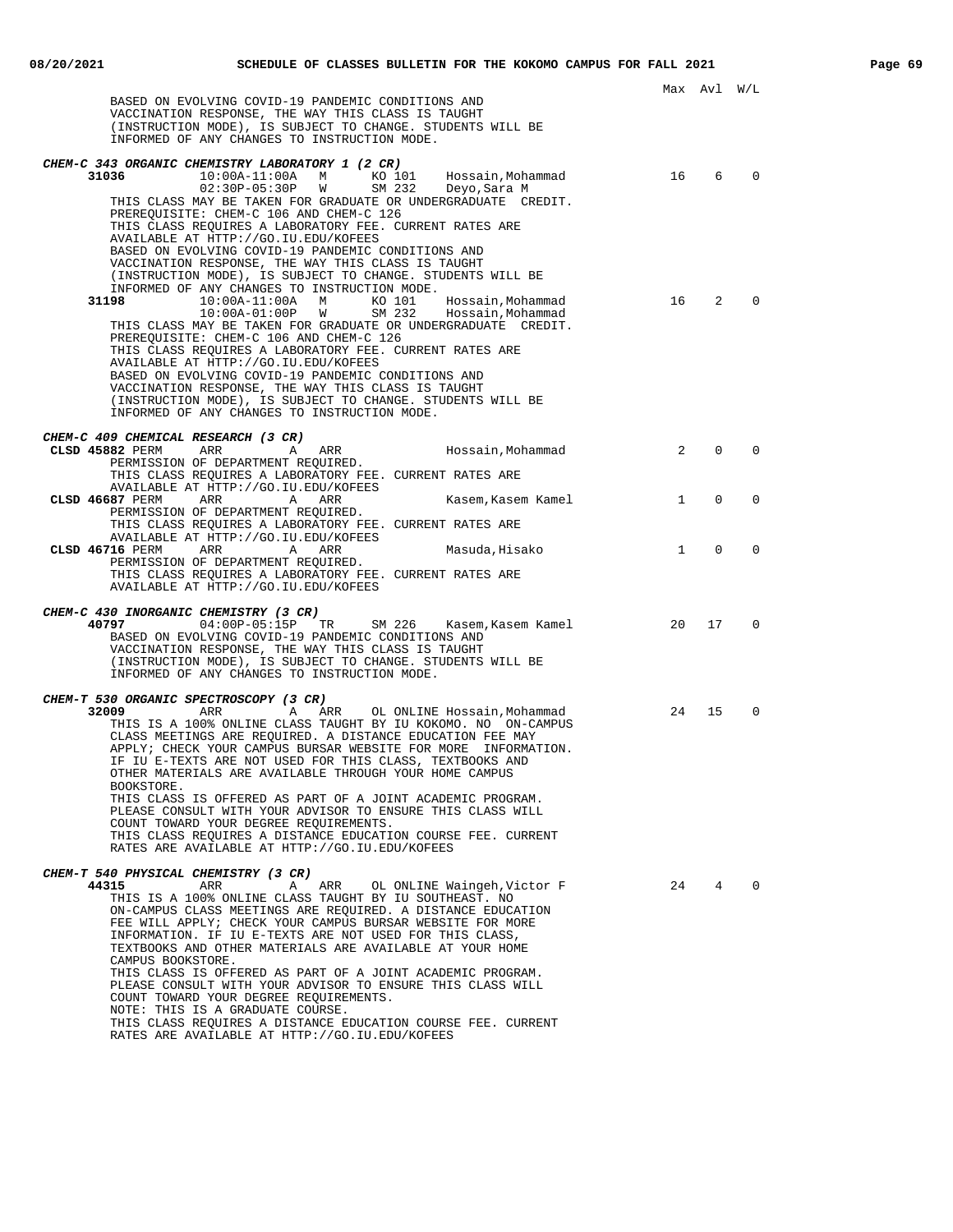## **COMPUTER SCIENCE (CSCI)**

| CSCI-A 201 INTRODUCTION TO PROGRAMMING I (4 CR)                                                                                                                                                                                                                                                                                                                                                                                                                                                                                                                                                                                                                                        |    |    |             |
|----------------------------------------------------------------------------------------------------------------------------------------------------------------------------------------------------------------------------------------------------------------------------------------------------------------------------------------------------------------------------------------------------------------------------------------------------------------------------------------------------------------------------------------------------------------------------------------------------------------------------------------------------------------------------------------|----|----|-------------|
| 44329<br>ARR<br>ARR<br>OL ONLINE Granda, Carolyn D.<br>Α<br>THIS CLASS ADDRESSES PYTHON PROGRAMMING. EMAIL QUESTIONS TO<br>INSTRUCTOR, GHANSHAM MANWANI (GMANWANI@IU.EDU)<br>THIS COURSE IS DESIGNED FOR NON-COMPUTER SCIENCE MAJORS.<br>EITHER CSCI-A201 OR CSCI-C201 MAY BE USED TO SATISFY THE<br>REQUIREMENTS FOR THE INFORMATION TECHNOLOGY CERTIFICATE.<br>THIS IS A 100% ONLINE CLASS TAUGHT BY IU SOUTHEAST. NO<br>ON-CAMPUS CLASS MEETINGS ARE REOUIRED. A DISTANCE EDUCATION<br>FEE WILL APPLY; CHECK YOUR CAMPUS BURSAR WEBSITE FOR MORE<br>INFORMATION. IF IU E-TEXTS ARE NOT USED FOR THIS CLASS,<br>TEXTBOOKS AND OTHER MATERIALS ARE AVAILABLE AT YOUR HOME             | 25 | 2  | $\Omega$    |
| CAMPUS BOOKSTORE.<br>THIS CLASS REQUIRES A DISTANCE EDUCATION COURSE FEE. CURRENT<br>RATES ARE AVAILABLE AT HTTP://GO.IU.EDU/KOFEES                                                                                                                                                                                                                                                                                                                                                                                                                                                                                                                                                    |    |    |             |
| 44338<br>ARR<br>Α<br>ARR<br>OL ONLINE Granda, Carolyn D.<br>THIS IS A 100% ONLINE CLASS TAUGHT BY IU SOUTHEAST. NO<br>ON-CAMPUS CLASS MEETINGS ARE REQUIRED. A DISTANCE EDUCATION<br>FEE WILL APPLY; CHECK YOUR CAMPUS BURSAR WEBSITE FOR MORE<br>INFORMATION. IF IU E-TEXTS ARE NOT USED FOR THIS CLASS,<br>TEXTBOOKS AND OTHER MATERIALS ARE AVAILABLE AT YOUR HOME<br>CAMPUS BOOKSTORE.<br>THIS CLASS IS OFFERED AS PART OF A JOINT ACADEMIC PROGRAM.                                                                                                                                                                                                                               | 35 | 11 | $\mathbf 0$ |
| PLEASE CONSULT WITH YOUR ADVISOR TO ENSURE THIS CLASS WILL<br>COUNT TOWARD YOUR DEGREE REQUIREMENTS.<br>THIS CLASS ADDRESSES PYTHON PROGRAMMING. EMAIL QUESTIONS TO<br>INSTRUCTOR, GHANSHAM MANWANI (GMANWANI@IU.EDU)<br>THIS CLASS REQUIRES A DISTANCE EDUCATION COURSE FEE. CURRENT                                                                                                                                                                                                                                                                                                                                                                                                  |    |    |             |
| RATES ARE AVAILABLE AT HTTP://GO.IU.EDU/KOFEES<br>46697 RSTR<br>ARR<br>ARR<br>Α<br>OL ONLINE Vrajitoru, Dana<br>THIS IS A 100% ONLINE CLASS TAUGHT BY IU SOUTH BEND. NO<br>ON-CAMPUS CLASS MEETINGS ARE REQUIRED. A DISTANCE EDUCATION<br>FEE WILL APPLY; CHECK YOUR CAMPUS BURSAR WEBSITE FOR MORE<br>INFORMATION. TEXTBOOK PURCHASES MAY BE MADE THROUGH YOUR HOME<br>CAMPUS BOOKSTORE.<br>CAMPUSWIDE GEN ED FUNDAMENTAL LITERACIES: COMPUTER LITERACY<br>CAMPUSWIDE GEN ED EXTENDED LITERACIES, EFFECTIVE FALL 2021<br>P: A GRADE OF C OR BETTER IN MATH-A 100 OR ABOVE, OR A MATH<br>PLACEMENT EXAM SCORE OF LEVEL 3 OR ABOVE, OR AN ALEKS<br>ASSESSMENT SCORE OF 36 OR HIGHER.    | 15 | 8  | 0           |
| THIS CLASS IS OFFERED AS PART OF A COLLABORATIVE ACADEMIC<br>PROGRAM. PLEASE CONSULT WITH YOUR ADVISOR TO ENSURE THIS<br>CLASS WILL COUNT TOWARD YOUR DEGREE REQUIREMENTS<br>THIS CLASS REQUIRES A DISTANCE EDUCATION COURSE FEE. CURRENT<br>RATES ARE AVAILABLE AT HTTP://GO.IU.EDU/KOFEES                                                                                                                                                                                                                                                                                                                                                                                            |    |    |             |
| CSCI-A 202 INTRODUCTION TO PROGRAMMING II (4 CR)<br>45902<br>ARR<br>ARR<br>OL ONLINE Sexton, Chris W<br>Α<br>THIS IS A 100% ONLINE CLASS TAUGHT BY IU SOUTHEAST. NO<br>ON-CAMPUS CLASS MEETINGS ARE REQUIRED. A DISTANCE EDUCATION<br>FEE WILL APPLY; CHECK YOUR CAMPUS BURSAR WEBSITE FOR MORE<br>INFORMATION. IF IU E-TEXTS ARE NOT USED FOR THIS CLASS,<br>TEXTBOOKS AND OTHER MATERIALS ARE AVAILABLE AT YOUR HOME<br>CAMPUS BOOKSTORE.<br>PYTHON<br>THIS COURSE IS DESIGNED FOR EITHER NON-CSCI MAJORS OR CSCI<br>MAJORS WITH NO PROGRAMMING EXPERIENCE.<br>EITHER CSCI-A202 OR CSCI-C202 MAY BE USED TO SATISFY THE<br>SECOND PROGRAMMING COURSE REOUIREMENT FOR THE INFORMATION | 25 | 12 | 0           |
| TECHNOLOGY CERTIFICATE AT IU SOUTHEAST.<br>THIS CLASS REQUIRES A DISTANCE EDUCATION COURSE FEE. CURRENT<br>RATES ARE AVAILABLE AT HTTP://GO.IU.EDU/KOFEES                                                                                                                                                                                                                                                                                                                                                                                                                                                                                                                              |    |    |             |
| <i>CSCI-A 213 DATABASE APPLICATIONS (3 CR)</i><br>43798<br>ARR<br>Α<br>ARR<br>OL ONLINE Johnson, Karen D<br>THIS IS A 100% ONLINE CLASS TAUGHT BY IU NORTHWEST. NO<br>ON-CAMPUS CLASS MEETINGS ARE REQUIRED. A DISTANCE EDUCATION<br>FEE WILL APPLY; CHECK YOUR CAMPUS BURSAR WEBSITE FOR MORE<br>INFORMATION. TEXTBOOK PURCHASES MAY BE MADE THROUGH YOUR HOME<br>CAMPUS BOOKSTORE.<br>PREREQUISITES: CSCI A106<br>THIS CLASS REQUIRES A DISTANCE EDUCATION COURSE FEE. CURRENT<br>RATES ARE AVAILABLE AT HTTP://GO.IU.EDU/KOFEES                                                                                                                                                     | 24 | 7  | $\Omega$    |
| CSCI-B 100 PROBLEM SOLVING USING CPTRS (4 CR)<br>31483<br>$01:00P-02:45P$<br>SM 224<br>Hossain, Md Nour<br>WF                                                                                                                                                                                                                                                                                                                                                                                                                                                                                                                                                                          | 24 | 3  | 1           |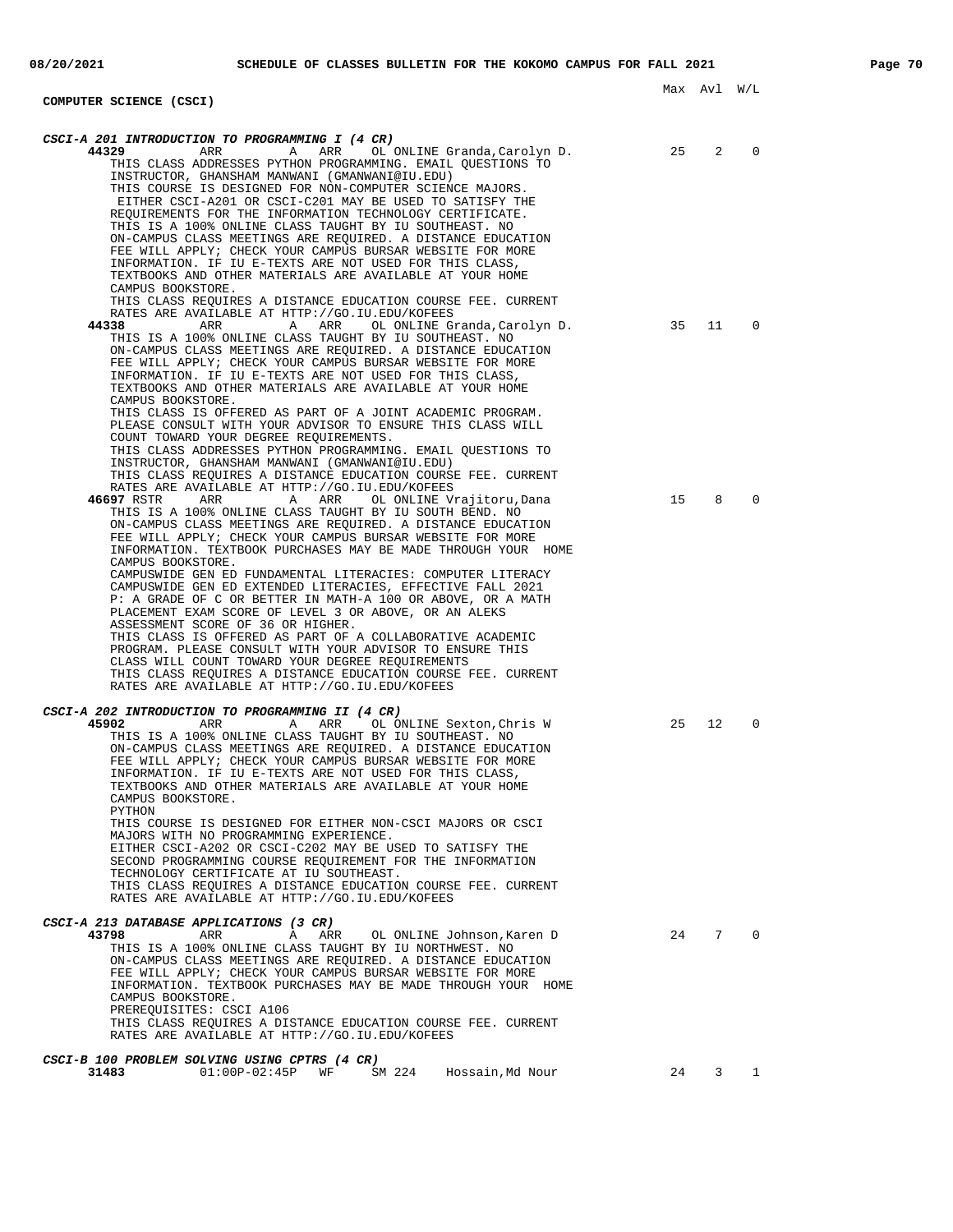| 01:00P-02:45P WF SM 224<br>Liu,Hong<br>THIS CLASS REQUIRES A LABORATORY FEE. CURRENT RATES ARE                                                                                                                                                                                                                                                                                                                                                                                                                                                                                                                                                                    |    | MAX AVI W/L |             |
|-------------------------------------------------------------------------------------------------------------------------------------------------------------------------------------------------------------------------------------------------------------------------------------------------------------------------------------------------------------------------------------------------------------------------------------------------------------------------------------------------------------------------------------------------------------------------------------------------------------------------------------------------------------------|----|-------------|-------------|
| AVAILABLE AT HTTP://GO.IU.EDU/KOFEES<br>BASED ON EVOLVING COVID-19 PANDEMIC CONDITIONS AND<br>VACCINATION RESPONSE, THE WAY THIS CLASS IS TAUGHT<br>(INSTRUCTION MODE), IS SUBJECT TO CHANGE. STUDENTS WILL BE<br>INFORMED OF ANY CHANGES TO INSTRUCTION MODE.                                                                                                                                                                                                                                                                                                                                                                                                    |    |             |             |
| CSCI-B 401 FUNDAMENTALS OF COMPUTG THEORY (3 CR)<br>40814<br>11:30A-12:30P WF KO 201 Motl, Patrick Michael<br>BASED ON EVOLVING COVID-19 PANDEMIC CONDITIONS AND<br>VACCINATION RESPONSE, THE WAY THIS CLASS IS TAUGHT<br>(INSTRUCTION MODE), IS SUBJECT TO CHANGE. STUDENTS WILL BE<br>INFORMED OF ANY CHANGES TO INSTRUCTION MODE.                                                                                                                                                                                                                                                                                                                              | 30 | 6           | $\mathbf 0$ |
| CSCI-C 100 COMPUTING TOOLS (1 CR)<br>06:00P-08:00P R SM 201 Ogle, Gregory<br>31037<br>THIS CLASS MEETS DURING THE FIRST EIGHT WEEKS OF THE<br>SEMESTER.<br>BASED ON EVOLVING COVID-19 PANDEMIC CONDITIONS AND<br>VACCINATION RESPONSE, THE WAY THIS CLASS IS TAUGHT<br>(INSTRUCTION MODE), IS SUBJECT TO CHANGE. STUDENTS WILL BE<br>INFORMED OF ANY CHANGES TO INSTRUCTION MODE.                                                                                                                                                                                                                                                                                 | 25 | 19          | $\Omega$    |
| CSCI-C 101 COMPUTER PROGRAMMING I (4 CR)<br>31533 08:30A-10:15A TR SM 201 Hossain, Md Nour<br>THIS CLASS REOUIRES A LABORATORY FEE. CURRENT RATES ARE<br>AVAILABLE AT HTTP://GO.IU.EDU/KOFEES<br>BASED ON EVOLVING COVID-19 PANDEMIC CONDITIONS AND<br>VACCINATION RESPONSE, THE WAY THIS CLASS IS TAUGHT<br>(INSTRUCTION MODE), IS SUBJECT TO CHANGE. STUDENTS WILL BE<br>INFORMED OF ANY CHANGES TO INSTRUCTION MODE.                                                                                                                                                                                                                                           | 32 | 15          | $\Omega$    |
| CSCI-C 106 INTRO TO COMPUTERS & THEIR USE (3 CR)<br>A ARR OL ONLINE Dodd, Cherie M<br>31132<br>ARR<br>THIS IS A 100% ONLINE CLASS TAUGHT BY IU KOKOMO. NO ON-CAMPUS<br>CLASS MEETINGS ARE REQUIRED. A DISTANCE EDUCATION FEE MAY<br>APPLY; CHECK YOUR CAMPUS BURSAR WEBSITE FOR MORE INFORMATION.<br>IF IU E-TEXTS ARE NOT USED FOR THIS CLASS, TEXTBOOKS AND<br>OTHER MATERIALS ARE AVAILABLE THROUGH YOUR HOME CAMPUS<br>BOOKSTORE.                                                                                                                                                                                                                             | 24 | 8           | $\Omega$    |
| THIS CLASS REQUIRES A DISTANCE EDUCATION COURSE FEE. CURRENT<br>RATES ARE AVAILABLE AT HTTP://GO.IU.EDU/KOFEES<br>45009<br>A ARR<br>ARR<br>OL ONLINE Stapke, Charles<br>THIS IS A 100% ONLINE CLASS TAUGHT BY IU NORTHWEST. NO<br>ON-CAMPUS CLASS MEETINGS ARE REQUIRED. A DISTANCE EDUCATION<br>FEE WILL APPLY; CHECK YOUR CAMPUS BURSAR WEBSITE FOR MORE<br>INFORMATION. TEXTBOOK PURCHASES MAY BE MADE THROUGH YOUR HOME<br>CAMPUS BOOKSTORE.                                                                                                                                                                                                                  | 24 | 16          | $\Omega$    |
| STUDENTS MAY RECEIVE CREDIT FOR ONLY ONE OF: CSCI-C106,<br>INFO-I 101, AND INFO-C100<br>THIS CLASS REQUIRES A DISTANCE EDUCATION COURSE FEE. CURRENT<br>RATES ARE AVAILABLE AT HTTP://GO.IU.EDU/KOFEES<br>45117<br>ARR<br>A<br>ARR OL ONLINE Manwani,Ghansham M<br>THIS IS A 100% ONLINE CLASS TAUGHT BY IU SOUTHEAST. NO<br>ON-CAMPUS CLASS MEETINGS ARE REQUIRED. A DISTANCE EDUCATION<br>FEE WILL APPLY; CHECK YOUR CAMPUS BURSAR WEBSITE FOR MORE<br>INFORMATION. IF IU E-TEXTS ARE NOT USED FOR THIS CLASS,<br>TEXTBOOKS AND OTHER MATERIALS ARE AVAILABLE AT YOUR HOME<br>CAMPUS BOOKSTORE.<br>THIS CLASS REQUIRES A DISTANCE EDUCATION COURSE FEE. CURRENT | 24 | 13          | $\Omega$    |
| RATES ARE AVAILABLE AT HTTP://GO.IU.EDU/KOFEES<br>CSCI-C 201 COMPUTER PROGRAMMING II (4 CR)<br>31534<br>04:00P-05:45P TR<br>SM 201 Canbaz, M Abdullah<br>THIS CLASS REQUIRES A LABORATORY FEE. CURRENT RATES ARE<br>AVAILABLE AT HTTP://GO.IU.EDU/KOFEES<br>BASED ON EVOLVING COVID-19 PANDEMIC CONDITIONS AND<br>VACCINATION RESPONSE, THE WAY THIS CLASS IS TAUGHT<br>(INSTRUCTION MODE), IS SUBJECT TO CHANGE. STUDENTS WILL BE<br>INFORMED OF ANY CHANGES TO INSTRUCTION MODE.                                                                                                                                                                                | 32 | 20          | $\mathbf 0$ |
| CSCI-C 308 SYSTEM ANALYSIS AND DESIGN (3 CR)<br>41488<br>$01:00P-02:15P$ MW<br>SM 201<br>Canbaz,M Abdullah<br>BASED ON EVOLVING COVID-19 PANDEMIC CONDITIONS AND<br>VACCINATION RESPONSE, THE WAY THIS CLASS IS TAUGHT<br>(INSTRUCTION MODE), IS SUBJECT TO CHANGE. STUDENTS WILL BE<br>INFORMED OF ANY CHANGES TO INSTRUCTION MODE.                                                                                                                                                                                                                                                                                                                              | 30 | $4^{\circ}$ | $\mathbf 0$ |

**CSCI-C 343 DATA STRUCTURES (4 CR)**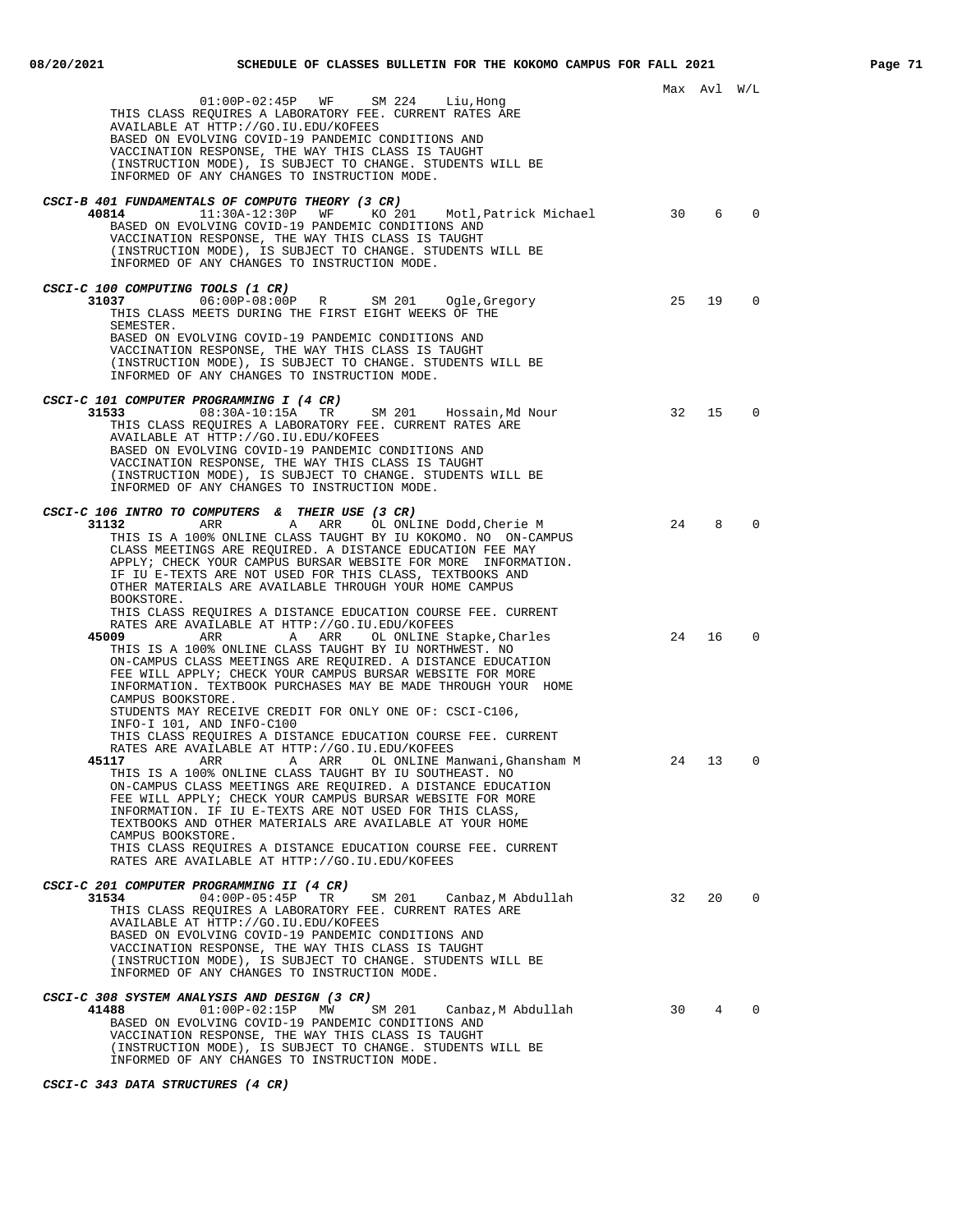|                                                                                                                                                                                                                                                                                                                    | Max Avl W/L    |             |             |
|--------------------------------------------------------------------------------------------------------------------------------------------------------------------------------------------------------------------------------------------------------------------------------------------------------------------|----------------|-------------|-------------|
| ARR<br>OL ONLINE Canbaz,M Abdullah<br>44438<br>ARR<br>A<br>THIS IS A 100% ONLINE CLASS TAUGHT BY IU KOKOMO. NO ON-CAMPUS<br>CLASS MEETINGS ARE REOUIRED. A DISTANCE EDUCATION FEE MAY<br>APPLY; CHECK YOUR CAMPUS BURSAR WEBSITE FOR MORE INFORMATION.<br>IF IU E-TEXTS ARE NOT USED FOR THIS CLASS, TEXTBOOKS AND | 24             | 12          | 0           |
| OTHER MATERIALS ARE AVAILABLE THROUGH YOUR HOME CAMPUS<br>BOOKSTORE.<br>THIS CLASS IS OFFERED AS PART OF A JOINT ACADEMIC PROGRAM.<br>PLEASE CONSULT WITH YOUR ADVISOR TO ENSURE THIS CLASS WILL                                                                                                                   |                |             |             |
| COUNT TOWARD YOUR DEGREE REQUIREMENTS.<br>THIS CLASS IS FOR ONLINE DATA SCIENCE BS STUDENTS ONLY.<br>THIS CLASS REQUIRES A DISTANCE EDUCATION COURSE FEE. CURRENT<br>RATES ARE AVAILABLE AT HTTP://GO.IU.EDU/KOFEES                                                                                                |                |             |             |
| 31698<br>$10:00A-11:45A$<br>TR<br>SM 224<br>Liu, Hong<br>BASED ON EVOLVING COVID-19 PANDEMIC CONDITIONS AND<br>VACCINATION RESPONSE, THE WAY THIS CLASS IS TAUGHT<br>(INSTRUCTION MODE), IS SUBJECT TO CHANGE. STUDENTS WILL BE<br>INFORMED OF ANY CHANGES TO INSTRUCTION MODE.                                    | 24             | 6           | $\Omega$    |
| CSCI-C 405 INDP RESEARCH IN COMPUTER SCI (3 CR)                                                                                                                                                                                                                                                                    |                |             |             |
| CLSD 45931 PERM ARR A<br>ARR<br>Liu, Hong<br>PERMISSION OF DEPARTMENT REQUIRED.                                                                                                                                                                                                                                    | $\overline{1}$ | $\mathbf 0$ | 0           |
| <i>CSCI-C 436 OPERATING SYSTEMS 2 (3 CR)</i>                                                                                                                                                                                                                                                                       |                |             |             |
| 10:00A-11:15A WF SM 201 Liu, Hong<br>CLSD 31699<br>THIS CLASS REQUIRES A LABORATORY FEE. CURRENT RATES ARE<br>AVAILABLE AT HTTP://GO.IU.EDU/KOFEES                                                                                                                                                                 | 20             | 0           | $\mathbf 0$ |
| BASED ON EVOLVING COVID-19 PANDEMIC CONDITIONS AND<br>VACCINATION RESPONSE, THE WAY THIS CLASS IS TAUGHT                                                                                                                                                                                                           |                |             |             |
| (INSTRUCTION MODE), IS SUBJECT TO CHANGE. STUDENTS WILL BE<br>INFORMED OF ANY CHANGES TO INSTRUCTION MODE.                                                                                                                                                                                                         |                |             |             |
| CSCI-C 442 DATABASE SYSTEMS (3 CR)                                                                                                                                                                                                                                                                                 |                |             |             |
| 43822<br>ARR<br>ARR<br>OL ONLINE Wang, Jie<br>A<br>PREREQUISITE: CSCI A106 AND CSCI C106                                                                                                                                                                                                                           | 24             | 2           | $\Omega$    |
| FOR CIS MAJORS THIS COURSE MUST BE TAKEN WITH CSCI C330 IN<br>SAME SEMESTER.<br>THIS IS A 100% ONLINE CLASS TAUGHT BY IU NORTHWEST. NO                                                                                                                                                                             |                |             |             |
| ON-CAMPUS CLASS MEETINGS ARE REQUIRED. A DISTANCE EDUCATION                                                                                                                                                                                                                                                        |                |             |             |
| FEE WILL APPLY; CHECK YOUR CAMPUS BURSAR WEBSITE FOR MORE<br>INFORMATION. TEXTBOOK PURCHASES MAY BE MADE THROUGH YOUR HOME<br>CAMPUS BOOKSTORE.                                                                                                                                                                    |                |             |             |
| THIS CLASS REQUIRES A DISTANCE EDUCATION COURSE FEE. CURRENT                                                                                                                                                                                                                                                       |                |             |             |
| RATES ARE AVAILABLE AT HTTP://GO.IU.EDU/KOFEES<br>THIS CLASS IS OFFERED AS PART OF A JOINT ACADEMIC PROGRAM.                                                                                                                                                                                                       |                |             |             |
| PLEASE CONSULT WITH YOUR ADVISOR TO ENSURE THIS CLASS WILL<br>COUNT TOWARD YOUR DEGREE REQUIREMENTS.                                                                                                                                                                                                               |                |             |             |
| <i>CSCI-N 317 COMPUTATION FOR SCIENTIFIC APP (3 CR)</i>                                                                                                                                                                                                                                                            |                |             |             |
| 44122<br>ARR<br>ARR<br>Α<br>OL ONLINE Tandon, Yati                                                                                                                                                                                                                                                                 | 40             | 1           | $\Omega$    |
| THIS IS A 100% ONLINE CLASS TAUGHT BY IUPUI. NO ON-CAMPUS<br>CLASS MEETINGS ARE REQUIRED. A DISTANCE EDUCATION FEE WILL<br>APPLY; CHECK YOUR CAMPUS BURSAR WEBSITE FOR MORE INFORMATION.                                                                                                                           |                |             |             |
| TEXTBOOK PURCHASES MAY BE MADE THROUGH YOUR HOME CAMPUS                                                                                                                                                                                                                                                            |                |             |             |
| BOOKSTORE. STUDENTS SHOULD HAVE REGULAR ACCESS TO A<br>HIGH-SPEED OR BROADBAND INTERNET CONNECTION. STUDENTS WILL                                                                                                                                                                                                  |                |             |             |
| VIEW STREAMING VIDEOS THAT REQUIRE THIS BANDWIDTH. STUDENTS                                                                                                                                                                                                                                                        |                |             |             |
| CAN TAKE PROCTORED EXAMS THROUGH THE IUPUI TESTING CENTER,<br>USE AN ONLINE PROCTOR SERVICE SUCH AS EXAMITY OR AN                                                                                                                                                                                                  |                |             |             |
| ALTERNATIVE PROCTORING OPTION APPROVED BY THE INSTRUCTOR.                                                                                                                                                                                                                                                          |                |             |             |
| THIS CLASS IS OFFERED AS PART OF A JOINT ACADEMIC PROGRAM.<br>PLEASE CONSULT WITH YOUR ADVISOR TO ENSURE THIS CLASS WILL                                                                                                                                                                                           |                |             |             |
| COUNT TOWARD YOUR DEGREE REQUIREMENTS.                                                                                                                                                                                                                                                                             |                |             |             |
| THIS CLASS REQUIRES A DISTANCE EDUCATION COURSE FEE. CURRENT<br>RATES ARE AVAILABLE AT HTTP://GO.IU.EDU/KOFEES                                                                                                                                                                                                     |                |             |             |
|                                                                                                                                                                                                                                                                                                                    |                |             |             |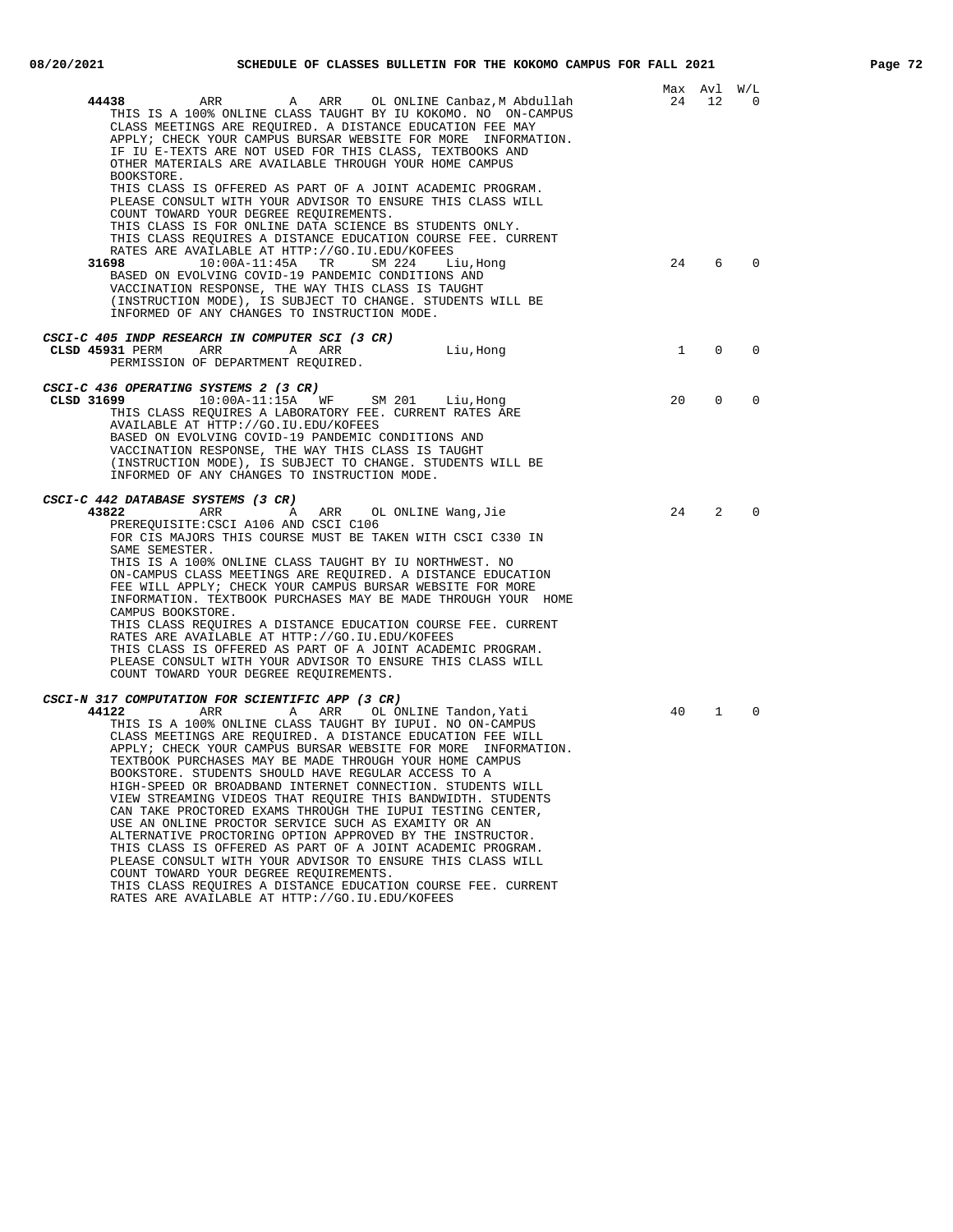|                                                                                                                                                                                                                                                                                                                                                                                                                                                                                                                                                                                                                                                                                                                                                                                                                                                                                                                          | Max Avl |                | - W / L  |
|--------------------------------------------------------------------------------------------------------------------------------------------------------------------------------------------------------------------------------------------------------------------------------------------------------------------------------------------------------------------------------------------------------------------------------------------------------------------------------------------------------------------------------------------------------------------------------------------------------------------------------------------------------------------------------------------------------------------------------------------------------------------------------------------------------------------------------------------------------------------------------------------------------------------------|---------|----------------|----------|
| GEOGRAPHY (GEOG)                                                                                                                                                                                                                                                                                                                                                                                                                                                                                                                                                                                                                                                                                                                                                                                                                                                                                                         |         |                |          |
| GEOG-G 107 PHYSICAL SYS OF ENVIRONMENT (3 CR)<br>CLSD 46509<br>A ARR<br>ARR<br>OL ONLINE Richards,Joshua Lee<br>THIS IS A 100% ONLINE CLASS TAUGHT BY IU KOKOMO. NO ON-CAMPUS<br>CLASS MEETINGS ARE REQUIRED. A DISTANCE EDUCATION FEE MAY<br>APPLY; CHECK YOUR CAMPUS BURSAR WEBSITE FOR MORE INFORMATION.<br>IF IU E-TEXTS ARE NOT USED FOR THIS CLASS, TEXTBOOKS AND<br>OTHER MATERIALS ARE AVAILABLE THROUGH YOUR HOME CAMPUS<br>BOOKSTORE.                                                                                                                                                                                                                                                                                                                                                                                                                                                                          | 24      | 0              | $\Omega$ |
| THIS CLASS REQUIRES A DISTANCE EDUCATION COURSE FEE. CURRENT<br>RATES ARE AVAILABLE AT HTTP://GO.IU.EDU/KOFEES<br>THIS CLASS IS OFFERED AS PART OF A JOINT ACADEMIC PROGRAM.<br>PLEASE CONSULT WITH YOUR ADVISOR TO ENSURE THIS CLASS WILL<br>COUNT TOWARD YOUR DEGREE REOUIREMENTS.<br>ARR<br>CLSD 40800<br>A ARR<br>OL ONLINE Casey,Leda Rene<br>THIS IS A 100% ONLINE CLASS TAUGHT BY IU KOKOMO. NO ON-CAMPUS<br>CLASS MEETINGS ARE REQUIRED. A DISTANCE EDUCATION FEE MAY<br>APPLY; CHECK YOUR CAMPUS BURSAR WEBSITE FOR MORE INFORMATION.<br>IF IU E-TEXTS ARE NOT USED FOR THIS CLASS, TEXTBOOKS AND<br>OTHER MATERIALS ARE AVAILABLE THROUGH YOUR HOME CAMPUS<br>BOOKSTORE.<br>THIS CLASS IS OFFERED AS PART OF A JOINT ACADEMIC PROGRAM.<br>PLEASE CONSULT WITH YOUR ADVISOR TO ENSURE THIS CLASS WILL<br>COUNT TOWARD YOUR DEGREE REQUIREMENTS.<br>THIS CLASS REQUIRES A DISTANCE EDUCATION COURSE FEE. CURRENT | 24      | $\overline{0}$ | 1        |
| RATES ARE AVAILABLE AT HTTP://GO.IU.EDU/KOFEES                                                                                                                                                                                                                                                                                                                                                                                                                                                                                                                                                                                                                                                                                                                                                                                                                                                                           |         |                |          |
| GEOG-G 108 PHYS SYS OF ENVIRONMENT-LAB (2 CR)<br>CLSD 44381<br>ARR<br>Α<br>ARR<br>OL ONLINE Lathem,Jennifer Lynn<br>THIS IS A 100% ONLINE CLASS TAUGHT BY IU SOUTHEAST. NO<br>ON-CAMPUS CLASS MEETINGS ARE REQUIRED. A DISTANCE EDUCATION<br>FEE WILL APPLY; CHECK YOUR CAMPUS BURSAR WEBSITE FOR MORE<br>INFORMATION. IF IU E-TEXTS ARE NOT USED FOR THIS CLASS,<br>TEXTBOOKS AND OTHER MATERIALS ARE AVAILABLE AT YOUR HOME<br>CAMPUS BOOKSTORE.<br>THIS CLASS IS OFFERED AS PART OF A JOINT ACADEMIC PROGRAM.<br>PLEASE CONSULT WITH YOUR ADVISOR TO ENSURE THIS CLASS WILL<br>COUNT TOWARD YOUR DEGREE REQUIREMENTS.<br>THIS CLASS REQUIRES A DISTANCE EDUCATION COURSE FEE. CURRENT<br>RATES ARE AVAILABLE AT HTTP://GO.IU.EDU/KOFEES                                                                                                                                                                               | 30      | $\Omega$       | $\Omega$ |
| GEOG-G 110 HUMAN GEOG IN CHANGING WORLD (3 CR)<br>CLSD 44386<br>ARR<br>Α<br>ARR<br>OL ONLINE Galvin,Peter Reppert<br>THIS IS A 100% ONLINE CLASS TAUGHT BY IU SOUTHEAST. NO<br>ON-CAMPUS CLASS MEETINGS ARE REQUIRED. A DISTANCE EDUCATION<br>FEE WILL APPLY; CHECK YOUR CAMPUS BURSAR WEBSITE FOR MORE<br>INFORMATION. IF IU E-TEXTS ARE NOT USED FOR THIS CLASS,<br>TEXTBOOKS AND OTHER MATERIALS ARE AVAILABLE AT YOUR HOME<br>CAMPUS BOOKSTORE.<br>THIS CLASS IS OFFERED AS PART OF A JOINT ACADEMIC PROGRAM.<br>PLEASE CONSULT WITH YOUR ADVISOR TO ENSURE THIS CLASS WILL<br>COUNT TOWARD YOUR DEGREE REOUIREMENTS.<br>THIS CLASS REQUIRES A DISTANCE EDUCATION COURSE FEE. CURRENT<br>RATES ARE AVAILABLE AT HTTP://GO.IU.EDU/KOFEES                                                                                                                                                                              | 30      | $\Omega$       | 0        |
| GEOG-G 201 WORLD REGIONAL GEOGRAPHY (3 CR)<br>CLSD 45127<br>ARR<br>OL ONLINE Franklin, Clint H<br>Α<br>ARR<br>THIS IS A 100% ONLINE CLASS TAUGHT BY IU SOUTHEAST. NO<br>ON-CAMPUS CLASS MEETINGS ARE REOUIRED. A DISTANCE EDUCATION<br>FEE WILL APPLY; CHECK YOUR CAMPUS BURSAR WEBSITE FOR MORE<br>INFORMATION. IF IU E-TEXTS ARE NOT USED FOR THIS CLASS,<br>TEXTBOOKS AND OTHER MATERIALS ARE AVAILABLE AT YOUR HOME<br>CAMPUS BOOKSTORE.<br>THIS CLASS REQUIRES A DISTANCE EDUCATION COURSE FEE. CURRENT<br>RATES ARE AVAILABLE AT HTTP://GO.IU.EDU/KOFEES                                                                                                                                                                                                                                                                                                                                                           | 30      | $\mathbf{0}$   | 1        |
| GEOG-G 338 GEOGRAPHIC INFORMATION SYSTEMS (3 CR)<br>CLSD 43845<br>ARR<br>ARR<br>OL ONLINE Argyilan, Erin P<br>Α<br>THIS IS A 100% ONLINE CLASS TAUGHT BY IU NORTHWEST. NO<br>ON-CAMPUS CLASS MEETINGS ARE REQUIRED. A DISTANCE EDUCATION<br>FEE WILL APPLY; CHECK YOUR CAMPUS BURSAR WEBSITE FOR MORE<br>INFORMATION. TEXTBOOK PURCHASES MAY BE MADE THROUGH YOUR HOME<br>CAMPUS BOOKSTORE.<br>THIS CLASS REQUIRES A DISTANCE EDUCATION COURSE FEE. CURRENT                                                                                                                                                                                                                                                                                                                                                                                                                                                              | 35      | $\Omega$       | $\Omega$ |

RATES ARE AVAILABLE AT HTTP://GO.IU.EDU/KOFEES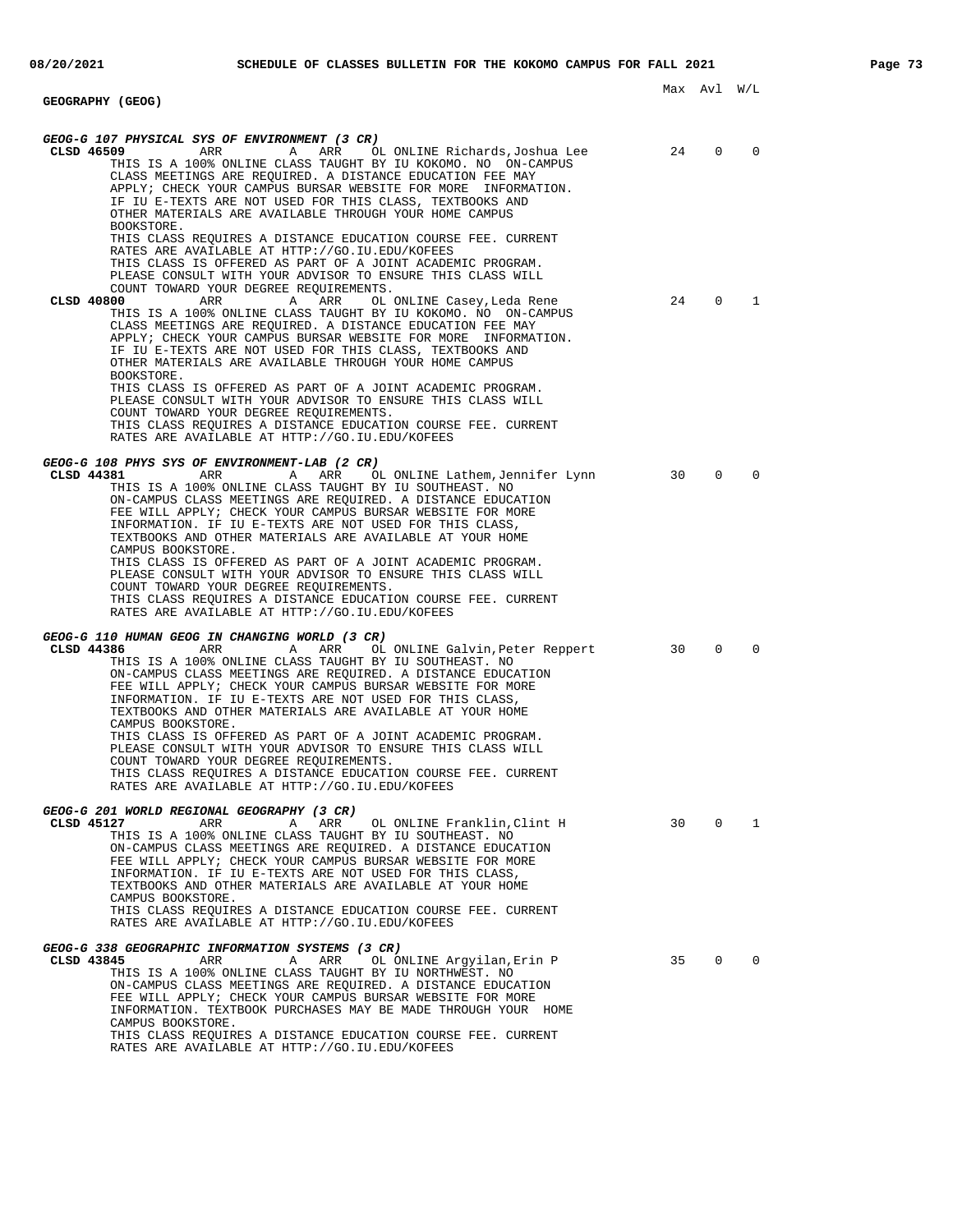**GEOLOGY (GEOL)**

Max Avl W/L

| GEOL-G 100 GENERAL GEOLOGY (5 CR)<br>31049<br>$10:00A-11:15A$<br>TR<br>SM 116<br>Casey,Leda Rene                                                                                                                                                                                                                                                                                                                                                                                                      | 48  | 1              | $\Omega$ |
|-------------------------------------------------------------------------------------------------------------------------------------------------------------------------------------------------------------------------------------------------------------------------------------------------------------------------------------------------------------------------------------------------------------------------------------------------------------------------------------------------------|-----|----------------|----------|
| BASED ON EVOLVING COVID-19 PANDEMIC CONDITIONS AND<br>VACCINATION RESPONSE, THE WAY THIS CLASS IS TAUGHT<br>(INSTRUCTION MODE), IS SUBJECT TO CHANGE. STUDENTS WILL BE<br>INFORMED OF ANY CHANGES TO INSTRUCTION MODE.                                                                                                                                                                                                                                                                                |     |                |          |
| Laboratory (LAB)<br>31050<br>$05:30P-08:00P$ T<br>SM 209<br>Lorenz, Vincente J                                                                                                                                                                                                                                                                                                                                                                                                                        | 2.4 | $\mathbf{1}$   | $\Omega$ |
| $05:30P-08:00P$ T<br>SM 209<br>Casey,Leda Rene<br>THIS CLASS REQUIRES A LABORATORY FEE. CURRENT RATES ARE<br>AVAILABLE AT HTTP://GO.IU.EDU/KOFEES                                                                                                                                                                                                                                                                                                                                                     |     |                |          |
| BASED ON EVOLVING COVID-19 PANDEMIC CONDITIONS AND<br>VACCINATION RESPONSE, THE WAY THIS CLASS IS TAUGHT<br>(INSTRUCTION MODE), IS SUBJECT TO CHANGE. STUDENTS WILL BE                                                                                                                                                                                                                                                                                                                                |     |                |          |
| INFORMED OF ANY CHANGES TO INSTRUCTION MODE.                                                                                                                                                                                                                                                                                                                                                                                                                                                          |     |                |          |
| CLSD 31051<br>05:30P-08:00P R<br>SM 209<br>Lorenz, Vincente J<br>05:30P-08:00P R SM 209<br>Casey,Leda Rene<br>THIS CLASS REQUIRES A LABORATORY FEE. CURRENT RATES ARE                                                                                                                                                                                                                                                                                                                                 | 24  | $\Omega$       | $\Omega$ |
| AVAILABLE AT HTTP://GO.IU.EDU/KOFEES<br>BASED ON EVOLVING COVID-19 PANDEMIC CONDITIONS AND                                                                                                                                                                                                                                                                                                                                                                                                            |     |                |          |
| VACCINATION RESPONSE, THE WAY THIS CLASS IS TAUGHT<br>(INSTRUCTION MODE), IS SUBJECT TO CHANGE. STUDENTS WILL BE<br>INFORMED OF ANY CHANGES TO INSTRUCTION MODE.                                                                                                                                                                                                                                                                                                                                      |     |                |          |
| GEOL-G 111 PHYSICAL GEOLOGY (3 CR)                                                                                                                                                                                                                                                                                                                                                                                                                                                                    |     |                |          |
| 44846<br>ARR<br>Α<br>ARR<br>OL ONLINE Testin, Jason James<br>THIS IS A 100% ONLINE CLASS TAUGHT BY IU EAST. NO ON-CAMPUS<br>CLASS MEETINGS ARE REQUIRED. A DISTANCE EDUCATION FEE WILL<br>APPLY; CHECK YOUR CAMPUS BURSAR WEBSITE FOR MORE INFORMATION.<br>IF IU E-TEXTS ARE NOT USED FOR THIS CLASS, TEXTBOOKS AND<br>OTHER MATERIALS ARE AVAILABLE AT YOUR HOME CAMPUS BOOKSTORE.<br>THIS CLASS REQUIRES A DISTANCE EDUCATION COURSE FEE. CURRENT<br>RATES ARE AVAILABLE AT HTTP://GO.IU.EDU/KOFEES | -40 | 22             | $\Omega$ |
| GEOL-G 185 GLOBAL ENVIRONMENTAL CHANGE (3 CR)                                                                                                                                                                                                                                                                                                                                                                                                                                                         |     |                |          |
| 43841<br>ARR<br>A<br>ARR<br>OL ONLINE Argyilan,Erin P<br>THIS IS A 100% ONLINE CLASS TAUGHT BY IU NORTHWEST. NO<br>ON-CAMPUS CLASS MEETINGS ARE REOUIRED. A DISTANCE EDUCATION<br>FEE WILL APPLY; CHECK YOUR CAMPUS BURSAR WEBSITE FOR MORE<br>INFORMATION. TEXTBOOK PURCHASES MAY BE MADE THROUGH YOUR HOME<br>CAMPUS BOOKSTORE.<br>THIS CLASS REQUIRES A DISTANCE EDUCATION COURSE FEE. CURRENT<br>RATES ARE AVAILABLE AT HTTP://GO.IU.EDU/KOFEES                                                   | 40  | 12             | $\Omega$ |
| GEOL-G 210 OCEANOGRAPHY (3 CR)                                                                                                                                                                                                                                                                                                                                                                                                                                                                        |     |                |          |
| 44871<br>ARR<br>A<br>ARR OL ONLINE Testin, Jason James<br>THIS IS A 100% ONLINE CLASS TAUGHT BY IU EAST. NO ON-CAMPUS<br>CLASS MEETINGS ARE REQUIRED. A DISTANCE EDUCATION FEE WILL<br>APPLY; CHECK YOUR CAMPUS BURSAR WEBSITE FOR MORE INFORMATION.<br>IF IU E-TEXTS ARE NOT USED FOR THIS CLASS, TEXTBOOKS AND<br>OTHER MATERIALS ARE AVAILABLE AT YOUR HOME CAMPUS BOOKSTORE.<br>THIS CLASS REQUIRES A DISTANCE EDUCATION COURSE FEE. CURRENT<br>RATES ARE AVAILABLE AT HTTP://GO.IU.EDU/KOFEES    | 40  | $\overline{4}$ | $\Omega$ |
| GEOL-G 400 ENERGY: SOURCES AND NEEDS (3 CR)<br>CLSD 40801<br>ARR<br>A<br>ARR OL ONLINE Casey, Leda Rene<br>THIS CLASS IS 100% ONLINE.                                                                                                                                                                                                                                                                                                                                                                 | 24  | $\Omega$       | $\Omega$ |
| THIS CLASS REQUIRES A DISTANCE EDUCATION COURSE FEE. CURRENT<br>RATES ARE AVAILABLE AT HTTP://GO.IU.EDU/KOFEES                                                                                                                                                                                                                                                                                                                                                                                        |     |                |          |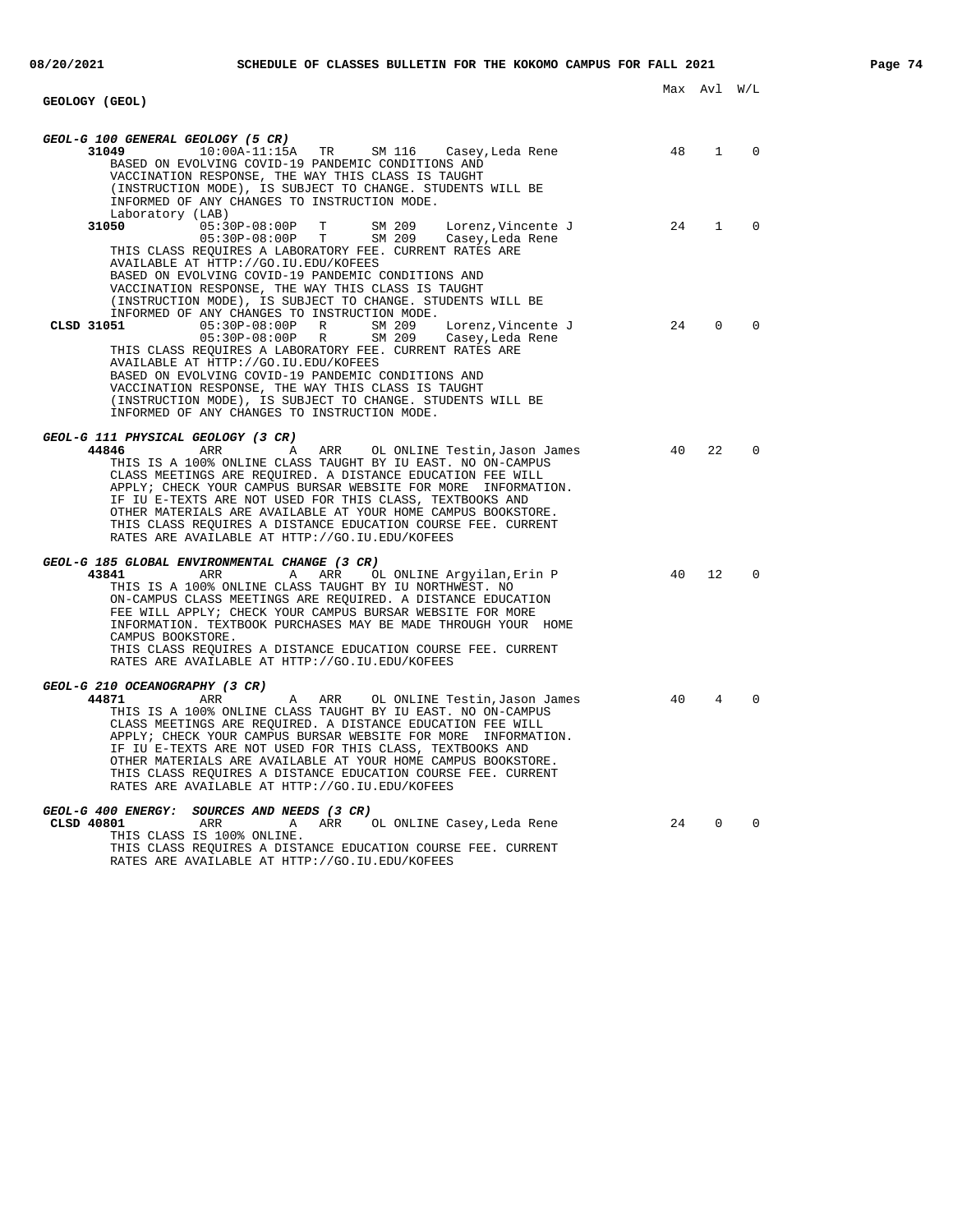| HEALTH SCIENCES (HSCI)                                                                                                               |    |    |             |
|--------------------------------------------------------------------------------------------------------------------------------------|----|----|-------------|
|                                                                                                                                      |    |    |             |
| HSCI-E 100 EXPRNCE IN PHYSICAL ACTIVITY (1 CR)<br>43339<br>$01:00P-02:00P$<br>TR<br>KA 038 Bultman, Joanna Christine 15              |    | 14 | $\mathbf 0$ |
| THIS CLASS MEETS DURING THE SECOND EIGHT WEEKS OF THE                                                                                |    |    |             |
| SEMESTER.<br>ZUMBA MEETS IN THE COLE FITNESS CENTER.                                                                                 |    |    |             |
| THIS CLASS REQUIRES A HSCI HEALTH & WELLNESS FEE. THE CURRENT                                                                        |    |    |             |
| RATE IS \$50 FOR CLASSES HELD OFF-CAMPUS. THE CURRENT RATE<br>FOR                                                                    |    |    |             |
| CLASSES HELD ON-CAMPUS IS \$50 FOR THE FIRST CLASS AND \$10 FOR<br>EACH ADDITIONAL ON-CAMPUS CLASS WHICH INCLUDES A MEMBERSHIP       |    |    |             |
| TO THE COLE FITNESS CENTER. RATES ARE SUBJECT TO CHANGE.                                                                             |    |    |             |
| BASED ON EVOLVING COVID-19 PANDEMIC CONDITIONS AND<br>VACCINATION RESPONSE, THE WAY THIS CLASS IS TAUGHT                             |    |    |             |
| (INSTRUCTION MODE), IS SUBJECT TO CHANGE. STUDENTS WILL BE                                                                           |    |    |             |
| INFORMED OF ANY CHANGES TO INSTRUCTION MODE.<br>43341<br>02:30P-03:30P TR<br>KA 038<br>Bultman, Joanna Christine 15                  |    | 14 | 0           |
| THIS CLASS MEETS DURING THE SECOND EIGHT WEEKS OF THE                                                                                |    |    |             |
| SEMESTER.                                                                                                                            |    |    |             |
| BOOT CAMP MEETS IN THE COLE FITNESS CENTER.<br>THIS CLASS REQUIRES A HSCI HEALTH & WELLNESS FEE. THE CURRENT                         |    |    |             |
| RATE IS \$50 FOR CLASSES HELD OFF-CAMPUS. THE CURRENT RATE FOR                                                                       |    |    |             |
| CLASSES HELD ON-CAMPUS IS \$50 FOR THE FIRST CLASS AND \$10 FOR<br>EACH ADDITIONAL ON-CAMPUS CLASS WHICH INCLUDES A MEMBERSHIP       |    |    |             |
| TO THE COLE FITNESS CENTER. RATES ARE SUBJECT TO CHANGE.                                                                             |    |    |             |
| BASED ON EVOLVING COVID-19 PANDEMIC CONDITIONS AND                                                                                   |    |    |             |
| VACCINATION RESPONSE, THE WAY THIS CLASS IS TAUGHT<br>(INSTRUCTION MODE), IS SUBJECT TO CHANGE. STUDENTS WILL BE                     |    |    |             |
| INFORMED OF ANY CHANGES TO INSTRUCTION MODE.                                                                                         |    |    |             |
| 43338<br>$05:25P-06:25P$<br>MW<br>KA 038<br>Duffitt,Allison<br>THIS CLASS MEETS DURING THE SECOND EIGHT WEEKS OF THE                 | 15 | 12 | $\mathbf 0$ |
| SEMESTER.                                                                                                                            |    |    |             |
| STRETCH/TONE/CONDITION/PILATES MEETS IN THE COLE FITNESS<br>CENTER.                                                                  |    |    |             |
| THIS CLASS REQUIRES A HSCI HEALTH & WELLNESS FEE. THE CURRENT                                                                        |    |    |             |
| RATE IS \$50 FOR CLASSES HELD OFF-CAMPUS. THE CURRENT RATE<br>FOR<br>CLASSES HELD ON-CAMPUS IS \$50 FOR THE FIRST CLASS AND \$10 FOR |    |    |             |
| EACH ADDITIONAL ON-CAMPUS CLASS WHICH INCLUDES A MEMBERSHIP                                                                          |    |    |             |
| TO THE COLE FITNESS CENTER. RATES ARE SUBJECT TO CHANGE.                                                                             |    |    |             |
| BASED ON EVOLVING COVID-19 PANDEMIC CONDITIONS AND<br>VACCINATION RESPONSE, THE WAY THIS CLASS IS TAUGHT                             |    |    |             |
| (INSTRUCTION MODE), IS SUBJECT TO CHANGE. STUDENTS WILL BE                                                                           |    |    |             |
| INFORMED OF ANY CHANGES TO INSTRUCTION MODE.<br>45497<br>06:30P-07:30P MW<br>KA 038<br>Duffitt,Allison                               | 12 | 12 | $\mathbf 0$ |
| THIS CLASS MEETS DURING THE SECOND EIGHT WEEKS OF THE                                                                                |    |    |             |
| SEMESTER.<br>ADVANCED YOGA MEETS IN THE COLE FITNESS CENTER.                                                                         |    |    |             |
| THIS CLASS REOUIRES A HSCI HEALTH & WELLNESS FEE. THE CURRENT                                                                        |    |    |             |
| RATE IS \$50 FOR CLASSES HELD OFF-CAMPUS. THE CURRENT RATE FOR<br>CLASSES HELD ON-CAMPUS IS \$50 FOR THE FIRST CLASS AND \$10 FOR    |    |    |             |
| EACH ADDITIONAL ON-CAMPUS CLASS WHICH INCLUDES A MEMBERSHIP                                                                          |    |    |             |
| TO THE COLE FITNESS CENTER. RATES ARE SUBJECT TO CHANGE.                                                                             |    |    |             |
| BASED ON EVOLVING COVID-19 PANDEMIC CONDITIONS AND<br>VACCINATION RESPONSE, THE WAY THIS CLASS IS TAUGHT                             |    |    |             |
| (INSTRUCTION MODE), IS SUBJECT TO CHANGE. STUDENTS WILL BE                                                                           |    |    |             |
| INFORMED OF ANY CHANGES TO INSTRUCTION MODE.                                                                                         |    |    |             |
| HSCI-E 102 GROUP EXERCISE (1 CR)                                                                                                     |    |    |             |
| 43364<br>$10:00A-11:00A$<br>MW<br>KA 038<br>Kretz, Amy<br>THIS CLASS MEETS DURING THE SECOND EIGHT WEEKS OF THE                      | 15 | 14 | $\Omega$    |
| SEMESTER.                                                                                                                            |    |    |             |
| BODY CONDITIONING MEETS IN THE COLE FITNESS CENTER.<br>THIS CLASS REQUIRES A HSCI HEALTH & WELLNESS FEE. THE CURRENT                 |    |    |             |
| RATE IS \$50 FOR CLASSES HELD OFF-CAMPUS. THE CURRENT RATE<br>FOR                                                                    |    |    |             |
| CLASSES HELD ON-CAMPUS IS \$50 FOR THE FIRST CLASS AND \$10 FOR                                                                      |    |    |             |
| EACH ADDITIONAL ON-CAMPUS CLASS WHICH INCLUDES A MEMBERSHIP<br>TO THE COLE FITNESS CENTER. RATES ARE SUBJECT TO CHANGE.              |    |    |             |
| BASED ON EVOLVING COVID-19 PANDEMIC CONDITIONS AND                                                                                   |    |    |             |
| VACCINATION RESPONSE, THE WAY THIS CLASS IS TAUGHT<br>(INSTRUCTION MODE), IS SUBJECT TO CHANGE. STUDENTS WILL BE                     |    |    |             |
| INFORMED OF ANY CHANGES TO INSTRUCTION MODE.                                                                                         |    |    |             |
| $04:00P-05:00P$<br>43365<br>MW<br>KA 038<br>Stanley,Melinda Lee<br>THIS CLASS MEETS DURING THE SECOND EIGHT WEEKS OF THE             | 12 | 8  | 0           |
| SEMESTER.                                                                                                                            |    |    |             |
| BODY CONDITIONING MEETS IN THE COLE FITNESS CENTER.                                                                                  |    |    |             |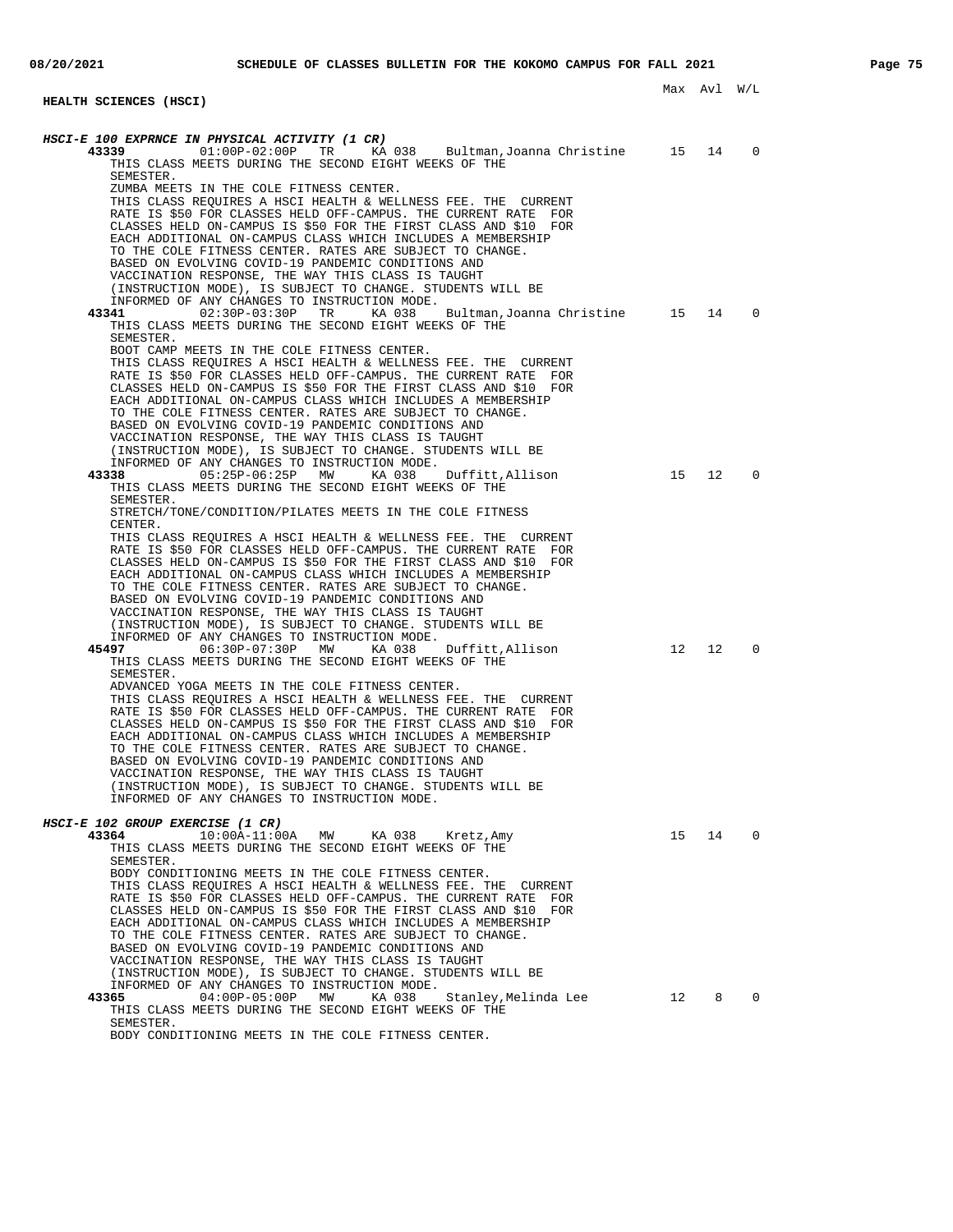|                                                                                                                                                                                                                                                                                                                                                                                                                                                                                                                                                                                                                                                                                                                                                                                          |    | Max Avl | W/L           |
|------------------------------------------------------------------------------------------------------------------------------------------------------------------------------------------------------------------------------------------------------------------------------------------------------------------------------------------------------------------------------------------------------------------------------------------------------------------------------------------------------------------------------------------------------------------------------------------------------------------------------------------------------------------------------------------------------------------------------------------------------------------------------------------|----|---------|---------------|
| THIS CLASS REQUIRES A HSCI HEALTH & WELLNESS FEE. THE CURRENT<br>RATE IS \$50 FOR CLASSES HELD OFF-CAMPUS. THE CURRENT RATE<br>FOR<br>CLASSES HELD ON-CAMPUS IS \$50 FOR THE FIRST CLASS AND \$10 FOR<br>EACH ADDITIONAL ON-CAMPUS CLASS WHICH INCLUDES A MEMBERSHIP<br>TO THE COLE FITNESS CENTER. RATES ARE SUBJECT TO CHANGE.<br>BASED ON EVOLVING COVID-19 PANDEMIC CONDITIONS AND<br>VACCINATION RESPONSE, THE WAY THIS CLASS IS TAUGHT<br>(INSTRUCTION MODE), IS SUBJECT TO CHANGE. STUDENTS WILL BE<br>INFORMED OF ANY CHANGES TO INSTRUCTION MODE.                                                                                                                                                                                                                               |    |         |               |
| 43368<br>08:30A-09:30A<br>MW<br>KA 024<br>Kretz,Amy<br>THIS CLASS MEETS DURING THE SECOND EIGHT WEEKS OF THE<br>SEMESTER.<br>CYCLING MEETS IN THE COLE FITNESS CENTER.<br>THIS CLASS REQUIRES A HSCI HEALTH & WELLNESS FEE. THE CURRENT<br>RATE IS \$50 FOR CLASSES HELD OFF-CAMPUS. THE CURRENT RATE<br>FOR<br>CLASSES HELD ON-CAMPUS IS \$50 FOR THE FIRST CLASS AND \$10 FOR<br>EACH ADDITIONAL ON-CAMPUS CLASS WHICH INCLUDES A MEMBERSHIP<br>TO THE COLE FITNESS CENTER. RATES ARE SUBJECT TO CHANGE.<br>BASED ON EVOLVING COVID-19 PANDEMIC CONDITIONS AND<br>VACCINATION RESPONSE, THE WAY THIS CLASS IS TAUGHT<br>(INSTRUCTION MODE), IS SUBJECT TO CHANGE. STUDENTS WILL BE<br>INFORMED OF ANY CHANGES TO INSTRUCTION MODE.<br>HSCI-E 121 CONDITIONING & WEIGHT TRAINING (1 CR) | 14 | 11      | $\mathbf 0$   |
| 43337<br>10:00A-12:00P F<br>KA 007<br>Kretz,Amy<br>THIS CLASS MEETS DURING THE FIRST EIGHT WEEKS OF THE<br>SEMESTER.<br>CLASS MEETS IN COLE FITNESS CENTER<br>THIS CLASS REQUIRES A HSCI HEALTH & WELLNESS FEE. THE CURRENT<br>RATE IS \$50 FOR CLASSES HELD OFF-CAMPUS. THE CURRENT RATE FOR<br>CLASSES HELD ON-CAMPUS IS \$50 FOR THE FIRST CLASS AND \$10 FOR<br>EACH ADDITIONAL ON-CAMPUS CLASS WHICH INCLUDES A MEMBERSHIP<br>TO THE COLE FITNESS CENTER. RATES ARE SUBJECT TO CHANGE.<br>BASED ON EVOLVING COVID-19 PANDEMIC CONDITIONS AND<br>VACCINATION RESPONSE, THE WAY THIS CLASS IS TAUGHT<br>(INSTRUCTION MODE), IS SUBJECT TO CHANGE. STUDENTS WILL BE<br>INFORMED OF ANY CHANGES TO INSTRUCTION MODE.                                                                    | 25 | 12      | 0             |
| HSCI-E 151 SELF DEFENSE (1 CR)<br>$11:30A-12:30P$ F KA 038 Ling, Zhichao<br>46326<br>THIS CLASS REQUIRES A HSCI HEALTH & WELLNESS FEE. THE CURRENT<br>RATE IS \$50 FOR CLASSES HELD OFF-CAMPUS. THE CURRENT RATE FOR<br>CLASSES HELD ON-CAMPUS IS \$50 FOR THE FIRST CLASS AND \$10 FOR<br>EACH ADDITIONAL ON-CAMPUS CLASS WHICH INCLUDES A MEMBERSHIP<br>TO THE COLE FITNESS CENTER. RATES ARE SUBJECT TO CHANGE.                                                                                                                                                                                                                                                                                                                                                                       |    | 15 7    | $\Omega$      |
| HSCI-E 162 TAI CHI (1 CR)<br>31264<br>$11:30A-12:30P$ TR<br>KA 038<br>Stanley, Melinda Lee<br>TAI CHI MEETS IN THE COLE FITNESS CENTER.<br>THIS CLASS MEETS DURING THE SECOND EIGHT WEEKS OF THE<br>SEMESTER.<br>THIS CLASS REQUIRES A HSCI HEALTH & WELLNESS FEE. THE CURRENT<br>RATE IS \$50 FOR CLASSES HELD OFF-CAMPUS. THE CURRENT RATE<br>FOR<br>CLASSES HELD ON-CAMPUS IS \$50 FOR THE FIRST CLASS AND \$10 FOR<br>EACH ADDITIONAL ON-CAMPUS CLASS WHICH INCLUDES A MEMBERSHIP<br>TO THE COLE FITNESS CENTER. RATES ARE SUBJECT TO CHANGE.<br>BASED ON EVOLVING COVID-19 PANDEMIC CONDITIONS AND<br>VACCINATION RESPONSE, THE WAY THIS CLASS IS TAUGHT<br>(INSTRUCTION MODE), IS SUBJECT TO CHANGE. STUDENTS WILL BE<br>INFORMED OF ANY CHANGES TO INSTRUCTION MODE.              | 15 | 13      | 0             |
| HSCI-E 190 YOGA I (1 CR)<br>44054<br>11:30A-12:30P<br>Duffitt, Allison<br>MW<br>KA 038<br>THIS CLASS MEETS DURING THE FIRST EIGHT WEEKS OF THE<br>SEMESTER.<br>THIS CLASS REOUIRES A HSCI HEALTH & WELLNESS FEE. THE CURRENT<br>RATE IS \$50 FOR CLASSES HELD OFF-CAMPUS. THE CURRENT RATE FOR<br>CLASSES HELD ON-CAMPUS IS \$50 FOR THE FIRST CLASS AND \$10 FOR<br>EACH ADDITIONAL ON-CAMPUS CLASS WHICH INCLUDES A MEMBERSHIP                                                                                                                                                                                                                                                                                                                                                         |    | 15 7    | 0             |
| TO THE COLE FITNESS CENTER. RATES ARE SUBJECT TO CHANGE.<br>$04:00P-05:00P$<br>KA 038<br>44057<br>TR<br>Herr,Linda J<br>THIS CLASS MEETS DURING THE SECOND EIGHT WEEKS OF THE<br>SEMESTER.<br>THIS CLASS REQUIRES A HSCI HEALTH & WELLNESS FEE. THE CURRENT<br>RATE IS \$50 FOR CLASSES HELD OFF-CAMPUS. THE CURRENT RATE<br>FOR<br>CLASSES HELD ON-CAMPUS IS \$50 FOR THE FIRST CLASS AND \$10 FOR<br>EACH ADDITIONAL ON-CAMPUS CLASS WHICH INCLUDES A MEMBERSHIP<br>TO THE COLE FITNESS CENTER. RATES ARE SUBJECT TO CHANGE.                                                                                                                                                                                                                                                           | 15 | 8       | $\mathbf 0$   |
| 11:30A-12:30P MW KA 038<br>Duffitt,Allison<br>44058                                                                                                                                                                                                                                                                                                                                                                                                                                                                                                                                                                                                                                                                                                                                      | 15 |         | $11 \qquad 0$ |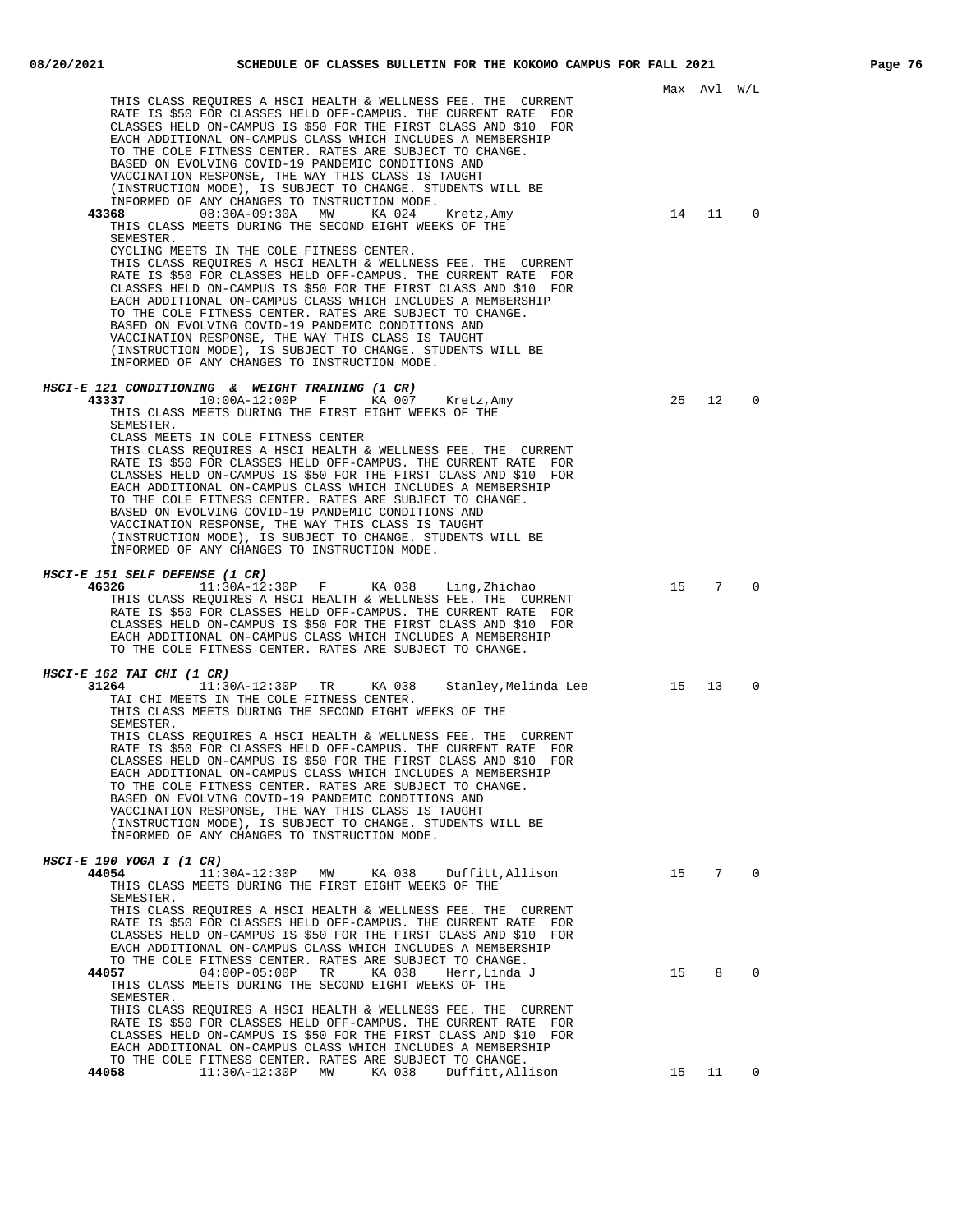|                                                                                                                                                                                                                                                                                                                                                                                                                                                                                                                                                         | Max Avl W/L |    |             |
|---------------------------------------------------------------------------------------------------------------------------------------------------------------------------------------------------------------------------------------------------------------------------------------------------------------------------------------------------------------------------------------------------------------------------------------------------------------------------------------------------------------------------------------------------------|-------------|----|-------------|
| THIS CLASS MEETS DURING THE SECOND EIGHT WEEKS OF THE<br>SEMESTER.<br>THIS CLASS REOUIRES A HSCI HEALTH & WELLNESS FEE. THE CURRENT<br>RATE IS \$50 FOR CLASSES HELD OFF-CAMPUS. THE CURRENT RATE FOR<br>CLASSES HELD ON-CAMPUS IS \$50 FOR THE FIRST CLASS AND \$10 FOR<br>EACH ADDITIONAL ON-CAMPUS CLASS WHICH INCLUDES A MEMBERSHIP<br>TO THE COLE FITNESS CENTER. RATES ARE SUBJECT TO CHANGE.                                                                                                                                                     |             |    |             |
| HSCI-E 198 GENERAL GROUP EXERCISE (1 CR)                                                                                                                                                                                                                                                                                                                                                                                                                                                                                                                |             |    |             |
| 43802<br>ARR<br>A<br>ARR<br>Stewart, Lauren J<br>THIS CLASS MEETS DURING THE FIRST EIGHT WEEKS OF THE<br>SEMESTER.<br>THIS CLASS MEETS THE FIRST 8 WEEKS AT A COMMUNITY YMCA<br>(KOKOMO, LOGANSPORT, OR PERU). THE YMCA SCHEDULES WILL BE<br>POSTED IN CANVAS. STUDENTS WILL BE ABLE TO TAKE ANY OF THE                                                                                                                                                                                                                                                 | 25          | 23 | $\Omega$    |
| YMCA CLASSES OFFERED TO MEET THE ATTENDANCE REOUIREMENT.<br>STUDENTS WILL BE ABLE TO MIX AND MATCH CLASSES OF INTEREST.<br>THE YMCA OFFERS CLASSES FOR ALL FITNESS LEVELS AND INTERESTS.<br>ATTENDANCE REQUIREMENTS ARE AS FOLLOWS: 13 CLASSES = A, 12<br>CLASSES = B, 11 CLASSES = C, 10 CLASSES = D, AND 9 OR LESS =<br>F.                                                                                                                                                                                                                            |             |    |             |
| THIS CLASS REQUIRES A HSCI HEALTH & WELLNESS FEE. THE CURRENT<br>RATE IS \$50 FOR CLASSES HELD OFF-CAMPUS. THE CURRENT RATE FOR<br>CLASSES HELD ON-CAMPUS IS \$50 FOR THE FIRST CLASS AND \$10 FOR<br>EACH ADDITIONAL ON-CAMPUS CLASS WHICH INCLUDES A MEMBERSHIP<br>TO THE COLE FITNESS CENTER. RATES ARE SUBJECT TO CHANGE.<br>BASED ON EVOLVING COVID-19 PANDEMIC CONDITIONS AND<br>VACCINATION RESPONSE, THE WAY THIS CLASS IS TAUGHT<br>(INSTRUCTION MODE), IS SUBJECT TO CHANGE. STUDENTS WILL BE<br>INFORMED OF ANY CHANGES TO INSTRUCTION MODE. |             |    |             |
| A ARR<br>43804<br>ARR<br>Stewart,Lauren J<br>THIS CLASS MEETS DURING THE SECOND EIGHT WEEKS OF THE<br>SEMESTER.<br>THIS CLASS MEETS THE SECOND 8 WEEKS AT A COMMUNITY YMCA                                                                                                                                                                                                                                                                                                                                                                              | 25          | 25 | $\Omega$    |
| (KOKOMO, LOGANSPORT, OR PERU). THE YMCA SCHEDULES WILL BE<br>POSTED IN CANVAS. STUDENTS WILL BE ABLE TO TAKE ANY OF THE<br>YMCA CLASSES OFFERED TO MEET THE ATTENDANCE REQUIREMENT.<br>STUDENTS WILL BE ABLE TO MIX AND MATCH CLASSES OF INTEREST.<br>THE YMCA OFFERS CLASSES FOR ALL FITNESS LEVELS AND INTERESTS.<br>ATTENDANCE REQUIREMENTS ARE AS FOLLOWS: 13 CLASSES = A, 12<br>CLASSES = B, 11 CLASSES = C, 10 CLASSES = D, AND 9 OR LESS =<br>F.                                                                                                 |             |    |             |
| THIS CLASS REQUIRES A HSCI HEALTH & WELLNESS FEE. THE CURRENT<br>RATE IS \$50 FOR CLASSES HELD OFF-CAMPUS. THE CURRENT RATE FOR<br>CLASSES HELD ON-CAMPUS IS \$50 FOR THE FIRST CLASS AND \$10 FOR<br>EACH ADDITIONAL ON-CAMPUS CLASS WHICH INCLUDES A MEMBERSHIP<br>TO THE COLE FITNESS CENTER. RATES ARE SUBJECT TO CHANGE.<br>BASED ON EVOLVING COVID-19 PANDEMIC CONDITIONS AND<br>VACCINATION RESPONSE, THE WAY THIS CLASS IS TAUGHT<br>(INSTRUCTION MODE), IS SUBJECT TO CHANGE. STUDENTS WILL BE<br>INFORMED OF ANY CHANGES TO INSTRUCTION MODE. |             |    |             |
| HSCI-E 222 ADVANCED GROUP EXERCISE (1 CR)                                                                                                                                                                                                                                                                                                                                                                                                                                                                                                               |             |    |             |
| VT: INTERMEDIATE TAI CHI<br>11:30A-12:30P<br>TR<br>KA 038<br>Stanley, Melinda Lee<br>31631<br>THIS CLASS MEETS DURING THE SECOND EIGHT WEEKS OF THE<br>SEMESTER.<br>THIS CLASS REQUIRES A HSCI HEALTH & WELLNESS FEE. THE CURRENT                                                                                                                                                                                                                                                                                                                       | 5           | 4  | $\Omega$    |
| RATE IS \$50 FOR CLASSES HELD OFF-CAMPUS. THE CURRENT RATE FOR<br>CLASSES HELD ON-CAMPUS IS \$50 FOR THE FIRST CLASS AND \$10 FOR<br>EACH ADDITIONAL ON-CAMPUS CLASS WHICH INCLUDES A MEMBERSHIP<br>TO THE COLE FITNESS CENTER. RATES ARE SUBJECT TO CHANGE.<br>BASED ON EVOLVING COVID-19 PANDEMIC CONDITIONS AND<br>VACCINATION RESPONSE, THE WAY THIS CLASS IS TAUGHT<br>(INSTRUCTION MODE), IS SUBJECT TO CHANGE. STUDENTS WILL BE<br>INFORMED OF ANY CHANGES TO INSTRUCTION MODE.                                                                  |             |    |             |
| HSCI-E 275 AQUATIC CONDITIONING (1 CR)<br>ARR<br>43806<br>ARR<br>Α<br>Stewart,Lauren J<br>THIS CLASS MEETS DURING THE FIRST EIGHT WEEKS OF THE<br>SEMESTER.<br>THIS CLASS MEETS THE SECOND 8 WEEKS AT A COMMUNITY YMCA                                                                                                                                                                                                                                                                                                                                  | 25          | 24 | $\mathbf 0$ |
| (KOKOMO, LOGANSPORT, OR PERU). THE YMCA SCHEDULES WILL BE<br>POSTED IN CANVAS. STUDENTS WILL BE ABLE TO TAKE ANY OF THE<br>YMCA CLASSES OFFERED TO MEET THE ATTENDANCE REQUIREMENT.<br>STUDENTS WILL BE ABLE TO MIX AND MATCH CLASSES OF INTEREST.<br>THE YMCA OFFERS CLASSES FOR ALL FITNESS LEVELS AND INTERESTS.                                                                                                                                                                                                                                     |             |    |             |

ATTENDANCE REQUIREMENTS ARE AS FOLLOWS: 13 CLASSES = A, 12 CLASSES = B, 11 CLASSES = C, 10 CLASSES = D, AND 9 OR LESS =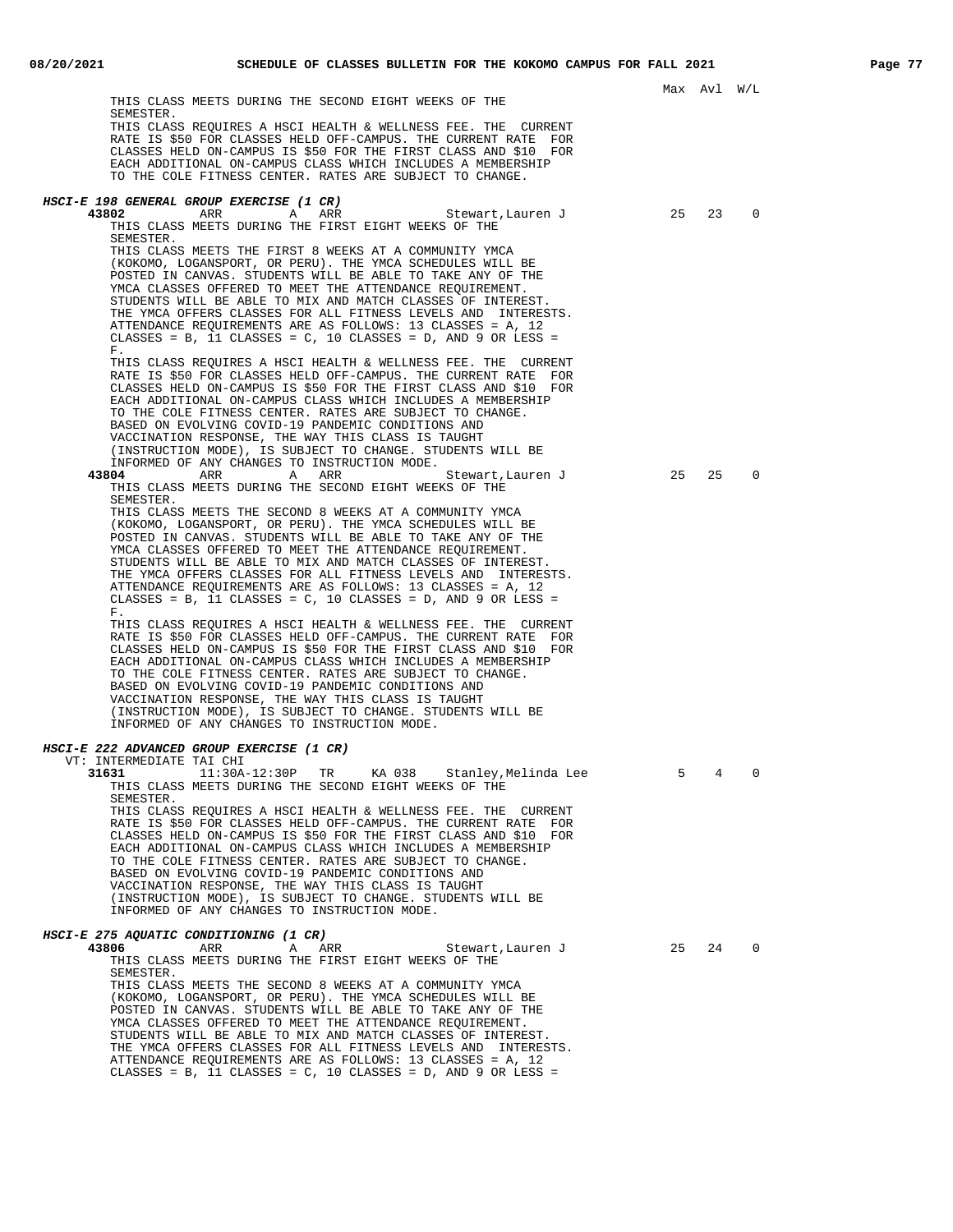|                                                                                                                                                                                                                                                                                                                                                                                                                                                                                                                                                                                                                                                                                                                                                                                                              |    | Max Avl W/L    |             |  |
|--------------------------------------------------------------------------------------------------------------------------------------------------------------------------------------------------------------------------------------------------------------------------------------------------------------------------------------------------------------------------------------------------------------------------------------------------------------------------------------------------------------------------------------------------------------------------------------------------------------------------------------------------------------------------------------------------------------------------------------------------------------------------------------------------------------|----|----------------|-------------|--|
| Р.<br>THIS CLASS REQUIRES A HSCI HEALTH & WELLNESS FEE. THE CURRENT<br>RATE IS \$50 FOR CLASSES HELD OFF-CAMPUS. THE CURRENT RATE<br>FOR<br>CLASSES HELD ON-CAMPUS IS \$50 FOR THE FIRST CLASS AND \$10 FOR<br>EACH ADDITIONAL ON-CAMPUS CLASS WHICH INCLUDES A MEMBERSHIP<br>TO THE COLE FITNESS CENTER. RATES ARE SUBJECT TO CHANGE.<br>BASED ON EVOLVING COVID-19 PANDEMIC CONDITIONS AND<br>VACCINATION RESPONSE, THE WAY THIS CLASS IS TAUGHT<br>(INSTRUCTION MODE), IS SUBJECT TO CHANGE. STUDENTS WILL BE<br>INFORMED OF ANY CHANGES TO INSTRUCTION MODE.                                                                                                                                                                                                                                             |    |                |             |  |
| 43808<br>ARR<br>ARR<br>A<br>Stewart,Lauren J<br>THIS CLASS MEETS DURING THE SECOND EIGHT WEEKS OF THE<br>SEMESTER.<br>THIS CLASS MEETS THE SECOND 8 WEEKS AT A COMMUNITY YMCA<br>(KOKOMO, LOGANSPORT, OR PERU). THE YMCA SCHEDULES WILL BE<br>POSTED IN CANVAS. STUDENTS WILL BE ABLE TO TAKE ANY OF THE<br>YMCA CLASSES OFFERED TO MEET THE ATTENDANCE REQUIREMENT.<br>STUDENTS WILL BE ABLE TO MIX AND MATCH CLASSES OF INTEREST.<br>THE YMCA OFFERS CLASSES FOR ALL FITNESS LEVELS AND INTERESTS.<br>ATTENDANCE REQUIREMENTS ARE AS FOLLOWS: 13 CLASSES = A, 12<br>CLASSES = B, 11 CLASSES = C, 10 CLASSES = D, AND 9 OR LESS =<br>Г.                                                                                                                                                                     | 25 | 23             | 0           |  |
| THIS CLASS REQUIRES A HSCI HEALTH & WELLNESS FEE. THE CURRENT<br>RATE IS \$50 FOR CLASSES HELD OFF-CAMPUS. THE CURRENT RATE<br>FOR<br>CLASSES HELD ON-CAMPUS IS \$50 FOR THE FIRST CLASS AND \$10 FOR<br>EACH ADDITIONAL ON-CAMPUS CLASS WHICH INCLUDES A MEMBERSHIP<br>TO THE COLE FITNESS CENTER. RATES ARE SUBJECT TO CHANGE.<br>BASED ON EVOLVING COVID-19 PANDEMIC CONDITIONS AND<br>VACCINATION RESPONSE, THE WAY THIS CLASS IS TAUGHT<br>(INSTRUCTION MODE), IS SUBJECT TO CHANGE. STUDENTS WILL BE<br>INFORMED OF ANY CHANGES TO INSTRUCTION MODE.                                                                                                                                                                                                                                                   |    |                |             |  |
| <i>HSCI-H 120 INTRO TO HEALTH &amp; FITNESS (3 CR)</i><br>CLSD 31232<br>11:30A-12:45P TR<br>KA 007 Alshuwaiyer, Ghadah<br>THIS COURSE IS PART OF THE FRESHMAN LEARNING EXPERIENCE WITH<br>$SOC-S$ 100.<br>RESTRICTED TO AHLT AND PRE-NURSING STUDENTS ONLY.<br>PERMISSION OF DEPARTMENT REQUIRED.<br>THIS CLASS REQUIRES A HSCI HEALTH & WELLNESS FEE. THE CURRENT<br>RATE IS \$50 FOR CLASSES HELD OFF-CAMPUS. THE CURRENT RATE FOR<br>CLASSES HELD ON-CAMPUS IS \$50 FOR THE FIRST CLASS AND \$10 FOR<br>EACH ADDITIONAL ON-CAMPUS CLASS WHICH INCLUDES A MEMBERSHIP<br>TO THE COLE FITNESS CENTER. RATES ARE SUBJECT TO CHANGE.<br>BASED ON EVOLVING COVID-19 PANDEMIC CONDITIONS AND<br>VACCINATION RESPONSE, THE WAY THIS CLASS IS TAUGHT<br>(INSTRUCTION MODE), IS SUBJECT TO CHANGE. STUDENTS WILL BE | 28 | $\mathbf 0$    | 0           |  |
| INFORMED OF ANY CHANGES TO INSTRUCTION MODE.<br>31691<br>$01:00P-03:45P$<br>R<br>KA 007<br>Kessler,Hozumi<br>RESTRICTED TO AHLT AND PRE-NURSING STUDENTS ONLY.<br>THIS CLASS REQUIRES A HSCI HEALTH & WELLNESS FEE. THE CURRENT<br>RATE IS \$50 FOR CLASSES HELD OFF-CAMPUS. THE CURRENT RATE FOR<br>CLASSES HELD ON-CAMPUS IS \$50 FOR THE FIRST CLASS AND \$10 FOR<br>EACH ADDITIONAL ON-CAMPUS CLASS WHICH INCLUDES A MEMBERSHIP<br>TO THE COLE FITNESS CENTER. RATES ARE SUBJECT TO CHANGE.<br>PERMISSION OF DEPARTMENT REQUIRED.<br>BASED ON EVOLVING COVID-19 PANDEMIC CONDITIONS AND<br>VACCINATION RESPONSE, THE WAY THIS CLASS IS TAUGHT<br>(INSTRUCTION MODE), IS SUBJECT TO CHANGE. STUDENTS WILL BE<br>INFORMED OF ANY CHANGES TO INSTRUCTION MODE.                                              | 28 | $\mathbf{1}$   | 0           |  |
| HSCI-H 130 INTRODUCTION TO FOODS (3 CR)<br>32486<br>$10:00A-12:45P$ R<br>Mossburg,Kim<br>KO 179<br>THIS CLASS REQUIRES A NUTRITIONAL SCIENCE LAB FEE. CURRENT<br>RATES ARE AVAILABLE AT HTTP://GO.IU.EDU/KOFEES<br>BASED ON EVOLVING COVID-19 PANDEMIC CONDITIONS AND<br>VACCINATION RESPONSE, THE WAY THIS CLASS IS TAUGHT<br>(INSTRUCTION MODE), IS SUBJECT TO CHANGE. STUDENTS WILL BE<br>INFORMED OF ANY CHANGES TO INSTRUCTION MODE.                                                                                                                                                                                                                                                                                                                                                                    | 10 | $\mathbf{1}$   | $\mathbf 0$ |  |
| HSCI-H 204 MOTOR DEVELOPMENT (3 CR)<br>31221<br>$02:30P-03:45P$<br>TR<br>KO 104 Parry, Tom<br>SOPHOMORE STANDING<br>ADDITIONAL ONLINE INSTRUCTION REQUIRED<br>BASED ON EVOLVING COVID-19 PANDEMIC CONDITIONS AND<br>VACCINATION RESPONSE, THE WAY THIS CLASS IS TAUGHT<br>(INSTRUCTION MODE), IS SUBJECT TO CHANGE. STUDENTS WILL BE<br>INFORMED OF ANY CHANGES TO INSTRUCTION MODE.                                                                                                                                                                                                                                                                                                                                                                                                                         | 24 | 3 <sup>7</sup> | 0           |  |

**HSCI-H 212 INTRO TO EXERCISE SCIENCE (3 CR)**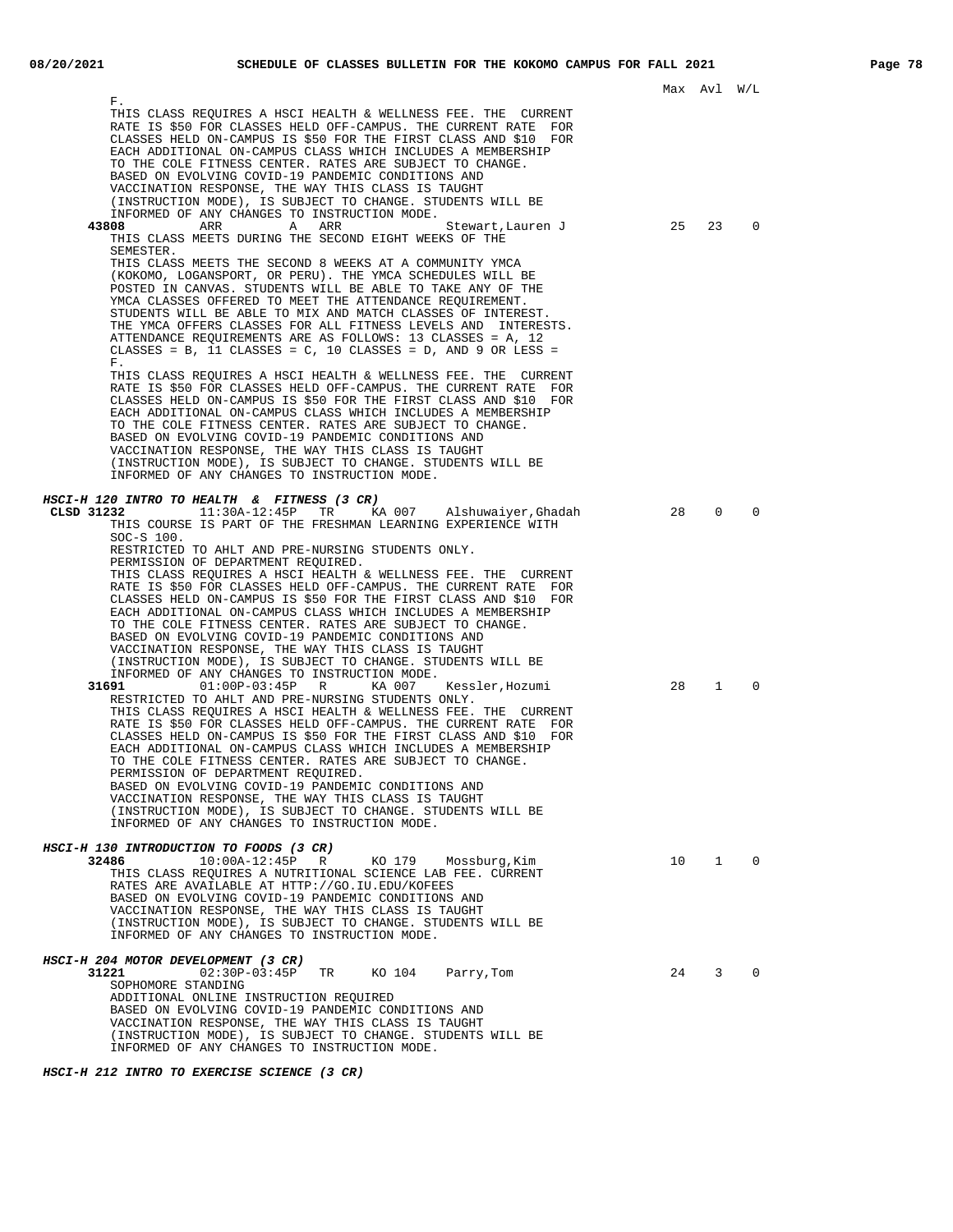|                                                                                                                                                                                                                                                                                                                                                                                                                                                                                                         |           | Max Avl        | W/L            |
|---------------------------------------------------------------------------------------------------------------------------------------------------------------------------------------------------------------------------------------------------------------------------------------------------------------------------------------------------------------------------------------------------------------------------------------------------------------------------------------------------------|-----------|----------------|----------------|
| 11:30A-12:45P TR<br>KE 201<br>CLSD 42668<br>Parry,Tom<br>BASED ON EVOLVING COVID-19 PANDEMIC CONDITIONS AND<br>VACCINATION RESPONSE, THE WAY THIS CLASS IS TAUGHT<br>(INSTRUCTION MODE), IS SUBJECT TO CHANGE. STUDENTS WILL BE<br>INFORMED OF ANY CHANGES TO INSTRUCTION MODE.                                                                                                                                                                                                                         | 24        | $\overline{0}$ | $\overline{0}$ |
| CLSD 42669<br>ARR<br>A<br>ARR<br>OL ONLINE Shaffer, Andy B<br>BASED ON EVOLVING COVID-19 PANDEMIC CONDITIONS AND<br>VACCINATION RESPONSE, THE WAY THIS CLASS IS TAUGHT<br>(INSTRUCTION MODE), IS SUBJECT TO CHANGE. STUDENTS WILL BE<br>INFORMED OF ANY CHANGES TO INSTRUCTION MODE.<br>THIS CLASS IS 100% ONLINE.<br>THIS CLASS REOUIRES A DISTANCE EDUCATION COURSE FEE. CURRENT<br>RATES ARE AVAILABLE AT HTTP://GO.IU.EDU/KOFEES                                                                    | 24        | $\Omega$       | $\Omega$       |
| HSCI-H 220 NUTRITION FOR HEALTH (3 CR)                                                                                                                                                                                                                                                                                                                                                                                                                                                                  |           |                |                |
| ARR<br>CLSD 42183<br>A ARR OL ONLINE Mossburg, Kim<br>THIS IS A 100% ONLINE CLASS TAUGHT BY IU KOKOMO. NO ON-CAMPUS<br>CLASS MEETINGS ARE REQUIRED. A DISTANCE EDUCATION FEE MAY<br>APPLY; CHECK YOUR CAMPUS BURSAR WEBSITE FOR MORE INFORMATION.<br>IF IU E-TEXTS ARE NOT USED FOR THIS CLASS, TEXTBOOKS AND<br>OTHER MATERIALS ARE AVAILABLE THROUGH YOUR HOME CAMPUS<br>BOOKSTORE.<br>THIS CLASS REQUIRES A DISTANCE EDUCATION COURSE FEE. CURRENT<br>RATES ARE AVAILABLE AT HTTP://GO.IU.EDU/KOFEES | 25        | $\mathbf 0$    | $\Omega$       |
| HSCI-H 321 RESEARCH IN HS (3 CR)                                                                                                                                                                                                                                                                                                                                                                                                                                                                        |           |                |                |
| 31386 01:00P-02:15P MW KO 106<br>Alshuwaiyer,Ghadah<br>SOPHOMORE<br>BASED ON EVOLVING COVID-19 PANDEMIC CONDITIONS AND<br>VACCINATION RESPONSE, THE WAY THIS CLASS IS TAUGHT<br>(INSTRUCTION MODE), IS SUBJECT TO CHANGE. STUDENTS WILL BE<br>INFORMED OF ANY CHANGES TO INSTRUCTION MODE.                                                                                                                                                                                                              | $\sim$ 25 | 15             | $\Omega$       |
| HSCI-H 322 EPIDEMIOLOGY AND BIOSTATISTICS (3 CR)                                                                                                                                                                                                                                                                                                                                                                                                                                                        |           |                |                |
| 31538<br>10:00A-12:45P M SM 201 Acharya, Lalatendu<br>BASED ON EVOLVING COVID-19 PANDEMIC CONDITIONS AND<br>VACCINATION RESPONSE, THE WAY THIS CLASS IS TAUGHT<br>(INSTRUCTION MODE), IS SUBJECT TO CHANGE. STUDENTS WILL BE<br>INFORMED OF ANY CHANGES TO INSTRUCTION MODE.                                                                                                                                                                                                                            | 24 15     |                | $\Omega$       |
| HSCI-H 325 FOUNDATNS OF HEALTH EDUCATION (3 CR)<br>KO 287 Coppola, Angela<br>41173 RSTR<br>02:30P-03:45P MW<br>BASED ON EVOLVING COVID-19 PANDEMIC CONDITIONS AND<br>VACCINATION RESPONSE, THE WAY THIS CLASS IS TAUGHT<br>(INSTRUCTION MODE), IS SUBJECT TO CHANGE. STUDENTS WILL BE<br>INFORMED OF ANY CHANGES TO INSTRUCTION MODE.                                                                                                                                                                   | 10        | 5              | $\Omega$       |
| HSCI-H 327 INTRODUCTION TO COMM HEALTH (3 CR)                                                                                                                                                                                                                                                                                                                                                                                                                                                           |           |                |                |
| $31166$ RSTR $08:30A-11:15A$ R KO 204 Alshuwaiyer, Ghadah 15<br>THIS COURSE IS FOR HEALTH SCIENCE MAJORS ONLY.<br>PREREQUISITE: 30+ CREDIT HOURS.<br>BASED ON EVOLVING COVID-19 PANDEMIC CONDITIONS AND<br>VACCINATION RESPONSE, THE WAY THIS CLASS IS TAUGHT<br>(INSTRUCTION MODE), IS SUBJECT TO CHANGE. STUDENTS WILL BE<br>INFORMED OF ANY CHANGES TO INSTRUCTION MODE.                                                                                                                             |           | 11             | $\mathbf 0$    |
| HSCI-H 333 CLTRL COMP IN HLTH ED & PRMOTN (3 CR)                                                                                                                                                                                                                                                                                                                                                                                                                                                        |           |                |                |
| 31756 RSTR<br>$02:30P-03:45P$<br>TR<br>KO 052<br>Coppola,Angela<br>BASED ON EVOLVING COVID-19 PANDEMIC CONDITIONS AND<br>VACCINATION RESPONSE, THE WAY THIS CLASS IS TAUGHT<br>(INSTRUCTION MODE), IS SUBJECT TO CHANGE. STUDENTS WILL BE<br>INFORMED OF ANY CHANGES TO INSTRUCTION MODE.                                                                                                                                                                                                               | 15        | 6              | $\Omega$       |
| HSCI-H 360 PHIL FOUNDATION OF COACHING (3 CR)<br>31617 RSTR<br>$10:00A-12:45P$<br>KO 082<br>Echelbarger, Eric<br>М<br>BASED ON EVOLVING COVID-19 PANDEMIC CONDITIONS AND<br>VACCINATION RESPONSE, THE WAY THIS CLASS IS TAUGHT<br>(INSTRUCTION MODE), IS SUBJECT TO CHANGE. STUDENTS WILL BE<br>INFORMED OF ANY CHANGES TO INSTRUCTION MODE.                                                                                                                                                            | 20        | $7^{\circ}$    | $\Omega$       |
|                                                                                                                                                                                                                                                                                                                                                                                                                                                                                                         |           |                |                |
| HSCI-H 363 PERSONAL HEALTH (3 CR)<br>46137<br>ARR<br>ARR<br>OL ONLINE Acharya, Lalatendu<br>Α<br>THIS CLASS IS 100% ONLINE.<br>THIS CLASS REQUIRES A DISTANCE EDUCATION COURSE FEE. CURRENT                                                                                                                                                                                                                                                                                                             | 25        | $\mathbf{1}$   | $\Omega$       |
| RATES ARE AVAILABLE AT HTTP://GO.IU.EDU/KOFEES                                                                                                                                                                                                                                                                                                                                                                                                                                                          |           |                |                |
| HSCI-H 365 HLTH ASSESS, CPR AND EMER MGMT (3 CR)<br>10:00A-12:45P M KO 179<br>32487<br>Mossburg, Kim                                                                                                                                                                                                                                                                                                                                                                                                    |           | 24 18 0        |                |
|                                                                                                                                                                                                                                                                                                                                                                                                                                                                                                         |           |                |                |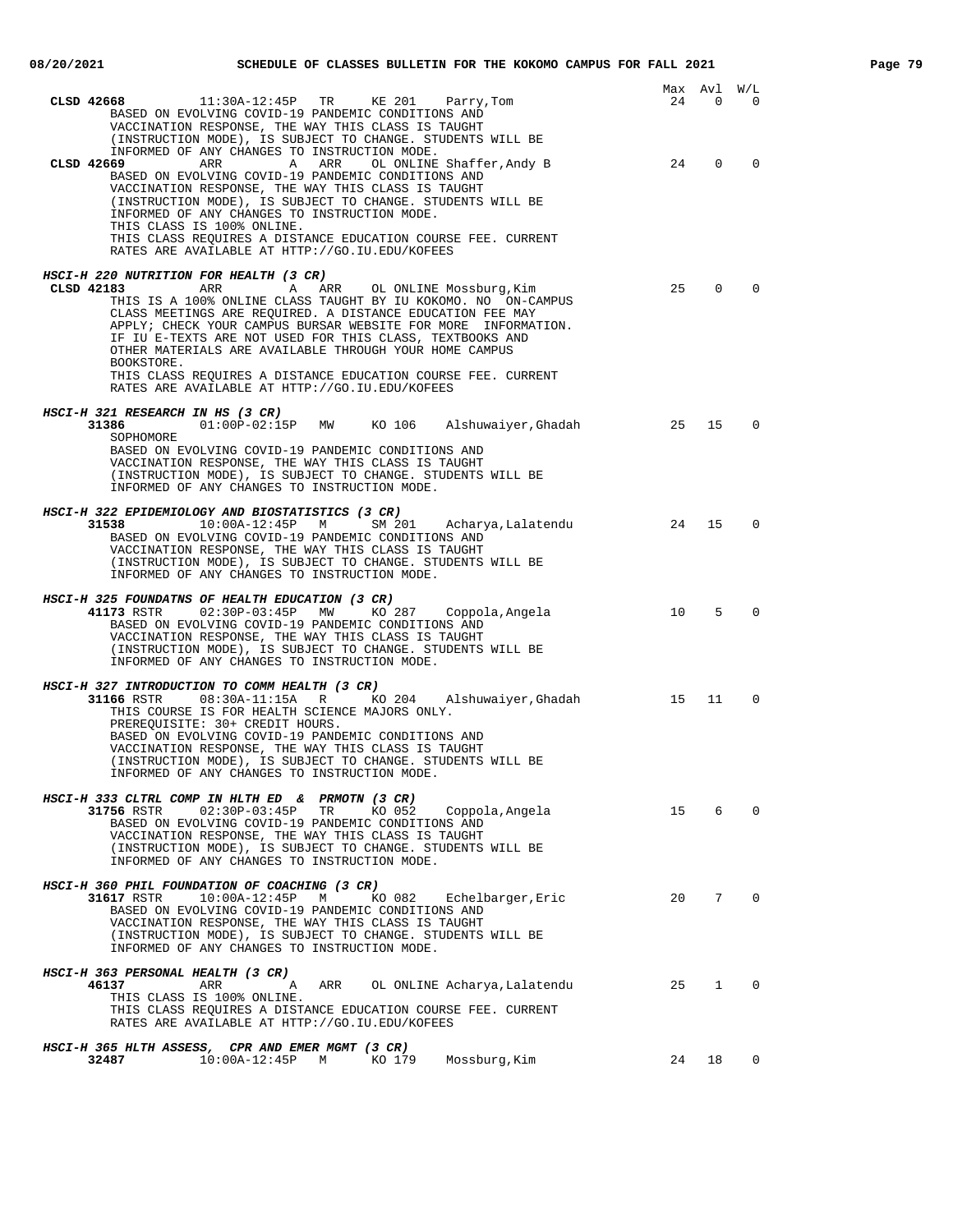|                                                                                                                                                                                                                                                                                                                                     |                                                 | Max Avl W/L    |             |
|-------------------------------------------------------------------------------------------------------------------------------------------------------------------------------------------------------------------------------------------------------------------------------------------------------------------------------------|-------------------------------------------------|----------------|-------------|
| BASED ON EVOLVING COVID-19 PANDEMIC CONDITIONS AND<br>VACCINATION RESPONSE, THE WAY THIS CLASS IS TAUGHT<br>(INSTRUCTION MODE), IS SUBJECT TO CHANGE. STUDENTS WILL BE<br>INFORMED OF ANY CHANGES TO INSTRUCTION MODE.                                                                                                              |                                                 |                |             |
| HSCI-H 405 INTRO TO SPORT PSYCHOLOGY (3 CR)                                                                                                                                                                                                                                                                                         |                                                 |                |             |
| 42667 10:00A-11:15A TR<br>KO 287 Parry, Tom<br>PREREOUISITE: JUNIOR STANDING AND HPER P212 OR HSCI-H 212.<br>BASED ON EVOLVING COVID-19 PANDEMIC CONDITIONS AND<br>VACCINATION RESPONSE, THE WAY THIS CLASS IS TAUGHT<br>(INSTRUCTION MODE), IS SUBJECT TO CHANGE. STUDENTS WILL BE<br>INFORMED OF ANY CHANGES TO INSTRUCTION MODE. | 24                                              | $\overline{3}$ | $\Omega$    |
| HSCI-H 415 GLOBAL CHILD AND ADOLES HEALTH (3 CR)                                                                                                                                                                                                                                                                                    |                                                 |                |             |
| ARR<br>31165 RSTR<br>A<br>ARR<br>THIS COURSE IS FOR HEALTH SCIENCE MAJORS AND BAS MAJORS ONLY.<br>PREREQUISITE: JUNIOR STANDING                                                                                                                                                                                                     | 30 <sup>2</sup><br>OL ONLINE Acharya, Lalatendu | 20             | $\Omega$    |
| THIS CLASS REQUIRES A DISTANCE EDUCATION COURSE FEE. CURRENT<br>RATES ARE AVAILABLE AT HTTP://GO.IU.EDU/KOFEES                                                                                                                                                                                                                      |                                                 |                |             |
| HSCI-H 434 DISEASES OF DIVERSE POPULATNS (3 CR)                                                                                                                                                                                                                                                                                     |                                                 |                |             |
| <b>31167</b> RSTR ARR ARR<br>OL ONLINE Mossburg, Kim                                                                                                                                                                                                                                                                                | 25                                              | 18             | $\Omega$    |
| THIS COURSE IS FOR HEALTH SCIENCE MAJORS ONLY.                                                                                                                                                                                                                                                                                      |                                                 |                |             |
| PREREQUISITE: JUNIOR STANDING<br>THIS CLASS IS 100% ONLINE.                                                                                                                                                                                                                                                                         |                                                 |                |             |
| THIS CLASS REOUIRES A DISTANCE EDUCATION COURSE FEE. CURRENT                                                                                                                                                                                                                                                                        |                                                 |                |             |
| RATES ARE AVAILABLE AT HTTP://GO.IU.EDU/KOFEES                                                                                                                                                                                                                                                                                      |                                                 |                |             |
| HSCI-H 442 EXERCISE AND NUTRITION (3 CR)<br>31337 10:00A-12:45P W KO 179                                                                                                                                                                                                                                                            | 2.7                                             | 8              | $\Omega$    |
| PREREQUISITE: HPER N220; MATH M118, M119, OR M125                                                                                                                                                                                                                                                                                   | Mossburg, Kim                                   |                |             |
| THIS CLASS REQUIRES A NUTRITIONAL SCIENCE LAB FEE. CURRENT                                                                                                                                                                                                                                                                          |                                                 |                |             |
| RATES ARE AVAILABLE AT HTTP://GO.IU.EDU/KOFEES<br>BASED ON EVOLVING COVID-19 PANDEMIC CONDITIONS AND                                                                                                                                                                                                                                |                                                 |                |             |
| VACCINATION RESPONSE, THE WAY THIS CLASS IS TAUGHT                                                                                                                                                                                                                                                                                  |                                                 |                |             |
| (INSTRUCTION MODE), IS SUBJECT TO CHANGE. STUDENTS WILL BE<br>INFORMED OF ANY CHANGES TO INSTRUCTION MODE.                                                                                                                                                                                                                          |                                                 |                |             |
|                                                                                                                                                                                                                                                                                                                                     |                                                 |                |             |
| HSCI-H 485 PRACTICUM IN COACHING (1 - 6 CR)<br>41570 PERM<br>ARR<br>A ARR                                                                                                                                                                                                                                                           | 5 <sup>1</sup><br>Mossburg, Kim                 | 5              | $\Omega$    |
| PERMISSION OF DEPARTMENT REOUIRED.                                                                                                                                                                                                                                                                                                  |                                                 |                |             |
| HSCI-H 491 INTERNSHIP IN HEALTH SCIENCES (1 - 6 CR)                                                                                                                                                                                                                                                                                 |                                                 |                |             |
| 31326 PERM<br>ARR<br>A<br>ARR                                                                                                                                                                                                                                                                                                       | 5<br>Coppola, Angela                            | 5              | $\mathbf 0$ |
| PERMISSION OF INSTRUCTOR IS REQUIRED.<br>PREREQUISITE: JUNIOR STANDING AND AHLT H327                                                                                                                                                                                                                                                |                                                 |                |             |
| <b>31343 PERM ARR</b><br>A ARR                                                                                                                                                                                                                                                                                                      | 5<br>Mossburg, Kim                              | 3              | 0           |
| PERMISSION OF INSTRUCTOR IS REQUIRED.<br><b>32206</b> RSTR ARR<br>A ARR                                                                                                                                                                                                                                                             | 5<br>Acharya, Lalatendu                         | 5              | $\mathbf 0$ |
| 31387 PERM ARR<br>A ARR                                                                                                                                                                                                                                                                                                             | Alshuwaiyer, Ghadah<br>5                        | 5              | $\Omega$    |
| PERMISSION OF INSTRUCTOR IS REQUIRED.                                                                                                                                                                                                                                                                                               | 5                                               | $\overline{4}$ | $\Omega$    |
| <b>32207</b> RSTR ARR A<br>ARR                                                                                                                                                                                                                                                                                                      | Parry, Tom                                      |                |             |
| HSCI-H 492 RESEARCH IN HEALTH SCIENCES (1 - 6 CR)                                                                                                                                                                                                                                                                                   | 5                                               | 5              | $\Omega$    |
| 31243 PERM ARR<br>$\mathbf{A}$<br>ARR<br>PERMISSION OF INSTRUCTOR IS REQUIRED.                                                                                                                                                                                                                                                      | Coppola, Angela                                 |                |             |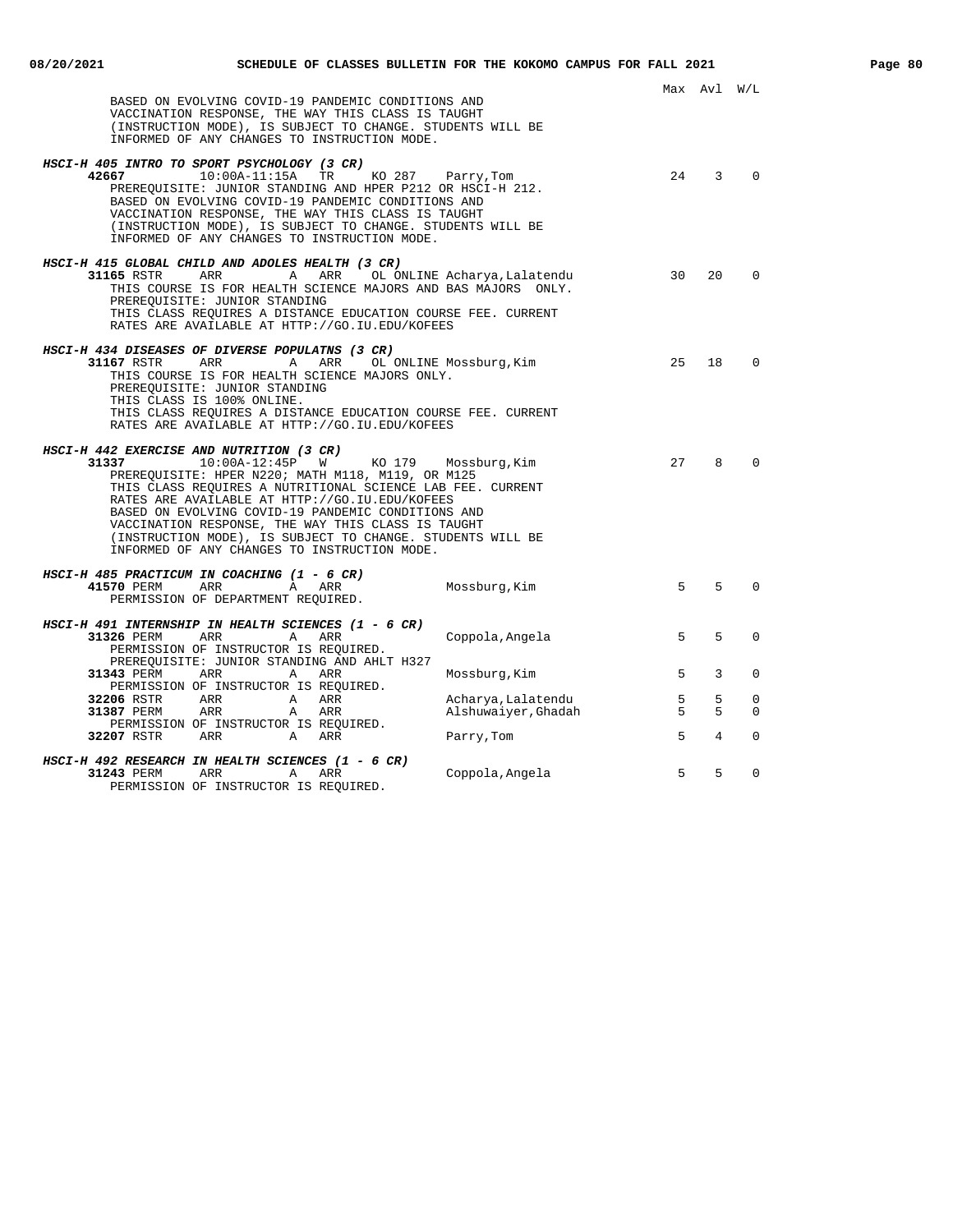### Max Avl W/L **MATHEMATICS (MATH) MATH-A 100 FUNDAMENTALS OF ALGEBRA (4 CR) 43773** RSTR ARR A ARR OL ONLINE Agarwal,Sushma 30 8 1 P: AN ALEKS ASSESSMENT SCORE OF 16 OR HIGHER OR A MATH PLACEMENT EXAM SCORE OF LEVEL 2 OR ABOVE. THIS IS A 100% ONLINE CLASS TAUGHT BY IU SOUTH BEND. NO ON-CAMPUS CLASS MEETINGS ARE REQUIRED. A DISTANCE EDUCATION FEE WILL APPLY; CHECK YOUR CAMPUS BURSAR WEBSITE FOR MORE INFORMATION. TEXTBOOK PURCHASES MAY BE MADE THROUGH YOUR HOME CAMPUS BOOKSTORE. THE MYMATHLAB HOMEWORK ACCESS CODE IS REQUIRED FOR THIS COURSE. STUDENTS ARE RECOMMENDED TO PURCHASE THE TEXTBOOK BUNDLED WITH THE MYMATHLAB ACCESS CODE, OR PURCHASE AN ACCESS CODE ALONE FOR MYMATHLAB (WHICH INCLUDES THE E-BOOK) FROM THE IUSB BOOKSTORE. CONTACT YOUR INSTRUCTOR IF YOU HAVE FURTHER QUESTIONS. THIS CLASS IS OFFERED AS PART OF A COLLABORATIVE ACADEMIC PROGRAM. PLEASE CONSULT WITH YOUR ADVISOR TO ENSURE THIS CLASS WILL COUNT TOWARD YOUR DEGREE REQUIREMENTS. THIS CLASS REQUIRES A DISTANCE EDUCATION COURSE FEE. CURRENT RATES ARE AVAILABLE AT HTTP://GO.IU.EDU/KOFEES **MATH-B 111 MATH FOR BUSINESS, SOC SCI (3 CR) 43268** ARR A ARR OL ONLINE Feller, Robert 40 19 0 PREREQUISITE: HIGH SCHOOL ALGEBRA OR APPROPRIATE COMPASS SCORE THIS IS A 100% ONLINE CLASS TAUGHT BY IU EAST. NO ON-CAMPUS CLASS MEETINGS ARE REQUIRED. A DISTANCE EDUCATION FEE WILL APPLY; CHECK YOUR CAMPUS BURSAR WEBSITE FOR MORE INFORMATION. IF IU E-TEXTS ARE NOT USED FOR THIS CLASS, TEXTBOOKS AND OTHER MATERIALS ARE AVAILABLE AT YOUR HOME CAMPUS BOOKSTORE. RESTRICTED TO BUSINESS MAJORS MYMATHLAB ACCESS KIT REQUIRED. TO OBTAIN A TEXTBOOK, CHOOSE THE RECOMMENDED BUNDLE CONSISTING OF A TEXTBOOK AND MYMATHLAB ACCESS KIT. THIS CLASS IS OFFERED AS PART OF A COLLABORATIVE ACADEMIC PROGRAM. PLEASE CONSULT WITH YOUR ADVISOR TO ENSURE THIS CLASS WILL COUNT TOWARD YOUR DEGREE REQUIREMENTS. THIS CLASS REQUIRES A DISTANCE EDUCATION COURSE FEE. CURRENT RATES ARE AVAILABLE AT HTTP://GO.IU.EDU/KOFEES **MATH-K 310 STATISTICAL TECHNIQUES (3 CR)** KO 072 Krause,Linda 35 23 0 A TI-83, TI-84 OR TI-89 GRAPHING CALCULATOR IS REQUIRED FOR ALL SECTIONS OF MATH-K310. BASED ON EVOLVING COVID-19 PANDEMIC CONDITIONS AND VACCINATION RESPONSE, THE WAY THIS CLASS IS TAUGHT (INSTRUCTION MODE), IS SUBJECT TO CHANGE. STUDENTS WILL BE INFORMED OF ANY CHANGES TO INSTRUCTION MODE.<br>**76** ARR A ARR OL ONLINE Jalaie, Mahdokht Jasmine **CLSD 31176** ARR A ARR OL ONLINE Jalaie,Mahdokht Jasmine 25 0 0 A TI-83, TI-84 OR TI-89 GRAPHING CALCULATOR IS REQUIRED FOR ALL SECTIONS OF MATH-K310. THIS CLASS IS 100% ONLINE. THIS CLASS REQUIRES A DISTANCE EDUCATION COURSE FEE. CURRENT RATES ARE AVAILABLE AT HTTP://GO.IU.EDU/KOFEES **MATH-M 100 BASIC MATHEMATICS (4 CR) 45029** RSTR ARR A ARR OL ONLINE Furmanek,Jennifer Marie 30 1 0 PREREQUISITE: MATH-A100 THIS IS A 100% ONLINE CLASS TAUGHT BY IU NORTHWEST. NO ON-CAMPUS CLASS MEETINGS ARE REQUIRED. A DISTANCE EDUCATION FEE WILL APPLY; CHECK YOUR CAMPUS BURSAR WEBSITE FOR MORE INFORMATION. TEXTBOOK PURCHASES MAY BE MADE THROUGH YOUR HOME CAMPUS BOOKSTORE. THIS CLASS REQUIRES A DISTANCE EDUCATION COURSE FEE. CURRENT RATES ARE AVAILABLE AT HTTP://GO.IU.EDU/KOFEES **MATH-M 104 FOUNDATIONS OF COLLEGE ALGEBRA (3 CR) 31177** 08:30A-09:45A MW KO 080 Pennington,Carl Bates 30 2 0 MATH PLACEMENT TEST--STUDENTS PLANNING TO REGISTER IN THEIR FIRST IUK MATHEMATICS COURSE MUST TAKE A PLACEMENT TEST PRIOR TO REGISTRATION. THE EXAMINATION TAKES APPROXIMATELY ONE HOUR. AN APPOINTMENT IS NECESSARY BUT NO FEE IS CHARGED. SEE PLACEMENT TESTING SCHEDULE FOR DATES TESTS WILL BE GIVEN. A TI-83 OR TI-84 GRAPHING CALCULATOR IS RECOMMENDED. CREDIT MAY NOT BE APPLIED TOWARD ANY DEGREE. ADDITIONAL ONLINE INSTRUCTION REQUIRED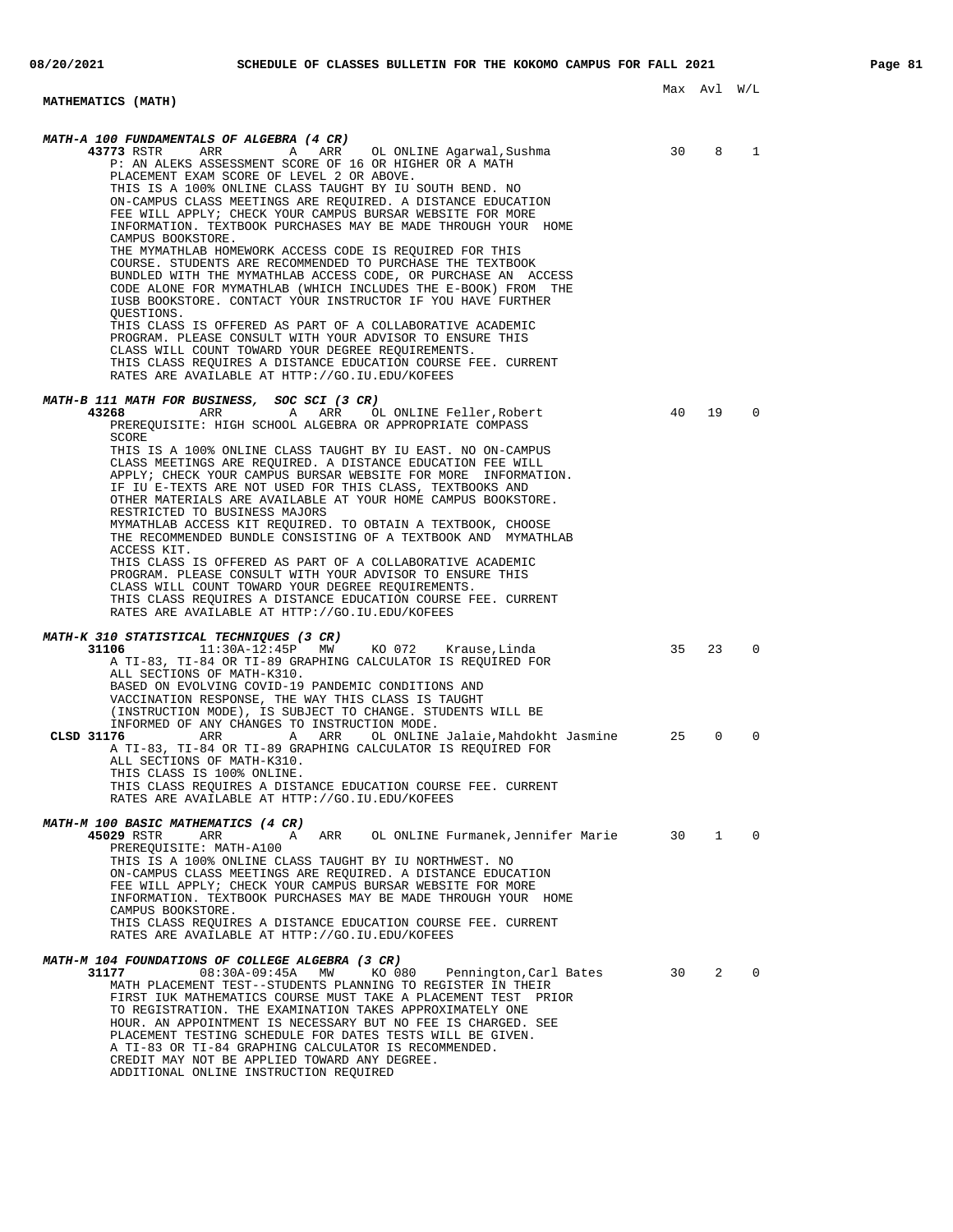|                                                                                                                              |    | Max Avl W/L  |              |
|------------------------------------------------------------------------------------------------------------------------------|----|--------------|--------------|
| BASED ON EVOLVING COVID-19 PANDEMIC CONDITIONS AND<br>VACCINATION RESPONSE, THE WAY THIS CLASS IS TAUGHT                     |    |              |              |
| (INSTRUCTION MODE), IS SUBJECT TO CHANGE. STUDENTS WILL BE<br>INFORMED OF ANY CHANGES TO INSTRUCTION MODE.                   |    |              |              |
| Laboratory (LAB)                                                                                                             |    |              |              |
| 31405<br>10:00A-11:15A M KO 054<br>Tupa, Peter Robert<br>STUDENT MUST REGISTER FOR BOTH LECTURE AND LAB.                     | 15 | 2            | 0            |
| THIS CLASS REQUIRES A DEVELOPMNT TUTORING COURSE FEE. CURRENT                                                                |    |              |              |
| RATES ARE AVAILABLE AT HTTP://GO.IU.EDU/KOFEES<br>BASED ON EVOLVING COVID-19 PANDEMIC CONDITIONS AND                         |    |              |              |
| VACCINATION RESPONSE, THE WAY THIS CLASS IS TAUGHT<br>(INSTRUCTION MODE), IS SUBJECT TO CHANGE. STUDENTS WILL BE             |    |              |              |
| INFORMED OF ANY CHANGES TO INSTRUCTION MODE.                                                                                 |    |              |              |
| CLSD 31406<br>$10:00A-11:15A$ W<br>KO 054<br>Tupa, Peter Robert<br>STUDENT MUST REGISTER FOR BOTH LECTURE AND LAB.           | 15 | $\Omega$     | $\Omega$     |
| THIS CLASS REQUIRES A DEVELOPMNT TUTORING COURSE FEE. CURRENT                                                                |    |              |              |
| RATES ARE AVAILABLE AT HTTP://GO.IU.EDU/KOFEES<br>BASED ON EVOLVING COVID-19 PANDEMIC CONDITIONS AND                         |    |              |              |
| VACCINATION RESPONSE, THE WAY THIS CLASS IS TAUGHT<br>(INSTRUCTION MODE), IS SUBJECT TO CHANGE. STUDENTS WILL BE             |    |              |              |
| INFORMED OF ANY CHANGES TO INSTRUCTION MODE.                                                                                 |    |              |              |
| MATH-M 104 FOUNDATIONS OF COLLEGE ALGEBRA (3 CR)                                                                             |    |              |              |
| CLSD 31410<br>11:30A-12:45P<br>MW<br>KO 080 Pennington, Carl Bates                                                           | 30 | $\mathbf{0}$ | 1            |
| MATH PLACEMENT TEST--STUDENTS PLANNING TO REGISTER IN THEIR<br>FIRST IUK MATHEMATICS COURSE MUST TAKE A PLACEMENT TEST PRIOR |    |              |              |
| TO REGISTRATION. THE EXAMINATION TAKES APPROXIMATELY ONE<br>HOUR. AN APPOINTMENT IS NECESSARY BUT NO FEE IS CHARGED. SEE     |    |              |              |
| PLACEMENT TESTING SCHEDULE FOR DATES TESTS WILL BE GIVEN.                                                                    |    |              |              |
| A TI-83 OR TI-84 GRAPHING CALCULATOR IS RECOMMENDED.<br>CREDIT MAY NOT BE APPLIED TOWARD ANY DEGREE.                         |    |              |              |
| ADDITIONAL ONLINE INSTRUCTION REOUIRED                                                                                       |    |              |              |
| BASED ON EVOLVING COVID-19 PANDEMIC CONDITIONS AND<br>VACCINATION RESPONSE, THE WAY THIS CLASS IS TAUGHT                     |    |              |              |
| (INSTRUCTION MODE), IS SUBJECT TO CHANGE. STUDENTS WILL BE<br>INFORMED OF ANY CHANGES TO INSTRUCTION MODE.                   |    |              |              |
| Laboratory (LAB)                                                                                                             |    |              |              |
| CLSD 31411<br>$01:00P-02:15P$ M<br>KO 054<br>Tupa, Peter Robert<br>STUDENT MUST REGISTER FOR BOTH LECTURE AND LAB.           | 15 | 0            | $\mathbf{1}$ |
| THIS CLASS REQUIRES A DEVELOPMNT TUTORING COURSE FEE. CURRENT<br>RATES ARE AVAILABLE AT HTTP://GO.IU.EDU/KOFEES              |    |              |              |
| BASED ON EVOLVING COVID-19 PANDEMIC CONDITIONS AND                                                                           |    |              |              |
| VACCINATION RESPONSE, THE WAY THIS CLASS IS TAUGHT<br>(INSTRUCTION MODE), IS SUBJECT TO CHANGE. STUDENTS WILL BE             |    |              |              |
| INFORMED OF ANY CHANGES TO INSTRUCTION MODE.<br>CLSD 31412<br>KO 054                                                         | 15 | 0            | $\Omega$     |
| $01:00P-02:15P$ W<br>Tupa,Peter Robert<br>STUDENT MUST REGISTER FOR BOTH LECTURE AND LAB.                                    |    |              |              |
| THIS CLASS REQUIRES A DEVELOPMNT TUTORING COURSE FEE. CURRENT<br>RATES ARE AVAILABLE AT HTTP://GO.IU.EDU/KOFEES              |    |              |              |
| BASED ON EVOLVING COVID-19 PANDEMIC CONDITIONS AND                                                                           |    |              |              |
| VACCINATION RESPONSE, THE WAY THIS CLASS IS TAUGHT<br>(INSTRUCTION MODE), IS SUBJECT TO CHANGE. STUDENTS WILL BE             |    |              |              |
| INFORMED OF ANY CHANGES TO INSTRUCTION MODE.                                                                                 |    |              |              |
| <b>MATH-M 104 FOUNDATIONS OF COLLEGE ALGEBRA (3 CR)</b>                                                                      |    |              |              |
| 31413<br>10:00A-11:15A TR KO 080 Duncan, Timothy Alan<br>MATH PLACEMENT TEST--STUDENTS PLANNING TO REGISTER IN THEIR         | 30 |              | 0            |
| FIRST IUK MATHEMATICS COURSE MUST TAKE A PLACEMENT TEST PRIOR<br>TO REGISTRATION. THE EXAMINATION TAKES APPROXIMATELY ONE    |    |              |              |
| HOUR. AN APPOINTMENT IS NECESSARY BUT NO FEE IS CHARGED. SEE                                                                 |    |              |              |
| PLACEMENT TESTING SCHEDULE FOR DATES TESTS WILL BE GIVEN.<br>A TI-83 OR TI-84 GRAPHING CALCULATOR IS RECOMMENDED.            |    |              |              |
| CREDIT MAY NOT BE APPLIED TOWARD ANY DEGREE.<br>BASED ON EVOLVING COVID-19 PANDEMIC CONDITIONS AND                           |    |              |              |
| VACCINATION RESPONSE, THE WAY THIS CLASS IS TAUGHT                                                                           |    |              |              |
| (INSTRUCTION MODE), IS SUBJECT TO CHANGE. STUDENTS WILL BE<br>INFORMED OF ANY CHANGES TO INSTRUCTION MODE.                   |    |              |              |
| Laboratory (LAB)<br>31414                                                                                                    |    |              |              |
| 11:30A-12:45P<br>T<br>KO 054<br>Tupa, Peter Robert<br>STUDENT MUST REGISTER FOR BOTH LECTURE AND LAB.                        | 15 | $\mathbf{1}$ | $\mathbf 0$  |
| THIS CLASS REQUIRES A DEVELOPMNT TUTORING COURSE FEE. CURRENT<br>RATES ARE AVAILABLE AT HTTP://GO.IU.EDU/KOFEES              |    |              |              |
| BASED ON EVOLVING COVID-19 PANDEMIC CONDITIONS AND                                                                           |    |              |              |
| VACCINATION RESPONSE, THE WAY THIS CLASS IS TAUGHT<br>(INSTRUCTION MODE), IS SUBJECT TO CHANGE. STUDENTS WILL BE             |    |              |              |
| INFORMED OF ANY CHANGES TO INSTRUCTION MODE.<br>$11:30A-12:45P$<br>CLSD 31415<br>R<br>KO 054<br>Tupa, Peter Robert           | 15 | $\mathbf{0}$ | $\Omega$     |
| STUDENT MUST REGISTER FOR BOTH LECTURE AND LAB.                                                                              |    |              |              |
| THIS CLASS REQUIRES A DEVELOPMNT TUTORING COURSE FEE. CURRENT                                                                |    |              |              |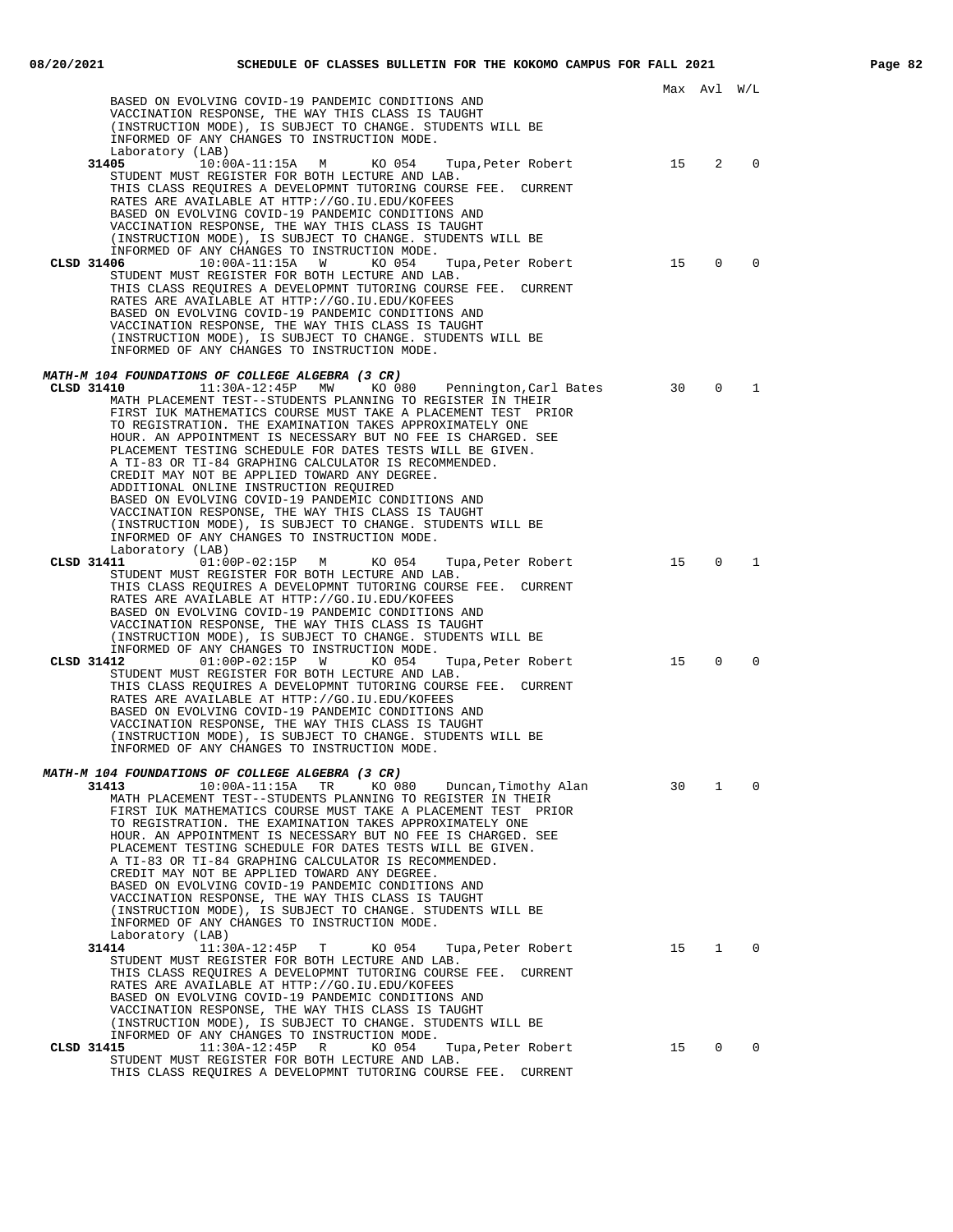|            | RATES ARE AVAILABLE AT HTTP://GO.IU.EDU/KOFEES<br>BASED ON EVOLVING COVID-19 PANDEMIC CONDITIONS AND<br>VACCINATION RESPONSE, THE WAY THIS CLASS IS TAUGHT<br>(INSTRUCTION MODE), IS SUBJECT TO CHANGE. STUDENTS WILL BE                                                                                                                                                                                                                                                                                                                                                                                                                                                                                                                                                                                            |    |              |          |
|------------|---------------------------------------------------------------------------------------------------------------------------------------------------------------------------------------------------------------------------------------------------------------------------------------------------------------------------------------------------------------------------------------------------------------------------------------------------------------------------------------------------------------------------------------------------------------------------------------------------------------------------------------------------------------------------------------------------------------------------------------------------------------------------------------------------------------------|----|--------------|----------|
|            | INFORMED OF ANY CHANGES TO INSTRUCTION MODE.                                                                                                                                                                                                                                                                                                                                                                                                                                                                                                                                                                                                                                                                                                                                                                        |    |              |          |
|            | MATH-M 104 FOUNDATIONS OF COLLEGE ALGEBRA (3 CR)<br>31416<br>$01:00P-02:15P$<br>TR<br>KO 080<br>Jalaie,Mahdokht Jasmine<br>MATH PLACEMENT TEST--STUDENTS PLANNING TO REGISTER IN THEIR<br>FIRST IUK MATHEMATICS COURSE MUST TAKE A PLACEMENT TEST PRIOR<br>TO REGISTRATION. THE EXAMINATION TAKES APPROXIMATELY ONE<br>HOUR. AN APPOINTMENT IS NECESSARY BUT NO FEE IS CHARGED. SEE<br>PLACEMENT TESTING SCHEDULE FOR DATES TESTS WILL BE GIVEN.<br>A TI-83 OR TI-84 GRAPHING CALCULATOR IS RECOMMENDED.<br>CREDIT MAY NOT BE APPLIED TOWARD ANY DEGREE.<br>BASED ON EVOLVING COVID-19 PANDEMIC CONDITIONS AND                                                                                                                                                                                                      | 30 | $\mathbf{1}$ | $\Omega$ |
|            | VACCINATION RESPONSE, THE WAY THIS CLASS IS TAUGHT<br>(INSTRUCTION MODE), IS SUBJECT TO CHANGE. STUDENTS WILL BE<br>INFORMED OF ANY CHANGES TO INSTRUCTION MODE.<br>Laboratory (LAB)                                                                                                                                                                                                                                                                                                                                                                                                                                                                                                                                                                                                                                |    |              |          |
|            | CLSD 31417<br>$02:30P-03:45P$<br>KO 054<br>T.<br>Tupa, Peter Robert<br>STUDENT MUST REGISTER FOR BOTH LECTURE AND LAB.<br>THIS CLASS REQUIRES A DEVELOPMNT TUTORING COURSE FEE. CURRENT<br>RATES ARE AVAILABLE AT HTTP://GO.IU.EDU/KOFEES<br>BASED ON EVOLVING COVID-19 PANDEMIC CONDITIONS AND<br>VACCINATION RESPONSE, THE WAY THIS CLASS IS TAUGHT<br>(INSTRUCTION MODE), IS SUBJECT TO CHANGE. STUDENTS WILL BE<br>INFORMED OF ANY CHANGES TO INSTRUCTION MODE.                                                                                                                                                                                                                                                                                                                                                 | 15 | $\mathbf 0$  | $\Omega$ |
|            | 31418<br>$02:30P-03:45P$ R<br>KO 054<br>Tupa,Peter Robert<br>STUDENT MUST REGISTER FOR BOTH LECTURE AND LAB.<br>THIS CLASS REOUIRES A DEVELOPMNT TUTORING COURSE FEE. CURRENT<br>RATES ARE AVAILABLE AT HTTP://GO.IU.EDU/KOFEES<br>BASED ON EVOLVING COVID-19 PANDEMIC CONDITIONS AND<br>VACCINATION RESPONSE, THE WAY THIS CLASS IS TAUGHT<br>(INSTRUCTION MODE), IS SUBJECT TO CHANGE. STUDENTS WILL BE<br>INFORMED OF ANY CHANGES TO INSTRUCTION MODE.                                                                                                                                                                                                                                                                                                                                                           | 15 | 1            | $\Omega$ |
|            | MATH-M 104 FOUNDATIONS OF COLLEGE ALGEBRA (3 CR)<br>41078<br>04:00P-05:15P MW<br>KO 080<br>Cole, Amy Rae<br>BASED ON EVOLVING COVID-19 PANDEMIC CONDITIONS AND<br>VACCINATION RESPONSE, THE WAY THIS CLASS IS TAUGHT<br>(INSTRUCTION MODE), IS SUBJECT TO CHANGE. STUDENTS WILL BE<br>INFORMED OF ANY CHANGES TO INSTRUCTION MODE.<br>Laboratory (LAB)                                                                                                                                                                                                                                                                                                                                                                                                                                                              | 30 | 4            | $\Omega$ |
|            | CLSD 41314<br>$05:30P-06:45P$<br>M<br>KO 054<br>Tupa, Peter Robert<br>STUDENT MUST REGISTER FOR BOTH LECTURE AND LAB.<br>THIS CLASS REQUIRES A DEVELOPMNT TUTORING COURSE FEE. CURRENT<br>RATES ARE AVAILABLE AT HTTP://GO.IU.EDU/KOFEES<br>BASED ON EVOLVING COVID-19 PANDEMIC CONDITIONS AND<br>VACCINATION RESPONSE, THE WAY THIS CLASS IS TAUGHT<br>(INSTRUCTION MODE), IS SUBJECT TO CHANGE. STUDENTS WILL BE<br>INFORMED OF ANY CHANGES TO INSTRUCTION MODE.                                                                                                                                                                                                                                                                                                                                                  | 17 | $\mathbf 0$  | $\Omega$ |
|            | 41315<br>$05:30P-06:45P$<br>KO 054<br>W<br>Tupa, Peter Robert<br>STUDENT MUST REGISTER FOR BOTH LECTURE AND LAB.<br>THIS CLASS REQUIRES A DEVELOPMNT TUTORING COURSE FEE. CURRENT<br>RATES ARE AVAILABLE AT HTTP://GO.IU.EDU/KOFEES<br>BASED ON EVOLVING COVID-19 PANDEMIC CONDITIONS AND<br>VACCINATION RESPONSE, THE WAY THIS CLASS IS TAUGHT<br>(INSTRUCTION MODE), IS SUBJECT TO CHANGE. STUDENTS WILL BE<br>INFORMED OF ANY CHANGES TO INSTRUCTION MODE.                                                                                                                                                                                                                                                                                                                                                       | 15 | 6            | $\Omega$ |
| CLSD 31178 | MATH-M 105 COLLEGE ALGEBRA (3 CR)<br>$10:00A-11:15A$<br>MW<br>KO 080<br>Tupa, Peter Robert<br>MATH PLACEMENT TEST--STUDENTS PLANNING TO REGISTER IN THEIR<br>FIRST IUK MATHEMATICS COURSE MUST TAKE A PLACEMENT TEST PRIOR<br>TO REGISTRATION. THE EXAMINATION TAKES APPROXIMATELY ONE<br>HOUR. AN APPOINTMENT IS NECESSARY BUT NO FEE IS CHARGED. SEE<br>PLACEMENT TESTING SCHEDULE FOR DATES TESTS WILL BE GIVEN.<br>A TI-83 OR TI-84 GRAPHING CALCULATOR IS RECOMMENDED.<br>CREDIT MAY NOT BE APPLIED TOWARD ANY DEGREE.<br>ADDITIONAL ONLINE INSTRUCTION REOUIRED<br>BASED ON EVOLVING COVID-19 PANDEMIC CONDITIONS AND<br>VACCINATION RESPONSE, THE WAY THIS CLASS IS TAUGHT<br>(INSTRUCTION MODE), IS SUBJECT TO CHANGE. STUDENTS WILL BE<br>INFORMED OF ANY CHANGES TO INSTRUCTION MODE.<br>Laboratory (LAB) | 31 | 0            | $\Omega$ |
|            | CLSD 31419<br>$11:30A-12:45P$<br>KO 054<br>Tupa, Peter Robert<br>M<br>STUDENT MUST REGISTER FOR BOTH LECTURE AND LAB.<br>THIS CLASS REQUIRES A DEVELOPMNT TUTORING COURSE FEE. CURRENT                                                                                                                                                                                                                                                                                                                                                                                                                                                                                                                                                                                                                              | 16 | $\mathbf{0}$ | $\Omega$ |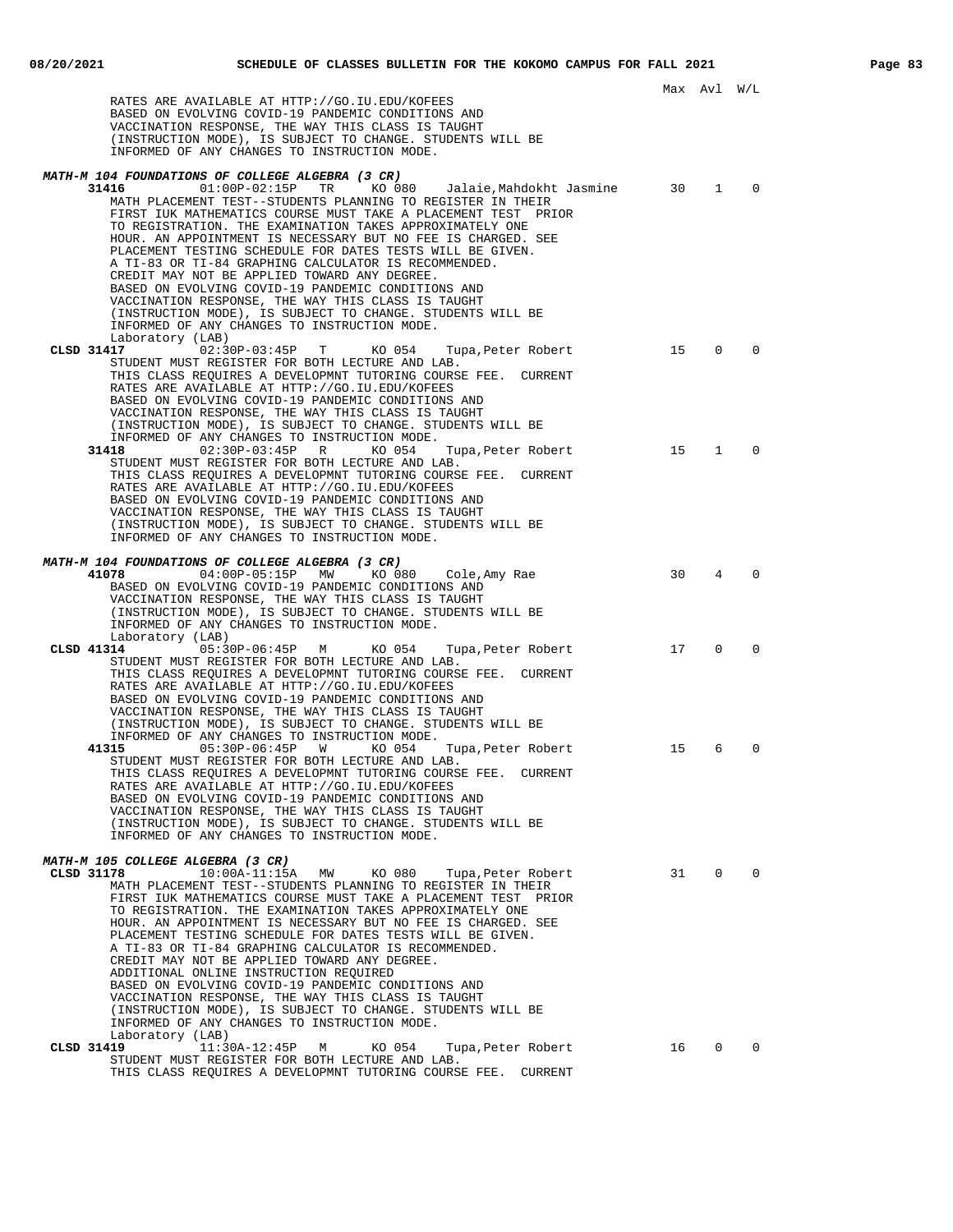|                                                                                                                                                                                                                                                                                                                                                                                                                                                                                                                                                                                                                                                                                                                                                                                                                      |    | Max Avl      | W/L         |
|----------------------------------------------------------------------------------------------------------------------------------------------------------------------------------------------------------------------------------------------------------------------------------------------------------------------------------------------------------------------------------------------------------------------------------------------------------------------------------------------------------------------------------------------------------------------------------------------------------------------------------------------------------------------------------------------------------------------------------------------------------------------------------------------------------------------|----|--------------|-------------|
| RATES ARE AVAILABLE AT HTTP://GO.IU.EDU/KOFEES<br>BASED ON EVOLVING COVID-19 PANDEMIC CONDITIONS AND<br>VACCINATION RESPONSE, THE WAY THIS CLASS IS TAUGHT<br>(INSTRUCTION MODE), IS SUBJECT TO CHANGE. STUDENTS WILL BE<br>INFORMED OF ANY CHANGES TO INSTRUCTION MODE.                                                                                                                                                                                                                                                                                                                                                                                                                                                                                                                                             |    |              |             |
| $11:30A-12:45P$<br>CLSD 31420<br><b>M</b><br>KO 054<br>Tupa, Peter Robert<br>STUDENT MUST REGISTER FOR BOTH LECTURE AND LAB.<br>THIS CLASS REQUIRES A DEVELOPMNT TUTORING COURSE FEE. CURRENT<br>RATES ARE AVAILABLE AT HTTP://GO.IU.EDU/KOFEES<br>BASED ON EVOLVING COVID-19 PANDEMIC CONDITIONS AND<br>VACCINATION RESPONSE, THE WAY THIS CLASS IS TAUGHT<br>(INSTRUCTION MODE), IS SUBJECT TO CHANGE. STUDENTS WILL BE<br>INFORMED OF ANY CHANGES TO INSTRUCTION MODE.                                                                                                                                                                                                                                                                                                                                            | 15 | $\mathbf{0}$ | $\mathbf 0$ |
| MATH-M 105 COLLEGE ALGEBRA (3 CR)<br>31424<br>01:00P-02:15P MW KO080<br>Tupa, Peter Robert<br>MATH PLACEMENT TEST--STUDENTS PLANNING TO REGISTER IN THEIR<br>FIRST IUK MATHEMATICS COURSE MUST TAKE A PLACEMENT TEST PRIOR<br>TO REGISTRATION. THE EXAMINATION TAKES APPROXIMATELY ONE<br>HOUR. AN APPOINTMENT IS NECESSARY BUT NO FEE IS CHARGED. SEE<br>PLACEMENT TESTING SCHEDULE FOR DATES TESTS WILL BE GIVEN.<br>A TI-83 OR TI-84 GRAPHING CALCULATOR IS RECOMMENDED.<br>CREDIT MAY NOT BE APPLIED TOWARD ANY DEGREE.<br>ADDITIONAL ONLINE INSTRUCTION REOUIRED<br>BASED ON EVOLVING COVID-19 PANDEMIC CONDITIONS AND<br>VACCINATION RESPONSE, THE WAY THIS CLASS IS TAUGHT<br>(INSTRUCTION MODE), IS SUBJECT TO CHANGE. STUDENTS WILL BE<br>INFORMED OF ANY CHANGES TO INSTRUCTION MODE.                      | 30 | $\mathbf{1}$ | $\mathbf 0$ |
| Laboratory (LAB)<br>31425<br>$02:30P-03:45P$ M<br>KO 054<br>Tupa, Peter Robert<br>STUDENT MUST REGISTER FOR BOTH LECTURE AND LAB.<br>THIS CLASS REOUIRES A DEVELOPMNT TUTORING COURSE FEE. CURRENT<br>RATES ARE AVAILABLE AT HTTP://GO.IU.EDU/KOFEES<br>BASED ON EVOLVING COVID-19 PANDEMIC CONDITIONS AND<br>VACCINATION RESPONSE, THE WAY THIS CLASS IS TAUGHT<br>(INSTRUCTION MODE), IS SUBJECT TO CHANGE. STUDENTS WILL BE<br>INFORMED OF ANY CHANGES TO INSTRUCTION MODE.                                                                                                                                                                                                                                                                                                                                       | 15 | $\mathbf{1}$ | $\Omega$    |
| $02:30P-03:45P$<br>CLSD 31426<br><b>M</b><br>KO 054<br>Tupa,Peter Robert<br>STUDENT MUST REGISTER FOR BOTH LECTURE AND LAB.<br>THIS CLASS REQUIRES A DEVELOPMNT TUTORING COURSE FEE. CURRENT<br>RATES ARE AVAILABLE AT HTTP://GO.IU.EDU/KOFEES<br>BASED ON EVOLVING COVID-19 PANDEMIC CONDITIONS AND<br>VACCINATION RESPONSE, THE WAY THIS CLASS IS TAUGHT<br>(INSTRUCTION MODE), IS SUBJECT TO CHANGE. STUDENTS WILL BE<br>INFORMED OF ANY CHANGES TO INSTRUCTION MODE.                                                                                                                                                                                                                                                                                                                                             | 15 | $\Omega$     | $\Omega$    |
| MATH-M 105 COLLEGE ALGEBRA (3 CR)<br>31427<br>$02:30P-03:45P$ MW<br>KO 080     Krause,Linda<br>MATH PLACEMENT TEST--STUDENTS PLANNING TO REGISTER IN THEIR<br>FIRST IUK MATHEMATICS COURSE MUST TAKE A PLACEMENT TEST PRIOR<br>TO REGISTRATION. THE EXAMINATION TAKES APPROXIMATELY ONE<br>HOUR. AN APPOINTMENT IS NECESSARY BUT NO FEE IS CHARGED. SEE<br>PLACEMENT TESTING SCHEDULE FOR DATES TESTS WILL BE GIVEN.<br>A TI-83 OR TI-84 GRAPHING CALCULATOR IS RECOMMENDED.<br>CREDIT MAY NOT BE APPLIED TOWARD ANY DEGREE.<br>ADDITIONAL ONLINE INSTRUCTION REQUIRED<br>BASED ON EVOLVING COVID-19 PANDEMIC CONDITIONS AND<br>VACCINATION RESPONSE, THE WAY THIS CLASS IS TAUGHT<br>(INSTRUCTION MODE), IS SUBJECT TO CHANGE. STUDENTS WILL BE<br>INFORMED OF ANY CHANGES TO INSTRUCTION MODE.<br>Laboratory (LAB) | 30 | 2            | $\Omega$    |
| 31428<br>04:00P-05:15P M<br>KO 054<br>Tupa, Peter Robert<br>STUDENT MUST REGISTER FOR BOTH LECTURE AND LAB.<br>THIS CLASS REQUIRES A DEVELOPMNT TUTORING COURSE FEE. CURRENT<br>RATES ARE AVAILABLE AT HTTP://GO.IU.EDU/KOFEES<br>BASED ON EVOLVING COVID-19 PANDEMIC CONDITIONS AND<br>VACCINATION RESPONSE, THE WAY THIS CLASS IS TAUGHT<br>(INSTRUCTION MODE), IS SUBJECT TO CHANGE. STUDENTS WILL BE<br>INFORMED OF ANY CHANGES TO INSTRUCTION MODE.                                                                                                                                                                                                                                                                                                                                                             |    | 15 1         | 0           |
| $04:00P-05:15P$<br>31429<br>KO 054<br>Tupa, Peter Robert<br><b>M</b><br>STUDENT MUST REGISTER FOR BOTH LECTURE AND LAB.<br>THIS CLASS REQUIRES A DEVELOPMNT TUTORING COURSE FEE. CURRENT<br>RATES ARE AVAILABLE AT HTTP://GO.IU.EDU/KOFEES<br>BASED ON EVOLVING COVID-19 PANDEMIC CONDITIONS AND<br>VACCINATION RESPONSE, THE WAY THIS CLASS IS TAUGHT<br>(INSTRUCTION MODE), IS SUBJECT TO CHANGE. STUDENTS WILL BE<br>INFORMED OF ANY CHANGES TO INSTRUCTION MODE.                                                                                                                                                                                                                                                                                                                                                 | 15 | $\mathbf{1}$ | $\mathbf 0$ |

**MATH-M 105 COLLEGE ALGEBRA (3 CR)**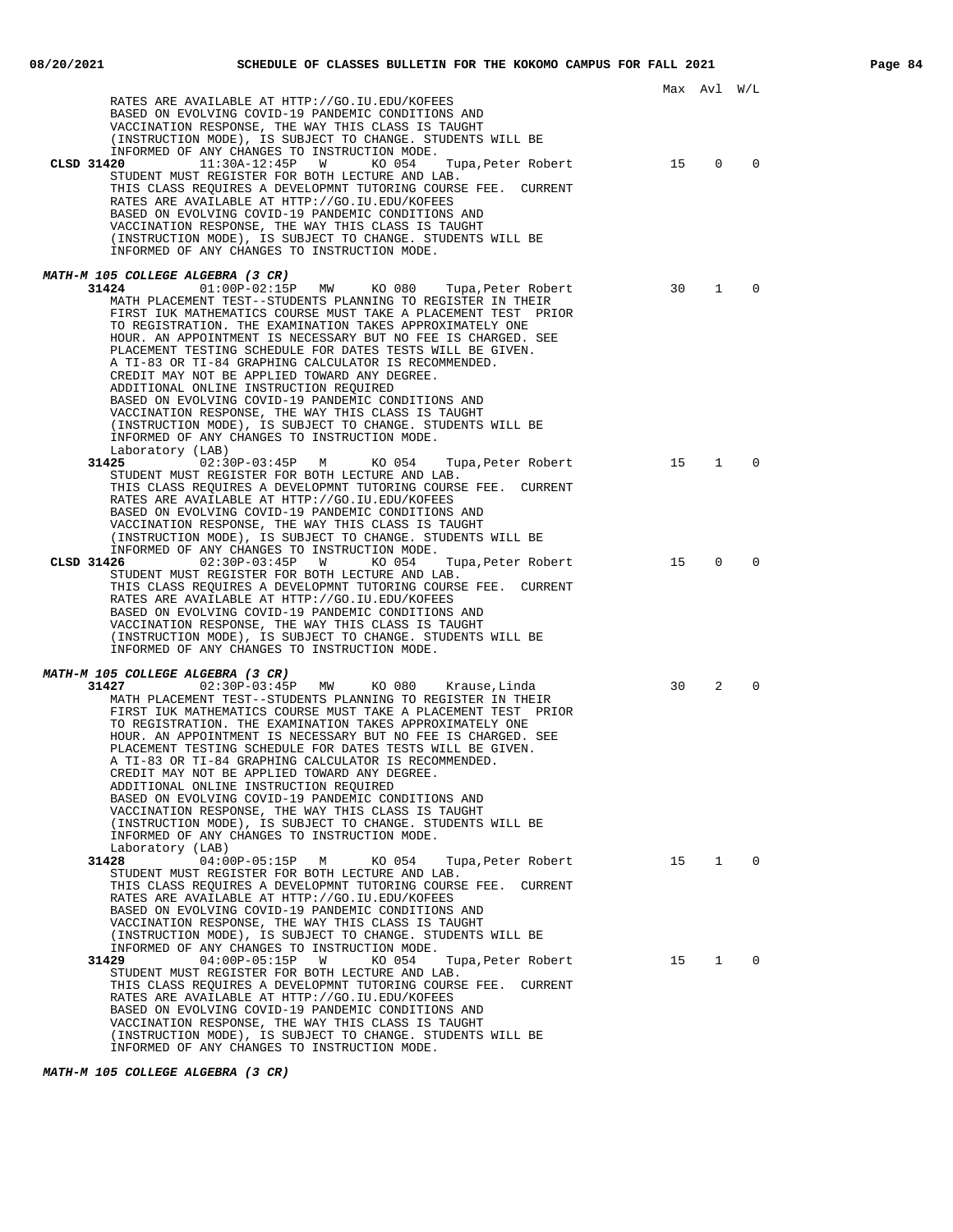|                                                                                                                                                                                                                                                                                                                                                                                                                                                                                                                                                                                                                                                                                                                                                                                                                                                                                                |    | Max Avl W/L    |             |
|------------------------------------------------------------------------------------------------------------------------------------------------------------------------------------------------------------------------------------------------------------------------------------------------------------------------------------------------------------------------------------------------------------------------------------------------------------------------------------------------------------------------------------------------------------------------------------------------------------------------------------------------------------------------------------------------------------------------------------------------------------------------------------------------------------------------------------------------------------------------------------------------|----|----------------|-------------|
| 31430<br>08:30A-09:45A TR<br>KO 080<br>Estese,Keenan<br>MATH PLACEMENT TEST--STUDENTS PLANNING TO REGISTER IN THEIR<br>FIRST IUK MATHEMATICS COURSE MUST TAKE A PLACEMENT TEST PRIOR<br>TO REGISTRATION. THE EXAMINATION TAKES APPROXIMATELY ONE<br>HOUR. AN APPOINTMENT IS NECESSARY BUT NO FEE IS CHARGED. SEE<br>PLACEMENT TESTING SCHEDULE FOR DATES TESTS WILL BE GIVEN.<br>A TI-83 OR TI-84 GRAPHING CALCULATOR IS RECOMMENDED.<br>CREDIT MAY NOT BE APPLIED TOWARD ANY DEGREE.<br>ADDITIONAL ONLINE INSTRUCTION REQUIRED<br>BASED ON EVOLVING COVID-19 PANDEMIC CONDITIONS AND<br>VACCINATION RESPONSE, THE WAY THIS CLASS IS TAUGHT<br>(INSTRUCTION MODE), IS SUBJECT TO CHANGE. STUDENTS WILL BE<br>INFORMED OF ANY CHANGES TO INSTRUCTION MODE.<br>Laboratory (LAB)                                                                                                                  | 30 | $\overline{1}$ | $\Omega$    |
| CLSD 31431<br>$10:00A-11:15A$<br>T<br>KO 054<br>Tupa, Peter Robert<br>STUDENT MUST REGISTER FOR BOTH LECTURE AND LAB.<br>THIS CLASS REQUIRES A DEVELOPMNT TUTORING COURSE FEE. CURRENT<br>RATES ARE AVAILABLE AT HTTP://GO.IU.EDU/KOFEES<br>BASED ON EVOLVING COVID-19 PANDEMIC CONDITIONS AND<br>VACCINATION RESPONSE, THE WAY THIS CLASS IS TAUGHT<br>(INSTRUCTION MODE), IS SUBJECT TO CHANGE. STUDENTS WILL BE<br>INFORMED OF ANY CHANGES TO INSTRUCTION MODE.                                                                                                                                                                                                                                                                                                                                                                                                                             | 15 | $\mathbf 0$    | $\mathbf 0$ |
| 31432<br>$10:00A-11:15A$<br>KO 054<br>R<br>Tupa,Peter Robert<br>STUDENT MUST REGISTER FOR BOTH LECTURE AND LAB.<br>THIS CLASS REQUIRES A DEVELOPMNT TUTORING COURSE FEE. CURRENT<br>RATES ARE AVAILABLE AT HTTP://GO.IU.EDU/KOFEES<br>BASED ON EVOLVING COVID-19 PANDEMIC CONDITIONS AND<br>VACCINATION RESPONSE, THE WAY THIS CLASS IS TAUGHT<br>(INSTRUCTION MODE), IS SUBJECT TO CHANGE. STUDENTS WILL BE<br>INFORMED OF ANY CHANGES TO INSTRUCTION MODE.                                                                                                                                                                                                                                                                                                                                                                                                                                   | 15 | $\mathbf{1}$   | 0           |
| MATH-M 105 COLLEGE ALGEBRA (3 CR)<br>11:30A-12:45P TR KO 080 Duncan, Timothy Alan<br>31433<br>MATH PLACEMENT TEST--STUDENTS PLANNING TO REGISTER IN THEIR<br>FIRST IUK MATHEMATICS COURSE MUST TAKE A PLACEMENT TEST PRIOR<br>TO REGISTRATION. THE EXAMINATION TAKES APPROXIMATELY ONE<br>HOUR. AN APPOINTMENT IS NECESSARY BUT NO FEE IS CHARGED. SEE<br>PLACEMENT TESTING SCHEDULE FOR DATES TESTS WILL BE GIVEN.<br>A TI-83 OR TI-84 GRAPHING CALCULATOR IS RECOMMENDED.<br>CREDIT MAY NOT BE APPLIED TOWARD ANY DEGREE.<br>ADDITIONAL ONLINE INSTRUCTION REQUIRED<br>BASED ON EVOLVING COVID-19 PANDEMIC CONDITIONS AND<br>VACCINATION RESPONSE, THE WAY THIS CLASS IS TAUGHT<br>(INSTRUCTION MODE), IS SUBJECT TO CHANGE. STUDENTS WILL BE<br>INFORMED OF ANY CHANGES TO INSTRUCTION MODE.<br>Laboratory (LAB)                                                                            | 30 | 3              | $\mathbf 0$ |
| CLSD 31434<br>$01:00P-02:15P$ T<br>KO 054<br>Tupa,Peter Robert<br>STUDENT MUST REGISTER FOR BOTH LECTURE AND LAB.<br>THIS CLASS REQUIRES A DEVELOPMNT TUTORING COURSE FEE. CURRENT<br>RATES ARE AVAILABLE AT HTTP://GO.IU.EDU/KOFEES<br>BASED ON EVOLVING COVID-19 PANDEMIC CONDITIONS AND<br>VACCINATION RESPONSE, THE WAY THIS CLASS IS TAUGHT<br>(INSTRUCTION MODE), IS SUBJECT TO CHANGE. STUDENTS WILL BE<br>INFORMED OF ANY CHANGES TO INSTRUCTION MODE.                                                                                                                                                                                                                                                                                                                                                                                                                                 | 15 | 0              | 0           |
| 01:00P-02:15P R KO 054<br>31435<br>Tupa, Peter Robert<br>STUDENT MUST REGISTER FOR BOTH LECTURE AND LAB.<br>THIS CLASS REOUIRES A DEVELOPMNT TUTORING COURSE FEE. CURRENT<br>RATES ARE AVAILABLE AT HTTP://GO.IU.EDU/KOFEES<br>BASED ON EVOLVING COVID-19 PANDEMIC CONDITIONS AND<br>VACCINATION RESPONSE, THE WAY THIS CLASS IS TAUGHT<br>(INSTRUCTION MODE), IS SUBJECT TO CHANGE. STUDENTS WILL BE<br>INFORMED OF ANY CHANGES TO INSTRUCTION MODE.                                                                                                                                                                                                                                                                                                                                                                                                                                          | 15 | 3              | 0           |
| <i>MATH-M 110 EXCURSIONS IN MATHEMATICS (3 CR)</i><br>45155<br>ARR<br>Α<br>ARR<br>OL ONLINE Robinson, April E.<br>THIS IS A 100% ONLINE CLASS TAUGHT BY IU SOUTHEAST. NO<br>ON-CAMPUS CLASS MEETINGS ARE REQUIRED. A DISTANCE EDUCATION<br>FEE WILL APPLY; CHECK YOUR CAMPUS BURSAR WEBSITE FOR MORE<br>INFORMATION. IF IU E-TEXTS ARE NOT USED FOR THIS CLASS,<br>TEXTBOOKS AND OTHER MATERIALS ARE AVAILABLE AT YOUR HOME<br>CAMPUS BOOKSTORE.<br>EXAMS ARE PROCTORED ONLINE USING EXAMITY. THIS COURSE<br>REQUIRES A DESKTOP OR LAPTOP COMPUTER, AN EXTERNAL WEBCAM<br>WITH MICROPHONE, AND AN INTERNET SPEED OF AT LEAST 3 MBPS.<br>STUDENTS MUST HAVE A TI-30 XS MULTIVIEW CALCULATOR. NO OTHER<br>MODEL WILL BE ALLOWED.<br>PLEASE EMAIL QUESTIONS TO AROBINSO@IU.EDU.<br>THIS CLASS REQUIRES A DISTANCE EDUCATION COURSE FEE. CURRENT<br>RATES ARE AVAILABLE AT HTTP://GO.IU.EDU/KOFEES |    | 35 8           | $\mathbf 0$ |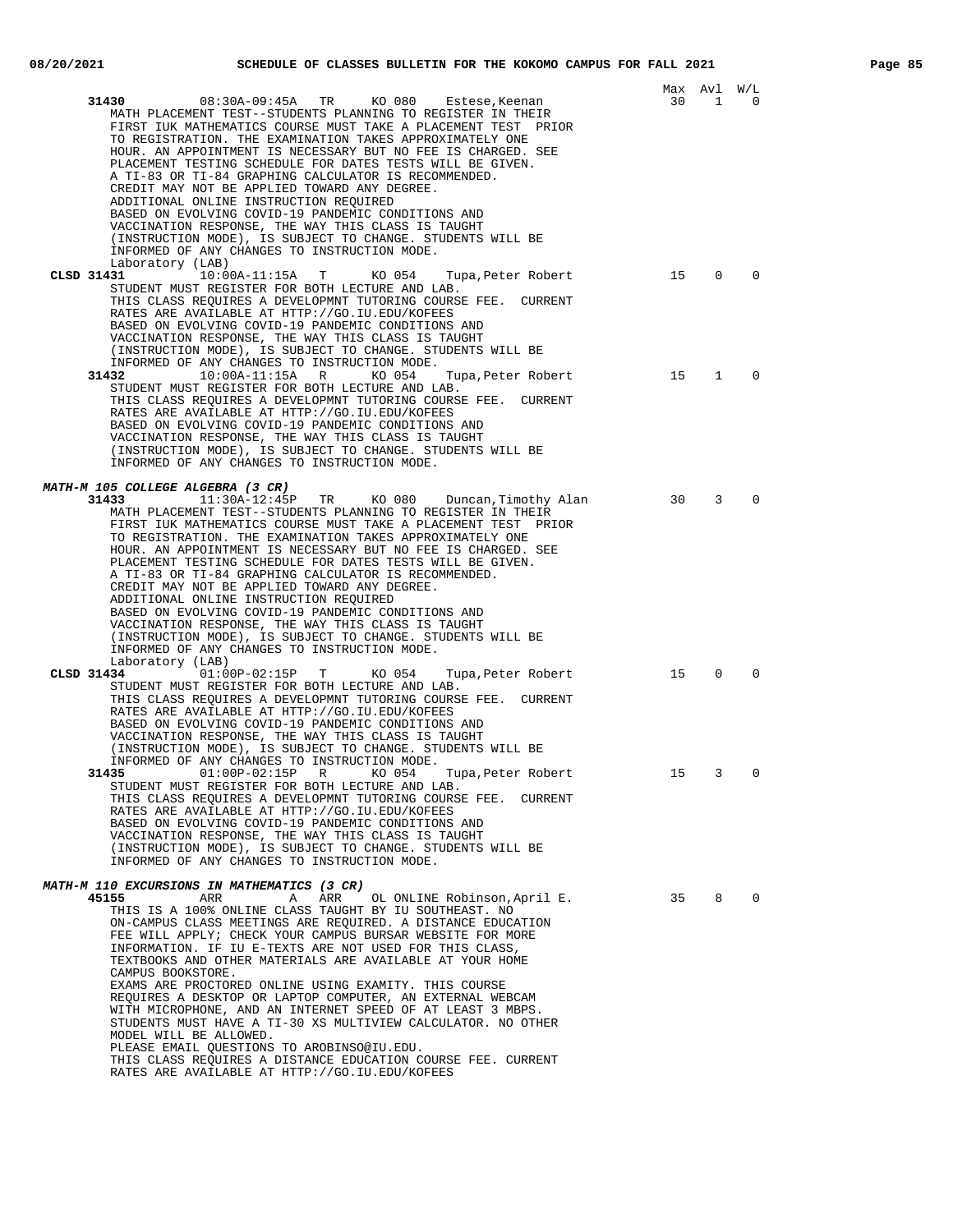|                                                                                                                                                                                                                                                                                                                                                                                                                                                                                                                                                                                                                                       | Max Avl |              | W/L      |
|---------------------------------------------------------------------------------------------------------------------------------------------------------------------------------------------------------------------------------------------------------------------------------------------------------------------------------------------------------------------------------------------------------------------------------------------------------------------------------------------------------------------------------------------------------------------------------------------------------------------------------------|---------|--------------|----------|
| MATH-M 113 SURVEY OF MATH AND STATS (3 CR)<br>PREREQ: MATH-M 105 WITH A C- OR BETTER OR ALEKS PLACEMENT<br>TEST WITH A SCORE OF 61 OR BETTER.<br>BASED ON EVOLVING COVID-19 PANDEMIC CONDITIONS AND<br>VACCINATION RESPONSE, THE WAY THIS CLASS IS TAUGHT                                                                                                                                                                                                                                                                                                                                                                             | 35      | 19           | 0        |
| (INSTRUCTION MODE), IS SUBJECT TO CHANGE. STUDENTS WILL BE<br>INFORMED OF ANY CHANGES TO INSTRUCTION MODE.<br>31883 RSTR<br>ARR<br>OL ONLINE Jaworski, Deborah<br>A<br>ARR<br>THIS CLASS IS 100% ONLINE.<br>THIS CLASS REQUIRES A DISTANCE EDUCATION COURSE FEE. CURRENT<br>RATES ARE AVAILABLE AT HTTP://GO.IU.EDU/KOFEES<br>PREREQ: MATH-M 105 WITH A C- OR BETTER OR ALEKS PLACEMENT<br>TEST WITH A SCORE OF 61 OR BETTER.                                                                                                                                                                                                         | 25      | $\mathbf{1}$ | 0        |
| MATH-M 117 INTERMEDIATE ALGEBRA (3 CR)<br>ARR OL ONLINE Jalaie, Mahdokht Jasmine 25<br>43235<br>ARR<br>A<br>THIS CLASS IS 100% ONLINE.<br>THIS CLASS REQUIRES A DISTANCE EDUCATION COURSE FEE. CURRENT                                                                                                                                                                                                                                                                                                                                                                                                                                |         | 13           | 0        |
| RATES ARE AVAILABLE AT HTTP://GO.IU.EDU/KOFEES<br>THIS CLASS IS RESTRICTED TO ONLINE PROGRAM STUDENTS ONLY.<br>CLSD 43865 RSTR<br>ARR<br>A<br>ARR<br>OL ONLINE Wyzinski, Henry L<br>PREREQUISITE: MATH-M 007 OR MATH-B007 OR MATH-A 100<br>THIS IS A 100% ONLINE CLASS TAUGHT BY IU NORTHWEST. NO<br>ON-CAMPUS CLASS MEETINGS ARE REQUIRED. A DISTANCE EDUCATION<br>FEE WILL APPLY; CHECK YOUR CAMPUS BURSAR WEBSITE FOR MORE<br>INFORMATION. TEXTBOOK PURCHASES MAY BE MADE THROUGH YOUR HOME<br>CAMPUS BOOKSTORE.<br>THIS CLASS REQUIRES A DISTANCE EDUCATION COURSE FEE. CURRENT<br>RATES ARE AVAILABLE AT HTTP://GO.IU.EDU/KOFEES | 30      | $\Omega$     | $\Omega$ |
|                                                                                                                                                                                                                                                                                                                                                                                                                                                                                                                                                                                                                                       |         |              |          |
| <i>MATH-M 118 FINITE MATHEMATICS (3 CR)</i><br>CLSD 31787<br>ARR<br>A ARR OL ONLINE Jalaie, Mahdokht Jasmine<br>THIS CLASS IS 100% ONLINE.<br>THIS CLASS REQUIRES A DISTANCE EDUCATION COURSE FEE. CURRENT                                                                                                                                                                                                                                                                                                                                                                                                                            | 25      | 0            | 4        |
| RATES ARE AVAILABLE AT HTTP://GO.IU.EDU/KOFEES<br>CLSD 31204<br>$10:00A-11:15A$<br>TR<br>KO 072<br>Jaworski,Deborah<br>A TI-83 OR TI-84 GRAPHING CALCULATOR IS REQUIRED. THE USE OF<br>A CALCULATOR CAPABLE OF SYMBOLIC MANIPULATION, SUCH AS THE<br>TI-89, IS NOT PERMITTED IN THIS COURSE.<br>ADDITIONAL ONLINE INSTRUCTION REQUIRED<br>BASED ON EVOLVING COVID-19 PANDEMIC CONDITIONS AND<br>VACCINATION RESPONSE, THE WAY THIS CLASS IS TAUGHT<br>(INSTRUCTION MODE), IS SUBJECT TO CHANGE. STUDENTS WILL BE                                                                                                                      | 35      | $\Omega$     | 1        |
| INFORMED OF ANY CHANGES TO INSTRUCTION MODE.<br>CLSD 31058<br>10:00A-11:15A MW<br>KO 072<br>Jaworski,Deborah<br>A TI-83 OR TI-84 GRAPHING CALCULATOR IS REQUIRED. THE USE OF<br>A CALCULATOR CAPABLE OF SYMBOLIC MANIPULATION, SUCH AS THE<br>TI-89, IS NOT PERMITTED IN THIS COURSE.<br>ADDITIONAL ONLINE INSTRUCTION REQUIRED<br>BASED ON EVOLVING COVID-19 PANDEMIC CONDITIONS AND<br>VACCINATION RESPONSE, THE WAY THIS CLASS IS TAUGHT<br>(INSTRUCTION MODE), IS SUBJECT TO CHANGE. STUDENTS WILL BE                                                                                                                             | 35      | $\Omega$     |          |
| INFORMED OF ANY CHANGES TO INSTRUCTION MODE.<br>01:00P-02:15P MW KO 082<br>CLSD 31059<br>Tebbe, Amelia Nora<br>A TI-83 OR TI-84 GRAPHING CALCULATOR IS REQUIRED. THE USE OF<br>A CALCULATOR CAPABLE OF SYMBOLIC MANIPULATION, SUCH AS THE<br>TI-89, IS NOT PERMITTED IN THIS COURSE.<br>ADDITIONAL ONLINE INSTRUCTION REQUIRED<br>BASED ON EVOLVING COVID-19 PANDEMIC CONDITIONS AND<br>VACCINATION RESPONSE, THE WAY THIS CLASS IS TAUGHT<br>(INSTRUCTION MODE), IS SUBJECT TO CHANGE. STUDENTS WILL BE                                                                                                                              | 35      | 0            | $\Omega$ |
| INFORMED OF ANY CHANGES TO INSTRUCTION MODE.<br>$11:30A-12:45P$<br>31118<br>TR<br>KO 072<br>Krause, Linda<br>A TI-83 OR TI-84 GRAPHING CALCULATOR IS REQUIRED. THE USE OF<br>A CALCULATOR CAPABLE OF SYMBOLIC MANIPULATION, SUCH AS THE<br>TI-89, IS NOT PERMITTED IN THIS COURSE.<br>ADDITIONAL ONLINE INSTRUCTION REQUIRED<br>BASED ON EVOLVING COVID-19 PANDEMIC CONDITIONS AND<br>VACCINATION RESPONSE, THE WAY THIS CLASS IS TAUGHT<br>(INSTRUCTION MODE), IS SUBJECT TO CHANGE. STUDENTS WILL BE                                                                                                                                | 35      | 11           | 0        |
| INFORMED OF ANY CHANGES TO INSTRUCTION MODE.<br>31391<br>$02:30P-03:45P$<br>TR<br>KO 072<br>Krause, Linda<br>A TI-83 OR TI-84 GRAPHING CALCULATOR IS REQUIRED. THE USE OF<br>A CALCULATOR CAPABLE OF SYMBOLIC MANIPULATION, SUCH AS THE<br>TI-89, IS NOT PERMITTED IN THIS COURSE.<br>ADDITIONAL ONLINE INSTRUCTION REQUIRED                                                                                                                                                                                                                                                                                                          | 35      | 20           | $\Omega$ |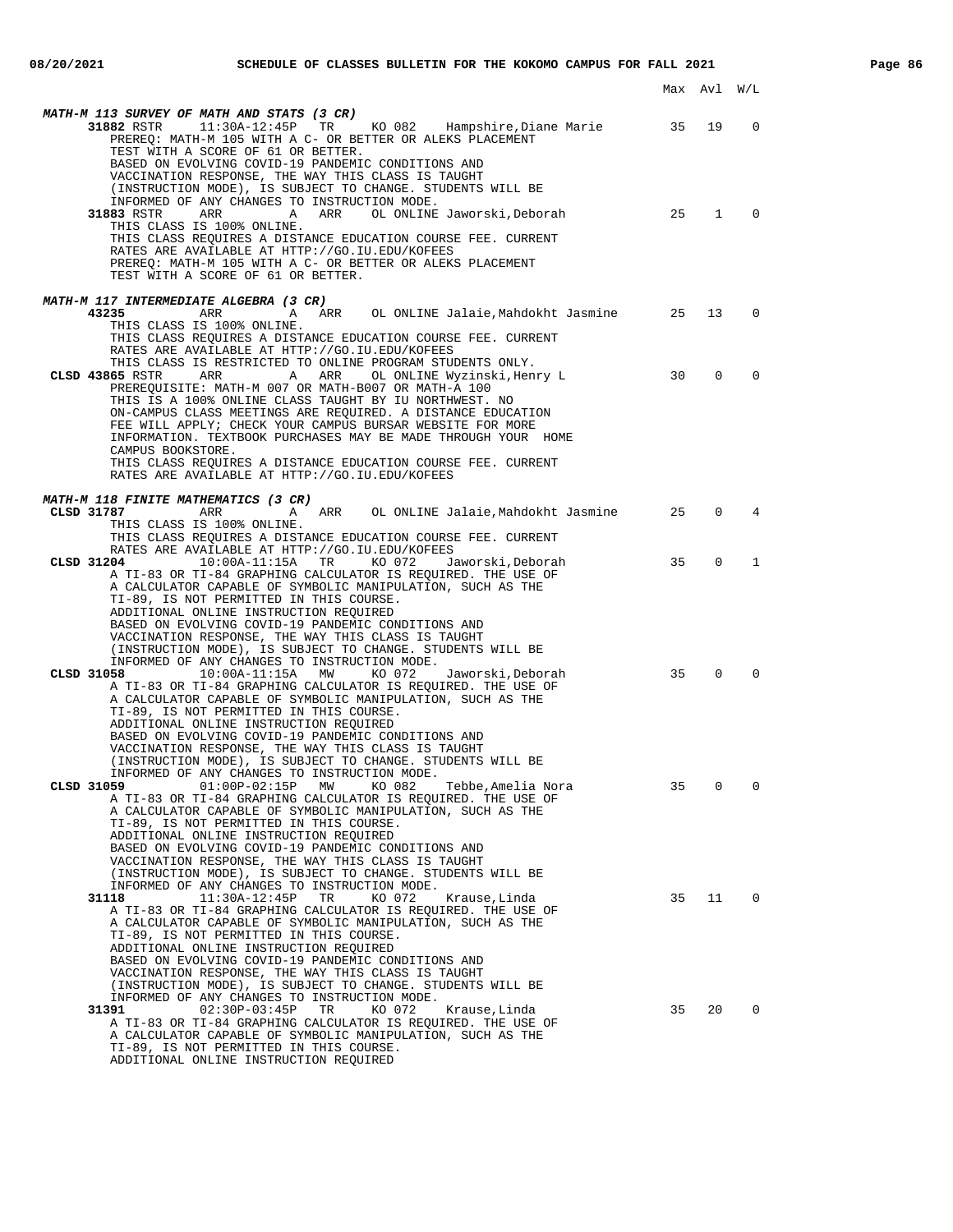|                                                                                                                                                                                                                                                                                                                                                                                                                                                                                                                                                                                                                                                                                                                                                                                                                                                                                                                                                                          |      | Max Avl W/L |              |
|--------------------------------------------------------------------------------------------------------------------------------------------------------------------------------------------------------------------------------------------------------------------------------------------------------------------------------------------------------------------------------------------------------------------------------------------------------------------------------------------------------------------------------------------------------------------------------------------------------------------------------------------------------------------------------------------------------------------------------------------------------------------------------------------------------------------------------------------------------------------------------------------------------------------------------------------------------------------------|------|-------------|--------------|
| BASED ON EVOLVING COVID-19 PANDEMIC CONDITIONS AND<br>VACCINATION RESPONSE, THE WAY THIS CLASS IS TAUGHT<br>(INSTRUCTION MODE), IS SUBJECT TO CHANGE. STUDENTS WILL BE                                                                                                                                                                                                                                                                                                                                                                                                                                                                                                                                                                                                                                                                                                                                                                                                   |      |             |              |
| INFORMED OF ANY CHANGES TO INSTRUCTION MODE.<br>47079 RSTR<br>ARR A ARR<br>OL ONLINE Pankow, John R.<br>CAMPUSWIDE GEN ED FUNDAMENTAL LITERACIES: QUANTITATIVE<br>REASONING                                                                                                                                                                                                                                                                                                                                                                                                                                                                                                                                                                                                                                                                                                                                                                                              | 30   | 8           | 0            |
| P: A GRADE OF C OR BETTER IN MATH-A 100 OR AN EQUIVALENT<br>TRANSFER COURSE; OR AN ALEKS ASSESSMENT SCORE OF 36 OR<br>HIGHER; OR A MATH PLACEMENT EXAM SCORE OF LEVEL 3 OR ABOVE.<br>THIS IS A 100% ONLINE CLASS TAUGHT BY IU SOUTH BEND. NO<br>ON-CAMPUS CLASS MEETINGS ARE REQUIRED. A DISTANCE EDUCATION<br>FEE WILL APPLY; CHECK YOUR CAMPUS BURSAR WEBSITE FOR MORE<br>INFORMATION. TEXTBOOK PURCHASES MAY BE MADE THROUGH YOUR HOME<br>CAMPUS BOOKSTORE.<br>M118 REQUIRES A GRAPHING CALCULATOR: TI-83/84<br>THE MYMATHLAB HOMEWORK ACCESS CODE IS REQUIRED FOR THIS<br>COURSE. STUDENTS ARE RECOMMENDED TO PURCHASE THE TEXTBOOK<br>BUNDLED WITH THE MYMATHLAB ACCESS CODE, OR PURCHASE AN ACCESS<br>CODE ALONE FOR MYMATHLAB (WHICH INCLUDES THE E-BOOK) FROM THE<br>IUSB BOOKSTORE. CONTACT YOUR INSTRUCTOR IF YOU HAVE FURTHER<br>QUESTIONS.<br>THIS CLASS REQUIRES A DISTANCE EDUCATION COURSE FEE. CURRENT<br>RATES ARE AVAILABLE AT HTTP://GO.IU.EDU/KOFEES |      |             |              |
| MATH-M 125 PRE-CALCULUS MATHEMATICS (3 CR)<br>10:00A-11:15A TR KO 082 Hampshire, Diane Marie<br>CLSD 31060<br>A TI-83 OR TI-84 GRAPHING CALCULATOR IS REOUIRED. THE USE OF<br>A CALCULATOR CAPABLE OF SYMBOLIC MANIPULATION, SUCH AS THE<br>TI-89, IS NOT PERMITTED IN THIS COURSE.<br>MATH PLACEMENT TEST--STUDENTS PLANNING TO REGISTER IN THEIR<br>FIRST IU KOKOMO MATHEMATICS COURSE MUST TAKE A PLACEMENT TEST<br>PRIOR TO REGISTRATION. THE EXAMINATION TAKES APPROXIMATELY<br>ONE-HALF HOUR. AN APPOINTMENT IS NECESSARY BUT NO FEE IS<br>CHARGED. SEE PLACEMENT TESTING SCHEDULE FOR DATES TESTS WILL<br>BE GIVEN.<br>PREREQUISITE: MATH-M 105<br>ADDITIONAL ONLINE INSTRUCTION REQUIRED<br>BASED ON EVOLVING COVID-19 PANDEMIC CONDITIONS AND<br>VACCINATION RESPONSE, THE WAY THIS CLASS IS TAUGHT<br>(INSTRUCTION MODE), IS SUBJECT TO CHANGE. STUDENTS WILL BE<br>INFORMED OF ANY CHANGES TO INSTRUCTION MODE.                                               | 35   | $\Omega$    | $\mathbf{1}$ |
| <i>MATH-M 126 TRIGONOMETRIC FUNCTIONS (3 CR)</i><br>KO 072 Tupa, Peter Robert<br>31256<br>$01:00P-02:15P$ TR<br>PREREO: MATH-M125<br>A TI-83 OR TI-84 GRAPHING CALCULATOR IS REQUIRED. THE USE OF<br>A CALCULATOR CAPABLE OF SYMBOLIC MANIPULATION, SUCH AS THE<br>TI-89, IS NOT PERMITTED IN THIS COURSE.<br>ADDITIONAL ONLINE INSTRUCTION REQUIRED<br>BASED ON EVOLVING COVID-19 PANDEMIC CONDITIONS AND<br>VACCINATION RESPONSE, THE WAY THIS CLASS IS TAUGHT<br>(INSTRUCTION MODE), IS SUBJECT TO CHANGE. STUDENTS WILL BE<br>INFORMED OF ANY CHANGES TO INSTRUCTION MODE.                                                                                                                                                                                                                                                                                                                                                                                           | 35   | 17          | $\Omega$     |
| MATH-M 133 TPCS IN PROBABILITY & STATISTICS (2 CR)<br>31156<br>$02:30P-03:20P$<br>TR<br>KO 082<br>Carter, Jim<br>A TI-83 OR TI-84 GRAPHING CALCULATOR IS REOUIRED. THE USE OF<br>A CALCULATOR CAPABLE OF SYMBOLIC MANIPULATION, SUCH AS THE<br>TI-89, IS NOT PERMITTED IN THIS COURSE.<br>ADDITIONAL ONLINE INSTRUCTION REQUIRED<br>BASED ON EVOLVING COVID-19 PANDEMIC CONDITIONS AND<br>VACCINATION RESPONSE, THE WAY THIS CLASS IS TAUGHT<br>(INSTRUCTION MODE), IS SUBJECT TO CHANGE. STUDENTS WILL BE<br>INFORMED OF ANY CHANGES TO INSTRUCTION MODE.                                                                                                                                                                                                                                                                                                                                                                                                               | 35   | 24          | 0            |
| <i>MATH-M 134 TOPICS IN MATHEMATICS (2 CR)</i><br>31163<br>$04:00P-04:50P$<br>TR<br>KO 082<br>Carter, Jim<br>BASED ON EVOLVING COVID-19 PANDEMIC CONDITIONS AND<br>VACCINATION RESPONSE, THE WAY THIS CLASS IS TAUGHT<br>(INSTRUCTION MODE), IS SUBJECT TO CHANGE. STUDENTS WILL BE<br>INFORMED OF ANY CHANGES TO INSTRUCTION MODE.                                                                                                                                                                                                                                                                                                                                                                                                                                                                                                                                                                                                                                      | 35   | 29          | $\Omega$     |
| MATH-M 215 CALCULUS I (5 CR)<br>CLSD 31061<br>12:55P-02:20P<br>MWF<br>KO 072<br>Caruvana, Christopher<br>A TI-83 OR TI-84 GRAPHING CALCULATOR IS REQUIRED. THE USE OF<br>A CALCULATOR CAPABLE OF SYMBOLIC MANIPULATION, SUCH AS THE<br>TI-89, IS NOT PERMITTED IN THIS COURSE.<br>ADDITIONAL ONLINE INSTRUCTION REQUIRED                                                                                                                                                                                                                                                                                                                                                                                                                                                                                                                                                                                                                                                 | - 35 | $\circ$     | $\Omega$     |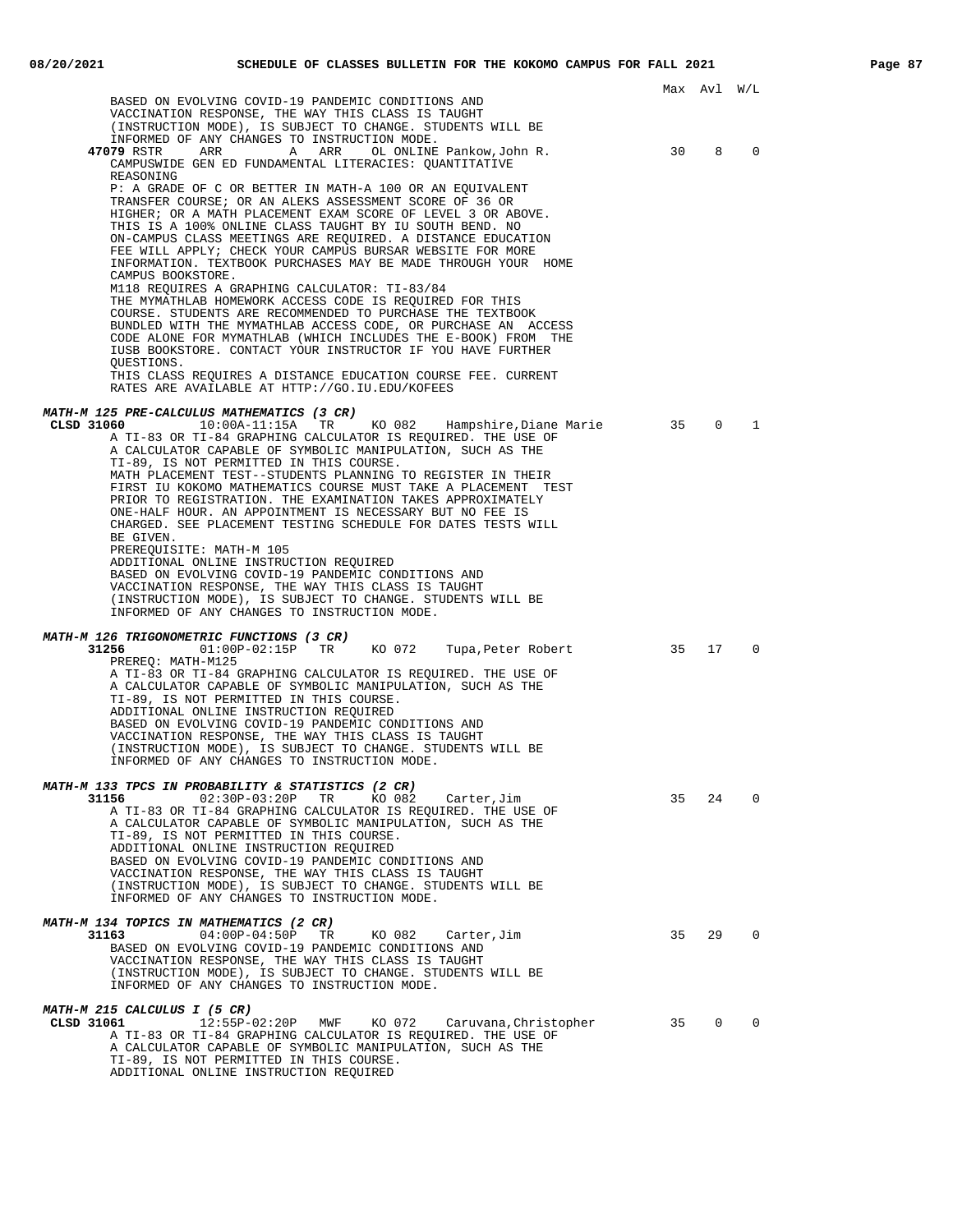|                                                                                                                                                                                                                                                                                                                                                                                                                                                                                                                                                                                                                                                                                                                                                                                          |    | Max Avl W/L  |                          |
|------------------------------------------------------------------------------------------------------------------------------------------------------------------------------------------------------------------------------------------------------------------------------------------------------------------------------------------------------------------------------------------------------------------------------------------------------------------------------------------------------------------------------------------------------------------------------------------------------------------------------------------------------------------------------------------------------------------------------------------------------------------------------------------|----|--------------|--------------------------|
| THIS SECTION WILL MEET IN PERSON ON CAMPUS IN KC 130 ON THE<br>FOLLOWING DAYS: FRIDAY, SEPTEMBER 18 / FRIDAY, OCTOBER 16 /<br>FRIDAY, NOVEMBER 20.<br>BASED ON EVOLVING COVID-19 PANDEMIC CONDITIONS AND<br>VACCINATION RESPONSE, THE WAY THIS CLASS IS TAUGHT<br>(INSTRUCTION MODE), IS SUBJECT TO CHANGE. STUDENTS WILL BE<br>INFORMED OF ANY CHANGES TO INSTRUCTION MODE.                                                                                                                                                                                                                                                                                                                                                                                                             |    |              |                          |
|                                                                                                                                                                                                                                                                                                                                                                                                                                                                                                                                                                                                                                                                                                                                                                                          |    |              |                          |
| <i>MATH-M 216 CALCULUS II (5 CR)</i><br>12:55P-02:20P MWF KE 201 Carter, Jim<br>31700<br>A TI-83 OR TI-84 GRAPHING CALCULATOR IS REQUIRED. THE USE OF<br>A CALCULATOR CAPABLE OF SYMBOLIC MANIPULATION, SUCH AS THE<br>TI-89, IS NOT PERMITTED IN THIS COURSE.<br>PREREQUISITE: MATH-M215<br>BASED ON EVOLVING COVID-19 PANDEMIC CONDITIONS AND<br>VACCINATION RESPONSE, THE WAY THIS CLASS IS TAUGHT<br>(INSTRUCTION MODE), IS SUBJECT TO CHANGE. STUDENTS WILL BE<br>INFORMED OF ANY CHANGES TO INSTRUCTION MODE.                                                                                                                                                                                                                                                                      | 35 | 27           | $\Omega$                 |
|                                                                                                                                                                                                                                                                                                                                                                                                                                                                                                                                                                                                                                                                                                                                                                                          |    |              |                          |
| <i>MATH-M 220 CALCULUS FOR DATA SCIENCE I (3 CR)</i><br>43292<br>ARR<br>A ARR<br>OL ONLINE Doughty,Ryan R<br>THIS IS A 100% ONLINE CLASS TAUGHT BY IU EAST. NO ON-CAMPUS<br>CLASS MEETINGS ARE REQUIRED. A DISTANCE EDUCATION FEE WILL<br>APPLY; CHECK YOUR CAMPUS BURSAR WEBSITE FOR MORE INFORMATION.<br>IF IU E-TEXTS ARE NOT USED FOR THIS CLASS, TEXTBOOKS AND<br>OTHER MATERIALS ARE AVAILABLE AT YOUR HOME CAMPUS BOOKSTORE.<br>PREREQUISITE: MATH-M 125 OR APPROPRIATE PLACEMENT<br>THIS CLASS IS OFFERED AS PART OF A COLLABORATIVE ACADEMIC<br>PROGRAM. PLEASE CONSULT WITH YOUR ADVISOR TO ENSURE THIS<br>CLASS WILL COUNT TOWARD YOUR DEGREE REQUIREMENTS.<br>THIS CLASS REQUIRES A DISTANCE EDUCATION COURSE FEE. CURRENT<br>RATES ARE AVAILABLE AT HTTP://GO.IU.EDU/KOFEES | 40 | 7            | $\Omega$                 |
| MATH-M 303 LINEAR ALGEBRA FOR UNDERGRAD (3 CR)                                                                                                                                                                                                                                                                                                                                                                                                                                                                                                                                                                                                                                                                                                                                           |    |              |                          |
| 31340<br>04:00P-05:15P MW<br>KE 201<br>Carter, Jim<br>PRE-REQUISITE MATH-M 216 OR INSTRUCTOR CONSENT.<br>BASED ON EVOLVING COVID-19 PANDEMIC CONDITIONS AND<br>VACCINATION RESPONSE, THE WAY THIS CLASS IS TAUGHT<br>(INSTRUCTION MODE), IS SUBJECT TO CHANGE. STUDENTS WILL BE<br>INFORMED OF ANY CHANGES TO INSTRUCTION MODE.                                                                                                                                                                                                                                                                                                                                                                                                                                                          | 20 | 4            | $\Omega$                 |
| 44404<br>ARR<br>ARR OL ONLINE Horine,Thomas Lee<br>A A<br>PREREQUISITE: MATH-M216<br>THIS IS A 100% ONLINE CLASS TAUGHT BY IU SOUTHEAST. NO<br>ON-CAMPUS CLASS MEETINGS ARE REQUIRED. A DISTANCE EDUCATION<br>FEE WILL APPLY; CHECK YOUR CAMPUS BURSAR WEBSITE FOR MORE<br>INFORMATION. IF IU E-TEXTS ARE NOT USED FOR THIS CLASS,<br>TEXTBOOKS AND OTHER MATERIALS ARE AVAILABLE AT YOUR HOME<br>CAMPUS BOOKSTORE.<br>THIS CLASS IS OFFERED AS PART OF A JOINT ACADEMIC PROGRAM.<br>PLEASE CONSULT WITH YOUR ADVISOR TO ENSURE THIS CLASS WILL<br>COUNT TOWARD YOUR DEGREE REQUIREMENTS.<br>THIS CLASS REOUIRES A DISTANCE EDUCATION COURSE FEE. CURRENT<br>RATES ARE AVAILABLE AT HTTP://GO.IU.EDU/KOFEES                                                                              | 30 | $\mathbf{1}$ | $\Omega$                 |
| MATH-M 347 DISCRETE MATHEMATICS (3 CR)<br>41083<br>05:30P-06:45P MW<br>KO 082<br>Caruvana,Christopher<br>BASED ON EVOLVING COVID-19 PANDEMIC CONDITIONS AND<br>VACCINATION RESPONSE, THE WAY THIS CLASS IS TAUGHT<br>(INSTRUCTION MODE), IS SUBJECT TO CHANGE. STUDENTS WILL BE<br>INFORMED OF ANY CHANGES TO INSTRUCTION MODE.                                                                                                                                                                                                                                                                                                                                                                                                                                                          | 16 | 11           | 0                        |
| MATH-M 403 INTRO TO MODERN ALGEBRA 1 (3 CR)<br>41082<br>$10:00A-11:15A$<br>MW<br>KE 201<br>Tebbe, Amelia Nora<br>BASED ON EVOLVING COVID-19 PANDEMIC CONDITIONS AND<br>VACCINATION RESPONSE, THE WAY THIS CLASS IS TAUGHT<br>(INSTRUCTION MODE), IS SUBJECT TO CHANGE. STUDENTS WILL BE<br>INFORMED OF ANY CHANGES TO INSTRUCTION MODE.                                                                                                                                                                                                                                                                                                                                                                                                                                                  | 30 | 24           | $\Omega$                 |
| MATH-T 601 TOPICS IN ALGEBRA (3 CR)<br>VT: INTRODUCTION TO ALGEBRA<br>43883<br>ARR<br>ARR OL ONLINE Kilibarda, Vesna<br>A<br>THIS IS A 100% ONLINE CLASS TAUGHT BY IU NORTHWEST. NO<br>ON-CAMPUS CLASS MEETINGS ARE REQUIRED. A DISTANCE EDUCATION<br>FEE WILL APPLY; CHECK YOUR CAMPUS BURSAR WEBSITE FOR MORE<br>INFORMATION. TEXTBOOK PURCHASES MAY BE MADE THROUGH YOUR HOME<br>CAMPUS BOOKSTORE.<br>THIS CLASS REQUIRES A DISTANCE EDUCATION COURSE FEE. CURRENT                                                                                                                                                                                                                                                                                                                    | 35 | 18           | $\overline{\phantom{0}}$ |
| RATES ARE AVAILABLE AT HTTP://GO.IU.EDU/KOFEES                                                                                                                                                                                                                                                                                                                                                                                                                                                                                                                                                                                                                                                                                                                                           |    |              |                          |

**MATH-T 620 TOPICS IN TOPOLOGY/GEOMETRY (3 CR)**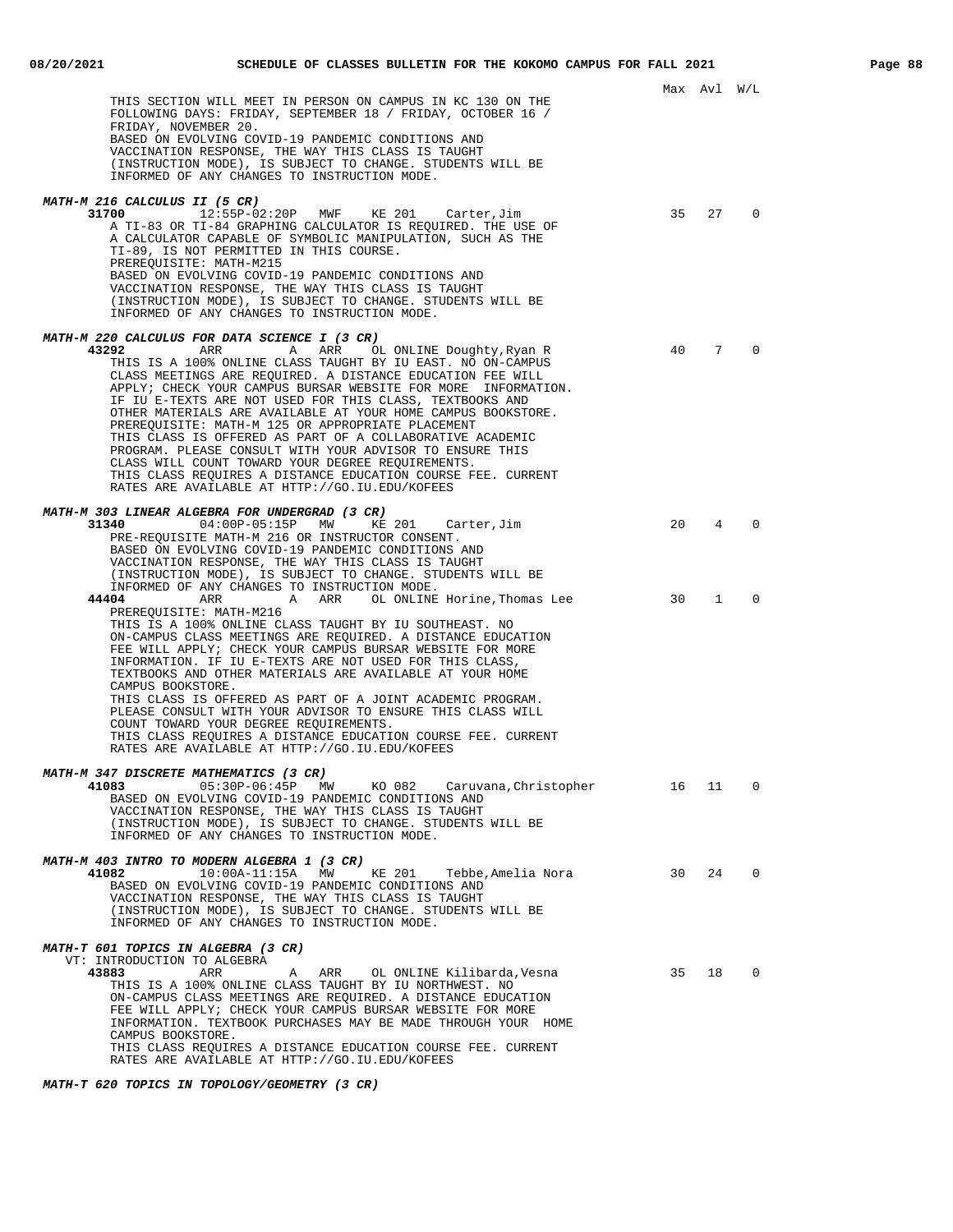| VT: TOPOLOGY 1                                                                                                                                                                                                                                                                                                                                                                                                                                                                                                                                                                                                                                                                                   |                 | Max Avl W/L |          |  |
|--------------------------------------------------------------------------------------------------------------------------------------------------------------------------------------------------------------------------------------------------------------------------------------------------------------------------------------------------------------------------------------------------------------------------------------------------------------------------------------------------------------------------------------------------------------------------------------------------------------------------------------------------------------------------------------------------|-----------------|-------------|----------|--|
| 43296<br>THIS IS A 100% ONLINE CLASS TAUGHT BY IU EAST. NO ON-CAMPUS<br>CLASS MEETINGS ARE REOUIRED. A DISTANCE EDUCATION FEE WILL<br>APPLY; CHECK YOUR CAMPUS BURSAR WEBSITE FOR MORE INFORMATION.<br>IF IU E-TEXTS ARE NOT USED FOR THIS CLASS, TEXTBOOKS AND<br>OTHER MATERIALS ARE AVAILABLE AT YOUR HOME CAMPUS BOOKSTORE.<br>THIS CLASS IS OFFERED AS PART OF A COLLABORATIVE ACADEMIC<br>PROGRAM. PLEASE CONSULT WITH YOUR ADVISOR TO ENSURE THIS<br>CLASS WILL COUNT TOWARD YOUR DEGREE REOUIREMENTS.<br>THIS CLASS REOUIRES A DISTANCE EDUCATION COURSE FEE. CURRENT<br>RATES ARE AVAILABLE AT HTTP://GO.IU.EDU/KOFEES                                                                  |                 | 30 18       | 0        |  |
| <i>MATH-T 640 TOPICS IN APPLICATIONS (3 CR)</i>                                                                                                                                                                                                                                                                                                                                                                                                                                                                                                                                                                                                                                                  |                 |             |          |  |
| VT: NUMERICAL ANALYSIS 1<br>43306<br>ARR ARR OL ONLINE You, Young Hwan<br>THIS IS A 100% ONLINE CLASS TAUGHT BY IU EAST. NO ON-CAMPUS<br>CLASS MEETINGS ARE REOUIRED. A DISTANCE EDUCATION FEE WILL<br>APPLY; CHECK YOUR CAMPUS BURSAR WEBSITE FOR MORE INFORMATION.<br>IF IU E-TEXTS ARE NOT USED FOR THIS CLASS, TEXTBOOKS AND<br>OTHER MATERIALS ARE AVAILABLE AT YOUR HOME CAMPUS BOOKSTORE.<br>THIS CLASS IS OFFERED AS PART OF A COLLABORATIVE ACADEMIC<br>PROGRAM. PLEASE CONSULT WITH YOUR ADVISOR TO ENSURE THIS<br>CLASS WILL COUNT TOWARD YOUR DEGREE REOUIREMENTS.<br>THIS CLASS REQUIRES A DISTANCE EDUCATION COURSE FEE. CURRENT<br>RATES ARE AVAILABLE AT HTTP://GO.IU.EDU/KOFEES | 30 <sup>7</sup> | 7           | $\Omega$ |  |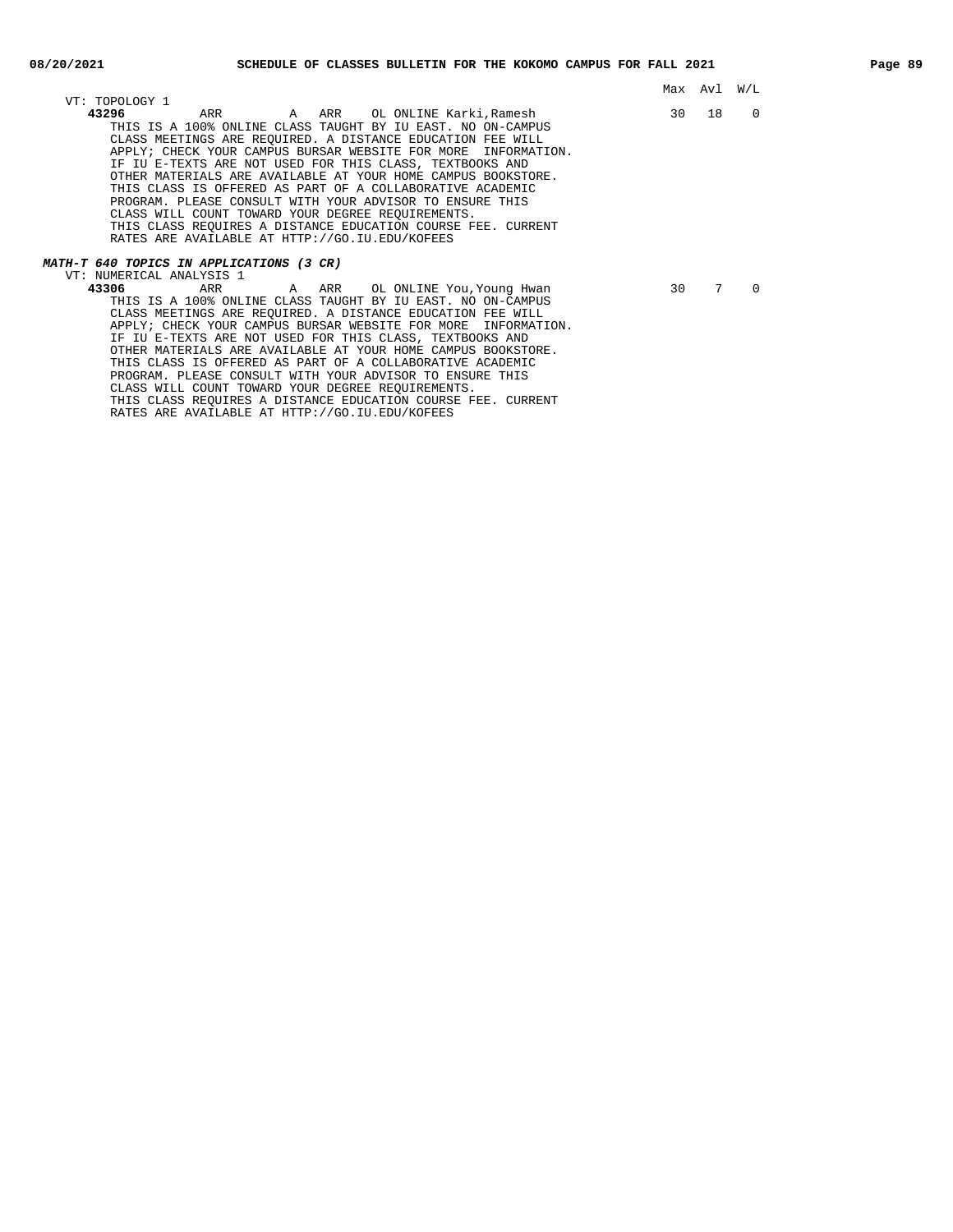| <b>INFORMATICS (INFO)</b>                                                                                                                                                                                                                                                                                                      |    | Max Avl W/L |          |  |
|--------------------------------------------------------------------------------------------------------------------------------------------------------------------------------------------------------------------------------------------------------------------------------------------------------------------------------|----|-------------|----------|--|
|                                                                                                                                                                                                                                                                                                                                |    |             |          |  |
| INFO-C 100 INFORMATICS FOUNDATIONS (3 CR)<br>CLSD 43879<br>ARR                                                                                                                                                                                                                                                                 | 27 | 0           | 0        |  |
| A ARR<br>OL ONLINE Stapke,Charles<br>THIS IS A REQUIRED CLASS FOR THE BS IN INFORMATICS ONLINE<br>DEGREE FROM IU                                                                                                                                                                                                               |    |             |          |  |
| STUDENTS MAY RECEIVE CREDIT FOR ONLY ONE OF: CSCI-C106,<br>INFO-I 101, AND INFO-C100                                                                                                                                                                                                                                           |    |             |          |  |
| THIS CLASS WILL BE USING IU ETEXTS. ASSOCIATED FEES WILL<br>APPEAR ON YOUR BURSAR BILL. CLICK THE DETAILS LINK TO VIEW<br>ETEXT COSTS. FOR ADDITIONAL INFORMATION, PLEASE VISIT:<br>HTTP://ETEXTS.IU.EDU.                                                                                                                      |    |             |          |  |
| THIS CLASS REOUIRES A DISTANCE EDUCATION COURSE FEE. CURRENT<br>RATES ARE AVAILABLE AT HTTP://GO.IU.EDU/KOFEES                                                                                                                                                                                                                 |    |             |          |  |
| 46930<br>ARR<br>A ARR<br>OL ONLINE Stapke, Charles<br>THIS IS A 100% ONLINE CLASS TAUGHT BY IU NORTHWEST. NO<br>ON-CAMPUS CLASS MEETINGS ARE REQUIRED. A DISTANCE EDUCATION<br>FEE WILL APPLY; CHECK YOUR CAMPUS BURSAR WEBSITE FOR MORE<br>INFORMATION. TEXTBOOK PURCHASES MAY BE MADE THROUGH YOUR HOME<br>CAMPUS BOOKSTORE. | 27 | 18          | 0        |  |
| THIS IS A REQUIRED CLASS FOR THE BS IN INFORMATICS ONLINE<br>DEGREE FROM IU                                                                                                                                                                                                                                                    |    |             |          |  |
| STUDENTS MAY RECEIVE CREDIT FOR ONLY ONE OF: CSCI-C106,<br>INFO-I 101, AND INFO-C100                                                                                                                                                                                                                                           |    |             |          |  |
| THIS CLASS REOUIRES A DISTANCE EDUCATION COURSE FEE. CURRENT<br>RATES ARE AVAILABLE AT HTTP://GO.IU.EDU/KOFEES                                                                                                                                                                                                                 |    |             |          |  |
| INFO-C 112 PROGRAMMING AND DATABASES (3 CR)                                                                                                                                                                                                                                                                                    |    |             |          |  |
| CLSD 44397<br>ARR<br>ARR<br>OL ONLINE Sliman,Hisham Zaghloul<br>A<br>THIS IS A 100% ONLINE CLASS TAUGHT BY IU SOUTHEAST. NO<br>ON-CAMPUS CLASS MEETINGS ARE REQUIRED. A DISTANCE EDUCATION<br>FEE WILL APPLY; CHECK YOUR CAMPUS BURSAR WEBSITE FOR MORE                                                                        | 40 | $\Omega$    | $\Omega$ |  |
| INFORMATION. IF IU E-TEXTS ARE NOT USED FOR THIS CLASS,<br>TEXTBOOKS AND OTHER MATERIALS ARE AVAILABLE AT YOUR HOME<br>CAMPUS BOOKSTORE.<br>THIS CLASS IS OFFERED AS PART OF A JOINT ACADEMIC PROGRAM.                                                                                                                         |    |             |          |  |
| PLEASE CONSULT WITH YOUR ADVISOR TO ENSURE THIS CLASS WILL<br>COUNT TOWARD YOUR DEGREE REQUIREMENTS.<br>THIS CLASS REQUIRES A DISTANCE EDUCATION COURSE FEE. CURRENT<br>RATES ARE AVAILABLE AT HTTP://GO.IU.EDU/KOFEES<br>47026<br>ARR<br>ARR<br>OL ONLINE Kimmer,Chris J<br>A                                                 | 31 | 19          | 0        |  |
| THIS IS A 100% ONLINE CLASS TAUGHT BY IU SOUTHEAST. NO<br>ON-CAMPUS CLASS MEETINGS ARE REQUIRED. A DISTANCE EDUCATION<br>FEE WILL APPLY; CHECK YOUR CAMPUS BURSAR WEBSITE FOR MORE<br>INFORMATION. IF IU E-TEXTS ARE NOT USED FOR THIS CLASS,<br>TEXTBOOKS AND OTHER MATERIALS ARE AVAILABLE AT YOUR HOME                      |    |             |          |  |
| CAMPUS BOOKSTORE.<br>THIS CLASS IS OFFERED AS PART OF A COLLABORATIVE ACADEMIC<br>PROGRAM. PLEASE CONSULT WITH YOUR ADVISOR TO ENSURE THIS<br>CLASS WILL COUNT TOWARD YOUR DEGREE REQUIREMENTS<br>THIS CLASS REQUIRES A DISTANCE EDUCATION COURSE FEE. CURRENT                                                                 |    |             |          |  |
| RATES ARE AVAILABLE AT HTTP://GO.IU.EDU/KOFEES                                                                                                                                                                                                                                                                                 |    |             |          |  |
| INFO-C 210 PROGRAMMING I (3 CR)<br>31536<br>ARR<br>ARR<br>OL ONLINE Liu, Yang<br>A<br>THIS IS A 100% ONLINE CLASS TAUGHT BY IU KOKOMO. NO ON-CAMPUS<br>CLASS MEETINGS ARE REQUIRED. A DISTANCE EDUCATION FEE MAY                                                                                                               | 35 | 6           | 0        |  |
| APPLY; CHECK YOUR CAMPUS BURSAR WEBSITE FOR MORE INFORMATION.<br>IF IU E-TEXTS ARE NOT USED FOR THIS CLASS, TEXTBOOKS AND<br>OTHER MATERIALS ARE AVAILABLE THROUGH YOUR HOME CAMPUS<br>BOOKSTORE.                                                                                                                              |    |             |          |  |
| THIS CLASS IS OFFERED AS PART OF A JOINT ACADEMIC PROGRAM.<br>PLEASE CONSULT WITH YOUR ADVISOR TO ENSURE THIS CLASS WILL<br>COUNT TOWARD YOUR DEGREE REQUIREMENTS.<br>THIS CLASS REQUIRES A DISTANCE EDUCATION COURSE FEE. CURRENT<br>RATES ARE AVAILABLE AT HTTP://GO.IU.EDU/KOFEES                                           |    |             |          |  |
| INFO-C 211 PROGRAMMING 2 (3 CR)                                                                                                                                                                                                                                                                                                |    |             |          |  |
| 43754<br>ARR<br>ARR<br>OL ONLINE Vrajitoru, Dana<br>Α<br>THIS IS A 100% ONLINE CLASS TAUGHT BY IU SOUTH BEND. NO                                                                                                                                                                                                               | 28 | 2           | $\Omega$ |  |
| ON-CAMPUS CLASS MEETINGS ARE REQUIRED. A DISTANCE EDUCATION<br>FEE WILL APPLY; CHECK YOUR CAMPUS BURSAR WEBSITE FOR MORE<br>INFORMATION. TEXTBOOK PURCHASES MAY BE MADE THROUGH YOUR HOME<br>CAMPUS BOOKSTORE.<br>THIS CLASS IS OFFERED AS PART OF A COLLABORATIVE ACADEMIC                                                    |    |             |          |  |
| PROGRAM. PLEASE CONSULT WITH YOUR ADVISOR TO ENSURE THIS                                                                                                                                                                                                                                                                       |    |             |          |  |

CLASS WILL COUNT TOWARD YOUR DEGREE REQUIREMENTS. PREREQ: INFO-C 210 WITH A GRADE OF C OR BETTER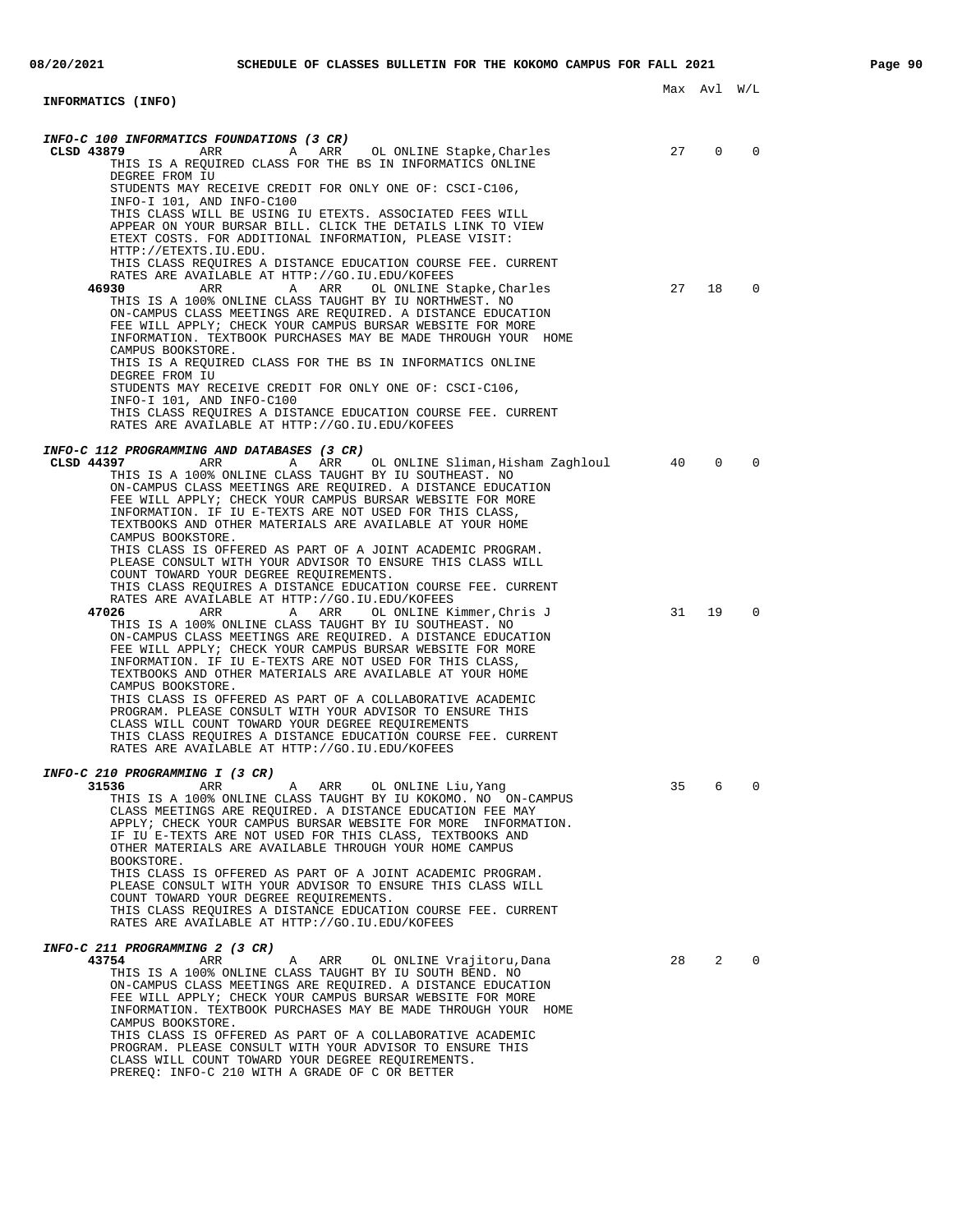|                                                                                                                                                                                                                                                                                                                                                                                                                                                                                                                                                                                                                                                                                                                                                                                                                                                                                                                                           |    | Max Avl W/L    |             |
|-------------------------------------------------------------------------------------------------------------------------------------------------------------------------------------------------------------------------------------------------------------------------------------------------------------------------------------------------------------------------------------------------------------------------------------------------------------------------------------------------------------------------------------------------------------------------------------------------------------------------------------------------------------------------------------------------------------------------------------------------------------------------------------------------------------------------------------------------------------------------------------------------------------------------------------------|----|----------------|-------------|
| STUDENTS WILL NEED TO HAVE ACCESS TO AN APPROPRIATE COMPUTER<br>TO COMPLETE COURSE ACTIVITIES AND ASSIGNMENTS. CONTACT THE<br>INSTRUCTOR IF YOU HAVE QUESTIONS.<br>THIS CLASS REQUIRES A DISTANCE EDUCATION COURSE FEE. CURRENT<br>RATES ARE AVAILABLE AT HTTP://GO.IU.EDU/KOFEES                                                                                                                                                                                                                                                                                                                                                                                                                                                                                                                                                                                                                                                         |    |                |             |
| INFO-C 300 HUMAN COMPUTER INTERACTION (3 CR)<br>44166<br>ARR<br>$\mathbb A$<br>ARR<br>OL ONLINE Kirkley, Sonny<br>THIS IS A 100% ONLINE CLASS TAUGHT BY IUPUI. NO ON-CAMPUS<br>CLASS MEETINGS ARE REQUIRED. A DISTANCE EDUCATION FEE WILL<br>APPLY; CHECK YOUR CAMPUS BURSAR WEBSITE FOR MORE INFORMATION.<br>TEXTBOOK PURCHASES MAY BE MADE THROUGH YOUR HOME CAMPUS<br>BOOKSTORE.<br>THIS CLASS IS OFFERED AS PART OF A COLLABORATIVE ACADEMIC<br>PROGRAM. PLEASE CONSULT WITH YOUR ADVISOR TO ENSURE THIS<br>CLASS WILL COUNT TOWARD YOUR DEGREE REQUIREMENTS<br>THIS CLASS REQUIRES A DISTANCE EDUCATION COURSE FEE. CURRENT<br>RATES ARE AVAILABLE AT HTTP://GO.IU.EDU/KOFEES                                                                                                                                                                                                                                                        | 30 | $\overline{3}$ | $\Omega$    |
| INFO-C 307 DATA REP ORGANIZATION (3 CR)<br>43764<br>ARR<br>ARR<br>OL ONLINE Yu,Liguo<br>Α<br>THIS IS A 100% ONLINE CLASS TAUGHT BY IU SOUTH BEND. NO<br>ON-CAMPUS CLASS MEETINGS ARE REOUIRED. A DISTANCE EDUCATION<br>FEE WILL APPLY; CHECK YOUR CAMPUS BURSAR WEBSITE FOR MORE<br>INFORMATION. TEXTBOOK PURCHASES MAY BE MADE THROUGH YOUR HOME<br>CAMPUS BOOKSTORE.<br>PREREO: C OR BETTER IN INFO-C 211<br>THIS CLASS IS OFFERED AS PART OF A COLLABORATIVE ACADEMIC<br>PROGRAM. PLEASE CONSULT WITH YOUR ADVISOR TO ENSURE THIS<br>CLASS WILL COUNT TOWARD YOUR DEGREE REQUIREMENTS.<br>THIS CLASS REQUIRES A DISTANCE EDUCATION COURSE FEE. CURRENT<br>RATES ARE AVAILABLE AT HTTP://GO.IU.EDU/KOFEES                                                                                                                                                                                                                               | 22 | 1              | $\Omega$    |
| INFO-C 399 DATABASE SYSTEMS (3 CR)<br>43769<br>ARR<br>A<br>ARR<br>OL ONLINE Hakimzadeh, Hossein<br>THIS IS A 100% ONLINE CLASS TAUGHT BY IU SOUTH BEND. NO<br>ON-CAMPUS CLASS MEETINGS ARE REQUIRED. A DISTANCE EDUCATION<br>FEE WILL APPLY; CHECK YOUR CAMPUS BURSAR WEBSITE FOR MORE<br>INFORMATION. TEXTBOOK PURCHASES MAY BE MADE THROUGH YOUR HOME<br>CAMPUS BOOKSTORE.<br>THIS CLASS IS OFFERED AS PART OF A COLLABORATIVE ACADEMIC<br>PROGRAM. PLEASE CONSULT WITH YOUR ADVISOR TO ENSURE THIS<br>CLASS WILL COUNT TOWARD YOUR DEGREE REQUIREMENTS.<br>P: INFO-C 201 AND INFO-C 211 WITH A GRADE OF C OR BETTER AND<br>MAJOR MUST BE INFODEBS<br>STUDENTS WILL NEED TO HAVE ACCESS TO AN APPROPRIATE COMPUTER<br>TO COMPLETE COURSE ACTIVITIES AND ASSIGNMENTS. CONTACT THE<br>INSTRUCTOR IF YOU HAVE QUESTIONS.<br>THIS CLASS REOUIRES A DISTANCE EDUCATION COURSE FEE. CURRENT<br>RATES ARE AVAILABLE AT HTTP://GO.IU.EDU/KOFEES | 22 | 4              | $\Omega$    |
| INFO-C 401 FOUNDATIONS LEGAL INFORMATICS (3 CR)<br>44181<br>OL ONLINE Wilson, Seth Robert<br>ARR<br>A<br>ARR<br>THIS IS A 100% ONLINE CLASS TAUGHT BY IUPUI. NO ON-CAMPUS<br>CLASS MEETINGS ARE REQUIRED. A DISTANCE EDUCATION FEE WILL<br>APPLY; CHECK YOUR CAMPUS BURSAR WEBSITE FOR MORE INFORMATION.<br>TEXTBOOK PURCHASES MAY BE MADE THROUGH YOUR HOME CAMPUS<br>BOOKSTORE.<br>THIS CLASS IS OFFERED AS PART OF A COLLABORATIVE ACADEMIC<br>PROGRAM. PLEASE CONSULT WITH YOUR ADVISOR TO ENSURE THIS<br>CLASS WILL COUNT TOWARD YOUR DEGREE REQUIREMENTS<br>THIS CLASS REQUIRES A DISTANCE EDUCATION COURSE FEE. CURRENT<br>RATES ARE AVAILABLE AT HTTP://GO.IU.EDU/KOFEES                                                                                                                                                                                                                                                          | 20 | 7              | $\Omega$    |
| INFO-C 403 ELECTRONIC DISCOVERY (3 CR)<br>CLSD 44176<br>ARR<br>ARR<br>OL ONLINE Biederman, Raymond J<br>Α<br>THIS IS A 100% ONLINE CLASS TAUGHT BY IUPUI. NO ON-CAMPUS<br>CLASS MEETINGS ARE REQUIRED. A DISTANCE EDUCATION FEE WILL<br>APPLY; CHECK YOUR CAMPUS BURSAR WEBSITE FOR MORE INFORMATION.<br>TEXTBOOK PURCHASES MAY BE MADE THROUGH YOUR HOME CAMPUS<br>BOOKSTORE.<br>THIS CLASS IS OFFERED AS PART OF A COLLABORATIVE ACADEMIC<br>PROGRAM. PLEASE CONSULT WITH YOUR ADVISOR TO ENSURE THIS<br>CLASS WILL COUNT TOWARD YOUR DEGREE REOUIREMENTS<br>THIS CLASS REQUIRES A DISTANCE EDUCATION COURSE FEE. CURRENT<br>RATES ARE AVAILABLE AT HTTP://GO.IU.EDU/KOFEES                                                                                                                                                                                                                                                             | 11 | 0              | $\mathbf 0$ |
| INFO-C 413 WEB DESIGN AND DEVELOPMENT (3 CR)<br>46673<br>ARR<br>OL ONLINE LeClair, Alex<br>A<br>ARR                                                                                                                                                                                                                                                                                                                                                                                                                                                                                                                                                                                                                                                                                                                                                                                                                                       | 10 | 4              | 0           |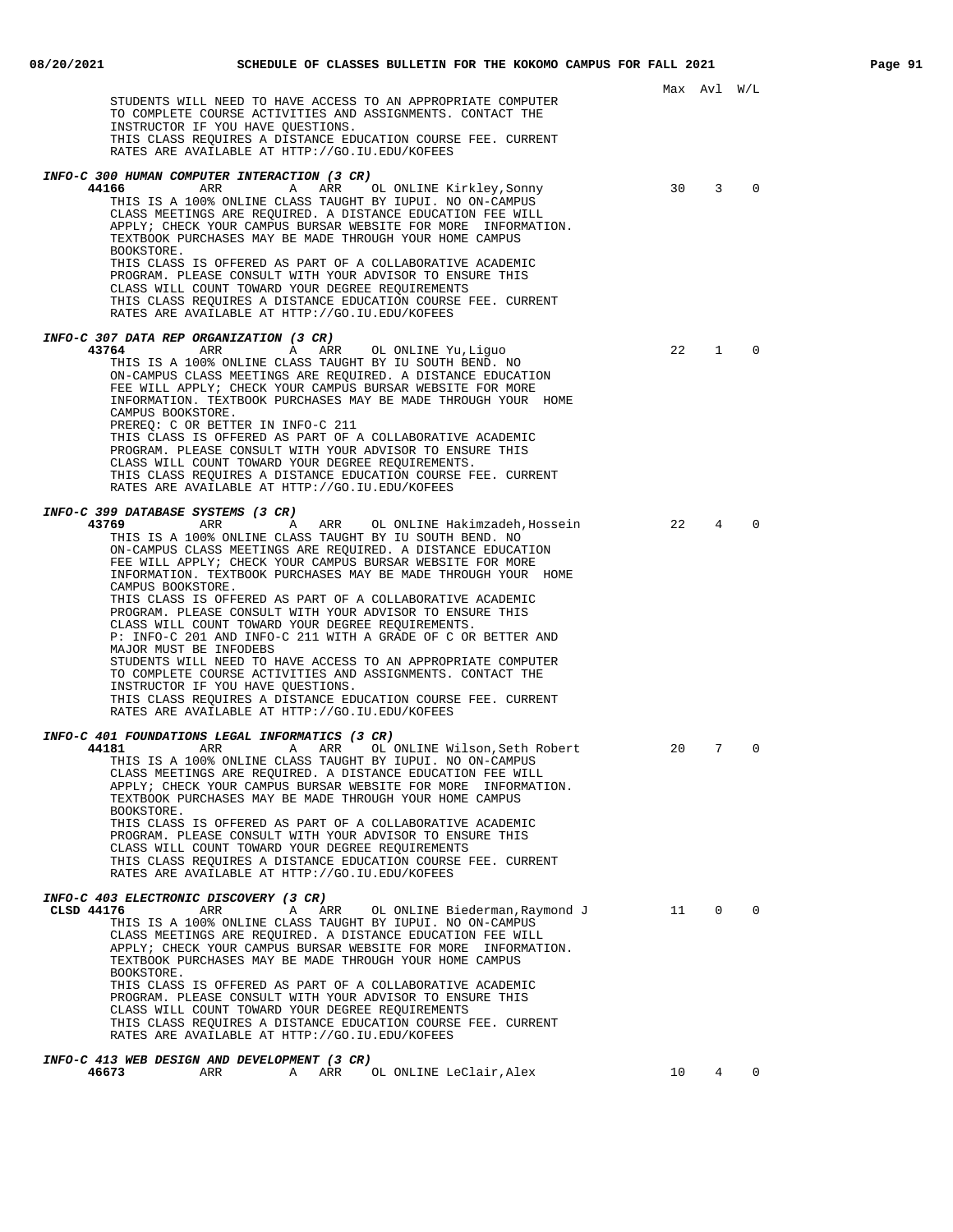|                                                                                                                                                                                                                                                                                                                                 |    | Max Avl W/L  |          |
|---------------------------------------------------------------------------------------------------------------------------------------------------------------------------------------------------------------------------------------------------------------------------------------------------------------------------------|----|--------------|----------|
| THIS IS A 100% ONLINE CLASS TAUGHT BY IU SOUTH BEND. NO<br>ON-CAMPUS CLASS MEETINGS ARE REQUIRED. A DISTANCE EDUCATION<br>FEE WILL APPLY; CHECK YOUR CAMPUS BURSAR WEBSITE FOR MORE<br>INFORMATION. TEXTBOOK PURCHASES MAY BE MADE THROUGH YOUR HOME<br>CAMPUS BOOKSTORE.<br>PREREQ: INFO-C 211 AND INFO-C 300                  |    |              |          |
| THIS CLASS REQUIRES A DISTANCE EDUCATION COURSE FEE. CURRENT<br>RATES ARE AVAILABLE AT HTTP://GO.IU.EDU/KOFEES                                                                                                                                                                                                                  |    |              |          |
| INFO-C 450 SYSTEM DESIGN (3 CR)                                                                                                                                                                                                                                                                                                 |    |              |          |
| 44161<br>ARR<br>ARR<br>OL ONLINE Elliott, Rob<br>A<br>THIS IS A 100% ONLINE CLASS TAUGHT BY IUPUI. NO ON-CAMPUS<br>CLASS MEETINGS ARE REQUIRED. A DISTANCE EDUCATION FEE WILL<br>APPLY; CHECK YOUR CAMPUS BURSAR WEBSITE FOR MORE INFORMATION.<br>TEXTBOOK PURCHASES MAY BE MADE THROUGH YOUR HOME CAMPUS<br>BOOKSTORE.         | 34 | $\mathbf{1}$ | 1        |
| THIS CLASS IS OFFERED AS PART OF A COLLABORATIVE ACADEMIC<br>PROGRAM. PLEASE CONSULT WITH YOUR ADVISOR TO ENSURE THIS<br>CLASS WILL COUNT TOWARD YOUR DEGREE REQUIREMENTS<br>THIS CLASS REQUIRES A DISTANCE EDUCATION COURSE FEE. CURRENT<br>RATES ARE AVAILABLE AT HTTP://GO.IU.EDU/KOFEES                                     |    |              |          |
| INFO-C 452 PROJECT MANAGEMENT (3 CR)                                                                                                                                                                                                                                                                                            |    |              |          |
| 43874<br>A ARR OL ONLINE Johnson, Karen D<br>ARR<br>THIS IS A 100% ONLINE CLASS TAUGHT BY IU NORTHWEST. NO<br>ON-CAMPUS CLASS MEETINGS ARE REOUIRED. A DISTANCE EDUCATION<br>FEE WILL APPLY; CHECK YOUR CAMPUS BURSAR WEBSITE FOR MORE<br>INFORMATION. TEXTBOOK PURCHASES MAY BE MADE THROUGH YOUR HOME                         | 25 | 6            | $\Omega$ |
| CAMPUS BOOKSTORE.<br>THIS COURSE IS PART OF THE "TRANSFER INDIANA" (TRANSFERIN)<br>INITIATIVE. FOR ADDITIONAL INFORMATION, LINK TO<br>WWW.TRANSFERIN.NET.                                                                                                                                                                       |    |              |          |
| THIS COURSE MEETS CONCURRENTLY WITH INFO- 1402<br>THIS CLASS REQUIRES A DISTANCE EDUCATION COURSE FEE. CURRENT<br>RATES ARE AVAILABLE AT HTTP://GO.IU.EDU/KOFEES                                                                                                                                                                |    |              |          |
| <b>INFO-C 453 COMPUTER &amp; INFORMATION ETHICS (3 CR)</b>                                                                                                                                                                                                                                                                      |    |              |          |
| 44171<br>ARR<br>Α<br>ARR<br>OL ONLINE Redding, Bryan Scott<br>THIS IS A 100% ONLINE CLASS TAUGHT BY IUPUI. NO ON-CAMPUS<br>CLASS MEETINGS ARE REQUIRED. A DISTANCE EDUCATION FEE WILL<br>APPLY; CHECK YOUR CAMPUS BURSAR WEBSITE FOR MORE INFORMATION.<br>TEXTBOOK PURCHASES MAY BE MADE THROUGH YOUR HOME CAMPUS<br>BOOKSTORE. | 40 | 33           | $\Omega$ |
| THIS CLASS IS OFFERED AS PART OF A COLLABORATIVE ACADEMIC<br>PROGRAM. PLEASE CONSULT WITH YOUR ADVISOR TO ENSURE THIS<br>CLASS WILL COUNT TOWARD YOUR DEGREE REQUIREMENTS<br>THIS CLASS REQUIRES A DISTANCE EDUCATION COURSE FEE. CURRENT<br>RATES ARE AVAILABLE AT HTTP://GO.IU.EDU/KOFEES                                     |    |              |          |
| INFO-I 101 INTRODUCTION TO INFORMATICS (4 CR)                                                                                                                                                                                                                                                                                   |    |              |          |
| 31125<br>$04:00P-05:45P$ MW<br>SM 201<br>Rouf , Ayesha<br>THIS CLASS REOUIRES A LABORATORY FEE. CURRENT RATES ARE<br>AVAILABLE AT HTTP://GO.IU.EDU/KOFEES<br>ADDITIONAL ONLINE INSTRUCTION REQUIRED                                                                                                                             | 24 | 3            | $\Omega$ |
| BASED ON EVOLVING COVID-19 PANDEMIC CONDITIONS AND<br>VACCINATION RESPONSE, THE WAY THIS CLASS IS TAUGHT<br>(INSTRUCTION MODE), IS SUBJECT TO CHANGE. STUDENTS WILL BE<br>INFORMED OF ANY CHANGES TO INSTRUCTION MODE.                                                                                                          |    |              |          |
| 31710<br>$07:00P-09:15P$<br>SM 201<br>MW<br>Grant,Johnathan E<br>THIS CLASS REQUIRES A LABORATORY FEE. CURRENT RATES ARE<br>AVAILABLE AT HTTP://GO.IU.EDU/KOFEES                                                                                                                                                                | 32 | 19           | $\Omega$ |
| ADDITIONAL ONLINE INSTRUCTION REQUIRED<br>BASED ON EVOLVING COVID-19 PANDEMIC CONDITIONS AND<br>VACCINATION RESPONSE, THE WAY THIS CLASS IS TAUGHT<br>(INSTRUCTION MODE), IS SUBJECT TO CHANGE. STUDENTS WILL BE                                                                                                                |    |              |          |
| INFORMED OF ANY CHANGES TO INSTRUCTION MODE.                                                                                                                                                                                                                                                                                    |    |              |          |
| <b>INFO-I 210 INFORMATION INFRASTRUCTURE I (4 CR)</b><br>31108<br>08:30A-10:15A<br>TR<br>SM 201<br>Hossain, Md Nour<br>JAVA                                                                                                                                                                                                     | 30 | 15           | 0        |
| THIS CLASS REQUIRES A LABORATORY FEE. CURRENT RATES ARE<br>AVAILABLE AT HTTP://GO.IU.EDU/KOFEES<br>ADDITIONAL ONLINE INSTRUCTION REQUIRED                                                                                                                                                                                       |    |              |          |
| BASED ON EVOLVING COVID-19 PANDEMIC CONDITIONS AND                                                                                                                                                                                                                                                                              |    |              |          |
| VACCINATION RESPONSE, THE WAY THIS CLASS IS TAUGHT<br>(INSTRUCTION MODE), IS SUBJECT TO CHANGE. STUDENTS WILL BE                                                                                                                                                                                                                |    |              |          |
| INFORMED OF ANY CHANGES TO INSTRUCTION MODE.                                                                                                                                                                                                                                                                                    |    |              |          |

**INFO-I 211 INFORMATION INFRASTRUCTURE II (4 CR)**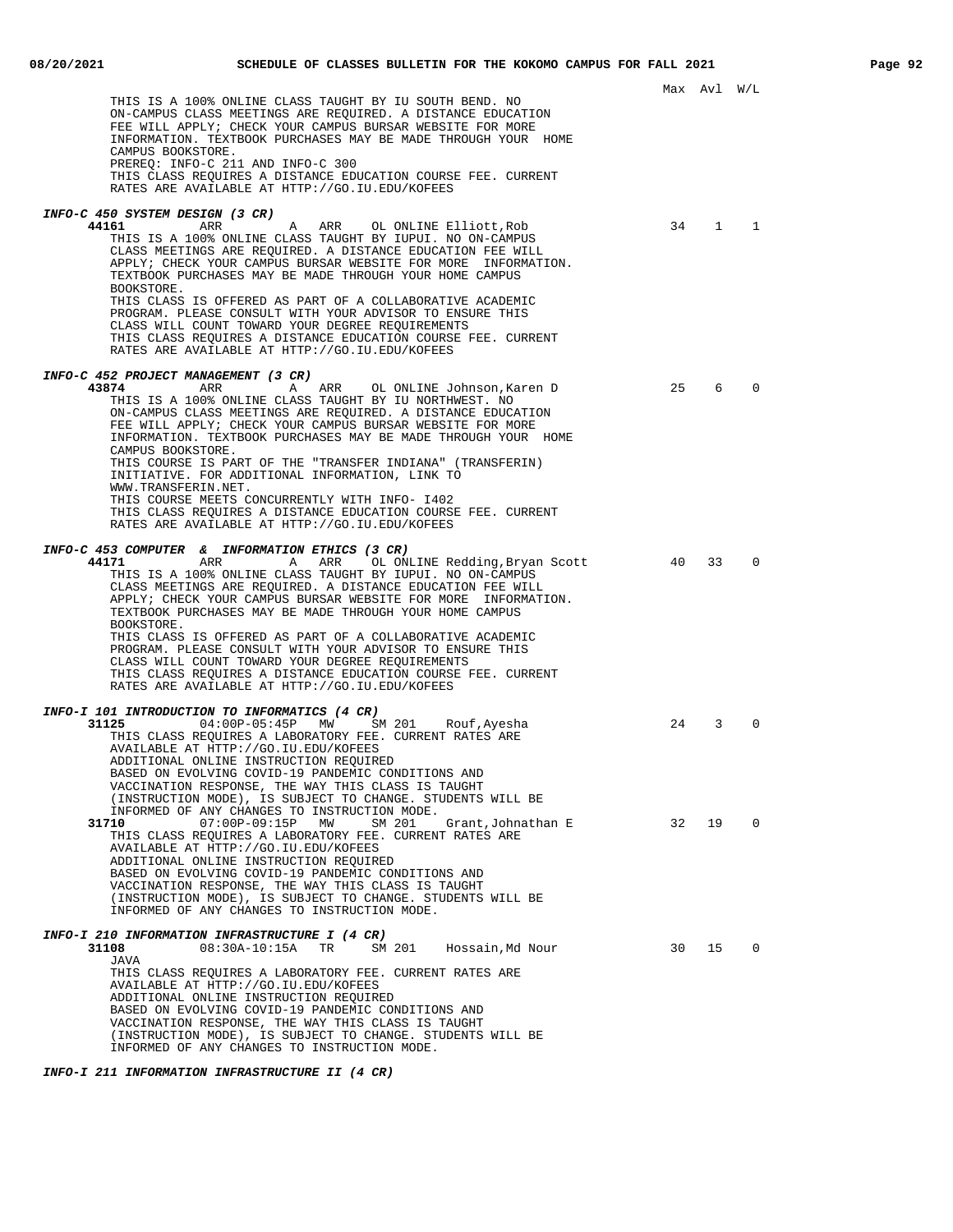| 31535<br>04:00P-05:45P TR SM 201<br>Canbaz,M Abdullah<br>THIS CLASS REQUIRES A LABORATORY FEE. CURRENT RATES ARE<br>AVAILABLE AT HTTP://GO.IU.EDU/KOFEES<br>BASED ON EVOLVING COVID-19 PANDEMIC CONDITIONS AND<br>VACCINATION RESPONSE, THE WAY THIS CLASS IS TAUGHT<br>(INSTRUCTION MODE), IS SUBJECT TO CHANGE. STUDENTS WILL BE<br>INFORMED OF ANY CHANGES TO INSTRUCTION MODE.                                                                                                                                                                                                                                                                                                                                                                             | 32 | Max Avl<br>20 | W/L<br>0       |
|----------------------------------------------------------------------------------------------------------------------------------------------------------------------------------------------------------------------------------------------------------------------------------------------------------------------------------------------------------------------------------------------------------------------------------------------------------------------------------------------------------------------------------------------------------------------------------------------------------------------------------------------------------------------------------------------------------------------------------------------------------------|----|---------------|----------------|
| INFO-I 213 WEB SITE DESIGN & DEVELOPMENT (3 CR)<br>31113<br>$02:30P-03:45P$ TR<br>SM 201<br>Liu, Yang<br>BASED ON EVOLVING COVID-19 PANDEMIC CONDITIONS AND<br>VACCINATION RESPONSE, THE WAY THIS CLASS IS TAUGHT<br>(INSTRUCTION MODE), IS SUBJECT TO CHANGE. STUDENTS WILL BE<br>INFORMED OF ANY CHANGES TO INSTRUCTION MODE.                                                                                                                                                                                                                                                                                                                                                                                                                                | 28 | 17            | 0              |
| INFO-I 223 DATA FLUENCY (3 CR)<br>CLSD 44186<br>ARR OL ONLINE Miller, Ashley Diane<br>ARR<br>A<br>THIS IS A 100% ONLINE CLASS TAUGHT BY IUPUI. NO ON-CAMPUS<br>CLASS MEETINGS ARE REQUIRED. A DISTANCE EDUCATION FEE WILL<br>APPLY; CHECK YOUR CAMPUS BURSAR WEBSITE FOR MORE INFORMATION.<br>TEXTBOOK PURCHASES MAY BE MADE THROUGH YOUR HOME CAMPUS<br>BOOKSTORE.<br>THIS CLASS IS OFFERED AS PART OF A COLLABORATIVE ACADEMIC<br>PROGRAM. PLEASE CONSULT WITH YOUR ADVISOR TO ENSURE THIS<br>CLASS WILL COUNT TOWARD YOUR DEGREE REQUIREMENTS<br>THIS CLASS REQUIRES A DISTANCE EDUCATION COURSE FEE. CURRENT<br>RATES ARE AVAILABLE AT HTTP://GO.IU.EDU/KOFEES                                                                                             | 41 | $\mathbf 0$   | $\Omega$       |
| INFO-I 300 HCI/INTERACTION DESIGN (3 CR)<br>31255<br>10:00A-11:15A MW<br>SM 224<br>Liu, Yang<br>BASED ON EVOLVING COVID-19 PANDEMIC CONDITIONS AND<br>VACCINATION RESPONSE, THE WAY THIS CLASS IS TAUGHT<br>(INSTRUCTION MODE), IS SUBJECT TO CHANGE. STUDENTS WILL BE<br>INFORMED OF ANY CHANGES TO INSTRUCTION MODE.                                                                                                                                                                                                                                                                                                                                                                                                                                         | 24 | 15            | $\Omega$       |
| INFO-I 416 CLOUD COMPUTING FOR DATA SCI (3 CR)<br>44956<br>Α<br>ARR<br>OL ONLINE Salomon, Elie<br>ARR<br>THIS IS A 100% ONLINE CLASS TAUGHT BY IUPUI. NO ON-CAMPUS<br>CLASS MEETINGS ARE REQUIRED. A DISTANCE EDUCATION FEE WILL<br>APPLY; CHECK YOUR CAMPUS BURSAR WEBSITE FOR MORE INFORMATION.<br>TEXTBOOK PURCHASES MAY BE MADE THROUGH YOUR HOME CAMPUS<br>BOOKSTORE.<br>THIS CLASS IS OFFERED AS PART OF A COLLABORATIVE ACADEMIC<br>PROGRAM. PLEASE CONSULT WITH YOUR ADVISOR TO ENSURE THIS<br>CLASS WILL COUNT TOWARD YOUR DEGREE REQUIREMENTS<br>THIS CLASS REQUIRES A DISTANCE EDUCATION COURSE FEE. CURRENT<br>RATES ARE AVAILABLE AT HTTP://GO.IU.EDU/KOFEES                                                                                      | 30 | 23            | $\Omega$       |
| <b>INFO-I 421 APPLICATIONS OF DATA MINING (3 CR)</b><br>43759<br>OL ONLINE Nair, Murlidharan T<br>ARR<br>Α<br>ARR<br>THIS IS A 100% ONLINE CLASS TAUGHT BY IU SOUTH BEND. NO<br>ON-CAMPUS CLASS MEETINGS ARE REQUIRED. A DISTANCE EDUCATION<br>FEE WILL APPLY; CHECK YOUR CAMPUS BURSAR WEBSITE FOR MORE<br>INFORMATION. TEXTBOOK PURCHASES MAY BE MADE THROUGH YOUR HOME<br>CAMPUS BOOKSTORE.<br>PREREQ: C- OR BETTER IN CSCI-243 OR INFO-I 308 OR CSCI-A 594<br>THIS CLASS IS OFFERED AS PART OF A COLLABORATIVE ACADEMIC<br>PROGRAM. PLEASE CONSULT WITH YOUR ADVISOR TO ENSURE THIS<br>CLASS WILL COUNT TOWARD YOUR DEGREE REQUIREMENTS.<br>THIS CLASS REQUIRES A DISTANCE EDUCATION COURSE FEE. CURRENT<br>RATES ARE AVAILABLE AT HTTP://GO.IU.EDU/KOFEES | 23 | 4             | $\Omega$       |
| INFO-I 450 DESIGN & DEV OF AN INFO SYSTEM (3 CR)<br>31145<br>$01:00P-02:15P$<br>TR<br>SM 201<br>Hossain, Md Nour<br>BASED ON EVOLVING COVID-19 PANDEMIC CONDITIONS AND<br>VACCINATION RESPONSE, THE WAY THIS CLASS IS TAUGHT<br>(INSTRUCTION MODE), IS SUBJECT TO CHANGE. STUDENTS WILL BE<br>INFORMED OF ANY CHANGES TO INSTRUCTION MODE.                                                                                                                                                                                                                                                                                                                                                                                                                     | 32 | 23            | $\overline{0}$ |
| INFO-I 453 COMPUTER & INFORMATION ETHICS (3 CR)<br>44191<br>ARR<br>Α<br>ARR<br>OL ONLINE Redding, Bryan Scott<br>THIS IS A 100% ONLINE CLASS TAUGHT BY IUPUI. NO ON-CAMPUS<br>CLASS MEETINGS ARE REQUIRED. A DISTANCE EDUCATION FEE WILL<br>APPLY; CHECK YOUR CAMPUS BURSAR WEBSITE FOR MORE INFORMATION.<br>TEXTBOOK PURCHASES MAY BE MADE THROUGH YOUR HOME CAMPUS<br>BOOKSTORE.<br>THIS CLASS IS OFFERED AS PART OF A COLLABORATIVE ACADEMIC<br>PROGRAM. PLEASE CONSULT WITH YOUR ADVISOR TO ENSURE THIS                                                                                                                                                                                                                                                    | 40 | $\mathbf{1}$  | $\mathbf 0$    |

CLASS WILL COUNT TOWARD YOUR DEGREE REQUIREMENTS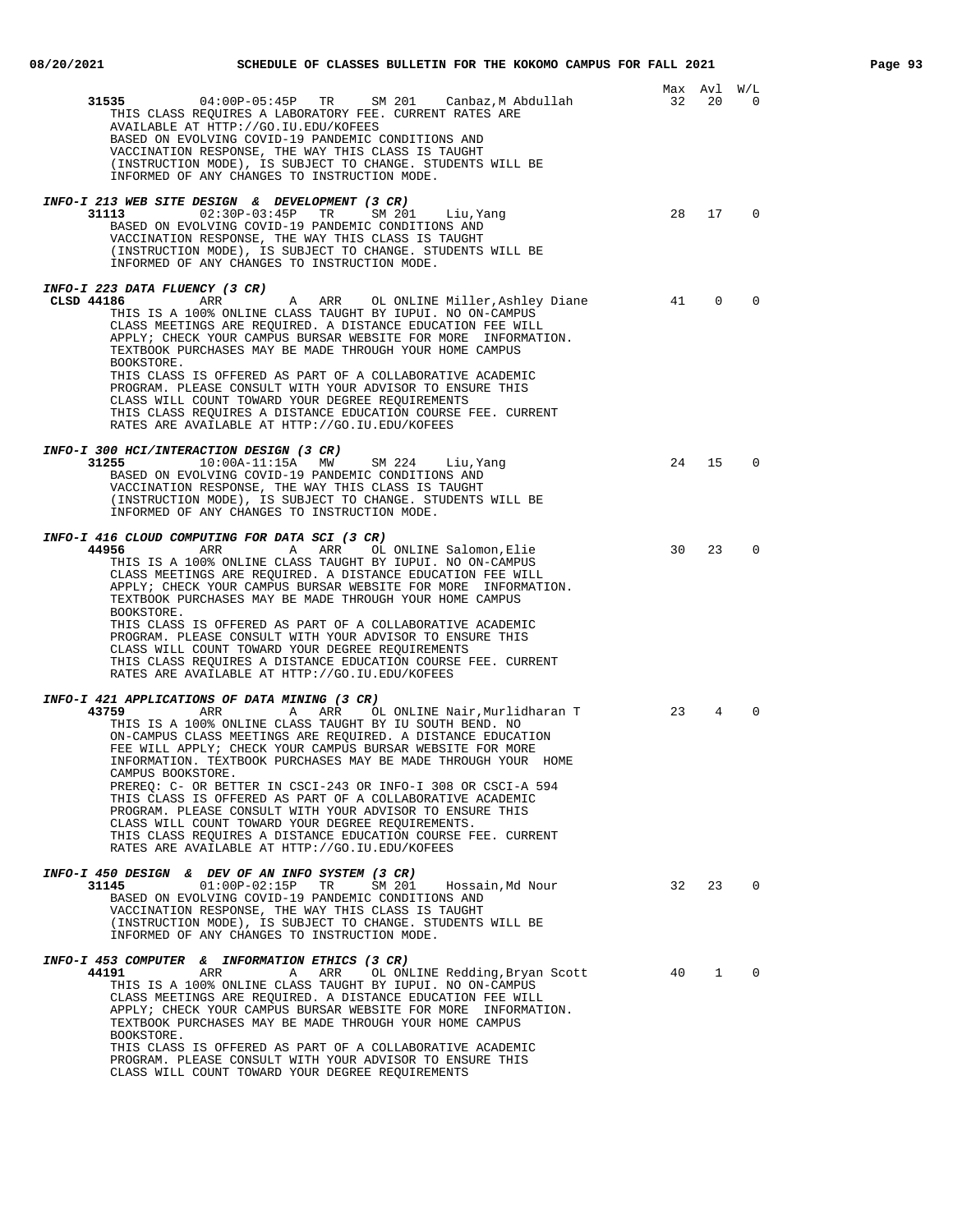Max Avl W/L THIS CLASS REQUIRES A DISTANCE EDUCATION COURSE FEE. CURRENT RATES ARE AVAILABLE AT HTTP://GO.IU.EDU/KOFEES<br>CLSD 47070 ARR A ARR OL ONLINE Re <sup>11</sup> A ARR OL ONLINE Redding,Bryan Scott 13 0 0 THIS IS A 100% ONLINE CLASS TAUGHT BY IUPUI. NO ON-CAMPUS CLASS MEETINGS ARE REQUIRED. A DISTANCE EDUCATION FEE WILL APPLY; CHECK YOUR CAMPUS BURSAR WEBSITE FOR MORE INFORMATION. TEXTBOOK PURCHASES MAY BE MADE THROUGH YOUR HOME CAMPUS BOOKSTORE. THIS CLASS IS OFFERED AS PART OF A COLLABORATIVE ACADEMIC PROGRAM. PLEASE CONSULT WITH YOUR ADVISOR TO ENSURE THIS CLASS WILL COUNT TOWARD YOUR DEGREE REQUIREMENTS THIS CLASS REQUIRES A DISTANCE EDUCATION COURSE FEE. CURRENT

RATES ARE AVAILABLE AT HTTP://GO.IU.EDU/KOFEES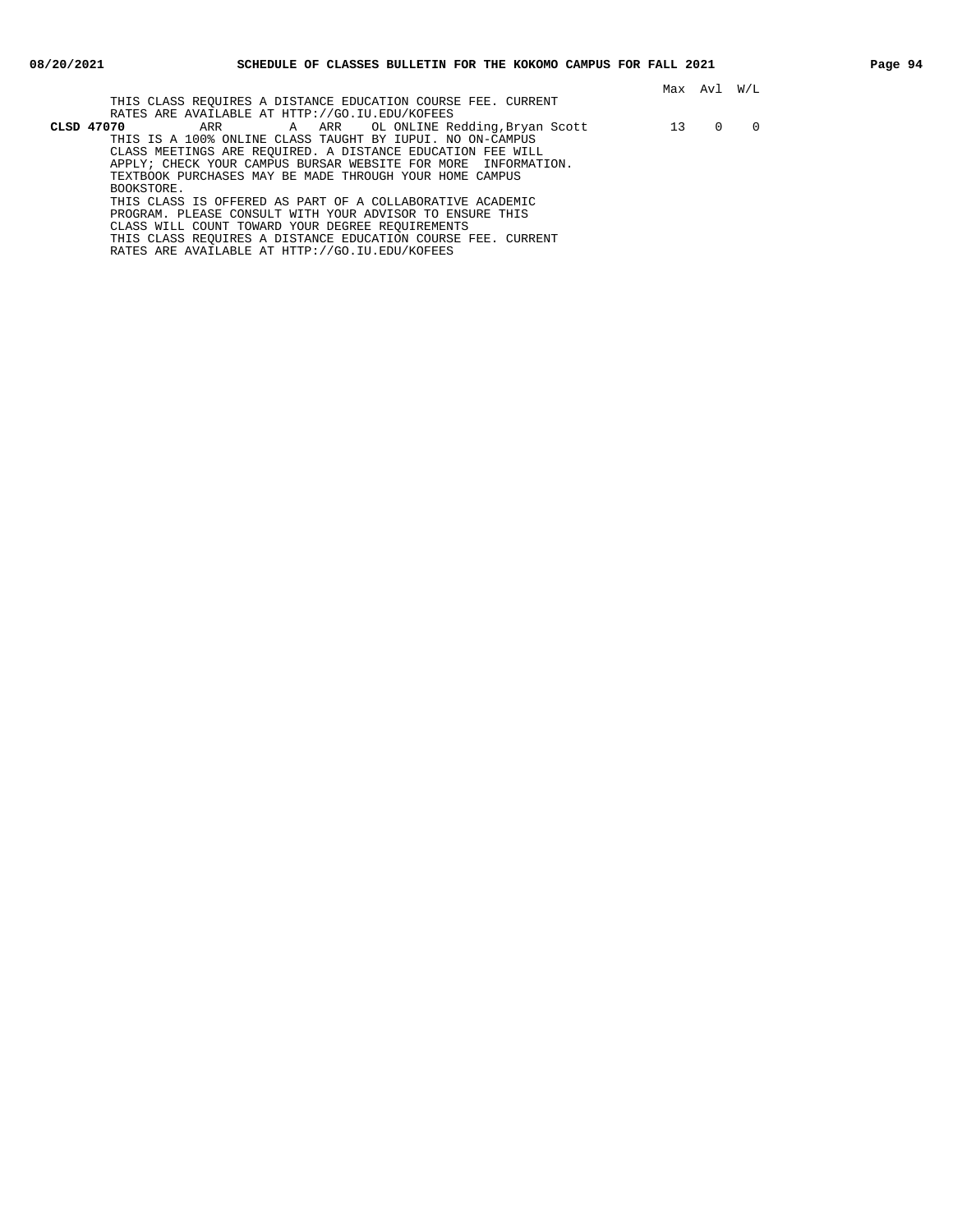# **MICROBIOLOGY (MICR)**

| MICR-J 200 MICROBIOLOGY & IMMUNOLOGY (3 CR)<br>05:30P-06:45P M<br>31062<br>SM 116 Duffitt, Ashley Dawn<br>ADDITIONAL ONLINE INSTRUCTION REQUIRED<br>BASED ON EVOLVING COVID-19 PANDEMIC CONDITIONS AND<br>VACCINATION RESPONSE, THE WAY THIS CLASS IS TAUGHT<br>(INSTRUCTION MODE), IS SUBJECT TO CHANGE. STUDENTS WILL BE                                                                 | 40 | 9        | $\overline{0}$ |
|--------------------------------------------------------------------------------------------------------------------------------------------------------------------------------------------------------------------------------------------------------------------------------------------------------------------------------------------------------------------------------------------|----|----------|----------------|
| INFORMED OF ANY CHANGES TO INSTRUCTION MODE.<br>$01:00P-02:15P$ M<br>Duffitt, Ashley Dawn<br>CLSD 31152<br>SM 116<br>ADDITIONAL ONLINE INSTRUCTION REOUIRED<br>BASED ON EVOLVING COVID-19 PANDEMIC CONDITIONS AND<br>VACCINATION RESPONSE, THE WAY THIS CLASS IS TAUGHT<br>(INSTRUCTION MODE), IS SUBJECT TO CHANGE. STUDENTS WILL BE<br>INFORMED OF ANY CHANGES TO INSTRUCTION MODE.      | 40 | $\Omega$ | $\Omega$       |
| MICR-J 201 MICROBIOLOGY LABORATORY (1 CR)                                                                                                                                                                                                                                                                                                                                                  |    |          |                |
| 31063<br>02:30P-05:00P M<br>SM 130 Stepaniak, Mark Douglas<br>THIS CLASS REOUIRES A LABORATORY FEE. CURRENT RATES ARE<br>AVAILABLE AT HTTP://GO.IU.EDU/KOFEES<br>BASED ON EVOLVING COVID-19 PANDEMIC CONDITIONS AND<br>VACCINATION RESPONSE, THE WAY THIS CLASS IS TAUGHT<br>(INSTRUCTION MODE), IS SUBJECT TO CHANGE. STUDENTS WILL BE<br>INFORMED OF ANY CHANGES TO INSTRUCTION MODE.    | 24 | 6        | $\overline{0}$ |
| 31314<br>07:00P-09:30P M<br>SM 130<br>Beck, Mary J<br>THIS CLASS REOUIRES A LABORATORY FEE. CURRENT RATES ARE<br>AVAILABLE AT HTTP://GO.IU.EDU/KOFEES<br>BASED ON EVOLVING COVID-19 PANDEMIC CONDITIONS AND<br>VACCINATION RESPONSE, THE WAY THIS CLASS IS TAUGHT<br>(INSTRUCTION MODE), IS SUBJECT TO CHANGE. STUDENTS WILL BE<br>INFORMED OF ANY CHANGES TO INSTRUCTION MODE.            | 24 | 9        | $\Omega$       |
| 02:30P-05:00P W<br>SM 130<br>Stepaniak, Mark Douglas<br>31868<br>THIS CLASS REQUIRES A LABORATORY FEE. CURRENT RATES ARE<br>AVAILABLE AT HTTP://GO.IU.EDU/KOFEES<br>BASED ON EVOLVING COVID-19 PANDEMIC CONDITIONS AND<br>VACCINATION RESPONSE, THE WAY THIS CLASS IS TAUGHT<br>(INSTRUCTION MODE), IS SUBJECT TO CHANGE. STUDENTS WILL BE<br>INFORMED OF ANY CHANGES TO INSTRUCTION MODE. | 24 | 2        | $\Omega$       |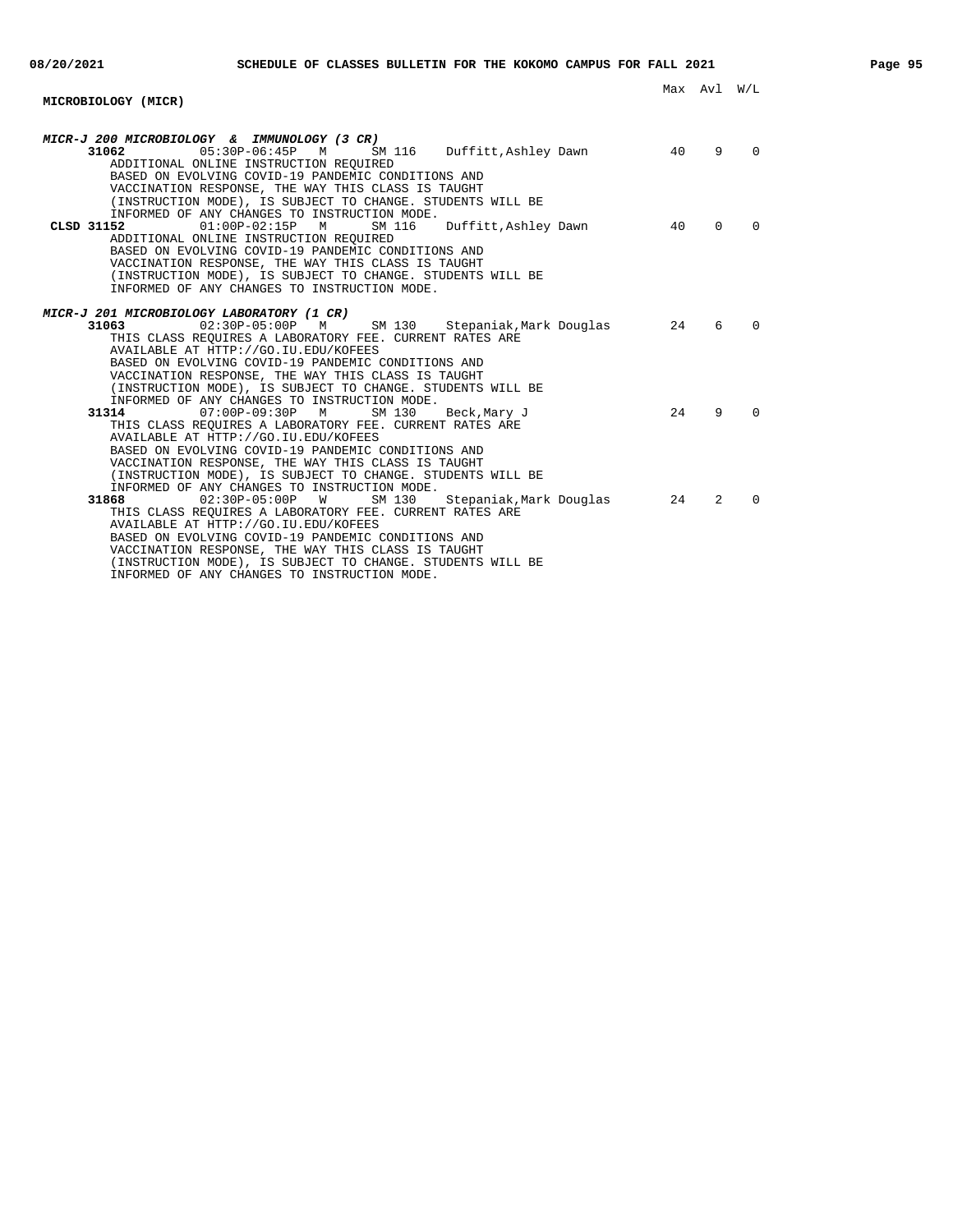| PHYSICS (PHYS)                                                                                                                                                                                                                                                                                                                                                                                                                                                                                                                                  |                         |                                        |             |
|-------------------------------------------------------------------------------------------------------------------------------------------------------------------------------------------------------------------------------------------------------------------------------------------------------------------------------------------------------------------------------------------------------------------------------------------------------------------------------------------------------------------------------------------------|-------------------------|----------------------------------------|-------------|
| PHYS-P 100 PHYSICS IN THE MODERN WORLD (5 CR)<br>31069<br>$08:30A-09:45A$<br>TR<br>SM 109<br>Ling,Zhichao<br>BASED ON EVOLVING COVID-19 PANDEMIC CONDITIONS AND                                                                                                                                                                                                                                                                                                                                                                                 | 24                      | 14                                     | $\Omega$    |
| VACCINATION RESPONSE, THE WAY THIS CLASS IS TAUGHT<br>(INSTRUCTION MODE), IS SUBJECT TO CHANGE. STUDENTS WILL BE<br>INFORMED OF ANY CHANGES TO INSTRUCTION MODE.<br>Laboratory (LAB)                                                                                                                                                                                                                                                                                                                                                            |                         |                                        |             |
| 31070<br>$10:00A-12:30P$ R<br>SM 109 Ling, Zhichao<br>THIS CLASS REQUIRES A LABORATORY FEE. CURRENT RATES ARE<br>AVAILABLE AT HTTP://GO.IU.EDU/KOFEES<br>BASED ON EVOLVING COVID-19 PANDEMIC CONDITIONS AND<br>VACCINATION RESPONSE, THE WAY THIS CLASS IS TAUGHT<br>(INSTRUCTION MODE), IS SUBJECT TO CHANGE. STUDENTS WILL BE<br>INFORMED OF ANY CHANGES TO INSTRUCTION MODE.                                                                                                                                                                 | 24                      | 14                                     | $\Omega$    |
| PHYS-P 120 ENERGY AND TECHNOLOGY (3 CR)<br>44899<br>ARR<br>ARR<br>OL ONLINE Whitman, Richard T<br>A<br>THIS IS A 100% ONLINE CLASS TAUGHT BY IU EAST. NO ON-CAMPUS<br>CLASS MEETINGS ARE REQUIRED. A DISTANCE EDUCATION FEE WILL<br>APPLY; CHECK YOUR CAMPUS BURSAR WEBSITE FOR MORE INFORMATION.<br>IF IU E-TEXTS ARE NOT USED FOR THIS CLASS, TEXTBOOKS AND<br>OTHER MATERIALS ARE AVAILABLE AT YOUR HOME CAMPUS BOOKSTORE.<br>THIS CLASS REQUIRES A DISTANCE EDUCATION COURSE FEE. CURRENT<br>RATES ARE AVAILABLE AT HTTP://GO.IU.EDU/KOFEES | 40                      | 17                                     | $\Omega$    |
| <i>PHYS-P 201 GENERAL PHYSICS 1 (5 CR)</i><br>31881<br>02:30P-03:45P MWF SM 116 Motl, Patrick Michael<br>BASED ON EVOLVING COVID-19 PANDEMIC CONDITIONS AND<br>VACCINATION RESPONSE, THE WAY THIS CLASS IS TAUGHT<br>(INSTRUCTION MODE), IS SUBJECT TO CHANGE. STUDENTS WILL BE<br>INFORMED OF ANY CHANGES TO INSTRUCTION MODE.<br>Laboratory (LAB)                                                                                                                                                                                             | 60                      | 13                                     | 0           |
| 31957<br>$04:00P-06:00P$<br>M<br>SM 109<br>Detchon, Joel C<br>STUDENT MUST REGISTER FOR BOTH LECTURE AND LAB.<br>THIS CLASS REQUIRES A LABORATORY FEE. CURRENT RATES ARE<br>AVAILABLE AT HTTP://GO.IU.EDU/KOFEES<br>BASED ON EVOLVING COVID-19 PANDEMIC CONDITIONS AND<br>VACCINATION RESPONSE, THE WAY THIS CLASS IS TAUGHT<br>(INSTRUCTION MODE), IS SUBJECT TO CHANGE. STUDENTS WILL BE<br>INFORMED OF ANY CHANGES TO INSTRUCTION MODE.                                                                                                      | 20                      | 2                                      | 0           |
| 31958<br>04:00P-06:00P W<br>SM 109<br>Detchon,Joel C<br>STUDENT MUST REGISTER FOR BOTH LECTURE AND LAB.<br>THIS CLASS REQUIRES A LABORATORY FEE. CURRENT RATES ARE<br>AVAILABLE AT HTTP://GO.IU.EDU/KOFEES<br>BASED ON EVOLVING COVID-19 PANDEMIC CONDITIONS AND<br>VACCINATION RESPONSE, THE WAY THIS CLASS IS TAUGHT<br>(INSTRUCTION MODE), IS SUBJECT TO CHANGE. STUDENTS WILL BE<br>INFORMED OF ANY CHANGES TO INSTRUCTION MODE.                                                                                                            | 20                      | 5                                      | $\Omega$    |
| 31959<br>12:00P-02:00P F<br>SM 109<br>Detchon, Joel C<br>STUDENT MUST REGISTER FOR BOTH LECTURE AND LAB.<br>THIS CLASS REQUIRES A LABORATORY FEE. CURRENT RATES ARE<br>AVAILABLE AT HTTP://GO.IU.EDU/KOFEES<br>BASED ON EVOLVING COVID-19 PANDEMIC CONDITIONS AND<br>VACCINATION RESPONSE, THE WAY THIS CLASS IS TAUGHT<br>(INSTRUCTION MODE), IS SUBJECT TO CHANGE. STUDENTS WILL BE<br>INFORMED OF ANY CHANGES TO INSTRUCTION MODE.                                                                                                           | 20                      | 6                                      | $\Omega$    |
| <i>PHYS-P 301 PHYSICS 3 (3 CR)</i><br>CLSD 44462 PERM<br>ARR<br>ARR<br>A<br>PERMISSION OF DEPARTMENT REQUIRED.                                                                                                                                                                                                                                                                                                                                                                                                                                  | Motl, Patrick Michael 1 | $\overline{0}$                         | $\mathbf 0$ |
| PHYS-S 406 RESEARCH PROJECT (3 CR)<br>Motl, Patrick Michael<br>CLSD 31519 PERM<br>ARR<br>ARR<br>A                                                                                                                                                                                                                                                                                                                                                                                                                                               |                         | $1 \quad \blacksquare$<br>$\mathbf{0}$ | 0           |

PERMISSION OF DEPARTMENT REQUIRED.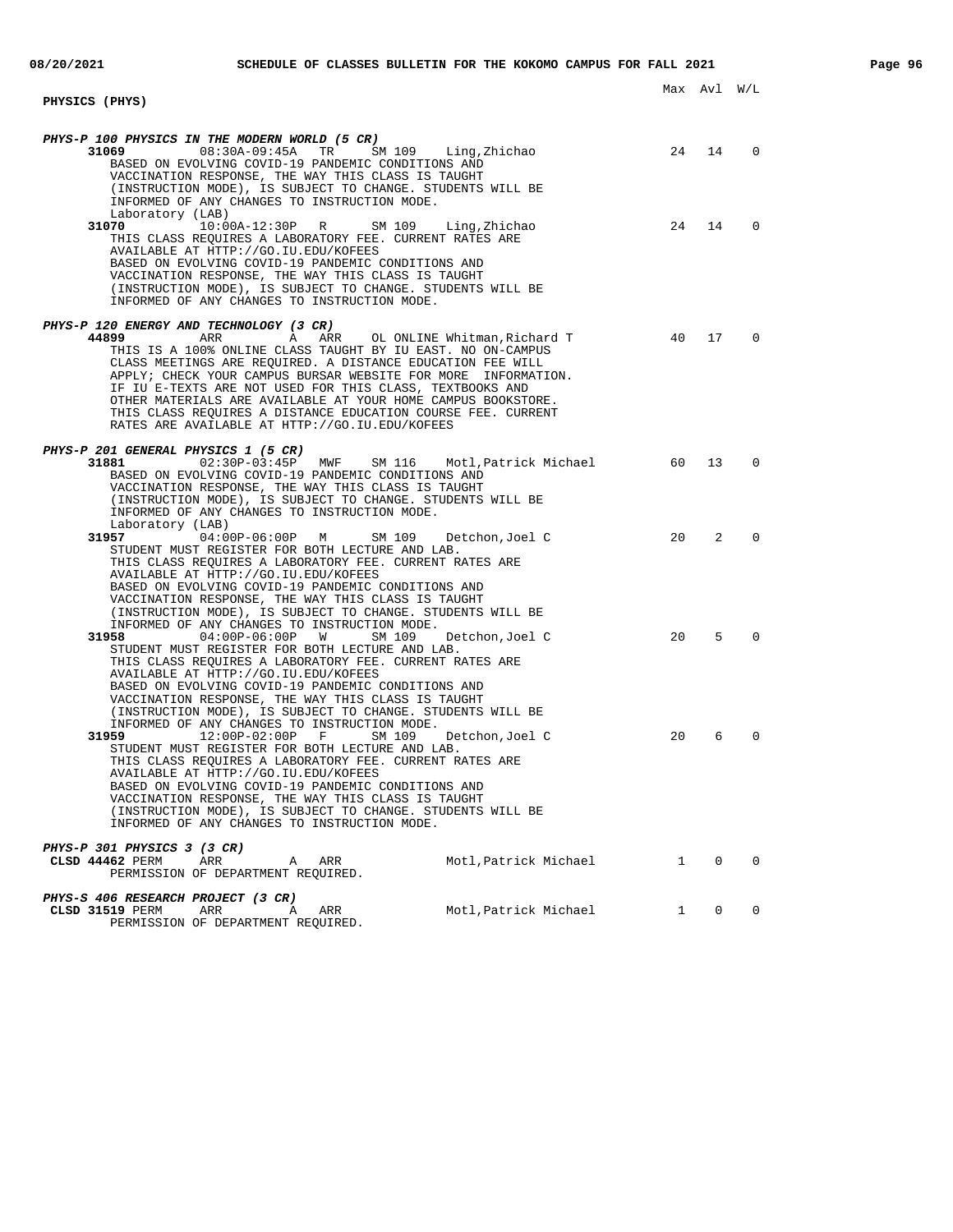| <b>PHYSIOLOGY (PHSL)</b>                                                                                                                                                                                                                                                                                                                                                                                                                                                                                                                                                                                                                                        |    | Max Avl W/L  |              |
|-----------------------------------------------------------------------------------------------------------------------------------------------------------------------------------------------------------------------------------------------------------------------------------------------------------------------------------------------------------------------------------------------------------------------------------------------------------------------------------------------------------------------------------------------------------------------------------------------------------------------------------------------------------------|----|--------------|--------------|
| <b>PHSL-P 215 BASIC HUMAN PHYSIOLOGY (5 CR)</b><br>KA 105 Finkler,Michael S.<br>CLSD 31066<br>$01:00P-02:15P$ TR                                                                                                                                                                                                                                                                                                                                                                                                                                                                                                                                                | 96 | $\Omega$     | 0            |
| BASED ON EVOLVING COVID-19 PANDEMIC CONDITIONS AND<br>VACCINATION RESPONSE, THE WAY THIS CLASS IS TAUGHT<br>(INSTRUCTION MODE), IS SUBJECT TO CHANGE. STUDENTS WILL BE<br>INFORMED OF ANY CHANGES TO INSTRUCTION MODE.<br>Laboratory (LAB)                                                                                                                                                                                                                                                                                                                                                                                                                      |    |              |              |
| $10:00A-12:30P$ T<br>CLSD 31119<br>SM 126<br>Duffitt, Ashley Dawn<br>$10:00A-12:30P$ T<br>SM 126<br>Finkler, Michael S.<br>THIS CLASS REQUIRES A LABORATORY FEE. CURRENT RATES ARE<br>AVAILABLE AT HTTP://GO.IU.EDU/KOFEES<br>BASED ON EVOLVING COVID-19 PANDEMIC CONDITIONS AND<br>VACCINATION RESPONSE, THE WAY THIS CLASS IS TAUGHT<br>(INSTRUCTION MODE), IS SUBJECT TO CHANGE. STUDENTS WILL BE<br>INFORMED OF ANY CHANGES TO INSTRUCTION MODE.                                                                                                                                                                                                            | 24 | $\Omega$     | 0            |
| CLSD 31067<br>10:00A-12:30P R<br>SM 126<br>Duffitt,Ashley Dawn<br>SM 126<br>10:00A-12:30P R<br>Finkler, Michael S.<br>THIS CLASS REQUIRES A LABORATORY FEE. CURRENT RATES ARE<br>AVAILABLE AT HTTP://GO.IU.EDU/KOFEES<br>BASED ON EVOLVING COVID-19 PANDEMIC CONDITIONS AND<br>VACCINATION RESPONSE, THE WAY THIS CLASS IS TAUGHT<br>(INSTRUCTION MODE), IS SUBJECT TO CHANGE. STUDENTS WILL BE<br>INFORMED OF ANY CHANGES TO INSTRUCTION MODE.                                                                                                                                                                                                                 | 24 | $\mathbf 0$  | $\Omega$     |
| CLSD 31068<br>10:00A-12:30P F<br>SM 126<br>Houston,Nicole Christina<br>SM 126<br>$10:00A-12:30P$ F<br>Finkler, Michael S.<br>THIS CLASS REOUIRES A LABORATORY FEE. CURRENT RATES ARE<br>AVAILABLE AT HTTP://GO.IU.EDU/KOFEES<br>BASED ON EVOLVING COVID-19 PANDEMIC CONDITIONS AND<br>VACCINATION RESPONSE, THE WAY THIS CLASS IS TAUGHT<br>(INSTRUCTION MODE), IS SUBJECT TO CHANGE. STUDENTS WILL BE<br>INFORMED OF ANY CHANGES TO INSTRUCTION MODE.                                                                                                                                                                                                          | 24 | $\Omega$     | $\Omega$     |
| CLSD 31144<br>$02:30P-05:00P$ F<br>SM 126<br>Houston,Nicole Christina<br>02:30P-05:00P F<br>SM 126<br>Finkler,Michael S.<br>STUDENT MUST REGISTER FOR BOTH LECTURE AND LAB.<br>THIS CLASS REQUIRES A LABORATORY FEE. CURRENT RATES ARE<br>AVAILABLE AT HTTP://GO.IU.EDU/KOFEES<br>BASED ON EVOLVING COVID-19 PANDEMIC CONDITIONS AND<br>VACCINATION RESPONSE, THE WAY THIS CLASS IS TAUGHT<br>(INSTRUCTION MODE), IS SUBJECT TO CHANGE. STUDENTS WILL BE<br>INFORMED OF ANY CHANGES TO INSTRUCTION MODE.                                                                                                                                                        | 24 | $\Omega$     | $\Omega$     |
| PHSL-P 215 BASIC HUMAN PHYSIOLOGY (5 CR)<br>CLSD 45166<br>ARR<br>OL ONLINE Edmonds, Kent E.<br>ARR<br>$\mathbb A$<br>ARR<br>Α<br>ARR<br>OL ONLINE Book, Michael J<br>PLEASE SEE BULLETIN FOR PREREQUISITES.<br>THIS IS A 100% ONLINE CLASS TAUGHT BY IU SOUTHEAST. NO<br>ON-CAMPUS CLASS MEETINGS ARE REQUIRED. A DISTANCE EDUCATION<br>FEE WILL APPLY; CHECK YOUR CAMPUS BURSAR WEBSITE FOR MORE<br>INFORMATION. IF IU E-TEXTS ARE NOT USED FOR THIS CLASS,<br>TEXTBOOKS AND OTHER MATERIALS ARE AVAILABLE AT YOUR HOME<br>CAMPUS BOOKSTORE.<br>THIS CLASS REQUIRES A DISTANCE EDUCATION COURSE FEE. CURRENT<br>RATES ARE AVAILABLE AT HTTP://GO.IU.EDU/KOFEES | 24 | 0            | 3            |
| PHSL-P 416 COMPARATIVE ANIMAL PHYSIOLOGY (3 CR)<br>40803<br>$01:00P-02:15P$<br>MW<br>SM 226<br>Finkler,Michael S.<br>BASED ON EVOLVING COVID-19 PANDEMIC CONDITIONS AND<br>VACCINATION RESPONSE, THE WAY THIS CLASS IS TAUGHT<br>(INSTRUCTION MODE), IS SUBJECT TO CHANGE. STUDENTS WILL BE<br>INFORMED OF ANY CHANGES TO INSTRUCTION MODE.                                                                                                                                                                                                                                                                                                                     | 24 | $\mathbf{1}$ | 0            |
| PHSL-P 418 LAB IN COMP ANIMAL PHYSIOLOGY (2 CR)<br>40807<br>$04:00P-04:50P$ M<br>SM 126<br>Finkler, Michael S.<br>$02:30P-05:00P$ W<br>SM 126<br>THIS CLASS REOUIRES A LABORATORY FEE. CURRENT RATES ARE<br>AVAILABLE AT HTTP://GO.IU.EDU/KOFEES<br>BASED ON EVOLVING COVID-19 PANDEMIC CONDITIONS AND<br>VACCINATION RESPONSE, THE WAY THIS CLASS IS TAUGHT<br>(INSTRUCTION MODE), IS SUBJECT TO CHANGE. STUDENTS WILL BE<br>INFORMED OF ANY CHANGES TO INSTRUCTION MODE.                                                                                                                                                                                      |    | 24 7         | $\mathbf{0}$ |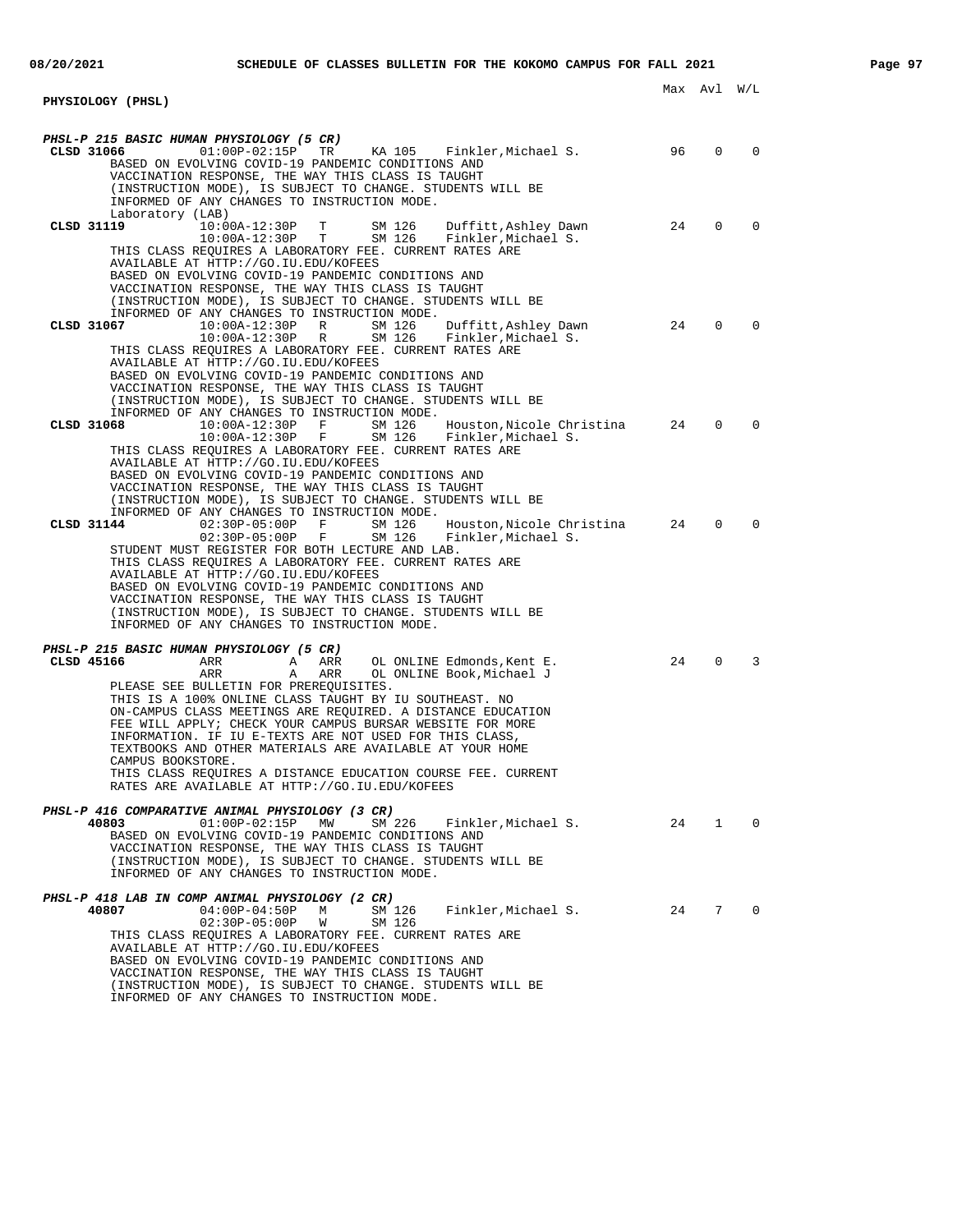| SCHOOL OF SCIENCES (SSCI)                                              | Max | Avl      | W/L      |
|------------------------------------------------------------------------|-----|----------|----------|
|                                                                        |     |          |          |
| SSCI-S 100 STRATEGIES FOR SUCCESS IN MATH (3 CR)                       |     |          |          |
| 08:30A-09:45A<br>KO 072<br>CLSD 31257<br>Jaworski.Deborah<br><b>MW</b> | 30  | $\Omega$ | $\Omega$ |
| BASED ON EVOLVING COVID-19 PANDEMIC CONDITIONS AND                     |     |          |          |
| VACCINATION RESPONSE, THE WAY THIS CLASS IS TAUGHT                     |     |          |          |
| (INSTRUCTION MODE), IS SUBJECT TO CHANGE. STUDENTS WILL BE             |     |          |          |
| INFORMED OF ANY CHANGES TO INSTRUCTION MODE.                           |     |          |          |
| KO 082<br>41077<br>$01:00P-02:15P$ TR<br>Tebbe,Amelia Nora             | 30  | 1        | $\Omega$ |
| BASED ON EVOLVING COVID-19 PANDEMIC CONDITIONS AND                     |     |          |          |
| VACCINATION RESPONSE, THE WAY THIS CLASS IS TAUGHT                     |     |          |          |
| (INSTRUCTION MODE), IS SUBJECT TO CHANGE. STUDENTS WILL BE             |     |          |          |
| INFORMED OF ANY CHANGES TO INSTRUCTION MODE.                           |     |          |          |
| SSCI-S 425 CAPSTONE IN GENERAL STUDIES (2 CR)                          |     |          |          |
| 32012 RSTR<br>OL ONLINE Hampshire, Kathryn Marie<br>ARR<br>ARR<br>A    | 25  | 3        | $\Omega$ |
| THIS CLASS IS 100% ONLINE.                                             |     |          |          |
| THIS CLASS REOUIRES A DISTANCE EDUCATION COURSE FEE. CURRENT           |     |          |          |
| RATES ARE AVAILABLE AT HTTP://GO.IU.EDU/KOFEES                         |     |          |          |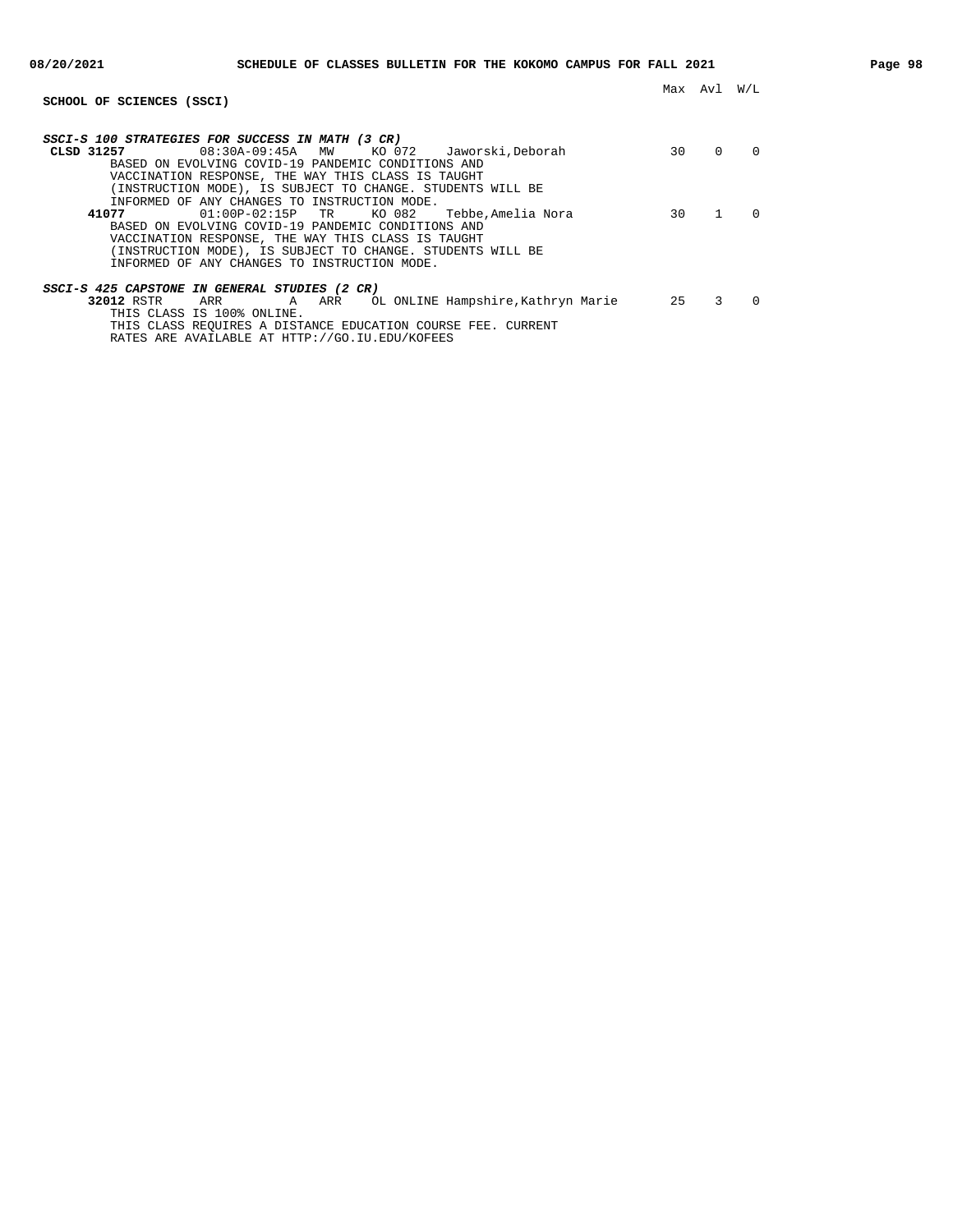**SUSTAINABILITY STUDIES (SUST)**

**SUST-C 340 SOC & BEHAV APPROACHES TO SUST (3 CR) 46489 ARR ARR OL ONLINE Jones, Earl 25 17 10** THIS CLASS MEETS DURING THE FIRST EIGHT WEEKS OF THE SEMESTER. THIS IS A 100% ONLINE CLASS TAUGHT BY IU NORTHWEST. NO ON-CAMPUS CLASS MEETINGS ARE REQUIRED. A DISTANCE EDUCATION FEE WILL APPLY; CHECK YOUR CAMPUS BURSAR WEBSITE FOR MORE INFORMATION. TEXTBOOK PURCHASES MAY BE MADE THROUGH YOUR HOME CAMPUS BOOKSTORE. VT: URBAN COMMUNITY MEETS CONCURRENTLY WITH AAAD-A404. THIS CLASS REQUIRES A DISTANCE EDUCATION COURSE FEE. CURRENT RATES ARE AVAILABLE AT HTTP://GO.IU.EDU/KOFEES **SUST-C 350 SUSTAINABILITY IN ARTS & HUM (3 CR) 44457** ARR A ARR OL ONLINE Halliwell,Danielle Marie 12 1 0 THIS IS A 100% ONLINE CLASS TAUGHT BY IU EAST. NO ON-CAMPUS CLASS MEETINGS ARE REQUIRED. A DISTANCE EDUCATION FEE WILL APPLY; CHECK YOUR CAMPUS BURSAR WEBSITE FOR MORE INFORMATION. IF IU E-TEXTS ARE NOT USED FOR THIS CLASS, TEXTBOOKS AND OTHER MATERIALS ARE AVAILABLE AT YOUR HOME CAMPUS BOOKSTORE. THIS CLASS IS OFFERED AS PART OF A COLLABORATIVE ACADEMIC PROGRAM. PLEASE CONSULT WITH YOUR ADVISOR TO ENSURE THIS CLASS WILL COUNT TOWARD YOUR DEGREE REQUIREMENTS. CROSS-LISTED WITH CMCL-C 304 AT EAST THIS CLASS REQUIRES A DISTANCE EDUCATION COURSE FEE. CURRENT RATES ARE AVAILABLE AT HTTP://GO.IU.EDU/KOFEES **SUST-S 201 FOUNDATIONS OF SUSTAINABILITY (3 CR) CLSD 43784** ARR A ARR OL ONLINE Bailey,Krista 30 0 2 THIS IS A 100% ONLINE CLASS TAUGHT BY IU SOUTH BEND. NO ON-CAMPUS CLASS MEETINGS ARE REQUIRED. A DISTANCE EDUCATION FEE WILL APPLY; CHECK YOUR CAMPUS BURSAR WEBSITE FOR MORE INFORMATION. TEXTBOOK PURCHASES MAY BE MADE THROUGH YOUR HOME CAMPUS BOOKSTORE. THIS CLASS IS OFFERED AS PART OF A COLLABORATIVE ACADEMIC PROGRAM. PLEASE CONSULT WITH YOUR ADVISOR TO ENSURE THIS CLASS WILL COUNT TOWARD YOUR DEGREE REQUIREMENTS. THIS CLASS REQUIRES A DISTANCE EDUCATION COURSE FEE. CURRENT RATES ARE AVAILABLE AT HTTP://GO.IU.EDU/KOFEES **SUST-S 305 ENVIRONMENTAL CHEMISTRY (3 CR) 31956** 10:00A-12:30P F KO 100 Gillette,Marcia 35 25 0 THIS CLASS MEETS DURING THE FIRST EIGHT WEEKS OF THE SEMESTER. PREREQUISITE: 3 CREDIT HOURS OF CHEM OR SUST OR JUNIOR STANDING. ADDITIONAL ONLINE INSTRUCTION REQUIRED BASED ON EVOLVING COVID-19 PANDEMIC CONDITIONS AND VACCINATION RESPONSE, THE WAY THIS CLASS IS TAUGHT (INSTRUCTION MODE), IS SUBJECT TO CHANGE. STUDENTS WILL BE INFORMED OF ANY CHANGES TO INSTRUCTION MODE. **SUST-S 491 INTERNSHIP IN SUSTAINABILITY (3 CR) 43780** ARR A ARR OL ONLINE Bailey,Krista 10 9 0 PREREQ: SUST S201 AND PERMISSION OF INSTRUCTOR. THIS IS A 100% ONLINE CLASS TAUGHT BY IU SOUTH BEND. NO ON-CAMPUS CLASS MEETINGS ARE REQUIRED. A DISTANCE EDUCATION FEE WILL APPLY; CHECK YOUR CAMPUS BURSAR WEBSITE FOR MORE INFORMATION. TEXTBOOK PURCHASES MAY BE MADE THROUGH YOUR HOME CAMPUS BOOKSTORE. THIS CLASS IS OFFERED AS PART OF A COLLABORATIVE ACADEMIC PROGRAM. PLEASE CONSULT WITH YOUR ADVISOR TO ENSURE THIS CLASS WILL COUNT TOWARD YOUR DEGREE REQUIREMENTS. THIS CLASS REQUIRES A DISTANCE EDUCATION COURSE FEE. CURRENT

RATES ARE AVAILABLE AT HTTP://GO.IU.EDU/KOFEES

Max Avl W/L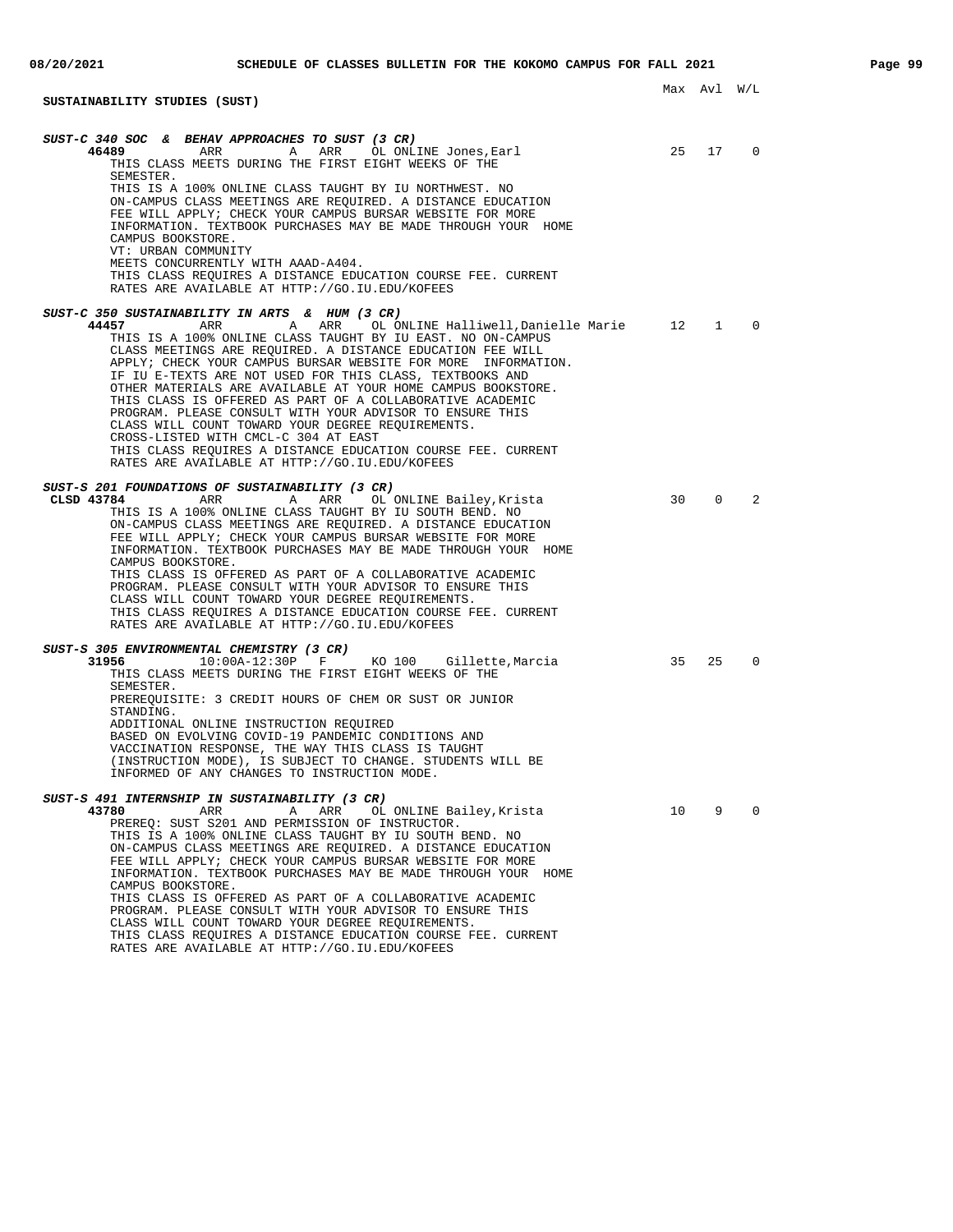### Max Avl W/L **ANTHROPOLOGY (ANTH) ANTH-A 103 HUMAN ORIGINS & PREHISTORY (3 CR) 44832** ARR A ARR OL ONLINE Comstock,Aaron Richard 30 2 0 THIS IS A 100% ONLINE CLASS TAUGHT BY IU EAST. NO ON-CAMPUS CLASS MEETINGS ARE REQUIRED. A DISTANCE EDUCATION FEE WILL<br>APPLY; CHECK YOUR CAMPUS BURSAR WEBSITE FOR MORE INFORMATION. APPLY; CHECK YOUR CAMPUS BURSAR WEBSITE FOR MORE IF IU E-TEXTS ARE NOT USED FOR THIS CLASS, TEXTBOOKS AND OTHER MATERIALS ARE AVAILABLE AT YOUR HOME CAMPUS BOOKSTORE. THIS CLASS REQUIRES A DISTANCE EDUCATION COURSE FEE. CURRENT RATES ARE AVAILABLE AT HTTP://GO.IU.EDU/KOFEES **ANTH-A 104 CULTURAL ANTHROPOLOGY (3 CR) 31012** ARR A ARR OL ONLINE Ryan,Pat 30 6 0 THIS CLASS MEETS DURING THE FIRST EIGHT WEEKS OF THE SEMESTER. THIS CLASS REQUIRES A DISTANCE EDUCATION COURSE FEE. CURRENT RATES ARE AVAILABLE AT HTTP://GO.IU.EDU/KOFEES<br>**44834** ARR A ARR OL ONLINE Wolf,Marc 30 3 0 THIS IS A 100% ONLINE CLASS TAUGHT BY IU EAST. NO ON-CAMPUS CLASS MEETINGS ARE REQUIRED. A DISTANCE EDUCATION FEE WILL APPLY; CHECK YOUR CAMPUS BURSAR WEBSITE FOR MORE INFORMATION. IF IU E-TEXTS ARE NOT USED FOR THIS CLASS, TEXTBOOKS AND OTHER MATERIALS ARE AVAILABLE AT YOUR HOME CAMPUS BOOKSTORE. THIS CLASS REQUIRES A DISTANCE EDUCATION COURSE FEE. CURRENT RATES ARE AVAILABLE AT HTTP://GO.IU.EDU/KOFEES<br>44988 ARR ARR ARR OLONLINE Po **44988** ARR A ARR OL ONLINE Pollak,Margaret Ellen 40 6 0 THIS IS A 100% ONLINE CLASS TAUGHT BY IU NORTHWEST. NO ON-CAMPUS CLASS MEETINGS ARE REQUIRED. A DISTANCE EDUCATION FEE WILL APPLY; CHECK YOUR CAMPUS BURSAR WEBSITE FOR MORE INFORMATION. TEXTBOOK PURCHASES MAY BE MADE THROUGH YOUR HOME CAMPUS BOOKSTORE. THIS CLASS REQUIRES A DISTANCE EDUCATION COURSE FEE. CURRENT RATES ARE AVAILABLE AT HTTP://GO.IU.EDU/KOFEES **ANTH-A 105 HUMAN ORIGINS & PREHISTORY (3 CR) CLSD 44981** ARR A ARR OL ONLINE Foreit,Kimberly Ann 40 0 0 THIS IS A 100% ONLINE CLASS TAUGHT BY IU NORTHWEST. NO ON-CAMPUS CLASS MEETINGS ARE REQUIRED. A DISTANCE EDUCATION FEE WILL APPLY; CHECK YOUR CAMPUS BURSAR WEBSITE FOR MORE INFORMATION. TEXTBOOK PURCHASES MAY BE MADE THROUGH YOUR HOME CAMPUS BOOKSTORE. THIS CLASS REQUIRES A DISTANCE EDUCATION COURSE FEE. CURRENT RATES ARE AVAILABLE AT HTTP://GO.IU.EDU/KOFEES **45095** ARR A ARR OL ONLINE Hilgeman,Sherri Lynn 40 17 0 THIS IS A 100% ONLINE CLASS TAUGHT BY IU SOUTHEAST. NO ON-CAMPUS CLASS MEETINGS ARE REQUIRED. A DISTANCE EDUCATION FEE WILL APPLY; CHECK YOUR CAMPUS BURSAR WEBSITE FOR MORE INFORMATION. IF IU E-TEXTS ARE NOT USED FOR THIS CLASS, TEXTBOOKS AND OTHER MATERIALS ARE AVAILABLE AT YOUR HOME CAMPUS BOOKSTORE. THIS CLASS REQUIRES A DISTANCE EDUCATION COURSE FEE. CURRENT RATES ARE AVAILABLE AT HTTP://GO.IU.EDU/KOFEES **ANTH-E 105 CULTURE & SOCIETY (3 CR) 31702** ARR A ARR OL ONLINE Ryan, Pat 30 6 0 THIS CLASS MEETS DURING THE SECOND EIGHT WEEKS OF THE SEMESTER. THIS IS A 100% ONLINE CLASS TAUGHT BY IU KOKOMO. NO ON-CAMPUS CLASS MEETINGS ARE REQUIRED. A DISTANCE EDUCATION FEE MAY APPLY; CHECK YOUR CAMPUS BURSAR WEBSITE FOR MORE INFORMATION. IF IU E-TEXTS ARE NOT USED FOR THIS CLASS, TEXTBOOKS AND OTHER MATERIALS ARE AVAILABLE THROUGH YOUR HOME CAMPUS BOOKSTORE. THIS CLASS REQUIRES A DISTANCE EDUCATION COURSE FEE. CURRENT RATES ARE AVAILABLE AT HTTP://GO.IU.EDU/KOFEES<br>CLSD 44742 ARR ARR ARR OL ONLINE Ri ARR ARR OL ONLINE Riley, Jenny Marie 40 0 0 PRE-2005 GENERAL EDUCATION LAS: WORLD CULTURE CAMPUSWIDE GEN ED CONTEMPORARY SOCIAL VALUES: NON-WESTERN CULTURES THIS COURSE HAS BEEN APPROVED TO ENFORCE THE IU SOUTH BEND ATTENDANCE AND COURSE COMMITMENT POLICY AND THE FULL TEXT OF THIS POLICY IS AVAILABLE AT: HTTPS://STUDENTS.IUSB.EDU/REGISTRAR/POLICIES/ATTENDANCE.HTML THIS IS A 100% ONLINE CLASS TAUGHT BY IU SOUTH BEND. NO ON-CAMPUS CLASS MEETINGS ARE REQUIRED. A DISTANCE EDUCATION FEE WILL APPLY; CHECK YOUR CAMPUS BURSAR WEBSITE FOR MORE

INFORMATION. TEXTBOOK PURCHASES MAY BE MADE THROUGH YOUR HOME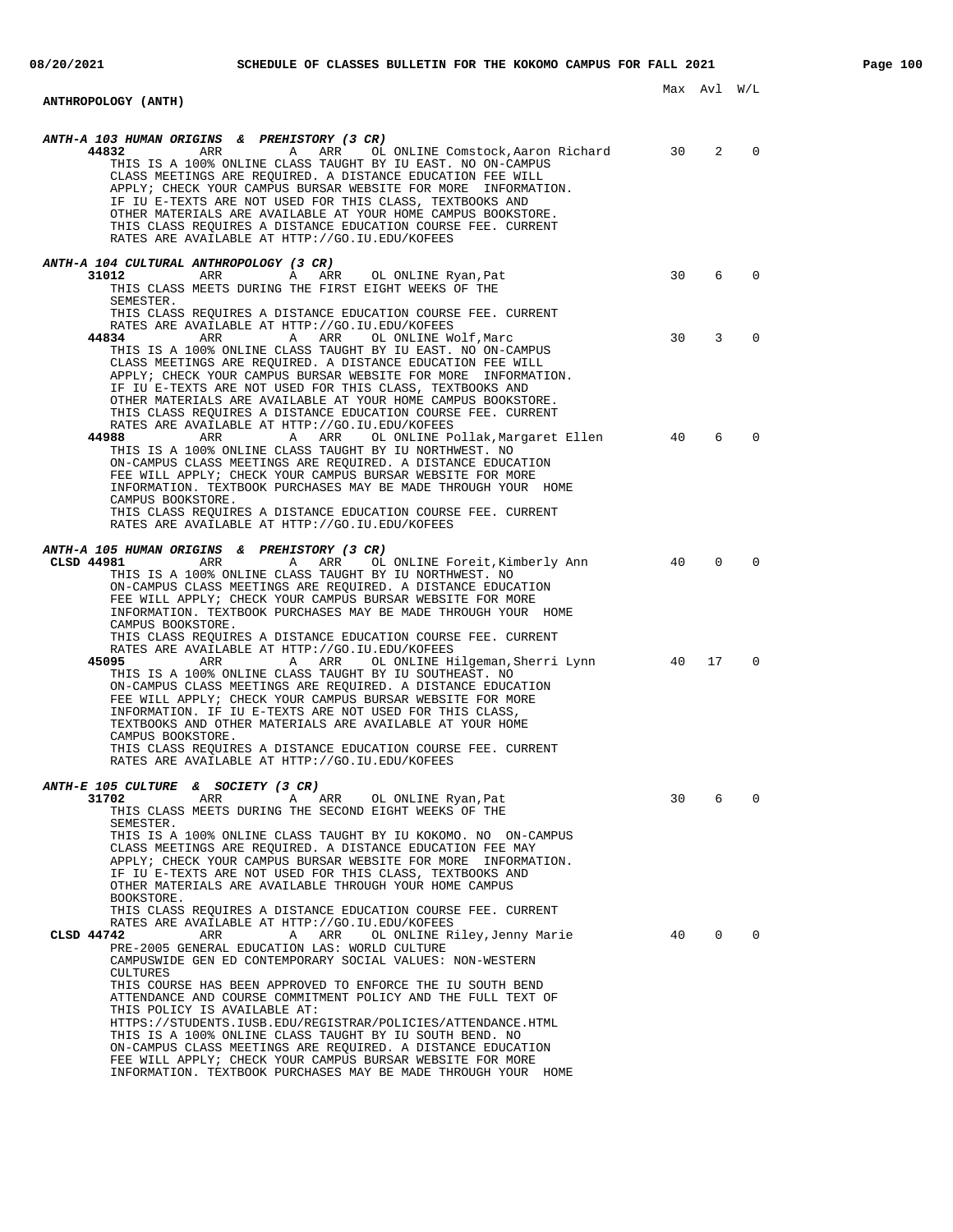| CAMPUS BOOKSTORE.                                            |    |    |          |
|--------------------------------------------------------------|----|----|----------|
| CAMPUSWIDE GEN ED CONTEMPORARY SOCIAL VALUES: GLOBAL         |    |    |          |
| CULTURES, EFFECTIVE FALL 2021                                |    |    |          |
| THIS CLASS REOUIRES A DISTANCE EDUCATION COURSE FEE. CURRENT |    |    |          |
| RATES ARE AVAILABLE AT HTTP://GO.IU.EDU/KOFEES               |    |    |          |
| 45098<br>ARR ARR OL ONLINE Hilgeman, Sherri Lynn             | 40 | 10 | $\Omega$ |
| THIS IS A 100% ONLINE CLASS TAUGHT BY IU SOUTHEAST. NO       |    |    |          |
| ON-CAMPUS CLASS MEETINGS ARE REOUIRED. A DISTANCE EDUCATION  |    |    |          |
| FEE WILL APPLY; CHECK YOUR CAMPUS BURSAR WEBSITE FOR MORE    |    |    |          |
| INFORMATION. IF IU E-TEXTS ARE NOT USED FOR THIS CLASS,      |    |    |          |
| TEXTBOOKS AND OTHER MATERIALS ARE AVAILABLE AT YOUR HOME     |    |    |          |
| CAMPUS BOOKSTORE.                                            |    |    |          |
| THIS CLASS REOUIRES A DISTANCE EDUCATION COURSE FEE. CURRENT |    |    |          |
| RATES ARE AVAILABLE AT HTTP://GO.IU.EDU/KOFEES               |    |    |          |
| ANTH-E 455 ANTHROPOLOGY OF RELIGION (3 CR)                   |    |    |          |
| 41085<br>A ARR<br>OL ONLINE Ryan, Pat<br>ARR                 | 30 | 25 | $\Omega$ |
| THIS CLASS IS 100% ONLINE.                                   |    |    |          |
|                                                              |    |    |          |

THIS CLASS REQUIRES A DISTANCE EDUCATION COURSE FEE. CURRENT RATES ARE AVAILABLE AT HTTP://GO.IU.EDU/KOFEES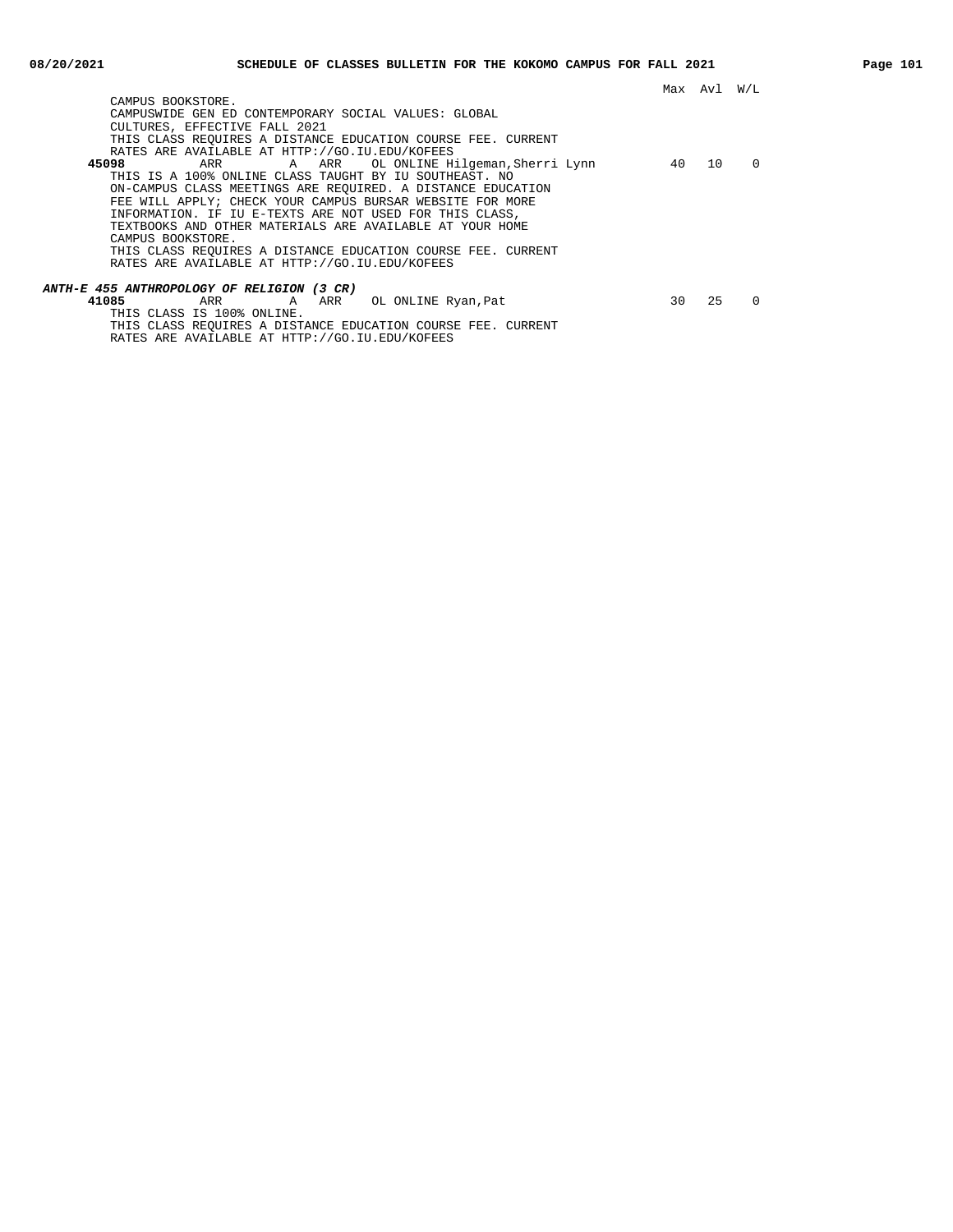|                                                                                                                                                                                                                                                                                                                                                                                                                                                                                                                                                                                                                                                                                                                                           |    | Max Avl W/L     |                                     |
|-------------------------------------------------------------------------------------------------------------------------------------------------------------------------------------------------------------------------------------------------------------------------------------------------------------------------------------------------------------------------------------------------------------------------------------------------------------------------------------------------------------------------------------------------------------------------------------------------------------------------------------------------------------------------------------------------------------------------------------------|----|-----------------|-------------------------------------|
| HISTORY (HIST)                                                                                                                                                                                                                                                                                                                                                                                                                                                                                                                                                                                                                                                                                                                            |    |                 |                                     |
| HIST-A 333 HISTORY OF INDIANA 1 (3 CR)<br>06:00P-08:30P R KO 150 Withers, Ron E<br>31388<br>THIS CLASS MEETS DURING THE SECOND EIGHT WEEKS OF THE<br>SEMESTER.<br>BASED ON EVOLVING COVID-19 PANDEMIC CONDITIONS AND<br>VACCINATION RESPONSE, THE WAY THIS CLASS IS TAUGHT<br>(INSTRUCTION MODE), IS SUBJECT TO CHANGE. STUDENTS WILL BE<br>INFORMED OF ANY CHANGES TO INSTRUCTION MODE.                                                                                                                                                                                                                                                                                                                                                  | 25 | 12 <sup>7</sup> | $\Omega$                            |
| HIST-A 375 CRIME AND PUNISHMNT AMER HIST (3 CR)<br>41114<br>$10:00A-11:15A$ MW<br>KO 105<br>Heath,Sarah E<br>ADVANCED WRITING SKILLS RECOMMENDED.<br>BASED ON EVOLVING COVID-19 PANDEMIC CONDITIONS AND<br>VACCINATION RESPONSE, THE WAY THIS CLASS IS TAUGHT<br>(INSTRUCTION MODE), IS SUBJECT TO CHANGE. STUDENTS WILL BE<br>INFORMED OF ANY CHANGES TO INSTRUCTION MODE.                                                                                                                                                                                                                                                                                                                                                               | 25 | $\overline{4}$  | $\Omega$                            |
| HIST-B 391 THEMES IN WORLD HISTORY (3 CR)<br>CLSD 43850<br>ARR<br>A ARR<br>OL ONLINE Chen Lin, Diana<br>THIS IS AN INTENSIVE WRITING CLASS.<br>THIS IS A 100% ONLINE CLASS TAUGHT BY IU NORTHWEST. NO<br>ON-CAMPUS CLASS MEETINGS ARE REQUIRED. A DISTANCE EDUCATION<br>FEE WILL APPLY; CHECK YOUR CAMPUS BURSAR WEBSITE FOR MORE<br>INFORMATION. TEXTBOOK PURCHASES MAY BE MADE THROUGH YOUR HOME<br>CAMPUS BOOKSTORE.<br>THIS CLASS REQUIRES A DISTANCE EDUCATION COURSE FEE. CURRENT<br>RATES ARE AVAILABLE AT HTTP://GO.IU.EDU/KOFEES                                                                                                                                                                                                 | 40 | $\Omega$        | $\Omega$                            |
| HIST-C 377 GRK HST-PERSIAN WARS-ALEXANDER (3 CR)<br>41116<br>$01:00P-02:15P$ MW<br>KO 110<br>Sposato, Peter<br>ADVANCED WRITING SKILLS RECOMMENDED.<br>BASED ON EVOLVING COVID-19 PANDEMIC CONDITIONS AND<br>VACCINATION RESPONSE, THE WAY THIS CLASS IS TAUGHT<br>(INSTRUCTION MODE), IS SUBJECT TO CHANGE. STUDENTS WILL BE<br>INFORMED OF ANY CHANGES TO INSTRUCTION MODE.                                                                                                                                                                                                                                                                                                                                                             | 25 | 16              | $\Omega$                            |
| HIST-G 385 MODERN CHINA (3 CR)<br>44814<br>ARR<br>A<br>ARR<br>OL ONLINE Shen, Yu<br>THIS IS A 100% ONLINE CLASS TAUGHT BY IU SOUTHEAST. NO<br>ON-CAMPUS CLASS MEETINGS ARE REQUIRED. A DISTANCE EDUCATION<br>FEE WILL APPLY; CHECK YOUR CAMPUS BURSAR WEBSITE FOR MORE<br>INFORMATION. IF IU E-TEXTS ARE NOT USED FOR THIS CLASS,<br>TEXTBOOKS AND OTHER MATERIALS ARE AVAILABLE AT YOUR HOME<br>CAMPUS BOOKSTORE.<br>THIS CLASS IS OFFERED AS PART OF A JOINT ACADEMIC PROGRAM.<br>PLEASE CONSULT WITH YOUR ADVISOR TO ENSURE THIS CLASS WILL<br>COUNT TOWARD YOUR DEGREE REQUIREMENTS.<br>CROSS-LISTED WITH HIST-G585<br>THIS CLASS REQUIRES A DISTANCE EDUCATION COURSE FEE. CURRENT<br>RATES ARE AVAILABLE AT HTTP://GO.IU.EDU/KOFEES | 35 |                 | $2 \left( \frac{1}{2} \right)$<br>3 |
| HIST-G 451 THE FAR EAST 1 (3 CR)<br>VT: TRADITIONAL ASIA<br>CLSD 44218<br>A ARR<br>OL ONLINE Zhang, Xin<br>ARR<br>THIS IS A 100% ONLINE CLASS TAUGHT BY IUPUI. NO ON-CAMPUS<br>CLASS MEETINGS ARE REOUIRED. A DISTANCE EDUCATION FEE WILL<br>APPLY; CHECK YOUR CAMPUS BURSAR WEBSITE FOR MORE INFORMATION.<br>TEXTBOOK PURCHASES MAY BE MADE THROUGH YOUR HOME CAMPUS<br>BOOKSTORE.<br>THIS CLASS IS OFFERED AS PART OF A COLLABORATIVE ACADEMIC<br>PROGRAM. PLEASE CONSULT WITH YOUR ADVISOR TO ENSURE THIS<br>CLASS WILL COUNT TOWARD YOUR DEGREE REQUIREMENTS<br>THIS CLASS REQUIRES A DISTANCE EDUCATION COURSE FEE. CURRENT<br>RATES ARE AVAILABLE AT HTTP://GO.IU.EDU/KOFEES                                                        | 39 | 0               | 1                                   |
| HIST-H 105 AMERICAN HISTORY I (3 CR)<br>CLSD 31226<br>$01:00P-02:15P$<br>MM<br>KO 102<br>Heath,Sarah E<br>BASED ON EVOLVING COVID-19 PANDEMIC CONDITIONS AND<br>VACCINATION RESPONSE, THE WAY THIS CLASS IS TAUGHT<br>(INSTRUCTION MODE), IS SUBJECT TO CHANGE. STUDENTS WILL BE                                                                                                                                                                                                                                                                                                                                                                                                                                                          | 32 | $\mathbf{0}$    | $\Omega$                            |
| INFORMED OF ANY CHANGES TO INSTRUCTION MODE.<br>$11:30A-12:45P$<br>KO 104<br>31304<br>TR<br>Heath, Sarah E<br>BASED ON EVOLVING COVID-19 PANDEMIC CONDITIONS AND<br>VACCINATION RESPONSE, THE WAY THIS CLASS IS TAUGHT<br>(INSTRUCTION MODE), IS SUBJECT TO CHANGE. STUDENTS WILL BE<br>INFORMED OF ANY CHANGES TO INSTRUCTION MODE.                                                                                                                                                                                                                                                                                                                                                                                                      | 32 | $\mathbf{1}$    | 0                                   |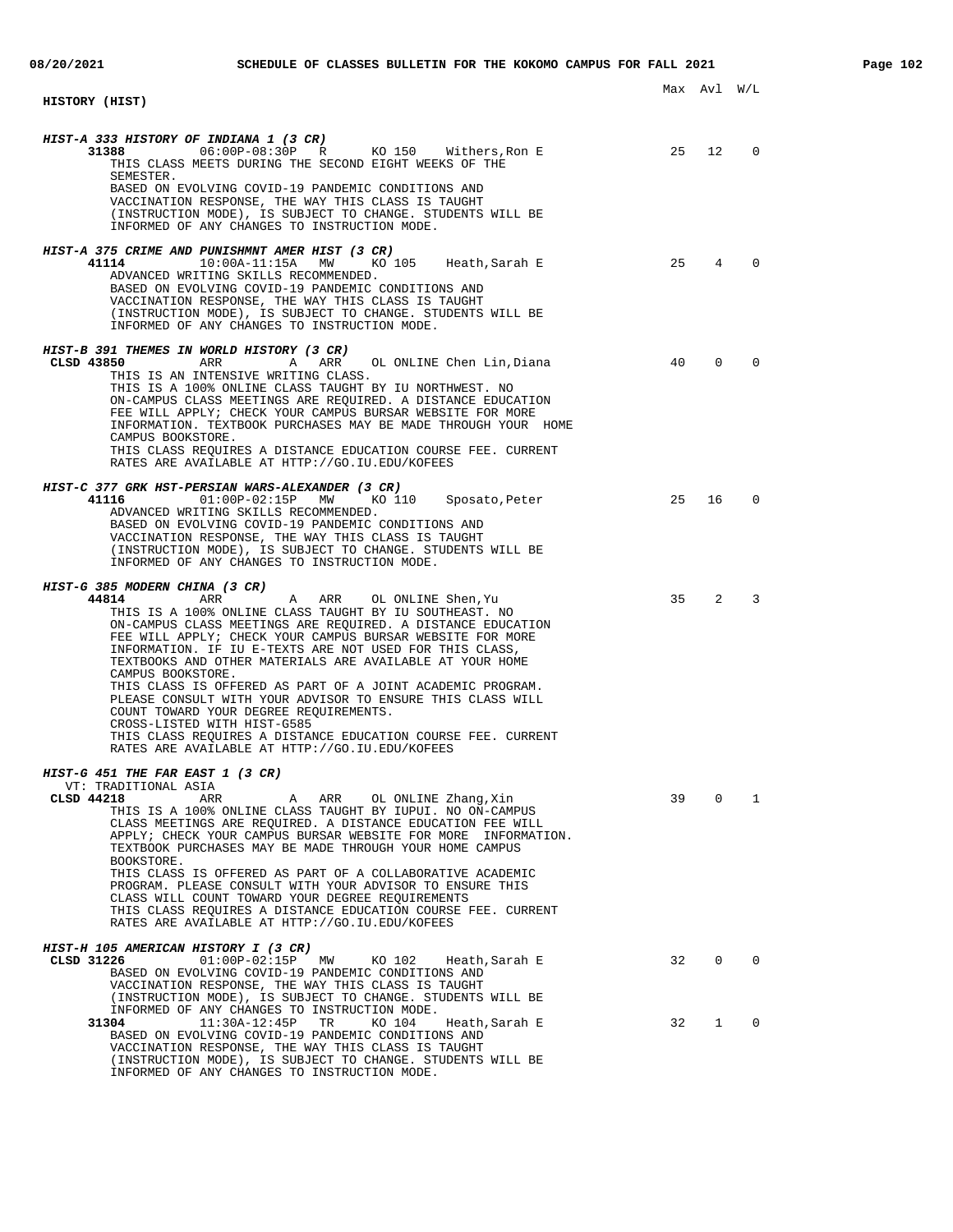|                                                                                                                                                                                                                                                                                                                                                                                                                                                                                                                                                                                                                                                                                                    |    | Max Avl W/L    |             |
|----------------------------------------------------------------------------------------------------------------------------------------------------------------------------------------------------------------------------------------------------------------------------------------------------------------------------------------------------------------------------------------------------------------------------------------------------------------------------------------------------------------------------------------------------------------------------------------------------------------------------------------------------------------------------------------------------|----|----------------|-------------|
| HIST-H 106 AMERICAN HISTORY II (3 CR)<br>04:00P-05:15P TR KO 105<br>31052<br>Jones,Ken E<br>BASED ON EVOLVING COVID-19 PANDEMIC CONDITIONS AND<br>VACCINATION RESPONSE, THE WAY THIS CLASS IS TAUGHT<br>(INSTRUCTION MODE), IS SUBJECT TO CHANGE. STUDENTS WILL BE<br>INFORMED OF ANY CHANGES TO INSTRUCTION MODE.                                                                                                                                                                                                                                                                                                                                                                                 | 32 | $\overline{2}$ | $\mathbf 0$ |
| <i>HIST-H 113 HISTORY OF WESTERN CIVILIZ 1 (3 CR)</i><br>ARR<br>A ARR OL ONLINE Sposato, Peter<br>31053<br>THIS IS A 100% ONLINE CLASS TAUGHT BY IU KOKOMO. NO ON-CAMPUS<br>CLASS MEETINGS ARE REOUIRED. A DISTANCE EDUCATION FEE MAY<br>APPLY; CHECK YOUR CAMPUS BURSAR WEBSITE FOR MORE INFORMATION.<br>IF IU E-TEXTS ARE NOT USED FOR THIS CLASS, TEXTBOOKS AND<br>OTHER MATERIALS ARE AVAILABLE THROUGH YOUR HOME CAMPUS<br>BOOKSTORE.                                                                                                                                                                                                                                                         |    | 25 1 1         |             |
| THIS CLASS REOUIRES A DISTANCE EDUCATION COURSE FEE. CURRENT<br>RATES ARE AVAILABLE AT HTTP://GO.IU.EDU/KOFEES<br>10:00A-11:15A MW KO 106<br>31361<br>Sposato, Peter<br>BASED ON EVOLVING COVID-19 PANDEMIC CONDITIONS AND<br>VACCINATION RESPONSE, THE WAY THIS CLASS IS TAUGHT<br>(INSTRUCTION MODE), IS SUBJECT TO CHANGE. STUDENTS WILL BE<br>INFORMED OF ANY CHANGES TO INSTRUCTION MODE.                                                                                                                                                                                                                                                                                                     | 30 | $\overline{4}$ | $\Omega$    |
| <i>HIST-H 114 HISTORY OF WESTERN CIVILIZ 2 (3 CR)</i><br>ARR<br>A ARR OL ONLINE Kennedy,John Christopher 25<br>CLSD 31281<br>THIS IS A 100% ONLINE CLASS TAUGHT BY IU KOKOMO. NO ON-CAMPUS<br>CLASS MEETINGS ARE REQUIRED. A DISTANCE EDUCATION FEE MAY<br>APPLY; CHECK YOUR CAMPUS BURSAR WEBSITE FOR MORE INFORMATION.<br>IF IU E-TEXTS ARE NOT USED FOR THIS CLASS, TEXTBOOKS AND<br>OTHER MATERIALS ARE AVAILABLE THROUGH YOUR HOME CAMPUS<br>BOOKSTORE.<br>THIS CLASS IS OFFERED AS PART OF A JOINT ACADEMIC PROGRAM.<br>PLEASE CONSULT WITH YOUR ADVISOR TO ENSURE THIS CLASS WILL<br>COUNT TOWARD YOUR DEGREE REQUIREMENTS.<br>THIS CLASS REQUIRES A DISTANCE EDUCATION COURSE FEE. CURRENT |    |                | $0\qquad1$  |
| RATES ARE AVAILABLE AT HTTP://GO.IU.EDU/KOFEES<br>02:30P-03:45P MW<br>31967<br>KO 100<br>McFarland, Andrew M<br>BASED ON EVOLVING COVID-19 PANDEMIC CONDITIONS AND<br>VACCINATION RESPONSE, THE WAY THIS CLASS IS TAUGHT<br>(INSTRUCTION MODE), IS SUBJECT TO CHANGE. STUDENTS WILL BE<br>INFORMED OF ANY CHANGES TO INSTRUCTION MODE.                                                                                                                                                                                                                                                                                                                                                             | 35 | 23             | $\Omega$    |
| HIST-H 421 TOPICS: ASIA AFRICA OR LAT AM (3 CR)<br>41115<br>11:30A-12:45P MW<br>25<br>KE 201 McFarland, Andrew M<br>ADVANCED WRITING SKILLS RECOMMENDED.<br>BASED ON EVOLVING COVID-19 PANDEMIC CONDITIONS AND<br>VACCINATION RESPONSE, THE WAY THIS CLASS IS TAUGHT<br>(INSTRUCTION MODE), IS SUBJECT TO CHANGE. STUDENTS WILL BE<br>INFORMED OF ANY CHANGES TO INSTRUCTION MODE.                                                                                                                                                                                                                                                                                                                 |    | 19             | $\Omega$    |
| <i>HIST-H 496 INTERNSHIP IN HISTORY (1 - 6 CR)</i><br>31054 PERM<br>ARR<br>Heath,Sarah E<br>A<br>ARR<br>PERMISSION OF INSTRUCTOR IS REQUIRED.                                                                                                                                                                                                                                                                                                                                                                                                                                                                                                                                                      | 3  | 3              | $\Omega$    |
| HIST-J 216 SOPHOMORE SEMINAR IN HISTORY (3 CR)<br>CLSD 45305<br>ARR<br>A<br>ARR<br>OL ONLINE Froysland, Hayley Susan<br>THIS IS A 100% ONLINE CLASS TAUGHT BY IU SOUTH BEND. NO<br>ON-CAMPUS CLASS MEETINGS ARE REQUIRED. A DISTANCE EDUCATION<br>FEE WILL APPLY; CHECK YOUR CAMPUS BURSAR WEBSITE FOR MORE<br>INFORMATION. TEXTBOOK PURCHASES MAY BE MADE THROUGH YOUR HOME<br>CAMPUS BOOKSTORE.<br>THIS CLASS IS OFFERED AS PART OF A COLLABORATIVE ACADEMIC<br>PROGRAM. PLEASE CONSULT WITH YOUR ADVISOR TO ENSURE THIS<br>CLASS WILL COUNT TOWARD YOUR DEGREE REQUIREMENTS<br>THIS CLASS REQUIRES A DISTANCE EDUCATION COURSE FEE. CURRENT<br>RATES ARE AVAILABLE AT HTTP://GO.IU.EDU/KOFEES   | 17 | $\mathbf 0$    | 4           |
| <i>HIST-T 325 TOPICS IN HISTORY (3 CR)</i><br>VT: THE U.S. CIVIL WAR<br>CLSD 43504                                                                                                                                                                                                                                                                                                                                                                                                                                                                                                                                                                                                                 | 23 | $\overline{0}$ | 2           |
| ARR<br>OL ONLINE Mackie, Thomas<br>ARR<br>Α<br>THIS IS A 100% ONLINE CLASS TAUGHT BY IU EAST. NO ON-CAMPUS<br>CLASS MEETINGS ARE REQUIRED. A DISTANCE EDUCATION FEE WILL<br>APPLY; CHECK YOUR CAMPUS BURSAR WEBSITE FOR MORE INFORMATION.<br>IF IU E-TEXTS ARE NOT USED FOR THIS CLASS, TEXTBOOKS AND<br>OTHER MATERIALS ARE AVAILABLE AT YOUR HOME CAMPUS BOOKSTORE.<br>THIS CLASS IS OFFERED AS PART OF A COLLABORATIVE ACADEMIC<br>PROGRAM. PLEASE CONSULT WITH YOUR ADVISOR TO ENSURE THIS                                                                                                                                                                                                     |    |                |             |

CLASS WILL COUNT TOWARD YOUR DEGREE REQUIREMENTS.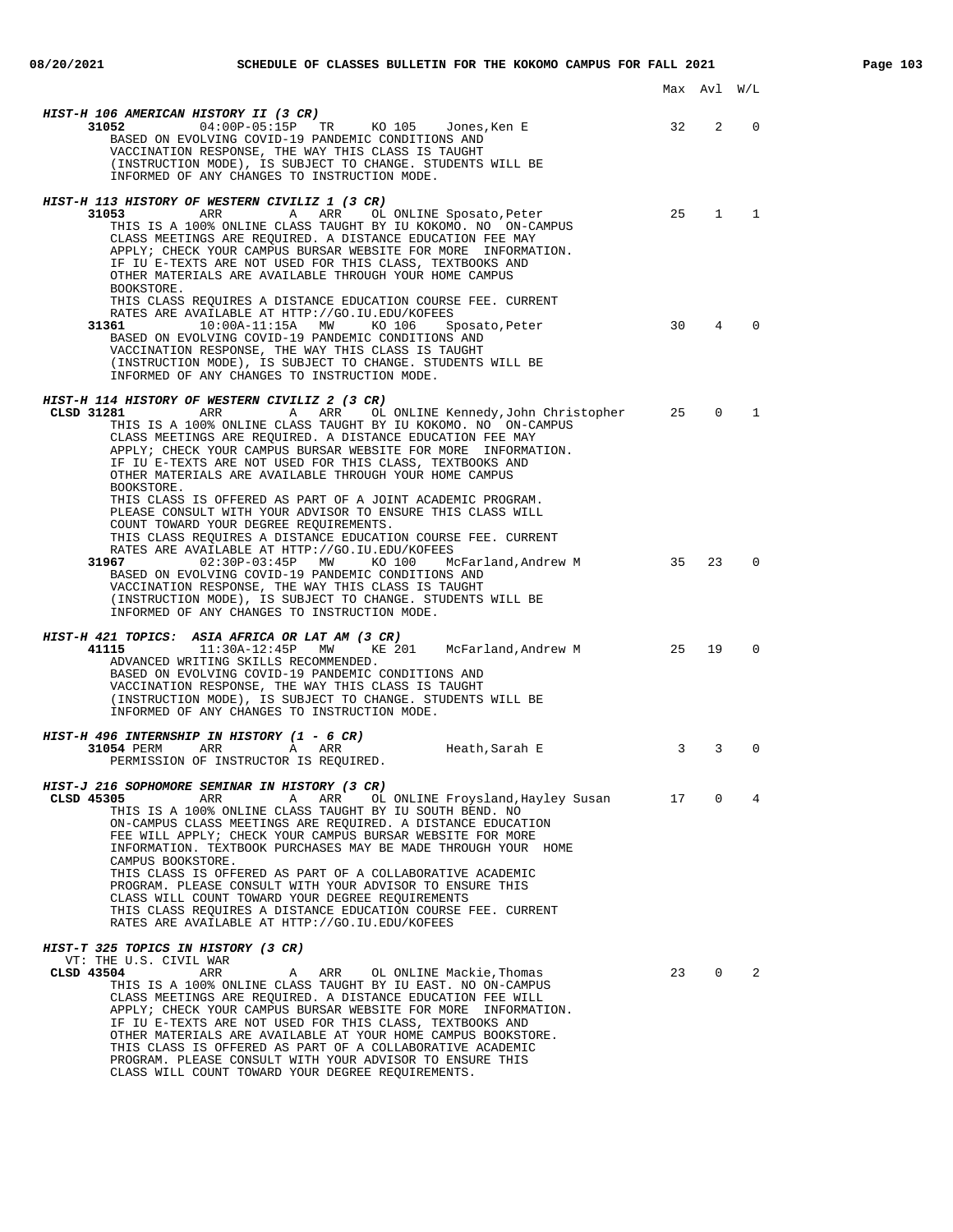| THIS CLASS REOUIRES A DISTANCE EDUCATION COURSE FEE. CURRENT<br>RATES ARE AVAILABLE AT HTTP://GO.IU.EDU/KOFEES                                                                                                                                                                                                                                                                                                                                                                                                                                                                                                                                                                                                                                    |      | Max Avl W/L |              |
|---------------------------------------------------------------------------------------------------------------------------------------------------------------------------------------------------------------------------------------------------------------------------------------------------------------------------------------------------------------------------------------------------------------------------------------------------------------------------------------------------------------------------------------------------------------------------------------------------------------------------------------------------------------------------------------------------------------------------------------------------|------|-------------|--------------|
| VT: THE U.S. CIVIL WAR<br>A ARR OL ONLINE Mackie, Thomas<br>47055<br>ARR<br>THIS IS A 100% ONLINE CLASS TAUGHT BY IU EAST. NO ON-CAMPUS<br>CLASS MEETINGS ARE REOUIRED. A DISTANCE EDUCATION FEE WILL<br>APPLY; CHECK YOUR CAMPUS BURSAR WEBSITE FOR MORE INFORMATION.<br>IF IU E-TEXTS ARE NOT USED FOR THIS CLASS, TEXTBOOKS AND<br>OTHER MATERIALS ARE AVAILABLE AT YOUR HOME CAMPUS BOOKSTORE.<br>THIS CLASS IS OFFERED AS PART OF A COLLABORATIVE ACADEMIC<br>PROGRAM. PLEASE CONSULT WITH YOUR ADVISOR TO ENSURE THIS<br>CLASS WILL COUNT TOWARD YOUR DEGREE REQUIREMENTS.<br>THIS CLASS REQUIRES A DISTANCE EDUCATION COURSE FEE. CURRENT<br>RATES ARE AVAILABLE AT HTTP://GO.IU.EDU/KOFEES                                                | 17 1 |             | 2            |
| <i>HIST-T 530 EARLY AMERICA - 1400-1800 (3 CR)</i><br>43856<br>ARR<br>A ARR<br>OL ONLINE Young, Christopher J<br>THIS IS A 100% ONLINE CLASS TAUGHT BY IU NORTHWEST. NO<br>ON-CAMPUS CLASS MEETINGS ARE REOUIRED. A DISTANCE EDUCATION<br>FEE WILL APPLY; CHECK YOUR CAMPUS BURSAR WEBSITE FOR MORE<br>INFORMATION. TEXTBOOK PURCHASES MAY BE MADE THROUGH YOUR HOME<br>CAMPUS BOOKSTORE.<br>THIS CLASS REQUIRES A DISTANCE EDUCATION COURSE FEE. CURRENT                                                                                                                                                                                                                                                                                         | 40   | 14          | $\Omega$     |
| RATES ARE AVAILABLE AT HTTP://GO.IU.EDU/KOFEES<br>HIST-T 560 US & WORLD: COMPARATIVE HIST (3 CR)<br>ARR<br>OL ONLINE Nashel,Jonathan D<br>CLSD 43746<br>A<br>ARR<br>THIS IS A 100% ONLINE CLASS TAUGHT BY IU SOUTH BEND. NO<br>ON-CAMPUS CLASS MEETINGS ARE REQUIRED. A DISTANCE EDUCATION<br>FEE WILL APPLY; CHECK YOUR CAMPUS BURSAR WEBSITE FOR MORE<br>INFORMATION. TEXTBOOK PURCHASES MAY BE MADE THROUGH YOUR HOME<br>CAMPUS BOOKSTORE.<br>THIS CLASS IS OFFERED AS PART OF A COLLABORATIVE ACADEMIC<br>PROGRAM. PLEASE CONSULT WITH YOUR ADVISOR TO ENSURE THIS<br>CLASS WILL COUNT TOWARD YOUR DEGREE REOUIREMENTS.                                                                                                                       | 15   | $\Omega$    | $\mathbf{1}$ |
| THIS CLASS REOUIRES A DISTANCE EDUCATION COURSE FEE. CURRENT<br>RATES ARE AVAILABLE AT HTTP://GO.IU.EDU/KOFEES<br>HIST-T 570 INTRO DIGITAL & PUBLIC HISTORY (3 CR)<br>44777<br>ARR<br>A ARR<br>OL ONLINE Sacco,Nicholas William<br>THIS IS A 100% ONLINE CLASS TAUGHT BY IUPUI. NO ON-CAMPUS<br>CLASS MEETINGS ARE REQUIRED. A DISTANCE EDUCATION FEE WILL<br>APPLY; CHECK YOUR CAMPUS BURSAR WEBSITE FOR MORE INFORMATION.<br>TEXTBOOK PURCHASES MAY BE MADE THROUGH YOUR HOME CAMPUS<br>BOOKSTORE.<br>THIS CLASS IS OFFERED AS PART OF A COLLABORATIVE ACADEMIC<br>PROGRAM. PLEASE CONSULT WITH YOUR ADVISOR TO ENSURE THIS<br>CLASS WILL COUNT TOWARD YOUR DEGREE REOUIREMENTS<br>THIS CLASS REQUIRES A DISTANCE EDUCATION COURSE FEE. CURRENT | 15   |             | $1 \quad 1$  |

RATES ARE AVAILABLE AT HTTP://GO.IU.EDU/KOFEES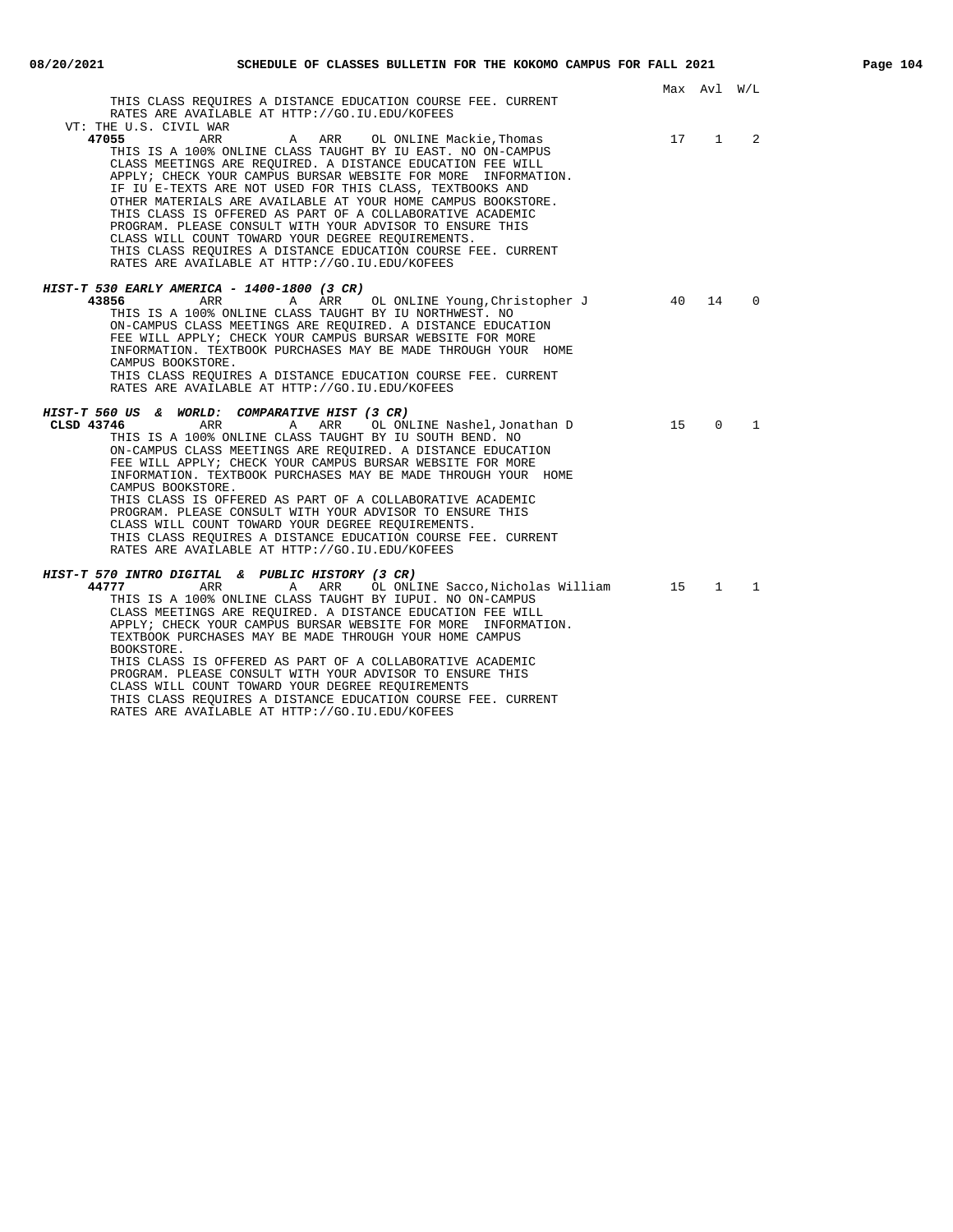## **POLITICAL SCIENCE (POLS)**

| <i>POLS-P 570 INTRO STUDY OF POLITICS (3 CR)</i><br>CLSD 43302 RSTR<br>ARR<br>$\mathbb A$<br>ARR<br>OL ONLINE Lee, Scott<br>THIS IS A 100% ONLINE CLASS TAUGHT BY IU EAST. NO ON-CAMPUS<br>CLASS MEETINGS ARE REQUIRED. A DISTANCE EDUCATION FEE WILL<br>APPLY; CHECK YOUR CAMPUS BURSAR WEBSITE FOR MORE INFORMATION.<br>IF IU E-TEXTS ARE NOT USED FOR THIS CLASS, TEXTBOOKS AND<br>OTHER MATERIALS ARE AVAILABLE AT YOUR HOME CAMPUS BOOKSTORE.<br>THIS CLASS IS OFFERED AS PART OF A COLLABORATIVE ACADEMIC<br>PROGRAM. PLEASE CONSULT WITH YOUR ADVISOR TO ENSURE THIS<br>CLASS WILL COUNT TOWARD YOUR DEGREE REQUIREMENTS.<br>THIS CLASS REQUIRES A DISTANCE EDUCATION COURSE FEE. CURRENT<br>RATES ARE AVAILABLE AT HTTP://GO.IU.EDU/KOFEES | 20 | $\Omega$     |   |
|----------------------------------------------------------------------------------------------------------------------------------------------------------------------------------------------------------------------------------------------------------------------------------------------------------------------------------------------------------------------------------------------------------------------------------------------------------------------------------------------------------------------------------------------------------------------------------------------------------------------------------------------------------------------------------------------------------------------------------------------------|----|--------------|---|
| POLS-Y 103 INTRO TO AMERICAN POLITICS (3 CR)                                                                                                                                                                                                                                                                                                                                                                                                                                                                                                                                                                                                                                                                                                       |    |              |   |
| 31219<br>$11:30A-12:45P$<br>MW<br>KO 203<br>Tuholski,Andy<br>BASED ON EVOLVING COVID-19 PANDEMIC CONDITIONS AND<br>VACCINATION RESPONSE, THE WAY THIS CLASS IS TAUGHT<br>(INSTRUCTION MODE), IS SUBJECT TO CHANGE. STUDENTS WILL BE<br>INFORMED OF ANY CHANGES TO INSTRUCTION MODE.                                                                                                                                                                                                                                                                                                                                                                                                                                                                | 32 | 11           | 0 |
| ARR<br>ARR<br>CLSD 41111<br>Α<br>OL ONLINE Tuholski, Andy<br>THIS IS A 100% ONLINE CLASS TAUGHT BY IU KOKOMO. NO ON-CAMPUS<br>CLASS MEETINGS ARE REQUIRED. A DISTANCE EDUCATION FEE MAY<br>APPLY; CHECK YOUR CAMPUS BURSAR WEBSITE FOR MORE INFORMATION.<br>IF IU E-TEXTS ARE NOT USED FOR THIS CLASS, TEXTBOOKS AND<br>OTHER MATERIALS ARE AVAILABLE THROUGH YOUR HOME CAMPUS<br>BOOKSTORE.<br>THIS CLASS REOUIRES A DISTANCE EDUCATION COURSE FEE. CURRENT                                                                                                                                                                                                                                                                                       | 25 | $\Omega$     |   |
| RATES ARE AVAILABLE AT HTTP://GO.IU.EDU/KOFEES<br>45034<br>ARR<br>ARR<br>A<br>OL ONLINE Dallas,John N<br>THIS COURSE IS PART OF THE "TRANSFER INDIANA" (TRANSFERIN)<br>INITIATIVE. FOR ADDITIONAL INFORMATION, LINK TO<br>WWW.TRANSFERIN.NET.<br>THIS IS A 100% ONLINE CLASS TAUGHT BY IU NORTHWEST. NO<br>ON-CAMPUS CLASS MEETINGS ARE REQUIRED. A DISTANCE EDUCATION<br>FEE WILL APPLY; CHECK YOUR CAMPUS BURSAR WEBSITE FOR MORE<br>INFORMATION. TEXTBOOK PURCHASES MAY BE MADE THROUGH YOUR HOME<br>CAMPUS BOOKSTORE.<br>THIS CLASS REQUIRES A DISTANCE EDUCATION COURSE FEE. CURRENT                                                                                                                                                          | 40 | 3            |   |
| RATES ARE AVAILABLE AT HTTP://GO.IU.EDU/KOFEES<br>45181<br>ARR<br>A<br>ARR<br>OL ONLINE Wrzenski, Rhonda L<br>THIS CLASS IS PART OF THE "TRANSFER INDIANA" (TRANSFERIN)<br>INITIATIVE. FOR ADDITIONAL INFORMATION, LINK TO<br>WWW.TRANSFERIN.NET. .<br>THIS IS A 100% ONLINE CLASS TAUGHT BY IU SOUTHEAST. NO<br>ON-CAMPUS CLASS MEETINGS ARE REQUIRED. A DISTANCE EDUCATION<br>FEE WILL APPLY; CHECK YOUR CAMPUS BURSAR WEBSITE FOR MORE<br>INFORMATION. IF IU E-TEXTS ARE NOT USED FOR THIS CLASS,<br>TEXTBOOKS AND OTHER MATERIALS ARE AVAILABLE AT YOUR HOME<br>CAMPUS BOOKSTORE.<br>THIS CLASS REQUIRES A DISTANCE EDUCATION COURSE FEE. CURRENT<br>RATES ARE AVAILABLE AT HTTP://GO.IU.EDU/KOFEES                                            | 33 | $\mathbf{1}$ |   |
| <i>POLS-Y 105 INTRO TO POLITICAL THEORY (3 CR)</i><br>CLSD 44468<br>ARR<br>ARR<br>OL ONLINE Gerencser, Steven A<br>Α<br>THIS COURSE HAS BEEN APPROVED TO ENFORCE THE IU SOUTH BEND<br>ATTENDANCE AND COURSE COMMITMENT POLICY AND THE FULL TEXT OF<br>THIS POLICY IS AVAILABLE AT:<br>HTTPS://STUDENTS.IUSB.EDU/REGISTRAR/POLICIES/ATTENDANCE.HTML<br>THIS IS A 100% ONLINE CLASS TAUGHT BY IU SOUTH BEND. NO<br>ON-CAMPUS CLASS MEETINGS ARE REOUIRED. A DISTANCE EDUCATION<br>FEE WILL APPLY; CHECK YOUR CAMPUS BURSAR WEBSITE FOR MORE                                                                                                                                                                                                          | 30 | $\Omega$     |   |

INFORMATION. TEXTBOOK PURCHASES MAY BE MADE THROUGH YOUR HOME

THIS CLASS REQUIRES A DISTANCE EDUCATION COURSE FEE. CURRENT

(INSTRUCTION MODE), IS SUBJECT TO CHANGE. STUDENTS WILL BE

**41112** 10:00A-11:15A TR KO 281 Tuholski,Andy 25 4 0

**41113** 02:30P-03:45P MW KO 106 Tuholski,Andy 25 10 0

RATES ARE AVAILABLE AT HTTP://GO.IU.EDU/KOFEES

INFORMED OF ANY CHANGES TO INSTRUCTION MODE.

BASED ON EVOLVING COVID-19 PANDEMIC CONDITIONS AND VACCINATION RESPONSE, THE WAY THIS CLASS IS TAUGHT

CAMPUS BOOKSTORE.

**POLS-Y 215 INTRO TO POLITICAL THEORY (3 CR)**

**POLS-Y 360 UNITED STATES FOREIGN POLICY (3 CR)**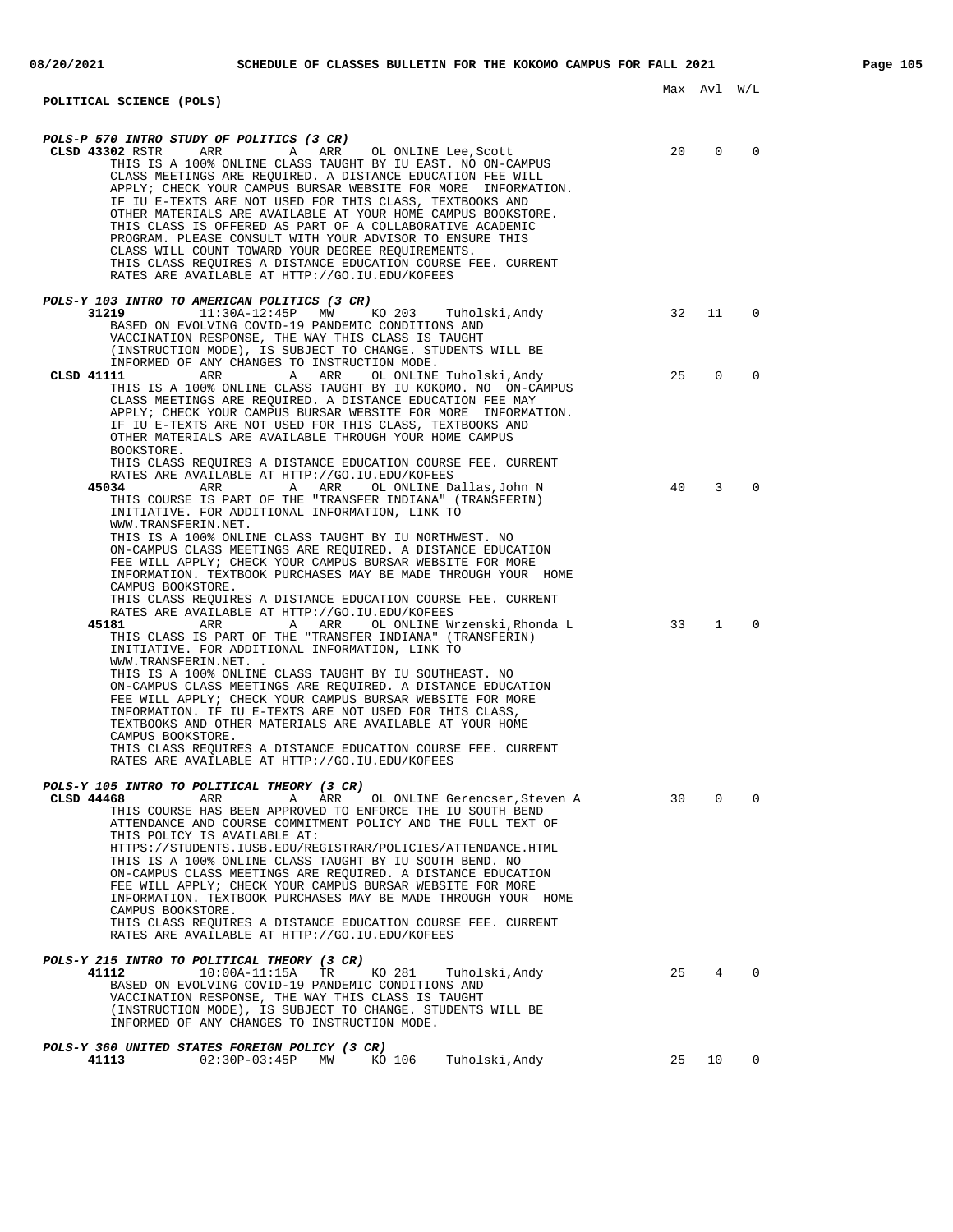BASED ON EVOLVING COVID-19 PANDEMIC CONDITIONS AND VACCINATION RESPONSE, THE WAY THIS CLASS IS TAUGHT (INSTRUCTION MODE), IS SUBJECT TO CHANGE. STUDENTS WILL BE INFORMED OF ANY CHANGES TO INSTRUCTION MODE.

RATES ARE AVAILABLE AT HTTP://GO.IU.EDU/KOFEES

## **POLS-Y 529 NATIONAL POLITICL INSTITUTIONS (3 CR)**

**44783** ARR A ARR OL ONLINE Eisenstein,Marie A 30 19 0 THIS IS A 100% ONLINE CLASS TAUGHT BY IU NORTHWEST. NO ON-CAMPUS CLASS MEETINGS ARE REQUIRED. A DISTANCE EDUCATION FEE WILL APPLY; CHECK YOUR CAMPUS BURSAR WEBSITE FOR MORE INFORMATION. TEXTBOOK PURCHASES MAY BE MADE THROUGH YOUR HOME CAMPUS BOOKSTORE. THIS CLASS REQUIRES A DISTANCE EDUCATION COURSE FEE. CURRENT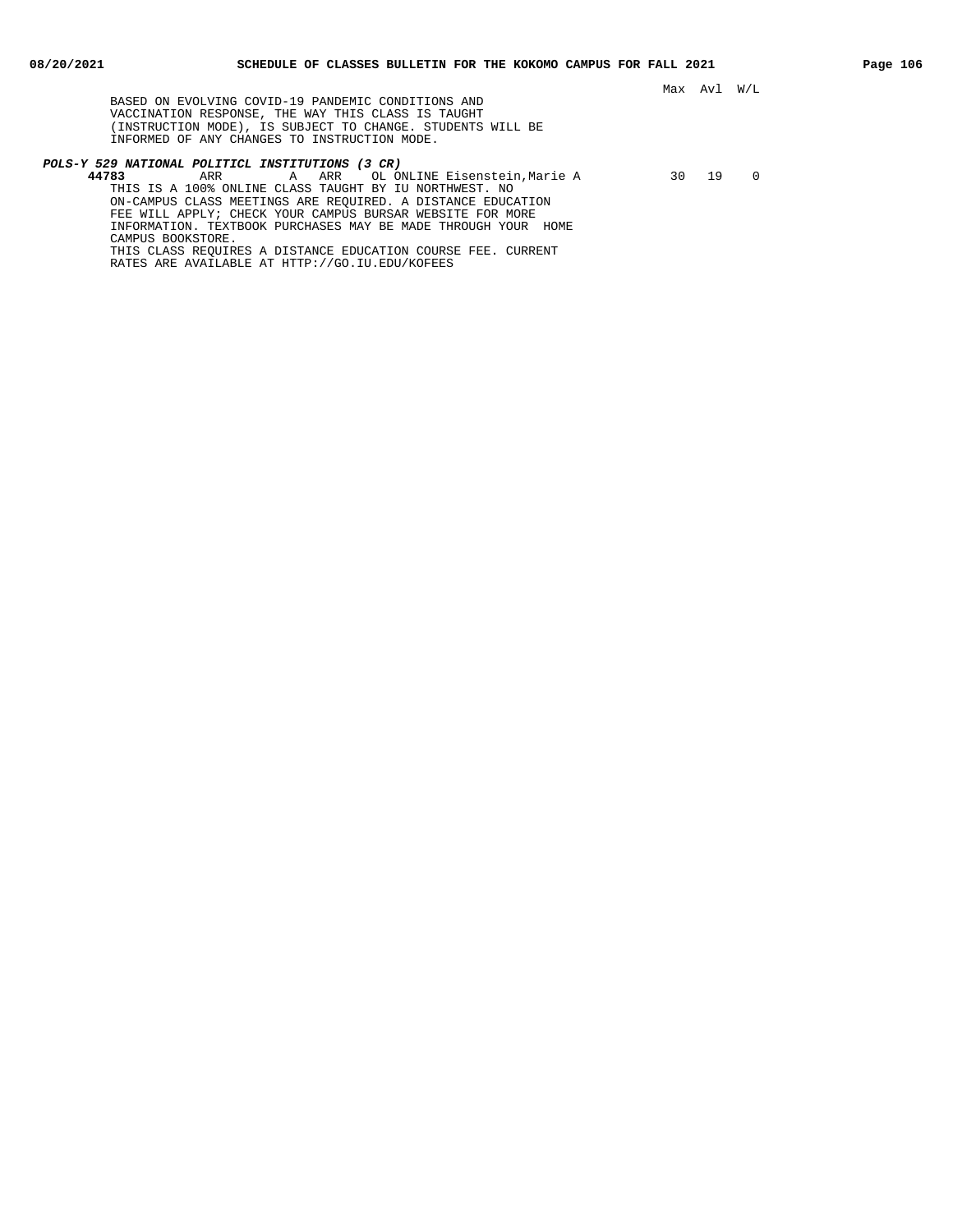Max Avl W/L **PSYCHOLOGY (PSY) PSY-B 421 INTERNSHIP IN PSYCHOLOGY (3 CR) 31469** PERM ARR A ARR Davis,Rosalyn Diane 15 11 0 PERMISSION OF INSTRUCTOR IS REQUIRED. **PSY-G 532 GROUP COUNSELING (3 CR) 41186** RSTR 05:30P-08:00P M KO 201 Waters,Joseph Michael 20 2 0 MUST BE ADMITTED TO THE MASTER OF ARTS IN MENTAL HEALTH COUNSELING PROGRAM. BASED ON EVOLVING COVID-19 PANDEMIC CONDITIONS AND VACCINATION RESPONSE, THE WAY THIS CLASS IS TAUGHT (INSTRUCTION MODE), IS SUBJECT TO CHANGE. STUDENTS WILL BE INFORMED OF ANY CHANGES TO INSTRUCTION MODE. **PSY-G 550 INTERNSHIP IN MH COUNSELING (1 - 3 CR)**<br>CLSD 41187 RSTR 05:30P-08:15P T KO 2 **CLSD 41187** RSTR 05:30P-08:15P T KO 201 Davis,Rosalyn Diane 10 0 0 MUST BE ADMITTED TO THE MASTER OF ARTS IN MENTAL HEALTH COUNSELING PROGRAM. **41188** RSTR 05:30P-08:15P W KO 201 Waters,Joseph Michael 10 2 0 MUST BE ADMITTED TO THE MASTER OF ARTS IN MENTAL HEALTH COUNSELING PROGRAM **PSY-K 300 STATISTICAL TECHNIQUES (3 CR)** PREREQUISITE: MATH-M 118, 119 OR 125.<br>31307 11:30A-12:45P MW **31307** 11:30A-12:45P MW KO 106 Clark,Kevin Michael 30 1 0 BASED ON EVOLVING COVID-19 PANDEMIC CONDITIONS AND VACCINATION RESPONSE, THE WAY THIS CLASS IS TAUGHT (INSTRUCTION MODE), IS SUBJECT TO CHANGE. STUDENTS WILL BE INFORMED OF ANY CHANGES TO INSTRUCTION MODE. **PSY-P 103 GENERAL PSYCHOLOGY (3 CR)**<br>CLSD 31103 04:00P-05:15P MW **CLSD 31103** 04:00P-05:15P MW KO 104 Clark,Kevin Michael 32 0 0 BASED ON EVOLVING COVID-19 PANDEMIC CONDITIONS AND VACCINATION RESPONSE, THE WAY THIS CLASS IS TAUGHT (INSTRUCTION MODE), IS SUBJECT TO CHANGE. STUDENTS WILL BE INFORMED OF ANY CHANGES TO INSTRUCTION MODE.<br>CLSD 31515 01:00P-02:15P MW KO 101 01:00P-02:15P MW KO 101 Kiydal,Emru 31 0 0 BASED ON EVOLVING COVID-19 PANDEMIC CONDITIONS AND VACCINATION RESPONSE, THE WAY THIS CLASS IS TAUGHT (INSTRUCTION MODE), IS SUBJECT TO CHANGE. STUDENTS WILL BE INFORMED OF ANY CHANGES TO INSTRUCTION MODE. PERMISSION OF DEPARTMENT REQUIRED.<br>CLSD 31214 10:00A-11:15A MW KO 202 **COLATA CLASS Brunson,Julie Ann** 32 0 0 BASED ON EVOLVING COVID-19 PANDEMIC CONDITIONS AND VACCINATION RESPONSE, THE WAY THIS CLASS IS TAUGHT (INSTRUCTION MODE), IS SUBJECT TO CHANGE. STUDENTS WILL BE INFORMED OF ANY CHANGES TO INSTRUCTION MODE. **CLSD 31071** 11:30A-12:45P MW KO 102 Waters,Joseph Michael 32 0 0 BASED ON EVOLVING COVID-19 PANDEMIC CONDITIONS AND VACCINATION RESPONSE, THE WAY THIS CLASS IS TAUGHT (INSTRUCTION MODE), IS SUBJECT TO CHANGE. STUDENTS WILL BE INFORMED OF ANY CHANGES TO INSTRUCTION MODE. **31121** 04:00P-05:15P TR KO 104 Salmeto-Johnson,Amy Lauren 32 1 0 BASED ON EVOLVING COVID-19 PANDEMIC CONDITIONS AND VACCINATION RESPONSE, THE WAY THIS CLASS IS TAUGHT (INSTRUCTION MODE), IS SUBJECT TO CHANGE. STUDENTS WILL BE INFORMED OF ANY CHANGES TO INSTRUCTION MODE. **CLSD 31206** ARR A ARR OL ONLINE Morris,Kimberly Yvette 25 0 2 THIS IS A 100% ONLINE CLASS TAUGHT BY IU KOKOMO. NO ON-CAMPUS CLASS MEETINGS ARE REQUIRED. A DISTANCE EDUCATION FEE MAY APPLY; CHECK YOUR CAMPUS BURSAR WEBSITE FOR MORE INFORMATION. IF IU E-TEXTS ARE NOT USED FOR THIS CLASS, TEXTBOOKS AND OTHER MATERIALS ARE AVAILABLE THROUGH YOUR HOME CAMPUS BOOKSTORE. THIS CLASS REQUIRES A DISTANCE EDUCATION COURSE FEE. CURRENT RATES ARE AVAILABLE AT HTTP://GO.IU.EDU/KOFEES PERMISSION OF DEPARTMENT REQUIRED.<br>CLSD 31313 **CLSD 31313** ARR A ARR OL ONLINE Waters,Joseph Michael 25 0 2 THIS CLASS IS 100% ONLINE. THIS CLASS REQUIRES A DISTANCE EDUCATION COURSE FEE. CURRENT RATES ARE AVAILABLE AT HTTP://GO.IU.EDU/KOFEES **CLSD 31367** 10:00A-11:15A MW KO 102 Kiydal,Emru 32 0 0 BASED ON EVOLVING COVID-19 PANDEMIC CONDITIONS AND VACCINATION RESPONSE, THE WAY THIS CLASS IS TAUGHT

(INSTRUCTION MODE), IS SUBJECT TO CHANGE. STUDENTS WILL BE

INFORMED OF ANY CHANGES TO INSTRUCTION MODE.

PERMISSION OF DEPARTMENT REQUIRED.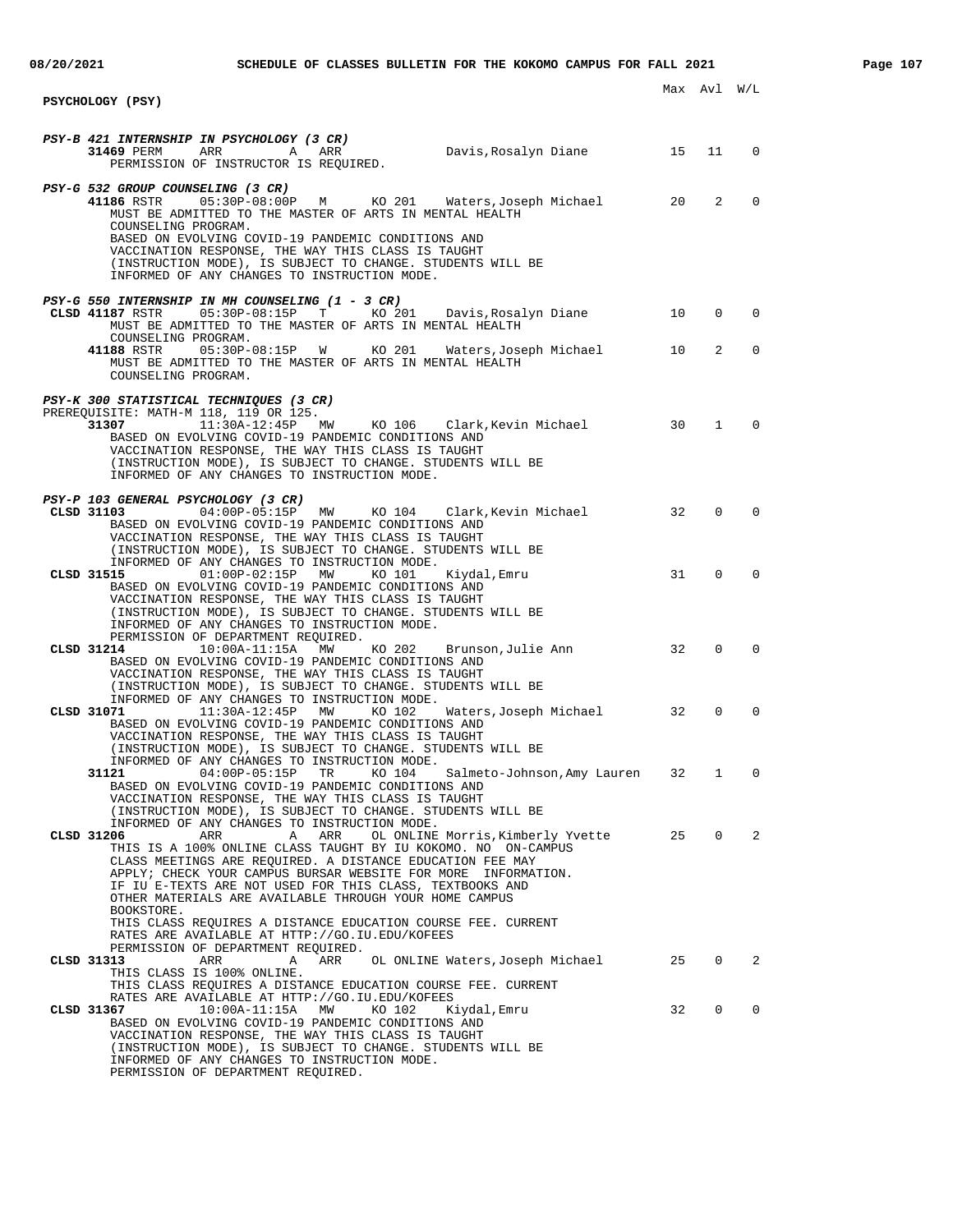| $01:00P-02:15P$ TR KO 105 Brunson, Julie Ann<br>CLSD 31368<br>BASED ON EVOLVING COVID-19 PANDEMIC CONDITIONS AND<br>VACCINATION RESPONSE, THE WAY THIS CLASS IS TAUGHT<br>(INSTRUCTION MODE), IS SUBJECT TO CHANGE. STUDENTS WILL BE                                                                                                                                                                                                                                                                                | 32 | Max Avl W/L<br>$\mathbf{0}$ | 0                      |
|---------------------------------------------------------------------------------------------------------------------------------------------------------------------------------------------------------------------------------------------------------------------------------------------------------------------------------------------------------------------------------------------------------------------------------------------------------------------------------------------------------------------|----|-----------------------------|------------------------|
| INFORMED OF ANY CHANGES TO INSTRUCTION MODE.<br>11:30A-12:45P TR KO 105<br>Salmeto-Johnson, Amy Lauren 32<br>CLSD 31541<br>BASED ON EVOLVING COVID-19 PANDEMIC CONDITIONS AND<br>VACCINATION RESPONSE, THE WAY THIS CLASS IS TAUGHT<br>(INSTRUCTION MODE), IS SUBJECT TO CHANGE. STUDENTS WILL BE<br>INFORMED OF ANY CHANGES TO INSTRUCTION MODE.                                                                                                                                                                   |    | $\mathbf{0}$                | $\mathbf 0$            |
| PSY-P 216 LIFE SPAN DEVELOPMENTAL PSYCH (3 CR)<br>32053<br>$10:00A-11:15A$ MW KA 007 Morgan, Gin<br>PREREQUISITE: PSY-P 103<br>BASED ON EVOLVING COVID-19 PANDEMIC CONDITIONS AND<br>VACCINATION RESPONSE, THE WAY THIS CLASS IS TAUGHT<br>(INSTRUCTION MODE), IS SUBJECT TO CHANGE. STUDENTS WILL BE                                                                                                                                                                                                               | 32 | 12 <sup>°</sup>             | $\Omega$               |
| INFORMED OF ANY CHANGES TO INSTRUCTION MODE.<br>31207<br>08:30A-09:45A TR KO 102<br>Komar,Brooke D<br>PREREQUISITE: PSY-P 103<br>BASED ON EVOLVING COVID-19 PANDEMIC CONDITIONS AND<br>VACCINATION RESPONSE, THE WAY THIS CLASS IS TAUGHT<br>(INSTRUCTION MODE), IS SUBJECT TO CHANGE. STUDENTS WILL BE<br>INFORMED OF ANY CHANGES TO INSTRUCTION MODE.                                                                                                                                                             | 32 | 18                          | $\Omega$               |
| OL ONLINE Komar, Brooke D<br>CLSD 31918<br>ARR<br>A<br>ARR<br>THIS CLASS IS 100% ONLINE.<br>THIS CLASS REQUIRES A DISTANCE EDUCATION COURSE FEE. CURRENT<br>RATES ARE AVAILABLE AT HTTP://GO.IU.EDU/KOFEES                                                                                                                                                                                                                                                                                                          | 25 | $\mathbf{0}$                | 1                      |
| PSY-P 259 INTRO TO PSYCHOLOGICAL INQUIRY (3 CR)<br>31922<br>$10:00A-11:15A$ TR KO 106 Holcomb, Kathryn M.<br>PREREQUISITE: PSY-P103 & ENG-W132 OR ENG-W 221.<br>THIS COURSE REPLACES P211 METHODS OF EXPERIMENTAL PSYCHOLOGY.<br>STUDENTS CANNOT RECEIVE CREDIT FOR THIS COURSE AND P211.<br>BASED ON EVOLVING COVID-19 PANDEMIC CONDITIONS AND<br>VACCINATION RESPONSE, THE WAY THIS CLASS IS TAUGHT<br>(INSTRUCTION MODE), IS SUBJECT TO CHANGE. STUDENTS WILL BE<br>INFORMED OF ANY CHANGES TO INSTRUCTION MODE. | 25 | $\mathbf{1}$                | $\Omega$               |
| PSY-P 319 THE PSYCHOLOGY OF PERSONALITY (3 CR)<br>KO 202 Holcomb, Kathryn M.<br>CLSD 31174 RSTR<br>$01:00P-02:15P$<br>TR<br>PREREQUISITE: PSY-P 103 AND SOPHOMORE STANDING REQUIRED.<br>BASED ON EVOLVING COVID-19 PANDEMIC CONDITIONS AND<br>VACCINATION RESPONSE, THE WAY THIS CLASS IS TAUGHT<br>(INSTRUCTION MODE), IS SUBJECT TO CHANGE. STUDENTS WILL BE<br>INFORMED OF ANY CHANGES TO INSTRUCTION MODE.                                                                                                      | 32 | $\mathbf 0$                 | $\Omega$               |
| PSY-P 324 ABNORMAL PSYCHOLOGY (3 CR)<br>31508 02:30P-03:45P TR KO 106 Kiydal, Emru<br>PREREQUISITE: PSY-P 103 AND SOPHOMORE STANDING REQUIRED.<br>BASED ON EVOLVING COVID-19 PANDEMIC CONDITIONS AND<br>VACCINATION RESPONSE, THE WAY THIS CLASS IS TAUGHT<br>(INSTRUCTION MODE), IS SUBJECT TO CHANGE. STUDENTS WILL BE                                                                                                                                                                                            | 32 | 10                          | $\Omega$               |
| INFORMED OF ANY CHANGES TO INSTRUCTION MODE.<br>CLSD 31338<br><b>Example 2</b> ARR<br>A ARR<br>OL ONLINE Morris, Kimberly Yvette<br>THIS CLASS IS 100% ONLINE.<br>PREREQUISITE: PSY-P 103 AND SOPHOMORE STANDING REQUIRED.<br>THIS CLASS REQUIRES A DISTANCE EDUCATION COURSE FEE. CURRENT<br>RATES ARE AVAILABLE AT HTTP://GO.IU.EDU/KOFEES                                                                                                                                                                        | 25 | 0                           | 0                      |
| PSY-P 325 THE PSYCHOLOGY OF LEARNING (3 CR)<br>PREREQUISITE: PSY-P 103 AND SOPHOMORE STANDING REQUIRED.<br>CLSD 31072 RSTR<br>$01:00P-02:15P$ MW<br>KO 203<br>Morgan, Gin<br>BASED ON EVOLVING COVID-19 PANDEMIC CONDITIONS AND<br>VACCINATION RESPONSE, THE WAY THIS CLASS IS TAUGHT<br>(INSTRUCTION MODE), IS SUBJECT TO CHANGE. STUDENTS WILL BE<br>INFORMED OF ANY CHANGES TO INSTRUCTION MODE.                                                                                                                 | 32 | $\overline{0}$              | $\overline{0}$         |
| PSY-P 348 PSYCHOLOGY OF HIP HOP (3 CR)<br>11:30A-12:45P<br>32<br>42171<br>TR<br>KO 103<br>Davis,Rosalyn Diane<br>BASED ON EVOLVING COVID-19 PANDEMIC CONDITIONS AND<br>VACCINATION RESPONSE, THE WAY THIS CLASS IS TAUGHT<br>(INSTRUCTION MODE), IS SUBJECT TO CHANGE. STUDENTS WILL BE<br>INFORMED OF ANY CHANGES TO INSTRUCTION MODE.                                                                                                                                                                             |    | 8                           | $\mathbf{0}$           |
| PSY-P 355 EXPERIMENTAL PSYCHOLOGY (4 CR)<br>CLSD 31208<br>11:30A-12:45P MW<br>KO 202<br>Brunson, Julie Ann<br>PREREQUISITE: PSY-P259/P390 INTRO TO PSYCHOLOGICAL INQUIRY<br>AND PSY-K300 STATISTICS                                                                                                                                                                                                                                                                                                                 | 20 |                             | $0 \qquad \qquad$<br>2 |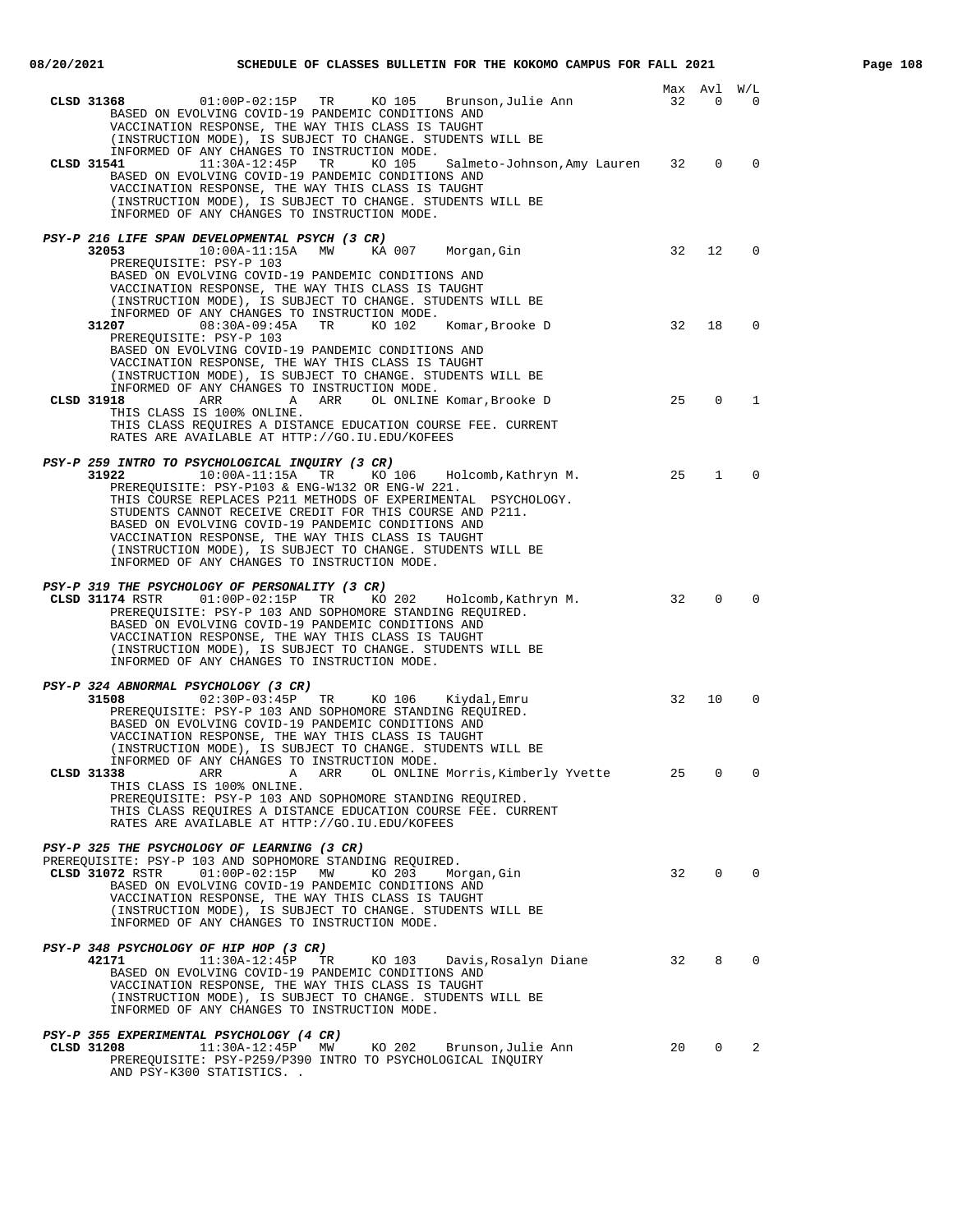|                                                                                                                                                                                                                                                                                                                                                                                                                      |                             |    | Max Avl      | W/L          |
|----------------------------------------------------------------------------------------------------------------------------------------------------------------------------------------------------------------------------------------------------------------------------------------------------------------------------------------------------------------------------------------------------------------------|-----------------------------|----|--------------|--------------|
| THIS CLASS REQUIRES A LABORATORY FEE. CURRENT RATES ARE<br>AVAILABLE AT HTTP://GO.IU.EDU/KOFEES<br>BASED ON EVOLVING COVID-19 PANDEMIC CONDITIONS AND<br>VACCINATION RESPONSE, THE WAY THIS CLASS IS TAUGHT<br>(INSTRUCTION MODE), IS SUBJECT TO CHANGE. STUDENTS WILL BE<br>INFORMED OF ANY CHANGES TO INSTRUCTION MODE.                                                                                            |                             |    |              |              |
| Laboratory (LAB)<br>CLSD 31636<br>04:00P-06:45P<br>W<br>KO 111<br>STUDENT MUST REGISTER FOR BOTH LECTURE AND LAB.<br>BASED ON EVOLVING COVID-19 PANDEMIC CONDITIONS AND<br>VACCINATION RESPONSE, THE WAY THIS CLASS IS TAUGHT<br>(INSTRUCTION MODE), IS SUBJECT TO CHANGE. STUDENTS WILL BE<br>INFORMED OF ANY CHANGES TO INSTRUCTION MODE.                                                                          | Brunson, Julie Ann          | 20 | $\Omega$     | 2            |
| PSY-P 381 HELPING SKILLS AND ETHICS (3 CR)<br>CLSD 31157<br>04:00P-06:45P M<br>KO 103<br>PREREQUISITE: 6 CREDIT-HOURS OF PSYCHOLOGY AND SOPHOMORE<br>STANDING.<br>BASED ON EVOLVING COVID-19 PANDEMIC CONDITIONS AND<br>VACCINATION RESPONSE, THE WAY THIS CLASS IS TAUGHT<br>(INSTRUCTION MODE), IS SUBJECT TO CHANGE. STUDENTS WILL BE<br>INFORMED OF ANY CHANGES TO INSTRUCTION MODE.                             | Davis,Rosalyn Diane         | 20 | $\Omega$     | 3            |
| PSY-P 407 DRUGS AND THE NERVOUS SYSTEM (3 CR)<br>KO 112<br>PREREOUISITE: PSY-P 103 AND SOPHOMORE STANDING REOUIRED.<br>BASED ON EVOLVING COVID-19 PANDEMIC CONDITIONS AND<br>VACCINATION RESPONSE, THE WAY THIS CLASS IS TAUGHT<br>(INSTRUCTION MODE), IS SUBJECT TO CHANGE. STUDENTS WILL BE<br>INFORMED OF ANY CHANGES TO INSTRUCTION MODE.                                                                        | Salmeto-Johnson, Amy Lauren | 20 | $\Omega$     | $\mathbf{1}$ |
| PSY-P 459 HIST & SYSTEMS OF PSYCHOLOGY (3 CR)<br>31209 PERM<br>02:30P-05:15P T KO 179 Clark, Kevin Michael<br>PREREQUISITES: PSY-P 103 AND COMPLETION OF 12 CREDIT HOURS OF<br>PSYCHOLOGY.<br>BASED ON EVOLVING COVID-19 PANDEMIC CONDITIONS AND<br>VACCINATION RESPONSE, THE WAY THIS CLASS IS TAUGHT<br>(INSTRUCTION MODE), IS SUBJECT TO CHANGE. STUDENTS WILL BE<br>INFORMED OF ANY CHANGES TO INSTRUCTION MODE. |                             | 20 | $\mathbf{1}$ | $\Omega$     |
| PSY-P 493 SUPERVISED RESEARCH 1 (3 CR)<br>31249 PERM<br>ARR<br>ARR<br>Α<br>PERMISSION OF INSTRUCTOR IS REQUIRED.                                                                                                                                                                                                                                                                                                     | Morgan, Gin                 | 5  | 5            | $\Omega$     |
| PREREQUISITE OF PSY-P 259 AND PSY-K 300.<br>31073 PERM<br>ARR<br>ARR<br>A<br>PERMISSION OF INSTRUCTOR IS REQUIRED.                                                                                                                                                                                                                                                                                                   | Holcomb, Kathryn M.         | 5  | 5            | $\mathbf 0$  |
| PREREQUISITE OF PSY-P 259 AND PSY-K 300.<br>31093 PERM<br>ARR<br>ARR<br>A<br>PERMISSION OF INSTRUCTOR IS REOUIRED.                                                                                                                                                                                                                                                                                                   | Clark, Kevin Michael        | 5  | 5            | $\mathbf 0$  |
| PREREQUISITE OF PSY-P 259 AND PSY-K 300.<br>31210 PERM<br>ARR<br>ARR<br>A<br>PERMISSION OF INSTRUCTOR IS REQUIRED.                                                                                                                                                                                                                                                                                                   | Davis, Rosalyn Diane        | 8  | $\mathbf{1}$ | $\mathbf 0$  |
| PREREQUISITE OF PSY-P 259 AND PSY-K 300.<br>31250 PERM<br>ARR<br>ARR<br>A<br>PERMISSION OF INSTRUCTOR IS REQUIRED.                                                                                                                                                                                                                                                                                                   | Waters, Joseph Michael      | 5  | 5            | 0            |
| PREREQUISITE OF PSY-P 259 AND PSY-K 300.<br>31727 PERM<br>ARR<br>ARR<br>Α<br>PERMISSION OF INSTRUCTOR IS REQUIRED.                                                                                                                                                                                                                                                                                                   | Salmeto-Johnson, Amy Lauren | 5  | 5            | 0            |
| PREREQUISITE OF PSY-P 259 AND PSY-K 300.<br>31924 PERM<br>ARR<br>ARR<br>Α                                                                                                                                                                                                                                                                                                                                            |                             | 5  | 5            | $\mathbf 0$  |
| PERMISSION OF INSTRUCTOR IS REQUIRED.<br>31925 PERM<br>ARR<br>Α<br>ARR<br>PERMISSION OF INSTRUCTOR IS REQUIRED.                                                                                                                                                                                                                                                                                                      | Brunson, Julie Ann          | 5  | 4            | $\mathbf 0$  |
| PSY-P 494 SUPERVISED RESEARCH 2 (3 CR)<br>31192 PERM<br>ARR<br>ARR<br>Α<br>PERMISSION OF INSTRUCTOR IS REQUIRED.<br>PREREQUISITE OF PSY-P 493.                                                                                                                                                                                                                                                                       | Holcomb, Kathryn M.         | 5  | 4            | 0            |
| PSY-P 494 SUPERVISED RESEARCH 2 (2 - 3 CR)<br>31728 PERM<br>ARR<br>Α<br>ARR<br>PERMISSION OF INSTRUCTOR IS REQUIRED.<br>PREREQUISITE OF PSY-P 493.                                                                                                                                                                                                                                                                   | Salmeto-Johnson, Amy Lauren | 5  | 5            | 0            |
| PSY-P 494 SUPERVISED RESEARCH 2 (3 CR)<br>31251 PERM<br>ARR<br>ARR<br>Α<br>PERMISSION OF INSTRUCTOR IS REQUIRED.                                                                                                                                                                                                                                                                                                     | Clark, Kevin Michael        | 5  | 5            | 0            |
| PREREQUISITE OF PSY-P 493.<br>31252 PERM<br>ARR<br>ARR<br>Α                                                                                                                                                                                                                                                                                                                                                          | Davis, Rosalyn Diane        | 5  | 4            | 0            |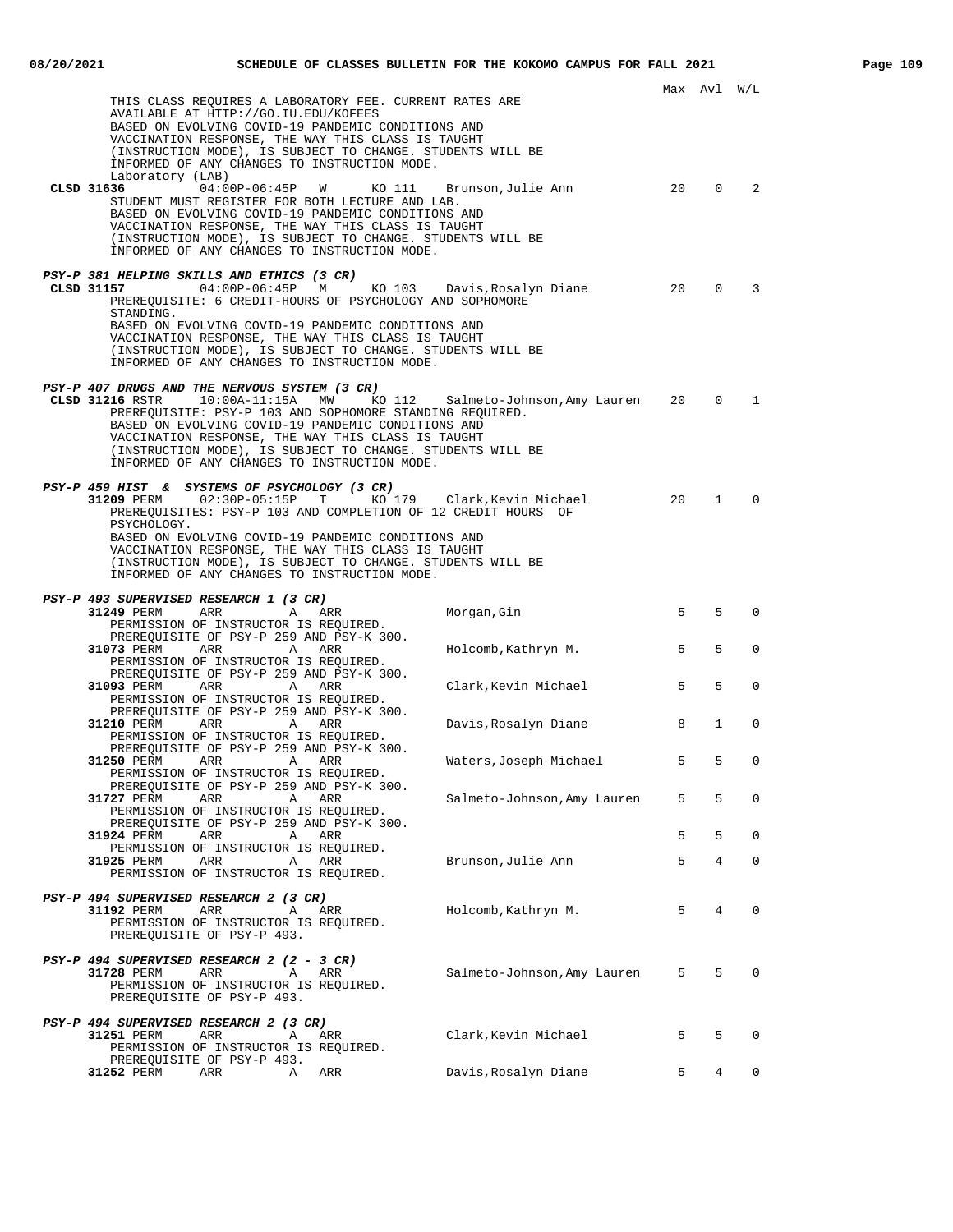| PERMISSION OF INSTRUCTOR IS REQUIRED.<br>PREREQUISITE OF PSY-P 493.                                                                                                                                                                                                                                                                                                                                                                                                                                                                                                                                                                                                                                                                                                                                                                                                                                                                                                                                                                                                                                                                                                                               |                                                                              |          |                  |                      |
|---------------------------------------------------------------------------------------------------------------------------------------------------------------------------------------------------------------------------------------------------------------------------------------------------------------------------------------------------------------------------------------------------------------------------------------------------------------------------------------------------------------------------------------------------------------------------------------------------------------------------------------------------------------------------------------------------------------------------------------------------------------------------------------------------------------------------------------------------------------------------------------------------------------------------------------------------------------------------------------------------------------------------------------------------------------------------------------------------------------------------------------------------------------------------------------------------|------------------------------------------------------------------------------|----------|------------------|----------------------|
| PSY-P 494 SUPERVISED RESEARCH 2 (2 - 3 CR)<br>31328 PERM<br>ARR<br>Α<br>ARR<br>PERMISSION OF INSTRUCTOR IS REQUIRED.<br>PREREOUISITE OF PSY-P 493.                                                                                                                                                                                                                                                                                                                                                                                                                                                                                                                                                                                                                                                                                                                                                                                                                                                                                                                                                                                                                                                | Morgan, Gin                                                                  | 5        | 5                | $\mathbf 0$          |
| 31729 PERM<br>ARR<br>Α<br>ARR<br>PERMISSION OF INSTRUCTOR IS REQUIRED.<br>PREREQUISITE OF PSY-P 493.                                                                                                                                                                                                                                                                                                                                                                                                                                                                                                                                                                                                                                                                                                                                                                                                                                                                                                                                                                                                                                                                                              | Waters,Joseph Michael                                                        | 5        | 5                | $\mathbf 0$          |
| PSY-P 494 SUPERVISED RESEARCH 2 (3 CR)<br>31926 PERM<br>ARR<br>ARR<br>A<br>PERMISSION OF INSTRUCTOR IS REQUIRED.                                                                                                                                                                                                                                                                                                                                                                                                                                                                                                                                                                                                                                                                                                                                                                                                                                                                                                                                                                                                                                                                                  |                                                                              | 5        | 5                | $\mathbf 0$          |
| 31928 PERM<br>ARR<br>ARR<br>Α<br>PERMISSION OF INSTRUCTOR IS REQUIRED.                                                                                                                                                                                                                                                                                                                                                                                                                                                                                                                                                                                                                                                                                                                                                                                                                                                                                                                                                                                                                                                                                                                            | Brunson, Julie Ann                                                           | 5        | 3                | $\mathbf 0$          |
| PSY-P 495 READINGS AND RES IN PSYCHOLOGY (2 CR)<br>31472 PERM<br>ARR<br>Α<br>ARR<br>PERMISSION OF INSTRUCTOR IS REQUIRED.                                                                                                                                                                                                                                                                                                                                                                                                                                                                                                                                                                                                                                                                                                                                                                                                                                                                                                                                                                                                                                                                         | Morgan,Gin                                                                   | 5        | 5                | $\mathbf 0$          |
| PSY-P 495 READINGS AND RES IN PSYCHOLOGY (1 - 3 CR)<br>31473 PERM<br>ARR<br>ARR<br>А                                                                                                                                                                                                                                                                                                                                                                                                                                                                                                                                                                                                                                                                                                                                                                                                                                                                                                                                                                                                                                                                                                              | Holcomb, Kathryn M.                                                          | 5        | 5                | $\mathbf 0$          |
| PERMISSION OF INSTRUCTOR IS REQUIRED.<br>ARR<br>31474 PERM<br>Α<br>ARR                                                                                                                                                                                                                                                                                                                                                                                                                                                                                                                                                                                                                                                                                                                                                                                                                                                                                                                                                                                                                                                                                                                            | Clark, Kevin Michael                                                         | 5        | 5                | $\mathbf 0$          |
| PERMISSION OF INSTRUCTOR IS REQUIRED.<br>ARR<br>31475 PERM<br>Α<br>ARR<br>PERMISSION OF INSTRUCTOR IS REQUIRED.                                                                                                                                                                                                                                                                                                                                                                                                                                                                                                                                                                                                                                                                                                                                                                                                                                                                                                                                                                                                                                                                                   | Davis, Rosalyn Diane                                                         | 5        | 5                | $\mathbf 0$          |
| PSY-P 495 READINGS AND RES IN PSYCHOLOGY (3 CR)<br>31730 PERM<br>ARR<br>Α<br>ARR<br>PERMISSION OF INSTRUCTOR IS REQUIRED.                                                                                                                                                                                                                                                                                                                                                                                                                                                                                                                                                                                                                                                                                                                                                                                                                                                                                                                                                                                                                                                                         | Salmeto-Johnson, Amy Lauren                                                  | 5        | 5                | $\mathbf 0$          |
| PSY-P 495 READINGS AND RES IN PSYCHOLOGY (1 - 3 CR)<br>31731 PERM<br>ARR<br>Α<br>ARR<br>PERMISSION OF INSTRUCTOR IS REQUIRED.                                                                                                                                                                                                                                                                                                                                                                                                                                                                                                                                                                                                                                                                                                                                                                                                                                                                                                                                                                                                                                                                     | Waters,Joseph Michael                                                        | 5        | 5                | $\mathbf 0$          |
| PSY-P 495 READINGS AND RES IN PSYCHOLOGY (3 CR)<br>ARR<br>31931 PERM<br>ARR<br>Α<br>PERMISSION OF INSTRUCTOR IS REQUIRED.                                                                                                                                                                                                                                                                                                                                                                                                                                                                                                                                                                                                                                                                                                                                                                                                                                                                                                                                                                                                                                                                         | Brunson, Julie Ann                                                           | 5        | 5                | $\mathbf 0$          |
| 41202 PERM<br>ARR<br>Α<br>ARR<br>PERMISSION OF INSTRUCTOR IS REQUIRED.                                                                                                                                                                                                                                                                                                                                                                                                                                                                                                                                                                                                                                                                                                                                                                                                                                                                                                                                                                                                                                                                                                                            | Downey, Christina Adele                                                      | 5        | 5                | 0                    |
| PSY-P 657 TOPICAL SEMINAR (2 CR)<br>41194<br>ARR<br>ARR<br>Α<br>THIS CLASS IS 100% ONLINE.<br>THIS CLASS REQUIRES A DISTANCE EDUCATION COURSE FEE. CURRENT<br>RATES ARE AVAILABLE AT HTTP://GO.IU.EDU/KOFEES<br>MUST BE ADMITTED TO THE MASTER OF ARTS IN MENTAL HEALTH<br>COUNSELING PROGRAM.                                                                                                                                                                                                                                                                                                                                                                                                                                                                                                                                                                                                                                                                                                                                                                                                                                                                                                    | OL ONLINE Davis, Rosalyn Diane                                               | 20       | 2                | $\mathbf 0$          |
| PSY-P 736 CHILD PSYCHOPATHOLOGY (3 CR)<br>CLSD 45472 RSTR<br>ARR<br>Α<br>ARR<br>THIS IS A 100% ONLINE CLASS TAUGHT BY IU EAST. NO ON-CAMPUS<br>CLASS MEETINGS ARE REQUIRED. A DISTANCE EDUCATION FEE WILL<br>APPLY; CHECK YOUR CAMPUS BURSAR WEBSITE FOR MORE<br>IF IU E-TEXTS ARE NOT USED FOR THIS CLASS, TEXTBOOKS AND<br>OTHER MATERIALS ARE AVAILABLE AT YOUR HOME CAMPUS BOOKSTORE.<br>THIS CLASS IS OFFERED AS PART OF A COLLABORATIVE ACADEMIC<br>PROGRAM. PLEASE CONSULT WITH YOUR ADVISOR TO ENSURE THIS<br>CLASS WILL COUNT TOWARD YOUR DEGREE REQUIREMENTS.<br>MUST BE ADMITTED TO THE MASTER OF ARTS IN MENTAL HEALTH<br>COUNSELING PROGRAM.<br>THIS CLASS REQUIRES A DISTANCE EDUCATION COURSE FEE. CURRENT<br>RATES ARE AVAILABLE AT HTTP://GO.IU.EDU/KOFEES<br>46866 RSTR<br>ARR<br>ARR<br>Α<br>THIS IS A 100% ONLINE CLASS TAUGHT BY IU EAST. NO ON-CAMPUS<br>CLASS MEETINGS ARE REOUIRED. A DISTANCE EDUCATION FEE WILL<br>APPLY; CHECK YOUR CAMPUS BURSAR WEBSITE FOR MORE INFORMATION.<br>IF IU E-TEXTS ARE NOT USED FOR THIS CLASS, TEXTBOOKS AND<br>OTHER MATERIALS ARE AVAILABLE AT YOUR HOME CAMPUS BOOKSTORE.<br>MUST BE ADMITTED TO THE MASTER OF ARTS IN MENTAL HEALTH | OL ONLINE Trammell, Beth Ann<br>INFORMATION.<br>OL ONLINE Trammell, Beth Ann | 15<br>15 | $\mathbf 0$<br>8 | $\Omega$<br>$\Omega$ |
| COUNSELING PROGRAM.<br>THIS CLASS IS OFFERED AS PART OF A COLLABORATIVE ACADEMIC<br>PROGRAM. PLEASE CONSULT WITH YOUR ADVISOR TO ENSURE THIS<br>CLASS WILL COUNT TOWARD YOUR DEGREE REQUIREMENTS.<br>MEETS WITH 42069 AT EAST<br>THIS CLASS REQUIRES A DISTANCE EDUCATION COURSE FEE. CURRENT<br>RATES ARE AVAILABLE AT HTTP://GO.IU.EDU/KOFEES                                                                                                                                                                                                                                                                                                                                                                                                                                                                                                                                                                                                                                                                                                                                                                                                                                                   |                                                                              |          |                  |                      |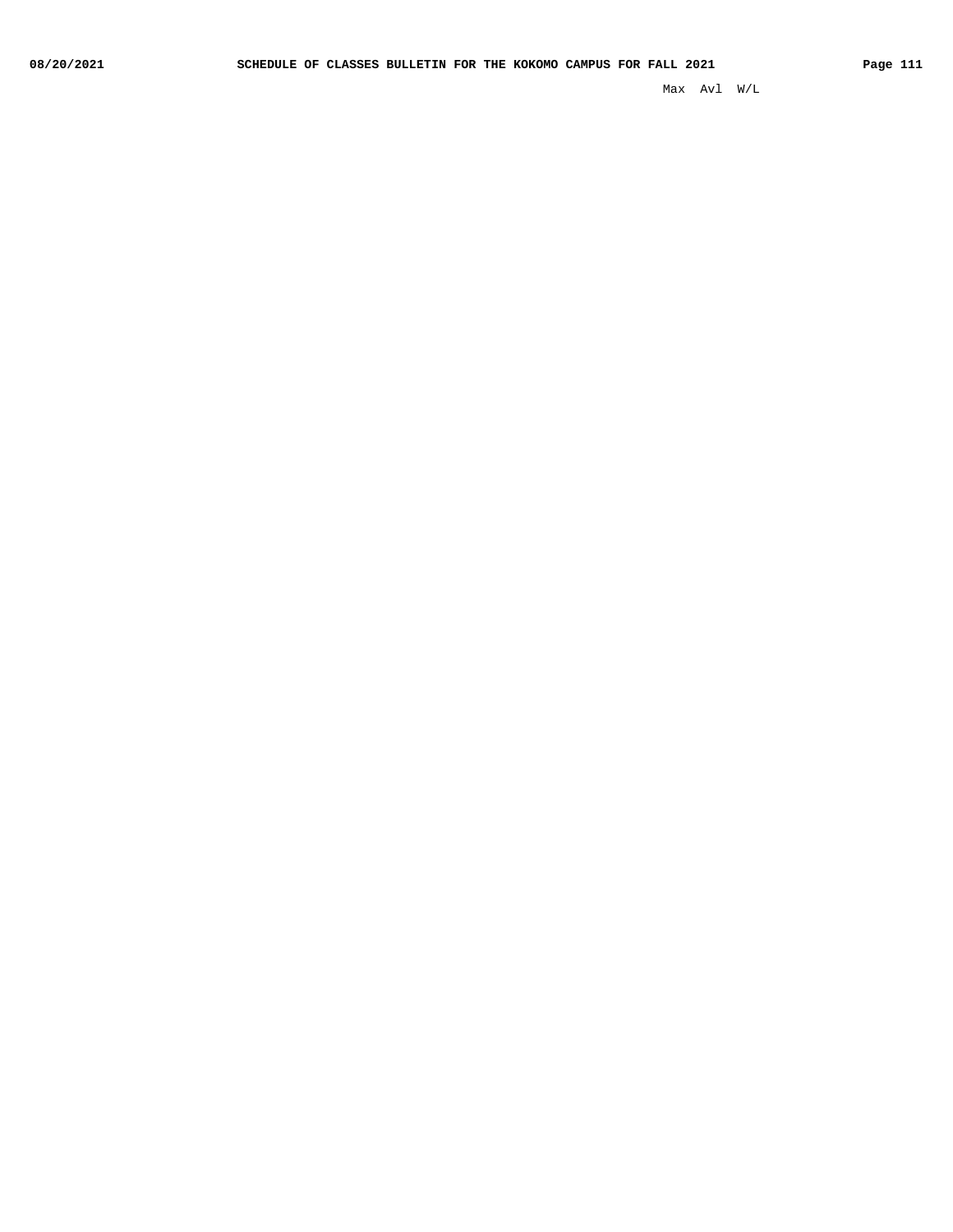Max Avl W/L **SOCIOLOGY (SOC) SOC-S 100 INTRODUCTION TO SOCIOLOGY (3 CR) CLSD 31074** 04:00P-06:45P R KO 100 Keith,Brandi 39 0 1 BASED ON EVOLVING COVID-19 PANDEMIC CONDITIONS AND VACCINATION RESPONSE, THE WAY THIS CLASS IS TAUGHT (INSTRUCTION MODE), IS SUBJECT TO CHANGE. STUDENTS WILL BE INFORMED OF ANY CHANGES TO INSTRUCTION MODE.<br>CLSD 44400 ARR A ARR OL ONLINE A ARR OL ONLINE Oslawski-Lopez,Jamie Lynn 25 0 1 THIS CLASS IS 100% ONLINE. THIS CLASS REQUIRES A DISTANCE EDUCATION COURSE FEE. CURRENT RATES ARE AVAILABLE AT HTTP://GO.IU.EDU/KOFEES **CLSD 31395** 08:30A-09:45A TR KO 100 Baxter,Nicholas Michael 39 0 0 BASED ON EVOLVING COVID-19 PANDEMIC CONDITIONS AND VACCINATION RESPONSE, THE WAY THIS CLASS IS TAUGHT (INSTRUCTION MODE), IS SUBJECT TO CHANGE. STUDENTS WILL BE INFORMED OF ANY CHANGES TO INSTRUCTION MODE.<br>CLSD 41089 10:00A-11:15A MW KO 100 Oslawski-Lopez, Jamie Lynn **CLSD 41089** 10:00A-11:15A MW KO 100 Oslawski-Lopez,Jamie Lynn 39 0 0 BASED ON EVOLVING COVID-19 PANDEMIC CONDITIONS AND VACCINATION RESPONSE, THE WAY THIS CLASS IS TAUGHT (INSTRUCTION MODE), IS SUBJECT TO CHANGE. STUDENTS WILL BE INFORMED OF ANY CHANGES TO INSTRUCTION MODE. **CLSD 31701** 11:30A-12:45P TR KO 100 Keith,Brandi 39 0 0 BASED ON EVOLVING COVID-19 PANDEMIC CONDITIONS AND VACCINATION RESPONSE, THE WAY THIS CLASS IS TAUGHT (INSTRUCTION MODE), IS SUBJECT TO CHANGE. STUDENTS WILL BE INFORMED OF ANY CHANGES TO INSTRUCTION MODE. **SOC-S 101 SOCIAL PROBLEMS AND POLICIES (3 CR) CLSD 32010** ARR A ARR OL ONLINE Baxter,Nicholas Michael 25 0 0 THIS IS A 100% ONLINE CLASS TAUGHT BY IU KOKOMO. NO ON-CAMPUS CLASS MEETINGS ARE REQUIRED. A DISTANCE EDUCATION FEE MAY APPLY; CHECK YOUR CAMPUS BURSAR WEBSITE FOR MORE INFORMATION. IF IU E-TEXTS ARE NOT USED FOR THIS CLASS, TEXTBOOKS AND OTHER MATERIALS ARE AVAILABLE THROUGH YOUR HOME CAMPUS BOOKSTORE. THIS CLASS IS OFFERED AS PART OF A JOINT ACADEMIC PROGRAM. PLEASE CONSULT WITH YOUR ADVISOR TO ENSURE THIS CLASS WILL COUNT TOWARD YOUR DEGREE REQUIREMENTS. THIS CLASS REQUIRES A DISTANCE EDUCATION COURSE FEE. CURRENT RATES ARE AVAILABLE AT HTTP://GO.IU.EDU/KOFEES **SOC-S 125 INTRO TO SOCIAL SERVICES (3 CR)**<br>31277 01:00P-02:15P TR **31277** 01:00P-02:15P TR KO 289 Bain-Selbo,Laura 25 12 0 THIS CLASS REPLACES SWK-S141. THIS CLASS MAY NOT BE TAKEN IF SWK-S141 OR IVY TECHS HUMS-101 HAS BEEN COMPLETED. BASED ON EVOLVING COVID-19 PANDEMIC CONDITIONS AND VACCINATION RESPONSE, THE WAY THIS CLASS IS TAUGHT (INSTRUCTION MODE), IS SUBJECT TO CHANGE. STUDENTS WILL BE INFORMED OF ANY CHANGES TO INSTRUCTION MODE. **SOC-S 164 MARITAL RELATIONS & SEXUALITY (3 CR) CLSD 45044** ARR A ARR OL ONLINE Culp,Gary 40 0 0 THIS IS A 100% ONLINE CLASS TAUGHT BY IU NORTHWEST. NO ON-CAMPUS CLASS MEETINGS ARE REQUIRED. A DISTANCE EDUCATION FEE WILL APPLY; CHECK YOUR CAMPUS BURSAR WEBSITE FOR MORE INFORMATION. TEXTBOOK PURCHASES MAY BE MADE THROUGH YOUR HOME CAMPUS BOOKSTORE. THIS CLASS REQUIRES A DISTANCE EDUCATION COURSE FEE. CURRENT RATES ARE AVAILABLE AT HTTP://GO.IU.EDU/KOFEES **SOC-S 252 METH OF SOCIOLOGICAL RESEARCH (3 CR) 31185** 01:00P-02:15P MW KO 052 Oslawski-Lopez,Jamie Lynn 15 4 0 PREREQUISITE: SOC-S100 OR 3 CREDIT HOURS OF SOCIOLOGY. PERMISSION OF DEPARTMENT REQUIRED. BASED ON EVOLVING COVID-19 PANDEMIC CONDITIONS AND VACCINATION RESPONSE, THE WAY THIS CLASS IS TAUGHT (INSTRUCTION MODE), IS SUBJECT TO CHANGE. STUDENTS WILL BE INFORMED OF ANY CHANGES TO INSTRUCTION MODE. **SOC-S 261 RESEARCH METHODS IN SOCIOLOGY (3 CR) 46140** ARR A ARR OL ONLINE Hardy,Terri 30 24 0 THIS IS A 100% ONLINE CLASS TAUGHT BY IU EAST. NO ON-CAMPUS CLASS MEETINGS ARE REQUIRED. A DISTANCE EDUCATION FEE WILL APPLY; CHECK YOUR CAMPUS BURSAR WEBSITE FOR MORE INFORMATION.

IF IU E-TEXTS ARE NOT USED FOR THIS CLASS, TEXTBOOKS AND OTHER MATERIALS ARE AVAILABLE AT YOUR HOME CAMPUS BOOKSTORE.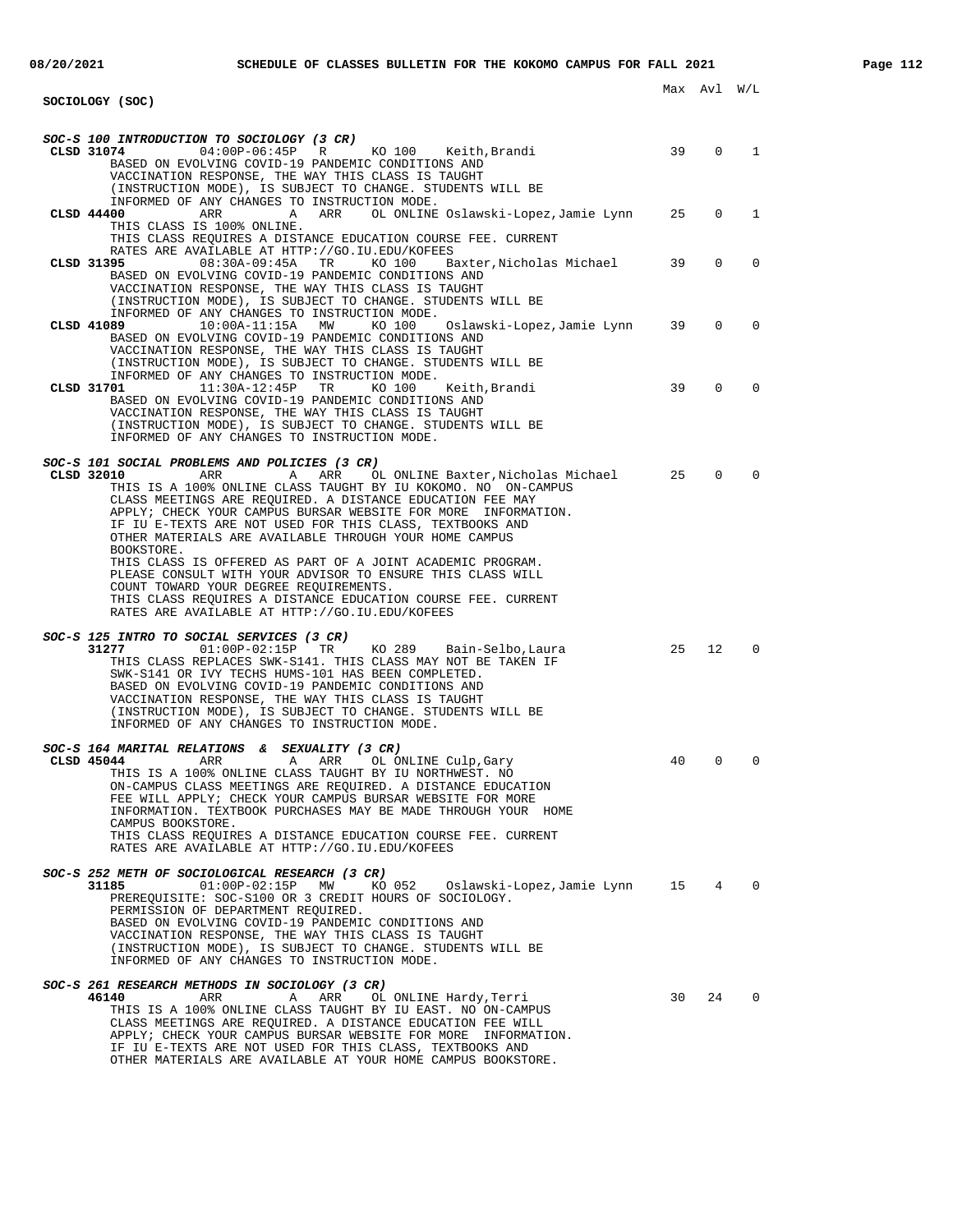Max Avl W/L THIS CLASS IS OFFERED AS PART OF A COLLABORATIVE ACADEMIC PROGRAM. PLEASE CONSULT WITH YOUR ADVISOR TO ENSURE THIS CLASS WILL COUNT TOWARD YOUR DEGREE REQUIREMENTS. PREREQUISITE: SOC-S 100 OR CONSENT OF INSTRUCTOR THIS CLASS REQUIRES A DISTANCE EDUCATION COURSE FEE. CURRENT RATES ARE AVAILABLE AT HTTP://GO.IU.EDU/KOFEES **SOC-S 328 JUVENILE DELINQUENCY (3 CR)**<br>**41088** 11:30A-12:45P **41088** 11:30A-12:45P MW KO 101 Weller,Niki 32 4 0 PREREQUISITE IS 3 HOURS OF SOCIOLOGY OR CONSENT OF INSTRUCTOR BASED ON EVOLVING COVID-19 PANDEMIC CONDITIONS AND VACCINATION RESPONSE, THE WAY THIS CLASS IS TAUGHT (INSTRUCTION MODE), IS SUBJECT TO CHANGE. STUDENTS WILL BE INFORMED OF ANY CHANGES TO INSTRUCTION MODE. **SOC-S 335 RACE AND ETHNIC RELATIONS (3 CR)** A ARR OL ONLINE Aguilar, Kate Marie 25 4 0 THIS CLASS IS 100% ONLINE. THIS CLASS REQUIRES A DISTANCE EDUCATION COURSE FEE. CURRENT RATES ARE AVAILABLE AT HTTP://GO.IU.EDU/KOFEES **SOC-S 355 STAT FOR SOC & HEALTH PROF (3 CR) 31865** 10:00A-11:15A MW KO 103 Weller,Niki 32 23 0 PREREQUISITE: MATH-M118 OR M119 AND 3 CREDIT HOURS OF SOCIOLOGY OR CONSENT OF INSTRUCTOR. BASED ON EVOLVING COVID-19 PANDEMIC CONDITIONS AND VACCINATION RESPONSE, THE WAY THIS CLASS IS TAUGHT (INSTRUCTION MODE), IS SUBJECT TO CHANGE. STUDENTS WILL BE INFORMED OF ANY CHANGES TO INSTRUCTION MODE. **SOC-S 419 SOC MOVEMT & COLLECTIVE ACTION (3 CR) 41087** 11:30A-12:45P TR KO 150 Baxter,Nicholas Michael 32 20 0 PREREQUISITE: SOC-S100 OR SOC-S101. BASED ON EVOLVING COVID-19 PANDEMIC CONDITIONS AND VACCINATION RESPONSE, THE WAY THIS CLASS IS TAUGHT (INSTRUCTION MODE), IS SUBJECT TO CHANGE. STUDENTS WILL BE

INFORMED OF ANY CHANGES TO INSTRUCTION MODE.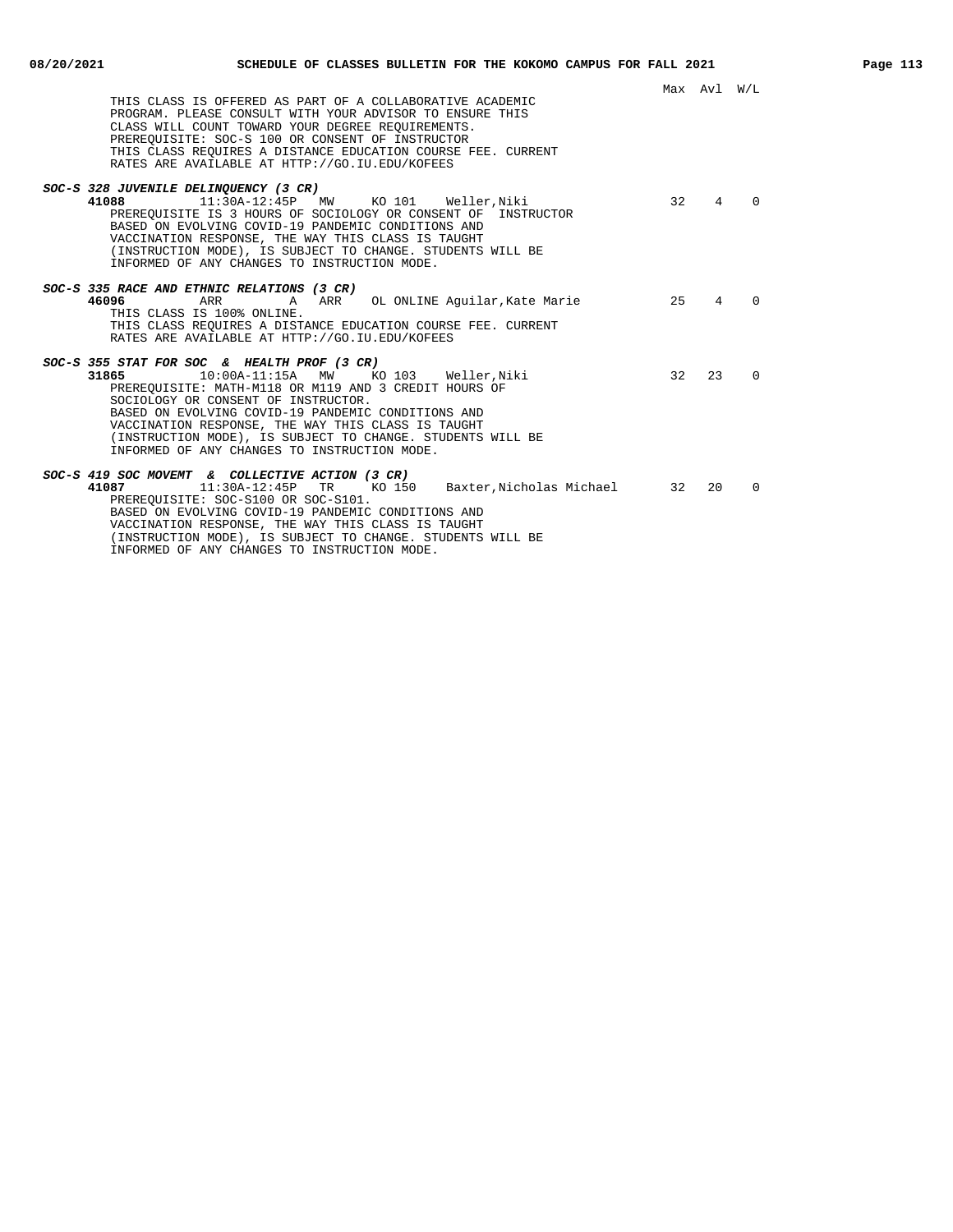| BUS-A 200 FOUNDATIONS OF ACCOUNTING (3 CR)<br>31202<br>THIS IS A 100% ONLINE CLASS TAUGHT BY IU KOKOMO. NO ON-CAMPUS<br>CLASS MEETINGS ARE REQUIRED. A DISTANCE EDUCATION FEE MAY                 | 32 |                |              |
|---------------------------------------------------------------------------------------------------------------------------------------------------------------------------------------------------|----|----------------|--------------|
|                                                                                                                                                                                                   |    | 14             | $\Omega$     |
| APPLY; CHECK YOUR CAMPUS BURSAR WEBSITE FOR MORE INFORMATION.<br>IF IU E-TEXTS ARE NOT USED FOR THIS CLASS, TEXTBOOKS AND                                                                         |    |                |              |
| OTHER MATERIALS ARE AVAILABLE THROUGH YOUR HOME CAMPUS<br>BOOKSTORE.                                                                                                                              |    |                |              |
| CREDIT NOT GIVEN FOR BOTH BUS-A 200 AND BUS-A 201.<br>THIS CLASS DOES NOT COUNT TOWARD A BUSINESS DEGREE FOR IU<br>KOKOMO.                                                                        |    |                |              |
| THIS CLASS IS OFFERED AS PART OF A JOINT ACADEMIC PROGRAM.<br>PLEASE CONSULT WITH YOUR ADVISOR TO ENSURE THIS CLASS WILL<br>COUNT TOWARD YOUR DEGREE REQUIREMENTS.                                |    |                |              |
| THIS CLASS REOUIRES A DISTANCE EDUCATION COURSE FEE. CURRENT<br>RATES ARE AVAILABLE AT HTTP://GO.IU.EDU/KOFEES                                                                                    |    |                |              |
| BUS-A 201 INTRO TO FINANCIAL ACCOUNTING (3 CR)<br>31278 RSTR<br>11:30A-12:45P MW KO 108 Korne, Olga V<br>PREREQUISITE: SOPHOMORE STANDING.                                                        | 40 | $\mathbf{1}$   | $\Omega$     |
| BASED ON EVOLVING COVID-19 PANDEMIC CONDITIONS AND<br>VACCINATION RESPONSE, THE WAY THIS CLASS IS TAUGHT<br>(INSTRUCTION MODE), IS SUBJECT TO CHANGE. STUDENTS WILL BE                            |    |                |              |
| INFORMED OF ANY CHANGES TO INSTRUCTION MODE.<br>31817 RSTR<br>10:00A-11:15A TR KO 108<br>Kim,Jounqyeon<br>PREREQUISITE: SOPHOMORE STANDING.                                                       | 40 | $\overline{2}$ | $\Omega$     |
| BASED ON EVOLVING COVID-19 PANDEMIC CONDITIONS AND<br>VACCINATION RESPONSE, THE WAY THIS CLASS IS TAUGHT<br>(INSTRUCTION MODE), IS SUBJECT TO CHANGE. STUDENTS WILL BE                            |    |                |              |
| INFORMED OF ANY CHANGES TO INSTRUCTION MODE.<br>47324 RSTR<br>ARR ARR ARR<br>OL ONLINE Kim,Joungyeon                                                                                              | 15 | 14             | 0            |
| THIS CLASS IS 100% ONLINE.<br>THIS CLASS REQUIRES A DISTANCE EDUCATION COURSE FEE. CURRENT<br>RATES ARE AVAILABLE AT HTTP://GO.IU.EDU/KOFEES                                                      |    |                |              |
| CLSD 31981 RSTR ARR ARR OL ONLINE Kim, Joungyeon<br>THIS CLASS IS 100% ONLINE.<br>THIS CLASS REQUIRES A DISTANCE EDUCATION COURSE FEE. CURRENT                                                    | 40 | $\mathbf 0$    | 3            |
| RATES ARE AVAILABLE AT HTTP://GO.IU.EDU/KOFEES<br>OL ONLINE McCracken, Troy S.<br>CLSD 44294 RSTR<br>ARR<br>A ARR<br>THIS IS A 100% ONLINE CLASS TAUGHT BY IU SOUTHEAST. NO                       | 30 | $\mathbf 0$    | 2            |
| ON-CAMPUS CLASS MEETINGS ARE REQUIRED. A DISTANCE EDUCATION<br>FEE WILL APPLY; CHECK YOUR CAMPUS BURSAR WEBSITE FOR MORE<br>INFORMATION. IF IU E-TEXTS ARE NOT USED FOR THIS CLASS,               |    |                |              |
| TEXTBOOKS AND OTHER MATERIALS ARE AVAILABLE AT YOUR HOME<br>CAMPUS BOOKSTORE.<br>THIS CLASS IS OFFERED AS PART OF A JOINT ACADEMIC PROGRAM.                                                       |    |                |              |
| PLEASE CONSULT WITH YOUR ADVISOR TO ENSURE THIS CLASS WILL<br>COUNT TOWARD YOUR DEGREE REOUIREMENTS.<br>PREREQUISITE: SOPHOMORE STANDING.                                                         |    |                |              |
| THIS CLASS IS PART OF THE "TRANSFER INDIANA" (TRANSFERIN)<br>INITIATIVE. FOR ADDITIONAL INFORMATION, LINK TO<br>WWW.TRANSFERIN.NET. .                                                             |    |                |              |
| THIS CLASS WILL BE USING IU ETEXTS. ASSOCIATED FEES WILL<br>APPEAR ON YOUR BURSAR BILL. CLICK THE DETAILS LINK TO VIEW<br>ETEXT COSTS. FOR ADDITIONAL INFORMATION, PLEASE VISIT:                  |    |                |              |
| HTTP://ETEXTS.IU.EDU.<br>THIS CLASS REQUIRES A DISTANCE EDUCATION COURSE FEE. CURRENT<br>RATES ARE AVAILABLE AT HTTP://GO.IU.EDU/KOFEES                                                           |    |                |              |
| 30<br>CLSD 44298 RSTR<br>ARR<br>Α<br>ARR<br>OL ONLINE Book,Lisa Michelle<br>THIS IS A 100% ONLINE CLASS TAUGHT BY IU SOUTHEAST. NO<br>ON-CAMPUS CLASS MEETINGS ARE REQUIRED. A DISTANCE EDUCATION |    | $\mathbf{0}$   | $\mathbf{0}$ |
| FEE WILL APPLY; CHECK YOUR CAMPUS BURSAR WEBSITE FOR MORE<br>INFORMATION. IF IU E-TEXTS ARE NOT USED FOR THIS CLASS,<br>TEXTBOOKS AND OTHER MATERIALS ARE AVAILABLE AT YOUR HOME                  |    |                |              |
| CAMPUS BOOKSTORE.<br>THIS CLASS IS OFFERED AS PART OF A JOINT ACADEMIC PROGRAM.<br>PLEASE CONSULT WITH YOUR ADVISOR TO ENSURE THIS CLASS WILL                                                     |    |                |              |
| COUNT TOWARD YOUR DEGREE REQUIREMENTS.<br>PREREQUISITE: SOPHOMORE STANDING.<br>THIS CLASS IS PART OF THE "TRANSFER INDIANA" (TRANSFERIN)                                                          |    |                |              |
| INITIATIVE. FOR ADDITIONAL INFORMATION, LINK TO<br>WWW.TRANSFERIN.NET. .<br>THIS CLASS WILL BE USING IU ETEXTS. ASSOCIATED FEES WILL                                                              |    |                |              |
| APPEAR ON YOUR BURSAR BILL. CLICK THE DETAILS LINK TO VIEW<br>ETEXT COSTS. FOR ADDITIONAL INFORMATION, PLEASE VISIT:<br>HTTP://ETEXTS.IU.EDU.                                                     |    |                |              |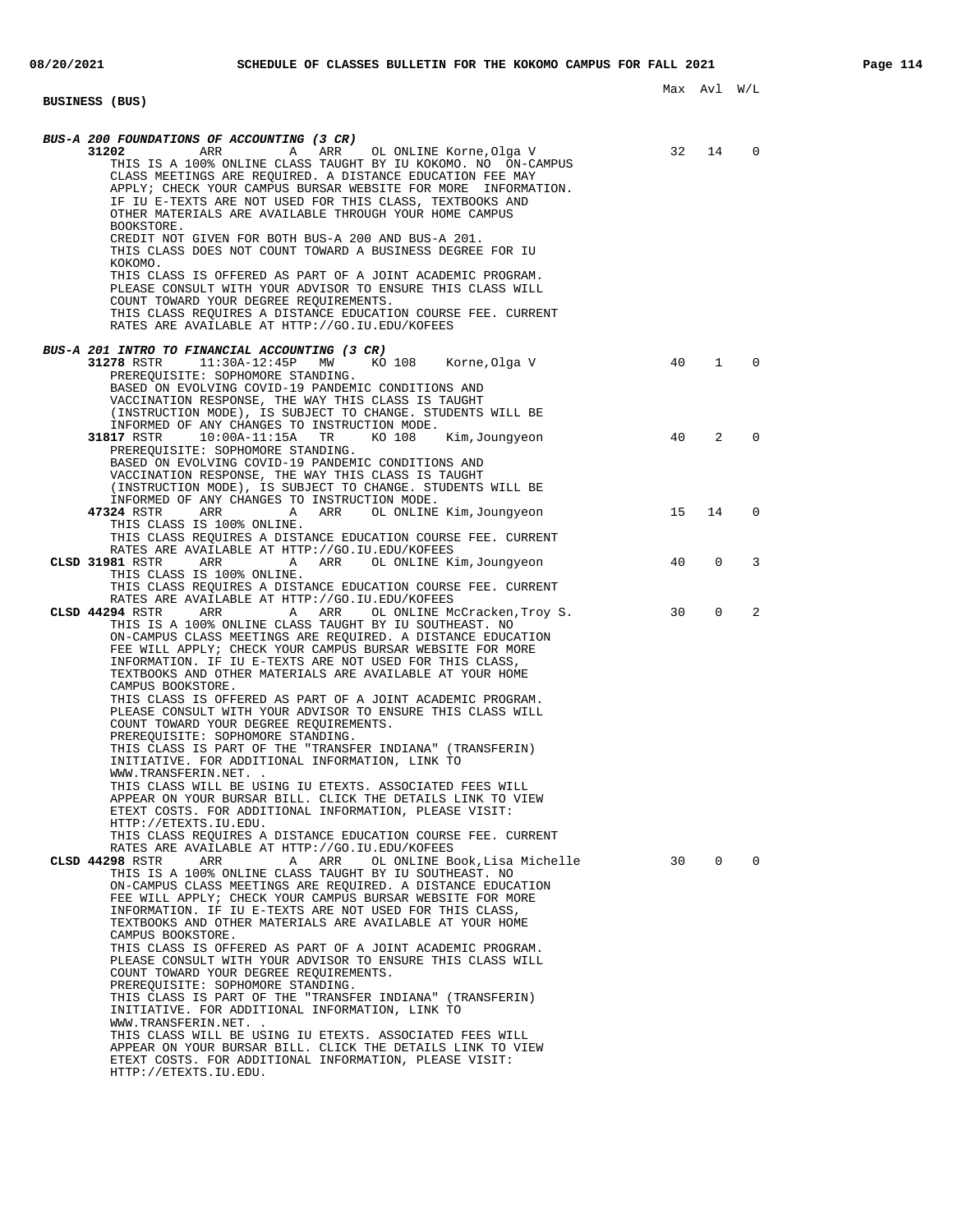|                                                                                                                                                                                                                                                                                                                                                                                                                                           |    | Max Avl | W/L         |
|-------------------------------------------------------------------------------------------------------------------------------------------------------------------------------------------------------------------------------------------------------------------------------------------------------------------------------------------------------------------------------------------------------------------------------------------|----|---------|-------------|
| THIS CLASS REQUIRES A DISTANCE EDUCATION COURSE FEE. CURRENT<br>RATES ARE AVAILABLE AT HTTP://GO.IU.EDU/KOFEES                                                                                                                                                                                                                                                                                                                            |    |         |             |
| BUS-A 202 INTRO TO MANAGERIAL ACCOUNTING (3 CR)                                                                                                                                                                                                                                                                                                                                                                                           |    |         |             |
| PREREQUISITE: BUS-A 201 AND SOPHOMORE STANDING<br>31015<br>ARR<br>Α<br>ARR<br>OL ONLINE Kim, Joungyeon<br>THIS IS A 100% ONLINE CLASS TAUGHT BY IU KOKOMO. NO ON-CAMPUS<br>CLASS MEETINGS ARE REQUIRED. A DISTANCE EDUCATION FEE MAY<br>APPLY; CHECK YOUR CAMPUS BURSAR WEBSITE FOR MORE INFORMATION.<br>IF IU E-TEXTS ARE NOT USED FOR THIS CLASS, TEXTBOOKS AND<br>OTHER MATERIALS ARE AVAILABLE THROUGH YOUR HOME CAMPUS<br>BOOKSTORE. | 32 | 14      | $\mathbf 0$ |
| THIS CLASS IS OFFERED AS PART OF A JOINT ACADEMIC PROGRAM.<br>PLEASE CONSULT WITH YOUR ADVISOR TO ENSURE THIS CLASS WILL<br>COUNT TOWARD YOUR DEGREE REQUIREMENTS.<br>THIS CLASS REQUIRES A DISTANCE EDUCATION COURSE FEE. CURRENT                                                                                                                                                                                                        |    |         |             |
| RATES ARE AVAILABLE AT HTTP://GO.IU.EDU/KOFEES<br>Chimhanda, Tsarai Runyararo 40<br>31818<br>$10:00A-11:15A$<br>MW<br>KO 113<br>PREREQUISITE: BUS-A 201 AND SOPHOMORE STANDING<br>BASED ON EVOLVING COVID-19 PANDEMIC CONDITIONS AND<br>VACCINATION RESPONSE, THE WAY THIS CLASS IS TAUGHT<br>(INSTRUCTION MODE), IS SUBJECT TO CHANGE. STUDENTS WILL BE                                                                                  |    | 25      | $\Omega$    |
| INFORMED OF ANY CHANGES TO INSTRUCTION MODE.<br>43696<br>ARR<br>OL ONLINE Lee, Brandon Byunghwan<br>ARR<br>Α<br>THIS IS A 100% ONLINE CLASS TAUGHT BY IU NORTHWEST. NO<br>ON-CAMPUS CLASS MEETINGS ARE REQUIRED. A DISTANCE EDUCATION<br>FEE WILL APPLY; CHECK YOUR CAMPUS BURSAR WEBSITE FOR MORE<br>INFORMATION. TEXTBOOK PURCHASES MAY BE MADE THROUGH YOUR HOME<br>CAMPUS BOOKSTORE.                                                  | 40 | 11      | $\Omega$    |
| THIS CLASS IS OFFERED AS PART OF A JOINT ACADEMIC PROGRAM.<br>PLEASE CONSULT WITH YOUR ADVISOR TO ENSURE THIS CLASS WILL<br>COUNT TOWARD YOUR DEGREE REQUIREMENTS.<br>PREREQUISITE: A201 & 30 HOURS<br>THIS COURSE IS PART OF THE "TRANSFER INDIANA" (TRANSFERIN)<br>INITIATIVE. FOR ADDITIONAL INFORMATION, LINK TO<br>WWW.TRANSFERIN.NET.                                                                                               |    |         |             |
| THIS CLASS WILL BE USING IU ETEXTS. ASSOCIATED FEES WILL<br>APPEAR ON YOUR BURSAR BILL. CLICK THE DETAILS LINK TO VIEW<br>ETEXT COSTS. FOR ADDITIONAL INFORMATION, PLEASE VISIT<br>HTTP://ETEXTS.IU.EDU.<br>THIS CLASS REQUIRES A DISTANCE EDUCATION COURSE FEE. CURRENT<br>RATES ARE AVAILABLE AT HTTP://GO.IU.EDU/KOFEES                                                                                                                |    |         |             |
| BUS-A 311 INTERMEDIATE ACCOUNTING I (3 CR)<br>PREREQUISITE: BUS A202<br>31016<br>$04:00P-05:15P$ W KO 127 Korne, Olga V                                                                                                                                                                                                                                                                                                                   | 35 | 19      | $\Omega$    |
| THIS COURSE MEETS CONCURRENTLY WITH BUKO-A 511.<br>ADDITIONAL ONLINE INSTRUCTION REQUIRED<br>BASED ON EVOLVING COVID-19 PANDEMIC CONDITIONS AND<br>VACCINATION RESPONSE, THE WAY THIS CLASS IS TAUGHT<br>(INSTRUCTION MODE), IS SUBJECT TO CHANGE. STUDENTS WILL BE<br>INFORMED OF ANY CHANGES TO INSTRUCTION MODE.                                                                                                                       |    |         |             |
| BUS-A 325 COST ACCOUNTING (3 CR)<br>CLSD 31921 $02:30P-03:45P$<br>T<br>KO 127<br>Cox,Steve R<br>ADDITIONAL ONLINE INSTRUCTION REQUIRED<br>BASED ON EVOLVING COVID-19 PANDEMIC CONDITIONS AND<br>VACCINATION RESPONSE, THE WAY THIS CLASS IS TAUGHT<br>(INSTRUCTION MODE), IS SUBJECT TO CHANGE. STUDENTS WILL BE<br>INFORMED OF ANY CHANGES TO INSTRUCTION MODE.                                                                          | 40 | $\cap$  |             |
| BUS-A 328 INTRODUCTION TO TAXATION (3 CR)<br>PREREQUISITE: BUS-A 202<br>31017<br>04:00P-05:15P M<br>KO 108<br>Korne, Olga V<br>THIS COURSE IS CONCURRENT WITH BUKO-A 528.<br>ADDITIONAL ONLINE INSTRUCTION REQUIRED<br>BASED ON EVOLVING COVID-19 PANDEMIC CONDITIONS AND<br>VACCINATION RESPONSE, THE WAY THIS CLASS IS TAUGHT                                                                                                           | 35 | 25      | $\bigcirc$  |
| (INSTRUCTION MODE), IS SUBJECT TO CHANGE. STUDENTS WILL BE<br>INFORMED OF ANY CHANGES TO INSTRUCTION MODE.<br>BUS-A 422 ADV FINANCIAL ACCOUNTING I (3 CR)                                                                                                                                                                                                                                                                                 |    |         |             |
| PREREQUISITE: BUS-A 312<br>31018<br>02:30P-03:45P R KO 100<br>Cox, Steve R<br>THIS COURSE IS CONCURRENT WITH BUKO-A 522.<br>ADDITIONAL ONLINE INSTRUCTION REQUIRED<br>BASED ON EVOLVING COVID-19 PANDEMIC CONDITIONS AND<br>VACCINATION RESPONSE, THE WAY THIS CLASS IS TAUGHT<br>(INSTRUCTION MODE), IS SUBJECT TO CHANGE. STUDENTS WILL BE                                                                                              | 30 |         | 21 0        |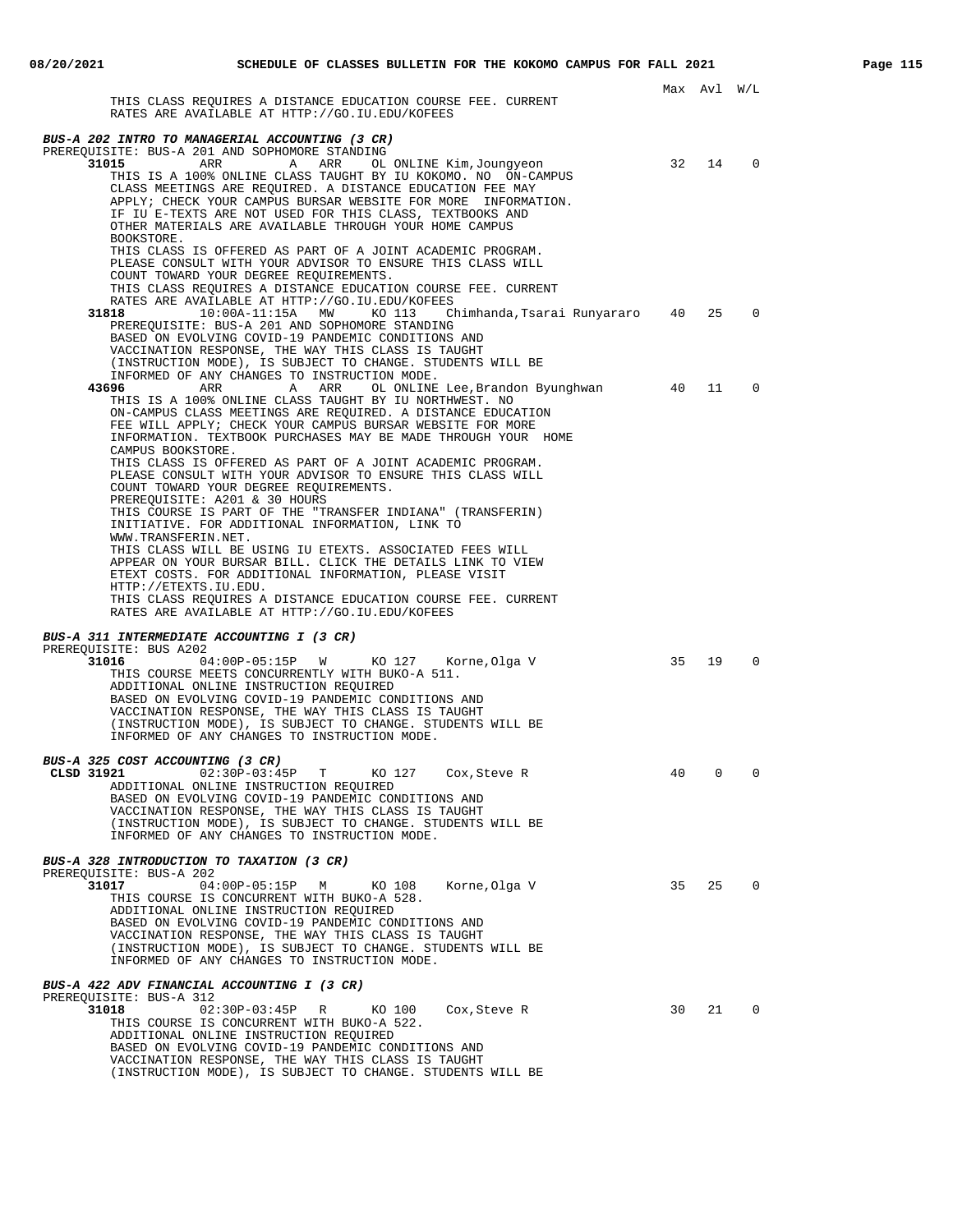INFORMED OF ANY CHANGES TO INSTRUCTION MODE.

| INFORMED OF ANY CHANGES IO INSIRUCIION MODE.                                                                                                                                                                                                                                                                                                                                                           |                                   |    |              |             |
|--------------------------------------------------------------------------------------------------------------------------------------------------------------------------------------------------------------------------------------------------------------------------------------------------------------------------------------------------------------------------------------------------------|-----------------------------------|----|--------------|-------------|
| BUS-A 491 INTERNSHIP IN ACCOUNTING (3 CR)<br><b>31942</b> PERM ARR<br>A<br>ARR<br>PERMISSION OF DEPARTMENT REQUIRED.                                                                                                                                                                                                                                                                                   | Cox,Steve R                       | 5  | 5            | 0           |
| 31943 PERM<br>ARR A ARR<br>ARR<br>ARR<br>A                                                                                                                                                                                                                                                                                                                                                             | Korne,Olga V<br>Korne,Olga V      | 5  | 5            | $\Omega$    |
| PERMISSION OF DEPARTMENT REQUIRED.<br>JUNIOR OR SENIOR STANDING AND CONSENT OF SUPERVISING FACULTY                                                                                                                                                                                                                                                                                                     |                                   |    |              |             |
| MEMBER<br>31944 PERM<br>ARR<br>ARR<br>A<br>PERMISSION OF DEPARTMENT REQUIRED.                                                                                                                                                                                                                                                                                                                          | Kim,Joungyeon                     | 5  | 5            | $\mathbf 0$ |
| BUS-D 300 INTERNATIONAL BUSINESS ADMIN (3 CR)                                                                                                                                                                                                                                                                                                                                                          |                                   |    |              |             |
| 43688<br>ARR A<br>ARR<br>PREREQ: JUNIOR STATUS AND ECON-E 104<br>THIS COURSE HAS BEEN APPROVED TO ENFORCE THE IU SOUTH BEND<br>ATTENDANCE AND COURSE COMMITMENT POLICY AND THE FULL TEXT OF<br>THIS POLICY IS AVAILABLE AT:                                                                                                                                                                            | OL ONLINE Yin, Haiyan             | 36 | 8            | $\mathbf 0$ |
| HTTPS://STUDENTS.IUSB.EDU/REGISTRAR/POLICIES/ATTENDANCE.HTML<br>THIS IS A 100% ONLINE CLASS TAUGHT BY IU SOUTH BEND. NO<br>ON-CAMPUS CLASS MEETINGS ARE REQUIRED. A DISTANCE EDUCATION<br>FEE WILL APPLY; CHECK YOUR CAMPUS BURSAR WEBSITE FOR MORE<br>INFORMATION. TEXTBOOK PURCHASES MAY BE MADE THROUGH YOUR HOME<br>CAMPUS BOOKSTORE.<br>THIS CLASS IS OFFERED AS PART OF A COLLABORATIVE ACADEMIC |                                   |    |              |             |
| PROGRAM. PLEASE CONSULT WITH YOUR ADVISOR TO ENSURE THIS<br>CLASS WILL COUNT TOWARD YOUR DEGREE REOUIREMENTS.<br>THIS CLASS REQUIRES A DISTANCE EDUCATION COURSE FEE. CURRENT<br>RATES ARE AVAILABLE AT HTTP://GO.IU.EDU/KOFEES                                                                                                                                                                        |                                   |    |              |             |
| BUS-D 301 INTERNATIONL BUS ENVIRONMNT (3 CR)<br>PREREQUISITE: 56 CREDIT HOURS, ECON-E 201, 202<br>ARR<br>A ARR OL ONLINE Nur, Yusuf Ahmed                                                                                                                                                                                                                                                              |                                   | 38 | $\mathbf{1}$ | $\Omega$    |
| 31019 RSTR<br>THIS IS A 100% ONLINE CLASS TAUGHT BY IU KOKOMO. NO ON-CAMPUS<br>CLASS MEETINGS ARE REOUIRED. A DISTANCE EDUCATION FEE MAY<br>APPLY; CHECK YOUR CAMPUS BURSAR WEBSITE FOR MORE INFORMATION.<br>IF IU E-TEXTS ARE NOT USED FOR THIS CLASS, TEXTBOOKS AND<br>OTHER MATERIALS ARE AVAILABLE THROUGH YOUR HOME CAMPUS<br>BOOKSTORE.                                                          |                                   |    |              |             |
| THIS CLASS IS OFFERED AS PART OF A JOINT ACADEMIC PROGRAM.<br>PLEASE CONSULT WITH YOUR ADVISOR TO ENSURE THIS CLASS WILL<br>COUNT TOWARD YOUR DEGREE REQUIREMENTS.<br>THIS CLASS REQUIRES A DISTANCE EDUCATION COURSE FEE. CURRENT                                                                                                                                                                     |                                   |    |              |             |
| RATES ARE AVAILABLE AT HTTP://GO.IU.EDU/KOFEES<br>KO 108<br>BASED ON EVOLVING COVID-19 PANDEMIC CONDITIONS AND<br>VACCINATION RESPONSE, THE WAY THIS CLASS IS TAUGHT<br>(INSTRUCTION MODE), IS SUBJECT TO CHANGE. STUDENTS WILL BE<br>INFORMED OF ANY CHANGES TO INSTRUCTION MODE.                                                                                                                     | Chimhanda,Tsarai Runyararo     35 |    | 8            | $\Omega$    |
| BUS-F 300 INTRO FINANCIAL MANAGEMENT (3 CR)<br>31941<br>ARR<br>Α<br>THIS CLASS IS 100% ONLINE.<br>THIS CLASS REQUIRES A DISTANCE EDUCATION COURSE FEE. CURRENT<br>RATES ARE AVAILABLE AT HTTP://GO.IU.EDU/KOFEES                                                                                                                                                                                       | ARR OL ONLINE Geiger, James David | 32 | 16           | $\mathbf 0$ |
| BUS-F 301 FINANCIAL MANAGEMENT (3 CR)                                                                                                                                                                                                                                                                                                                                                                  |                                   |    |              |             |
| ARR<br>CLSD 31142 RSTR<br>ARR<br>Α<br>PREREQUISITES: ADMISSION TO BUS, 56 CREDIT HOURS INCLUDING<br>BUS-A202, ECON-E201, ECON-202, ECON-270                                                                                                                                                                                                                                                            | OL ONLINE Wang, Xiaoqiong         | 32 | 0            | $\mathbf 0$ |
| THIS CLASS IS 100% ONLINE.<br>THIS CLASS REQUIRES A DISTANCE EDUCATION COURSE FEE. CURRENT<br>RATES ARE AVAILABLE AT HTTP://GO.IU.EDU/KOFEES<br>46259 RSTR                                                                                                                                                                                                                                             |                                   | 32 | 12           | $\mathbf 0$ |
| ARR<br>ARR<br>Α<br>THIS CLASS IS 100% ONLINE.<br>THIS CLASS REQUIRES A DISTANCE EDUCATION COURSE FEE. CURRENT<br>RATES ARE AVAILABLE AT HTTP://GO.IU.EDU/KOFEES<br>PREREQUISITES: ADMISSION TO BUS, 56 CREDIT HOURS INCLUDING                                                                                                                                                                          | OL ONLINE Wang, Xiaoqiong         |    |              |             |
| BUS-A202, ECON-E201, ECON-202, ECON-270<br>CLSD 46165 PERM<br>ARR<br>Α<br>ARR                                                                                                                                                                                                                                                                                                                          | Wang, Xiaoqiong                   | 1  | 0            | 0           |
| PERMISSION OF DEPARTMENT REQUIRED.<br>TR                                                                                                                                                                                                                                                                                                                                                               |                                   | 35 | 19           | 0           |
| 41730 RSTR<br>$02:30P-03:45P$<br>KO 113<br>BASED ON EVOLVING COVID-19 PANDEMIC CONDITIONS AND<br>VACCINATION RESPONSE, THE WAY THIS CLASS IS TAUGHT                                                                                                                                                                                                                                                    | Wang, Xiaoqiong                   |    |              |             |
| (INSTRUCTION MODE), IS SUBJECT TO CHANGE. STUDENTS WILL BE<br>INFORMED OF ANY CHANGES TO INSTRUCTION MODE.<br>43727 RSTR<br>ARR<br>ARR<br>A<br>PREREQ: JUNIOR STATUS AND BUS-A 201                                                                                                                                                                                                                     | OL ONLINE Meisami, Alex           | 40 | $\mathbf{1}$ | 0           |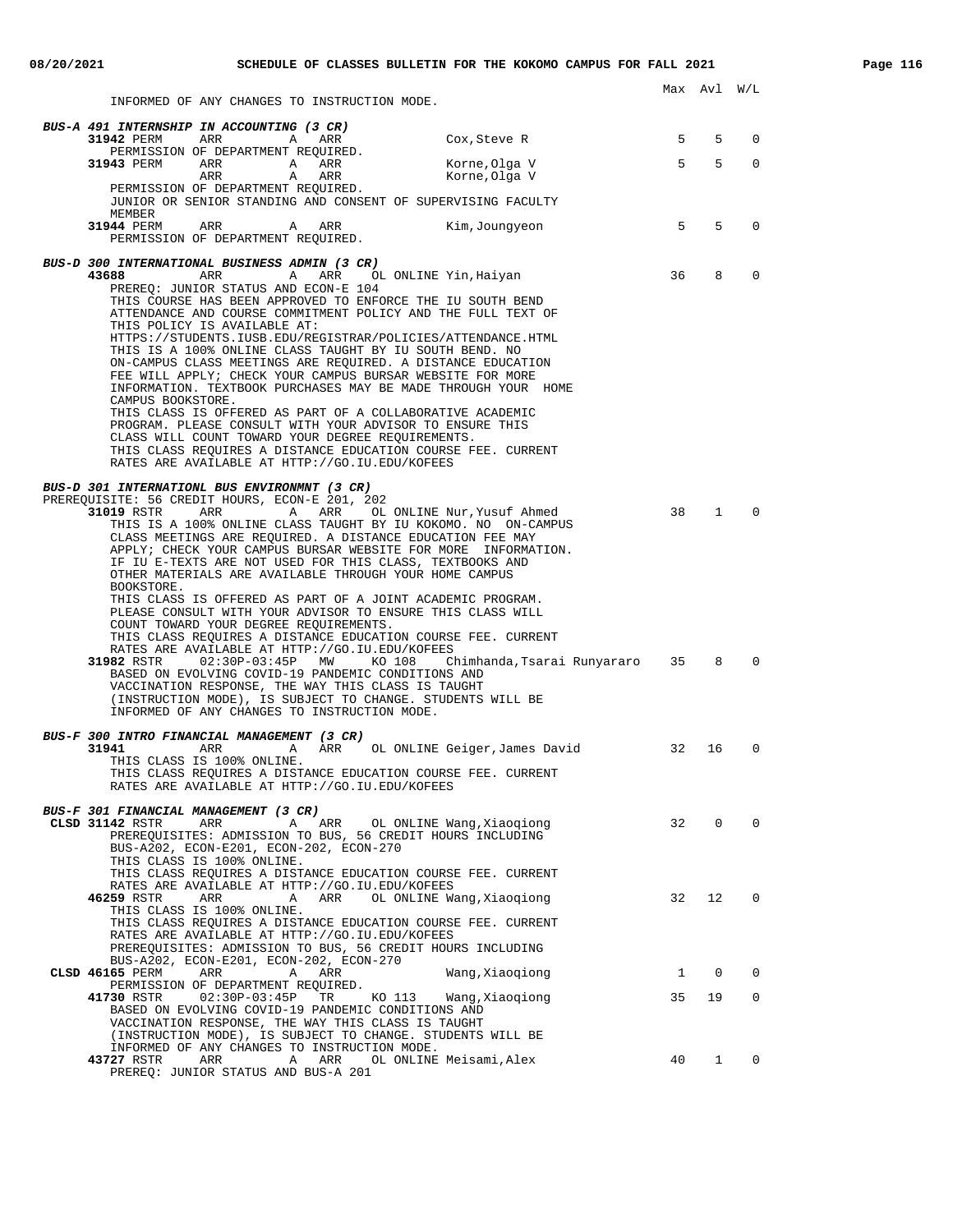Max Avl W/L THIS COURSE HAS BEEN APPROVED TO ENFORCE THE IU SOUTH BEND ATTENDANCE AND COURSE COMMITMENT POLICY AND THE FULL TEXT OF THIS POLICY IS AVAILABLE AT: HTTPS://STUDENTS.IUSB.EDU/REGISTRAR/POLICIES/ATTENDANCE.HTML THIS IS A 100% ONLINE CLASS TAUGHT BY IU SOUTH BEND. NO ON-CAMPUS CLASS MEETINGS ARE REQUIRED. A DISTANCE EDUCATION FEE WILL APPLY; CHECK YOUR CAMPUS BURSAR WEBSITE FOR MORE INFORMATION. TEXTBOOK PURCHASES MAY BE MADE THROUGH YOUR HOME CAMPUS BOOKSTORE. THIS CLASS IS OFFERED AS PART OF A COLLABORATIVE ACADEMIC PROGRAM. PLEASE CONSULT WITH YOUR ADVISOR TO ENSURE THIS CLASS WILL COUNT TOWARD YOUR DEGREE REQUIREMENTS. THIS CLASS REQUIRES A DISTANCE EDUCATION COURSE FEE. CURRENT RATES ARE AVAILABLE AT HTTP://GO.IU.EDU/KOFEES **47209** RSTR ARR ARR OL ONLINE Meisami, Alex 42 9 0 PREREQ: JUNIOR STATUS AND BUS-A 201 THIS COURSE HAS BEEN APPROVED TO ENFORCE THE IU SOUTH BEND ATTENDANCE AND COURSE COMMITMENT POLICY AND THE FULL TEXT OF THIS POLICY IS AVAILABLE AT: HTTPS://STUDENTS.IUSB.EDU/REGISTRAR/POLICIES/ATTENDANCE.HTML THIS IS A 100% ONLINE CLASS TAUGHT BY IU SOUTH BEND. NO ON-CAMPUS CLASS MEETINGS ARE REQUIRED. A DISTANCE EDUCATION FEE WILL APPLY; CHECK YOUR CAMPUS BURSAR WEBSITE FOR MORE INFORMATION. TEXTBOOK PURCHASES MAY BE MADE THROUGH YOUR HOME CAMPUS BOOKSTORE. THIS CLASS REQUIRES A DISTANCE EDUCATION COURSE FEE. CURRENT RATES ARE AVAILABLE AT HTTP://GO.IU.EDU/KOFEES **BUS-F 302 FINANCIAL DECISION MAKING (3 CR)** PREREQUISITE: BUS-F 301<br>31020 01: 01:00P-02:15P T KO 127 Wang,Xiaoqiong 35 7 0 ADDITIONAL ONLINE INSTRUCTION REQUIRED BASED ON EVOLVING COVID-19 PANDEMIC CONDITIONS AND VACCINATION RESPONSE, THE WAY THIS CLASS IS TAUGHT (INSTRUCTION MODE), IS SUBJECT TO CHANGE. STUDENTS WILL BE INFORMED OF ANY CHANGES TO INSTRUCTION MODE. **BUS-F 491 INTERNSHIP IN FINANCE (3 CR) 31945** PERM ARR ARR Cox, Steve R 5 5 0 PERMISSION OF DEPARTMENT REQUIRED. THIS COURSE GRADED S/F ONLY. **31946** PERM ARR A ARR Wang, Xiaoqiong 5 4 0 PERMISSION OF DEPARTMENT REQUIRED. THIS COURSE GRADED S/F ONLY.<br>65 RSTR ARR ARR ARR **32065** RSTR ARR A ARR A ARR 5 5 0 THIS CLASS MEETS DURING THE FIRST EIGHT WEEKS OF THE SEMESTER. THIS COURSE GRADED S/F ONLY. **32066** RSTR ARR A ARR A ARR 5 5 0 THIS CLASS MEETS DURING THE SECOND EIGHT WEEKS OF THE SEMESTER. THIS COURSE GRADED S/F ONLY. **BUS-J 401 ADMINISTRATIVE POLICY (3 CR)** P: BUS-F 301, BUS-M 301, BUS-P 301, BUS-Z 302 **31021** 11:30A-12:45P M KO 113 Nur,Yusuf Ahmed 30 24 0 ADDITIONAL ONLINE INSTRUCTION REQUIRED THIS CLASS REQUIRES A BUSINESS UG ETS EXAM FEE. CURRENT RATES ARE AVAILABLE AT HTTP://GO.IU.EDU/KOFEES BASED ON EVOLVING COVID-19 PANDEMIC CONDITIONS AND VACCINATION RESPONSE, THE WAY THIS CLASS IS TAUGHT (INSTRUCTION MODE), IS SUBJECT TO CHANGE. STUDENTS WILL BE INFORMED OF ANY CHANGES TO INSTRUCTION MODE.<br>**46883** ARR ARR OL ONLINE 0L ONLINE Nur, Yusuf Ahmed 15 9 0 THIS CLASS IS 100% ONLINE. THIS CLASS REQUIRES A DISTANCE EDUCATION COURSE FEE. CURRENT RATES ARE AVAILABLE AT HTTP://GO.IU.EDU/KOFEES THIS CLASS REQUIRES A BUSINESS UG ETS EXAM FEE. CURRENT RATES ARE AVAILABLE AT HTTP://GO.IU.EDU/KOFEES<br>CLSD 31987 ARR A ARR OL ON **CLSD 31987** ARR A ARR OL ONLINE Nur,Yusuf Ahmed 30 0 1 THIS CLASS IS 100% ONLINE. THIS CLASS REQUIRES A DISTANCE EDUCATION COURSE FEE. CURRENT RATES ARE AVAILABLE AT HTTP://GO.IU.EDU/KOFEES THIS CLASS REQUIRES A BUSINESS UG ETS EXAM FEE. CURRENT RATES ARE AVAILABLE AT HTTP://GO.IU.EDU/KOFEES A ARR OL ONLINE Rivas, Jaynne **40** 5 0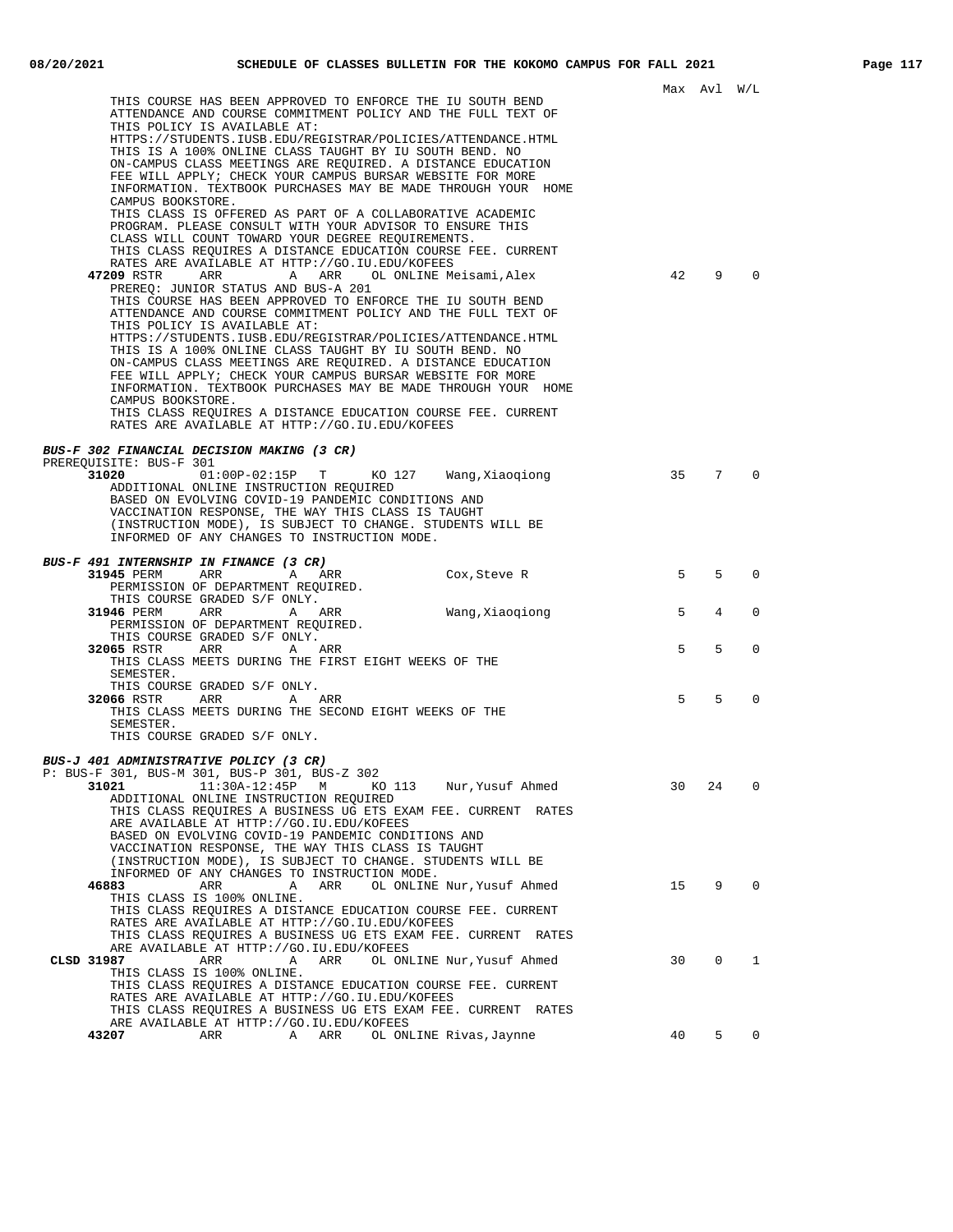|                                                                                                                                                                                                                                                                                                                                                                                                                                                                                                                                                                                                                                                                                                                                                                                                                                                                                                                                                                                                                                                                                                                                                                                                                                                                | Max Avl |             | W/L         |
|----------------------------------------------------------------------------------------------------------------------------------------------------------------------------------------------------------------------------------------------------------------------------------------------------------------------------------------------------------------------------------------------------------------------------------------------------------------------------------------------------------------------------------------------------------------------------------------------------------------------------------------------------------------------------------------------------------------------------------------------------------------------------------------------------------------------------------------------------------------------------------------------------------------------------------------------------------------------------------------------------------------------------------------------------------------------------------------------------------------------------------------------------------------------------------------------------------------------------------------------------------------|---------|-------------|-------------|
| THIS IS A 100% ONLINE CLASS TAUGHT BY IU EAST. NO ON-CAMPUS<br>CLASS MEETINGS ARE REQUIRED. A DISTANCE EDUCATION FEE WILL<br>APPLY; CHECK YOUR CAMPUS BURSAR WEBSITE FOR MORE INFORMATION.<br>IF IU E-TEXTS ARE NOT USED FOR THIS CLASS, TEXTBOOKS AND<br>OTHER MATERIALS ARE AVAILABLE AT YOUR HOME CAMPUS BOOKSTORE.<br>PREREQUISITES: BUS-P 301, F 301 AND MUST BE SENIOR STANDING.<br>THIS CLASS IS OFFERED AS PART OF A COLLABORATIVE ACADEMIC<br>PROGRAM. PLEASE CONSULT WITH YOUR ADVISOR TO ENSURE THIS<br>CLASS WILL COUNT TOWARD YOUR DEGREE REQUIREMENTS.<br>THIS CLASS REQUIRES A DISTANCE EDUCATION COURSE FEE. CURRENT<br>RATES ARE AVAILABLE AT HTTP://GO.IU.EDU/KOFEES<br>CLSD 46377<br>Α<br>ARR<br>OL ONLINE Rivas, Jaynne<br>ARR<br>THIS IS A 100% ONLINE CLASS TAUGHT BY IU EAST. NO ON-CAMPUS<br>CLASS MEETINGS ARE REQUIRED. A DISTANCE EDUCATION FEE WILL<br>APPLY; CHECK YOUR CAMPUS BURSAR WEBSITE FOR MORE INFORMATION.<br>IF IU E-TEXTS ARE NOT USED FOR THIS CLASS, TEXTBOOKS AND<br>OTHER MATERIALS ARE AVAILABLE AT YOUR HOME CAMPUS BOOKSTORE.<br>PREREQUISITES: BUS-P 301, F 301 AND MUST BE SENIOR STANDING.<br>THIS CLASS REQUIRES A DISTANCE EDUCATION COURSE FEE. CURRENT<br>RATES ARE AVAILABLE AT HTTP://GO.IU.EDU/KOFEES | 43      | 0           | $\mathbf 0$ |
| <i>BUS-J 404 BUSINESS &amp; SOCIETY (3 CR)</i><br>31146 RSTR 02:30P-03:45P<br>KO 202 Clayton, Elizabeth Diane<br>MW<br>PREREOUISITE: SENIOR STANDING.<br>BASED ON EVOLVING COVID-19 PANDEMIC CONDITIONS AND<br>VACCINATION RESPONSE, THE WAY THIS CLASS IS TAUGHT<br>(INSTRUCTION MODE), IS SUBJECT TO CHANGE. STUDENTS WILL BE                                                                                                                                                                                                                                                                                                                                                                                                                                                                                                                                                                                                                                                                                                                                                                                                                                                                                                                                | 30      | 20          | 0           |
| INFORMED OF ANY CHANGES TO INSTRUCTION MODE.<br>46459 RSTR<br>ARR<br>ARR<br>OL ONLINE Clayton,Elizabeth Diane<br><b>A</b><br>THIS CLASS IS 100% ONLINE.<br>THIS CLASS REQUIRES A DISTANCE EDUCATION COURSE FEE. CURRENT                                                                                                                                                                                                                                                                                                                                                                                                                                                                                                                                                                                                                                                                                                                                                                                                                                                                                                                                                                                                                                        | 32      | 6           | $\Omega$    |
| RATES ARE AVAILABLE AT HTTP://GO.IU.EDU/KOFEES<br>CLSD 31988 RSTR<br>ARR<br>Α<br>ARR OL ONLINE Clayton, Elizabeth Diane<br>THIS CLASS IS 100% ONLINE.<br>THIS CLASS REOUIRES A DISTANCE EDUCATION COURSE FEE. CURRENT<br>RATES ARE AVAILABLE AT HTTP://GO.IU.EDU/KOFEES                                                                                                                                                                                                                                                                                                                                                                                                                                                                                                                                                                                                                                                                                                                                                                                                                                                                                                                                                                                        | 32      | $\mathbf 0$ | 0           |
| 43211 RSTR<br>ARR<br>Α<br>ARR<br>OL ONLINE Myint, Phyu Phyu Aung<br>THIS IS A 100% ONLINE CLASS TAUGHT BY IU EAST. NO ON-CAMPUS<br>CLASS MEETINGS ARE REQUIRED. A DISTANCE EDUCATION FEE WILL<br>APPLY; CHECK YOUR CAMPUS BURSAR WEBSITE FOR MORE INFORMATION.<br>IF IU E-TEXTS ARE NOT USED FOR THIS CLASS, TEXTBOOKS AND<br>OTHER MATERIALS ARE AVAILABLE AT YOUR HOME CAMPUS BOOKSTORE.<br>THIS CLASS IS OFFERED AS PART OF A COLLABORATIVE ACADEMIC<br>PROGRAM. PLEASE CONSULT WITH YOUR ADVISOR TO ENSURE THIS<br>CLASS WILL COUNT TOWARD YOUR DEGREE REQUIREMENTS.<br>THIS CLASS REQUIRES A DISTANCE EDUCATION COURSE FEE. CURRENT<br>RATES ARE AVAILABLE AT HTTP://GO.IU.EDU/KOFEES                                                                                                                                                                                                                                                                                                                                                                                                                                                                                                                                                                     | 40      | 10          | 0           |
| BUS-K 201 THE COMPUTER IN BUSINESS (3 CR)                                                                                                                                                                                                                                                                                                                                                                                                                                                                                                                                                                                                                                                                                                                                                                                                                                                                                                                                                                                                                                                                                                                                                                                                                      |         |             |             |
| CLSD 31786<br>A<br>ARR<br>OL ONLINE Twijukye, Reuben<br>ARR<br>THIS CLASS IS 100% ONLINE.<br>THIS CLASS REQUIRES A DISTANCE EDUCATION COURSE FEE. CURRENT<br>RATES ARE AVAILABLE AT HTTP://GO.IU.EDU/KOFEES                                                                                                                                                                                                                                                                                                                                                                                                                                                                                                                                                                                                                                                                                                                                                                                                                                                                                                                                                                                                                                                    | 32      | $\Omega$    | $\Omega$    |
| CLSD 44306<br>ARR<br>A ARR<br>OL ONLINE Harris, Ranida Boonthanom<br>THIS IS A 100% ONLINE CLASS TAUGHT BY IU SOUTHEAST. NO<br>ON-CAMPUS CLASS MEETINGS ARE REQUIRED. A DISTANCE EDUCATION<br>FEE WILL APPLY; CHECK YOUR CAMPUS BURSAR WEBSITE FOR MORE<br>INFORMATION. IF IU E-TEXTS ARE NOT USED FOR THIS CLASS,<br>TEXTBOOKS AND OTHER MATERIALS ARE AVAILABLE AT YOUR HOME<br>CAMPUS BOOKSTORE.<br>PREREQUISITE: BUS-A 201 OR ECON-E 150 OR ECON-E 201.<br>IF THIS SECTION IS FULL, INTERESTED STUDENTS SHOULD SIGN UP<br>FOR THE WAIT LIST, SO THAT UNMET DEMAND CAN BE MONITORED.<br>THIS CLASS IS OFFERED AS PART OF A JOINT ACADEMIC PROGRAM.<br>PLEASE CONSULT WITH YOUR ADVISOR TO ENSURE THIS CLASS WILL<br>COUNT TOWARD YOUR DEGREE REQUIREMENTS.<br>STUDENTS WILL NEED ACCESS TO A WINDOWS COMPUTER FOR SOME<br>ASSIGNMENTS.<br>THIS CLASS REOUIRES A DISTANCE EDUCATION COURSE FEE. CURRENT<br>RATES ARE AVAILABLE AT HTTP://GO.IU.EDU/KOFEES                                                                                                                                                                                                                                                                                                    | 40      | $\Omega$    | 0           |
| BUS-K 321 MANAGEMENT OF INFORMATION TECH (3 CR)<br>ARR<br>CLSD 45765<br>Α<br>ARR<br>OL ONLINE Chulkov, Dmitriy<br>THIS CLASS IS 100% ONLINE.                                                                                                                                                                                                                                                                                                                                                                                                                                                                                                                                                                                                                                                                                                                                                                                                                                                                                                                                                                                                                                                                                                                   | 32      | 0           | 0           |
| THIS CLASS REQUIRES A DISTANCE EDUCATION COURSE FEE. CURRENT<br>RATES ARE AVAILABLE AT HTTP://GO.IU.EDU/KOFEES<br>CLSD 31976<br>ARR<br>Α<br>ARR<br>OL ONLINE Chulkov, Dmitriy<br>THIS CLASS IS 100% ONLINE.<br>THIS CLASS REQUIRES A DISTANCE EDUCATION COURSE FEE. CURRENT                                                                                                                                                                                                                                                                                                                                                                                                                                                                                                                                                                                                                                                                                                                                                                                                                                                                                                                                                                                    | 32      | 0           | 0           |
|                                                                                                                                                                                                                                                                                                                                                                                                                                                                                                                                                                                                                                                                                                                                                                                                                                                                                                                                                                                                                                                                                                                                                                                                                                                                |         |             |             |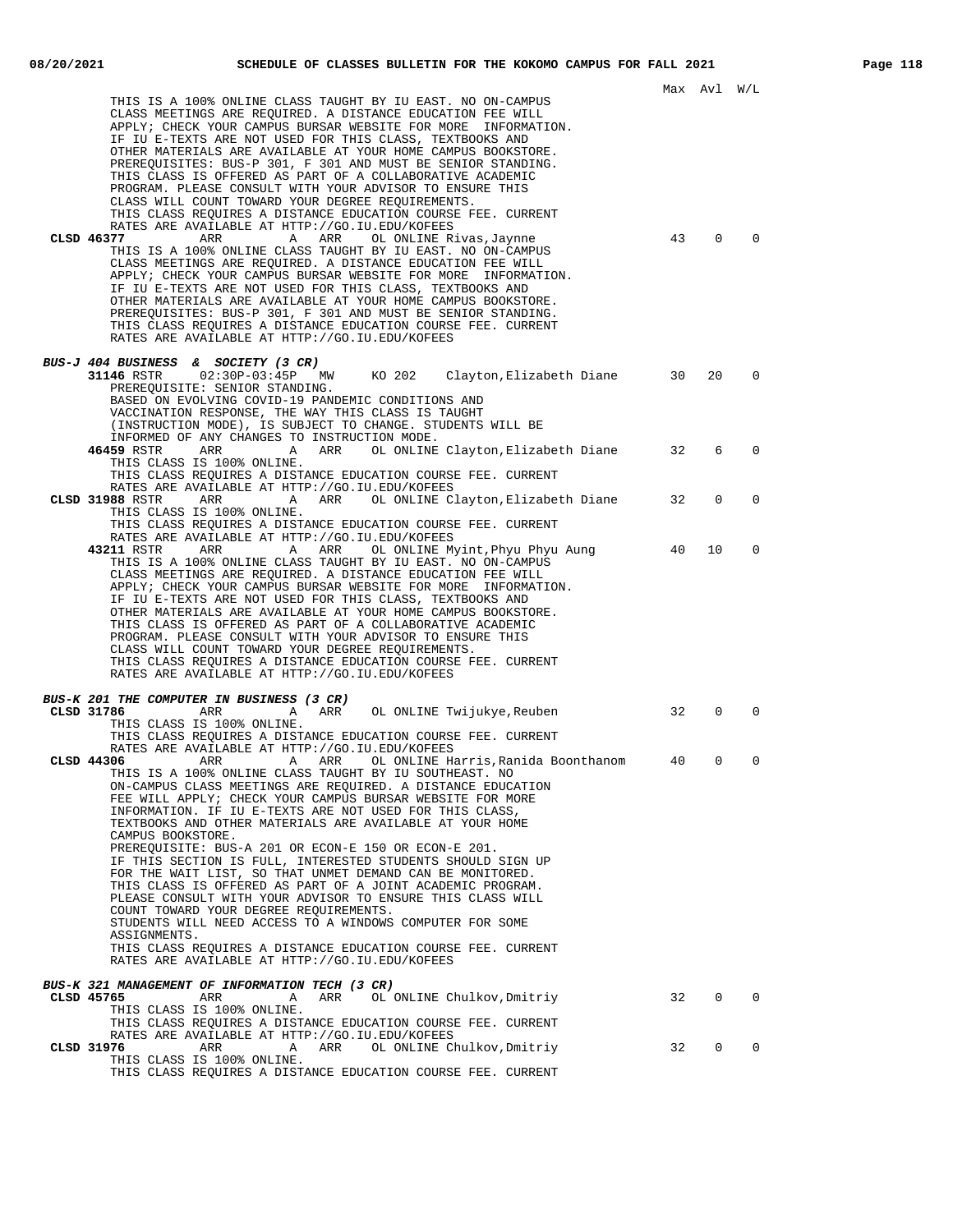|                                                                                                                                                                                                                                                                                                                                                                                                                                                                                                                                                                                                                                                                                                                                                                                                                                                                                                                                                                                                                                                                                                                                                                                                                                                                                                                                                                                        |          | Max Avl W/L              |                            |  |
|----------------------------------------------------------------------------------------------------------------------------------------------------------------------------------------------------------------------------------------------------------------------------------------------------------------------------------------------------------------------------------------------------------------------------------------------------------------------------------------------------------------------------------------------------------------------------------------------------------------------------------------------------------------------------------------------------------------------------------------------------------------------------------------------------------------------------------------------------------------------------------------------------------------------------------------------------------------------------------------------------------------------------------------------------------------------------------------------------------------------------------------------------------------------------------------------------------------------------------------------------------------------------------------------------------------------------------------------------------------------------------------|----------|--------------------------|----------------------------|--|
| RATES ARE AVAILABLE AT HTTP://GO.IU.EDU/KOFEES                                                                                                                                                                                                                                                                                                                                                                                                                                                                                                                                                                                                                                                                                                                                                                                                                                                                                                                                                                                                                                                                                                                                                                                                                                                                                                                                         |          |                          |                            |  |
| BUS-K 321 MANAGEMENT OF INFORMATION TECH (3 CR)<br>CLSD 44320<br>ARR ARR OL ONLINE Snow, Chad<br>THIS IS A 100% ONLINE CLASS TAUGHT BY IU SOUTHEAST. NO<br>ON-CAMPUS CLASS MEETINGS ARE REQUIRED. A DISTANCE EDUCATION<br>FEE WILL APPLY; CHECK YOUR CAMPUS BURSAR WEBSITE FOR MORE<br>INFORMATION. IF IU E-TEXTS ARE NOT USED FOR THIS CLASS,<br>TEXTBOOKS AND OTHER MATERIALS ARE AVAILABLE AT YOUR HOME<br>CAMPUS BOOKSTORE.<br>PREREQUISITE: ENG-W 231 OR ENG-W 234, SPCH-S 121, AND AT<br>LEAST 45 HOURS COMPLETED. CO-REQUISITE: BUS-K 201<br>PRE-BUSINESS STUDENTS ARE NOT ALLOWED TO REGISTER FOR CORE<br>300-LEVEL BUSINESS COURSES.<br>IF THIS SECTION IS FULL, INTERESTED STUDENTS SHOULD SIGN UP<br>FOR THE WAIT LIST, SO THAT UNMET DEMAND CAN BE MONITORED.<br>THIS CLASS REQUIRES A DISTANCE EDUCATION COURSE FEE. CURRENT<br>RATES ARE AVAILABLE AT HTTP://GO.IU.EDU/KOFEES<br>46959<br>ARR<br>A ARR<br>OL ONLINE Chulkov,Dmitriy<br>THIS CLASS IS 100% ONLINE.<br>THIS CLASS REQUIRES A DISTANCE EDUCATION COURSE FEE. CURRENT<br>RATES ARE AVAILABLE AT HTTP://GO.IU.EDU/KOFEES                                                                                                                                                                                                                                                                                      | 40<br>20 | $\Omega$<br>$7^{\circ}$  | 0<br>$\mathbf 0$           |  |
| <b>BUS-K 321 MANAGEMENT OF INFORMATION TECH (3 CR)</b><br>CLSD 46032<br>ARR<br>ARR<br>A<br>OL ONLINE Martinez,Joe E.<br>THIS IS A 100% ONLINE CLASS TAUGHT BY IU SOUTHEAST. NO<br>ON-CAMPUS CLASS MEETINGS ARE REQUIRED. A DISTANCE EDUCATION<br>FEE WILL APPLY; CHECK YOUR CAMPUS BURSAR WEBSITE FOR MORE<br>INFORMATION. IF IU E-TEXTS ARE NOT USED FOR THIS CLASS,<br>TEXTBOOKS AND OTHER MATERIALS ARE AVAILABLE AT YOUR HOME<br>CAMPUS BOOKSTORE.<br>THIS CLASS IS OFFERED AS PART OF A JOINT ACADEMIC PROGRAM.<br>PLEASE CONSULT WITH YOUR ADVISOR TO ENSURE THIS CLASS WILL<br>COUNT TOWARD YOUR DEGREE REOUIREMENTS.<br>PRE-REQUISITES: IUNWA STUDENTS: BUS-K 221 AND CSCI-A 285 AND<br>60 HOURS. IUSBA STUDENTS: BUS-K 201 AND JUNIOR STANDING (60<br>COMPLETED CREDITS). IUSEA STUDENTS: BUS-C 104 AND ENG-W<br>231, ENG-W 234 OR ENG-W 290 WITH C- OR HIGHER. CO-REQUISITE:<br>BUS-K 201.<br>IF THIS SECTION IS FULL, INTERESTED STUDENTS SHOULD SIGN UP<br>FOR THE WAIT LIST, SO THAT UNMET DEMAND CAN BE MONITORED.<br>THIS CLASS REQUIRES A DISTANCE EDUCATION COURSE FEE. CURRENT<br>RATES ARE AVAILABLE AT HTTP://GO.IU.EDU/KOFEES                                                                                                                                                                                                                                     | 40       | $\Omega$                 | $\mathbf 0$                |  |
| BUS-K 353 BUSINESS ANALYTICS & MODELING (3 CR)<br>CLSD 43437<br>ARR<br>OL ONLINE VanAlstine,Jason Edward<br>ARR<br>Α<br>THIS IS A 100% ONLINE CLASS TAUGHT BY IU KOKOMO. NO ON-CAMPUS<br>CLASS MEETINGS ARE REQUIRED. A DISTANCE EDUCATION FEE MAY<br>APPLY; CHECK YOUR CAMPUS BURSAR WEBSITE FOR MORE INFORMATION.<br>IF IU E-TEXTS ARE NOT USED FOR THIS CLASS, TEXTBOOKS AND<br>OTHER MATERIALS ARE AVAILABLE THROUGH YOUR HOME CAMPUS<br>BOOKSTORE.<br>THIS CLASS IS OFFERED AS PART OF A JOINT ACADEMIC PROGRAM.<br>PLEASE CONSULT WITH YOUR ADVISOR TO ENSURE THIS CLASS WILL<br>COUNT TOWARD YOUR DEGREE REQUIREMENTS.<br>THIS CLASS REQUIRES A DISTANCE EDUCATION COURSE FEE. CURRENT<br>RATES ARE AVAILABLE AT HTTP://GO.IU.EDU/KOFEES<br>OL ONLINE VanAlstine, Jason Edward 32<br>31862<br>ARR<br>Α<br>ARR<br>THIS IS A 100% ONLINE CLASS TAUGHT BY IU KOKOMO. NO ON-CAMPUS<br>CLASS MEETINGS ARE REQUIRED. A DISTANCE EDUCATION FEE MAY<br>APPLY; CHECK YOUR CAMPUS BURSAR WEBSITE FOR MORE INFORMATION.<br>IF IU E-TEXTS ARE NOT USED FOR THIS CLASS, TEXTBOOKS AND<br>OTHER MATERIALS ARE AVAILABLE THROUGH YOUR HOME CAMPUS<br>BOOKSTORE.<br>THIS CLASS IS OFFERED AS PART OF A JOINT ACADEMIC PROGRAM.<br>PLEASE CONSULT WITH YOUR ADVISOR TO ENSURE THIS CLASS WILL<br>COUNT TOWARD YOUR DEGREE REQUIREMENTS.<br>PREREQUISITES: BUS-S 302 OR BUS-K 321 AND ECON-E 270. | 32       | $\Omega$<br>$\mathbf{1}$ | $\mathbf 0$<br>$\mathbf 0$ |  |
| 10:00A-11:15A MW<br>KO 127<br>VanAlstine,Jason Edward 35<br>32093<br>PERMISSION OF DEPARTMENT REQUIRED.<br>BASED ON EVOLVING COVID-19 PANDEMIC CONDITIONS AND<br>VACCINATION RESPONSE, THE WAY THIS CLASS IS TAUGHT<br>(INSTRUCTION MODE), IS SUBJECT TO CHANGE. STUDENTS WILL BE                                                                                                                                                                                                                                                                                                                                                                                                                                                                                                                                                                                                                                                                                                                                                                                                                                                                                                                                                                                                                                                                                                      |          | 22                       | $\mathbf{0}$               |  |
| INFORMED OF ANY CHANGES TO INSTRUCTION MODE.<br>47237<br>ARR<br>ARR<br>OL ONLINE VanAlstine, Jason Edward 10<br>A                                                                                                                                                                                                                                                                                                                                                                                                                                                                                                                                                                                                                                                                                                                                                                                                                                                                                                                                                                                                                                                                                                                                                                                                                                                                      |          |                          | 8 0                        |  |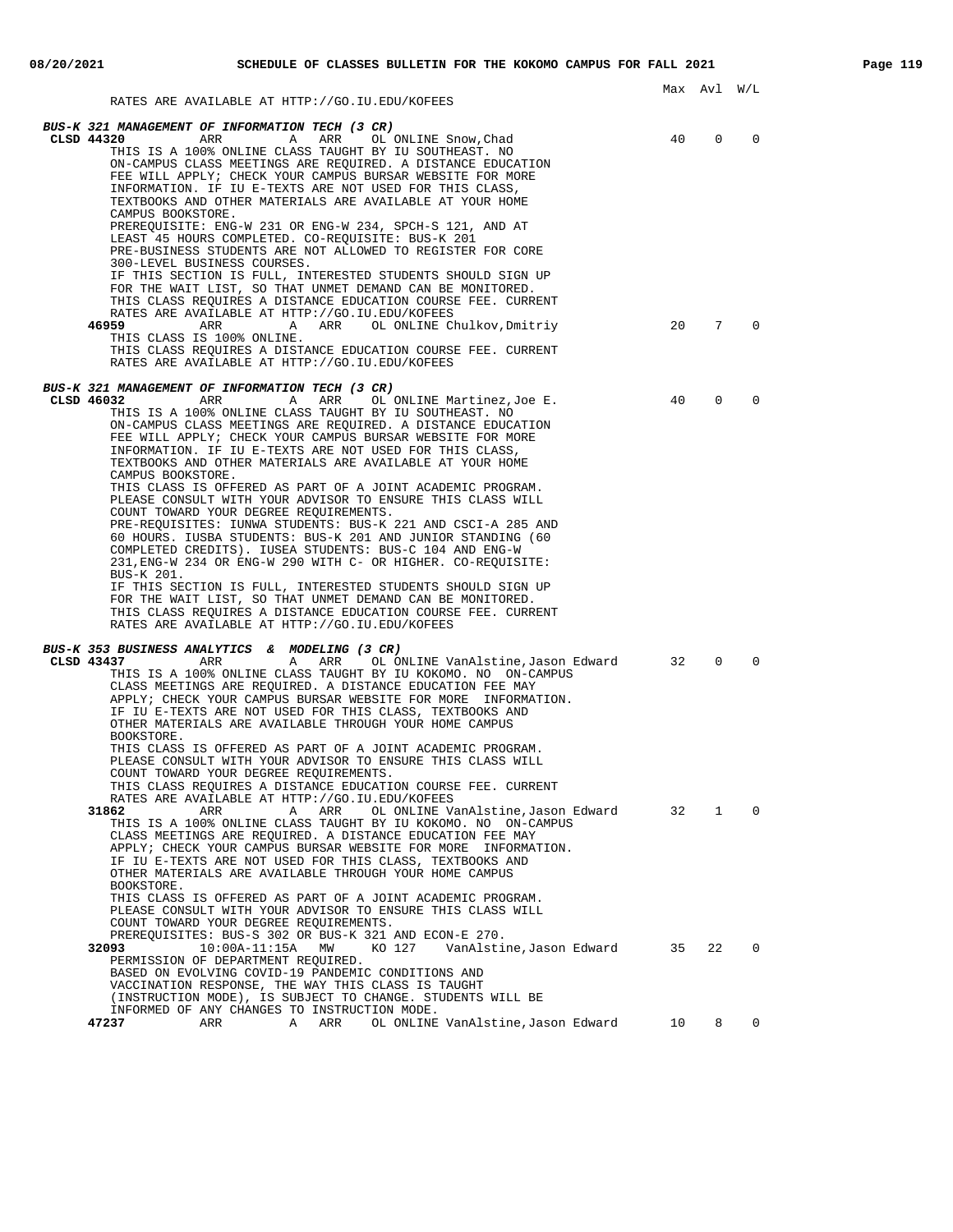|                                                                                                                                                                                                                                                                                                                                                                                                                                                                                                                                                                                                                                                                                  |          | Max Avl W/L   |                      |
|----------------------------------------------------------------------------------------------------------------------------------------------------------------------------------------------------------------------------------------------------------------------------------------------------------------------------------------------------------------------------------------------------------------------------------------------------------------------------------------------------------------------------------------------------------------------------------------------------------------------------------------------------------------------------------|----------|---------------|----------------------|
| THIS IS A 100% ONLINE CLASS TAUGHT BY IU KOKOMO. NO ON-CAMPUS<br>CLASS MEETINGS ARE REQUIRED. A DISTANCE EDUCATION FEE MAY<br>APPLY; CHECK YOUR CAMPUS BURSAR WEBSITE FOR MORE INFORMATION.<br>IF IU E-TEXTS ARE NOT USED FOR THIS CLASS, TEXTBOOKS AND<br>OTHER MATERIALS ARE AVAILABLE THROUGH YOUR HOME CAMPUS<br>BOOKSTORE.<br>THIS CLASS IS OFFERED AS PART OF A JOINT ACADEMIC PROGRAM.<br>PLEASE CONSULT WITH YOUR ADVISOR TO ENSURE THIS CLASS WILL<br>COUNT TOWARD YOUR DEGREE REQUIREMENTS.<br>PREREQUISITES: BUS-S 302 OR BUS-K 321 AND ECON-E 270.<br>THIS CLASS REQUIRES A DISTANCE EDUCATION COURSE FEE. CURRENT<br>RATES ARE AVAILABLE AT HTTP://GO.IU.EDU/KOFEES |          |               |                      |
|                                                                                                                                                                                                                                                                                                                                                                                                                                                                                                                                                                                                                                                                                  |          |               |                      |
| BUS-L 201 LEGAL ENVIRONMENT OF BUSINESS (3 CR)<br>PREREOUISITE: SOPHOMORE STATUS                                                                                                                                                                                                                                                                                                                                                                                                                                                                                                                                                                                                 |          |               |                      |
| 31022 RSTR $11:30A-12:45P$ TR KO 113 Haywood, Rod G<br>BASED ON EVOLVING COVID-19 PANDEMIC CONDITIONS AND<br>VACCINATION RESPONSE, THE WAY THIS CLASS IS TAUGHT<br>(INSTRUCTION MODE), IS SUBJECT TO CHANGE. STUDENTS WILL BE<br>INFORMED OF ANY CHANGES TO INSTRUCTION MODE.                                                                                                                                                                                                                                                                                                                                                                                                    | 40       | 8             | 0                    |
| CLSD 31923 RSTR ARR ARR ARR OL ONLINE Haywood, Rod G                                                                                                                                                                                                                                                                                                                                                                                                                                                                                                                                                                                                                             | 32       | $\mathbf{0}$  | $\Omega$             |
| THIS CLASS IS 100% ONLINE.<br>THIS CLASS REQUIRES A DISTANCE EDUCATION COURSE FEE. CURRENT<br>RATES ARE AVAILABLE AT HTTP://GO.IU.EDU/KOFEES<br>PREREQUISITE: SOPHOMORE STATUS                                                                                                                                                                                                                                                                                                                                                                                                                                                                                                   |          |               |                      |
| CLSD 43704 RSTR<br>ARR<br>A ARR<br>OL ONLINE Szostek,Jana Marie<br>PREREOUISITE: ENG W131<br>THIS IS A 100% ONLINE CLASS TAUGHT BY IU NORTHWEST. NO<br>ON-CAMPUS CLASS MEETINGS ARE REQUIRED. A DISTANCE EDUCATION<br>FEE WILL APPLY; CHECK YOUR CAMPUS BURSAR WEBSITE FOR MORE<br>INFORMATION. TEXTBOOK PURCHASES MAY BE MADE THROUGH YOUR HOME<br>CAMPUS BOOKSTORE.<br>THIS CLASS REQUIRES A DISTANCE EDUCATION COURSE FEE. CURRENT<br>RATES ARE AVAILABLE AT HTTP://GO.IU.EDU/KOFEES<br>46404 RSTR<br>ARR<br>A ARR<br>OL ONLINE Szostek,Jana Marie<br>THIS IS A 100% ONLINE CLASS TAUGHT BY IU NORTHWEST. NO<br>ON-CAMPUS CLASS MEETINGS ARE REQUIRED. A DISTANCE EDUCATION   | 40<br>40 | $\Omega$<br>2 | $\Omega$<br>$\Omega$ |
| FEE WILL APPLY; CHECK YOUR CAMPUS BURSAR WEBSITE FOR MORE<br>INFORMATION. TEXTBOOK PURCHASES MAY BE MADE THROUGH YOUR HOME<br>CAMPUS BOOKSTORE.<br>THIS CLASS REQUIRES A DISTANCE EDUCATION COURSE FEE. CURRENT<br>RATES ARE AVAILABLE AT HTTP://GO.IU.EDU/KOFEES                                                                                                                                                                                                                                                                                                                                                                                                                |          |               |                      |
| BUS-L 406 LAW & ETHICS AT WORK (3 CR)<br>04:00P-05:15P TR KO 113 Haywood,Rod G<br>31527<br>$P: BUS-L 201$<br>THIS CLASS MEETS CONCURRENTLY WITH BUKO-L 506.<br>BASED ON EVOLVING COVID-19 PANDEMIC CONDITIONS AND<br>VACCINATION RESPONSE, THE WAY THIS CLASS IS TAUGHT<br>(INSTRUCTION MODE), IS SUBJECT TO CHANGE. STUDENTS WILL BE<br>INFORMED OF ANY CHANGES TO INSTRUCTION MODE.                                                                                                                                                                                                                                                                                            | 40       | 20            | $\Omega$             |
| BUS-M 300 INTRODUCTION TO MARKETING (3 CR)<br>A ARR OL ONLINE Little, Julie M.<br>31279<br>ARR<br>THIS IS A 100% ONLINE CLASS TAUGHT BY IU KOKOMO. NO ON-CAMPUS<br>CLASS MEETINGS ARE REQUIRED. A DISTANCE EDUCATION FEE MAY<br>APPLY; CHECK YOUR CAMPUS BURSAR WEBSITE FOR MORE INFORMATION.<br>IF IU E-TEXTS ARE NOT USED FOR THIS CLASS, TEXTBOOKS AND<br>OTHER MATERIALS ARE AVAILABLE THROUGH YOUR HOME CAMPUS<br>BOOKSTORE.<br>THIS CLASS IS OFFERED AS PART OF A JOINT ACADEMIC PROGRAM.                                                                                                                                                                                  | 32       | 10            | 0                    |
| PLEASE CONSULT WITH YOUR ADVISOR TO ENSURE THIS CLASS WILL<br>COUNT TOWARD YOUR DEGREE REOUIREMENTS.<br>THIS CLASS REQUIRES A DISTANCE EDUCATION COURSE FEE. CURRENT<br>RATES ARE AVAILABLE AT HTTP://GO.IU.EDU/KOFEES<br>BUS-M 301 INTRO TO MARKETING MANAGEMENT (3 CR)<br>PREREQUISITE: ADMISSION TO BUS, JUNIOR STANDING (56 CREDIT HOURS),                                                                                                                                                                                                                                                                                                                                   |          |               |                      |
| BUS-A201, BUS-A202, ECON-E201, ECON-E202.<br>31023 RSTR<br>$11:30A-12:45P$<br>MM<br>KO 100<br>Guo, Bingxuan<br>BASED ON EVOLVING COVID-19 PANDEMIC CONDITIONS AND<br>VACCINATION RESPONSE, THE WAY THIS CLASS IS TAUGHT<br>(INSTRUCTION MODE), IS SUBJECT TO CHANGE. STUDENTS WILL BE<br>INFORMED OF ANY CHANGES TO INSTRUCTION MODE.                                                                                                                                                                                                                                                                                                                                            | 35       | 7             | $\overline{0}$       |
| CLSD 32098 RSTR<br>ARR<br>Α<br>OL ONLINE Preece, Gloria Lynn<br>ARR                                                                                                                                                                                                                                                                                                                                                                                                                                                                                                                                                                                                              | 32       | 0             | 0                    |
|                                                                                                                                                                                                                                                                                                                                                                                                                                                                                                                                                                                                                                                                                  |          |               |                      |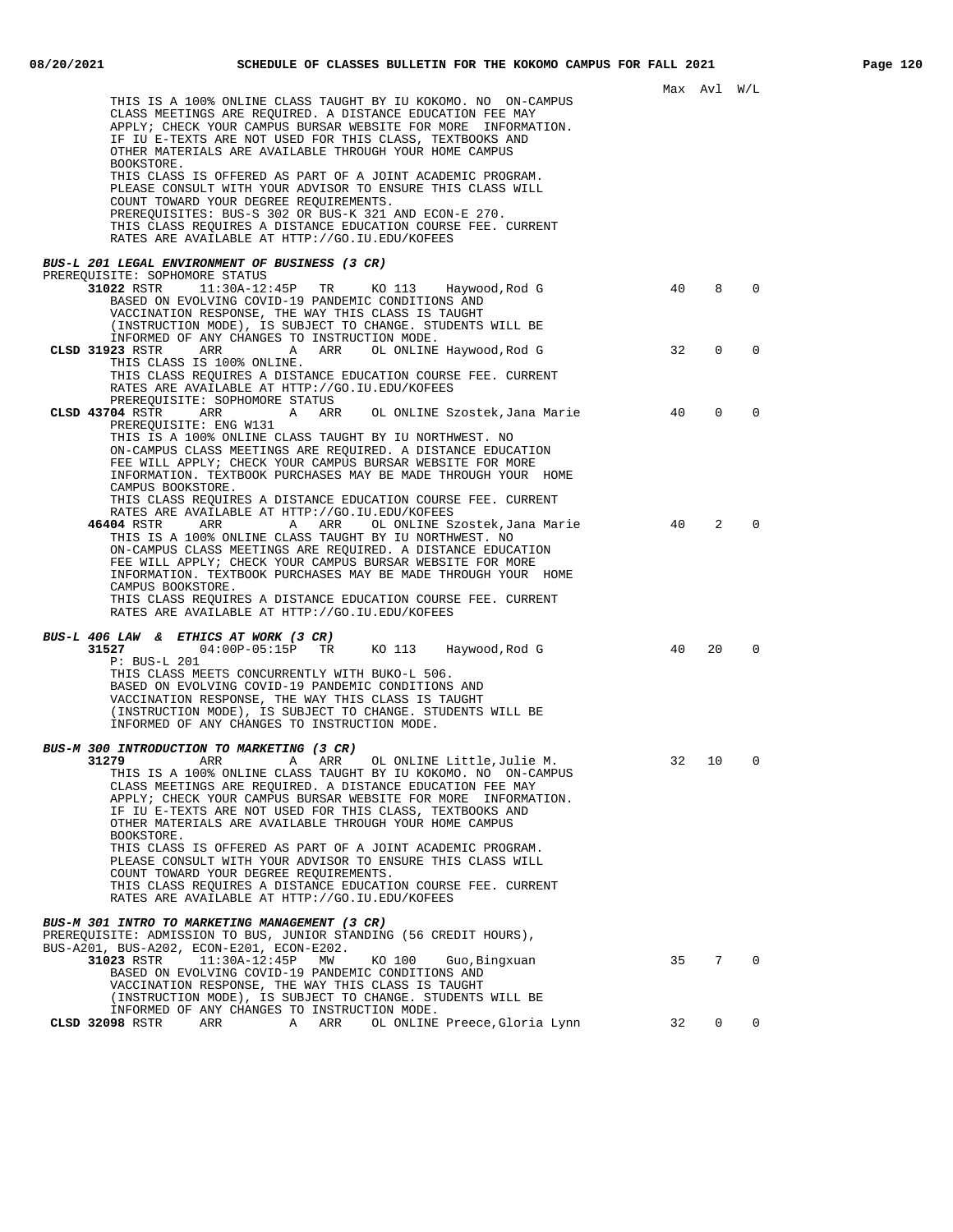|                                                                                                                                                                                                                                                                                                                                                                                                                                                                                                                                                                                                                                                                                                                                                                                                                                                                                                                                                                                                                                                                                                                                          |    | Max Avl W/L |             |  |
|------------------------------------------------------------------------------------------------------------------------------------------------------------------------------------------------------------------------------------------------------------------------------------------------------------------------------------------------------------------------------------------------------------------------------------------------------------------------------------------------------------------------------------------------------------------------------------------------------------------------------------------------------------------------------------------------------------------------------------------------------------------------------------------------------------------------------------------------------------------------------------------------------------------------------------------------------------------------------------------------------------------------------------------------------------------------------------------------------------------------------------------|----|-------------|-------------|--|
| THIS IS A 100% ONLINE CLASS TAUGHT BY IU KOKOMO. NO ON-CAMPUS<br>CLASS MEETINGS ARE REQUIRED. A DISTANCE EDUCATION FEE MAY<br>APPLY; CHECK YOUR CAMPUS BURSAR WEBSITE FOR MORE INFORMATION.<br>IF IU E-TEXTS ARE NOT USED FOR THIS CLASS, TEXTBOOKS AND<br>OTHER MATERIALS ARE AVAILABLE THROUGH YOUR HOME CAMPUS<br>BOOKSTORE.<br>THIS CLASS IS OFFERED AS PART OF A JOINT ACADEMIC PROGRAM.<br>PLEASE CONSULT WITH YOUR ADVISOR TO ENSURE THIS CLASS WILL<br>COUNT TOWARD YOUR DEGREE REQUIREMENTS.<br>THIS CLASS REQUIRES A DISTANCE EDUCATION COURSE FEE. CURRENT<br>RATES ARE AVAILABLE AT HTTP://GO.IU.EDU/KOFEES                                                                                                                                                                                                                                                                                                                                                                                                                                                                                                                  |    |             |             |  |
| BUS-M 301 INTRO TO MARKETING MANAGEMENT (3 CR)                                                                                                                                                                                                                                                                                                                                                                                                                                                                                                                                                                                                                                                                                                                                                                                                                                                                                                                                                                                                                                                                                           |    |             |             |  |
| CLSD 43739 RSTR<br>ARR<br>ARR<br>A<br>OL ONLINE Torkzadeh,Samaneh<br>PREREQ: JUNIOR STANDING AND ECON-E 103<br>THIS COURSE HAS BEEN APPROVED TO ENFORCE THE IU SOUTH BEND<br>ATTENDANCE AND COURSE COMMITMENT POLICY AND THE FULL TEXT OF<br>THIS POLICY IS AVAILABLE AT:<br>HTTPS://STUDENTS.IUSB.EDU/REGISTRAR/POLICIES/ATTENDANCE.HTML<br>THE ACADEMIC CENTERS FOR EXCELLENCE OFFERS TUTORING FOR THIS<br>COURSE. FOR ADDITIONAL INFORMATION AND SCHEDULES, CHECK<br>ONLINE AT<br>HTTPS://STUDENTS.IUSB.EDU/ACADEMIC-SUCCESS-PROGRAMS/ACADEMIC-CENTERS-FOR-EXCELLENCE/INDEX.HTML.<br>THIS IS A 100% ONLINE CLASS TAUGHT BY IU SOUTH BEND. NO<br>ON-CAMPUS CLASS MEETINGS ARE REQUIRED. A DISTANCE EDUCATION                                                                                                                                                                                                                                                                                                                                                                                                                           | 25 | 0           | $\mathbf 0$ |  |
| FEE WILL APPLY; CHECK YOUR CAMPUS BURSAR WEBSITE FOR MORE<br>INFORMATION. TEXTBOOK PURCHASES MAY BE MADE THROUGH YOUR HOME<br>CAMPUS BOOKSTORE.<br>THIS CLASS IS OFFERED AS PART OF A COLLABORATIVE ACADEMIC<br>PROGRAM. PLEASE CONSULT WITH YOUR ADVISOR TO ENSURE THIS<br>CLASS WILL COUNT TOWARD YOUR DEGREE REQUIREMENTS.<br>THIS CLASS REQUIRES A DISTANCE EDUCATION COURSE FEE. CURRENT<br>RATES ARE AVAILABLE AT HTTP://GO.IU.EDU/KOFEES<br>46106 RSTR<br>ARR<br>A ARR<br>OL ONLINE Preece,Gloria Lynn<br>THIS IS A 100% ONLINE CLASS TAUGHT BY IU KOKOMO. NO ON-CAMPUS<br>CLASS MEETINGS ARE REQUIRED. A DISTANCE EDUCATION FEE MAY<br>APPLY; CHECK YOUR CAMPUS BURSAR WEBSITE FOR MORE INFORMATION.<br>IF IU E-TEXTS ARE NOT USED FOR THIS CLASS, TEXTBOOKS AND<br>OTHER MATERIALS ARE AVAILABLE THROUGH YOUR HOME CAMPUS<br>BOOKSTORE.<br>THIS CLASS IS OFFERED AS PART OF A JOINT ACADEMIC PROGRAM.<br>PLEASE CONSULT WITH YOUR ADVISOR TO ENSURE THIS CLASS WILL<br>COUNT TOWARD YOUR DEGREE REQUIREMENTS.<br>THIS CLASS REQUIRES A DISTANCE EDUCATION COURSE FEE. CURRENT<br>RATES ARE AVAILABLE AT HTTP://GO.IU.EDU/KOFEES | 30 | 2           | $\mathbf 0$ |  |
| BUS-M 301 INTRO TO MARKETING MANAGEMENT (3 CR)<br>CLSD 44324 RSTR<br>ARR<br>A ARR<br>OL ONLINE Thomas,Ashley Marie<br>PREREOUISITES: SPCH-S 121, ENG-W 231 OR ENG-W 234, ECON-E<br>200, AND AT LEAST 45 HOURS COMPLETED.<br>PRE-BUSINESS STUDENTS ARE NOT ALLOWED TO REGISTER FOR CORE<br>300-LEVEL BUSINESS COURSES.<br>THIS IS A 100% ONLINE CLASS TAUGHT BY IU SOUTHEAST. NO<br>ON-CAMPUS CLASS MEETINGS ARE REQUIRED. A DISTANCE EDUCATION<br>FEE WILL APPLY; CHECK YOUR CAMPUS BURSAR WEBSITE FOR MORE<br>INFORMATION. IF IU E-TEXTS ARE NOT USED FOR THIS CLASS,<br>TEXTBOOKS AND OTHER MATERIALS ARE AVAILABLE AT YOUR HOME<br>CAMPUS BOOKSTORE.<br>THIS CLASS IS OFFERED AS PART OF A JOINT ACADEMIC PROGRAM.<br>PLEASE CONSULT WITH YOUR ADVISOR TO ENSURE THIS CLASS WILL<br>COUNT TOWARD YOUR DEGREE REQUIREMENTS.<br>IF THIS SECTION IS FULL, INTERESTED STUDENTS SHOULD SIGN UP<br>FOR THE WAIT LIST, SO THAT UNMET DEMAND CAN BE MONITORED.<br>THIS CLASS REQUIRES A DISTANCE EDUCATION COURSE FEE. CURRENT<br>RATES ARE AVAILABLE AT HTTP://GO.IU.EDU/KOFEES                                                              | 35 | $\mathbf 0$ | 0           |  |
| BUS-M 303 MARKETING RESEARCH (3 CR)<br>41231<br>$02:30P-03:45P$<br>MW<br>KO 113<br>Guo, Bingxuan<br>BASED ON EVOLVING COVID-19 PANDEMIC CONDITIONS AND<br>VACCINATION RESPONSE, THE WAY THIS CLASS IS TAUGHT<br>(INSTRUCTION MODE), IS SUBJECT TO CHANGE. STUDENTS WILL BE<br>INFORMED OF ANY CHANGES TO INSTRUCTION MODE.                                                                                                                                                                                                                                                                                                                                                                                                                                                                                                                                                                                                                                                                                                                                                                                                               | 35 | 20          | $\mathbf 0$ |  |
| BUS-M 415 ADVERTISING & IMC (3 CR)                                                                                                                                                                                                                                                                                                                                                                                                                                                                                                                                                                                                                                                                                                                                                                                                                                                                                                                                                                                                                                                                                                       |    |             |             |  |
| 04:00P-05:15P MW<br>31199<br>KO 113<br>Guo, Bingxuan<br>PREREQUISITE: BUS-M301<br>THIS CLASS MEETS CONCURRENTLY WITH BUKO-C581.                                                                                                                                                                                                                                                                                                                                                                                                                                                                                                                                                                                                                                                                                                                                                                                                                                                                                                                                                                                                          | 35 | 15          | $\mathbf 0$ |  |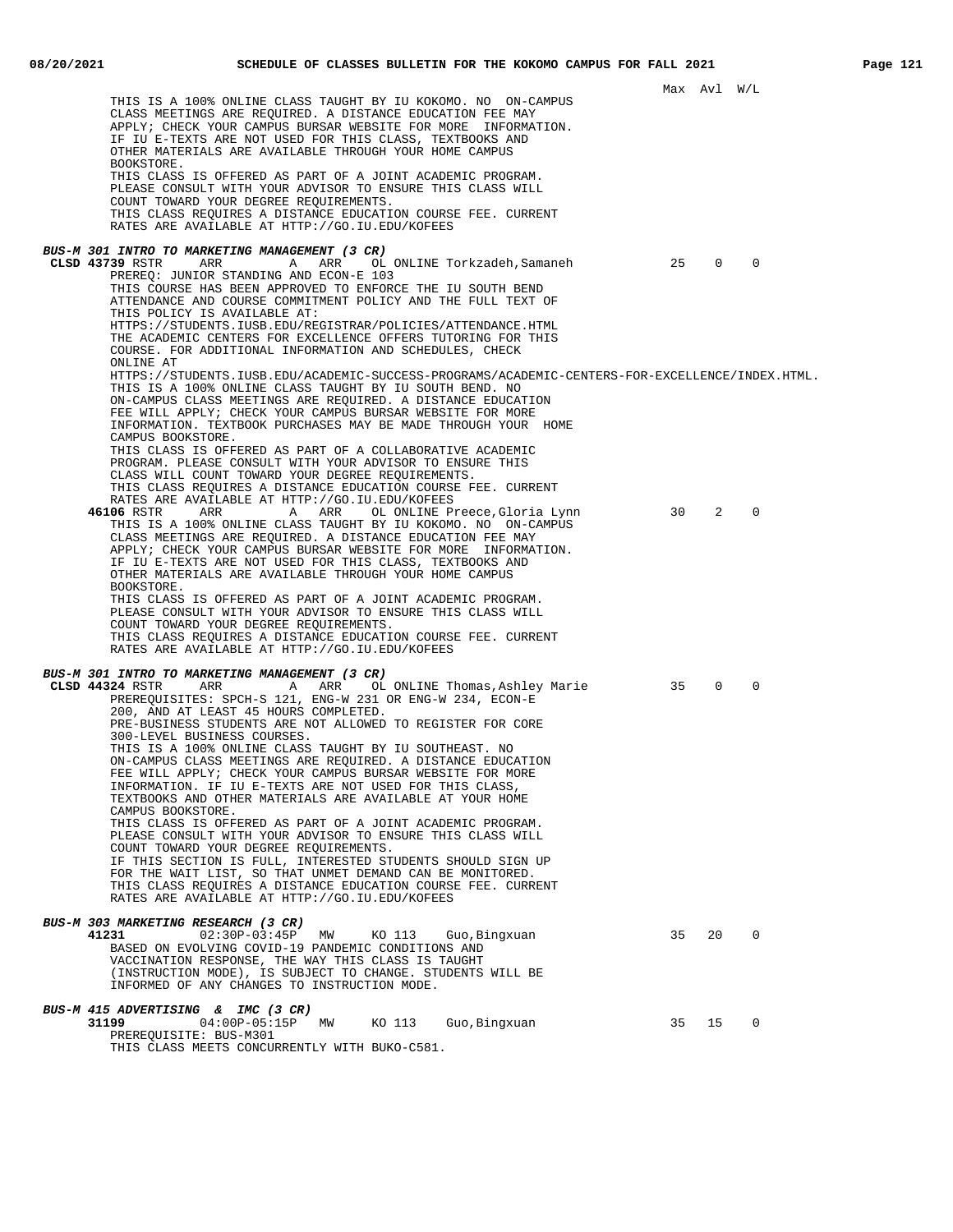|                                                                                                                                                                                                                                                                                                                                                                                                                                                                                                                                                                                                                                                                                                                                                     |    | Max Avl      | W/L         |
|-----------------------------------------------------------------------------------------------------------------------------------------------------------------------------------------------------------------------------------------------------------------------------------------------------------------------------------------------------------------------------------------------------------------------------------------------------------------------------------------------------------------------------------------------------------------------------------------------------------------------------------------------------------------------------------------------------------------------------------------------------|----|--------------|-------------|
| BASED ON EVOLVING COVID-19 PANDEMIC CONDITIONS AND<br>VACCINATION RESPONSE, THE WAY THIS CLASS IS TAUGHT<br>(INSTRUCTION MODE), IS SUBJECT TO CHANGE. STUDENTS WILL BE<br>INFORMED OF ANY CHANGES TO INSTRUCTION MODE.                                                                                                                                                                                                                                                                                                                                                                                                                                                                                                                              |    |              |             |
| BUS-M 455 TOPICS IN MARKETING (3 CR)                                                                                                                                                                                                                                                                                                                                                                                                                                                                                                                                                                                                                                                                                                                |    |              |             |
| VT: CUSTOMER RELATIONSHIP MGMT<br>R KO 127 Preece, Gloria Lynn<br>31312<br>$01:00P-02:15P$<br>PREREQUISITE: BUS-M 301.                                                                                                                                                                                                                                                                                                                                                                                                                                                                                                                                                                                                                              | 30 | $\mathbf{1}$ | 0           |
| TOPIC: CUSTOMER RELATIONSHIP MARKETING<br>ADDITIONAL ONLINE INSTRUCTION REQUIRED<br>BASED ON EVOLVING COVID-19 PANDEMIC CONDITIONS AND<br>VACCINATION RESPONSE, THE WAY THIS CLASS IS TAUGHT<br>(INSTRUCTION MODE), IS SUBJECT TO CHANGE. STUDENTS WILL BE<br>INFORMED OF ANY CHANGES TO INSTRUCTION MODE.                                                                                                                                                                                                                                                                                                                                                                                                                                          |    |              |             |
| CLSD 46643 PERM<br>ARR<br>Α<br>ARR<br>Preece, Gloria Lynn<br>PERMISSION OF DEPARTMENT REQUIRED.                                                                                                                                                                                                                                                                                                                                                                                                                                                                                                                                                                                                                                                     | 5  | $\Omega$     | $\Omega$    |
| BUS-M 491 INTERNSHIP IN MARKETING (3 CR)<br>31947 PERM<br>ARR<br>A<br>ARR<br>PERMISSION OF DEPARTMENT REQUIRED.                                                                                                                                                                                                                                                                                                                                                                                                                                                                                                                                                                                                                                     | 5  | 5            | $\mathbf 0$ |
| THIS CLASS MEETS DURING THE SECOND EIGHT WEEKS OF THE<br>SEMESTER.                                                                                                                                                                                                                                                                                                                                                                                                                                                                                                                                                                                                                                                                                  | 5  | 3            | 0           |
| 31948 PERM<br>ARR<br>A<br>ARR<br>Preece, Gloria Lynn<br>PERMISSION OF DEPARTMENT REQUIRED.                                                                                                                                                                                                                                                                                                                                                                                                                                                                                                                                                                                                                                                          |    |              |             |
| BUS-P 301 OPERATIONS MANAGEMENT (3 CR)<br>PREREQUISITE: ECON-E201, ECON-E202, ECON-E270, AND 56 CREDIT HOURS.<br>ARR OL ONLINE Meybodi, Mohammad Z.<br>CLSD 31024 RSTR<br>$\mathbf{A}$<br>ARR<br>THIS CLASS IS 100% ONLINE.                                                                                                                                                                                                                                                                                                                                                                                                                                                                                                                         | 32 | 0            | 0           |
| THIS CLASS REQUIRES A DISTANCE EDUCATION COURSE FEE. CURRENT<br>RATES ARE AVAILABLE AT HTTP://GO.IU.EDU/KOFEES                                                                                                                                                                                                                                                                                                                                                                                                                                                                                                                                                                                                                                      |    |              |             |
| BUS-P 301 OPERATIONS MANAGEMENT (3 CR)<br>CLSD 43215 RSTR<br>ARR<br>A<br>ARR<br>OL ONLINE Clemons, Rebecca E<br>THIS IS A 100% ONLINE CLASS TAUGHT BY IU EAST. NO ON-CAMPUS<br>CLASS MEETINGS ARE REQUIRED. A DISTANCE EDUCATION FEE WILL<br>APPLY; CHECK YOUR CAMPUS BURSAR WEBSITE FOR MORE INFORMATION.<br>IF IU E-TEXTS ARE NOT USED FOR THIS CLASS, TEXTBOOKS AND<br>OTHER MATERIALS ARE AVAILABLE AT YOUR HOME CAMPUS BOOKSTORE.<br>PREREQUISITE: ECON-E 270<br>THIS CLASS IS OFFERED AS PART OF A COLLABORATIVE ACADEMIC<br>PROGRAM. PLEASE CONSULT WITH YOUR ADVISOR TO ENSURE THIS<br>CLASS WILL COUNT TOWARD YOUR DEGREE REQUIREMENTS.                                                                                                    | 40 | 0            | $\Omega$    |
| THIS CLASS REQUIRES A DISTANCE EDUCATION COURSE FEE. CURRENT<br>RATES ARE AVAILABLE AT HTTP://GO.IU.EDU/KOFEES<br>46356 RSTR<br>ARR<br>OL ONLINE Meybodi,Mohammad Z.<br>ARR<br>A<br>THIS CLASS IS 100% ONLINE.<br>THIS CLASS REQUIRES A DISTANCE EDUCATION COURSE FEE. CURRENT<br>RATES ARE AVAILABLE AT HTTP://GO.IU.EDU/KOFEES<br>PREREQUISITE: ECON-E201, ECON-E202, ECON-E270, AND 56 CREDIT<br>HOURS.                                                                                                                                                                                                                                                                                                                                          | 32 | 15           | $\mathbf 0$ |
| BUS-P 301 OPERATIONS MANAGEMENT (3 CR)<br><b>43700</b> RSTR ARR ARR<br>OL ONLINE Selladurai, Rajan S<br>PREREOUISITES: A201, A202, E103, E104, E270, M118 & CSCI A106<br>& 60 HOURS<br>THIS IS A 100% ONLINE CLASS TAUGHT BY IU NORTHWEST. NO<br>ON-CAMPUS CLASS MEETINGS ARE REOUIRED. A DISTANCE EDUCATION<br>FEE WILL APPLY; CHECK YOUR CAMPUS BURSAR WEBSITE FOR MORE                                                                                                                                                                                                                                                                                                                                                                           | 40 | 2            | 0           |
| INFORMATION. TEXTBOOK PURCHASES MAY BE MADE THROUGH YOUR HOME<br>CAMPUS BOOKSTORE.<br>THIS CLASS REQUIRES A DISTANCE EDUCATION COURSE FEE. CURRENT<br>RATES ARE AVAILABLE AT HTTP://GO.IU.EDU/KOFEES<br>46074 RSTR<br>OL ONLINE Selladurai, Rajan S<br>ARR<br>Α<br>ARR<br>THIS IS A 100% ONLINE CLASS TAUGHT BY IU NORTHWEST. NO<br>ON-CAMPUS CLASS MEETINGS ARE REQUIRED. A DISTANCE EDUCATION<br>FEE WILL APPLY; CHECK YOUR CAMPUS BURSAR WEBSITE FOR MORE<br>INFORMATION. TEXTBOOK PURCHASES MAY BE MADE THROUGH YOUR HOME<br>CAMPUS BOOKSTORE.<br>PREREOUISITES: A201, A202, E103, E104, E270, M118 & CSCI A106<br>& 60 HOURS<br>THIS CLASS REQUIRES A DISTANCE EDUCATION COURSE FEE. CURRENT<br>RATES ARE AVAILABLE AT HTTP://GO.IU.EDU/KOFEES | 40 | 33           | $\circ$     |
| BUS-P 421 SUPPLY CHAIN MANAGEMENT (3 CR)<br>$11:30A-12:45P$<br>KO 127<br>Meybodi, Mohammad Z.<br>41232<br>TR                                                                                                                                                                                                                                                                                                                                                                                                                                                                                                                                                                                                                                        | 30 | 24           | 0           |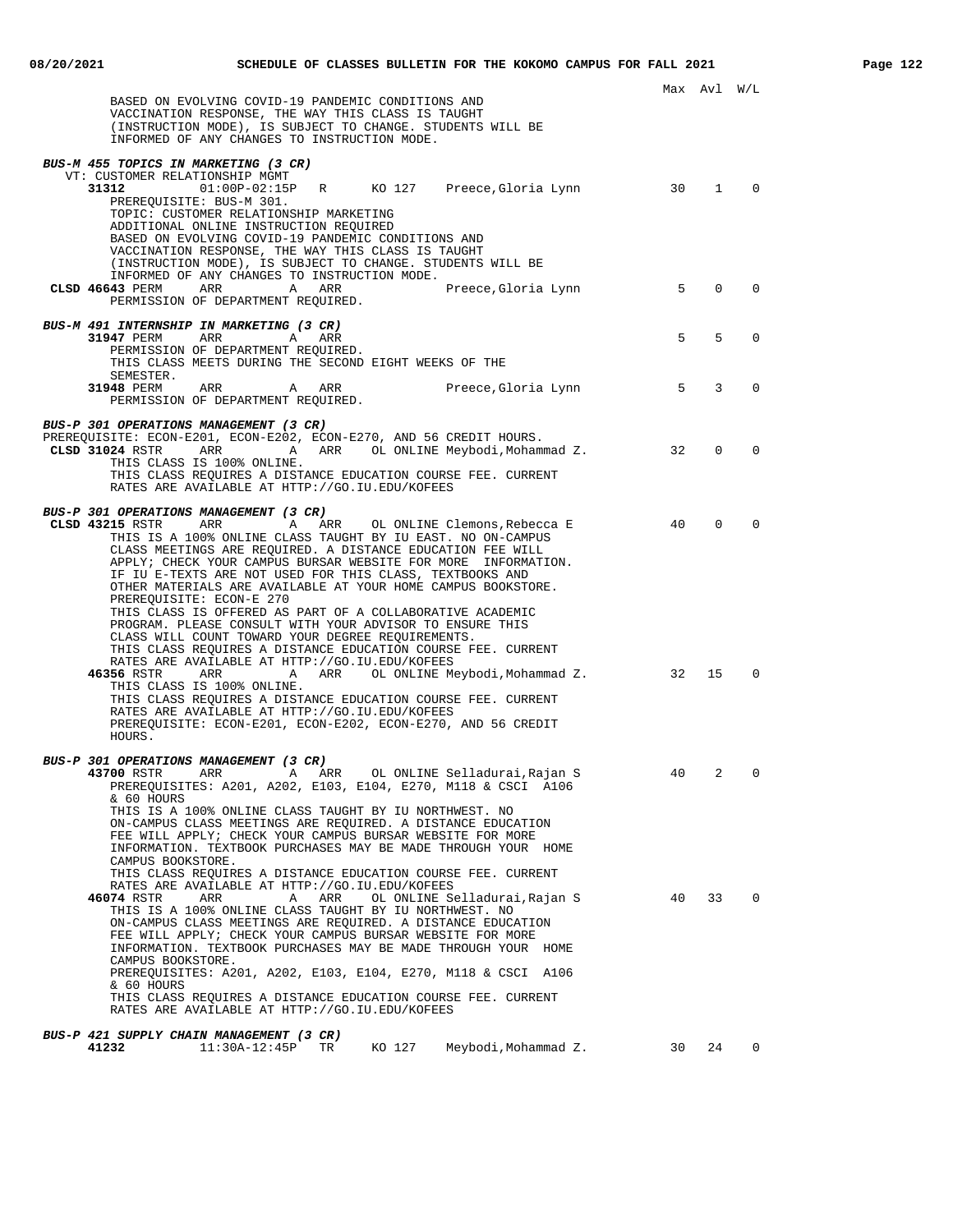Max Avl W/L BASED ON EVOLVING COVID-19 PANDEMIC CONDITIONS AND VACCINATION RESPONSE, THE WAY THIS CLASS IS TAUGHT (INSTRUCTION MODE), IS SUBJECT TO CHANGE. STUDENTS WILL BE INFORMED OF ANY CHANGES TO INSTRUCTION MODE. **BUS-P 491 INTERNSHIP IN OPR MGT (3 CR) 31951** PERM ARR A ARR Meybodi, Mohammad Z. 5 5 0 PERMISSION OF DEPARTMENT REQUIRED. **BUS-S 491 INTERNSHIP IN MIS (3 CR)**<br>31952 PERM ARR A ARR **31952** PERM ARR ARR Chulkov, Dmitriy 5 5 5 0 PERMISSION OF DEPARTMENT REQUIRED. **31953** PERM ARR A ARR Kim, Joungyeon 5 5 5 0 PERMISSION OF DEPARTMENT REQUIRED. **BUS-W 100 PRINCIPLES OF BUSINESS ADMIN (3 CR) CLSD 31025** ARR A ARR OL ONLINE Leicht, Ashley Marie 36 0 3 THIS CLASS IS OFFERED AS PART OF A JOINT ACADEMIC PROGRAM. PLEASE CONSULT WITH YOUR ADVISOR TO ENSURE THIS CLASS WILL COUNT TOWARD YOUR DEGREE REQUIREMENTS. THIS CLASS REQUIRES A DISTANCE EDUCATION COURSE FEE. CURRENT RATES ARE AVAILABLE AT HTTP://GO.IU.EDU/KOFEES THIS IS A 100% ONLINE CLASS TAUGHT BY IU KOKOMO. NO ON-CAMPUS CLASS MEETINGS ARE REQUIRED. A DISTANCE EDUCATION FEE MAY APPLY; CHECK YOUR CAMPUS BURSAR WEBSITE FOR MORE INFORMATION. IF IU E-TEXTS ARE NOT USED FOR THIS CLASS, TEXTBOOKS AND OTHER MATERIALS ARE AVAILABLE THROUGH YOUR HOME CAMPUS BOOKSTORE. **BUS-W 100 PRINCIPLES OF BUSINESS ADMIN (3 CR) CLSD 43237** ARR A ARR OL ONLINE Myint, Phyu Phyu Aung 40 0 1 THIS IS A 100% ONLINE CLASS TAUGHT BY IU EAST. NO ON-CAMPUS CLASS MEETINGS ARE REQUIRED. A DISTANCE EDUCATION FEE WILL APPLY; CHECK YOUR CAMPUS BURSAR WEBSITE FOR MORE INFORMATION. IF IU E-TEXTS ARE NOT USED FOR THIS CLASS, TEXTBOOKS AND OTHER MATERIALS ARE AVAILABLE AT YOUR HOME CAMPUS BOOKSTORE. THIS CLASS IS OFFERED AS PART OF A COLLABORATIVE ACADEMIC PROGRAM. PLEASE CONSULT WITH YOUR ADVISOR TO ENSURE THIS CLASS WILL COUNT TOWARD YOUR DEGREE REQUIREMENTS. THIS CLASS REQUIRES A DISTANCE EDUCATION COURSE FEE. CURRENT RATES ARE AVAILABLE AT HTTP://GO.IU.EDU/KOFEES ARR ARR OL ONLINE Leicht, Ashley Marie 15 13 0 THIS CLASS IS 100% ONLINE. THIS CLASS REQUIRES A DISTANCE EDUCATION COURSE FEE. CURRENT RATES ARE AVAILABLE AT HTTP://GO.IU.EDU/KOFEES **BUS-W 311 NEW VENTURE CREATION (3 CR)**<br>31793 ARR A **31793** ARR A ARR OL ONLINE Briggs,Cindy Raina 32 2 0 PRE-REQ: BUS-Z 302 ADDITIONAL ONLINE INSTRUCTION REQUIRED THIS CLASS IS 100% ONLINE. THIS CLASS REQUIRES A DISTANCE EDUCATION COURSE FEE. CURRENT RATES ARE AVAILABLE AT HTTP://GO.IU.EDU/KOFEES **31985** ARR A ARR OL ONLINE Briggs,Cindy Raina 35 27 0 ADDITIONAL ONLINE INSTRUCTION REQUIRED BASED ON EVOLVING COVID-19 PANDEMIC CONDITIONS AND VACCINATION RESPONSE, THE WAY THIS CLASS IS TAUGHT (INSTRUCTION MODE), IS SUBJECT TO CHANGE. STUDENTS WILL BE INFORMED OF ANY CHANGES TO INSTRUCTION MODE. THIS CLASS IS 100% ONLINE. THIS CLASS REQUIRES A DISTANCE EDUCATION COURSE FEE. CURRENT RATES ARE AVAILABLE AT HTTP://GO.IU.EDU/KOFEES<br>CLSD 43241 ARR A ARR OLONLINE Mi **ARR A** ARR OL ONLINE Mironko,Arkadiusz 40 0 0 THIS IS A 100% ONLINE CLASS TAUGHT BY IU EAST. NO ON-CAMPUS CLASS MEETINGS ARE REQUIRED. A DISTANCE EDUCATION FEE WILL APPLY; CHECK YOUR CAMPUS BURSAR WEBSITE FOR MORE INFORMATION. IF IU E-TEXTS ARE NOT USED FOR THIS CLASS, TEXTBOOKS AND OTHER MATERIALS ARE AVAILABLE AT YOUR HOME CAMPUS BOOKSTORE. PREREQUISITE: BUS-A 201 THIS CLASS IS OFFERED AS PART OF A COLLABORATIVE ACADEMIC PROGRAM. PLEASE CONSULT WITH YOUR ADVISOR TO ENSURE THIS CLASS WILL COUNT TOWARD YOUR DEGREE REQUIREMENTS. THIS CLASS REQUIRES A DISTANCE EDUCATION COURSE FEE. CURRENT RATES ARE AVAILABLE AT HTTP://GO.IU.EDU/KOFEES<br>CLSD 46782 ARR ARR OL ONLINE S **CLSD 46782** ARR A ARR OL ONLINE Scales,Timothy 15 0 0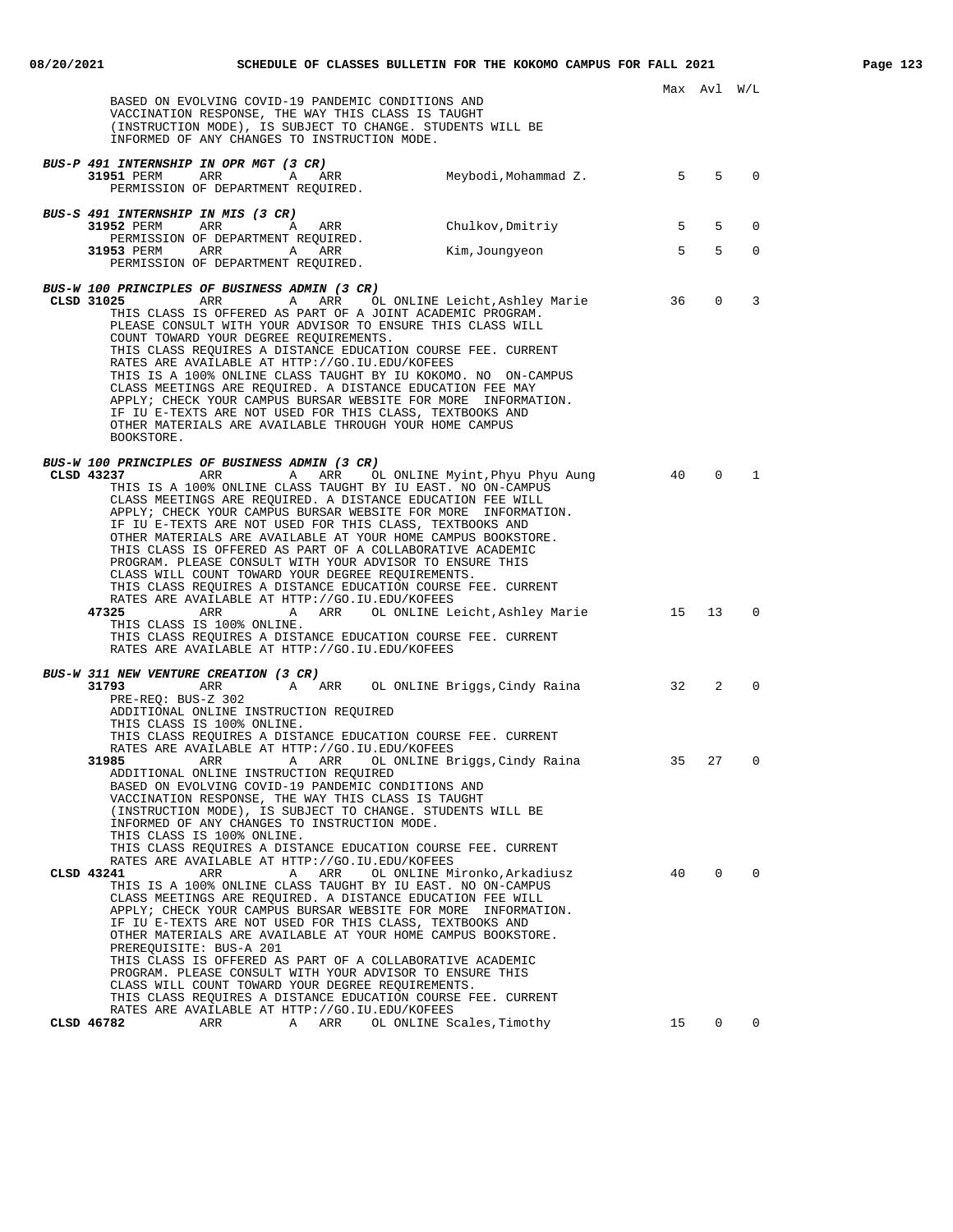| THIS IS A 100% ONLINE CLASS TAUGHT BY IU EAST. NO ON-CAMPUS<br>CLASS MEETINGS ARE REQUIRED. A DISTANCE EDUCATION FEE WILL<br>APPLY; CHECK YOUR CAMPUS BURSAR WEBSITE FOR MORE INFORMATION.<br>IF IU E-TEXTS ARE NOT USED FOR THIS CLASS, TEXTBOOKS AND<br>OTHER MATERIALS ARE AVAILABLE AT YOUR HOME CAMPUS BOOKSTORE.<br>PREREQUISITE: BUS-A 201<br>THIS CLASS IS OFFERED AS PART OF A COLLABORATIVE ACADEMIC<br>PROGRAM. PLEASE CONSULT WITH YOUR ADVISOR TO ENSURE THIS                                                                                                                                                                                                                                                                                                                                                                                                                                                                                                                                                                                                                                                 |             | Max Avl W/L    |                            |
|----------------------------------------------------------------------------------------------------------------------------------------------------------------------------------------------------------------------------------------------------------------------------------------------------------------------------------------------------------------------------------------------------------------------------------------------------------------------------------------------------------------------------------------------------------------------------------------------------------------------------------------------------------------------------------------------------------------------------------------------------------------------------------------------------------------------------------------------------------------------------------------------------------------------------------------------------------------------------------------------------------------------------------------------------------------------------------------------------------------------------|-------------|----------------|----------------------------|
| CLASS WILL COUNT TOWARD YOUR DEGREE REQUIREMENTS.<br>THIS CLASS REQUIRES A DISTANCE EDUCATION COURSE FEE. CURRENT<br>RATES ARE AVAILABLE AT HTTP://GO.IU.EDU/KOFEES                                                                                                                                                                                                                                                                                                                                                                                                                                                                                                                                                                                                                                                                                                                                                                                                                                                                                                                                                        |             |                |                            |
| BUS-W 430 ORG & ORG CHANGE (3 CR)<br>ARR A<br>CLSD 32007<br>ARR OL ONLINE Smith, Adam R<br>THIS CLASS IS 100% ONLINE.<br>THIS CLASS REQUIRES A DISTANCE EDUCATION COURSE FEE. CURRENT<br>RATES ARE AVAILABLE AT HTTP://GO.IU.EDU/KOFEES                                                                                                                                                                                                                                                                                                                                                                                                                                                                                                                                                                                                                                                                                                                                                                                                                                                                                    | 33          | $\Omega$       | $\mathbf 0$                |
| BUS-W 491 INTERNSHIP IN MANAGEMENT (3 CR)<br>$\sim$ 5 $\sim$ 5 $\sim$ 5 $\sim$ 5<br>31949 PERM ARR ARR ARR<br>Smith,Adam R<br>PERMISSION OF DEPARTMENT REQUIRED.                                                                                                                                                                                                                                                                                                                                                                                                                                                                                                                                                                                                                                                                                                                                                                                                                                                                                                                                                           |             | 3              | $\mathbf 0$                |
| THIS COURSE GRADED S/F ONLY.<br>31950 PERM ARR ARR ARR<br>Briggs, Cindy Raina<br>PERMISSION OF DEPARTMENT REQUIRED.<br>THIS COURSE GRADED S/F ONLY.                                                                                                                                                                                                                                                                                                                                                                                                                                                                                                                                                                                                                                                                                                                                                                                                                                                                                                                                                                        | 5           | 4              | 0                          |
| 32085 PERM ARR ARR ARR Smith, Adam R<br>THIS CLASS MEETS DURING THE FIRST EIGHT WEEKS OF THE<br>SEMESTER.<br>PERMISSION OF DEPARTMENT REQUIRED.                                                                                                                                                                                                                                                                                                                                                                                                                                                                                                                                                                                                                                                                                                                                                                                                                                                                                                                                                                            | 5           | $\overline{4}$ | $\mathbf 0$                |
| THIS COURSE GRADED S/F ONLY.<br>Smith, Adam R<br>32086 PERM<br>ARR<br>A ARR<br>THIS CLASS MEETS DURING THE SECOND EIGHT WEEKS OF THE<br>SEMESTER.                                                                                                                                                                                                                                                                                                                                                                                                                                                                                                                                                                                                                                                                                                                                                                                                                                                                                                                                                                          | $5^{\circ}$ | $\overline{4}$ | $\mathbf 0$                |
| PERMISSION OF DEPARTMENT REQUIRED.<br>THIS COURSE GRADED S/F ONLY.<br>46629 PERM<br>ARR<br>PERMISSION OF DEPARTMENT REQUIRED.                                                                                                                                                                                                                                                                                                                                                                                                                                                                                                                                                                                                                                                                                                                                                                                                                                                                                                                                                                                              |             | 5              | $\mathbf 0$                |
| BUS-X 107 FRESHMAN SEMINAR IN BUSINESS (3 CR)<br>$02:30P-03:45P$ TR<br>KO 108    Chimhanda,Tsarai Runyararo    24<br>31448                                                                                                                                                                                                                                                                                                                                                                                                                                                                                                                                                                                                                                                                                                                                                                                                                                                                                                                                                                                                 |             | 11             | $\mathbf 0$                |
| THIS SECTION IS FOR FRESHMEN ONLY.<br>BASED ON EVOLVING COVID-19 PANDEMIC CONDITIONS AND<br>VACCINATION RESPONSE, THE WAY THIS CLASS IS TAUGHT<br>(INSTRUCTION MODE), IS SUBJECT TO CHANGE. STUDENTS WILL BE<br>INFORMED OF ANY CHANGES TO INSTRUCTION MODE.                                                                                                                                                                                                                                                                                                                                                                                                                                                                                                                                                                                                                                                                                                                                                                                                                                                               |             |                |                            |
| CLSD 31449<br>$10:00A-11:15A$ MW<br>KO 287 Leicht, Ashley Marie<br>THIS SECTION IS FOR FRESHMEN ONLY.<br>THIS COURSE REQUIRES THAT YOU HAVE YOUR OWN LAPTOP AND THAT<br>YOU MUST BRING IT WITH YOU TO CLASS EVERY MEETING. WHEN<br>REGISTERING FOR THIS COURSE, PLEASE BE AWARE THAT YOU WILL<br>NEED TO HAVE ACCESS TO YOUR OWN LAPTOP. PLEASE CONTACT THE<br>UITS-KOKOMO IT TRAINING CENTER FOR ASSISTANCE WITH ANY<br>TECHNOLOGY ISSUE YOU MAY HAVE; THIS INCLUDES RECOMMENDED<br>HARDWARE/SYSTEM SPECIFICATIONS, REQUIRED SOFTWARE<br>INSTALLATION, APPLICATION TROUBLESHOOTING AND TRAINING, AND<br>POSTER PRINTING. THE IT TRAINING CENTER IS LOCATED IN THE IU<br>KOKOMO LIBRARY, ROOM KA-124. THEIR PHONE IS (765) 455-9589 OR<br>ON THE WEB AT HTTP://WWW.IUK.EDU/IT-TRAINING.<br>BASED ON EVOLVING COVID-19 PANDEMIC CONDITIONS AND<br>VACCINATION RESPONSE, THE WAY THIS CLASS IS TAUGHT<br>(INSTRUCTION MODE), IS SUBJECT TO CHANGE. STUDENTS WILL BE<br>INFORMED OF ANY CHANGES TO INSTRUCTION MODE.<br>31456<br>$02:30P-03:45P$<br>TR<br>KO 103<br>Leicht.Ashlev Marie<br>THIS SECTION IS FOR FRESHMEN ONLY. | 26<br>24    | $\Omega$<br>2  | $\mathbf 0$<br>$\mathbf 0$ |
| THIS COURSE REQUIRES THAT YOU HAVE YOUR OWN LAPTOP AND THAT<br>YOU MUST BRING IT WITH YOU TO CLASS EVERY MEETING. WHEN<br>REGISTERING FOR THIS COURSE, PLEASE BE AWARE THAT YOU WILL<br>NEED TO HAVE ACCESS TO YOUR OWN LAPTOP. PLEASE CONTACT THE<br>UITS-KOKOMO IT TRAINING CENTER FOR ASSISTANCE WITH ANY<br>TECHNOLOGY ISSUE YOU MAY HAVE; THIS INCLUDES RECOMMENDED<br>HARDWARE/SYSTEM SPECIFICATIONS, REQUIRED SOFTWARE<br>INSTALLATION, APPLICATION TROUBLESHOOTING AND TRAINING, AND<br>POSTER PRINTING. THE IT TRAINING CENTER IS LOCATED IN THE IU<br>KOKOMO LIBRARY, ROOM KA-124. THEIR PHONE IS (765) 455-9589 OR<br>ON THE WEB AT HTTP://WWW.IUK.EDU/IT-TRAINING.<br>BASED ON EVOLVING COVID-19 PANDEMIC CONDITIONS AND<br>VACCINATION RESPONSE, THE WAY THIS CLASS IS TAUGHT<br>(INSTRUCTION MODE), IS SUBJECT TO CHANGE. STUDENTS WILL BE<br>INFORMED OF ANY CHANGES TO INSTRUCTION MODE.                                                                                                                                                                                                                   |             |                |                            |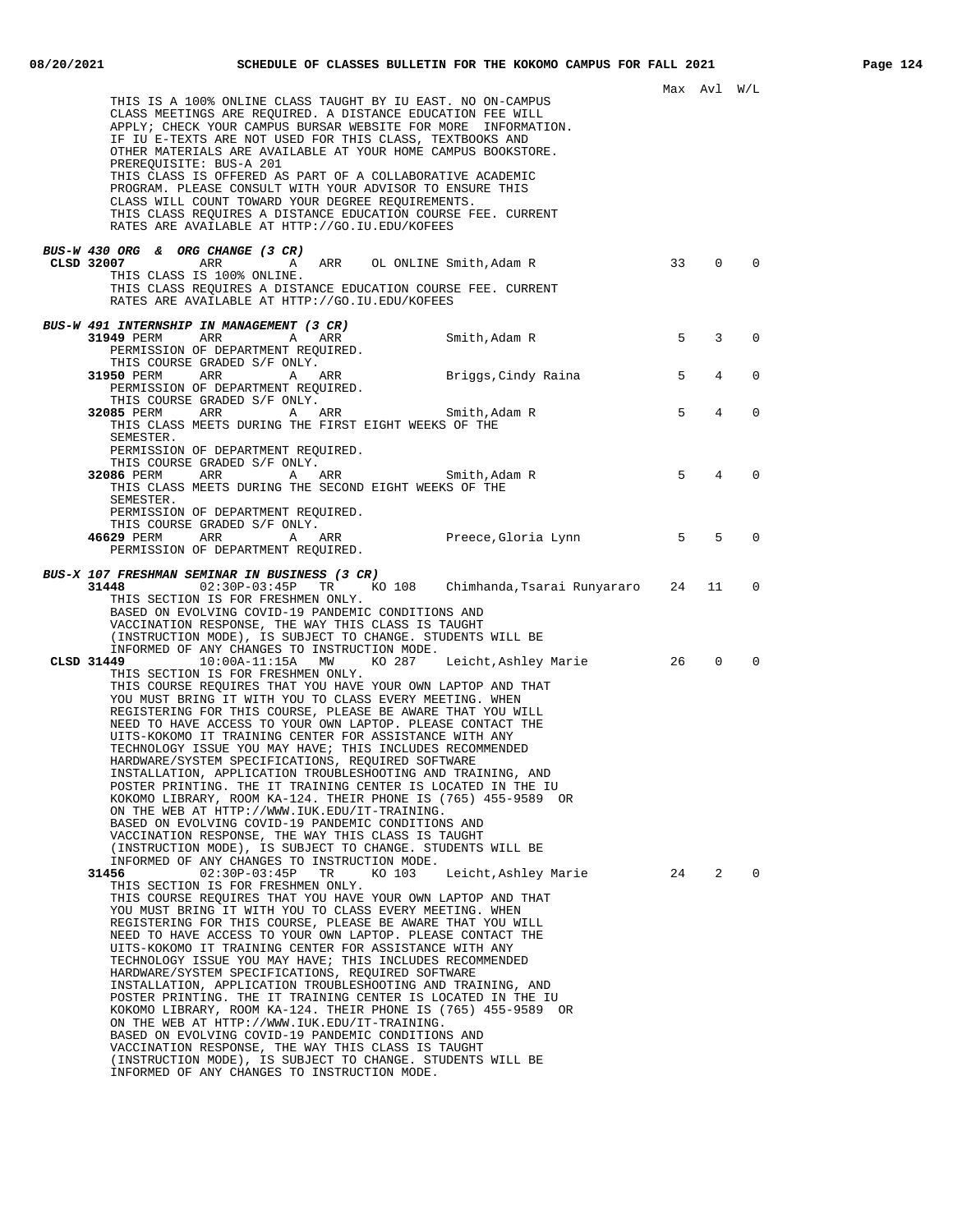| BUS-X 107 FRESHMAN SEMINAR IN BUSINESS (3 CR)<br>KO 287   Chimhanda,Tsarai Runyararo<br>CLSD 31850<br>$01:00P-02:15P$ MW<br>THIS SECTION IS FOR FRESHMEN ONLY.<br>THIS COURSE REOUIRES THAT YOU HAVE YOUR OWN LAPTOP AND THAT<br>YOU MUST BRING IT WITH YOU TO CLASS EVERY MEETING. WHEN<br>REGISTERING FOR THIS COURSE, PLEASE BE AWARE THAT YOU WILL<br>NEED TO HAVE ACCESS TO YOUR OWN LAPTOP. PLEASE CONTACT THE<br>UITS-KOKOMO IT TRAINING CENTER FOR ASSISTANCE WITH ANY<br>TECHNOLOGY ISSUE YOU MAY HAVE; THIS INCLUDES RECOMMENDED<br>HARDWARE/SYSTEM SPECIFICATIONS, REQUIRED SOFTWARE<br>INSTALLATION, APPLICATION TROUBLESHOOTING AND TRAINING, AND<br>POSTER PRINTING. THE IT TRAINING CENTER IS LOCATED IN THE IU<br>KOKOMO LIBRARY, ROOM KA-124. THEIR PHONE IS (765) 455-9589 OR<br>ON THE WEB AT HTTP://WWW.IUK.EDU/IT-TRAINING.<br>BASED ON EVOLVING COVID-19 PANDEMIC CONDITIONS AND | 25       | $\mathbf 0$ | $\Omega$       |
|--------------------------------------------------------------------------------------------------------------------------------------------------------------------------------------------------------------------------------------------------------------------------------------------------------------------------------------------------------------------------------------------------------------------------------------------------------------------------------------------------------------------------------------------------------------------------------------------------------------------------------------------------------------------------------------------------------------------------------------------------------------------------------------------------------------------------------------------------------------------------------------------------------|----------|-------------|----------------|
| VACCINATION RESPONSE, THE WAY THIS CLASS IS TAUGHT<br>(INSTRUCTION MODE), IS SUBJECT TO CHANGE. STUDENTS WILL BE<br>INFORMED OF ANY CHANGES TO INSTRUCTION MODE.<br>$01:00P-02:15P$<br>TR<br>KO 113<br>CLSD 32063<br>Chimhanda,Tsarai Runyararo<br>BASED ON EVOLVING COVID-19 PANDEMIC CONDITIONS AND<br>VACCINATION RESPONSE, THE WAY THIS CLASS IS TAUGHT<br>(INSTRUCTION MODE), IS SUBJECT TO CHANGE. STUDENTS WILL BE<br>INFORMED OF ANY CHANGES TO INSTRUCTION MODE.                                                                                                                                                                                                                                                                                                                                                                                                                              | 24       | 0           | 0              |
| BUS-X 220 PROFESSIONAL PERSPECTIVES (2 CR)<br>32025<br>$01:00P-02:15P$ T<br>KO 100 Briggs, Cindy Raina<br>THIS CLASS MEETS DURING THE SECOND EIGHT WEEKS OF THE<br>SEMESTER.<br>ADDITIONAL ONLINE INSTRUCTION REQUIRED<br>BASED ON EVOLVING COVID-19 PANDEMIC CONDITIONS AND<br>VACCINATION RESPONSE, THE WAY THIS CLASS IS TAUGHT<br>(INSTRUCTION MODE), IS SUBJECT TO CHANGE. STUDENTS WILL BE<br>INFORMED OF ANY CHANGES TO INSTRUCTION MODE.<br>31757<br>11:30A-12:45P<br>R<br>KO 101                                                                                                                                                                                                                                                                                                                                                                                                              | 24<br>24 | 11<br>8     | 0<br>0         |
| Briggs, Cindy Raina<br>THIS CLASS MEETS DURING THE FIRST EIGHT WEEKS OF THE<br>SEMESTER.<br>ADDITIONAL ONLINE INSTRUCTION REQUIRED<br>BASED ON EVOLVING COVID-19 PANDEMIC CONDITIONS AND<br>VACCINATION RESPONSE, THE WAY THIS CLASS IS TAUGHT<br>(INSTRUCTION MODE), IS SUBJECT TO CHANGE. STUDENTS WILL BE<br>INFORMED OF ANY CHANGES TO INSTRUCTION MODE.<br>31759<br>01:00P-02:15P T KO 179 Briggs, Cindy Raina<br>THIS CLASS MEETS DURING THE FIRST EIGHT WEEKS OF THE<br>SEMESTER.<br>ADDITIONAL ONLINE INSTRUCTION REQUIRED<br>BASED ON EVOLVING COVID-19 PANDEMIC CONDITIONS AND<br>VACCINATION RESPONSE, THE WAY THIS CLASS IS TAUGHT<br>(INSTRUCTION MODE), IS SUBJECT TO CHANGE. STUDENTS WILL BE<br>INFORMED OF ANY CHANGES TO INSTRUCTION MODE.                                                                                                                                           | 24       | 1           | 0              |
| BUS-X 410 BUS CAREER PLANNING & PLCMT (3 CR)<br>CLSD 31997<br>ARR<br>Α<br>ARR<br>OL ONLINE Smith, Adam R<br>THIS IS A 100% ONLINE CLASS TAUGHT BY IU KOKOMO. NO ON-CAMPUS<br>CLASS MEETINGS ARE REQUIRED. A DISTANCE EDUCATION FEE MAY<br>APPLY; CHECK YOUR CAMPUS BURSAR WEBSITE FOR MORE INFORMATION.<br>IF IU E-TEXTS ARE NOT USED FOR THIS CLASS, TEXTBOOKS AND<br>OTHER MATERIALS ARE AVAILABLE THROUGH YOUR HOME CAMPUS<br>BOOKSTORE.<br>THIS CLASS IS OFFERED AS PART OF A JOINT ACADEMIC PROGRAM.<br>PLEASE CONSULT WITH YOUR ADVISOR TO ENSURE THIS CLASS WILL<br>COUNT TOWARD YOUR DEGREE REOUIREMENTS.<br>THIS CLASS REQUIRES A DISTANCE EDUCATION COURSE FEE. CURRENT<br>RATES ARE AVAILABLE AT HTTP://GO.IU.EDU/KOFEES<br>BSBA STUDENTS ARE REQUIRED TO TAKE 3 CREDIT HOURS.                                                                                                              | 32       | $\mathbf 0$ | 0              |
| BUS-X 410 BUS CAREER PLANNING & PLCMT (1 CR)<br>OL ONLINE Briggs, Cindy Raina 32 5<br>43436<br>ARR<br>Α<br>ARR<br>THIS CLASS MEETS DURING THE SECOND EIGHT WEEKS OF THE<br>SEMESTER.<br>THIS CLASS IS 100% ONLINE.<br>THIS CLASS REQUIRES A DISTANCE EDUCATION COURSE FEE. CURRENT<br>RATES ARE AVAILABLE AT HTTP://GO.IU.EDU/KOFEES                                                                                                                                                                                                                                                                                                                                                                                                                                                                                                                                                                   |          |             | $\overline{0}$ |
| BUS-X 410 BUS CAREER PLANNING & PLCMT (3 CR)<br>CLSD 45531                                                                                                                                                                                                                                                                                                                                                                                                                                                                                                                                                                                                                                                                                                                                                                                                                                             | 20       |             | $0\qquad 0$    |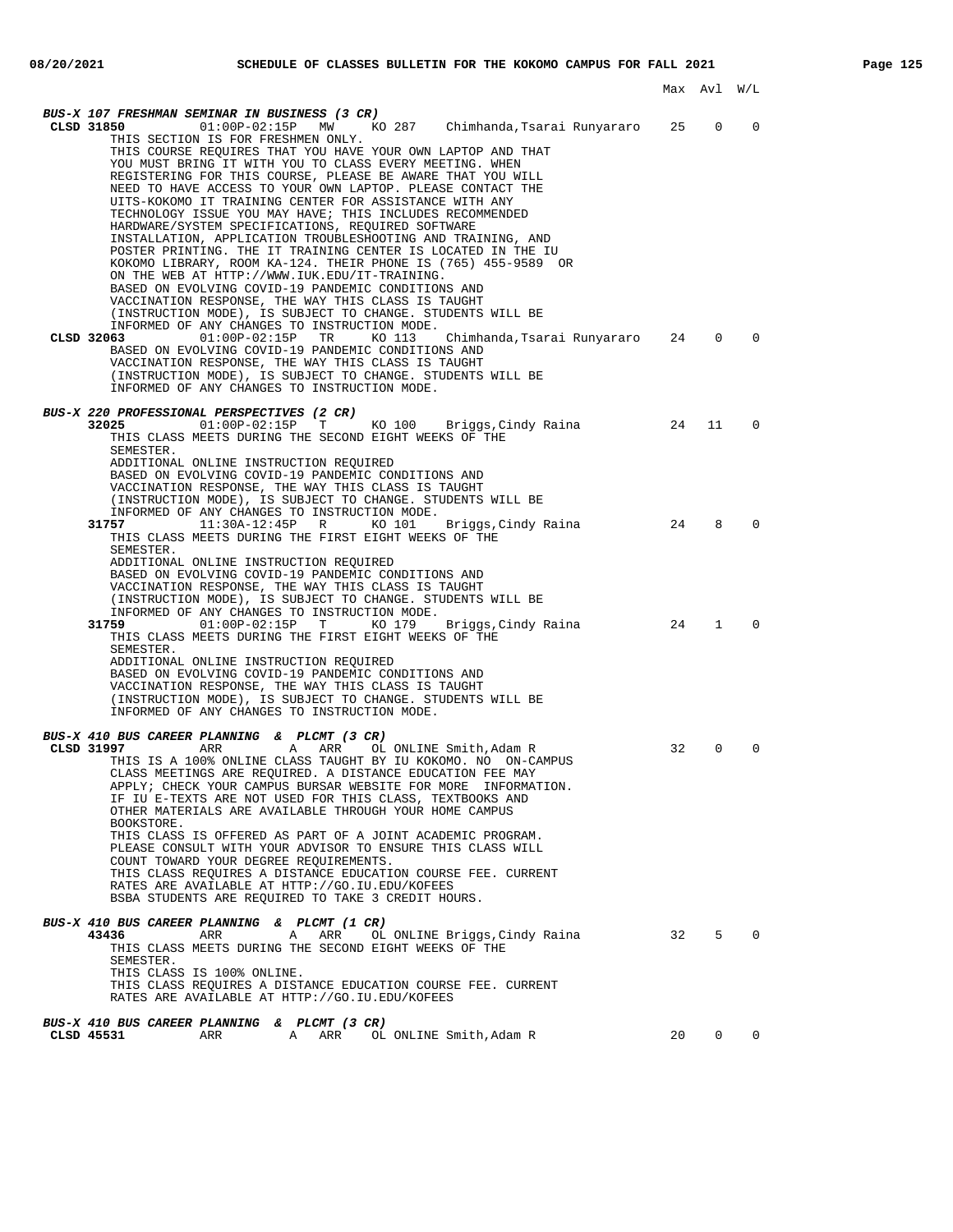|                                                                                                                                                                                                                                                                                                                                                                                                                                                                                                                                                                                                                                                                                                                                                                                                                                                                                                                  |    | Max Avl W/L  |             |  |
|------------------------------------------------------------------------------------------------------------------------------------------------------------------------------------------------------------------------------------------------------------------------------------------------------------------------------------------------------------------------------------------------------------------------------------------------------------------------------------------------------------------------------------------------------------------------------------------------------------------------------------------------------------------------------------------------------------------------------------------------------------------------------------------------------------------------------------------------------------------------------------------------------------------|----|--------------|-------------|--|
| THIS IS A 100% ONLINE CLASS TAUGHT BY IU KOKOMO. NO ON-CAMPUS<br>CLASS MEETINGS ARE REQUIRED. A DISTANCE EDUCATION FEE MAY<br>APPLY; CHECK YOUR CAMPUS BURSAR WEBSITE FOR MORE INFORMATION.<br>IF IU E-TEXTS ARE NOT USED FOR THIS CLASS, TEXTBOOKS AND<br>OTHER MATERIALS ARE AVAILABLE THROUGH YOUR HOME CAMPUS<br>BOOKSTORE.                                                                                                                                                                                                                                                                                                                                                                                                                                                                                                                                                                                  |    |              |             |  |
| THIS CLASS IS OFFERED AS PART OF A JOINT ACADEMIC PROGRAM.<br>PLEASE CONSULT WITH YOUR ADVISOR TO ENSURE THIS CLASS WILL<br>COUNT TOWARD YOUR DEGREE REQUIREMENTS.<br>BSBA STUDENTS ARE REQUIRED TO TAKE 3 CREDIT HOURS.<br>THIS CLASS REQUIRES A DISTANCE EDUCATION COURSE FEE. CURRENT<br>RATES ARE AVAILABLE AT HTTP://GO.IU.EDU/KOFEES<br>46250<br>A ARR<br>ARR<br>OL ONLINE Smith, Adam R<br>THIS IS A 100% ONLINE CLASS TAUGHT BY IU KOKOMO. NO ON-CAMPUS<br>CLASS MEETINGS ARE REQUIRED. A DISTANCE EDUCATION FEE MAY<br>APPLY; CHECK YOUR CAMPUS BURSAR WEBSITE FOR MORE INFORMATION.<br>IF IU E-TEXTS ARE NOT USED FOR THIS CLASS, TEXTBOOKS AND<br>OTHER MATERIALS ARE AVAILABLE THROUGH YOUR HOME CAMPUS                                                                                                                                                                                              | 32 | 16           | $\mathbf 0$ |  |
| BOOKSTORE.<br>THIS CLASS IS OFFERED AS PART OF A JOINT ACADEMIC PROGRAM.<br>PLEASE CONSULT WITH YOUR ADVISOR TO ENSURE THIS CLASS WILL<br>COUNT TOWARD YOUR DEGREE REQUIREMENTS.<br>BSBA STUDENTS ARE REQUIRED TO TAKE 3 CREDIT HOURS.<br>THIS CLASS REQUIRES A DISTANCE EDUCATION COURSE FEE. CURRENT<br>RATES ARE AVAILABLE AT HTTP://GO.IU.EDU/KOFEES                                                                                                                                                                                                                                                                                                                                                                                                                                                                                                                                                         |    |              |             |  |
| BUS-X 487 SEMINAR IN BUSINESS ADMIN (3 CR)<br>THIS COURSE IS AVAILABLE TO MEMBERS OF THE ENACTUS STUDENT<br>ORGANIZATION. PLEASE SEE THE INSTRUCTOR FOR MORE INFORMATION ABOUT<br>JOINING THE ORGANIZATION. BY PERMISSION ONLY.<br>PREREQUISITE: CUMULATIVE G.P.A OF 2.0 OR ABOVE.                                                                                                                                                                                                                                                                                                                                                                                                                                                                                                                                                                                                                               |    |              |             |  |
| $02:30P-03:45P$ W<br>31026 PERM<br>KO 127 Smith, Adam R<br>PERMISSION OF DEPARTMENT REQUIRED.<br>ADDITIONAL ONLINE INSTRUCTION REQUIRED<br>BASED ON EVOLVING COVID-19 PANDEMIC CONDITIONS AND<br>VACCINATION RESPONSE, THE WAY THIS CLASS IS TAUGHT<br>(INSTRUCTION MODE), IS SUBJECT TO CHANGE. STUDENTS WILL BE<br>INFORMED OF ANY CHANGES TO INSTRUCTION MODE.                                                                                                                                                                                                                                                                                                                                                                                                                                                                                                                                                | 20 | 19           | $\mathbf 0$ |  |
| BUS-Z 302 MANAGING & BEHAVR IN ORGANIZTN (3 CR)<br>CLSD 31027 RSTR<br>ARR<br>A ARR OL ONLINE Twijukye, Reuben<br>THIS CLASS IS OFFERED AS PART OF A JOINT ACADEMIC PROGRAM.<br>PLEASE CONSULT WITH YOUR ADVISOR TO ENSURE THIS CLASS WILL<br>COUNT TOWARD YOUR DEGREE REQUIREMENTS.<br>PREREQUISITES: PSY-P 103 AND SOC-S 100 AND 56 CREDIT HOURS.<br>THIS CLASS REQUIRES A DISTANCE EDUCATION COURSE FEE. CURRENT<br>RATES ARE AVAILABLE AT HTTP://GO.IU.EDU/KOFEES                                                                                                                                                                                                                                                                                                                                                                                                                                             | 35 | $\Omega$     | 0           |  |
| $01:00P-02:15P$ MW<br>31247 RSTR<br>KO 113<br>Twijukye,Reuben<br>PREREQUISITES: PSY-P 103 AND SOC-S 100 AND 56 CREDIT HOURS.<br>BASED ON EVOLVING COVID-19 PANDEMIC CONDITIONS AND<br>VACCINATION RESPONSE, THE WAY THIS CLASS IS TAUGHT<br>(INSTRUCTION MODE), IS SUBJECT TO CHANGE. STUDENTS WILL BE<br>INFORMED OF ANY CHANGES TO INSTRUCTION MODE.                                                                                                                                                                                                                                                                                                                                                                                                                                                                                                                                                           | 35 | $\mathbf{1}$ | $\mathbf 0$ |  |
| 31986 RSTR<br>ARR<br>ARR<br>OL ONLINE Twijukye, Reuben<br>A<br>THIS CLASS IS 100% ONLINE.<br>THIS CLASS REQUIRES A DISTANCE EDUCATION COURSE FEE. CURRENT<br>RATES ARE AVAILABLE AT HTTP://GO.IU.EDU/KOFEES<br>PERMISSION OF DEPARTMENT REQUIRED.                                                                                                                                                                                                                                                                                                                                                                                                                                                                                                                                                                                                                                                                | 35 | 2            | 0           |  |
| 44310 RSTR<br>ARR<br>Α<br>ARR<br>OL ONLINE Kara, Aycan<br>THIS IS A 100% ONLINE CLASS TAUGHT BY IU SOUTHEAST. NO<br>ON-CAMPUS CLASS MEETINGS ARE REQUIRED. A DISTANCE EDUCATION<br>FEE WILL APPLY; CHECK YOUR CAMPUS BURSAR WEBSITE FOR MORE<br>INFORMATION. IF IU E-TEXTS ARE NOT USED FOR THIS CLASS,<br>TEXTBOOKS AND OTHER MATERIALS ARE AVAILABLE AT YOUR HOME<br>CAMPUS BOOKSTORE.<br>THIS CLASS IS OFFERED AS PART OF A JOINT ACADEMIC PROGRAM.<br>PLEASE CONSULT WITH YOUR ADVISOR TO ENSURE THIS CLASS WILL<br>COUNT TOWARD YOUR DEGREE REQUIREMENTS.<br>PRE-REQUISITES: IUK STUDENTS: PSY-P 103, SOC-S 100, AND<br>JUNIOR STANDING (60 HOURS COMPLETED) IUNW STUDENTS: PSY-P 102<br>AND JUNIOR STANDING (60 HOURS COMPLETED) IUSB STUDENTS:<br>PSY-P103 AND SOC-S161 AMD JUNIOR STANDING ( (60 HOURS<br>COMPLETED). IUSEA: : BUS-C 104 AND ENG-W 231, ENG-W 234 OR<br>ENG-W 290 ALL WITH C- OR BETTER. | 40 | 7            | $\Omega$    |  |
| IF THIS SECTION IS FULL, INTERESTED STUDENTS SHOULD SIGN UP<br>FOR THE WAIT LIST, SO THAT UNMET DEMAND CAN BE MONITORED.<br>THIS CLASS REQUIRES A DISTANCE EDUCATION COURSE FEE. CURRENT<br>RATES ARE AVAILABLE AT HTTP://GO.IU.EDU/KOFEES<br>46791 RSTR<br>ARR<br>Α<br>ARR<br>OL ONLINE Brown, Ann                                                                                                                                                                                                                                                                                                                                                                                                                                                                                                                                                                                                              | 40 | 9            | $\mathbf 0$ |  |
|                                                                                                                                                                                                                                                                                                                                                                                                                                                                                                                                                                                                                                                                                                                                                                                                                                                                                                                  |    |              |             |  |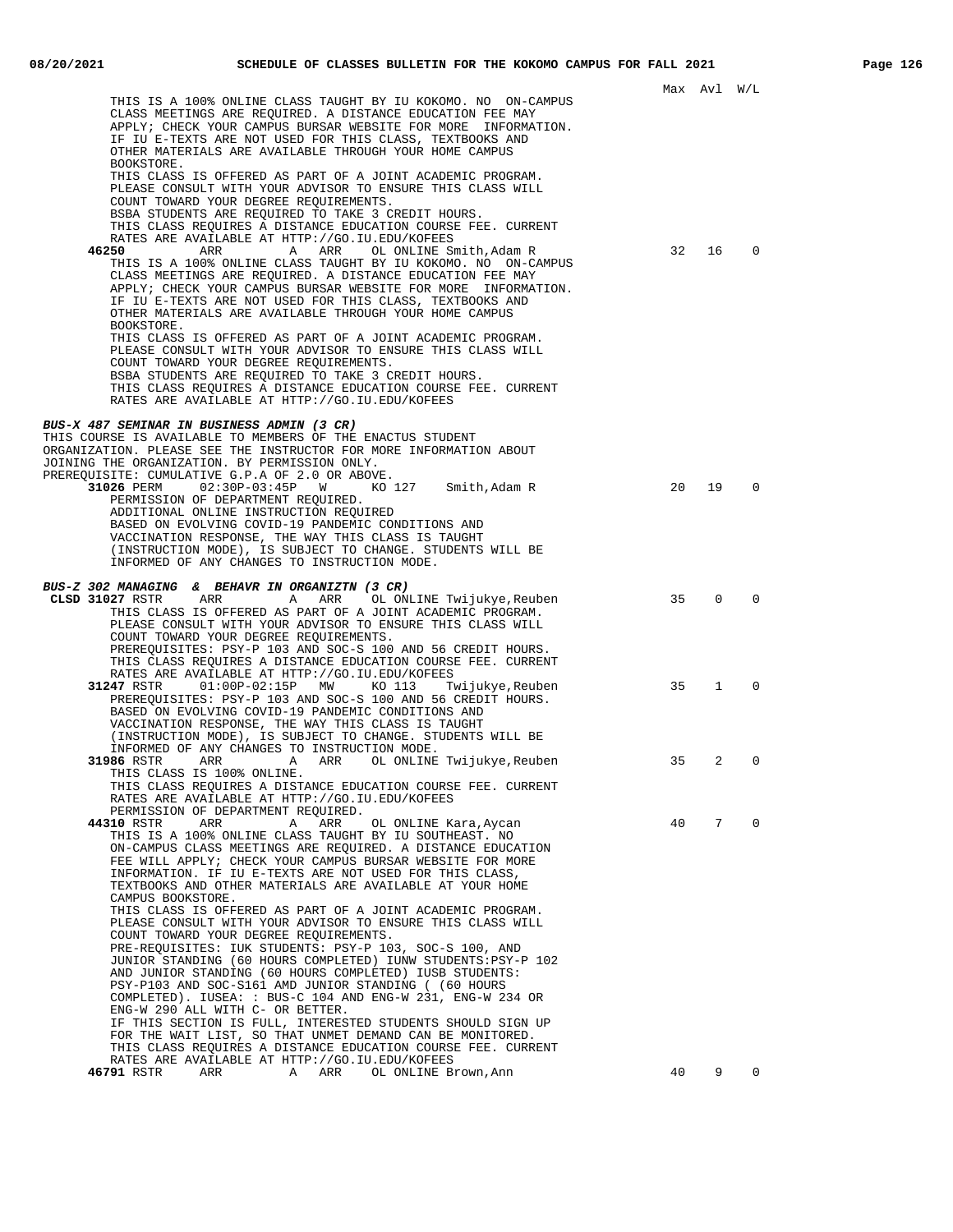|                                                                                                                                                                                                                                                                                                                                                                                                                                                                                                                                                                                                                                                                                                                                                                                                                                                                           |          | Max AVI W/L             |               |  |
|---------------------------------------------------------------------------------------------------------------------------------------------------------------------------------------------------------------------------------------------------------------------------------------------------------------------------------------------------------------------------------------------------------------------------------------------------------------------------------------------------------------------------------------------------------------------------------------------------------------------------------------------------------------------------------------------------------------------------------------------------------------------------------------------------------------------------------------------------------------------------|----------|-------------------------|---------------|--|
| THIS IS A 100% ONLINE CLASS TAUGHT BY IU SOUTHEAST. NO<br>ON-CAMPUS CLASS MEETINGS ARE REOUIRED. A DISTANCE EDUCATION<br>FEE WILL APPLY; CHECK YOUR CAMPUS BURSAR WEBSITE FOR MORE<br>INFORMATION. IF IU E-TEXTS ARE NOT USED FOR THIS CLASS,<br>TEXTBOOKS AND OTHER MATERIALS ARE AVAILABLE AT YOUR HOME<br>CAMPUS BOOKSTORE.<br>PREREQUISITES: SPCH-S 121, ENG-W 231, AT LEAST 45 CREDIT<br>HOURS COMPLETED, AND EITHER PSY-P 101 OR PSY-P 102.<br>PRE-BUSINESS STUDENTS ARE NOT ALLOWED TO REGISTER FOR CORE<br>300-LEVEL BUSINESS COURSES.<br>IF THIS SECTION IS FULL, INTERESTED STUDENTS SHOULD SIGN UP<br>FOR THE WAIT LIST, SO THAT UNMET DEMAND CAN BE MONITORED.<br>THIS CLASS REQUIRES A DISTANCE EDUCATION COURSE FEE. CURRENT<br>RATES ARE AVAILABLE AT HTTP://GO.IU.EDU/KOFEES                                                                              |          |                         |               |  |
| BUS-Z 440 PERSONNEL - HUMAN RES MGMT (3 CR)                                                                                                                                                                                                                                                                                                                                                                                                                                                                                                                                                                                                                                                                                                                                                                                                                               |          |                         |               |  |
| A ARR<br>CLSD 31849<br>ARR<br>OL ONLINE Smith,Adam R<br>THIS CLASS IS OFFERED AS PART OF A JOINT ACADEMIC PROGRAM.<br>PLEASE CONSULT WITH YOUR ADVISOR TO ENSURE THIS CLASS WILL<br>COUNT TOWARD YOUR DEGREE REOUIREMENTS.<br>THIS IS A 100% ONLINE CLASS TAUGHT BY IU KOKOMO. NO ON-CAMPUS<br>CLASS MEETINGS ARE REOUIRED. A DISTANCE EDUCATION FEE MAY<br>APPLY; CHECK YOUR CAMPUS BURSAR WEBSITE FOR MORE INFORMATION.<br>IF IU E-TEXTS ARE NOT USED FOR THIS CLASS, TEXTBOOKS AND<br>OTHER MATERIALS ARE AVAILABLE THROUGH YOUR HOME CAMPUS<br>BOOKSTORE.<br>THIS CLASS REOUIRES A DISTANCE EDUCATION COURSE FEE. CURRENT<br>RATES ARE AVAILABLE AT HTTP://GO.IU.EDU/KOFEES<br>CLSD 43708<br>ARR<br>Α<br>ARR<br>OL ONLINE Griffin.Andrea E C<br>THIS IS A 100% ONLINE CLASS TAUGHT BY IU NORTHWEST. NO<br>ON-CAMPUS CLASS MEETINGS ARE REQUIRED. A DISTANCE EDUCATION | 32<br>40 | $\mathbf 0$<br>$\Omega$ | 1<br>$\Omega$ |  |
| FEE WILL APPLY; CHECK YOUR CAMPUS BURSAR WEBSITE FOR MORE<br>INFORMATION. TEXTBOOK PURCHASES MAY BE MADE THROUGH YOUR HOME<br>CAMPUS BOOKSTORE.<br>THIS CLASS IS OFFERED AS PART OF A JOINT ACADEMIC PROGRAM.<br>PLEASE CONSULT WITH YOUR ADVISOR TO ENSURE THIS CLASS WILL<br>COUNT TOWARD YOUR DEGREE REQUIREMENTS.<br>PREREQUISITE: Z302 & 60 HOURS<br>THIS CLASS REOUIRES A DISTANCE EDUCATION COURSE FEE. CURRENT<br>RATES ARE AVAILABLE AT HTTP://GO.IU.EDU/KOFEES                                                                                                                                                                                                                                                                                                                                                                                                  |          |                         |               |  |
| BUS-Z 447 LEADERSHP, TEAMWORK & DIVERSITY (3 CR)<br>41233<br>$01:00P-02:15P$<br>MW<br>KO 202<br>Clayton, Elizabeth Diane<br>BASED ON EVOLVING COVID-19 PANDEMIC CONDITIONS AND<br>VACCINATION RESPONSE, THE WAY THIS CLASS IS TAUGHT<br>(INSTRUCTION MODE), IS SUBJECT TO CHANGE. STUDENTS WILL BE<br>INFORMED OF ANY CHANGES TO INSTRUCTION MODE.                                                                                                                                                                                                                                                                                                                                                                                                                                                                                                                        | 30       | 5                       | $\Omega$      |  |
| BUS-Z 491 INTERNSHIP IN HRM (3 CR)                                                                                                                                                                                                                                                                                                                                                                                                                                                                                                                                                                                                                                                                                                                                                                                                                                        |          |                         |               |  |
| Smith, Adam R<br>31954 PERM<br>ARR<br>Α<br>ARR<br>PERMISSION OF DEPARTMENT REQUIRED.                                                                                                                                                                                                                                                                                                                                                                                                                                                                                                                                                                                                                                                                                                                                                                                      | 5        | 3                       | $\Omega$      |  |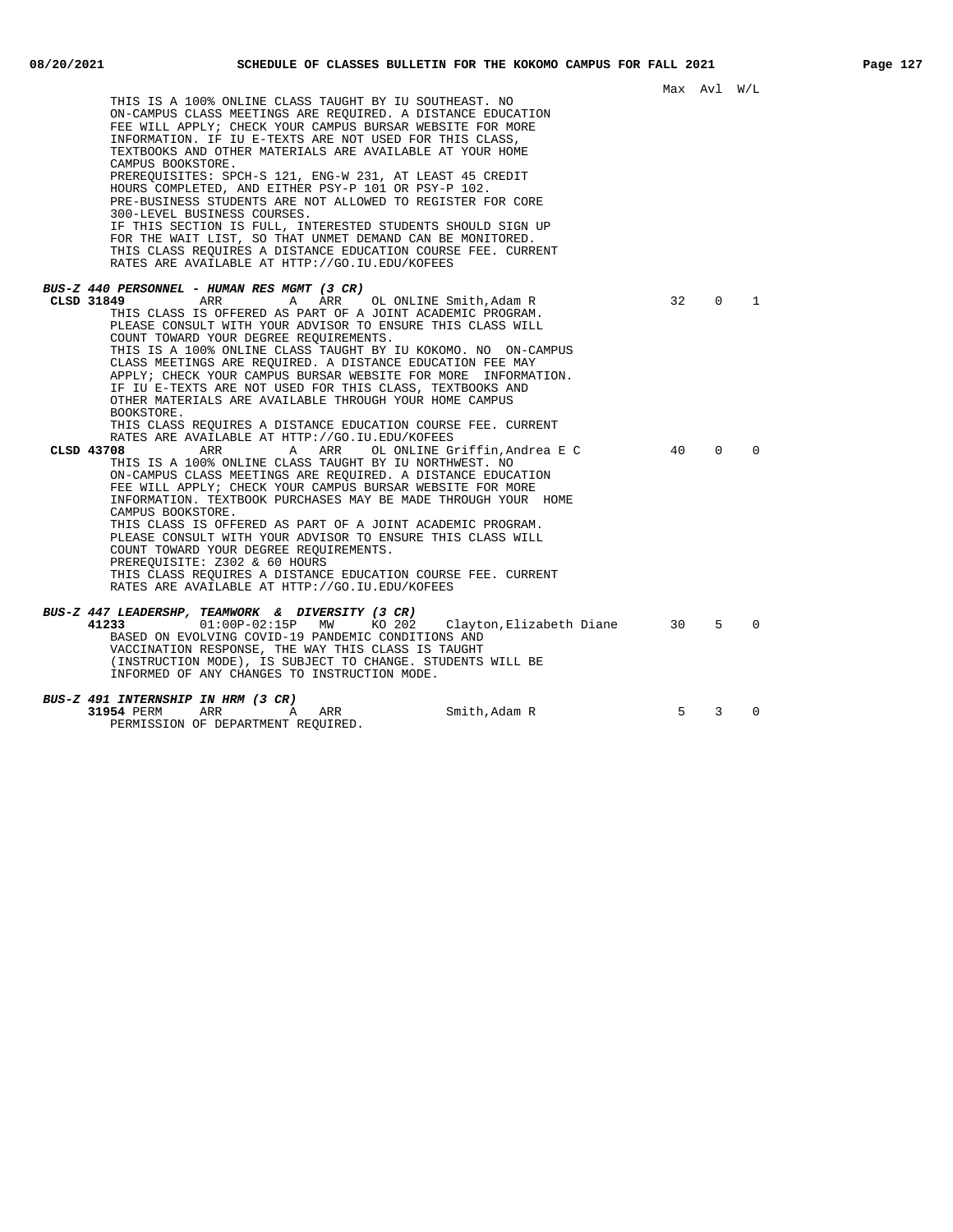| 08/20/2021 | SCHEDULE OF CLASSES BULLETIN FOR THE KOKOMO CAMPUS FOR FALL 2021                                                                                                                                                                                                                                                                                                                                                                                                                                                            |       |             |                          | Page 128 |
|------------|-----------------------------------------------------------------------------------------------------------------------------------------------------------------------------------------------------------------------------------------------------------------------------------------------------------------------------------------------------------------------------------------------------------------------------------------------------------------------------------------------------------------------------|-------|-------------|--------------------------|----------|
|            | BUSINESS KOKOMO (BUKO)                                                                                                                                                                                                                                                                                                                                                                                                                                                                                                      |       | Max Avl W/L |                          |          |
|            | BUKO-A 511 FIN ACCTG THEORY & PRACTICE I (3 CR)<br>31671 04:00P-05:15P W KO 127 Korne, Olga V 35 19<br>THIS COURSE MEETS CONCURRENTLY WITH BUS-A 311.<br>ADDITIONAL ONLINE INSTRUCTION REQUIRED<br>BASED ON EVOLVING COVID-19 PANDEMIC CONDITIONS AND<br>VACCINATION RESPONSE, THE WAY THIS CLASS IS TAUGHT<br>(INSTRUCTION MODE), IS SUBJECT TO CHANGE. STUDENTS WILL BE<br>INFORMED OF ANY CHANGES TO INSTRUCTION MODE.                                                                                                   |       |             | $\overline{\phantom{0}}$ |          |
|            | BUKO-A 522 ADVANCED FINANCIAL ACCOUNTING (3 CR)<br>31683 02:30P-03:45P R KO 100 Cox, Steve R 30 21<br>THIS COURSE IS CONCURRENT WITH BUS-A 422.<br>ADDITIONAL ONLINE INSTRUCTION REQUIRED<br>BASED ON EVOLVING COVID-19 PANDEMIC CONDITIONS AND<br>VACCINATION RESPONSE, THE WAY THIS CLASS IS TAUGHT<br>(INSTRUCTION MODE), IS SUBJECT TO CHANGE. STUDENTS WILL BE<br>INFORMED OF ANY CHANGES TO INSTRUCTION MODE.                                                                                                         |       |             | $\mathbf 0$              |          |
|            | BUKO-A 528 INTRODUCTION TO TAXATION (3 CR)<br>31672 04:00P-05:15P M KO 108 Korne, Olga V 35 25 25<br>THIS COURSE MEETS CONCURRENTLY WITH BUS-A 328.<br>ADDITIONAL ONLINE INSTRUCTION REQUIRED<br>BASED ON EVOLVING COVID-19 PANDEMIC CONDITIONS AND<br>VACCINATION RESPONSE, THE WAY THIS CLASS IS TAUGHT<br>(INSTRUCTION MODE), IS SUBJECT TO CHANGE. STUDENTS WILL BE<br>INFORMED OF ANY CHANGES TO INSTRUCTION MODE.                                                                                                     |       |             | $\mathbf 0$              |          |
|            | BUKO-C 577 MARKETING RESEARCH (3 CR)<br>41731 02:30P-03:45P MW KO 113 Guo, Bingxuan 35 20<br>BASED ON EVOLVING COVID-19 PANDEMIC CONDITIONS AND<br>VACCINATION RESPONSE, THE WAY THIS CLASS IS TAUGHT<br>(INSTRUCTION MODE), IS SUBJECT TO CHANGE. STUDENTS WILL BE<br>INFORMED OF ANY CHANGES TO INSTRUCTION MODE.                                                                                                                                                                                                         |       |             | $\mathbf 0$              |          |
|            | BUKO-C 581 ADVERTISING & SALES PROMOTION (3 CR)<br>Guo,Bingxuan<br>PREREQUISITE: BUS-M301 OR EQUIVALENT AND PERMISSION OF MBA<br>DIRECTOR.<br>THIS CLASS MEETS CONCURRENTLY WITH BUS-M415.<br>STUDENTS MUST HAVE SUCCESSFULLY TAKEN THE GMAT AND HAVE AN<br>ADEQUATE AI TO ENROLL IN THIS COURSE.<br>BASED ON EVOLVING COVID-19 PANDEMIC CONDITIONS AND<br>VACCINATION RESPONSE, THE WAY THIS CLASS IS TAUGHT<br>(INSTRUCTION MODE), IS SUBJECT TO CHANGE. STUDENTS WILL BE<br>INFORMED OF ANY CHANGES TO INSTRUCTION MODE. |       | 35 15       | $\Omega$                 |          |
|            | BUKO-E 542 STRATEGIC MANAGERIAL ECONOMICS (3 CR)<br>KO 127 Chulkov, Dmitriy 30 17<br>31960 06:00P-08:45P W<br>BASED ON EVOLVING COVID-19 PANDEMIC CONDITIONS AND<br>VACCINATION RESPONSE, THE WAY THIS CLASS IS TAUGHT<br>(INSTRUCTION MODE), IS SUBJECT TO CHANGE. STUDENTS WILL BE<br>INFORMED OF ANY CHANGES TO INSTRUCTION MODE.<br>THIS CLASS MEETS DURING THE SECOND EIGHT WEEKS OF THE<br>SEMESTER.                                                                                                                  |       |             | 0                        |          |
|            | BUKO-J 552 PRINCIPLES LEADERSHIP & ETHICS (3 CR)<br>Twijukye, Reuben 25 10 0<br>32013 06:00P-08:45P T<br>KO 127<br>BASED ON EVOLVING COVID-19 PANDEMIC CONDITIONS AND<br>VACCINATION RESPONSE, THE WAY THIS CLASS IS TAUGHT<br>(INSTRUCTION MODE), IS SUBJECT TO CHANGE. STUDENTS WILL BE<br>INFORMED OF ANY CHANGES TO INSTRUCTION MODE.<br>THIS CLASS MEETS DURING THE FIRST EIGHT WEEKS OF THE<br>SEMESTER.                                                                                                              |       |             |                          |          |
|            | BUKO-L 506 EMPLOYMENT PROBLEMS & THE LAW (3 CR)<br>31528 04:00P-05:15P TR KO 113<br>Haywood,Rod G<br>P: BUS-L 201<br>MEETS CONCURRENTLY WITH BUS-L 406.<br>BASED ON EVOLVING COVID-19 PANDEMIC CONDITIONS AND<br>VACCINATION RESPONSE, THE WAY THIS CLASS IS TAUGHT<br>(INSTRUCTION MODE), IS SUBJECT TO CHANGE. STUDENTS WILL BE<br>INFORMED OF ANY CHANGES TO INSTRUCTION MODE.                                                                                                                                           | 37 20 |             | $\overline{0}$           |          |
|            | BUKO-M 560 ADVANCED MARKETING MANAGEMENT (3 CR)<br>31013<br>$06:00P-08:45P$ T<br>KO 127<br>Preece, Gloria Lynn 25 13<br>PREREQUISITE: BUS-M301 OR EQUIVALENT.                                                                                                                                                                                                                                                                                                                                                               |       |             | $\overline{\phantom{0}}$ |          |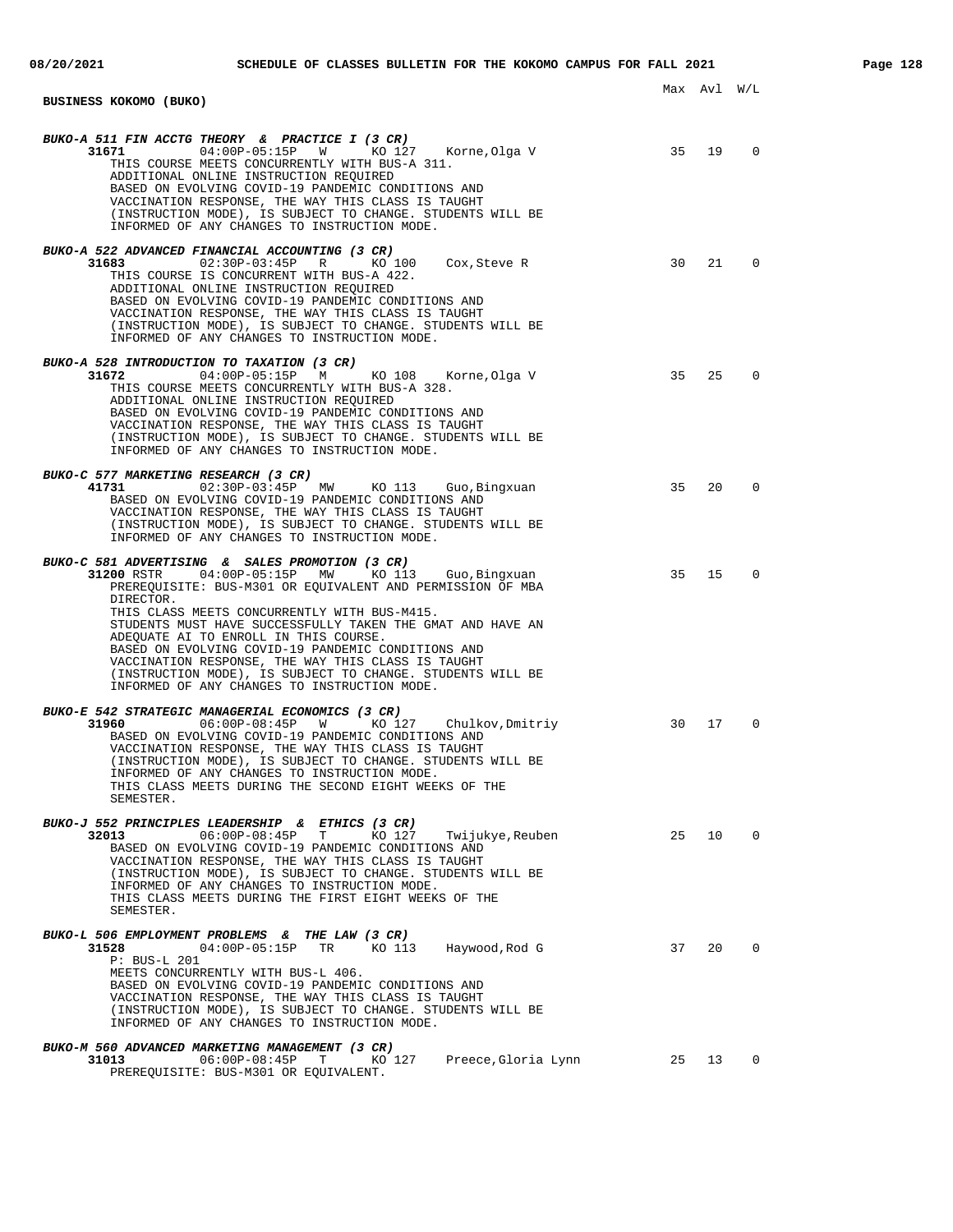STUDENTS MUST HAVE SUCCESSFULLY TAKEN THE GMAT AND HAVE AN ADEQUATE AI TO ENROLL IN THIS COURSE. BASED ON EVOLVING COVID-19 PANDEMIC CONDITIONS AND VACCINATION RESPONSE, THE WAY THIS CLASS IS TAUGHT (INSTRUCTION MODE), IS SUBJECT TO CHANGE. STUDENTS WILL BE INFORMED OF ANY CHANGES TO INSTRUCTION MODE. THIS CLASS MEETS DURING THE SECOND EIGHT WEEKS OF THE SEMESTER.

## **BUKO-Z 542 CREAT LEAD/MAIN HIGH-PERF ORGS (3 CR)**

PREREQUISITE: BUS-Z 302 OR EQUIVALENT.<br>31014 06:00P-08:45P W **31014** 06:00P-08:45P W KO 127 Smith,Adam R 25 14 0 STUDENTS MUST HAVE SUCCESSFULLY TAKEN THE GMAT AND HAVE AN ADEQUATE AI TO ENROLL IN THIS COURSE. BASED ON EVOLVING COVID-19 PANDEMIC CONDITIONS AND VACCINATION RESPONSE, THE WAY THIS CLASS IS TAUGHT (INSTRUCTION MODE), IS SUBJECT TO CHANGE. STUDENTS WILL BE INFORMED OF ANY CHANGES TO INSTRUCTION MODE. THIS CLASS MEETS DURING THE FIRST EIGHT WEEKS OF THE SEMESTER.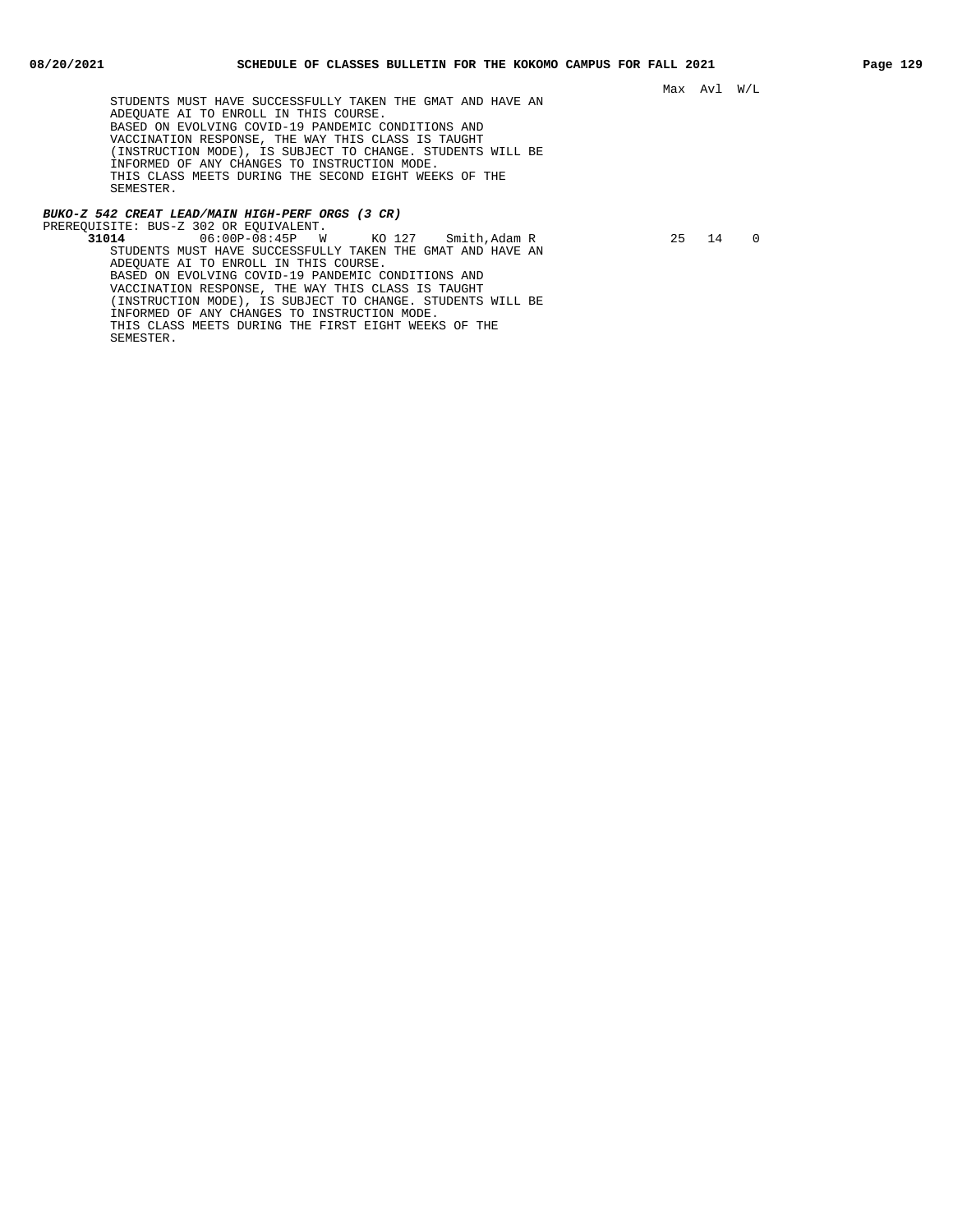## Max Avl W/L **ECONOMICS (ECON) ECON-E 103 INTRO TO MICROECONOMICS (3 CR) CLSD 43731** ARR A ARR OL ONLINE Xu,Huanan 40 0 0 THIS CLASS IS PART OF THE "TRANSFER INDIANA" (TRANSFERIN) INITIATIVE. FOR ADDITIONAL INFORMATION, LINK TO HTTP://WWW.TRANSFERIN.NET THIS COURSE HAS BEEN APPROVED TO ENFORCE THE IU SOUTH BEND ATTENDANCE AND COURSE COMMITMENT POLICY AND THE FULL TEXT OF THIS POLICY IS AVAILABLE AT: HTTPS://STUDENTS.IUSB.EDU/REGISTRAR/POLICIES/ATTENDANCE.HTML THE ACADEMIC CENTERS FOR EXCELLENCE OFFERS TUTORING FOR THIS COURSE. FOR ADDITIONAL INFORMATION AND SCHEDULES, CHECK ONLINE AT HTTPS://STUDENTS.IUSB.EDU/ACADEMIC-SUCCESS-PROGRAMS/ACADEMIC-CENTERS-FOR-EXCELLENCE/INDEX.HTML. THIS IS A 100% ONLINE CLASS TAUGHT BY IU SOUTH BEND. NO ON-CAMPUS CLASS MEETINGS ARE REQUIRED. A DISTANCE EDUCATION FEE WILL APPLY; CHECK YOUR CAMPUS BURSAR WEBSITE FOR MORE INFORMATION. TEXTBOOK PURCHASES MAY BE MADE THROUGH YOUR HOME CAMPUS BOOKSTORE. THIS CLASS IS OFFERED AS PART OF A COLLABORATIVE ACADEMIC PROGRAM. PLEASE CONSULT WITH YOUR ADVISOR TO ENSURE THIS CLASS WILL COUNT TOWARD YOUR DEGREE REQUIREMENTS. THIS CLASS REQUIRES A DISTANCE EDUCATION COURSE FEE. CURRENT RATES ARE AVAILABLE AT HTTP://GO.IU.EDU/KOFEES **ECON-E 104 INTRO TO MACROECONOMICS (3 CR)** OL ONLINE Mulligan, Robert F 40 0 0 THIS IS A 100% ONLINE CLASS TAUGHT BY IU EAST. NO ON-CAMPUS CLASS MEETINGS ARE REQUIRED. A DISTANCE EDUCATION FEE WILL APPLY; CHECK YOUR CAMPUS BURSAR WEBSITE FOR MORE INFORMATION. IF IU E-TEXTS ARE NOT USED FOR THIS CLASS, TEXTBOOKS AND OTHER MATERIALS ARE AVAILABLE AT YOUR HOME CAMPUS BOOKSTORE. THIS CLASS IS OFFERED AS PART OF A COLLABORATIVE ACADEMIC PROGRAM. PLEASE CONSULT WITH YOUR ADVISOR TO ENSURE THIS CLASS WILL COUNT TOWARD YOUR DEGREE REQUIREMENTS. THIS CLASS REQUIRES A DISTANCE EDUCATION COURSE FEE. CURRENT RATES ARE AVAILABLE AT HTTP://GO.IU.EDU/KOFEES<br>CLSD 43735 ARR A ARR OL ONLINE ZE **CLSD 43735** ARR A ARR OL ONLINE Zhuang, Hong 40 0 0 THIS CLASS IS PART OF THE "TRANSFER INDIANA" (TRANSFERIN) INITIATIVE. FOR ADDITIONAL INFORMATION, LINK TO HTTP://WWW.TRANSFERIN.NET THIS COURSE HAS BEEN APPROVED TO ENFORCE THE IU SOUTH BEND ATTENDANCE AND COURSE COMMITMENT POLICY AND THE FULL TEXT OF THIS POLICY IS AVAILABLE AT: HTTPS://STUDENTS.IUSB.EDU/REGISTRAR/POLICIES/ATTENDANCE.HTML THE ACADEMIC CENTERS FOR EXCELLENCE OFFERS TUTORING FOR THIS COURSE. FOR ADDITIONAL INFORMATION AND SCHEDULES, CHECK ONLINE AT HTTPS://STUDENTS.IUSB.EDU/ACADEMIC-SUCCESS-PROGRAMS/ACADEMIC-CENTERS-FOR-EXCELLENCE/INDEX.HTML. THIS IS A 100% ONLINE CLASS TAUGHT BY IU SOUTH BEND. NO ON-CAMPUS CLASS MEETINGS ARE REQUIRED. A DISTANCE EDUCATION FEE WILL APPLY; CHECK YOUR CAMPUS BURSAR WEBSITE FOR MORE INFORMATION. TEXTBOOK PURCHASES MAY BE MADE THROUGH YOUR HOME CAMPUS BOOKSTORE THIS CLASS IS OFFERED AS PART OF A COLLABORATIVE ACADEMIC PROGRAM. PLEASE CONSULT WITH YOUR ADVISOR TO ENSURE THIS CLASS WILL COUNT TOWARD YOUR DEGREE REQUIREMENTS. THIS CLASS REQUIRES A DISTANCE EDUCATION COURSE FEE. CURRENT RATES ARE AVAILABLE AT HTTP://GO.IU.EDU/KOFEES **ECON-E 200 FUNDMNTLS OF ECON AN OVERVIEW (3 CR)** A ARR OL ONLINE Geiger, James David 32 12 0 THIS CLASS IS 100% ONLINE. THIS CLASS REQUIRES A DISTANCE EDUCATION COURSE FEE. CURRENT RATES ARE AVAILABLE AT HTTP://GO.IU.EDU/KOFEES **ECON-E 201 INTRO TO MICROECONOMICS (3 CR) CLSD 31138** ARR A ARR OL ONLINE Dibie,Josephine Okeowo 32 0 0 THIS IS A 100% ONLINE CLASS TAUGHT BY IU KOKOMO. NO ON-CAMPUS

CLASS MEETINGS ARE REQUIRED. A DISTANCE EDUCATION FEE MAY APPLY; CHECK YOUR CAMPUS BURSAR WEBSITE FOR MORE INFORMATION. IF IU E-TEXTS ARE NOT USED FOR THIS CLASS, TEXTBOOKS AND OTHER MATERIALS ARE AVAILABLE THROUGH YOUR HOME CAMPUS BOOKSTORE. THIS CLASS IS OFFERED AS PART OF A JOINT ACADEMIC PROGRAM. PLEASE CONSULT WITH YOUR ADVISOR TO ENSURE THIS CLASS WILL COUNT TOWARD YOUR DEGREE REQUIREMENTS.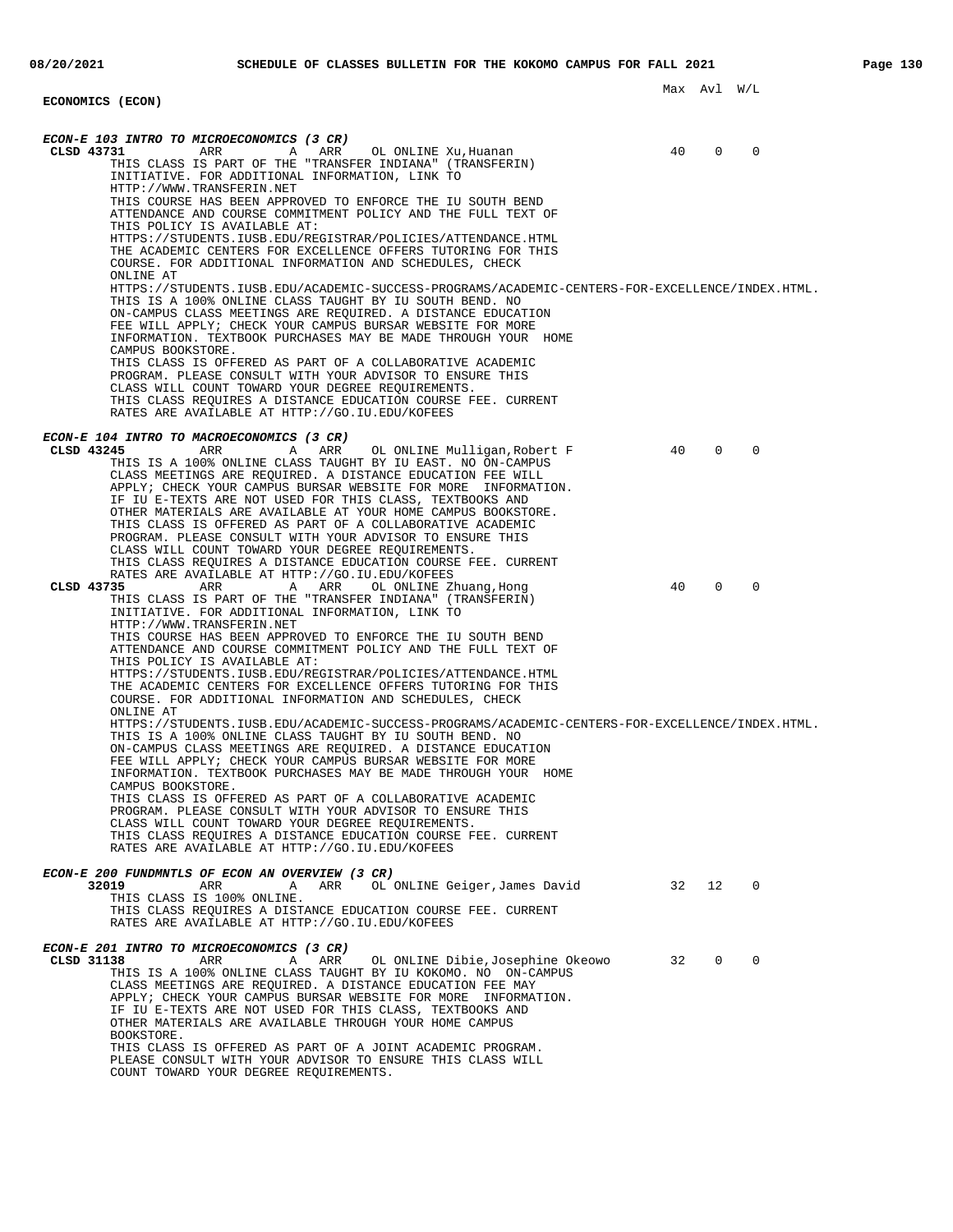|                                                                                                                                                                                 |    | Max Avi W/L |          |
|---------------------------------------------------------------------------------------------------------------------------------------------------------------------------------|----|-------------|----------|
| PREREOUISITE: MATH-M 117 OR MATH-M 105 OR HIGHER.<br>ECON-E 201 AND ECON-E 202 MAY BE TAKEN IN EITHER SEQUENCE.<br>THIS CLASS REQUIRES A DISTANCE EDUCATION COURSE FEE. CURRENT |    |             |          |
| RATES ARE AVAILABLE AT HTTP://GO.IU.EDU/KOFEES                                                                                                                                  |    |             |          |
| 31038<br>$11:30A-12:45P$ TR<br>KO 108<br>Cox, Steve R<br>PREREQUISITE: MATH-M 117 OR MATH-M 105 OR HIGHER.                                                                      | 40 | 14          | 0        |
| ECON-E 201 AND ECON-E 202 MAY BE TAKEN IN EITHER SEQUENCE AT<br>THE IU KOKOMO CAMPUS.                                                                                           |    |             |          |
| PERMISSION OF DEPARTMENT REQUIRED.                                                                                                                                              |    |             |          |
| BASED ON EVOLVING COVID-19 PANDEMIC CONDITIONS AND                                                                                                                              |    |             |          |
| VACCINATION RESPONSE, THE WAY THIS CLASS IS TAUGHT                                                                                                                              |    |             |          |
| (INSTRUCTION MODE), IS SUBJECT TO CHANGE. STUDENTS WILL BE<br>INFORMED OF ANY CHANGES TO INSTRUCTION MODE.                                                                      |    |             |          |
| 32101<br>10:00A-11:15A MW<br>KO 108<br>True, Aaron                                                                                                                              | 40 | 8           | 0        |
| PERMISSION OF DEPARTMENT REQUIRED.                                                                                                                                              |    |             |          |
| BASED ON EVOLVING COVID-19 PANDEMIC CONDITIONS AND                                                                                                                              |    |             |          |
| VACCINATION RESPONSE, THE WAY THIS CLASS IS TAUGHT<br>(INSTRUCTION MODE), IS SUBJECT TO CHANGE. STUDENTS WILL BE                                                                |    |             |          |
| INFORMED OF ANY CHANGES TO INSTRUCTION MODE.                                                                                                                                    |    |             |          |
| 31989<br>ARR<br>ARR<br>OL ONLINE Dibie, Josephine Okeowo<br>A                                                                                                                   | 32 | 15          | 0        |
| THIS IS A 100% ONLINE CLASS TAUGHT BY IU KOKOMO. NO ON-CAMPUS<br>CLASS MEETINGS ARE REQUIRED. A DISTANCE EDUCATION FEE MAY                                                      |    |             |          |
| APPLY; CHECK YOUR CAMPUS BURSAR WEBSITE FOR MORE INFORMATION.<br>IF IU E-TEXTS ARE NOT USED FOR THIS CLASS, TEXTBOOKS AND                                                       |    |             |          |
| OTHER MATERIALS ARE AVAILABLE THROUGH YOUR HOME CAMPUS<br>BOOKSTORE.                                                                                                            |    |             |          |
| THIS CLASS REQUIRES A DISTANCE EDUCATION COURSE FEE. CURRENT                                                                                                                    |    |             |          |
| RATES ARE AVAILABLE AT HTTP://GO.IU.EDU/KOFEES<br>THIS CLASS IS OFFERED AS PART OF A JOINT ACADEMIC PROGRAM.                                                                    |    |             |          |
| PLEASE CONSULT WITH YOUR ADVISOR TO ENSURE THIS CLASS WILL                                                                                                                      |    |             |          |
| COUNT TOWARD YOUR DEGREE REQUIREMENTS.                                                                                                                                          |    |             |          |
| PREREQUISITE: MATH-M 117 OR MATH-M 105 OR HIGHER                                                                                                                                |    |             |          |
| 44039<br>ARR<br>A ARR<br>OL ONLINE Lin,Tin-Chun<br>THIS IS A 100% ONLINE CLASS TAUGHT BY IU NORTHWEST. NO                                                                       | 40 | 7           | $\Omega$ |
| ON-CAMPUS CLASS MEETINGS ARE REQUIRED. A DISTANCE EDUCATION                                                                                                                     |    |             |          |
| FEE WILL APPLY; CHECK YOUR CAMPUS BURSAR WEBSITE FOR MORE<br>INFORMATION. TEXTBOOK PURCHASES MAY BE MADE THROUGH YOUR HOME                                                      |    |             |          |
| CAMPUS BOOKSTORE.                                                                                                                                                               |    |             |          |
| THIS COURSE IS PART OF THE "TRANSFER INDIANA" (TRANSFERIN)<br>INITIATIVE. FOR ADDITIONAL INFORMATION, LINK TO                                                                   |    |             |          |
| WWW.TRANSFERIN.NET.                                                                                                                                                             |    |             |          |
| THIS CLASS WILL BE USING IU ETEXTS. ASSOCIATED FEES WILL<br>APPEAR ON YOUR BURSAR BILL. CLICK THE DETAILS LINK TO VIEW                                                          |    |             |          |
| ETEXT COSTS. FOR ADDITIONAL INFORMATION, PLEASE VISIT                                                                                                                           |    |             |          |
| HTTP://ETEXTS.IU.EDU.                                                                                                                                                           |    |             |          |
| THIS CLASS IS OFFERED AS PART OF A JOINT ACADEMIC PROGRAM.                                                                                                                      |    |             |          |
| PLEASE CONSULT WITH YOUR ADVISOR TO ENSURE THIS CLASS WILL                                                                                                                      |    |             |          |
| COUNT TOWARD YOUR DEGREE REQUIREMENTS.<br>THIS CLASS MEETS DURING THE FIRST EIGHT WEEKS OF THE                                                                                  |    |             |          |
| SEMESTER.                                                                                                                                                                       |    |             |          |
| THIS CLASS REQUIRES A DISTANCE EDUCATION COURSE FEE. CURRENT                                                                                                                    |    |             |          |
| RATES ARE AVAILABLE AT HTTP://GO.IU.EDU/KOFEES                                                                                                                                  |    |             |          |
| ECON-E 202 INTRO TO MACROECONOMICS (3 CR)                                                                                                                                       |    |             |          |
| CLSD 31131<br>ARR<br>ARR<br>A<br>OL ONLINE Krabbenhoft, Alan George                                                                                                             | 32 | 0           | 0        |
| PREREQUISITE: MATH-M 117 OR MATH-M 105 OR HIGHER.                                                                                                                               |    |             |          |
| THIS IS A 100% ONLINE CLASS TAUGHT BY IU KOKOMO. NO ON-CAMPUS<br>CLASS MEETINGS ARE REOUIRED. A DISTANCE EDUCATION FEE MAY                                                      |    |             |          |
| APPLY; CHECK YOUR CAMPUS BURSAR WEBSITE FOR MORE INFORMATION.                                                                                                                   |    |             |          |
| IF IU E-TEXTS ARE NOT USED FOR THIS CLASS, TEXTBOOKS AND                                                                                                                        |    |             |          |
| OTHER MATERIALS ARE AVAILABLE THROUGH YOUR HOME CAMPUS                                                                                                                          |    |             |          |
| BOOKSTORE.                                                                                                                                                                      |    |             |          |
| THIS CLASS IS OFFERED AS PART OF A JOINT ACADEMIC PROGRAM.<br>PLEASE CONSULT WITH YOUR ADVISOR TO ENSURE THIS CLASS WILL                                                        |    |             |          |
| COUNT TOWARD YOUR DEGREE REQUIREMENTS.                                                                                                                                          |    |             |          |
| THIS CLASS REOUIRES A DISTANCE EDUCATION COURSE FEE. CURRENT                                                                                                                    |    |             |          |
| RATES ARE AVAILABLE AT HTTP://GO.IU.EDU/KOFEES                                                                                                                                  |    |             |          |
| ECON-E 270 INTRO TO STAT THRY ECON & BUS (3 CR)                                                                                                                                 |    |             |          |
| PREREQUISITE: MATH-M 118 OR MATH-M133 AND MATH-M134 OR MATH-M215.                                                                                                               |    |             |          |
| $10:00A-11:15A$<br>31040<br>$\mathbf{T}$<br>KO 100<br>Kring,Nathan                                                                                                              | 30 | 13          | $\Omega$ |
| ADDITIONAL ONLINE INSTRUCTION REQUIRED                                                                                                                                          |    |             |          |
| BASED ON EVOLVING COVID-19 PANDEMIC CONDITIONS AND                                                                                                                              |    |             |          |
| VACCINATION RESPONSE, THE WAY THIS CLASS IS TAUGHT<br>(INSTRUCTION MODE), IS SUBJECT TO CHANGE. STUDENTS WILL BE                                                                |    |             |          |
| INFORMED OF ANY CHANGES TO INSTRUCTION MODE.                                                                                                                                    |    |             |          |
| 31760<br>$04:00P-05:15P$<br>MW<br>KO 100<br>Geiger,James David                                                                                                                  | 30 | 19          | $\Omega$ |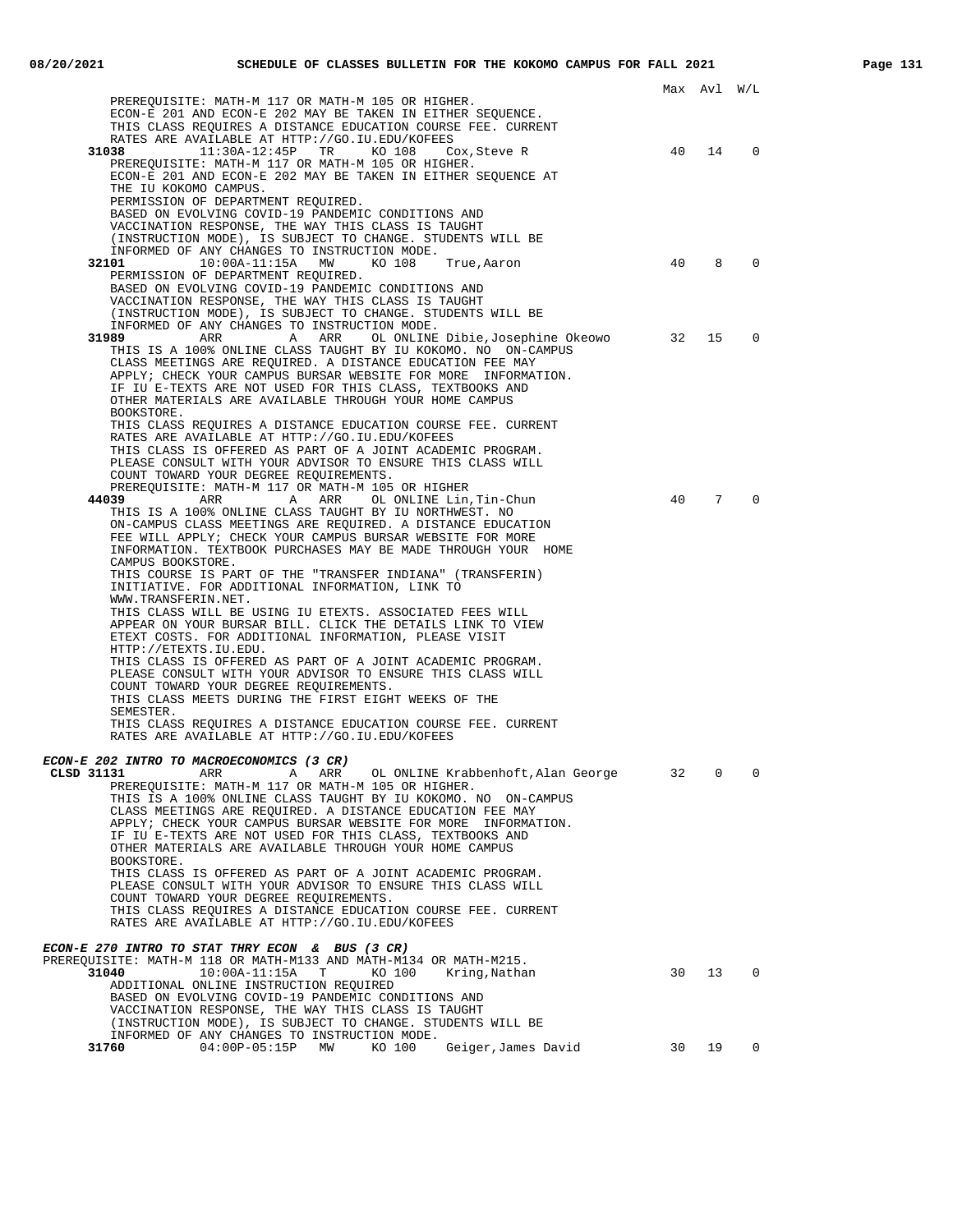|                                                               |    | Max Avl W/L |          |
|---------------------------------------------------------------|----|-------------|----------|
| BASED ON EVOLVING COVID-19 PANDEMIC CONDITIONS AND            |    |             |          |
| VACCINATION RESPONSE, THE WAY THIS CLASS IS TAUGHT            |    |             |          |
| (INSTRUCTION MODE), IS SUBJECT TO CHANGE. STUDENTS WILL BE    |    |             |          |
| INFORMED OF ANY CHANGES TO INSTRUCTION MODE.                  |    |             |          |
| CLSD 31940<br>THIS CLASS IS 100% ONLINE.                      | 37 | $\Omega$    | $\Omega$ |
|                                                               |    |             |          |
| THIS CLASS REQUIRES A DISTANCE EDUCATION COURSE FEE. CURRENT  |    |             |          |
| RATES ARE AVAILABLE AT HTTP://GO.IU.EDU/KOFEES                |    |             |          |
| A ARR OL ONLINE Lin, Tin-Chun<br>CLSD 43812<br>ARR            | 40 | $\Omega$    |          |
| PREREOUISITES: MATH M118 AND CSCI A106 AND 30 HOURS           |    |             |          |
| THIS IS A 100% ONLINE CLASS TAUGHT BY IU NORTHWEST. NO        |    |             |          |
| ON-CAMPUS CLASS MEETINGS ARE REOUIRED. A DISTANCE EDUCATION   |    |             |          |
| FEE WILL APPLY; CHECK YOUR CAMPUS BURSAR WEBSITE FOR MORE     |    |             |          |
| INFORMATION. TEXTBOOK PURCHASES MAY BE MADE THROUGH YOUR HOME |    |             |          |
| CAMPUS BOOKSTORE.                                             |    |             |          |
| THIS CLASS REQUIRES A DISTANCE EDUCATION COURSE FEE. CURRENT  |    |             |          |
| RATES ARE AVAILABLE AT HTTP://GO.IU.EDU/KOFEES                |    |             |          |
| 47293<br>ARR A ARR<br>OL ONLINE Rao, Surekha K B              | 40 | 14          | $\Omega$ |
| THIS IS A 100% ONLINE CLASS TAUGHT BY IU NORTHWEST. NO        |    |             |          |
| ON-CAMPUS CLASS MEETINGS ARE REOUIRED. A DISTANCE EDUCATION   |    |             |          |
| FEE WILL APPLY; CHECK YOUR CAMPUS BURSAR WEBSITE FOR MORE     |    |             |          |
| INFORMATION. TEXTBOOK PURCHASES MAY BE MADE THROUGH YOUR HOME |    |             |          |
| CAMPUS BOOKSTORE.                                             |    |             |          |
| PREREQUISITES: MATH M118, AND CSCI A106 AND 30 HOURS          |    |             |          |
| THIS CLASS REOUIRES A DISTANCE EDUCATION COURSE FEE. CURRENT  |    |             |          |

RATES ARE AVAILABLE AT HTTP://GO.IU.EDU/KOFEES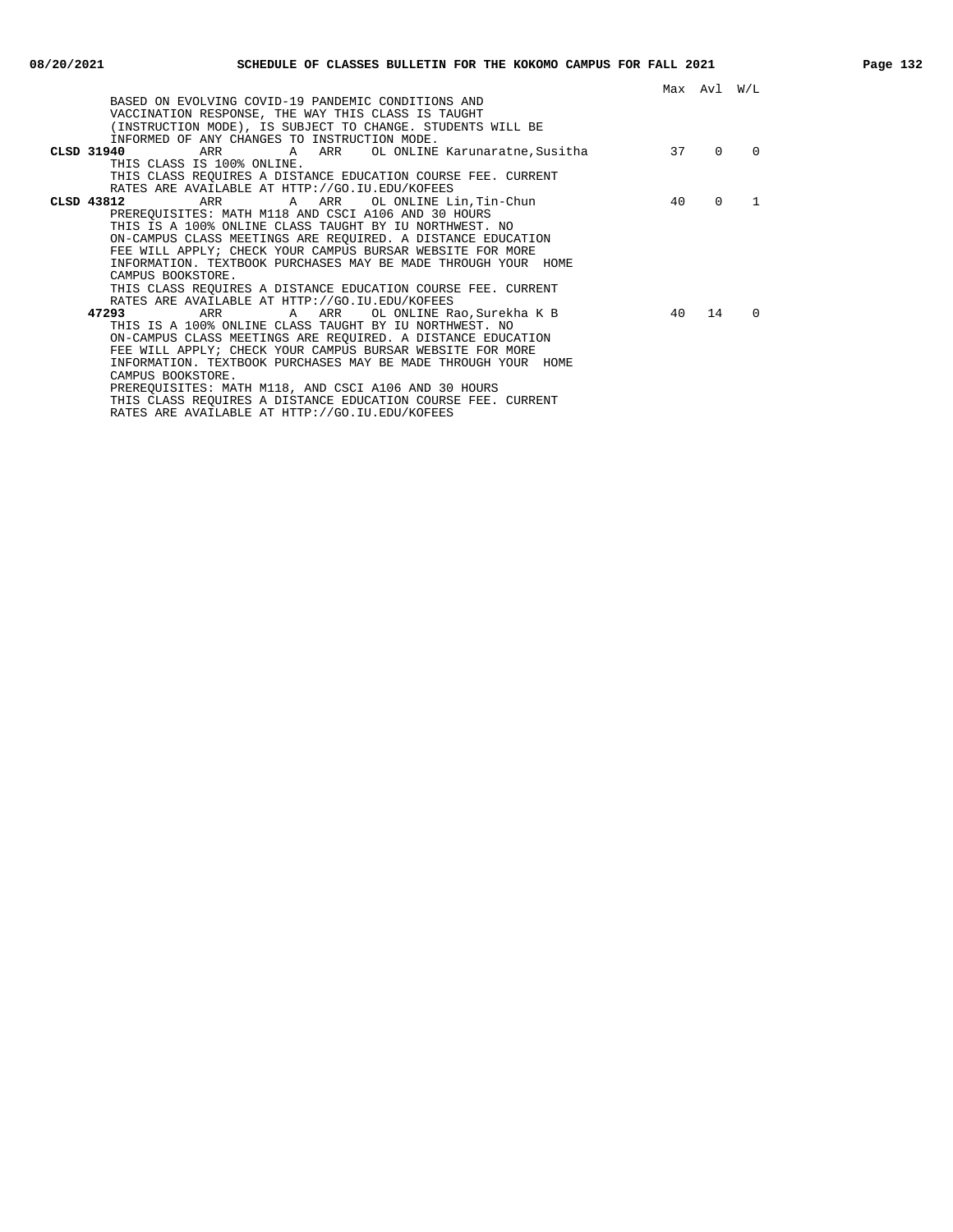| HOSPITALITY AND TOURISM (HTM)                                                                                                                                                                                                                                                                                                                                                                                       |    | Max Avl W/L  |             |
|---------------------------------------------------------------------------------------------------------------------------------------------------------------------------------------------------------------------------------------------------------------------------------------------------------------------------------------------------------------------------------------------------------------------|----|--------------|-------------|
|                                                                                                                                                                                                                                                                                                                                                                                                                     |    |              |             |
| HTM-T 100 INTRO TO TOURISM STUDIES (3 CR)<br>KO 203 Topcuoglu, Esra<br>$01:00P-02:15P$ TR<br>31228<br>BASED ON EVOLVING COVID-19 PANDEMIC CONDITIONS AND<br>VACCINATION RESPONSE, THE WAY THIS CLASS IS TAUGHT<br>(INSTRUCTION MODE), IS SUBJECT TO CHANGE. STUDENTS WILL BE<br>INFORMED OF ANY CHANGES TO INSTRUCTION MODE.                                                                                        | 35 | 26           | $\Omega$    |
| HTM-T 171 INTRO TO CONVENTION/MTG MGMT (3 CR)<br>31229<br>$02:30P-03:45P$ T<br>KO 100<br>Topcuoglu, Esra<br>ADDITIONAL ONLINE INSTRUCTION REQUIRED<br>BASED ON EVOLVING COVID-19 PANDEMIC CONDITIONS AND<br>VACCINATION RESPONSE, THE WAY THIS CLASS IS TAUGHT<br>(INSTRUCTION MODE), IS SUBJECT TO CHANGE. STUDENTS WILL BE<br>INFORMED OF ANY CHANGES TO INSTRUCTION MODE.                                        | 30 | 22           | $\Omega$    |
| HTM-T 191 SANI/HLTH FOOD SVC, LODG, TOUR (3 CR)<br>$10:00A-11:15A$<br>31248<br>TR<br>KO 203<br>Meng, Mark<br>ADDITIONAL ONLINE INSTRUCTION REQUIRED<br>BASED ON EVOLVING COVID-19 PANDEMIC CONDITIONS AND<br>VACCINATION RESPONSE, THE WAY THIS CLASS IS TAUGHT<br>(INSTRUCTION MODE), IS SUBJECT TO CHANGE. STUDENTS WILL BE<br>INFORMED OF ANY CHANGES TO INSTRUCTION MODE.                                       | 35 | 26           | $\Omega$    |
| HTM-T 325 FOOD AND BEVERAGE MANAGEMENT (3 CR)<br>41161 2001<br>11:30A-12:45P R<br>KO 281<br>Meng,Mark<br>ADDITIONAL ONLINE INSTRUCTION REQUIRED<br>BASED ON EVOLVING COVID-19 PANDEMIC CONDITIONS AND<br>VACCINATION RESPONSE, THE WAY THIS CLASS IS TAUGHT<br>(INSTRUCTION MODE), IS SUBJECT TO CHANGE. STUDENTS WILL BE<br>INFORMED OF ANY CHANGES TO INSTRUCTION MODE.                                           | 35 | 19           | $\Omega$    |
| HTM-T 362 ECONOMICS OF TOURISM (3 CR)<br>41204<br>$11:30A-12:45P$ T<br>KO 101<br>Meng, Mark<br>ADDITIONAL ONLINE INSTRUCTION REQUIRED<br>BASED ON EVOLVING COVID-19 PANDEMIC CONDITIONS AND<br>VACCINATION RESPONSE, THE WAY THIS CLASS IS TAUGHT<br>(INSTRUCTION MODE), IS SUBJECT TO CHANGE. STUDENTS WILL BE<br>INFORMED OF ANY CHANGES TO INSTRUCTION MODE.                                                     | 30 | 20           | $\Omega$    |
| HTM-T 371 SPECIAL EVENT MANAGEMENT (3 CR)<br>31468<br>$02:30P-03:45P$ R<br>KO 127<br>Topcuoglu, Esra<br>ADDITIONAL ONLINE INSTRUCTION REQUIRED<br>PREREQUISITES: HTM-T 171 AND HTM-T 271.<br>BASED ON EVOLVING COVID-19 PANDEMIC CONDITIONS AND<br>VACCINATION RESPONSE, THE WAY THIS CLASS IS TAUGHT<br>(INSTRUCTION MODE), IS SUBJECT TO CHANGE. STUDENTS WILL BE<br>INFORMED OF ANY CHANGES TO INSTRUCTION MODE. | 30 | 22           | $\Omega$    |
| HTM-T 401 TOURISM INTERNSHIP (3 CR)<br>31321 PERM<br>ARR<br>Α<br>ARR                                                                                                                                                                                                                                                                                                                                                | 5  | 5            | $\Omega$    |
| PERMISSION OF DEPARTMENT REQUIRED.<br>THIS COURSE GRADED S/F ONLY.<br>$A$ ARR<br>31445 PERM<br>ARR<br>Meng, Mark                                                                                                                                                                                                                                                                                                    | 5  | 5            | 0           |
| PERMISSION OF DEPARTMENT REQUIRED.<br>THIS COURSE GRADED S/F ONLY.<br>A ARR Meng, Mark<br>31692 PERM<br>ARR<br>THIS CLASS MEETS DURING THE FIRST EIGHT WEEKS OF THE<br>SEMESTER.                                                                                                                                                                                                                                    | 5  | 3            | $\mathbf 0$ |
| PERMISSION OF DEPARTMENT REQUIRED.<br>THIS COURSE GRADED S/F ONLY.<br>31693 PERM<br>Meng, Mark<br>ARR<br>A ARR<br>THIS CLASS MEETS DURING THE SECOND EIGHT WEEKS OF THE<br>SEMESTER.<br>PERMISSION OF DEPARTMENT REQUIRED.<br>THIS COURSE GRADED S/F ONLY.                                                                                                                                                          |    | $5 \qquad 3$ | 0           |
| HTM-T 444 TOURISM CAREER & LEADERSHIP (3 CR)<br>ARR<br>31529 and the state of $\sim$<br>A<br>ARR<br>OL ONLINE Leitch, Stephen<br>P: HTM-T 171, JUNIOR STATUS OR APPROVAL OF INSTRUCTOR<br>THIS CLASS IS 100% ONLINE.<br>THIS CLASS REQUIRES A DISTANCE EDUCATION COURSE FEE. CURRENT                                                                                                                                | 32 | 22           | $\mathbf 0$ |

RATES ARE AVAILABLE AT HTTP://GO.IU.EDU/KOFEES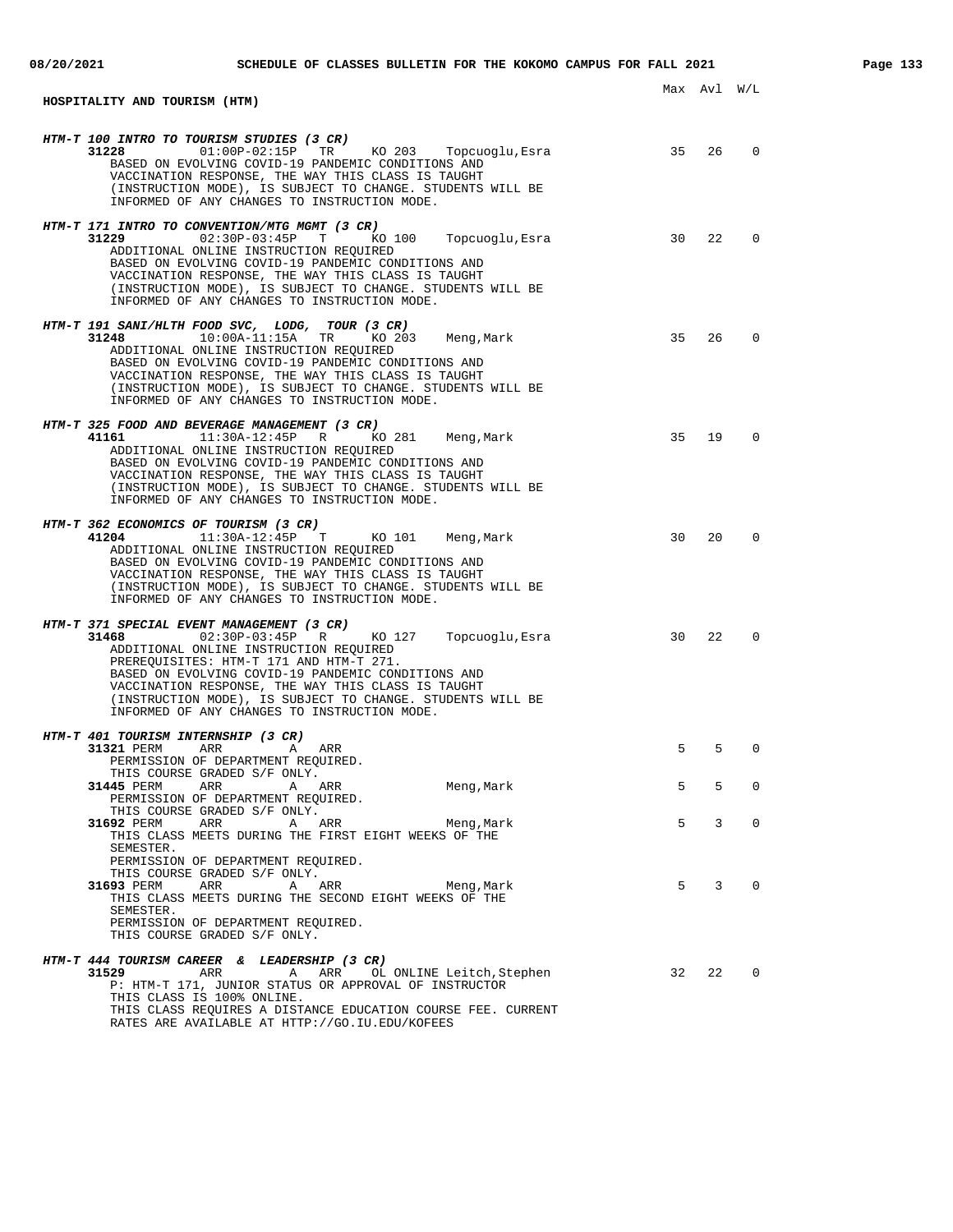## **EDUCATION (EDUC)**

| EDUC-A 500 INTRO TO EDUCATIONAL LDRSHP (3 CR)<br>44234<br>ARR<br>Α<br>ARR<br>OL ONLINE Murphy, Hardy                                                                                                                                                                                                                                                                                                                                                                                                          | 25 | 5              | $\Omega$     |
|---------------------------------------------------------------------------------------------------------------------------------------------------------------------------------------------------------------------------------------------------------------------------------------------------------------------------------------------------------------------------------------------------------------------------------------------------------------------------------------------------------------|----|----------------|--------------|
| THIS IS A 100% ONLINE CLASS TAUGHT BY IUPUI. NO ON-CAMPUS<br>CLASS MEETINGS ARE REOUIRED. A DISTANCE EDUCATION FEE WILL<br>APPLY; CHECK YOUR CAMPUS BURSAR WEBSITE FOR MORE INFORMATION.<br>TEXTBOOK PURCHASES MAY BE MADE THROUGH YOUR HOME CAMPUS<br>BOOKSTORE.                                                                                                                                                                                                                                             |    |                |              |
| THIS CLASS IS OFFERED AS PART OF A COLLABORATIVE ACADEMIC<br>PROGRAM. PLEASE CONSULT WITH YOUR ADVISOR TO ENSURE THIS<br>CLASS WILL COUNT TOWARD YOUR DEGREE REQUIREMENTS<br>THIS CLASS REQUIRES A DISTANCE EDUCATION COURSE FEE. CURRENT<br>RATES ARE AVAILABLE AT HTTP://GO.IU.EDU/KOFEES                                                                                                                                                                                                                   |    |                |              |
| EDUC-A 615 ADVANCED SCHOOL LAW (3 CR)                                                                                                                                                                                                                                                                                                                                                                                                                                                                         |    |                |              |
| 44112<br>ARR<br>Α<br>ARR<br>OL ONLINE Nguyen,David Hoa Khoa<br>THIS CLASS IS OFFERED AS PART OF A COLLABORATIVE ACADEMIC<br>PROGRAM. PLEASE CONSULT WITH YOUR ADVISOR TO ENSURE THIS<br>CLASS WILL COUNT TOWARD YOUR DEGREE REQUIREMENTS<br>THIS IS A 100% ONLINE CLASS TAUGHT BY IUPUI. NO ON-CAMPUS<br>CLASS MEETINGS ARE REQUIRED. A DISTANCE EDUCATION FEE WILL<br>APPLY; CHECK YOUR CAMPUS BURSAR WEBSITE FOR MORE INFORMATION.<br>TEXTBOOK PURCHASES MAY BE MADE THROUGH YOUR HOME CAMPUS<br>BOOKSTORE. | 25 | 20             | 0            |
| THIS CLASS REQUIRES A DISTANCE EDUCATION COURSE FEE. CURRENT<br>RATES ARE AVAILABLE AT HTTP://GO.IU.EDU/KOFEES                                                                                                                                                                                                                                                                                                                                                                                                |    |                |              |
| Practicum (PCT)<br>** ERROR _ EDUC-E 328 **<br>31782 PERM<br>11:46A-02:45P<br>W<br>OC.<br>Wang, Lu<br>STUDENT MUST REGISTER FOR LECTURE AND PRACTICUM.<br>STUDENT MUST BE ADMITTED TO THE TEACHER EDUCATION PROGRAM.<br>PERMISSION OF DEPARTMENT REQUIRED.<br>STUDENTS IN E328 MUST ALSO REGISTER FOR EDUC-E 341.                                                                                                                                                                                             | 26 | 7              | $\Omega$     |
| THIS TIME REFLECTS HALF OF THE SHARED PRACTICUM TIME (W                                                                                                                                                                                                                                                                                                                                                                                                                                                       |    |                |              |
| 8:45-11:45) WITH EDUC-E 341.<br>THIS CLASS REQUIRES AN EDUC PRACTICUM FEE. CURRENT RATES ARE<br>AVAILABLE AT HTTP://GO.IU.EDU/KOFEES                                                                                                                                                                                                                                                                                                                                                                          |    |                |              |
| EDUC-E 335 INTRO TO EARLY CHILDHOOD ED (3 CR)                                                                                                                                                                                                                                                                                                                                                                                                                                                                 |    |                |              |
| 41241<br>ARR<br>ARR<br>OL ONLINE Keller, Allison<br>Α<br>THIS CLASS REQUIRES AN EDUC PRACTICUM FEE. CURRENT RATES ARE<br>AVAILABLE AT HTTP://GO.IU.EDU/KOFEES<br>THIS CLASS IS 100% ONLINE.<br>THIS CLASS REQUIRES A DISTANCE EDUCATION COURSE FEE. CURRENT<br>RATES ARE AVAILABLE AT HTTP://GO.IU.EDU/KOFEES                                                                                                                                                                                                 | 24 | $\mathbf{1}$   | $\Omega$     |
| EDUC-E 336 PLAY AS DEVELOPMENT (3 CR)                                                                                                                                                                                                                                                                                                                                                                                                                                                                         |    |                |              |
| 31778<br>$03:45P-05:00P$ M<br>KO 082<br>Mihai,Alina<br>THIS CLASS REQUIRES AN EDUCATION PRACTICUM FEE. CURRENT RATES<br>ARE AVAILABLE AT HTTP://GO.IU.EDU/KOFEES<br>THIS CLASS REQUIRES AN EDUC PRACTICUM FEE. CURRENT RATES ARE<br>AVAILABLE AT HTTP://GO.IU.EDU/KOFEES<br>BASED ON EVOLVING COVID-19 PANDEMIC CONDITIONS AND<br>VACCINATION RESPONSE, THE WAY THIS CLASS IS TAUGHT<br>(INSTRUCTION MODE), IS SUBJECT TO CHANGE. STUDENTS WILL BE<br>INFORMED OF ANY CHANGES TO INSTRUCTION MODE.            | 24 | 9              | $\Omega$     |
| EDUC-E 338 THE EARLY CHILDHOOD EDUCATOR (3 CR)                                                                                                                                                                                                                                                                                                                                                                                                                                                                |    |                |              |
| 45287<br>ARR<br>OL ONLINE Trzcinka, Sheila Marie<br>ARR<br>A<br>THIS IS A 100% ONLINE CLASS TAUGHT BY IU NORTHWEST. NO<br>ON-CAMPUS CLASS MEETINGS ARE REOUIRED. A DISTANCE EDUCATION<br>FEE WILL APPLY; CHECK YOUR CAMPUS BURSAR WEBSITE FOR MORE<br>INFORMATION. TEXTBOOK PURCHASES MAY BE MADE THROUGH YOUR HOME<br>CAMPUS BOOKSTORE.                                                                                                                                                                      | 32 | 16             | 0            |
| THIS CLASS REQUIRES A DISTANCE EDUCATION COURSE FEE. CURRENT<br>RATES ARE AVAILABLE AT HTTP://GO.IU.EDU/KOFEES                                                                                                                                                                                                                                                                                                                                                                                                |    |                |              |
| Practicum (PCT)<br>** ERROR _ EDUC-E 339 **<br>$08:45A-10:15A$ W<br>CLSD 31777 PERM<br>Williams, LaShaya M<br>OC.<br>PERMISSION OF DEPARTMENT REQUIRED.<br>STUDENTS WILL ALSO NEED TO ENROLL IN EDUC-E 343.<br>THIS TIME REFLECTS HALF OF THE SHARED PRACTICUM TIME<br>(8:45-11:45 AM) WITH EDUC-E 343.                                                                                                                                                                                                       | 10 | $\overline{0}$ | $\mathbf{0}$ |
| EDUC-E 339 METHODS OF TEACH LANG ARTS (3 CR)                                                                                                                                                                                                                                                                                                                                                                                                                                                                  |    |                |              |
| 46728<br>$04:30P-07:15P$<br>R<br>KO 106<br>Gillam,Holly Beth<br>STUDENTS WILL ALSO NEED TO ENROLL IN EDUC-E 343.<br>THIS CLASS REQUIRES AN EDUC PRACTICUM FEE. CURRENT RATES ARE<br>AVAILABLE AT HTTP://GO.IU.EDU/KOFEES                                                                                                                                                                                                                                                                                      | 18 | 3              | $\Omega$     |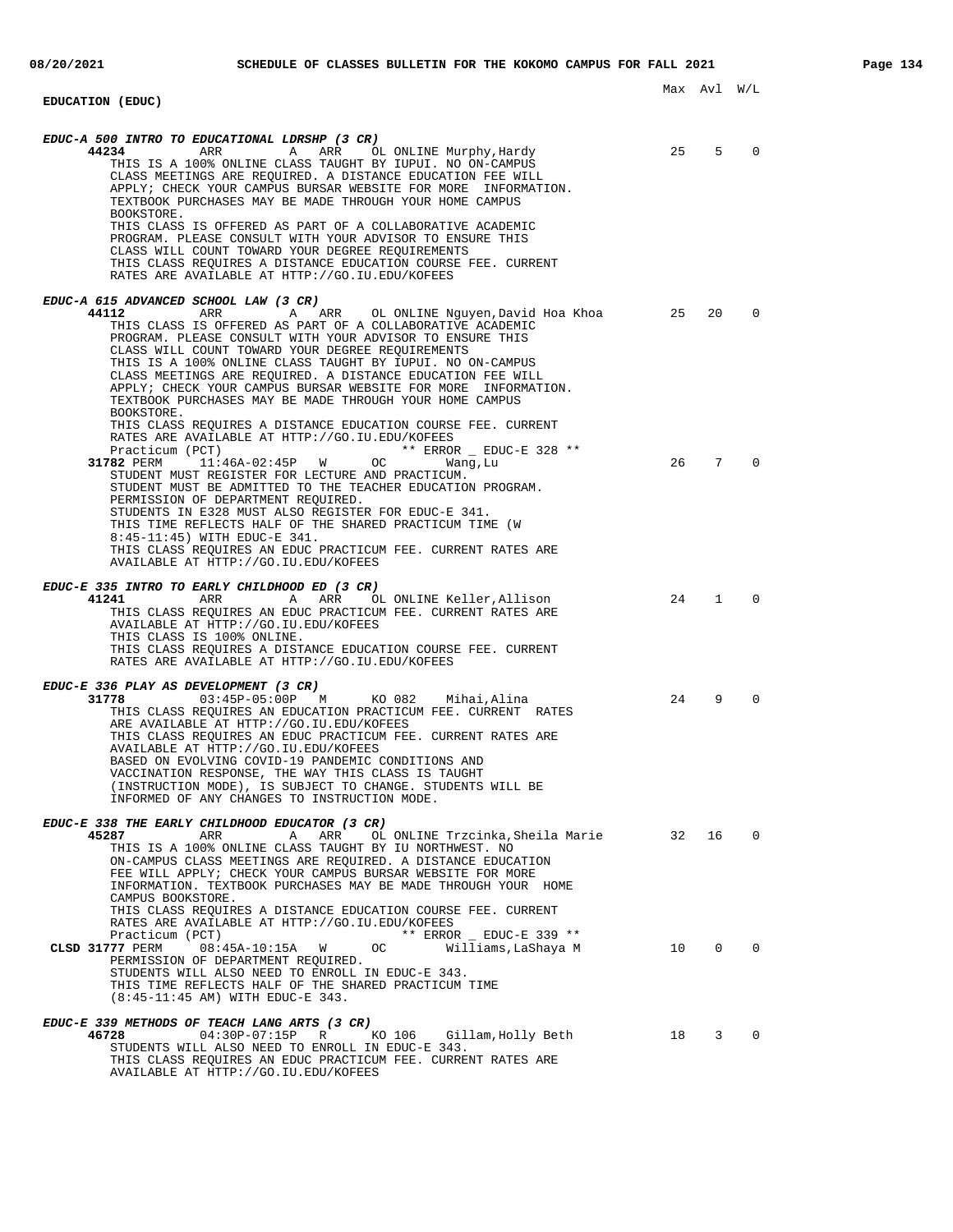| FIELD EXPERIENCE WEDNESDAY 8:45-11:45 AM. THIS IS A SHARED<br>FIELD EXPERIENCE WITH EDUC-E 343.<br>PERMISSION OF DEPARTMENT REQUIRED.<br>Practicum (PCT)<br>08:45A-10:15A W OC Gillam, Holly Beth<br>46730 PERM<br>PERMISSION OF DEPARTMENT REQUIRED.<br>STUDENTS WILL ALSO NEED TO ENROLL IN EDUC-E 343.<br>THIS TIME REFLECTS HALF OF THE SHARED PRACTICUM TIME<br>(8:45-11:45 AM) WITH EDUC-E 343. |              | Max Avl W/L |              |
|-------------------------------------------------------------------------------------------------------------------------------------------------------------------------------------------------------------------------------------------------------------------------------------------------------------------------------------------------------------------------------------------------------|--------------|-------------|--------------|
|                                                                                                                                                                                                                                                                                                                                                                                                       |              |             |              |
|                                                                                                                                                                                                                                                                                                                                                                                                       |              |             |              |
|                                                                                                                                                                                                                                                                                                                                                                                                       |              |             |              |
|                                                                                                                                                                                                                                                                                                                                                                                                       |              | 18 3        | $\Omega$     |
|                                                                                                                                                                                                                                                                                                                                                                                                       |              |             |              |
|                                                                                                                                                                                                                                                                                                                                                                                                       |              |             |              |
|                                                                                                                                                                                                                                                                                                                                                                                                       |              |             |              |
| ** ERROR _ EDUC-E 340 **                                                                                                                                                                                                                                                                                                                                                                              |              |             |              |
| Smith, Lyndsi Lee<br>31783 PERM 08:30A-11:30A W<br>OC                                                                                                                                                                                                                                                                                                                                                 | 26           | 13          | 0            |
| PERMISSION OF DEPARTMENT REQUIRED.<br>STUDENTS IN EDUC-E340 MUST ALSO REGISTER FOR EDUC-E 325.                                                                                                                                                                                                                                                                                                        |              |             |              |
| ADDITIONAL FIELD EXPERIENCE REQUIRED DURING SCHOOL DAY.                                                                                                                                                                                                                                                                                                                                               |              |             |              |
| ** ERROR $\_$ EDUC-E 341 **                                                                                                                                                                                                                                                                                                                                                                           |              |             |              |
| 31784 PERM<br>$08:45A-11:45A$ W<br>OC<br>Kingsley,Tara Lynn                                                                                                                                                                                                                                                                                                                                           | 26           | 8           | $\Omega$     |
| PERMISSION OF DEPARTMENT REQUIRED.                                                                                                                                                                                                                                                                                                                                                                    |              |             |              |
| STUDENTS IN EDUC-E341 MUST ALSO REGISTER FOR EDUC-E 328.                                                                                                                                                                                                                                                                                                                                              |              |             |              |
| THIS TIME REFLECTS HALF OF THE SHRED PRACTICUM TIME (W<br>8:45-11:45) WITH EDUC-E 328.                                                                                                                                                                                                                                                                                                                |              |             |              |
| ** ERROR _ EDUC-E 343 **                                                                                                                                                                                                                                                                                                                                                                              |              |             |              |
| 31785 PERM<br>$10:16A-11:45A$ W OC<br>Wang, Lu                                                                                                                                                                                                                                                                                                                                                        |              | 18 7        | $\Omega$     |
| PERMISSION OF DEPARTMENT REQUIRED.                                                                                                                                                                                                                                                                                                                                                                    |              |             |              |
| STUDENT MUST BE ADMITTED TO THE TEACHER EDUCATION PROGRAM.                                                                                                                                                                                                                                                                                                                                            |              |             |              |
| PREREOUISITE: MATH-T109 OR MATH-T110                                                                                                                                                                                                                                                                                                                                                                  |              |             |              |
| THIS TIME REFLECTS HALF OF THE SHARED PRACTICUM TIME<br>(8:45-11:45 AM) WITH EDUC-E 339.                                                                                                                                                                                                                                                                                                              |              |             |              |
| STUDENTS WILL ALSO NEED TO ENROLL IN EDUC-E 339.                                                                                                                                                                                                                                                                                                                                                      |              |             |              |
| ADDITIONAL ONLINE INSTRUCTION REQUIRED                                                                                                                                                                                                                                                                                                                                                                |              |             |              |
| CLSD 45218 PERM<br>ARR<br>ARR<br>$\overline{A}$<br>Wang, Lu                                                                                                                                                                                                                                                                                                                                           | $\mathbf{1}$ | $\Omega$    | $\Omega$     |
| PERMISSION OF DEPARTMENT REQUIRED.                                                                                                                                                                                                                                                                                                                                                                    |              |             |              |
| STUDENT MUST BE ADMITTED TO THE TEACHER EDUCATION PROGRAM.                                                                                                                                                                                                                                                                                                                                            |              |             |              |
| PREREQUISITE: MATH-T109 OR MATH-T110<br>THIS TIME REFLECTS HALF OF THE SHARED PRACTICUM TIME                                                                                                                                                                                                                                                                                                          |              |             |              |
| (8:45-11:45 AM) WITH EDUC-E 339.                                                                                                                                                                                                                                                                                                                                                                      |              |             |              |
| STUDENTS WILL ALSO NEED TO ENROLL IN EDUC-E 339.                                                                                                                                                                                                                                                                                                                                                      |              |             |              |
|                                                                                                                                                                                                                                                                                                                                                                                                       |              |             |              |
| EDUC-E 343 MATH IN THE ELEM SCHOOLS (3 CR)                                                                                                                                                                                                                                                                                                                                                            |              |             | $\Omega$     |
| 46731<br>12:30P-03:15P M<br>KO 176<br>Wang, Lu<br>STUDENT MUST BE ADMITTED TO THE TEACHER EDUCATION PROGRAM.                                                                                                                                                                                                                                                                                          | 18           | 4           |              |
| PREREQUISITE: MATH-T109 OR MATH-T110                                                                                                                                                                                                                                                                                                                                                                  |              |             |              |
| THIS TIME REFLECTS HALF OF THE SHARED PRACTICUM TIME                                                                                                                                                                                                                                                                                                                                                  |              |             |              |
| (8:45-11:45 AM) WITH EDUC-E 339.                                                                                                                                                                                                                                                                                                                                                                      |              |             |              |
| PERMISSION OF DEPARTMENT REQUIRED.                                                                                                                                                                                                                                                                                                                                                                    |              |             |              |
| THIS CLASS REQUIRES AN EDUC PRACTICUM FEE. CURRENT RATES ARE                                                                                                                                                                                                                                                                                                                                          |              |             |              |
| AVAILABLE AT HTTP://GO.IU.EDU/KOFEES<br>STUDENTS WILL ALSO NEED TO ENROLL IN EDUC-E 339.                                                                                                                                                                                                                                                                                                              |              |             |              |
| Practicum (PCT)                                                                                                                                                                                                                                                                                                                                                                                       |              |             |              |
|                                                                                                                                                                                                                                                                                                                                                                                                       |              |             |              |
| 46732 PERM 10:16A-11:45A W OC Wang, Lu                                                                                                                                                                                                                                                                                                                                                                |              | 18 4        | $\Omega$     |
| PERMISSION OF DEPARTMENT REQUIRED.                                                                                                                                                                                                                                                                                                                                                                    |              |             |              |
|                                                                                                                                                                                                                                                                                                                                                                                                       |              |             |              |
|                                                                                                                                                                                                                                                                                                                                                                                                       |              |             |              |
| 31634 PERM<br>ARR<br>ARR<br>Romero-Ivanova,Christina Louis28<br>A<br>THIS SECTION IS RESERVED FOR HIGH SCHOOL STUDENTS ONLY.                                                                                                                                                                                                                                                                          |              | 11          | $\Omega$     |
| EDUC-F 200 EXAMINING SELF AS TEACHER (3 CR)<br>FACE-TO-FACE CLASS TIMES WILL BE ARRANGED WITH HIGH SCHOOL.                                                                                                                                                                                                                                                                                            |              |             |              |
| ADDITIONAL ONLINE INSTRUCTION REQUIRED                                                                                                                                                                                                                                                                                                                                                                |              |             |              |
| PERMISSION OF DEPARTMENT REQUIRED.                                                                                                                                                                                                                                                                                                                                                                    |              |             |              |
| BASED ON EVOLVING COVID-19 PANDEMIC CONDITIONS AND                                                                                                                                                                                                                                                                                                                                                    |              |             |              |
| VACCINATION RESPONSE, THE WAY THIS CLASS IS TAUGHT                                                                                                                                                                                                                                                                                                                                                    |              |             |              |
| (INSTRUCTION MODE), IS SUBJECT TO CHANGE. STUDENTS WILL BE<br>INFORMED OF ANY CHANGES TO INSTRUCTION MODE.                                                                                                                                                                                                                                                                                            |              |             |              |
|                                                                                                                                                                                                                                                                                                                                                                                                       |              |             |              |
| EDUC-F 200 EXAMINING SELF AS TEACHER (3 CR)                                                                                                                                                                                                                                                                                                                                                           |              |             |              |
| OL ONLINE Koelm, Karen Lorraine 32 9<br>45005<br>ARR<br>ARR<br>Α                                                                                                                                                                                                                                                                                                                                      |              |             | $\mathbf 0$  |
| THIS IS A 100% ONLINE CLASS TAUGHT BY IU NORTHWEST. NO<br>ON-CAMPUS CLASS MEETINGS ARE REOUIRED. A DISTANCE EDUCATION                                                                                                                                                                                                                                                                                 |              |             |              |
| FEE WILL APPLY; CHECK YOUR CAMPUS BURSAR WEBSITE FOR MORE                                                                                                                                                                                                                                                                                                                                             |              |             |              |
| INFORMATION. TEXTBOOK PURCHASES MAY BE MADE THROUGH YOUR HOME                                                                                                                                                                                                                                                                                                                                         |              |             |              |
| CAMPUS BOOKSTORE.                                                                                                                                                                                                                                                                                                                                                                                     |              |             |              |
| PREREQUISITE: ENG W131 WITH C OR BETTER                                                                                                                                                                                                                                                                                                                                                               |              |             |              |
| THIS CLASS REQUIRES A DISTANCE EDUCATION COURSE FEE. CURRENT<br>RATES ARE AVAILABLE AT HTTP://GO.IU.EDU/KOFEES                                                                                                                                                                                                                                                                                        |              |             |              |
| 46727 PERM<br>ARR<br>ARR<br>Α<br>Smith,Amy Linn                                                                                                                                                                                                                                                                                                                                                       |              | 12 1        | $\mathbf{0}$ |
| PERMISSION OF DEPARTMENT REQUIRED.                                                                                                                                                                                                                                                                                                                                                                    |              |             |              |
| BASED ON EVOLVING COVID-19 PANDEMIC CONDITIONS AND                                                                                                                                                                                                                                                                                                                                                    |              |             |              |
| VACCINATION RESPONSE, THE WAY THIS CLASS IS TAUGHT                                                                                                                                                                                                                                                                                                                                                    |              |             |              |
| (INSTRUCTION MODE), IS SUBJECT TO CHANGE. STUDENTS WILL BE<br>INFORMED OF ANY CHANGES TO INSTRUCTION MODE.                                                                                                                                                                                                                                                                                            |              |             |              |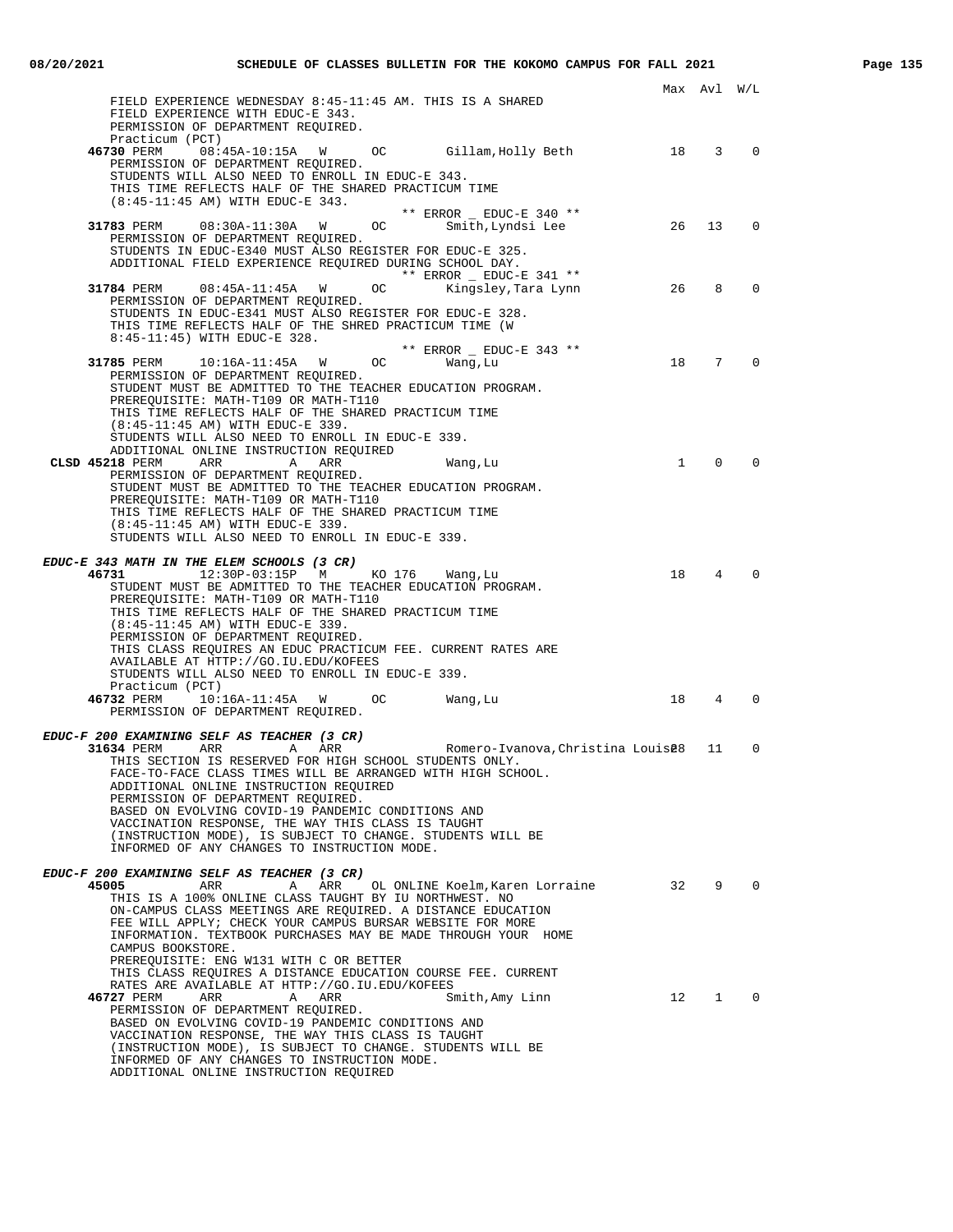|                                                                                                                                                                                                                                                                                                                                                                                                                                                                                                                                                                                                                                                                         |    | Max Avl W/L |                         |
|-------------------------------------------------------------------------------------------------------------------------------------------------------------------------------------------------------------------------------------------------------------------------------------------------------------------------------------------------------------------------------------------------------------------------------------------------------------------------------------------------------------------------------------------------------------------------------------------------------------------------------------------------------------------------|----|-------------|-------------------------|
|                                                                                                                                                                                                                                                                                                                                                                                                                                                                                                                                                                                                                                                                         |    |             |                         |
| <b>EDUC-F 401 TOPICAL EXPLORATIONS IN EDUC (3 CR)</b>                                                                                                                                                                                                                                                                                                                                                                                                                                                                                                                                                                                                                   |    |             |                         |
| VT: CREATING CLASSROOM CULTURE<br>41240<br>03:30P-06:15P M KO 179 Grubb,Sarrah Jean<br>BASED ON EVOLVING COVID-19 PANDEMIC CONDITIONS AND<br>VACCINATION RESPONSE, THE WAY THIS CLASS IS TAUGHT<br>(INSTRUCTION MODE), IS SUBJECT TO CHANGE. STUDENTS WILL BE<br>INFORMED OF ANY CHANGES TO INSTRUCTION MODE.                                                                                                                                                                                                                                                                                                                                                           | 20 | 12          | 0                       |
|                                                                                                                                                                                                                                                                                                                                                                                                                                                                                                                                                                                                                                                                         |    |             |                         |
| EDUC-G 575 MULTICULTURAL COUNSELING (3 CR)                                                                                                                                                                                                                                                                                                                                                                                                                                                                                                                                                                                                                              |    |             |                         |
| 46231<br>ABOVE CLASS TAUGHT ONLINE<br>ABOVE CLASS MEETS 100% ONLINE THROUGH ASYNCHRONOUS<br>INSTRUCTION. FOR MORE INFORMATION VISIT<br>HTTPS://COVID.IU.EDU/LEARNING-MODES/INDEX.HTML<br>THIS IS A 100% ONLINE CLASS TAUGHT BY IU BLOOMINGTON. NO                                                                                                                                                                                                                                                                                                                                                                                                                       |    |             | $2^{\circ}$<br>$\Omega$ |
| ON-CAMPUS CLASS MEETINGS ARE REOUIRED. A DISTANCE EDUCATION<br>FEE WILL APPLY; CHECK YOUR CAMPUS BURSAR WEBSITE FOR MORE<br>INFORMATION. IF IU E-TEXTS ARE NOT USED FOR THIS CLASS,<br>TEXTBOOKS AND OTHER MATERIALS ARE AVAILABLE AT YOUR HOME<br>CAMPUS BOOKSTORE<br>THIS CLASS IS OFFERED AS PART OF A COLLABORATIVE ACADEMIC                                                                                                                                                                                                                                                                                                                                        |    |             |                         |
| PROGRAM. PLEASE CONSULT WITH YOUR ADVISOR TO ENSURE THIS<br>CLASS WILL COUNT TOWARD YOUR DEGREE REOUIREMENTS<br>THIS CLASS REQUIRES A DISTANCE EDUCATION COURSE FEE. CURRENT<br>RATES ARE AVAILABLE AT HTTP://GO.IU.EDU/KOFEES                                                                                                                                                                                                                                                                                                                                                                                                                                          |    |             |                         |
| EDUC-H 340 EDUCATION & AMERICAN CULTURE (3 CR)<br>31274 PERM         01:00P-03:45P<br>т кол 76<br>Snoddy,Kristen Louise<br>PERMISSION OF DEPARTMENT REQUIRED.<br>BASED ON EVOLVING COVID-19 PANDEMIC CONDITIONS AND<br>VACCINATION RESPONSE, THE WAY THIS CLASS IS TAUGHT<br>(INSTRUCTION MODE), IS SUBJECT TO CHANGE. STUDENTS WILL BE<br>INFORMED OF ANY CHANGES TO INSTRUCTION MODE.                                                                                                                                                                                                                                                                                 | 24 | $5^{\circ}$ | $\Omega$                |
| EDUC-H 520 EDUCATION AND SOCIAL ISSUES (3 CR)                                                                                                                                                                                                                                                                                                                                                                                                                                                                                                                                                                                                                           |    |             |                         |
| CLSD 43817 RSTR<br>ARR<br>A<br>ARR OL ONLINE Lauzon, Glenn Paul<br>THIS IS A 100% ONLINE CLASS TAUGHT BY IU NORTHWEST. NO<br>ON-CAMPUS CLASS MEETINGS ARE REQUIRED. A DISTANCE EDUCATION<br>FEE WILL APPLY; CHECK YOUR CAMPUS BURSAR WEBSITE FOR MORE<br>INFORMATION. TEXTBOOK PURCHASES MAY BE MADE THROUGH YOUR HOME<br>CAMPUS BOOKSTORE.<br>THIS IS AN OCAP COURSE                                                                                                                                                                                                                                                                                                   | 18 | $\Omega$    | $\Omega$                |
| THIS CLASS REQUIRES A DISTANCE EDUCATION COURSE FEE. CURRENT<br>RATES ARE AVAILABLE AT HTTP://GO.IU.EDU/KOFEES<br>46921 RSTR<br>ARR<br>ARR<br>Α<br>Lauzon,Glenn Paul                                                                                                                                                                                                                                                                                                                                                                                                                                                                                                    | 18 | 5           | $\Omega$                |
| THIS IS A 100% ONLINE CLASS TAUGHT BY IU NORTHWEST. NO<br>ON-CAMPUS CLASS MEETINGS ARE REQUIRED. A DISTANCE EDUCATION<br>FEE WILL APPLY; CHECK YOUR CAMPUS BURSAR WEBSITE FOR MORE<br>INFORMATION. TEXTBOOK PURCHASES MAY BE MADE THROUGH YOUR HOME<br>CAMPUS BOOKSTORE.<br>THIS CLASS REQUIRES A DISTANCE EDUCATION COURSE FEE. CURRENT<br>RATES ARE AVAILABLE AT HTTP://GO.IU.EDU/KOFEES                                                                                                                                                                                                                                                                              |    |             |                         |
|                                                                                                                                                                                                                                                                                                                                                                                                                                                                                                                                                                                                                                                                         |    |             |                         |
| EDUC-J 500 INSTRUCT IN CONTEXT OF CURRIC (3 CR)<br><b>CLSD 45730</b> RSTR<br>ARR<br>A ARR OL ONLINE Star,Rachel P<br>THIS IS A 100% ONLINE CLASS TAUGHT BY IU SOUTHEAST. NO<br>ON-CAMPUS CLASS MEETINGS ARE REQUIRED. A DISTANCE EDUCATION<br>FEE WILL APPLY; CHECK YOUR CAMPUS BURSAR WEBSITE FOR MORE<br>INFORMATION. IF IU E-TEXTS ARE NOT USED FOR THIS CLASS,<br>TEXTBOOKS AND OTHER MATERIALS ARE AVAILABLE AT YOUR HOME<br>CAMPUS BOOKSTORE.                                                                                                                                                                                                                     | 25 |             | 0                       |
| THIS CLASS IS OFFERED AS PART OF A JOINT ACADEMIC PROGRAM.<br>PLEASE CONSULT WITH YOUR ADVISOR TO ENSURE THIS CLASS WILL<br>COUNT TOWARD YOUR DEGREE REOUIREMENTS.<br>PLEASE NOTE THIS COURSE IS IN THE SECOND HALF OF THE<br>SEMESTER.<br>THIS CLASS REQUIRES A DISTANCE EDUCATION COURSE FEE. CURRENT<br>RATES ARE AVAILABLE AT HTTP://GO.IU.EDU/KOFEES<br>46799 RSTR<br>ARR<br>OL ONLINE Star, Rachel P<br>Α<br>ARR<br>THIS IS A 100% ONLINE CLASS TAUGHT BY IU SOUTHEAST. NO<br>ON-CAMPUS CLASS MEETINGS ARE REQUIRED. A DISTANCE EDUCATION<br>FEE WILL APPLY; CHECK YOUR CAMPUS BURSAR WEBSITE FOR MORE<br>INFORMATION. IF IU E-TEXTS ARE NOT USED FOR THIS CLASS, | 25 | 5           | 0                       |
| TEXTBOOKS AND OTHER MATERIALS ARE AVAILABLE AT YOUR HOME<br>CAMPUS BOOKSTORE.<br>THIS CLASS IS OFFERED AS PART OF A JOINT ACADEMIC PROGRAM.<br>PLEASE CONSULT WITH YOUR ADVISOR TO ENSURE THIS CLASS WILL<br>COUNT TOWARD YOUR DEGREE REQUIREMENTS.                                                                                                                                                                                                                                                                                                                                                                                                                     |    |             |                         |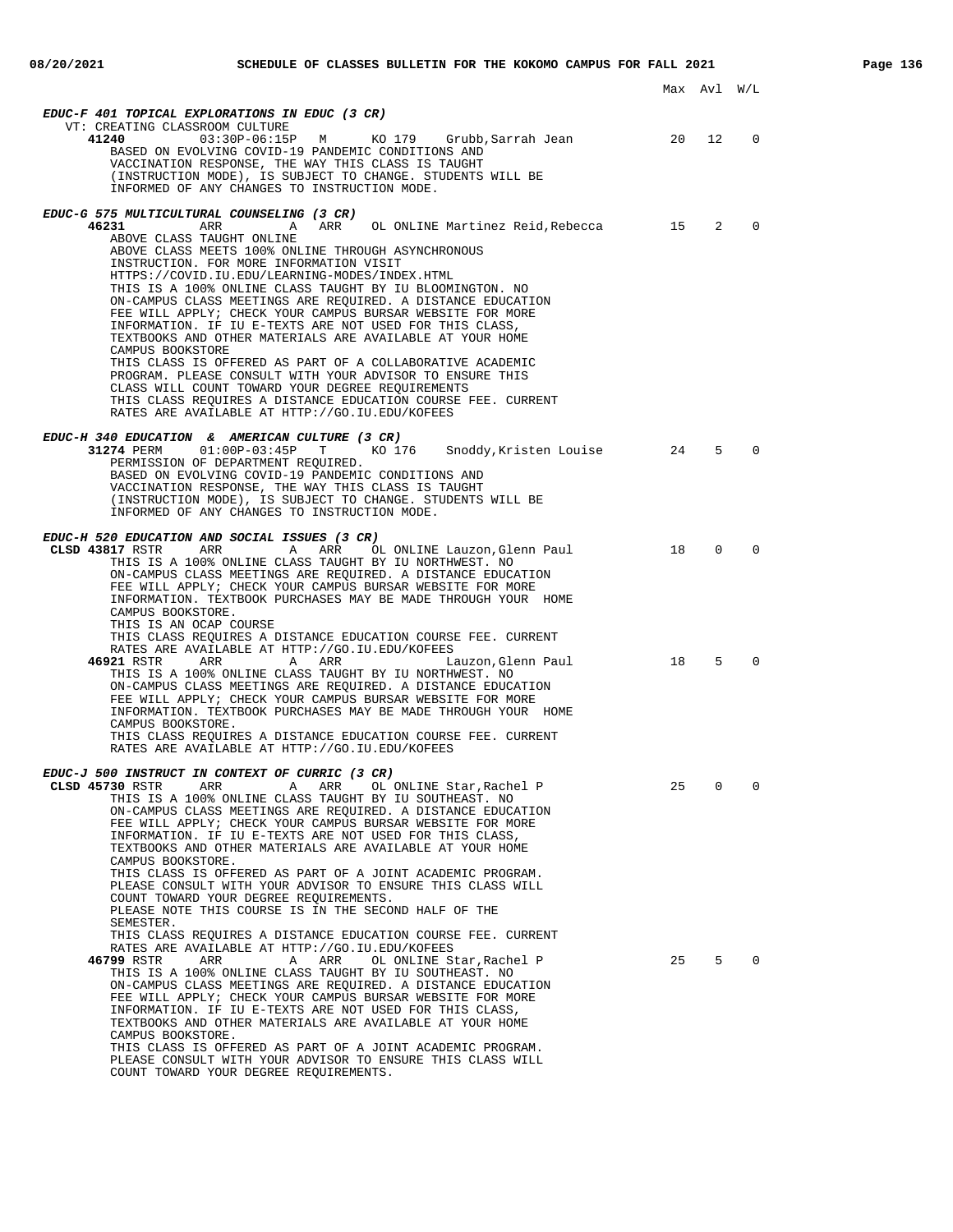| PLEASE NOTE THIS COURSE IS IN THE SECOND HALF OF THE                                                                        |              |          |                |
|-----------------------------------------------------------------------------------------------------------------------------|--------------|----------|----------------|
| SEMESTER.<br>THIS CLASS REQUIRES A DISTANCE EDUCATION COURSE FEE. CURRENT                                                   |              |          |                |
| RATES ARE AVAILABLE AT HTTP://GO.IU.EDU/KOFEES                                                                              |              |          |                |
| EDUC-K 305 TCHG EXCEPTNL LEARNER-ELEM SCH (3 CR)                                                                            |              |          |                |
| $31189$ PERM $09:00A-11:45A$ M KO 176 Mihai, Alina                                                                          | 30           | 19       | $\Omega$       |
| ADDITIONAL PRACTICUM EXPERIENCE REQUIRED DURING SCHOOL DAY.<br>THIS CLASS REQUIRES AN EDUC PRACTICUM FEE. CURRENT RATES ARE |              |          |                |
| AVAILABLE AT HTTP://GO.IU.EDU/KOFEES                                                                                        |              |          |                |
| BASED ON EVOLVING COVID-19 PANDEMIC CONDITIONS AND                                                                          |              |          |                |
| VACCINATION RESPONSE, THE WAY THIS CLASS IS TAUGHT<br>(INSTRUCTION MODE), IS SUBJECT TO CHANGE. STUDENTS WILL BE            |              |          |                |
| INFORMED OF ANY CHANGES TO INSTRUCTION MODE.                                                                                |              |          |                |
| CLSD 45207 PERM<br>ARR<br>A<br>ARR<br>Mihai,Alina                                                                           | 4            | $\Omega$ | $\Omega$       |
| PERMISSION OF DEPARTMENT REQUIRED.<br>THIS CLASS REQUIRES AN EDUC PRACTICUM FEE. CURRENT RATES ARE                          |              |          |                |
| AVAILABLE AT HTTP://GO.IU.EDU/KOFEES                                                                                        |              |          |                |
| BASED ON EVOLVING COVID-19 PANDEMIC CONDITIONS AND<br>VACCINATION RESPONSE, THE WAY THIS CLASS IS TAUGHT                    |              |          |                |
| (INSTRUCTION MODE), IS SUBJECT TO CHANGE. STUDENTS WILL BE                                                                  |              |          |                |
| INFORMED OF ANY CHANGES TO INSTRUCTION MODE.                                                                                |              |          |                |
| ADDITIONAL ONLINE INSTRUCTION REQUIRED                                                                                      |              |          |                |
| EDUC-K 352 EDUC STUDENTS LRNG DISORDERS (3 CR)                                                                              |              |          |                |
| CLSD 45830 PERM<br>Beyioku, Cheryl<br>ARR<br>A<br>ARR                                                                       | $\mathbf{1}$ | $\Omega$ | $\Omega$       |
| PERMISSION OF DEPARTMENT REQUIRED.                                                                                          |              |          |                |
| EDUC-K 361 ASSISTVE TCH ELEM STDNTS DISAB (2 CR)                                                                            |              |          |                |
| PERMISSION OF DEPARTMENT REQUIRED.                                                                                          | 20           | 10       | $\mathbf 0$    |
| THIS CLASS MEETS DURING THE FIRST EIGHT WEEKS OF THE                                                                        |              |          |                |
| SEMESTER.                                                                                                                   |              |          |                |
| ADDITIONAL ONLINE INSTRUCTION REQUIRED<br>BASED ON EVOLVING COVID-19 PANDEMIC CONDITIONS AND                                |              |          |                |
| VACCINATION RESPONSE, THE WAY THIS CLASS IS TAUGHT                                                                          |              |          |                |
| (INSTRUCTION MODE), IS SUBJECT TO CHANGE. STUDENTS WILL BE                                                                  |              |          |                |
| INFORMED OF ANY CHANGES TO INSTRUCTION MODE.                                                                                |              |          |                |
| EDUC-K 370 INTRO TO LANG & LEARNG DISORDERS (3 CR)                                                                          |              |          |                |
| 01:00P-03:30P R KO 176<br>32004<br>Mihai,Alina<br>STUDENTS WILL ALSO NEED TO REGISTER FOR EDUC-K 495.                       | 15           | 2        | $\Omega$       |
| BASED ON EVOLVING COVID-19 PANDEMIC CONDITIONS AND                                                                          |              |          |                |
| VACCINATION RESPONSE, THE WAY THIS CLASS IS TAUGHT                                                                          |              |          |                |
| (INSTRUCTION MODE), IS SUBJECT TO CHANGE. STUDENTS WILL BE<br>INFORMED OF ANY CHANGES TO INSTRUCTION MODE.                  |              |          |                |
|                                                                                                                             |              |          |                |
| EDUC-K 371 ASSESS/IND INSTR READ & MATH (3 CR)<br>Beyioku, Cheryl<br>CLSD 43921 PERM<br>ARR<br>A<br>ARR                     | $\mathbf{1}$ | $\Omega$ | $\Omega$       |
| PERMISSION OF DEPARTMENT REQUIRED.                                                                                          |              |          |                |
| BASED ON EVOLVING COVID-19 PANDEMIC CONDITIONS AND                                                                          |              |          |                |
| VACCINATION RESPONSE, THE WAY THIS CLASS IS TAUGHT<br>(INSTRUCTION MODE), IS SUBJECT TO CHANGE. STUDENTS WILL BE            |              |          |                |
| INFORMED OF ANY CHANGES TO INSTRUCTION MODE.                                                                                |              |          |                |
| $04:00P-06:45P$ T<br>KO 106<br>Beyioku, Cheryl<br>31938 PERM<br>PERMISSION OF DEPARTMENT REQUIRED.                          | 20           | 15       | 0              |
| BASED ON EVOLVING COVID-19 PANDEMIC CONDITIONS AND                                                                          |              |          |                |
| VACCINATION RESPONSE, THE WAY THIS CLASS IS TAUGHT                                                                          |              |          |                |
| (INSTRUCTION MODE), IS SUBJECT TO CHANGE. STUDENTS WILL BE<br>INFORMED OF ANY CHANGES TO INSTRUCTION MODE.                  |              |          |                |
|                                                                                                                             |              |          |                |
| EDUC-K 490 RESEARCH IN SPECIAL EDUCATION (3 CR)<br>VT: CURR TRENDS IN SPECIAL EDUC                                          |              |          |                |
| KO 287 Beyioku, Cheryl<br>31792 PERM<br>04:00P-06:00P<br>W                                                                  | 20           | 10       | $\overline{0}$ |
| PERMISSION OF DEPARTMENT REQUIRED.                                                                                          |              |          |                |
| ADDITIONAL HOURS IN A FIELD PLACEMENT ARE REQUIRED OUTSIDE OF<br>CLASS TIME.                                                |              |          |                |
| THIS CLASS REQUIRES AN EDUC PRACTICUM FEE. CURRENT RATES ARE                                                                |              |          |                |
| AVAILABLE AT HTTP://GO.IU.EDU/KOFEES<br>ADDITIONAL ONLINE INSTRUCTION REQUIRED                                              |              |          |                |
| BASED ON EVOLVING COVID-19 PANDEMIC CONDITIONS AND                                                                          |              |          |                |
| VACCINATION RESPONSE, THE WAY THIS CLASS IS TAUGHT                                                                          |              |          |                |
| (INSTRUCTION MODE), IS SUBJECT TO CHANGE. STUDENTS WILL BE<br>INFORMED OF ANY CHANGES TO INSTRUCTION MODE.                  |              |          |                |
|                                                                                                                             |              |          |                |
| EDUC-K 495 LAB/FIELD EXPRNCE IN SPEC ED (1 CR)<br>31776 PERM<br>$08:30A-11:00A$<br>R<br>OC<br>Mihai,Alina                   | 22           | 9 0      |                |
| STUDENTS MUST ALSO REGISTER FOR EDUC-K 370.                                                                                 |              |          |                |

PERMISSION OF DEPARTMENT REQUIRED.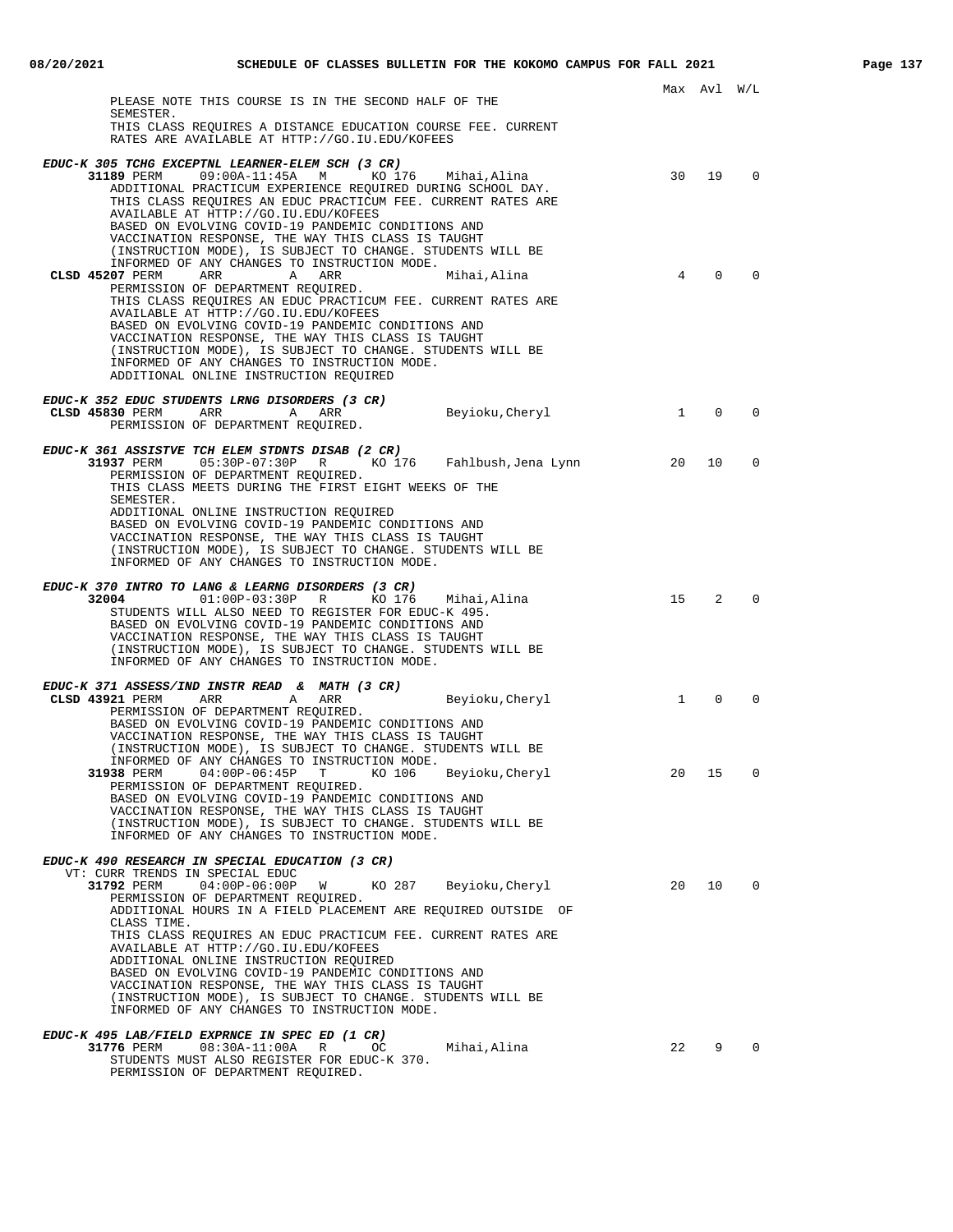|                                                                                                                                                                                                                                                                                                                                                                                                                                                                                                                                                                                                                                                                                                                                                                                                                                                                                                                                             |    | Max Avl | W/L          |  |
|---------------------------------------------------------------------------------------------------------------------------------------------------------------------------------------------------------------------------------------------------------------------------------------------------------------------------------------------------------------------------------------------------------------------------------------------------------------------------------------------------------------------------------------------------------------------------------------------------------------------------------------------------------------------------------------------------------------------------------------------------------------------------------------------------------------------------------------------------------------------------------------------------------------------------------------------|----|---------|--------------|--|
| THIS COURSE WILL MEET AT A LOCAL SCHOOL BUILDING.<br>THIS CLASS REQUIRES AN EDUC PRACTICUM FEE. CURRENT RATES ARE<br>AVAILABLE AT HTTP://GO.IU.EDU/KOFEES                                                                                                                                                                                                                                                                                                                                                                                                                                                                                                                                                                                                                                                                                                                                                                                   |    |         |              |  |
| EDUC-K 510 ASSISTIVE TECH IN SPECIAL EDUC (3 CR)<br>46245 RSTR<br>ARR<br>ARR OL ONLINE O'Neal, Tina Sherrell<br>A<br>ABOVE CLASS MEETS WITH EDUC-K 361<br>ABOVE CLASS MEETS 100% ONLINE THROUGH ASYNCHRONOUS<br>INSTRUCTION. FOR MORE INFORMATION VISIT<br>HTTPS://COVID.IU.EDU/LEARNING-MODES/INDEX.HTML<br>THIS IS A 100% ONLINE CLASS TAUGHT BY IU BLOOMINGTON. NO<br>ON-CAMPUS CLASS MEETINGS ARE REQUIRED. A DISTANCE EDUCATION<br>FEE WILL APPLY; CHECK YOUR CAMPUS BURSAR WEBSITE FOR MORE<br>INFORMATION. IF IU E-TEXTS ARE NOT USED FOR THIS CLASS,<br>TEXTBOOKS AND OTHER MATERIALS ARE AVAILABLE AT YOUR HOME<br>CAMPUS BOOKSTORE<br>THIS CLASS IS OFFERED AS PART OF A COLLABORATIVE ACADEMIC<br>PROGRAM. PLEASE CONSULT WITH YOUR ADVISOR TO ENSURE THIS<br>CLASS WILL COUNT TOWARD YOUR DEGREE REQUIREMENTS<br>THIS CLASS REQUIRES A DISTANCE EDUCATION COURSE FEE. CURRENT<br>RATES ARE AVAILABLE AT HTTP://GO.IU.EDU/KOFEES | 18 | 6       | 0            |  |
| EDUC-L 442 TCHNG ENGL LANG LRNRS: BIL/ENL (3 CR)<br>46105<br>ARR<br>OL ONLINE Romero-Ivanova,Christina Louisê0<br>ARR<br>A<br>THIS IS A 100% ONLINE CLASS TAUGHT BY IU KOKOMO. NO ON-CAMPUS<br>CLASS MEETINGS ARE REQUIRED. A DISTANCE EDUCATION FEE MAY<br>APPLY; CHECK YOUR CAMPUS BURSAR WEBSITE FOR MORE INFORMATION.<br>IF IU E-TEXTS ARE NOT USED FOR THIS CLASS, TEXTBOOKS AND<br>OTHER MATERIALS ARE AVAILABLE THROUGH YOUR HOME CAMPUS<br>BOOKSTORE.<br>THIS CLASS IS OFFERED AS PART OF A JOINT ACADEMIC PROGRAM.<br>PLEASE CONSULT WITH YOUR ADVISOR TO ENSURE THIS CLASS WILL<br>COUNT TOWARD YOUR DEGREE REQUIREMENTS.<br>THIS CLASS REQUIRES A DISTANCE EDUCATION COURSE FEE. CURRENT<br>RATES ARE AVAILABLE AT HTTP://GO.IU.EDU/KOFEES                                                                                                                                                                                       |    | 12      | $\mathbf 0$  |  |
| EDUC-M 300 TCHNG IN PLURALISTIC SOCIETY (3 CR)<br>31779<br>$02:30P-03:45P$<br>TR<br>KO 203<br>Grubb,Sarrah Jean<br>BASED ON EVOLVING COVID-19 PANDEMIC CONDITIONS AND<br>VACCINATION RESPONSE, THE WAY THIS CLASS IS TAUGHT<br>(INSTRUCTION MODE), IS SUBJECT TO CHANGE. STUDENTS WILL BE<br>INFORMED OF ANY CHANGES TO INSTRUCTION MODE.                                                                                                                                                                                                                                                                                                                                                                                                                                                                                                                                                                                                   | 35 | 12      | $\mathbf 0$  |  |
| EDUC-M 311 MTHD FOR KINDERGTN/ELEM TCHR (2 CR)<br>46374 RSTR<br>$10:00A-11:15A$ M<br>OY 101<br>Saam, Julie Reinhardt<br>OY 101<br>$10:00A-11:15A$ M<br>Smith, Amy Linn<br>BASED ON EVOLVING COVID-19 PANDEMIC CONDITIONS AND<br>VACCINATION RESPONSE, THE WAY THIS CLASS IS TAUGHT<br>(INSTRUCTION MODE), IS SUBJECT TO CHANGE. STUDENTS WILL BE<br>INFORMED OF ANY CHANGES TO INSTRUCTION MODE.                                                                                                                                                                                                                                                                                                                                                                                                                                                                                                                                            | 63 | 21      | $\mathbf 0$  |  |
| ADDITIONAL ONLINE INSTRUCTION REQUIRED<br>31927 PERM<br>$10:00A-11:15A$<br>OY 101<br>Saam, Julie Reinhardt<br>M<br>OY 101 Smith, Amy Linn<br>$10:00A-11:15A$<br>M<br>ADMISSION TO THE TEP REQUIRED<br>ADDITIONAL ONLINE INSTRUCTION REQUIRED<br>BASED ON EVOLVING COVID-19 PANDEMIC CONDITIONS AND<br>VACCINATION RESPONSE, THE WAY THIS CLASS IS TAUGHT<br>(INSTRUCTION MODE), IS SUBJECT TO CHANGE. STUDENTS WILL BE<br>INFORMED OF ANY CHANGES TO INSTRUCTION MODE.<br>PERMISSION OF DEPARTMENT REQUIRED.                                                                                                                                                                                                                                                                                                                                                                                                                                | 63 | 21      | $\mathbf{0}$ |  |
| EDUC-M 313 GENERAL METH-SECONDARY EDUC (2 CR)<br>Saam, Julie Reinhardt<br>CLSD 45261 PERM<br>ARR<br>Α<br>ARR<br>PERMISSION OF DEPARTMENT REQUIRED.<br>BASED ON EVOLVING COVID-19 PANDEMIC CONDITIONS AND<br>VACCINATION RESPONSE, THE WAY THIS CLASS IS TAUGHT<br>(INSTRUCTION MODE), IS SUBJECT TO CHANGE. STUDENTS WILL BE<br>INFORMED OF ANY CHANGES TO INSTRUCTION MODE.                                                                                                                                                                                                                                                                                                                                                                                                                                                                                                                                                                | 3  | 0       | $\Omega$     |  |
| ADDITIONAL ONLINE INSTRUCTION REQUIRED<br>31929 PERM<br>$10:00A-11:15A$<br>Saam,Julie Reinhardt<br>М<br>OY 101<br>$10:00A-11:15A$<br>OY 101<br>М<br>Smith, Amy Linn<br>ADMISSION TO THE TEP REQUIRED<br>BASED ON EVOLVING COVID-19 PANDEMIC CONDITIONS AND<br>VACCINATION RESPONSE, THE WAY THIS CLASS IS TAUGHT<br>(INSTRUCTION MODE), IS SUBJECT TO CHANGE. STUDENTS WILL BE<br>INFORMED OF ANY CHANGES TO INSTRUCTION MODE.<br>PERMISSION OF DEPARTMENT REQUIRED.<br>ADDITIONAL ONLINE INSTRUCTION REQUIRED                                                                                                                                                                                                                                                                                                                                                                                                                              | 63 | 21      | 0            |  |

**EDUC-M 324 TEACHING ABOUT THE ARTS (3 CR)**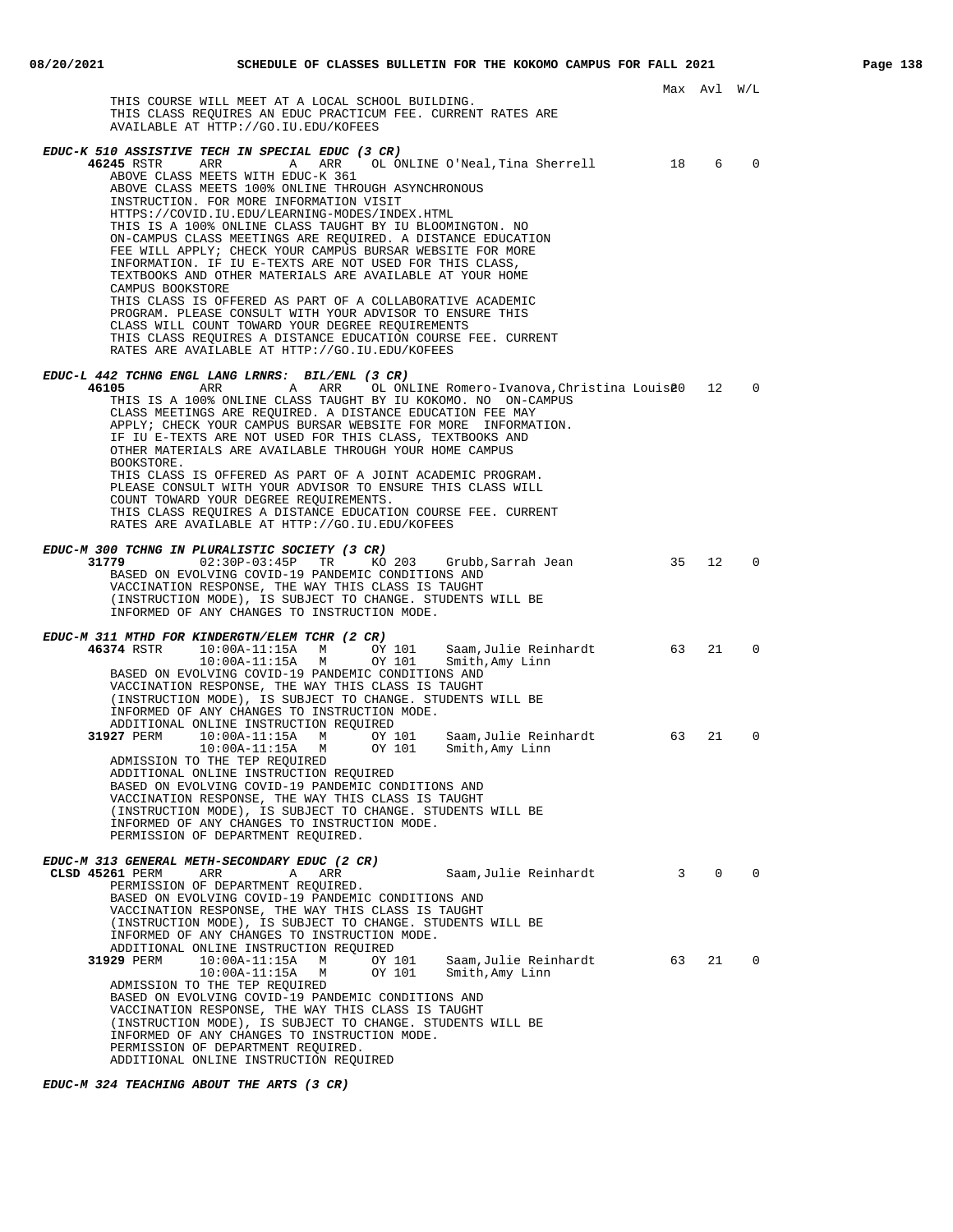| 08/20/2021                                                           |                                                                                                                                                                                                                                                                                                                                                                                                                                                                                                                                                                                       |        | SCHEDULE OF CLASSES BULLETIN FOR THE KOKOMO CAMPUS FOR FALL 2021 |        |                |                | Page 139 |
|----------------------------------------------------------------------|---------------------------------------------------------------------------------------------------------------------------------------------------------------------------------------------------------------------------------------------------------------------------------------------------------------------------------------------------------------------------------------------------------------------------------------------------------------------------------------------------------------------------------------------------------------------------------------|--------|------------------------------------------------------------------|--------|----------------|----------------|----------|
| 31934                                                                | ADMISSION TO THE TEP REQUIRED<br>BASED ON EVOLVING COVID-19 PANDEMIC CONDITIONS AND<br>VACCINATION RESPONSE, THE WAY THIS CLASS IS TAUGHT<br>(INSTRUCTION MODE), IS SUBJECT TO CHANGE. STUDENTS WILL BE<br>INFORMED OF ANY CHANGES TO INSTRUCTION MODE.                                                                                                                                                                                                                                                                                                                               |        | 05:30P-07:00P T KO 176 Keller, Allison                           | 15 4 0 | Max Avl W/L    |                |          |
| SEMESTER.                                                            | EDUC-M 423 STDNT TEACHING: EARLY CHILDHOOD (1 - 16 CR)<br>31802 PERM ARR ARR ARR<br>THIS CLASS MEETS DURING THE FIRST EIGHT WEEKS OF THE<br>PERMISSION OF DEPARTMENT REQUIRED.<br>THIS COURSE GRADED S/F ONLY.<br>THIS CLASS REQUIRES AN EDUC STUDENT TEACHING FEE II. CURRENT<br>RATES ARE AVAILABLE AT HTTP://GO.IU.EDU/KOFEES                                                                                                                                                                                                                                                      |        | Chailland, Charla D. 10 10                                       |        |                | $\overline{0}$ |          |
| 31285 PERM<br>ARR                                                    | EDUC-M 425 STUDENT TEACH: ELEMENTARY (12 CR)<br>A ARR<br>THIS COURSE GRADED S/F ONLY.<br>PERMISSION OF DEPARTMENT REQUIRED.<br>THIS CLASS REQUIRES AN EDUC STUDENT TEACHING FEE. CURRENT<br>RATES ARE AVAILABLE AT HTTP://GO.IU.EDU/KOFEES                                                                                                                                                                                                                                                                                                                                            |        | Chailland, Charla D. 20 14                                       |        |                | $\overline{0}$ |          |
| 43524 PERM                                                           | EDUC-M 425 STUDENT TEACH: ELEMENTARY (6 CR)<br>ARR<br>A ARR<br>THIS COURSE GRADED S/F ONLY.<br>PERMISSION OF DEPARTMENT REQUIRED.                                                                                                                                                                                                                                                                                                                                                                                                                                                     |        | Chailland, Charla D. 10                                          |        | 8              | $\Omega$       |          |
| 31695 PERM                                                           | EDUC-M 430 ART ED IN SCHOOL & MUSEUM (3 CR)<br>PERMISSION OF DEPARTMENT REQUIRED.<br>THIS CLASS REQUIRES AN EDUC PRACTICUM FEE. CURRENT RATES ARE<br>AVAILABLE AT HTTP://GO.IU.EDU/KOFEES<br>BASED ON EVOLVING COVID-19 PANDEMIC CONDITIONS AND<br>VACCINATION RESPONSE, THE WAY THIS CLASS IS TAUGHT<br>(INSTRUCTION MODE), IS SUBJECT TO CHANGE. STUDENTS WILL BE<br>INFORMED OF ANY CHANGES TO INSTRUCTION MODE.                                                                                                                                                                   |        | 05:30P-07:00P T KO 176 Keller, Allison                           | 20     | 6              | $\overline{0}$ |          |
| 31611 200                                                            | EDUC-M 440 TEACH PROBLEMS & ISS SEMINAR (3 CR)<br>ADDITIONAL ONLINE INSTRUCTION REQUIRED<br>ON CAMPUS MEETINGS REQUIRED. MEETINGS TO TBD.<br>BASED ON EVOLVING COVID-19 PANDEMIC CONDITIONS AND<br>VACCINATION RESPONSE, THE WAY THIS CLASS IS TAUGHT<br>(INSTRUCTION MODE), IS SUBJECT TO CHANGE. STUDENTS WILL BE<br>INFORMED OF ANY CHANGES TO INSTRUCTION MODE.                                                                                                                                                                                                                   |        | 05:30P-07:00P T KO 101 Nellis, Leah Michele 25 14                |        |                | $\Omega$       |          |
|                                                                      | EDUC-M 457 METH OF TCH SH/JH/MS MATH (3 CR)<br>PERMISSION OF DEPARTMENT REQUIRED.<br>ADDITIONAL FIELD EXPERIENCE REQUIRED DURING SCHOOL DAY.<br>THIS COURSE WILL BE OFFERED TO BOTH SECONDARY UNDERGRADUATE<br>AND TRANSITION TO TEACHING STUDENTS.<br>THIS CLASS REQUIRES AN EDUC PRACTICUM FEE. CURRENT RATES ARE<br>AVAILABLE AT HTTP://GO.IU.EDU/KOFEES<br>BASED ON EVOLVING COVID-19 PANDEMIC CONDITIONS AND<br>VACCINATION RESPONSE, THE WAY THIS CLASS IS TAUGHT<br>(INSTRUCTION MODE), IS SUBJECT TO CHANGE. STUDENTS WILL BE<br>INFORMED OF ANY CHANGES TO INSTRUCTION MODE. |        | McCracken, Randy L 15 13                                         |        |                | $\overline{0}$ |          |
| EDUC-M 550 PRACTICUM (3 CR)<br>31227 PERM<br>TUESDAYS FROM 5:30-7PM. | ARR<br>A ARR<br>PERMISSION OF DEPARTMENT REQUIRED.<br>THIS COURSE GRADED S/F ONLY.<br>THIS COURSE WILL REOUIRE THAT YOU ATTEND A CLASS MEETING ON<br>THIS CLASS REQUIRES A TRANSITION TO TEACHING FEE. CURRENT<br>RATES ARE AVAILABLE AT HTTP://GO.IU.EDU/KOFEES                                                                                                                                                                                                                                                                                                                      |        | Chailland, Charla D. 30 27 0                                     |        |                |                |          |
| 31470                                                                | EDUC-N 102 TEACH & LEARN ELEM MATH I (3 CR)<br>$05:30P-06:45P$ TR<br>BASED ON EVOLVING COVID-19 PANDEMIC CONDITIONS AND<br>VACCINATION RESPONSE, THE WAY THIS CLASS IS TAUGHT<br>(INSTRUCTION MODE), IS SUBJECT TO CHANGE. STUDENTS WILL BE<br>INFORMED OF ANY CHANGES TO INSTRUCTION MODE.                                                                                                                                                                                                                                                                                           | KO 104 | Howerton, Carey Beth 30 12                                       |        |                | $\overline{0}$ |          |
| EDUC-P 214 LIFE SPAN DEVELOPMENT (1 CR)<br>CLSD 31775                | 11:30A-12:45P<br>W                                                                                                                                                                                                                                                                                                                                                                                                                                                                                                                                                                    | KO 176 | Tulley, Lory L                                                   | 28     | $\overline{0}$ | 0              |          |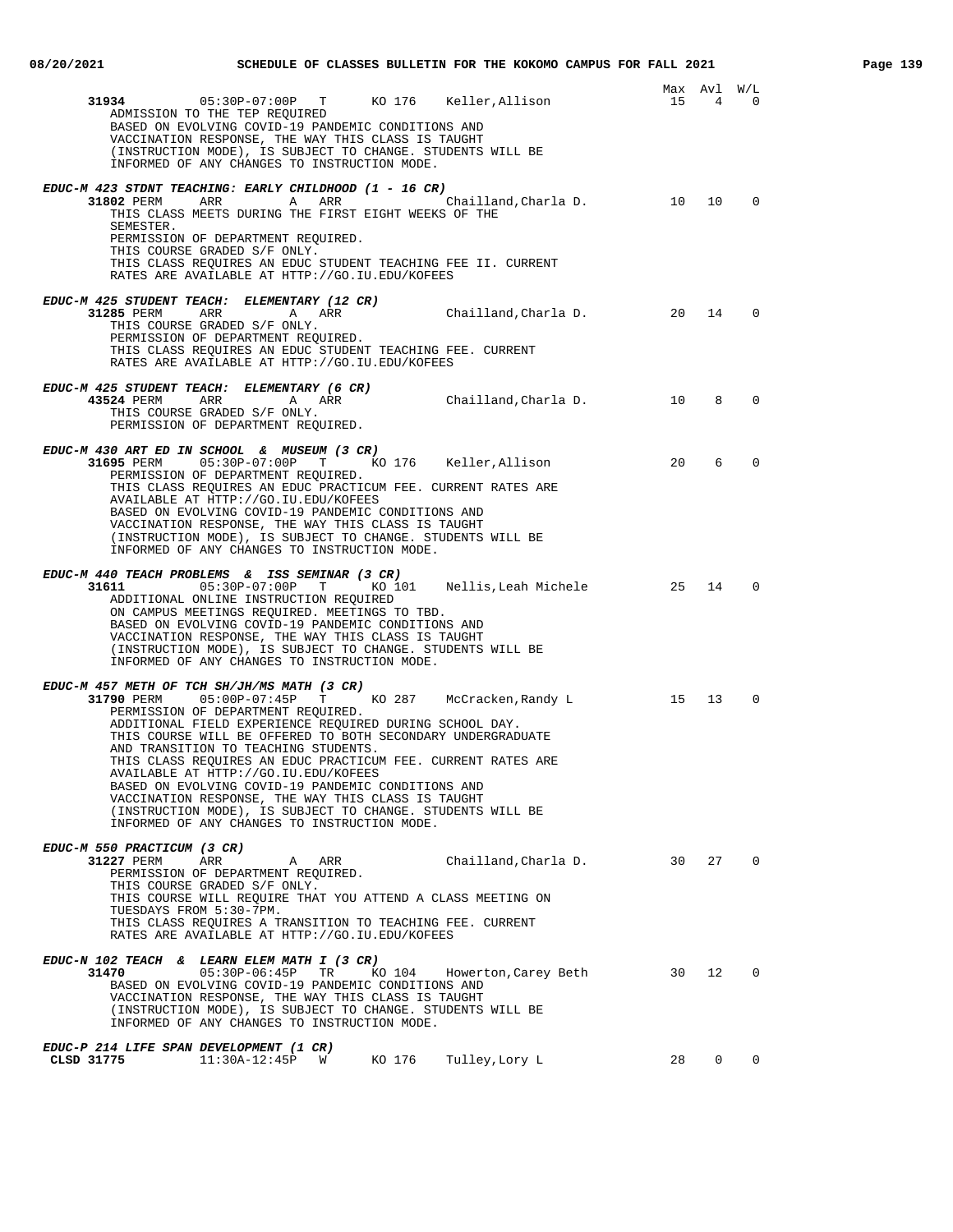|                                                                                                                                                                                                                                                                                                                                                                                                                                                                                                                                                                                                                                               |      | Max Avl W/L     |                |
|-----------------------------------------------------------------------------------------------------------------------------------------------------------------------------------------------------------------------------------------------------------------------------------------------------------------------------------------------------------------------------------------------------------------------------------------------------------------------------------------------------------------------------------------------------------------------------------------------------------------------------------------------|------|-----------------|----------------|
| BASED ON EVOLVING COVID-19 PANDEMIC CONDITIONS AND<br>VACCINATION RESPONSE, THE WAY THIS CLASS IS TAUGHT<br>(INSTRUCTION MODE), IS SUBJECT TO CHANGE. STUDENTS WILL BE<br>INFORMED OF ANY CHANGES TO INSTRUCTION MODE.                                                                                                                                                                                                                                                                                                                                                                                                                        |      |                 |                |
| EDUC-P 251 EDUC PSY FOR ELEM TCHRS (2 CR)<br>46742 PERM 11:30A-12:45P TR<br>KO 106 Franklin,Nancy A<br>THIS CLASS MEETS DURING THE FIRST EIGHT WEEKS OF THE<br>SEMESTER.                                                                                                                                                                                                                                                                                                                                                                                                                                                                      | 18   | $7\overline{ }$ | $\Omega$       |
| PERMISSION OF DEPARTMENT REQUIRED.<br>THIS CLASS REQUIRES AN EDUC EARLY EXPERIENCE FEE. CURRENT<br>RATES ARE AVAILABLE AT HTTP://GO.IU.EDU/KOFEES<br>ADDITIONAL FIELD EXPERIENCE IS REQUIRED.                                                                                                                                                                                                                                                                                                                                                                                                                                                 |      |                 |                |
| 31936 PERM 11:30A-12:45P<br>TR<br>KO 289 Schelling, Natalie R.<br>PERMISSION OF DEPARTMENT REQUIRED.<br>THIS CLASS REQUIRES AN EDUC EARLY EXPERIENCE FEE. CURRENT<br>RATES ARE AVAILABLE AT HTTP://GO.IU.EDU/KOFEES<br>BASED ON EVOLVING COVID-19 PANDEMIC CONDITIONS AND<br>VACCINATION RESPONSE, THE WAY THIS CLASS IS TAUGHT<br>(INSTRUCTION MODE), IS SUBJECT TO CHANGE. STUDENTS WILL BE<br>INFORMED OF ANY CHANGES TO INSTRUCTION MODE.<br>THIS CLASS MEETS DURING THE FIRST EIGHT WEEKS OF THE<br>SEMESTER.<br>ADDITIONAL FIELD EXPERIENCE IS REQUIRED.                                                                                | 18   | 6               | 0              |
| EDUC-P 255 ED PSYCH FOR MDL/SEC TCHRS (2 CR)<br>31935 PERM $11:30A-12:45P$ TR KO 289 Schelling, Natalie R.<br>PERMISSION OF DEPARTMENT REQUIRED.<br>THIS CLASS REQUIRES AN EDUC EARLY EXPERIENCE FEE. CURRENT<br>RATES ARE AVAILABLE AT HTTP://GO.IU.EDU/KOFEES<br>BASED ON EVOLVING COVID-19 PANDEMIC CONDITIONS AND<br>VACCINATION RESPONSE, THE WAY THIS CLASS IS TAUGHT<br>(INSTRUCTION MODE), IS SUBJECT TO CHANGE. STUDENTS WILL BE<br>INFORMED OF ANY CHANGES TO INSTRUCTION MODE.<br>THIS CLASS MEETS DURING THE SECOND EIGHT WEEKS OF THE<br>SEMESTER.<br>ADDITIONAL FIELD EXPERIENCE IS REQUIRED.                                   | 20   | 8               | $\mathbf 0$    |
| EDUC-P 320 CLASSROOM ASSESSMENT (3 CR)<br>31814 PERM ARR<br>A ARR<br>OL ONLINE Schelling, Natalie R.<br>ADDITIONAL PRACTICUM EXPERIENCE REQUIRED DURING SCHOOL DAY.<br>PERMISSION OF DEPARTMENT REQUIRED.<br>THIS CLASS IS 100% ONLINE.<br>THIS CLASS REQUIRES A DISTANCE EDUCATION COURSE FEE. CURRENT<br>RATES ARE AVAILABLE AT HTTP://GO.IU.EDU/KOFEES                                                                                                                                                                                                                                                                                     | 34   | $\overline{4}$  | $\Omega$       |
| Laboratory (LAB)<br>31815 PERM 04:00P-05:15P R<br>KO 101 Schelling, Natalie R.<br>PERMISSION OF DEPARTMENT REQUIRED.<br>ADDITIONAL PRACTICUM EXPERIENCE REOUIRED DURING SCHOOL DAY.<br>STUDENT MUST REGISTER FOR BOTH LECTURE AND LAB.<br>THIS SECTION IS FOR ELEMENTARY EDUCATION STUDENTS WITH MINORS<br>IN SPECIAL EDUCATION OR EARLY CHILDHOOD.<br>BASED ON EVOLVING COVID-19 PANDEMIC CONDITIONS AND<br>VACCINATION RESPONSE, THE WAY THIS CLASS IS TAUGHT<br>(INSTRUCTION MODE), IS SUBJECT TO CHANGE. STUDENTS WILL BE                                                                                                                 | 17   | $\mathbf{1}$    | $\Omega$       |
| INFORMED OF ANY CHANGES TO INSTRUCTION MODE.<br>05:30P-06:45P<br>KO 101<br>Schelling, Natalie R. 17 3<br>31816 PERM<br>R<br>PERMISSION OF DEPARTMENT REQUIRED.<br>ADDITIONAL PRACTICUM EXPERIENCE REOUIRED DURING SCHOOL DAY.<br>STUDENT MUST REGISTER FOR BOTH LECTURE AND LAB.<br>THIS SECTION IS FOR ELEMENTARY EDUCATION (BUT NOT SPECIAL<br>EDUCATION OR EARLY CHILDHOOD) AND SECONDARY EDUCATION<br>STUDENTS.<br>BASED ON EVOLVING COVID-19 PANDEMIC CONDITIONS AND<br>VACCINATION RESPONSE, THE WAY THIS CLASS IS TAUGHT<br>(INSTRUCTION MODE), IS SUBJECT TO CHANGE. STUDENTS WILL BE<br>INFORMED OF ANY CHANGES TO INSTRUCTION MODE. |      |                 | $\mathbf 0$    |
| EDUC-P 320 CLASSROOM ASSESSMENT (3 CR)<br>46766<br>ARR<br>Hartman,Jennifer Lynn<br>Α<br>ARR<br>ELEMENTARY BLOCK 3 COHORT B<br>THIS IS AN HD (HYBRID-DISTANCE VIDEO AND ONLINE CLASS).<br>INSTRUCTION IS A COMBINATION OF ASYNCHRONOUS, ONLINE CONTENT,<br>AND SYNCHRONOUS CONTENT DELIVERED VIA VIDEO TECHNOLOGY. NO<br>IN-PERSON MEETINGS ARE REQUIRED. IF SYNCHRONOUS PORTION IS<br>NOT INDICATED BY MEETING PATTERN, IT WILL BE STATED IN<br>INSTRUCTORS SYLLABUS.                                                                                                                                                                         | 14 1 |                 | $\overline{0}$ |

**EDUC-P 507 ASSESSMENT IN SCHOOLS (3 CR)**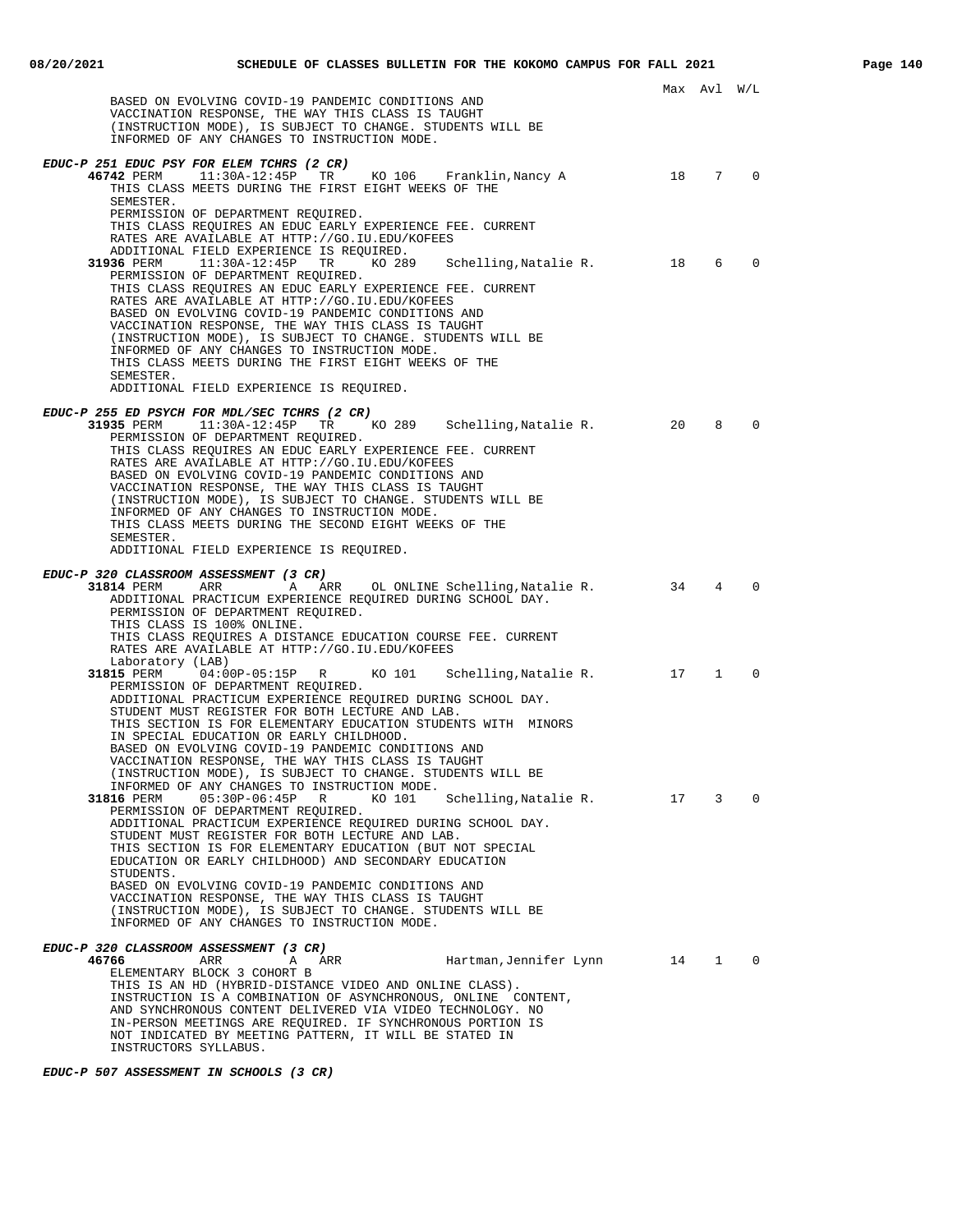| AN ADDITIONAL SPECIAL FEE IS REQUIRED FOR THIS COURSE(SEE FEE                                                                                                                                                                                                                                                                                                                                                                                                                                                                                                                                                                                                                 |      | Max Avl W/L  |          |
|-------------------------------------------------------------------------------------------------------------------------------------------------------------------------------------------------------------------------------------------------------------------------------------------------------------------------------------------------------------------------------------------------------------------------------------------------------------------------------------------------------------------------------------------------------------------------------------------------------------------------------------------------------------------------------|------|--------------|----------|
| SCHEDULE)<br>CLSD 44229 RSTR<br>ARR<br>ARR<br>OL ONLINE Hicks, Sonya June<br>A<br>THIS IS A 100% ONLINE CLASS TAUGHT BY IUPUI. NO ON-CAMPUS<br>CLASS MEETINGS ARE REQUIRED. A DISTANCE EDUCATION FEE WILL<br>APPLY; CHECK YOUR CAMPUS BURSAR WEBSITE FOR MORE INFORMATION.<br>TEXTBOOK PURCHASES MAY BE MADE THROUGH YOUR HOME CAMPUS<br>BOOKSTORE.                                                                                                                                                                                                                                                                                                                           | - 32 | 0            | 1        |
| THIS CLASS IS OFFERED AS PART OF A COLLABORATIVE ACADEMIC<br>PROGRAM. PLEASE CONSULT WITH YOUR ADVISOR TO ENSURE THIS<br>CLASS WILL COUNT TOWARD YOUR DEGREE REQUIREMENTS<br>THIS CLASS MEETS TOTALLY ONLINE. STUDENTS WILL NEED REGULAR<br>ACCESS TO A COMPUTER WITH INTERNET CONNECTIONS.<br>THIS CLASS REQUIRES A DISTANCE EDUCATION COURSE FEE. CURRENT<br>RATES ARE AVAILABLE AT HTTP://GO.IU.EDU/KOFEES                                                                                                                                                                                                                                                                 |      |              |          |
| EDUC-P 510 PSYCHOLOGY IN TEACHING (3 CR)<br>31648 RSTR<br>ARR<br>ARR<br>OL ONLINE Schelling,Natalie R.<br><b>A</b><br>THIS IS A 100% ONLINE CLASS TAUGHT BY IU KOKOMO. NO ON-CAMPUS<br>CLASS MEETINGS ARE REQUIRED. A DISTANCE EDUCATION FEE MAY<br>APPLY; CHECK YOUR CAMPUS BURSAR WEBSITE FOR MORE INFORMATION.<br>IF IU E-TEXTS ARE NOT USED FOR THIS CLASS, TEXTBOOKS AND<br>OTHER MATERIALS ARE AVAILABLE THROUGH YOUR HOME CAMPUS<br>BOOKSTORE.<br>THIS CLASS REQUIRES A DISTANCE EDUCATION COURSE FEE. CURRENT<br>RATES ARE AVAILABLE AT HTTP://GO.IU.EDU/KOFEES                                                                                                       | 12   | 4            | $\Omega$ |
| EDUC-Q 200 INTRO TO SCIENTIFIC INQUIRY (3 CR)<br>CLSD 44573<br>ARR<br>Α<br>ARR<br>OL ONLINE Johns,Toni<br>THIS IS A 100% ONLINE CLASS TAUGHT BY IU SOUTH BEND. NO<br>ON-CAMPUS CLASS MEETINGS ARE REQUIRED. A DISTANCE EDUCATION<br>FEE WILL APPLY; CHECK YOUR CAMPUS BURSAR WEBSITE FOR MORE<br>INFORMATION. TEXTBOOK PURCHASES MAY BE MADE THROUGH YOUR HOME<br>CAMPUS BOOKSTORE.<br>THIS CLASS REQUIRES A DISTANCE EDUCATION COURSE FEE. CURRENT<br>RATES ARE AVAILABLE AT HTTP://GO.IU.EDU/KOFEES                                                                                                                                                                         | 25   | $\mathbf 0$  | 3        |
| EDUC-S 503 SECONDARY SCHOOL CURRICULUM (3 CR)<br>45313 RSTR ARR<br>ARR<br>OL ONLINE Harrison,Heath Aaron<br>$\mathbb A$<br>NOTE: THIS IS AN ONLINE CLASS TAUGHT BY IU COLUMBUS. NO<br>ON-CAMPUS CLASS MEETINGS ARE REQUIRED. A DISTANCE EDUCATION<br>FEE MAY APPLY; CHECK YOUR CAMPUS BURSAR WEBSITE FOR MORE<br>INFORMATION. IF IU E-TEXTS ARE NOT USED FOR THIS CLASS,<br>TEXTBOOKS AND OTHER MATERIALS ARE AVAILABLE AT YOUR HOME<br>CAMPUS BOOKSTORE.                                                                                                                                                                                                                     | 10   | 4            | $\Omega$ |
| EDUC-T 531 ORG CHANGE-CUL/LING DVRSE SCHS (3 CR)<br>44117<br>ARR<br>A ARR OL ONLINE Nguyen, Thu Suong Thi<br>THIS CLASS IS OFFERED AS PART OF A COLLABORATIVE ACADEMIC<br>PROGRAM. PLEASE CONSULT WITH YOUR ADVISOR TO ENSURE THIS<br>CLASS WILL COUNT TOWARD YOUR DEGREE REQUIREMENTS<br>THIS IS A 100% ONLINE CLASS TAUGHT BY IUPUI. NO ON-CAMPUS<br>CLASS MEETINGS ARE REQUIRED. A DISTANCE EDUCATION FEE WILL<br>APPLY; CHECK YOUR CAMPUS BURSAR WEBSITE FOR MORE INFORMATION.<br>TEXTBOOK PURCHASES MAY BE MADE THROUGH YOUR HOME CAMPUS<br>BOOKSTORE.<br>THIS CLASS REQUIRES A DISTANCE EDUCATION COURSE FEE. CURRENT<br>RATES ARE AVAILABLE AT HTTP://GO.IU.EDU/KOFEES | 25   | 23           | $\Omega$ |
| EDUC-W 200 USING COMPUTERS IN EDUCATION (3 CR)<br>CLSD 31619<br>ARR<br>Α<br>ARR<br>OL ONLINE Hanson, Amanda<br>THIS IS A 100% ONLINE CLASS TAUGHT BY IU KOKOMO. NO ON-CAMPUS<br>CLASS MEETINGS ARE REOUIRED. A DISTANCE EDUCATION FEE MAY<br>APPLY; CHECK YOUR CAMPUS BURSAR WEBSITE FOR MORE INFORMATION.<br>IF IU E-TEXTS ARE NOT USED FOR THIS CLASS, TEXTBOOKS AND<br>OTHER MATERIALS ARE AVAILABLE THROUGH YOUR HOME CAMPUS<br>BOOKSTORE.                                                                                                                                                                                                                                |      | $30 \t 0$    | $\Omega$ |
| THIS CLASS REQUIRES A DISTANCE EDUCATION COURSE FEE. CURRENT<br>RATES ARE AVAILABLE AT HTTP://GO.IU.EDU/KOFEES<br>45013<br>ARR<br>Α<br>ARR<br>OL ONLINE Park, Ju Won<br>THIS IS A 100% ONLINE CLASS TAUGHT BY IU NORTHWEST. NO<br>ON-CAMPUS CLASS MEETINGS ARE REQUIRED. A DISTANCE EDUCATION<br>FEE WILL APPLY; CHECK YOUR CAMPUS BURSAR WEBSITE FOR MORE<br>INFORMATION. TEXTBOOK PURCHASES MAY BE MADE THROUGH YOUR HOME<br>CAMPUS BOOKSTORE.                                                                                                                                                                                                                              |      | 26 2         | $\Omega$ |
| THIS CLASS REQUIRES A DISTANCE EDUCATION COURSE FEE. CURRENT<br>RATES ARE AVAILABLE AT HTTP://GO.IU.EDU/KOFEES<br>CLSD 45113<br>ARR<br>ARR<br>OL ONLINE Edrington, Brittany Noelle<br>A<br>FOR EDUCATION MAJORS. SHOULD BE COMFORTABLE USING ONLINE                                                                                                                                                                                                                                                                                                                                                                                                                           | 25   | $\mathbf{0}$ | 0        |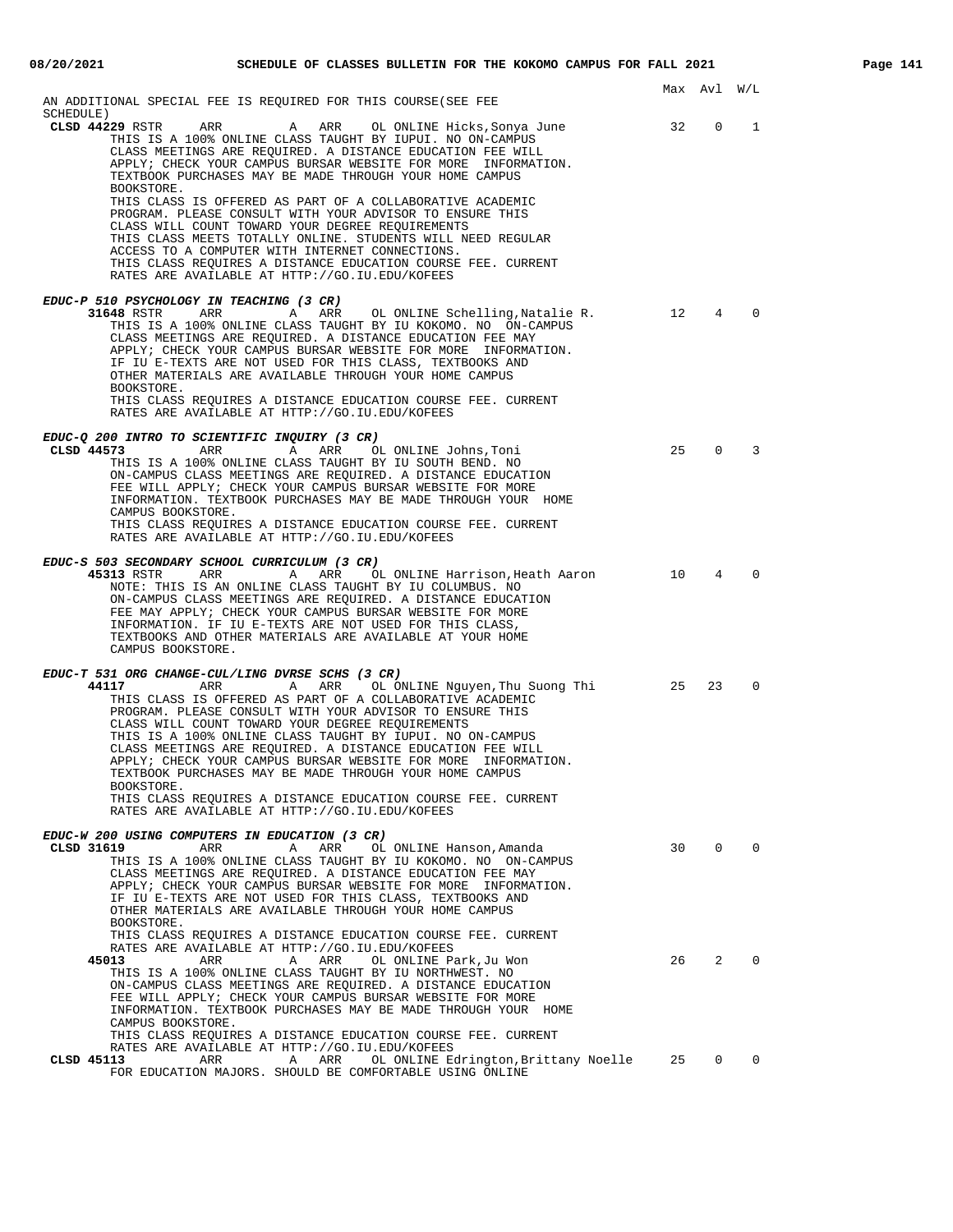Max Avl W/L RESOURCES. THIS IS A 100% ONLINE CLASS TAUGHT BY IU SOUTHEAST. NO ON-CAMPUS CLASS MEETINGS ARE REQUIRED. A DISTANCE EDUCATION FEE WILL APPLY; CHECK YOUR CAMPUS BURSAR WEBSITE FOR MORE INFORMATION. IF IU E-TEXTS ARE NOT USED FOR THIS CLASS, TEXTBOOKS AND OTHER MATERIALS ARE AVAILABLE AT YOUR HOME CAMPUS BOOKSTORE. . THIS CLASS REQUIRES A DISTANCE EDUCATION COURSE FEE. CURRENT RATES ARE AVAILABLE AT HTTP://GO.IU.EDU/KOFEES A ARR OL ONLINE Bakerson, Michelle Ann 27 1 0 MAC OR PC LAPTOP REQUIRED THIS COURSE HAS BEEN APPROVED TO ENFORCE THE IU SOUTH BEND ATTENDANCE AND COURSE COMMITMENT POLICY AND THE FULL TEXT OF THIS POLICY IS AVAILABLE AT: HTTPS://STUDENTS.IUSB.EDU/REGISTRAR/POLICIES/ATTENDANCE.HTML CAMPUSWIDE GEN ED FUNDAMENTAL LITERACIES: COMPUTER LITERACY THIS IS A 100% ONLINE CLASS TAUGHT BY IU SOUTH BEND. NO ON-CAMPUS CLASS MEETINGS ARE REQUIRED. A DISTANCE EDUCATION FEE WILL APPLY; CHECK YOUR CAMPUS BURSAR WEBSITE FOR MORE INFORMATION. TEXTBOOK PURCHASES MAY BE MADE THROUGH YOUR HOME CAMPUS BOOKSTORE. CAMPUSWIDE GEN ED EXTENDED LITERACIES, EFFECTIVE FALL 2021 THIS CLASS REQUIRES A DISTANCE EDUCATION COURSE FEE. CURRENT RATES ARE AVAILABLE AT HTTP://GO.IU.EDU/KOFEES **EDUC-W 540 TECHNOLOGY-INFUSED CURRICULUM (3 CR) 32011** ARR A ARR OL ONLINE Kingsley,Tara Lynn 20 6 0<br>THIS IS A 100% ONLINE CLASS TAUGHT BY IU KOKOMO. NO ON-CAMPUS CLASS MEETINGS ARE REQUIRED. A DISTANCE EDUCATION FEE MAY APPLY; CHECK YOUR CAMPUS BURSAR WEBSITE FOR MORE INFORMATION. IF IU E-TEXTS ARE NOT USED FOR THIS CLASS, TEXTBOOKS AND OTHER MATERIALS ARE AVAILABLE THROUGH YOUR HOME CAMPUS BOOKSTORE. THIS CLASS IS OFFERED AS PART OF A JOINT ACADEMIC PROGRAM. PLEASE CONSULT WITH YOUR ADVISOR TO ENSURE THIS CLASS WILL COUNT TOWARD YOUR DEGREE REQUIREMENTS. THIS CLASS REQUIRES A DISTANCE EDUCATION COURSE FEE. CURRENT RATES ARE AVAILABLE AT HTTP://GO.IU.EDU/KOFEES **EDUC-X 460 BOOKS FOR READING INSTRUCTION (3 CR) CLSD 31780** ARR A ARR OL ONLINE Kingsley,Tara Lynn 20 0 0 THIS IS A 100% ONLINE CLASS TAUGHT BY IU KOKOMO. NO ON-CAMPUS CLASS MEETINGS ARE REQUIRED. A DISTANCE EDUCATION FEE MAY APPLY; CHECK YOUR CAMPUS BURSAR WEBSITE FOR MORE INFORMATION. IF IU E-TEXTS ARE NOT USED FOR THIS CLASS, TEXTBOOKS AND OTHER MATERIALS ARE AVAILABLE THROUGH YOUR HOME CAMPUS BOOKSTORE. THIS CLASS MEETS DURING THE FIRST EIGHT WEEKS OF THE SEMESTER. THIS CLASS REQUIRES A DISTANCE EDUCATION COURSE FEE. CURRENT RATES ARE AVAILABLE AT HTTP://GO.IU.EDU/KOFEES ADMISSION TO THE TEP REQUIRED **EDUC-X 470 PSYCHOLING TEACHERS OF READ (3 CR) 45314** ARR A ARR OL ONLINE McNeill,Erin Faye 20 7 0 THIS IS A 100% ONLINE CLASS TAUGHT BY IU COLUMBUS. NO ON-CAMPUS CLASS MEETINGS ARE REQUIRED. A DISTANCE EDUCATION FEE WILL APPLY; CHECK YOUR CAMPUS BURSAR WEBSITE FOR MORE INFORMATION. IF IU E-TEXTS ARE NOT USED FOR THIS CLASS, TEXTBOOKS AND OTHER MATERIALS ARE AVAILABLE AT YOUR HOME CAMPUS BOOKSTORE. THIS CLASS REQUIRES A DISTANCE EDUCATION COURSE FEE. CURRENT RATES ARE AVAILABLE AT HTTP://GO.IU.EDU/KOFEES **EDUC-Y 520 STRATEGIES FOR EDUC INQUIRY (3 CR) ARR A** ARR OL ONLINE Benna, Anita Marie 27 0 0 THIS IS A 100% ONLINE CLASS TAUGHT BY IU NORTHWEST. NO ON-CAMPUS CLASS MEETINGS ARE REQUIRED. A DISTANCE EDUCATION FEE WILL APPLY; CHECK YOUR CAMPUS BURSAR WEBSITE FOR MORE INFORMATION. TEXTBOOK PURCHASES MAY BE MADE THROUGH YOUR HOME CAMPUS BOOKSTORE. THIS CLASS REQUIRES A DISTANCE EDUCATION COURSE FEE. CURRENT RATES ARE AVAILABLE AT HTTP://GO.IU.EDU/KOFEES STDNT TEACHING SPECIAL EDUCATN (011) **EDUC-K 488 SUPERVISED TCHNG IN SPEC EDUC (3 - 12 CR)**

ARR A ARR Chailland, Charla D. 30 28 0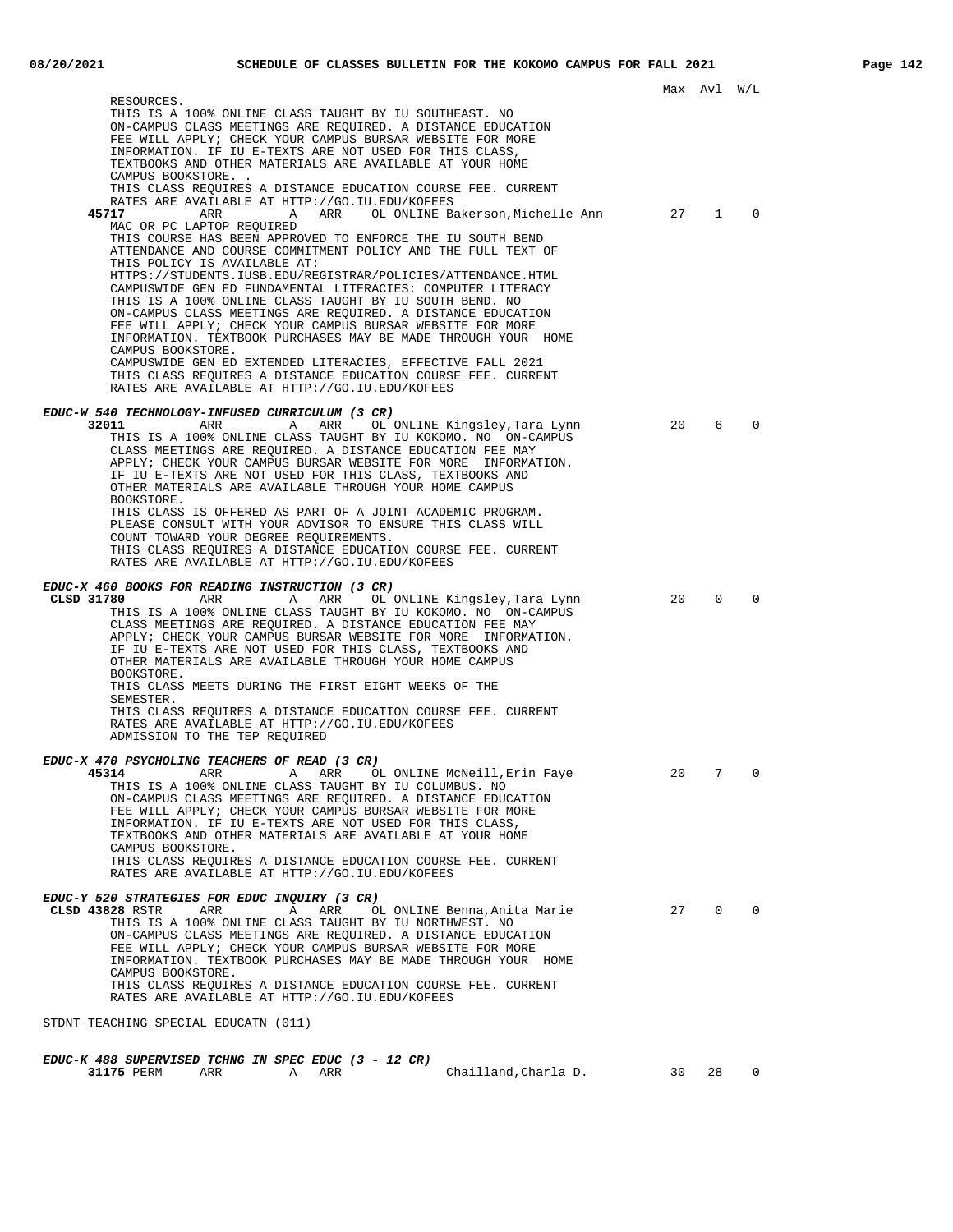THIS COURSE GRADED S/F ONLY. THIS CLASS MEETS DURING THE FIRST EIGHT WEEKS OF THE SEMESTER. THIS CLASS REQUIRES AN EDUC STUDENT TEACHING FEE II. CURRENT RATES ARE AVAILABLE AT HTTP://GO.IU.EDU/KOFEES

ELEMENTARY EDUCATION (015)

| $\Omega$<br>31147<br>05:00P-07:15P M KO 281 McGovern, Sherrie Sue 26<br>13<br>PERMISSION OF DEPARTMENT REQUIRED.<br>STUDENTS IN THIS SECTION OF EDUC-E325 MUST ALSO REGISTER FOR<br>EDUC-E340.<br>THIS CLASS WILL SHARE ADDITIONAL FIELD TIME EXPERIENCE WITH<br>DURING THE SCHOOL DAY WITH EDUC-E 340.<br>THIS CLASS REQUIRES AN EDUC PRACTICUM FEE. CURRENT RATES ARE<br>AVAILABLE AT HTTP://GO.IU.EDU/KOFEES<br>BASED ON EVOLVING COVID-19 PANDEMIC CONDITIONS AND<br>VACCINATION RESPONSE, THE WAY THIS CLASS IS TAUGHT<br>(INSTRUCTION MODE), IS SUBJECT TO CHANGE. STUDENTS WILL BE<br>INFORMED OF ANY CHANGES TO INSTRUCTION MODE.<br>EDUC-E 328 SCIENCE IN THE ELEMENTARY SCHL (3 CR)<br>25<br>6<br>$\mathbf 0$<br>31041<br>$08:45A-10:45A$<br>T<br>KO 176<br>Wang,Lu<br>STUDENTS WILL ALSO NEED TO ENROLL IN EDUC-E 341.<br>TEACHER MUST BE ADMITTED TO THE TEACHER EDUCATION PROGRAM.<br>BASED ON EVOLVING COVID-19 PANDEMIC CONDITIONS AND<br>VACCINATION RESPONSE, THE WAY THIS CLASS IS TAUGHT<br>(INSTRUCTION MODE), IS SUBJECT TO CHANGE. STUDENTS WILL BE<br>INFORMED OF ANY CHANGES TO INSTRUCTION MODE.<br>EDUC-E 339 METHODS OF TEACH LANG ARTS (3 CR)<br>10<br>0<br>$\mathbf 0$<br>CLSD 31148<br>$04:30P-07:15P$ R<br>KO 175<br>Williams,LaShaya M<br>STUDENTS WILL ALSO NEED TO ENROLL IN EDUC-E 343. |
|----------------------------------------------------------------------------------------------------------------------------------------------------------------------------------------------------------------------------------------------------------------------------------------------------------------------------------------------------------------------------------------------------------------------------------------------------------------------------------------------------------------------------------------------------------------------------------------------------------------------------------------------------------------------------------------------------------------------------------------------------------------------------------------------------------------------------------------------------------------------------------------------------------------------------------------------------------------------------------------------------------------------------------------------------------------------------------------------------------------------------------------------------------------------------------------------------------------------------------------------------------------------------------------------------------------------------|
|                                                                                                                                                                                                                                                                                                                                                                                                                                                                                                                                                                                                                                                                                                                                                                                                                                                                                                                                                                                                                                                                                                                                                                                                                                                                                                                            |
|                                                                                                                                                                                                                                                                                                                                                                                                                                                                                                                                                                                                                                                                                                                                                                                                                                                                                                                                                                                                                                                                                                                                                                                                                                                                                                                            |
|                                                                                                                                                                                                                                                                                                                                                                                                                                                                                                                                                                                                                                                                                                                                                                                                                                                                                                                                                                                                                                                                                                                                                                                                                                                                                                                            |
|                                                                                                                                                                                                                                                                                                                                                                                                                                                                                                                                                                                                                                                                                                                                                                                                                                                                                                                                                                                                                                                                                                                                                                                                                                                                                                                            |
|                                                                                                                                                                                                                                                                                                                                                                                                                                                                                                                                                                                                                                                                                                                                                                                                                                                                                                                                                                                                                                                                                                                                                                                                                                                                                                                            |
|                                                                                                                                                                                                                                                                                                                                                                                                                                                                                                                                                                                                                                                                                                                                                                                                                                                                                                                                                                                                                                                                                                                                                                                                                                                                                                                            |
|                                                                                                                                                                                                                                                                                                                                                                                                                                                                                                                                                                                                                                                                                                                                                                                                                                                                                                                                                                                                                                                                                                                                                                                                                                                                                                                            |
|                                                                                                                                                                                                                                                                                                                                                                                                                                                                                                                                                                                                                                                                                                                                                                                                                                                                                                                                                                                                                                                                                                                                                                                                                                                                                                                            |
|                                                                                                                                                                                                                                                                                                                                                                                                                                                                                                                                                                                                                                                                                                                                                                                                                                                                                                                                                                                                                                                                                                                                                                                                                                                                                                                            |
|                                                                                                                                                                                                                                                                                                                                                                                                                                                                                                                                                                                                                                                                                                                                                                                                                                                                                                                                                                                                                                                                                                                                                                                                                                                                                                                            |
|                                                                                                                                                                                                                                                                                                                                                                                                                                                                                                                                                                                                                                                                                                                                                                                                                                                                                                                                                                                                                                                                                                                                                                                                                                                                                                                            |
|                                                                                                                                                                                                                                                                                                                                                                                                                                                                                                                                                                                                                                                                                                                                                                                                                                                                                                                                                                                                                                                                                                                                                                                                                                                                                                                            |
|                                                                                                                                                                                                                                                                                                                                                                                                                                                                                                                                                                                                                                                                                                                                                                                                                                                                                                                                                                                                                                                                                                                                                                                                                                                                                                                            |
| THIS CLASS REQUIRES AN EDUC PRACTICUM FEE. CURRENT RATES ARE<br>AVAILABLE AT HTTP://GO.IU.EDU/KOFEES                                                                                                                                                                                                                                                                                                                                                                                                                                                                                                                                                                                                                                                                                                                                                                                                                                                                                                                                                                                                                                                                                                                                                                                                                       |
| PERMISSION OF DEPARTMENT REQUIRED.<br>FIELD EXPERIENCE WEDNESDAY 8:45-11:45 AM. THIS IS A SHARED                                                                                                                                                                                                                                                                                                                                                                                                                                                                                                                                                                                                                                                                                                                                                                                                                                                                                                                                                                                                                                                                                                                                                                                                                           |
| FIELD EXPERIENCE WITH EDUC-E 343.                                                                                                                                                                                                                                                                                                                                                                                                                                                                                                                                                                                                                                                                                                                                                                                                                                                                                                                                                                                                                                                                                                                                                                                                                                                                                          |
| BASED ON EVOLVING COVID-19 PANDEMIC CONDITIONS AND<br>VACCINATION RESPONSE, THE WAY THIS CLASS IS TAUGHT                                                                                                                                                                                                                                                                                                                                                                                                                                                                                                                                                                                                                                                                                                                                                                                                                                                                                                                                                                                                                                                                                                                                                                                                                   |
| (INSTRUCTION MODE), IS SUBJECT TO CHANGE. STUDENTS WILL BE<br>INFORMED OF ANY CHANGES TO INSTRUCTION MODE.                                                                                                                                                                                                                                                                                                                                                                                                                                                                                                                                                                                                                                                                                                                                                                                                                                                                                                                                                                                                                                                                                                                                                                                                                 |
| EDUC-E 340 METHODS OF TEACHING READING I (3 CR)                                                                                                                                                                                                                                                                                                                                                                                                                                                                                                                                                                                                                                                                                                                                                                                                                                                                                                                                                                                                                                                                                                                                                                                                                                                                            |
| 31149 PERM<br>26<br>13<br>$\Omega$<br>$04:30P-07:15P$ T<br>KO 102<br>Smith,Lyndsi Lee                                                                                                                                                                                                                                                                                                                                                                                                                                                                                                                                                                                                                                                                                                                                                                                                                                                                                                                                                                                                                                                                                                                                                                                                                                      |
| PERMISSION OF DEPARTMENT REQUIRED.<br>ADDITIONAL FIELD EXPERIENCE REQUIRED DURING SCHOOL DAY.                                                                                                                                                                                                                                                                                                                                                                                                                                                                                                                                                                                                                                                                                                                                                                                                                                                                                                                                                                                                                                                                                                                                                                                                                              |
| THIS CLASS REQUIRES AN EDUC PRACTICUM FEE. CURRENT RATES ARE<br>AVAILABLE AT HTTP://GO.IU.EDU/KOFEES                                                                                                                                                                                                                                                                                                                                                                                                                                                                                                                                                                                                                                                                                                                                                                                                                                                                                                                                                                                                                                                                                                                                                                                                                       |
| BASED ON EVOLVING COVID-19 PANDEMIC CONDITIONS AND<br>VACCINATION RESPONSE, THE WAY THIS CLASS IS TAUGHT                                                                                                                                                                                                                                                                                                                                                                                                                                                                                                                                                                                                                                                                                                                                                                                                                                                                                                                                                                                                                                                                                                                                                                                                                   |
| (INSTRUCTION MODE), IS SUBJECT TO CHANGE. STUDENTS WILL BE                                                                                                                                                                                                                                                                                                                                                                                                                                                                                                                                                                                                                                                                                                                                                                                                                                                                                                                                                                                                                                                                                                                                                                                                                                                                 |
| INFORMED OF ANY CHANGES TO INSTRUCTION MODE.<br>THIS CLASS WILL MEET OFF-CAMPUS. THE INSTRUCTOR WILL BE                                                                                                                                                                                                                                                                                                                                                                                                                                                                                                                                                                                                                                                                                                                                                                                                                                                                                                                                                                                                                                                                                                                                                                                                                    |
| COMMUNICATION LOCATION DETAILS.                                                                                                                                                                                                                                                                                                                                                                                                                                                                                                                                                                                                                                                                                                                                                                                                                                                                                                                                                                                                                                                                                                                                                                                                                                                                                            |
| EDUC-E 341 METHODS OF TEACHING READING II (3 CR)<br>23<br>5<br>$\Omega$<br>31224<br>09:00A-11:45A M<br>KO 289<br>Kingsley,Tara Lynn                                                                                                                                                                                                                                                                                                                                                                                                                                                                                                                                                                                                                                                                                                                                                                                                                                                                                                                                                                                                                                                                                                                                                                                        |
| PERMISSION OF DEPARTMENT REQUIRED. STUDENTS IN EDUC-E 341 MUST<br>ALSO REGISTER FOR EDUC-E328.                                                                                                                                                                                                                                                                                                                                                                                                                                                                                                                                                                                                                                                                                                                                                                                                                                                                                                                                                                                                                                                                                                                                                                                                                             |
| THIS CLASS REQUIRES AN EDUC PRACTICUM FEE. CURRENT RATES ARE                                                                                                                                                                                                                                                                                                                                                                                                                                                                                                                                                                                                                                                                                                                                                                                                                                                                                                                                                                                                                                                                                                                                                                                                                                                               |
| AVAILABLE AT HTTP://GO.IU.EDU/KOFEES<br>BASED ON EVOLVING COVID-19 PANDEMIC CONDITIONS AND                                                                                                                                                                                                                                                                                                                                                                                                                                                                                                                                                                                                                                                                                                                                                                                                                                                                                                                                                                                                                                                                                                                                                                                                                                 |
| VACCINATION RESPONSE, THE WAY THIS CLASS IS TAUGHT<br>(INSTRUCTION MODE), IS SUBJECT TO CHANGE. STUDENTS WILL BE                                                                                                                                                                                                                                                                                                                                                                                                                                                                                                                                                                                                                                                                                                                                                                                                                                                                                                                                                                                                                                                                                                                                                                                                           |
| INFORMED OF ANY CHANGES TO INSTRUCTION MODE.                                                                                                                                                                                                                                                                                                                                                                                                                                                                                                                                                                                                                                                                                                                                                                                                                                                                                                                                                                                                                                                                                                                                                                                                                                                                               |
| EDUC-E 343 MATH IN THE ELEM SCHOOLS (3 CR)                                                                                                                                                                                                                                                                                                                                                                                                                                                                                                                                                                                                                                                                                                                                                                                                                                                                                                                                                                                                                                                                                                                                                                                                                                                                                 |
| STUDENT MUST BE ADMITTED TO THE TEACHER EDUCATION PROGRAM.<br>12:30P-03:15P<br>18<br>6<br>$\mathbf 0$<br>31104<br>W<br>KO 176<br>Wang, Lu                                                                                                                                                                                                                                                                                                                                                                                                                                                                                                                                                                                                                                                                                                                                                                                                                                                                                                                                                                                                                                                                                                                                                                                  |
| PREREQUISITE: MATH-T109 OR MATH-T110<br>THIS TIME REFLECTS HALF OF THE SHARED PRACTICUM TIME                                                                                                                                                                                                                                                                                                                                                                                                                                                                                                                                                                                                                                                                                                                                                                                                                                                                                                                                                                                                                                                                                                                                                                                                                               |
| (8:45-11:45 AM) WITH EDUC-E 339.<br>THIS CLASS REQUIRES AN EDUC PRACTICUM FEE. CURRENT RATES ARE                                                                                                                                                                                                                                                                                                                                                                                                                                                                                                                                                                                                                                                                                                                                                                                                                                                                                                                                                                                                                                                                                                                                                                                                                           |
| AVAILABLE AT HTTP://GO.IU.EDU/KOFEES<br>STUDENTS WILL ALSO NEED TO ENROLL IN EDUC-E 339.                                                                                                                                                                                                                                                                                                                                                                                                                                                                                                                                                                                                                                                                                                                                                                                                                                                                                                                                                                                                                                                                                                                                                                                                                                   |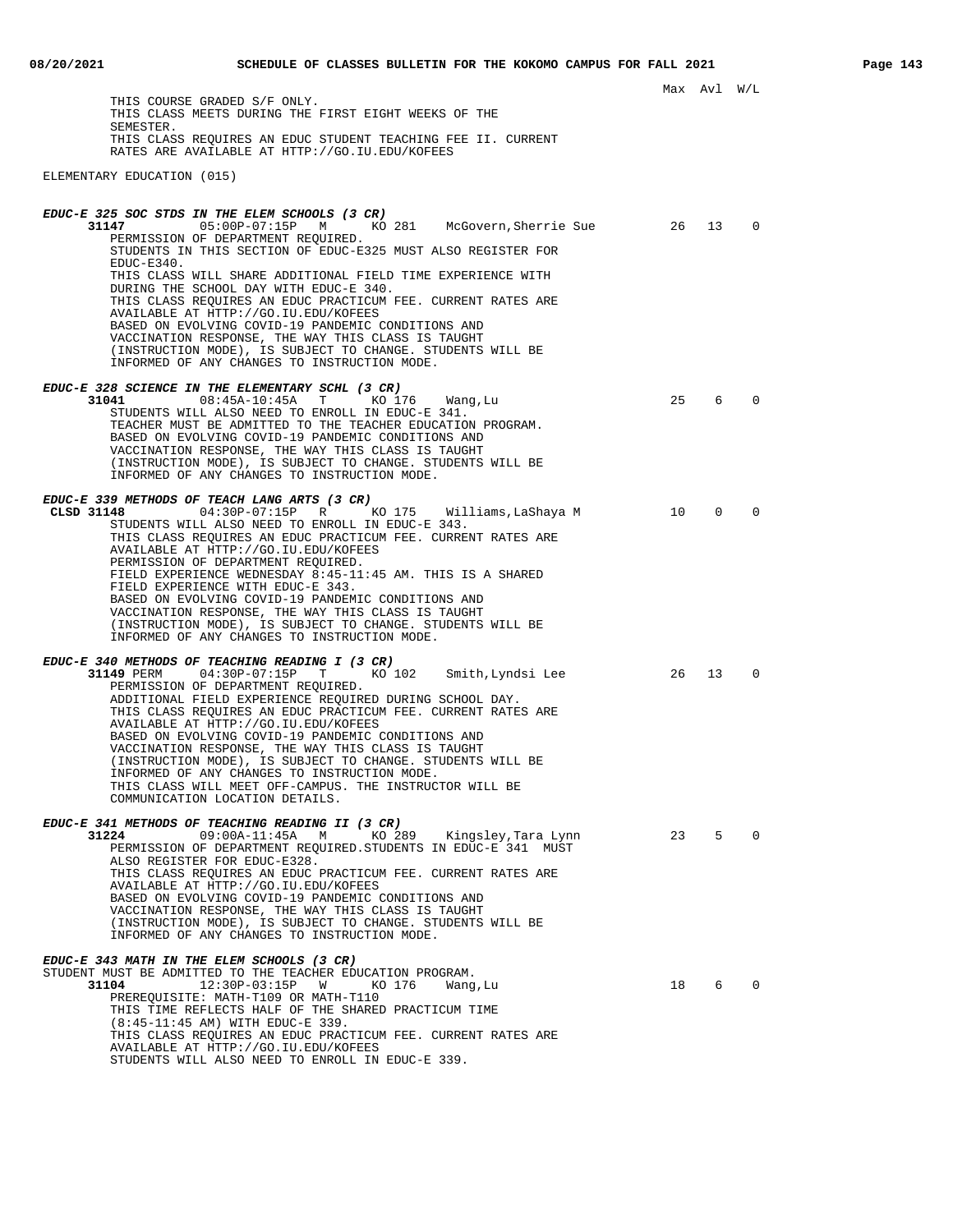|                                                                                                                                                                                                                                                                                                                                                                                                                                                                                                                                                                                                     |        | Max Avl W/L    |          |
|-----------------------------------------------------------------------------------------------------------------------------------------------------------------------------------------------------------------------------------------------------------------------------------------------------------------------------------------------------------------------------------------------------------------------------------------------------------------------------------------------------------------------------------------------------------------------------------------------------|--------|----------------|----------|
| BASED ON EVOLVING COVID-19 PANDEMIC CONDITIONS AND<br>VACCINATION RESPONSE, THE WAY THIS CLASS IS TAUGHT<br>(INSTRUCTION MODE), IS SUBJECT TO CHANGE. STUDENTS WILL BE<br>INFORMED OF ANY CHANGES TO INSTRUCTION MODE.                                                                                                                                                                                                                                                                                                                                                                              |        |                |          |
| EDUC-P 290 PROFESSIONAL PRACTICE: EDUC (2 CR)<br>31107<br>$04:15P-05:30P$ W<br>KO 176<br>Eby, Stephen<br>ADDITIONAL FIELD EXPERIENCES REQUIRED DURING THE SCHOOL DAY<br>TO BE HELD AT A LOCAL ELEMENTARY SCHOOL.<br>THIS CLASS REQUIRES AN EDUC EARLY EXPERIENCE FEE. CURRENT<br>RATES ARE AVAILABLE AT HTTP://GO.IU.EDU/KOFEES<br>ADDITIONAL ONLINE INSTRUCTION REQUIRED<br>BASED ON EVOLVING COVID-19 PANDEMIC CONDITIONS AND<br>VACCINATION RESPONSE, THE WAY THIS CLASS IS TAUGHT<br>(INSTRUCTION MODE), IS SUBJECT TO CHANGE. STUDENTS WILL BE<br>INFORMED OF ANY CHANGES TO INSTRUCTION MODE. | 35     | 5              | $\Omega$ |
| PRE-PROFESSIONAL COURSES (020)                                                                                                                                                                                                                                                                                                                                                                                                                                                                                                                                                                      |        |                |          |
| EDUC-F 205 STY OF EDUC & PRACT OF TCHING (3 CR)<br>31117 PERM<br>04:00P-06:00P M KO 176 Kemp,Benjamin<br>ADDITIONAL FIELD EXPERIENCE REQUIRED DURING THE SCHOOL DAY.<br>THIS CLASS REOUIRES AN EDUC EARLY EXPERIENCE FEE. CURRENT<br>RATES ARE AVAILABLE AT HTTP://GO.IU.EDU/KOFEES<br>ADDITIONAL ONLINE INSTRUCTION REOUIRED<br>BASED ON EVOLVING COVID-19 PANDEMIC CONDITIONS AND<br>VACCINATION RESPONSE, THE WAY THIS CLASS IS TAUGHT<br>(INSTRUCTION MODE), IS SUBJECT TO CHANGE. STUDENTS WILL BE<br>INFORMED OF ANY CHANGES TO INSTRUCTION MODE.                                             | 36     | 5              | $\Omega$ |
| EDUC-K 205 INTRO TO EXCEPTIONAL CHILDREN (3 CR)<br>ADDITIONAL FIELD EXPERIENCE REQUIRED DURING THE SCHOOL DAY.<br>31042<br>$10:00A-11:15A$ MW<br>KO 175 Beyioku,Cheryl<br>THIS CLASS REQUIRES AN EDUC EARLY EXPERIENCE FEE. CURRENT<br>RATES ARE AVAILABLE AT HTTP://GO.IU.EDU/KOFEES<br>BASED ON EVOLVING COVID-19 PANDEMIC CONDITIONS AND<br>VACCINATION RESPONSE, THE WAY THIS CLASS IS TAUGHT<br>(INSTRUCTION MODE), IS SUBJECT TO CHANGE. STUDENTS WILL BE                                                                                                                                     | 12     | 3              | $\Omega$ |
| INFORMED OF ANY CHANGES TO INSTRUCTION MODE.<br>31139<br>$10:00A-12:30P$ T<br>KO 206<br>Beyioku, Cheryl<br>ADDITIONAL FIELD EXPERIENCE REQUIRED DURING THE SCHOOL DAY.<br>THIS CLASS REQUIRES AN EDUC EARLY EXPERIENCE FEE. CURRENT<br>RATES ARE AVAILABLE AT HTTP://GO.IU.EDU/KOFEES<br>BASED ON EVOLVING COVID-19 PANDEMIC CONDITIONS AND<br>VACCINATION RESPONSE, THE WAY THIS CLASS IS TAUGHT<br>(INSTRUCTION MODE), IS SUBJECT TO CHANGE. STUDENTS WILL BE                                                                                                                                     | 10     | $\overline{4}$ | $\Omega$ |
| INFORMED OF ANY CHANGES TO INSTRUCTION MODE.<br>CLSD 44577<br>ARR<br>Α<br>ARR<br>OL ONLINE Sargent, Katie<br>THIS IS A 100% ONLINE CLASS TAUGHT BY IU SOUTH BEND. NO<br>ON-CAMPUS CLASS MEETINGS ARE REQUIRED. A DISTANCE EDUCATION<br>FEE WILL APPLY; CHECK YOUR CAMPUS BURSAR WEBSITE FOR MORE<br>INFORMATION. TEXTBOOK PURCHASES MAY BE MADE THROUGH YOUR HOME<br>CAMPUS BOOKSTORE.<br>THIS CLASS REQUIRES A DISTANCE EDUCATION COURSE FEE. CURRENT                                                                                                                                              | 25     | $\overline{0}$ | $\Omega$ |
| RATES ARE AVAILABLE AT HTTP://GO.IU.EDU/KOFEES<br>45001<br>ARR<br>ARR<br>OL ONLINE Kim, Eunjoo<br>Α<br>THIS IS A 100% ONLINE CLASS TAUGHT BY IU NORTHWEST. NO<br>ON-CAMPUS CLASS MEETINGS ARE REOUIRED. A DISTANCE EDUCATION<br>FEE WILL APPLY; CHECK YOUR CAMPUS BURSAR WEBSITE FOR MORE<br>INFORMATION. TEXTBOOK PURCHASES MAY BE MADE THROUGH YOUR HOME<br>CAMPUS BOOKSTORE.<br>PREREQUISITE: EDUC F200 WITH A C OR BETTER<br>THIS CLASS REQUIRES A DISTANCE EDUCATION COURSE FEE. CURRENT<br>RATES ARE AVAILABLE AT HTTP://GO.IU.EDU/KOFEES                                                     | 26     | 2              | $\Omega$ |
| SECONDARY EDUCATION (035)                                                                                                                                                                                                                                                                                                                                                                                                                                                                                                                                                                           |        |                |          |
| EDUC-M 441 METH TCH SR/JR/MS SOC STUDIES (3 CR)<br>$05:00P-07:45P$<br>KO 179<br>31150 PERM<br>W<br>Colvin, Leah Suzanne<br>PERMISSION OF DEPARTMENT REQUIRED.<br>ADDITIONAL FIELD EXPERIENCE REQUIRED DURING SCHOOL DAY.<br>THIS COURSE WILL BE OFFERED TO BOTH SECONDARY UNDERGRADUATE<br>AND TRANCITION TO TRACUING CTUDENTS                                                                                                                                                                                                                                                                      | 12 3 0 |                |          |

AND TRANSITION TO TEACHING STUDENTS THIS CLASS REQUIRES AN EDUC PRACTICUM FEE. CURRENT RATES ARE AVAILABLE AT HTTP://GO.IU.EDU/KOFEES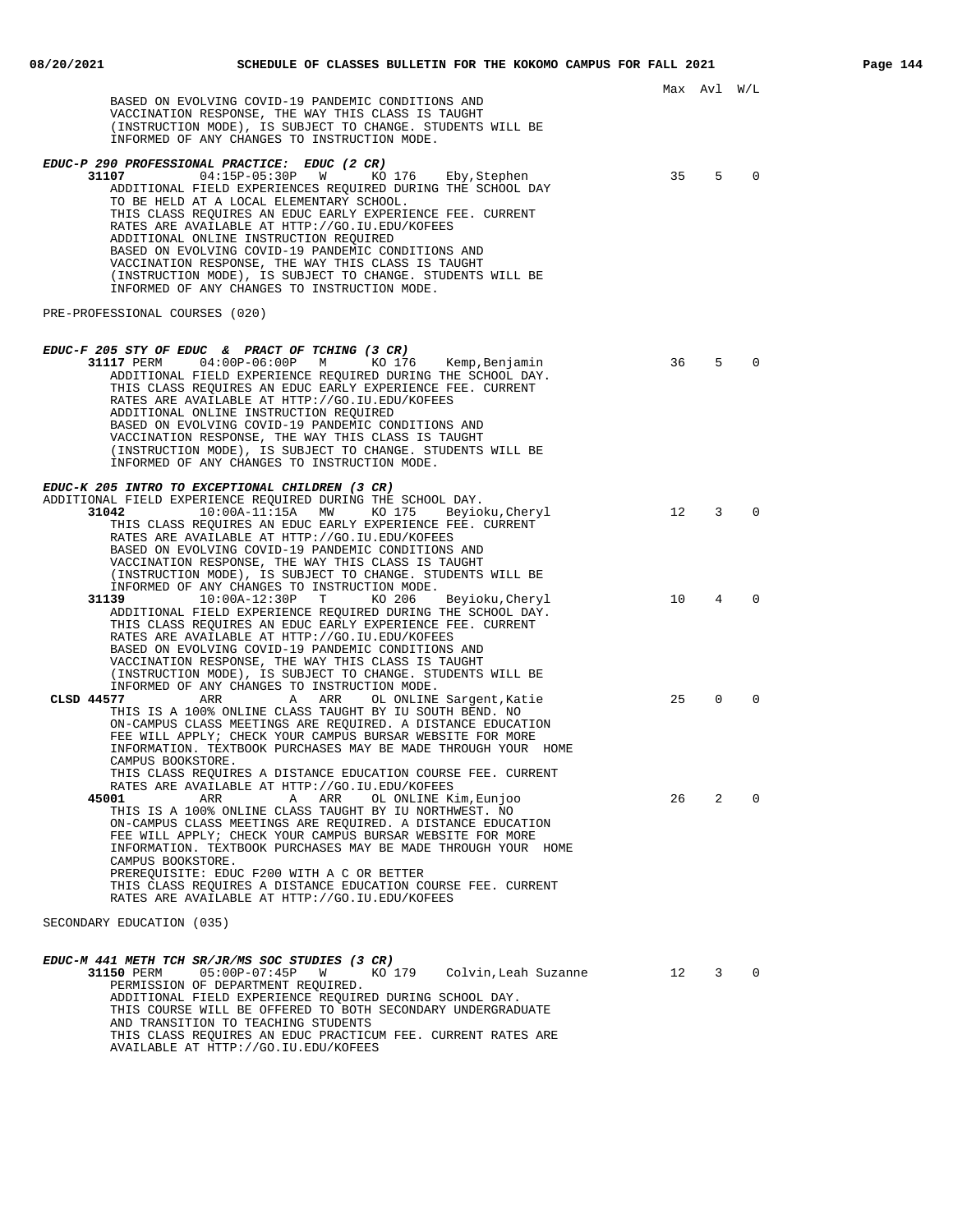| BASED ON EVOLVING COVID-19 PANDEMIC CONDITIONS AND<br>VACCINATION RESPONSE, THE WAY THIS CLASS IS TAUGHT<br>(INSTRUCTION MODE), IS SUBJECT TO CHANGE. STUDENTS WILL BE<br>INFORMED OF ANY CHANGES TO INSTRUCTION MODE.                                                                                                                                                                                                                                                                                                                                                                        |         | Max Avl W/L |              |
|-----------------------------------------------------------------------------------------------------------------------------------------------------------------------------------------------------------------------------------------------------------------------------------------------------------------------------------------------------------------------------------------------------------------------------------------------------------------------------------------------------------------------------------------------------------------------------------------------|---------|-------------|--------------|
| EDUC-M 452 METH OF TCH SH/JH/MS ENGLISH (3 CR)<br>ARR<br>ARR OL ONLINE Romero-Ivanova, Christina Louis è 0<br>31151 PERM<br>A<br>PERMISSION OF DEPARTMENT REOUIRED.<br>ADDITIONAL FIELD EXPERIENCE REQUIRED DURING SCHOOL DAY.<br>THIS COURSE WILL BE OFFERED TO BOTH SECONDARY UNDERGRADUATE<br>AND TRANSITION TO TEACHING STUDENTS.<br>THIS CLASS REOUIRES AN EDUC PRACTICUM FEE. CURRENT RATES ARE<br>AVAILABLE AT HTTP://GO.IU.EDU/KOFEES<br>THIS CLASS IS 100% ONLINE.<br>THIS CLASS REOUIRES A DISTANCE EDUCATION COURSE FEE. CURRENT<br>RATES ARE AVAILABLE AT HTTP://GO.IU.EDU/KOFEES |         |             | $1 \qquad 0$ |
| EDUC-M 464 METHODS OF TEACHING READING (3 CR)<br>31128 PERM<br>ARR OL ONLINE Kingsley, Tara Lynn<br>ARR<br>A<br>THIS CLASS IS 100% ONLINE.<br>THIS CLASS REOUIRES A DISTANCE EDUCATION COURSE FEE. CURRENT<br>RATES ARE AVAILABLE AT HTTP://GO.IU.EDU/KOFEES                                                                                                                                                                                                                                                                                                                                  | 25      | 6           | $\Omega$     |
| PROFESSIONAL CORE (040)<br>EDUC-M 300 TCHNG IN PLURALISTIC SOCIETY (3 CR)<br>KO 176 Grubb, Sarrah Jean<br>31137<br>$11:30A-12:45P$<br>TR.<br>BASED ON EVOLVING COVID-19 PANDEMIC CONDITIONS AND<br>VACCINATION RESPONSE, THE WAY THIS CLASS IS TAUGHT<br>(INSTRUCTION MODE), IS SUBJECT TO CHANGE. STUDENTS WILL BE<br>INFORMED OF ANY CHANGES TO INSTRUCTION MODE.                                                                                                                                                                                                                           | 35 14 0 |             |              |
| STUDENT TEACHING: SECONDARY (080)<br>EDUC-M 480 STUDENT TCH IN THE SECNDRY SCH (12 CR)<br>Chailland, Charla D.<br>31694 PERM<br>ARR<br>A<br>ARR<br>PERMISSION OF DEPARTMENT REQUIRED.<br>THIS COURSE GRADED S/F ONLY.<br>THIS CLASS REOUIRES AN EDUC STUDENT TEACHING FEE. CURRENT<br>RATES ARE AVAILABLE AT HTTP://GO.IU.EDU/KOFEES                                                                                                                                                                                                                                                          | 15 12 0 |             |              |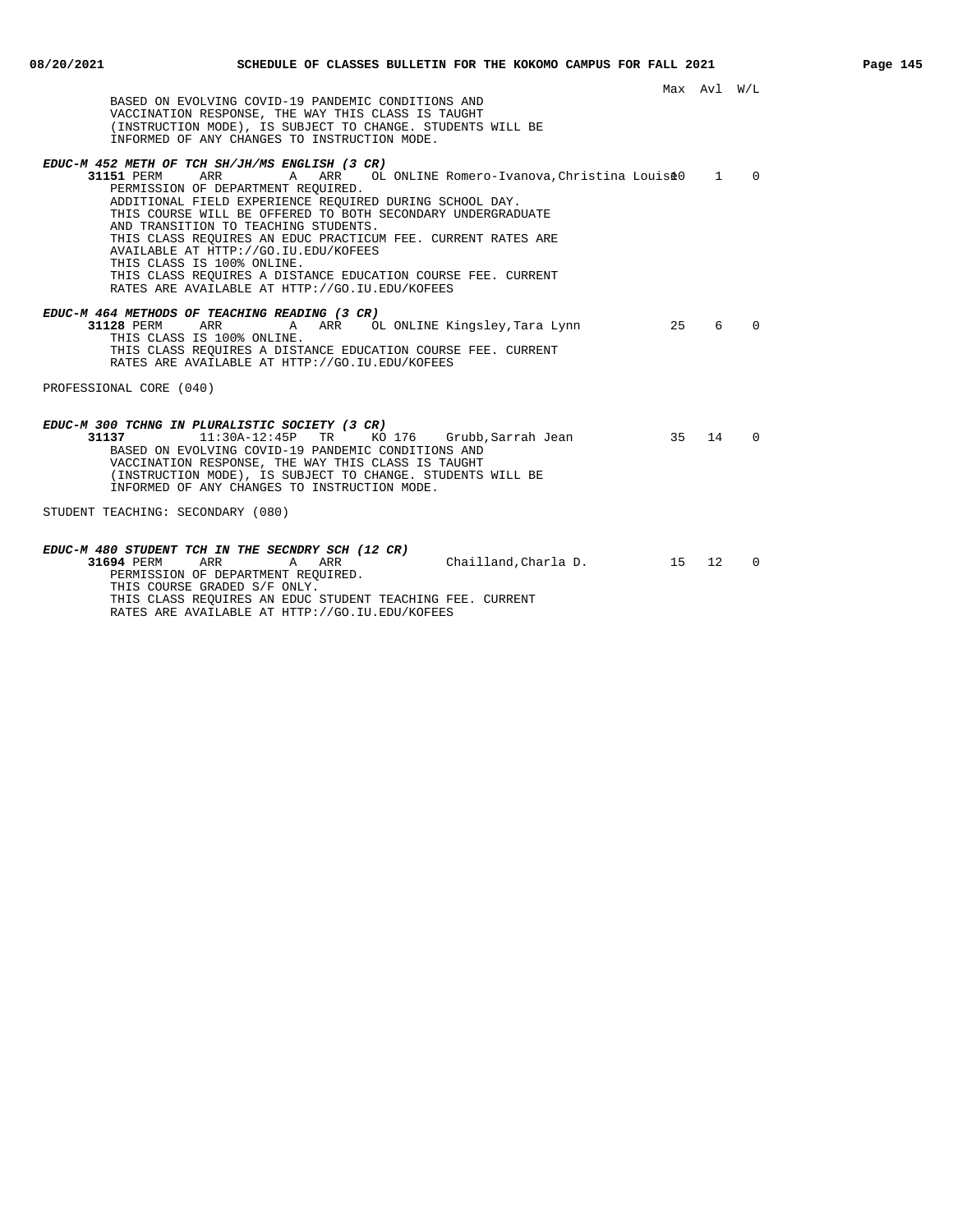**LABOR STUDIES (LSTU)**

Max Avl W/L

| LSTU-L 100 SURV OF UNIONS & COLLECTIVE BG (3 CR)<br>31389<br>ARR<br>Α<br>ARR<br>OL ONLINE Davis, Charles<br>THIS IS A MULTI-CAMPUS WEB-BASED COURSE OFFERED THROUGH THE<br>CANVAS SYSTEM (HTTP://CANVAS.IU.EDU). STUDENTS REGISTER FOR<br>THIS CLASS JUST LIKE TRADITIONAL FACE-TO-FACE CLASSROOM<br>COURSES. THERE ARE NO REOUIRED CLASSROOM MEETINGS -- ALL<br>INTERACTION BETWEEN INSTRUCTOR AND STUDENTS WILL TAKE PLACE<br>THROUGH CANVAS. BOOK INFORMATION IS AVAILABLE FROM THE IU<br>LABOR STUDIES WEB SITE: HTTP://LABOR.IU.EDU. PLEASE CONTACT<br>IU LABOR STUDIES FOR MORE INFORMATION HTTP://LABOR.IU.EDU,<br>800-822-4743, IULABOR@IUPUI.EDU.<br>THIS CLASS REQUIRES A DISTANCE EDUCATION COURSE FEE. CURRENT<br>RATES ARE AVAILABLE AT HTTP://GO.IU.EDU/KOFEES                                                                                                                                                                                                                                                                                                                                                                                                                                                                                                                                                                                                                                                                             | 5      | 5      | $\Omega$             |
|----------------------------------------------------------------------------------------------------------------------------------------------------------------------------------------------------------------------------------------------------------------------------------------------------------------------------------------------------------------------------------------------------------------------------------------------------------------------------------------------------------------------------------------------------------------------------------------------------------------------------------------------------------------------------------------------------------------------------------------------------------------------------------------------------------------------------------------------------------------------------------------------------------------------------------------------------------------------------------------------------------------------------------------------------------------------------------------------------------------------------------------------------------------------------------------------------------------------------------------------------------------------------------------------------------------------------------------------------------------------------------------------------------------------------------------------------------|--------|--------|----------------------|
| <i>LSTU-L 101 AMERICAN LABOR HISTORY (3 CR)</i>                                                                                                                                                                                                                                                                                                                                                                                                                                                                                                                                                                                                                                                                                                                                                                                                                                                                                                                                                                                                                                                                                                                                                                                                                                                                                                                                                                                                          |        |        |                      |
| 31851<br>ARR<br>ARR<br>OL ONLINE Mishler, Paul C<br>Α<br>THIS IS A MULTI-CAMPUS WEB-BASED COURSE OFFERED THROUGH THE<br>CANVAS SYSTEM (HTTP://CANVAS.IU.EDU). STUDENTS REGISTER FOR<br>THIS CLASS JUST LIKE TRADITIONAL FACE-TO-FACE CLASSROOM<br>COURSES. THERE ARE NO REQUIRED CLASSROOM MEETINGS -- ALL<br>INTERACTION BETWEEN INSTRUCTOR AND STUDENTS WILL TAKE PLACE<br>THROUGH CANVAS. BOOK INFORMATION IS AVAILABLE FROM THE IU<br>LABOR STUDIES WEB SITE: HTTP://LABOR.IU.EDU. PLEASE CONTACT<br>IU LABOR STUDIES FOR MORE INFORMATION HTTP://LABOR.IU.EDU,<br>800-822-4743, IULABOR@IUPUI.EDU.<br>THIS CLASS REQUIRES A DISTANCE EDUCATION COURSE FEE. CURRENT<br>RATES ARE AVAILABLE AT HTTP://GO.IU.EDU/KOFEES                                                                                                                                                                                                                                                                                                                                                                                                                                                                                                                                                                                                                                                                                                                                | 5      | 4      | $\Omega$             |
|                                                                                                                                                                                                                                                                                                                                                                                                                                                                                                                                                                                                                                                                                                                                                                                                                                                                                                                                                                                                                                                                                                                                                                                                                                                                                                                                                                                                                                                          |        |        |                      |
| LSTU-L 104 INTRODUCTION TO LABOR HISTORY (3 CR)<br>31853<br>ARR<br>Α<br>ARR<br>OL ONLINE Varga, Joseph J.<br>THIS IS A MULTI-CAMPUS WEB-BASED COURSE OFFERED THROUGH THE<br>CANVAS SYSTEM (HTTP://CANVAS.IU.EDU). STUDENTS REGISTER FOR<br>THIS CLASS JUST LIKE TRADITIONAL FACE-TO-FACE CLASSROOM<br>COURSES. THERE ARE NO REOUIRED CLASSROOM MEETINGS -- ALL<br>INTERACTION BETWEEN INSTRUCTOR AND STUDENTS WILL TAKE PLACE<br>THROUGH CANVAS. BOOK INFORMATION IS AVAILABLE FROM THE IU<br>LABOR STUDIES WEB SITE: HTTP://LABOR.IU.EDU. PLEASE CONTACT<br>IU LABOR STUDIES FOR MORE INFORMATION HTTP://LABOR.IU.EDU,<br>800-822-4743, IULABOR@IUPUI.EDU.<br>THIS CLASS REQUIRES A DISTANCE EDUCATION COURSE FEE. CURRENT<br>RATES ARE AVAILABLE AT HTTP://GO.IU.EDU/KOFEES<br>32343<br>ARR<br>OL ONLINE Mishler, Paul C<br>ARR<br>Α<br>THIS IS A MULTI-CAMPUS WEB-BASED COURSE OFFERED THROUGH THE<br>CANVAS SYSTEM (HTTP://CANVAS.IU.EDU). STUDENTS REGISTER FOR<br>THIS CLASS JUST LIKE TRADITIONAL FACE-TO-FACE CLASSROOM<br>COURSES. THERE ARE NO REQUIRED CLASSROOM MEETINGS -- ALL<br>INTERACTION BETWEEN INSTRUCTOR AND STUDENTS WILL TAKE PLACE<br>THROUGH CANVAS. BOOK INFORMATION IS AVAILABLE FROM THE IU<br>LABOR STUDIES WEB SITE: HTTP://LABOR.IU.EDU. PLEASE CONTACT<br>IU LABOR STUDIES FOR MORE INFORMATION HTTP://LABOR.IU.EDU,<br>800-822-4743, IULABOR@IUPUI.EDU.<br>THIS CLASS REQUIRES A DISTANCE EDUCATION COURSE FEE. CURRENT | 5<br>5 | 5<br>5 | $\Omega$<br>$\Omega$ |
| RATES ARE AVAILABLE AT HTTP://GO.IU.EDU/KOFEES                                                                                                                                                                                                                                                                                                                                                                                                                                                                                                                                                                                                                                                                                                                                                                                                                                                                                                                                                                                                                                                                                                                                                                                                                                                                                                                                                                                                           |        |        |                      |
| LSTU-L 110 INTRO TO LSTU: LABOR & SOCIETY (3 CR)<br>31115<br>ARR<br>A<br>ARR<br>OL ONLINE Casey, Gerrie<br>THIS CLASS REOUIRES A DISTANCE EDUCATION COURSE FEE. CURRENT<br>RATES ARE AVAILABLE AT HTTP://GO.IU.EDU/KOFEES                                                                                                                                                                                                                                                                                                                                                                                                                                                                                                                                                                                                                                                                                                                                                                                                                                                                                                                                                                                                                                                                                                                                                                                                                                | 5      | 5      | 0                    |
| LSTU-L 203 LABOR & THE POLITICAL SYSTEM (3 CR)<br>32033<br>ARR<br>OL ONLINE Mello, William J.<br>Α<br>ARR<br>THIS IS A MULTI-CAMPUS WEB-BASED COURSE OFFERED THROUGH THE<br>CANVAS SYSTEM (HTTP://CANVAS.IU.EDU). STUDENTS REGISTER FOR<br>THIS CLASS JUST LIKE TRADITIONAL FACE-TO-FACE CLASSROOM<br>COURSES. THERE ARE NO REOUIRED CLASSROOM MEETINGS -- ALL<br>INTERACTION BETWEEN INSTRUCTOR AND STUDENTS WILL TAKE PLACE<br>THROUGH CANVAS. BOOK INFORMATION IS AVAILABLE FROM THE IU<br>LABOR STUDIES WEB SITE: HTTP://LABOR.IU.EDU. PLEASE CONTACT<br>IU LABOR STUDIES FOR MORE INFORMATION HTTP://LABOR.IU.EDU,<br>800-822-4743, IULABOR@IUPUI.EDU.<br>THIS CLASS REQUIRES A DISTANCE EDUCATION COURSE FEE. CURRENT<br>RATES ARE AVAILABLE AT HTTP://GO.IU.EDU/KOFEES                                                                                                                                                                                                                                                                                                                                                                                                                                                                                                                                                                                                                                                                            | 5      | 5      | 0                    |
| LSTU-L 205 CONTEMPORARY LABOR PROBLEMS (3 CR)                                                                                                                                                                                                                                                                                                                                                                                                                                                                                                                                                                                                                                                                                                                                                                                                                                                                                                                                                                                                                                                                                                                                                                                                                                                                                                                                                                                                            |        |        |                      |

**32354** ARR A ARR OL ONLINE 5 5 0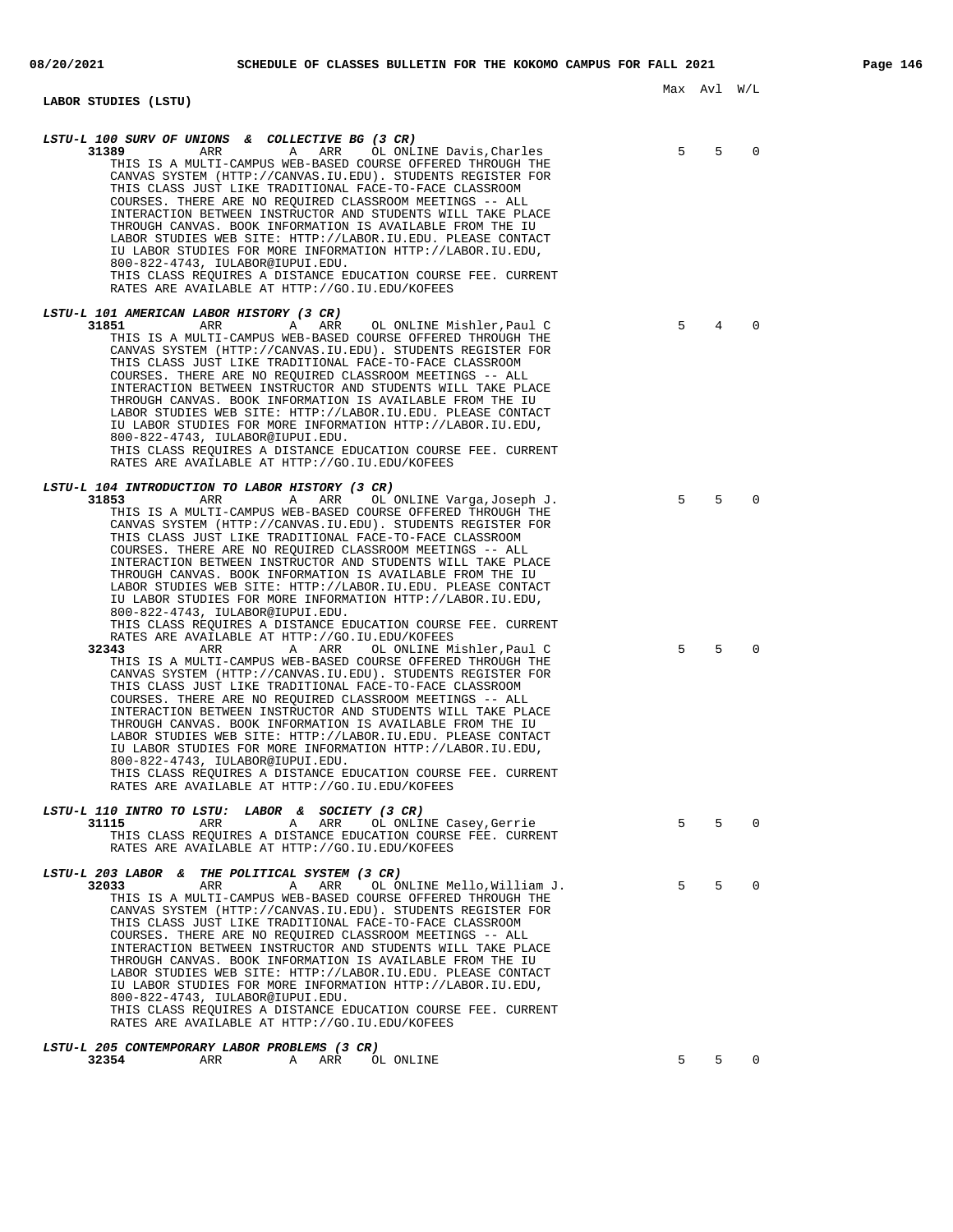|                                                                                                                                                                                                                                                                                                                                                                                                                                                                                                                                                                                                                                                                                                                                                                 | MAX AVI |   | - W / Li |
|-----------------------------------------------------------------------------------------------------------------------------------------------------------------------------------------------------------------------------------------------------------------------------------------------------------------------------------------------------------------------------------------------------------------------------------------------------------------------------------------------------------------------------------------------------------------------------------------------------------------------------------------------------------------------------------------------------------------------------------------------------------------|---------|---|----------|
| THIS IS A MULTI-CAMPUS WEB-BASED COURSE OFFERED THROUGH THE<br>CANVAS SYSTEM (HTTP://CANVAS.IU.EDU). STUDENTS REGISTER FOR<br>THIS CLASS JUST LIKE TRADITIONAL FACE-TO-FACE CLASSROOM<br>COURSES. THERE ARE NO REQUIRED CLASSROOM MEETINGS -- ALL<br>INTERACTION BETWEEN INSTRUCTOR AND STUDENTS WILL TAKE PLACE<br>THROUGH CANVAS. BOOK INFORMATION IS AVAILABLE FROM THE IU<br>LABOR STUDIES WEB SITE: HTTP://LABOR.IU.EDU. PLEASE CONTACT<br>IU LABOR STUDIES FOR MORE INFORMATION HTTP://LABOR.IU.EDU,<br>800-822-4743, IULABOR@IUPUI.EDU.<br>THIS CLASS REQUIRES A DISTANCE EDUCATION COURSE FEE. CURRENT<br>RATES ARE AVAILABLE AT HTTP://GO.IU.EDU/KOFEES                                                                                                |         |   |          |
| <i>LSTU-L 230 LABOR AND THE ECONOMY (3 CR)</i><br>32034<br>ARR<br>A<br>ARR<br>OL ONLINE Duggan, Lynn S.<br>THIS IS A MULTI-CAMPUS WEB-BASED COURSE OFFERED THROUGH THE<br>CANVAS SYSTEM (HTTP://CANVAS.IU.EDU). STUDENTS REGISTER FOR<br>THIS CLASS JUST LIKE TRADITIONAL FACE-TO-FACE CLASSROOM<br>COURSES. THERE ARE NO REQUIRED CLASSROOM MEETINGS -- ALL<br>INTERACTION BETWEEN INSTRUCTOR AND STUDENTS WILL TAKE PLACE<br>THROUGH CANVAS. BOOK INFORMATION IS AVAILABLE FROM THE IU<br>LABOR STUDIES WEB SITE: HTTP://LABOR.IU.EDU. PLEASE CONTACT<br>IU LABOR STUDIES FOR MORE INFORMATION HTTP://LABOR.IU.EDU,<br>800-822-4743, IULABOR@IUPUI.EDU.<br>THIS CLASS REQUIRES A DISTANCE EDUCATION COURSE FEE. CURRENT                                       | 5       | 5 | 0        |
| RATES ARE AVAILABLE AT HTTP://GO.IU.EDU/KOFEES<br><i>LSTU-L 290 TOPICS IN LABOR STUDIES (1 CR)</i>                                                                                                                                                                                                                                                                                                                                                                                                                                                                                                                                                                                                                                                              |         |   |          |
| VT: WHITE PRIVLGE IN THE WORKFORCE<br>32118<br>ARR<br>OL ONLINE Walker, Marquita R<br>A ARR<br>THIS IS A MULTI-CAMPUS WEB-BASED COURSE OFFERED THROUGH THE<br>CANVAS SYSTEM (HTTP://CANVAS.IU.EDU). STUDENTS REGISTER FOR<br>THIS CLASS JUST LIKE TRADITIONAL FACE-TO-FACE CLASSROOM<br>COURSES. THERE ARE NO REOUIRED CLASSROOM MEETINGS -- ALL<br>INTERACTION BETWEEN INSTRUCTOR AND STUDENTS WILL TAKE PLACE<br>THROUGH CANVAS. BOOK INFORMATION IS AVAILABLE FROM THE IU<br>LABOR STUDIES WEB SITE: HTTP://LABOR.IU.EDU. PLEASE CONTACT<br>IU LABOR STUDIES FOR MORE INFORMATION HTTP://LABOR.IU.EDU,<br>800-822-4743, IULABOR@IUPUI.EDU.<br>THIS CLASS REQUIRES A DISTANCE EDUCATION COURSE FEE. CURRENT<br>RATES ARE AVAILABLE AT HTTP://GO.IU.EDU/KOFEES | 5       | 3 | 0        |
| <i>LSTU-L 290 TOPICS IN LABOR STUDIES (3 CR)</i>                                                                                                                                                                                                                                                                                                                                                                                                                                                                                                                                                                                                                                                                                                                |         |   |          |
| VT: AMER DREAM IN AGE OF DECLINE<br>31316<br>ARR<br>OL ONLINE Hill, Patrick<br>ARR<br>A<br>THIS IS A MULTI-CAMPUS WEB-BASED COURSE OFFERED THROUGH THE<br>CANVAS SYSTEM (HTTP://CANVAS.IU.EDU). STUDENTS REGISTER FOR<br>THIS CLASS JUST LIKE TRADITIONAL FACE-TO-FACE CLASSROOM<br>COURSES. THERE ARE NO REQUIRED CLASSROOM MEETINGS -- ALL<br>INTERACTION BETWEEN INSTRUCTOR AND STUDENTS WILL TAKE PLACE<br>THROUGH CANVAS. BOOK INFORMATION IS AVAILABLE FROM THE IU<br>LABOR STUDIES WEB SITE: HTTP://LABOR.IU.EDU. PLEASE CONTACT<br>IU LABOR STUDIES FOR MORE INFORMATION HTTP://LABOR.IU.EDU,<br>800-822-4743, IULABOR@IUPUI.EDU.<br>THIS CLASS REQUIRES A DISTANCE EDUCATION COURSE FEE. CURRENT<br>RATES ARE AVAILABLE AT HTTP://GO.IU.EDU/KOFEES     | 5       | 5 | 0        |
| <i>LSTU-L 290 TOPICS IN LABOR STUDIES (1 CR)</i>                                                                                                                                                                                                                                                                                                                                                                                                                                                                                                                                                                                                                                                                                                                |         |   |          |
| VT: FAMILY MEDICAL LEAVE ACT<br>31239<br>ARR<br>ARR<br>OL ONLINE Sovereign, Rae<br>Α<br>THIS IS A MULTI-CAMPUS WEB-BASED COURSE OFFERED THROUGH THE<br>CANVAS SYSTEM (HTTP://CANVAS.IU.EDU). STUDENTS REGISTER FOR<br>THIS CLASS JUST LIKE TRADITIONAL FACE-TO-FACE CLASSROOM<br>COURSES. THERE ARE NO REOUIRED CLASSROOM MEETINGS -- ALL<br>INTERACTION BETWEEN INSTRUCTOR AND STUDENTS WILL TAKE PLACE<br>THROUGH CANVAS. BOOK INFORMATION IS AVAILABLE FROM THE IU<br>LABOR STUDIES WEB SITE: HTTP://LABOR.IU.EDU. PLEASE CONTACT<br>IU LABOR STUDIES FOR MORE INFORMATION HTTP://LABOR.IU.EDU,<br>800-822-4743, IULABOR@IUPUI.EDU.<br>THIS CLASS REQUIRES A DISTANCE EDUCATION COURSE FEE. CURRENT<br>RATES ARE AVAILABLE AT HTTP://GO.IU.EDU/KOFEES        | 5       | 2 | $\Omega$ |
| VT: PREVENTING WORKPLACE VIOLENCE<br>31240<br>ARR<br>OL ONLINE Sovereign, Rae<br>Α<br>ARR                                                                                                                                                                                                                                                                                                                                                                                                                                                                                                                                                                                                                                                                       | 5       | 5 | $\Omega$ |
|                                                                                                                                                                                                                                                                                                                                                                                                                                                                                                                                                                                                                                                                                                                                                                 |         |   |          |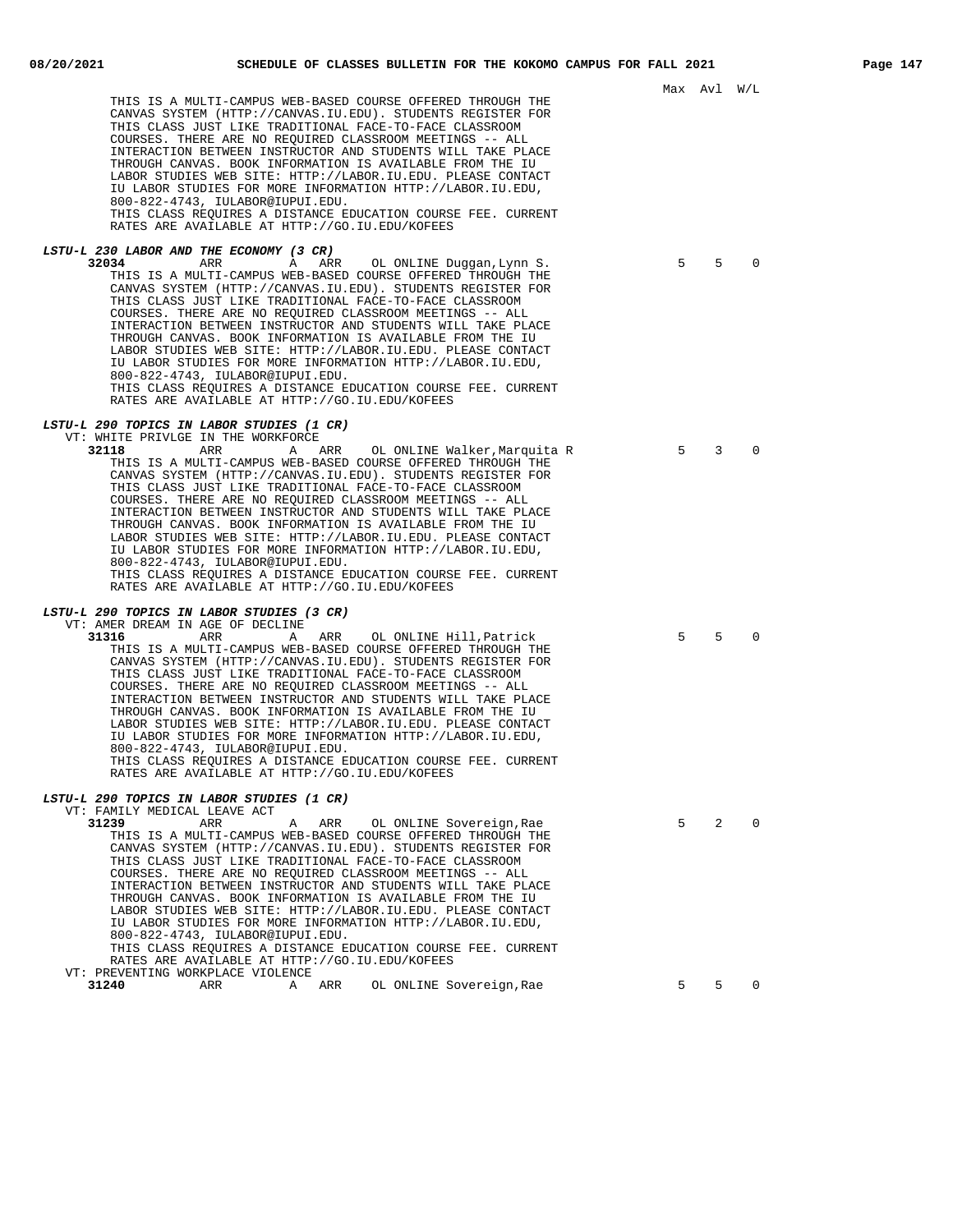|                                                                                                                            |   | Max Avl W/L     |          |
|----------------------------------------------------------------------------------------------------------------------------|---|-----------------|----------|
| THIS IS A MULTI-CAMPUS WEB-BASED COURSE OFFERED THROUGH THE                                                                |   |                 |          |
| CANVAS SYSTEM (HTTP://CANVAS.IU.EDU). STUDENTS REGISTER FOR<br>THIS CLASS JUST LIKE TRADITIONAL FACE-TO-FACE CLASSROOM     |   |                 |          |
| COURSES. THERE ARE NO REQUIRED CLASSROOM MEETINGS -- ALL                                                                   |   |                 |          |
| INTERACTION BETWEEN INSTRUCTOR AND STUDENTS WILL TAKE PLACE                                                                |   |                 |          |
| THROUGH CANVAS. BOOK INFORMATION IS AVAILABLE FROM THE IU                                                                  |   |                 |          |
| LABOR STUDIES WEB SITE: HTTP://LABOR.IU.EDU. PLEASE CONTACT<br>IU LABOR STUDIES FOR MORE INFORMATION HTTP://LABOR.IU.EDU,  |   |                 |          |
| 800-822-4743, IULABOR@IUPUI.EDU.                                                                                           |   |                 |          |
| THIS CLASS REQUIRES A DISTANCE EDUCATION COURSE FEE. CURRENT                                                               |   |                 |          |
| RATES ARE AVAILABLE AT HTTP://GO.IU.EDU/KOFEES                                                                             |   |                 |          |
| VT: PREV SEXUAL HARASSMNT IN WRKPL<br>31241<br>A ARR<br>ARR<br>OL ONLINE Sovereign, Rae                                    | 5 | 2               | $\Omega$ |
| THIS IS A MULTI-CAMPUS WEB-BASED COURSE OFFERED THROUGH THE                                                                |   |                 |          |
| CANVAS SYSTEM (HTTP://CANVAS.IU.EDU). STUDENTS REGISTER FOR                                                                |   |                 |          |
| THIS CLASS JUST LIKE TRADITIONAL FACE-TO-FACE CLASSROOM                                                                    |   |                 |          |
| COURSES. THERE ARE NO REOUIRED CLASSROOM MEETINGS -- ALL<br>INTERACTION BETWEEN INSTRUCTOR AND STUDENTS WILL TAKE PLACE    |   |                 |          |
| THROUGH CANVAS. BOOK INFORMATION IS AVAILABLE FROM THE IU                                                                  |   |                 |          |
| LABOR STUDIES WEB SITE: HTTP://LABOR.IU.EDU. PLEASE CONTACT                                                                |   |                 |          |
| IU LABOR STUDIES FOR MORE INFORMATION HTTP://LABOR.IU.EDU,                                                                 |   |                 |          |
| 800-822-4743, IULABOR@IUPUI.EDU.<br>THIS CLASS REQUIRES A DISTANCE EDUCATION COURSE FEE. CURRENT                           |   |                 |          |
| RATES ARE AVAILABLE AT HTTP://GO.IU.EDU/KOFEES                                                                             |   |                 |          |
| VT: THE BULLY IN THE WORKPLACE                                                                                             |   |                 |          |
| 31242<br>ARR<br>OL ONLINE Sovereign, Rae<br>A<br>ARR                                                                       | 5 | 2               | 0        |
| THIS IS A MULTI-CAMPUS WEB-BASED COURSE OFFERED THROUGH THE<br>CANVAS SYSTEM (HTTP://CANVAS.IU.EDU). STUDENTS REGISTER FOR |   |                 |          |
| THIS CLASS JUST LIKE TRADITIONAL FACE-TO-FACE CLASSROOM                                                                    |   |                 |          |
| COURSES. THERE ARE NO REOUIRED CLASSROOM MEETINGS -- ALL                                                                   |   |                 |          |
| INTERACTION BETWEEN INSTRUCTOR AND STUDENTS WILL TAKE PLACE                                                                |   |                 |          |
| THROUGH CANVAS. BOOK INFORMATION IS AVAILABLE FROM THE IU<br>LABOR STUDIES WEB SITE: HTTP://LABOR.IU.EDU. PLEASE CONTACT   |   |                 |          |
| IU LABOR STUDIES FOR MORE INFORMATION HTTP://LABOR.IU.EDU,                                                                 |   |                 |          |
| 800-822-4743, IULABOR@IUPUI.EDU.                                                                                           |   |                 |          |
| THIS CLASS REQUIRES A DISTANCE EDUCATION COURSE FEE. CURRENT                                                               |   |                 |          |
| RATES ARE AVAILABLE AT HTTP://GO.IU.EDU/KOFEES                                                                             |   |                 |          |
| LSTU-L 290 TOPICS IN LABOR STUDIES (3 CR)                                                                                  |   |                 |          |
| VT: DIVERSITY & INEQUALITY IN AMER                                                                                         | 5 | 5               | $\Omega$ |
| 32345<br>ARR<br>ARR OL ONLINE Mello,William J.<br>A<br>THIS IS A MULTI-CAMPUS WEB-BASED COURSE OFFERED THROUGH THE         |   |                 |          |
| CANVAS SYSTEM (HTTP://CANVAS.IU.EDU). STUDENTS REGISTER FOR                                                                |   |                 |          |
| THIS CLASS JUST LIKE TRADITIONAL FACE-TO-FACE CLASSROOM                                                                    |   |                 |          |
| COURSES. THERE ARE NO REQUIRED CLASSROOM MEETINGS -- ALL                                                                   |   |                 |          |
| INTERACTION BETWEEN INSTRUCTOR AND STUDENTS WILL TAKE PLACE<br>THROUGH CANVAS. BOOK INFORMATION IS AVAILABLE FROM THE IU   |   |                 |          |
| LABOR STUDIES WEB SITE: HTTP://LABOR.IU.EDU. PLEASE CONTACT                                                                |   |                 |          |
| IU LABOR STUDIES FOR MORE INFORMATION HTTP://LABOR.IU.EDU,                                                                 |   |                 |          |
| 800-822-4743, IULABOR@IUPUI.EDU.<br>THIS CLASS REOUIRES A DISTANCE EDUCATION COURSE FEE. CURRENT                           |   |                 |          |
| RATES ARE AVAILABLE AT HTTP://GO.IU.EDU/KOFEES                                                                             |   |                 |          |
|                                                                                                                            |   |                 |          |
| LSTU-L 314 ETHICAL DILEMMAS IN WORKPLACE (3 CR)                                                                            |   |                 |          |
| 31123<br>ARR ARR ARR<br>OL ONLINE Varga, Joseph J.<br>THIS IS A MULTI-CAMPUS WEB-BASED COURSE OFFERED THROUGH THE          | 5 | $4\overline{ }$ | 0        |
| CANVAS SYSTEM (HTTP://CANVAS.IU.EDU). STUDENTS REGISTER FOR                                                                |   |                 |          |
| THIS CLASS JUST LIKE TRADITIONAL FACE-TO-FACE CLASSROOM                                                                    |   |                 |          |
| COURSES. THERE ARE NO REQUIRED CLASSROOM MEETINGS -- ALL                                                                   |   |                 |          |
| INTERACTION BETWEEN INSTRUCTOR AND STUDENTS WILL TAKE PLACE<br>THROUGH CANVAS. BOOK INFORMATION IS AVAILABLE FROM THE IU   |   |                 |          |
| LABOR STUDIES WEB SITE: HTTP://LABOR.IU.EDU. PLEASE CONTACT                                                                |   |                 |          |
| IU LABOR STUDIES FOR MORE INFORMATION HTTP://LABOR.IU.EDU,                                                                 |   |                 |          |
| 800-822-4743, IULABOR@IUPUI.EDU.                                                                                           |   |                 |          |
| THIS CLASS REQUIRES A DISTANCE EDUCATION COURSE FEE. CURRENT<br>RATES ARE AVAILABLE AT HTTP://GO.IU.EDU/KOFEES             |   |                 |          |
|                                                                                                                            |   |                 |          |
| <i>LSTU-L 315 THE ORGANIZATION OF WORK (3 CR)</i>                                                                          | 5 | 4               | $\Omega$ |
| 32035<br>OL ONLINE Mello, William J.<br>ARR<br>Α<br>ARR<br>THIS IS A MULTI-CAMPUS WEB-BASED COURSE OFFERED THROUGH THE     |   |                 |          |
| CANVAS SYSTEM (HTTP://CANVAS.IU.EDU). STUDENTS REGISTER FOR                                                                |   |                 |          |
| THIS CLASS JUST LIKE TRADITIONAL FACE-TO-FACE CLASSROOM                                                                    |   |                 |          |
| COURSES. THERE ARE NO REQUIRED CLASSROOM MEETINGS -- ALL                                                                   |   |                 |          |
| INTERACTION BETWEEN INSTRUCTOR AND STUDENTS WILL TAKE PLACE<br>THROUGH CANVAS. BOOK INFORMATION IS AVAILABLE FROM THE IU   |   |                 |          |

LABOR STUDIES WEB SITE: HTTP://LABOR.IU.EDU. PLEASE CONTACT IU LABOR STUDIES FOR MORE INFORMATION HTTP://LABOR.IU.EDU,

THIS CLASS REQUIRES A DISTANCE EDUCATION COURSE FEE. CURRENT

800-822-4743, IULABOR@IUPUI.EDU.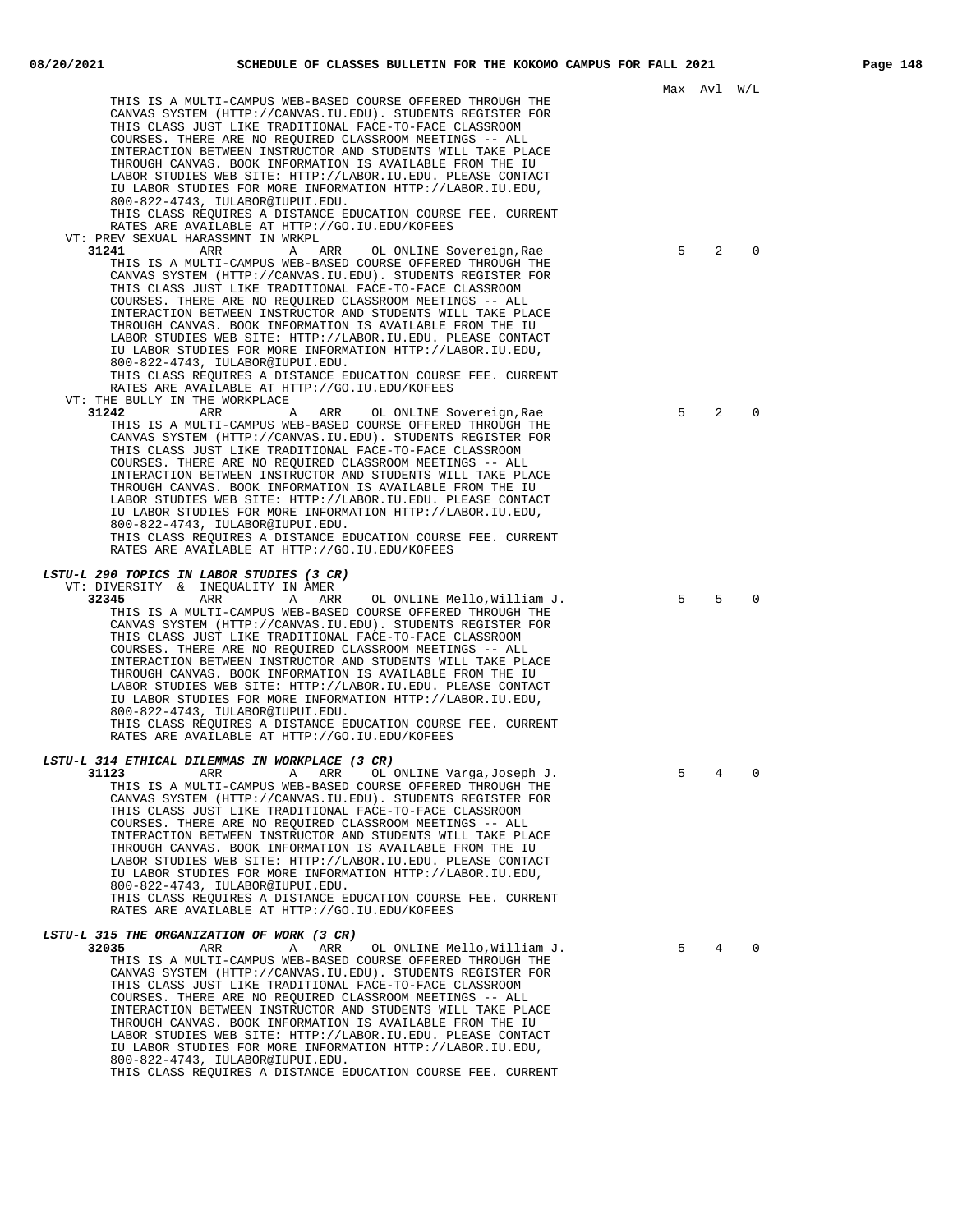| RATES ARE AVAILABLE AT HTTP://GO.IU.EDU/KOFEES                                                                                                                                         |                 | Max Avl W/L |              |
|----------------------------------------------------------------------------------------------------------------------------------------------------------------------------------------|-----------------|-------------|--------------|
| LSTU-L 385 CLASS, RACE, GENDER & WORK (3 CR)<br>32347<br>ARR<br>ARR<br>A<br>OL ONLINE                                                                                                  | 5               | 3           | 0            |
| THIS IS A MULTI-CAMPUS WEB-BASED COURSE OFFERED THROUGH THE<br>CANVAS SYSTEM (HTTP://CANVAS.IU.EDU). STUDENTS REGISTER FOR                                                             |                 |             |              |
| THIS CLASS JUST LIKE TRADITIONAL FACE-TO-FACE CLASSROOM<br>COURSES. THERE ARE NO REOUIRED CLASSROOM MEETINGS -- ALL<br>INTERACTION BETWEEN INSTRUCTOR AND STUDENTS WILL TAKE PLACE     |                 |             |              |
| THROUGH CANVAS. BOOK INFORMATION IS AVAILABLE FROM THE IU<br>LABOR STUDIES WEB SITE: HTTP://LABOR.IU.EDU. PLEASE CONTACT<br>IU LABOR STUDIES FOR MORE INFORMATION HTTP://LABOR.IU.EDU, |                 |             |              |
| 800-822-4743, IULABOR@IUPUI.EDU.<br>THIS CLASS REOUIRES A DISTANCE EDUCATION COURSE FEE. CURRENT                                                                                       |                 |             |              |
| RATES ARE AVAILABLE AT HTTP://GO.IU.EDU/KOFEES                                                                                                                                         |                 |             |              |
| LSTU-L 390 TOPICS IN LABOR STUDIES (3 CR)<br>VT: CLASS AND LABOR IN POLITICS                                                                                                           |                 |             |              |
| 32348<br>ARR<br>Α<br>ARR<br>OL ONLINE                                                                                                                                                  | 5               | 5           | $\Omega$     |
| THIS IS A MULTI-CAMPUS WEB-BASED COURSE OFFERED THROUGH THE<br>CANVAS SYSTEM (HTTP://CANVAS.IU.EDU). STUDENTS REGISTER FOR<br>THIS CLASS JUST LIKE TRADITIONAL FACE-TO-FACE CLASSROOM  |                 |             |              |
| COURSES. THERE ARE NO REOUIRED CLASSROOM MEETINGS -- ALL<br>INTERACTION BETWEEN INSTRUCTOR AND STUDENTS WILL TAKE PLACE                                                                |                 |             |              |
| THROUGH CANVAS. BOOK INFORMATION IS AVAILABLE FROM THE IU                                                                                                                              |                 |             |              |
| LABOR STUDIES WEB SITE: HTTP://LABOR.IU.EDU. PLEASE CONTACT<br>IU LABOR STUDIES FOR MORE INFORMATION HTTP://LABOR.IU.EDU,                                                              |                 |             |              |
| 800-822-4743, IULABOR@IUPUI.EDU.<br>THIS CLASS REQUIRES A DISTANCE EDUCATION COURSE FEE. CURRENT                                                                                       |                 |             |              |
| RATES ARE AVAILABLE AT HTTP://GO.IU.EDU/KOFEES<br>VT: DIVERSITY AND INEQUALITY IN AM                                                                                                   |                 |             |              |
| 32349<br>ARR<br>ARR<br>OL ONLINE Mello, William J.<br>A                                                                                                                                | 5               | 5           | 0            |
| THIS IS A MULTI-CAMPUS WEB-BASED COURSE OFFERED THROUGH THE<br>CANVAS SYSTEM (HTTP://CANVAS.IU.EDU). STUDENTS REGISTER FOR                                                             |                 |             |              |
| THIS CLASS JUST LIKE TRADITIONAL FACE-TO-FACE CLASSROOM                                                                                                                                |                 |             |              |
| COURSES. THERE ARE NO REQUIRED CLASSROOM MEETINGS -- ALL                                                                                                                               |                 |             |              |
| INTERACTION BETWEEN INSTRUCTOR AND STUDENTS WILL TAKE PLACE<br>THROUGH CANVAS. BOOK INFORMATION IS AVAILABLE FROM THE IU                                                               |                 |             |              |
| LABOR STUDIES WEB SITE: HTTP://LABOR.IU.EDU. PLEASE CONTACT                                                                                                                            |                 |             |              |
| IU LABOR STUDIES FOR MORE INFORMATION HTTP://LABOR.IU.EDU,<br>800-822-4743, IULABOR@IUPUI.EDU.                                                                                         |                 |             |              |
| THIS CLASS REQUIRES A DISTANCE EDUCATION COURSE FEE. CURRENT                                                                                                                           |                 |             |              |
| RATES ARE AVAILABLE AT HTTP://GO.IU.EDU/KOFEES                                                                                                                                         |                 |             |              |
| VT: ESSENTIAL WORKRS: PUB HLTH & LAB<br>32351<br>ARR<br>OL ONLINE Zanoni, Joseph P<br>ARR<br>A                                                                                         | 10 <sup>°</sup> | 10          | $\mathbf{0}$ |
| THIS IS A MULTI-CAMPUS WEB-BASED COURSE OFFERED THROUGH THE                                                                                                                            |                 |             |              |
| CANVAS SYSTEM (HTTP://CANVAS.IU.EDU). STUDENTS REGISTER FOR<br>THIS CLASS JUST LIKE TRADITIONAL FACE-TO-FACE CLASSROOM                                                                 |                 |             |              |
| COURSES. THERE ARE NO REQUIRED CLASSROOM MEETINGS -- ALL                                                                                                                               |                 |             |              |
| INTERACTION BETWEEN INSTRUCTOR AND STUDENTS WILL TAKE PLACE                                                                                                                            |                 |             |              |
| THROUGH CANVAS. BOOK INFORMATION IS AVAILABLE FROM THE IU<br>LABOR STUDIES WEB SITE: HTTP://LABOR.IU.EDU. PLEASE CONTACT                                                               |                 |             |              |
| IU LABOR STUDIES FOR MORE INFORMATION HTTP://LABOR.IU.EDU,                                                                                                                             |                 |             |              |
| 800-822-4743, IULABOR@IUPUI.EDU.<br>THIS CLASS REOUIRES A DISTANCE EDUCATION COURSE FEE. CURRENT                                                                                       |                 |             |              |
| RATES ARE AVAILABLE AT HTTP://GO.IU.EDU/KOFEES                                                                                                                                         |                 |             |              |
| ** ERROR _ LSTU-L 430 **<br>Research (RES)                                                                                                                                             |                 |             | $\mathbf 0$  |
| 41754<br>ARR<br>OL ONLINE Walker, Marquita R<br>ARR<br>A<br>THIS IS A MULTI-CAMPUS WEB-BASED COURSE OFFERED THROUGH THE                                                                | 10              | 10          |              |
| CANVAS SYSTEM (HTTP://CANVAS.IU.EDU). STUDENTS REGISTER FOR<br>THIS CLASS JUST LIKE TRADITIONAL FACE-TO-FACE CLASSROOM                                                                 |                 |             |              |
| COURSES. THERE ARE NO REQUIRED CLASSROOM MEETINGS -- ALL<br>INTERACTION BETWEEN INSTRUCTOR AND STUDENTS WILL TAKE PLACE                                                                |                 |             |              |
| THROUGH CANVAS. BOOK INFORMATION IS AVAILABLE FROM THE IU<br>LABOR STUDIES WEB SITE: HTTP://LABOR.IU.EDU. PLEASE CONTACT                                                               |                 |             |              |
| IU LABOR STUDIES FOR MORE INFORMATION HTTP://LABOR.IU.EDU,<br>800-822-4743, IULABOR@IUPUI.EDU.                                                                                         |                 |             |              |
| THIS CLASS REQUIRES A DISTANCE EDUCATION COURSE FEE. CURRENT<br>RATES ARE AVAILABLE AT HTTP://GO.IU.EDU/KOFEES                                                                         |                 |             |              |
|                                                                                                                                                                                        |                 |             |              |
| WEB-BASED COURSES (010)                                                                                                                                                                |                 |             |              |
|                                                                                                                                                                                        |                 |             |              |

**31055** ARR A ARR OL ONLINE Davis,Charles 5 4 0

**LSTU-L 100 SURV OF UNIONS & COLLECTIVE BG (3 CR)**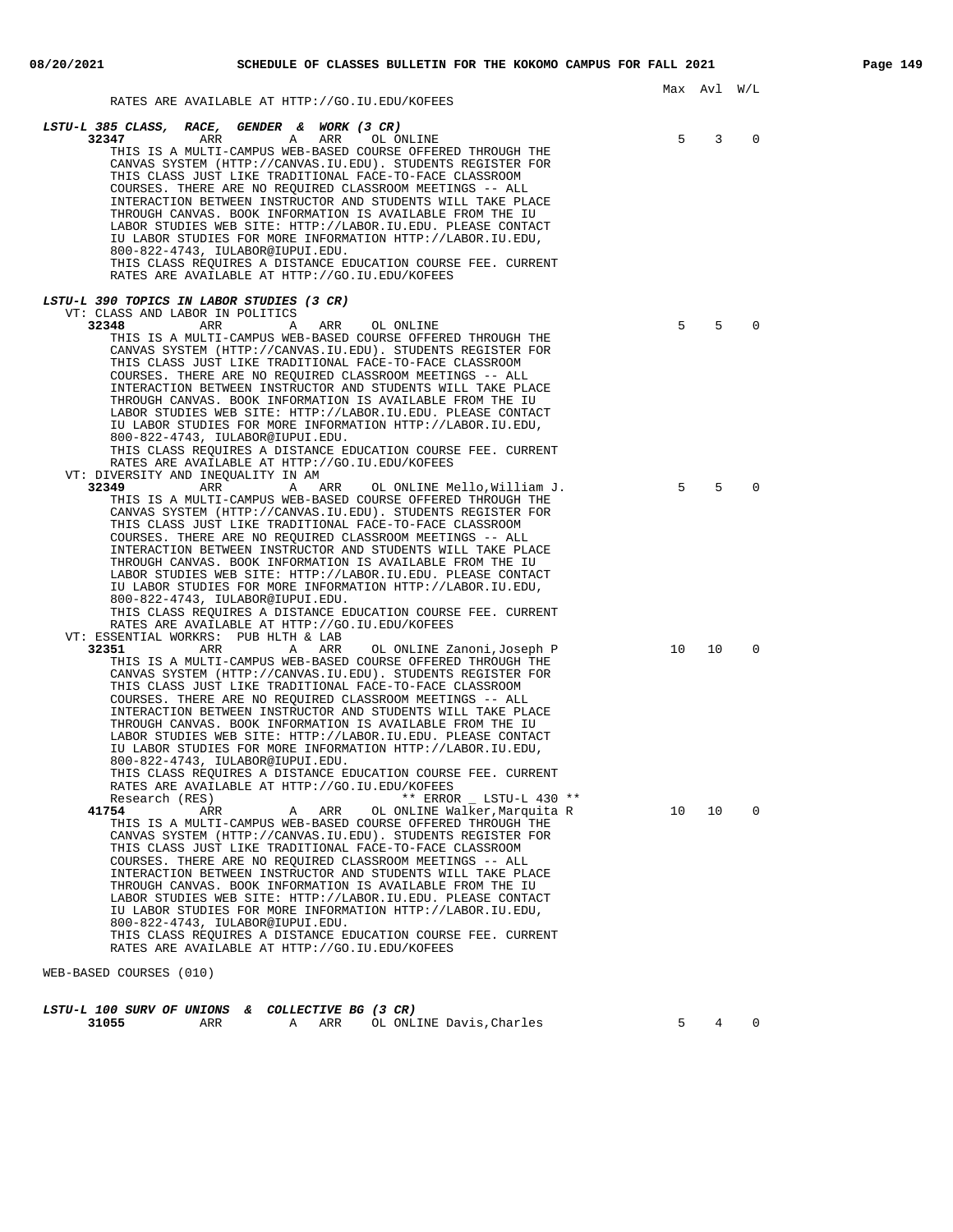| THIS IS A MULTI-CAMPUS WEB-BASED COURSE OFFERED THROUGH THE<br>CANVAS SYSTEM (HTTP://CANVAS.IU.EDU). STUDENTS REGISTER FOR<br>THIS CLASS JUST LIKE TRADITIONAL FACE-TO-FACE CLASSROOM<br>COURSES. THERE ARE NO REQUIRED CLASSROOM MEETINGS -- ALL<br>INTERACTION BETWEEN INSTRUCTOR AND STUDENTS WILL TAKE PLACE<br>THROUGH CANVAS. BOOK INFORMATION IS AVAILABLE FROM THE IU<br>LABOR STUDIES WEB SITE: HTTP://LABOR.IU.EDU. PLEASE CONTACT<br>IU LABOR STUDIES FOR MORE INFORMATION HTTP://LABOR.IU.EDU,<br>800-822-4743, IULABOR@IUPUI.EDU.<br>THIS CLASS REQUIRES A DISTANCE EDUCATION COURSE FEE. CURRENT<br>RATES ARE AVAILABLE AT HTTP://GO.IU.EDU/KOFEES                                                                                                                    |             | Max Avl W/L    |          |
|-------------------------------------------------------------------------------------------------------------------------------------------------------------------------------------------------------------------------------------------------------------------------------------------------------------------------------------------------------------------------------------------------------------------------------------------------------------------------------------------------------------------------------------------------------------------------------------------------------------------------------------------------------------------------------------------------------------------------------------------------------------------------------------|-------------|----------------|----------|
| LSTU-L 110 INTRO TO LSTU: LABOR & SOCIETY (3 CR)<br>31120<br>ARR<br>ARR<br>A<br>OL ONLINE Casey, Gerrie<br>THIS CLASS REQUIRES A DISTANCE EDUCATION COURSE FEE. CURRENT<br>RATES ARE AVAILABLE AT HTTP://GO.IU.EDU/KOFEES                                                                                                                                                                                                                                                                                                                                                                                                                                                                                                                                                           | $5^{\circ}$ | $5^{\circ}$    | $\Omega$ |
| <i>LSTU-L 380 THEORIES OF THE LABOR MOVEMENT (3 CR)</i><br>31056<br>ARR<br>Α<br>ARR<br>OL ONLINE Davis, Charles<br>THIS IS A MULTI-CAMPUS WEB-BASED COURSE OFFERED THROUGH THE<br>CANVAS SYSTEM (HTTP://CANVAS.IU.EDU). STUDENTS REGISTER FOR<br>THIS CLASS JUST LIKE TRADITIONAL FACE-TO-FACE CLASSROOM<br>COURSES. THERE ARE NO REQUIRED CLASSROOM MEETINGS -- ALL<br>INTERACTION BETWEEN INSTRUCTOR AND STUDENTS WILL TAKE PLACE<br>THROUGH CANVAS. BOOK INFORMATION IS AVAILABLE FROM THE IU<br>LABOR STUDIES WEB SITE: HTTP://LABOR.IU.EDU. PLEASE CONTACT<br>IU LABOR STUDIES FOR MORE INFORMATION HTTP://LABOR.IU.EDU,<br>800-822-4743, IULABOR@IUPUI.EDU.<br>THIS CLASS REQUIRES A DISTANCE EDUCATION COURSE FEE. CURRENT<br>RATES ARE AVAILABLE AT HTTP://GO.IU.EDU/KOFEES | 5           | .5             | $\Omega$ |
| LSTU-L 385 CLASS, RACE, GENDER & WORK (3 CR)<br>31057<br>ARR<br>A<br>ARR<br>OL ONLINE Duggan, Lynn S.<br>THIS IS A MULTI-CAMPUS WEB-BASED COURSE OFFERED THROUGH THE<br>CANVAS SYSTEM (HTTP://CANVAS.IU.EDU). STUDENTS REGISTER FOR<br>THIS CLASS JUST LIKE TRADITIONAL FACE-TO-FACE CLASSROOM<br>COURSES. THERE ARE NO REQUIRED CLASSROOM MEETINGS -- ALL<br>INTERACTION BETWEEN INSTRUCTOR AND STUDENTS WILL TAKE PLACE<br>THROUGH CANVAS. BOOK INFORMATION IS AVAILABLE FROM THE IU<br>LABOR STUDIES WEB SITE: HTTP://LABOR.IU.EDU. PLEASE CONTACT<br>IU LABOR STUDIES FOR MORE INFORMATION HTTP://LABOR.IU.EDU,<br>800-822-4743, IULABOR@IUPUI.EDU.<br>THIS CLASS REQUIRES A DISTANCE EDUCATION COURSE FEE. CURRENT<br>RATES ARE AVAILABLE AT HTTP://GO.IU.EDU/KOFEES           | 5           | 5              | $\Omega$ |
| <i>LSTU-L 390 TOPICS IN LABOR STUDIES (3 CR)</i><br>VT: STAFFING AS A SAFETY ISSUE<br>31315<br>ARR<br>ARR<br>OL ONLINE Zanoni, Joseph P<br>Α<br>THIS IS A MULTI-CAMPUS WEB-BASED COURSE OFFERED THROUGH THE<br>CANVAS SYSTEM (HTTP://CANVAS.IU.EDU). STUDENTS REGISTER FOR<br>THIS CLASS JUST LIKE TRADITIONAL FACE-TO-FACE CLASSROOM<br>COURSES. THERE ARE NO REQUIRED CLASSROOM MEETINGS -- ALL                                                                                                                                                                                                                                                                                                                                                                                   | 5           | $\overline{4}$ | $\Omega$ |

INTERACTION BETWEEN INSTRUCTOR AND STUDENTS WILL TAKE PLACE THROUGH CANVAS. BOOK INFORMATION IS AVAILABLE FROM THE IU LABOR STUDIES WEB SITE: HTTP://LABOR.IU.EDU. PLEASE CONTACT IU LABOR STUDIES FOR MORE INFORMATION HTTP://LABOR.IU.EDU,

THIS CLASS REQUIRES A DISTANCE EDUCATION COURSE FEE. CURRENT

RATES ARE AVAILABLE AT HTTP://GO.IU.EDU/KOFEES

800-822-4743, IULABOR@IUPUI.EDU.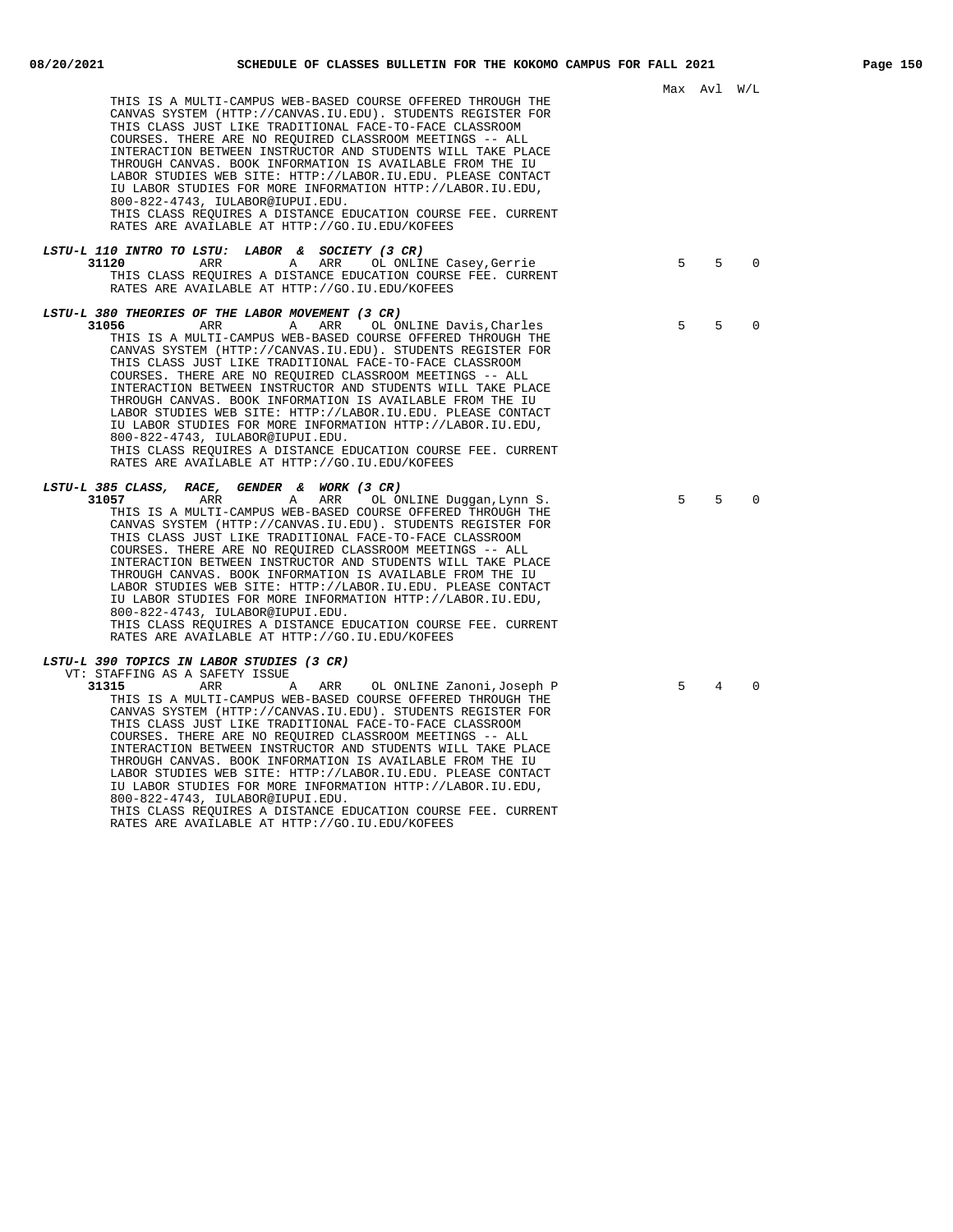**NURSING (NURS) NURS-A 190 SPECIAL TOPICS IN NURSING (3 CR)** VT: KEY STRATEGIES SUCCESS IN NURS<br>31770 11:30A-02:15P T KO 204 Whitmore, Bridget Ann 25 8 0 THIS COURSE IS DESIGNED FOR STUDENTS IN THE 2ND SEMESTER OF THE FRESHMAN YEAR PRIOR TO APPLYING FOR ADMISSION TO THE NURSING MAJOR, OR NURSING STUDENTS IN THE MAJOR FOR USE AN ELECTIVE. BASED ON EVOLVING COVID-19 PANDEMIC CONDITIONS AND VACCINATION RESPONSE, THE WAY THIS CLASS IS TAUGHT (INSTRUCTION MODE), IS SUBJECT TO CHANGE. STUDENTS WILL BE INFORMED OF ANY CHANGES TO INSTRUCTION MODE. **NURS-B 222 COMPREHENSIVE HEALTH ASSESSMEN (5 CR)** Swartzendruber, Leigh Erin 56 3 0 STUDENT MUST REGISTER FOR BOTH LECTURE AND LAB. SPECIFICS REGARDING COURSE MEETING DATES AND TIMES (INCLUDING UPDATES WHEN NEEDED) MAY BE FOUND ON THE RESPECTIVE PROGRAM CANVAS STUDENT CENTER: BSN PRE-LICENSURE OR RN-BSN, AND MSN. BASED ON EVOLVING COVID-19 PANDEMIC CONDITIONS AND VACCINATION RESPONSE, THE WAY THIS CLASS IS TAUGHT (INSTRUCTION MODE), IS SUBJECT TO CHANGE. STUDENTS WILL BE INFORMED OF ANY CHANGES TO INSTRUCTION MODE. Laboratory (LAB)<br> **CLSD 31347** RSTR 08:00A-01:00P T<br>
08:00A-01:00P T KE 207 Swartzendruber,Leigh Erin 10 0 0<br>KE 207 Mouser,April Lynne Mouser, April Lynne STUDENT MUST REGISTER FOR BOTH LECTURE AND LAB. SPECIFICS REGARDING COURSE MEETING DATES AND TIMES (INCLUDING UPDATES WHEN NEEDED) MAY BE FOUND ON THE RESPECTIVE PROGRAM CANVAS STUDENT CENTER: BSN PRE-LICENSURE OR RN-BSN, AND MSN. THIS CLASS REQUIRES A NURSING CLINIC FEE. CURRENT RATES ARE AVAILABLE AT HTTP://GO.IU.EDU/KOFEES BASED ON EVOLVING COVID-19 PANDEMIC CONDITIONS AND VACCINATION RESPONSE, THE WAY THIS CLASS IS TAUGHT (INSTRUCTION MODE), IS SUBJECT TO CHANGE. STUDENTS WILL BE INFORMED OF ANY CHANGES TO INSTRUCTION MODE.<br>CLSD 31348 RSTR 01:00P-06:00P T KE 207 **CLSD 31348** RSTR 01:00P-06:00P T KE 207 Swartzendruber,Leigh Erin 10 0 0 01:00P-06:00P T KE 207 Smith,Alessandra Jeanae STUDENT MUST REGISTER FOR BOTH LECTURE AND LAB. SPECIFICS REGARDING COURSE MEETING DATES AND TIMES (INCLUDING UPDATES WHEN NEEDED) MAY BE FOUND ON THE RESPECTIVE PROGRAM CANVAS STUDENT CENTER: BSN PRE-LICENSURE OR RN-BSN, AND MSN. THIS CLASS REQUIRES A NURSING CLINIC FEE. CURRENT RATES ARE AVAILABLE AT HTTP://GO.IU.EDU/KOFEES BASED ON EVOLVING COVID-19 PANDEMIC CONDITIONS AND VACCINATION RESPONSE, THE WAY THIS CLASS IS TAUGHT (INSTRUCTION MODE), IS SUBJECT TO CHANGE. STUDENTS WILL BE INFORMED OF ANY CHANGES TO INSTRUCTION MODE. **CLSD 31349** RSTR 08:00A-01:00P W KE 207 Swartzendruber,Leigh Erin 10 0 1 STUDENT MUST REGISTER FOR BOTH LECTURE AND LAB. SPECIFICS REGARDING COURSE MEETING DATES AND TIMES (INCLUDING UPDATES WHEN NEEDED) MAY BE FOUND ON THE RESPECTIVE PROGRAM CANVAS STUDENT CENTER: BSN PRE-LICENSURE OR RN-BSN, AND MSN. THIS CLASS REQUIRES A NURSING CLINIC FEE. CURRENT RATES ARE AVAILABLE AT HTTP://GO.IU.EDU/KOFEES BASED ON EVOLVING COVID-19 PANDEMIC CONDITIONS AND VACCINATION RESPONSE, THE WAY THIS CLASS IS TAUGHT (INSTRUCTION MODE), IS SUBJECT TO CHANGE. STUDENTS WILL BE INFORMED OF ANY CHANGES TO INSTRUCTION MODE.<br>31351 RSTR 01:00P-06:00P W KE 207 **31351** RSTR 01:00P-06:00P W KE 207 Cunningham,Adaline Maria 9 4 0 01:00P-06:00P W KE 207 Swartzendruber,Leigh Erin STUDENT MUST REGISTER FOR BOTH LECTURE AND LAB. SPECIFICS REGARDING COURSE MEETING DATES AND TIMES (INCLUDING UPDATES WHEN NEEDED) MAY BE FOUND ON THE RESPECTIVE PROGRAM CANVAS STUDENT CENTER: BSN PRE-LICENSURE OR RN-BSN, AND MSN. THIS CLASS REQUIRES A NURSING CLINIC FEE. CURRENT RATES ARE AVAILABLE AT HTTP://GO.IU.EDU/KOFEES BASED ON EVOLVING COVID-19 PANDEMIC CONDITIONS AND VACCINATION RESPONSE, THE WAY THIS CLASS IS TAUGHT (INSTRUCTION MODE), IS SUBJECT TO CHANGE. STUDENTS WILL BE INFORMED OF ANY CHANGES TO INSTRUCTION MODE. **CLSD 31346** RSTR 02:00P-07:00P R KE 207 Swartzendruber,Leigh Erin 10 0 0 STUDENT MUST REGISTER FOR BOTH LECTURE AND LAB. SPECIFICS REGARDING COURSE MEETING DATES AND TIMES (INCLUDING UPDATES WHEN NEEDED) MAY BE FOUND ON THE RESPECTIVE PROGRAM CANVAS STUDENT CENTER: BSN PRE-LICENSURE OR RN-BSN, AND MSN. THIS CLASS REQUIRES A NURSING CLINIC FEE. CURRENT RATES ARE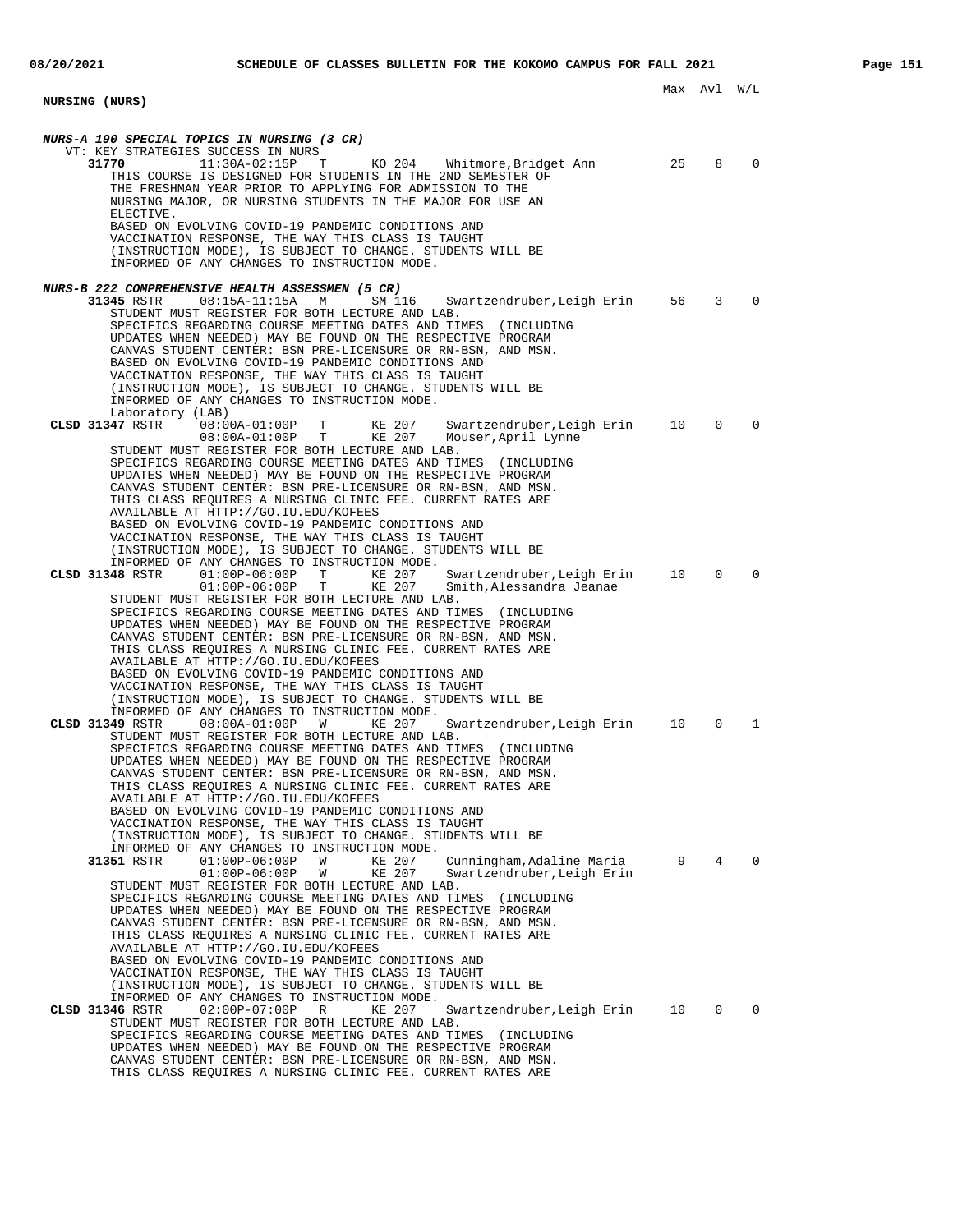Max Avl W/L AVAILABLE AT HTTP://GO.IU.EDU/KOFEES BASED ON EVOLVING COVID-19 PANDEMIC CONDITIONS AND VACCINATION RESPONSE, THE WAY THIS CLASS IS TAUGHT (INSTRUCTION MODE), IS SUBJECT TO CHANGE. STUDENTS WILL BE INFORMED OF ANY CHANGES TO INSTRUCTION MODE.<br>31350 RSTR 12:30P-05:30P F KE 207 **31350** RSTR 12:30P-05:30P F KE 207 Butcher,Teresa Kay 10 2 0 12:30P-05:30P F KE 207 Swartzendruber,Leigh Erin STUDENT MUST REGISTER FOR BOTH LECTURE AND LAB. SPECIFICS REGARDING COURSE MEETING DATES AND TIMES (INCLUDING UPDATES WHEN NEEDED) MAY BE FOUND ON THE RESPECTIVE PROGRAM CANVAS STUDENT CENTER: BSN PRE-LICENSURE OR RN-BSN, AND MSN. THIS CLASS REQUIRES A NURSING CLINIC FEE. CURRENT RATES ARE AVAILABLE AT HTTP://GO.IU.EDU/KOFEES BASED ON EVOLVING COVID-19 PANDEMIC CONDITIONS AND VACCINATION RESPONSE, THE WAY THIS CLASS IS TAUGHT (INSTRUCTION MODE), IS SUBJECT TO CHANGE. STUDENTS WILL BE INFORMED OF ANY CHANGES TO INSTRUCTION MODE. **NURS-B 222 COMPREHENSIVE HEALTH ASSESSMEN (5 CR)**<br>31961 08:15A-11:15A T KO 1 **31961** 08:15A-11:15A T KO 127 Jones,Naomi Jean 16 2 0 SPECIFICS REGARDING COURSE MEETING DATES AND TIMES (INCLUDING UPDATES WHEN NEEDED) MAY BE FOUND ON THE RESPECTIVE PROGRAM CANVAS STUDENT CENTER: BSN PRE-LICENSURE OR RN-BSN, AND MSN. STUDENT MUST REGISTER FOR BOTH LECTURE AND LAB. STUDENT MUST REGISTER FOR BOTH LECTURE AND LAB. BASED ON EVOLVING COVID-19 PANDEMIC CONDITIONS AND VACCINATION RESPONSE, THE WAY THIS CLASS IS TAUGHT (INSTRUCTION MODE), IS SUBJECT TO CHANGE. STUDENTS WILL BE INFORMED OF ANY CHANGES TO INSTRUCTION MODE. **NURS-B 223 PROMOTING HEALTHY POPULATIONS (4 CR) 31352** RSTR 02:30P-05:30P M KA 105 Fouts,Samantha Jo 56 2 0 STUDENT MUST REGISTER FOR BOTH LECTURE AND LAB. SPECIFICS REGARDING COURSE MEETING DATES AND TIMES (INCLUDING UPDATES WHEN NEEDED) MAY BE FOUND ON THE RESPECTIVE PROGRAM CANVAS STUDENT CENTER: BSN PRE-LICENSURE OR RN-BSN, AND MSN. THIS CLASS REQUIRES A NURSING CLINIC FEE. CURRENT RATES ARE AVAILABLE AT HTTP://GO.IU.EDU/KOFEES BASED ON EVOLVING COVID-19 PANDEMIC CONDITIONS AND VACCINATION RESPONSE, THE WAY THIS CLASS IS TAUGHT (INSTRUCTION MODE), IS SUBJECT TO CHANGE. STUDENTS WILL BE INFORMED OF ANY CHANGES TO INSTRUCTION MODE. Laboratory (LAB)<br>31353 RSTR 08:30A-11:30A T **3135336** Routs, Samantha Jo 19 2 0 STUDENT MUST REGISTER FOR BOTH LECTURE AND LAB. SPECIFICS REGARDING COURSE MEETING DATES AND TIMES (INCLUDING UPDATES WHEN NEEDED) MAY BE FOUND ON THE RESPECTIVE PROGRAM CANVAS STUDENT CENTER: BSN PRE-LICENSURE OR RN-BSN, AND MSN. BASED ON EVOLVING COVID-19 PANDEMIC CONDITIONS AND VACCINATION RESPONSE, THE WAY THIS CLASS IS TAUGHT (INSTRUCTION MODE), IS SUBJECT TO CHANGE. STUDENTS WILL BE INFORMED OF ANY CHANGES TO INSTRUCTION MODE.<br>CLSD 31355 RSTR 02:30P-05:30P W KE 207 **CLSD 31355** RSTR 02:30P-05:30P W KE 207 Fouts,Samantha Jo 18 0 0 02:30P-05:30P W KE 207 Connolly,Lesley Lynn STUDENT MUST REGISTER FOR BOTH LECTURE AND LAB. SPECIFICS REGARDING COURSE MEETING DATES AND TIMES (INCLUDING UPDATES WHEN NEEDED) MAY BE FOUND ON THE RESPECTIVE PROGRAM CANVAS STUDENT CENTER: BSN PRE-LICENSURE OR RN-BSN, AND MSN. BASED ON EVOLVING COVID-19 PANDEMIC CONDITIONS AND VACCINATION RESPONSE, THE WAY THIS CLASS IS TAUGHT (INSTRUCTION MODE), IS SUBJECT TO CHANGE. STUDENTS WILL BE INFORMED OF ANY CHANGES TO INSTRUCTION MODE.<br>CLSD 31354 RSTR 09:00A-12:00P R KE 207 **CLSD 31354** RSTR 09:00A-12:00P R KE 207 Henry-Hollingsworth,Joyce Anne 19 0 0 09:00A-12:00P R KE 207 Fouts,Samantha Jo STUDENT MUST REGISTER FOR BOTH LECTURE AND LAB. SPECIFICS REGARDING COURSE MEETING DATES AND TIMES (INCLUDING UPDATES WHEN NEEDED) MAY BE FOUND ON THE RESPECTIVE PROGRAM CANVAS STUDENT CENTER: BSN PRE-LICENSURE OR RN-BSN, AND MSN. BASED ON EVOLVING COVID-19 PANDEMIC CONDITIONS AND VACCINATION RESPONSE, THE WAY THIS CLASS IS TAUGHT (INSTRUCTION MODE), IS SUBJECT TO CHANGE. STUDENTS WILL BE INFORMED OF ANY CHANGES TO INSTRUCTION MODE. **NURS-B 253 COLLABORATIVE PRACTICE (3 CR) 31356** RSTR 08:30A-11:30A F SM 116 Klute,Kathleen Ann 56 3 0 PRE-LICENSURE STUDENTS ONLY SPECIFICS REGARDING COURSE MEETING DATES AND TIMES (INCLUDING UPDATES WHEN NEEDED) MAY BE FOUND ON THE RESPECTIVE PROGRAM CANVAS STUDENT CENTER: BSN PRE-LICENSURE OR RN-BSN, AND MSN.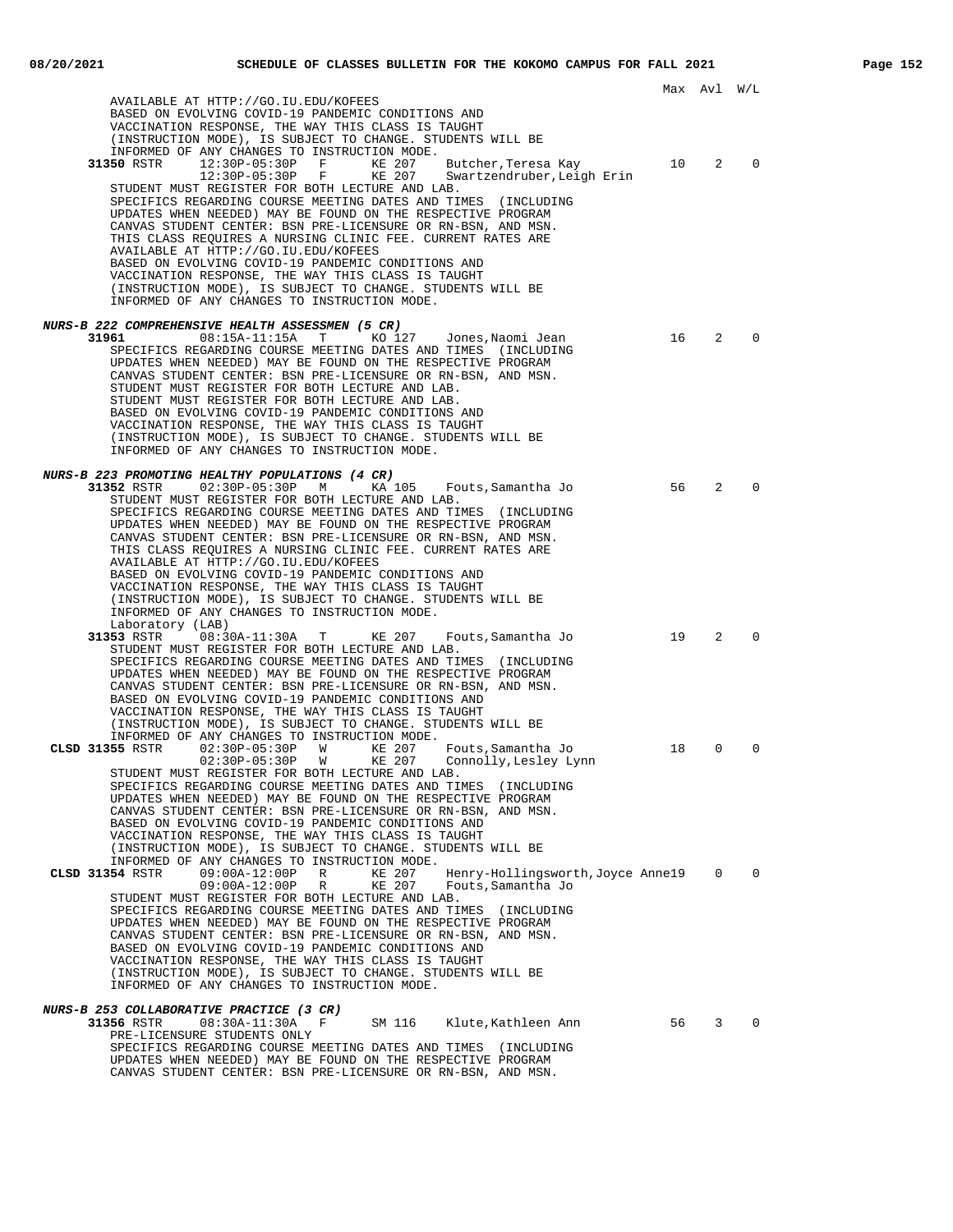Max Avl W/L BASED ON EVOLVING COVID-19 PANDEMIC CONDITIONS AND VACCINATION RESPONSE, THE WAY THIS CLASS IS TAUGHT (INSTRUCTION MODE), IS SUBJECT TO CHANGE. STUDENTS WILL BE INFORMED OF ANY CHANGES TO INSTRUCTION MODE. **NURS-B 260 FUNDAMENTALS OF NURSING (5 CR) 31376** RSTR 08:15A-11:15A T KO 204 Hunt,Jennifer Jill 48 5 0 STUDENT MUST REGISTER FOR BOTH LECTURE AND LAB. SPECIFICS REGARDING COURSE MEETING DATES AND TIMES (INCLUDING UPDATES WHEN NEEDED) MAY BE FOUND ON THE RESPECTIVE PROGRAM CANVAS STUDENT CENTER: BSN PRE-LICENSURE OR RN-BSN, AND MSN. BASED ON EVOLVING COVID-19 PANDEMIC CONDITIONS AND VACCINATION RESPONSE, THE WAY THIS CLASS IS TAUGHT (INSTRUCTION MODE), IS SUBJECT TO CHANGE. STUDENTS WILL BE INFORMED OF ANY CHANGES TO INSTRUCTION MODE. Laboratory (LAB)<br>31377 PERM 05:3 **31377** PERM 05:30P-09:30P M KE 207 Plough, Susan Elaine 8 1 0 05:30P-09:30P M KE 207 Hunt,Jennifer Jill STUDENT MUST REGISTER FOR BOTH LECTURE AND LAB. SPECIFICS REGARDING COURSE MEETING DATES AND TIMES (INCLUDING UPDATES WHEN NEEDED) MAY BE FOUND ON THE RESPECTIVE PROGRAM CANVAS STUDENT CENTER: BSN PRE-LICENSURE OR RN-BSN, AND MSN. THIS CLASS REQUIRES A NURSING CLINIC FEE. CURRENT RATES ARE AVAILABLE AT HTTP://GO.IU.EDU/KOFEES BASED ON EVOLVING COVID-19 PANDEMIC CONDITIONS AND VACCINATION RESPONSE, THE WAY THIS CLASS IS TAUGHT (INSTRUCTION MODE), IS SUBJECT TO CHANGE. STUDENTS WILL BE INFORMED OF ANY CHANGES TO INSTRUCTION MODE. PERMISSION OF DEPARTMENT REQUIRED.<br>379 PERM 12:00P-04:00P T KE 207 **CLSD 31379** PERM 12:00P-04:00P T KE 207 Hunt,Jennifer Jill 8 0 0 STUDENT MUST REGISTER FOR BOTH LECTURE AND LAB. SPECIFICS REGARDING COURSE MEETING DATES AND TIMES (INCLUDING UPDATES WHEN NEEDED) MAY BE FOUND ON THE RESPECTIVE PROGRAM CANVAS STUDENT CENTER: BSN PRE-LICENSURE OR RN-BSN, AND MSN. THIS CLASS REQUIRES A NURSING CLINIC FEE. CURRENT RATES ARE AVAILABLE AT HTTP://GO.IU.EDU/KOFEES BASED ON EVOLVING COVID-19 PANDEMIC CONDITIONS AND VACCINATION RESPONSE, THE WAY THIS CLASS IS TAUGHT (INSTRUCTION MODE), IS SUBJECT TO CHANGE. STUDENTS WILL BE INFORMED OF ANY CHANGES TO INSTRUCTION MODE. PERMISSION OF DEPARTMENT REQUIRED.<br>CLSD 31380 PERM 11:00A-03:00P W **CLSD 31380** PERM 11:00A-03:00P W KE 207 Bussard,Jessica Lee 8 0 0 11:00A-03:00P W KE 207 Butcher,Teresa Kay 11:00A-03:00P W KE 207 Hunt,Jennifer Jill STUDENT MUST REGISTER FOR BOTH LECTURE AND LAB. SPECIFICS REGARDING COURSE MEETING DATES AND TIMES (INCLUDING UPDATES WHEN NEEDED) MAY BE FOUND ON THE RESPECTIVE PROGRAM CANVAS STUDENT CENTER: BSN PRE-LICENSURE OR RN-BSN, AND MSN. THIS CLASS REQUIRES A NURSING CLINIC FEE. CURRENT RATES ARE AVAILABLE AT HTTP://GO.IU.EDU/KOFEES BASED ON EVOLVING COVID-19 PANDEMIC CONDITIONS AND VACCINATION RESPONSE, THE WAY THIS CLASS IS TAUGHT (INSTRUCTION MODE), IS SUBJECT TO CHANGE. STUDENTS WILL BE INFORMED OF ANY CHANGES TO INSTRUCTION MODE. PERMISSION OF DEPARTMENT REQUIRED.<br>CLSD 31378 PERM 03:00P-07:00P W KE 207 Lasley,Michele Lynn 8 0 0 03:00P-07:00P W KE 207 Hunt,Jennifer Jill THE CONSTRUCT OF THE CONSTRUCTED THE RESS PERM 03:00P-07:00P W KE 207 Hunt, Jennifer Jill<br>03:00P-07:00P W KE 207 Hunt, Jennifer Jill<br>STUDENT MUST REGISTER FOR BOTH LECTURE AND LAB. SPECIFICS REGARDING COURSE MEETING DATES AND TIMES (INCLUDING UPDATES WHEN NEEDED) MAY BE FOUND ON THE RESPECTIVE PROGRAM CANVAS STUDENT CENTER: BSN PRE-LICENSURE OR RN-BSN, AND MSN. THIS CLASS REQUIRES A NURSING CLINIC FEE. CURRENT RATES ARE AVAILABLE AT HTTP://GO.IU.EDU/KOFEES BASED ON EVOLVING COVID-19 PANDEMIC CONDITIONS AND VACCINATION RESPONSE, THE WAY THIS CLASS IS TAUGHT (INSTRUCTION MODE), IS SUBJECT TO CHANGE. STUDENTS WILL BE INFORMED OF ANY CHANGES TO INSTRUCTION MODE. PERMISSION OF DEPARTMENT REQUIRED. **31381** PERM 09:00A-01:00P R KE 207 Lewis,Shawna Danielle 8 4 0 09:00A-01:00P R KE 207 Bussard,Jessica Lee 09:00A-01:00P R KE 207 Hunt,Jennifer Jill STUDENT MUST REGISTER FOR BOTH LECTURE AND LAB. SPECIFICS REGARDING COURSE MEETING DATES AND TIMES (INCLUDING UPDATES WHEN NEEDED) MAY BE FOUND ON THE RESPECTIVE PROGRAM CANVAS STUDENT CENTER: BSN PRE-LICENSURE OR RN-BSN, AND MSN. THIS CLASS REQUIRES A NURSING CLINIC FEE. CURRENT RATES ARE

AVAILABLE AT HTTP://GO.IU.EDU/KOFEES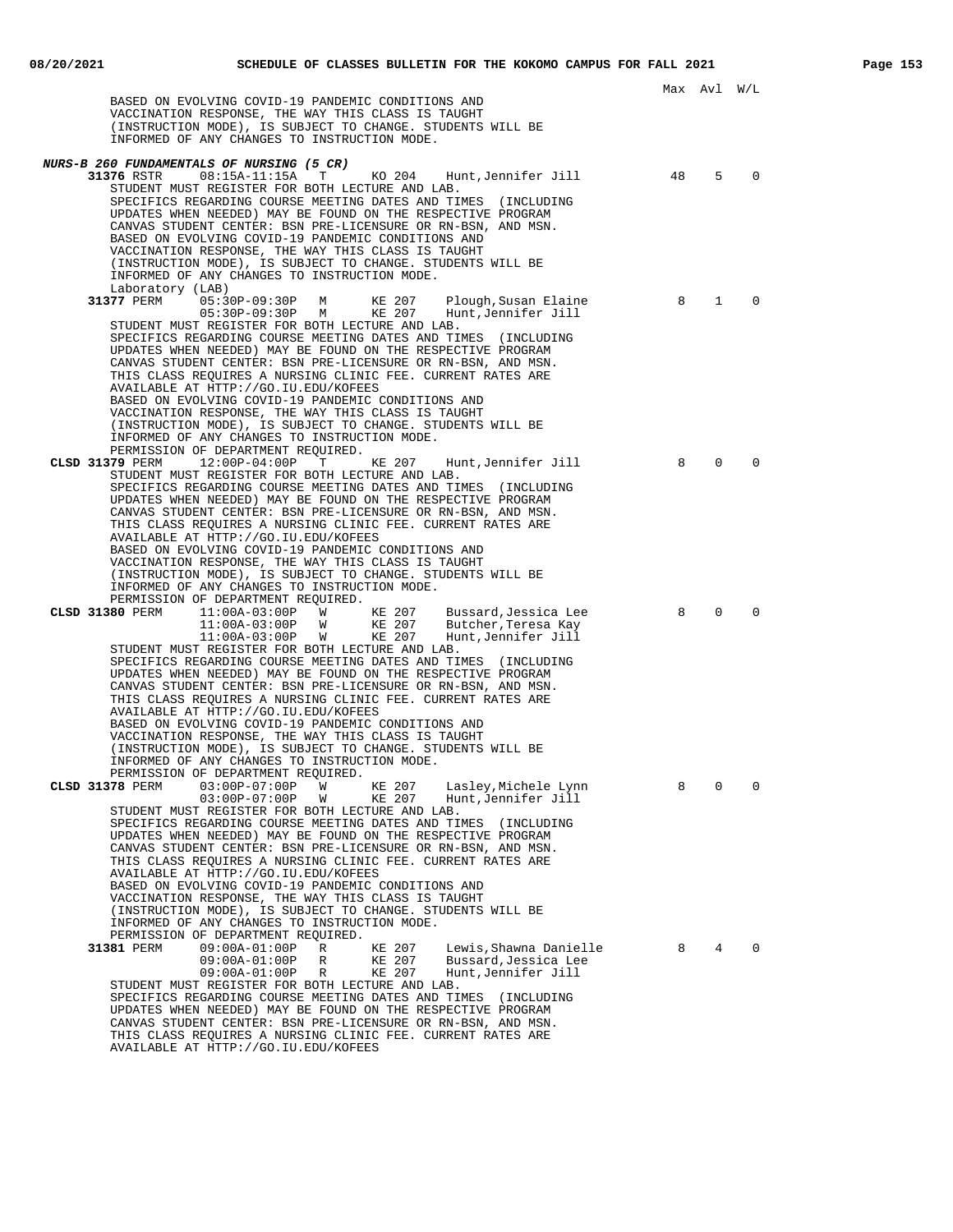|                                                                                                                                                                                                                                                         |    | Max Avl W/L    |          |
|---------------------------------------------------------------------------------------------------------------------------------------------------------------------------------------------------------------------------------------------------------|----|----------------|----------|
| BASED ON EVOLVING COVID-19 PANDEMIC CONDITIONS AND<br>VACCINATION RESPONSE, THE WAY THIS CLASS IS TAUGHT<br>(INSTRUCTION MODE), IS SUBJECT TO CHANGE. STUDENTS WILL BE                                                                                  |    |                |          |
| INFORMED OF ANY CHANGES TO INSTRUCTION MODE.                                                                                                                                                                                                            |    |                |          |
| PERMISSION OF DEPARTMENT REQUIRED.<br>08:00A-12:00P F KE 207<br>CLSD 31764 PERM<br>Hunt,Jennifer Jill<br>$08:00A-12:00P$ F<br>KE 207<br>Lasley,Michele Lynn                                                                                             | 8  | $\Omega$       |          |
| 08:00A-12:00P F KE 207<br>Plough, Susan Elaine<br>STUDENT MUST REGISTER FOR BOTH LECTURE AND LAB.<br>THIS CLASS REQUIRES A NURSING CLINIC FEE. CURRENT RATES ARE                                                                                        |    |                |          |
| AVAILABLE AT HTTP://GO.IU.EDU/KOFEES<br>BASED ON EVOLVING COVID-19 PANDEMIC CONDITIONS AND<br>VACCINATION RESPONSE, THE WAY THIS CLASS IS TAUGHT                                                                                                        |    |                |          |
| (INSTRUCTION MODE), IS SUBJECT TO CHANGE. STUDENTS WILL BE<br>INFORMED OF ANY CHANGES TO INSTRUCTION MODE.<br>PERMISSION OF DEPARTMENT REQUIRED.                                                                                                        |    |                |          |
| <i>NURS-B 260 FUNDAMENTALS OF NURSING (5 CR)</i>                                                                                                                                                                                                        |    |                |          |
| 08:30A-11:30A W<br>31964<br>KO 289 Hunt,Jennifer Jill<br>STUDENT MUST REGISTER FOR BOTH LECTURE AND LAB.<br>BASED ON EVOLVING COVID-19 PANDEMIC CONDITIONS AND<br>VACCINATION RESPONSE, THE WAY THIS CLASS IS TAUGHT                                    | 16 | 3              | $\Omega$ |
| (INSTRUCTION MODE), IS SUBJECT TO CHANGE. STUDENTS WILL BE<br>INFORMED OF ANY CHANGES TO INSTRUCTION MODE.<br>PERMISSION OF DEPARTMENT REQUIRED.                                                                                                        |    |                |          |
| NURS-B 261 PATHOPHYSIOLOGY AND PATHOPHARM (4 CR)                                                                                                                                                                                                        |    |                |          |
| 31374 RSTR 08:30A-10:30A MW<br>KO 204 Mouser, April Lynne                                                                                                                                                                                               | 48 | $\overline{4}$ |          |
| SPECIFICS REGARDING COURSE MEETING DATES AND TIMES (INCLUDING<br>UPDATES WHEN NEEDED) MAY BE FOUND ON THE RESPECTIVE PROGRAM<br>CANVAS STUDENT CENTER: BSN PRE-LICENSURE OR RN-BSN, AND MSN.<br>BASED ON EVOLVING COVID-19 PANDEMIC CONDITIONS AND      |    |                |          |
| VACCINATION RESPONSE, THE WAY THIS CLASS IS TAUGHT<br>(INSTRUCTION MODE), IS SUBJECT TO CHANGE. STUDENTS WILL BE<br>INFORMED OF ANY CHANGES TO INSTRUCTION MODE.                                                                                        |    |                |          |
| NURS-B 331 TRANSITION TO BSN PRACTICE (3 CR)                                                                                                                                                                                                            |    |                |          |
| 32099 PERM<br>ARR<br>Ingle, Dr. Jenny<br>$\overline{A}$<br>ARR<br>THIS CLASS MEETS DURING THE SECOND EIGHT WEEKS OF THE<br>SEMESTER.                                                                                                                    | 20 | 20             | $\Omega$ |
| THIS CLASS IS 100% ONLINE.<br>RESTRICTED TO STUDENTS IN THE RN-BSN CONSORTIUM ONLINE<br>PROGRAM.                                                                                                                                                        |    |                |          |
| THIS CLASS REQUIRES A DISTANCE EDUCATION COURSE FEE. CURRENT<br>RATES ARE AVAILABLE AT HTTP://GO.IU.EDU/KOFEES<br>PERMISSION OF DEPARTMENT REQUIRED.                                                                                                    |    |                |          |
| <b>NURS-B 334 FAMILIES AND POPULATIONS (5 CR)</b>                                                                                                                                                                                                       |    |                |          |
| 31559 RSTR 08:15A-11:15A T<br>KE 125 Rosales, Stacy Ann<br>SPECIFICS REGARDING COURSE MEETING DATES AND TIMES (INCLUDING<br>UPDATES WHEN NEEDED) MAY BE FOUND ON THE RESPECTIVE PROGRAM<br>CANVAS STUDENT CENTER: BSN PRE-LICENSURE OR RN-BSN, AND MSN. | 44 | 2              |          |
| BASED ON EVOLVING COVID-19 PANDEMIC CONDITIONS AND<br>VACCINATION RESPONSE, THE WAY THIS CLASS IS TAUGHT<br>(INSTRUCTION MODE), IS SUBJECT TO CHANGE. STUDENTS WILL BE                                                                                  |    |                |          |
| INFORMED OF ANY CHANGES TO INSTRUCTION MODE.<br>Clinic (CLN)                                                                                                                                                                                            |    |                |          |
| 31560 PERM<br>ARR<br>ARR<br>Stakley,Brandi Renee<br>Α                                                                                                                                                                                                   | 6  | $\mathbf{1}$   | 1        |
| ARR<br>ARR<br>Α<br>Rosales, Stacy Ann<br>SPECIFICS REGARDING COURSE MEETING DATES AND TIMES (INCLUDING<br>UPDATES WHEN NEEDED) MAY BE FOUND ON THE RESPECTIVE PROGRAM<br>CANVAS STUDENT CENTER: BSN PRE-LICENSURE OR RN-BSN, AND MSN.                   |    |                |          |
| THIS CLASS REQUIRES A NURSING CLINIC FEE. CURRENT RATES ARE<br>AVAILABLE AT HTTP://GO.IU.EDU/KOFEES                                                                                                                                                     |    |                |          |
| PERMISSION OF DEPARTMENT REQUIRED.                                                                                                                                                                                                                      |    |                |          |
| Whitmore, Bridget Ann<br>CLSD 31561 PERM<br>ARR<br>Α<br>ARR<br>ARR<br>ARR<br>Α<br>Rosales, Stacy Ann<br>SPECIFICS REGARDING COURSE MEETING DATES AND TIMES<br>(INCLUDING                                                                                | 6  | $\Omega$       |          |
| UPDATES WHEN NEEDED) MAY BE FOUND ON THE RESPECTIVE PROGRAM<br>CANVAS STUDENT CENTER: BSN PRE-LICENSURE OR RN-BSN, AND MSN.<br>THIS CLASS REQUIRES A NURSING CLINIC FEE. CURRENT RATES ARE                                                              |    |                |          |
| AVAILABLE AT HTTP://GO.IU.EDU/KOFEES<br>PERMISSION OF DEPARTMENT REQUIRED.                                                                                                                                                                              |    |                |          |
| Whitmore, Bridget Ann<br>CLSD 31562 PERM<br>ARR<br>Α<br>ARR<br>ARR<br>Α<br>ARR<br>Rosales, Stacy Ann<br>SPECIFICS REGARDING COURSE MEETING DATES AND TIMES (INCLUDING                                                                                   | 6  | $\Omega$       |          |
| UPDATES WHEN NEEDED) MAY BE FOUND ON THE RESPECTIVE PROGRAM<br>CANVAS STUDENT CENTER: BSN PRE-LICENSURE OR RN-BSN, AND MSN.<br>THIS CLASS REQUIRES A NURSING CLINIC FEE. CURRENT RATES ARE                                                              |    |                |          |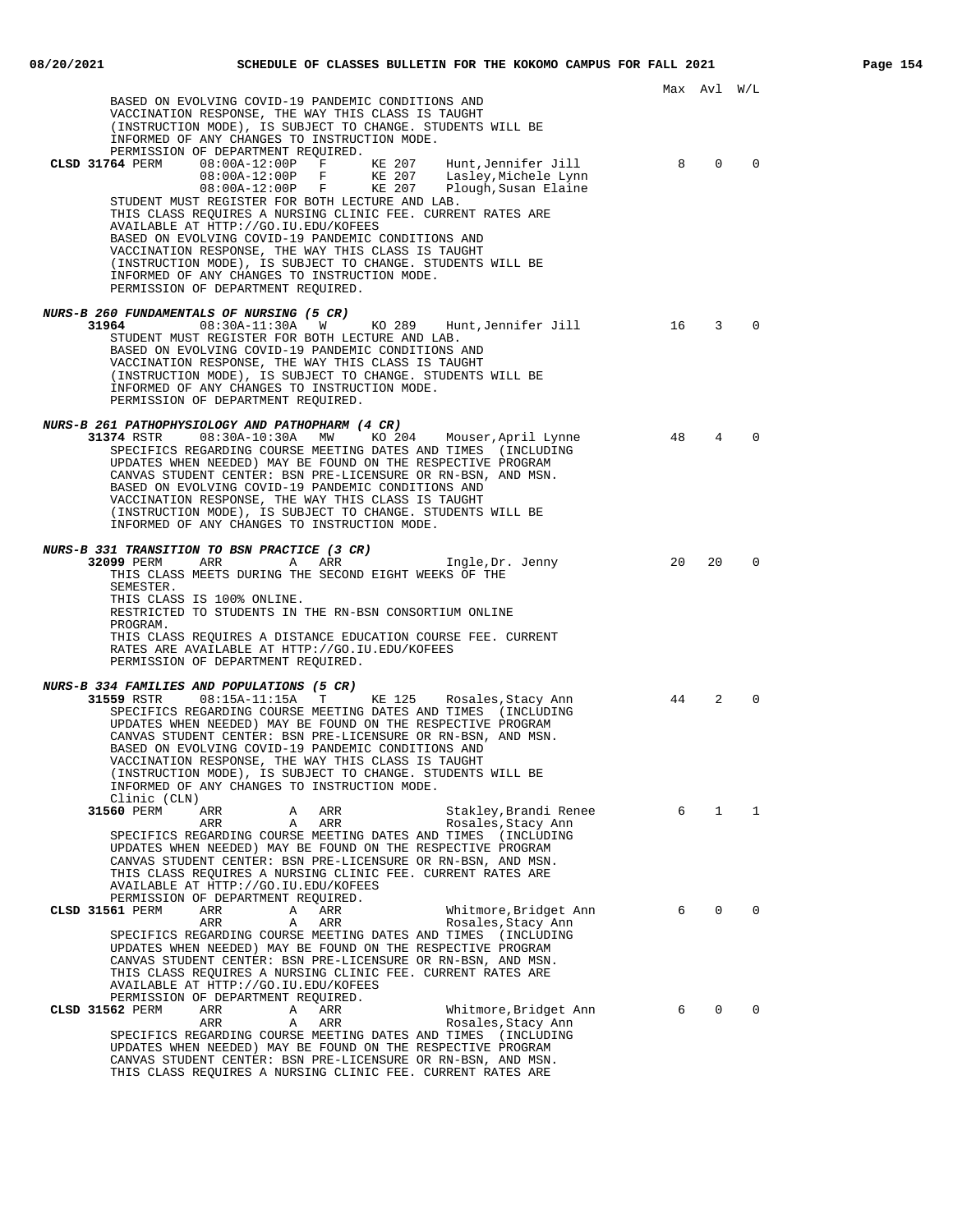|                                                                                                                              | Max                    | Av⊥            | W/L         |
|------------------------------------------------------------------------------------------------------------------------------|------------------------|----------------|-------------|
| AVAILABLE AT HTTP://GO.IU.EDU/KOFEES<br>PERMISSION OF DEPARTMENT REQUIRED.                                                   |                        |                |             |
| 31563 PERM<br>Stakley,Brandi Renee<br>ARR<br>Α<br>ARR                                                                        | 6                      | 2              | 0           |
| ARR<br>Rosales,Stacy Ann<br>ARR<br>A                                                                                         |                        |                |             |
| SPECIFICS REGARDING COURSE MEETING DATES AND TIMES (INCLUDING                                                                |                        |                |             |
| UPDATES WHEN NEEDED) MAY BE FOUND ON THE RESPECTIVE PROGRAM                                                                  |                        |                |             |
| CANVAS STUDENT CENTER: BSN PRE-LICENSURE OR RN-BSN, AND MSN.<br>THIS CLASS REQUIRES A NURSING CLINIC FEE. CURRENT RATES ARE  |                        |                |             |
| AVAILABLE AT HTTP://GO.IU.EDU/KOFEES                                                                                         |                        |                |             |
| PERMISSION OF DEPARTMENT REQUIRED.                                                                                           |                        |                |             |
| ARR<br>Moore, Jamie Lynn<br>CLSD 31564 PERM<br>A<br>ARR                                                                      | $\mathbf{1}$           | $\mathbf 0$    | $\Omega$    |
| A<br>ARR<br>Rosales, Stacy Ann<br>ARR                                                                                        |                        |                |             |
| SPECIFICS REGARDING COURSE MEETING DATES AND TIMES (INCLUDING<br>UPDATES WHEN NEEDED) MAY BE FOUND ON THE RESPECTIVE PROGRAM |                        |                |             |
| CANVAS STUDENT CENTER: BSN PRE-LICENSURE OR RN-BSN, AND MSN.                                                                 |                        |                |             |
| THIS CLASS REQUIRES A NURSING CLINIC FEE. CURRENT RATES ARE                                                                  |                        |                |             |
| AVAILABLE AT HTTP://GO.IU.EDU/KOFEES                                                                                         |                        |                |             |
| PERMISSION OF DEPARTMENT REQUIRED.                                                                                           |                        |                |             |
| Connolly, Lesley Lynn<br>CLSD 31565 PERM<br>ARR<br>A<br>ARR<br>ARR<br>A<br>ARR<br>Rosales, Stacy Ann                         | 1                      | $\mathbf 0$    | 1           |
| SPECIFICS REGARDING COURSE MEETING DATES AND TIMES (INCLUDING                                                                |                        |                |             |
| UPDATES WHEN NEEDED) MAY BE FOUND ON THE RESPECTIVE PROGRAM                                                                  |                        |                |             |
| CANVAS STUDENT CENTER: BSN PRE-LICENSURE OR RN-BSN, AND MSN.                                                                 |                        |                |             |
| THIS CLASS REQUIRES A NURSING CLINIC FEE. CURRENT RATES ARE                                                                  |                        |                |             |
| AVAILABLE AT HTTP://GO.IU.EDU/KOFEES<br>PERMISSION OF DEPARTMENT REQUIRED.                                                   |                        |                |             |
| <b>CLSD 31566 PERM</b><br>ARR<br>Α<br>Julius, Patti Ann<br>ARR                                                               | $\mathbf{1}$           | $\Omega$       | $\Omega$    |
| ARR<br>ARR<br>Rosales, Stacy Ann<br>A                                                                                        |                        |                |             |
| SPECIFICS REGARDING COURSE MEETING DATES AND TIMES (INCLUDING                                                                |                        |                |             |
| UPDATES WHEN NEEDED) MAY BE FOUND ON THE RESPECTIVE PROGRAM                                                                  |                        |                |             |
| CANVAS STUDENT CENTER: BSN PRE-LICENSURE OR RN-BSN, AND MSN.<br>THIS CLASS REQUIRES A NURSING CLINIC FEE. CURRENT RATES ARE  |                        |                |             |
| AVAILABLE AT HTTP://GO.IU.EDU/KOFEES                                                                                         |                        |                |             |
| PERMISSION OF DEPARTMENT REQUIRED.                                                                                           |                        |                |             |
| CLSD 31567 PERM<br>ARR<br>Christopher,Margaret<br>A<br>ARR                                                                   | $\mathbf{1}$           | $\mathbf 0$    | $\mathbf 0$ |
| A<br>ARR<br>Rosales, Stacy Ann<br>ARR                                                                                        |                        |                |             |
| SPECIFICS REGARDING COURSE MEETING DATES AND TIMES (INCLUDING<br>UPDATES WHEN NEEDED) MAY BE FOUND ON THE RESPECTIVE PROGRAM |                        |                |             |
| CANVAS STUDENT CENTER: BSN PRE-LICENSURE OR RN-BSN, AND MSN.                                                                 |                        |                |             |
| THIS CLASS REQUIRES A NURSING CLINIC FEE. CURRENT RATES ARE                                                                  |                        |                |             |
| AVAILABLE AT HTTP://GO.IU.EDU/KOFEES                                                                                         |                        |                |             |
| PERMISSION OF DEPARTMENT REQUIRED.                                                                                           | $1 \quad \blacksquare$ | $\mathbf 0$    | $\Omega$    |
| CLSD 31568 PERM<br>ARR<br><b>A</b><br>ARR<br>Rosales,Stacy Ann<br>A<br>ARR<br>Henry-Hollingsworth, Joyce Anne<br>ARR         |                        |                |             |
| SPECIFICS REGARDING COURSE MEETING DATES AND TIMES (INCLUDING                                                                |                        |                |             |
| UPDATES WHEN NEEDED) MAY BE FOUND ON THE RESPECTIVE PROGRAM                                                                  |                        |                |             |
| CANVAS STUDENT CENTER: BSN PRE-LICENSURE OR RN-BSN, AND MSN.                                                                 |                        |                |             |
| THIS CLASS REQUIRES A NURSING CLINIC FEE. CURRENT RATES ARE<br>AVAILABLE AT HTTP://GO.IU.EDU/KOFEES                          |                        |                |             |
| PERMISSION OF DEPARTMENT REQUIRED.                                                                                           |                        |                |             |
| CLSD 31569 PERM<br>ARR<br>Α<br>Moore, Jamie Lynn<br>ARR                                                                      | $\mathbf{1}$           | $\Omega$       | $\Omega$    |
| ARR<br>ARR<br>Rosales, Stacy Ann<br>A                                                                                        |                        |                |             |
| SPECIFICS REGARDING COURSE MEETING DATES AND TIMES<br>(INCLUDING                                                             |                        |                |             |
| UPDATES WHEN NEEDED) MAY BE FOUND ON THE RESPECTIVE PROGRAM<br>CANVAS STUDENT CENTER: BSN PRE-LICENSURE OR RN-BSN, AND MSN.  |                        |                |             |
| THIS CLASS REQUIRES A NURSING CLINIC FEE. CURRENT RATES ARE                                                                  |                        |                |             |
| AVAILABLE AT HTTP://GO.IU.EDU/KOFEES                                                                                         |                        |                |             |
| PERMISSION OF DEPARTMENT REQUIRED.                                                                                           |                        |                |             |
| CLSD 31570 PERM<br>ARR<br>Rosales, Stacy Ann<br>Α<br>ARR<br>ARR<br>Α<br>ARR<br>Henry-Hollingsworth, Joyce Anne               | 1                      | 0              | $\Omega$    |
| SPECIFICS REGARDING COURSE MEETING DATES AND TIMES (INCLUDING                                                                |                        |                |             |
| UPDATES WHEN NEEDED) MAY BE FOUND ON THE RESPECTIVE PROGRAM                                                                  |                        |                |             |
| CANVAS STUDENT CENTER: BSN PRE-LICENSURE OR RN-BSN, AND MSN.                                                                 |                        |                |             |
| THIS CLASS REQUIRES A NURSING CLINIC FEE. CURRENT RATES ARE                                                                  |                        |                |             |
| AVAILABLE AT HTTP://GO.IU.EDU/KOFEES<br>PERMISSION OF DEPARTMENT REQUIRED.                                                   |                        |                |             |
| CLSD 31572 PERM<br>ARR<br>Christopher, Margaret<br>Α<br>ARR                                                                  | $1 \quad \blacksquare$ | $\overline{0}$ | 0           |
| ARR<br>Α<br>ARR<br>Rosales, Stacy Ann                                                                                        |                        |                |             |
| SPECIFICS REGARDING COURSE MEETING DATES AND TIMES (INCLUDING                                                                |                        |                |             |
| UPDATES WHEN NEEDED) MAY BE FOUND ON THE RESPECTIVE PROGRAM<br>CANVAS STUDENT CENTER: BSN PRE-LICENSURE OR RN-BSN, AND MSN.  |                        |                |             |
| THIS CLASS REQUIRES A NURSING CLINIC FEE. CURRENT RATES ARE                                                                  |                        |                |             |
| AVAILABLE AT HTTP://GO.IU.EDU/KOFEES                                                                                         |                        |                |             |
| PERMISSION OF DEPARTMENT REQUIRED.                                                                                           |                        |                |             |
| CLSD 31574 PERM<br>ARR<br>Α<br>ARR<br>Johnson,Victoria Jule                                                                  | 5                      | $\mathbf{0}$   | $\Omega$    |
| ARR<br>ARR<br>Rosales, Stacy Ann<br>Α<br>SPECIFICS REGARDING COURSE MEETING DATES AND TIMES (INCLUDING                       |                        |                |             |
| UPDATES WHEN NEEDED) MAY BE FOUND ON THE RESPECTIVE PROGRAM                                                                  |                        |                |             |

CANVAS STUDENT CENTER: BSN PRE-LICENSURE OR RN-BSN, AND MSN.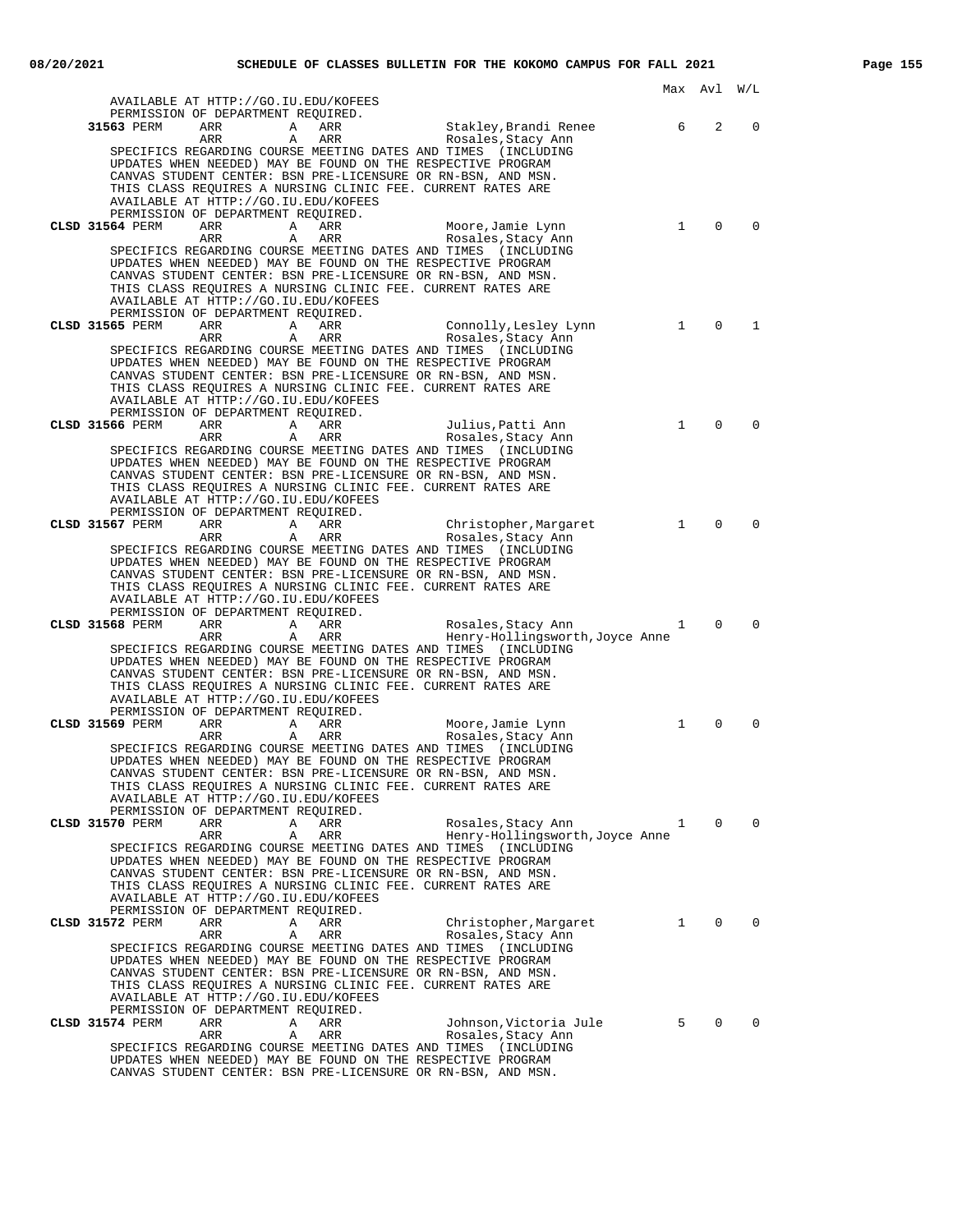| THIS CLASS REQUIRES A NURSING CLINIC FEE. CURRENT RATES ARE                                                                                                                                                                                                                                             |    |                |              |
|---------------------------------------------------------------------------------------------------------------------------------------------------------------------------------------------------------------------------------------------------------------------------------------------------------|----|----------------|--------------|
| AVAILABLE AT HTTP://GO.IU.EDU/KOFEES<br>PERMISSION OF DEPARTMENT REQUIRED.                                                                                                                                                                                                                              |    |                |              |
| CLSD 31575 PERM<br>ARR<br>ARR<br>Johnson, Victoria Jule<br>Α                                                                                                                                                                                                                                            | 5  | $\mathbf 0$    | 1            |
| ARR<br>ARR<br>Rosales, Stacy Ann<br>Α<br>SPECIFICS REGARDING COURSE MEETING DATES AND TIMES<br>(INCLUDING<br>UPDATES WHEN NEEDED) MAY BE FOUND ON THE RESPECTIVE PROGRAM<br>CANVAS STUDENT CENTER: BSN PRE-LICENSURE OR RN-BSN, AND MSN.<br>THIS CLASS REQUIRES A NURSING CLINIC FEE. CURRENT RATES ARE |    |                |              |
| AVAILABLE AT HTTP://GO.IU.EDU/KOFEES<br>PERMISSION OF DEPARTMENT REQUIRED.                                                                                                                                                                                                                              |    |                |              |
|                                                                                                                                                                                                                                                                                                         |    |                |              |
| <i>NURS-B 334 FAMILIES AND POPULATIONS (5 CR)</i><br>41714<br>$08:30A-11:30A$<br>KO 052<br>M<br>Rosales, Stacy Ann                                                                                                                                                                                      | 11 | 3              | $\Omega$     |
| THIS CLASS MEETS DURING THE FIRST EIGHT WEEKS OF THE<br>SEMESTER.                                                                                                                                                                                                                                       |    |                |              |
| STUDENT MUST REGISTER FOR BOTH LECTURE AND LAB.<br>BASED ON EVOLVING COVID-19 PANDEMIC CONDITIONS AND                                                                                                                                                                                                   |    |                |              |
| VACCINATION RESPONSE, THE WAY THIS CLASS IS TAUGHT                                                                                                                                                                                                                                                      |    |                |              |
| (INSTRUCTION MODE), IS SUBJECT TO CHANGE. STUDENTS WILL BE<br>INFORMED OF ANY CHANGES TO INSTRUCTION MODE.                                                                                                                                                                                              |    |                |              |
| Clinic (CLN)                                                                                                                                                                                                                                                                                            | 5  | $\mathbf{1}$   | $\Omega$     |
| 46353<br>ARR<br>ARR<br>A<br>Christopher, Margaret<br>ARR<br>A<br>ARR<br>Rosales, Stacy Ann<br>STUDENT MUST REGISTER FOR BOTH LECTURE AND LAB.                                                                                                                                                           |    |                |              |
| THIS CLASS REQUIRES A NURSING CLINIC FEE. CURRENT RATES ARE<br>AVAILABLE AT HTTP://GO.IU.EDU/KOFEES                                                                                                                                                                                                     |    |                |              |
| 46354<br>ARR<br>Α<br>ARR<br>Christopher, Margaret<br>ARR<br>Α<br>ARR<br>Rosales, Stacy Ann                                                                                                                                                                                                              | 6  | 2              | $\Omega$     |
| STUDENT MUST REGISTER FOR BOTH LECTURE AND LAB.                                                                                                                                                                                                                                                         |    |                |              |
| THIS CLASS REQUIRES A NURSING CLINIC FEE. CURRENT RATES ARE<br>AVAILABLE AT HTTP://GO.IU.EDU/KOFEES                                                                                                                                                                                                     |    |                |              |
|                                                                                                                                                                                                                                                                                                         |    |                |              |
| <i>NURS-B 444 NURSING INTENSIVE (4 CR)</i><br>31583 RSTR<br>09:15A-11:15A<br>KE 125<br>Pratt, Stephanie Nicole<br>W                                                                                                                                                                                     | 58 | 5              | $\Omega$     |
| SPECIFICS REGARDING COURSE MEETING DATES AND TIMES (INCLUDING                                                                                                                                                                                                                                           |    |                |              |
| UPDATES WHEN NEEDED) MAY BE FOUND ON THE RESPECTIVE PROGRAM<br>CANVAS STUDENT CENTER: BSN PRE-LICENSURE OR RN-BSN, AND MSN.                                                                                                                                                                             |    |                |              |
| BASED ON EVOLVING COVID-19 PANDEMIC CONDITIONS AND<br>VACCINATION RESPONSE, THE WAY THIS CLASS IS TAUGHT                                                                                                                                                                                                |    |                |              |
| (INSTRUCTION MODE), IS SUBJECT TO CHANGE. STUDENTS WILL BE                                                                                                                                                                                                                                              |    |                |              |
| INFORMED OF ANY CHANGES TO INSTRUCTION MODE.<br>Clinic (CLN)                                                                                                                                                                                                                                            |    |                |              |
| Pratt, Stephanie Nicole 5<br>CLSD 31584 RSTR<br>ARR<br>ARR<br>Α                                                                                                                                                                                                                                         |    | $\Omega$       | 2            |
| STUDENT MUST REGISTER FOR BOTH LECTURE AND LAB.<br>SPECIFICS REGARDING COURSE MEETING DATES AND TIMES (INCLUDING                                                                                                                                                                                        |    |                |              |
| UPDATES WHEN NEEDED) MAY BE FOUND ON THE RESPECTIVE PROGRAM<br>CANVAS STUDENT CENTER: BSN PRE-LICENSURE OR RN-BSN, AND MSN.                                                                                                                                                                             |    |                |              |
| THIS CLASS REQUIRES A NURSING CLINIC FEE. CURRENT RATES ARE                                                                                                                                                                                                                                             |    |                |              |
| AVAILABLE AT HTTP://GO.IU.EDU/KOFEES<br>CLSD 31585 RSTR<br>ARR<br>Α<br>ARR<br>Bortone, Christy JoeAnn                                                                                                                                                                                                   | 9  | $\Omega$       | $\Omega$     |
| ARR<br>Α<br>ARR<br>Pratt, Stephanie Nicole                                                                                                                                                                                                                                                              |    |                |              |
| STUDENT MUST REGISTER FOR BOTH LECTURE AND LAB.<br>SPECIFICS REGARDING COURSE MEETING DATES AND TIMES<br>(INCLUDING)                                                                                                                                                                                    |    |                |              |
| UPDATES WHEN NEEDED) MAY BE FOUND ON THE RESPECTIVE PROGRAM                                                                                                                                                                                                                                             |    |                |              |
| CANVAS STUDENT CENTER: BSN PRE-LICENSURE OR RN-BSN, AND MSN.<br>THIS CLASS REQUIRES A NURSING CLINIC FEE. CURRENT RATES ARE                                                                                                                                                                             |    |                |              |
| AVAILABLE AT HTTP://GO.IU.EDU/KOFEES<br>Pratt, Stephanie Nicole 4<br>CLSD 31586 RSTR<br>ARR<br>ARR<br>Α                                                                                                                                                                                                 |    | $\overline{0}$ | $\mathbf{1}$ |
| STUDENT MUST REGISTER FOR BOTH LECTURE AND LAB.                                                                                                                                                                                                                                                         |    |                |              |
| SPECIFICS REGARDING COURSE MEETING DATES AND TIMES (INCLUDING<br>UPDATES WHEN NEEDED) MAY BE FOUND ON THE RESPECTIVE PROGRAM                                                                                                                                                                            |    |                |              |
| CANVAS STUDENT CENTER: BSN PRE-LICENSURE OR RN-BSN, AND MSN.                                                                                                                                                                                                                                            |    |                |              |
| THIS CLASS REQUIRES A NURSING CLINIC FEE. CURRENT RATES ARE<br>AVAILABLE AT HTTP://GO.IU.EDU/KOFEES                                                                                                                                                                                                     |    |                |              |
| CLSD 31587 RSTR<br>ARR<br>Α<br>ARR<br>Bortone, Christy JoeAnn<br>ARR<br>Α<br>ARR<br>Pratt, Stephanie Nicole                                                                                                                                                                                             | 9  | $\Omega$       | $\Omega$     |
| STUDENT MUST REGISTER FOR BOTH LECTURE AND LAB.                                                                                                                                                                                                                                                         |    |                |              |
| SPECIFICS REGARDING COURSE MEETING DATES AND TIMES (INCLUDING<br>UPDATES WHEN NEEDED) MAY BE FOUND ON THE RESPECTIVE PROGRAM                                                                                                                                                                            |    |                |              |
| CANVAS STUDENT CENTER: BSN PRE-LICENSURE OR RN-BSN, AND MSN.                                                                                                                                                                                                                                            |    |                |              |
| THIS CLASS REQUIRES A NURSING CLINIC FEE. CURRENT RATES ARE<br>AVAILABLE AT HTTP://GO.IU.EDU/KOFEES                                                                                                                                                                                                     |    |                |              |
| 31703 RSTR<br>ARR<br>Α<br>ARR<br>Rosales, Stacy Ann                                                                                                                                                                                                                                                     | 9  | $\mathbf{1}$   | $\Omega$     |
| ARR<br>Α<br>ARR<br>Pratt, Stephanie Nicole<br>SPECIFICS REGARDING COURSE MEETING DATES AND TIMES (INCLUDING                                                                                                                                                                                             |    |                |              |
| UPDATES WHEN NEEDED) MAY BE FOUND ON THE RESPECTIVE PROGRAM<br>CANVAS STUDENT CENTER: BSN PRE-LICENSURE OR RN-BSN, AND MSN.                                                                                                                                                                             |    |                |              |
| STUDENT MUST REGISTER FOR BOTH LECTURE AND LAB.                                                                                                                                                                                                                                                         |    |                |              |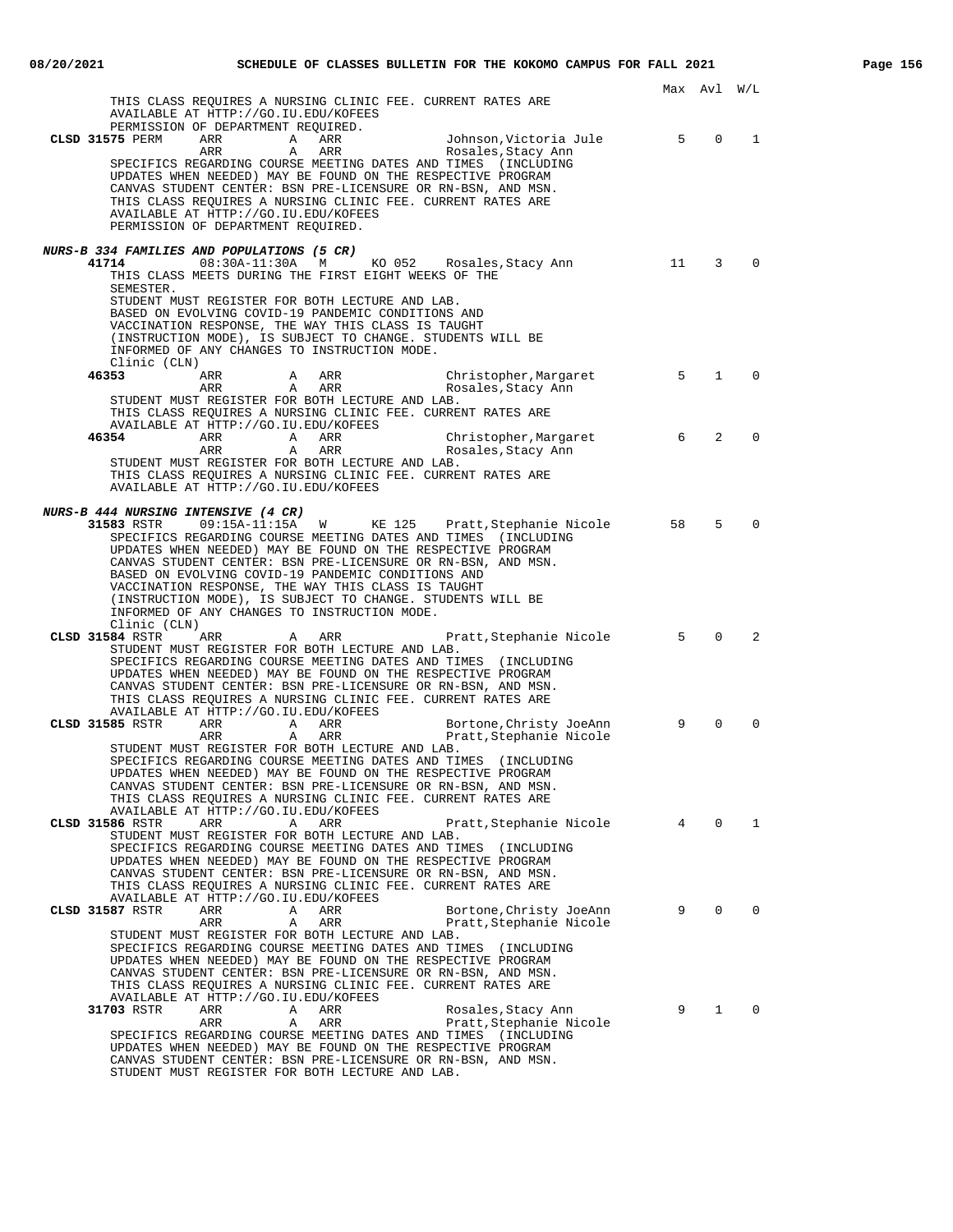|                                                                                                                                                                                                                                                                                                                                                                                                                                                                                                                                                                                                                    | Max Avl         |                | W/L            |
|--------------------------------------------------------------------------------------------------------------------------------------------------------------------------------------------------------------------------------------------------------------------------------------------------------------------------------------------------------------------------------------------------------------------------------------------------------------------------------------------------------------------------------------------------------------------------------------------------------------------|-----------------|----------------|----------------|
| THIS CLASS REQUIRES A NURSING CLINIC FEE. CURRENT RATES ARE<br>AVAILABLE AT HTTP://GO.IU.EDU/KOFEES                                                                                                                                                                                                                                                                                                                                                                                                                                                                                                                |                 |                |                |
| CLSD 31993 RSTR<br>ARR<br>ARR<br>Rosales, Stacy Ann<br>Α<br>ARR<br>Α<br>ARR<br>Pratt,Stephanie Nicole<br>SPECIFICS REGARDING COURSE MEETING DATES AND TIMES (INCLUDING<br>UPDATES WHEN NEEDED) MAY BE FOUND ON THE RESPECTIVE PROGRAM                                                                                                                                                                                                                                                                                                                                                                              | 10              | 0              | 0              |
| CANVAS STUDENT CENTER: BSN PRE-LICENSURE OR RN-BSN, AND MSN.<br>THIS CLASS REQUIRES A NURSING CLINIC FEE. CURRENT RATES ARE<br>AVAILABLE AT HTTP://GO.IU.EDU/KOFEES<br>STUDENT MUST REGISTER FOR BOTH LECTURE AND LAB.                                                                                                                                                                                                                                                                                                                                                                                             |                 |                |                |
| 45436 RSTR<br>ARR<br>ARR<br>Α<br>Pratt, Stephanie Nicole<br>SPECIFICS REGARDING COURSE MEETING DATES AND TIMES (INCLUDING<br>UPDATES WHEN NEEDED) MAY BE FOUND ON THE RESPECTIVE PROGRAM<br>CANVAS STUDENT CENTER: BSN PRE-LICENSURE OR RN-BSN, AND MSN.<br>THIS CLASS REOUIRES A NURSING CLINIC FEE. CURRENT RATES ARE<br>AVAILABLE AT HTTP://GO.IU.EDU/KOFEES                                                                                                                                                                                                                                                    | 5               | $\mathbf{1}$   | $\Omega$       |
| STUDENT MUST REGISTER FOR BOTH LECTURE AND LAB.<br>45437 RSTR<br>ARR<br>Α<br>ARR<br>Pratt, Stephanie Nicole<br>SPECIFICS REGARDING COURSE MEETING DATES AND TIMES (INCLUDING<br>UPDATES WHEN NEEDED) MAY BE FOUND ON THE RESPECTIVE PROGRAM<br>CANVAS STUDENT CENTER: BSN PRE-LICENSURE OR RN-BSN, AND MSN.<br>THIS CLASS REQUIRES A NURSING CLINIC FEE. CURRENT RATES ARE<br>AVAILABLE AT HTTP://GO.IU.EDU/KOFEES                                                                                                                                                                                                 | 6               | 2              | $\Omega$       |
| STUDENT MUST REGISTER FOR BOTH LECTURE AND LAB.                                                                                                                                                                                                                                                                                                                                                                                                                                                                                                                                                                    |                 |                |                |
| NURS-F 570 ADV HLTH ASSESSMENT LIFESPAN (3 CR)<br>31384<br>$01:30P-03:00P$ R<br>KO 125<br>Kent,Dea J<br>SPECIFICS REGARDING COURSE MEETING DATES AND TIMES (INCLUDING<br>UPDATES WHEN NEEDED) MAY BE FOUND ON THE RESPECTIVE PROGRAM<br>CANVAS STUDENT CENTER: BSN PRE-LICENSURE OR RN-BSN, AND MSN.<br>THIS CLASS REQUIRES A NURSING CLINIC FEE - GRAD. CURRENT<br>RATES ARE AVAILABLE AT HTTP://GO.IU.EDU/KOFEES                                                                                                                                                                                                 | 14              | $\mathbf{1}$   | $\Omega$       |
| BASED ON EVOLVING COVID-19 PANDEMIC CONDITIONS AND<br>VACCINATION RESPONSE, THE WAY THIS CLASS IS TAUGHT<br>(INSTRUCTION MODE), IS SUBJECT TO CHANGE. STUDENTS WILL BE<br>INFORMED OF ANY CHANGES TO INSTRUCTION MODE.<br>Laboratory (LAB)                                                                                                                                                                                                                                                                                                                                                                         |                 |                |                |
| 31507<br>08:00A-10:00A R<br>KE 207<br>Kent,Dea J<br>SPECIFICS REGARDING COURSE MEETING DATES AND TIMES (INCLUDING<br>UPDATES WHEN NEEDED) MAY BE FOUND ON THE RESPECTIVE PROGRAM<br>CANVAS STUDENT CENTER: BSN PRE-LICENSURE OR RN-BSN, AND MSN.<br>STUDENT MUST REGISTER FOR BOTH LECTURE AND LAB.<br>BASED ON EVOLVING COVID-19 PANDEMIC CONDITIONS AND<br>VACCINATION RESPONSE, THE WAY THIS CLASS IS TAUGHT<br>(INSTRUCTION MODE), IS SUBJECT TO CHANGE. STUDENTS WILL BE<br>INFORMED OF ANY CHANGES TO INSTRUCTION MODE.                                                                                      | 7               | $\mathbf{1}$   | $\Omega$       |
| CLSD 31819<br>$10:15A-12:15P$ R<br>KE 207<br>Kent,Dea J<br>SPECIFICS REGARDING COURSE MEETING DATES AND TIMES (INCLUDING<br>UPDATES WHEN NEEDED) MAY BE FOUND ON THE RESPECTIVE PROGRAM<br>CANVAS STUDENT CENTER: BSN PRE-LICENSURE OR RN-BSN, AND MSN.<br>STUDENT MUST REGISTER FOR BOTH LECTURE AND LAB.<br>BASED ON EVOLVING COVID-19 PANDEMIC CONDITIONS AND<br>VACCINATION RESPONSE, THE WAY THIS CLASS IS TAUGHT<br>(INSTRUCTION MODE), IS SUBJECT TO CHANGE. STUDENTS WILL BE<br>INFORMED OF ANY CHANGES TO INSTRUCTION MODE.                                                                               | $7\overline{ }$ | $\Omega$       | $\Omega$       |
| NURS-F 582 PC III: CHRONIC AND COMPLEX (3 CR)                                                                                                                                                                                                                                                                                                                                                                                                                                                                                                                                                                      |                 |                |                |
| CLSD 31612<br>$03:30P-06:00P$<br>R<br>KE 201<br>Kent,Dea J<br>SPECIFICS REGARDING COURSE MEETING DATES AND TIMES (INCLUDING<br>UPDATES WHEN NEEDED) MAY BE FOUND ON THE RESPECTIVE PROGRAM<br>CANVAS STUDENT CENTER: BSN PRE-LICENSURE OR RN-BSN, AND MSN.<br>THIS CLASS REOUIRES A NURSING CLINIC FEE - GRAD. CURRENT<br>RATES ARE AVAILABLE AT HTTP://GO.IU.EDU/KOFEES<br>BASED ON EVOLVING COVID-19 PANDEMIC CONDITIONS AND<br>VACCINATION RESPONSE, THE WAY THIS CLASS IS TAUGHT<br>(INSTRUCTION MODE), IS SUBJECT TO CHANGE. STUDENTS WILL BE<br>INFORMED OF ANY CHANGES TO INSTRUCTION MODE.<br>Clinic (CLN) | 13              | $\overline{0}$ | $\overline{0}$ |
| CLSD 31613<br>ARR<br>Α<br>ARR<br>Whitmore, Bridget Ann<br>ARR<br>Α<br>ARR<br>Kent, Dea J<br>STUDENT MUST REGISTER FOR BOTH LECTURE AND LAB.<br>SPECIFICS REGARDING COURSE MEETING DATES AND TIMES (INCLUDING<br>UPDATES WHEN NEEDED) MAY BE FOUND ON THE RESPECTIVE PROGRAM                                                                                                                                                                                                                                                                                                                                        | $7\overline{ }$ | $\Omega$       | $\Omega$       |
| CANVAS STUDENT CENTER: BSN PRE-LICENSURE OR RN-BSN, AND MSN.<br>CLSD 31614<br>ARR<br>Α<br>ARR<br>Davis, Monica<br>ARR<br>Α<br>ARR<br>Kent, Dea J                                                                                                                                                                                                                                                                                                                                                                                                                                                                   | 6               | $\Omega$       | $\Omega$       |
| STUDENT MUST REGISTER FOR BOTH LECTURE AND LAB.                                                                                                                                                                                                                                                                                                                                                                                                                                                                                                                                                                    |                 |                |                |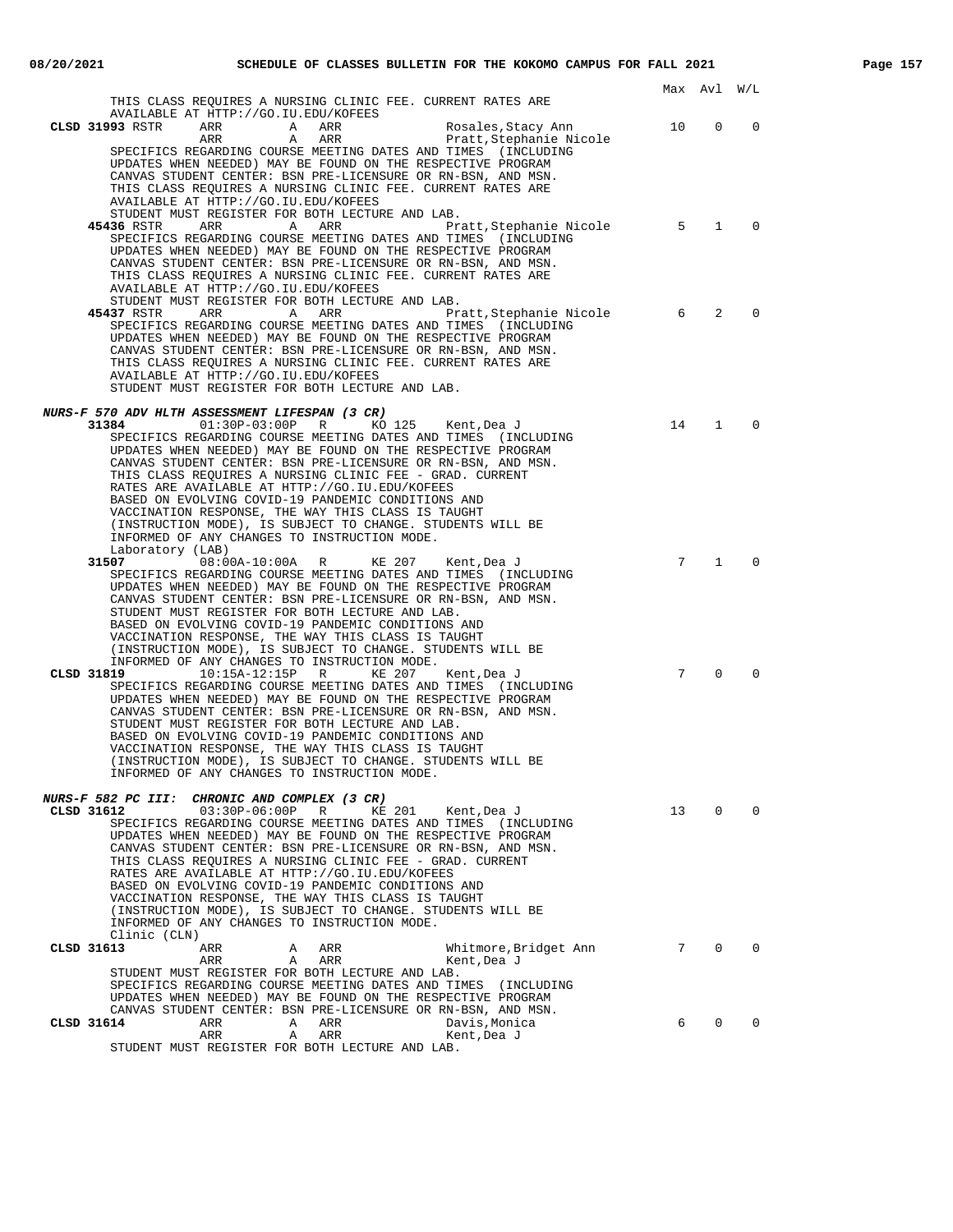|                                                                                                                                                                                                                                                                                                                                                                                                                                                                                                                                                                                                        |              | Max Avl W/L |             |
|--------------------------------------------------------------------------------------------------------------------------------------------------------------------------------------------------------------------------------------------------------------------------------------------------------------------------------------------------------------------------------------------------------------------------------------------------------------------------------------------------------------------------------------------------------------------------------------------------------|--------------|-------------|-------------|
| SPECIFICS REGARDING COURSE MEETING DATES AND TIMES (INCLUDING<br>UPDATES WHEN NEEDED) MAY BE FOUND ON THE RESPECTIVE PROGRAM<br>CANVAS STUDENT CENTER: BSN PRE-LICENSURE OR RN-BSN, AND MSN.                                                                                                                                                                                                                                                                                                                                                                                                           |              |             |             |
|                                                                                                                                                                                                                                                                                                                                                                                                                                                                                                                                                                                                        |              |             |             |
| NURS-H 355 DATA ANALYSIS AND RESEARCH (3 CR)<br>02:30P-05:30P M<br>31382<br>KE 125<br>Cunningham, Adaline Maria<br>SPECIFICS REGARDING COURSE MEETING DATES AND TIMES (INCLUDING<br>UPDATES WHEN NEEDED) MAY BE FOUND ON THE RESPECTIVE PROGRAM<br>CANVAS STUDENT CENTER: BSN PRE-LICENSURE OR RN-BSN, AND MSN.<br>BASED ON EVOLVING COVID-19 PANDEMIC CONDITIONS AND<br>VACCINATION RESPONSE, THE WAY THIS CLASS IS TAUGHT<br>(INSTRUCTION MODE), IS SUBJECT TO CHANGE. STUDENTS WILL BE<br>INFORMED OF ANY CHANGES TO INSTRUCTION MODE.                                                              | 64           | 8           | $\mathbf 0$ |
| <i>NURS-H 356 BIOPHYSICAL PROCESSES (5 CR)</i>                                                                                                                                                                                                                                                                                                                                                                                                                                                                                                                                                         |              |             |             |
| $12:00P-03:00P$ T<br>31446 RSTR<br>KE 125<br>Jones,Naomi Jean<br>SPECIFICS REGARDING COURSE MEETING DATES AND TIMES (INCLUDING<br>UPDATES WHEN NEEDED) MAY BE FOUND ON THE RESPECTIVE PROGRAM<br>CANVAS STUDENT CENTER: BSN PRE-LICENSURE OR RN-BSN, AND MSN.<br>THIS CLASS REQUIRES AN NCLEX ASSESSMENT PREP FEE. CURRENT<br>RATES ARE AVAILABLE AT HTTP://GO.IU.EDU/KOFEES<br>BASED ON EVOLVING COVID-19 PANDEMIC CONDITIONS AND<br>VACCINATION RESPONSE, THE WAY THIS CLASS IS TAUGHT<br>(INSTRUCTION MODE), IS SUBJECT TO CHANGE. STUDENTS WILL BE<br>INFORMED OF ANY CHANGES TO INSTRUCTION MODE. | 64           | 4           | 1           |
| Clinic (CLN)                                                                                                                                                                                                                                                                                                                                                                                                                                                                                                                                                                                           |              |             |             |
| CLSD 31484 PERM<br>ARR<br>ARR<br>Bennett, Debbie<br>A<br>ARR<br>$\mathbf{A}$<br>ARR<br>Jones, Naomi Jean                                                                                                                                                                                                                                                                                                                                                                                                                                                                                               | 7            | $\Omega$    | $\Omega$    |
| STUDENT MUST ENROLL IN BOTH LECTURE AND CLINICAL.<br>SPECIFICS REGARDING COURSE MEETING DATES AND TIMES (INCLUDING<br>UPDATES WHEN NEEDED) MAY BE FOUND ON THE RESPECTIVE PROGRAM<br>CANVAS STUDENT CENTER: BSN PRE-LICENSURE OR RN-BSN, AND MSN.<br>THIS CLASS REQUIRES A NURSING CLINIC FEE. CURRENT RATES ARE<br>AVAILABLE AT HTTP://GO.IU.EDU/KOFEES<br>PERMISSION OF DEPARTMENT REQUIRED.                                                                                                                                                                                                         |              |             |             |
| CLSD 31485 PERM<br>ARR<br>A<br>ARR<br>Anderson, Della Marie                                                                                                                                                                                                                                                                                                                                                                                                                                                                                                                                            | 6            | $\Omega$    | $\Omega$    |
| ARR<br>ARR<br>Jones, Naomi Jean<br>Α<br>STUDENT MUST ENROLL IN BOTH LECTURE AND CLINICAL.<br>SPECIFICS REGARDING COURSE MEETING DATES AND TIMES (INCLUDING<br>UPDATES WHEN NEEDED) MAY BE FOUND ON THE RESPECTIVE PROGRAM<br>CANVAS STUDENT CENTER: BSN PRE-LICENSURE OR RN-BSN, AND MSN.<br>THIS CLASS REQUIRES A NURSING CLINIC FEE. CURRENT RATES ARE<br>AVAILABLE AT HTTP://GO.IU.EDU/KOFEES                                                                                                                                                                                                       |              |             |             |
| PERMISSION OF DEPARTMENT REQUIRED.<br>CLSD 31486 PERM<br>ARR<br>Α<br>ARR<br>Jones, Naomi Jean                                                                                                                                                                                                                                                                                                                                                                                                                                                                                                          | 6            | $\Omega$    | $\Omega$    |
| ARR<br>ARR<br>Carter, Kaitlin Diane<br>Α<br>STUDENT MUST ENROLL IN BOTH LECTURE AND CLINICAL.<br>SPECIFICS REGARDING COURSE MEETING DATES AND TIMES (INCLUDING<br>UPDATES WHEN NEEDED) MAY BE FOUND ON THE RESPECTIVE PROGRAM<br>CANVAS STUDENT CENTER: BSN PRE-LICENSURE OR RN-BSN, AND MSN.<br>THIS CLASS REQUIRES A NURSING CLINIC FEE. CURRENT RATES ARE<br>AVAILABLE AT HTTP://GO.IU.EDU/KOFEES<br>PERMISSION OF DEPARTMENT REQUIRED.                                                                                                                                                             |              |             |             |
| CLSD 31487 PERM<br>ARR<br>Α<br>ARR<br>Connolly, Lesley Lynn                                                                                                                                                                                                                                                                                                                                                                                                                                                                                                                                            | $\mathbf{1}$ | $\mathbf 0$ | $\Omega$    |
| ARR<br>ARR<br>Jones, Naomi Jean<br>Α<br>STUDENT MUST ENROLL IN BOTH LECTURE AND CLINICAL.<br>SPECIFICS REGARDING COURSE MEETING DATES AND TIMES (INCLUDING<br>UPDATES WHEN NEEDED) MAY BE FOUND ON THE RESPECTIVE PROGRAM<br>CANVAS STUDENT CENTER: BSN PRE-LICENSURE OR RN-BSN, AND MSN.<br>THIS CLASS REQUIRES A NURSING CLINIC FEE. CURRENT RATES ARE<br>AVAILABLE AT HTTP://GO.IU.EDU/KOFEES<br>PERMISSION OF DEPARTMENT REQUIRED.                                                                                                                                                                 |              |             |             |
| CLSD 31488 PERM<br>ARR<br>Α<br>ARR<br>Moore, Jamie Lynn                                                                                                                                                                                                                                                                                                                                                                                                                                                                                                                                                | $\mathbf{1}$ | $\Omega$    | $\Omega$    |
| ARR<br>ARR<br>Jones,Naomi Jean<br>Α<br>STUDENTS MUST ENROLL IN BOTH LECTURE AND CLINICAL.<br>SPECIFICS REGARDING COURSE MEETING DATES AND TIMES (INCLUDING<br>UPDATES WHEN NEEDED) MAY BE FOUND ON THE RESPECTIVE PROGRAM<br>CANVAS STUDENT CENTER: BSN PRE-LICENSURE OR RN-BSN, AND MSN.<br>THIS CLASS REQUIRES A NURSING CLINIC FEE. CURRENT RATES ARE<br>AVAILABLE AT HTTP://GO.IU.EDU/KOFEES<br>PERMISSION OF DEPARTMENT REQUIRED.                                                                                                                                                                 |              |             |             |
| CLSD 31489 PERM<br>ARR<br>Α<br>ARR<br>Connolly, Lesley Lynn<br>ARR<br>ARR<br>Jones,Naomi Jean<br>Α                                                                                                                                                                                                                                                                                                                                                                                                                                                                                                     | $\mathbf{1}$ | $\Omega$    | $\Omega$    |
| STUDENTS MUST ENROLL IN BOTH LECTURE AND CLINICAL<br>SPECIFICS REGARDING COURSE MEETING DATES AND TIMES (INCLUDING<br>UPDATES WHEN NEEDED) MAY BE FOUND ON THE RESPECTIVE PROGRAM<br>CANVAS STUDENT CENTER: BSN PRE-LICENSURE OR RN-BSN, AND MSN.<br>THIS CLASS REQUIRES A NURSING CLINIC FEE. CURRENT RATES ARE                                                                                                                                                                                                                                                                                       |              |             |             |

AVAILABLE AT HTTP://GO.IU.EDU/KOFEES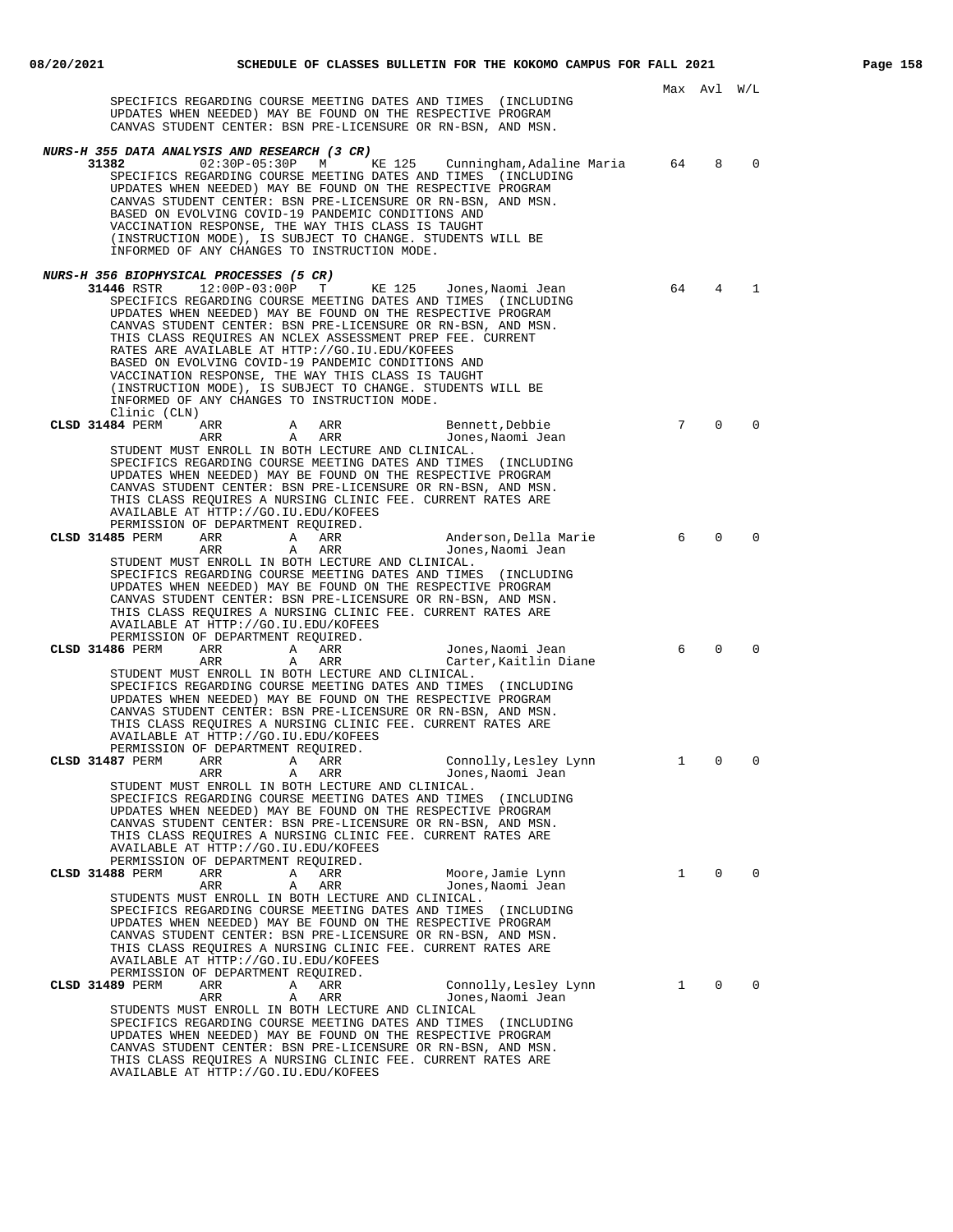|                                                                                                                                  | Max Avl         |                | W/L          |
|----------------------------------------------------------------------------------------------------------------------------------|-----------------|----------------|--------------|
| PERMISSION OF DEPARTMENT REQUIRED.                                                                                               |                 |                | $\Omega$     |
| CLSD 31490 PERM<br>ARR<br>Julius,Patti Ann<br>A<br>ARR<br>ARR<br>Α<br>ARR<br>Jones,Naomi Jean                                    | 1               | $\Omega$       |              |
| STUDENTS MUST ENROLL IN BOTH LECTURE AND CLINICAL.                                                                               |                 |                |              |
| SPECIFICS REGARDING COURSE MEETING DATES AND TIMES<br>(INCLUDING)<br>UPDATES WHEN NEEDED) MAY BE FOUND ON THE RESPECTIVE PROGRAM |                 |                |              |
| CANVAS STUDENT CENTER: BSN PRE-LICENSURE OR RN-BSN, AND MSN.                                                                     |                 |                |              |
| THIS CLASS REQUIRES A NURSING CLINIC FEE. CURRENT RATES ARE                                                                      |                 |                |              |
| AVAILABLE AT HTTP://GO.IU.EDU/KOFEES<br>PERMISSION OF DEPARTMENT REQUIRED.                                                       |                 |                |              |
| CLSD 31491 PERM<br>ARR<br>ARR<br>Christopher, Margaret<br>A                                                                      | 1               | $\Omega$       | $\Omega$     |
| ARR<br>ARR<br>Α<br>Jones, Naomi Jean                                                                                             |                 |                |              |
| STUDENTS MUST ENROLL IN BOTH LECTURE AND CLINICAL.<br>SPECIFICS REGARDING COURSE MEETING DATES AND TIMES<br>(INCLUDING           |                 |                |              |
| UPDATES WHEN NEEDED) MAY BE FOUND ON THE RESPECTIVE PROGRAM                                                                      |                 |                |              |
| CANVAS STUDENT CENTER: BSN PRE-LICENSURE OR RN-BSN, AND MSN.                                                                     |                 |                |              |
| THIS CLASS REQUIRES A NURSING CLINIC FEE. CURRENT RATES ARE<br>AVAILABLE AT HTTP://GO.IU.EDU/KOFEES                              |                 |                |              |
| PERMISSION OF DEPARTMENT REQUIRED.                                                                                               |                 |                |              |
| CLSD 31493 PERM<br>ARR<br>ARR<br>Henry-Hollingsworth, Joyce Anne 1<br>A<br>ARR<br>Α<br>ARR<br>Jones, Naomi Jean                  |                 | $\Omega$       | $\Omega$     |
| STUDENT MUST ENROLL IN BOTH LECTURE AND CLINICAL.                                                                                |                 |                |              |
| SPECIFICS REGARDING COURSE MEETING DATES AND TIMES (INCLUDING                                                                    |                 |                |              |
| UPDATES WHEN NEEDED) MAY BE FOUND ON THE RESPECTIVE PROGRAM<br>CANVAS STUDENT CENTER: BSN PRE-LICENSURE OR RN-BSN, AND MSN.      |                 |                |              |
| THIS CLASS REQUIRES A NURSING CLINIC FEE. CURRENT RATES ARE                                                                      |                 |                |              |
| AVAILABLE AT HTTP://GO.IU.EDU/KOFEES<br>PERMISSION OF DEPARTMENT REQUIRED.                                                       |                 |                |              |
| 31494 PERM<br>ARR<br>ARR<br>Anderson, Della Marie<br>A                                                                           | 7               | $\overline{2}$ | $\Omega$     |
| ARR<br>Α<br>ARR<br>Jones, Naomi Jean                                                                                             |                 |                |              |
| STUDENT MUST ENROLL IN BOTH LECTURE AND CLINICAL.<br>SPECIFICS REGARDING COURSE MEETING DATES AND TIMES<br>(INCLUDING            |                 |                |              |
| UPDATES WHEN NEEDED) MAY BE FOUND ON THE RESPECTIVE PROGRAM                                                                      |                 |                |              |
| CANVAS STUDENT CENTER: BSN PRE-LICENSURE OR RN-BSN, AND MSN.<br>THIS CLASS REQUIRES A NURSING CLINIC FEE. CURRENT RATES ARE      |                 |                |              |
| AVAILABLE AT HTTP://GO.IU.EDU/KOFEES                                                                                             |                 |                |              |
| PERMISSION OF DEPARTMENT REQUIRED.                                                                                               |                 |                |              |
| 31495 PERM<br>ARR<br>A<br>ARR<br>Jones, Naomi Jean<br>ARR<br>Α<br>ARR<br>Carter, Kaitlin Diane                                   | 7               | $\mathbf{1}$   | $\mathbf{1}$ |
| STUDENT MUST ENROLL IN BOTH LECTURE AND CLINICAL.                                                                                |                 |                |              |
| SPECIFICS REGARDING COURSE MEETING DATES AND TIMES (INCLUDING<br>UPDATES WHEN NEEDED) MAY BE FOUND ON THE RESPECTIVE PROGRAM     |                 |                |              |
| CANVAS STUDENT CENTER: BSN PRE-LICENSURE OR RN-BSN, AND MSN.                                                                     |                 |                |              |
| THIS CLASS REQUIRES A NURSING CLINIC FEE. CURRENT RATES ARE                                                                      |                 |                |              |
| AVAILABLE AT HTTP://GO.IU.EDU/KOFEES<br>PERMISSION OF DEPARTMENT REQUIRED.                                                       |                 |                |              |
| CLSD 31496 PERM<br>ARR<br>ARR<br>Bennett, Debbie<br>A                                                                            | $7\overline{ }$ | $\Omega$       | 2            |
| Α<br>ARR<br>Jones, Naomi Jean<br>ARR<br>STUDENTS MUST ENROLL IN BOTH LECTURE AND CLINICAL.                                       |                 |                |              |
| SPECIFICS REGARDING COURSE MEETING DATES AND TIMES (INCLUDING                                                                    |                 |                |              |
| UPDATES WHEN NEEDED) MAY BE FOUND ON THE RESPECTIVE PROGRAM                                                                      |                 |                |              |
| CANVAS STUDENT CENTER: BSN PRE-LICENSURE OR RN-BSN, AND MSN.<br>THIS CLASS REOUIRES A NURSING CLINIC FEE. CURRENT RATES ARE      |                 |                |              |
| AVAILABLE AT HTTP://GO.IU.EDU/KOFEES                                                                                             |                 |                |              |
| PERMISSION OF DEPARTMENT REQUIRED<br>Moore, Jamie Lynn<br>CLSD 31497 PERM<br>ARR<br>A<br>ARR                                     | $\mathbf{1}$    | 0              | 1            |
| ARR<br>Jones, Naomi Jean<br>ARR<br>A                                                                                             |                 |                |              |
| STUDENT MUST ENROLL IN BOTH LECTURE AND CLINICAL.                                                                                |                 |                |              |
| SPECIFICS REGARDING COURSE MEETING DATES AND TIMES (INCLUDING<br>UPDATES WHEN NEEDED) MAY BE FOUND ON THE RESPECTIVE PROGRAM     |                 |                |              |
| CANVAS STUDENT CENTER: BSN PRE-LICENSURE OR RN-BSN, AND MSN.                                                                     |                 |                |              |
| THIS CLASS REQUIRES A NURSING CLINIC FEE. CURRENT RATES ARE<br>AVAILABLE AT HTTP://GO.IU.EDU/KOFEES                              |                 |                |              |
| PERMISSION OF DEPARTMENT REQUIRED.                                                                                               |                 |                |              |
| CLSD 31498 PERM<br>ARR<br>ARR<br>Henry-Hollingsworth, Joyce Anne 1<br>Α                                                          |                 | $\mathbf{0}$   | 0            |
| ARR<br>Α<br>ARR<br>Jones, Naomi Jean<br>STUDENT MUST ENROLL IN BOTH LECTURE AND CLINICAL.                                        |                 |                |              |
| SPECIFICS REGARDING COURSE MEETING DATES AND TIMES (INCLUDING                                                                    |                 |                |              |
| UPDATES WHEN NEEDED) MAY BE FOUND ON THE RESPECTIVE PROGRAM<br>CANVAS STUDENT CENTER: BSN PRE-LICENSURE OR RN-BSN, AND MSN.      |                 |                |              |
| THIS CLASS REQUIRES A NURSING CLINIC FEE. CURRENT RATES ARE                                                                      |                 |                |              |
| AVAILABLE AT HTTP://GO.IU.EDU/KOFEES<br>PERMISSION OF DEPARTMENT REQUIRED.                                                       |                 |                |              |
| CLSD 31499 PERM<br>Julius, Patti Ann<br>ARR<br>ARR<br>Α                                                                          | $\mathbf{1}$    | 0              | 0            |
| ARR<br>Α<br>ARR<br>Jones, Naomi Jean                                                                                             |                 |                |              |
| STUDENT MUST ENROLL IN BOTH LECTURE AND CLINICAL.<br>SPECIFICS REGARDING COURSE MEETING DATES AND TIMES (INCLUDING               |                 |                |              |
| UPDATES WHEN NEEDED) MAY BE FOUND ON THE RESPECTIVE PROGRAM                                                                      |                 |                |              |
| CANVAS STUDENT CENTER: BSN PRE-LICENSURE OR RN-BSN, AND MSN.                                                                     |                 |                |              |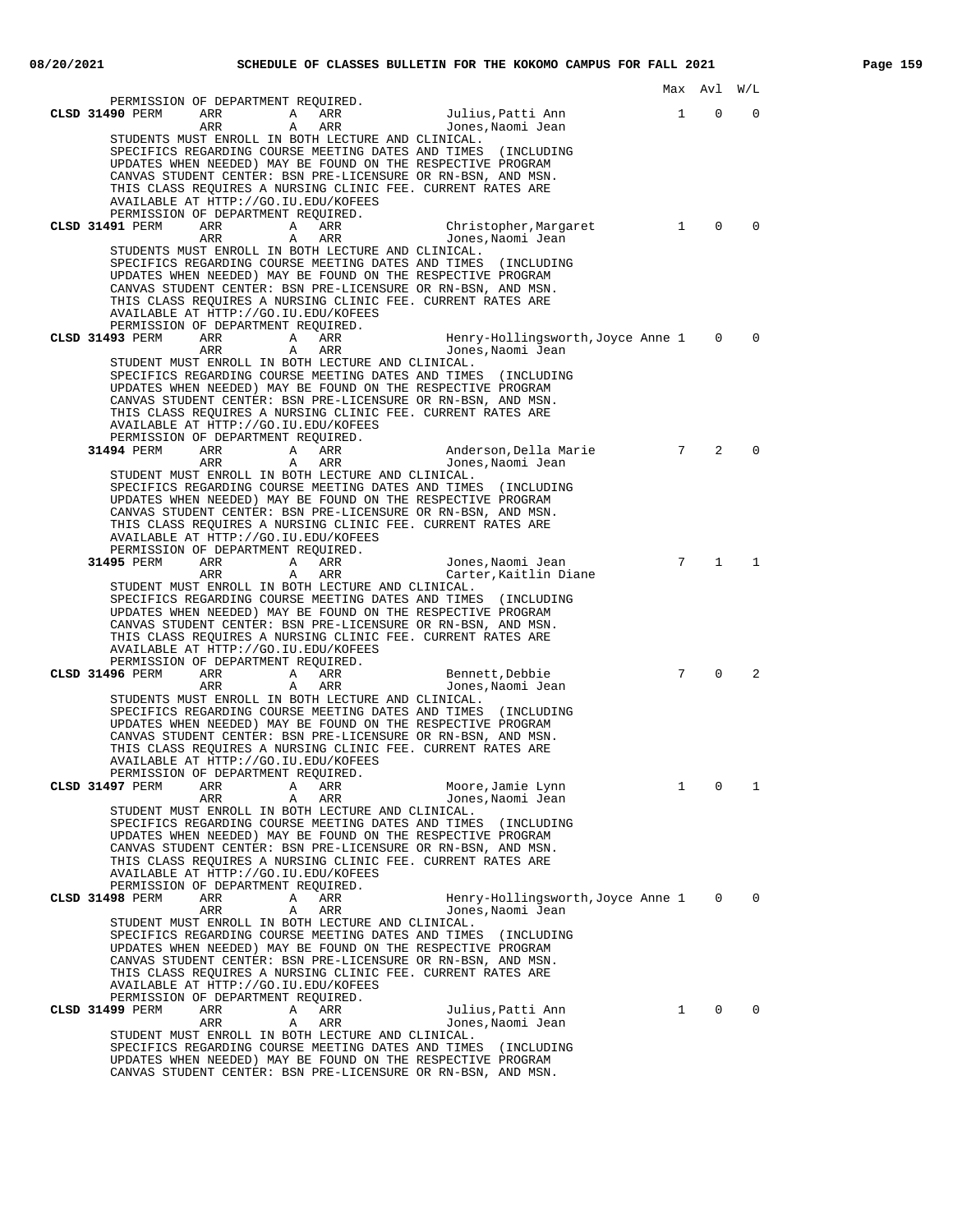|                                                                                                                                           |                 | Max Avl W/L    |          |
|-------------------------------------------------------------------------------------------------------------------------------------------|-----------------|----------------|----------|
| THIS CLASS REOUIRES A NURSING CLINIC FEE. CURRENT RATES ARE<br>AVAILABLE AT HTTP://GO.IU.EDU/KOFEES<br>PERMISSION OF DEPARTMENT REQUIRED. |                 |                |          |
| CLSD 31500 PERM<br>ARR<br>ARR<br>Christopher, Margaret<br>A                                                                               | 1               | $\mathbf 0$    | 0        |
| ARR<br>A ARR<br>Jones, Naomi Jean                                                                                                         |                 |                |          |
| STUDENTS MUST ENROLL IN BOTH LECTURE AND CLINICAL.<br>SPECIFICS REGARDING COURSE MEETING DATES AND TIMES (INCLUDING                       |                 |                |          |
| UPDATES WHEN NEEDED) MAY BE FOUND ON THE RESPECTIVE PROGRAM                                                                               |                 |                |          |
| CANVAS STUDENT CENTER: BSN PRE-LICENSURE OR RN-BSN, AND MSN.                                                                              |                 |                |          |
| THIS CLASS REQUIRES A NURSING CLINIC FEE. CURRENT RATES ARE<br>AVAILABLE AT HTTP://GO.IU.EDU/KOFEES                                       |                 |                |          |
| PERMISSION OF DEPARTMENT REQUIRED.                                                                                                        |                 |                |          |
| CLSD 41722 PERM<br>ARR<br>ARR<br>Jones,Naomi Jean<br>A                                                                                    | $7\overline{ }$ | $\Omega$       | $\Omega$ |
| STUDENT MUST REGISTER FOR BOTH LECTURE AND LAB.                                                                                           |                 |                |          |
| SPECIFICS REGARDING COURSE MEETING DATES AND TIMES (INCLUDING<br>UPDATES WHEN NEEDED) MAY BE FOUND ON THE RESPECTIVE PROGRAM              |                 |                |          |
| CANVAS STUDENT CENTER: BSN PRE-LICENSURE OR RN-BSN, AND MSN.                                                                              |                 |                |          |
| THIS CLASS REQUIRES A NURSING CLINIC FEE. CURRENT RATES ARE                                                                               |                 |                |          |
| AVAILABLE AT HTTP://GO.IU.EDU/KOFEES                                                                                                      |                 |                |          |
| AVAILABLE AT ELITY, JUNITED PERMISSION OF DEPARTMENT REQUIRED.<br>Jones,Naomi Jean<br>41723 PERM                                          | $7\overline{ }$ | 2              | $\Omega$ |
| STUDENT MUST REGISTER FOR BOTH LECTURE AND LAB.                                                                                           |                 |                |          |
| SPECIFICS REGARDING COURSE MEETING DATES AND TIMES (INCLUDING                                                                             |                 |                |          |
| UPDATES WHEN NEEDED) MAY BE FOUND ON THE RESPECTIVE PROGRAM<br>CANVAS STUDENT CENTER: BSN PRE-LICENSURE OR RN-BSN, AND MSN.               |                 |                |          |
| THIS CLASS REOUIRES A NURSING CLINIC FEE. CURRENT RATES ARE                                                                               |                 |                |          |
| AVAILABLE AT HTTP://GO.IU.EDU/KOFEES                                                                                                      |                 |                |          |
| PERMISSION OF DEPARTMENT REQUIRED.                                                                                                        |                 |                |          |
| <i>NURS-H 360 INTERACTIVE PROCESSES (5 CR)</i>                                                                                            |                 |                |          |
| 02:30P-05:30P W KE 125 Green, Sonya Leigh<br>31447 RSTR                                                                                   | 64              | 6              | $\Omega$ |
| SPECIFICS REGARDING COURSE MEETING DATES AND TIMES (INCLUDING<br>UPDATES WHEN NEEDED) MAY BE FOUND ON THE RESPECTIVE PROGRAM              |                 |                |          |
| CANVAS STUDENT CENTER: BSN PRE-LICENSURE OR RN-BSN, AND MSN.                                                                              |                 |                |          |
| BASED ON EVOLVING COVID-19 PANDEMIC CONDITIONS AND                                                                                        |                 |                |          |
| VACCINATION RESPONSE, THE WAY THIS CLASS IS TAUGHT                                                                                        |                 |                |          |
| (INSTRUCTION MODE), IS SUBJECT TO CHANGE. STUDENTS WILL BE<br>INFORMED OF ANY CHANGES TO INSTRUCTION MODE.                                |                 |                |          |
| Clinic (CLN)                                                                                                                              |                 |                |          |
| ARR A ARR<br>CLSD 31501 PERM<br>Green, Sonya Leigh                                                                                        | 9               | $\Omega$       | 2        |
| SPECIFICS REGARDING COURSE MEETING DATES AND TIMES (INCLUDING<br>UPDATES WHEN NEEDED) MAY BE FOUND ON THE RESPECTIVE PROGRAM              |                 |                |          |
| CANVAS STUDENT CENTER: BSN PRE-LICENSURE OR RN-BSN, AND MSN.                                                                              |                 |                |          |
| THIS CLASS REQUIRES A NURSING CLINIC FEE. CURRENT RATES ARE                                                                               |                 |                |          |
| AVAILABLE AT HTTP://GO.IU.EDU/KOFEES<br>PERMISSION OF DEPARTMENT REQUIRED.                                                                |                 |                |          |
| 31502 PERM<br>ARR A ARR<br>Lahr,Nancy Jean                                                                                                | $7\overline{ }$ | $\mathbf{1}$   | $\Omega$ |
| A ARR<br>ARR<br>Green,Sonya Leigh                                                                                                         |                 |                |          |
| SPECIFICS REGARDING COURSE MEETING DATES AND TIMES (INCLUDING<br>UPDATES WHEN NEEDED) MAY BE FOUND ON THE RESPECTIVE PROGRAM              |                 |                |          |
| CANVAS STUDENT CENTER: BSN PRE-LICENSURE OR RN-BSN, AND MSN.                                                                              |                 |                |          |
| THIS CLASS REQUIRES A NURSING CLINIC FEE. CURRENT RATES ARE                                                                               |                 |                |          |
| AVAILABLE AT HTTP://GO.IU.EDU/KOFEES<br>PERMISSION OF DEPARTMENT REQUIRED.                                                                |                 |                |          |
| CLSD 31503 PERM ARR ARR ARR<br>Cunningham, David Lee                                                                                      | 9               | $\overline{0}$ | 2        |
| ARR<br>ARR<br>A<br>Green, Sonya Leigh                                                                                                     |                 |                |          |
| SPECIFICS REGARDING COURSE MEETING DATES AND TIMES (INCLUDING                                                                             |                 |                |          |
| UPDATES WHEN NEEDED) MAY BE FOUND ON THE RESPECTIVE PROGRAM<br>CANVAS STUDENT CENTER: BSN PRE-LICENSURE OR RN-BSN, AND MSN.               |                 |                |          |
| THIS CLASS REQUIRES A NURSING CLINIC FEE. CURRENT RATES ARE                                                                               |                 |                |          |
| AVAILABLE AT HTTP://GO.IU.EDU/KOFEES                                                                                                      |                 |                |          |
| PERMISSION OF DEPARTMENT REQUIRED.<br>CLSD 31504 PERM<br>ARR<br>Α<br>ARR<br>Green, Sonya Leigh                                            | 9               | 0              | 0        |
| SPECIFICS REGARDING COURSE MEETING DATES AND TIMES (INCLUDING                                                                             |                 |                |          |
| UPDATES WHEN NEEDED) MAY BE FOUND ON THE RESPECTIVE PROGRAM                                                                               |                 |                |          |
| CANVAS STUDENT CENTER: BSN PRE-LICENSURE OR RN-BSN, AND MSN.<br>THIS CLASS REQUIRES A NURSING CLINIC FEE. CURRENT RATES ARE               |                 |                |          |
| AVAILABLE AT HTTP://GO.IU.EDU/KOFEES                                                                                                      |                 |                |          |
| PERMISSION OF DEPARTMENT REQUIRED.                                                                                                        |                 |                |          |
| CLSD 31505 PERM<br>ARR<br>Α<br>ARR<br>Lahr, Nancy Jean                                                                                    | 7               | $\Omega$       | $\Omega$ |
| ARR<br>ARR<br>Α<br>Green, Sonya Leigh<br>SPECIFICS REGARDING COURSE MEETING DATES AND TIMES (INCLUDING                                    |                 |                |          |
| UPDATES WHEN NEEDED) MAY BE FOUND ON THE RESPECTIVE PROGRAM                                                                               |                 |                |          |
| CANVAS STUDENT CENTER: BSN PRE-LICENSURE OR RN-BSN, AND MSN.                                                                              |                 |                |          |
| THIS CLASS REQUIRES A NURSING CLINIC FEE. CURRENT RATES ARE<br>AVAILABLE AT HTTP://GO.IU.EDU/KOFEES                                       |                 |                |          |
| PERMISSION OF DEPARTMENT REQUIRED.                                                                                                        |                 |                |          |
| Cunningham, David Lee<br>CLSD 31506 PERM<br>ARR<br>Α<br>ARR                                                                               | 9               | $\Omega$       | 0        |
| ARR<br>A<br>ARR<br>Green, Sonya Leigh                                                                                                     |                 |                |          |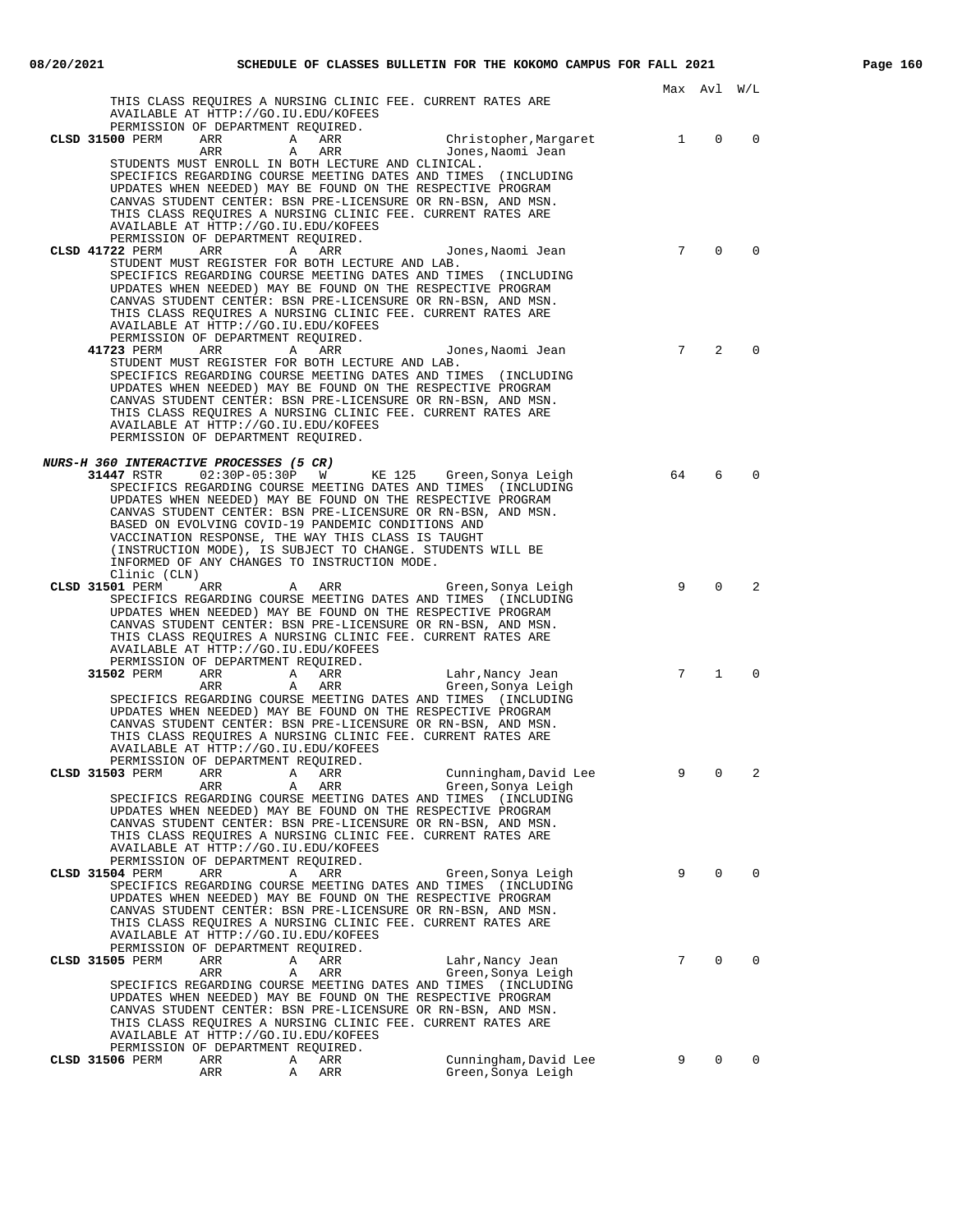|                                                                                                                              |    | Max Avl W/L  |          |
|------------------------------------------------------------------------------------------------------------------------------|----|--------------|----------|
| SPECIFICS REGARDING COURSE MEETING DATES AND TIMES (INCLUDING<br>UPDATES WHEN NEEDED) MAY BE FOUND ON THE RESPECTIVE PROGRAM |    |              |          |
| CANVAS STUDENT CENTER: BSN PRE-LICENSURE OR RN-BSN, AND MSN.                                                                 |    |              |          |
| THIS CLASS REQUIRES A NURSING CLINIC FEE. CURRENT RATES ARE                                                                  |    |              |          |
| AVAILABLE AT HTTP://GO.IU.EDU/KOFEES<br>PERMISSION OF DEPARTMENT REQUIRED.                                                   |    |              |          |
| CLSD 41724 PERM<br>ARR<br>A ARR<br>ססת ה<br>Green, Sonya Leigh                                                               | 6  | $\Omega$     | 1        |
| ARR<br>ARR<br>A<br>Cunningham, Adaline Maria                                                                                 |    |              |          |
| STUDENT MUST REGISTER FOR BOTH LECTURE AND LAB.<br>SPECIFICS REGARDING COURSE MEETING DATES AND TIMES (INCLUDING             |    |              |          |
| UPDATES WHEN NEEDED) MAY BE FOUND ON THE RESPECTIVE PROGRAM                                                                  |    |              |          |
| CANVAS STUDENT CENTER: BSN PRE-LICENSURE OR RN-BSN, AND MSN.                                                                 |    |              |          |
| THIS CLASS REQUIRES A NURSING CLINIC FEE. CURRENT RATES ARE<br>AVAILABLE AT HTTP://GO.IU.EDU/KOFEES                          |    |              |          |
| PERMISSION OF DEPARTMENT REQUIRED.                                                                                           |    |              |          |
| 41725 PERM<br>ARR<br>ARR<br>Green, Sonya Leigh<br>$\mathbb A$                                                                | 6  | 3            | $\Omega$ |
| ARR<br>ARR<br>Α<br>Cunningham, Adaline Maria<br>STUDENT MUST REGISTER FOR BOTH LECTURE AND LAB.                              |    |              |          |
| SPECIFICS REGARDING COURSE MEETING DATES AND TIMES (INCLUDING                                                                |    |              |          |
| UPDATES WHEN NEEDED) MAY BE FOUND ON THE RESPECTIVE PROGRAM                                                                  |    |              |          |
| CANVAS STUDENT CENTER: BSN PRE-LICENSURE OR RN-BSN, AND MSN.<br>THIS CLASS REQUIRES A NURSING CLINIC FEE. CURRENT RATES ARE  |    |              |          |
| AVAILABLE AT HTTP://GO.IU.EDU/KOFEES                                                                                         |    |              |          |
| PERMISSION OF DEPARTMENT REOUIRED.                                                                                           |    |              |          |
| <i>NURS-H 371 ADAPTIVE PROCESSES (5 CR)</i>                                                                                  |    |              |          |
| SM 116 Maze, Lenora Marie<br>31542 RSTR 08:15A-11:15A W                                                                      | 44 | 5            | $\Omega$ |
| SPECIFICS REGARDING COURSE MEETING DATES AND TIMES (INCLUDING                                                                |    |              |          |
| UPDATES WHEN NEEDED) MAY BE FOUND ON THE RESPECTIVE PROGRAM<br>CANVAS STUDENT CENTER: BSN PRE-LICENSURE OR RN-BSN, AND MSN.  |    |              |          |
| THIS CLASS REQUIRES AN NCLEX ASSESSMENT PREP FEE. CURRENT                                                                    |    |              |          |
| RATES ARE AVAILABLE AT HTTP://GO.IU.EDU/KOFEES                                                                               |    |              |          |
| BASED ON EVOLVING COVID-19 PANDEMIC CONDITIONS AND<br>VACCINATION RESPONSE, THE WAY THIS CLASS IS TAUGHT                     |    |              |          |
| (INSTRUCTION MODE), IS SUBJECT TO CHANGE. STUDENTS WILL BE                                                                   |    |              |          |
| INFORMED OF ANY CHANGES TO INSTRUCTION MODE.                                                                                 |    |              |          |
| Clinic (CLN)<br>CLSD 31543 PERM<br>ARR<br>A ARR<br>Duncan, Audrey C                                                          | 6  | 0            | $\Omega$ |
| ARR<br>A ARR<br>Maze,Lenora Marie                                                                                            |    |              |          |
| SPECIFICS REGARDING COURSE MEETING DATES AND TIMES (INCLUDING                                                                |    |              |          |
| UPDATES WHEN NEEDED) MAY BE FOUND ON THE RESPECTIVE PROGRAM<br>CANVAS STUDENT CENTER: BSN PRE-LICENSURE OR RN-BSN, AND MSN.  |    |              |          |
| THIS CLASS REQUIRES A NURSING CLINIC FEE. CURRENT RATES ARE                                                                  |    |              |          |
| AVAILABLE AT HTTP://GO.IU.EDU/KOFEES                                                                                         |    |              |          |
| PERMISSION OF DEPARTMENT REQUIRED.<br>31544 PERM<br>ARR A<br>ARR<br>Maze,Lenora Marie                                        | 6  | 3            | $\Omega$ |
| SPECIFICS REGARDING COURSE MEETING DATES AND TIMES (INCLUDING                                                                |    |              |          |
| UPDATES WHEN NEEDED) MAY BE FOUND ON THE RESPECTIVE PROGRAM                                                                  |    |              |          |
| CANVAS STUDENT CENTER: BSN PRE-LICENSURE OR RN-BSN, AND MSN.<br>THIS CLASS REOUIRES A NURSING CLINIC FEE. CURRENT RATES ARE  |    |              |          |
| AVAILABLE AT HTTP://GO.IU.EDU/KOFEES                                                                                         |    |              |          |
| PERMISSION OF DEPARTMENT REQUIRED.                                                                                           |    |              |          |
| CLSD 31545 PERM<br>ARR<br>Α<br>ARR<br>Maze,Lenora Marie<br>SPECIFICS REGARDING COURSE MEETING DATES AND TIMES (INCLUDING     | 6  | $\mathbf 0$  | 0        |
| UPDATES WHEN NEEDED) MAY BE FOUND ON THE RESPECTIVE PROGRAM                                                                  |    |              |          |
| CANVAS STUDENT CENTER: BSN PRE-LICENSURE OR RN-BSN, AND MSN.                                                                 |    |              |          |
| THIS CLASS REQUIRES A NURSING CLINIC FEE. CURRENT RATES ARE<br>AVAILABLE AT HTTP://GO.IU.EDU/KOFEES                          |    |              |          |
| PERMISSION OF DEPARTMENT REQUIRED.                                                                                           |    |              |          |
| CLSD 31546 PERM<br>Duncan, Audrey C<br>ARR<br>Α<br>ARR                                                                       | 6  | $\mathbf 0$  | 0        |
| Α<br>ARR<br>Maze, Lenora Marie<br>ARR<br>SPECIFICS REGARDING COURSE MEETING DATES AND TIMES (INCLUDING                       |    |              |          |
| UPDATES WHEN NEEDED) MAY BE FOUND ON THE RESPECTIVE PROGRAM                                                                  |    |              |          |
| CANVAS STUDENT CENTER: BSN PRE-LICENSURE OR RN-BSN, AND MSN.                                                                 |    |              |          |
| THIS CLASS REQUIRES A NURSING CLINIC FEE. CURRENT RATES ARE<br>AVAILABLE AT HTTP://GO.IU.EDU/KOFEES                          |    |              |          |
| PERMISSION OF DEPARTMENT REQUIRED.                                                                                           |    |              |          |
| CLSD 31548 PERM<br>ARR<br>Α<br>ARR<br>Moore, Jamie Lynn                                                                      | 1  | 0            | $\Omega$ |
| ARR<br>ARR<br>Maze, Lenora Marie<br>Α<br>SPECIFICS REGARDING COURSE MEETING DATES AND TIMES (INCLUDING                       |    |              |          |
| UPDATES WHEN NEEDED) MAY BE FOUND ON THE RESPECTIVE PROGRAM                                                                  |    |              |          |
| CANVAS STUDENT CENTER: BSN PRE-LICENSURE OR RN-BSN, AND MSN.                                                                 |    |              |          |
| THIS CLASS REQUIRES A NURSING CLINIC FEE. CURRENT RATES ARE<br>AVAILABLE AT HTTP://GO.IU.EDU/KOFEES                          |    |              |          |
| PERMISSION OF DEPARTMENT REQUIRED.                                                                                           |    |              |          |
| CLSD 31549 PERM<br>ARR<br>Henry-Hollingsworth, Joyce Anne 1<br>Α<br>ARR<br>Maze, Lenora Marie<br>Α<br>ARR                    |    | $\mathbf{0}$ | $\Omega$ |
| ARR                                                                                                                          |    |              |          |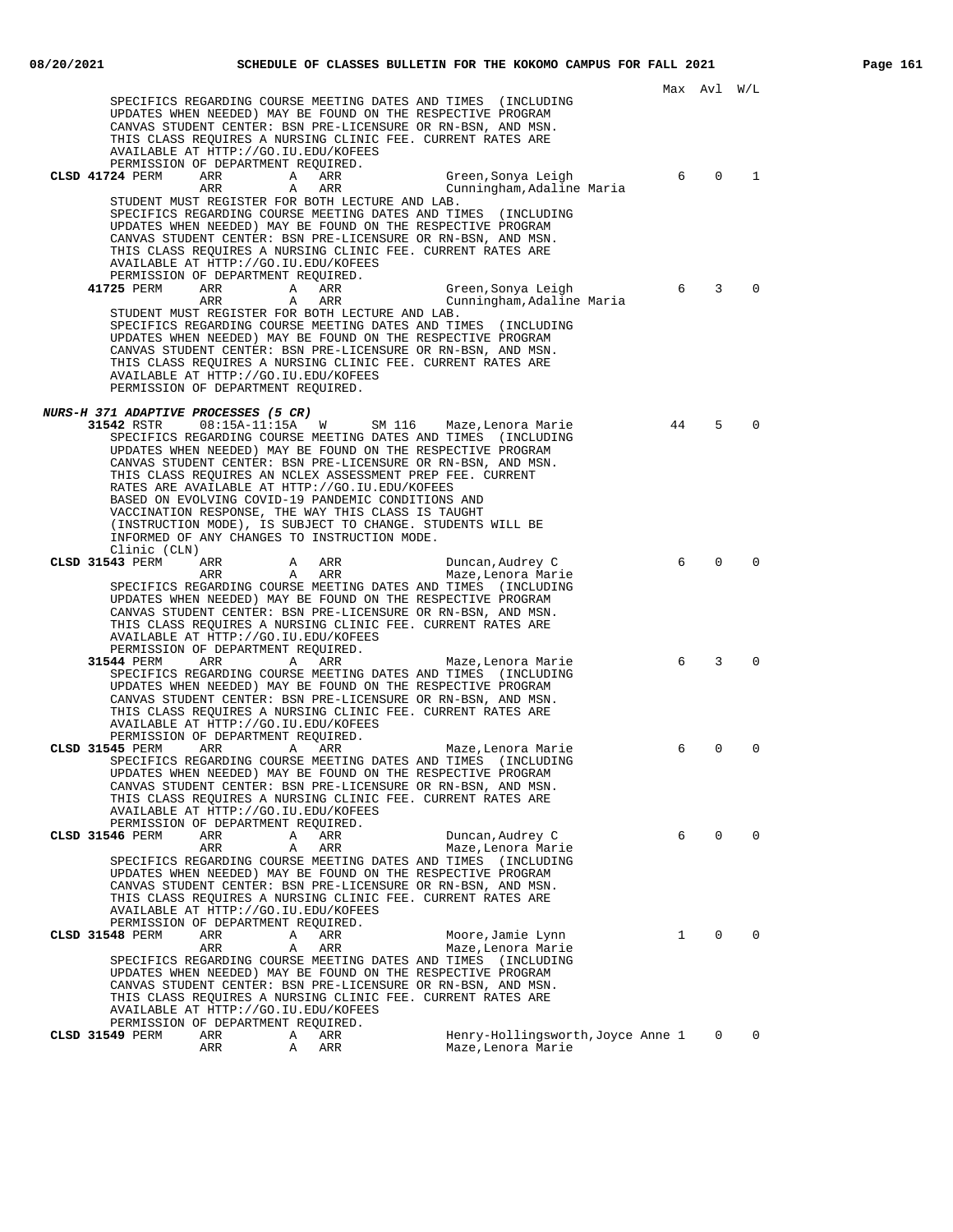|                                                       |               |                                                                                                                                                                                                                                                                                                                                                                                                         |        |                                                         | Max          | Avl             | W/L          |
|-------------------------------------------------------|---------------|---------------------------------------------------------------------------------------------------------------------------------------------------------------------------------------------------------------------------------------------------------------------------------------------------------------------------------------------------------------------------------------------------------|--------|---------------------------------------------------------|--------------|-----------------|--------------|
|                                                       |               | SPECIFICS REGARDING COURSE MEETING DATES AND TIMES (INCLUDING<br>UPDATES WHEN NEEDED) MAY BE FOUND ON THE RESPECTIVE PROGRAM<br>CANVAS STUDENT CENTER: BSN PRE-LICENSURE OR RN-BSN, AND MSN.<br>THIS CLASS REQUIRES A NURSING CLINIC FEE. CURRENT RATES ARE<br>AVAILABLE AT HTTP://GO.IU.EDU/KOFEES<br>PERMISSION OF DEPARTMENT REQUIRED.                                                               |        |                                                         |              |                 |              |
| CLSD 31550 PERM                                       | ARR<br>ARR    | Α<br>ARR<br>ARR<br>Α<br>SPECIFICS REGARDING COURSE MEETING DATES AND TIMES (INCLUDING<br>UPDATES WHEN NEEDED) MAY BE FOUND ON THE RESPECTIVE PROGRAM<br>CANVAS STUDENT CENTER: BSN PRE-LICENSURE OR RN-BSN, AND MSN.<br>THIS CLASS REQUIRES A NURSING CLINIC FEE. CURRENT RATES ARE<br>AVAILABLE AT HTTP://GO.IU.EDU/KOFEES<br>PERMISSION OF DEPARTMENT REQUIRED.                                       |        | Julius, Patti Ann<br>Maze, Lenora Marie                 | $\mathbf{1}$ | $\mathbf 0$     | $\Omega$     |
| CLSD 31553 PERM                                       | ARR<br>ARR    | ARR<br>Α<br>ARR<br>Α<br>SPECIFICS REGARDING COURSE MEETING DATES AND TIMES (INCLUDING<br>UPDATES WHEN NEEDED) MAY BE FOUND ON THE RESPECTIVE PROGRAM<br>CANVAS STUDENT CENTER: BSN PRE-LICENSURE OR RN-BSN, AND MSN.<br>THIS CLASS REQUIRES A NURSING CLINIC FEE. CURRENT RATES ARE<br>AVAILABLE AT HTTP://GO.IU.EDU/KOFEES<br>PERMISSION OF DEPARTMENT REQUIRED.                                       |        | Connolly, Lesley Lynn<br>Maze, Lenora Marie             | $\mathbf{1}$ | $\Omega$        | $\Omega$     |
| CLSD 31554 PERM                                       | ARR<br>ARR    | A<br>ARR<br>ARR<br>Α<br>SPECIFICS REGARDING COURSE MEETING DATES AND TIMES (INCLUDING<br>UPDATES WHEN NEEDED) MAY BE FOUND ON THE RESPECTIVE PROGRAM<br>CANVAS STUDENT CENTER: BSN PRE-LICENSURE OR RN-BSN, AND MSN.<br>THIS CLASS REQUIRES A NURSING CLINIC FEE. CURRENT RATES ARE<br>AVAILABLE AT HTTP://GO.IU.EDU/KOFEES<br>PERMISSION OF DEPARTMENT REOUIRED.                                       |        | Moore, Jamie Lynn<br>Maze, Lenora Marie                 | $\mathbf{1}$ | $\mathbf 0$     | $\Omega$     |
| CLSD 31555 PERM                                       | ARR<br>ARR    | A<br>ARR<br>Α<br>ARR<br>SPECIFICS REGARDING COURSE MEETING DATES AND TIMES (INCLUDING<br>UPDATES WHEN NEEDED) MAY BE FOUND ON THE RESPECTIVE PROGRAM<br>CANVAS STUDENT CENTER: BSN PRE-LICENSURE OR RN-BSN, AND MSN.<br>THIS CLASS REQUIRES A NURSING CLINIC FEE. CURRENT RATES ARE<br>AVAILABLE AT HTTP://GO.IU.EDU/KOFEES<br>PERMISSION OF DEPARTMENT REQUIRED.                                       |        | Henry-Hollingsworth, Joyce Anne 1<br>Maze, Lenora Marie |              | $\mathbf{0}$    | $\mathbf 0$  |
| CLSD 31556 PERM                                       | ARR<br>ARR    | Α<br>ARR<br>ARR<br>Α<br>SPECIFICS REGARDING COURSE MEETING DATES AND TIMES (INCLUDING<br>UPDATES WHEN NEEDED) MAY BE FOUND ON THE RESPECTIVE PROGRAM<br>CANVAS STUDENT CENTER: BSN PRE-LICENSURE OR RN-BSN, AND MSN.<br>THIS CLASS REQUIRES A NURSING CLINIC FEE. CURRENT RATES ARE<br>AVAILABLE AT HTTP://GO.IU.EDU/KOFEES<br>PERMISSION OF DEPARTMENT REQUIRED.                                       |        | Julius, Patti Ann<br>Maze, Lenora Marie                 | $\mathbf{1}$ | $\Omega$        | $\Omega$     |
| CLSD 31557 PERM                                       | ARR<br>ARR    | A<br>ARR<br>ARR<br>Α<br>SPECIFICS REGARDING COURSE MEETING DATES AND TIMES (INCLUDING<br>UPDATES WHEN NEEDED) MAY BE FOUND ON THE RESPECTIVE PROGRAM<br>CANVAS STUDENT CENTER: BSN PRE-LICENSURE OR RN-BSN, AND MSN.<br>THIS CLASS REQUIRES A NURSING CLINIC FEE. CURRENT RATES ARE<br>AVAILABLE AT HTTP://GO.IU.EDU/KOFEES<br>PERMISSION OF DEPARTMENT REOUIRED.                                       |        | Christopher, Margaret<br>Maze, Lenora Marie             | $\mathbf{1}$ | $\mathbf 0$     | $\Omega$     |
| CLSD 31994 PERM                                       | ARR<br>ARR    | ARR<br>A<br>A ARR<br>SPECIFICS REGARDING COURSE MEETING DATES AND TIMES (INCLUDING<br>UPDATES WHEN NEEDED) MAY BE FOUND ON THE RESPECTIVE PROGRAM<br>CANVAS STUDENT CENTER: BSN PRE-LICENSURE OR RN-BSN, AND MSN.<br>THIS CLASS REQUIRES A NURSING CLINIC FEE. CURRENT RATES ARE<br>AVAILABLE AT HTTP://GO.IU.EDU/KOFEES                                                                                |        | Maze, Lenora Marie<br>Freeman, Andrea Beth              | 5            | 0               | 0            |
| 31995 PERM                                            | ARR<br>ARR    | PERMISSION OF DEPARTMENT REQUIRED.<br>ARR<br>A<br>ARR<br>Α<br>SPECIFICS REGARDING COURSE MEETING DATES AND TIMES (INCLUDING<br>UPDATES WHEN NEEDED) MAY BE FOUND ON THE RESPECTIVE PROGRAM<br>CANVAS STUDENT CENTER: BSN PRE-LICENSURE OR RN-BSN, AND MSN.<br>THIS CLASS REOUIRES A NURSING CLINIC FEE. CURRENT RATES ARE<br>AVAILABLE AT HTTP://GO.IU.EDU/KOFEES<br>PERMISSION OF DEPARTMENT REQUIRED. |        | Maze, Lenora Marie<br>Freeman, Andrea Beth              | 5            | $\mathbf{1}$    | $\mathbf{0}$ |
| <i>NURS-H 401 PEDIATRIC SYNTHESIS (1 CR)</i><br>42658 | 12:15P-02:15P | <b>M</b><br>BASED ON EVOLVING COVID-19 PANDEMIC CONDITIONS AND<br>VACCINATION RESPONSE, THE WAY THIS CLASS IS TAUGHT<br>(INSTRUCTION MODE), IS SUBJECT TO CHANGE. STUDENTS WILL BE<br>INFORMED OF ANY CHANGES TO INSTRUCTION MODE.                                                                                                                                                                      | KO 204 | Fouts,Samantha Jo                                       | 47           | $4\overline{ }$ | $\Omega$     |

**NURS-H 476 COMPLEX PROCESSES (5 CR)**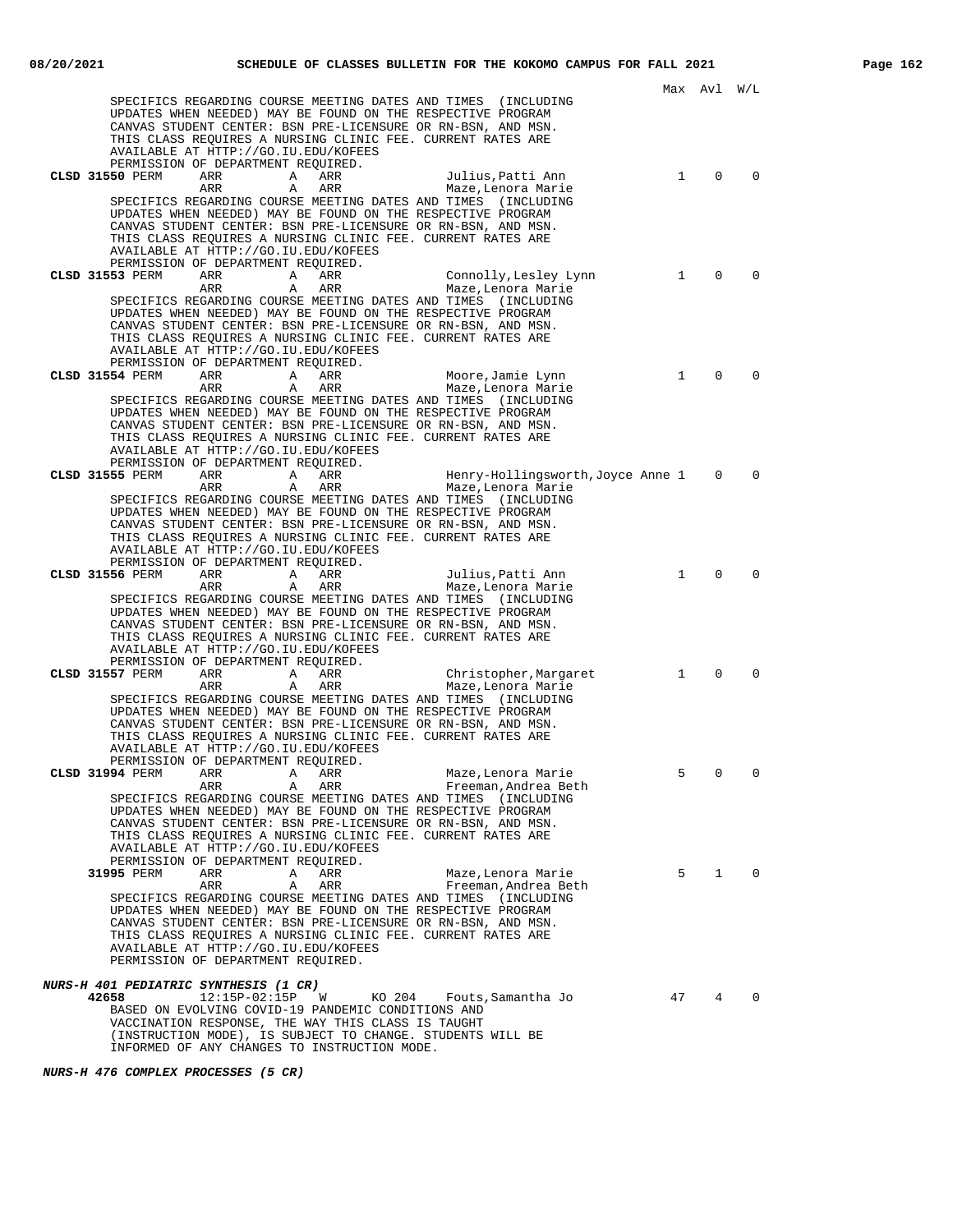| Page | 63 |
|------|----|
|      |    |

|                                                                                                                                                                                                                                                                                                                                                                                              |              | Max Avl      | W/L         |
|----------------------------------------------------------------------------------------------------------------------------------------------------------------------------------------------------------------------------------------------------------------------------------------------------------------------------------------------------------------------------------------------|--------------|--------------|-------------|
| CLSD 31588 RSTR<br>08:15A-11:15A M<br>KE 125<br>Lewis,Shawna Danielle<br>SPECIFICS REGARDING COURSE MEETING DATES AND TIMES (INCLUDING<br>UPDATES WHEN NEEDED) MAY BE FOUND ON THE RESPECTIVE PROGRAM<br>CANVAS STUDENT CENTER: BSN PRE-LICENSURE OR RN-BSN, AND MSN.<br>THIS CLASS REQUIRES AN NCLEX ASSESSMENT PREP FEE. CURRENT<br>RATES ARE AVAILABLE AT HTTP://GO.IU.EDU/KOFEES         | 48           | 0            | 0           |
| BASED ON EVOLVING COVID-19 PANDEMIC CONDITIONS AND<br>VACCINATION RESPONSE, THE WAY THIS CLASS IS TAUGHT<br>(INSTRUCTION MODE), IS SUBJECT TO CHANGE. STUDENTS WILL BE<br>INFORMED OF ANY CHANGES TO INSTRUCTION MODE.                                                                                                                                                                       |              |              |             |
| Clinic (CLN)<br>CLSD 31589 PERM<br>Lewis, Shawna Danielle<br>ARR<br>ARR<br>A                                                                                                                                                                                                                                                                                                                 | 6            | $\mathbf{0}$ | $\mathbf 0$ |
| STUDENT MUST REGISTER FOR BOTH LECTURE AND LAB.<br>SPECIFICS REGARDING COURSE MEETING DATES AND TIMES (INCLUDING<br>UPDATES WHEN NEEDED) MAY BE FOUND ON THE RESPECTIVE PROGRAM<br>CANVAS STUDENT CENTER: BSN PRE-LICENSURE OR RN-BSN, AND MSN.<br>THIS CLASS REQUIRES A NURSING CLINIC FEE. CURRENT RATES ARE<br>AVAILABLE AT HTTP://GO.IU.EDU/KOFEES<br>PERMISSION OF DEPARTMENT REQUIRED. |              |              |             |
| CLSD 31590 PERM<br>ARR<br>ARR<br>Lewis,Shawna Danielle<br><b>A</b>                                                                                                                                                                                                                                                                                                                           | 7            | 0            | $\mathbf 0$ |
| ARR<br>Cunningham, David Lee<br>ARR<br>A                                                                                                                                                                                                                                                                                                                                                     |              |              |             |
| STUDENT MUST REGISTER FOR BOTH LECTURE AND LAB.<br>SPECIFICS REGARDING COURSE MEETING DATES AND TIMES (INCLUDING<br>UPDATES WHEN NEEDED) MAY BE FOUND ON THE RESPECTIVE PROGRAM<br>CANVAS STUDENT CENTER: BSN PRE-LICENSURE OR RN-BSN, AND MSN.<br>THIS CLASS REQUIRES A NURSING CLINIC FEE. CURRENT RATES ARE<br>AVAILABLE AT HTTP://GO.IU.EDU/KOFEES<br>PERMISSION OF DEPARTMENT REQUIRED. |              |              |             |
| CLSD 31591 PERM<br>ARR<br><b>A</b><br>ARR<br>Fouts,Samantha Jo                                                                                                                                                                                                                                                                                                                               | 6            | $\mathbf 0$  | 1           |
| ARR<br>ARR<br>A<br>Lewis,Shawna Danielle                                                                                                                                                                                                                                                                                                                                                     |              |              |             |
| STUDENT MUST REGISTER FOR BOTH LECTURE AND LAB.<br>SPECIFICS REGARDING COURSE MEETING DATES AND TIMES (INCLUDING<br>UPDATES WHEN NEEDED) MAY BE FOUND ON THE RESPECTIVE PROGRAM<br>CANVAS STUDENT CENTER: BSN PRE-LICENSURE OR RN-BSN, AND MSN.<br>THIS CLASS REQUIRES A NURSING CLINIC FEE. CURRENT RATES ARE<br>AVAILABLE AT HTTP://GO.IU.EDU/KOFEES                                       |              |              |             |
| PERMISSION OF DEPARTMENT REQUIRED.<br>CLSD 31592 PERM<br>Lewis, Shawna Danielle<br>ARR<br>ARR<br>A                                                                                                                                                                                                                                                                                           | 6            | 0            | $\mathbf 0$ |
| STUDENT MUST REGISTER FOR BOTH LECTURE AND LAB.                                                                                                                                                                                                                                                                                                                                              |              |              |             |
| SPECIFICS REGARDING COURSE MEETING DATES AND TIMES (INCLUDING<br>UPDATES WHEN NEEDED) MAY BE FOUND ON THE RESPECTIVE PROGRAM<br>CANVAS STUDENT CENTER: BSN PRE-LICENSURE OR RN-BSN, AND MSN.<br>THIS CLASS REQUIRES A NURSING CLINIC FEE. CURRENT RATES ARE<br>AVAILABLE AT HTTP://GO.IU.EDU/KOFEES                                                                                          |              |              |             |
| PERMISSION OF DEPARTMENT REQUIRED.                                                                                                                                                                                                                                                                                                                                                           |              |              |             |
| CLSD 31593 PERM<br>Lewis, Shawna Danielle<br>ARR<br>A<br>ARR<br>Cunningham, David Lee<br>ARR<br>Α<br>ARR                                                                                                                                                                                                                                                                                     | 6            | $\Omega$     | $\mathbf 0$ |
| STUDENT MUST REGISTER FOR BOTH LECTURE AND LAB.                                                                                                                                                                                                                                                                                                                                              |              |              |             |
| SPECIFICS REGARDING COURSE MEETING DATES AND TIMES (INCLUDING<br>UPDATES WHEN NEEDED) MAY BE FOUND ON THE RESPECTIVE PROGRAM<br>CANVAS STUDENT CENTER: BSN PRE-LICENSURE OR RN-BSN, AND MSN.<br>THIS CLASS REOUIRES A NURSING CLINIC FEE. CURRENT RATES ARE<br>AVAILABLE AT HTTP://GO.IU.EDU/KOFEES                                                                                          |              |              |             |
| PERMISSION OF DEPARTMENT REQUIRED.<br>CLSD 31594 PERM<br>ARR<br>A<br>ARR<br>Fouts, Samantha Jo                                                                                                                                                                                                                                                                                               | 6            | $\Omega$     | 2           |
| ARR<br>Lewis,Shawna Danielle<br>ARR<br>A                                                                                                                                                                                                                                                                                                                                                     |              |              |             |
| STUDENT MUST REGISTER FOR BOTH LECTURE AND LAB.<br>SPECIFICS REGARDING COURSE MEETING DATES AND TIMES (INCLUDING                                                                                                                                                                                                                                                                             |              |              |             |
| UPDATES WHEN NEEDED) MAY BE FOUND ON THE RESPECTIVE PROGRAM                                                                                                                                                                                                                                                                                                                                  |              |              |             |
| CANVAS STUDENT CENTER: BSN PRE-LICENSURE OR RN-BSN, AND MSN.<br>THIS CLASS REQUIRES A NURSING CLINIC FEE. CURRENT RATES ARE                                                                                                                                                                                                                                                                  |              |              |             |
| AVAILABLE AT HTTP://GO.IU.EDU/KOFEES                                                                                                                                                                                                                                                                                                                                                         |              |              |             |
| PERMISSION OF DEPARTMENT REQUIRED.                                                                                                                                                                                                                                                                                                                                                           |              |              |             |
| Connolly, Lesley Lynn<br>CLSD 31595 PERM<br>ARR<br>Α<br>ARR<br>ARR<br>Lewis, Shawna Danielle<br>ARR<br>Α                                                                                                                                                                                                                                                                                     | $\mathbf{1}$ | $\mathbf{0}$ | $\Omega$    |
| STUDENT MUST REGISTER FOR BOTH LECTURE AND LAB.                                                                                                                                                                                                                                                                                                                                              |              |              |             |
| SPECIFICS REGARDING COURSE MEETING DATES AND TIMES (INCLUDING<br>UPDATES WHEN NEEDED) MAY BE FOUND ON THE RESPECTIVE PROGRAM                                                                                                                                                                                                                                                                 |              |              |             |
| CANVAS STUDENT CENTER: BSN PRE-LICENSURE OR RN-BSN, AND MSN.                                                                                                                                                                                                                                                                                                                                 |              |              |             |
| THIS CLASS REOUIRES A NURSING CLINIC FEE. CURRENT RATES ARE<br>AVAILABLE AT HTTP://GO.IU.EDU/KOFEES                                                                                                                                                                                                                                                                                          |              |              |             |
| PERMISSION OF DEPARTMENT REQUIRED.                                                                                                                                                                                                                                                                                                                                                           |              |              |             |
| Henry-Hollingsworth, Joyce Anne 1<br>CLSD 31597 PERM<br>ARR<br>Α<br>ARR                                                                                                                                                                                                                                                                                                                      |              | $\mathbf{0}$ | $\Omega$    |
| Α<br>ARR<br>Lewis, Shawna Danielle<br>ARR<br>STUDENT MUST REGISTER FOR BOTH LECTURE AND LAB.                                                                                                                                                                                                                                                                                                 |              |              |             |
| SPECIFICS REGARDING COURSE MEETING DATES AND TIMES (INCLUDING                                                                                                                                                                                                                                                                                                                                |              |              |             |
| UPDATES WHEN NEEDED) MAY BE FOUND ON THE RESPECTIVE PROGRAM                                                                                                                                                                                                                                                                                                                                  |              |              |             |
| CANVAS STUDENT CENTER: BSN PRE-LICENSURE OR RN-BSN, AND MSN.<br>THIS CLASS REQUIRES A NURSING CLINIC FEE. CURRENT RATES ARE                                                                                                                                                                                                                                                                  |              |              |             |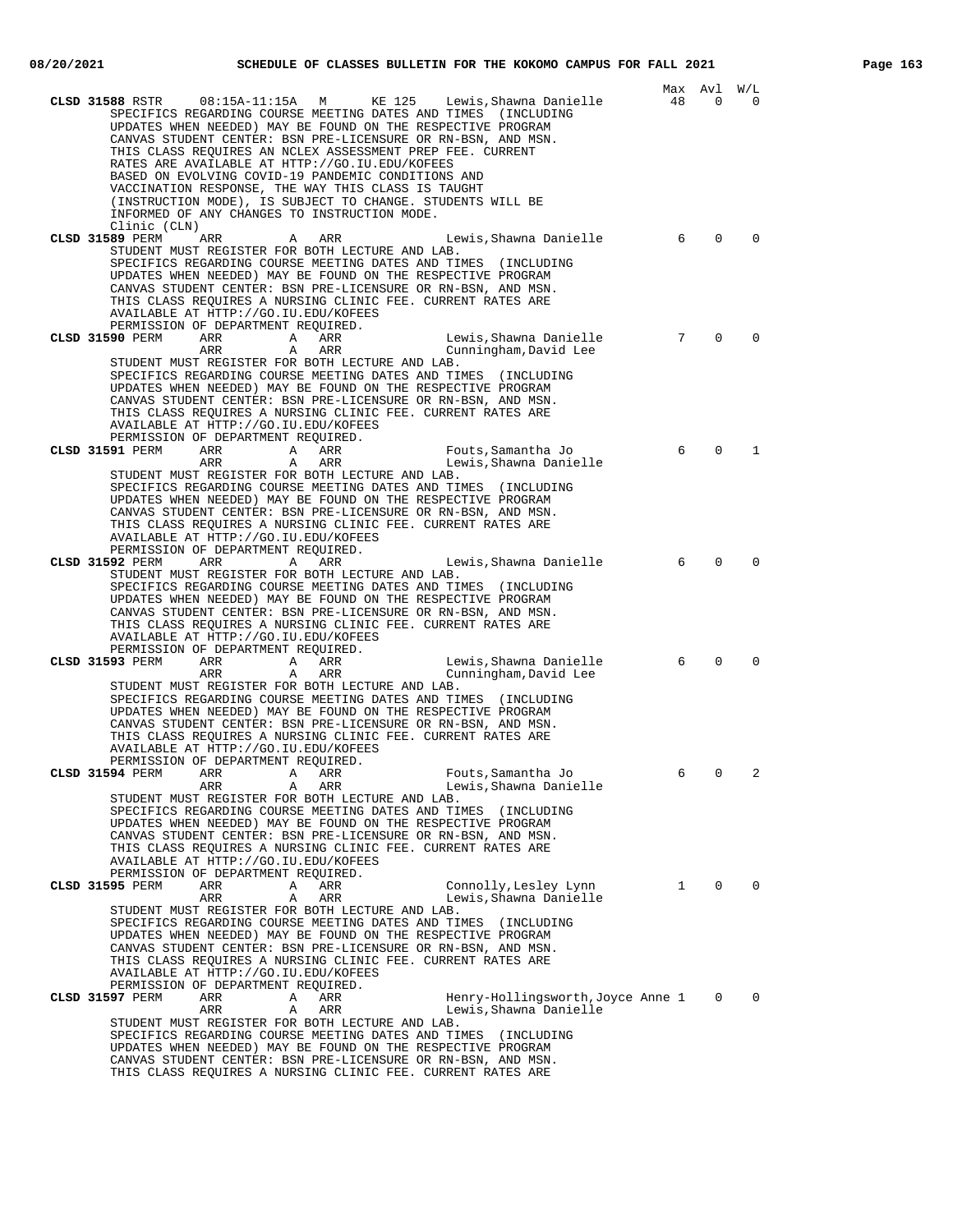|                 |                                                                            |                                                 |                                                                                                                              |              | Max Avl      | W/L         |
|-----------------|----------------------------------------------------------------------------|-------------------------------------------------|------------------------------------------------------------------------------------------------------------------------------|--------------|--------------|-------------|
|                 | AVAILABLE AT HTTP://GO.IU.EDU/KOFEES<br>PERMISSION OF DEPARTMENT REQUIRED. |                                                 |                                                                                                                              |              |              |             |
| CLSD 31598 PERM | ARR<br>Α                                                                   | ARR                                             | Julius, Patti Ann                                                                                                            | $\mathbf{1}$ | $\mathbf 0$  | $\mathbf 0$ |
|                 | ARR<br>A                                                                   | ARR                                             | Lewis, Shawna Danielle                                                                                                       |              |              |             |
|                 |                                                                            | STUDENT MUST REGISTER FOR BOTH LECTURE AND LAB. |                                                                                                                              |              |              |             |
|                 |                                                                            |                                                 | SPECIFICS REGARDING COURSE MEETING DATES AND TIMES (INCLUDING<br>UPDATES WHEN NEEDED) MAY BE FOUND ON THE RESPECTIVE PROGRAM |              |              |             |
|                 |                                                                            |                                                 | CANVAS STUDENT CENTER: BSN PRE-LICENSURE OR RN-BSN, AND MSN.                                                                 |              |              |             |
|                 |                                                                            |                                                 | THIS CLASS REQUIRES A NURSING CLINIC FEE. CURRENT RATES ARE                                                                  |              |              |             |
|                 | AVAILABLE AT HTTP://GO.IU.EDU/KOFEES                                       |                                                 |                                                                                                                              |              |              |             |
|                 | PERMISSION OF DEPARTMENT REQUIRED.                                         |                                                 |                                                                                                                              |              |              |             |
| CLSD 31599 PERM | ARR                                                                        | A<br>ARR                                        | Christopher, Margaret                                                                                                        | $\mathbf{1}$ | $\Omega$     | $\Omega$    |
|                 | ARR<br>A                                                                   | ARR                                             | Lewis,Shawna Danielle                                                                                                        |              |              |             |
|                 |                                                                            | STUDENT MUST REGISTER FOR BOTH LECTURE AND LAB. |                                                                                                                              |              |              |             |
|                 |                                                                            |                                                 | SPECIFICS REGARDING COURSE MEETING DATES AND TIMES (INCLUDING                                                                |              |              |             |
|                 |                                                                            |                                                 | UPDATES WHEN NEEDED) MAY BE FOUND ON THE RESPECTIVE PROGRAM                                                                  |              |              |             |
|                 |                                                                            |                                                 | CANVAS STUDENT CENTER: BSN PRE-LICENSURE OR RN-BSN, AND MSN.                                                                 |              |              |             |
|                 |                                                                            |                                                 | THIS CLASS REQUIRES A NURSING CLINIC FEE. CURRENT RATES ARE                                                                  |              |              |             |
|                 | AVAILABLE AT HTTP://GO.IU.EDU/KOFEES                                       |                                                 |                                                                                                                              |              |              |             |
| CLSD 31600 PERM | PERMISSION OF DEPARTMENT REQUIRED.                                         |                                                 |                                                                                                                              | $\mathbf{1}$ | $\Omega$     | $\Omega$    |
|                 | ARR<br>ARR<br>A                                                            | A<br>ARR<br>ARR                                 | Connolly, Lesley Lynn<br>Lewis, Shawna Danielle                                                                              |              |              |             |
|                 |                                                                            | STUDENT MUST REGISTER FOR BOTH LECTURE AND LAB. |                                                                                                                              |              |              |             |
|                 |                                                                            |                                                 | SPECIFICS REGARDING COURSE MEETING DATES AND TIMES (INCLUDING                                                                |              |              |             |
|                 |                                                                            |                                                 | UPDATES WHEN NEEDED) MAY BE FOUND ON THE RESPECTIVE PROGRAM                                                                  |              |              |             |
|                 |                                                                            |                                                 | CANVAS STUDENT CENTER: BSN PRE-LICENSURE OR RN-BSN, AND MSN.                                                                 |              |              |             |
|                 |                                                                            |                                                 | THIS CLASS REQUIRES A NURSING CLINIC FEE. CURRENT RATES ARE                                                                  |              |              |             |
|                 | AVAILABLE AT HTTP://GO.IU.EDU/KOFEES                                       |                                                 |                                                                                                                              |              |              |             |
|                 | PERMISSION OF DEPARTMENT REQUIRED.                                         |                                                 |                                                                                                                              |              |              |             |
| CLSD 31601 PERM | ARR<br>A                                                                   | ARR                                             | Moore, Jamie Lynn                                                                                                            | $\mathbf{1}$ | $\Omega$     | $\Omega$    |
|                 | ARR<br>A                                                                   | ARR                                             | Lewis, Shawna Danielle                                                                                                       |              |              |             |
|                 |                                                                            | STUDENT MUST REGISTER FOR BOTH LECTURE AND LAB. | SPECIFICS REGARDING COURSE MEETING DATES AND TIMES (INCLUDING                                                                |              |              |             |
|                 |                                                                            |                                                 | UPDATES WHEN NEEDED) MAY BE FOUND ON THE RESPECTIVE PROGRAM                                                                  |              |              |             |
|                 |                                                                            |                                                 | CANVAS STUDENT CENTER: BSN PRE-LICENSURE OR RN-BSN, AND MSN.                                                                 |              |              |             |
|                 |                                                                            |                                                 | THIS CLASS REQUIRES A NURSING CLINIC FEE. CURRENT RATES ARE                                                                  |              |              |             |
|                 | AVAILABLE AT HTTP://GO.IU.EDU/KOFEES                                       |                                                 |                                                                                                                              |              |              |             |
|                 | PERMISSION OF DEPARTMENT REQUIRED.                                         |                                                 |                                                                                                                              |              |              |             |
| CLSD 31602 PERM | ARR                                                                        | A<br>ARR                                        | Henry-Hollingsworth,Joyce Anne 1                                                                                             |              | $\Omega$     | $\Omega$    |
|                 | ARR<br>A                                                                   | ARR                                             | Lewis, Shawna Danielle                                                                                                       |              |              |             |
|                 |                                                                            | STUDENT MUST REGISTER FOR BOTH LECTURE AND LAB. |                                                                                                                              |              |              |             |
|                 |                                                                            |                                                 | SPECIFICS REGARDING COURSE MEETING DATES AND TIMES (INCLUDING<br>UPDATES WHEN NEEDED) MAY BE FOUND ON THE RESPECTIVE PROGRAM |              |              |             |
|                 |                                                                            |                                                 | CANVAS STUDENT CENTER: BSN PRE-LICENSURE OR RN-BSN, AND MSN.                                                                 |              |              |             |
|                 |                                                                            |                                                 | THIS CLASS REQUIRES A NURSING CLINIC FEE. CURRENT RATES ARE                                                                  |              |              |             |
|                 | AVAILABLE AT HTTP://GO.IU.EDU/KOFEES                                       |                                                 |                                                                                                                              |              |              |             |
|                 | PERMISSION OF DEPARTMENT REQUIRED.                                         |                                                 |                                                                                                                              |              |              |             |
| 31603 PERM      | ARR<br>A                                                                   | ARR                                             | Julius, Patti Ann                                                                                                            | $\mathbf{1}$ | $\mathbf{1}$ | $\Omega$    |
|                 | ARR<br>A                                                                   | ARR                                             | Lewis,Shawna Danielle                                                                                                        |              |              |             |
|                 |                                                                            | STUDENT MUST REGISTER FOR BOTH LECTURE AND LAB. |                                                                                                                              |              |              |             |
|                 |                                                                            |                                                 | SPECIFICS REGARDING COURSE MEETING DATES AND TIMES (INCLUDING                                                                |              |              |             |
|                 |                                                                            |                                                 | UPDATES WHEN NEEDED) MAY BE FOUND ON THE RESPECTIVE PROGRAM                                                                  |              |              |             |
|                 |                                                                            |                                                 | CANVAS STUDENT CENTER: BSN PRE-LICENSURE OR RN-BSN, AND MSN.<br>THIS CLASS REOUIRES A NURSING CLINIC FEE. CURRENT RATES ARE  |              |              |             |
|                 | AVAILABLE AT HTTP://GO.IU.EDU/KOFEES                                       |                                                 |                                                                                                                              |              |              |             |
|                 | PERMISSION OF DEPARTMENT REQUIRED.                                         |                                                 |                                                                                                                              |              |              |             |
| CLSD 31604 PERM | ARR<br>Α                                                                   | ARR                                             | Christopher, Margaret                                                                                                        | $\mathbf{1}$ | $\mathbf 0$  | 0           |
|                 | ARR<br>Α                                                                   | ARR                                             | Lewis, Shawna Danielle                                                                                                       |              |              |             |
|                 |                                                                            | STUDENT MUST REGISTER FOR BOTH LECTURE AND LAB. |                                                                                                                              |              |              |             |
|                 |                                                                            |                                                 | SPECIFICS REGARDING COURSE MEETING DATES AND TIMES (INCLUDING                                                                |              |              |             |
|                 |                                                                            |                                                 | UPDATES WHEN NEEDED) MAY BE FOUND ON THE RESPECTIVE PROGRAM                                                                  |              |              |             |
|                 |                                                                            |                                                 | CANVAS STUDENT CENTER: BSN PRE-LICENSURE OR RN-BSN, AND MSN.                                                                 |              |              |             |
|                 |                                                                            |                                                 | THIS CLASS REOUIRES A NURSING CLINIC FEE. CURRENT RATES ARE                                                                  |              |              |             |
|                 | AVAILABLE AT HTTP://GO.IU.EDU/KOFEES<br>PERMISSION OF DEPARTMENT REQUIRED. |                                                 |                                                                                                                              |              |              |             |
| CLSD 31596 PERM | ARR<br>Α                                                                   | ARR                                             |                                                                                                                              | $\mathbf{1}$ | $\mathbf{0}$ | $\mathbf 0$ |
|                 |                                                                            | STUDENT MUST REGISTER FOR BOTH LECTURE AND LAB. |                                                                                                                              |              |              |             |
|                 |                                                                            |                                                 | SPECIFICS REGARDING COURSE MEETING DATES AND TIMES (INCLUDING                                                                |              |              |             |
|                 |                                                                            |                                                 | UPDATES WHEN NEEDED) MAY BE FOUND ON THE RESPECTIVE PROGRAM                                                                  |              |              |             |
|                 |                                                                            |                                                 | CANVAS STUDENT CENTER: BSN PRE-LICENSURE OR RN-BSN, AND MSN.                                                                 |              |              |             |
|                 |                                                                            |                                                 | THIS CLASS REQUIRES A NURSING CLINIC FEE. CURRENT RATES ARE                                                                  |              |              |             |
|                 | AVAILABLE AT HTTP://GO.IU.EDU/KOFEES                                       |                                                 |                                                                                                                              |              |              |             |
|                 | PERMISSION OF DEPARTMENT REQUIRED.                                         |                                                 |                                                                                                                              |              |              |             |
|                 | NURS-K 434 TRENDS GLOBAL HEALTH NURSING (3 CR)                             |                                                 |                                                                                                                              |              |              |             |
| 31523 PERM      | ARR<br>Α                                                                   | ARR                                             | OL ONLINE Gilhooly,Marian Aija                                                                                               | 20           | 16           | 0           |
|                 | THIS CLASS IS 100% ONLINE.                                                 |                                                 |                                                                                                                              |              |              |             |
|                 |                                                                            |                                                 | RESTRICTED TO STUDENTS IN THE THE RNBSN CONSORTIUM ONLINE                                                                    |              |              |             |
| PROGRAM         |                                                                            |                                                 |                                                                                                                              |              |              |             |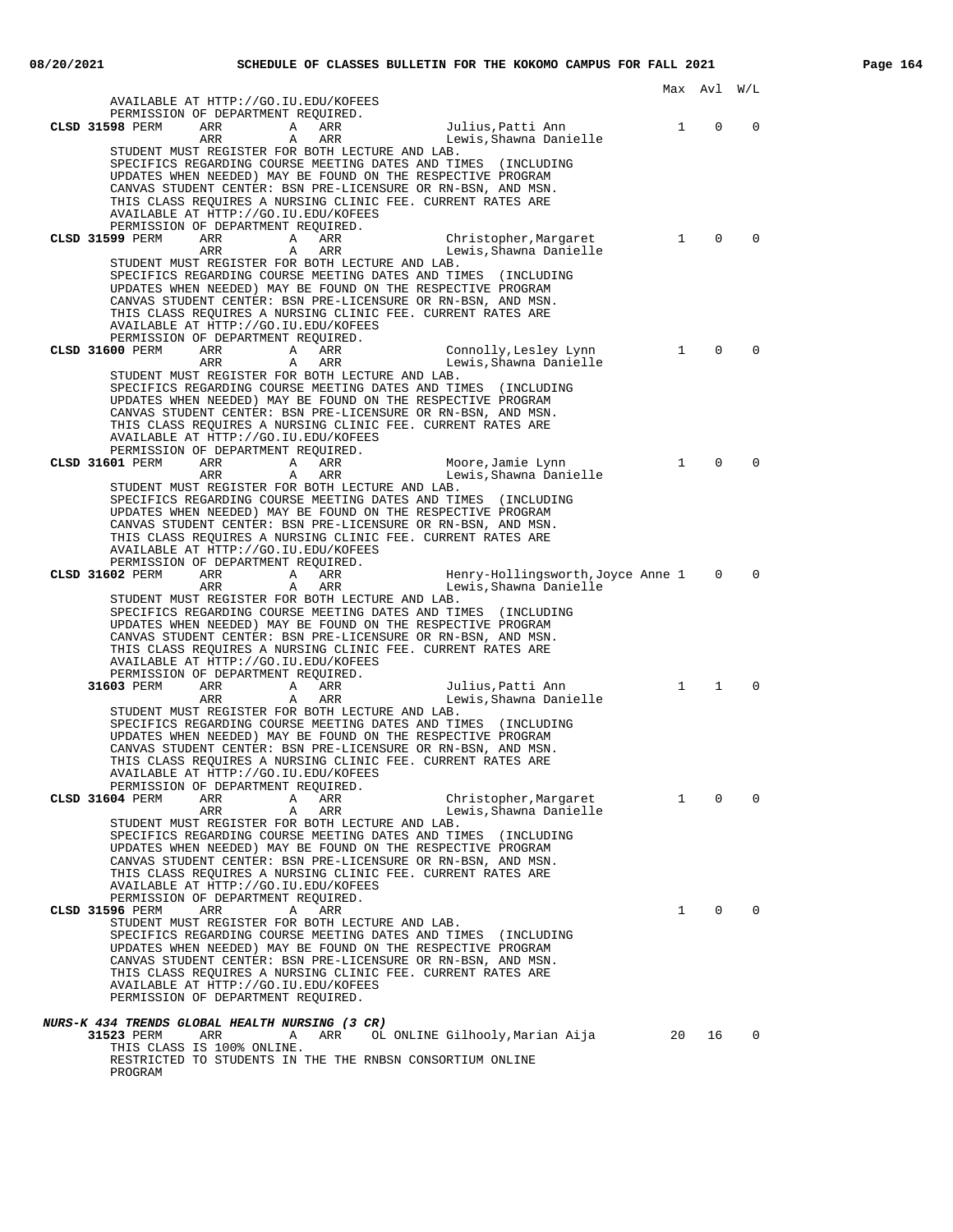Max Avl W/L THIS CLASS MEETS DURING THE SECOND EIGHT WEEKS OF THE SEMESTER. THIS CLASS REQUIRES A DISTANCE EDUCATION COURSE FEE. CURRENT RATES ARE AVAILABLE AT HTTP://GO.IU.EDU/KOFEES PERMISSION OF DEPARTMENT REQUIRED. **NURS-L 230 HEALTH CARE DELIVERY SYSTEMS (3 CR) 31375** RSTR 02:30P-05:30P M KO 204 Lasley,Michele Lynn 48 5 0 02:30P-05:30P M KO 204 Geiselman,Erin Lee SPECIFICS REGARDING COURSE MEETING DATES AND TIMES (INCLUDING UPDATES WHEN NEEDED) MAY BE FOUND ON THE RESPECTIVE PROGRAM CANVAS STUDENT CENTER: BSN PRE-LICENSURE OR RN-BSN, AND MSN. BASED ON EVOLVING COVID-19 PANDEMIC CONDITIONS AND VACCINATION RESPONSE, THE WAY THIS CLASS IS TAUGHT (INSTRUCTION MODE), IS SUBJECT TO CHANGE. STUDENTS WILL BE INFORMED OF ANY CHANGES TO INSTRUCTION MODE. **NURS-L 430 LEADERSHIP (4 CR) 31751** ARR A ARR Geiselman, Erin Lee 50 1 0 STUDENT MUST REGISTER FOR BOTH LECTURE AND LAB. SPECIFICS REGARDING COURSE MEETING DATES AND TIMES (INCLUDING UPDATES WHEN NEEDED) MAY BE FOUND ON THE RESPECTIVE PROGRAM CANVAS STUDENT CENTER: BSN PRE-LICENSURE OR RN-BSN, AND MSN. THIS LECTURE COURSE WILL MEET EVERY OTHER WEEK ON CAMPUS AND WILL MEET IN THE SAME CLASSROOM AS S488. ADDITIONAL ONLINE INSTRUCTION REQUIRED BASED ON EVOLVING COVID-19 PANDEMIC CONDITIONS AND VACCINATION RESPONSE, THE WAY THIS CLASS IS TAUGHT (INSTRUCTION MODE), IS SUBJECT TO CHANGE. STUDENTS WILL BE INFORMED OF ANY CHANGES TO INSTRUCTION MODE. Clinic  $CLN$ )<br>31752 ARR **31752** ARR A ARR Green,Sonya Leigh 50 1 0 ARR A ARR ARR Zody, Mary ARR A ARR Geiselman,Erin Lee STUDENT MUST REGISTER FOR BOTH LECTURE AND LAB. SPECIFICS REGARDING COURSE MEETING DATES AND TIMES (INCLUDING UPDATES WHEN NEEDED) MAY BE FOUND ON THE RESPECTIVE PROGRAM CANVAS STUDENT CENTER: BSN PRE-LICENSURE OR RN-BSN, AND MSN. THIS CLASS REQUIRES A NURSING CLINIC FEE. CURRENT RATES ARE THIS CLASS REQUIRES A NUNCING CLIEVE II.<br>AVAILABLE AT HTTP://GO.IU.EDU/KOFEES **31753** PERM ARR A ARR Miller,Craig Brandon 10 10 0 ARR A ARR A ARR A ARR A ARR A ARR STUDENT MUST REGISTER FOR BOTH LECTURE AND LAB. SPECIFICS REGARDING COURSE MEETING DATES AND TIMES (INCLUDING UPDATES WHEN NEEDED) MAY BE FOUND ON THE RESPECTIVE PROGRAM CANVAS STUDENT CENTER: BSN PRE-LICENSURE OR RN-BSN, AND MSN. THIS CLASS REQUIRES A NURSING CLINIC FEE. CURRENT RATES ARE AVAILABLE AT HTTP://GO.IU.EDU/KOFEES **31754** PERM ARR A ARR A Julius, Patti Ann 10 10 0 ARR A ARR Plough, Susan Elaine ARR A ARR Geiselman,Erin Lee STUDENT MUST REGISTER FOR BOTH LECTURE AND LAB. SPECIFICS REGARDING COURSE MEETING DATES AND TIMES (INCLUDING UPDATES WHEN NEEDED) MAY BE FOUND ON THE RESPECTIVE PROGRAM CANVAS STUDENT CENTER: BSN PRE-LICENSURE OR RN-BSN, AND MSN. THIS CLASS REQUIRES A NURSING CLINIC FEE. CURRENT RATES ARE AVAILABLE AT HTTP://GO.IU.EDU/KOFEES **3188 A ARR Sell,Dawn Michele 10 10 0**<br>**3188 A ARR** Geiselman Erin Lee 10 10 0 Geiselman,Erin Lee STUDENT MUST REGISTER FOR BOTH LECTURE AND LAB. SPECIFICS REGARDING COURSE MEETING DATES AND TIMES (INCLUDING UPDATES WHEN NEEDED) MAY BE FOUND ON THE RESPECTIVE PROGRAM CANVAS STUDENT CENTER: BSN PRE-LICENSURE OR RN-BSN, AND MSN. THIS CLASS REQUIRES A NURSING CLINIC FEE. CURRENT RATES ARE AVAILABLE AT HTTP://GO.IU.EDU/KOFEES **4646 ARR A ARR A ARR Maze, Lenora Marie 9 9 0**<br> **4646 ARR A ARR Mitmore, Bridget Ann**<br>
ARR A ARR Geiselman, Erin Lee ARR A ARR Mhitmore, Bridget Ann ARR ARR Geiselman, Erin Lee Geiselman, Erin Lee STUDENT MUST REGISTER FOR BOTH LECTURE AND LAB. SPECIFICS REGARDING COURSE MEETING DATES AND TIMES (INCLUDING UPDATES WHEN NEEDED) MAY BE FOUND ON THE RESPECTIVE PROGRAM CANVAS STUDENT CENTER: BSN PRE-LICENSURE OR RN-BSN, AND MSN. THIS CLASS REQUIRES A NURSING CLINIC FEE. CURRENT RATES ARE AVAILABLE AT HTTP://GO.IU.EDU/KOFEES

## **NURS-L 671 FINANCIAL MANAGEMENT: NURSING (3 CR)**

| 31383 | 05:45P-08:15P R |  | KO 052   Geiselman.Erin Lee |  |  |
|-------|-----------------|--|-----------------------------|--|--|
|       |                 |  |                             |  |  |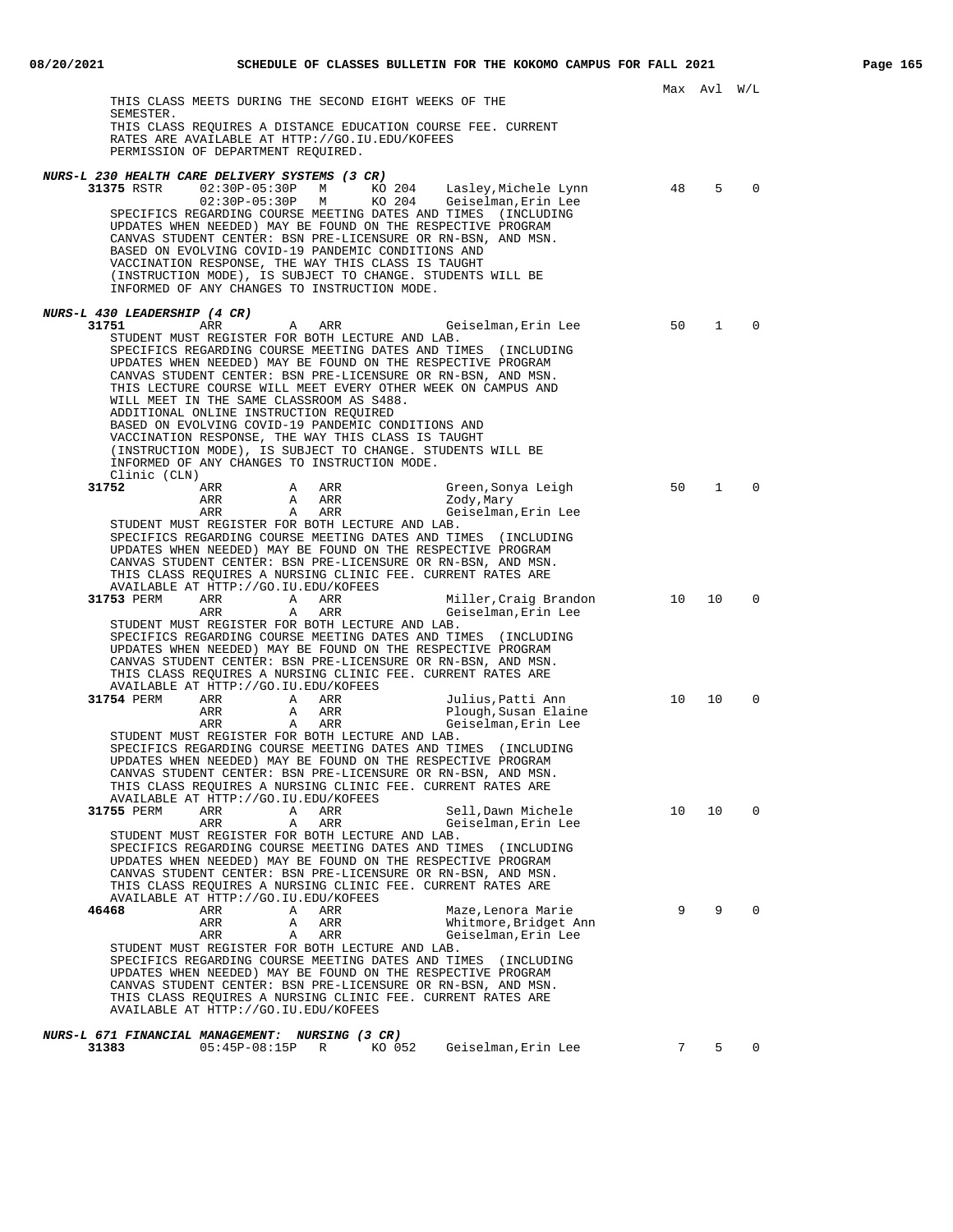|                                                                                                                                                                                                                                                                                                                                                                                                                                                                                                                                                                                                                                                                                      |    | Max Avl W/L  |          |
|--------------------------------------------------------------------------------------------------------------------------------------------------------------------------------------------------------------------------------------------------------------------------------------------------------------------------------------------------------------------------------------------------------------------------------------------------------------------------------------------------------------------------------------------------------------------------------------------------------------------------------------------------------------------------------------|----|--------------|----------|
| SPECIFICS REGARDING COURSE MEETING DATES AND TIMES (INCLUDING<br>UPDATES WHEN NEEDED) MAY BE FOUND ON THE RESPECTIVE PROGRAM<br>CANVAS STUDENT CENTER: BSN PRE-LICENSURE OR RN-BSN, AND MSN.<br>BASED ON EVOLVING COVID-19 PANDEMIC CONDITIONS AND<br>VACCINATION RESPONSE, THE WAY THIS CLASS IS TAUGHT<br>(INSTRUCTION MODE), IS SUBJECT TO CHANGE. STUDENTS WILL BE<br>INFORMED OF ANY CHANGES TO INSTRUCTION MODE.                                                                                                                                                                                                                                                               |    |              |          |
| NURS-R 375 NURSING RESEARCH AND EBP (3 CR)<br>31540<br>08:15A-11:15A M<br>KO 201<br>Hendricks,Susan<br>SPECIFICS REGARDING COURSE MEETING DATES AND TIMES (INCLUDING<br>UPDATES WHEN NEEDED) MAY BE FOUND ON THE RESPECTIVE PROGRAM<br>CANVAS STUDENT CENTER: BSN PRE-LICENSURE OR RN-BSN, AND MSN.<br>ADDITIONAL ONLINE INSTRUCTION REQUIRED<br>BASED ON EVOLVING COVID-19 PANDEMIC CONDITIONS AND<br>VACCINATION RESPONSE, THE WAY THIS CLASS IS TAUGHT<br>(INSTRUCTION MODE), IS SUBJECT TO CHANGE. STUDENTS WILL BE<br>INFORMED OF ANY CHANGES TO INSTRUCTION MODE.                                                                                                              | 44 | 6            | 0        |
| <i>NURS-R 470 CLINICAL NURSING CAPSTONE (3 CR)</i><br>31259 PERM<br>ARR<br>A<br>ARR<br>OL ONLINE Hughes-Gay,Marsha<br>RESTRICTED TO STUDENTS IN THE RN-BSN CONSORTIUM ONLINE<br>PROGRAM.<br>THIS CLASS MEETS DURING THE SECOND EIGHT WEEKS OF THE<br>SEMESTER.<br>THIS CLASS REQUIRES A DISTANCE EDUCATION COURSE FEE. CURRENT                                                                                                                                                                                                                                                                                                                                                       | 20 | 6            | $\Omega$ |
| RATES ARE AVAILABLE AT HTTP://GO.IU.EDU/KOFEES<br>PERMISSION OF DEPARTMENT REQUIRED.                                                                                                                                                                                                                                                                                                                                                                                                                                                                                                                                                                                                 |    |              |          |
| <i>NURS-S 420 CARE COORDINATION (3 CR)</i><br>31977 PERM<br>ARR OL ONLINE Horn, Julie Ann<br>ARR<br>Α<br>THIS CLASS IS 100% ONLINE.<br>THIS CLASS REQUIRES A DISTANCE EDUCATION COURSE FEE. CURRENT<br>RATES ARE AVAILABLE AT HTTP://GO.IU.EDU/KOFEES<br>RESTRICTED TO STUDENTS IN THE RNBSN CONSORTIUM ONLINE<br>PROGRAM.<br>PERMISSION OF DEPARTMENT REQUIRED.                                                                                                                                                                                                                                                                                                                     | 20 | 15           | 0        |
| NURS-S 474 APPLIED HEALTH CARE ETHICS (3 CR)<br>02:30P-05:30P W KO 204 Swartzendruber, Leigh Erin<br>31522 RSTR<br>ADDITIONAL ONLINE INSTRUCTION REQUIRED<br>SPECIFICS REGARDING COURSE MEETING DATES AND TIMES (INCLUDING<br>UPDATES WHEN NEEDED) MAY BE FOUND ON THE RESPECTIVE PROGRAM<br>CANVAS STUDENT CENTER: BSN PRE-LICENSURE OR RN-BSN, AND MSN.<br>BASED ON EVOLVING COVID-19 PANDEMIC CONDITIONS AND<br>VACCINATION RESPONSE, THE WAY THIS CLASS IS TAUGHT<br>(INSTRUCTION MODE), IS SUBJECT TO CHANGE. STUDENTS WILL BE<br>INFORMED OF ANY CHANGES TO INSTRUCTION MODE.                                                                                                  | 46 | 4            | $\Omega$ |
| <i>NURS-S 483 CLIN NURS PRACTICE CAPSTONE (3 CR)</i><br>46470<br>Maze, Lenora Marie<br>ARR<br>A<br>ARR<br>Whitmore, Bridget Ann<br>ARR<br>A<br>ARR<br>Geiselman, Erin Lee<br>ARR<br>Α<br>ARR<br>SPECIFICS REGARDING COURSE MEETING DATES AND TIMES (INCLUDING<br>UPDATES WHEN NEEDED) MAY BE FOUND ON THE RESPECTIVE PROGRAM<br>CANVAS STUDENT CENTER: BSN PRE-LICENSURE OR RN-BSN, AND MSN.<br>THIS CLASS REQUIRES A NURSING CLINIC FEE. CURRENT RATES ARE                                                                                                                                                                                                                          | 9  | 9            | $\Omega$ |
| AVAILABLE AT HTTP://GO.IU.EDU/KOFEES<br>31704<br>ARR<br>ARR<br>Green, Sonya Leigh<br>Α<br>ARR<br>Α<br>ARR<br>Geiselman, Erin Lee<br>ARR<br>ARR<br>Zody, Mary<br>Α<br>SPECIFICS REGARDING COURSE MEETING DATES AND TIMES<br>(INCLUDING<br>UPDATES WHEN NEEDED) MAY BE FOUND ON THE RESPECTIVE PROGRAM<br>CANVAS STUDENT CENTER: BSN PRE-LICENSURE OR RN-BSN, AND MSN.<br>THIS CLASS REQUIRES A NURSING CLINIC FEE. CURRENT RATES ARE<br>AVAILABLE AT HTTP://GO.IU.EDU/KOFEES                                                                                                                                                                                                          | 50 | $\mathbf{1}$ | 0        |
| <i>NURS-S 488 SYNTHESIS (2 CR)</i><br>31706<br>08:15A-11:15A<br>T.<br>KO 202<br>Plough, Susan Elaine<br>SPECIFICS REGARDING COURSE MEETING DATES AND TIMES (INCLUDING<br>UPDATES WHEN NEEDED) MAY BE FOUND ON THE RESPECTIVE PROGRAM<br>CANVAS STUDENT CENTER: BSN PRE-LICENSURE OR RN-BSN, AND MSN.<br>THIS LECTURE COURSE WILL MEET EVERY OTHER WEEK ON CAMPUS AND<br>WILL MEET IN THE SAME CLASSROOM AS L430.<br>ADDITIONAL ONLINE INSTRUCTION REQUIRED<br>BASED ON EVOLVING COVID-19 PANDEMIC CONDITIONS AND<br>VACCINATION RESPONSE, THE WAY THIS CLASS IS TAUGHT<br>(INSTRUCTION MODE), IS SUBJECT TO CHANGE. STUDENTS WILL BE<br>INFORMED OF ANY CHANGES TO INSTRUCTION MODE. | 50 | $\mathbf{1}$ | 0        |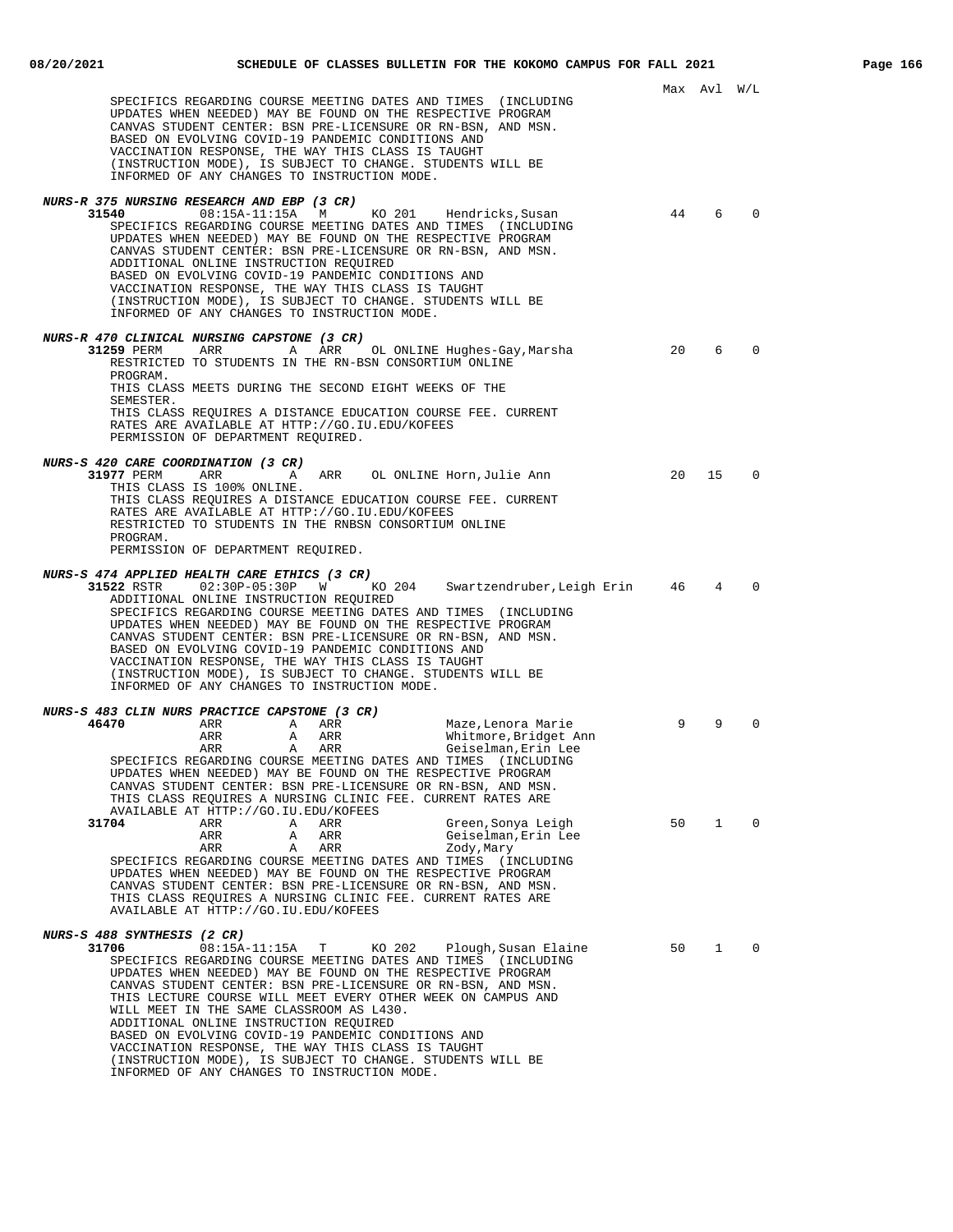|                                                                                                                                                                                                                                                                                                                                                                                                                                                                                                                                                                                                                                                                                               |    | Max Avl | W/L            |
|-----------------------------------------------------------------------------------------------------------------------------------------------------------------------------------------------------------------------------------------------------------------------------------------------------------------------------------------------------------------------------------------------------------------------------------------------------------------------------------------------------------------------------------------------------------------------------------------------------------------------------------------------------------------------------------------------|----|---------|----------------|
| 12:30P-03:30P M KO 127 Plough, Susan Elaine<br>41688<br>BASED ON EVOLVING COVID-19 PANDEMIC CONDITIONS AND<br>VACCINATION RESPONSE, THE WAY THIS CLASS IS TAUGHT<br>(INSTRUCTION MODE), IS SUBJECT TO CHANGE. STUDENTS WILL BE<br>INFORMED OF ANY CHANGES TO INSTRUCTION MODE.                                                                                                                                                                                                                                                                                                                                                                                                                | 11 | 3       | $\Omega$       |
| NURS-S 491 NCLEX_RN PREPARATION (3 CR)<br>$08:15A-11:15A$ F<br>31705<br>KE 125<br>Townsend, Carolyn Sutton<br>SPECIFICS REGARDING COURSE MEETING DATES AND TIMES (INCLUDING<br>UPDATES WHEN NEEDED) MAY BE FOUND ON THE RESPECTIVE PROGRAM<br>CANVAS STUDENT CENTER: BSN PRE-LICENSURE OR RN-BSN, AND MSN.<br>THIS CLASS REQUIRES AN NCLEX ASSESSMENT PREP FEE. CURRENT<br>RATES ARE AVAILABLE AT HTTP://GO.IU.EDU/KOFEES<br>ADDITIONAL ONLINE INSTRUCTION REOUIRED<br>BASED ON EVOLVING COVID-19 PANDEMIC CONDITIONS AND<br>VACCINATION RESPONSE, THE WAY THIS CLASS IS TAUGHT<br>(INSTRUCTION MODE), IS SUBJECT TO CHANGE. STUDENTS WILL BE<br>INFORMED OF ANY CHANGES TO INSTRUCTION MODE. | 60 | 3       | $\mathbf 0$    |
| NURS-Y 510 ADV PRACTICE NSG CONCEPTS I (3 CR)<br>KO 206<br>Klute,Kathleen Ann<br>SPECIFICS REGARDING COURSE MEETING DATES AND TIMES (INCLUDING<br>UPDATES WHEN NEEDED) MAY BE FOUND ON THE RESPECTIVE PROGRAM<br>CANVAS STUDENT CENTER: BSN PRE-LICENSURE OR RN-BSN, AND MSN.<br>BASED ON EVOLVING COVID-19 PANDEMIC CONDITIONS AND<br>VACCINATION RESPONSE, THE WAY THIS CLASS IS TAUGHT<br>(INSTRUCTION MODE), IS SUBJECT TO CHANGE. STUDENTS WILL BE<br>INFORMED OF ANY CHANGES TO INSTRUCTION MODE.                                                                                                                                                                                       | 19 | 15      | $\overline{0}$ |
| NURS-Y 612 ADV PHARM LIFESPAN (3 CR)<br>31385<br>03:30P-06:30P R<br>KO 204 Pixley, Melissa<br>03:30P-06:30P R<br>KO 204 Kent, Dea J<br>SPECIFICS REGARDING COURSE MEETING DATES AND TIMES (INCLUDING<br>UPDATES WHEN NEEDED) MAY BE FOUND ON THE RESPECTIVE PROGRAM<br>CANVAS STUDENT CENTER: BSN PRE-LICENSURE OR RN-BSN, AND MSN.<br>BASED ON EVOLVING COVID-19 PANDEMIC CONDITIONS AND<br>VACCINATION RESPONSE, THE WAY THIS CLASS IS TAUGHT<br>(INSTRUCTION MODE), IS SUBJECT TO CHANGE. STUDENTS WILL BE<br>INFORMED OF ANY CHANGES TO INSTRUCTION MODE.                                                                                                                                 | 14 | 1       | $\Omega$       |
| SENIOR $2$ - MAJOR (024)                                                                                                                                                                                                                                                                                                                                                                                                                                                                                                                                                                                                                                                                      |    |         |                |
| NURS-S 483 CLIN NURS PRACTICE CAPSTONE (3 CR)<br>Miller, Craig Brandon<br>31154 PERM<br>ARR<br>A<br>ARR<br>ARR<br>A<br>ARR<br>Geiselman, Erin Lee<br>SPECIFICS REGARDING COURSE MEETING DATES AND TIMES (INCLUDING<br>UPDATES WHEN NEEDED) MAY BE FOUND ON THE RESPECTIVE PROGRAM<br>CANVAS STUDENT CENTER: BSN PRE-LICENSURE OR RN-BSN, AND MSN.<br>THIS CLASS REQUIRES A NURSING CLINIC FEE. CURRENT RATES ARE                                                                                                                                                                                                                                                                              | 10 | 10      | $\overline{0}$ |
| AVAILABLE AT HTTP://GO.IU.EDU/KOFEES<br>31155 PERM<br>ARR<br>Α<br>ARR<br>Sell,Dawn Michele<br>Geiselman, Erin Lee<br>ARR<br>ARR<br>A<br>SPECIFICS REGARDING COURSE MEETING DATES AND TIMES (INCLUDING<br>UPDATES WHEN NEEDED) MAY BE FOUND ON THE RESPECTIVE PROGRAM<br>CANVAS STUDENT CENTER: BSN PRE-LICENSURE OR RN-BSN, AND MSN.<br>THIS CLASS REQUIRES A NURSING CLINIC FEE. CURRENT RATES ARE<br>AVAILABLE AT HTTP://GO.IU.EDU/KOFEES                                                                                                                                                                                                                                                   | 10 | 10      | $\Omega$       |
| 31164 PERM<br>ARR<br>Α<br>ARR<br>Julius, Patti Ann<br>ARR<br>Α<br>ARR<br>Plough, Susan Elaine<br>ARR<br>Α<br>ARR<br>Geiselman, Erin Lee<br>SPECIFICS REGARDING COURSE MEETING DATES AND TIMES (INCLUDING<br>UPDATES WHEN NEEDED) MAY BE FOUND ON THE RESPECTIVE PROGRAM<br>CANVAS STUDENT CENTER: BSN PRE-LICENSURE OR RN-BSN, AND MSN.<br>THIS CLASS REQUIRES A NURSING CLINIC FEE. CURRENT RATES ARE<br>AVAILABLE AT HTTP://GO.IU.EDU/KOFEES                                                                                                                                                                                                                                                | 10 | 10      | 0              |
| MSN (091)                                                                                                                                                                                                                                                                                                                                                                                                                                                                                                                                                                                                                                                                                     |    |         |                |
| NURS-L 579 NURSING ADMIN PRACTICUM (3 CR)<br>31184 RSTR<br>$03:00P-05:30P$<br>R<br>KE 125<br>Geiselman,Erin Lee<br>REQUIRES FACE-TO-FACE CAMPUS CONFERENCES AND ARRANGED<br>PRACTICUM EXPERIENCES.<br>SPECIFICS REGARDING COURSE MEETING DATES AND TIMES (INCLUDING<br>UPDATES WHEN NEEDED) MAY BE FOUND ON THE RESPECTIVE PROGRAM<br>CANVAS STUDENT CENTER: BSN PRE-LICENSURE OR RN-BSN, AND MSN.                                                                                                                                                                                                                                                                                            | 6  | 4       | $\Omega$       |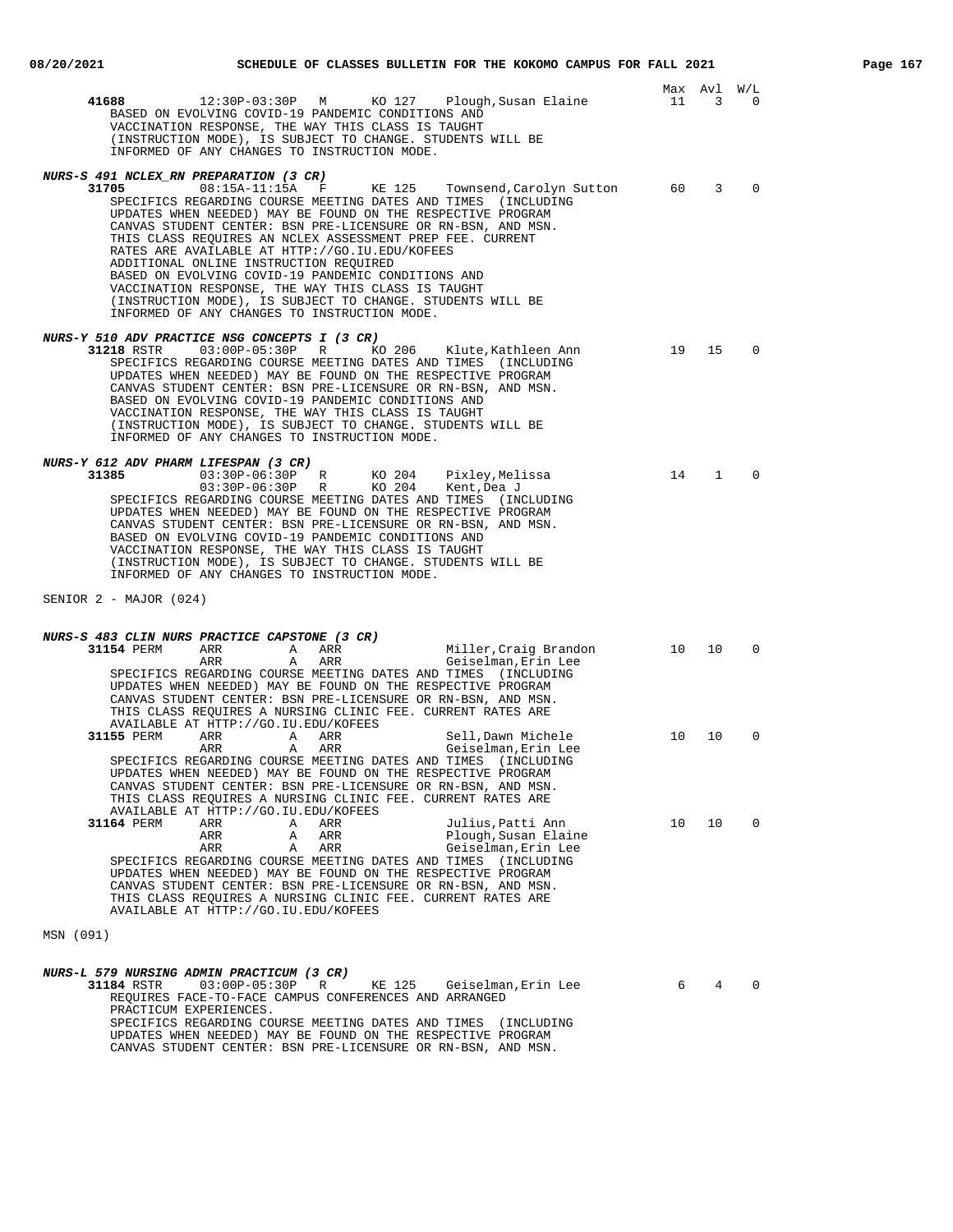|                                                                                                                                                                                                                                                                                                                                                                                                                        |    | Max Avl W/L     |              |
|------------------------------------------------------------------------------------------------------------------------------------------------------------------------------------------------------------------------------------------------------------------------------------------------------------------------------------------------------------------------------------------------------------------------|----|-----------------|--------------|
| BASED ON EVOLVING COVID-19 PANDEMIC CONDITIONS AND<br>VACCINATION RESPONSE, THE WAY THIS CLASS IS TAUGHT<br>(INSTRUCTION MODE), IS SUBJECT TO CHANGE. STUDENTS WILL BE<br>INFORMED OF ANY CHANGES TO INSTRUCTION MODE.                                                                                                                                                                                                 |    |                 |              |
| NURS-R 590 SCHOLARLY PROJECT (3 CR)<br>A ARR KE 207 Ledbetter, Tamera Louise 30<br>31172 RSTR ARR<br>SPECIFICS REGARDING COURSE MEETING DATES AND TIMES (INCLUDING<br>UPDATES WHEN NEEDED) MAY BE FOUND ON THE RESPECTIVE PROGRAM<br>CANVAS STUDENT CENTER: BSN PRE-LICENSURE OR RN-BSN, AND MSN.                                                                                                                      |    | 23              | $\Omega$     |
| NURS-T 619 COMPUTER TECHNOLOGIES (3 CR)<br>Bourke,Mary P<br>MSN EDUCATOR TRACK COURSE.                                                                                                                                                                                                                                                                                                                                 | 12 | $7\overline{7}$ | $\Omega$     |
| SPECIFICS REGARDING COURSE MEETING DATES AND TIMES (INCLUDING<br>UPDATES WHEN NEEDED) MAY BE FOUND ON THE RESPECTIVE PROGRAM<br>CANVAS STUDENT CENTER: BSN PRE-LICENSURE OR RN-BSN, AND MSN.<br>BASED ON EVOLVING COVID-19 PANDEMIC CONDITIONS AND<br>VACCINATION RESPONSE, THE WAY THIS CLASS IS TAUGHT<br>(INSTRUCTION MODE), IS SUBJECT TO CHANGE. STUDENTS WILL BE<br>INFORMED OF ANY CHANGES TO INSTRUCTION MODE. |    |                 |              |
| NURS-T 679 NURSING EDUCATION PRACTICUM (3 CR)                                                                                                                                                                                                                                                                                                                                                                          |    |                 |              |
| Bourke, Mary P<br>REQUIRES FACE-TO-FACE CAMPUS CONFERENCES AND ARRANGED<br>PRACTICUM EXPERIENCES.<br>SPECIFICS REGARDING COURSE MEETING DATES AND TIMES (INCLUDING<br>UPDATES WHEN NEEDED) MAY BE FOUND ON THE RESPECTIVE PROGRAM<br>CANVAS STUDENT CENTER: BSN PRE-LICENSURE OR RN-BSN, AND MSN.                                                                                                                      | 9  | 5               | $\Omega$     |
| RNBSN CONSORTIUM (092)                                                                                                                                                                                                                                                                                                                                                                                                 |    |                 |              |
| <b>NURS-B 304 HEALTH POLICY (3 CR)</b>                                                                                                                                                                                                                                                                                                                                                                                 |    |                 |              |
| 31127 PERM ARR ARR OL ONLINE Hollowell, Jane<br>RESTRICTED TO STUDENTS IN THE THE RNBSN CONSORTIUM ONLINE<br>PROGRAM.<br>THIS CLASS MEETS DURING THE FIRST EIGHT WEEKS OF THE<br>SEMESTER.                                                                                                                                                                                                                             | 20 | 8               | $\Omega$     |
| THIS CLASS REQUIRES A DISTANCE EDUCATION COURSE FEE. CURRENT<br>RATES ARE AVAILABLE AT HTTP://GO.IU.EDU/KOFEES<br>PERMISSION OF DEPARTMENT REQUIRED.                                                                                                                                                                                                                                                                   |    |                 |              |
| <i>NURS-B 331 TRANSITION TO BSN PRACTICE (3 CR)</i><br>A ARR OL ONLINE Opsahl, Angela G<br><b>31258</b> PERM ARR<br>RESTRICTED TO STUDENTS IN THE RN-BSN CONSORTIUM ONLINE<br>PROGRAM.                                                                                                                                                                                                                                 | 20 | 3               | $\Omega$     |
| THIS CLASS IS 100% ONLINE.<br>THIS CLASS MEETS DURING THE FIRST EIGHT WEEKS OF THE<br>SEMESTER.                                                                                                                                                                                                                                                                                                                        |    |                 |              |
| THIS CLASS REOUIRES A DISTANCE EDUCATION COURSE FEE. CURRENT<br>RATES ARE AVAILABLE AT HTTP://GO.IU.EDU/KOFEES<br>PERMISSION OF DEPARTMENT REQUIRED.                                                                                                                                                                                                                                                                   |    |                 |              |
| <i>NURS-B 403 AGING WITH DIGNITY (3 CR)</i>                                                                                                                                                                                                                                                                                                                                                                            |    |                 |              |
| 31141 PERM<br>ARR<br>ARR<br>OL ONLINE Walker, Mila<br>A<br>RESTRICTED TO STUDENTS IN THE THE RNBSN CONSORTIUM ONLINE<br>PROGRAM.                                                                                                                                                                                                                                                                                       | 20 | 13              | 0            |
| THIS CLASS MEETS DURING THE FIRST EIGHT WEEKS OF THE<br>SEMESTER.<br>THIS CLASS REQUIRES A DISTANCE EDUCATION COURSE FEE. CURRENT                                                                                                                                                                                                                                                                                      |    |                 |              |
| RATES ARE AVAILABLE AT HTTP://GO.IU.EDU/KOFEES<br>PERMISSION OF DEPARTMENT REQUIRED.                                                                                                                                                                                                                                                                                                                                   |    |                 |              |
| <b>NURS-B 404 INFORMATICS (3 CR)</b>                                                                                                                                                                                                                                                                                                                                                                                   |    |                 |              |
| 31135 PERM<br>OL ONLINE Green, Sonya Leigh<br>ARR<br>Α<br>ARR<br>RESTRICTED TO STUDENTS IN THE THE RNBSN CONSORTIUM ONLINE<br>PROGRAM.<br>THIS CLASS MEETS DURING THE FIRST EIGHT WEEKS OF THE                                                                                                                                                                                                                         | 20 | 11              | 0            |
| SEMESTER.<br>THIS CLASS REQUIRES A DISTANCE EDUCATION COURSE FEE. CURRENT                                                                                                                                                                                                                                                                                                                                              |    |                 |              |
| RATES ARE AVAILABLE AT HTTP://GO.IU.EDU/KOFEES<br>PERMISSION OF DEPARTMENT REQUIRED.                                                                                                                                                                                                                                                                                                                                   |    |                 |              |
| NURS-H 355 DATA ANALYSIS AND RESEARCH (3 CR)<br>31319 PERM<br>ARR<br>ARR<br>OL ONLINE McIlvoy, Laura H.<br>Α                                                                                                                                                                                                                                                                                                           | 20 |                 | $5 \qquad 0$ |
| RESTRICTED TO STUDENTS IN THE THE RNBSN CONSORTIUM ONLINE<br>PROGRAM.                                                                                                                                                                                                                                                                                                                                                  |    |                 |              |

THIS CLASS IS 100% ONLINE.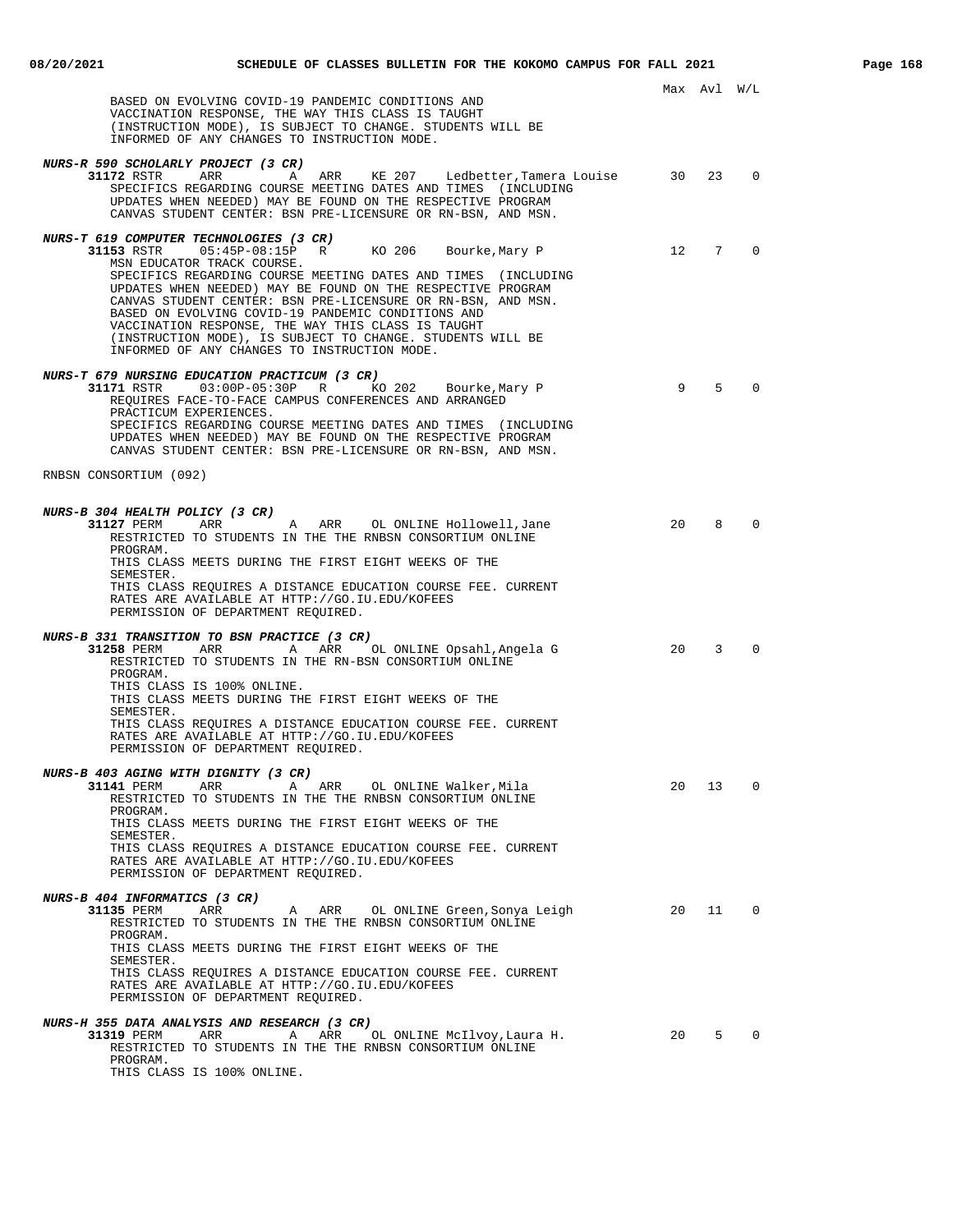| THIS CLASS MEETS DURING THE SECOND EIGHT WEEKS OF THE                                                                                                                                          |           | Max Avl W/L |                |
|------------------------------------------------------------------------------------------------------------------------------------------------------------------------------------------------|-----------|-------------|----------------|
| SEMESTER.<br>THIS CLASS REQUIRES A DISTANCE EDUCATION COURSE FEE. CURRENT<br>RATES ARE AVAILABLE AT HTTP://GO.IU.EDU/KOFEES<br>PERMISSION OF DEPARTMENT REQUIRED.                              |           |             |                |
| NURS-K 301 COMPLEMENTARY HEALTH THERAPIES (3 CR)<br><b>31858</b> PERM ARR<br>Α<br>ARR<br>Clark,Karen Rae                                                                                       | 20        | 11          | $\Omega$       |
| RESTRICTED TO STUDENTS IN THE THE RNBSN CONSORTIUM ONLINE<br>PROGRAM.                                                                                                                          |           |             |                |
| THIS CLASS MEETS DURING THE SECOND EIGHT WEEKS OF THE<br>SEMESTER.<br>THIS CLASS IS 100% ONLINE.                                                                                               |           |             |                |
| THIS CLASS REQUIRES A DISTANCE EDUCATION COURSE FEE. CURRENT<br>RATES ARE AVAILABLE AT HTTP://GO.IU.EDU/KOFEES<br>PERMISSION OF DEPARTMENT REQUIRED.                                           |           |             |                |
| NURS-K 499 GENES AND PRECISION HEALTH (3 CR)<br>31136 PERM<br>ARR<br>ARR<br>OL ONLINE Broughton, Tonya M<br>A                                                                                  | 20        | 17          | 0              |
| RESTRICTED TO STUDENTS IN THE THE RNBSN CONSORTIUM ONLINE<br>PROGRAM.                                                                                                                          |           |             |                |
| THIS CLASS MEETS DURING THE FIRST EIGHT WEEKS OF THE<br>SEMESTER.                                                                                                                              |           |             |                |
| THIS CLASS REQUIRES A DISTANCE EDUCATION COURSE FEE. CURRENT<br>RATES ARE AVAILABLE AT HTTP://GO.IU.EDU/KOFEES<br>PERMISSION OF DEPARTMENT REQUIRED.                                           |           |             |                |
| NURS-R 375 NURSING RESEARCH AND EBP (3 CR)<br>31471 PERM<br>ARR<br>A<br>ARR<br>OL ONLINE Pratt, Stephanie Nicole                                                                               | $\sim$ 20 | 11          | $\Omega$       |
| RESTRICTED TO STUDENTS IN THE THE RNBSN CONSORTIUM ONLINE<br>PROGRAM.                                                                                                                          |           |             |                |
| THIS CLASS MEETS DURING THE SECOND EIGHT WEEKS OF THE<br>SEMESTER.                                                                                                                             |           |             |                |
| THIS CLASS REQUIRES A DISTANCE EDUCATION COURSE FEE. CURRENT<br>RATES ARE AVAILABLE AT HTTP://GO.IU.EDU/KOFEES<br>ADDITIONAL ONLINE INSTRUCTION REQUIRED<br>PERMISSION OF DEPARTMENT REQUIRED. |           |             |                |
| NURS-S 410 EMERGENCY PREPAREDNESS (3 CR)                                                                                                                                                       |           |             |                |
| 31363 PERM<br>ARR<br>ARR<br>OL ONLINE Hines, Maria L<br>A<br>RESTRICTED TO STUDENTS IN THE RNBSN CONSORTIUM ONLINE                                                                             | 20        | 9           | 0              |
| PROGRAM.<br>THIS CLASS MEETS DURING THE FIRST EIGHT WEEKS OF THE                                                                                                                               |           |             |                |
| SEMESTER.<br>THIS CLASS REQUIRES A DISTANCE EDUCATION COURSE FEE. CURRENT<br>RATES ARE AVAILABLE AT HTTP://GO.IU.EDU/KOFEES<br>PERMISSION OF DEPARTMENT REOUIRED.                              |           |             |                |
|                                                                                                                                                                                                |           |             |                |
| <i>NURS-S 474 APPLIED HEALTH CARE ETHICS (3 CR)</i><br>31133 PERM<br>ARR<br>ARR<br>OL ONLINE Rausch, Jamie Ann<br>Α<br>RESTRICTED TO STUDENTS IN THE THE RNBSN CONSORTIUM ONLINE               | 20        | 8           | $\Omega$       |
| PROGRAM.<br>THIS CLASS MEETS DURING THE FIRST EIGHT WEEKS OF THE<br>SEMESTER.                                                                                                                  |           |             |                |
| THIS CLASS REQUIRES A DISTANCE EDUCATION COURSE FEE. CURRENT<br>RATES ARE AVAILABLE AT HTTP://GO.IU.EDU/KOFEES<br>PERMISSION OF DEPARTMENT REQUIRED.                                           |           |             |                |
|                                                                                                                                                                                                |           |             |                |
| NURS-S 475 COMMUNITY HEALTH: RNBSN (3 CR)<br>OL ONLINE Swartzendruber, Leigh Erin 20<br>31126 PERM<br>ARR<br>ARR<br>Α<br>RESTRICTED TO STUDENTS IN THE THE RNBSN CONSORTIUM ONLINE             |           | 2           | $\mathbf{0}$   |
| PROGRAM.<br>THIS CLASS MEETS DURING THE SECOND EIGHT WEEKS OF THE                                                                                                                              |           |             |                |
| SEMESTER.<br>THIS CLASS REQUIRES A DISTANCE EDUCATION COURSE FEE. CURRENT                                                                                                                      |           |             |                |
| RATES ARE AVAILABLE AT HTTP://GO.IU.EDU/KOFEES<br>PERMISSION OF DEPARTMENT REQUIRED.                                                                                                           |           |             |                |
| NURS-S 487 NURSING MANAGEMENT: RNBSN (3 CR)                                                                                                                                                    |           |             |                |
| 31134 PERM<br>ARR<br>ARR<br>OL ONLINE Heckman, Angela<br>Α<br>RESTRICTED TO STUDENTS IN THE THE RNBSN CONSORTIUM ONLINE                                                                        | 20        | 7           | $\overline{0}$ |
| PROGRAM.<br>THIS CLASS MEETS DURING THE SECOND EIGHT WEEKS OF THE<br>SEMESTER.                                                                                                                 |           |             |                |
| THIS CLASS REQUIRES A DISTANCE EDUCATION COURSE FEE. CURRENT<br>RATES ARE AVAILABLE AT HTTP://GO.IU.EDU/KOFEES                                                                                 |           |             |                |
| PERMISSION OF DEPARTMENT REQUIRED.                                                                                                                                                             |           |             |                |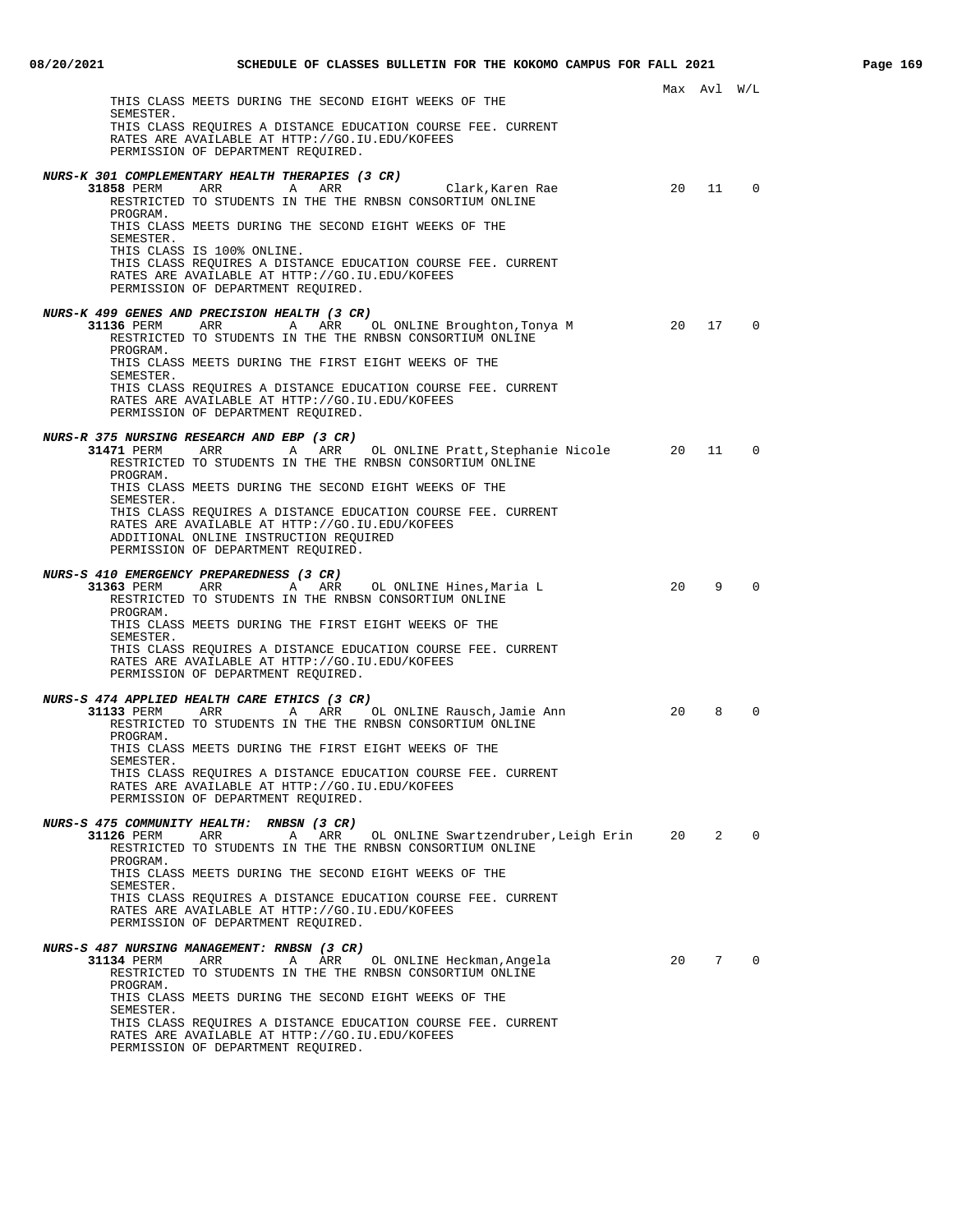## **CRIMINAL JUSTICE-COAS (CJUS)**

| CJUS-P 502 PROSEMINAR: CRIM JUSTICE II (3 CR)                |       |    |          |
|--------------------------------------------------------------|-------|----|----------|
| 44922<br>A ARR<br>OL ONLINE Manzi,Stephanie<br>ARR           | 20 15 |    | $\Omega$ |
| ABOVE CLASS MEETS 100% ONLINE THROUGH ASYNCHRONOUS           |       |    |          |
| INSTRUCTION. FOR MORE INFORMATION VISIT                      |       |    |          |
| HTTPS://COVID.IU.EDU/LEARNING-MODES/INDEX.HTML               |       |    |          |
| THIS IS A 100% ONLINE CLASS TAUGHT BY IU BLOOMINGTON. NO     |       |    |          |
| ON-CAMPUS CLASS MEETINGS ARE REQUIRED. A DISTANCE EDUCATION  |       |    |          |
| FEE WILL APPLY; CHECK YOUR CAMPUS BURSAR WEBSITE FOR MORE    |       |    |          |
| INFORMATION. IF IU E-TEXTS ARE NOT USED FOR THIS CLASS,      |       |    |          |
| TEXTBOOKS AND OTHER MATERIALS ARE AVAILABLE AT YOUR HOME     |       |    |          |
| CAMPUS BOOKSTORE                                             |       |    |          |
| THIS CLASS IS OFFERED AS PART OF A COLLABORATIVE ACADEMIC    |       |    |          |
| PROGRAM. PLEASE CONSULT WITH YOUR ADVISOR TO ENSURE THIS     |       |    |          |
|                                                              |       |    |          |
| CLASS WILL COUNT TOWARD YOUR DEGREE REOUIREMENTS             |       |    |          |
| THIS CLASS REQUIRES A DISTANCE EDUCATION COURSE FEE. CURRENT |       |    |          |
| RATES ARE AVAILABLE AT HTTP://GO.IU.EDU/KOFEES               |       |    |          |
|                                                              |       |    |          |
| CJUS-P 629 VICTIMIZATION (3 CR)                              |       |    |          |
| 45629<br>ARR<br>ARR<br>OL ONLINE Overstreet, Suzanne<br>Α    | 40    | 30 | $\Omega$ |
| THIS IS A 100% ONLINE CLASS TAUGHT BY IU SOUTHEAST. NO       |       |    |          |
| ON-CAMPUS CLASS MEETINGS ARE REOUIRED. A DISTANCE EDUCATION  |       |    |          |
| FEE WILL APPLY; CHECK YOUR CAMPUS BURSAR WEBSITE FOR MORE    |       |    |          |
| INFORMATION. IF IU E-TEXTS ARE NOT USED FOR THIS CLASS,      |       |    |          |
| TEXTBOOKS AND OTHER MATERIALS ARE AVAILABLE AT YOUR HOME     |       |    |          |

CAMPUS BOOKSTORE. THIS CLASS REQUIRES A DISTANCE EDUCATION COURSE FEE. CURRENT

RATES ARE AVAILABLE AT HTTP://GO.IU.EDU/KOFEES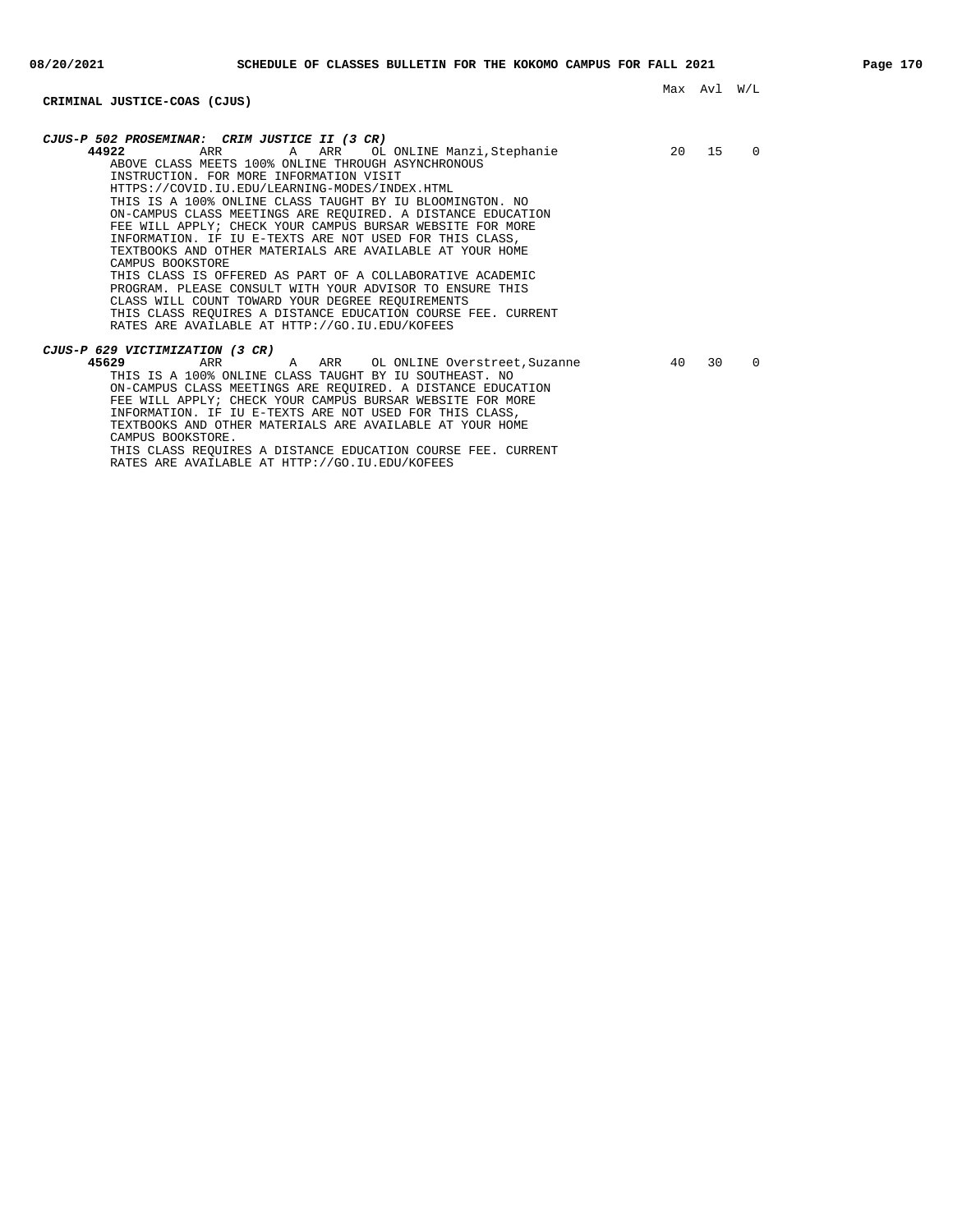## **PUBLIC AND ENVIR AFFAIRS (SPEA)**

| SPEA-H 320 HEALTH SYSTEMS ADMINISTRATION (3 CR)<br>43902<br>ARR<br>ARR<br>Α<br>OL ONLINE Chang, Chae Young<br>THIS CLASS IS OFFERED AS PART OF A JOINT ACADEMIC PROGRAM.<br>PLEASE CONSULT WITH YOUR ADVISOR TO ENSURE THIS CLASS WILL<br>COUNT TOWARD YOUR DEGREE REQUIREMENTS.<br>THIS IS A 100% ONLINE CLASS TAUGHT BY IU NORTHWEST. NO<br>ON-CAMPUS CLASS MEETINGS ARE REQUIRED. A DISTANCE EDUCATION<br>FEE WILL APPLY; CHECK YOUR CAMPUS BURSAR WEBSITE FOR MORE<br>INFORMATION. TEXTBOOK PURCHASES MAY BE MADE THROUGH YOUR HOME<br>CAMPUS BOOKSTORE.<br>THIS CLASS REQUIRES A DISTANCE EDUCATION COURSE FEE. CURRENT<br>RATES ARE AVAILABLE AT HTTP://GO.IU.EDU/KOFEES                                                                                                                                                                                                      | 40 | 5           | $\Omega$    |
|-------------------------------------------------------------------------------------------------------------------------------------------------------------------------------------------------------------------------------------------------------------------------------------------------------------------------------------------------------------------------------------------------------------------------------------------------------------------------------------------------------------------------------------------------------------------------------------------------------------------------------------------------------------------------------------------------------------------------------------------------------------------------------------------------------------------------------------------------------------------------------------|----|-------------|-------------|
| SPEA-H 322 PRINCIPLES OF EPIDEMIOLOGY (3 CR)<br>CLSD 43890<br>ARR<br>ARR<br>OL ONLINE Zinner, Susan E<br>Α<br>THIS IS A 100% ONLINE CLASS TAUGHT BY IU NORTHWEST. NO<br>ON-CAMPUS CLASS MEETINGS ARE REQUIRED. A DISTANCE EDUCATION<br>FEE WILL APPLY; CHECK YOUR CAMPUS BURSAR WEBSITE FOR MORE<br>INFORMATION. TEXTBOOK PURCHASES MAY BE MADE THROUGH YOUR HOME<br>CAMPUS BOOKSTORE.<br>THIS CLASS REQUIRES A DISTANCE EDUCATION COURSE FEE. CURRENT<br>RATES ARE AVAILABLE AT HTTP://GO.IU.EDU/KOFEES                                                                                                                                                                                                                                                                                                                                                                            | 40 | $\mathbf 0$ | 2           |
| SPEA-J 502 RSCH MTHDS N CJUS & PUB SAFETY (3 CR)<br>44205<br>ARR<br>ARR<br>Α<br>OL ONLINE Grommon, Eric<br>THIS IS A 100% ONLINE CLASS TAUGHT BY IUPUI. NO ON-CAMPUS<br>CLASS MEETINGS ARE REQUIRED. A DISTANCE EDUCATION FEE WILL<br>APPLY; CHECK YOUR CAMPUS BURSAR WEBSITE FOR MORE INFORMATION.<br>TEXTBOOK PURCHASES MAY BE MADE THROUGH YOUR HOME CAMPUS<br>BOOKSTORE.<br>THIS CLASS IS OFFERED AS PART OF A COLLABORATIVE ACADEMIC<br>PROGRAM. PLEASE CONSULT WITH YOUR ADVISOR TO ENSURE THIS<br>CLASS WILL COUNT TOWARD YOUR DEGREE REQUIREMENTS<br>THIS COURSE IS ENTIRELY ONLINE HOWEVER WEEKLY ASSIGNMENTS<br>WILL BE DUE.<br>THIS CLASS REQUIRES A DISTANCE EDUCATION COURSE FEE. CURRENT<br>RATES ARE AVAILABLE AT HTTP://GO.IU.EDU/KOFEES                                                                                                                            | 32 | 13          | $\Omega$    |
| SPEA-J 531 NAT HOME<br>& SECURITY IN AMERICA (3 CR)<br>45491<br>ARR<br>Α<br>ARR<br>OL ONLINE Foley Jr, William Albert<br>THIS IS A 100% ONLINE CLASS TAUGHT BY IUPUI. NO ON-CAMPUS<br>CLASS MEETINGS ARE REQUIRED. A DISTANCE EDUCATION FEE WILL<br>APPLY; CHECK YOUR CAMPUS BURSAR WEBSITE FOR MORE INFORMATION.<br>TEXTBOOK PURCHASES MAY BE MADE THROUGH YOUR HOME CAMPUS<br>BOOKSTORE.<br>THIS CLASS IS OFFERED AS PART OF A COLLABORATIVE ACADEMIC<br>PROGRAM. PLEASE CONSULT WITH YOUR ADVISOR TO ENSURE THIS<br>CLASS WILL COUNT TOWARD YOUR DEGREE REQUIREMENTS<br>THIS COURSE HAS AN EMBEDDED U. S. DEPARTMENT OF STATE<br>RESEARCH PROJECT IN THE DIPLOMACY LABORATORY PROGRAM.<br>THIS IS AN ONLINE CLASS; HOWEVER, WEEKLY ASSIGNMENTS WILL BE<br>DUE.<br>THIS CLASS REQUIRES A DISTANCE EDUCATION COURSE FEE. CURRENT<br>RATES ARE AVAILABLE AT HTTP://GO.IU.EDU/KOFEES | 32 | 8           | $\Omega$    |
| SPEA-J 582 CRIMINAL JUSTICE SYSTEMS (3 CR)<br>A<br>OL ONLINE Stucky, Thomas<br>44214<br>ARR<br>ARR<br>THIS IS A 100% ONLINE CLASS TAUGHT BY IUPUI. NO ON-CAMPUS<br>CLASS MEETINGS ARE REQUIRED. A DISTANCE EDUCATION FEE WILL<br>APPLY; CHECK YOUR CAMPUS BURSAR WEBSITE FOR MORE INFORMATION.<br>TEXTBOOK PURCHASES MAY BE MADE THROUGH YOUR HOME CAMPUS<br>BOOKSTORE.<br>THIS CLASS IS OFFERED AS PART OF A COLLABORATIVE ACADEMIC<br>PROGRAM. PLEASE CONSULT WITH YOUR ADVISOR TO ENSURE THIS<br>CLASS WILL COUNT TOWARD YOUR DEGREE REOUIREMENTS<br>THIS CLASS REQUIRES A DISTANCE EDUCATION COURSE FEE. CURRENT<br>RATES ARE AVAILABLE AT HTTP://GO.IU.EDU/KOFEES                                                                                                                                                                                                              | 32 | 13          | 0           |
| SPEA-J 586 PUBLIC SAFETY IN THE U.S. (3 CR)<br>44224<br>ARR<br>ARR<br>OL ONLINE Foley Jr,William Albert<br>Α<br>THIS IS A 100% ONLINE CLASS TAUGHT BY IUPUI. NO ON-CAMPUS<br>CLASS MEETINGS ARE REOUIRED. A DISTANCE EDUCATION FEE WILL<br>APPLY; CHECK YOUR CAMPUS BURSAR WEBSITE FOR MORE INFORMATION.<br>TEXTBOOK PURCHASES MAY BE MADE THROUGH YOUR HOME CAMPUS<br>BOOKSTORE.                                                                                                                                                                                                                                                                                                                                                                                                                                                                                                   | 32 | 13          | $\mathbf 0$ |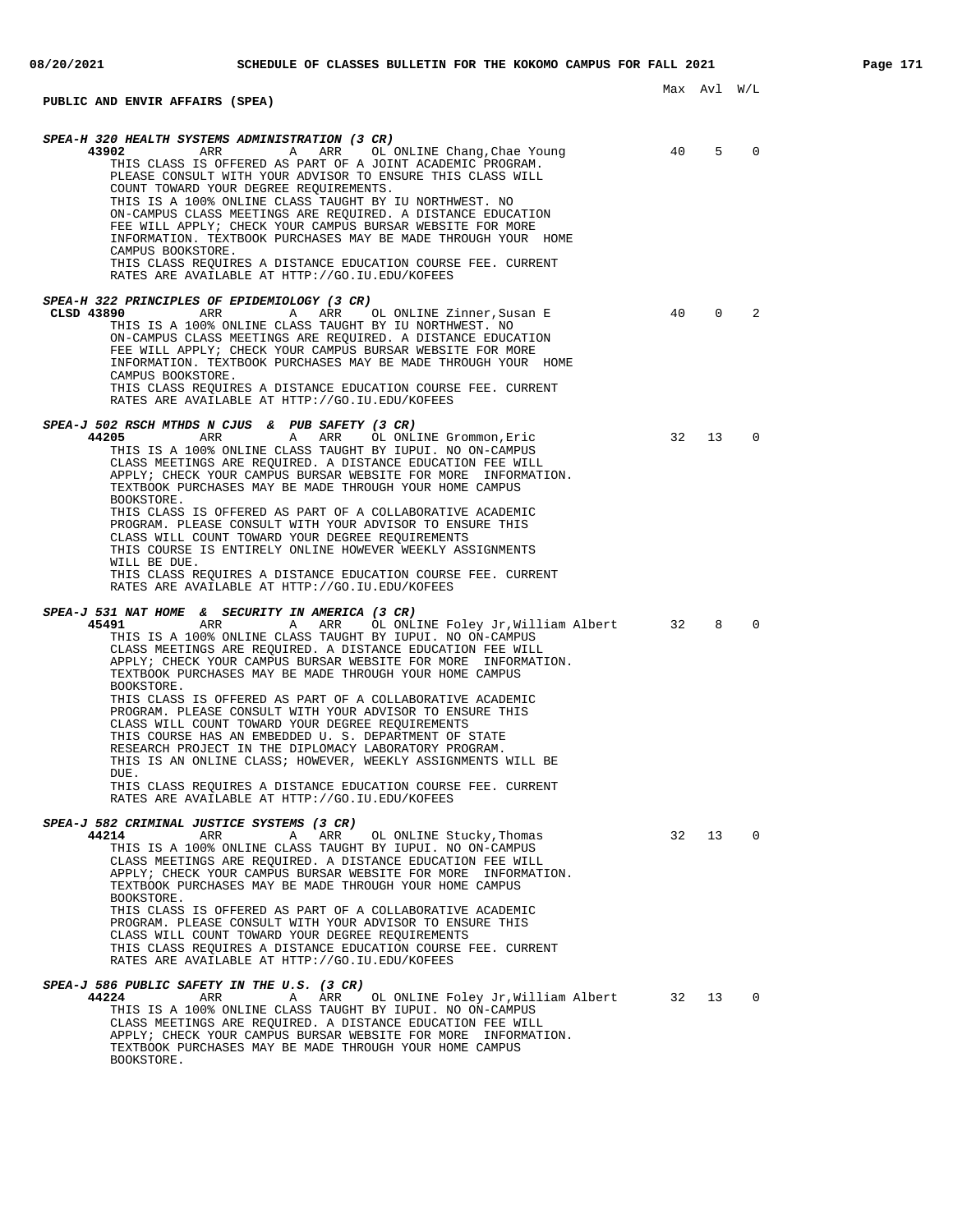THIS CLASS IS OFFERED AS PART OF A COLLABORATIVE ACADEMIC PROGRAM. PLEASE CONSULT WITH YOUR ADVISOR TO ENSURE THIS CLASS WILL COUNT TOWARD YOUR DEGREE REQUIREMENTS THIS COURSE HAS AN EMBEDDED RESEARCH PROJECT WITH THE INDIANA UNIVERSITY POLICE DEPARTMENT AND OTHER LAW ENFORCEMENT AGENCIES. THIS IS AN ONLINE CLASS; HOWEVER, WEEKLY ASSIGNMENTS WILL BE DUE. THIS CLASS REQUIRES A DISTANCE EDUCATION COURSE FEE. CURRENT

RATES ARE AVAILABLE AT HTTP://GO.IU.EDU/KOFEES